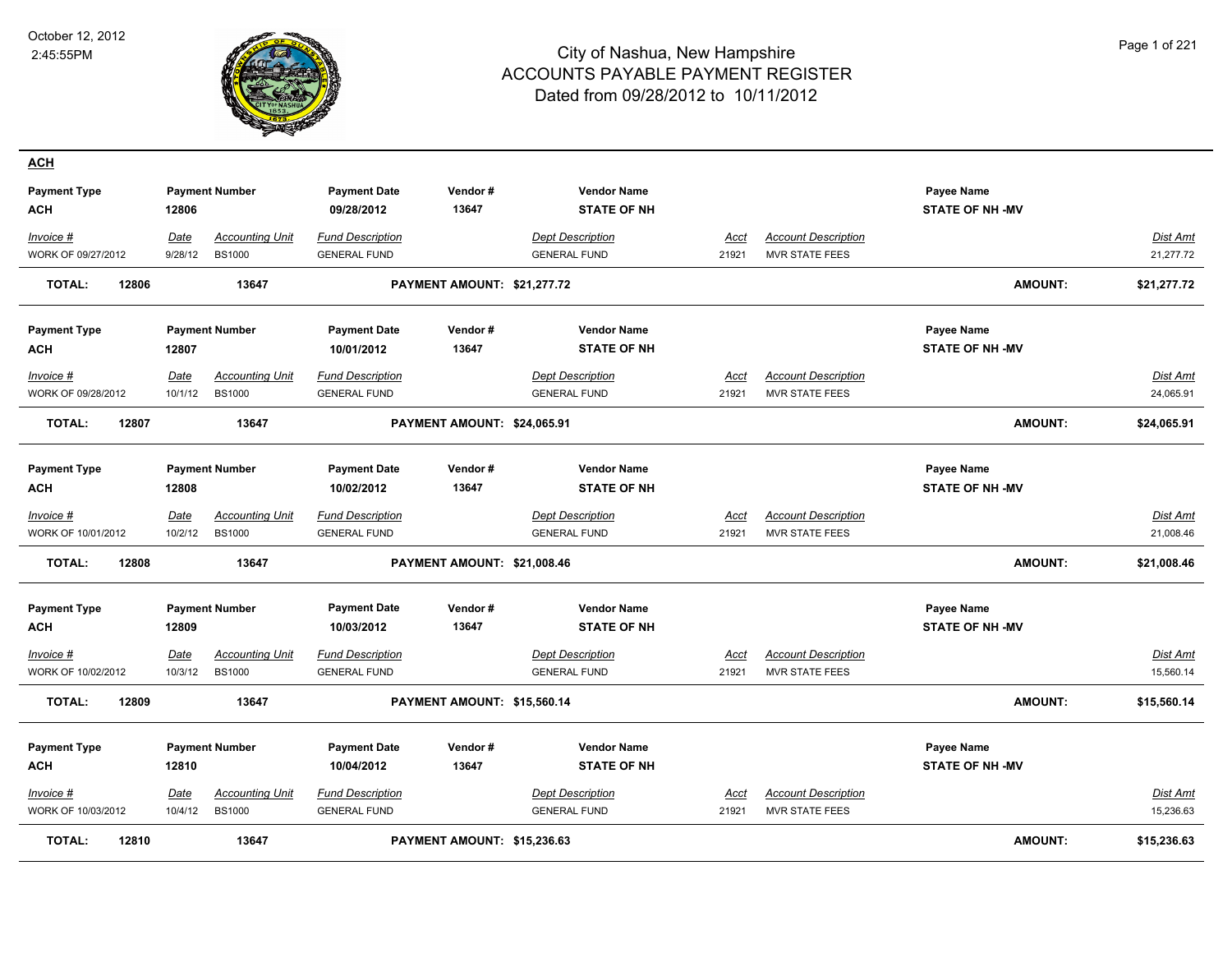

| <b>Payment Type</b> |       |             | <b>Payment Number</b>  | <b>Payment Date</b>          | Vendor#                        | <b>Vendor Name</b>          |             |                             | <b>Payee Name</b>      |                |                 |
|---------------------|-------|-------------|------------------------|------------------------------|--------------------------------|-----------------------------|-------------|-----------------------------|------------------------|----------------|-----------------|
| ACH                 |       | 12811       |                        | 10/05/2012                   | 13647                          | <b>STATE OF NH</b>          |             |                             | <b>STATE OF NH -MV</b> |                |                 |
| Invoice #           |       | <b>Date</b> | <b>Accounting Unit</b> | <b>Fund Description</b>      |                                | <b>Dept Description</b>     | <u>Acct</u> | <b>Account Description</b>  |                        |                | Dist Amt        |
| WORK OF 10/04/2012  |       | 10/5/12     | <b>BS1000</b>          | <b>GENERAL FUND</b>          |                                | <b>GENERAL FUND</b>         | 21921       | <b>MVR STATE FEES</b>       |                        |                | 13,179.62       |
| <b>TOTAL:</b>       | 12811 |             | 13647                  |                              | PAYMENT AMOUNT: \$13,179.62    |                             |             |                             |                        | <b>AMOUNT:</b> | \$13,179.62     |
| <b>Payment Type</b> |       |             | <b>Payment Number</b>  | <b>Payment Date</b>          | Vendor#                        | <b>Vendor Name</b>          |             |                             | <b>Payee Name</b>      |                |                 |
| ACH                 |       | 12812       |                        | 10/08/2012                   | 13647                          | <b>STATE OF NH</b>          |             |                             | <b>STATE OF NH -MV</b> |                |                 |
| Invoice #           |       | Date        | <b>Accounting Unit</b> | <b>Fund Description</b>      |                                | <b>Dept Description</b>     | <u>Acct</u> | <b>Account Description</b>  |                        |                | <u>Dist Amt</u> |
| WORK OF 10/05/2012  |       | 10/8/12     | <b>BS1000</b>          | <b>GENERAL FUND</b>          |                                | <b>GENERAL FUND</b>         | 21921       | <b>MVR STATE FEES</b>       |                        |                | 12,026.51       |
| <b>TOTAL:</b>       | 12812 |             | 13647                  |                              | PAYMENT AMOUNT: \$12,026.51    |                             |             |                             |                        | <b>AMOUNT:</b> | \$12,026.51     |
| <b>Payment Type</b> |       |             | <b>Payment Number</b>  | <b>Payment Date</b>          | Vendor#                        | <b>Vendor Name</b>          |             |                             | <b>Payee Name</b>      |                |                 |
| <b>ACH</b>          |       | 12813       |                        | 10/08/2012                   | 13978                          | <b>ANTHEM BCBS OF NE</b>    |             |                             | <b>ANTHEM - EAP</b>    |                |                 |
| Invoice #           |       | <b>Date</b> | <b>Accounting Unit</b> | <b>Fund Description</b>      |                                | <b>Dept Description</b>     | <u>Acct</u> | <b>Account Description</b>  |                        |                | <u>Dist Amt</u> |
| 41949               |       | 10/1/12     | 13.6600.525            | BENEFITS SELF INSURANCE FUND |                                | BENEFITS ADMINISTRATION     | 52815       | EMPLOYEE ASSISTANCE PROGRAM |                        |                | 4,228.20        |
| 41949               |       | 10/1/12     | 13.6600.525.S          | BENEFITS SELF INSURANCE FUND |                                | BENEFITS ADMINISTRATION     | 52815       | EMPLOYEE ASSISTANCE PROGRAM |                        |                | 9,865.80        |
| <b>TOTAL:</b>       | 12813 |             | 13978                  |                              | PAYMENT AMOUNT: \$14,094.00    |                             |             |                             |                        | <b>AMOUNT:</b> | \$14,094.00     |
|                     |       |             |                        |                              |                                |                             |             |                             |                        |                |                 |
| <b>Payment Type</b> |       |             | <b>Payment Number</b>  | <b>Payment Date</b>          | Vendor#                        | <b>Vendor Name</b>          |             |                             |                        |                |                 |
| <b>ACH</b>          |       | 12814       |                        | 10/08/2012                   | 13978                          | <b>ANTHEM BCBS OF NE</b>    |             |                             |                        |                |                 |
| Invoice #           |       | <b>Date</b> | <b>Accounting Unit</b> | <b>Fund Description</b>      |                                | <b>Dept Description</b>     | <u>Acct</u> | <b>Account Description</b>  |                        |                | <u>Dist Amt</u> |
| AENH00041478        |       | 9/24/12     | 13.6600.890            | BENEFITS SELF INSURANCE FUND |                                | BENEFITS ADMINISTRATION     | 59507       | CLAIMS-BC/BS JW PLAN        |                        |                | 247,016.75      |
| AENH00041478        |       | 9/24/12     | 13.6600.890.S          | BENEFITS SELF INSURANCE FUND |                                | BENEFITS ADMINISTRATION     | 59507       | CLAIMS-BC/BS HMO PLAN       |                        |                | 223,562.23      |
| AENH00041568        |       | 10/1/12     | 13.6600.890            | BENEFITS SELF INSURANCE FUND |                                | BENEFITS ADMINISTRATION     | 59507       | CLAIMS-BC/BS JW PLAN        |                        |                | 382,265.21      |
| AENH00041568        |       |             | 10/1/12  13.6600.890.S | BENEFITS SELF INSURANCE FUND |                                | BENEFITS ADMINISTRATION     | 59507       | CLAIMS-BC/BS HMO PLAN       |                        |                | 197,698.45      |
| <b>TOTAL:</b>       | 12814 |             | 13978                  |                              | PAYMENT AMOUNT: \$1,050,542.64 |                             |             |                             |                        | <b>AMOUNT:</b> | \$1,050,542.64  |
| <b>Payment Type</b> |       |             | <b>Payment Number</b>  | <b>Payment Date</b>          | Vendor#                        | <b>Vendor Name</b>          |             |                             |                        |                |                 |
| ACH                 |       | 12815       |                        | 10/08/2012                   | 12837                          | HARVARD PILGRIM HEALTH CARE |             |                             |                        |                |                 |
| <u> Invoice #</u>   |       | Date        | <b>Accounting Unit</b> | <b>Fund Description</b>      |                                | <b>Dept Description</b>     | Acct        | <b>Account Description</b>  |                        |                | Dist Amt        |
| 18703627612         |       | 10/2/12     | 13.6600.890            | BENEFITS SELF INSURANCE FUND |                                | BENEFITS ADMINISTRATION     | 59507       | CLAIMS-HPHC PLAN            |                        |                | 70,162.74       |
| 18703627612         |       | 10/2/12     | 13.6600.890.S          | BENEFITS SELF INSURANCE FUND |                                | BENEFITS ADMINISTRATION     | 59507       | CLAIMS-HPHC PLAN            |                        |                | 48,064.01       |
| 266724              |       | 9/25/12     | 13.6600.890            | BENEFITS SELF INSURANCE FUND |                                | BENEFITS ADMINISTRATION     | 59507       | <b>CLAIMS-HPHC PLAN</b>     |                        |                | 153,081.70      |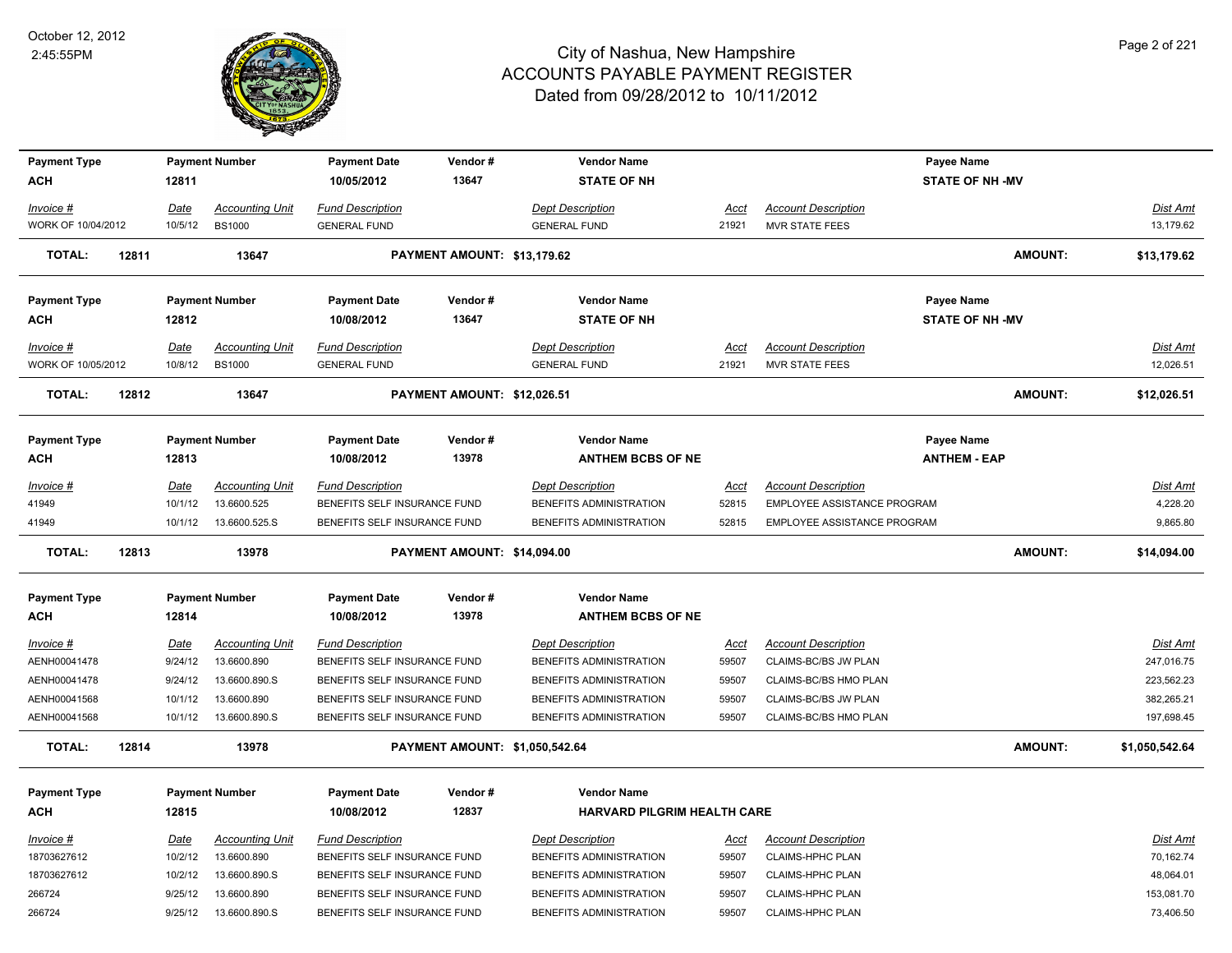

| <b>TOTAL:</b>                     | 12815 |             | 12837                  | PAYMENT AMOUNT: \$344,714.95      |                              |                                                     |               |                              | AMOUNT:                             | \$344,714.95                 |
|-----------------------------------|-------|-------------|------------------------|-----------------------------------|------------------------------|-----------------------------------------------------|---------------|------------------------------|-------------------------------------|------------------------------|
| <b>Payment Type</b><br><b>ACH</b> |       | 12816       | <b>Payment Number</b>  | <b>Payment Date</b><br>10/08/2012 | Vendor#<br>14555             | <b>Vendor Name</b><br><b>NORTHEAST DELTA DENTAL</b> |               |                              |                                     |                              |
| Invoice #                         |       | Date        | <b>Accounting Unit</b> | <b>Fund Description</b>           |                              | <b>Dept Description</b>                             | Acct          | <b>Account Description</b>   |                                     | <b>Dist Amt</b>              |
| 0134-00004200 9/21/201            |       | 10/8/12     | 13.6600.890.S          | BENEFITS SELF INSURANCE FUND      |                              | BENEFITS ADMINISTRATION                             | 59525         | CLAIMS-DENTAL                |                                     | 6,708.50                     |
| 0134-00004200 9/28/201            |       | 10/8/12     | 13.6600.890.S          | BENEFITS SELF INSURANCE FUND      |                              | BENEFITS ADMINISTRATION                             | 59525         | CLAIMS-DENTAL                |                                     | 5,932.70                     |
| 0134-99999999 09/2012             |       | 10/8/12     | 13.6600.890.S          | BENEFITS SELF INSURANCE FUND      |                              | BENEFITS ADMINISTRATION                             | 59500         | <b>CLAIMS ADMINISTRATION</b> |                                     | 4,148.28                     |
| 04336-00004285 9/21/12            |       | 10/8/12     | 13.6600.890            | BENEFITS SELF INSURANCE FUND      |                              | BENEFITS ADMINISTRATION                             | 59525         | CLAIMS-DENTAL                |                                     | 18,018.40                    |
| 04336-00004285 9/28/12            |       | 10/8/12     | 13.6600.890            | BENEFITS SELF INSURANCE FUND      |                              | BENEFITS ADMINISTRATION                             | 59525         | CLAIMS-DENTAL                |                                     | 23,370.97                    |
| 4336-99999999 09/2012             |       | 10/8/12     | 13.6600.890            | BENEFITS SELF INSURANCE FUND      |                              | BENEFITS ADMINISTRATION                             | 59500         | <b>CLAIMS ADMINISTRATION</b> |                                     | 6,940.52                     |
| OCT2012 TEACHERS                  |       | 10/8/12     | 13.6600.525.S          | BENEFITS SELF INSURANCE FUND      |                              | BENEFITS ADMINISTRATION                             | 59007         | <b>DENTAL POLICIES</b>       |                                     | 156,901.38                   |
| <b>TOTAL:</b>                     | 12816 |             | 14555                  |                                   | PAYMENT AMOUNT: \$222,020.75 |                                                     |               |                              | <b>AMOUNT:</b>                      | \$222,020.75                 |
| <b>Payment Type</b><br>АСН        |       | 12817       | <b>Payment Number</b>  | <b>Payment Date</b><br>10/09/2012 | Vendor#<br>13647             | <b>Vendor Name</b><br><b>STATE OF NH</b>            |               |                              | Payee Name<br><b>STATE OF NH-MV</b> |                              |
| Invoice #                         |       | Date        | <b>Accounting Unit</b> | <b>Fund Description</b>           |                              | <b>Dept Description</b>                             | Acct          | <b>Account Description</b>   |                                     | Dist Amt                     |
| WORK OF 10/08/2012                |       | 10/9/12     | <b>BS1000</b>          | <b>GENERAL FUND</b>               |                              | <b>GENERAL FUND</b>                                 | 21921         | <b>MVR STATE FEES</b>        |                                     | 7,634.64                     |
|                                   |       |             |                        |                                   |                              |                                                     |               |                              |                                     |                              |
| <b>TOTAL:</b>                     | 12817 |             | 13647                  |                                   | PAYMENT AMOUNT: \$7,634.64   |                                                     |               |                              | <b>AMOUNT:</b>                      | \$7,634.64                   |
| <b>Payment Type</b>               |       |             | <b>Payment Number</b>  | <b>Payment Date</b>               | Vendor#                      | <b>Vendor Name</b>                                  |               |                              | Payee Name                          |                              |
| ACH                               |       | 12818       |                        | 10/09/2012                        | 14965                        | <b>MAILINGS UNLIMITED</b>                           |               |                              | <b>MAILINGS UNLIMITED - MVR</b>     |                              |
|                                   |       |             |                        |                                   |                              |                                                     |               |                              |                                     |                              |
| <u>Invoice #</u>                  |       | <u>Date</u> | <b>Accounting Unit</b> | <b>Fund Description</b>           |                              | <b>Dept Description</b>                             | <u>Acct</u>   | <b>Account Description</b>   |                                     | <u>Dist Amt</u>              |
| 53727P-MVR                        |       | 10/5/12     | 26.1.500               | <b>GENERAL FUND</b>               |                              | <b>FINANCIAL SERVICES</b>                           | 55607         | POSTAGE & DELIVERY           |                                     | 850.00                       |
| 53727P-MVR                        |       | 10/5/12     | 26.4005                | TRAFFIC VIOLATIONS FUND           |                              | TRAFFIC VIOLATIONS                                  | 55607         | POSTAGE & DELIVERY           |                                     | 850.00                       |
| <b>TOTAL:</b>                     | 12818 |             | 14965                  |                                   | PAYMENT AMOUNT: \$1,700.00   |                                                     |               |                              | <b>AMOUNT:</b>                      | \$1,700.00                   |
| <b>Payment Type</b>               |       |             | <b>Payment Number</b>  | <b>Payment Date</b>               | Vendor#                      | <b>Vendor Name</b>                                  |               |                              | Payee Name                          |                              |
| <b>ACH</b>                        |       | 12819       |                        | 10/10/2012                        | 13647                        | <b>STATE OF NH</b>                                  |               |                              | <b>STATE OF NH-MV</b>               |                              |
| Invoice #<br>WORK OF 10/09/2012   |       | Date        | <b>Accounting Unit</b> | <b>Fund Description</b>           |                              | <b>Dept Description</b>                             | Acct<br>21921 | <b>Account Description</b>   |                                     | <u>Dist Amt</u><br>10,965.26 |
|                                   |       | 10/10/12    | <b>BS1000</b>          | <b>GENERAL FUND</b>               |                              | <b>GENERAL FUND</b>                                 |               | <b>MVR STATE FEES</b>        |                                     |                              |
| <b>TOTAL:</b>                     | 12819 |             | 13647                  |                                   | PAYMENT AMOUNT: \$10.965.26  |                                                     |               |                              | <b>AMOUNT:</b>                      | \$10,965.26                  |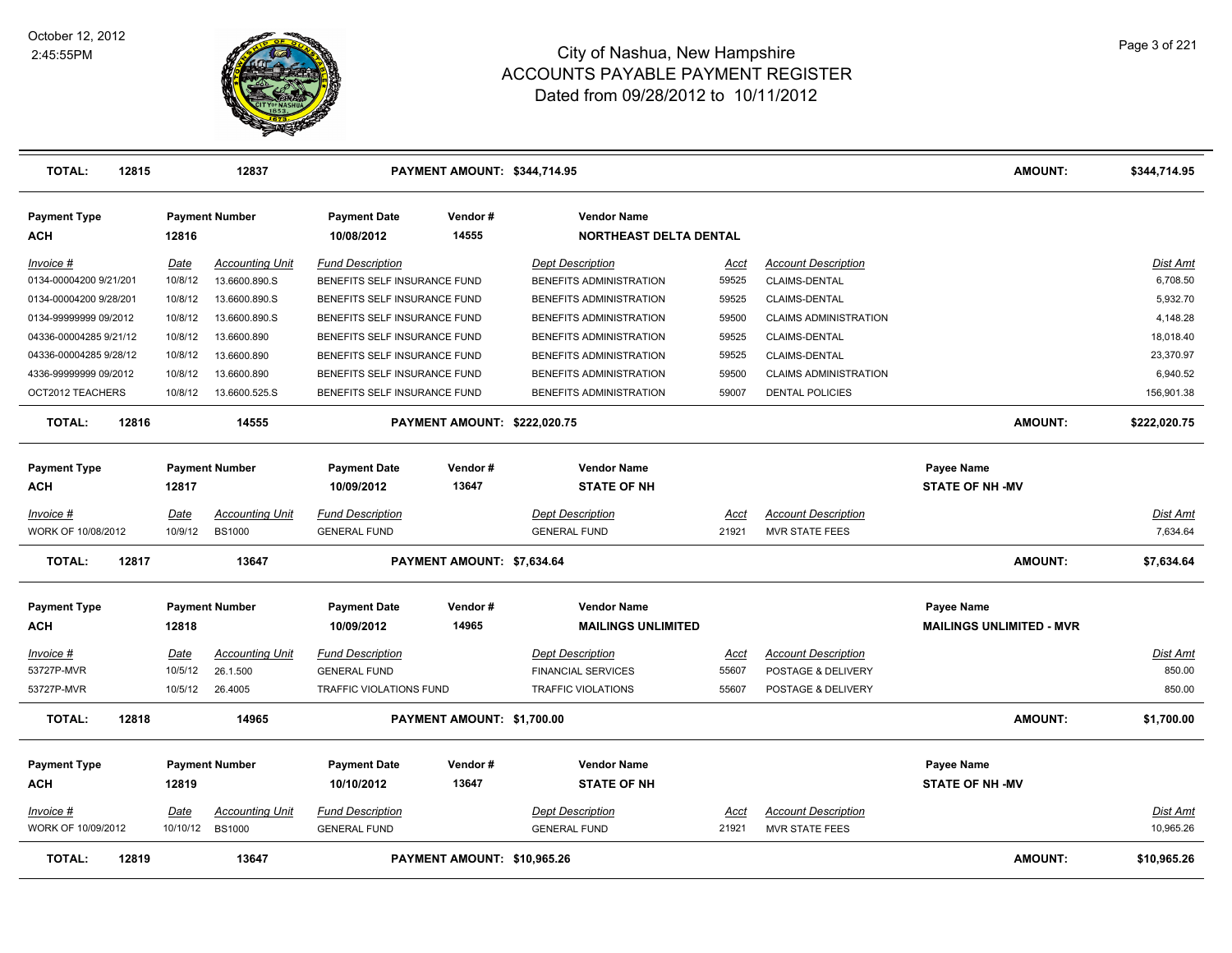

| <b>Payment Type</b>        |             | <b>Payment Number</b>  | <b>Payment Date</b>               | Vendor#                        | <b>Vendor Name</b>                   |             |                            | Payee Name                             |                 |
|----------------------------|-------------|------------------------|-----------------------------------|--------------------------------|--------------------------------------|-------------|----------------------------|----------------------------------------|-----------------|
| <b>ACH</b>                 | 12820       |                        | 10/11/2012                        | 13647                          | <b>STATE OF NH</b>                   |             |                            | <b>STATE OF NH -MV</b>                 |                 |
| Invoice #                  | Date        | <b>Accounting Unit</b> | <b>Fund Description</b>           |                                | <b>Dept Description</b>              | Acct        | <b>Account Description</b> |                                        | Dist Amt        |
| WORK OF 10/10/2012         | 10/11/12    | <b>BS1000</b>          | <b>GENERAL FUND</b>               |                                | <b>GENERAL FUND</b>                  | 21921       | <b>MVR STATE FEES</b>      |                                        | 11,904.22       |
| <b>TOTAL:</b><br>12820     |             | 13647                  |                                   | PAYMENT AMOUNT: \$11,904.22    |                                      |             |                            | AMOUNT:                                | \$11,904.22     |
| <b>Payment Type</b>        |             | <b>Payment Number</b>  | <b>Payment Date</b>               | Vendor#                        | <b>Vendor Name</b>                   |             |                            |                                        |                 |
| ACH                        | 12821       |                        | 10/11/2012                        | 14536                          | <b>NH RETIREMENT SYSTEM</b>          |             |                            |                                        |                 |
| Invoice #                  | Date        | <b>Accounting Unit</b> | <b>Fund Description</b>           |                                | <b>Dept Description</b>              | Acct        | <b>Account Description</b> |                                        | Dist Amt        |
| SEPTEMBER 2012             | 10/1/12     | 15.1.500               | <b>GENERAL FUND</b>               |                                | <b>CITYWIDE PENSIONS</b>             | 52150       | PENSION CONTRIBUTIONS      |                                        | 538,349.80      |
| SEPTEMBER 2012             | 10/1/12     | 15.1.500.S             | <b>GENERAL FUND</b>               |                                | <b>CITYWIDE PENSIONS</b>             | 52150       | PENSION CONTRIBUTIONS      |                                        | 617,183.45      |
| SEPTEMBER 2012             | 10/1/12     | <b>BS1000</b>          | <b>GENERAL FUND</b>               |                                | <b>GENERAL FUND</b>                  | 21418       | NHRS PENSION 1 - TEACHERS  |                                        | 331,850.93      |
| SEPTEMBER 2012             | 10/1/12     | <b>BS1000</b>          | <b>GENERAL FUND</b>               |                                | <b>GENERAL FUND</b>                  | 21420       | NHRS PENSION 2 - EMPLOYEES |                                        | 141, 181. 17    |
| SEPTEMBER 2012             | 10/1/12     | <b>BS1000</b>          | <b>GENERAL FUND</b>               |                                | <b>GENERAL FUND</b>                  | 21422       | NHRS PENSION 4 - POLICE    |                                        | 126,643.61      |
| SEPTEMBER 2012             | 10/1/12     | <b>BS1000</b>          | <b>GENERAL FUND</b>               |                                | <b>GENERAL FUND</b>                  | 21425       | NHRS PENSION 4 - FIRE      |                                        | 115,269.33      |
| 12821<br><b>TOTAL:</b>     |             | 14536                  |                                   | PAYMENT AMOUNT: \$1,870,478.29 |                                      |             |                            | <b>AMOUNT:</b>                         | \$1,870,478.29  |
| <b>Payment Type</b>        |             | <b>Payment Number</b>  | <b>Payment Date</b>               | Vendor#                        | <b>Vendor Name</b>                   |             |                            | Payee Name                             |                 |
| <b>ACH</b>                 | 12822       |                        | 10/11/2012                        | 13813                          | <b>US BANK</b>                       |             |                            | US BANK N.A. (091000022)               |                 |
| Invoice #                  | <b>Date</b> | <b>Accounting Unit</b> | <b>Fund Description</b>           |                                | <b>Dept Description</b>              | Acct        | <b>Account Description</b> |                                        | Dist Amt        |
| 802654000 10/15/12         | 10/11/12    | 68.6000.900            | SOLID WASTE FUND                  |                                | SOLID WASTE                          | 75200       | <b>INTEREST</b>            |                                        | 83,034.38       |
| <b>TOTAL:</b><br>12822     |             | 13813                  |                                   | PAYMENT AMOUNT: \$83,034.38    |                                      |             |                            | <b>AMOUNT:</b>                         | \$83,034.38     |
|                            |             |                        |                                   |                                |                                      |             |                            |                                        |                 |
| <b>Payment Type</b><br>ACH | 12823       | <b>Payment Number</b>  | <b>Payment Date</b><br>10/11/2012 | Vendor#<br>13813               | <b>Vendor Name</b><br><b>US BANK</b> |             |                            | Payee Name<br>US BANK N.A. (091000022) |                 |
| $Invoice$ #                | <u>Date</u> | <b>Accounting Unit</b> | <b>Fund Description</b>           |                                | <b>Dept Description</b>              | <u>Acct</u> | <b>Account Description</b> |                                        | <b>Dist Amt</b> |
| 803270700 10/15/12         | 10/11/12    | 93.1.900               | <b>GENERAL FUND</b>               |                                | <b>DEBT SERVICE</b>                  | 75100       | <b>PRINCIPAL</b>           |                                        | 625,000.00      |
| 803270700 10/15/12         | 10/11/12    | 93.1.900               | <b>GENERAL FUND</b>               |                                | <b>DEBT SERVICE</b>                  | 75200       | <b>INTEREST</b>            |                                        | 98,650.00       |
| 803270700 10/15/12         | 10/11/12    | 93.1.902               | <b>GENERAL FUND</b>               |                                | <b>DEBT SERVICE</b>                  | 75100       | <b>PRINCIPAL</b>           |                                        | 390,000.00      |
| 803270700 10/15/12         |             | 10/11/12 93.1.902      | <b>GENERAL FUND</b>               |                                | <b>DEBT SERVICE</b>                  | 75200       | <b>INTEREST</b>            |                                        | 104,925.01      |
| <b>TOTAL:</b><br>12823     |             | 13813                  |                                   | PAYMENT AMOUNT: \$1,218,575.01 |                                      |             |                            | <b>AMOUNT:</b>                         | \$1,218,575.01  |
| <b>Payment Type</b>        |             | <b>Payment Number</b>  | <b>Payment Date</b>               | Vendor#                        | <b>Vendor Name</b>                   |             |                            |                                        |                 |
| <b>ACH</b>                 | 9201305     |                        | 10/01/2012                        | 14109                          | <b>CITIZENS BANK</b>                 |             |                            |                                        |                 |
| Invoice #                  | Date        | <b>Accounting Unit</b> | <b>Fund Description</b>           |                                | <b>Dept Description</b>              | Acct        | <b>Account Description</b> | Activity                               | Dist Amt        |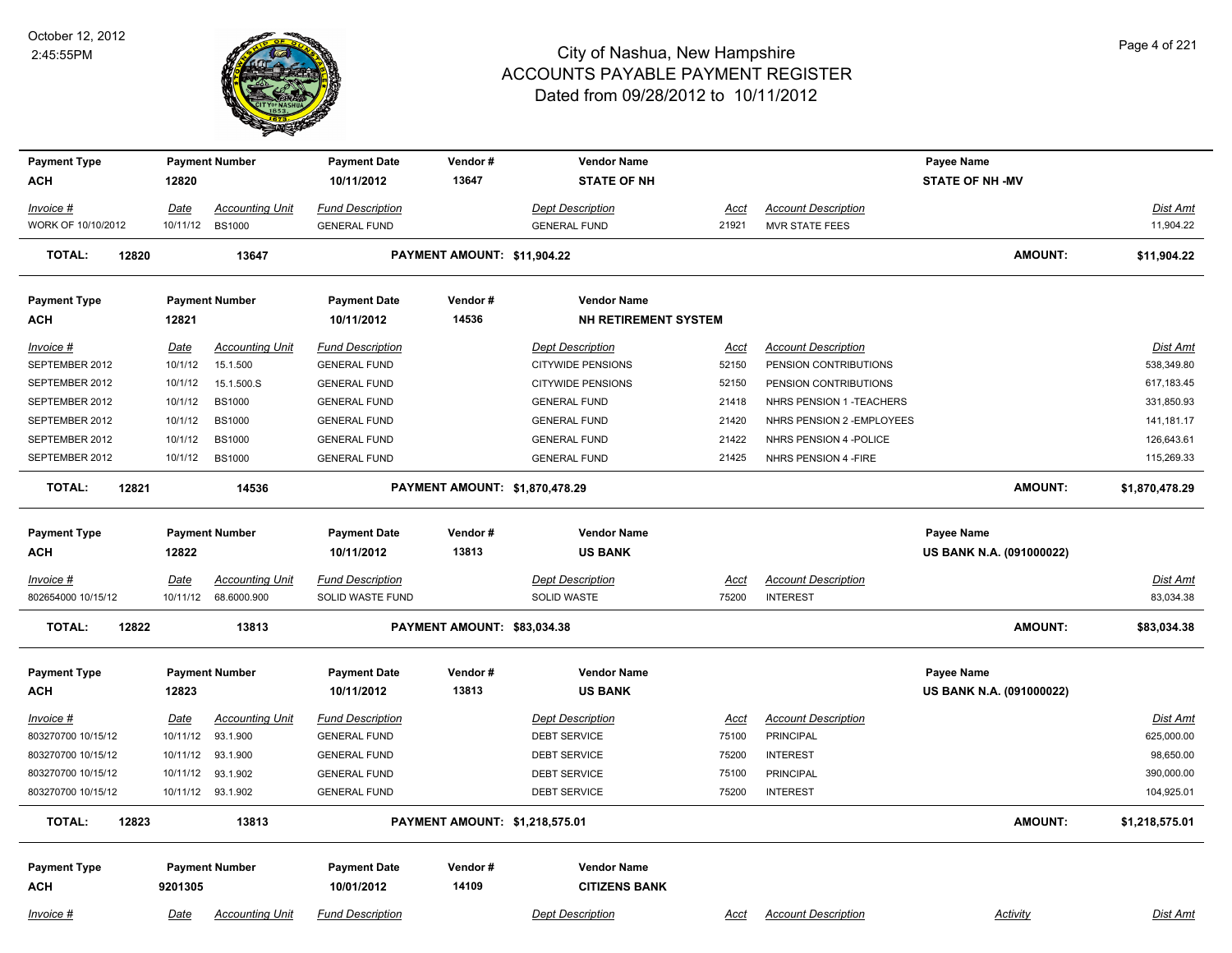

| <b>TOTAL:</b><br>9201305 |        | 14109          | PAYMENT AMOUNT: \$8,166.39             |                                  |       |                                                      | <b>AMOUNT:</b>  | \$8,166.39 |
|--------------------------|--------|----------------|----------------------------------------|----------------------------------|-------|------------------------------------------------------|-----------------|------------|
|                          |        |                |                                        |                                  |       |                                                      |                 |            |
| CREDIT CARD 08/31/2012   | 9/7/12 | 91.3800.992210 | <b>SCHOOL GRANTS FUND</b>              | <b>SCHOOL</b>                    | 61299 | MISCELLANEOUS SUPPLIES                               | 91.03502.992210 | 486.41     |
| CREDIT CARD 08/31/2012   | 9/7/12 | 91.3800.151271 | <b>SCHOOL GRANTS FUND</b>              | <b>SCHOOL</b>                    | 61135 | <b>EDUCATIONAL SUPPLIES</b>                          | 91.03763.151271 | 1,250.00   |
| CREDIT CARD 08/31/2012   | 9/7/12 | 91.3800.042219 | <b>SCHOOL GRANTS FUND</b>              | <b>SCHOOL</b>                    | 61299 | MISCELLANEOUS SUPPLIES                               | 91.03468.042219 | 352.45     |
| CREDIT CARD 08/31/2012   | 9/7/12 | 91.3800.042219 | <b>SCHOOL GRANTS FUND</b>              | <b>SCHOOL</b>                    | 55300 | <b>TRAVEL</b>                                        | 91.03468.042219 | 59.00      |
| CREDIT CARD 08/31/2012   | 9/7/12 | 91.1.992225    | <b>GENERAL FUND</b>                    | <b>SCHOOL</b>                    | 54487 | <b>EQUIPMENT REPAIRS &amp;</b><br><b>MAINTENANCE</b> |                 | 398.97     |
| CREDIT CARD 08/31/2012   | 9/7/12 | 91.1.991421    | <b>GENERAL FUND</b>                    | <b>SCHOOL</b>                    | 61299 | MISCELLANEOUS SUPPLIES                               |                 | $-175.00$  |
| CREDIT CARD 08/31/2012   | 9/7/12 | 86.3120        | <b>TRANSIT GRANTS</b>                  | <b>GRANT FUNDS-TRANSIT</b>       | 55400 | <b>CONFERENCES AND SEMINARS</b>                      | 86.800.13.10.10 | 40.56      |
| CREDIT CARD 08/31/2012   | 9/7/12 | 83.1.500       | <b>GENERAL FUND</b>                    | <b>ECONOMIC DEVELOPMENT</b>      | 61830 | <b>SUBSCRIPTIONS</b>                                 |                 | 35.00      |
| CREDIT CARD 08/31/2012   | 9/7/12 | 71.3068        | <b>COMMUNITY SERVICES GRANTS</b>       | <b>COMMUNITY SERVICES GRANTS</b> | 55300 | <b>TRAVEL</b>                                        | 71.1004.13.01   | 220.41     |
| CREDIT CARD 08/31/2012   | 9/7/12 | 50.1.635       | <b>GENERAL FUND</b>                    | <b>POLICE</b>                    | 55400 | <b>CONFERENCES AND SEMINARS</b>                      |                 | 2,318.28   |
| CREDIT CARD 08/31/2012   | 9/7/12 | 50.1.500       | <b>GENERAL FUND</b>                    | <b>POLICE</b>                    | 61100 | OFFICE SUPPLIES                                      |                 | 22.94      |
| CREDIT CARD 08/31/2012   | 9/7/12 | 26.1.500       | <b>GENERAL FUND</b>                    | <b>FINANCIAL SERVICES</b>        | 55400 | CONFERENCES AND SEMINARS                             |                 | 474.00     |
| CREDIT CARD 08/31/2012   | 9/7/12 | 22.5010        | CAP PROJECTS-INFO<br><b>TECHNOLOGY</b> | CAPITAL PROJECTS-INFO TECH       | 81342 | <b>COMPUTER SOFTWARE &amp;</b><br><b>HARDWARE</b>    | 1010.22.01.30   | 492.75     |
| CREDIT CARD 08/31/2012   | 9/7/12 | 22.1.535       | <b>GENERAL FUND</b>                    | <b>INFORMATION TECHNOLOGY</b>    | 54407 | SOFTWARE MAINTENANCE                                 |                 | 219.45     |
| CREDIT CARD 08/31/2012   | 9/7/12 | 22.1.500       | <b>GENERAL FUND</b>                    | <b>INFORMATION TECHNOLOGY</b>    | 71228 | <b>COMPUTER SOFTWARE</b>                             |                 | 1,224.98   |
| CREDIT CARD 08/31/2012   | 9/7/12 | 22.1.500       | <b>GENERAL FUND</b>                    | <b>INFORMATION TECHNOLOGY</b>    | 71221 | <b>COMPUTER EQUIPMENT</b>                            |                 | 42.31      |
| CREDIT CARD 08/31/2012   | 9/7/12 | 22.1.500       | <b>GENERAL FUND</b>                    | <b>INFORMATION TECHNOLOGY</b>    | 61807 | <b>PUBLICATIONS</b>                                  |                 | 38.00      |
| CREDIT CARD 08/31/2012   | 9/7/12 | 22.1.500       | <b>GENERAL FUND</b>                    | <b>INFORMATION TECHNOLOGY</b>    | 61607 | <b>COMPUTER SUPPLIES</b>                             |                 | 19.99      |
| CREDIT CARD 08/31/2012   | 9/7/12 | 22.1.500       | <b>GENERAL FUND</b>                    | <b>INFORMATION TECHNOLOGY</b>    | 61299 | MISCELLANEOUS SUPPLIES                               |                 | 5.94       |
| CREDIT CARD 08/31/2012   | 9/7/12 | 22.1.500       | <b>GENERAL FUND</b>                    | <b>INFORMATION TECHNOLOGY</b>    | 55400 | <b>CONFERENCES AND SEMINARS</b>                      |                 | 130.00     |
| CREDIT CARD 08/31/2012   | 9/7/12 | 22.1.500       | <b>GENERAL FUND</b>                    | <b>INFORMATION TECHNOLOGY</b>    | 53142 | <b>CONSULTING SERVICES</b>                           |                 | 495.00     |
| CREDIT CARD 08/31/2012   | 9/7/12 | 03.1.500       | <b>GENERAL FUND</b>                    | <b>LEGAL</b>                     | 55495 | LITIGATION RELATED EXPENSES                          |                 | 14.95      |

**Total ACH Transaction Amount: \$4,966,185.52 Amount: \$4,966,185.52**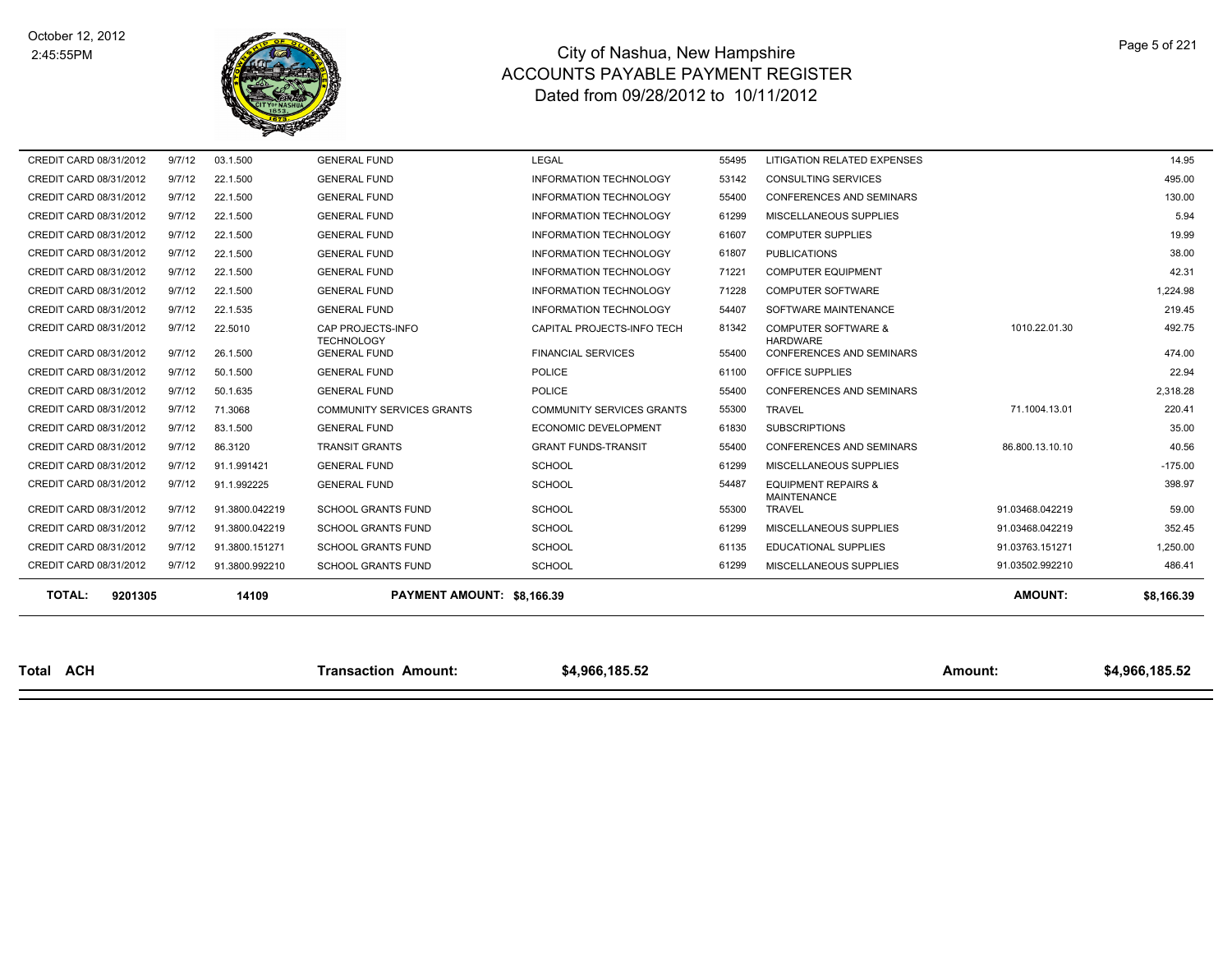**SYS**



| <b>Payment Type</b>               |        |             | <b>Payment Number</b>  | <b>Payment Date</b>               | Vendor#                  | <b>Vendor Name</b>                             |             |                            |                |                 |
|-----------------------------------|--------|-------------|------------------------|-----------------------------------|--------------------------|------------------------------------------------|-------------|----------------------------|----------------|-----------------|
| <b>SYS</b>                        |        | 211882      |                        | 09/28/2012                        | 10111                    | <b>ASHLEY AZAROWSKI</b>                        |             |                            |                |                 |
| Invoice #                         |        | Date        | <b>Accounting Unit</b> | <b>Fund Description</b>           |                          | <b>Dept Description</b>                        | Acct        | <b>Account Description</b> |                | Dist Amt        |
| CHEERLEADING<br>CAMP-09/1         |        | 9/19/12     | 77.2503                | PARKS & REC PROGRAMS FUND         |                          | PARKS & REC PROGRAMS                           | 51400       | WAGES TEMP-SEASONAL        |                | 300.00          |
| <b>TOTAL:</b>                     | 211882 |             | 10111                  |                                   | PAYMENT AMOUNT: \$300.00 |                                                |             |                            | <b>AMOUNT:</b> | \$300.00        |
| <b>Payment Type</b>               |        |             | <b>Payment Number</b>  | <b>Payment Date</b>               | Vendor#                  | <b>Vendor Name</b>                             |             |                            |                |                 |
| <b>SYS</b>                        |        | 211883      |                        | 09/28/2012                        | 14599                    | <b>SHANNON CLEARY</b>                          |             |                            |                |                 |
| Invoice #                         |        | Date        | <b>Accounting Unit</b> | <b>Fund Description</b>           |                          | <b>Dept Description</b>                        | Acct        | <b>Account Description</b> |                | Dist Amt        |
| <b>CHEERLEADING</b><br>CAMP-09/1  |        | 9/19/12     | 77.2503                | PARKS & REC PROGRAMS FUND         |                          | <b>PARKS &amp; REC PROGRAMS</b>                | 51400       | <b>WAGES TEMP-SEASONAL</b> |                | 300.00          |
| <b>TOTAL:</b>                     | 211883 |             | 14599                  |                                   | PAYMENT AMOUNT: \$300.00 |                                                |             |                            | <b>AMOUNT:</b> | \$300.00        |
| <b>Payment Type</b><br>SYS        |        | 211884      | <b>Payment Number</b>  | <b>Payment Date</b><br>09/28/2012 | Vendor#<br>10160         | <b>Vendor Name</b><br><b>TAYLOR CORNACCHIA</b> |             |                            |                |                 |
| Invoice #                         |        | <b>Date</b> | <b>Accounting Unit</b> | <b>Fund Description</b>           |                          | <b>Dept Description</b>                        | <u>Acct</u> | <b>Account Description</b> |                | <u>Dist Amt</u> |
| CHEERLEADING<br>CAMP-09/1         |        | 9/19/12     | 77.2503                | PARKS & REC PROGRAMS FUND         |                          | PARKS & REC PROGRAMS                           | 51400       | WAGES TEMP-SEASONAL        |                | 450.00          |
| TOTAL:                            | 211884 |             | 10160                  |                                   | PAYMENT AMOUNT: \$450.00 |                                                |             |                            | <b>AMOUNT:</b> | \$450.00        |
| <b>Payment Type</b><br><b>SYS</b> |        | 211885      | <b>Payment Number</b>  | <b>Payment Date</b><br>09/28/2012 | Vendor#<br>999001029     | <b>Vendor Name</b><br><b>NAGI VUPPALE</b>      |             |                            |                |                 |
| Invoice #                         |        | Date        | <b>Accounting Unit</b> | <b>Fund Description</b>           |                          | <b>Dept Description</b>                        | Acct        | <b>Account Description</b> |                | Dist Amt        |
| <b>ADULT TENNIS</b><br>REFUND-09  |        | 9/19/12     | 77.2503                | PARKS & REC PROGRAMS FUND         |                          | PARKS & REC PROGRAMS                           | 44549       | <b>CAMPS</b>               |                | 90.00           |
| <b>TOTAL:</b>                     | 211885 |             | 999001029              |                                   | PAYMENT AMOUNT: \$90.00  |                                                |             |                            | <b>AMOUNT:</b> | \$90.00         |
| <b>Payment Type</b>               |        |             | <b>Payment Number</b>  | <b>Payment Date</b>               | Vendor#                  | <b>Vendor Name</b>                             |             |                            |                |                 |
| <b>SYS</b>                        |        | 211886      |                        | 09/28/2012                        | 14600                    | <b>VICTORIA ROSE SHARLAND</b>                  |             |                            |                |                 |
| Invoice #                         |        | Date        | <b>Accounting Unit</b> | <b>Fund Description</b>           |                          | <b>Dept Description</b>                        | Acct        | <b>Account Description</b> |                | Dist Amt        |
| CHEERLEADING<br>CAMP-09/1         |        | 9/19/12     | 77.2503                | PARKS & REC PROGRAMS FUND         |                          | PARKS & REC PROGRAMS                           | 51400       | WAGES TEMP-SEASONAL        |                | 300.00          |
| <b>TOTAL:</b>                     | 211886 |             | 14600                  |                                   | PAYMENT AMOUNT: \$300.00 |                                                |             |                            | <b>AMOUNT:</b> | \$300.00        |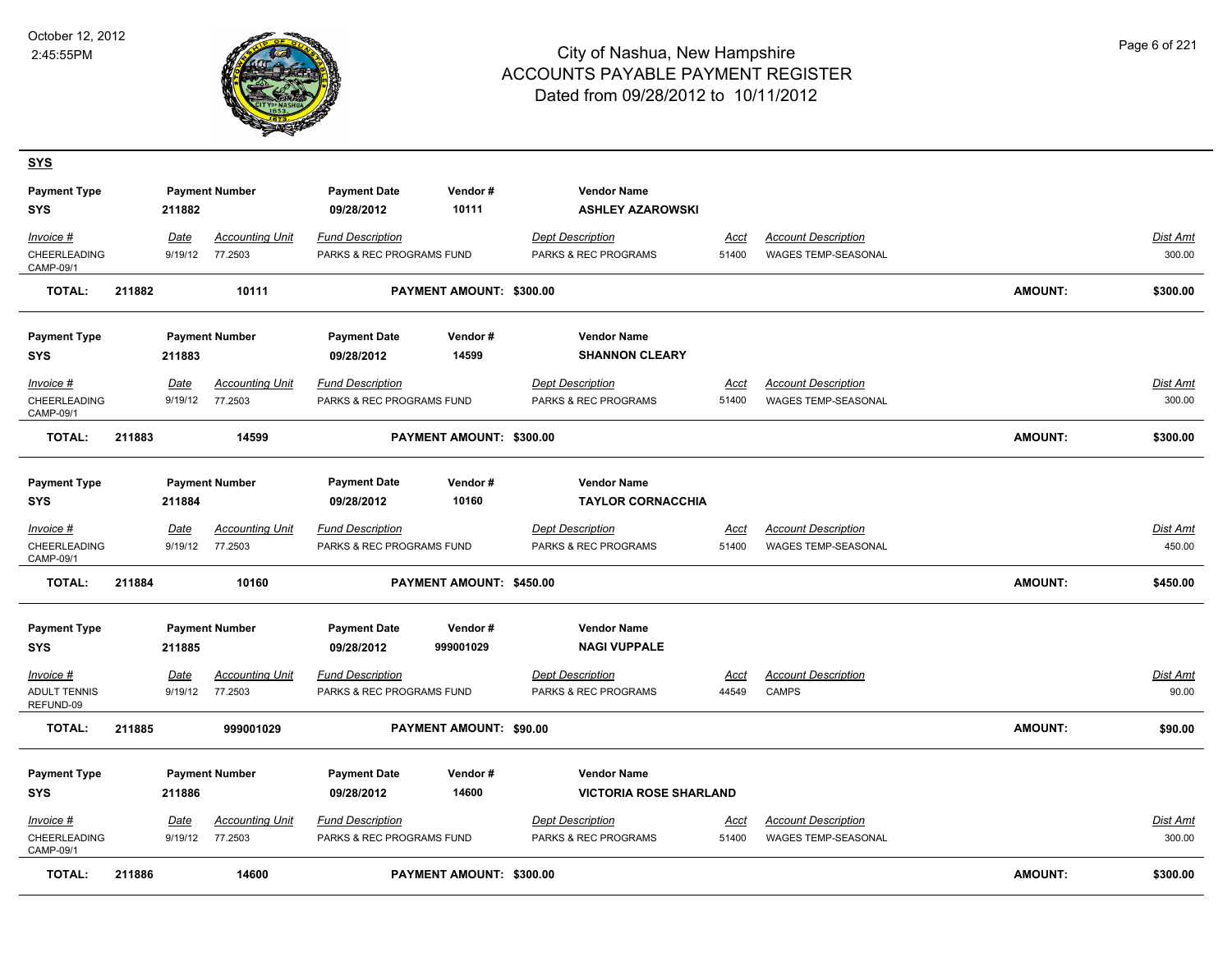

| <b>Payment Type</b>     |             | <b>Payment Number</b>  | <b>Payment Date</b>     | Vendor#                    | <b>Vendor Name</b>       |             |                            |                |                 |
|-------------------------|-------------|------------------------|-------------------------|----------------------------|--------------------------|-------------|----------------------------|----------------|-----------------|
| <b>SYS</b>              | 211887      |                        | 09/28/2012              | 13604                      | <b>WILLIAM SOUBOSKY</b>  |             |                            |                |                 |
| Invoice #               | Date        | <b>Accounting Unit</b> | <b>Fund Description</b> |                            | <b>Dept Description</b>  | <u>Acct</u> | <b>Account Description</b> |                | Dist Amt        |
| OFFICIAL 5/10-7/21/12   | 9/25/12     | 77.1.655               | <b>GENERAL FUND</b>     |                            | PARKS & RECREATION       | 55642       | <b>GAME OFFICIALS</b>      |                | 1,715.00        |
| <b>TOTAL:</b><br>211887 |             | 13604                  |                         | PAYMENT AMOUNT: \$1,715.00 |                          |             |                            | <b>AMOUNT:</b> | \$1,715.00      |
| <b>Payment Type</b>     |             | <b>Payment Number</b>  | <b>Payment Date</b>     | Vendor#                    | <b>Vendor Name</b>       |             |                            |                |                 |
| <b>SYS</b>              | 211888      |                        | 10/01/2012              | 14702                      | <b>LIBERTY UTILITIES</b> |             |                            |                |                 |
| Invoice #               | <u>Date</u> | <b>Accounting Unit</b> | <b>Fund Description</b> |                            | <b>Dept Description</b>  | Acct        | <b>Account Description</b> |                | <b>Dist Amt</b> |
| 5734221100SEPT13        | 9/13/12     | 52.1.720.8173          | <b>GENERAL FUND</b>     |                            | <b>FIRE</b>              | 54114       | <b>HEATING GAS</b>         |                | 193.30          |
| <b>TOTAL:</b><br>211888 |             | 14702                  |                         | PAYMENT AMOUNT: \$193.30   |                          |             |                            | <b>AMOUNT:</b> | \$193.30        |
| <b>Payment Type</b>     |             | <b>Payment Number</b>  | <b>Payment Date</b>     | Vendor#                    | <b>Vendor Name</b>       |             |                            |                |                 |
| <b>SYS</b>              | 211889      |                        | 10/01/2012              | 14702                      | <b>LIBERTY UTILITIES</b> |             |                            |                |                 |
| Invoice #               | Date        | <b>Accounting Unit</b> | <b>Fund Description</b> |                            | <b>Dept Description</b>  | Acct        | <b>Account Description</b> |                | <b>Dist Amt</b> |
| 5734226620SEPT13        | 9/5/12      | 61.1.670               | <b>GENERAL FUND</b>     |                            | <b>STREETS</b>           | 54114       | <b>HEATING GAS</b>         |                | 122.22          |
| <b>TOTAL:</b><br>211889 |             | 14702                  |                         | PAYMENT AMOUNT: \$122.22   |                          |             |                            | <b>AMOUNT:</b> | \$122.22        |
| <b>Payment Type</b>     |             | <b>Payment Number</b>  | <b>Payment Date</b>     | Vendor#                    | <b>Vendor Name</b>       |             |                            |                |                 |
| <b>SYS</b>              | 211890      |                        | 10/01/2012              | 14702                      | <b>LIBERTY UTILITIES</b> |             |                            |                |                 |
| $Invoice$ #             | <u>Date</u> | <b>Accounting Unit</b> | <b>Fund Description</b> |                            | <b>Dept Description</b>  | <u>Acct</u> | <b>Account Description</b> |                | <b>Dist Amt</b> |
| 5734415580SEPT13        | 9/11/12     | 52.1.720.8178          | <b>GENERAL FUND</b>     |                            | <b>FIRE</b>              | 54114       | <b>HEATING GAS</b>         |                | 145.14          |
| <b>TOTAL:</b><br>211890 |             | 14702                  |                         | PAYMENT AMOUNT: \$145.14   |                          |             |                            | <b>AMOUNT:</b> | \$145.14        |
| <b>Payment Type</b>     |             | <b>Payment Number</b>  | <b>Payment Date</b>     | Vendor#                    | <b>Vendor Name</b>       |             |                            |                |                 |
| <b>SYS</b>              | 211891      |                        | 10/01/2012              | 14702                      | <b>LIBERTY UTILITIES</b> |             |                            |                |                 |
| Invoice #               | <u>Date</u> | <b>Accounting Unit</b> | <b>Fund Description</b> |                            | <b>Dept Description</b>  | <u>Acct</u> | <b>Account Description</b> |                | Dist Amt        |
| 5734618460SEPT13        | 9/13/12     | 52.1.720.8176          | <b>GENERAL FUND</b>     |                            | <b>FIRE</b>              | 54114       | <b>HEATING GAS</b>         |                | 63.48           |
| <b>TOTAL:</b><br>211891 |             | 14702                  |                         | PAYMENT AMOUNT: \$63.48    |                          |             |                            | <b>AMOUNT:</b> | \$63.48         |
| <b>Payment Type</b>     |             | <b>Payment Number</b>  | <b>Payment Date</b>     | Vendor#                    | <b>Vendor Name</b>       |             |                            |                |                 |
| <b>SYS</b>              | 211892      |                        | 10/01/2012              | 14702                      | <b>LIBERTY UTILITIES</b> |             |                            |                |                 |
| Invoice #               | Date        | <b>Accounting Unit</b> | <b>Fund Description</b> |                            | <b>Dept Description</b>  | Acct        | <b>Account Description</b> |                | Dist Amt        |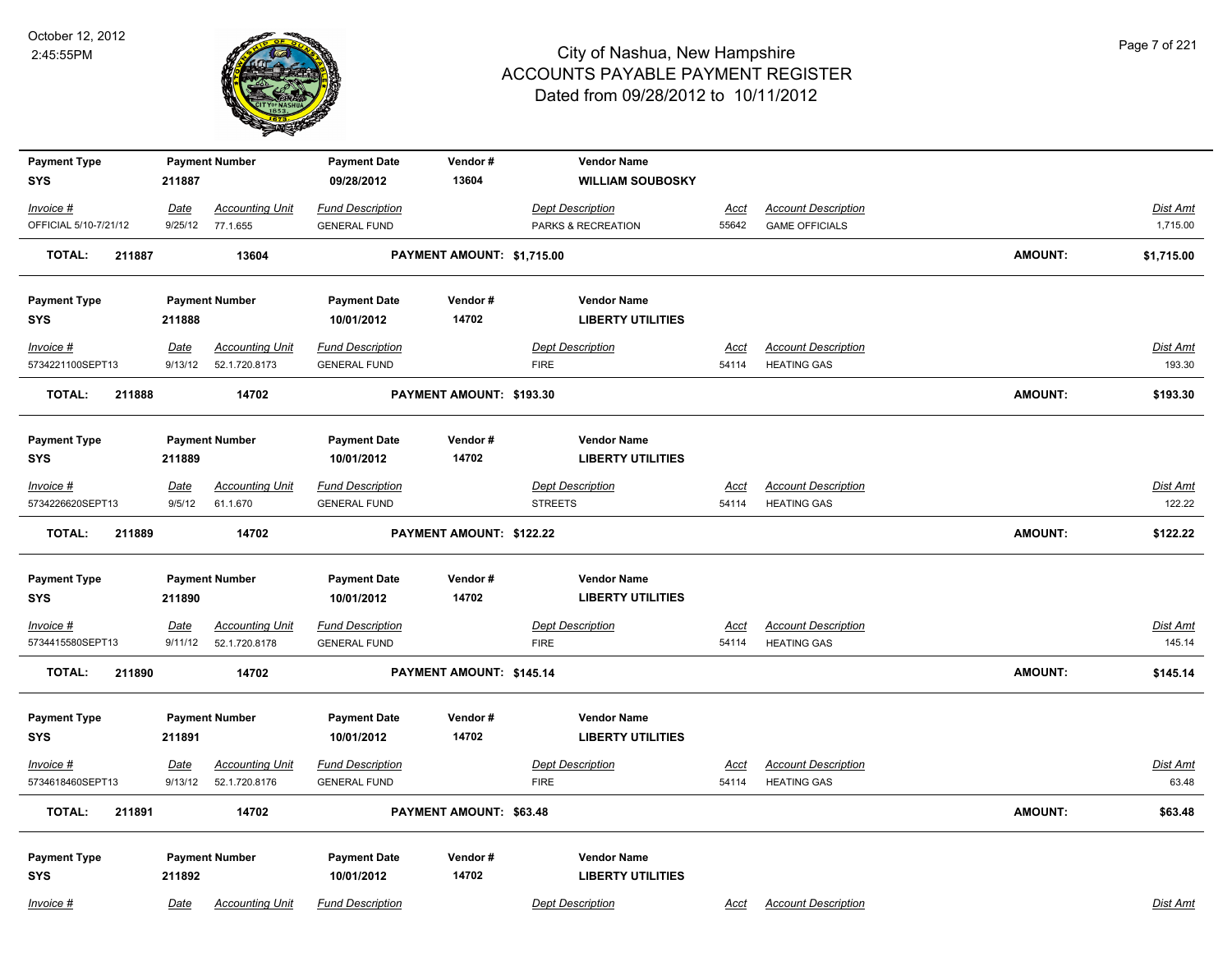

| 5735431780AUG13         | 9/11/12     | 50.1.500               | <b>GENERAL FUND</b>     |                          | <b>POLICE</b>            | 54114       | <b>HEATING GAS</b>         |                | 44.81           |
|-------------------------|-------------|------------------------|-------------------------|--------------------------|--------------------------|-------------|----------------------------|----------------|-----------------|
| <b>TOTAL:</b><br>211892 |             | 14702                  |                         | PAYMENT AMOUNT: \$44.81  |                          |             |                            | <b>AMOUNT:</b> | \$44.81         |
| <b>Payment Type</b>     |             | <b>Payment Number</b>  | <b>Payment Date</b>     | Vendor#                  | <b>Vendor Name</b>       |             |                            |                |                 |
| SYS                     | 211893      |                        | 10/01/2012              | 14702                    | <b>LIBERTY UTILITIES</b> |             |                            |                |                 |
| Invoice #               | Date        | <b>Accounting Unit</b> | <b>Fund Description</b> |                          | <b>Dept Description</b>  | Acct        | <b>Account Description</b> |                | <b>Dist Amt</b> |
| 5736812700SEPT13        | 9/13/12     | 69.6200.670            | <b>WASTEWATER FUND</b>  |                          | WASTEWATER               | 54114       | <b>HEATING GAS</b>         |                | 44.59           |
| <b>TOTAL:</b><br>211893 |             | 14702                  |                         | PAYMENT AMOUNT: \$44.59  |                          |             |                            | <b>AMOUNT:</b> | \$44.59         |
| <b>Payment Type</b>     |             | <b>Payment Number</b>  | <b>Payment Date</b>     | Vendor#                  | <b>Vendor Name</b>       |             |                            |                |                 |
| SYS                     | 211894      |                        | 10/01/2012              | 14702                    | <b>LIBERTY UTILITIES</b> |             |                            |                |                 |
| Invoice #               | <b>Date</b> | <b>Accounting Unit</b> | <b>Fund Description</b> |                          | Dept Description         | Acct        | <b>Account Description</b> |                | Dist Amt        |
| 5736819960SEPT13        | 9/13/12     | 42.1.720               | <b>GENERAL FUND</b>     |                          | WOODLAWN CEMETERY        | 54114       | <b>HEATING GAS</b>         |                | 44.81           |
| <b>TOTAL:</b><br>211894 |             | 14702                  |                         | PAYMENT AMOUNT: \$44.81  |                          |             |                            | <b>AMOUNT:</b> | \$44.81         |
| <b>Payment Type</b>     |             | <b>Payment Number</b>  | <b>Payment Date</b>     | Vendor#                  | <b>Vendor Name</b>       |             |                            |                |                 |
| <b>SYS</b>              | 211895      |                        | 10/01/2012              | 14702                    | <b>LIBERTY UTILITIES</b> |             |                            |                |                 |
| Invoice #               | <u>Date</u> | <u>Accounting Unit</u> | <b>Fund Description</b> |                          | <b>Dept Description</b>  | <u>Acct</u> | <b>Account Description</b> |                | <b>Dist Amt</b> |
| 5737017530SEPT13        | 9/13/12     | 77.1.500               | <b>GENERAL FUND</b>     |                          | PARKS & RECREATION       | 54114       | <b>HEATING GAS</b>         |                | 169.80          |
| <b>TOTAL:</b><br>211895 |             | 14702                  |                         | PAYMENT AMOUNT: \$169.80 |                          |             |                            | <b>AMOUNT:</b> | \$169.80        |
| <b>Payment Type</b>     |             | <b>Payment Number</b>  | <b>Payment Date</b>     | Vendor#                  | <b>Vendor Name</b>       |             |                            |                |                 |
| <b>SYS</b>              | 211896      |                        | 10/01/2012              | 14702                    | <b>LIBERTY UTILITIES</b> |             |                            |                |                 |
| Invoice #               | Date        | <b>Accounting Unit</b> | <b>Fund Description</b> |                          | <b>Dept Description</b>  | <b>Acct</b> | <b>Account Description</b> |                | <b>Dist Amt</b> |
| 5737030160SEPT13        | 9/11/12     | 69.6200.670            | <b>WASTEWATER FUND</b>  |                          | <b>WASTEWATER</b>        | 54114       | <b>HEATING GAS</b>         |                | 141.73          |
| <b>TOTAL:</b><br>211896 |             | 14702                  |                         | PAYMENT AMOUNT: \$141.73 |                          |             |                            | <b>AMOUNT:</b> | \$141.73        |
| <b>Payment Type</b>     |             | <b>Payment Number</b>  | <b>Payment Date</b>     | Vendor#                  | <b>Vendor Name</b>       |             |                            |                |                 |
| <b>SYS</b>              | 211897      |                        | 10/01/2012              | 14702                    | <b>LIBERTY UTILITIES</b> |             |                            |                |                 |
| Invoice #               | <b>Date</b> | <b>Accounting Unit</b> | <b>Fund Description</b> |                          | <b>Dept Description</b>  | Acct        | <b>Account Description</b> |                | <b>Dist Amt</b> |
| 5737030180SEPT13        | 9/11/12     | 69.6200.670            | <b>WASTEWATER FUND</b>  |                          | <b>WASTEWATER</b>        | 54114       | <b>HEATING GAS</b>         |                | 143.16          |
| <b>TOTAL:</b><br>211897 |             | 14702                  |                         | PAYMENT AMOUNT: \$143.16 |                          |             |                            | <b>AMOUNT:</b> | \$143.16        |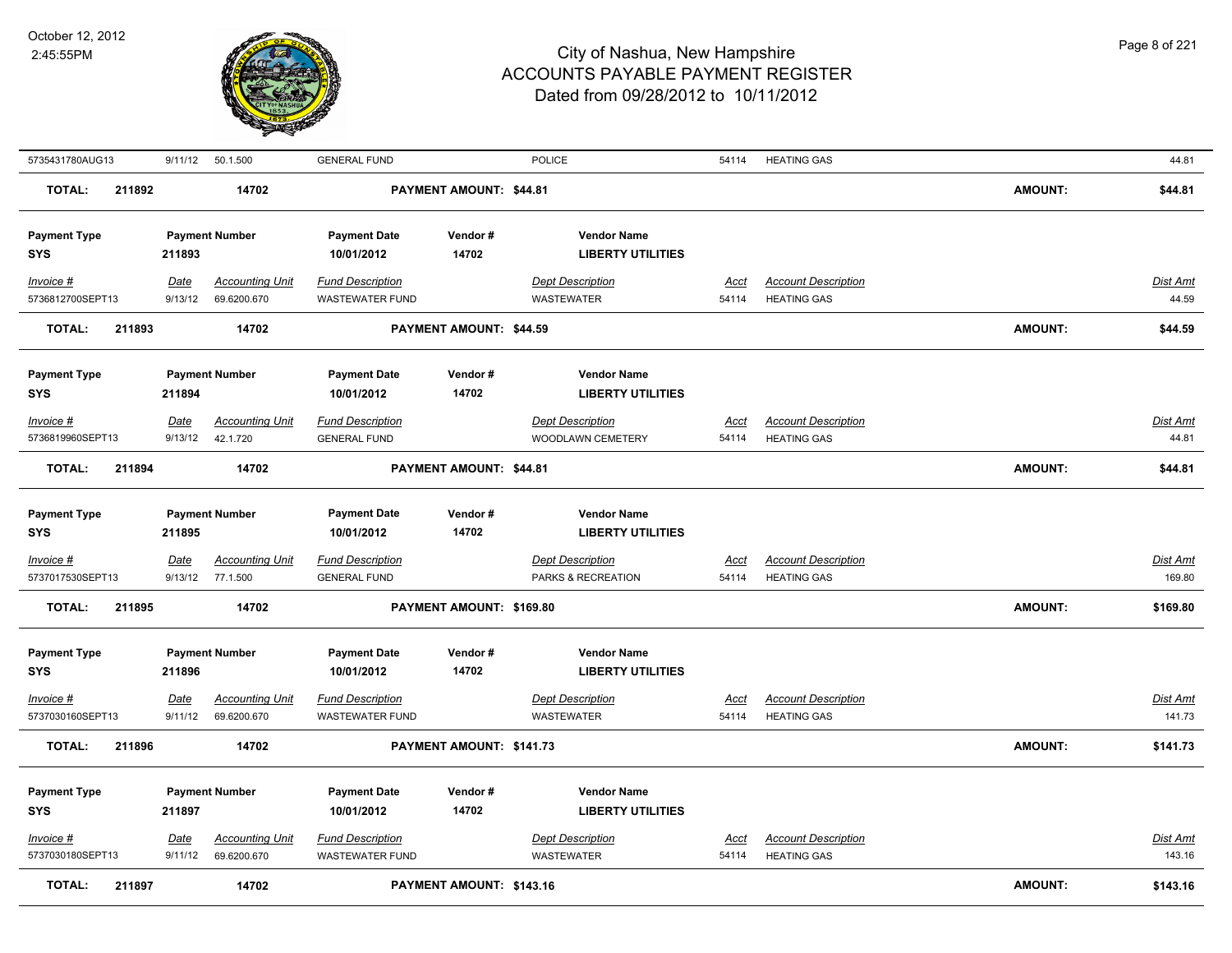

| <b>Payment Type</b>     |             | <b>Payment Number</b>  | <b>Payment Date</b>     | Vendor#                  | <b>Vendor Name</b>       |             |                            |                |                   |
|-------------------------|-------------|------------------------|-------------------------|--------------------------|--------------------------|-------------|----------------------------|----------------|-------------------|
| <b>SYS</b>              | 211898      |                        | 10/01/2012              | 14702                    | <b>LIBERTY UTILITIES</b> |             |                            |                |                   |
| Invoice #               | Date        | <b>Accounting Unit</b> | <b>Fund Description</b> |                          | <b>Dept Description</b>  | Acct        | <b>Account Description</b> |                | <b>Dist Amt</b>   |
| 5737030190SEPT13        | 9/11/12     | 69.6200.670            | <b>WASTEWATER FUND</b>  |                          | <b>WASTEWATER</b>        | 54114       | <b>HEATING GAS</b>         |                | 177.81            |
| <b>TOTAL:</b><br>211898 |             | 14702                  |                         | PAYMENT AMOUNT: \$177.81 |                          |             |                            | <b>AMOUNT:</b> | \$177.81          |
| <b>Payment Type</b>     |             | <b>Payment Number</b>  | <b>Payment Date</b>     | Vendor#                  | <b>Vendor Name</b>       |             |                            |                |                   |
| <b>SYS</b>              | 211899      |                        | 10/01/2012              | 14702                    | <b>LIBERTY UTILITIES</b> |             |                            |                |                   |
| Invoice #               | <u>Date</u> | <b>Accounting Unit</b> | <b>Fund Description</b> |                          | <b>Dept Description</b>  | <u>Acct</u> | <b>Account Description</b> |                | <b>Dist Amt</b>   |
| 5737030200SEPT13        | 9/11/12     | 69.6200.670            | <b>WASTEWATER FUND</b>  |                          | <b>WASTEWATER</b>        | 54114       | <b>HEATING GAS</b>         |                | 143.36            |
| TOTAL:<br>211899        |             | 14702                  |                         | PAYMENT AMOUNT: \$143.36 |                          |             |                            | <b>AMOUNT:</b> | \$143.36          |
| <b>Payment Type</b>     |             | <b>Payment Number</b>  | <b>Payment Date</b>     | Vendor#                  | <b>Vendor Name</b>       |             |                            |                |                   |
| <b>SYS</b>              | 211900      |                        | 10/01/2012              | 14702                    | <b>LIBERTY UTILITIES</b> |             |                            |                |                   |
| Invoice #               | Date        | <b>Accounting Unit</b> | <b>Fund Description</b> |                          | <b>Dept Description</b>  | Acct        | <b>Account Description</b> |                | <b>Dist Amt</b>   |
| 5737030220SEPT13        | 9/11/12     | 69.6200.670            | <b>WASTEWATER FUND</b>  |                          | WASTEWATER               | 54114       | <b>HEATING GAS</b>         |                | 44.81             |
| <b>TOTAL:</b><br>211900 |             | 14702                  |                         | PAYMENT AMOUNT: \$44.81  |                          |             |                            | <b>AMOUNT:</b> | \$44.81           |
| <b>Payment Type</b>     |             | <b>Payment Number</b>  | <b>Payment Date</b>     | Vendor#                  | <b>Vendor Name</b>       |             |                            |                |                   |
| <b>SYS</b>              | 211901      |                        | 10/01/2012              | 14702                    | <b>LIBERTY UTILITIES</b> |             |                            |                |                   |
| <u>Invoice #</u>        | <u>Date</u> | <b>Accounting Unit</b> | <b>Fund Description</b> |                          | <b>Dept Description</b>  | <u>Acct</u> | <b>Account Description</b> |                | <b>Dist Amt</b>   |
| 5737030250SEPT13        | 9/11/12     | 69.6200.670            | <b>WASTEWATER FUND</b>  |                          | <b>WASTEWATER</b>        | 54114       | <b>HEATING GAS</b>         |                | 49.19             |
| <b>TOTAL:</b><br>211901 |             | 14702                  |                         | PAYMENT AMOUNT: \$49.19  |                          |             |                            | <b>AMOUNT:</b> | \$49.19           |
| <b>Payment Type</b>     |             | <b>Payment Number</b>  | <b>Payment Date</b>     | Vendor#                  | <b>Vendor Name</b>       |             |                            |                |                   |
| <b>SYS</b>              | 211902      |                        | 10/01/2012              | 14702                    | <b>LIBERTY UTILITIES</b> |             |                            |                |                   |
| Invoice #               | <u>Date</u> | <b>Accounting Unit</b> | <b>Fund Description</b> |                          | <b>Dept Description</b>  | <u>Acct</u> | <b>Account Description</b> |                | Dist Amt<br>49.19 |
| 5737030700SEPT13        | 9/11/12     | 69.6200.670            | <b>WASTEWATER FUND</b>  |                          | WASTEWATER               | 54114       | <b>HEATING GAS</b>         |                |                   |
| <b>TOTAL:</b><br>211902 |             | 14702                  |                         | PAYMENT AMOUNT: \$49.19  |                          |             |                            | <b>AMOUNT:</b> | \$49.19           |
| <b>Payment Type</b>     |             | <b>Payment Number</b>  | <b>Payment Date</b>     | Vendor#                  | <b>Vendor Name</b>       |             |                            |                |                   |
| <b>SYS</b>              | 211903      |                        | 10/01/2012              | 14702                    | <b>LIBERTY UTILITIES</b> |             |                            |                |                   |
| Invoice #               | Date        | <b>Accounting Unit</b> | <b>Fund Description</b> |                          | <b>Dept Description</b>  | Acct        | <b>Account Description</b> |                | Dist Amt          |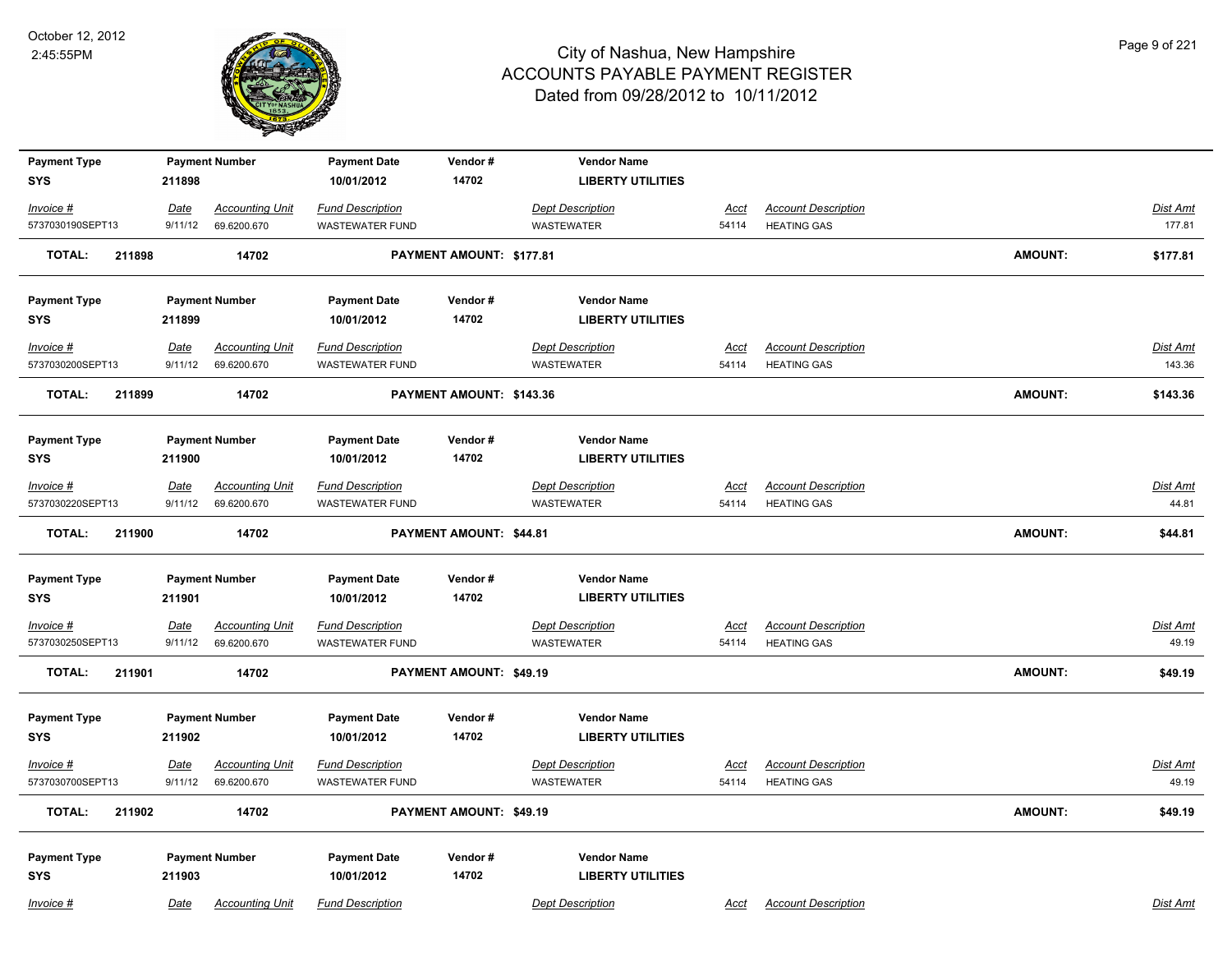

| 5737619422SEPT13                               | 9/11/12                | 50.1.500                                        | <b>GENERAL FUND</b>                                          |                                | <b>POLICE</b>                                                             | 54114         | <b>HEATING GAS</b>                               |                             | 46.38              |
|------------------------------------------------|------------------------|-------------------------------------------------|--------------------------------------------------------------|--------------------------------|---------------------------------------------------------------------------|---------------|--------------------------------------------------|-----------------------------|--------------------|
| <b>TOTAL:</b><br>211903                        |                        | 14702                                           |                                                              | PAYMENT AMOUNT: \$46.38        |                                                                           |               |                                                  | <b>AMOUNT:</b>              | \$46.38            |
| <b>Payment Type</b><br>SYS                     | 211904                 | <b>Payment Number</b>                           | <b>Payment Date</b><br>10/01/2012                            | Vendor#<br>14702               | <b>Vendor Name</b><br><b>LIBERTY UTILITIES</b>                            |               |                                                  |                             |                    |
| Invoice #<br>5737627850SEPT13                  | <u>Date</u><br>9/19/12 | <b>Accounting Unit</b><br>31.2506               | <b>Fund Description</b><br>HUNT BLDG FACILITY RENTALS        |                                | <b>Dept Description</b><br>HUNT BLDG FACILITY RENTALS                     | Acct<br>54114 | <b>Account Description</b><br><b>HEATING GAS</b> |                             | Dist Amt<br>39.38  |
| <b>TOTAL:</b><br>211904                        |                        | 14702                                           |                                                              | PAYMENT AMOUNT: \$39.38        |                                                                           |               |                                                  | <b>AMOUNT:</b>              | \$39.38            |
| <b>Payment Type</b><br>SYS<br>Invoice #        | 211905<br><u>Date</u>  | <b>Payment Number</b><br><b>Accounting Unit</b> | <b>Payment Date</b><br>10/01/2012<br><b>Fund Description</b> | Vendor#<br>14702               | <b>Vendor Name</b><br><b>LIBERTY UTILITIES</b><br><b>Dept Description</b> | <u>Acct</u>   | <b>Account Description</b>                       |                             | Dist Amt           |
| 5738423600SEPT13                               | 9/19/12                | 77.1.500                                        | <b>GENERAL FUND</b>                                          |                                | PARKS & RECREATION                                                        | 54114         | <b>HEATING GAS</b>                               |                             | 41.67              |
| <b>TOTAL:</b><br>211905                        |                        | 14702                                           |                                                              | PAYMENT AMOUNT: \$41.67        |                                                                           |               |                                                  | <b>AMOUNT:</b>              | \$41.67            |
| <b>Payment Type</b><br>SYS<br>Invoice #        | 211906<br><b>Date</b>  | <b>Payment Number</b><br><b>Accounting Unit</b> | <b>Payment Date</b><br>10/01/2012<br><b>Fund Description</b> | Vendor#<br>14702               | <b>Vendor Name</b><br><b>LIBERTY UTILITIES</b><br><b>Dept Description</b> | <u>Acct</u>   | <b>Account Description</b>                       |                             | <u>Dist Amt</u>    |
| 5738610000SEPT13                               | 9/11/12                | 77.1.500                                        | <b>GENERAL FUND</b>                                          |                                | PARKS & RECREATION                                                        | 54114         | <b>HEATING GAS</b>                               |                             | 50.10              |
| <b>TOTAL:</b><br>211906                        |                        | 14702                                           |                                                              | PAYMENT AMOUNT: \$50.10        |                                                                           |               |                                                  | <b>AMOUNT:</b>              | \$50.10            |
| <b>Payment Type</b><br><b>SYS</b><br>Invoice # | 211907<br>Date         | <b>Payment Number</b><br><b>Accounting Unit</b> | <b>Payment Date</b><br>10/01/2012<br><b>Fund Description</b> | Vendor#<br>14702               | <b>Vendor Name</b><br><b>LIBERTY UTILITIES</b><br><b>Dept Description</b> | Acct          | <b>Account Description</b>                       |                             | Dist Amt           |
| 5738810390SEPT13<br><b>TOTAL:</b><br>211907    | 9/20/12                | 29.1.720.8162<br>14702                          | <b>GENERAL FUND</b>                                          | PAYMENT AMOUNT: \$150.60       | <b>CITY BUILDINGS</b>                                                     | 54114         | <b>HEATING GAS</b>                               | <b>AMOUNT:</b>              | 150.60<br>\$150.60 |
| <b>Payment Type</b><br>SYS                     | 211908                 | <b>Payment Number</b>                           | <b>Payment Date</b><br>10/01/2012                            | Vendor#<br>14702               | <b>Vendor Name</b><br><b>LIBERTY UTILITIES</b>                            |               |                                                  |                             |                    |
| Invoice #<br>5738837780SEPT13                  | Date<br>9/20/12        | <b>Accounting Unit</b><br>86.3120               | <b>Fund Description</b><br><b>TRANSIT GRANTS</b>             |                                | <b>Dept Description</b><br><b>GRANT FUNDS-TRANSIT</b>                     | Acct<br>54114 | <b>Account Description</b><br><b>HEATING GAS</b> | Activity<br>86.800.12.10.10 | Dist Amt<br>39.38  |
| <b>TOTAL:</b><br>211908                        |                        | 14702                                           |                                                              | <b>PAYMENT AMOUNT: \$39.38</b> |                                                                           |               |                                                  | <b>AMOUNT:</b>              | \$39.38            |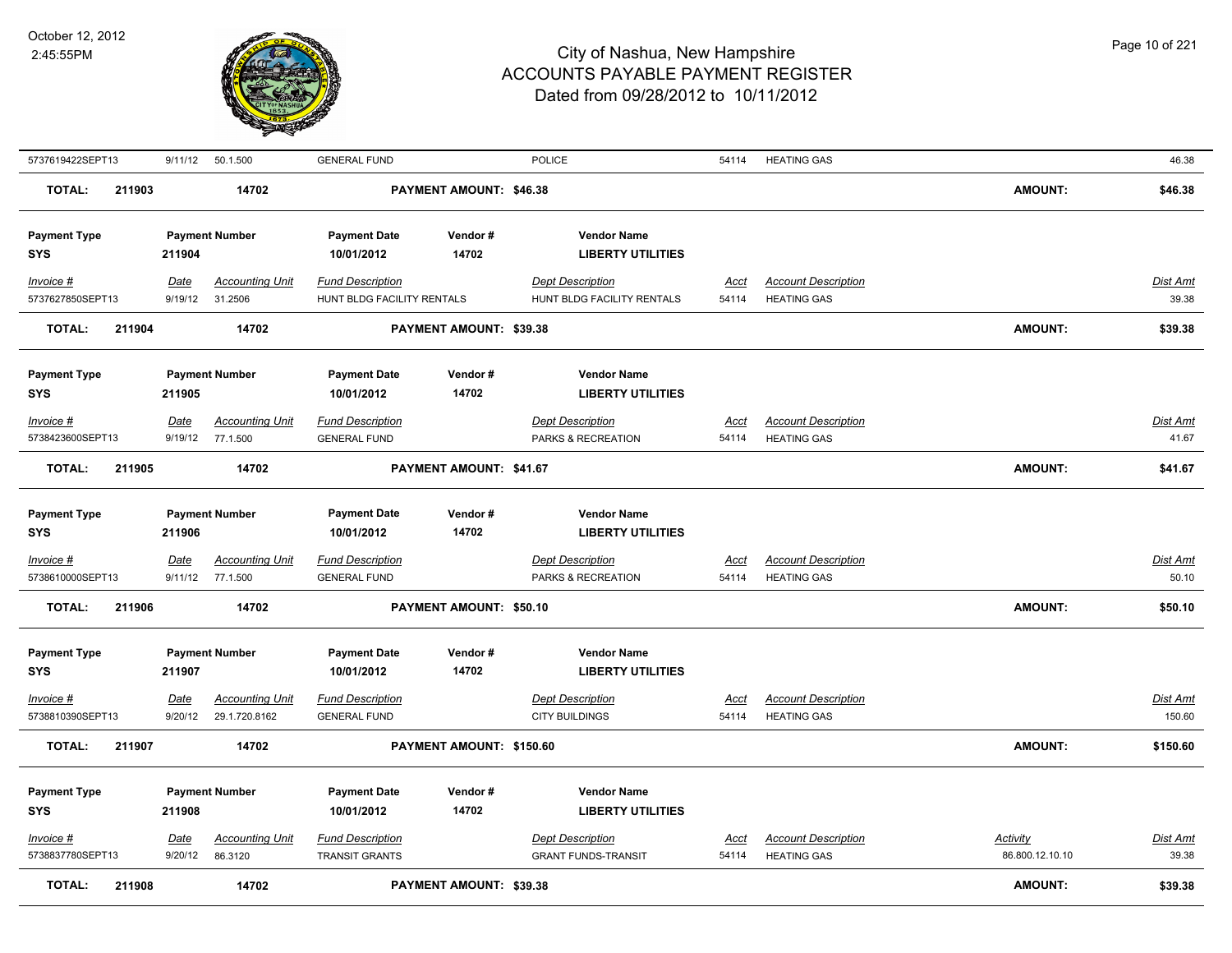

| <b>Payment Type</b>     |             | <b>Payment Number</b>  | <b>Payment Date</b>                | Vendor#                        | <b>Vendor Name</b>                     |             |                            |                |                 |
|-------------------------|-------------|------------------------|------------------------------------|--------------------------------|----------------------------------------|-------------|----------------------------|----------------|-----------------|
| <b>SYS</b>              | 211909      |                        | 10/01/2012                         | 14702                          | <b>LIBERTY UTILITIES</b>               |             |                            |                |                 |
| Invoice #               | Date        | <b>Accounting Unit</b> | <b>Fund Description</b>            |                                | <b>Dept Description</b>                | Acct        | <b>Account Description</b> |                | <b>Dist Amt</b> |
| 5739020410SEPT13        | 9/19/12     | 52.1.720.8175          | <b>GENERAL FUND</b>                |                                | <b>FIRE</b>                            | 54114       | <b>HEATING GAS</b>         |                | 169.86          |
| <b>TOTAL:</b><br>211909 |             | 14702                  |                                    | PAYMENT AMOUNT: \$169.86       |                                        |             |                            | <b>AMOUNT:</b> | \$169.86        |
| <b>Payment Type</b>     |             | <b>Payment Number</b>  | <b>Payment Date</b>                | Vendor#                        | <b>Vendor Name</b>                     |             |                            |                |                 |
| <b>SYS</b>              | 211910      |                        | 10/01/2012                         | 14702                          | <b>LIBERTY UTILITIES</b>               |             |                            |                |                 |
| Invoice #               | Date        | <b>Accounting Unit</b> | <b>Fund Description</b>            |                                | <b>Dept Description</b>                | Acct        | <b>Account Description</b> |                | Dist Amt        |
| 5739024550SEPT13        | 9/19/12     | 77.1.720.8191          | <b>GENERAL FUND</b>                |                                | PARKS & RECREATION                     | 54114       | <b>HEATING GAS</b>         |                | 66.68           |
| <b>TOTAL:</b><br>211910 |             | 14702                  |                                    | <b>PAYMENT AMOUNT: \$66.68</b> |                                        |             |                            | <b>AMOUNT:</b> | \$66.68         |
| <b>Payment Type</b>     |             | <b>Payment Number</b>  | <b>Payment Date</b>                | Vendor#                        | <b>Vendor Name</b>                     |             |                            |                |                 |
| <b>SYS</b>              | 211911      |                        | 10/01/2012                         | 14702                          | <b>LIBERTY UTILITIES</b>               |             |                            |                |                 |
| Invoice #               | Date        | <b>Accounting Unit</b> | <b>Fund Description</b>            |                                | <b>Dept Description</b>                | <u>Acct</u> | <b>Account Description</b> |                | <b>Dist Amt</b> |
| 5739249570SEPT13        | 9/13/12     | 52.1.720.8174          | <b>GENERAL FUND</b>                |                                | <b>FIRE</b>                            | 54114       | <b>HEATING GAS</b>         |                | 60.43           |
| TOTAL:<br>211911        |             | 14702                  |                                    | <b>PAYMENT AMOUNT: \$60.43</b> |                                        |             |                            | <b>AMOUNT:</b> | \$60.43         |
| <b>Payment Type</b>     |             | <b>Payment Number</b>  | <b>Payment Date</b>                | Vendor#                        | <b>Vendor Name</b>                     |             |                            |                |                 |
| <b>SYS</b>              | 211912      |                        | 10/01/2012                         | 13372                          | <b>PSNH</b>                            |             |                            |                |                 |
| Invoice #               | Date        | <b>Accounting Unit</b> | <b>Fund Description</b>            |                                | <b>Dept Description</b>                | <u>Acct</u> | <b>Account Description</b> |                | <b>Dist Amt</b> |
| 56014641013AUG13        | 9/13/12     | 57.1.620               | <b>GENERAL FUND</b>                |                                | CITYWIDE COMMUNICATIONS                | 54100       | <b>ELECTRICITY</b>         |                | 436.46          |
| 56265401000AUG13        | 9/12/12     | 50.1.500               | <b>GENERAL FUND</b>                |                                | <b>POLICE</b>                          | 54100       | <b>ELECTRICITY</b>         |                | 651.25          |
| 56273695098SEPT         | 9/14/12     | 77.1.650               | <b>GENERAL FUND</b>                |                                | PARKS & RECREATION                     | 54100       | <b>ELECTRICITY</b>         |                | 105.73          |
| 56346906027SEPT13       | 9/11/12     | 71.1.500               | <b>GENERAL FUND</b>                |                                | <b>COMMUNITY SERVICES</b>              | 54100       | <b>ELECTRICITY</b>         |                | 1,341.93        |
| 563626161013AUG13       | 9/10/12     | 66.1.500               | <b>GENERAL FUND</b>                |                                | PARKING LOTS                           | 54100       | <b>ELECTRICITY</b>         |                | 1,026.81        |
| 56747875060AUG13        | 9/6/12      | 50.4020                | POLICE DRUG ENFORCEMENT            |                                | POLICE DRUG ENFORCEMENT                | 54899       | <b>RENTALS</b>             |                | 205.07          |
| 56900841008AUG13        | 9/7/12      | 57.1.620               | <b>FUND</b><br><b>GENERAL FUND</b> |                                | <b>FUND</b><br>CITYWIDE COMMUNICATIONS | 54100       | <b>ELECTRICITY</b>         |                | 501.38          |
| <b>TOTAL:</b><br>211912 |             | 13372                  |                                    | PAYMENT AMOUNT: \$4,268.63     |                                        |             |                            | <b>AMOUNT:</b> | \$4,268.63      |
|                         |             |                        |                                    |                                |                                        |             |                            |                |                 |
| <b>Payment Type</b>     |             | <b>Payment Number</b>  | <b>Payment Date</b>                | Vendor#                        | <b>Vendor Name</b>                     |             |                            |                |                 |
| <b>SYS</b>              | 211913      |                        | 10/01/2012                         | 13372                          | <b>PSNH</b>                            |             |                            |                |                 |
| Invoice #               | <u>Date</u> | <b>Accounting Unit</b> | <b>Fund Description</b>            |                                | <b>Dept Description</b>                | <u>Acct</u> | <b>Account Description</b> |                | <b>Dist Amt</b> |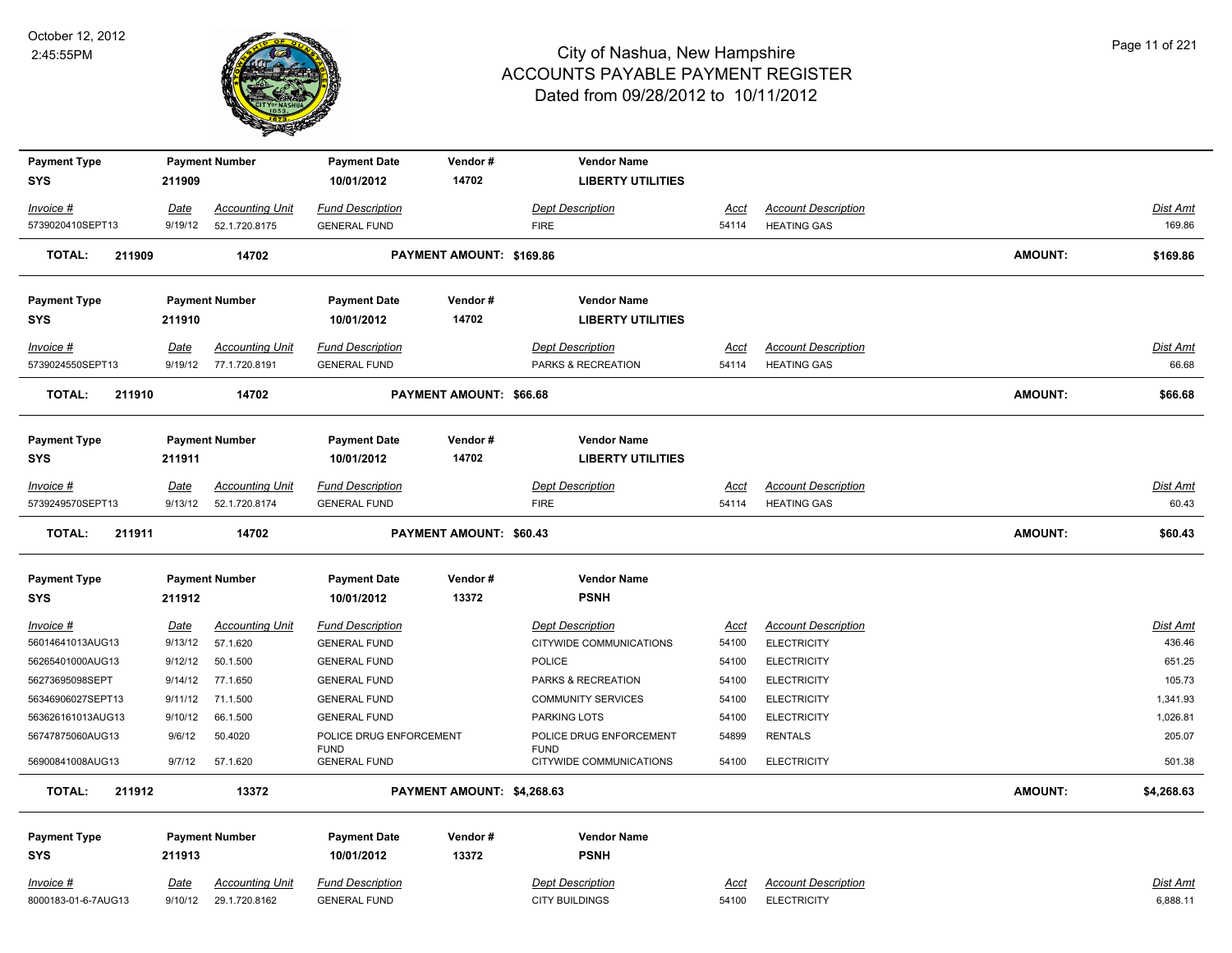

| 8000183-06-6-2AUG13               |        | 9/12/12     | 69.6200.670            | <b>WASTEWATER FUND</b>            |                             | WASTEWATER                                               | 54100       | <b>ELECTRICITY</b>                  |                | 35,103.90       |
|-----------------------------------|--------|-------------|------------------------|-----------------------------------|-----------------------------|----------------------------------------------------------|-------------|-------------------------------------|----------------|-----------------|
| <b>TOTAL:</b>                     | 211913 |             | 13372                  |                                   | PAYMENT AMOUNT: \$41,992.01 |                                                          |             |                                     | AMOUNT:        | \$41,992.01     |
| <b>Payment Type</b><br>SYS        |        | 211914      | <b>Payment Number</b>  | <b>Payment Date</b><br>10/02/2012 | Vendor#<br>13303            | <b>Vendor Name</b><br><b>PETTY CASH</b>                  |             |                                     |                |                 |
| Invoice #                         |        | Date        | <b>Accounting Unit</b> | <b>Fund Description</b>           |                             | <b>Dept Description</b>                                  | Acct        | <b>Account Description</b>          |                | Dist Amt        |
| PETTYCASH10/2/2012                |        | 10/2/12     | 01.1.500               | <b>GENERAL FUND</b>               |                             | <b>MAYOR</b>                                             | 68300       | MAYORS EXPENSE ACCOUNT              |                | 53.10           |
| PETTYCASH10/2/2012                |        | 10/2/12     | 03.1.500               | <b>GENERAL FUND</b>               |                             | <b>LEGAL</b>                                             | 55300       | <b>TRAVEL</b>                       |                | 57.00           |
| PETTYCASH10/2/2012                |        | 10/2/12     | 07.1.565               | <b>GENERAL FUND</b>               |                             | <b>CITY CLERK</b>                                        | 53435       | <b>ELECTION SERVICES</b>            |                | 140.00          |
| PETTYCASH10/2/2012                |        | 10/2/12     | 26.4010                | MOTOR VEHICLE ADMIN FUND          |                             | MOTOR VEHICLE ADMIN FUND                                 | 55300       | <b>TRAVEL</b>                       |                | 47.57           |
| PETTYCASH10/2/2012                |        | 10/2/12     | 42.1.720               | <b>GENERAL FUND</b>               |                             | WOODLAWN CEMETERY                                        | 61499       | <b>GENERAL BUILDING SUPPLIES</b>    |                | 79.49           |
| PETTYCASH10/2/2012                |        | 10/2/12     | 61.1.670               | <b>GENERAL FUND</b>               |                             | <b>STREETS</b>                                           | 54280       | <b>BUILDING/GROUNDS MAINTENANCE</b> |                | 12.00           |
| PETTYCASH10/2/2012                |        | 10/2/12     | 61.1.670               | <b>GENERAL FUND</b>               |                             | <b>STREETS</b>                                           | 61299       | MISCELLANEOUS SUPPLIES              |                | 32.00           |
| PETTYCASH10/2/2012                |        | 10/2/12     | 61.1.685               | <b>GENERAL FUND</b>               |                             | <b>STREETS</b>                                           | 61900       | <b>MEALS</b>                        |                | 89.19           |
| PETTYCASH10/2/2012                |        | 10/2/12     | 66.1.500               | <b>GENERAL FUND</b>               |                             | <b>PARKING LOTS</b>                                      | 61900       | <b>MEALS</b>                        |                | 43.19           |
| PETTYCASH10/2/2012                |        | 10/2/12     | 68.6000.500            | SOLID WASTE FUND                  |                             | <b>SOLID WASTE</b>                                       | 61299       | MISCELLANEOUS SUPPLIES              |                | 100.00          |
| PETTYCASH10/2/2012                |        | 10/2/12     | 69.6200.670            | <b>WASTEWATER FUND</b>            |                             | WASTEWATER                                               | 55421       | TRAINING & CERTIFICATIONS           |                | 20.00           |
| PETTYCASH10/2/2012                |        | 10/2/12     | 69.6200.670            | <b>WASTEWATER FUND</b>            |                             | <b>WASTEWATER</b>                                        | 55607       | POSTAGE & DELIVERY                  |                | 27.20           |
| PETTYCASH10/2/2012                |        | 10/2/12     | 82.1.500               | <b>GENERAL FUND</b>               |                             | PLANNING & ZONING                                        | 55307       | MILEAGE REIMBURSEMENTS              |                | 69.38           |
| PETTYCASH10/2/2012                |        | 10/2/12     | 82.1.500               | <b>GENERAL FUND</b>               |                             | PLANNING & ZONING                                        | 61910       | <b>MEALS - FUNCTIONS</b>            |                | 26.75           |
| <b>TOTAL:</b>                     | 211914 |             | 13303                  |                                   | PAYMENT AMOUNT: \$796.87    |                                                          |             |                                     | <b>AMOUNT:</b> | \$796.87        |
| <b>Payment Type</b><br><b>SYS</b> |        | 211915      | <b>Payment Number</b>  | <b>Payment Date</b><br>10/04/2012 | Vendor#<br>15104            | <b>Vendor Name</b><br><b>UNH PROF DEV &amp; TRAINING</b> |             |                                     |                |                 |
| Invoice #                         |        | <b>Date</b> | <b>Accounting Unit</b> | <b>Fund Description</b>           |                             | <b>Dept Description</b>                                  | Acct        | <b>Account Description</b>          |                | Dist Amt        |
| NOV. 2 - CONFERENCE               |        | 9/25/12     | 11.1.500               | <b>GENERAL FUND</b>               |                             | <b>HUMAN RESOURCES</b>                                   | 52800       | EDUCATIONAL ASSISTANCE              |                | 590.00          |
| <b>TOTAL:</b>                     | 211915 |             | 15104                  |                                   | PAYMENT AMOUNT: \$590.00    |                                                          |             |                                     | <b>AMOUNT:</b> | \$590.00        |
| <b>Payment Type</b>               |        |             | <b>Payment Number</b>  | <b>Payment Date</b>               | Vendor#                     | <b>Vendor Name</b>                                       |             |                                     |                |                 |
| <b>SYS</b>                        |        | 211916      |                        | 10/04/2012                        | 11898                       | <b>EDWARD ANNINO</b>                                     |             |                                     |                |                 |
|                                   |        |             |                        |                                   |                             |                                                          |             |                                     |                |                 |
| Invoice #                         |        | <b>Date</b> | <b>Accounting Unit</b> | <b>Fund Description</b>           |                             | <b>Dept Description</b>                                  | <u>Acct</u> | <b>Account Description</b>          |                | <b>Dist Amt</b> |
| 9/27 - MILEAGE                    |        | 9/27/12     | 50.1.500               | <b>GENERAL FUND</b>               |                             | POLICE                                                   | 55307       | MILEAGE REIMBURSEMENTS              |                | 44.40           |
| <b>TOTAL:</b>                     | 211916 |             | 11898                  |                                   | PAYMENT AMOUNT: \$44.40     |                                                          |             |                                     | <b>AMOUNT:</b> | \$44.40         |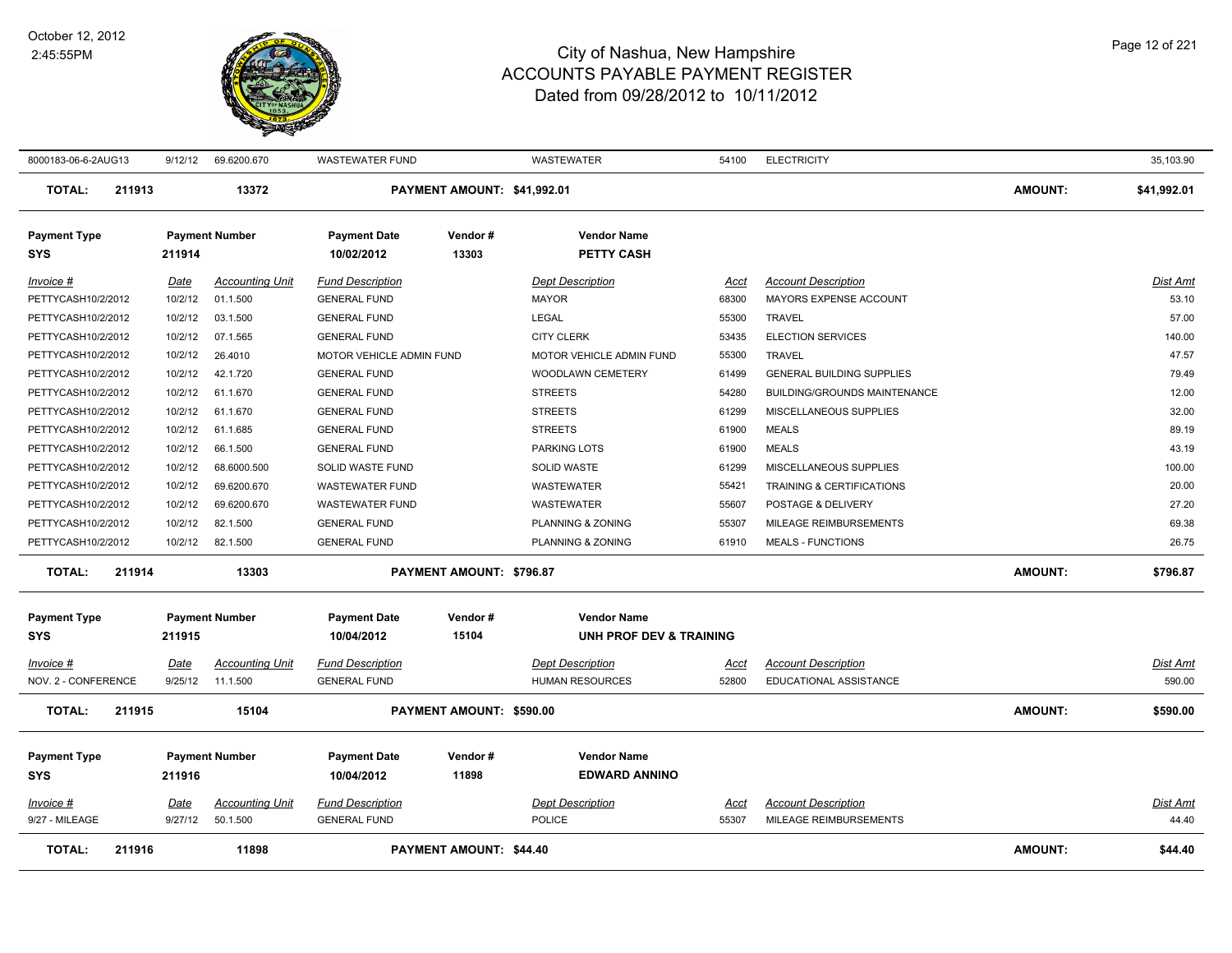

| <b>Payment Type</b><br><b>SYS</b> |        |                        | <b>Payment Number</b>              | <b>Payment Date</b><br>10/04/2012              | Vendor#<br>11751               | <b>Vendor Name</b><br><b>PHILIP BELMONT</b> |                      |                                                      |                 |                   |
|-----------------------------------|--------|------------------------|------------------------------------|------------------------------------------------|--------------------------------|---------------------------------------------|----------------------|------------------------------------------------------|-----------------|-------------------|
|                                   |        | 211917                 |                                    |                                                |                                |                                             |                      |                                                      |                 |                   |
| Invoice #                         |        | Date                   | <b>Accounting Unit</b>             | <b>Fund Description</b>                        |                                | <b>Dept Description</b>                     | Acct                 | <b>Account Description</b>                           |                 | Dist Amt          |
| 9/24-MILEAGE                      |        | 9/24/12                | 50.1.500                           | <b>GENERAL FUND</b>                            |                                | POLICE                                      | 55307                | MILEAGE REIMBURSEMENTS                               |                 | 44.40             |
| <b>TOTAL:</b>                     | 211917 |                        | 11751                              |                                                | PAYMENT AMOUNT: \$44.40        |                                             |                      |                                                      | <b>AMOUNT:</b>  | \$44.40           |
| <b>Payment Type</b>               |        |                        | <b>Payment Number</b>              | <b>Payment Date</b>                            | Vendor#                        | <b>Vendor Name</b>                          |                      |                                                      |                 |                   |
| <b>SYS</b>                        |        | 211918                 |                                    | 10/04/2012                                     | 11857                          | <b>KEVIN COLLINS</b>                        |                      |                                                      |                 |                   |
| $Invoice$ #                       |        | <u>Date</u>            | <b>Accounting Unit</b>             | <b>Fund Description</b>                        |                                | <b>Dept Description</b>                     | Acct                 | <b>Account Description</b>                           |                 | <b>Dist Amt</b>   |
| 9/28-KHOLS                        |        | 9/28/12                | 50.1.500                           | <b>GENERAL FUND</b>                            |                                | POLICE                                      | 61107                | <b>CLOTHING &amp; UNIFORMS</b>                       |                 | 92.96             |
| <b>TOTAL:</b>                     | 211918 |                        | 11857                              |                                                | PAYMENT AMOUNT: \$92.96        |                                             |                      |                                                      | <b>AMOUNT:</b>  | \$92.96           |
| <b>Payment Type</b>               |        |                        | <b>Payment Number</b>              | <b>Payment Date</b>                            | Vendor#                        | <b>Vendor Name</b>                          |                      |                                                      |                 |                   |
| <b>SYS</b>                        |        | 211919                 |                                    | 10/04/2012                                     | 14959                          | <b>WILLIAM CONDRA</b>                       |                      |                                                      |                 |                   |
| $Invoice$ #                       |        | <b>Date</b>            | <b>Accounting Unit</b>             | <b>Fund Description</b>                        |                                | <b>Dept Description</b>                     | Acct                 | <b>Account Description</b>                           |                 | Dist Amt          |
| SEPT. - MILEAGE                   |        | 10/1/12                | 53.1.730                           | <b>GENERAL FUND</b>                            |                                | <b>BUILDING INSPECTION</b>                  | 55314                | FIXED RATE MILEAGE ALLOWANCE                         |                 | 152.07            |
| <b>TOTAL:</b>                     | 211919 |                        | 14959                              |                                                | PAYMENT AMOUNT: \$152.07       |                                             |                      |                                                      | <b>AMOUNT:</b>  | \$152.07          |
| <b>Payment Type</b>               |        |                        | <b>Payment Number</b>              | <b>Payment Date</b>                            | Vendor#                        | <b>Vendor Name</b>                          |                      |                                                      |                 |                   |
| <b>SYS</b>                        |        | 211920                 |                                    | 10/04/2012                                     | 14148                          | <b>PATRICIA CROOKER</b>                     |                      |                                                      |                 |                   |
| Invoice #                         |        | <u>Date</u>            | <b>Accounting Unit</b>             | <b>Fund Description</b>                        |                                | <b>Dept Description</b>                     | <u>Acct</u>          | <b>Account Description</b>                           | <b>Activity</b> | <b>Dist Amt</b>   |
| 9/9-22 - MILEAGE                  |        | 9/24/12                | 71.3068                            | <b>COMMUNITY SERVICES GRANTS</b>               |                                | <b>COMMUNITY SERVICES GRANTS</b>            | 55300                | <b>TRAVEL</b>                                        | 71.1004.13.01   | 185.47            |
| <b>TOTAL:</b>                     | 211920 |                        | 14148                              |                                                | PAYMENT AMOUNT: \$185.47       |                                             |                      |                                                      | <b>AMOUNT:</b>  | \$185.47          |
| <b>Payment Type</b>               |        |                        | <b>Payment Number</b>              | <b>Payment Date</b>                            | Vendor#                        | <b>Vendor Name</b>                          |                      |                                                      |                 |                   |
| <b>SYS</b>                        |        | 211921                 |                                    | 10/04/2012                                     | 14163                          | <b>DOUGLAS DAME</b>                         |                      |                                                      |                 |                   |
| Invoice #<br>9/2 - 10/6 - MILEAGE |        | <u>Date</u><br>9/27/12 | <b>Accounting Unit</b><br>32.1.600 | <b>Fund Description</b><br><b>GENERAL FUND</b> |                                | <b>Dept Description</b><br>ASSESSING        | <u>Acct</u><br>55307 | <b>Account Description</b><br>MILEAGE REIMBURSEMENTS |                 | Dist Amt<br>21.65 |
|                                   |        |                        |                                    |                                                |                                |                                             |                      |                                                      |                 |                   |
| <b>TOTAL:</b>                     | 211921 |                        | 14163                              |                                                | <b>PAYMENT AMOUNT: \$21.65</b> |                                             |                      |                                                      | <b>AMOUNT:</b>  | \$21.65           |
| <b>Payment Type</b>               |        |                        | <b>Payment Number</b>              | <b>Payment Date</b>                            | Vendor#                        | <b>Vendor Name</b>                          |                      |                                                      |                 |                   |
| <b>SYS</b>                        |        | 211922                 |                                    | 10/04/2012                                     | 15150                          | <b>ROSS DESMET</b>                          |                      |                                                      |                 |                   |
| Invoice #                         |        | Date                   | <b>Accounting Unit</b>             | <b>Fund Description</b>                        |                                | <b>Dept Description</b>                     | Acct                 | <b>Account Description</b>                           |                 | Dist Amt          |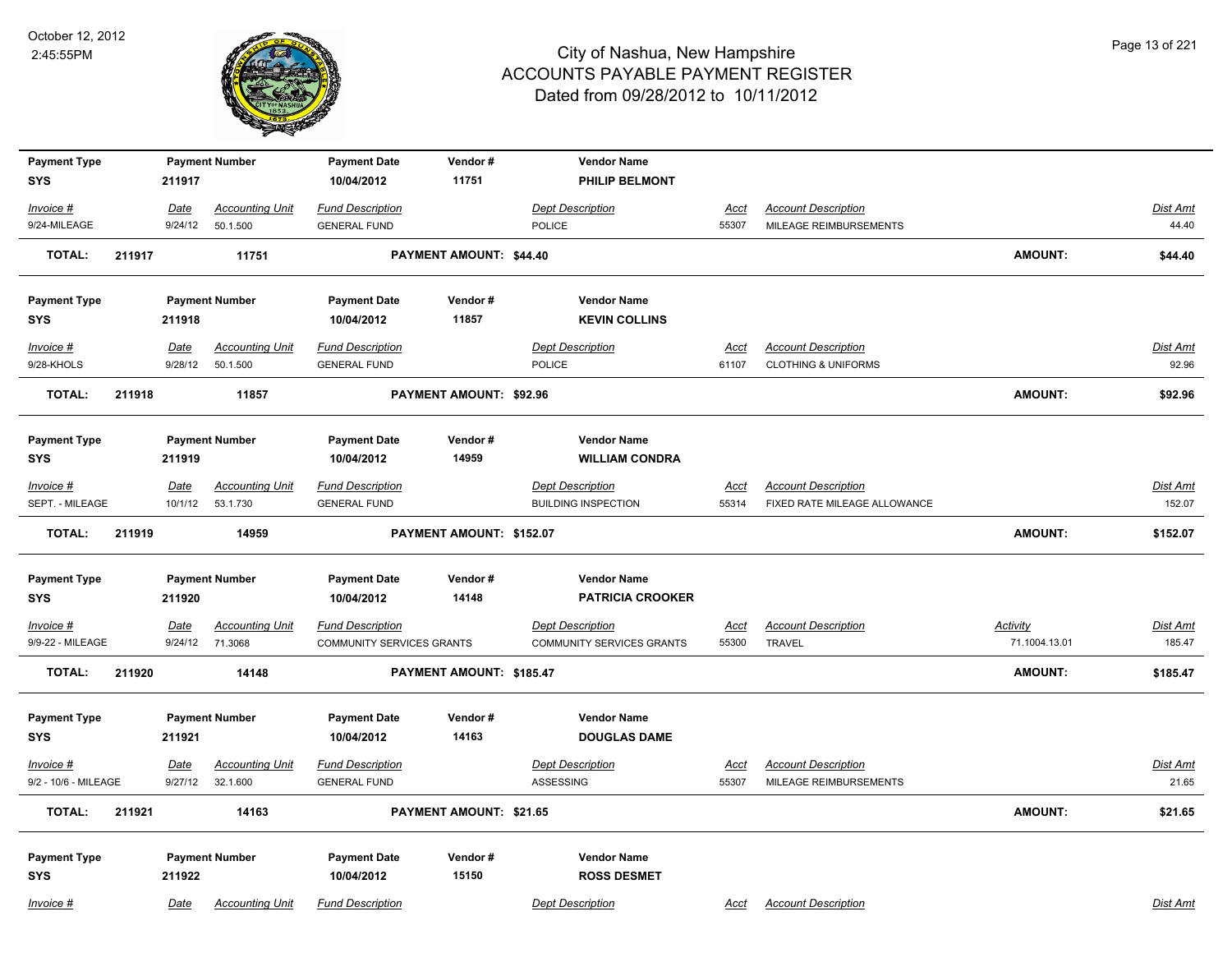

| 10/22-10/24 MEALS                 |        | 9/28/12                | 50.1.635                           | <b>GENERAL FUND</b>                            |                          | <b>POLICE</b>                                | 55400         | <b>CONFERENCES AND SEMINARS</b>                              |                | 105.00            |
|-----------------------------------|--------|------------------------|------------------------------------|------------------------------------------------|--------------------------|----------------------------------------------|---------------|--------------------------------------------------------------|----------------|-------------------|
| <b>TOTAL:</b>                     | 211922 |                        | 15150                              |                                                | PAYMENT AMOUNT: \$105.00 |                                              |               |                                                              | <b>AMOUNT:</b> | \$105.00          |
| <b>Payment Type</b>               |        |                        | <b>Payment Number</b>              | <b>Payment Date</b>                            | Vendor#                  | <b>Vendor Name</b>                           |               |                                                              |                |                   |
| <b>SYS</b>                        |        | 211923                 |                                    | 10/04/2012                                     | 11404                    | <b>TIMOTHY DUPONT</b>                        |               |                                                              |                |                   |
| Invoice #                         |        | Date                   | <b>Accounting Unit</b>             | <b>Fund Description</b>                        |                          | <b>Dept Description</b>                      | Acct          | <b>Account Description</b>                                   |                | <b>Dist Amt</b>   |
| SEPT. - MILEAGE                   |        | 10/1/12                | 53.1.730                           | <b>GENERAL FUND</b>                            |                          | <b>BUILDING INSPECTION</b>                   | 55314         | FIXED RATE MILEAGE ALLOWANCE                                 |                | 338.00            |
| <b>TOTAL:</b>                     | 211923 |                        | 11404                              |                                                | PAYMENT AMOUNT: \$338.00 |                                              |               |                                                              | <b>AMOUNT:</b> | \$338.00          |
|                                   |        |                        |                                    |                                                | Vendor#                  | <b>Vendor Name</b>                           |               |                                                              |                |                   |
| <b>Payment Type</b><br><b>SYS</b> |        | 211924                 | <b>Payment Number</b>              | <b>Payment Date</b><br>10/04/2012              | 14218                    | <b>CARTER FALK</b>                           |               |                                                              |                |                   |
|                                   |        |                        |                                    |                                                |                          |                                              |               |                                                              |                |                   |
| Invoice #<br>6/28-8/28-MILEAGE    |        | Date<br>9/27/12        | <b>Accounting Unit</b><br>82.1.500 | <b>Fund Description</b><br><b>GENERAL FUND</b> |                          | <b>Dept Description</b><br>PLANNING & ZONING | Acct<br>55307 | <b>Account Description</b><br>MILEAGE REIMBURSEMENTS         |                | Dist Amt<br>97.68 |
|                                   |        |                        |                                    |                                                |                          |                                              |               |                                                              |                |                   |
| <b>TOTAL:</b>                     | 211924 |                        | 14218                              |                                                | PAYMENT AMOUNT: \$97.68  |                                              |               |                                                              | <b>AMOUNT:</b> | \$97.68           |
|                                   |        |                        |                                    |                                                |                          |                                              |               |                                                              |                |                   |
| <b>Payment Type</b><br><b>SYS</b> |        | 211925                 | <b>Payment Number</b>              | <b>Payment Date</b><br>10/04/2012              | Vendor#<br>14246         | <b>Vendor Name</b><br><b>CLARK GAPHARDT</b>  |               |                                                              |                |                   |
|                                   |        |                        |                                    |                                                |                          |                                              |               |                                                              |                |                   |
| $Invoice$ #<br>9/23-RUNNERS ALLEY |        | <b>Date</b><br>9/23/12 | <b>Accounting Unit</b><br>50.1.500 | <b>Fund Description</b><br><b>GENERAL FUND</b> |                          | <b>Dept Description</b><br><b>POLICE</b>     | Acct<br>61107 | <b>Account Description</b><br><b>CLOTHING &amp; UNIFORMS</b> |                | Dist Amt<br>99.99 |
|                                   |        |                        |                                    |                                                |                          |                                              |               |                                                              |                |                   |
| <b>TOTAL:</b>                     | 211925 |                        | 14246                              |                                                | PAYMENT AMOUNT: \$99.99  |                                              |               |                                                              | <b>AMOUNT:</b> | \$99.99           |
| <b>Payment Type</b>               |        |                        | <b>Payment Number</b>              | <b>Payment Date</b>                            | Vendor#                  | <b>Vendor Name</b>                           |               |                                                              |                |                   |
| <b>SYS</b>                        |        | 211926                 |                                    | 10/04/2012                                     | 11802                    | <b>JOHN HANNIGAN</b>                         |               |                                                              |                |                   |
| Invoice #                         |        | Date                   | <b>Accounting Unit</b>             | <b>Fund Description</b>                        |                          | <b>Dept Description</b>                      | Acct          | <b>Account Description</b>                                   |                | Dist Amt          |
| 9/27 - GALLS                      |        | 9/27/12                | 50.1.500                           | <b>GENERAL FUND</b>                            |                          | <b>POLICE</b>                                | 61107         | <b>CLOTHING &amp; UNIFORMS</b>                               |                | 46.48             |
| <b>TOTAL:</b>                     | 211926 |                        | 11802                              |                                                | PAYMENT AMOUNT: \$46.48  |                                              |               |                                                              | <b>AMOUNT:</b> | \$46.48           |
| <b>Payment Type</b>               |        |                        | <b>Payment Number</b>              | <b>Payment Date</b>                            | Vendor#                  | <b>Vendor Name</b>                           |               |                                                              |                |                   |
| <b>SYS</b>                        |        | 211927                 |                                    | 10/04/2012                                     | 14291                    | <b>JAMES HARGREAVES</b>                      |               |                                                              |                |                   |
| Invoice #                         |        | Date                   | <b>Accounting Unit</b>             | <b>Fund Description</b>                        |                          | <b>Dept Description</b>                      | <u>Acct</u>   | <b>Account Description</b>                                   |                | <b>Dist Amt</b>   |
| EXECUTIVE HEALTH CTR              |        | 9/27/12                | 50.1.500                           | <b>GENERAL FUND</b>                            |                          | <b>POLICE</b>                                | 52809         | <b>WELLNESS PROGRAM</b>                                      |                | 200.00            |
| <b>TOTAL:</b>                     | 211927 |                        | 14291                              |                                                | PAYMENT AMOUNT: \$200.00 |                                              |               |                                                              | <b>AMOUNT:</b> | \$200.00          |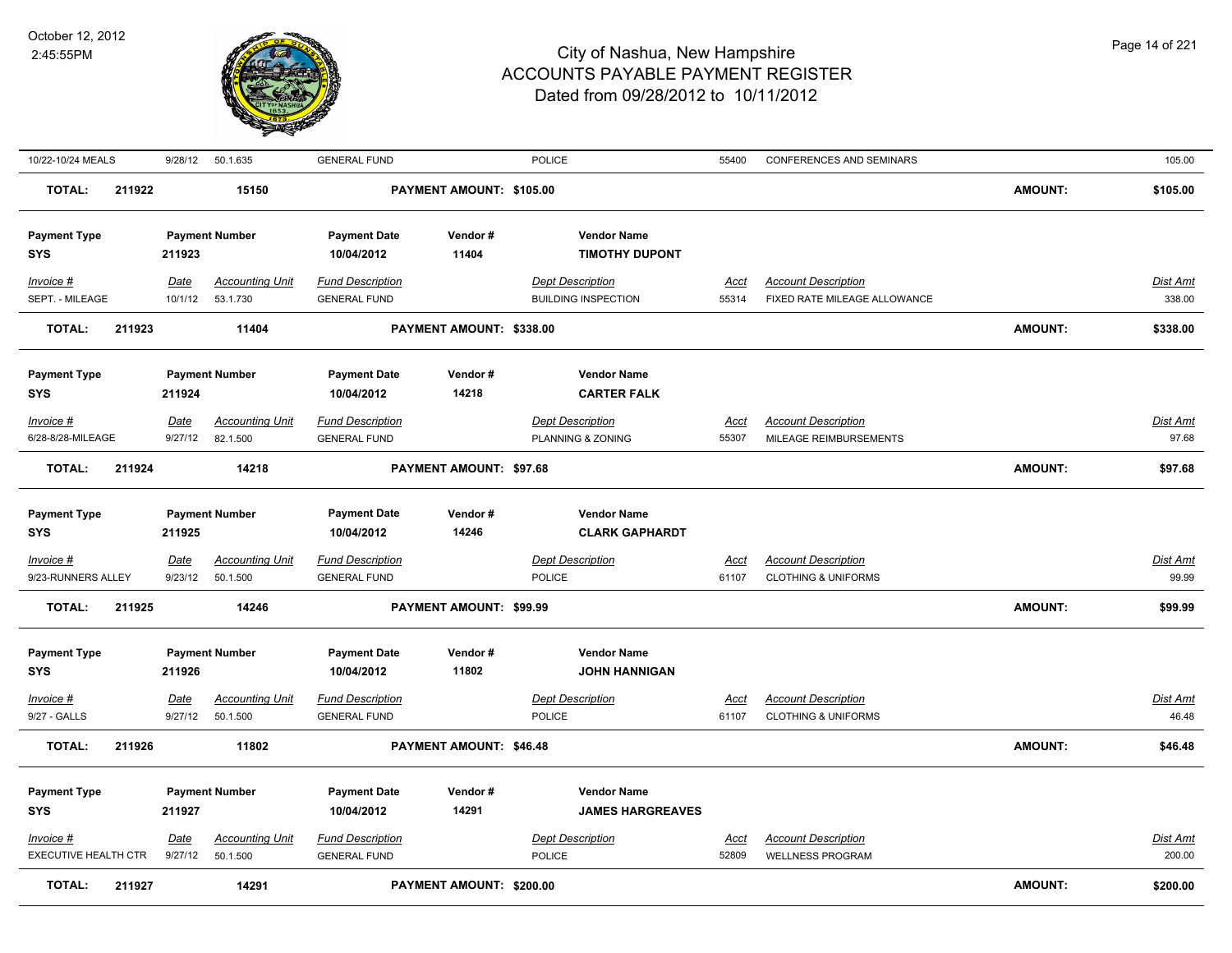

| <b>Payment Type</b> |        |         | <b>Payment Number</b>  | <b>Payment Date</b>                    | Vendor#                  | <b>Vendor Name</b>              |             |                                                   |                 |                 |
|---------------------|--------|---------|------------------------|----------------------------------------|--------------------------|---------------------------------|-------------|---------------------------------------------------|-----------------|-----------------|
| <b>SYS</b>          |        | 211928  |                        | 10/04/2012                             | 10897                    | <b>JUSTIN KATES</b>             |             |                                                   |                 |                 |
| Invoice #           |        | Date    | <b>Accounting Unit</b> | <b>Fund Description</b>                |                          | <b>Dept Description</b>         | Acct        | <b>Account Description</b>                        |                 | Dist Amt        |
| 9/20-PHEASANT LANE  |        | 9/20/12 | 56.1010                | <b>GF-PRIOR YEAR ESCROWS</b>           |                          | <b>EMERGENCY MGT-PRIOR YEAR</b> | 68325       | <b>EMERGENCY PREPAREDNESS</b>                     |                 | 207.00          |
| <b>TOTAL:</b>       | 211928 |         | 10897                  |                                        | PAYMENT AMOUNT: \$207.00 |                                 |             |                                                   | <b>AMOUNT:</b>  | \$207.00        |
| <b>Payment Type</b> |        |         | <b>Payment Number</b>  | <b>Payment Date</b>                    | Vendor#                  | <b>Vendor Name</b>              |             |                                                   |                 |                 |
| <b>SYS</b>          |        | 211929  |                        | 10/04/2012                             | 14799                    | <b>JOHN KILLORAN</b>            |             |                                                   |                 |                 |
| Invoice #           |        | Date    | <b>Accounting Unit</b> | <b>Fund Description</b>                |                          | <b>Dept Description</b>         | Acct        | <b>Account Description</b>                        | <b>Activity</b> | Dist Amt        |
| 9/27 - MILEAGE      |        | 9/28/12 | 22.5010                | CAP PROJECTS-INFO<br><b>TECHNOLOGY</b> |                          | CAPITAL PROJECTS-INFO TECH      | 81342       | <b>COMPUTER SOFTWARE &amp;</b><br><b>HARDWARE</b> | 1010.22.01.30   | 77.70           |
| <b>TOTAL:</b>       | 211929 |         | 14799                  |                                        | PAYMENT AMOUNT: \$77.70  |                                 |             |                                                   | <b>AMOUNT:</b>  | \$77.70         |
| <b>Payment Type</b> |        |         | <b>Payment Number</b>  | <b>Payment Date</b>                    | Vendor#                  | <b>Vendor Name</b>              |             |                                                   |                 |                 |
| <b>SYS</b>          |        | 211930  |                        | 10/04/2012                             | 14404                    | <b>JAMES LIMA</b>               |             |                                                   |                 |                 |
| $Invoice$ #         |        | Date    | <b>Accounting Unit</b> | <b>Fund Description</b>                |                          | <b>Dept Description</b>         | <u>Acct</u> | <b>Account Description</b>                        |                 | <u>Dist Amt</u> |
| 9/21-JOS A BANK     |        | 9/21/12 | 50.1.500               | <b>GENERAL FUND</b>                    |                          | <b>POLICE</b>                   | 61107       | <b>CLOTHING &amp; UNIFORMS</b>                    |                 | 177.00          |
| 9/22-JOS A BANK     |        | 9/22/12 | 50.1.500               | <b>GENERAL FUND</b>                    |                          | <b>POLICE</b>                   | 61107       | <b>CLOTHING &amp; UNIFORMS</b>                    |                 | 175.00          |
| <b>TOTAL:</b>       | 211930 |         | 14404                  |                                        | PAYMENT AMOUNT: \$352.00 |                                 |             |                                                   | <b>AMOUNT:</b>  | \$352.00        |
| <b>Payment Type</b> |        |         | <b>Payment Number</b>  | <b>Payment Date</b>                    | Vendor#                  | <b>Vendor Name</b>              |             |                                                   |                 |                 |
| <b>SYS</b>          |        | 211931  |                        | 10/04/2012                             | 11881                    | <b>ROBERT MACLEOD</b>           |             |                                                   |                 |                 |
| Invoice #           |        | Date    | <b>Accounting Unit</b> | <b>Fund Description</b>                |                          | <b>Dept Description</b>         | <u>Acct</u> | <b>Account Description</b>                        |                 | Dist Amt        |
| 9/13 - MILEAGE      |        | 9/13/12 | 50.1.500               | <b>GENERAL FUND</b>                    |                          | POLICE                          | 55307       | MILEAGE REIMBURSEMENTS                            |                 | 49.67           |
| <b>TOTAL:</b>       | 211931 |         | 11881                  |                                        | PAYMENT AMOUNT: \$49.67  |                                 |             |                                                   | <b>AMOUNT:</b>  | \$49.67         |
| <b>Payment Type</b> |        |         | <b>Payment Number</b>  | <b>Payment Date</b>                    | Vendor#                  | <b>Vendor Name</b>              |             |                                                   |                 |                 |
| <b>SYS</b>          |        | 211932  |                        | 10/04/2012                             | 14437                    | <b>RUSS MARCUM</b>              |             |                                                   |                 |                 |
| $Invoice$ #         |        | Date    | <b>Accounting Unit</b> | <b>Fund Description</b>                |                          | <b>Dept Description</b>         | <u>Acct</u> | <b>Account Description</b>                        |                 | <b>Dist Amt</b> |
| SEPT. - MILEAGE     |        | 10/1/12 | 53.1.730               | <b>GENERAL FUND</b>                    |                          | <b>BUILDING INSPECTION</b>      | 55314       | FIXED RATE MILEAGE ALLOWANCE                      |                 | 366.24          |
| <b>TOTAL:</b>       | 211932 |         | 14437                  |                                        | PAYMENT AMOUNT: \$366.24 |                                 |             |                                                   | <b>AMOUNT:</b>  | \$366.24        |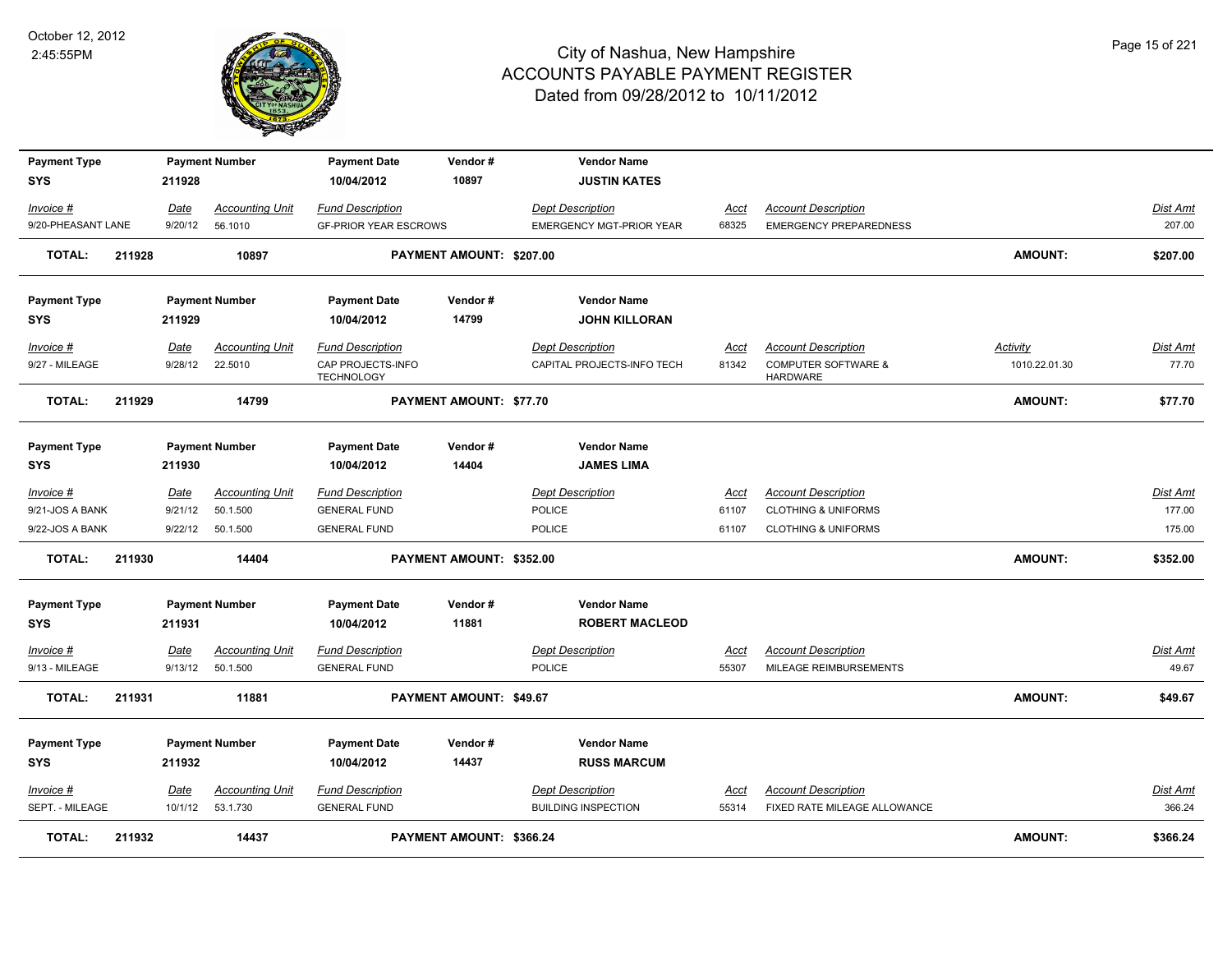

| <b>Payment Type</b>             |        |                 | <b>Payment Number</b>              | <b>Payment Date</b>                            | Vendor#                  | <b>Vendor Name</b>                                 |                      |                                                            |                |                    |
|---------------------------------|--------|-----------------|------------------------------------|------------------------------------------------|--------------------------|----------------------------------------------------|----------------------|------------------------------------------------------------|----------------|--------------------|
| <b>SYS</b>                      |        | 211933          |                                    | 10/04/2012                                     | 14439                    | <b>ANGELO MARINO</b>                               |                      |                                                            |                |                    |
| Invoice #                       |        | <b>Date</b>     | <b>Accounting Unit</b>             | <b>Fund Description</b>                        |                          | <b>Dept Description</b>                            | <u>Acct</u>          | <b>Account Description</b>                                 |                | <b>Dist Amt</b>    |
| 7/15-7/21-MILEAGE               |        | 10/1/12         | 32.1.600                           | <b>GENERAL FUND</b>                            |                          | ASSESSING                                          | 55307                | MILEAGE REIMBURSEMENTS                                     |                | 64.61              |
| <b>TOTAL:</b>                   | 211933 |                 | 14439                              |                                                | PAYMENT AMOUNT: \$64.61  |                                                    |                      |                                                            | <b>AMOUNT:</b> | \$64.61            |
| <b>Payment Type</b>             |        |                 | <b>Payment Number</b>              | <b>Payment Date</b>                            | Vendor#                  | <b>Vendor Name</b>                                 |                      |                                                            |                |                    |
| <b>SYS</b>                      |        | 211934          |                                    | 10/04/2012                                     | 14470                    | <b>KYLE METCALF</b>                                |                      |                                                            |                |                    |
| $Invoice$ #<br>9/4-9/27-MILEAGE |        | Date<br>9/27/12 | <b>Accounting Unit</b><br>55.1.740 | <b>Fund Description</b><br><b>GENERAL FUND</b> |                          | <b>Dept Description</b><br><b>CODE ENFORCEMENT</b> | <u>Acct</u><br>55314 | <b>Account Description</b><br>FIXED RATE MILEAGE ALLOWANCE |                | Dist Amt<br>324.12 |
| <b>TOTAL:</b>                   | 211934 |                 | 14470                              |                                                | PAYMENT AMOUNT: \$324.12 |                                                    |                      |                                                            | <b>AMOUNT:</b> | \$324.12           |
|                                 |        |                 |                                    |                                                |                          |                                                    |                      |                                                            |                |                    |
| <b>Payment Type</b>             |        |                 | <b>Payment Number</b>              | <b>Payment Date</b>                            | Vendor#                  | <b>Vendor Name</b>                                 |                      |                                                            |                |                    |
| <b>SYS</b>                      |        | 211935          |                                    | 10/04/2012                                     | 14932                    | <b>ROBERT MEUNIER</b>                              |                      |                                                            |                |                    |
| Invoice #                       |        | Date            | <b>Accounting Unit</b>             | <b>Fund Description</b>                        |                          | <b>Dept Description</b>                            | <u>Acct</u>          | <b>Account Description</b>                                 |                | Dist Amt           |
| 9/4-28 - MILEAGE                |        | 10/1/12         | 60.1.665                           | <b>GENERAL FUND</b>                            |                          | <b>PUBLIC</b><br>WORKS-ADMIN/ENGINEERING           | 55307                | MILEAGE REIMBURSEMENTS                                     |                | 209.24             |
| <b>TOTAL:</b>                   | 211935 |                 | 14932                              |                                                | PAYMENT AMOUNT: \$209.24 |                                                    |                      |                                                            | <b>AMOUNT:</b> | \$209.24           |
| <b>Payment Type</b>             |        |                 | <b>Payment Number</b>              | <b>Payment Date</b>                            | Vendor#                  | <b>Vendor Name</b>                                 |                      |                                                            |                |                    |
| <b>SYS</b>                      |        | 211936          |                                    | 10/04/2012                                     | 15120                    | <b>NASHUA VFW POST 483</b>                         |                      |                                                            |                |                    |
| Invoice #                       |        | Date            | <b>Accounting Unit</b>             | <b>Fund Description</b>                        |                          | <b>Dept Description</b>                            | Acct                 | <b>Account Description</b>                                 |                | Dist Amt           |
| <b>CONTRIBUTION</b>             |        | 9/26/12         | 09.1.510                           | <b>GENERAL FUND</b>                            |                          | CIVIC & COMMUNITY ACTIVITIES                       | 56200                | <b>COMMUNITY FUND</b>                                      |                | 600.00             |
| <b>TOTAL:</b>                   | 211936 |                 | 15120                              |                                                | PAYMENT AMOUNT: \$600.00 |                                                    |                      |                                                            | <b>AMOUNT:</b> | \$600.00           |
| <b>Payment Type</b>             |        |                 | <b>Payment Number</b>              | <b>Payment Date</b>                            | Vendor#                  | <b>Vendor Name</b>                                 |                      |                                                            |                |                    |
| <b>SYS</b>                      |        | 211937          |                                    | 10/04/2012                                     | 15100                    | <b>DENNIS PEREIRA</b>                              |                      |                                                            |                |                    |
| $Invoice$ #<br>9/20-MILEAGE     |        | Date            | <u>Accounting Unit</u>             | <b>Fund Description</b>                        |                          | <b>Dept Description</b><br><b>POLICE</b>           | <u>Acct</u>          | <b>Account Description</b><br>MILEAGE REIMBURSEMENTS       |                | Dist Amt<br>44.40  |
|                                 |        | 9/20/12         | 50.1.500                           | <b>GENERAL FUND</b>                            |                          |                                                    | 55307                |                                                            |                |                    |
| <b>TOTAL:</b>                   | 211937 |                 | 15100                              |                                                | PAYMENT AMOUNT: \$44.40  |                                                    |                      |                                                            | <b>AMOUNT:</b> | \$44.40            |
| <b>Payment Type</b>             |        |                 | <b>Payment Number</b>              | <b>Payment Date</b>                            | Vendor#                  | <b>Vendor Name</b>                                 |                      |                                                            |                |                    |
| <b>SYS</b>                      |        | 211938          |                                    | 10/04/2012                                     | 13303                    | <b>PETTY CASH</b>                                  |                      |                                                            |                |                    |
|                                 |        |                 |                                    |                                                |                          |                                                    |                      |                                                            |                |                    |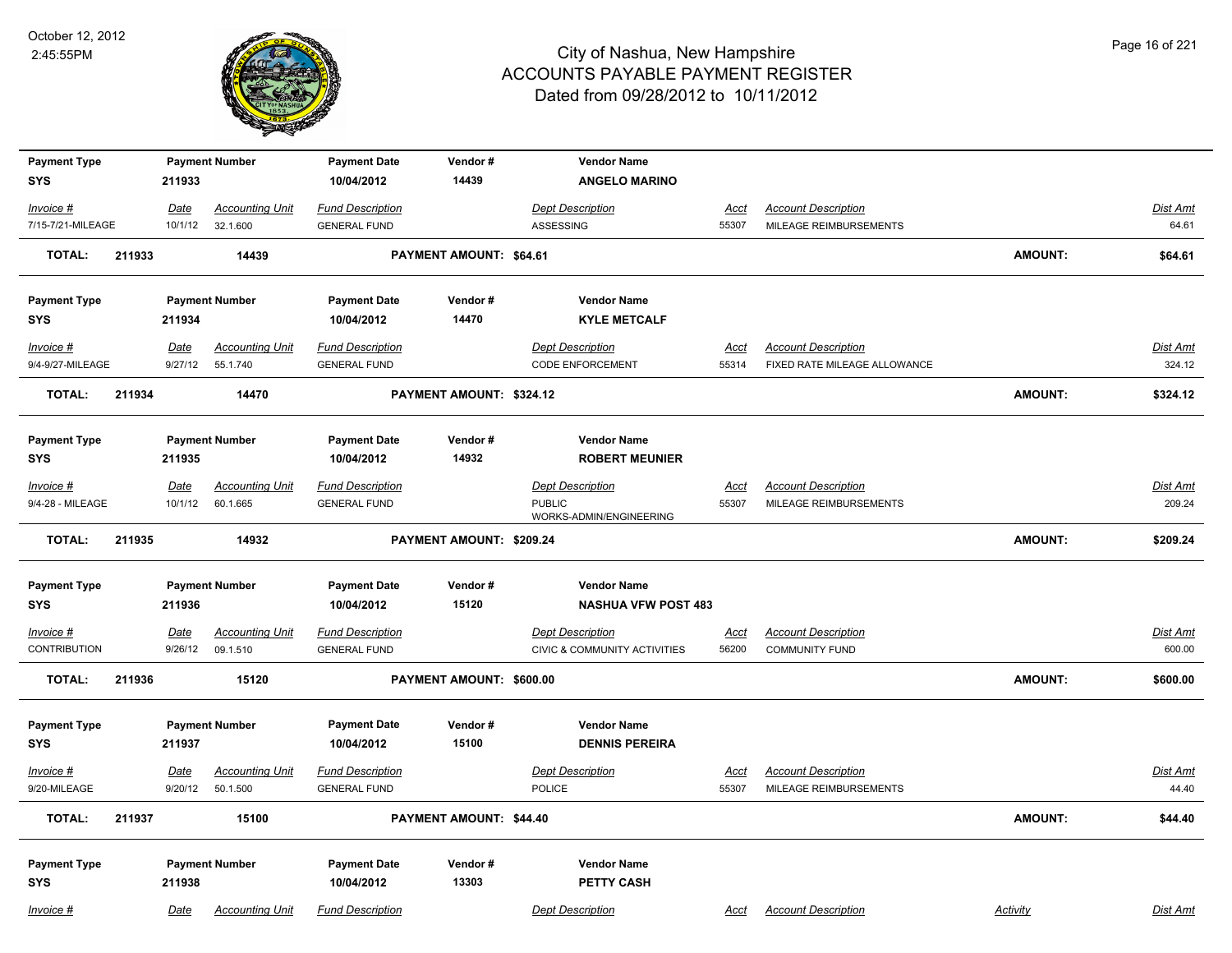

| <b>TOTAL:</b><br>211941    |                        | 11522                              |                                                | <b>PAYMENT AMOUNT: \$44.40</b> |                                               |                      |                                                      | <b>AMOUNT:</b> | \$44.40                  |
|----------------------------|------------------------|------------------------------------|------------------------------------------------|--------------------------------|-----------------------------------------------|----------------------|------------------------------------------------------|----------------|--------------------------|
| Invoice #<br>9/24-MILEAGE  | <u>Date</u><br>9/24/12 | <b>Accounting Unit</b><br>50.1.500 | <b>Fund Description</b><br><b>GENERAL FUND</b> |                                | <b>Dept Description</b><br><b>POLICE</b>      | <u>Acct</u><br>55307 | <b>Account Description</b><br>MILEAGE REIMBURSEMENTS |                | <u>Dist Amt</u><br>44.40 |
| <b>Payment Type</b><br>SYS | 211941                 | <b>Payment Number</b>              | <b>Payment Date</b><br>10/04/2012              | Vendor#<br>11522               | <b>Vendor Name</b><br><b>GEOFFREY ROGAN</b>   |                      |                                                      |                |                          |
| <b>TOTAL:</b><br>211940    |                        | 13303                              |                                                | PAYMENT AMOUNT: \$267.81       |                                               |                      |                                                      | <b>AMOUNT:</b> | \$267.81                 |
| 9/12-9/26-PETTY CASH       | 9/26/12                | 50.1.500                           | <b>GENERAL FUND</b>                            |                                | <b>POLICE</b>                                 | 71400                | <b>EMERGENCY RESCUE EQUIPMENT</b>                    |                | 22.00                    |
| 9/12-9/26-PETTY CASH       | 9/26/12                | 50.1.500                           | <b>GENERAL FUND</b>                            |                                | <b>POLICE</b>                                 | 61910                | <b>MEALS - FUNCTIONS</b>                             |                | 11.85                    |
| 9/12-9/26-PETTY CASH       | 9/26/12                | 50.1.500                           | <b>GENERAL FUND</b>                            |                                | <b>POLICE</b>                                 | 61799                | VEHICLE PARTS & SUPPLIES                             |                | 158.97                   |
| 9/12-9/26-PETTY CASH       | 9/26/12                | 50.1.500                           | <b>GENERAL FUND</b>                            |                                | <b>POLICE</b>                                 | 61300                | FUEL, UNLEADED                                       |                | 30.00                    |
| 9/12-9/26-PETTY CASH       | 9/26/12                | 50.1.500                           | <b>GENERAL FUND</b>                            |                                | <b>POLICE</b>                                 | 61100                | OFFICE SUPPLIES                                      |                | 39.99                    |
| 9/12-9/26-PETTY CASH       | 9/26/12                | 50.1.500                           | <b>GENERAL FUND</b>                            |                                | <b>POLICE</b>                                 | 55307                | MILEAGE REIMBURSEMENTS                               |                | 5.00                     |
| $Invoice$ #                | <b>Date</b>            | <b>Accounting Unit</b>             | <b>Fund Description</b>                        |                                | <b>Dept Description</b>                       | Acct                 | <b>Account Description</b>                           |                | Dist Amt                 |
| <b>Payment Type</b><br>SYS | 211940                 | <b>Payment Number</b>              | <b>Payment Date</b><br>10/04/2012              | Vendor#<br>13303               | <b>Vendor Name</b><br>PETTY CASH              |                      |                                                      |                |                          |
| <b>TOTAL:</b><br>211939    |                        | 13303                              |                                                | <b>PAYMENT AMOUNT: \$75.00</b> |                                               |                      |                                                      | <b>AMOUNT:</b> | \$75.00                  |
| PETTY CASH - SEPT.         | 10/1/12                | 77.1.655                           | <b>GENERAL FUND</b>                            |                                | PARKS & RECREATION                            | 61128                | <b>RECREATIONAL SUPPLIES</b>                         |                | 75.00                    |
| $Invoice$ #                | <u>Date</u>            | Accounting Unit                    | <b>Fund Description</b>                        |                                | <b>Dept Description</b>                       | Acct                 | <b>Account Description</b>                           |                | Dist Amt                 |
| SYS                        | 211939                 |                                    | 10/04/2012                                     | 13303                          | <b>PETTY CASH</b>                             |                      |                                                      |                |                          |
| <b>Payment Type</b>        |                        | <b>Payment Number</b>              | <b>Payment Date</b>                            | Vendor#                        | <b>Vendor Name</b>                            |                      |                                                      |                |                          |
| <b>TOTAL:</b><br>211938    |                        | 13303                              |                                                | PAYMENT AMOUNT: \$164.36       |                                               |                      |                                                      | <b>AMOUNT:</b> | \$164.36                 |
| SEPT.-PETTY CASH           | 9/21/12                | 75.1.500                           | <b>GENERAL FUND</b>                            |                                | <b>WELFARE ASSISTANCE</b>                     | 55800                | <b>GENERAL ASSISTANCE</b>                            |                | 10.00                    |
| SEPT.-PETTY CASH           | 9/21/12                | 74.1.500                           | <b>FUND</b><br><b>GENERAL FUND</b>             |                                | <b>FUND</b><br><b>WELFARE ADMINISTRATION</b>  | 55400                | <b>CONFERENCES AND SEMINARS</b>                      |                | 12.00                    |
| SEPT.-PETTY CASH           | 9/21/12                | 72.3070                            | <b>FUND</b><br><b>COMMUNITY HEALTH GRANTS</b>  |                                | <b>FUND</b><br><b>COMMUNITY HEALTH GRANTS</b> | 55300                | <b>TRAVEL</b>                                        | 72.1003.13.01  | 12.49                    |
| SEPT.-PETTY CASH           | 9/21/12                | 72.3070                            | COMMUNITY HEALTH GRANTS                        |                                | <b>COMMUNITY HEALTH GRANTS</b>                | 55300                | <b>TRAVEL</b>                                        | 72.1002.13.01  | 18.87                    |
| SEPT.-PETTY CASH           | 9/21/12                | 72.1.500                           | <b>GENERAL FUND</b>                            |                                | <b>COMMUNITY HEALTH</b>                       | 55307                | MILEAGE REIMBURSEMENTS                               |                | 1.94                     |
| SEPT.-PETTY CASH           | 9/21/12                | 71.3068                            | COMMUNITY SERVICES GRANTS                      |                                | COMMUNITY SERVICES GRANTS                     | 61917                | MEETING EXPENSES                                     | 71.1004.13.01  | 60.66                    |
| SEPT.-PETTY CASH           | 9/21/12                | 71.3068                            | <b>COMMUNITY SERVICES GRANTS</b>               |                                | <b>COMMUNITY SERVICES GRANTS</b>              | 55300                | <b>TRAVEL</b>                                        | 71.1099.12.02  | 48.40                    |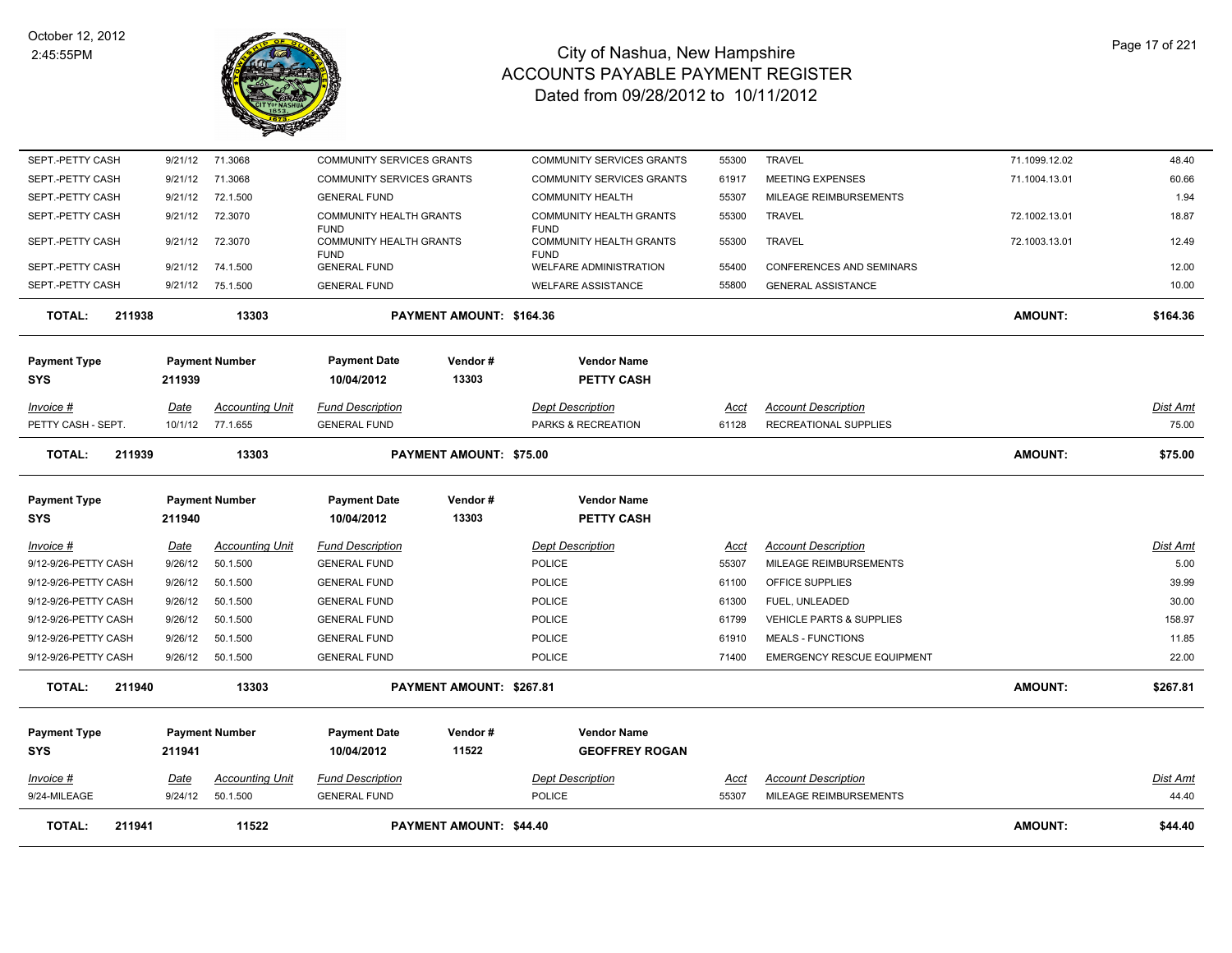

| <b>Payment Type</b>    |             | <b>Payment Number</b>  | <b>Payment Date</b>     | Vendor#                  | <b>Vendor Name</b>         |             |                                             |                 |                 |
|------------------------|-------------|------------------------|-------------------------|--------------------------|----------------------------|-------------|---------------------------------------------|-----------------|-----------------|
| <b>SYS</b>             | 211942      |                        | 10/04/2012              | 12017                    | <b>SHAW'S</b>              |             |                                             |                 |                 |
| Invoice #              | Date        | <b>Accounting Unit</b> | <b>Fund Description</b> |                          | <b>Dept Description</b>    | <u>Acct</u> | <b>Account Description</b>                  |                 | Dist Amt        |
| 9/27-CHIP KICK-OFF     | 9/27/12     | 71.1.500               | <b>GENERAL FUND</b>     |                          | <b>COMMUNITY SERVICES</b>  | 68318       | COMMUNITY HEALTH IMPROVEMENT<br><b>PLAN</b> |                 | 32.30           |
| <b>TOTAL:</b>          | 211942      | 12017                  |                         | PAYMENT AMOUNT: \$32.30  |                            |             |                                             | <b>AMOUNT:</b>  | \$32.30         |
| <b>Payment Type</b>    |             | <b>Payment Number</b>  | <b>Payment Date</b>     | Vendor#                  | <b>Vendor Name</b>         |             |                                             |                 |                 |
| <b>SYS</b>             | 211943      |                        | 10/04/2012              | 13606                    | <b>ROBERT SOUSA</b>        |             |                                             |                 |                 |
| Invoice #              | Date        | <b>Accounting Unit</b> | <b>Fund Description</b> |                          | <b>Dept Description</b>    | <u>Acct</u> | <b>Account Description</b>                  |                 | <b>Dist Amt</b> |
| SEPT. - MILEAGE        | 10/1/12     | 55.1.740               | <b>GENERAL FUND</b>     |                          | <b>CODE ENFORCEMENT</b>    | 55314       | FIXED RATE MILEAGE ALLOWANCE                |                 | 294.71          |
| <b>TOTAL:</b>          | 211943      | 13606                  |                         | PAYMENT AMOUNT: \$294.71 |                            |             |                                             | <b>AMOUNT:</b>  | \$294.71        |
| <b>Payment Type</b>    |             | <b>Payment Number</b>  | <b>Payment Date</b>     | Vendor#                  | <b>Vendor Name</b>         |             |                                             |                 |                 |
| SYS                    | 211944      |                        | 10/04/2012              | 15101                    | <b>MARK A SOUSA</b>        |             |                                             |                 |                 |
| $Invoice$ #            | Date        | <b>Accounting Unit</b> | <b>Fund Description</b> |                          | <b>Dept Description</b>    | <u>Acct</u> | <b>Account Description</b>                  | <b>Activity</b> | <b>Dist Amt</b> |
| 8/5-7 - MILEAGE        | 9/14/12     | 86.3120                | <b>TRANSIT GRANTS</b>   |                          | <b>GRANT FUNDS-TRANSIT</b> | 55400       | <b>CONFERENCES AND SEMINARS</b>             | 86.800.13.10.10 | 88.80           |
| <b>TOTAL:</b>          | 211944      | 15101                  |                         | PAYMENT AMOUNT: \$88.80  |                            |             |                                             | <b>AMOUNT:</b>  | \$88.80         |
| <b>Payment Type</b>    |             | <b>Payment Number</b>  | <b>Payment Date</b>     | Vendor#                  | <b>Vendor Name</b>         |             |                                             |                 |                 |
| <b>SYS</b>             | 211945      |                        | 10/04/2012              | 11212                    | <b>JILL STANSFIELD</b>     |             |                                             |                 |                 |
| Invoice #              | Date        | <b>Accounting Unit</b> | <b>Fund Description</b> |                          | <b>Dept Description</b>    | Acct        | <b>Account Description</b>                  |                 | Dist Amt        |
| 02356I 10/04/2012 DCAP | 10/2/12     | <b>BS1000</b>          | <b>GENERAL FUND</b>     |                          | <b>GENERAL FUND</b>        | 21460       | 125 DEPENDENT CARE                          |                 | 96.15           |
| <b>TOTAL:</b>          | 211945      | 11212                  |                         | PAYMENT AMOUNT: \$96.15  |                            |             |                                             | <b>AMOUNT:</b>  | \$96.15         |
| <b>Payment Type</b>    |             | <b>Payment Number</b>  | <b>Payment Date</b>     | Vendor#                  | <b>Vendor Name</b>         |             |                                             |                 |                 |
| <b>SYS</b>             | 211946      |                        | 10/04/2012              | 11212                    | <b>JILL STANSFIELD</b>     |             |                                             |                 |                 |
| Invoice #              | <u>Date</u> | <b>Accounting Unit</b> | <b>Fund Description</b> |                          | <b>Dept Description</b>    | <u>Acct</u> | <b>Account Description</b>                  |                 | <b>Dist Amt</b> |
| SEPT. - MILEAGE        | 10/1/12     | 66.1.500               | <b>GENERAL FUND</b>     |                          | PARKING LOTS               | 55307       | MILEAGE REIMBURSEMENTS                      |                 | 23.09           |
| <b>TOTAL:</b>          | 211946      | 11212                  |                         | PAYMENT AMOUNT: \$23.09  |                            |             |                                             | <b>AMOUNT:</b>  | \$23.09         |
| <b>Payment Type</b>    |             | <b>Payment Number</b>  | <b>Payment Date</b>     | Vendor#                  | <b>Vendor Name</b>         |             |                                             |                 |                 |
| <b>SYS</b>             | 211947      |                        | 10/04/2012              | 14807                    | <b>SUE WEAVER SCHOPF</b>   |             |                                             |                 |                 |
| Invoice #              | Date        | <b>Accounting Unit</b> | <b>Fund Description</b> |                          | <b>Dept Description</b>    | Acct        | <b>Account Description</b>                  |                 | Dist Amt        |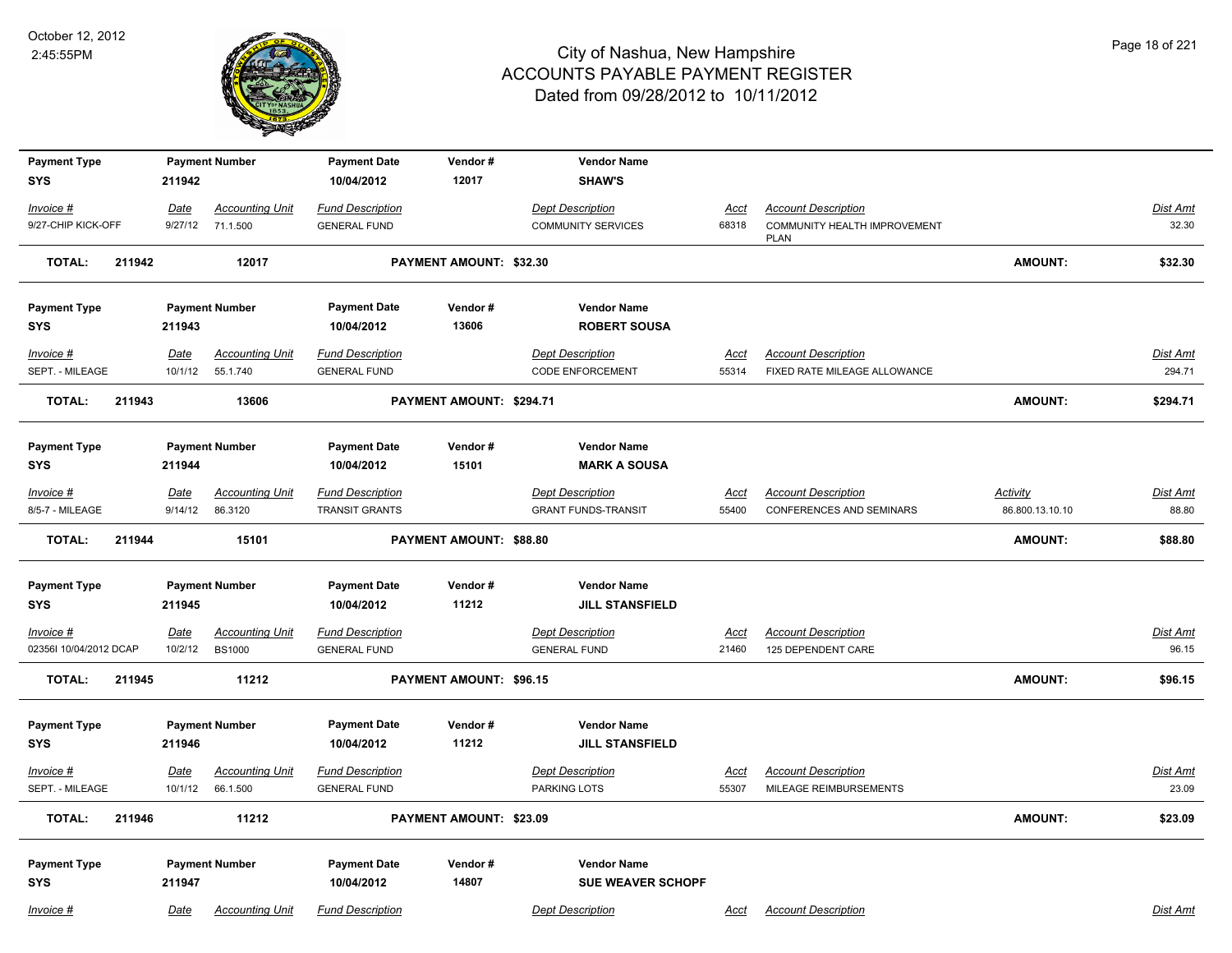

| 10/18-VAMPIRES IN FILM            |        |             | 8/21/12 79.1.500       | <b>GENERAL FUND</b>                                 |                          | <b>LIBRARY</b>                                                      | 55699       | OTHER CONTRACTED SERVICES   |                | 250.00          |
|-----------------------------------|--------|-------------|------------------------|-----------------------------------------------------|--------------------------|---------------------------------------------------------------------|-------------|-----------------------------|----------------|-----------------|
| <b>TOTAL:</b>                     | 211947 |             | 14807                  |                                                     | PAYMENT AMOUNT: \$250.00 |                                                                     |             |                             | <b>AMOUNT:</b> | \$250.00        |
| <b>Payment Type</b>               |        |             | <b>Payment Number</b>  | <b>Payment Date</b>                                 | Vendor#                  | <b>Vendor Name</b>                                                  |             |                             |                |                 |
| <b>SYS</b>                        |        | 211948      |                        | 10/04/2012                                          | 14934                    | <b>WILLIAM TOOMEY</b>                                               |             |                             |                |                 |
| $Invoice$ #                       |        | Date        | <b>Accounting Unit</b> | <b>Fund Description</b>                             |                          | <b>Dept Description</b>                                             | Acct        | <b>Account Description</b>  |                | Dist Amt        |
| 8/20-31-MILEAGE REV.              |        | 10/2/12     | 60.1.665               | <b>GENERAL FUND</b>                                 |                          | <b>PUBLIC</b>                                                       | 55307       | MILEAGE REIMBURSEMENTS      |                | 1.78            |
| 9/3-9/27 - MILEAGE                |        | 10/2/12     | 60.1.665               | <b>GENERAL FUND</b>                                 |                          | WORKS-ADMIN/ENGINEERING<br><b>PUBLIC</b><br>WORKS-ADMIN/ENGINEERING | 55307       | MILEAGE REIMBURSEMENTS      |                | 372.40          |
| TOTAL:                            | 211948 |             | 14934                  |                                                     | PAYMENT AMOUNT: \$374.18 |                                                                     |             |                             | <b>AMOUNT:</b> | \$374.18        |
|                                   |        |             |                        |                                                     |                          |                                                                     |             |                             |                |                 |
| <b>Payment Type</b>               |        |             | <b>Payment Number</b>  | <b>Payment Date</b>                                 | Vendor#                  | <b>Vendor Name</b>                                                  |             |                             |                |                 |
| <b>SYS</b>                        |        | 211949      |                        | 10/04/2012                                          | 13760                    | <b>WILLIAM TRACY</b>                                                |             |                             |                |                 |
| Invoice #                         |        | Date        | <b>Accounting Unit</b> | <b>Fund Description</b>                             |                          | <b>Dept Description</b>                                             | <u>Acct</u> | <b>Account Description</b>  |                | Dist Amt        |
| SEPT. - MILEAGE                   |        | 9/28/12     | 53.1.730               | <b>GENERAL FUND</b>                                 |                          | <b>BUILDING INSPECTION</b>                                          | 55307       | MILEAGE REIMBURSEMENTS      |                | 188.70          |
| <b>TOTAL:</b>                     | 211949 |             | 13760                  |                                                     | PAYMENT AMOUNT: \$188.70 |                                                                     |             |                             | <b>AMOUNT:</b> | \$188.70        |
| <b>Payment Type</b><br><b>SYS</b> |        | 211950      | <b>Payment Number</b>  | <b>Payment Date</b><br>10/04/2012                   | Vendor#<br>13782         | <b>Vendor Name</b><br><b>GREG TURGISS</b>                           |             |                             |                |                 |
| $Invoice$ #                       |        | <u>Date</u> | <b>Accounting Unit</b> | <b>Fund Description</b>                             |                          | <b>Dept Description</b>                                             | <u>Acct</u> | <b>Account Description</b>  |                | <b>Dist Amt</b> |
| SEPT. - MILEAGE                   |        | 9/28/12     | 32.1.600               | <b>GENERAL FUND</b>                                 |                          | ASSESSING                                                           | 55307       | MILEAGE REIMBURSEMENTS      |                | 43.29           |
| <b>TOTAL:</b>                     | 211950 |             | 13782                  |                                                     | PAYMENT AMOUNT: \$43.29  |                                                                     |             |                             | <b>AMOUNT:</b> | \$43.29         |
| <b>Payment Type</b>               |        |             | <b>Payment Number</b>  | <b>Payment Date</b>                                 | Vendor#                  | <b>Vendor Name</b>                                                  |             |                             | Payee Name     |                 |
| <b>SYS</b>                        |        | 211951      |                        | 10/04/2012                                          | 13967                    | <b>AMAZON.COM</b>                                                   |             |                             | <b>AMAZON</b>  |                 |
| Invoice #                         |        | Date        | <b>Accounting Unit</b> | <b>Fund Description</b>                             |                          | <b>Dept Description</b>                                             | Acct        | <b>Account Description</b>  | Activity       | Dist Amt        |
| 026356543791                      |        | 8/24/12     | 22.2505                | <b>GOVT &amp; EDUCATION CHANNELS</b><br><b>FUND</b> |                          | <b>GOV'T &amp; EDUCATION CHANNELS</b>                               | 81100       | <b>CAPITAL IMPROVEMENTS</b> |                | 279.88          |
| 044966684303                      |        | 8/8/12      | 79.1.760               | <b>GENERAL FUND</b>                                 |                          | <b>LIBRARY</b>                                                      | 61807       | <b>PUBLICATIONS</b>         |                | 33.98           |
| 049105775553                      |        | 8/10/12     | 79.1.760               | <b>GENERAL FUND</b>                                 |                          | LIBRARY                                                             | 61807       | <b>PUBLICATIONS</b>         |                | 118.11          |
| 049109461149                      |        | 8/10/12     | 79.1.760               | <b>GENERAL FUND</b>                                 |                          | <b>LIBRARY</b>                                                      | 61807       | <b>PUBLICATIONS</b>         |                | 13.59           |
| 069544277978                      |        | 8/17/12     | 79.1.760               | <b>GENERAL FUND</b>                                 |                          | <b>LIBRARY</b>                                                      | 61807       | <b>PUBLICATIONS</b>         |                | 36.55           |
| 074001381434                      |        | 8/17/12     | 79.1.760               | <b>GENERAL FUND</b>                                 |                          | <b>LIBRARY</b>                                                      | 61807       | <b>PUBLICATIONS</b>         |                | 20.45           |
| 074007224613                      |        | 8/17/12     | 79.1.760               | <b>GENERAL FUND</b>                                 |                          | <b>LIBRARY</b>                                                      | 61807       | <b>PUBLICATIONS</b>         |                | 182.49          |
| 093040188411                      |        | 8/31/12     | 22.1.500               | <b>GENERAL FUND</b>                                 |                          | INFORMATION TECHNOLOGY                                              | 71221       | <b>COMPUTER EQUIPMENT</b>   |                | 85.96           |
| 101142681788                      |        | 8/20/12     | 22.1.500               | <b>GENERAL FUND</b>                                 |                          | <b>INFORMATION TECHNOLOGY</b>                                       | 61807       | <b>PUBLICATIONS</b>         |                | 96.30           |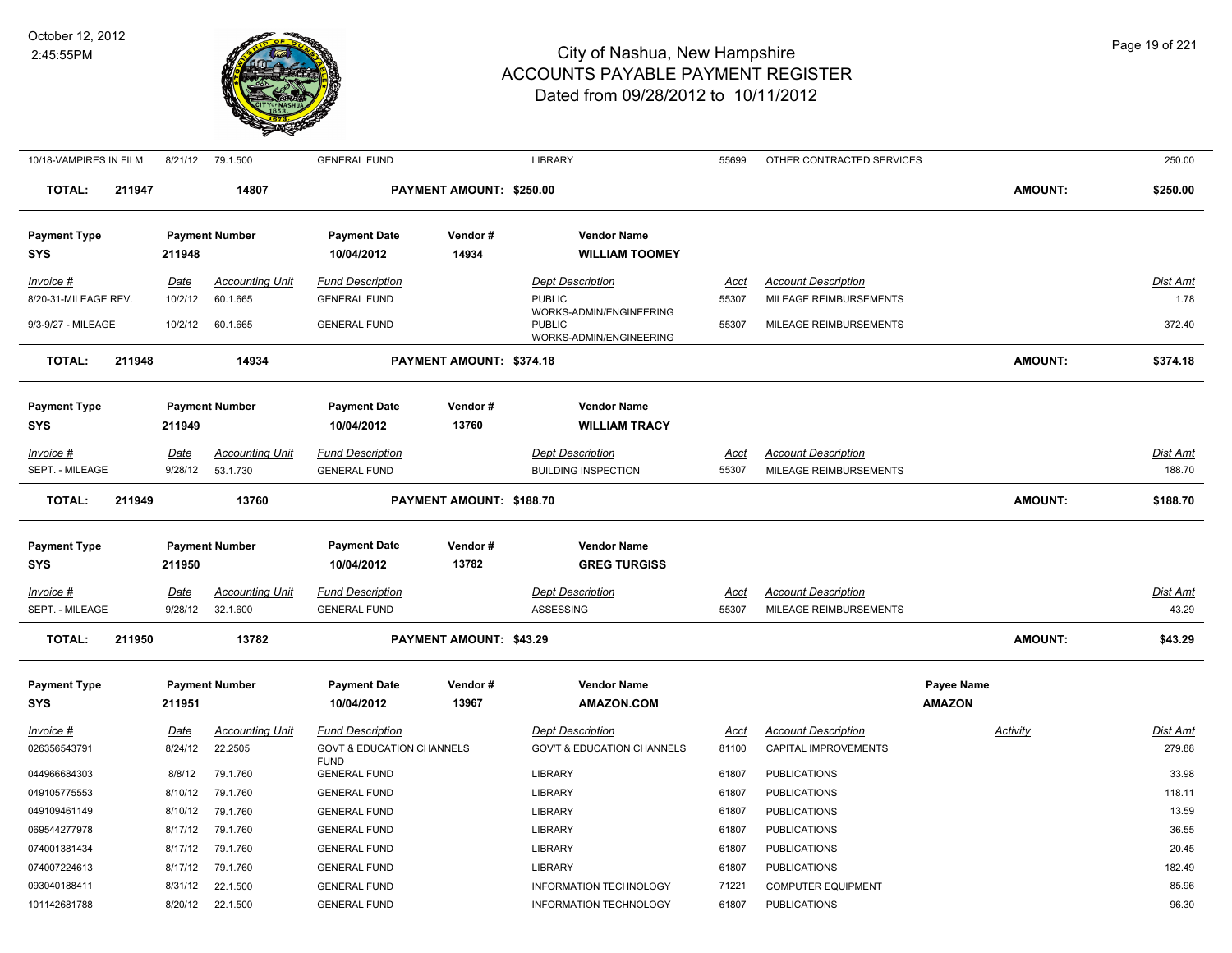

| <b>TOTAL:</b> | 211951  | 13967    | PAYMENT AMOUNT: \$2,680.61                                     |                                                                |       |                                                      | <b>AMOUNT:</b> | \$2,680.61 |
|---------------|---------|----------|----------------------------------------------------------------|----------------------------------------------------------------|-------|------------------------------------------------------|----------------|------------|
| 269223998170  | 8/27/12 | 22.1.500 | <b>GENERAL FUND</b>                                            | <b>INFORMATION TECHNOLOGY</b>                                  | 61100 | <b>OFFICE SUPPLIES</b>                               |                | 61.57      |
| 257661611407  | 8/17/12 | 79.1.760 | <b>GENERAL FUND</b>                                            | <b>LIBRARY</b>                                                 | 61807 | <b>PUBLICATIONS</b>                                  |                | 18.94      |
| 246249108780  | 8/21/12 | 79.1.760 | <b>GENERAL FUND</b>                                            | <b>LIBRARY</b>                                                 | 61807 | <b>PUBLICATIONS</b>                                  |                | 12.99      |
| 239354314451  | 8/24/12 | 79.1.760 | <b>GENERAL FUND</b>                                            | <b>LIBRARY</b>                                                 | 61807 | <b>PUBLICATIONS</b>                                  |                | 8.54       |
| 230995659638  | 9/2/12  | 22.2505  | <b>GOVT &amp; EDUCATION CHANNELS</b><br><b>FUND</b>            | <b>GOV'T &amp; EDUCATION CHANNELS</b>                          | 54487 | <b>EQUIPMENT REPAIRS &amp;</b><br><b>MAINTENANCE</b> |                | 417.85     |
| 200539290688  | 8/9/12  | 79.1.770 | <b>GENERAL FUND</b>                                            | <b>LIBRARY</b>                                                 | 71221 | <b>COMPUTER EQUIPMENT</b>                            |                | 178.99     |
| 200537307698  | 8/9/12  | 79.1.770 | <b>GENERAL FUND</b>                                            | <b>LIBRARY</b>                                                 | 71221 | <b>COMPUTER EQUIPMENT</b>                            |                | 178.99     |
| 200530642496  | 8/9/12  | 79.1.770 | <b>GENERAL FUND</b>                                            | <b>LIBRARY</b>                                                 | 71221 | <b>COMPUTER EQUIPMENT</b>                            |                | 178.99     |
| 191366142979  | 8/31/12 | 79.1.760 | <b>GENERAL FUND</b>                                            | <b>LIBRARY</b>                                                 | 61807 | <b>PUBLICATIONS</b>                                  |                | 28.18      |
| 185879817577  | 8/28/12 | 79.1.760 | <b>GENERAL FUND</b>                                            | <b>LIBRARY</b>                                                 | 61807 | <b>PUBLICATIONS</b>                                  |                | 100.72     |
| 181084665875  | 8/13/12 | 22.1.500 | <b>GENERAL FUND</b>                                            | <b>INFORMATION TECHNOLOGY</b>                                  | 71221 | <b>COMPUTER EQUIPMENT</b>                            |                | 118.20     |
| 171236207159  | 8/27/12 | 79.1.760 | <b>GENERAL FUND</b>                                            | <b>LIBRARY</b>                                                 | 61807 | <b>PUBLICATIONS</b>                                  |                | 35.45      |
| 164744401137  | 8/9/12  | 79.1.770 | <b>GENERAL FUND</b>                                            | <b>LIBRARY</b>                                                 | 71221 | <b>COMPUTER EQUIPMENT</b>                            |                | 164.52     |
| 155509355054  | 8/21/12 | 79.1.760 | <b>GENERAL FUND</b>                                            | <b>LIBRARY</b>                                                 | 61807 | <b>PUBLICATIONS</b>                                  |                | 20.49      |
| 141636068985  | 8/15/12 | 60.1.665 | <b>GENERAL FUND</b>                                            | <b>PUBLIC</b><br>WORKS-ADMIN/ENGINEERING                       | 61299 | MISCELLANEOUS SUPPLIES                               |                | 27.07      |
| 127420365380  | 8/31/12 | 22.1.535 | <b>GENERAL FUND</b>                                            | <b>INFORMATION TECHNOLOGY</b>                                  | 71221 | <b>COMPUTER EQUIPMENT</b>                            |                | 199.36     |
| 122428437008  | 8/23/12 | 81.3080  | <b>GRANTS</b><br><b>COMMUNITY DEVELOPMENT</b><br><b>GRANTS</b> | <b>GRANTS</b><br><b>COMMUNITY DEVELOPMENT</b><br><b>GRANTS</b> | 61299 | MISCELLANEOUS SUPPLIES                               | 1078.81.02.30  | 21.75      |
| 122420843723  | 8/23/12 | 81.3080  | <b>COMMUNITY DEVELOPMENT</b>                                   | <b>COMMUNITY DEVELOPMENT</b>                                   | 61299 | MISCELLANEOUS SUPPLIES                               | 1078.81.02.30  | 25.82      |
| 101144028489  | 8/13/12 | 22.1.500 | <b>GENERAL FUND</b>                                            | <b>INFORMATION TECHNOLOGY</b>                                  | 61807 | <b>PUBLICATIONS</b>                                  |                | 14.88      |

| <b>Payment Type</b><br><b>SYS</b> | 211952 | <b>Payment Number</b>  | <b>Payment Date</b><br>10/04/2012 | Vendor#<br>13987 | <b>Vendor Name</b><br>AT&T               |       |                            | Payee Name<br><b>AT &amp; T MOB</b> |
|-----------------------------------|--------|------------------------|-----------------------------------|------------------|------------------------------------------|-------|----------------------------|-------------------------------------|
| Invoice #                         | Date   | <b>Accounting Unit</b> | <b>Fund Description</b>           |                  | <b>Dept Description</b>                  | Acct  | <b>Account Description</b> |                                     |
| 287246586379X09152012             | 9/7/12 | 86.3120                | <b>TRANSIT GRANTS</b>             |                  | <b>GRANT FUNDS-TRANSIT</b>               | 55699 | OTHER CONTRACTED SERVICES  |                                     |
| 287246586379X09152012A            | 9/7/12 | 22.1.500               | <b>GENERAL FUND</b>               |                  | <b>INFORMATION TECHNOLOGY</b>            | 55118 | TELEPHONE-CELLULAR         |                                     |
| 287246586379X09152012A            | 9/7/12 | 28.6500.500            | PROPERTY & CASUALTY FUND          |                  | <b>RISK MANAGEMENT</b>                   | 55118 | TELEPHONE-CELLULAR         |                                     |
| 287246586379X09152012A            | 9/7/12 | 29.1.720.8162          | <b>GENERAL FUND</b>               |                  | <b>CITY BUILDINGS</b>                    | 55118 | TELEPHONE-CELLULAR         |                                     |
| 287246586379X09152012A            | 9/7/12 | 52.1.620               | <b>GENERAL FUND</b>               |                  | <b>FIRE</b>                              | 55118 | TELEPHONE-CELLULAR         |                                     |
| 287246586379X09152012A            | 9/7/12 | 52.1.625               | <b>GENERAL FUND</b>               |                  | <b>FIRE</b>                              | 55118 | TELEPHONE-CELLULAR         |                                     |
| 287246586379X09152012A            | 9/7/12 | 55.1.740               | <b>GENERAL FUND</b>               |                  | <b>CODE ENFORCEMENT</b>                  | 55118 | TELEPHONE-CELLULAR         |                                     |
| 287246586379X09152012A            | 9/7/12 | 60.1.665               | <b>GENERAL FUND</b>               |                  | <b>PUBLIC</b><br>WORKS-ADMIN/ENGINEERING | 55118 | TELEPHONE-CELLULAR         |                                     |
| 287246586379X09152012A            | 9/7/12 | 61.1.685               | <b>GENERAL FUND</b>               |                  | <b>STREETS</b>                           | 55118 | TELEPHONE-CELLULAR         |                                     |
| 287246586379X09152012A            | 9/7/12 | 68.6000.500            | SOLID WASTE FUND                  |                  | <b>SOLID WASTE</b>                       | 55118 | TELEPHONE-CELLULAR         |                                     |
| 287246586379X09152012A            | 9/7/12 | 69.6200.670            | WASTEWATER FUND                   |                  | WASTEWATER                               | 55118 | TELEPHONE-CELLULAR         |                                     |
| 287246586379X09152012A            | 9/7/12 | 71.3068                | <b>COMMUNITY SERVICES GRANTS</b>  |                  | <b>COMMUNITY SERVICES GRANTS</b>         | 55100 | TELEPHONE-DATA             |                                     |
| 287246586379X09152012A            | 9/7/12 | 71.3068                | <b>COMMUNITY SERVICES GRANTS</b>  |                  | <b>COMMUNITY SERVICES GRANTS</b>         | 55109 | TELEPHONE-VOICE            |                                     |

| YMENT AMOUNT: \$2,680.6 |  |
|-------------------------|--|
|                         |  |

```
 211952 13987 AT&T AT & T MOBILITY
```

| Invoice #              | <u>Date</u> | <b>Accounting Unit</b> | <b>Fund Description</b>          | <b>Dept Description</b>                   | A  |
|------------------------|-------------|------------------------|----------------------------------|-------------------------------------------|----|
| 287246586379X09152012  | 9/7/12      | 86.3120                | <b>TRANSIT GRANTS</b>            | <b>GRANT FUNDS-TRANSIT</b>                | 55 |
| 287246586379X09152012A | 9/7/12      | 22.1.500               | <b>GENERAL FUND</b>              | INFORMATION TECHNOLOGY                    | 55 |
| 287246586379X09152012A | 9/7/12      | 28.6500.500            | PROPERTY & CASUALTY FUND         | <b>RISK MANAGEMENT</b>                    | 55 |
| 287246586379X09152012A | 9/7/12      | 29.1.720.8162          | <b>GENERAL FUND</b>              | <b>CITY BUILDINGS</b>                     | 55 |
| 287246586379X09152012A | 9/7/12      | 52.1.620               | <b>GENERAL FUND</b>              | <b>FIRE</b>                               | 55 |
| 287246586379X09152012A | 9/7/12      | 52.1.625               | <b>GENERAL FUND</b>              | <b>FIRE</b>                               | 55 |
| 287246586379X09152012A | 9/7/12      | 55.1.740               | <b>GENERAL FUND</b>              | <b>CODE ENFORCEMENT</b>                   | 55 |
| 287246586379X09152012A | 9/7/12      | 60.1.665               | <b>GENERAL FUND</b>              | <b>PUBLIC</b>                             | 55 |
| 287246586379X09152012A | 9/7/12      | 61.1.685               | <b>GENERAL FUND</b>              | WORKS-ADMIN/ENGINEERING<br><b>STREETS</b> | 55 |
| 287246586379X09152012A | 9/7/12      | 68.6000.500            | <b>SOLID WASTE FUND</b>          | <b>SOLID WASTE</b>                        | 55 |
| 287246586379X09152012A | 9/7/12      | 69.6200.670            | <b>WASTEWATER FUND</b>           | <b>WASTEWATER</b>                         | 55 |
| 287246586379X09152012A | 9/7/12      | 71.3068                | <b>COMMUNITY SERVICES GRANTS</b> | <b>COMMUNITY SERVICES GRANTS</b>          | 55 |
| 287246586379X09152012A | 9/7/12      | 71.3068                | <b>COMMUNITY SERVICES GRANTS</b> | <b>COMMUNITY SERVICES GRANTS</b>          | 55 |
| 287246586379X09152012A | 9/7/12      | 73.1.500               | <b>GENERAL FUND</b>              | ENVIRONMENTAL HEALTH                      | 55 |

| Invoice #              | Date   | <b>Accounting Unit</b> | <b>Fund Description</b>          | <b>Dept Description</b>                  | Acct  | <b>Account Description</b> | Activity        | Dist Amt |
|------------------------|--------|------------------------|----------------------------------|------------------------------------------|-------|----------------------------|-----------------|----------|
| 287246586379X09152012  | 9/7/12 | 86.3120                | <b>TRANSIT GRANTS</b>            | <b>GRANT FUNDS-TRANSIT</b>               | 55699 | OTHER CONTRACTED SERVICES  | 86.800.13.40.01 | 753.96   |
| 287246586379X09152012A | 9/7/12 | 22.1.500               | <b>GENERAL FUND</b>              | <b>INFORMATION TECHNOLOGY</b>            | 55118 | TELEPHONE-CELLULAR         |                 | 92.97    |
| 287246586379X09152012A | 9/7/12 | 28.6500.500            | PROPERTY & CASUALTY FUND         | <b>RISK MANAGEMENT</b>                   | 55118 | TELEPHONE-CELLULAR         |                 | 31.56    |
| 287246586379X09152012A | 9/7/12 | 29.1.720.8162          | <b>GENERAL FUND</b>              | <b>CITY BUILDINGS</b>                    | 55118 | TELEPHONE-CELLULAR         |                 | 115.31   |
| 287246586379X09152012A | 9/7/12 | 52.1.620               | <b>GENERAL FUND</b>              | <b>FIRE</b>                              | 55118 | TELEPHONE-CELLULAR         |                 | 76.26    |
| 287246586379X09152012A | 9/7/12 | 52.1.625               | <b>GENERAL FUND</b>              | <b>FIRE</b>                              | 55118 | TELEPHONE-CELLULAR         |                 | 88.68    |
| 287246586379X09152012A | 9/7/12 | 55.1.740               | <b>GENERAL FUND</b>              | <b>CODE ENFORCEMENT</b>                  | 55118 | TELEPHONE-CELLULAR         |                 | 193.50   |
| 287246586379X09152012A | 9/7/12 | 60.1.665               | <b>GENERAL FUND</b>              | <b>PUBLIC</b><br>WORKS-ADMIN/ENGINEERING | 55118 | TELEPHONE-CELLULAR         |                 | 269.37   |
| 287246586379X09152012A | 9/7/12 | 61.1.685               | <b>GENERAL FUND</b>              | <b>STREETS</b>                           | 55118 | TELEPHONE-CELLULAR         |                 | 296.69   |
| 287246586379X09152012A | 9/7/12 | 68.6000.500            | <b>SOLID WASTE FUND</b>          | <b>SOLID WASTE</b>                       | 55118 | TELEPHONE-CELLULAR         |                 | 82.18    |
| 287246586379X09152012A | 9/7/12 | 69.6200.670            | <b>WASTEWATER FUND</b>           | <b>WASTEWATER</b>                        | 55118 | TELEPHONE-CELLULAR         |                 | 271.52   |
| 287246586379X09152012A | 9/7/12 | 71.3068                | <b>COMMUNITY SERVICES GRANTS</b> | <b>COMMUNITY SERVICES GRANTS</b>         | 55100 | TELEPHONE-DATA             | 71.1004.13.01   | 75.00    |
| 287246586379X09152012A | 9/7/12 | 71.3068                | <b>COMMUNITY SERVICES GRANTS</b> | <b>COMMUNITY SERVICES GRANTS</b>         | 55109 | TELEPHONE-VOICE            | 71.1004.13.01   | 50.48    |
| 287246586379X09152012A | 9/7/12 | 73.1.500               | <b>GENERAL FUND</b>              | ENVIRONMENTAL HEALTH                     | 55118 | TELEPHONE-CELLULAR         |                 | 31.96    |
|                        |        |                        |                                  |                                          |       |                            |                 |          |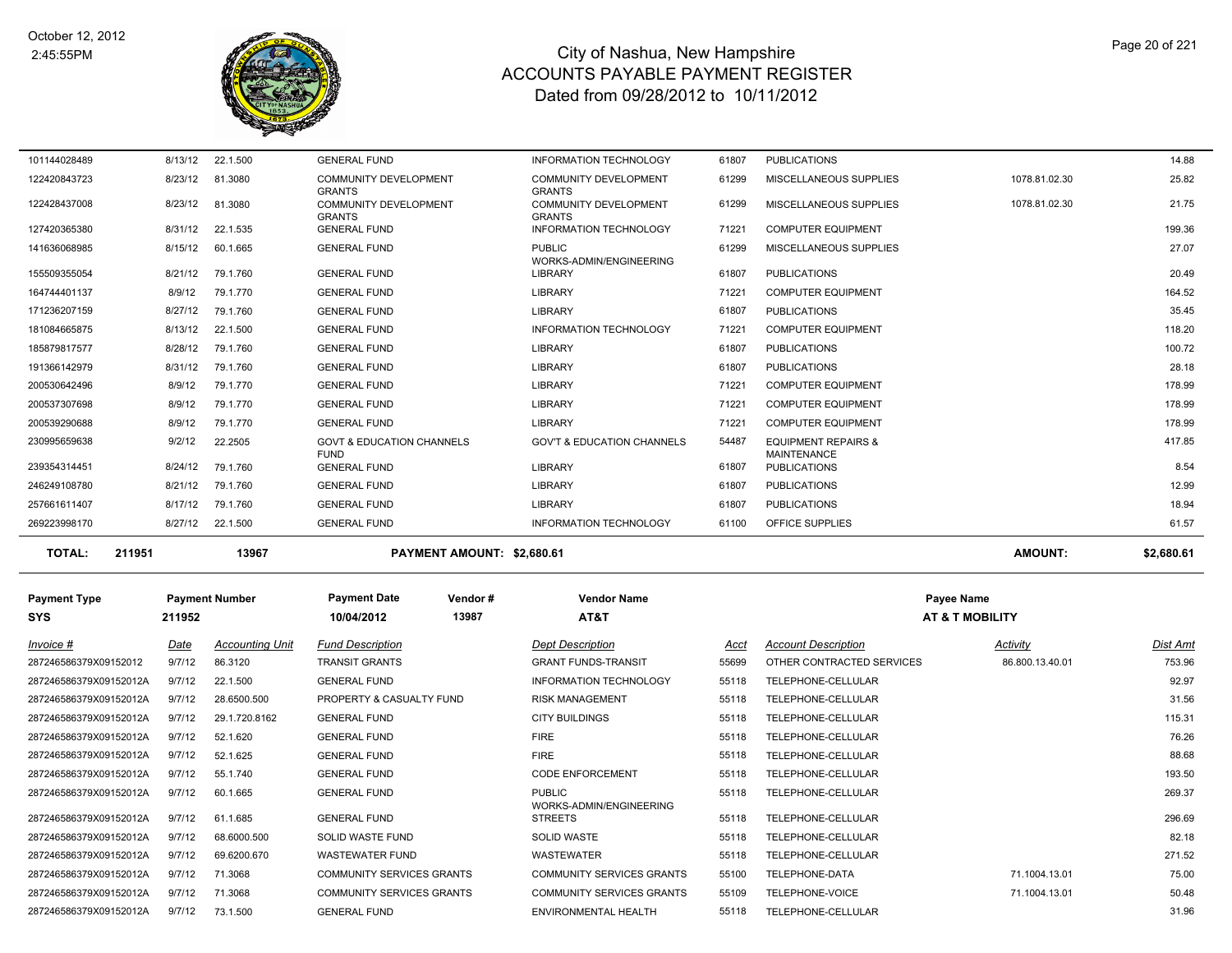

| 287246586379X09152012A  | 9/7/12      | 77.1.500               | <b>GENERAL FUND</b>                    |                                | PARKS & RECREATION                     | 55118       | TELEPHONE-CELLULAR         |                 | 194.76          |
|-------------------------|-------------|------------------------|----------------------------------------|--------------------------------|----------------------------------------|-------------|----------------------------|-----------------|-----------------|
| 287246586379X09152012A  | 9/7/12      | 79.1.500               | <b>GENERAL FUND</b>                    |                                | <b>LIBRARY</b>                         | 55109       | TELEPHONE-VOICE            |                 | 31.57           |
| 287246586379X09152012A  | 9/7/12      | 86.3120                | <b>TRANSIT GRANTS</b>                  |                                | <b>GRANT FUNDS-TRANSIT</b>             | 55118       | TELEPHONE-CELLULAR         | 86.800.13.10.10 | 176.59          |
| 211952<br>TOTAL:        |             | 13987                  |                                        | PAYMENT AMOUNT: \$2,832.36     |                                        |             |                            | <b>AMOUNT:</b>  | \$2,832.36      |
| <b>Payment Type</b>     |             | <b>Payment Number</b>  | <b>Payment Date</b>                    | Vendor#                        | <b>Vendor Name</b>                     |             |                            |                 |                 |
| <b>SYS</b>              | 211953      |                        | 10/04/2012                             | 12536                          | <b>COMCAST CABLE COMMUNICATIONS I</b>  |             |                            |                 |                 |
| Invoice #               | Date        | <b>Accounting Unit</b> | <b>Fund Description</b>                |                                | <b>Dept Description</b>                | Acct        | <b>Account Description</b> |                 | Dist Amt        |
| 8773200811012461 SEP13  | 9/14/12     | 68.6000.692            | SOLID WASTE FUND                       |                                | SOLID WASTE                            | 55109       | TELEPHONE-VOICE            |                 | 89.11           |
| 8773200811354293 SEP13  | 9/22/12     | 50.4020                | POLICE DRUG ENFORCEMENT<br><b>FUND</b> |                                | POLICE DRUG ENFORCEMENT<br><b>FUND</b> | 55699       | OTHER CONTRACTED SERVICES  |                 | 222.15          |
| <b>TOTAL:</b><br>211953 |             | 12536                  |                                        | PAYMENT AMOUNT: \$311.26       |                                        |             |                            | AMOUNT:         | \$311.26        |
| <b>Payment Type</b>     |             | <b>Payment Number</b>  | <b>Payment Date</b>                    | Vendor#                        | <b>Vendor Name</b>                     |             |                            |                 |                 |
| <b>SYS</b>              | 211954      |                        | 10/04/2012                             | 11198                          | <b>DIRECTV INC</b>                     |             |                            |                 |                 |
| <u>Invoice #</u>        | <u>Date</u> | <b>Accounting Unit</b> | <b>Fund Description</b>                |                                | <b>Dept Description</b>                | <u>Acct</u> | <b>Account Description</b> |                 | <u>Dist Amt</u> |
| 18654281542             | 9/30/12     | 50.1.500               | <b>GENERAL FUND</b>                    |                                | <b>POLICE</b>                          | 54849       | <b>TELEPHONE LEASE</b>     |                 | 11.00           |
| <b>TOTAL:</b><br>211954 |             | 11198                  |                                        | <b>PAYMENT AMOUNT: \$11.00</b> |                                        |             |                            | <b>AMOUNT:</b>  | \$11.00         |
| <b>Payment Type</b>     |             | <b>Payment Number</b>  | <b>Payment Date</b>                    | Vendor#                        | <b>Vendor Name</b>                     |             |                            |                 |                 |
| <b>SYS</b>              | 211955      |                        | 10/04/2012                             | 14216                          | <b>FAIRPOINT COMMUNICATIONS</b>        |             |                            |                 |                 |
| Invoice #               | Date        | <b>Accounting Unit</b> | <b>Fund Description</b>                |                                | <b>Dept Description</b>                | Acct        | <b>Account Description</b> |                 | Dist Amt        |
| 007 301 4299 811-SEP13  | 9/24/12     | 20.1.555               | <b>GENERAL FUND</b>                    |                                | <b>TELECOMMUNICATIONS</b>              | 55109       | TELEPHONE-VOICE            |                 | 69.99           |
| 603 401 2132 196-SEP13  | 9/21/12     | 20.1.555               | <b>GENERAL FUND</b>                    |                                | <b>TELECOMMUNICATIONS</b>              | 55109       | TELEPHONE-VOICE            |                 | 153.00          |
| 603 401 3412 403-SEP13  | 9/21/12     | 20.1.555               | <b>GENERAL FUND</b>                    |                                | TELECOMMUNICATIONS                     | 55109       | TELEPHONE-VOICE            |                 | 51.00           |
| 603 598 0569 443-SEP13  | 9/21/12     | 20.1.555               | <b>GENERAL FUND</b>                    |                                | <b>TELECOMMUNICATIONS</b>              | 55109       | TELEPHONE-VOICE            |                 | 30.05           |
| 603 598 3556 002-SEP13  | 9/21/12     | 20.1.555               | <b>GENERAL FUND</b>                    |                                | <b>TELECOMMUNICATIONS</b>              | 55109       | TELEPHONE-VOICE            |                 | 30.05           |
| 603 883 6924 992-SEP13  | 9/21/12     | 20.1.555               | <b>GENERAL FUND</b>                    |                                | TELECOMMUNICATIONS                     | 55109       | TELEPHONE-VOICE            |                 | 30.05           |
| 603 886 9256 877-SEP13  | 9/21/12     | 50.1.500               | <b>GENERAL FUND</b>                    |                                | <b>POLICE</b>                          | 54849       | <b>TELEPHONE LEASE</b>     |                 | 30.05           |
| 603 889 3201 324-SEP13  | 9/21/12     | 20.1.555               | <b>GENERAL FUND</b>                    |                                | <b>TELECOMMUNICATIONS</b>              | 55109       | TELEPHONE-VOICE            |                 | 30.05           |
| 603 889 3456 820-SEP13  | 9/21/12     | 20.1.555               | <b>GENERAL FUND</b>                    |                                | <b>TELECOMMUNICATIONS</b>              | 55109       | TELEPHONE-VOICE            |                 | 33.02           |
| 603 889 3850 726-SEP13  | 9/21/12     | 20.1.555               | <b>GENERAL FUND</b>                    |                                | <b>TELECOMMUNICATIONS</b>              | 55109       | TELEPHONE-VOICE            |                 | 33.02           |
| 603 889 9525 823-SEP13  |             | 9/21/12 20.1.555       | <b>GENERAL FUND</b>                    |                                | <b>TELECOMMUNICATIONS</b>              | 55109       | TELEPHONE-VOICE            |                 | 82.65           |
| <b>TOTAL:</b><br>211955 |             | 14216                  |                                        | PAYMENT AMOUNT: \$572.93       |                                        |             |                            | AMOUNT:         | \$572.93        |
|                         |             |                        |                                        |                                |                                        |             |                            |                 |                 |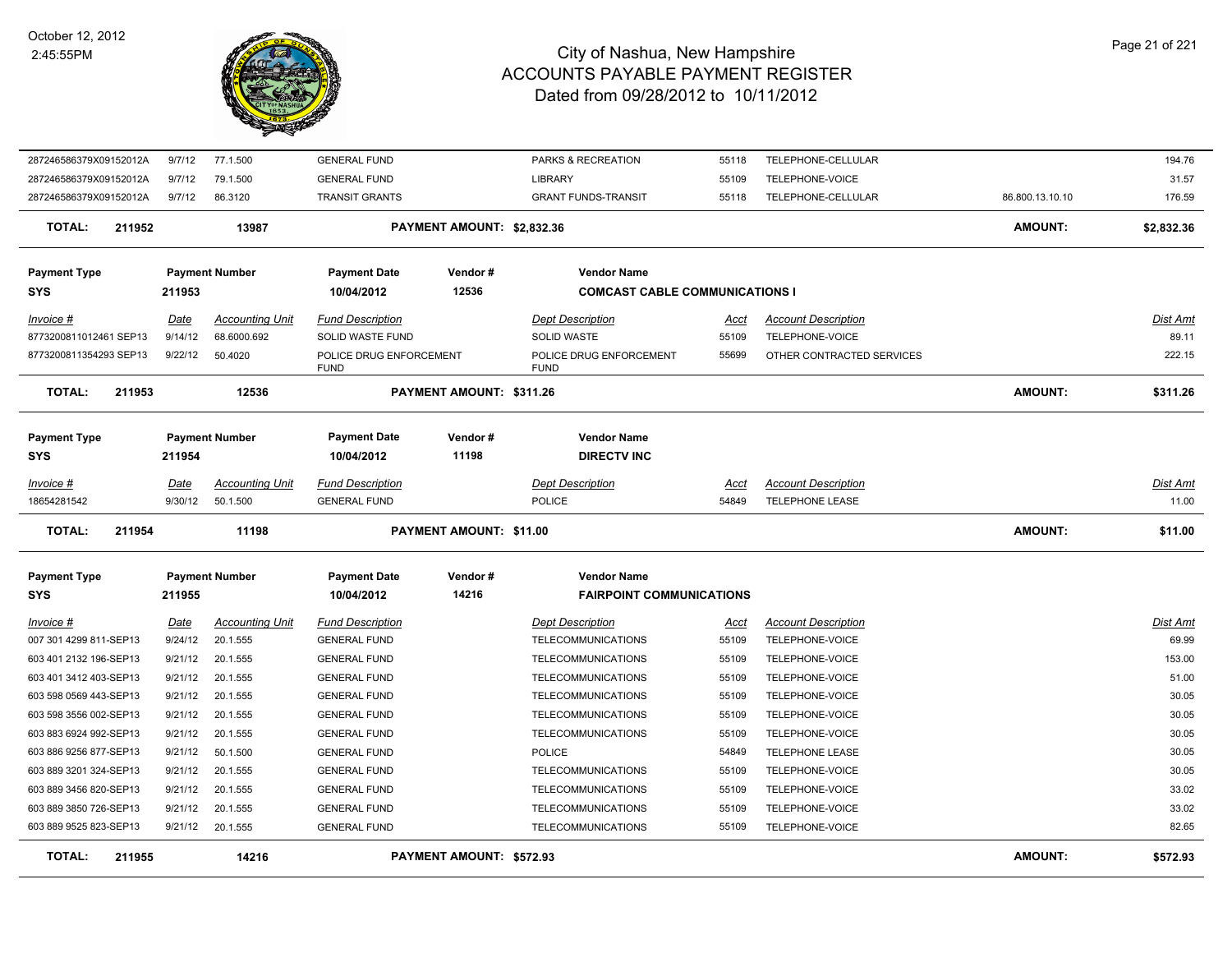

| <b>Payment Type</b>              |                 | <b>Payment Number</b>              | <b>Payment Date</b>                            | Vendor#                  | <b>Vendor Name</b>                                   |                      |                                                    |                |                           |
|----------------------------------|-----------------|------------------------------------|------------------------------------------------|--------------------------|------------------------------------------------------|----------------------|----------------------------------------------------|----------------|---------------------------|
| <b>SYS</b>                       | 211956          |                                    | 10/04/2012                                     | 13026                    | THE LOWELL PUBLISHING CO                             |                      |                                                    |                |                           |
| Invoice #                        | Date            | <b>Accounting Unit</b>             | <b>Fund Description</b>                        |                          | <b>Dept Description</b>                              | Acct                 | <b>Account Description</b>                         |                | Dist Amt                  |
| 166509IO1387949 13027            | 8/31/12         | 30.1.500                           | <b>GENERAL FUND</b>                            |                          | <b>PURCHASING</b>                                    | 55500                | ADVERTISING                                        |                | 630.90                    |
| <b>TOTAL:</b><br>211956          |                 | 13026                              |                                                | PAYMENT AMOUNT: \$630.90 |                                                      |                      |                                                    | <b>AMOUNT:</b> | \$630.90                  |
| <b>Payment Type</b>              |                 | <b>Payment Number</b>              | <b>Payment Date</b>                            | Vendor#                  | <b>Vendor Name</b>                                   |                      |                                                    |                |                           |
| <b>SYS</b>                       | 211957          |                                    | 10/04/2012                                     | 15102                    | <b>NAT'L RECREATION &amp; PARK ASSOC</b>             |                      |                                                    |                |                           |
| Invoice #                        | Date            | <b>Accounting Unit</b>             | <b>Fund Description</b>                        |                          | <b>Dept Description</b>                              | Acct                 | <b>Account Description</b>                         |                | Dist Amt                  |
| 72635-NRPA MEMBERSHIP            | 9/18/12         | 77.1.655                           | <b>GENERAL FUND</b>                            |                          | PARKS & RECREATION                                   | 55200                | DUES AND MEMBERSHIPS                               |                | 150.00                    |
| <b>TOTAL:</b><br>211957          |                 | 15102                              |                                                | PAYMENT AMOUNT: \$150.00 |                                                      |                      |                                                    | <b>AMOUNT:</b> | \$150.00                  |
| <b>Payment Type</b>              |                 | <b>Payment Number</b>              | <b>Payment Date</b>                            | Vendor#                  | <b>Vendor Name</b>                                   |                      |                                                    |                |                           |
| <b>SYS</b>                       | 211958          |                                    | 10/04/2012                                     | 14543                    | <b>NHCTCA</b>                                        |                      |                                                    |                |                           |
| $Invoice$ #                      | <u>Date</u>     | <b>Accounting Unit</b>             | <b>Fund Description</b>                        |                          | <b>Dept Description</b>                              | <u>Acct</u>          | <b>Account Description</b>                         |                | Dist Amt                  |
| 10/17-19-CONFERENC2012           | 9/27/12         | 26.4010                            | MOTOR VEHICLE ADMIN FUND                       |                          | MOTOR VEHICLE ADMIN FUND                             | 55400                | <b>CONFERENCES AND SEMINARS</b>                    |                | 100.00                    |
| <b>TOTAL:</b><br>211958          |                 | 14543                              |                                                | PAYMENT AMOUNT: \$100.00 |                                                      |                      |                                                    | <b>AMOUNT:</b> | \$100.00                  |
| <b>Payment Type</b>              |                 | <b>Payment Number</b>              | <b>Payment Date</b>                            | Vendor#                  | <b>Vendor Name</b>                                   |                      |                                                    |                |                           |
| <b>SYS</b>                       | 211959          |                                    | 10/04/2012                                     | 15127                    | <b>NHPHA</b>                                         |                      |                                                    |                |                           |
| Invoice #                        | <u>Date</u>     | <b>Accounting Unit</b>             | <b>Fund Description</b>                        |                          | <b>Dept Description</b>                              | <u>Acct</u>          | <b>Account Description</b>                         |                | <b>Dist Amt</b>           |
| FALL FORUM SPONSOR               | 9/19/12         | 71.1.500                           | <b>GENERAL FUND</b>                            |                          | <b>COMMUNITY SERVICES</b>                            | 55400                | <b>CONFERENCES AND SEMINARS</b>                    |                | 100.00                    |
| <b>TOTAL:</b><br>211959          |                 | 15127                              |                                                | PAYMENT AMOUNT: \$100.00 |                                                      |                      |                                                    | <b>AMOUNT:</b> | \$100.00                  |
| <b>Payment Type</b>              |                 | <b>Payment Number</b>              | <b>Payment Date</b>                            | Vendor#                  | <b>Vendor Name</b>                                   |                      |                                                    |                |                           |
| <b>SYS</b>                       | 211960          |                                    | 10/04/2012                                     | 15127                    | <b>NHPHA</b>                                         |                      |                                                    |                |                           |
| $Invoice$ #<br><b>MEMBERSHIP</b> | Date<br>9/26/12 | <b>Accounting Unit</b><br>71.1.500 | <b>Fund Description</b><br><b>GENERAL FUND</b> |                          | <b>Dept Description</b><br><b>COMMUNITY SERVICES</b> | <b>Acct</b><br>55200 | <b>Account Description</b><br>DUES AND MEMBERSHIPS |                | <b>Dist Amt</b><br>200.00 |
|                                  |                 |                                    |                                                |                          |                                                      |                      |                                                    |                |                           |
| <b>TOTAL:</b><br>211960          |                 | 15127                              |                                                | PAYMENT AMOUNT: \$200.00 |                                                      |                      |                                                    | <b>AMOUNT:</b> | \$200.00                  |
| <b>Payment Type</b>              |                 | <b>Payment Number</b>              | <b>Payment Date</b>                            | Vendor#                  | <b>Vendor Name</b>                                   |                      |                                                    |                |                           |
| <b>SYS</b>                       | 211961          |                                    | 10/04/2012                                     | 15151                    | NORTHEAST WISCONSIN TECHNICAL                        |                      |                                                    |                |                           |
| Invoice #                        | Date            | <b>Accounting Unit</b>             | <b>Fund Description</b>                        |                          | <b>Dept Description</b>                              | Acct                 | <b>Account Description</b>                         |                | Dist Amt                  |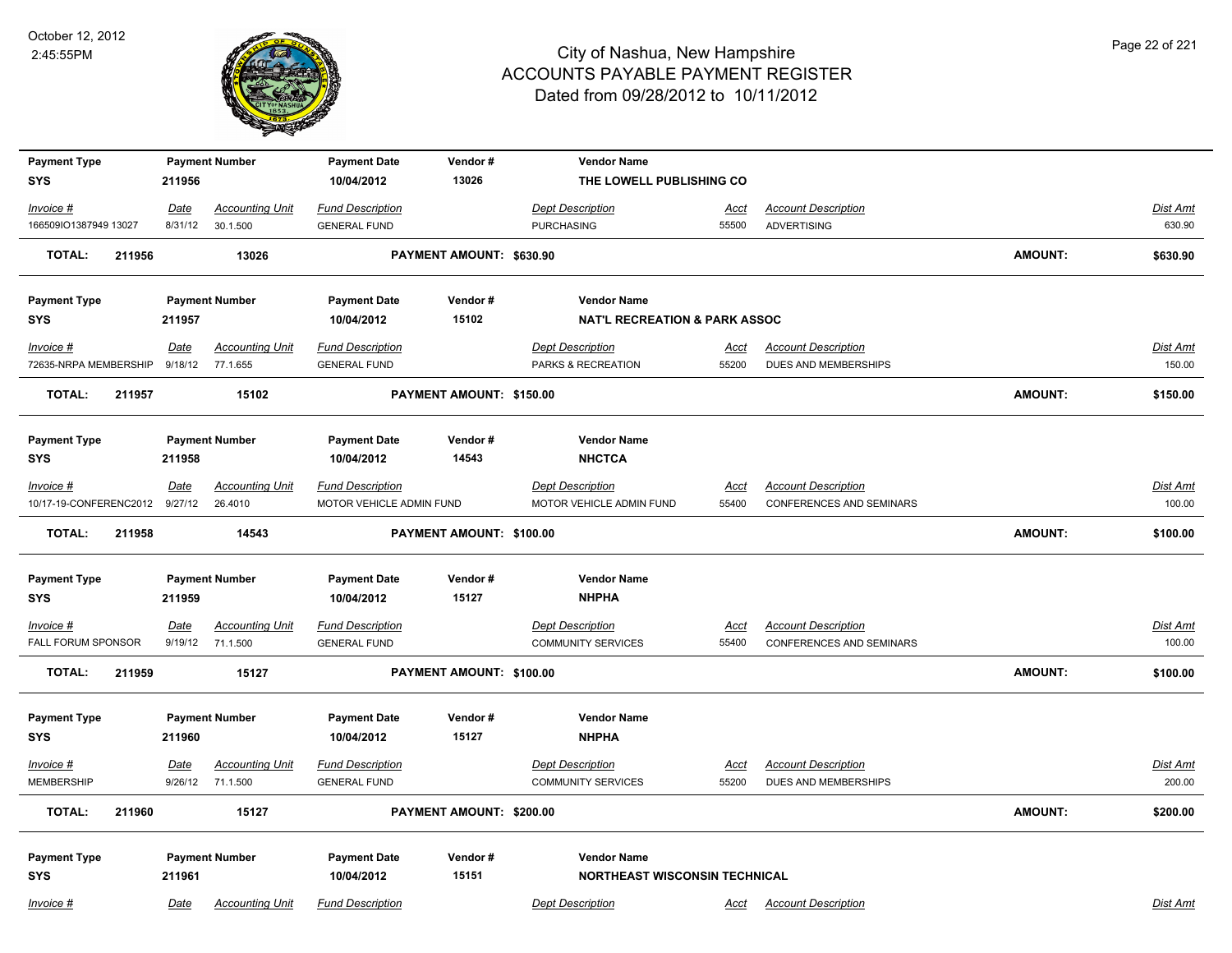

| SFT0000066865                |        |                 | 9/16/12 50.1.635                   | <b>GENERAL FUND</b>                            |                            | <b>POLICE</b>                                        | 55400         | <b>CONFERENCES AND SEMINARS</b>               |                              | 350.00                      |
|------------------------------|--------|-----------------|------------------------------------|------------------------------------------------|----------------------------|------------------------------------------------------|---------------|-----------------------------------------------|------------------------------|-----------------------------|
| <b>TOTAL:</b>                | 211961 |                 | 15151                              |                                                | PAYMENT AMOUNT: \$350.00   |                                                      |               |                                               | <b>AMOUNT:</b>               | \$350.00                    |
| <b>Payment Type</b><br>SYS   |        | 211962          | <b>Payment Number</b>              | <b>Payment Date</b><br>10/04/2012              | Vendor#<br>13242           | <b>Vendor Name</b><br>PAETEC COMMUNICATIONS INC      |               |                                               |                              |                             |
| Invoice #<br>54215118-164361 |        | Date<br>9/22/12 | <b>Accounting Unit</b><br>20.1.555 | <b>Fund Description</b><br><b>GENERAL FUND</b> |                            | <b>Dept Description</b><br><b>TELECOMMUNICATIONS</b> | Acct<br>55109 | <b>Account Description</b><br>TELEPHONE-VOICE |                              | <b>Dist Amt</b><br>3,767.53 |
| 54215118-164361              |        | 9/22/12         | 52.1.720                           | <b>GENERAL FUND</b>                            |                            | <b>FIRE</b>                                          | 55118         | TELEPHONE-CELLULAR                            |                              | 10.83                       |
| 54215118-164361              |        | 9/22/12         | 60.1.500                           | <b>GENERAL FUND</b>                            |                            | <b>PUBLIC</b><br>WORKS-ADMIN/ENGINEERING             | 55109         | TELEPHONE-VOICE                               |                              | 6.74                        |
| 54215118-164361              |        | 9/22/12         | 60.1.665                           | <b>GENERAL FUND</b>                            |                            | <b>PUBLIC</b><br>WORKS-ADMIN/ENGINEERING             | 55109         | TELEPHONE-VOICE                               |                              | 11.22                       |
| 54215118-164361              |        | 9/22/12         | 61.1.670                           | <b>GENERAL FUND</b>                            |                            | <b>STREETS</b>                                       | 55109         | TELEPHONE-VOICE                               |                              | 18.80                       |
| 54215118-164361              |        | 9/22/12         | 61.1.705                           | <b>GENERAL FUND</b>                            |                            | <b>STREETS</b>                                       | 55109         | TELEPHONE-VOICE                               |                              | 18.80                       |
| 54215118-164361              |        | 9/22/12         | 66.1.500                           | <b>GENERAL FUND</b>                            |                            | <b>PARKING LOTS</b>                                  | 55109         | TELEPHONE-VOICE                               |                              | 7.26                        |
| 54215118-164361              |        | 9/22/12         | 68.6000.692                        | SOLID WASTE FUND                               |                            | <b>SOLID WASTE</b>                                   | 55109         | TELEPHONE-VOICE                               |                              | 4.82                        |
| 54215118-164361              |        | 9/22/12         | 69.6200.670                        | <b>WASTEWATER FUND</b>                         |                            | <b>WASTEWATER</b>                                    | 55109         | TELEPHONE-VOICE                               |                              | 4.60                        |
| 54215118-164361              |        | 9/22/12         | 77.1.500                           | <b>GENERAL FUND</b>                            |                            | PARKS & RECREATION                                   | 55109         | TELEPHONE-VOICE                               |                              | 12.60                       |
| 54215118-164361              |        | 9/22/12         | 79.1.500                           | <b>GENERAL FUND</b>                            |                            | <b>LIBRARY</b>                                       | 55109         | TELEPHONE-VOICE                               |                              | 12.53                       |
| 54219916-164393              |        | 9/22/12         | 20.1.555                           | <b>GENERAL FUND</b>                            |                            | <b>TELECOMMUNICATIONS</b>                            | 55109         | TELEPHONE-VOICE                               |                              | 1,305.80                    |
| 54219916-164393              |        | 9/22/12         | 50.1.500                           | <b>GENERAL FUND</b>                            |                            | <b>POLICE</b>                                        | 55109         | TELEPHONE-VOICE                               |                              | 271.53                      |
| 54227783-173735              |        | 9/29/12         | 20.1.555                           | <b>GENERAL FUND</b>                            |                            | TELECOMMUNICATIONS                                   | 55109         | TELEPHONE-VOICE                               |                              | 600.00                      |
| <b>TOTAL:</b>                | 211962 |                 | 13242                              |                                                | PAYMENT AMOUNT: \$6,053.06 |                                                      |               |                                               | <b>AMOUNT:</b>               | \$6,053.06                  |
| <b>Payment Type</b>          |        |                 | <b>Payment Number</b>              | <b>Payment Date</b>                            | Vendor#                    | <b>Vendor Name</b>                                   |               |                                               |                              |                             |
| <b>SYS</b>                   |        | 211963          |                                    | 10/04/2012                                     | 15027                      | <b>PLUMBING EDUCATIONAL SERVICES</b>                 |               |                                               |                              |                             |
| Invoice #                    |        | Date            | <b>Accounting Unit</b>             | <b>Fund Description</b>                        |                            | <b>Dept Description</b>                              | Acct          | <b>Account Description</b>                    |                              | <b>Dist Amt</b>             |
| $11/3 + 11/13$               |        | 9/13/12         | 53.1.730                           | <b>GENERAL FUND</b>                            |                            | <b>BUILDING INSPECTION</b>                           | 55421         | TRAINING & CERTIFICATIONS                     |                              | 100.00                      |
| <b>TOTAL:</b>                | 211963 |                 | 15027                              |                                                | PAYMENT AMOUNT: \$100.00   |                                                      |               |                                               | <b>AMOUNT:</b>               | \$100.00                    |
| <b>Payment Type</b>          |        |                 | <b>Payment Number</b>              | <b>Payment Date</b>                            | Vendor#                    | <b>Vendor Name</b>                                   |               |                                               | Payee Name                   |                             |
| <b>SYS</b>                   |        | 211964          |                                    | 10/04/2012                                     | 13647                      | <b>STATE OF NH</b>                                   |               |                                               | STATE OF NH - DEPT OF SAFETY |                             |
|                              |        |                 |                                    |                                                |                            |                                                      |               |                                               |                              |                             |
| $Invoice$ #                  |        | <u>Date</u>     | <b>Accounting Unit</b>             | <b>Fund Description</b>                        |                            | <b>Dept Description</b>                              | <u>Acct</u>   | <b>Account Description</b>                    |                              | <b>Dist Amt</b>             |
| <b>IRENE GARUTI</b>          |        | 9/27/12         | <b>BS1000</b>                      | <b>GENERAL FUND</b>                            |                            | <b>GENERAL FUND</b>                                  | 21922         | FBI FINGERPRINT STATE FEE                     |                              | 16.50                       |
| <b>JESSICA BETHEA</b>        |        | 9/28/12         | <b>BS1000</b>                      | <b>GENERAL FUND</b>                            |                            | <b>GENERAL FUND</b>                                  | 21922         | FBI FINGERPRINT STATE FEE                     |                              | 16.50                       |
| <b>RAYMOND FARMER</b>        |        | 9/27/12         | <b>BS1000</b>                      | <b>GENERAL FUND</b>                            |                            | <b>GENERAL FUND</b>                                  | 21922         | FBI FINGERPRINT STATE FEE                     |                              | 16.50                       |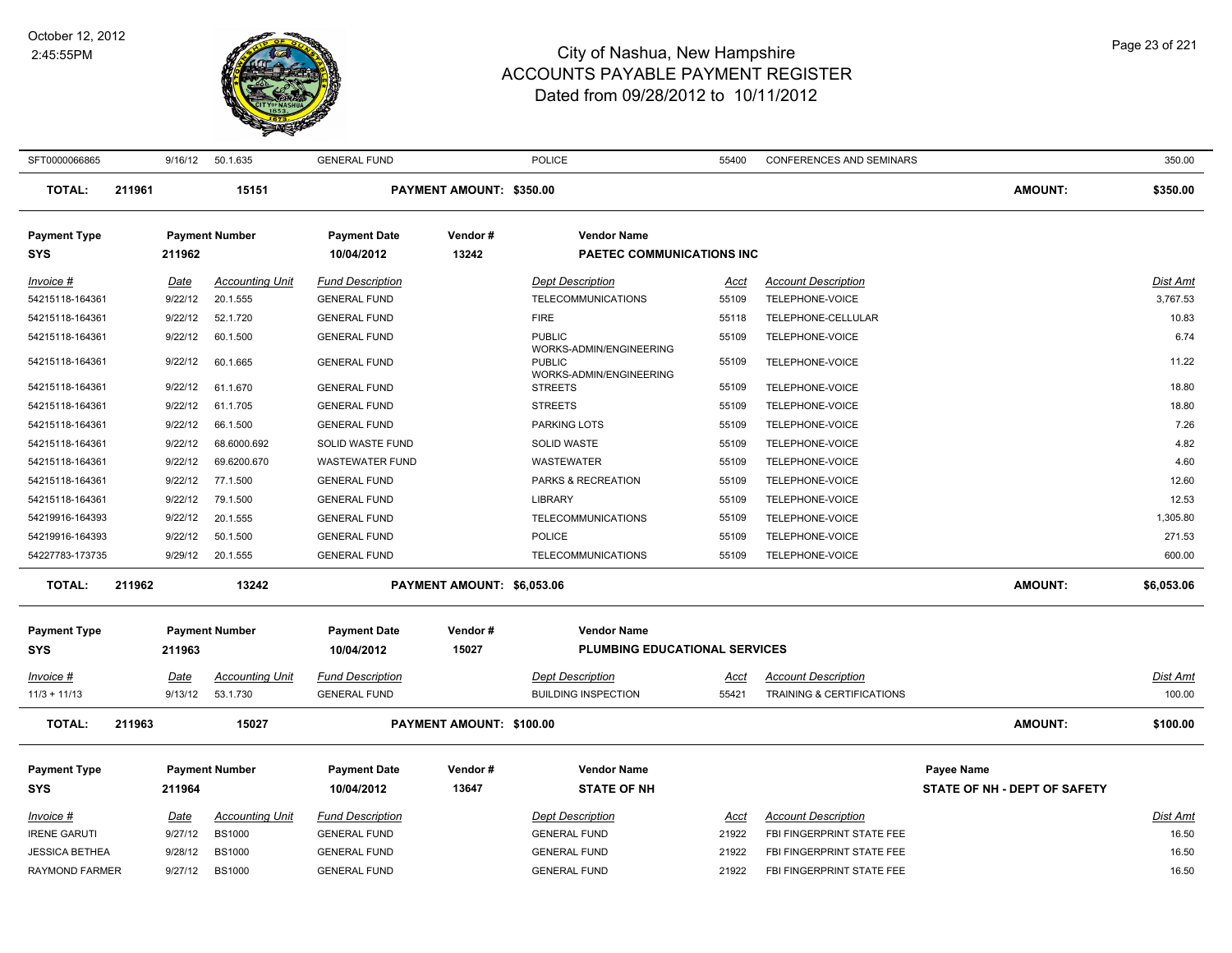

| <b>TOTAL:</b>                          | 211964 |                 | 13647                                 |                                             | <b>PAYMENT AMOUNT: \$49.50</b> |                                                    |                      |                                                    | <b>AMOUNT:</b> | \$49.50                  |
|----------------------------------------|--------|-----------------|---------------------------------------|---------------------------------------------|--------------------------------|----------------------------------------------------|----------------------|----------------------------------------------------|----------------|--------------------------|
| <b>Payment Type</b><br><b>SYS</b>      |        | 211965          | <b>Payment Number</b>                 | <b>Payment Date</b><br>10/04/2012           | Vendor#<br>13764               | <b>Vendor Name</b><br><b>TREASURER STATE OF NH</b> |                      |                                                    |                |                          |
| Invoice #                              |        | Date            | <b>Accounting Unit</b>                | <b>Fund Description</b>                     |                                | <b>Dept Description</b>                            | Acct                 | <b>Account Description</b>                         |                | Dist Amt                 |
| 000277341                              |        | 9/21/12         | 28.6500.500                           | PROPERTY & CASUALTY FUND                    |                                | <b>RISK MANAGEMENT</b>                             | 54267                | ELEVATOR MAINTENANCE                               |                | 50.00                    |
| <b>TOTAL:</b>                          | 211965 |                 | 13764                                 |                                             | PAYMENT AMOUNT: \$50.00        |                                                    |                      |                                                    | <b>AMOUNT:</b> | \$50.00                  |
| <b>Payment Type</b><br><b>SYS</b>      |        | 211966          | <b>Payment Number</b>                 | <b>Payment Date</b><br>10/04/2012           | Vendor#<br>13764               | <b>Vendor Name</b><br><b>TREASURER STATE OF NH</b> |                      |                                                    |                |                          |
| Invoice #                              |        | Date            | <b>Accounting Unit</b>                | <b>Fund Description</b>                     |                                | <b>Dept Description</b>                            | Acct                 | <b>Account Description</b>                         |                | Dist Amt                 |
| JP APP - DAVID LAVOIE                  |        | 9/24/12         | 50.1.500                              | <b>GENERAL FUND</b>                         |                                | <b>POLICE</b>                                      | 55200                | <b>DUES AND MEMBERSHIPS</b>                        |                | 75.00                    |
| <b>TOTAL:</b>                          | 211966 |                 | 13764                                 |                                             | PAYMENT AMOUNT: \$75.00        |                                                    |                      |                                                    | <b>AMOUNT:</b> | \$75.00                  |
| <b>Payment Type</b><br><b>SYS</b>      |        | 211967          | <b>Payment Number</b>                 | <b>Payment Date</b><br>10/04/2012           | Vendor#<br>13764               | <b>Vendor Name</b><br><b>TREASURER STATE OF NH</b> |                      |                                                    |                |                          |
| <u>Invoice #</u><br>NARO KEVIN APP FEE |        | Date<br>9/24/12 | <b>Accounting Unit</b><br>68.6000.500 | <b>Fund Description</b><br>SOLID WASTE FUND |                                | <b>Dept Description</b><br><b>SOLID WASTE</b>      | <u>Acct</u><br>55200 | <b>Account Description</b><br>DUES AND MEMBERSHIPS |                | <b>Dist Amt</b><br>50.00 |
| <b>TOTAL:</b>                          | 211967 |                 | 13764                                 |                                             | <b>PAYMENT AMOUNT: \$50.00</b> |                                                    |                      |                                                    | <b>AMOUNT:</b> | \$50.00                  |
| <b>Payment Type</b><br><b>SYS</b>      |        | 211968          | <b>Payment Number</b>                 | <b>Payment Date</b><br>10/04/2012           | Vendor#<br>13798               | <b>Vendor Name</b><br><b>UNION LEADER CORP</b>     |                      |                                                    |                |                          |
| Invoice #                              |        | Date            | <b>Accounting Unit</b>                | <b>Fund Description</b>                     |                                | <b>Dept Description</b>                            | Acct                 | <b>Account Description</b>                         | Activity       | Dist Amt                 |
| 156910 19828 13018                     |        | 8/31/12         | 91.2222.991490                        | AFTER SCHOOL PROGRAM                        |                                | <b>SCHOOL</b>                                      | 61299                | MISCELLANEOUS SUPPLIES                             |                | 249.70                   |
| 167890 19828 13020                     |        | 8/31/12         | 30.1.500                              | <b>GENERAL FUND</b>                         |                                | <b>PURCHASING</b>                                  | 55500                | <b>ADVERTISING</b>                                 |                | 236.17                   |
| 167890 19828 13020                     |        | 8/31/12         | 69.6200.670                           | <b>WASTEWATER FUND</b>                      |                                | WASTEWATER                                         | 55500                | <b>ADVERTISING</b>                                 |                | 47.23                    |
| 168170 19828 13021                     |        | 8/31/12         | 30.1.500                              | <b>GENERAL FUND</b>                         |                                | PURCHASING                                         | 55500                | <b>ADVERTISING</b>                                 |                | 83.93                    |
| 189420 19828 13027                     |        | 8/31/12         | 30.1.500                              | <b>GENERAL FUND</b>                         |                                | <b>PURCHASING</b>                                  | 55500                | <b>ADVERTISING</b>                                 |                | 69.80                    |
| 198590 55070 13029                     |        | 8/31/12         | 60.5700                               | CAP PROJECTS-BROAD ST PKWY                  |                                | CAP PROJECTS-BROAD ST<br><b>PKWY</b>               | 81700                | <b>INFRASTRUCTURE</b>                              | 1061.60.04.15  | 223.98                   |
| <b>TOTAL:</b>                          | 211968 |                 | 13798                                 |                                             | PAYMENT AMOUNT: \$910.81       |                                                    |                      |                                                    | <b>AMOUNT:</b> | \$910.81                 |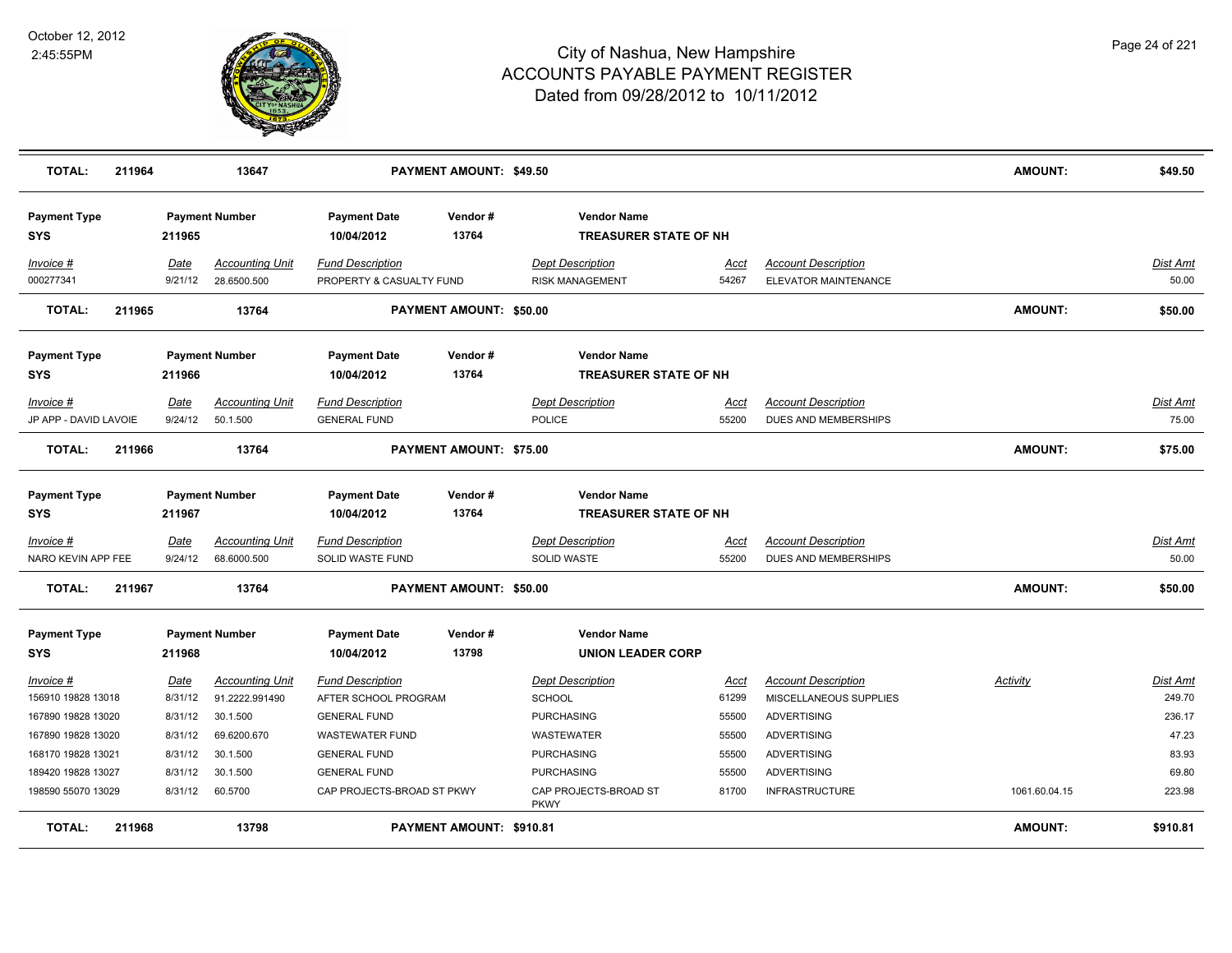

| <b>Payment Type</b><br><b>SYS</b> |        | 211969      | <b>Payment Number</b>  | <b>Payment Date</b><br>10/04/2012      | Vendor#<br>13801           | <b>Vendor Name</b><br><b>UNITED PARCEL SERVICE</b> |             |                                                   |                              |                 |
|-----------------------------------|--------|-------------|------------------------|----------------------------------------|----------------------------|----------------------------------------------------|-------------|---------------------------------------------------|------------------------------|-----------------|
|                                   |        |             |                        |                                        |                            |                                                    |             |                                                   |                              |                 |
| Invoice #                         |        | Date        | <b>Accounting Unit</b> | <b>Fund Description</b>                |                            | <b>Dept Description</b>                            | <b>Acct</b> | <b>Account Description</b>                        |                              | <b>Dist Amt</b> |
| 0000571YY8382                     |        | 9/22/12     | 50.1.500               | <b>GENERAL FUND</b>                    |                            | <b>POLICE</b>                                      | 55607       | POSTAGE & DELIVERY                                |                              | 35.23           |
| <b>TOTAL:</b>                     | 211969 |             | 13801                  |                                        | PAYMENT AMOUNT: \$35.23    |                                                    |             |                                                   | <b>AMOUNT:</b>               | \$35.23         |
| <b>Payment Type</b>               |        |             | <b>Payment Number</b>  | <b>Payment Date</b>                    | Vendor#                    | <b>Vendor Name</b>                                 |             |                                                   | Payee Name                   |                 |
| <b>SYS</b>                        |        | 211970      |                        | 10/04/2012                             | 15105                      | <b>UNIVERSITY OF MAINE</b>                         |             |                                                   | UNIVERSITY OF MAINE COOP EXT |                 |
| Invoice #                         |        | Date        | <b>Accounting Unit</b> | <b>Fund Description</b>                |                            | <b>Dept Description</b>                            | Acct        | <b>Account Description</b>                        |                              | Dist Amt        |
| REG FORM-JEFF LAFLEUR             |        | 9/19/12     | 68.6000.500            | SOLID WASTE FUND                       |                            | <b>SOLID WASTE</b>                                 | 55400       | <b>CONFERENCES AND SEMINARS</b>                   |                              | 525.00          |
| <b>REG FORM-MATT</b><br>LEBLANC   |        | 9/19/12     | 68.6000.500            | SOLID WASTE FUND                       |                            | <b>SOLID WASTE</b>                                 | 55400       | <b>CONFERENCES AND SEMINARS</b>                   |                              | 525.00          |
| <b>TOTAL:</b>                     | 211970 |             | 15105                  |                                        | PAYMENT AMOUNT: \$1,050.00 |                                                    |             |                                                   | <b>AMOUNT:</b>               | \$1,050.00      |
| <b>Payment Type</b>               |        |             | <b>Payment Number</b>  | <b>Payment Date</b>                    | Vendor#                    | <b>Vendor Name</b>                                 |             |                                                   | Payee Name                   |                 |
| <b>SYS</b>                        |        | 211971      |                        | 10/04/2012                             | 13833                      | <b>VERIZON WIRELESS</b>                            |             |                                                   | VERIZON WIRELESS-785728687   |                 |
| Invoice #                         |        | <u>Date</u> | <b>Accounting Unit</b> | <b>Fund Description</b>                |                            | <b>Dept Description</b>                            | <u>Acct</u> | <b>Account Description</b>                        |                              | <u>Dist Amt</u> |
| 2800274914                        |        | 9/13/12     | 50.4020                | POLICE DRUG ENFORCEMENT<br><b>FUND</b> |                            | POLICE DRUG ENFORCEMENT<br><b>FUND</b>             | 55118       | TELEPHONE-CELLULAR                                |                              | 487.51          |
| <b>TOTAL:</b>                     | 211971 |             | 13833                  |                                        | PAYMENT AMOUNT: \$487.51   |                                                    |             |                                                   | AMOUNT:                      | \$487.51        |
| <b>Payment Type</b>               |        |             | <b>Payment Number</b>  | <b>Payment Date</b>                    | Vendor#                    | <b>Vendor Name</b>                                 |             |                                                   | Payee Name                   |                 |
| <b>SYS</b>                        |        | 211972      |                        | 10/04/2012                             | 13833                      | <b>VERIZON WIRELESS</b>                            |             |                                                   | VERIZON WIRELESS-286546928   |                 |
| Invoice #                         |        | Date        | <b>Accounting Unit</b> | <b>Fund Description</b>                |                            | <b>Dept Description</b>                            | <u>Acct</u> | <b>Account Description</b>                        |                              | <b>Dist Amt</b> |
| 2803652502                        |        | 9/20/12     | 50.1.500               | <b>GENERAL FUND</b>                    |                            | <b>POLICE</b>                                      | 54849       | TELEPHONE LEASE                                   |                              | 1,246.13        |
| <b>TOTAL:</b>                     | 211972 |             | 13833                  |                                        | PAYMENT AMOUNT: \$1,246.13 |                                                    |             |                                                   | AMOUNT:                      | \$1,246.13      |
| <b>Payment Type</b>               |        |             | <b>Payment Number</b>  | <b>Payment Date</b>                    | Vendor#                    | <b>Vendor Name</b>                                 |             |                                                   |                              |                 |
| <b>SYS</b>                        |        | 211973      |                        | 10/04/2012                             | 11849                      | <b>ACCOUNTEMPS</b>                                 |             |                                                   |                              |                 |
| Invoice #                         |        | Date        | <b>Accounting Unit</b> | <b>Fund Description</b>                |                            | <b>Dept Description</b>                            | <b>Acct</b> | <b>Account Description</b>                        | <b>Activity</b>              | Dist Amt        |
| 36369403                          |        | 9/24/12     | 22.5010                | CAP PROJECTS-INFO<br><b>TECHNOLOGY</b> |                            | CAPITAL PROJECTS-INFO TECH                         | 81342       | <b>COMPUTER SOFTWARE &amp;</b><br><b>HARDWARE</b> | 1010.22.01.30                | 862.40          |
| <b>TOTAL:</b>                     | 211973 |             | 11849                  |                                        | PAYMENT AMOUNT: \$862.40   |                                                    |             |                                                   | AMOUNT:                      | \$862.40        |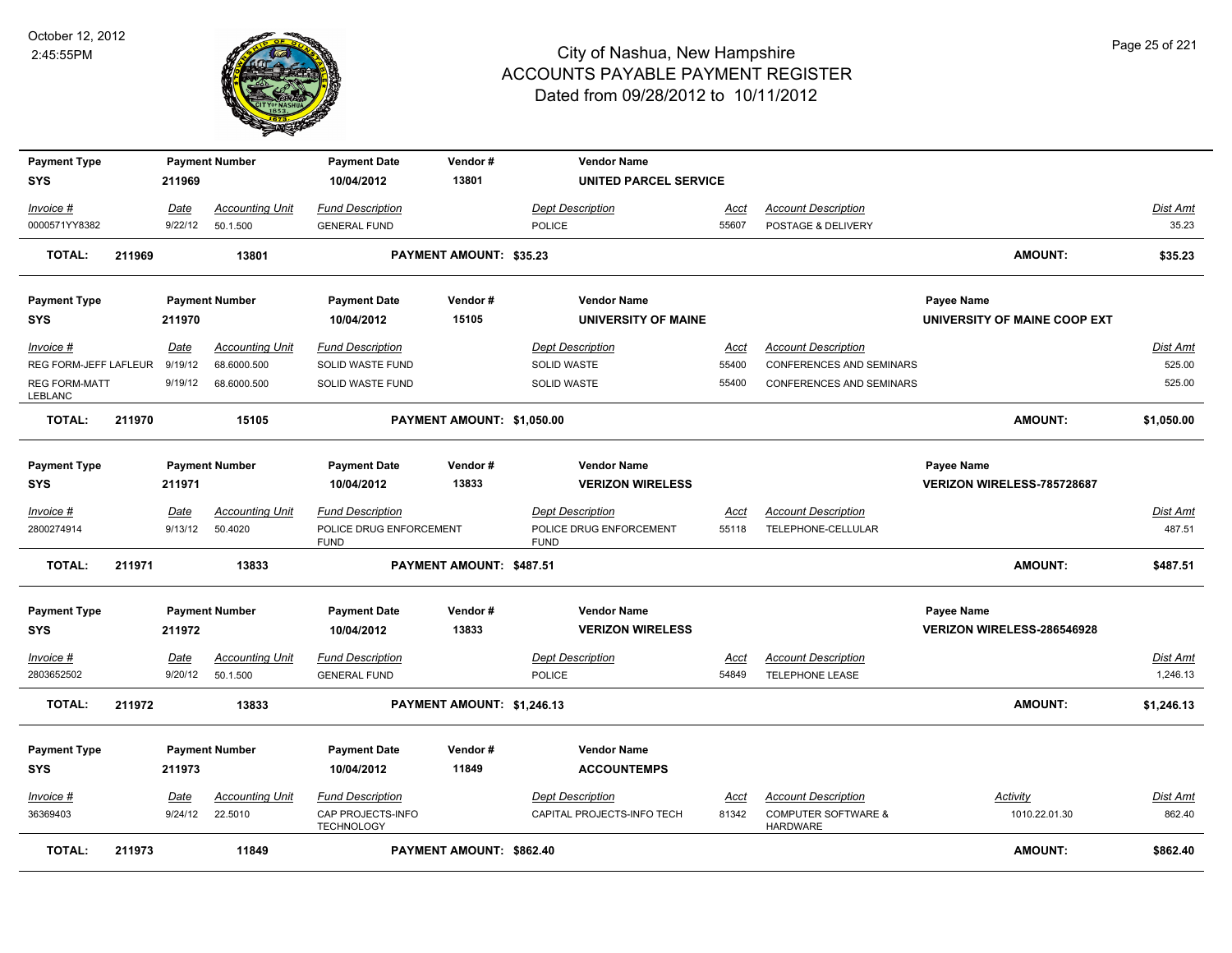

| <b>Payment Type</b><br><b>SYS</b> |        | 211974          | <b>Payment Number</b>              | <b>Payment Date</b><br>10/04/2012              | Vendor#<br>12284           |                                           | <b>Vendor Name</b><br><b>ADVANCED EMERGENCY PRODUCTS</b> |                      |                                     |                 |                    |
|-----------------------------------|--------|-----------------|------------------------------------|------------------------------------------------|----------------------------|-------------------------------------------|----------------------------------------------------------|----------------------|-------------------------------------|-----------------|--------------------|
| Invoice #                         |        |                 | <b>Accounting Unit</b>             | <b>Fund Description</b>                        |                            | <b>Dept Description</b>                   |                                                          |                      | <b>Account Description</b>          |                 | Dist Amt           |
| 23447                             |        | Date<br>9/4/12  | 52.1.630                           | <b>GENERAL FUND</b>                            |                            | <b>FIRE</b>                               |                                                          | <u>Acct</u><br>61799 | VEHICLE PARTS & SUPPLIES            |                 | 586.61             |
| <b>TOTAL:</b>                     | 211974 |                 | 12284                              |                                                | PAYMENT AMOUNT: \$586.61   |                                           |                                                          |                      |                                     | <b>AMOUNT:</b>  | \$586.61           |
| <b>Payment Type</b>               |        |                 | <b>Payment Number</b>              | <b>Payment Date</b>                            | Vendor#                    |                                           | <b>Vendor Name</b>                                       |                      |                                     |                 |                    |
| <b>SYS</b>                        |        | 211975          |                                    | 10/04/2012                                     | 13957                      |                                           | AE MECHANICAL INC                                        |                      |                                     |                 |                    |
| Invoice #                         |        | <u>Date</u>     | <b>Accounting Unit</b>             | <b>Fund Description</b>                        |                            | <b>Dept Description</b>                   |                                                          | <u>Acct</u>          | <b>Account Description</b>          |                 | <b>Dist Amt</b>    |
| 32003                             |        | 9/4/12          | 52.1.720                           | <b>GENERAL FUND</b>                            |                            | <b>FIRE</b>                               |                                                          | 54243                | <b>HVAC MAINTENANCE</b>             |                 | 3,642.64           |
| <b>TOTAL:</b>                     | 211975 |                 | 13957                              |                                                | PAYMENT AMOUNT: \$3,642.64 |                                           |                                                          |                      |                                     | <b>AMOUNT:</b>  | \$3,642.64         |
| <b>Payment Type</b>               |        |                 | <b>Payment Number</b>              | <b>Payment Date</b>                            | Vendor#                    |                                           | <b>Vendor Name</b>                                       |                      |                                     |                 |                    |
| SYS                               |        | 211976          |                                    | 10/04/2012                                     | 12296                      |                                           | <b>AIRGAS EAST</b>                                       |                      |                                     |                 |                    |
| Invoice #<br>116401101            |        | Date<br>9/17/12 | <b>Accounting Unit</b><br>61.1.700 | <b>Fund Description</b><br><b>GENERAL FUND</b> |                            | <b>Dept Description</b><br><b>STREETS</b> |                                                          | Acct<br>61166        | <b>Account Description</b><br>GASES |                 | Dist Amt<br>221.48 |
| <b>TOTAL:</b>                     | 211976 |                 | 12296                              |                                                | PAYMENT AMOUNT: \$221.48   |                                           |                                                          |                      |                                     | <b>AMOUNT:</b>  | \$221.48           |
| <b>Payment Type</b><br>SYS        |        | 211977          | <b>Payment Number</b>              | <b>Payment Date</b><br>10/04/2012              | Vendor#<br>12297           |                                           | <b>Vendor Name</b><br><b>ALCHEMY LEAD MANAGMENT</b>      |                      |                                     |                 |                    |
| $Invoice$ #                       |        | <u>Date</u>     | <b>Accounting Unit</b>             | <b>Fund Description</b>                        |                            | <b>Dept Description</b>                   |                                                          | <u>Acct</u>          | <b>Account Description</b>          | <b>Activity</b> | <u>Dist Amt</u>    |
| ALM-01-12-0023 & 0024             |        | 9/27/12         | 84.3090                            | <b>URBAN PROGRAM GRANTS</b>                    |                            |                                           | <b>URBAN PROGRAM GRANTS</b>                              | 54225                | <b>INSPECTION SERVICES</b>          | 1092.84.10.50   | 1,784.00           |
| <b>TOTAL:</b>                     | 211977 |                 | 12297                              |                                                | PAYMENT AMOUNT: \$1,784.00 |                                           |                                                          |                      |                                     | <b>AMOUNT:</b>  | \$1,784.00         |
| <b>Payment Type</b><br><b>SYS</b> |        | 211978          | <b>Payment Number</b>              | <b>Payment Date</b><br>10/04/2012              | Vendor#<br>14880           |                                           | <b>Vendor Name</b><br><b>ALIMED INC</b>                  |                      |                                     |                 |                    |
| Invoice #                         |        | Date            | <b>Accounting Unit</b>             | <b>Fund Description</b>                        |                            | <b>Dept Description</b>                   |                                                          | <b>Acct</b>          | <b>Account Description</b>          |                 | <b>Dist Amt</b>    |
| RPSV01057794                      |        | 9/18/12         | 50.1.500                           | <b>GENERAL FUND</b>                            |                            | POLICE                                    |                                                          | 61299                | MISCELLANEOUS SUPPLIES              |                 | 165.50             |
| TOTAL:                            | 211978 |                 | 14880                              |                                                | PAYMENT AMOUNT: \$165.50   |                                           |                                                          |                      |                                     | <b>AMOUNT:</b>  | \$165.50           |
| <b>Payment Type</b><br><b>SYS</b> |        | 211979          | <b>Payment Number</b>              | <b>Payment Date</b><br>10/04/2012              | Vendor#<br>11120           |                                           | <b>Vendor Name</b><br>ALL GREEN COMMERCIAL JANITORS      |                      |                                     |                 |                    |
| Invoice #                         |        | Date            | <b>Accounting Unit</b>             | <b>Fund Description</b>                        |                            | <b>Dept Description</b>                   |                                                          | Acct                 | <b>Account Description</b>          |                 | Dist Amt           |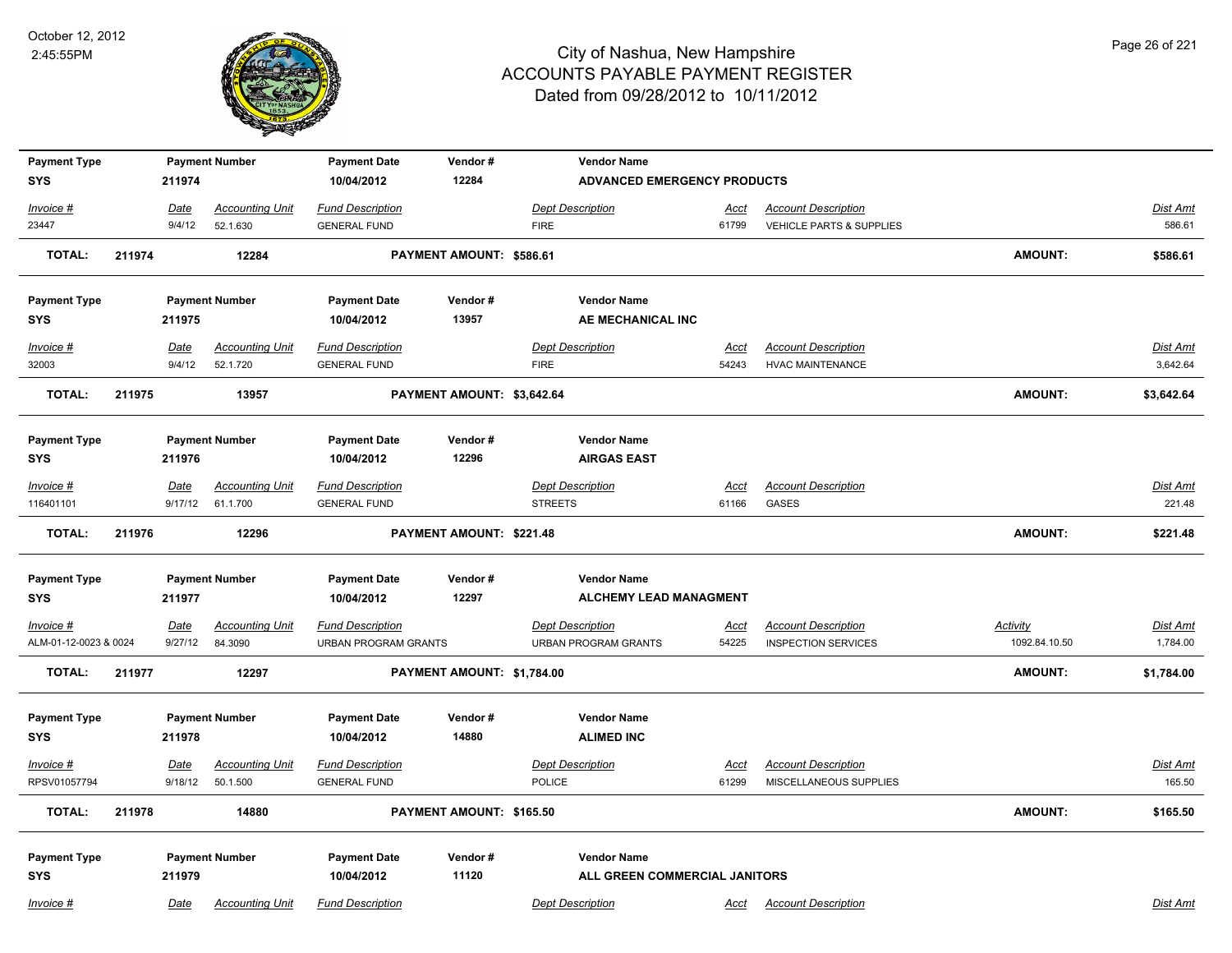

| 2512                                   |        | 9/30/12                | 69.6200.670                             | <b>WASTEWATER FUND</b>                         |                            | WASTEWATER                                                  | 54200                | JANITORIAL SERVICES                                     |                | 693.33                    |
|----------------------------------------|--------|------------------------|-----------------------------------------|------------------------------------------------|----------------------------|-------------------------------------------------------------|----------------------|---------------------------------------------------------|----------------|---------------------------|
| <b>TOTAL:</b>                          | 211979 |                        | 11120                                   |                                                | PAYMENT AMOUNT: \$693.33   |                                                             |                      |                                                         | <b>AMOUNT:</b> | \$693.33                  |
| <b>Payment Type</b><br>SYS             |        | 211980                 | <b>Payment Number</b>                   | <b>Payment Date</b><br>10/04/2012              | Vendor#<br>13962           | <b>Vendor Name</b><br><b>STACEY L ALLEN</b>                 |                      |                                                         |                |                           |
| Invoice #<br>20112A 10/04/12 DCAP      |        | <b>Date</b><br>10/2/12 | <b>Accounting Unit</b><br><b>BS1000</b> | <b>Fund Description</b><br><b>GENERAL FUND</b> |                            | <b>Dept Description</b><br><b>GENERAL FUND</b>              | Acct<br>21460        | <b>Account Description</b><br>125 DEPENDENT CARE        |                | Dist Amt<br>192.31        |
| <b>TOTAL:</b>                          | 211980 |                        | 13962                                   |                                                | PAYMENT AMOUNT: \$192.31   |                                                             |                      |                                                         | <b>AMOUNT:</b> | \$192.31                  |
| <b>Payment Type</b><br><b>SYS</b>      |        | 211981                 | <b>Payment Number</b>                   | <b>Payment Date</b><br>10/04/2012              | Vendor#<br>15004           | <b>Vendor Name</b><br><b>ALLIANCE WIRELESS TECHNOLOGIES</b> |                      |                                                         |                |                           |
| Invoice #                              |        | <b>Date</b>            | <b>Accounting Unit</b>                  | <b>Fund Description</b>                        |                            | <b>Dept Description</b>                                     | <u>Acct</u>          | <b>Account Description</b>                              |                | <b>Dist Amt</b>           |
| 77772                                  |        | 9/25/12                | 68.6000.540                             | SOLID WASTE FUND                               |                            | SOLID WASTE                                                 | 54600                | <b>VEHICLE REPAIRS &amp; MAINTENANCE</b>                |                | 608.43                    |
| <b>TOTAL:</b>                          | 211981 |                        | 15004                                   |                                                | PAYMENT AMOUNT: \$608.43   |                                                             |                      |                                                         | <b>AMOUNT:</b> | \$608.43                  |
| <b>Payment Type</b><br>SYS             |        | 211982                 | <b>Payment Number</b>                   | <b>Payment Date</b><br>10/04/2012              | Vendor#<br>12317           | <b>Vendor Name</b><br>AMERICAN TANK MANAGEMENT INC          |                      |                                                         |                |                           |
| $Invoice$ #<br>4960                    |        | <b>Date</b><br>9/18/12 | <b>Accounting Unit</b><br>61.1.700      | <b>Fund Description</b><br><b>GENERAL FUND</b> |                            | <b>Dept Description</b><br><b>STREETS</b>                   | <u>Acct</u><br>55699 | <b>Account Description</b><br>OTHER CONTRACTED SERVICES |                | Dist Amt<br>4,705.00      |
| <b>TOTAL:</b>                          | 211982 |                        | 12317                                   |                                                | PAYMENT AMOUNT: \$4,705.00 |                                                             |                      |                                                         | <b>AMOUNT:</b> | \$4,705.00                |
| <b>Payment Type</b><br><b>SYS</b>      |        | 211983                 | <b>Payment Number</b>                   | <b>Payment Date</b><br>10/04/2012              | Vendor#<br>12319           | <b>Vendor Name</b><br><b>AMHERST APPLIANCE REPAIR</b>       |                      |                                                         |                |                           |
| Invoice #<br>170                       |        | <b>Date</b><br>9/17/12 | <b>Accounting Unit</b><br>68.6000.695   | <b>Fund Description</b><br>SOLID WASTE FUND    |                            | <b>Dept Description</b><br>SOLID WASTE                      | <u>Acct</u><br>55699 | <b>Account Description</b><br>OTHER CONTRACTED SERVICES |                | <b>Dist Amt</b><br>644.00 |
| <b>TOTAL:</b>                          | 211983 |                        | 12319                                   |                                                | PAYMENT AMOUNT: \$644.00   |                                                             |                      |                                                         | <b>AMOUNT:</b> | \$644.00                  |
| <b>Payment Type</b><br><b>SYS</b>      |        | 211984                 | <b>Payment Number</b>                   | <b>Payment Date</b><br>10/04/2012              | Vendor#<br>999001064       | <b>Vendor Name</b><br><b>ANTHONY HRYTSAY</b>                |                      |                                                         |                |                           |
| Invoice #                              |        | <b>Date</b>            | <b>Accounting Unit</b>                  | <b>Fund Description</b>                        |                            | <b>Dept Description</b>                                     | <u>Acct</u>          | <b>Account Description</b>                              |                | Dist Amt                  |
| <b>REFUND 9/28/12</b><br><b>TOTAL:</b> | 211984 | 10/3/12                | <b>BS6200</b><br>999001064              | <b>WASTEWATER FUND</b>                         | PAYMENT AMOUNT: \$425.00   | WASTEWATER                                                  | 21775                | <b>BILLING OVERPAYMENTS</b>                             | AMOUNT:        | 425.00<br>\$425.00        |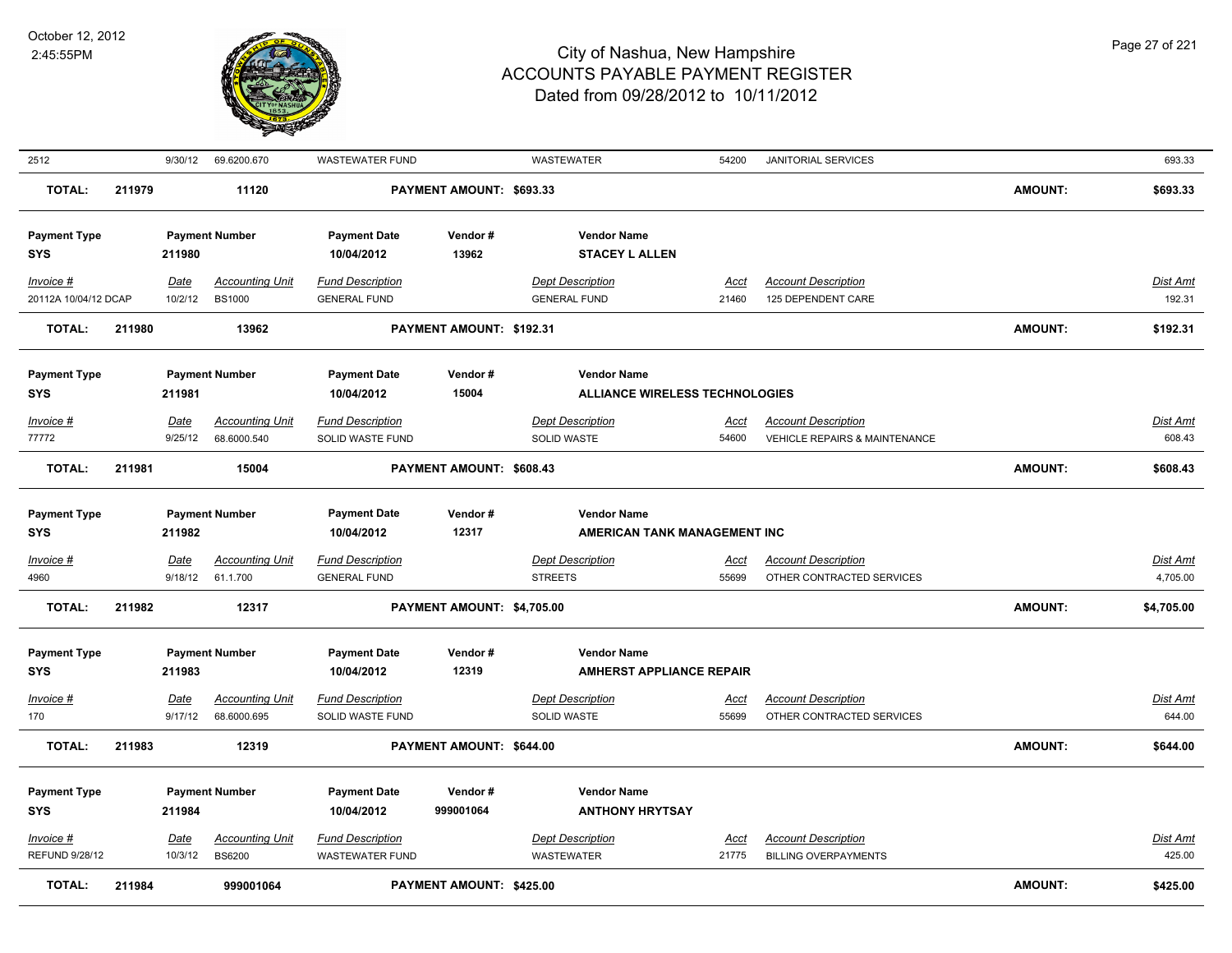

| <b>Payment Type</b>     |        |                | <b>Payment Number</b>  | <b>Payment Date</b>                        | Vendor#                         | <b>Vendor Name</b>                        |                      |                                            |                |                   |
|-------------------------|--------|----------------|------------------------|--------------------------------------------|---------------------------------|-------------------------------------------|----------------------|--------------------------------------------|----------------|-------------------|
| <b>SYS</b>              |        | 211985         |                        | 10/04/2012                                 | 11615                           | <b>AQUATIC SPECIALTIES LLC</b>            |                      |                                            |                |                   |
| Invoice #               |        | Date           | <b>Accounting Unit</b> | <b>Fund Description</b>                    |                                 | <b>Dept Description</b>                   | Acct                 | <b>Account Description</b>                 |                | Dist Amt          |
| #HELD                   |        | 9/13/12        | 52.1.625               | <b>GENERAL FUND</b>                        |                                 | <b>FIRE</b>                               | 71999                | MISCELLANEOUS EQUIPMENT                    |                | 120.09            |
|                         |        |                |                        |                                            |                                 |                                           |                      |                                            |                |                   |
| <b>TOTAL:</b>           | 211985 |                | 11615                  |                                            | PAYMENT AMOUNT: \$120.09        |                                           |                      |                                            | <b>AMOUNT:</b> | \$120.09          |
| <b>Payment Type</b>     |        |                | <b>Payment Number</b>  | <b>Payment Date</b>                        | Vendor#                         | <b>Vendor Name</b>                        |                      |                                            |                |                   |
| <b>SYS</b>              |        | 211986         |                        | 10/04/2012                                 | 12346                           | <b>ARROW EQUIPMENT INC</b>                |                      |                                            |                |                   |
| Invoice #               |        | Date           | <b>Accounting Unit</b> | <b>Fund Description</b>                    |                                 | <b>Dept Description</b>                   | <b>Acct</b>          | <b>Account Description</b>                 |                | Dist Amt          |
| 23882                   |        | 9/4/12         | 61.1.670               | <b>GENERAL FUND</b>                        |                                 | <b>STREETS</b>                            | 54280                | BUILDING/GROUNDS MAINTENANCE               |                | 754.50            |
| <b>TOTAL:</b>           | 211986 |                | 12346                  |                                            | <b>PAYMENT AMOUNT: \$754.50</b> |                                           |                      |                                            | <b>AMOUNT:</b> | \$754.50          |
|                         |        |                |                        |                                            |                                 |                                           |                      |                                            |                |                   |
| <b>Payment Type</b>     |        |                | <b>Payment Number</b>  | <b>Payment Date</b>                        | Vendor#                         | <b>Vendor Name</b>                        |                      |                                            |                |                   |
| <b>SYS</b>              |        | 211987         |                        | 10/04/2012                                 | 12357                           | <b>B &amp; H PHOTO VIDEO PRO AUDIO</b>    |                      |                                            |                |                   |
| Invoice #               |        | Date           | <b>Accounting Unit</b> | <b>Fund Description</b>                    |                                 | <b>Dept Description</b>                   |                      | <b>Account Description</b>                 | Activity       | Dist Amt          |
| 64046217                |        | 9/13/12        | 50.3050                | POLICE GRANTS FUND                         |                                 | POLICE GRANTS FUND                        | <u>Acct</u><br>71000 | <b>EQUIPMENT</b>                           | 50.1002.09.01  | 780.00            |
|                         |        |                |                        |                                            |                                 |                                           |                      |                                            |                |                   |
| <b>TOTAL:</b>           | 211987 |                | 12357                  |                                            | PAYMENT AMOUNT: \$780.00        |                                           |                      |                                            | <b>AMOUNT:</b> | \$780.00          |
|                         |        |                |                        |                                            |                                 |                                           |                      |                                            |                |                   |
| <b>Payment Type</b>     |        |                | <b>Payment Number</b>  | <b>Payment Date</b>                        | Vendor#                         | <b>Vendor Name</b>                        |                      |                                            |                |                   |
| <b>SYS</b>              |        | 211988         |                        | 10/04/2012                                 | 10812                           | <b>BAILEYS TEST STRIPS &amp; THERMOME</b> |                      |                                            |                |                   |
| Invoice #               |        | <b>Date</b>    | <u>Accounting Unit</u> | <b>Fund Description</b>                    |                                 | <b>Dept Description</b>                   | <u>Acct</u>          | <b>Account Description</b>                 |                | <b>Dist Amt</b>   |
| 12.11379                |        | 9/7/12         | 73.1.500               | <b>GENERAL FUND</b>                        |                                 | ENVIRONMENTAL HEALTH                      | 61299                | MISCELLANEOUS SUPPLIES                     |                | 231.00            |
| <b>TOTAL:</b>           | 211988 |                | 10812                  |                                            | PAYMENT AMOUNT: \$231.00        |                                           |                      |                                            | <b>AMOUNT:</b> | \$231.00          |
| <b>Payment Type</b>     |        |                | <b>Payment Number</b>  | <b>Payment Date</b>                        | Vendor#                         | <b>Vendor Name</b>                        |                      |                                            |                |                   |
| <b>SYS</b>              |        | 211989         |                        | 10/04/2012                                 | 12362                           | <b>BAKER &amp; TAYLOR</b>                 |                      |                                            |                |                   |
|                         |        |                |                        |                                            |                                 |                                           |                      |                                            |                |                   |
| Invoice #<br>3018097895 |        | Date<br>8/9/12 | <b>Accounting Unit</b> | <b>Fund Description</b>                    |                                 | <b>Dept Description</b>                   | <u>Acct</u><br>61807 | <b>Account Description</b>                 |                | Dist Amt<br>44.13 |
| 3018174523              |        | 9/11/12        | 79.1.760<br>79.1.760   | <b>GENERAL FUND</b><br><b>GENERAL FUND</b> |                                 | <b>LIBRARY</b><br>LIBRARY                 | 61807                | <b>PUBLICATIONS</b>                        |                | 17.49             |
| 3018174524              |        | 9/11/12        | 79.1.760               | <b>GENERAL FUND</b>                        |                                 | <b>LIBRARY</b>                            | 61807                | <b>PUBLICATIONS</b><br><b>PUBLICATIONS</b> |                | 16.95             |
| 3018174525              |        | 9/11/12        | 79.1.760               | <b>GENERAL FUND</b>                        |                                 | LIBRARY                                   | 61807                | <b>PUBLICATIONS</b>                        |                | 35.73             |
| 3018174526              |        | 9/11/12        | 79.1.760               | <b>GENERAL FUND</b>                        |                                 | <b>LIBRARY</b>                            | 61807                | <b>PUBLICATIONS</b>                        |                | 14.17             |
| 3018174527              |        | 9/11/12        | 79.1.760               | <b>GENERAL FUND</b>                        |                                 | <b>LIBRARY</b>                            | 61807                | <b>PUBLICATIONS</b>                        |                | 14.72             |
| 3018174528              |        | 9/11/12        | 79.1.760               | <b>GENERAL FUND</b>                        |                                 | <b>LIBRARY</b>                            | 61807                | <b>PUBLICATIONS</b>                        |                | 16.35             |
| 3018174529              |        |                | 9/11/12 79.1.760       | <b>GENERAL FUND</b>                        |                                 | <b>LIBRARY</b>                            | 61807                | <b>PUBLICATIONS</b>                        |                | 9.14              |
|                         |        |                |                        |                                            |                                 |                                           |                      |                                            |                |                   |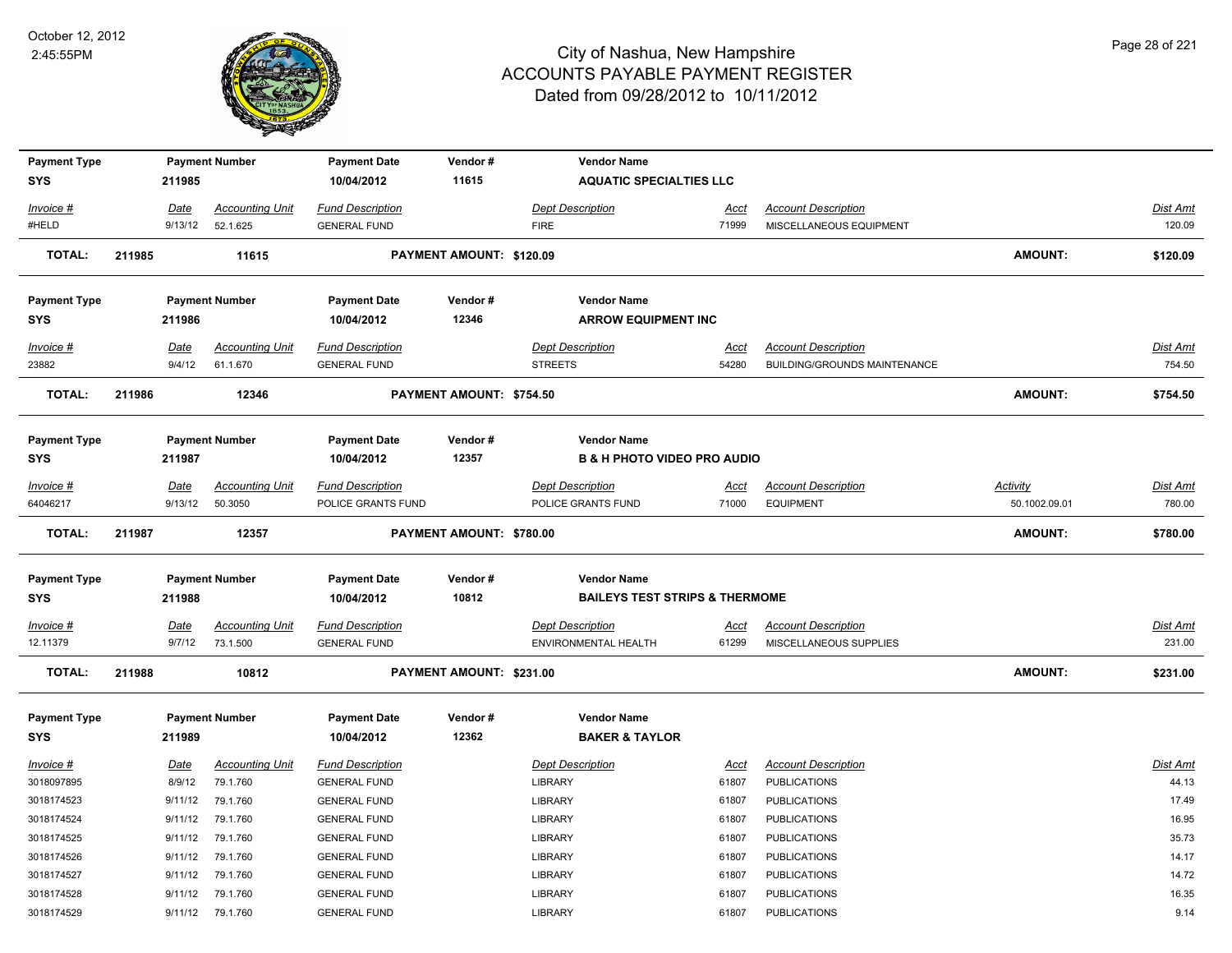

| 3018174530 | 9/11/12 | 79.1.760 | <b>GENERAL FUND</b> | <b>LIBRARY</b> | 61807 | <b>PUBLICATIONS</b> | 57.08  |
|------------|---------|----------|---------------------|----------------|-------|---------------------|--------|
| 3018174531 | 9/11/12 | 79.1.760 | <b>GENERAL FUND</b> | <b>LIBRARY</b> | 61807 | <b>PUBLICATIONS</b> | 9.14   |
| 3018174532 | 9/11/12 | 79.1.760 | <b>GENERAL FUND</b> | <b>LIBRARY</b> | 61807 | <b>PUBLICATIONS</b> | 23.31  |
| 3018174533 | 9/11/12 | 79.1.760 | <b>GENERAL FUND</b> | <b>LIBRARY</b> | 61807 | PUBLICATIONS        | 17.44  |
| 3018174534 | 9/11/12 | 79.1.760 | <b>GENERAL FUND</b> | <b>LIBRARY</b> | 61807 | <b>PUBLICATIONS</b> | 14.41  |
| 3018174535 | 9/11/12 | 79.1.760 | <b>GENERAL FUND</b> | <b>LIBRARY</b> | 61807 | <b>PUBLICATIONS</b> | 27.63  |
| 3018174536 | 9/11/12 | 79.1.760 | <b>GENERAL FUND</b> | <b>LIBRARY</b> | 61807 | <b>PUBLICATIONS</b> | 14.72  |
| 3018174537 | 9/11/12 | 79.1.760 | <b>GENERAL FUND</b> | <b>LIBRARY</b> | 61807 | <b>PUBLICATIONS</b> | 23.81  |
| 3018174538 | 9/11/12 | 79.1.760 | <b>GENERAL FUND</b> | <b>LIBRARY</b> | 61807 | <b>PUBLICATIONS</b> | 14.17  |
| 3018174539 | 9/11/12 | 79.1.760 | <b>GENERAL FUND</b> | <b>LIBRARY</b> | 61807 | <b>PUBLICATIONS</b> | 44.13  |
| 3018174540 | 9/11/12 | 79.1.760 | <b>GENERAL FUND</b> | <b>LIBRARY</b> | 61807 | <b>PUBLICATIONS</b> | 16.11  |
| 3018174541 | 9/11/12 | 79.1.760 | <b>GENERAL FUND</b> | <b>LIBRARY</b> | 61807 | <b>PUBLICATIONS</b> | 22.91  |
| 3018174542 | 9/11/12 | 79.1.760 | <b>GENERAL FUND</b> | <b>LIBRARY</b> | 61807 | <b>PUBLICATIONS</b> | 15.78  |
| 3018174543 | 9/11/12 | 79.1.760 | <b>GENERAL FUND</b> | <b>LIBRARY</b> | 61807 | <b>PUBLICATIONS</b> | 19.46  |
| 3018174544 | 9/11/12 | 79.1.760 | <b>GENERAL FUND</b> | <b>LIBRARY</b> | 61807 | <b>PUBLICATIONS</b> | 15.25  |
| 3018174545 | 9/11/12 | 79.1.760 | <b>GENERAL FUND</b> | <b>LIBRARY</b> | 61807 | <b>PUBLICATIONS</b> | 15.25  |
| 3018177717 | 9/12/12 | 79.1.760 | <b>GENERAL FUND</b> | LIBRARY        | 61807 | <b>PUBLICATIONS</b> | 374.74 |
| 3018177718 | 9/12/12 | 79.1.760 | <b>GENERAL FUND</b> | <b>LIBRARY</b> | 61807 | <b>PUBLICATIONS</b> | 15.23  |
| 3018177719 | 9/12/12 | 79.1.760 | <b>GENERAL FUND</b> | <b>LIBRARY</b> | 61807 | <b>PUBLICATIONS</b> | 65.35  |
| 3018177720 | 9/12/12 | 79.1.760 | <b>GENERAL FUND</b> | <b>LIBRARY</b> | 61807 | <b>PUBLICATIONS</b> | 486.02 |
| 3018177721 | 9/12/12 | 79.1.760 | <b>GENERAL FUND</b> | <b>LIBRARY</b> | 61807 | <b>PUBLICATIONS</b> | 9.12   |
| 3018177722 | 9/12/12 | 79.1.760 | <b>GENERAL FUND</b> | <b>LIBRARY</b> | 61807 | <b>PUBLICATIONS</b> | 91.62  |
| 3018177723 | 9/12/12 | 79.1.760 | <b>GENERAL FUND</b> | <b>LIBRARY</b> | 61807 | <b>PUBLICATIONS</b> | 27.36  |
| 3018177724 | 9/12/12 | 79.1.760 | <b>GENERAL FUND</b> | <b>LIBRARY</b> | 61807 | <b>PUBLICATIONS</b> | 15.29  |
| 3018177725 | 9/12/12 | 79.1.760 | <b>GENERAL FUND</b> | <b>LIBRARY</b> | 61807 | <b>PUBLICATIONS</b> | 42.51  |
| 3018177726 | 9/12/12 | 79.1.760 | <b>GENERAL FUND</b> | <b>LIBRARY</b> | 61807 | <b>PUBLICATIONS</b> | 94.40  |
| 3018177727 | 9/12/12 | 79.1.760 | <b>GENERAL FUND</b> | <b>LIBRARY</b> | 61807 | <b>PUBLICATIONS</b> | 66.38  |
| 3018177728 | 9/12/12 | 79.1.760 | <b>GENERAL FUND</b> | LIBRARY        | 61807 | <b>PUBLICATIONS</b> | 276.41 |
| 3018177729 | 9/12/12 | 79.1.760 | <b>GENERAL FUND</b> | <b>LIBRARY</b> | 61807 | <b>PUBLICATIONS</b> | 289.07 |
| 3018177730 | 9/12/12 | 79.1.760 | <b>GENERAL FUND</b> | <b>LIBRARY</b> | 61807 | <b>PUBLICATIONS</b> | 78.03  |
| 3018177731 | 9/12/12 | 79.1.760 | <b>GENERAL FUND</b> | <b>LIBRARY</b> | 61807 | <b>PUBLICATIONS</b> | 10.34  |
| 3018177732 | 9/12/12 | 79.1.760 | <b>GENERAL FUND</b> | <b>LIBRARY</b> | 61807 | <b>PUBLICATIONS</b> | 129.36 |
| 3018177733 | 9/12/12 | 79.1.760 | <b>GENERAL FUND</b> | <b>LIBRARY</b> | 61807 | <b>PUBLICATIONS</b> | 39.78  |
| 3018177734 | 9/12/12 | 79.1.760 | <b>GENERAL FUND</b> | <b>LIBRARY</b> | 61807 | <b>PUBLICATIONS</b> | 6.49   |
| 3018177735 | 9/12/12 | 79.1.760 | <b>GENERAL FUND</b> | <b>LIBRARY</b> | 61807 | <b>PUBLICATIONS</b> | 169.95 |
| 3018177736 | 9/12/12 | 79.1.760 | <b>GENERAL FUND</b> | <b>LIBRARY</b> | 61807 | <b>PUBLICATIONS</b> | 9.73   |
| 3018180725 | 9/12/12 | 79.1.760 | <b>GENERAL FUND</b> | <b>LIBRARY</b> | 61807 | <b>PUBLICATIONS</b> | 12.17  |
| 3018180726 | 9/13/12 | 79.1.760 | <b>GENERAL FUND</b> | <b>LIBRARY</b> | 61807 | <b>PUBLICATIONS</b> | 37.95  |
| 3018180727 | 9/13/12 | 79.1.760 | <b>GENERAL FUND</b> | LIBRARY        | 61807 | <b>PUBLICATIONS</b> | 28.34  |
| 3018180728 | 9/12/12 | 79.1.760 | <b>GENERAL FUND</b> | LIBRARY        | 61807 | <b>PUBLICATIONS</b> | 7.99   |
| 3018180729 | 9/13/12 | 79.1.760 | <b>GENERAL FUND</b> | <b>LIBRARY</b> | 61807 | <b>PUBLICATIONS</b> | 11.96  |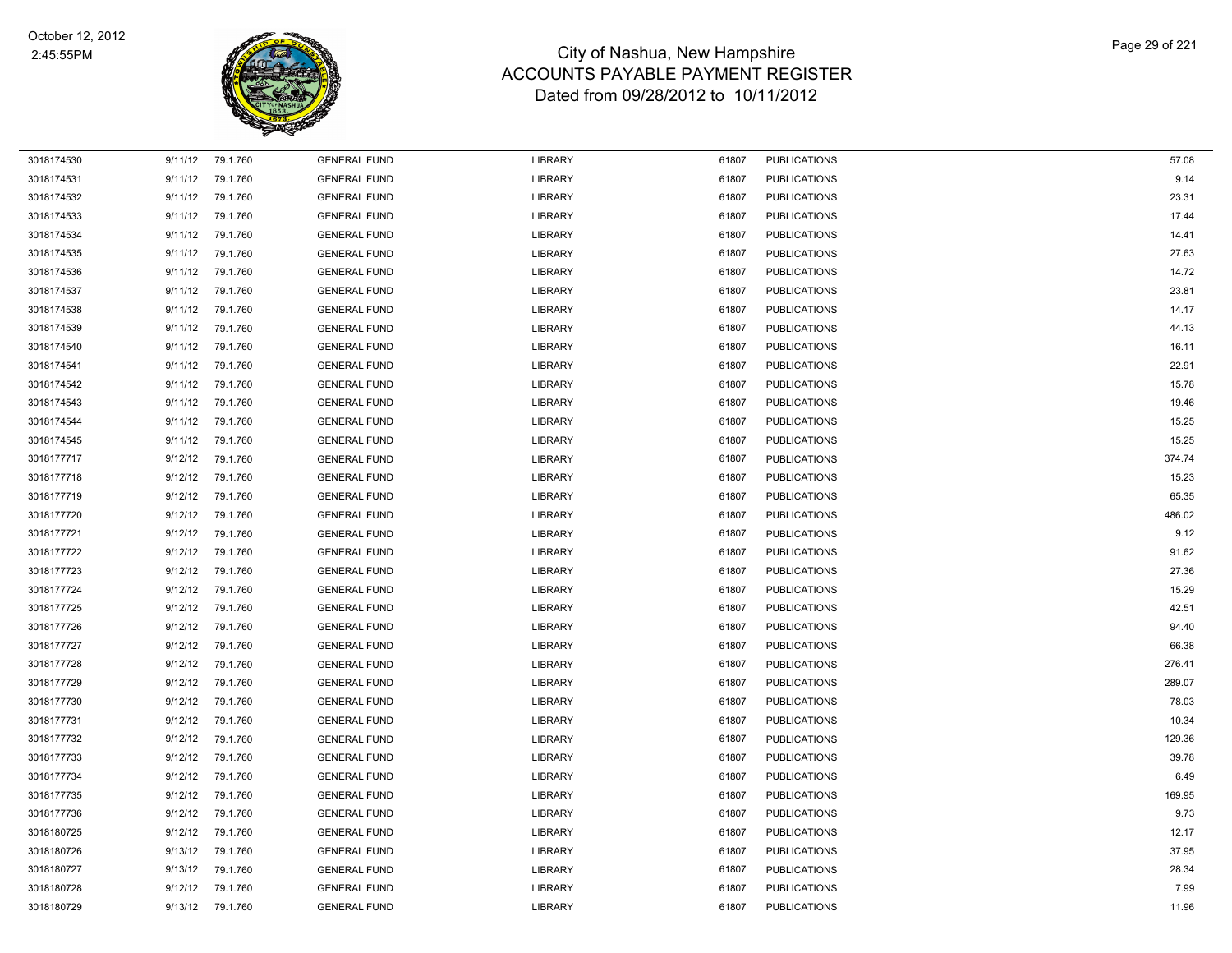

| 3018180730           |        | 9/13/12 | 79.1.760               | <b>GENERAL FUND</b>                    |                             | <b>LIBRARY</b>             | 61807       | <b>PUBLICATIONS</b>                               |                   | 14.71           |
|----------------------|--------|---------|------------------------|----------------------------------------|-----------------------------|----------------------------|-------------|---------------------------------------------------|-------------------|-----------------|
| 3018180731           |        | 9/13/12 | 79.1.760               | <b>GENERAL FUND</b>                    |                             | <b>LIBRARY</b>             | 61807       | <b>PUBLICATIONS</b>                               |                   | 21.25           |
| 3018180732           |        | 9/13/12 | 79.1.760               | <b>GENERAL FUND</b>                    |                             | <b>LIBRARY</b>             | 61807       | <b>PUBLICATIONS</b>                               |                   | 5.46            |
| 3018180733           |        | 9/13/12 | 79.1.760               | <b>GENERAL FUND</b>                    |                             | <b>LIBRARY</b>             | 61807       | <b>PUBLICATIONS</b>                               |                   | 10.36           |
| 3018180734           |        | 9/13/12 | 79.1.760               | <b>GENERAL FUND</b>                    |                             | <b>LIBRARY</b>             | 61807       | <b>PUBLICATIONS</b>                               |                   | 5.19            |
| 3018183778           |        | 9/17/12 | 79.1.760               | <b>GENERAL FUND</b>                    |                             | <b>LIBRARY</b>             | 61807       | <b>PUBLICATIONS</b>                               |                   | 25.03           |
| 3018183779           |        | 9/17/12 | 79.1.760               | <b>GENERAL FUND</b>                    |                             | <b>LIBRARY</b>             | 61807       | <b>PUBLICATIONS</b>                               |                   | 14.69           |
| 3018183780           |        | 9/17/12 | 79.1.760               | <b>GENERAL FUND</b>                    |                             | LIBRARY                    | 61807       | <b>PUBLICATIONS</b>                               |                   | 14.14           |
| 3018183781           |        | 9/17/12 | 79.1.760               | <b>GENERAL FUND</b>                    |                             | <b>LIBRARY</b>             | 61807       | <b>PUBLICATIONS</b>                               |                   | 11.56           |
| <b>TOTAL:</b>        | 211989 |         | 12362                  |                                        | PAYMENT AMOUNT: \$3,037.26  |                            |             |                                                   | <b>AMOUNT:</b>    | \$3,037.26      |
| <b>Payment Type</b>  |        |         | <b>Payment Number</b>  | <b>Payment Date</b>                    | Vendor#                     | <b>Vendor Name</b>         |             |                                                   |                   |                 |
| SYS                  |        | 211990  |                        | 10/04/2012                             | 14001                       | <b>JOHN BARKER</b>         |             |                                                   |                   |                 |
| Invoice #            |        | Date    | <b>Accounting Unit</b> | <b>Fund Description</b>                |                             | <b>Dept Description</b>    | Acct        | <b>Account Description</b>                        | Activity          | Dist Amt        |
| CONSULT 9/23-10/6/12 |        | 10/1/12 | 22.5010                | CAP PROJECTS-INFO<br><b>TECHNOLOGY</b> |                             | CAPITAL PROJECTS-INFO TECH | 81342       | <b>COMPUTER SOFTWARE &amp;</b><br><b>HARDWARE</b> | 1010.22.01.30     | 337.50          |
| <b>TOTAL:</b>        | 211990 |         | 14001                  |                                        | PAYMENT AMOUNT: \$337.50    |                            |             |                                                   | AMOUNT:           | \$337.50        |
| <b>Payment Type</b>  |        |         | <b>Payment Number</b>  | <b>Payment Date</b>                    | Vendor#                     | <b>Vendor Name</b>         |             |                                                   | <b>Payee Name</b> |                 |
| SYS                  |        | 211991  |                        | 10/04/2012                             | 10184                       | <b>BASF CORPORATION</b>    |             |                                                   | <b>BASF CORP</b>  |                 |
| Invoice #            |        | Date    | <b>Accounting Unit</b> | <b>Fund Description</b>                |                             | <b>Dept Description</b>    | <u>Acct</u> | <b>Account Description</b>                        |                   | <b>Dist Amt</b> |
| 132202783            |        | 9/11/12 | 69.6200.670            | <b>WASTEWATER FUND</b>                 |                             | WASTEWATER                 | 61156       | <b>CHEMICALS</b>                                  |                   | 12,698.61       |
| 132202783            |        | 9/11/12 | <b>BS1000</b>          | <b>GENERAL FUND</b>                    |                             | <b>GENERAL FUND</b>        | 29185       | LAWSON INVENTORY SUSPENSE                         |                   | 0.02            |
| 132202988            |        | 9/11/12 | 69.6200.670            | <b>WASTEWATER FUND</b>                 |                             | <b>WASTEWATER</b>          | 61156       | <b>CHEMICALS</b>                                  |                   | 4,739.03        |
| 132202988            |        | 9/11/12 | <b>BS1000</b>          | <b>GENERAL FUND</b>                    |                             | <b>GENERAL FUND</b>        | 29185       | LAWSON INVENTORY SUSPENSE                         |                   | 0.01            |
| 132217780            |        | 9/17/12 | 69.6200.670            | <b>WASTEWATER FUND</b>                 |                             | <b>WASTEWATER</b>          | 61156       | <b>CHEMICALS</b>                                  |                   | 8,465.75        |
| <b>TOTAL:</b>        | 211991 |         | 10184                  |                                        | PAYMENT AMOUNT: \$25,903.42 |                            |             |                                                   | AMOUNT:           | \$25,903.42     |
| Payment Type         |        |         | <b>Payment Number</b>  | <b>Payment Date</b>                    | Vendor#                     | <b>Vendor Name</b>         |             |                                                   |                   |                 |
| SYS                  |        | 211992  |                        | 10/04/2012                             | 12391                       | <b>BELLETETES INC</b>      |             |                                                   |                   |                 |
| <u> Invoice #</u>    |        | Date    | <b>Accounting Unit</b> | <b>Fund Description</b>                |                             | <b>Dept Description</b>    | Acct        | <b>Account Description</b>                        | Activity          | Dist Amt        |
| 4593971              |        | 8/29/12 | 69.6200.540            | <b>WASTEWATER FUND</b>                 |                             | WASTEWATER                 | 54300       | <b>SEWER MAINTENANCE</b>                          |                   | 27.90           |
| 4594244              |        | 8/30/12 | 69.6200.540            | <b>WASTEWATER FUND</b>                 |                             | <b>WASTEWATER</b>          | 54300       | <b>SEWER MAINTENANCE</b>                          |                   | 27.90           |
| 4594304              |        | 8/30/12 | 61.1001                | CAPITAL IMPROVEMENTS                   |                             | STREETS-CAP IMP            | 81100       | CAPITAL IMPROVEMENTS                              | 1000              | 119.84          |
| 4594992              |        | 9/4/12  | 69.6200.540            | <b>WASTEWATER FUND</b>                 |                             | WASTEWATER                 | 54300       | SEWER MAINTENANCE                                 |                   | 36.07           |
| 4595017              |        | 9/4/12  | 61.1001                | CAPITAL IMPROVEMENTS                   |                             | STREETS-CAP IMP            | 81100       | CAPITAL IMPROVEMENTS                              | 1000              | 70.24           |
| 4595028              |        | 9/4/12  | 61.1001                | CAPITAL IMPROVEMENTS                   |                             | STREETS-CAP IMP            | 81100       | CAPITAL IMPROVEMENTS                              | 1000              | 28.50           |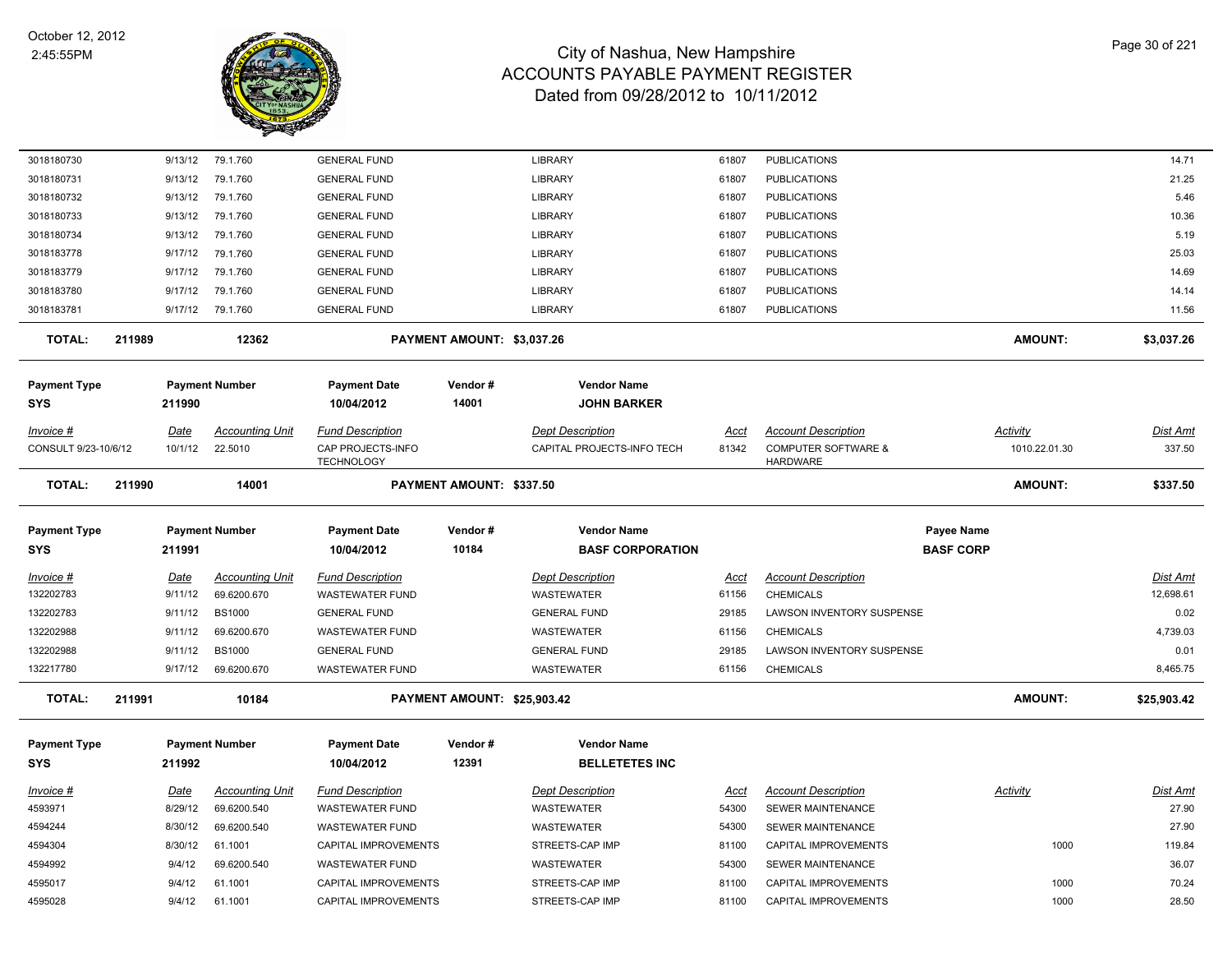

| <b>TOTAL:</b> | 211992  | 12391    | PAYMENT AMOUNT: \$1,342.19  |                               | <b>DISCOUNT:</b> | 0.85                                | <b>AMOUNT:</b> | \$1,342.19 |
|---------------|---------|----------|-----------------------------|-------------------------------|------------------|-------------------------------------|----------------|------------|
| 4598452       | 9/22/12 | 61.1001  | CAPITAL IMPROVEMENTS        | STREETS-CAP IMP               | 81100            | <b>CAPITAL IMPROVEMENTS</b>         | 1000           | 13.58      |
| 4598161       | 9/21/12 | 61.1001  | <b>CAPITAL IMPROVEMENTS</b> | STREETS-CAP IMP               | 81100            | <b>CAPITAL IMPROVEMENTS</b>         | 1000           | 16.06      |
| 4597997       | 9/20/12 | 61.1001  | <b>CAPITAL IMPROVEMENTS</b> | STREETS-CAP IMP               | 81100            | <b>CAPITAL IMPROVEMENTS</b>         | 1000           | 20.80      |
| 4597922       | 9/19/12 | 61.1001  | <b>CAPITAL IMPROVEMENTS</b> | STREETS-CAP IMP               | 81100            | <b>CAPITAL IMPROVEMENTS</b>         | 1000           | 44.00      |
| 4597566       | 9/18/12 | 61.1001  | <b>CAPITAL IMPROVEMENTS</b> | STREETS-CAP IMP               | 81100            | <b>CAPITAL IMPROVEMENTS</b>         | 1000           | 19.03      |
| 4597369       | 9/17/12 | 61.1001  | <b>CAPITAL IMPROVEMENTS</b> | STREETS-CAP IMP               | 81100            | <b>CAPITAL IMPROVEMENTS</b>         | 1000           | 54.14      |
| 4597350       | 9/17/12 | 61.1001  | <b>CAPITAL IMPROVEMENTS</b> | STREETS-CAP IMP               | 81100            | <b>CAPITAL IMPROVEMENTS</b>         | 1000           | 83.08      |
| 4596968       | 9/14/12 | 61.1001  | <b>CAPITAL IMPROVEMENTS</b> | STREETS-CAP IMP               | 81100            | <b>CAPITAL IMPROVEMENTS</b>         | 1000           | 67.90      |
| 4596810       | 9/13/12 | 61.1001  | <b>CAPITAL IMPROVEMENTS</b> | STREETS-CAP IMP               | 81100            | <b>CAPITAL IMPROVEMENTS</b>         | 1000           | 67.90      |
| 4596740       | 9/13/12 | 61.1001  | CAPITAL IMPROVEMENTS        | STREETS-CAP IMP               | 81100            | <b>CAPITAL IMPROVEMENTS</b>         | 1000           | 40.74      |
| 4596685       | 9/13/12 | 61.1001  | <b>CAPITAL IMPROVEMENTS</b> | STREETS-CAP IMP               | 81100            | <b>CAPITAL IMPROVEMENTS</b>         | 1000           | 16.51      |
| 4596545       | 9/12/12 | 61.1001  | <b>CAPITAL IMPROVEMENTS</b> | STREETS-CAP IMP               | 81100            | <b>CAPITAL IMPROVEMENTS</b>         | 1000           | 26.22      |
| 4596527       | 9/12/12 | 61.1001  | CAPITAL IMPROVEMENTS        | STREETS-CAP IMP               | 81100            | CAPITAL IMPROVEMENTS                | 1000           | 191.54     |
| 4596440       | 9/12/12 | 61.1001  | <b>CAPITAL IMPROVEMENTS</b> | STREETS-CAP IMP               | 81100            | CAPITAL IMPROVEMENTS                | 1000           | 4.21       |
| 4596270       | 9/11/12 | 61.1001  | CAPITAL IMPROVEMENTS        | STREETS-CAP IMP               | 81100            | <b>CAPITAL IMPROVEMENTS</b>         | 1000           | 169.75     |
| 4595613       | 9/7/12  | 77.1.650 | <b>GENERAL FUND</b>         | PARKS & RECREATION            | 54280            | <b>BUILDING/GROUNDS MAINTENANCE</b> |                | 60.00      |
| 4595598       | 9/7/12  | 50.1.500 | <b>GENERAL FUND</b>         | POLICE                        | 61799            | <b>VEHICLE PARTS &amp; SUPPLIES</b> |                | 4.84       |
| 4595587       | 9/7/12  | 77.1.650 | <b>GENERAL FUND</b>         | <b>PARKS &amp; RECREATION</b> | 54280            | <b>BUILDING/GROUNDS MAINTENANCE</b> |                | 20.06      |
| 4595235       | 9/5/12  | 61.1001  | <b>CAPITAL IMPROVEMENTS</b> | STREETS-CAP IMP               | 81100            | <b>CAPITAL IMPROVEMENTS</b>         | 1000           | 70.89      |
| 4595153       | 9/5/12  | 61.1001  | <b>CAPITAL IMPROVEMENTS</b> | STREETS-CAP IMP               | 81100            | <b>CAPITAL IMPROVEMENTS</b>         | 1000           | 40.49      |

| <b>Payment Type</b><br><b>SYS</b> | 211993  | <b>Payment Number</b>  | <b>Payment Date</b><br>10/04/2012 | Vendor#<br>12395           | <b>Vendor Name</b><br><b>BENS UNIFORMS</b> |       |                                |                |            |
|-----------------------------------|---------|------------------------|-----------------------------------|----------------------------|--------------------------------------------|-------|--------------------------------|----------------|------------|
| Invoice #                         | Date    | <b>Accounting Unit</b> | <b>Fund Description</b>           |                            | <b>Dept Description</b>                    | Acct  | <b>Account Description</b>     |                | Dist Amt   |
| 32350                             | 9/5/12  | 50.1.500               | <b>GENERAL FUND</b>               |                            | POLICE                                     | 61110 | PROTECTIVE CLOTHING            |                | 175.00     |
| 32357                             | 9/5/12  | 50.1.500               | <b>GENERAL FUND</b>               |                            | POLICE                                     | 61107 | <b>CLOTHING &amp; UNIFORMS</b> |                | 25.00      |
| 32411                             | 9/25/12 | 50.1.500               | <b>GENERAL FUND</b>               |                            | POLICE                                     | 61110 | PROTECTIVE CLOTHING            |                | 1,605.00   |
| 32412                             | 9/12/12 | 50.1.500               | <b>GENERAL FUND</b>               |                            | POLICE                                     | 61110 | PROTECTIVE CLOTHING            |                | 230.00     |
| 32413                             | 9/12/12 | 50.1.500               | <b>GENERAL FUND</b>               |                            | POLICE                                     | 61110 | PROTECTIVE CLOTHING            |                | 230.00     |
| 32417                             | 9/12/12 | 50.1.500               | <b>GENERAL FUND</b>               |                            | POLICE                                     | 61110 | PROTECTIVE CLOTHING            |                | 1,605.00   |
| 32418                             | 9/12/12 | 50.1.500               | <b>GENERAL FUND</b>               |                            | POLICE                                     | 61110 | PROTECTIVE CLOTHING            |                | 230.00     |
| 35381                             | 9/12/12 | 50.1.500               | <b>GENERAL FUND</b>               |                            | POLICE                                     | 61110 | PROTECTIVE CLOTHING            |                | 10.00      |
| 35383                             | 9/12/12 | 50.1.500               | <b>GENERAL FUND</b>               |                            | POLICE                                     | 61110 | PROTECTIVE CLOTHING            |                | 444.00     |
| <b>TOTAL:</b>                     | 211993  | 12395                  |                                   | PAYMENT AMOUNT: \$4,554.00 |                                            |       |                                | <b>AMOUNT:</b> | \$4,554.00 |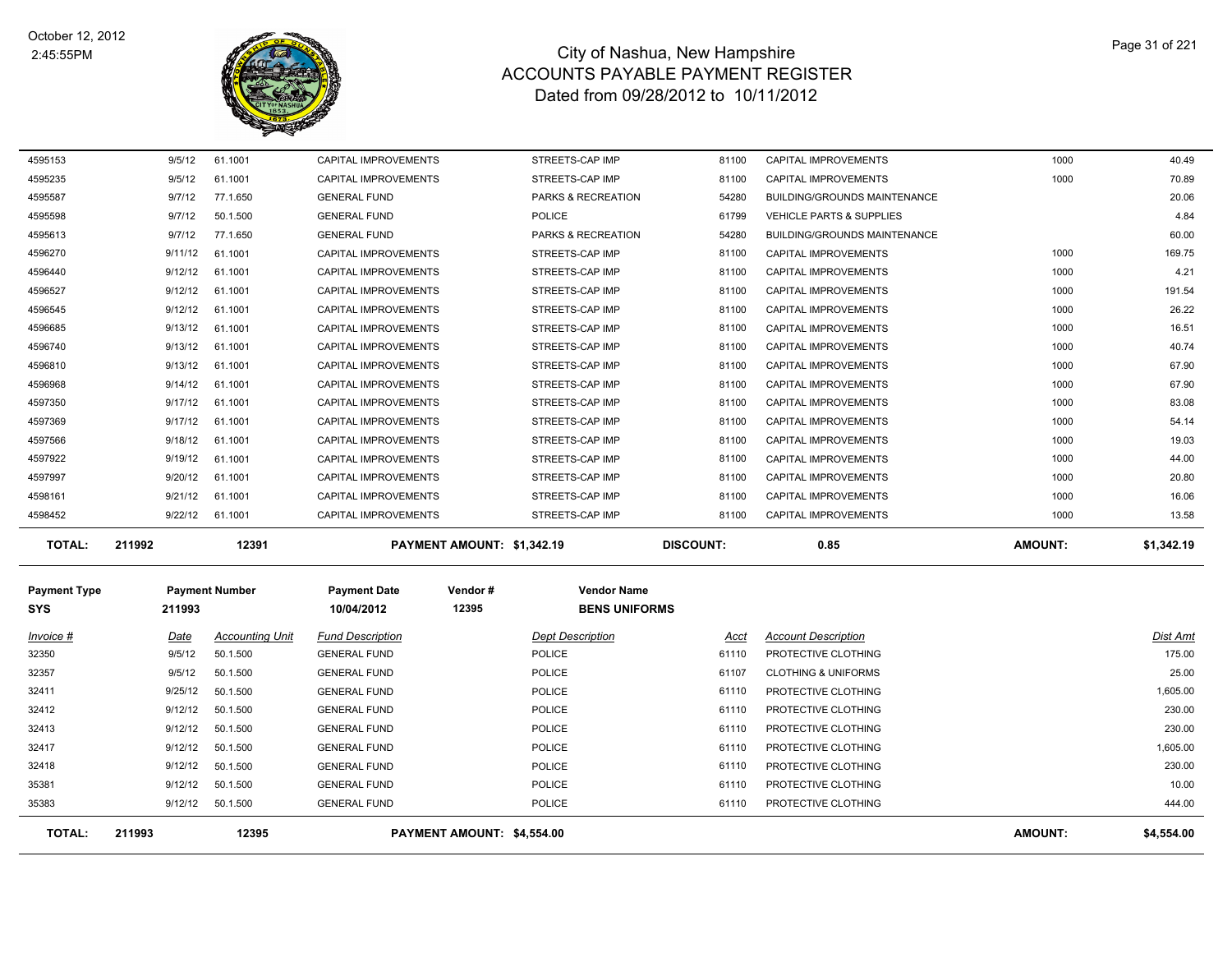

| <b>Payment Type</b><br><b>SYS</b> | <b>Payment Number</b><br>211994 |                | <b>Payment Date</b><br>10/04/2012  | Vendor#<br>12397                               | <b>Vendor Name</b>            | BERGERON PROTECTIVE CLOTHING                     |               |                                                      |                |                   |  |
|-----------------------------------|---------------------------------|----------------|------------------------------------|------------------------------------------------|-------------------------------|--------------------------------------------------|---------------|------------------------------------------------------|----------------|-------------------|--|
| Invoice #                         |                                 | Date           | <b>Accounting Unit</b>             | <b>Fund Description</b>                        |                               | <b>Dept Description</b>                          | <u>Acct</u>   | <b>Account Description</b>                           |                | Dist Amt          |  |
| 124569                            |                                 | 8/29/12        | 52.1.500                           | <b>GENERAL FUND</b>                            |                               | <b>FIRE</b>                                      | 55607         | POSTAGE & DELIVERY                                   |                | 8.52              |  |
| <b>TOTAL:</b>                     | 211994                          |                | 12397                              |                                                | <b>PAYMENT AMOUNT: \$8.52</b> |                                                  |               |                                                      | AMOUNT:        | \$8.52            |  |
| <b>Payment Type</b>               |                                 |                | <b>Payment Number</b>              | <b>Payment Date</b>                            | Vendor#                       | <b>Vendor Name</b>                               |               |                                                      |                |                   |  |
| <b>SYS</b>                        |                                 | 211995         |                                    | 10/04/2012                                     | 10813                         | <b>BIO SPRAY</b>                                 |               |                                                      |                |                   |  |
| $Invoice$ #                       |                                 | Date           | <b>Accounting Unit</b>             | <b>Fund Description</b>                        |                               | <b>Dept Description</b>                          | <u>Acct</u>   | <b>Account Description</b>                           |                | Dist Amt          |  |
| 193122                            |                                 |                | 9/11/12 77.1.650                   | <b>GENERAL FUND</b>                            |                               | PARKS & RECREATION                               | 54280         | BUILDING/GROUNDS MAINTENANCE                         |                | 2,330.00          |  |
| <b>TOTAL:</b>                     | 211995                          |                | 10813                              |                                                | PAYMENT AMOUNT: \$2,330.00    |                                                  |               |                                                      | AMOUNT:        | \$2,330.00        |  |
| <b>Payment Type</b>               |                                 |                | <b>Payment Number</b>              | <b>Payment Date</b>                            | Vendor#                       | <b>Vendor Name</b>                               |               |                                                      | Payee Name     |                   |  |
| <b>SYS</b>                        |                                 | 211996         |                                    | 10/04/2012                                     | 13990                         | <b>AUBUCHON HARDWARE</b>                         |               | <b>BLUE TARP FINANCIAL</b>                           |                |                   |  |
| Invoice #<br>78812                |                                 | Date<br>7/9/12 | <b>Accounting Unit</b><br>61.1.700 | <b>Fund Description</b><br><b>GENERAL FUND</b> |                               | <b>Dept Description</b><br><b>STREETS</b>        | Acct<br>61299 | <b>Account Description</b><br>MISCELLANEOUS SUPPLIES |                | Dist Amt<br>24.29 |  |
| <b>TOTAL:</b>                     | 211996                          |                | 13990                              |                                                | PAYMENT AMOUNT: \$24.29       |                                                  |               |                                                      | AMOUNT:        | \$24.29           |  |
| <b>Payment Type</b><br><b>SYS</b> |                                 | 211997         | <b>Payment Number</b>              | <b>Payment Date</b><br>10/04/2012              | Vendor#<br>11214              | <b>Vendor Name</b><br><b>KATERI BRODEUR</b>      |               |                                                      |                |                   |  |
| <u>Invoice #</u>                  |                                 | <u>Date</u>    | <b>Accounting Unit</b>             | <b>Fund Description</b>                        |                               | <b>Dept Description</b>                          | <u>Acct</u>   | <b>Account Description</b>                           |                | <u>Dist Amt</u>   |  |
| 33232A 10/04/12 DCAP              |                                 | 10/2/12        | <b>BS1000</b>                      | <b>GENERAL FUND</b>                            |                               | <b>GENERAL FUND</b>                              | 21460         | 125 DEPENDENT CARE                                   |                | 192.30            |  |
| <b>TOTAL:</b>                     | 211997                          |                | 11214                              |                                                | PAYMENT AMOUNT: \$192.30      |                                                  |               |                                                      | <b>AMOUNT:</b> | \$192.30          |  |
| <b>Payment Type</b><br><b>SYS</b> |                                 | 211998         | <b>Payment Number</b>              | <b>Payment Date</b><br>10/04/2012              | Vendor#<br>12445              | <b>Vendor Name</b><br><b>BROWNELLS INC</b>       |               |                                                      |                |                   |  |
| Invoice #                         |                                 | Date           | <b>Accounting Unit</b>             | <b>Fund Description</b>                        |                               | <b>Dept Description</b>                          | Acct          | <b>Account Description</b>                           |                | Dist Amt          |  |
| 07866813.00                       |                                 | 9/11/12        | 50.1.635                           | <b>GENERAL FUND</b>                            |                               | POLICE                                           | 61121         | <b>AMMUNITION</b>                                    |                | 301.95            |  |
| <b>TOTAL:</b>                     | 211998                          |                | 12445                              |                                                | PAYMENT AMOUNT: \$301.95      |                                                  |               |                                                      | AMOUNT:        | \$301.95          |  |
| <b>Payment Type</b><br><b>SYS</b> |                                 | 211999         | <b>Payment Number</b>              | <b>Payment Date</b><br>10/04/2012              | Vendor#<br>14057              | <b>Vendor Name</b><br><b>BROX INDUSTRIES INC</b> |               |                                                      |                |                   |  |
| Invoice #                         |                                 | Date           | <b>Accounting Unit</b>             | <b>Fund Description</b>                        |                               | <b>Dept Description</b>                          | Acct          | <b>Account Description</b>                           |                | Dist Amt          |  |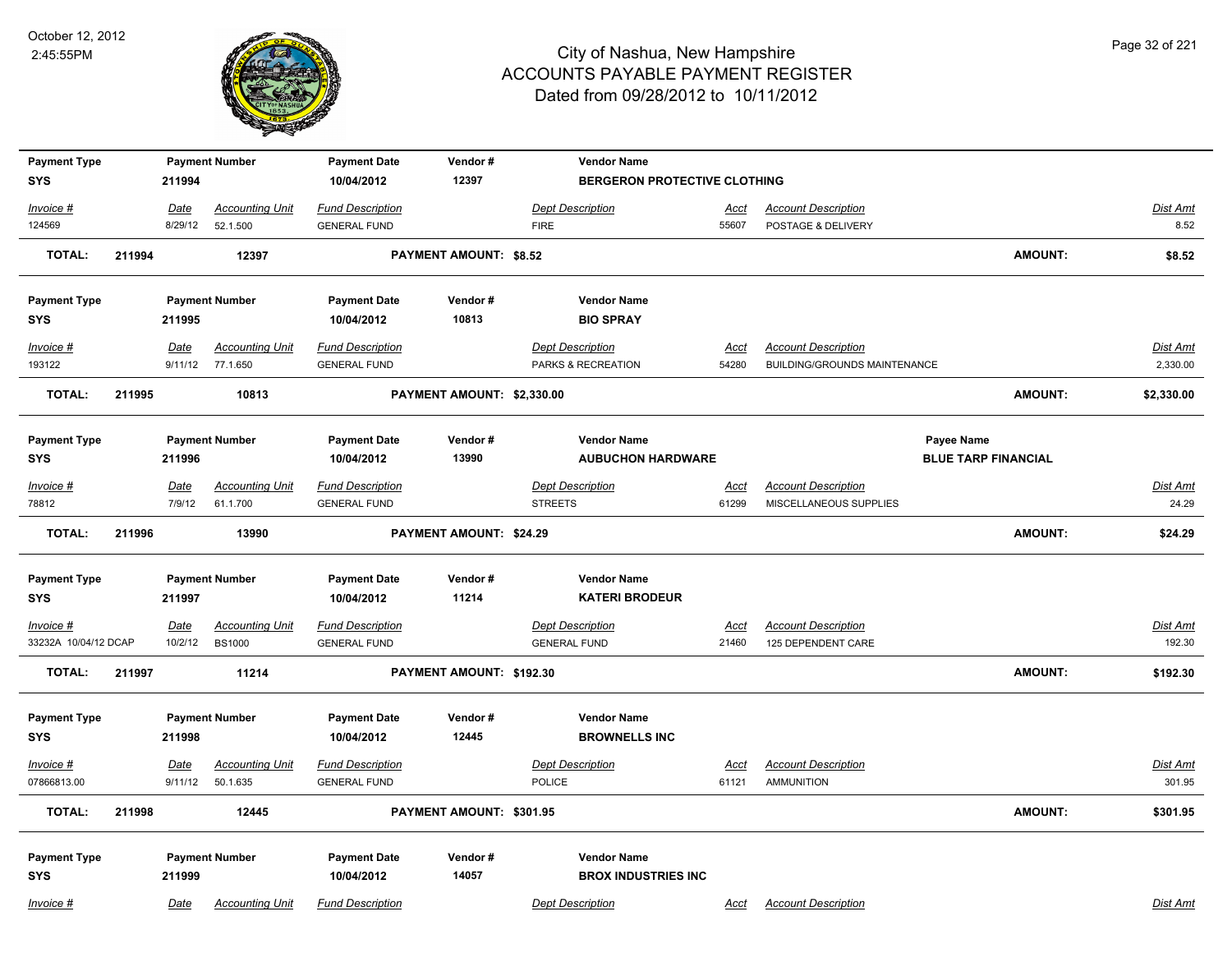

| 352485                            |        | 8/15/12     | 69.6200.540            | <b>WASTEWATER FUND</b>            |                            | <b>WASTEWATER</b>                               | 54300       | <b>SEWER MAINTENANCE</b>                 |                 | 343.62          |
|-----------------------------------|--------|-------------|------------------------|-----------------------------------|----------------------------|-------------------------------------------------|-------------|------------------------------------------|-----------------|-----------------|
| 353746                            |        | 8/23/12     | 69.6200.540            | <b>WASTEWATER FUND</b>            |                            | WASTEWATER                                      | 54300       | <b>SEWER MAINTENANCE</b>                 |                 | 50.00           |
| 354510                            |        | 9/4/12      | 69.6200.540            | <b>WASTEWATER FUND</b>            |                            | WASTEWATER                                      | 54300       | SEWER MAINTENANCE                        |                 | 580.32          |
| 355210                            |        | 9/10/12     | 69.6200.540            | <b>WASTEWATER FUND</b>            |                            | <b>WASTEWATER</b>                               | 54300       | <b>SEWER MAINTENANCE</b>                 |                 | 50.00           |
| <b>TOTAL:</b>                     | 211999 |             | 14057                  |                                   | PAYMENT AMOUNT: \$1,023.94 |                                                 |             |                                          | <b>AMOUNT:</b>  | \$1,023.94      |
| <b>Payment Type</b>               |        |             | <b>Payment Number</b>  | <b>Payment Date</b>               | Vendor#                    | <b>Vendor Name</b>                              |             |                                          |                 |                 |
| <b>SYS</b>                        |        | 212000      |                        | 10/04/2012                        | 11292                      | <b>BSN SPORTS</b>                               |             |                                          |                 |                 |
| Invoice #                         |        | Date        | <b>Accounting Unit</b> | <b>Fund Description</b>           |                            | <b>Dept Description</b>                         | Acct        | <b>Account Description</b>               |                 | <b>Dist Amt</b> |
| 94869986                          |        | 9/4/12      | TF77.7058              | PARK REHABILITIATION ETF          |                            | PARK REHABILITIATION ETF                        | 71625       | PLAYGROUND EQUIPMENT                     |                 | 842.27          |
| <b>TOTAL:</b>                     | 212000 |             | 11292                  |                                   | PAYMENT AMOUNT: \$842.27   |                                                 |             |                                          | <b>AMOUNT:</b>  | \$842.27        |
| <b>Payment Type</b>               |        |             | <b>Payment Number</b>  | <b>Payment Date</b>               | Vendor#                    | <b>Vendor Name</b>                              |             |                                          |                 |                 |
| <b>SYS</b>                        |        | 212001      |                        | 10/04/2012                        | 15099                      | <b>BUSINESS TELEPHONE SALES</b>                 |             |                                          |                 |                 |
| Invoice #                         |        | <b>Date</b> | <b>Accounting Unit</b> | <b>Fund Description</b>           |                            | <b>Dept Description</b>                         | Acct        | <b>Account Description</b>               |                 | Dist Amt        |
| 2 IMPACT HANDSETS                 |        | 9/26/12     | 52.1.720               | <b>GENERAL FUND</b>               |                            | <b>FIRE</b>                                     | 71800       | <b>FURNITURE &amp; FIXTURES</b>          |                 | 32.48           |
| <b>TOTAL:</b>                     | 212001 |             | 15099                  |                                   | PAYMENT AMOUNT: \$32.48    |                                                 |             |                                          | <b>AMOUNT:</b>  | \$32.48         |
| <b>Payment Type</b>               |        |             | <b>Payment Number</b>  | <b>Payment Date</b>               | Vendor#                    | <b>Vendor Name</b>                              |             |                                          |                 |                 |
| <b>SYS</b>                        |        | 212002      |                        | 10/04/2012                        | 14075                      | <b>CAMEROTA TRUCK PARTS</b>                     |             |                                          |                 |                 |
| $Invoice$ #                       |        | Date        | <b>Accounting Unit</b> | <b>Fund Description</b>           |                            | <b>Dept Description</b>                         | <u>Acct</u> | <b>Account Description</b>               |                 | <b>Dist Amt</b> |
| 4039142                           |        | 6/25/12     | 68.6000.695            | SOLID WASTE FUND                  |                            | <b>SOLID WASTE</b>                              | 54600       | <b>VEHICLE REPAIRS &amp; MAINTENANCE</b> |                 | 756.24          |
| <b>TOTAL:</b>                     | 212002 |             | 14075                  |                                   | PAYMENT AMOUNT: \$756.24   |                                                 |             |                                          | <b>AMOUNT:</b>  | \$756.24        |
| <b>Payment Type</b>               |        |             | <b>Payment Number</b>  | <b>Payment Date</b>               | Vendor#                    | <b>Vendor Name</b>                              |             |                                          |                 |                 |
| <b>SYS</b>                        |        | 212003      |                        | 10/04/2012                        | 10328                      | CAPITAL REGIONAL DEVELOPMENT C                  |             |                                          |                 |                 |
| Invoice #                         |        | <b>Date</b> | <b>Accounting Unit</b> | <b>Fund Description</b>           |                            | Dept Description                                | <u>Acct</u> | <b>Account Description</b>               |                 | <u>Dist Amt</u> |
| SEPT2011-SEPT2012                 |        | 10/1/12     | 83.4600                | ECONOMIC DEVELOPMENT RLF          |                            | ECONOMIC DEVELOPMENT RLF                        | 53628       | <b>CONTRACT SERVICES</b>                 |                 | 500.00          |
| TOTAL:                            | 212003 |             | 10328                  |                                   | PAYMENT AMOUNT: \$500.00   |                                                 |             |                                          | <b>AMOUNT:</b>  | \$500.00        |
|                                   |        |             |                        |                                   |                            |                                                 |             |                                          |                 |                 |
| <b>Payment Type</b><br><b>SYS</b> |        | 212004      | <b>Payment Number</b>  | <b>Payment Date</b><br>10/04/2012 | Vendor#<br>12470           | <b>Vendor Name</b><br><b>CAREER CONNECTIONS</b> |             |                                          |                 |                 |
|                                   |        |             |                        |                                   |                            |                                                 |             |                                          |                 |                 |
| Invoice #                         |        | Date        | <b>Accounting Unit</b> | <b>Fund Description</b>           |                            | <b>Dept Description</b>                         | <u>Acct</u> | <b>Account Description</b>               | <b>Activity</b> | <b>Dist Amt</b> |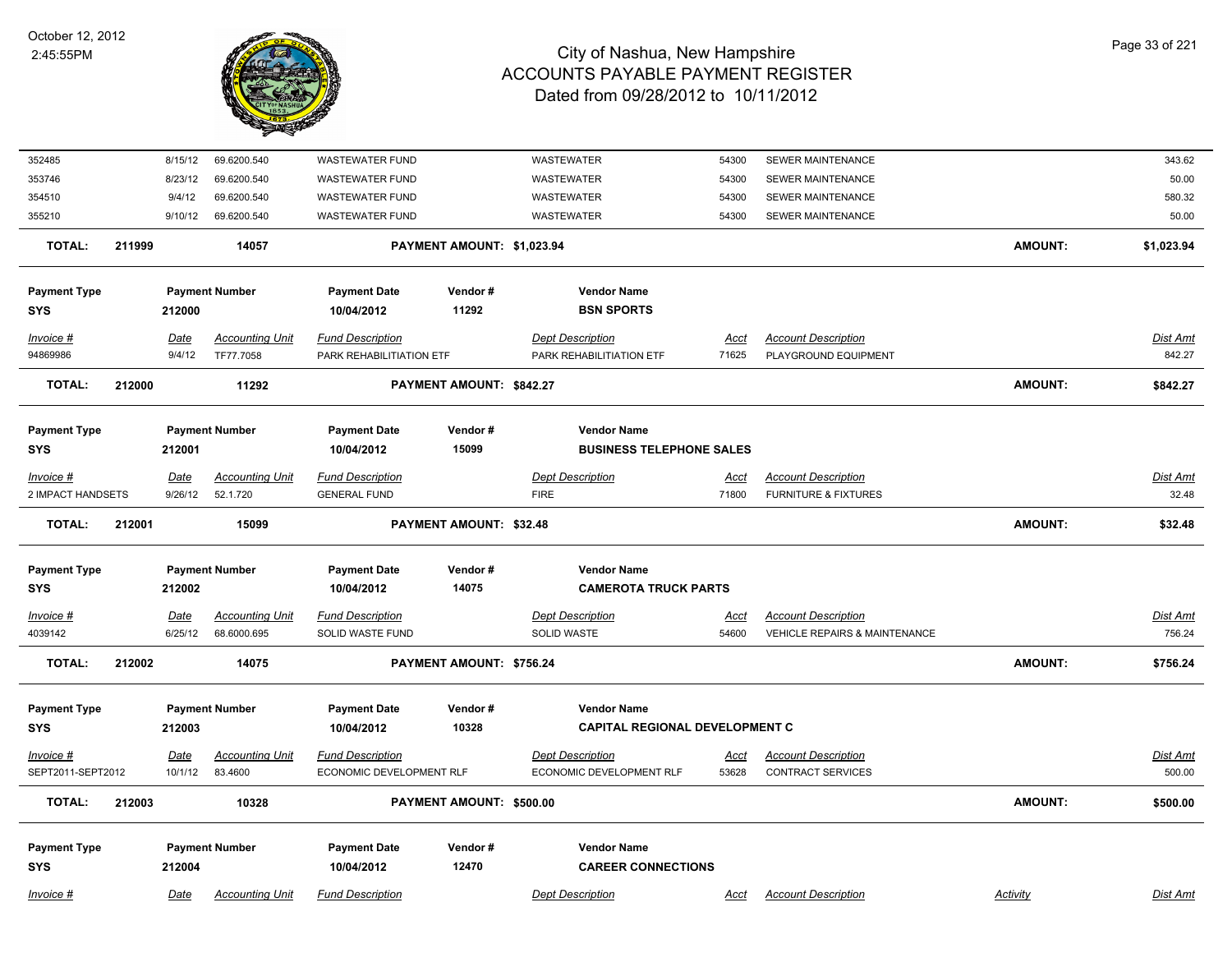

| 35836                  |        | 9/18/12 | 22.5010                | CAP PROJECTS-INFO                                           |                                | CAPITAL PROJECTS-INFO TECH            | 81342       | <b>COMPUTER SOFTWARE &amp;</b>                                       | 1010.22.01.30          | 841.60     |
|------------------------|--------|---------|------------------------|-------------------------------------------------------------|--------------------------------|---------------------------------------|-------------|----------------------------------------------------------------------|------------------------|------------|
| 35861                  |        | 9/25/12 | 22.5010                | <b>TECHNOLOGY</b><br>CAP PROJECTS-INFO<br><b>TECHNOLOGY</b> |                                | CAPITAL PROJECTS-INFO TECH            | 81342       | <b>HARDWARE</b><br><b>COMPUTER SOFTWARE &amp;</b><br><b>HARDWARE</b> | 1010.22.01.30          | 841.60     |
| <b>TOTAL:</b>          | 212004 |         | 12470                  |                                                             | PAYMENT AMOUNT: \$1,683.20     |                                       |             |                                                                      | <b>AMOUNT:</b>         | \$1,683.20 |
| <b>Payment Type</b>    |        |         | <b>Payment Number</b>  | <b>Payment Date</b>                                         | Vendor#                        | <b>Vendor Name</b>                    |             |                                                                      | <b>Payee Name</b>      |            |
| <b>SYS</b>             |        | 212005  |                        | 10/04/2012                                                  | 12489                          | <b>CDW GOVERNMENT INC</b>             |             |                                                                      | <b>CDW GOVERNMENT</b>  |            |
| Invoice #              |        | Date    | <b>Accounting Unit</b> | <b>Fund Description</b>                                     |                                | <b>Dept Description</b>               | Acct        | <b>Account Description</b>                                           |                        | Dist Amt   |
| Q230318                |        | 9/5/12  | 79.1.770               | <b>GENERAL FUND</b>                                         |                                | <b>LIBRARY</b>                        | 71221       | <b>COMPUTER EQUIPMENT</b>                                            |                        | 70.83      |
| <b>TOTAL:</b>          | 212005 |         | 12489                  |                                                             | PAYMENT AMOUNT: \$70.83        |                                       |             |                                                                      | <b>AMOUNT:</b>         | \$70.83    |
| <b>Payment Type</b>    |        |         | <b>Payment Number</b>  | <b>Payment Date</b>                                         | Vendor#                        | <b>Vendor Name</b>                    |             |                                                                      |                        |            |
| <b>SYS</b>             |        | 212006  |                        | 10/04/2012                                                  | 12504                          |                                       |             |                                                                      |                        |            |
| Invoice #              |        | Date    | <b>Accounting Unit</b> | <b>Fund Description</b>                                     |                                | <b>Dept Description</b>               | Acct        | <b>Account Description</b>                                           |                        | Dist Amt   |
| 48359                  |        | 8/31/12 | 69.6200.670            | <b>WASTEWATER FUND</b>                                      |                                | <b>WASTEWATER</b>                     | 53107       | ARCHITECT/ENGINEERING<br><b>SERVICES</b>                             |                        | 350.00     |
| <b>TOTAL:</b>          | 212006 |         | 12504                  |                                                             | PAYMENT AMOUNT: \$350.00       |                                       |             |                                                                      | <b>AMOUNT:</b>         | \$350.00   |
| <b>Payment Type</b>    |        |         | <b>Payment Number</b>  | <b>Payment Date</b>                                         | Vendor#                        | <b>Vendor Name</b>                    |             |                                                                      | <b>Payee Name</b>      |            |
| <b>SYS</b>             |        | 212007  |                        | 10/04/2012                                                  | 10332                          | <b>CINTAS FIRE PROTECTION</b>         |             |                                                                      | <b>CINTAS FAS</b>      |            |
| Invoice #              |        | Date    | <b>Accounting Unit</b> | <b>Fund Description</b>                                     |                                | <b>Dept Description</b>               | Acct        | <b>Account Description</b>                                           |                        | Dist Amt   |
| 0F95003157             |        | 9/17/12 | 52.1.625               | <b>GENERAL FUND</b>                                         |                                | <b>FIRE</b>                           | 61435       | <b>FIRE EXTINGUISHERS</b>                                            |                        | 659.55     |
| <b>TOTAL:</b>          | 212007 |         | 10332                  |                                                             | PAYMENT AMOUNT: \$659.55       |                                       |             |                                                                      | <b>AMOUNT:</b>         | \$659.55   |
| <b>Payment Type</b>    |        |         | <b>Payment Number</b>  | <b>Payment Date</b>                                         | Vendor#                        | <b>Vendor Name</b>                    |             |                                                                      | <b>Payee Name</b>      |            |
| <b>SYS</b>             |        | 212008  |                        | 10/04/2012                                                  | 14106                          | <b>CINTAS</b>                         |             |                                                                      | <b>CINTAS UNIFORMS</b> |            |
| <b>Invoice #</b>       |        | Date    | <b>Accounting Unit</b> | <b>Fund Description</b>                                     |                                | <b>Dept Description</b>               | <u>Acct</u> | <b>Account Description</b>                                           | <b>Activity</b>        | Dist Amt   |
| 016799650              |        | 9/3/12  | 86.3120                | <b>TRANSIT GRANTS</b>                                       |                                | <b>GRANT FUNDS-TRANSIT</b>            | 55699       | OTHER CONTRACTED SERVICES                                            | 86.800.13.40.01        | 57.29      |
| <b>TOTAL:</b>          | 212008 |         | 14106                  |                                                             | <b>PAYMENT AMOUNT: \$57.29</b> |                                       |             |                                                                      | <b>AMOUNT:</b>         | \$57.29    |
| <b>Payment Type</b>    |        |         | <b>Payment Number</b>  | <b>Payment Date</b>                                         | Vendor#                        | <b>Vendor Name</b>                    |             |                                                                      |                        |            |
| <b>SYS</b>             |        | 212009  |                        | 10/04/2012                                                  | 12534                          | <b>JOHN COLLINS</b>                   |             |                                                                      |                        |            |
| Invoice #              |        | Date    | <b>Accounting Unit</b> | <b>Fund Description</b>                                     |                                | <b>Dept Description</b>               | Acct        | <b>Account Description</b>                                           |                        | Dist Amt   |
| 9/22,27,28,29,- TAPING |        | 10/2/12 | 22.2505                | <b>GOVT &amp; EDUCATION CHANNELS</b><br><b>FUND</b>         |                                | <b>GOV'T &amp; EDUCATION CHANNELS</b> | 53470       | <b>VIDEOGRAPHY SERVICES</b>                                          |                        | 300.00     |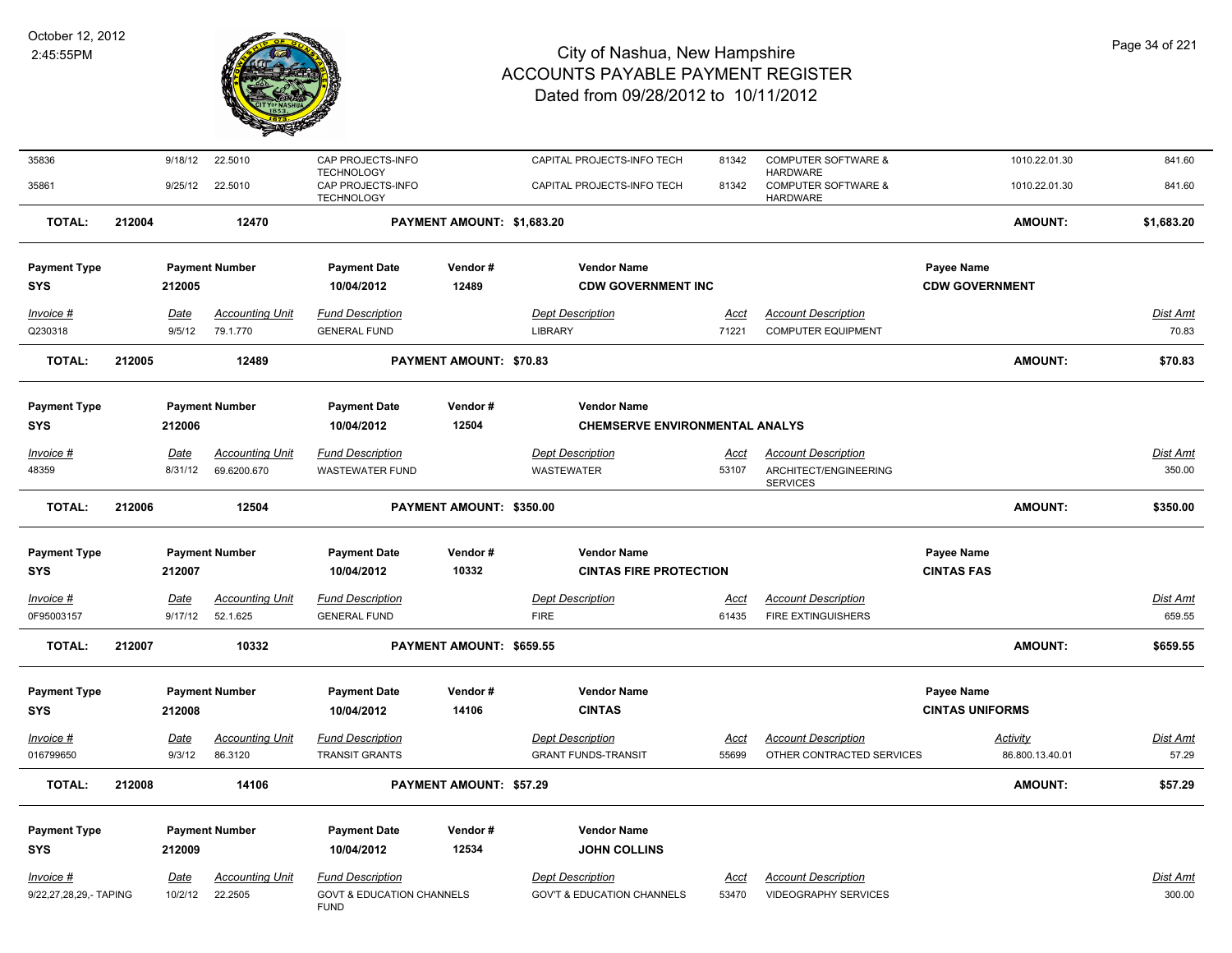

| <b>TOTAL:</b>                     | 212009                          |                 | 12534                              |                                                                                 | PAYMENT AMOUNT: \$300.00    |                                                                    |                      |                                                           | <b>AMOUNT:</b> | \$300.00              |
|-----------------------------------|---------------------------------|-----------------|------------------------------------|---------------------------------------------------------------------------------|-----------------------------|--------------------------------------------------------------------|----------------------|-----------------------------------------------------------|----------------|-----------------------|
| <b>Payment Type</b><br><b>SYS</b> | <b>Payment Number</b><br>212010 |                 | <b>Payment Date</b><br>10/04/2012  | Vendor#<br><b>Vendor Name</b><br>10153<br><b>COMMUNITY MEDIA SERVICES GRP L</b> |                             |                                                                    |                      |                                                           |                |                       |
| Invoice #<br>1012 JUL-SEP2012     |                                 | Date<br>8/30/12 | <b>Accounting Unit</b><br>09.1.510 | <b>Fund Description</b><br><b>GENERAL FUND</b>                                  |                             | <b>Dept Description</b><br><b>CIVIC &amp; COMMUNITY ACTIVITIES</b> | <u>Acct</u><br>56250 | <b>Account Description</b><br>CABLE PUBLIC ACCESS CHANNEL |                | Dist Amt<br>21,250.00 |
| <b>TOTAL:</b>                     | 212010                          |                 | 10153                              |                                                                                 | PAYMENT AMOUNT: \$21,250.00 |                                                                    |                      |                                                           | <b>AMOUNT:</b> | \$21,250.00           |
| <b>Payment Type</b><br><b>SYS</b> |                                 | 212011          | <b>Payment Number</b>              | <b>Payment Date</b><br>10/04/2012                                               | Vendor#<br>14126            | <b>Vendor Name</b><br><b>CONCORD MONITOR</b>                       |                      |                                                           |                |                       |
| Invoice #                         |                                 | Date            | <b>Accounting Unit</b>             | <b>Fund Description</b>                                                         |                             | <b>Dept Description</b>                                            | Acct                 | <b>Account Description</b>                                |                | <b>Dist Amt</b>       |
| 1012519 13027                     |                                 | 8/31/12         | 30.1.500                           | <b>GENERAL FUND</b>                                                             |                             | <b>PURCHASING</b>                                                  | 55500                | <b>ADVERTISING</b>                                        |                | 153.28                |
| <b>TOTAL:</b>                     | 212011                          |                 | 14126                              |                                                                                 | PAYMENT AMOUNT: \$153.28    |                                                                    |                      |                                                           | <b>AMOUNT:</b> | \$153.28              |
| <b>Payment Type</b>               |                                 |                 | <b>Payment Number</b>              | <b>Payment Date</b>                                                             | Vendor#                     | <b>Vendor Name</b>                                                 |                      |                                                           |                |                       |
| SYS                               |                                 | 212012          |                                    | 10/04/2012                                                                      | 11874                       | <b>CONSHOHOCKEN STEEL PRODUCTS</b>                                 |                      |                                                           |                |                       |
| Invoice #                         |                                 | <u>Date</u>     | <b>Accounting Unit</b>             | <b>Fund Description</b>                                                         |                             | <b>Dept Description</b>                                            | <u>Acct</u>          | <b>Account Description</b>                                |                | <b>Dist Amt</b>       |
| 9730250                           |                                 | 8/28/12         | 68.6000.540                        | SOLID WASTE FUND                                                                |                             | SOLID WASTE                                                        | 71000                | <b>EQUIPMENT</b>                                          |                | 6,620.00              |
| 9730288                           |                                 | 9/10/12         | 68.6000.540                        | SOLID WASTE FUND                                                                |                             | <b>SOLID WASTE</b>                                                 | 71000                | <b>EQUIPMENT</b>                                          |                | 6,660.00              |
| <b>TOTAL:</b>                     | 212012<br>11874                 |                 |                                    | PAYMENT AMOUNT: \$13,280.00                                                     |                             |                                                                    |                      |                                                           | <b>AMOUNT:</b> | \$13,280.00           |
| <b>Payment Type</b>               |                                 |                 | <b>Payment Number</b>              | <b>Payment Date</b>                                                             | Vendor#                     | <b>Vendor Name</b>                                                 |                      |                                                           |                |                       |
| <b>SYS</b>                        |                                 | 212013          |                                    | 10/04/2012                                                                      | 14135                       | <b>CONTINENTAL PAVING INC</b>                                      |                      |                                                           |                |                       |
| Invoice #                         |                                 | Date            | <b>Accounting Unit</b>             | <b>Fund Description</b>                                                         |                             | <b>Dept Description</b>                                            | <u>Acct</u>          | <b>Account Description</b>                                |                | Dist Amt              |
| 93300MB                           |                                 | 8/21/12         | 61.1.675                           | <b>GENERAL FUND</b>                                                             |                             | <b>STREETS</b>                                                     | 61507                | <b>ASPHALT</b>                                            |                | 155.32                |
| 93437MB                           |                                 | 8/28/12         | 61.1.675                           | <b>GENERAL FUND</b>                                                             |                             | <b>STREETS</b>                                                     | 61507                | <b>ASPHALT</b>                                            |                | 203.18                |
| 94028MB                           |                                 | 9/17/12         | 61.1.675                           | <b>GENERAL FUND</b>                                                             |                             | <b>STREETS</b>                                                     | 61507                | <b>ASPHALT</b>                                            |                | 304.35                |
| <b>TOTAL:</b>                     | 212013                          |                 | 14135                              |                                                                                 | PAYMENT AMOUNT: \$662.85    |                                                                    |                      |                                                           | <b>AMOUNT:</b> | \$662.85              |
| <b>Payment Type</b>               |                                 |                 | <b>Payment Number</b>              | <b>Payment Date</b>                                                             | Vendor#                     | <b>Vendor Name</b>                                                 |                      |                                                           |                |                       |
| <b>SYS</b>                        |                                 | 212014          |                                    | 10/04/2012                                                                      | 10490                       | <b>CONWAY OFFICE PRODUCTS LLC</b>                                  |                      |                                                           |                |                       |
| Invoice #                         |                                 | Date            | <b>Accounting Unit</b>             | <b>Fund Description</b>                                                         |                             | <b>Dept Description</b>                                            | <u>Acct</u>          | <b>Account Description</b>                                |                | <b>Dist Amt</b>       |
| 040894                            |                                 | 9/24/12         | 77.1.500                           | <b>GENERAL FUND</b>                                                             |                             | PARKS & RECREATION                                                 | 54421                | COPIER MAINTENANCE CONTRACTS                              |                | 90.00                 |
| 040895                            |                                 | 9/24/12         | 71.1.500                           | <b>GENERAL FUND</b>                                                             |                             | <b>COMMUNITY SERVICES</b>                                          | 54421                | COPIER MAINTENANCE CONTRACTS                              |                | 90.00                 |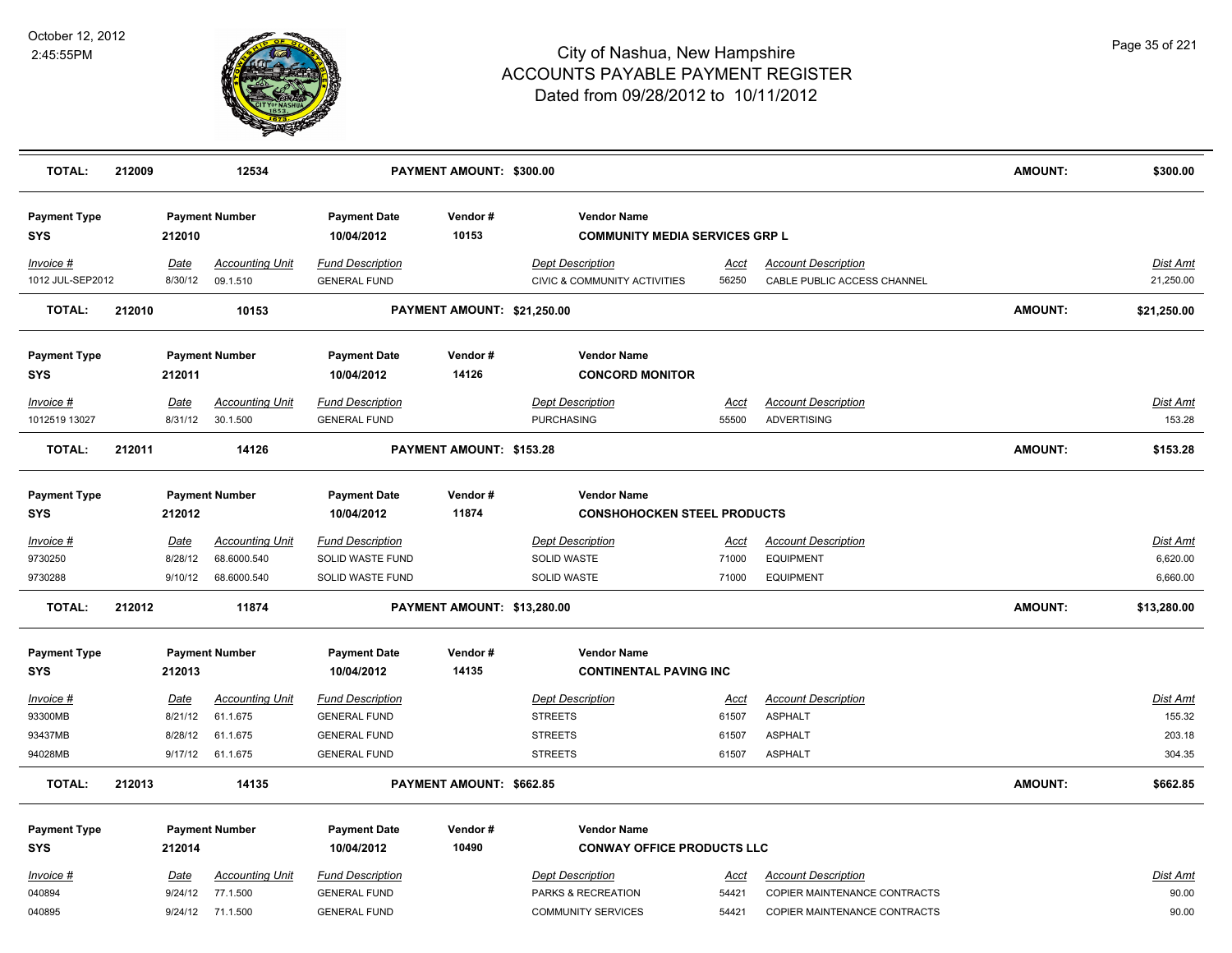

| 040896                            |        |                 | 9/24/12 71.1.500                        | <b>GENERAL FUND</b>                            |                          | <b>COMMUNITY SERVICES</b>                           | 54421                | COPIER MAINTENANCE CONTRACTS                     |                 | 90.00              |
|-----------------------------------|--------|-----------------|-----------------------------------------|------------------------------------------------|--------------------------|-----------------------------------------------------|----------------------|--------------------------------------------------|-----------------|--------------------|
| 040897                            |        |                 | 9/24/12 71.1.500                        | <b>GENERAL FUND</b>                            |                          | <b>COMMUNITY SERVICES</b>                           | 54421                | COPIER MAINTENANCE CONTRACTS                     |                 | 160.00             |
| <b>TOTAL:</b>                     | 212014 |                 | 10490                                   |                                                | PAYMENT AMOUNT: \$430.00 |                                                     |                      |                                                  | <b>AMOUNT:</b>  | \$430.00           |
| <b>Payment Type</b><br>SYS        |        | 212015          | <b>Payment Number</b>                   | <b>Payment Date</b><br>10/04/2012              | Vendor#<br>12560         | <b>Vendor Name</b><br><b>CORRIVEAU ROUTHIER INC</b> |                      |                                                  |                 |                    |
|                                   |        |                 |                                         |                                                |                          |                                                     |                      |                                                  |                 |                    |
| Invoice #                         |        | Date            | <b>Accounting Unit</b>                  | <b>Fund Description</b>                        |                          | <b>Dept Description</b>                             | <u>Acct</u>          | <b>Account Description</b>                       | Activity        | <b>Dist Amt</b>    |
| 265635                            |        | 8/21/12         | 61.1001                                 | CAPITAL IMPROVEMENTS                           |                          | STREETS-CAP IMP                                     | 81100                | CAPITAL IMPROVEMENTS                             | 1000            | 14.29              |
| 265922                            |        | 8/30/12         | 61.1001                                 | CAPITAL IMPROVEMENTS                           |                          | STREETS-CAP IMP                                     | 81100                | CAPITAL IMPROVEMENTS                             | 1000            | 5.29               |
| 266085                            |        | 9/5/12          | 86.3120                                 | <b>TRANSIT GRANTS</b>                          |                          | <b>GRANT FUNDS-TRANSIT</b>                          | 61299                | MISCELLANEOUS SUPPLIES                           | 86.800.13.40.01 | 43.80              |
| 266135                            |        | 9/7/12          | 61.1001                                 | CAPITAL IMPROVEMENTS                           |                          | STREETS-CAP IMP                                     | 81100                | CAPITAL IMPROVEMENTS                             | 1000            | 14.29              |
| 266258                            |        | 9/11/12         | 61.1001                                 | CAPITAL IMPROVEMENTS                           |                          | STREETS-CAP IMP                                     | 81100                | CAPITAL IMPROVEMENTS                             | 1000            | 9.00               |
| 266270                            |        | 9/12/12         | 69.6200.540                             | <b>WASTEWATER FUND</b>                         |                          | <b>WASTEWATER</b>                                   | 54300                | SEWER MAINTENANCE                                |                 | 36.00              |
| 266313                            |        | 9/13/12         | 61.1001                                 | CAPITAL IMPROVEMENTS                           |                          | STREETS-CAP IMP                                     | 81100                | CAPITAL IMPROVEMENTS                             | 1000            | 49.50              |
| 266354                            |        | 9/14/12         | 61.1001                                 | CAPITAL IMPROVEMENTS                           |                          | STREETS-CAP IMP                                     | 81100                | CAPITAL IMPROVEMENTS                             | 1000            | 15.94              |
| 266380                            |        | 9/14/12         | 61.1001                                 | CAPITAL IMPROVEMENTS                           |                          | STREETS-CAP IMP                                     | 81100                | CAPITAL IMPROVEMENTS                             | 1000            | 59.95              |
| 266424                            |        | 9/17/12         | 61.1001                                 | CAPITAL IMPROVEMENTS                           |                          | STREETS-CAP IMP                                     | 81100                | CAPITAL IMPROVEMENTS                             | 1000            | 84.85              |
| 266476                            |        | 9/18/12         | 61.1001                                 | CAPITAL IMPROVEMENTS                           |                          | STREETS-CAP IMP                                     | 81100                | CAPITAL IMPROVEMENTS                             | 1000            | 29.95              |
| <b>TOTAL:</b>                     | 212015 |                 | 12560                                   |                                                | PAYMENT AMOUNT: \$362.86 |                                                     |                      |                                                  | <b>AMOUNT:</b>  | \$362.86           |
| <b>Payment Type</b>               |        |                 | <b>Payment Number</b>                   | <b>Payment Date</b>                            | Vendor#                  | <b>Vendor Name</b>                                  |                      |                                                  |                 |                    |
| <b>SYS</b>                        |        | 212016          |                                         | 10/04/2012                                     | 14142                    | <b>KEITH COTE</b>                                   |                      |                                                  |                 |                    |
|                                   |        |                 |                                         |                                                |                          |                                                     |                      |                                                  |                 |                    |
| Invoice #<br>11211A 10/04/12 DCAP |        | Date<br>10/2/12 | <b>Accounting Unit</b><br><b>BS1000</b> | <b>Fund Description</b><br><b>GENERAL FUND</b> |                          | <b>Dept Description</b><br><b>GENERAL FUND</b>      | <u>Acct</u><br>21460 | <b>Account Description</b><br>125 DEPENDENT CARE |                 | Dist Amt<br>192.31 |
|                                   |        |                 |                                         |                                                |                          |                                                     |                      |                                                  |                 |                    |
| <b>TOTAL:</b>                     | 212016 |                 | 14142                                   |                                                | PAYMENT AMOUNT: \$192.31 |                                                     |                      |                                                  | <b>AMOUNT:</b>  | \$192.31           |
| <b>Payment Type</b>               |        |                 | <b>Payment Number</b>                   | <b>Payment Date</b>                            | Vendor#                  | <b>Vendor Name</b>                                  |                      |                                                  |                 |                    |
| SYS                               |        | 212017          |                                         | 10/04/2012                                     | 15134                    | <b>STEPHEN COTE</b>                                 |                      |                                                  |                 |                    |
| $Invoice$ #                       |        | <u>Date</u>     | <b>Accounting Unit</b>                  | <b>Fund Description</b>                        |                          | <b>Dept Description</b>                             | <u>Acct</u>          | <b>Account Description</b>                       |                 | <b>Dist Amt</b>    |
| 9/24-ARMY BARRACKS                |        | 9/24/12         | 52.1.620                                | <b>GENERAL FUND</b>                            |                          | <b>FIRE</b>                                         | 61107                | <b>CLOTHING &amp; UNIFORMS</b>                   |                 | 50.00              |
| <b>TOTAL:</b>                     | 212017 |                 | 15134                                   |                                                | PAYMENT AMOUNT: \$50.00  |                                                     |                      |                                                  | AMOUNT:         | \$50.00            |
| <b>Payment Type</b>               |        |                 | <b>Payment Number</b>                   | <b>Payment Date</b>                            | Vendor#                  | <b>Vendor Name</b>                                  |                      |                                                  |                 |                    |
| <b>SYS</b>                        |        | 212018          |                                         | 10/04/2012                                     | 10434                    | <b>D R BROWN LLC</b>                                |                      |                                                  |                 |                    |
|                                   |        |                 |                                         |                                                |                          |                                                     |                      |                                                  |                 |                    |
| Invoice #                         |        | Date            | <b>Accounting Unit</b>                  | <b>Fund Description</b>                        |                          | <b>Dept Description</b>                             | Acct                 | <b>Account Description</b>                       | Activity        | Dist Amt           |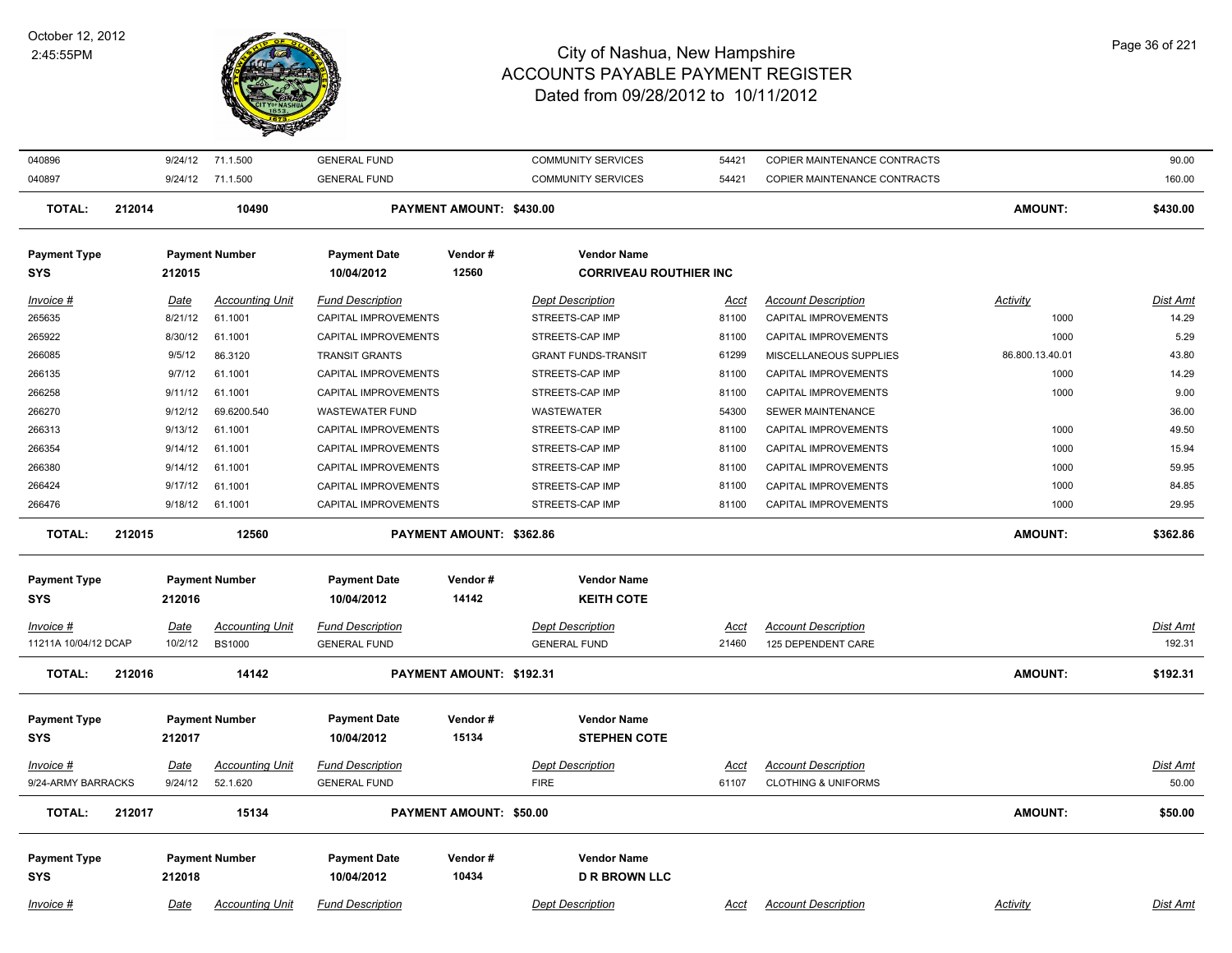

| NASH 0912-2                |             | 9/27/12 83.3100        | ECONOMIC DEVELOPMENT<br><b>GRANTS</b> |                             | ECONOMIC DEVELOPMENT<br><b>GRANTS</b> | 53999       | OTHER PROFESSIONAL SERVICES     | 1080.83.01.30  | 2,325.00        |
|----------------------------|-------------|------------------------|---------------------------------------|-----------------------------|---------------------------------------|-------------|---------------------------------|----------------|-----------------|
| <b>TOTAL:</b>              | 212018      | 10434                  |                                       | PAYMENT AMOUNT: \$2,325.00  |                                       |             |                                 | <b>AMOUNT:</b> | \$2,325.00      |
| <b>Payment Type</b>        |             | <b>Payment Number</b>  | <b>Payment Date</b>                   | Vendor#                     | <b>Vendor Name</b>                    |             |                                 |                |                 |
| <b>SYS</b>                 | 212019      |                        | 10/04/2012                            | 14783                       | <b>KRISTEN DAYNARD</b>                |             |                                 |                |                 |
| $Invoice$ #                | Date        | <b>Accounting Unit</b> | <b>Fund Description</b>               |                             | <b>Dept Description</b>               | Acct        | <b>Account Description</b>      |                | Dist Amt        |
| CHILLAS-REIMBURSEMEN<br>T. | 9/21/12     | 79.1.500               | <b>GENERAL FUND</b>                   |                             | <b>LIBRARY</b>                        | 55400       | <b>CONFERENCES AND SEMINARS</b> |                | 55.00           |
| <b>TOTAL:</b>              | 212019      | 14783                  |                                       | PAYMENT AMOUNT: \$55.00     |                                       |             |                                 | <b>AMOUNT:</b> | \$55.00         |
| <b>Payment Type</b>        |             | <b>Payment Number</b>  | <b>Payment Date</b>                   | Vendor#                     | <b>Vendor Name</b>                    |             |                                 |                |                 |
| <b>SYS</b>                 | 212020      |                        | 10/04/2012                            | 11718                       | <b>JERALYN M DEHOYOS</b>              |             |                                 |                |                 |
| Invoice #                  | <b>Date</b> | <b>Accounting Unit</b> | <b>Fund Description</b>               |                             | <b>Dept Description</b>               | <u>Acct</u> | <b>Account Description</b>      |                | <u>Dist Amt</u> |
| 20148A 10/04/12 DCAP       | 10/2/12     | <b>BS1000</b>          | <b>GENERAL FUND</b>                   |                             | <b>GENERAL FUND</b>                   | 21460       | 125 DEPENDENT CARE              |                | 192.31          |
| <b>TOTAL:</b>              | 212020      | 11718                  |                                       | PAYMENT AMOUNT: \$192.31    |                                       |             |                                 | <b>AMOUNT:</b> | \$192.31        |
| <b>Payment Type</b>        |             | <b>Payment Number</b>  | <b>Payment Date</b>                   | Vendor#                     | <b>Vendor Name</b>                    |             |                                 |                |                 |
| <b>SYS</b>                 | 212021      |                        | 10/04/2012                            | 12609                       | <b>DELL MARKETING LP</b>              |             |                                 |                |                 |
| Invoice #                  | <u>Date</u> | <b>Accounting Unit</b> | <b>Fund Description</b>               |                             | <b>Dept Description</b>               | <u>Acct</u> | <b>Account Description</b>      |                | <u>Dist Amt</u> |
| XFX4DD971                  | 9/13/12     | 22.1.545               | <b>GENERAL FUND</b>                   |                             | INFORMATION TECHNOLOGY                | 71221       | <b>COMPUTER EQUIPMENT</b>       |                | 13,534.50       |
| XFX52MF24                  | 9/14/12     | 50.1.500               | <b>GENERAL FUND</b>                   |                             | <b>POLICE</b>                         | 71221       | <b>COMPUTER EQUIPMENT</b>       |                | 7,723.32        |
| XFXD35FM6                  | 9/27/12     | 22.1.545               | <b>GENERAL FUND</b>                   |                             | INFORMATION TECHNOLOGY                | 71221       | <b>COMPUTER EQUIPMENT</b>       |                | $-252.00$       |
| <b>TOTAL:</b>              | 212021      | 12609                  |                                       | PAYMENT AMOUNT: \$21,005.82 |                                       |             |                                 | <b>AMOUNT:</b> | \$21,005.82     |
| <b>Payment Type</b>        |             | <b>Payment Number</b>  | <b>Payment Date</b>                   | Vendor#                     | <b>Vendor Name</b>                    |             |                                 |                |                 |
| <b>SYS</b>                 | 212022      |                        | 10/04/2012                            | 11717                       | <b>JASON W DUFOE</b>                  |             |                                 |                |                 |
| Invoice #                  | <u>Date</u> | <b>Accounting Unit</b> | <b>Fund Description</b>               |                             | <b>Dept Description</b>               | <u>Acct</u> | <b>Account Description</b>      |                | <u>Dist Amt</u> |
| 33240A 10/04/2012 DCAP     | 10/2/12     | <b>BS1000</b>          | <b>GENERAL FUND</b>                   |                             | <b>GENERAL FUND</b>                   | 21460       | 125 DEPENDENT CARE              |                | 192.30          |
| <b>TOTAL:</b>              | 212022      | 11717                  |                                       | PAYMENT AMOUNT: \$192.30    |                                       |             |                                 | <b>AMOUNT:</b> | \$192.30        |
| <b>Payment Type</b>        |             | <b>Payment Number</b>  | <b>Payment Date</b>                   | Vendor#                     | <b>Vendor Name</b>                    |             |                                 |                |                 |
| <b>SYS</b>                 | 212023      |                        | 10/04/2012                            | 11894                       | <b>EASTERN INDUSTRIAL AUTOMATION</b>  |             |                                 |                |                 |
|                            |             |                        |                                       |                             |                                       |             |                                 |                |                 |
| Invoice #                  | Date        | <b>Accounting Unit</b> | <b>Fund Description</b>               |                             | <b>Dept Description</b>               | Acct        | <b>Account Description</b>      |                | Dist Amt        |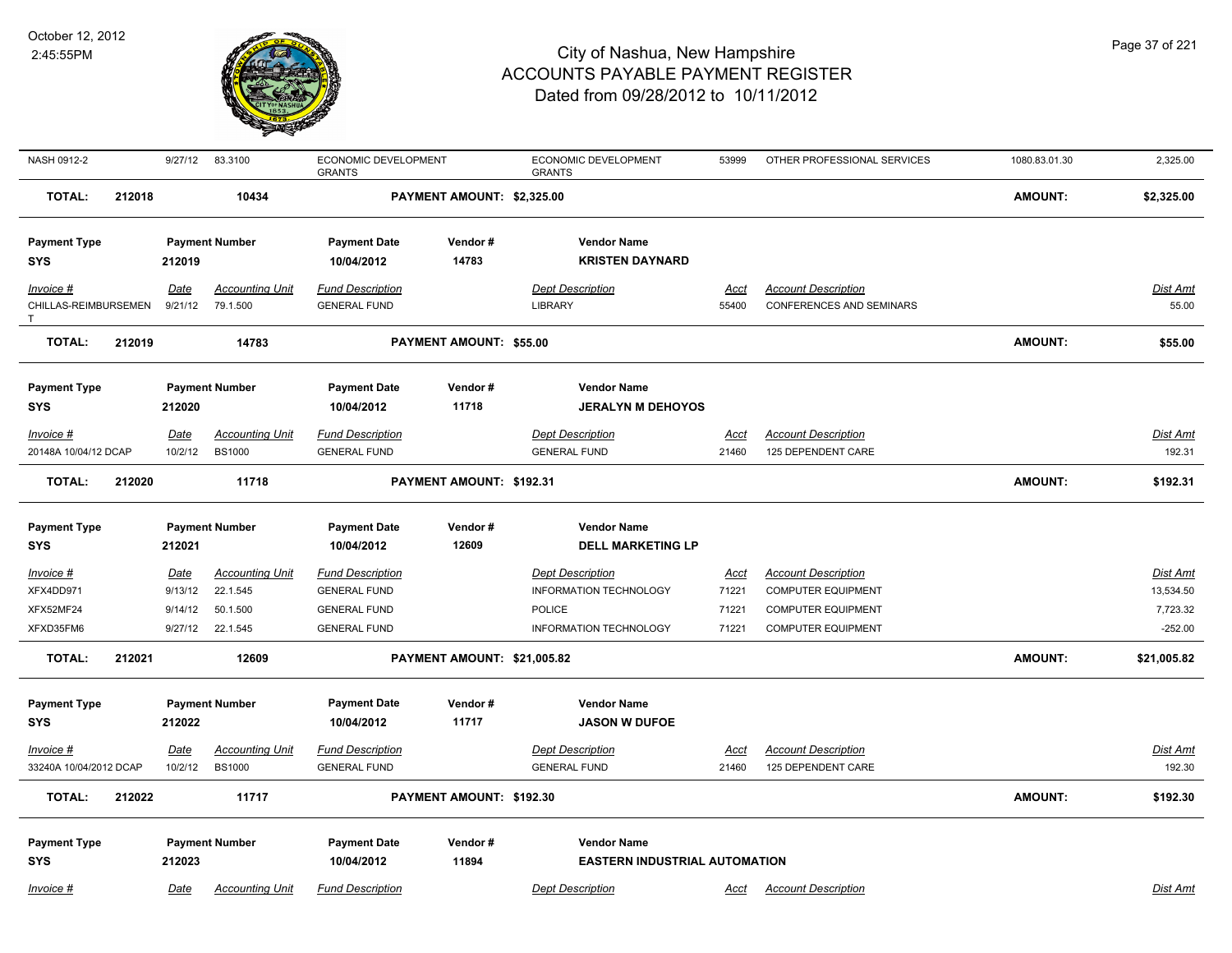

| 3759616             |        | 9/5/12      | 69.6200.670            | <b>WASTEWATER FUND</b>  |                                | WASTEWATER                         | 54487       | <b>EQUIPMENT REPAIRS &amp;</b>                       |                |                | 81.57           |
|---------------------|--------|-------------|------------------------|-------------------------|--------------------------------|------------------------------------|-------------|------------------------------------------------------|----------------|----------------|-----------------|
| 3759628             |        | 9/5/12      | 69.6200.670            | <b>WASTEWATER FUND</b>  |                                | <b>WASTEWATER</b>                  | 54487       | MAINTENANCE<br><b>EQUIPMENT REPAIRS &amp;</b>        |                |                | 132.49          |
| 3759714             |        | 9/5/12      | 69.6200.670            | <b>WASTEWATER FUND</b>  |                                | WASTEWATER                         | 54487       | <b>MAINTENANCE</b><br><b>EQUIPMENT REPAIRS &amp;</b> |                |                | 394.09          |
|                     |        |             |                        |                         |                                |                                    |             | <b>MAINTENANCE</b>                                   |                |                |                 |
| 3759777             |        | 9/5/12      | 69.6200.670            | <b>WASTEWATER FUND</b>  |                                | WASTEWATER                         | 54487       | <b>EQUIPMENT REPAIRS &amp;</b><br>MAINTENANCE        |                |                | 22.98           |
| <b>TOTAL:</b>       | 212023 |             | 11894                  |                         | PAYMENT AMOUNT: \$631.13       |                                    |             |                                                      |                | <b>AMOUNT:</b> | \$631.13        |
| <b>Payment Type</b> |        |             | <b>Payment Number</b>  | <b>Payment Date</b>     | Vendor#                        | <b>Vendor Name</b>                 |             |                                                      | Payee Name     |                |                 |
| SYS                 |        | 212024      |                        | 10/04/2012              | 12687                          | <b>ENV COMPLIANCE SERVICES INC</b> |             |                                                      | <b>ECS INC</b> |                |                 |
| $Invoice$ #         |        | <u>Date</u> | <b>Accounting Unit</b> | <b>Fund Description</b> |                                | <b>Dept Description</b>            | <u>Acct</u> | <b>Account Description</b>                           |                |                | <b>Dist Amt</b> |
| 233477              |        | 6/8/12      | 68.6000.692            | SOLID WASTE FUND        |                                | <b>SOLID WASTE</b>                 | 53107       | ARCHITECT/ENGINEERING                                |                |                | 7,777.06        |
| 233477A             |        | 6/8/12      | 68.6000.692            | SOLID WASTE FUND        |                                | <b>SOLID WASTE</b>                 | 55699       | <b>SERVICES</b><br>OTHER CONTRACTED SERVICES         |                |                | 1,141.49        |
| <b>TOTAL:</b>       | 212024 |             | 12687                  |                         | PAYMENT AMOUNT: \$8,918.55     |                                    |             |                                                      |                | <b>AMOUNT:</b> | \$8,918.55      |
| <b>Payment Type</b> |        |             | <b>Payment Number</b>  | <b>Payment Date</b>     | Vendor#                        | <b>Vendor Name</b>                 |             |                                                      |                |                |                 |
| SYS                 |        | 212025      |                        | 10/04/2012              | 12753                          | <b>G H BERLIN LUBRICANTS</b>       |             |                                                      |                |                |                 |
| <u>Invoice #</u>    |        | <u>Date</u> | <b>Accounting Unit</b> | <b>Fund Description</b> |                                | <b>Dept Description</b>            | <u>Acct</u> | <b>Account Description</b>                           |                |                | <b>Dist Amt</b> |
| 5018902             |        | 8/31/12     | 52.1.630               | <b>GENERAL FUND</b>     |                                | <b>FIRE</b>                        | 61709       | <b>LUBRICANTS</b>                                    |                |                | 1,976.01        |
| 5019126             |        | 9/4/12      | 52.1.630               | <b>GENERAL FUND</b>     |                                | <b>FIRE</b>                        | 61709       | <b>LUBRICANTS</b>                                    |                |                | 638.06          |
| 5019501             |        | 8/28/12     | 61.1.700               | <b>GENERAL FUND</b>     |                                | <b>STREETS</b>                     | 61709       | <b>LUBRICANTS</b>                                    |                |                | 312.00          |
| <b>TOTAL:</b>       | 212025 |             | 12753                  |                         | PAYMENT AMOUNT: \$2,926.07     |                                    |             |                                                      |                | <b>AMOUNT:</b> | \$2,926.07      |
| <b>Payment Type</b> |        |             | <b>Payment Number</b>  | <b>Payment Date</b>     | Vendor#                        | <b>Vendor Name</b>                 |             |                                                      | Payee Name     |                |                 |
| SYS                 |        | 212026      |                        | 10/04/2012              | 14241                          | <b>GALE GROUP INC</b>              |             |                                                      | <b>GALE</b>    |                |                 |
| Invoice #           |        | <b>Date</b> | <b>Accounting Unit</b> | <b>Fund Description</b> |                                | <b>Dept Description</b>            | Acct        | <b>Account Description</b>                           |                |                | Dist Amt        |
| 97307373            |        | 9/7/12      | 79.1.760               | <b>GENERAL FUND</b>     |                                | <b>LIBRARY</b>                     | 61807       | <b>PUBLICATIONS</b>                                  |                |                | 74.22           |
| <b>TOTAL:</b>       | 212026 |             | 14241                  |                         | <b>PAYMENT AMOUNT: \$74.22</b> |                                    |             |                                                      |                | <b>AMOUNT:</b> | \$74.22         |
| <b>Payment Type</b> |        |             | <b>Payment Number</b>  | <b>Payment Date</b>     | Vendor#                        | <b>Vendor Name</b>                 |             |                                                      |                |                |                 |
| <b>SYS</b>          |        | 212027      |                        | 10/04/2012              | 14241                          | <b>GALE GROUP INC</b>              |             |                                                      |                |                |                 |
| Invoice #           |        | Date        | <b>Accounting Unit</b> | <b>Fund Description</b> |                                | <b>Dept Description</b>            | <u>Acct</u> | <b>Account Description</b>                           |                |                | Dist Amt        |
| 97368855            |        | 9/12/12     | 79.1.760               | <b>GENERAL FUND</b>     |                                | <b>LIBRARY</b>                     | 61807       | <b>PUBLICATIONS</b>                                  |                |                | 682.59          |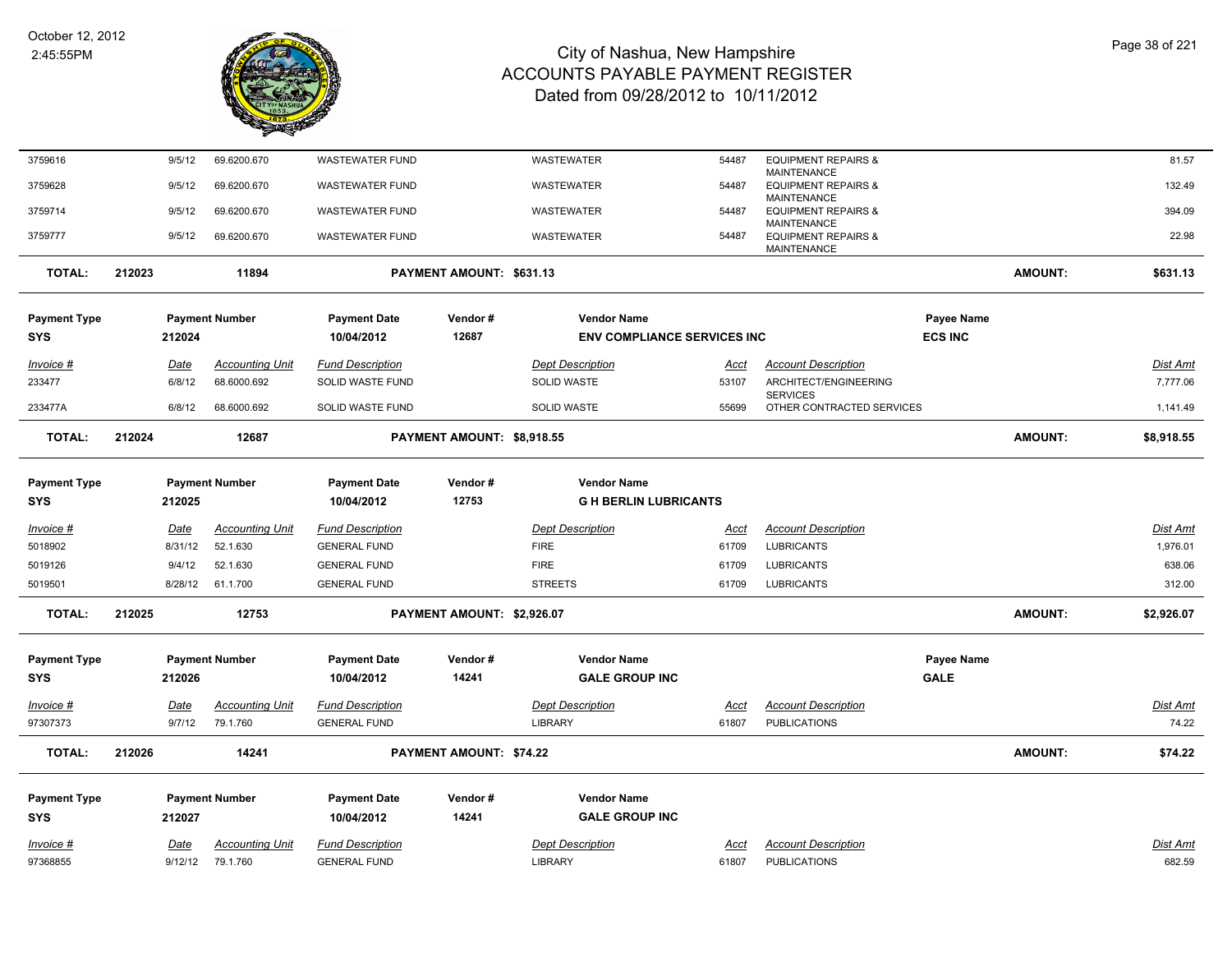

| <b>TOTAL:</b>                     | 212027 |                 | 14241                              |                                                | PAYMENT AMOUNT: \$682.59    |                                                     |               |                                                            | AMOUNT:         | \$682.59             |
|-----------------------------------|--------|-----------------|------------------------------------|------------------------------------------------|-----------------------------|-----------------------------------------------------|---------------|------------------------------------------------------------|-----------------|----------------------|
| <b>Payment Type</b><br><b>SYS</b> |        | 212028          | <b>Payment Number</b>              | <b>Payment Date</b><br>10/04/2012              | Vendor#<br>12762            | <b>Vendor Name</b><br><b>GATE CITY FENCE CO INC</b> |               |                                                            |                 |                      |
| Invoice #<br>36745                |        | Date<br>8/25/12 | <b>Accounting Unit</b><br>52.1.720 | <b>Fund Description</b><br><b>GENERAL FUND</b> |                             | <b>Dept Description</b><br><b>FIRE</b>              | Acct<br>54280 | <b>Account Description</b><br>BUILDING/GROUNDS MAINTENANCE |                 | Dist Amt<br>1,175.00 |
| <b>TOTAL:</b>                     | 212028 |                 | 12762                              |                                                | PAYMENT AMOUNT: \$1,175.00  |                                                     |               |                                                            | AMOUNT:         | \$1,175.00           |
| <b>Payment Type</b><br><b>SYS</b> |        | 212029          | <b>Payment Number</b>              | <b>Payment Date</b><br>10/04/2012              | Vendor#<br>12767            | <b>Vendor Name</b><br><b>GAYLORD BROS INC</b>       |               |                                                            |                 |                      |
| Invoice #                         |        | <u>Date</u>     | <b>Accounting Unit</b>             | <b>Fund Description</b>                        |                             | <b>Dept Description</b>                             | <u>Acct</u>   | <b>Account Description</b>                                 |                 | <b>Dist Amt</b>      |
| 2091143                           |        | 9/14/12         | 79.1.770                           | <b>GENERAL FUND</b>                            |                             | <b>LIBRARY</b>                                      | 61299         | MISCELLANEOUS SUPPLIES                                     |                 | 172.10               |
| <b>TOTAL:</b>                     | 212029 |                 | 12767                              |                                                | PAYMENT AMOUNT: \$172.10    |                                                     |               |                                                            | AMOUNT:         | \$172.10             |
| <b>Payment Type</b><br><b>SYS</b> |        | 212030          | <b>Payment Number</b>              | <b>Payment Date</b><br>10/04/2012              | Vendor#<br>12776            | <b>Vendor Name</b><br><b>GILLIG LLC</b>             |               |                                                            |                 |                      |
| <u>Invoice #</u>                  |        | <u>Date</u>     | <b>Accounting Unit</b>             | <b>Fund Description</b>                        |                             | <b>Dept Description</b>                             | <u>Acct</u>   | <b>Account Description</b>                                 | <b>Activity</b> | <b>Dist Amt</b>      |
| 4844956                           |        | 9/5/12          | 86.3120                            | <b>TRANSIT GRANTS</b>                          |                             | <b>GRANT FUNDS-TRANSIT</b>                          | 61799         | <b>VEHICLE PARTS &amp; SUPPLIES</b>                        | 86.800.13.30.01 | 260.31               |
| 4846485                           |        | 9/11/12         | 86.3120                            | <b>TRANSIT GRANTS</b>                          |                             | <b>GRANT FUNDS-TRANSIT</b>                          | 61799         | <b>VEHICLE PARTS &amp; SUPPLIES</b>                        | 86.800.13.30.01 | 223.40               |
| 4846486                           |        | 9/11/12         | 86.3120                            | TRANSIT GRANTS<br><b>TRANSIT GRANTS</b>        |                             | <b>GRANT FUNDS-TRANSIT</b>                          | 61799         | VEHICLE PARTS & SUPPLIES<br>VEHICLE PARTS & SUPPLIES       | 86.800.13.30.01 | 102.80<br>73.10      |
| 4846826                           |        | 9/12/12         | 86.3120                            |                                                |                             | <b>GRANT FUNDS-TRANSIT</b>                          | 61799         |                                                            | 86.800.13.30.01 |                      |
| <b>TOTAL:</b>                     | 212030 |                 | 12776                              |                                                | PAYMENT AMOUNT: \$659.61    |                                                     |               |                                                            | AMOUNT:         | \$659.61             |
| <b>Payment Type</b>               |        |                 | <b>Payment Number</b>              | <b>Payment Date</b>                            | Vendor#                     | <b>Vendor Name</b>                                  |               |                                                            |                 |                      |
| <b>SYS</b>                        |        | 212031          |                                    | 10/04/2012                                     | 10833                       | <b>GLOBAL MONTELLO GROUP CORP</b>                   |               |                                                            |                 |                      |
| Invoice #                         |        | Date            | <b>Accounting Unit</b>             | <b>Fund Description</b>                        |                             | <b>Dept Description</b>                             | <u>Acct</u>   | <b>Account Description</b>                                 | <b>Activity</b> | Dist Amt             |
| 2379431                           |        | 9/11/12         | 86.3120                            | <b>TRANSIT GRANTS</b>                          |                             | <b>GRANT FUNDS-TRANSIT</b>                          | 61307         | FUEL, DIESEL                                               | 86.800.13.20.01 | 35,405.14            |
| <b>TOTAL:</b>                     | 212031 |                 | 10833                              |                                                | PAYMENT AMOUNT: \$35,405.14 |                                                     |               |                                                            | AMOUNT:         | \$35,405.14          |
|                                   |        |                 |                                    |                                                | Vendor#                     | <b>Vendor Name</b>                                  |               |                                                            |                 |                      |
| <b>Payment Type</b><br><b>SYS</b> |        | 212032          | <b>Payment Number</b>              | <b>Payment Date</b><br>10/04/2012              | 12791                       | <b>DONNA GRAHAM</b>                                 |               |                                                            |                 |                      |
|                                   |        |                 |                                    |                                                |                             |                                                     |               |                                                            |                 |                      |
| Invoice #<br>CNSR CM MTNG 9/18/12 |        | Date            | <b>Accounting Unit</b><br>02.1.500 | <b>Fund Description</b><br><b>GENERAL FUND</b> |                             | <b>Dept Description</b><br><b>BOARD OF ALDERMEN</b> | Acct<br>53428 | <b>Account Description</b><br>STENOGRAPHIC SERVICES        |                 | Dist Amt<br>140.00   |
|                                   |        | 9/23/12         |                                    |                                                |                             |                                                     |               |                                                            |                 |                      |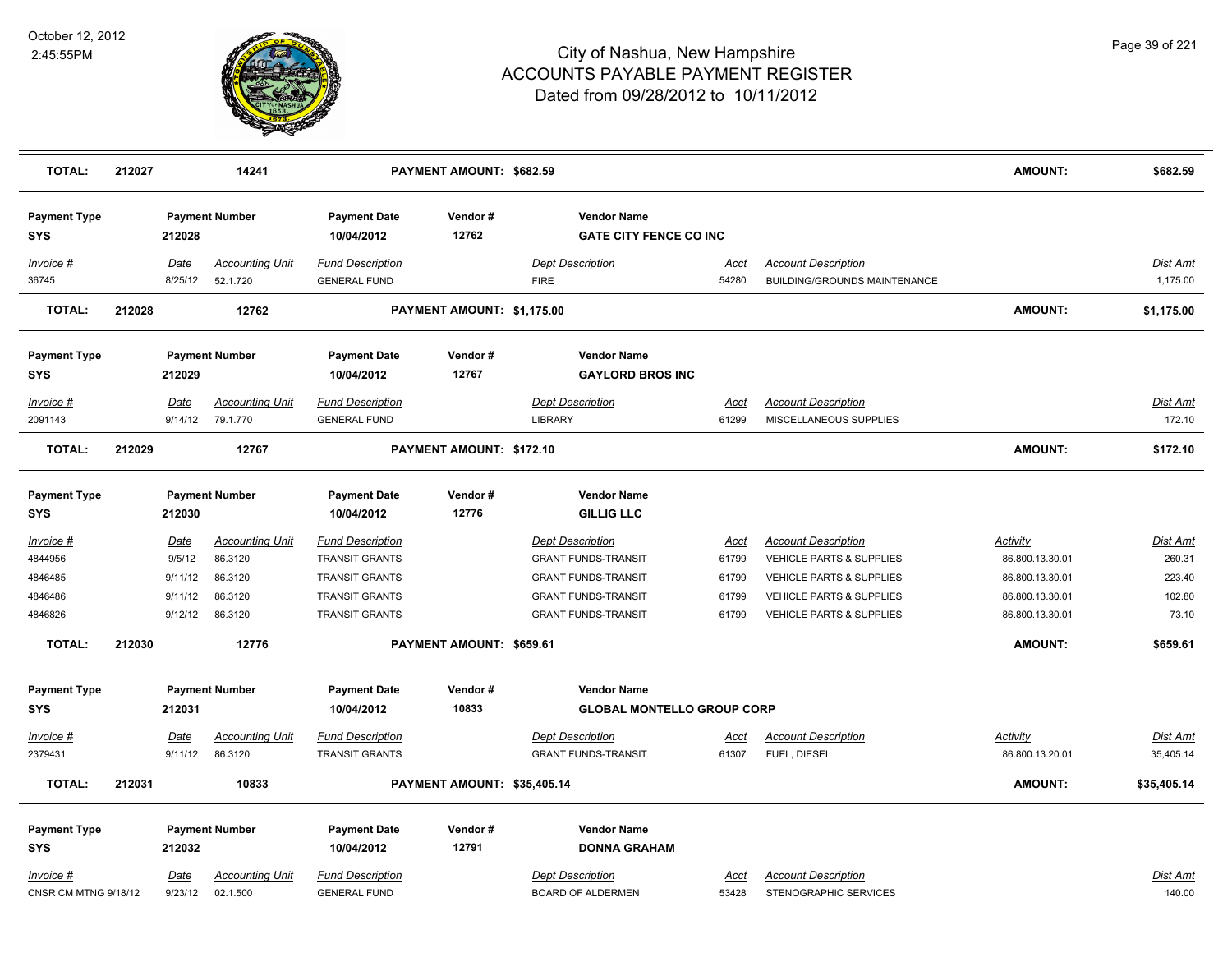

| <b>TOTAL:</b>                     | 212032                | 12791                              |                                                      | PAYMENT AMOUNT: \$140.00   |                                                             |                      |                                                                     | <b>AMOUNT:</b>                        | \$140.00                  |
|-----------------------------------|-----------------------|------------------------------------|------------------------------------------------------|----------------------------|-------------------------------------------------------------|----------------------|---------------------------------------------------------------------|---------------------------------------|---------------------------|
| <b>Payment Type</b><br><b>SYS</b> | 212033                | <b>Payment Number</b>              | <b>Payment Date</b><br>10/04/2012                    | Vendor#<br>10795           | <b>Vendor Name</b><br><b>GRANITE CITY ELECTRIC SUPPLY</b>   |                      |                                                                     |                                       |                           |
| Invoice #<br>S4188041.001         | Date<br>8/28/12       | <b>Accounting Unit</b><br>52.1.620 | <b>Fund Description</b><br><b>GENERAL FUND</b>       |                            | <b>Dept Description</b><br><b>FIRE</b>                      | Acct<br>54487        | <b>Account Description</b><br><b>EQUIPMENT REPAIRS &amp;</b>        |                                       | Dist Amt<br>233.00        |
| S4188041.003                      | 8/28/12               | 52.1.620                           | <b>GENERAL FUND</b>                                  |                            | <b>FIRE</b>                                                 | 54487                | <b>MAINTENANCE</b><br><b>EQUIPMENT REPAIRS &amp;</b><br>MAINTENANCE |                                       | 215.00                    |
| <b>TOTAL:</b>                     | 212033                | 10795                              |                                                      | PAYMENT AMOUNT: \$448.00   |                                                             |                      |                                                                     | <b>AMOUNT:</b>                        | \$448.00                  |
| <b>Payment Type</b><br><b>SYS</b> | 212034                | <b>Payment Number</b>              | <b>Payment Date</b><br>10/04/2012                    | Vendor#<br>11828           | <b>Vendor Name</b><br><b>GRANITE STATE BOAT WORKS</b>       |                      |                                                                     |                                       |                           |
| Invoice #                         | Date                  | <b>Accounting Unit</b>             | <b>Fund Description</b>                              |                            | <b>Dept Description</b>                                     | <u>Acct</u>          | <b>Account Description</b>                                          |                                       | Dist Amt                  |
| 23033                             | 8/29/12               | 52.1.630                           | <b>GENERAL FUND</b>                                  |                            | <b>FIRE</b>                                                 | 61709                | <b>LUBRICANTS</b>                                                   |                                       | 25.16                     |
| <b>TOTAL:</b>                     | 212034                | 11828                              |                                                      | PAYMENT AMOUNT: \$25.16    |                                                             |                      |                                                                     | <b>AMOUNT:</b>                        | \$25.16                   |
| <b>Payment Type</b>               |                       | <b>Payment Number</b>              | <b>Payment Date</b>                                  | Vendor#                    | <b>Vendor Name</b>                                          |                      |                                                                     | Payee Name                            |                           |
| <b>SYS</b>                        | 212035                |                                    | 10/04/2012                                           | 14101                      | <b>CHILD ADVOCACY CENTER</b>                                |                      |                                                                     | <b>GRANITE STATE CHILDREN'S ALLIA</b> |                           |
| Invoice #<br>1013                 | <b>Date</b><br>9/1/12 | <b>Accounting Unit</b><br>50.4025  | <b>Fund Description</b><br>DOJ DRUG FORFEITURE FUNDS |                            | <b>Dept Description</b><br>DOJ DRUG FORFEITURE FUNDS        | <u>Acci</u><br>56315 | <b>Account Description</b><br>CHILD ADVOCACY CENTER                 |                                       | <b>Dist Amt</b><br>833.00 |
| <b>TOTAL:</b>                     | 212035                | 14101                              |                                                      | PAYMENT AMOUNT: \$833.00   |                                                             |                      |                                                                     | <b>AMOUNT:</b>                        | \$833.00                  |
| <b>Payment Type</b><br><b>SYS</b> | 212036                | <b>Payment Number</b>              | <b>Payment Date</b><br>10/04/2012                    | Vendor#<br>12803           | <b>Vendor Name</b><br><b>GREAT AMERICAN DOWNTOWN</b>        |                      |                                                                     |                                       |                           |
| Invoice #                         | Date                  | <b>Accounting Unit</b>             | <b>Fund Description</b>                              |                            | <b>Dept Description</b>                                     | Acct                 | <b>Account Description</b>                                          |                                       | Dist Amt                  |
| 12-1575                           | 7/1/12                | 09.1.510                           | <b>GENERAL FUND</b>                                  |                            | CIVIC & COMMUNITY ACTIVITIES                                | 56221                | GREAT AMERICAN DOWNTOWN                                             |                                       | 8,750.00                  |
| <b>TOTAL:</b>                     | 212036                | 12803                              |                                                      | PAYMENT AMOUNT: \$8,750.00 |                                                             |                      |                                                                     | <b>AMOUNT:</b>                        | \$8,750.00                |
| <b>Payment Type</b><br><b>SYS</b> | 212037                | <b>Payment Number</b>              | <b>Payment Date</b><br>10/04/2012                    | Vendor#<br>14273           | <b>Vendor Name</b><br><b>GREATER NASHUA CHAMBER OF COMM</b> |                      |                                                                     |                                       |                           |
| Invoice #                         | Date                  | <b>Accounting Unit</b>             | <b>Fund Description</b>                              |                            | <b>Dept Description</b>                                     | Acct                 | <b>Account Description</b>                                          |                                       | Dist Amt                  |
| 14808                             | 9/26/12               | 01.1.500                           | <b>GENERAL FUND</b>                                  |                            | <b>MAYOR</b>                                                | 55400                | CONFERENCES AND SEMINARS                                            |                                       | 25.00                     |
| 14809                             | 9/26/12               | 01.1.500                           | <b>GENERAL FUND</b>                                  |                            | <b>MAYOR</b>                                                | 55400                | <b>CONFERENCES AND SEMINARS</b>                                     |                                       | 5.00                      |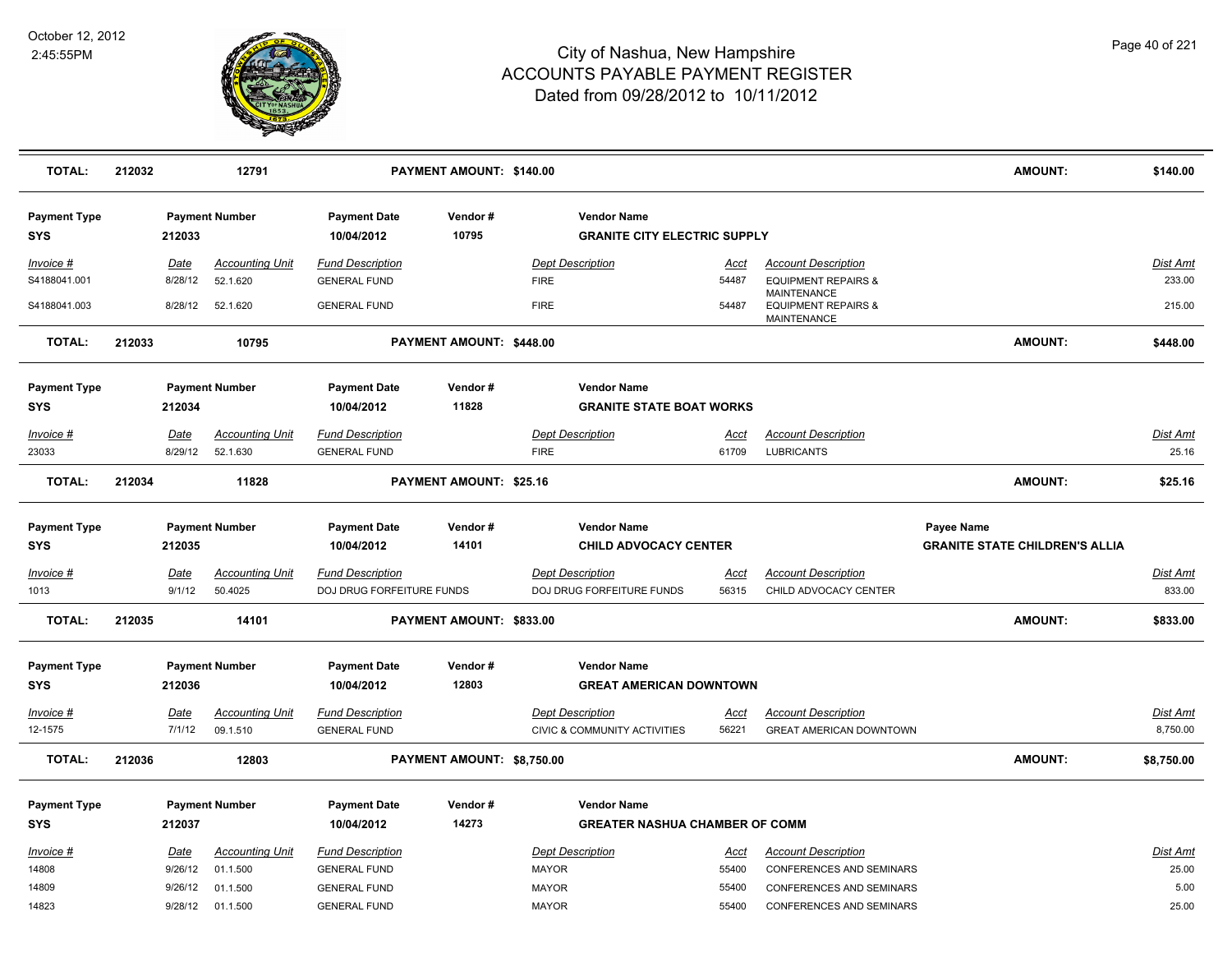

| <b>TOTAL:</b>                     | 212037 |                        | 14273                                   |                                                | PAYMENT AMOUNT: \$55.00    |                                                           |                      |                                                                   | <b>AMOUNT:</b>                                      | \$55.00                   |
|-----------------------------------|--------|------------------------|-----------------------------------------|------------------------------------------------|----------------------------|-----------------------------------------------------------|----------------------|-------------------------------------------------------------------|-----------------------------------------------------|---------------------------|
| <b>Payment Type</b><br><b>SYS</b> |        | 212038                 | <b>Payment Number</b>                   | <b>Payment Date</b><br>10/04/2012              | Vendor#<br>14284           | <b>Vendor Name</b><br><b>TINA HAMILTON</b>                |                      |                                                                   |                                                     |                           |
| Invoice #<br>20176A 10/04/12 DCAP |        | Date<br>10/2/12        | <b>Accounting Unit</b><br><b>BS1000</b> | <b>Fund Description</b><br><b>GENERAL FUND</b> |                            | <b>Dept Description</b><br><b>GENERAL FUND</b>            | Acct<br>21460        | <b>Account Description</b><br>125 DEPENDENT CARE                  |                                                     | Dist Amt<br>100.00        |
| <b>TOTAL:</b>                     | 212038 |                        | 14284                                   |                                                | PAYMENT AMOUNT: \$100.00   |                                                           |                      |                                                                   | AMOUNT:                                             | \$100.00                  |
| <b>Payment Type</b><br><b>SYS</b> |        | 212039                 | <b>Payment Number</b>                   | <b>Payment Date</b><br>10/04/2012              | Vendor#<br>12030           | <b>Vendor Name</b><br><b>HARRISON SHRADER ENTERPRISES</b> |                      |                                                                   |                                                     |                           |
| Invoice #<br>F-22077              |        | Date<br>7/23/12        | <b>Accounting Unit</b><br>52.1.625      | <b>Fund Description</b><br><b>GENERAL FUND</b> |                            | <b>Dept Description</b><br><b>FIRE</b>                    | Acct<br>71432        | <b>Account Description</b><br>FIRE APPARATUS EQUIPMENT            |                                                     | Dist Amt<br>4,980.96      |
| <b>TOTAL:</b>                     | 212039 |                        | 12030                                   |                                                | PAYMENT AMOUNT: \$4,980.96 |                                                           |                      |                                                                   | <b>AMOUNT:</b>                                      | \$4,980.96                |
| <b>Payment Type</b><br><b>SYS</b> |        | 212040                 | <b>Payment Number</b>                   | <b>Payment Date</b><br>10/04/2012              | Vendor#<br>14309           | <b>Vendor Name</b><br><b>HOME DEPOT CREDIT SERVICES</b>   |                      |                                                                   | Payee Name<br><b>HOME DEPOT CREDIT SERVICE 3065</b> |                           |
| Invoice #<br>0267089              |        | <u>Date</u><br>9/26/12 | <b>Accounting Unit</b><br>44.1.720      | <b>Fund Description</b><br><b>GENERAL FUND</b> |                            | <b>Dept Description</b><br>EDGEWOOD CEMETERY              | <u>Acct</u><br>54280 | <b>Account Description</b><br><b>BUILDING/GROUNDS MAINTENANCE</b> | <b>Activity</b>                                     | <u>Dist Amt</u><br>149.10 |
| 0992465                           |        | 9/26/12                | 42.1.720                                | <b>GENERAL FUND</b>                            |                            | WOODLAWN CEMETERY                                         | 61428                | <b>JANITORIAL SUPPLIES</b>                                        |                                                     | 31.42                     |
| 1024751                           |        | 7/17/12                | 77.1.650                                | <b>GENERAL FUND</b>                            |                            | PARKS & RECREATION                                        | 54280                | BUILDING/GROUNDS MAINTENANCE                                      |                                                     | 5.11                      |
| 1028845                           |        | 6/7/12                 | 77.1.660                                | <b>GENERAL FUND</b>                            |                            | PARKS & RECREATION                                        | 54250                | POOL REPAIRS & MAINTENANCE                                        |                                                     | 28.40                     |
| 19964                             |        | 6/8/12                 | 77.1.660                                | <b>GENERAL FUND</b>                            |                            | PARKS & RECREATION                                        | 54250                | POOL REPAIRS & MAINTENANCE                                        |                                                     | 109.00                    |
| 2013995                           |        | 9/4/12                 | 77.1.650                                | <b>GENERAL FUND</b>                            |                            | PARKS & RECREATION                                        | 54280                | BUILDING/GROUNDS MAINTENANCE                                      |                                                     | 95.17                     |
| 2019662                           |        | 6/6/12                 | 77.1.660                                | <b>GENERAL FUND</b>                            |                            | PARKS & RECREATION                                        | 54250                | POOL REPAIRS & MAINTENANCE                                        |                                                     | 13.71                     |
| 2019712                           |        | 6/6/12                 | 77.1.660                                | <b>GENERAL FUND</b>                            |                            | PARKS & RECREATION                                        | 54250                | POOL REPAIRS & MAINTENANCE                                        |                                                     | 53.86                     |
| 2025939                           |        | 7/26/12                | 77.1.720.8191                           | <b>GENERAL FUND</b>                            |                            | PARKS & RECREATION                                        | 54280                | BUILDING/GROUNDS MAINTENANCE                                      |                                                     | 11.95                     |
| 2026349                           |        | 9/24/12                | 42.1.720                                | <b>GENERAL FUND</b>                            |                            | WOODLAWN CEMETERY                                         | 54280                | BUILDING/GROUNDS MAINTENANCE                                      |                                                     | 169.27                    |
| 2266899                           |        | 9/24/12                | 61.1010                                 | <b>GF-PRIOR YEAR ESCROWS</b>                   |                            | STREETS-PRIOR YEAR                                        | 81100                | CAPITAL IMPROVEMENTS                                              | 1000                                                | 557.19                    |
| 3019427                           |        | 6/5/12                 | 77.1.660                                | <b>GENERAL FUND</b>                            |                            | PARKS & RECREATION                                        | 54250                | POOL REPAIRS & MAINTENANCE                                        |                                                     | 97.68                     |
| 3025771                           |        | 7/25/12                | 77.1.660                                | <b>GENERAL FUND</b>                            |                            | PARKS & RECREATION                                        | 54250                | POOL REPAIRS & MAINTENANCE                                        |                                                     | 10.36                     |
| 5017177                           |        | 9/21/12                | 61.1010                                 | <b>GF-PRIOR YEAR ESCROWS</b>                   |                            | STREETS-PRIOR YEAR                                        | 81100                | CAPITAL IMPROVEMENTS                                              | 1000                                                | 40.14                     |
| 5025522                           |        | 7/23/12                | 77.1.660                                | <b>GENERAL FUND</b>                            |                            | PARKS & RECREATION                                        | 54250                | POOL REPAIRS & MAINTENANCE                                        |                                                     | 25.12                     |
| 5029806                           |        | 6/13/12                | 77.1.660                                | <b>GENERAL FUND</b>                            |                            | PARKS & RECREATION                                        | 54250                | POOL REPAIRS & MAINTENANCE                                        |                                                     | 10.93                     |
| 6013394                           |        | 8/31/12                | 77.1.660                                | <b>GENERAL FUND</b>                            |                            | PARKS & RECREATION                                        | 54250                | POOL REPAIRS & MAINTENANCE                                        |                                                     | 11.15                     |
| 6022159                           |        | 9/20/12                | 52.1.720                                | <b>GENERAL FUND</b>                            |                            | <b>FIRE</b>                                               | 54280                | <b>BUILDING/GROUNDS MAINTENANCE</b>                               |                                                     | 71.58                     |
| 6023994                           |        | 7/12/12                | 77.1.660                                | <b>GENERAL FUND</b>                            |                            | PARKS & RECREATION                                        | 54250                | POOL REPAIRS & MAINTENANCE                                        |                                                     | 0.96                      |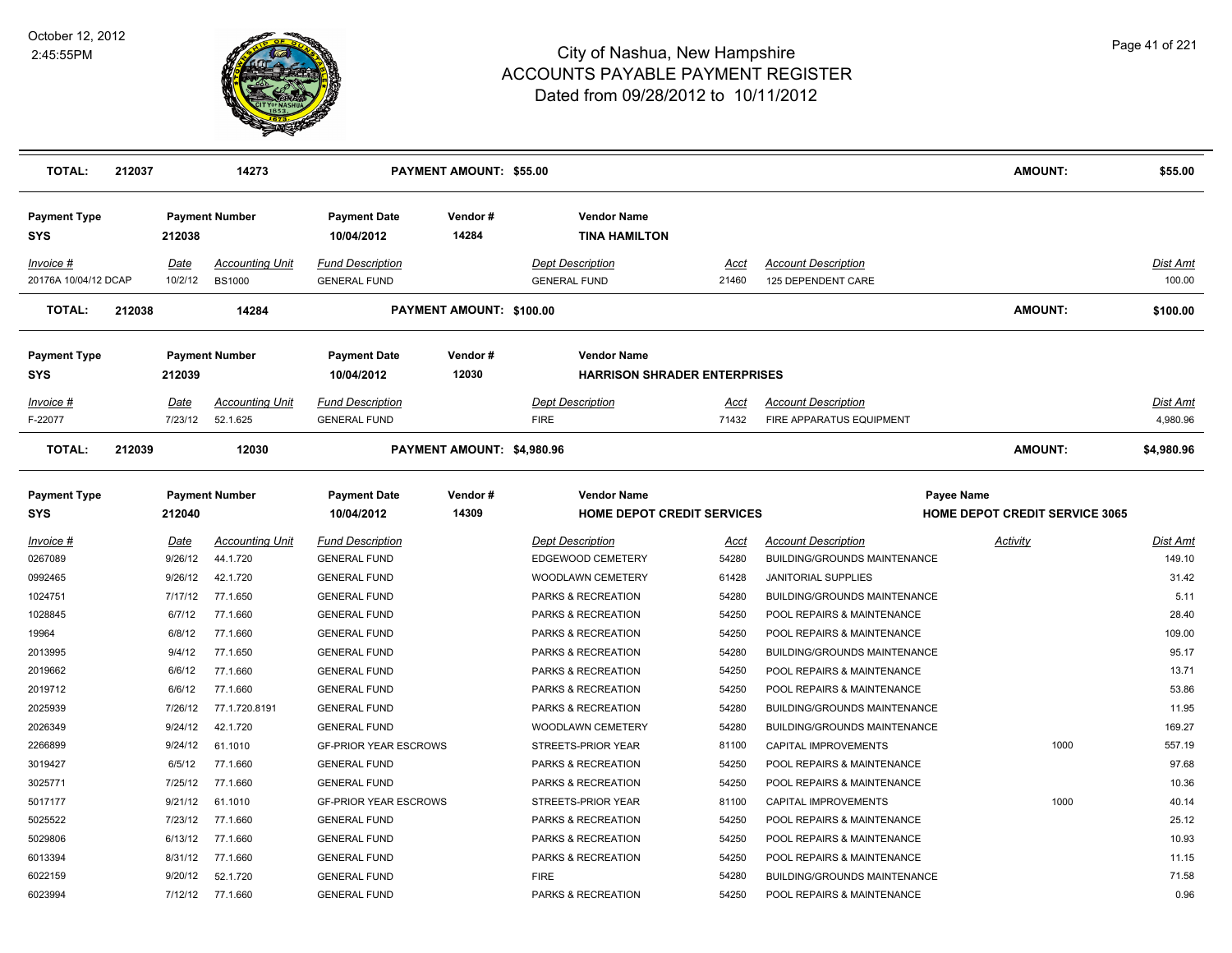

| 7011200                           |        | 8/20/12     | 77.1.650               | <b>GENERAL FUND</b>               |                            | PARKS & RECREATION                                   | 54280       | BUILDING/GROUNDS MAINTENANCE      |                | 21.56           |
|-----------------------------------|--------|-------------|------------------------|-----------------------------------|----------------------------|------------------------------------------------------|-------------|-----------------------------------|----------------|-----------------|
| 8010041                           |        | 8/9/12      | 61.1.705               | <b>GENERAL FUND</b>               |                            | <b>STREETS</b>                                       | 61562       | <b>STRIPING MATERIALS</b>         |                | 41.96           |
| 8015802                           |        | 7/10/12     | 77.1.660               | <b>GENERAL FUND</b>               |                            | PARKS & RECREATION                                   | 54250       | POOL REPAIRS & MAINTENANCE        |                | 2.13            |
| 8027448                           |        | 9/28/12     | 66.5300                | CAPITAL PROJECTS-PARKING          |                            | CAPITAL PROJECTS-PARKING                             | 81200       | <b>BUILDINGS AND IMPROVEMENTS</b> | 1006.66.01.30  | 90.50           |
| 9010734                           |        | 7/19/12     | 77.1.720.8191          | <b>GENERAL FUND</b>               |                            | PARKS & RECREATION                                   | 54280       | BUILDING/GROUNDS MAINTENANCE      |                | 10.98           |
| 9025439                           |        | 9/17/12     | 52.1.620               | <b>GENERAL FUND</b>               |                            | <b>FIRE</b>                                          | 61699       | <b>EQUIPMENT MAINT SUPPLIES</b>   |                | 316.81          |
| 9241409                           |        | 9/17/12     | 52.1.620               | <b>GENERAL FUND</b>               |                            | <b>FIRE</b>                                          | 61699       | <b>EQUIPMENT MAINT SUPPLIES</b>   |                | $-109.89$       |
| <b>TOTAL:</b>                     | 212040 |             | 14309                  |                                   | PAYMENT AMOUNT: \$1,866.15 |                                                      |             |                                   | <b>AMOUNT:</b> | \$1,866.15      |
| <b>Payment Type</b><br><b>SYS</b> |        | 212041      | <b>Payment Number</b>  | <b>Payment Date</b><br>10/04/2012 | Vendor#<br>14312           | <b>Vendor Name</b><br><b>JENNIFER HOSKING</b>        |             |                                   |                |                 |
| Invoice #                         |        | <b>Date</b> | <b>Accounting Unit</b> | <b>Fund Description</b>           |                            | <b>Dept Description</b>                              | <u>Acct</u> | <b>Account Description</b>        |                | Dist Amt        |
| 9/27 - MILEAGE                    |        | 10/1/12     | 79.1.500               | <b>GENERAL FUND</b>               |                            | <b>LIBRARY</b>                                       | 55300       | <b>TRAVEL</b>                     |                | 45.07           |
| <b>TOTAL:</b>                     | 212041 |             | 14312                  |                                   | PAYMENT AMOUNT: \$45.07    |                                                      |             |                                   | <b>AMOUNT:</b> | \$45.07         |
| <b>Payment Type</b><br><b>SYS</b> |        | 212042      | <b>Payment Number</b>  | <b>Payment Date</b><br>10/04/2012 | Vendor#<br>12888           | <b>Vendor Name</b><br><b>IMTEK REPROGRAPHICS INC</b> |             |                                   |                |                 |
|                                   |        |             |                        |                                   |                            |                                                      |             |                                   |                |                 |
| Invoice #                         |        | Date        | <b>Accounting Unit</b> | <b>Fund Description</b>           |                            | <b>Dept Description</b>                              | Acct        | <b>Account Description</b>        |                | Dist Amt        |
| 906-44433                         |        | 9/5/12      | 60.1.665               | <b>GENERAL FUND</b>               |                            | <b>PUBLIC</b><br>WORKS-ADMIN/ENGINEERING             | 61299       | MISCELLANEOUS SUPPLIES            |                | 123.52          |
| <b>TOTAL:</b>                     | 212042 |             | 12888                  |                                   | PAYMENT AMOUNT: \$123.52   |                                                      |             |                                   | <b>AMOUNT:</b> | \$123.52        |
| <b>Payment Type</b>               |        |             | <b>Payment Number</b>  | <b>Payment Date</b>               | Vendor#                    | <b>Vendor Name</b>                                   |             |                                   |                |                 |
| <b>SYS</b>                        |        | 212043      |                        | 10/04/2012                        | 12889                      | <b>INDUSTRIAL PROTECTION SERVICES</b>                |             |                                   |                |                 |
| Invoice #                         |        | Date        | <b>Accounting Unit</b> | <b>Fund Description</b>           |                            | <b>Dept Description</b>                              | Acct        | <b>Account Description</b>        |                | Dist Amt        |
| 108121-00                         |        | 9/11/12     | 52.1.625               | <b>GENERAL FUND</b>               |                            | <b>FIRE</b>                                          | 71432       | FIRE APPARATUS EQUIPMENT          |                | 776.00          |
| <b>TOTAL:</b>                     | 212043 |             | 12889                  |                                   | PAYMENT AMOUNT: \$776.00   |                                                      |             |                                   | <b>AMOUNT:</b> | \$776.00        |
| <b>Payment Type</b>               |        |             | <b>Payment Number</b>  | <b>Payment Date</b>               | Vendor#                    | <b>Vendor Name</b>                                   |             |                                   |                |                 |
| <b>SYS</b>                        |        | 212044      |                        | 10/04/2012                        | 12893                      | <b>INGRAM LIBRARY SERVICES</b>                       |             |                                   |                |                 |
|                                   |        |             |                        |                                   |                            |                                                      |             |                                   |                |                 |
| $Invoice$ #                       |        | <u>Date</u> | <b>Accounting Unit</b> | <b>Fund Description</b>           |                            | <b>Dept Description</b>                              | <u>Acct</u> | <b>Account Description</b>        |                | <b>Dist Amt</b> |
| 06593681                          |        | 9/4/12      | 79.1.760               | <b>GENERAL FUND</b>               |                            | <b>LIBRARY</b>                                       | 61807       | <b>PUBLICATIONS</b>               |                | 673.50          |
| 06810272                          |        | 9/13/12     | 79.1.760               | <b>GENERAL FUND</b>               |                            | <b>LIBRARY</b>                                       | 61807       | PUBLICATIONS                      |                | 91.75           |
| 06810273                          |        | 9/13/12     | 79.1.760               | <b>GENERAL FUND</b>               |                            | <b>LIBRARY</b>                                       | 61807       | <b>PUBLICATIONS</b>               |                | 191.94          |
| 06849105                          |        | 9/16/12     | 79.1.760               | <b>GENERAL FUND</b>               |                            | <b>LIBRARY</b>                                       | 61807       | <b>PUBLICATIONS</b>               |                | 83.70           |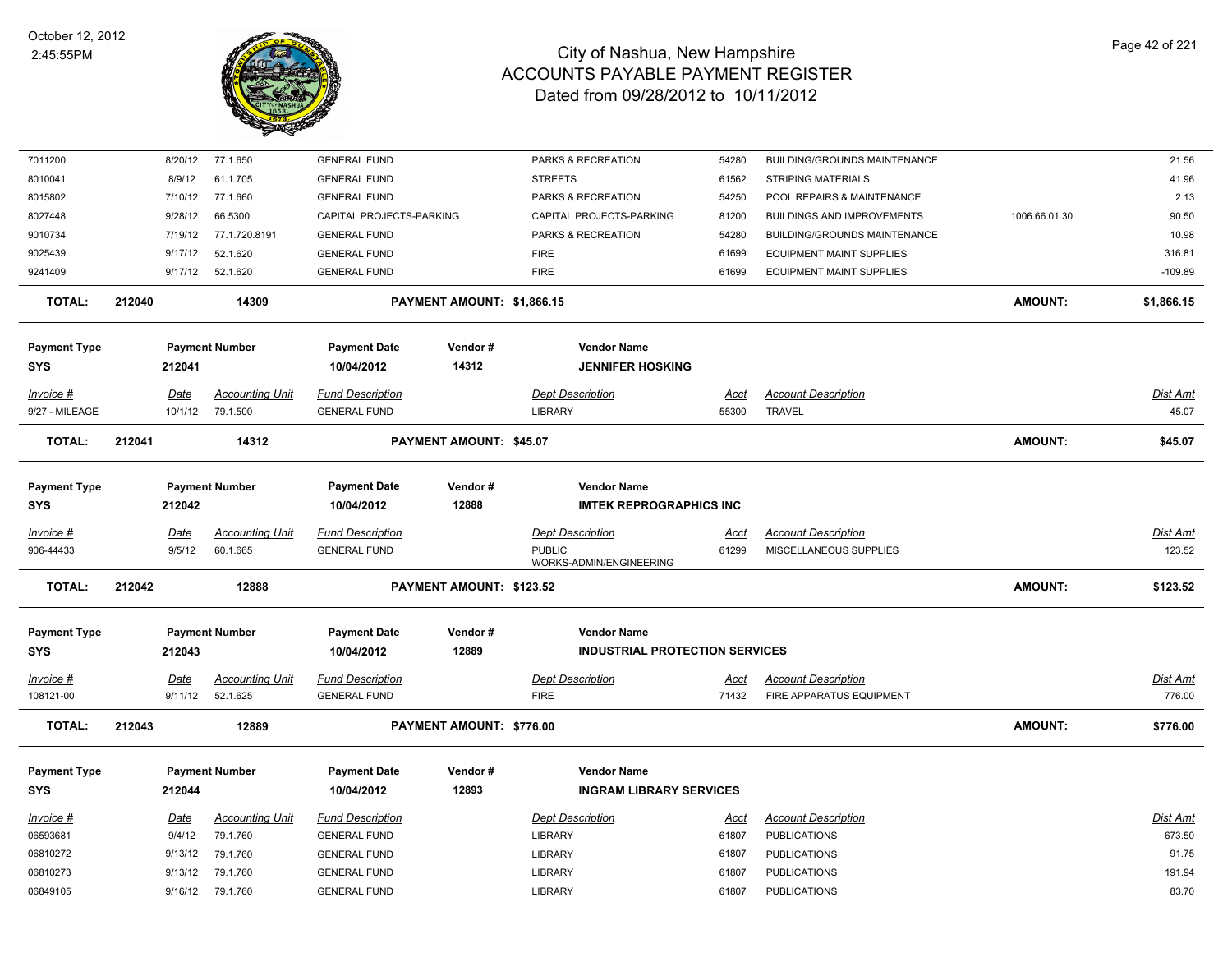

| <b>TOTAL:</b>                     | 212044 |                       | 12893                                 |                                                   | PAYMENT AMOUNT: \$1,040.89 |                                               |                      |                                                     | <b>AMOUNT:</b> | \$1,040.89           |
|-----------------------------------|--------|-----------------------|---------------------------------------|---------------------------------------------------|----------------------------|-----------------------------------------------|----------------------|-----------------------------------------------------|----------------|----------------------|
| <b>Payment Type</b><br><b>SYS</b> |        | 212045                | <b>Payment Number</b>                 | <b>Payment Date</b><br>10/04/2012                 | Vendor#<br>12907           | <b>Vendor Name</b><br><b>JP PEST SERVICES</b> |                      |                                                     |                |                      |
| Invoice #<br>1070382              |        | Date<br>9/14/12       | <b>Accounting Unit</b><br>61.1.670    | <b>Fund Description</b><br><b>GENERAL FUND</b>    |                            | <b>Dept Description</b><br><b>STREETS</b>     | <u>Acct</u><br>54228 | <b>Account Description</b><br>PEST CONTROL SERVICES |                | Dist Amt<br>65.00    |
| <b>TOTAL:</b>                     | 212045 |                       | 12907                                 |                                                   | PAYMENT AMOUNT: \$65.00    |                                               |                      |                                                     | <b>AMOUNT:</b> | \$65.00              |
| <b>Payment Type</b><br><b>SYS</b> |        | 212046                | <b>Payment Number</b>                 | <b>Payment Date</b><br>10/04/2012                 | Vendor#<br>14337           | <b>Vendor Name</b><br>JACK YOUNG CO INC       |                      |                                                     |                |                      |
| Invoice #                         |        | Date                  | <b>Accounting Unit</b>                | <b>Fund Description</b>                           |                            | <b>Dept Description</b>                       | Acct                 | <b>Account Description</b>                          |                | Dist Amt             |
| 200004                            |        | 9/6/12                | 52.1.630                              | <b>GENERAL FUND</b>                               |                            | <b>FIRE</b>                                   | 61799                | VEHICLE PARTS & SUPPLIES                            |                | 116.02               |
| 201719                            |        | 9/12/12               | 52.1.630                              | <b>GENERAL FUND</b>                               |                            | <b>FIRE</b>                                   | 61799                | VEHICLE PARTS & SUPPLIES                            |                | 13.35                |
| 202913                            |        | 9/14/12               | 52.1.630                              | <b>GENERAL FUND</b>                               |                            | <b>FIRE</b>                                   | 61799                | <b>VEHICLE PARTS &amp; SUPPLIES</b>                 |                | 25.41                |
| <b>TOTAL:</b>                     | 212046 |                       | 14337                                 |                                                   | PAYMENT AMOUNT: \$154.78   |                                               |                      |                                                     | <b>AMOUNT:</b> | \$154.78             |
| <b>Payment Type</b>               |        |                       | <b>Payment Number</b>                 | <b>Payment Date</b>                               | Vendor#                    | <b>Vendor Name</b>                            |                      |                                                     |                |                      |
| <b>SYS</b>                        |        | 212047                |                                       | 10/04/2012                                        | 11213                      | <b>AMANDA JAGENTENFL</b>                      |                      |                                                     |                |                      |
| Invoice #                         |        | <u>Date</u>           | <b>Accounting Unit</b>                | <b>Fund Description</b>                           |                            | <b>Dept Description</b>                       | <u>Acct</u>          | <b>Account Description</b>                          |                | <u>Dist Amt</u>      |
| 33256A 10/04/12 DCAP              |        | 10/2/12               | <b>BS1000</b>                         | <b>GENERAL FUND</b>                               |                            | <b>GENERAL FUND</b>                           | 21460                | 125 DEPENDENT CARE                                  |                | 192.31               |
| <b>TOTAL:</b>                     | 212047 |                       | 11213                                 |                                                   | PAYMENT AMOUNT: \$192.31   |                                               |                      |                                                     | <b>AMOUNT:</b> | \$192.31             |
| <b>Payment Type</b>               |        |                       | <b>Payment Number</b>                 | <b>Payment Date</b>                               | Vendor#                    | <b>Vendor Name</b>                            |                      |                                                     |                |                      |
| <b>SYS</b>                        |        | 212048                |                                       | 10/04/2012                                        | 12911                      | JAN PRO CLEANING SYSTEMS NORTH                |                      |                                                     |                |                      |
| Invoice #                         |        | <u>Date</u>           | <b>Accounting Unit</b>                | <b>Fund Description</b>                           |                            | <b>Dept Description</b>                       | Acct                 | <b>Account Description</b>                          |                | <b>Dist Amt</b>      |
| 18455                             |        | 10/1/12               | 77.1.650                              | <b>GENERAL FUND</b>                               |                            | PARKS & RECREATION                            | 54280                | BUILDING/GROUNDS MAINTENANCE                        |                | 300.00               |
| 18456                             |        | 10/1/12               | 60.1.500                              | <b>GENERAL FUND</b>                               |                            | <b>PUBLIC</b><br>WORKS-ADMIN/ENGINEERING      | 55699                | OTHER CONTRACTED SERVICES                           |                | 665.00               |
| <b>TOTAL:</b>                     | 212048 |                       | 12911                                 |                                                   | PAYMENT AMOUNT: \$965.00   |                                               |                      |                                                     | <b>AMOUNT:</b> | \$965.00             |
| <b>Payment Type</b>               |        |                       | <b>Payment Number</b>                 | <b>Payment Date</b>                               | Vendor#                    | <b>Vendor Name</b>                            |                      |                                                     |                |                      |
| <b>SYS</b>                        |        | 212049                |                                       | 10/04/2012                                        | 11040                      | <b>JCI JONES CHEMICALS INC</b>                |                      |                                                     |                |                      |
| Invoice #<br>559334               |        | <u>Date</u><br>9/5/12 | <b>Accounting Unit</b><br>69.6200.670 | <b>Fund Description</b><br><b>WASTEWATER FUND</b> |                            | <b>Dept Description</b><br><b>WASTEWATER</b>  | Acct<br>61156        | <b>Account Description</b><br><b>CHEMICALS</b>      |                | Dist Amt<br>2,563.18 |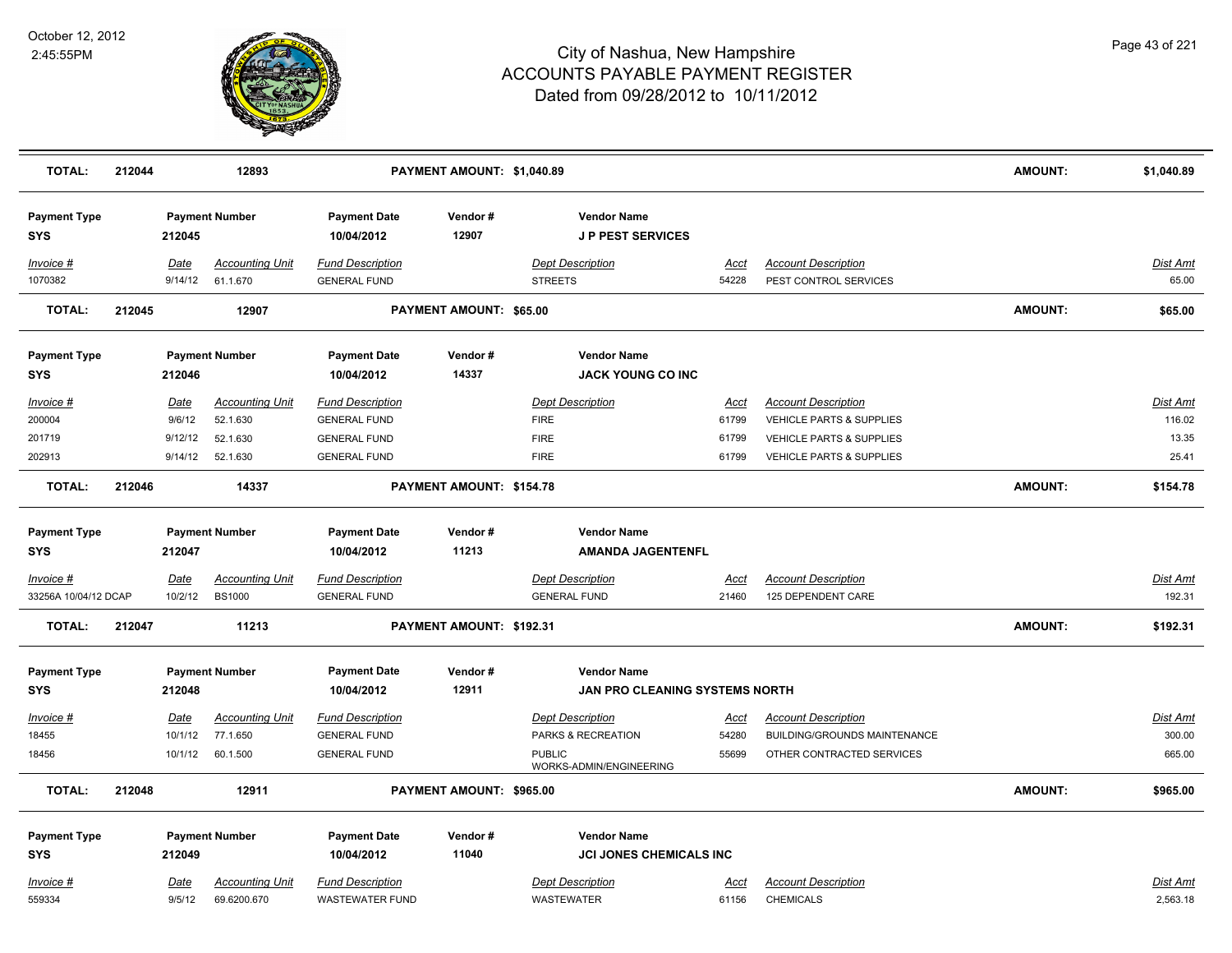

|                          | 212052 |                 | 15114                              | PAYMENT AMOUNT: \$25.00                             |                                 |                                                   |                      |                                                            | <b>AMOUNT:</b>          | \$25.00           |
|--------------------------|--------|-----------------|------------------------------------|-----------------------------------------------------|---------------------------------|---------------------------------------------------|----------------------|------------------------------------------------------------|-------------------------|-------------------|
|                          |        |                 |                                    |                                                     |                                 |                                                   |                      | <b>CHECKS</b>                                              |                         |                   |
| Invoice #<br>9/25-REFUND |        | Date<br>9/25/12 | <b>Accounting Unit</b><br>11.1.500 | <b>Fund Description</b><br><b>GENERAL FUND</b>      |                                 | <b>Dept Description</b><br><b>HUMAN RESOURCES</b> | <u>Acct</u><br>55425 | <b>Account Description</b><br><b>EMPLOYMENT BACKGROUND</b> |                         | Dist Amt<br>25.00 |
| <b>SYS</b>               |        | 212052          |                                    | 10/04/2012                                          |                                 |                                                   |                      |                                                            |                         |                   |
| <b>Payment Type</b>      |        |                 | <b>Payment Number</b>              | <b>Payment Date</b>                                 | Vendor#<br>15114                | <b>Vendor Name</b><br><b>ERIC JOHNSON</b>         |                      |                                                            |                         |                   |
| <b>TOTAL:</b>            | 212051 |                 | 12925                              |                                                     | <b>PAYMENT AMOUNT: \$478.23</b> |                                                   |                      |                                                            | <b>AMOUNT:</b>          | \$478.23          |
| 1-5799992012             |        | 9/18/12         | 79.1.720                           | <b>GENERAL FUND</b>                                 |                                 | <b>LIBRARY</b>                                    | 54243                | <b>HVAC MAINTENANCE</b>                                    |                         | 478.23            |
| Invoice #                |        | <b>Date</b>     | <b>Accounting Unit</b>             | <b>Fund Description</b>                             |                                 | <b>Dept Description</b>                           | <u>Acct</u>          | <b>Account Description</b>                                 |                         | <u>Dist Amt</u>   |
| <b>SYS</b>               |        | 212051          |                                    | 10/04/2012                                          | 12925                           | <b>JOHNSON CONTROLS INC</b>                       |                      |                                                            | <b>JOHNSON CONTROLS</b> |                   |
| <b>Payment Type</b>      |        |                 | <b>Payment Number</b>              | <b>Payment Date</b>                                 | Vendor#                         | <b>Vendor Name</b>                                |                      |                                                            | Payee Name              |                   |
| <b>TOTAL:</b>            | 212050 |                 | 12919                              |                                                     | PAYMENT AMOUNT: \$400.00        |                                                   |                      |                                                            | <b>AMOUNT:</b>          | \$400.00          |
| 9/19 - 10/1 - TAPING     |        | 10/2/12         | 22.2505                            | <b>GOVT &amp; EDUCATION CHANNELS</b><br><b>FUND</b> |                                 | <b>GOV'T &amp; EDUCATION CHANNELS</b>             | 53470                | <b>VIDEOGRAPHY SERVICES</b>                                |                         | 400.00            |
| Invoice #                |        | Date            | <b>Accounting Unit</b>             | <b>Fund Description</b>                             |                                 | <b>Dept Description</b>                           | Acct                 | <b>Account Description</b>                                 |                         | Dist Amt          |
| <b>SYS</b>               |        | 212050          |                                    | 10/04/2012                                          | 12919                           | <b>MIKE JEYNES</b>                                |                      |                                                            |                         |                   |
| <b>Payment Type</b>      |        |                 | <b>Payment Number</b>              | <b>Payment Date</b>                                 | Vendor#                         | <b>Vendor Name</b>                                |                      |                                                            |                         |                   |
| <b>TOTAL:</b>            | 212049 |                 | 11040                              |                                                     | PAYMENT AMOUNT: \$16,126.07     |                                                   |                      |                                                            | <b>AMOUNT:</b>          | \$16,126.07       |
| 59902                    |        | 9/10/12         | 69.6200.670                        | <b>WASTEWATER FUND</b>                              |                                 | WASTEWATER                                        | 61156                | <b>CHEMICALS</b>                                           |                         | 2,505.89          |
| 560758                   |        | 9/19/12         | 69.6200.670                        | WASTEWATER FUND                                     |                                 | WASTEWATER                                        | 61156                | <b>CHEMICALS</b>                                           |                         | 6,060.00          |
|                          |        | 9/14/12         | 69.6200.670                        | <b>WASTEWATER FUND</b>                              |                                 | WASTEWATER                                        | 61156                | <b>CHEMICALS</b>                                           |                         | 2,498.50          |
| 560360                   |        | 9/7/12          | 69.6200.670                        | <b>WASTEWATER FUND</b>                              |                                 | <b>WASTEWATER</b>                                 | 61156                | <b>CHEMICALS</b>                                           |                         | 2,498.50          |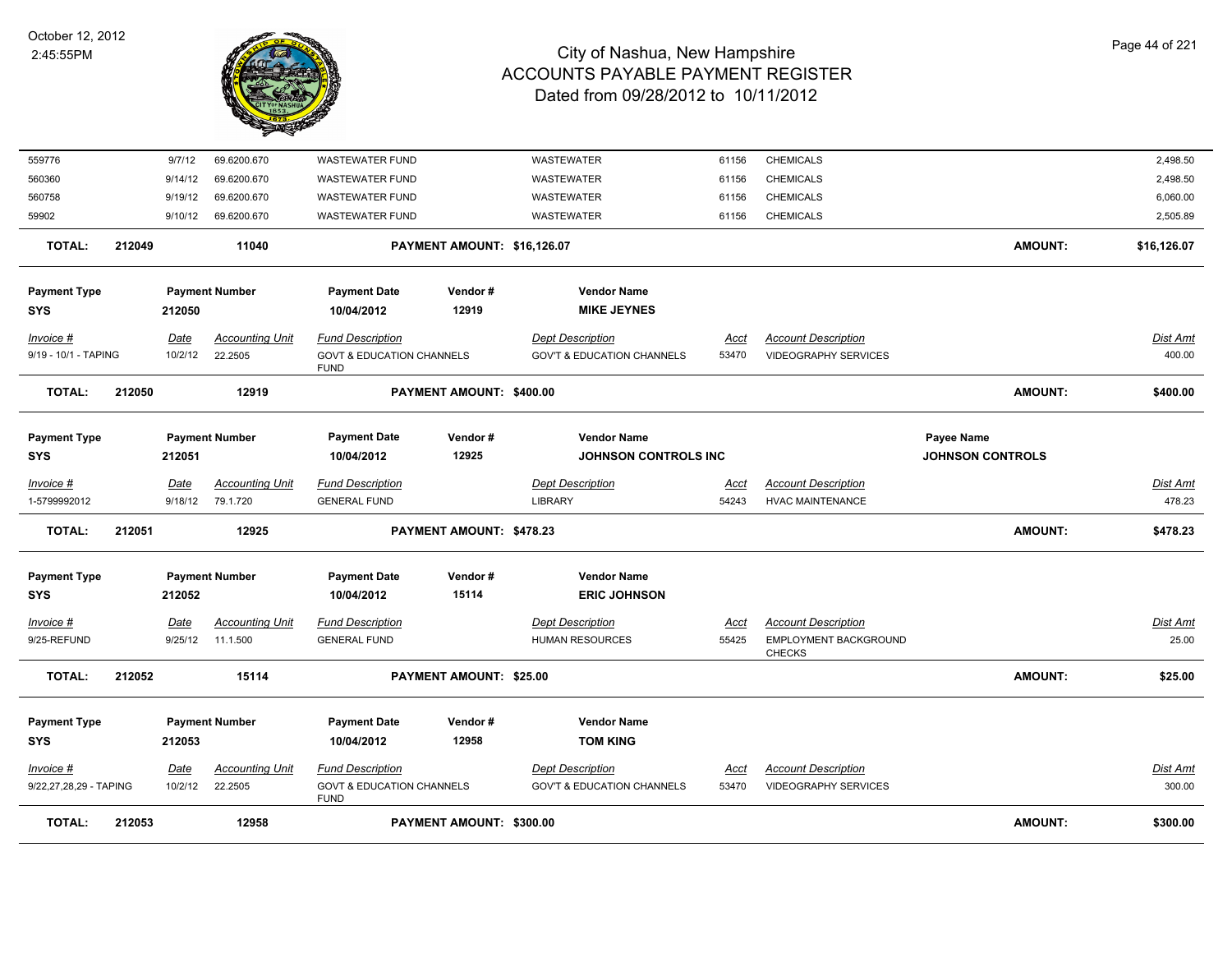

| <b>Payment Type</b><br><b>SYS</b>      |        | 212054          | <b>Payment Number</b>  | <b>Payment Date</b><br>10/04/2012 | Vendor#<br>14364            | <b>Vendor Name</b><br><b>JAMES W KIRK</b> |                      |                                                      |                 |                 |
|----------------------------------------|--------|-----------------|------------------------|-----------------------------------|-----------------------------|-------------------------------------------|----------------------|------------------------------------------------------|-----------------|-----------------|
|                                        |        |                 | <b>Accounting Unit</b> | <b>Fund Description</b>           |                             | <b>Dept Description</b>                   |                      | <b>Account Description</b>                           |                 | Dist Amt        |
| Invoice #<br>20190A 10/04/2012 DCAP    |        | Date<br>10/2/12 | <b>BS1000</b>          | <b>GENERAL FUND</b>               |                             | <b>GENERAL FUND</b>                       | <u>Acct</u><br>21460 | 125 DEPENDENT CARE                                   |                 | 67.30           |
| <b>TUITION</b><br><b>REIMBURSEMENT</b> |        | 9/18/12         | 52.1.635               | <b>GENERAL FUND</b>               |                             | <b>FIRE</b>                               | 52800                | EDUCATIONAL ASSISTANCE                               |                 | 459.00          |
| <b>TOTAL:</b>                          | 212054 |                 | 14364                  |                                   | PAYMENT AMOUNT: \$526.30    |                                           |                      |                                                      | <b>AMOUNT:</b>  | \$526.30        |
| <b>Payment Type</b>                    |        |                 | <b>Payment Number</b>  | <b>Payment Date</b>               | Vendor#                     | <b>Vendor Name</b>                        |                      |                                                      |                 |                 |
| <b>SYS</b>                             |        | 212055          |                        | 10/04/2012                        | 10501                       | <b>KRONOS INC</b>                         |                      |                                                      |                 |                 |
| <u>Invoice #</u>                       |        | Date            | <b>Accounting Unit</b> | <b>Fund Description</b>           |                             | <b>Dept Description</b>                   | <u>Acct</u>          | <b>Account Description</b>                           |                 | Dist Amt        |
| 10706548                               |        | 9/11/12         | 22.1.535               | <b>GENERAL FUND</b>               |                             | <b>INFORMATION TECHNOLOGY</b>             | 54407                | SOFTWARE MAINTENANCE                                 |                 | 41,225.43       |
| 10707038                               |        |                 | 9/13/12 22.1.535       | <b>GENERAL FUND</b>               |                             | <b>INFORMATION TECHNOLOGY</b>             | 54407                | SOFTWARE MAINTENANCE                                 |                 | 1,147.32        |
| <b>TOTAL:</b>                          | 212055 |                 | 10501                  |                                   | PAYMENT AMOUNT: \$42,372.75 |                                           |                      |                                                      | <b>AMOUNT:</b>  | \$42,372.75     |
| <b>Payment Type</b>                    |        |                 | <b>Payment Number</b>  | <b>Payment Date</b>               | Vendor#                     | <b>Vendor Name</b>                        |                      |                                                      |                 |                 |
| <b>SYS</b>                             |        | 212056          |                        | 10/04/2012                        | 11538                       | <b>LA POLICE GEAR INC</b>                 |                      |                                                      |                 |                 |
| <u>Invoice #</u>                       |        | <u>Date</u>     | <b>Accounting Unit</b> | <b>Fund Description</b>           |                             | <b>Dept Description</b>                   | <u>Acct</u>          | <b>Account Description</b>                           | <b>Activity</b> | <u>Dist Amt</u> |
| 1765823                                |        | 8/17/12         | 50.3050                | POLICE GRANTS FUND                |                             | POLICE GRANTS FUND                        | 71999                | MISCELLANEOUS EQUIPMENT                              | 50.1001.09.01   | 717.00          |
| <b>TOTAL:</b>                          | 212056 |                 | 11538                  |                                   | PAYMENT AMOUNT: \$717.00    |                                           |                      |                                                      | <b>AMOUNT:</b>  | \$717.00        |
| <b>Payment Type</b>                    |        |                 | <b>Payment Number</b>  | <b>Payment Date</b>               | Vendor#                     | <b>Vendor Name</b>                        |                      |                                                      |                 |                 |
| <b>SYS</b>                             |        | 212057          |                        | 10/04/2012                        | 14806                       | <b>LANDTEC NORTH AMERICA</b>              |                      |                                                      |                 |                 |
| Invoice #                              |        | Date            | <b>Accounting Unit</b> | <b>Fund Description</b>           |                             | <b>Dept Description</b>                   | Acct                 | <b>Account Description</b>                           |                 | Dist Amt        |
| 0106346-IN                             |        | 9/13/12         | 68.6000.692            | SOLID WASTE FUND                  |                             | SOLID WASTE                               | 54487                | <b>EQUIPMENT REPAIRS &amp;</b><br><b>MAINTENANCE</b> |                 | 102.00          |
| 0106347-IN                             |        | 9/13/12         | 68.6000.692            | SOLID WASTE FUND                  |                             | SOLID WASTE                               | 54487                | <b>EQUIPMENT REPAIRS &amp;</b><br><b>MAINTENANCE</b> |                 | 609.76          |
| TOTAL:                                 | 212057 |                 | 14806                  |                                   | PAYMENT AMOUNT: \$711.76    |                                           |                      |                                                      | <b>AMOUNT:</b>  | \$711.76        |
| <b>Payment Type</b>                    |        |                 | <b>Payment Number</b>  | <b>Payment Date</b>               | Vendor#                     | <b>Vendor Name</b>                        |                      |                                                      |                 |                 |
| <b>SYS</b>                             |        | 212058          |                        | 10/04/2012                        | 14961                       | <b>LANGEVIN LEARNING SERVICES INC</b>     |                      |                                                      |                 |                 |
| Invoice #                              |        | Date            | <b>Accounting Unit</b> | <b>Fund Description</b>           |                             | <b>Dept Description</b>                   | Acct                 | <b>Account Description</b>                           | Activity        | Dist Amt        |
| <b>IN009909</b>                        |        | 9/4/12          | 50.3050                | POLICE GRANTS FUND                |                             | POLICE GRANTS FUND                        | 55400                | <b>CONFERENCES AND SEMINARS</b>                      | 50.1001.11.01   | 3,999.00        |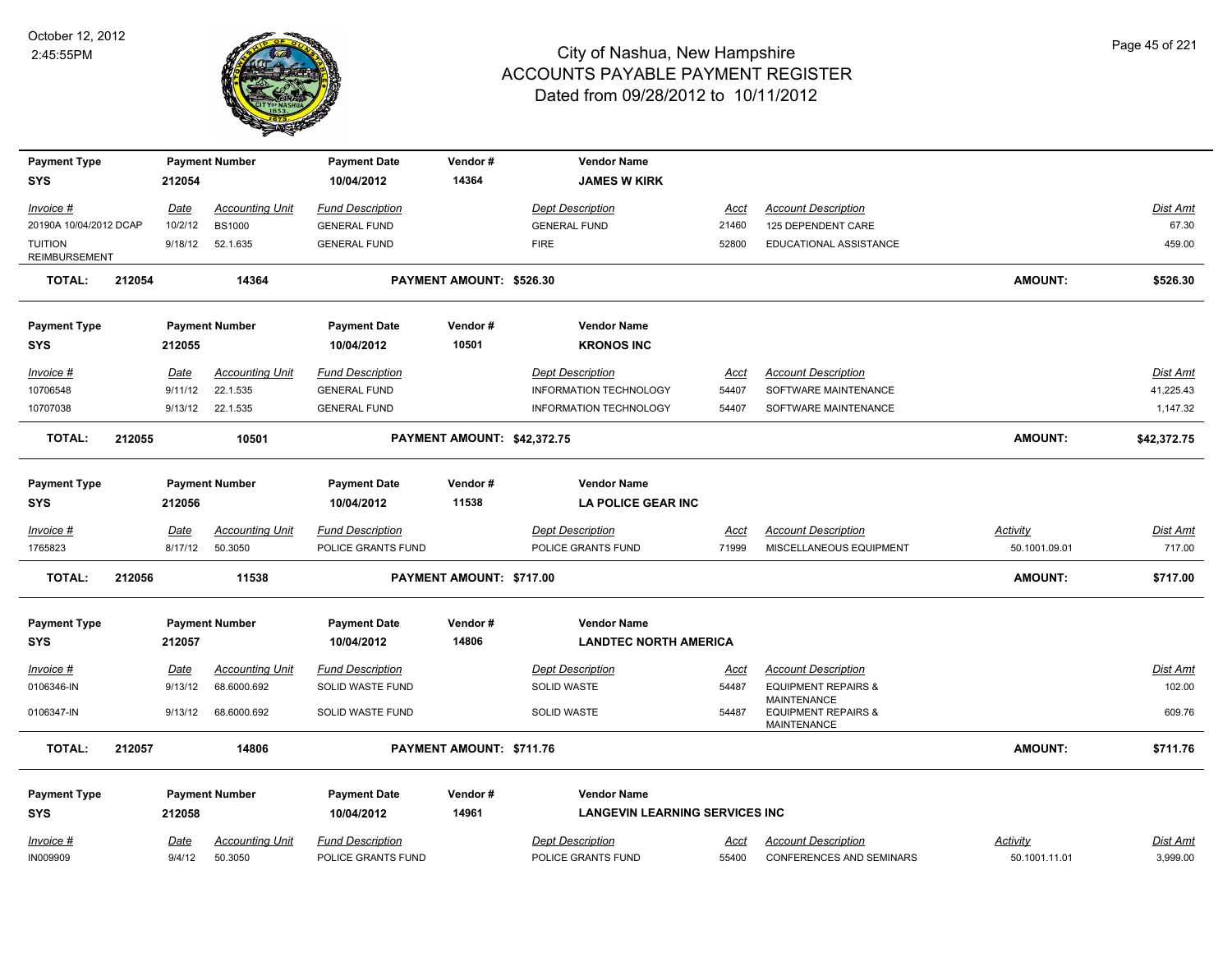

| <b>TOTAL:</b>                     | 212058 |                    | 14961                  |                                            | PAYMENT AMOUNT: \$3,999.00 |                                                       |                |                                                         | <b>AMOUNT:</b> | \$3,999.00      |
|-----------------------------------|--------|--------------------|------------------------|--------------------------------------------|----------------------------|-------------------------------------------------------|----------------|---------------------------------------------------------|----------------|-----------------|
| <b>Payment Type</b><br><b>SYS</b> |        | 212059             | <b>Payment Number</b>  | <b>Payment Date</b><br>10/04/2012          | Vendor#<br>13011           | <b>Vendor Name</b><br><b>LHS ASSOC INC</b>            |                |                                                         |                |                 |
| Invoice #                         |        | Date               | <b>Accounting Unit</b> | <b>Fund Description</b>                    |                            | <b>Dept Description</b>                               | Acct           | <b>Account Description</b>                              |                | <u>Dist Amt</u> |
| 38292                             |        | 9/4/12             | 07.1.565               | <b>GENERAL FUND</b>                        |                            | <b>CITY CLERK</b>                                     | 53435          | <b>ELECTION SERVICES</b>                                |                | 3,209.00        |
| 38292                             |        | 9/4/12             | 07.1.565               | <b>GENERAL FUND</b>                        |                            | <b>CITY CLERK</b>                                     | 55607          | POSTAGE & DELIVERY                                      |                | 19.00           |
| <b>TOTAL:</b>                     | 212059 |                    | 13011                  |                                            | PAYMENT AMOUNT: \$3,228.00 |                                                       |                |                                                         | <b>AMOUNT:</b> | \$3,228.00      |
| <b>Payment Type</b>               |        |                    | <b>Payment Number</b>  | <b>Payment Date</b>                        | Vendor#                    | <b>Vendor Name</b>                                    |                |                                                         |                |                 |
| <b>SYS</b>                        |        | 212060             |                        | 10/04/2012                                 | 13012                      | LIBERTY INTNL TRUCKS OF NH LLC                        |                |                                                         |                |                 |
| Invoice #                         |        | Date               | <b>Accounting Unit</b> | <b>Fund Description</b>                    |                            | <b>Dept Description</b>                               | Acct           | <b>Account Description</b>                              |                | Dist Amt        |
| 186838                            |        | 8/24/12            | 68.6000.695            | SOLID WASTE FUND                           |                            | SOLID WASTE                                           | 55699          | OTHER CONTRACTED SERVICES                               |                | 36.22           |
| <b>TOTAL:</b>                     | 212060 |                    | 13012                  |                                            | PAYMENT AMOUNT: \$36.22    |                                                       |                |                                                         | <b>AMOUNT:</b> | \$36.22         |
| <b>Payment Type</b><br><b>SYS</b> |        | 212061             | <b>Payment Number</b>  | <b>Payment Date</b><br>10/04/2012          | Vendor#<br>14414           | <b>Vendor Name</b><br><b>SUSAN LOVERING</b>           |                |                                                         |                |                 |
| $Invoice$ #                       |        | Date               | <b>Accounting Unit</b> | <b>Fund Description</b>                    |                            | <b>Dept Description</b>                               | <u>Acct</u>    | <b>Account Description</b>                              |                | <b>Dist Amt</b> |
| REIMB SEP COMCAST                 |        | 9/18/12            | 20.1.555               | <b>GENERAL FUND</b>                        |                            | TELECOMMUNICATIONS                                    | 55109          | TELEPHONE-VOICE                                         |                | 33.00           |
| <b>TOTAL:</b>                     | 212061 |                    | 14414                  |                                            | PAYMENT AMOUNT: \$33.00    |                                                       |                |                                                         | <b>AMOUNT:</b> | \$33.00         |
| <b>Payment Type</b>               |        |                    | <b>Payment Number</b>  | <b>Payment Date</b>                        | Vendor#                    | <b>Vendor Name</b>                                    |                | Payee Name                                              |                |                 |
| <b>SYS</b>                        |        | 212062             |                        | 10/04/2012                                 | 14415                      | <b>LOWES</b>                                          |                | <b>LOWE'S - 3502</b>                                    |                |                 |
| Invoice #                         |        | Date               | <b>Accounting Unit</b> | <b>Fund Description</b>                    |                            | <b>Dept Description</b>                               | <b>Acct</b>    | <b>Account Description</b>                              |                | <b>Dist Amt</b> |
| 2499906                           |        | 9/24/12            | 50.1.500               | <b>GENERAL FUND</b>                        |                            | <b>POLICE</b>                                         | 54280          | BUILDING/GROUNDS MAINTENANCE                            |                | 545.14          |
| 2573151                           |        | 9/25/12            | 50.1.500               | <b>GENERAL FUND</b>                        |                            | POLICE                                                | 54280          | BUILDING/GROUNDS MAINTENANCE                            |                | 147.59          |
| <b>TOTAL:</b>                     | 212062 |                    | 14415                  |                                            | PAYMENT AMOUNT: \$692.73   |                                                       |                |                                                         | AMOUNT:        | \$692.73        |
| <b>Payment Type</b><br><b>SYS</b> |        | 212063             | <b>Payment Number</b>  | <b>Payment Date</b><br>10/04/2012          | Vendor#<br>13039           | <b>Vendor Name</b><br><b>MAC MULKIN CHEVROLET INC</b> |                |                                                         |                |                 |
|                                   |        |                    |                        |                                            |                            |                                                       |                |                                                         |                |                 |
| Invoice #                         |        | Date               | <b>Accounting Unit</b> | <b>Fund Description</b>                    |                            | <b>Dept Description</b>                               | <u>Acct</u>    | <b>Account Description</b>                              |                | Dist Amt        |
| 378926<br>379003                  |        | 9/18/12<br>9/18/12 | 61.1.700<br>61.1.700   | <b>GENERAL FUND</b><br><b>GENERAL FUND</b> |                            | <b>STREETS</b><br><b>STREETS</b>                      | 54600<br>61299 | VEHICLE REPAIRS & MAINTENANCE<br>MISCELLANEOUS SUPPLIES |                | 414.32<br>15.00 |
| 379133                            |        | 9/20/12            | 61.1.700               | <b>GENERAL FUND</b>                        |                            | <b>STREETS</b>                                        | 54600          | <b>VEHICLE REPAIRS &amp; MAINTENANCE</b>                |                | 201.34          |
|                                   |        |                    |                        |                                            |                            |                                                       |                |                                                         |                |                 |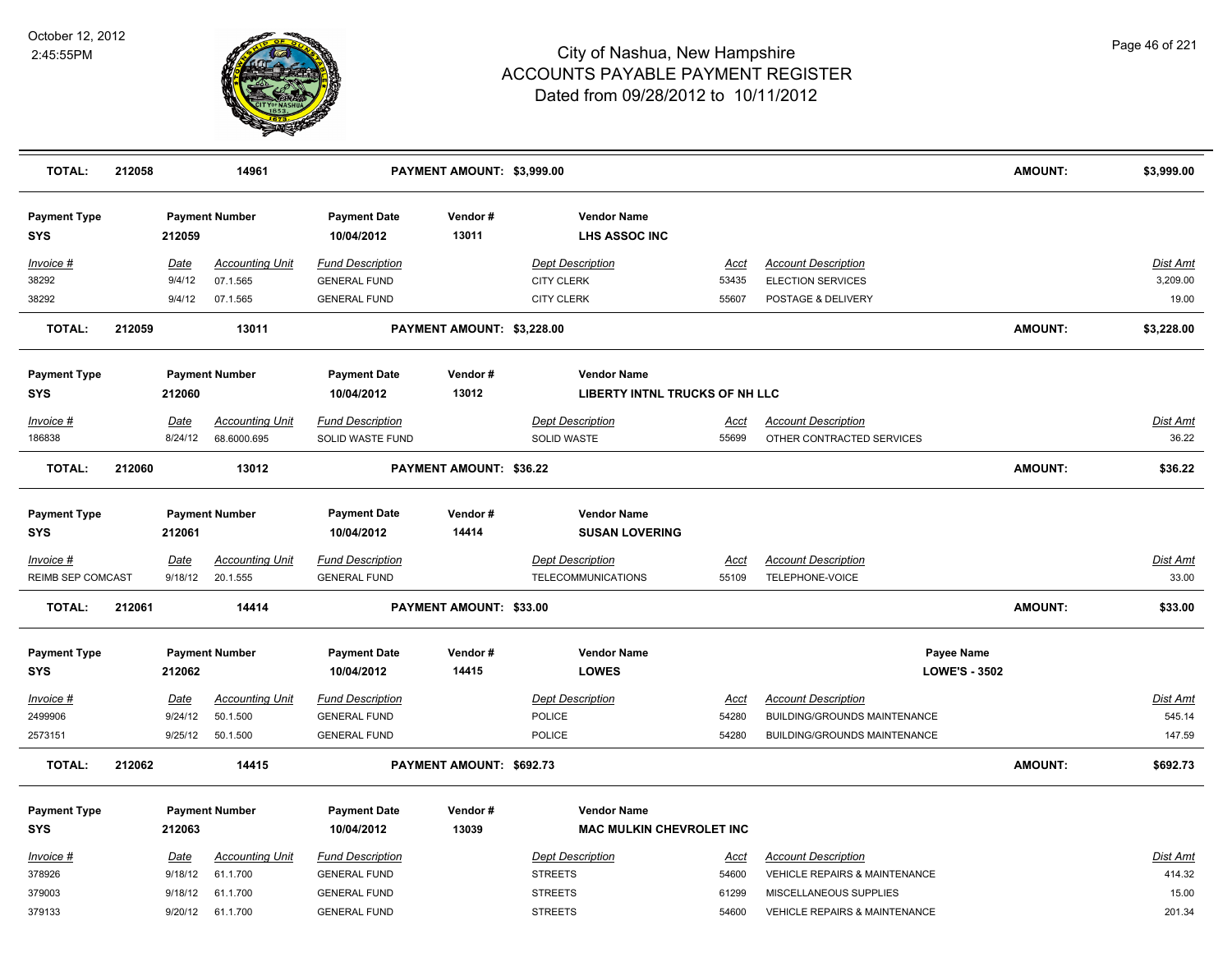

| <b>TOTAL:</b>                     | 212063          | 13039                              |                                                | PAYMENT AMOUNT: \$630.66   |                                                      |                      |                                                  | <b>AMOUNT:</b> | \$630.66          |
|-----------------------------------|-----------------|------------------------------------|------------------------------------------------|----------------------------|------------------------------------------------------|----------------------|--------------------------------------------------|----------------|-------------------|
| <b>Payment Type</b><br><b>SYS</b> | 212064          | <b>Payment Number</b>              | <b>Payment Date</b><br>10/04/2012              | Vendor#<br>14965           | <b>Vendor Name</b><br><b>MAILINGS UNLIMITED</b>      |                      |                                                  |                |                   |
| Invoice #<br>53261                | Date<br>9/14/12 | <b>Accounting Unit</b><br>26.1.500 | <b>Fund Description</b><br><b>GENERAL FUND</b> |                            | <b>Dept Description</b><br><b>FINANCIAL SERVICES</b> | <u>Acct</u><br>55607 | <b>Account Description</b><br>POSTAGE & DELIVERY |                | Dist Amt<br>35.01 |
| 53261                             | 9/14/12         | 26.1.580                           | <b>GENERAL FUND</b>                            |                            | <b>FINANCIAL SERVICES</b>                            | 53467                | <b>BILLING &amp; MAILING SERVICES</b>            |                | 800.74            |
| 53261                             | 9/14/12         | 26.4005                            | TRAFFIC VIOLATIONS FUND                        |                            | <b>TRAFFIC VIOLATIONS</b>                            | 55607                | POSTAGE & DELIVERY                               |                | 35.00             |
| 53261                             | 9/14/12         | 26.4010                            | MOTOR VEHICLE ADMIN FUND                       |                            | MOTOR VEHICLE ADMIN FUND                             | 53467                | <b>BILLING &amp; MAILING SERVICES</b>            |                | 141.31            |
| <b>TOTAL:</b>                     | 212064          | 14965                              |                                                | PAYMENT AMOUNT: \$1,012.06 |                                                      |                      |                                                  | <b>AMOUNT:</b> | \$1,012.06        |
| <b>Payment Type</b>               |                 | <b>Payment Number</b>              | <b>Payment Date</b>                            | Vendor#                    | <b>Vendor Name</b>                                   |                      |                                                  |                |                   |
| SYS                               | 212065          |                                    | 10/04/2012                                     | 14790                      | <b>MARSHALL CAVENDISH CORP</b>                       |                      |                                                  |                |                   |
| Invoice #                         | Date            | <b>Accounting Unit</b>             | <b>Fund Description</b>                        |                            | <b>Dept Description</b>                              | Acct                 | <b>Account Description</b>                       |                | Dist Amt          |
| R 893610                          | 8/28/12         | 79.1.760                           | <b>GENERAL FUND</b>                            |                            | <b>LIBRARY</b>                                       | 61807                | <b>PUBLICATIONS</b>                              |                | 519.25            |
| <b>TOTAL:</b>                     | 212065          | 14790                              |                                                | PAYMENT AMOUNT: \$519.25   |                                                      |                      |                                                  | <b>AMOUNT:</b> | \$519.25          |
| <b>Payment Type</b>               |                 | <b>Payment Number</b>              | <b>Payment Date</b>                            | Vendor#                    | <b>Vendor Name</b>                                   |                      |                                                  |                |                   |
| <b>SYS</b>                        | 212066          |                                    | 10/04/2012                                     | 15121                      | <b>KERSTEN MATERA</b>                                |                      |                                                  |                |                   |
| <u>Invoice #</u>                  | <u>Date</u>     | <b>Accounting Unit</b>             | <b>Fund Description</b>                        |                            | <b>Dept Description</b>                              | <u>Acct</u>          | <b>Account Description</b>                       |                | <u>Dist Amt</u>   |
| 1074                              | 8/31/12         | 79.1.500                           | <b>GENERAL FUND</b>                            |                            | LIBRARY                                              | 55400                | <b>CONFERENCES AND SEMINARS</b>                  |                | 25.00             |
| 1081                              | 9/20/12         | 79.1.500                           | <b>GENERAL FUND</b>                            |                            | <b>LIBRARY</b>                                       | 55400                | <b>CONFERENCES AND SEMINARS</b>                  |                | 35.00             |
| <b>TOTAL:</b>                     | 212066          | 15121                              |                                                | PAYMENT AMOUNT: \$60.00    |                                                      |                      |                                                  | <b>AMOUNT:</b> | \$60.00           |
| <b>Payment Type</b>               |                 | <b>Payment Number</b>              | <b>Payment Date</b>                            | Vendor#                    | <b>Vendor Name</b>                                   |                      |                                                  |                |                   |
| <b>SYS</b>                        | 212067          |                                    | 10/04/2012                                     | 13067                      | <b>MAYNARD &amp; LESIEUR INC</b>                     |                      |                                                  |                |                   |
| Invoice #                         | Date            | <b>Accounting Unit</b>             | <b>Fund Description</b>                        |                            | <b>Dept Description</b>                              | <u>Acct</u>          | <b>Account Description</b>                       |                | <b>Dist Amt</b>   |
| 46858                             | 9/18/12         | 68.6000.540                        | SOLID WASTE FUND                               |                            | SOLID WASTE                                          | 61705                | <b>TIRES</b>                                     |                | 707.40            |
| 47102                             | 9/21/12         | 68.6000.695                        | SOLID WASTE FUND                               |                            | SOLID WASTE                                          | 61705                | <b>TIRES</b>                                     |                | 525.00            |
| <b>TOTAL:</b>                     | 212067          | 13067                              |                                                | PAYMENT AMOUNT: \$1,232.40 |                                                      |                      |                                                  | <b>AMOUNT:</b> | \$1,232.40        |
| <b>Payment Type</b>               |                 | <b>Payment Number</b>              | <b>Payment Date</b>                            | Vendor#                    | <b>Vendor Name</b>                                   |                      |                                                  |                |                   |
| <b>SYS</b>                        | 212068          |                                    | 10/04/2012                                     | 13067                      | <b>MAYNARD &amp; LESIEUR INC</b>                     |                      |                                                  |                |                   |
| Invoice #                         | Date            | <b>Accounting Unit</b>             | <b>Fund Description</b>                        |                            | <b>Dept Description</b>                              | Acct                 | <b>Account Description</b>                       |                | Dist Amt          |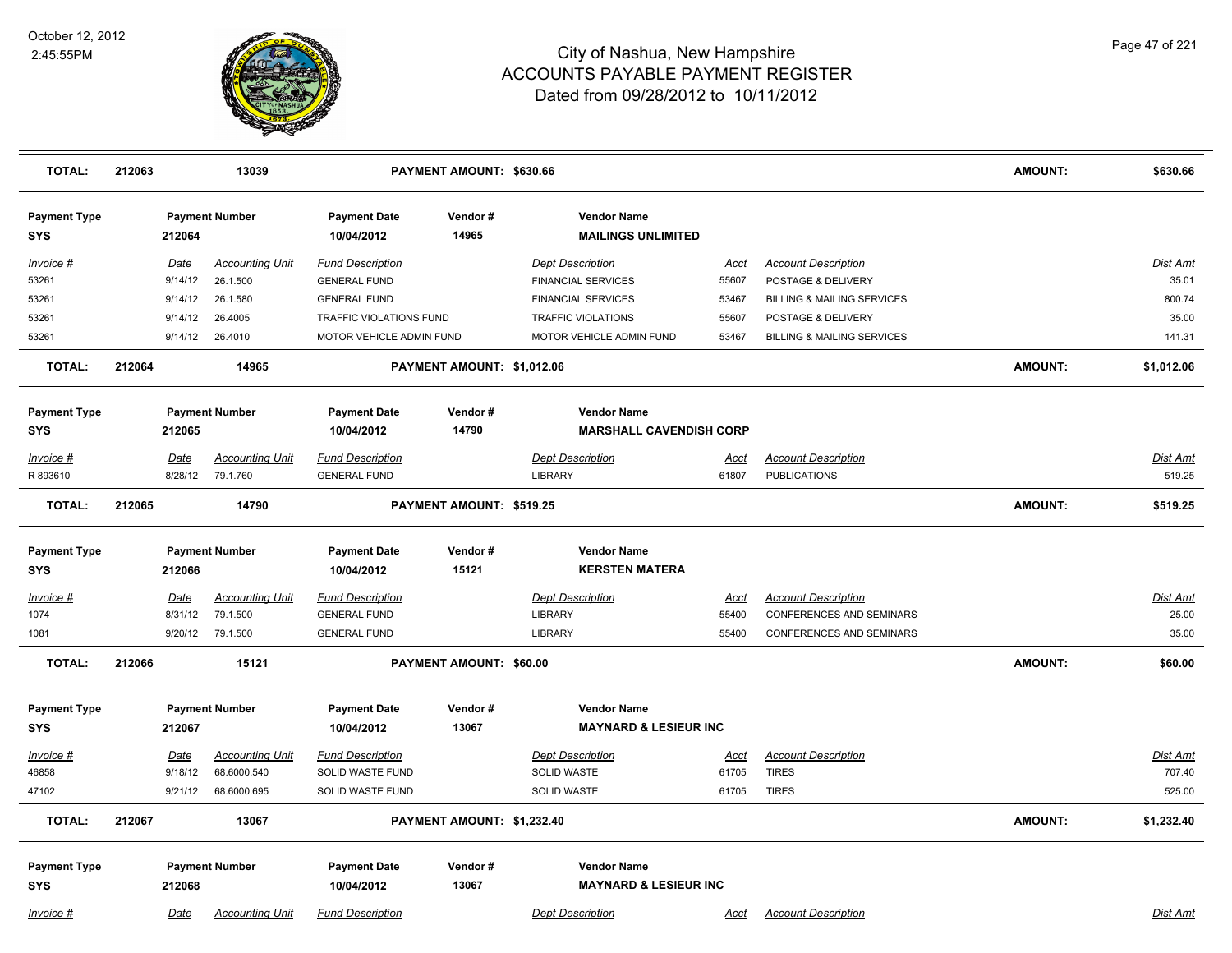

| 33605                |        | 3/12/12     | 52.1.630               | <b>GENERAL FUND</b>     |                            | <b>FIRE</b>                  | 61705       | <b>TIRES</b>                  |                | 1,260.00        |
|----------------------|--------|-------------|------------------------|-------------------------|----------------------------|------------------------------|-------------|-------------------------------|----------------|-----------------|
| 46538                |        | 9/13/12     | 52.1.630               | <b>GENERAL FUND</b>     |                            | <b>FIRE</b>                  | 61705       | <b>TIRES</b>                  |                | 153.00          |
| 46688                |        | 9/15/12     | 52.1.630               | <b>GENERAL FUND</b>     |                            | <b>FIRE</b>                  | 61705       | <b>TIRES</b>                  |                | 126.00          |
| 47052                |        | 9/20/12     | 52.1.630               | <b>GENERAL FUND</b>     |                            | <b>FIRE</b>                  | 61705       | <b>TIRES</b>                  |                | 180.00          |
| <b>TOTAL:</b>        | 212068 |             | 13067                  |                         | PAYMENT AMOUNT: \$1,719.00 |                              |             |                               | <b>AMOUNT:</b> | \$1,719.00      |
| <b>Payment Type</b>  |        |             | <b>Payment Number</b>  | <b>Payment Date</b>     | Vendor#                    | <b>Vendor Name</b>           |             |                               |                |                 |
| <b>SYS</b>           |        | 212069      |                        | 10/04/2012              | 14451                      | <b>MCDEVITT TRUCKS INC</b>   |             |                               |                |                 |
| Invoice #            |        | <u>Date</u> | <b>Accounting Unit</b> | <b>Fund Description</b> |                            | <b>Dept Description</b>      | <u>Acct</u> | <b>Account Description</b>    |                | <u>Dist Amt</u> |
| 112174OM             |        | 8/31/12     | 68.6000.695            | SOLID WASTE FUND        |                            | SOLID WASTE                  | 54600       | VEHICLE REPAIRS & MAINTENANCE |                | 66.57           |
| 1122136M             |        | 9/5/12      | 61.1.700               | <b>GENERAL FUND</b>     |                            | <b>STREETS</b>               | 61799       | VEHICLE PARTS & SUPPLIES      |                | 36.70           |
| 1122512M             |        | 9/7/12      | 68.6000.695            | SOLID WASTE FUND        |                            | SOLID WASTE                  | 54600       | VEHICLE REPAIRS & MAINTENANCE |                | 348.53          |
| CM1095646M           |        | 11/10/11    | 61.1.700               | <b>GENERAL FUND</b>     |                            | <b>STREETS</b>               | 54600       | VEHICLE REPAIRS & MAINTENANCE |                | $-109.50$       |
| CM1098905M           |        |             | 12/30/11 61.1.700      | <b>GENERAL FUND</b>     |                            | <b>STREETS</b>               | 54600       | VEHICLE REPAIRS & MAINTENANCE |                | $-207.48$       |
| <b>TOTAL:</b>        | 212069 |             | 14451                  |                         | PAYMENT AMOUNT: \$134.82   |                              |             |                               | <b>AMOUNT:</b> | \$134.82        |
| <b>Payment Type</b>  |        |             | <b>Payment Number</b>  | <b>Payment Date</b>     | Vendor#                    | <b>Vendor Name</b>           |             |                               |                |                 |
| <b>SYS</b>           |        | 212070      |                        | 10/04/2012              | 13077                      | <b>MCGRAW HILL COMPANIES</b> |             |                               |                |                 |
| Invoice #            |        | <u>Date</u> | <b>Accounting Unit</b> | <b>Fund Description</b> |                            | <b>Dept Description</b>      | <u>Acct</u> | <b>Account Description</b>    |                | Dist Amt        |
| 26477033             |        | 8/28/12     | 79.1.760               | <b>GENERAL FUND</b>     |                            | LIBRARY                      | 61807       | <b>PUBLICATIONS</b>           |                | 2,989.08        |
| 70126139001          |        | 9/25/12     | 79.1.760               | <b>GENERAL FUND</b>     |                            | <b>LIBRARY</b>               | 61807       | <b>PUBLICATIONS</b>           |                | $-320.00$       |
| <b>TOTAL:</b>        | 212070 |             | 13077                  |                         | PAYMENT AMOUNT: \$2,669.08 |                              |             |                               | <b>AMOUNT:</b> | \$2,669.08      |
| <b>Payment Type</b>  |        |             | <b>Payment Number</b>  | <b>Payment Date</b>     | Vendor#                    | <b>Vendor Name</b>           |             |                               |                |                 |
| <b>SYS</b>           |        | 212071      |                        | 10/04/2012              | 14454                      | <b>LORI MCINTOSH</b>         |             |                               |                |                 |
| Invoice #            |        | <u>Date</u> | <b>Accounting Unit</b> | <b>Fund Description</b> |                            | <b>Dept Description</b>      | <u>Acct</u> | <b>Account Description</b>    |                | <u>Dist Amt</u> |
| 32180A 10/04/12 DCAP |        | 10/2/12     | <b>BS1000</b>          | <b>GENERAL FUND</b>     |                            | <b>GENERAL FUND</b>          | 21460       | 125 DEPENDENT CARE            |                | 134.62          |
| <b>TOTAL:</b>        | 212071 |             | 14454                  |                         | PAYMENT AMOUNT: \$134.62   |                              |             |                               | <b>AMOUNT:</b> | \$134.62        |
| <b>Payment Type</b>  |        |             | <b>Payment Number</b>  | <b>Payment Date</b>     | Vendor#                    | <b>Vendor Name</b>           |             |                               |                |                 |
| <b>SYS</b>           |        | 212072      |                        | 10/04/2012              | 15041                      | <b>MCKISSOCK</b>             |             |                               |                |                 |
| Invoice #            |        | <b>Date</b> | <b>Accounting Unit</b> | <b>Fund Description</b> |                            | <b>Dept Description</b>      | <u>Acct</u> | <b>Account Description</b>    |                | Dist Amt        |
| N186633              |        | 9/19/12     | 32.1.500               | <b>GENERAL FUND</b>     |                            | <b>ASSESSING</b>             | 61807       | <b>PUBLICATIONS</b>           |                | 70.00           |
| N186633              |        |             | 9/19/12 32.1.600       | <b>GENERAL FUND</b>     |                            | ASSESSING                    | 55400       | CONFERENCES AND SEMINARS      |                | 139.95          |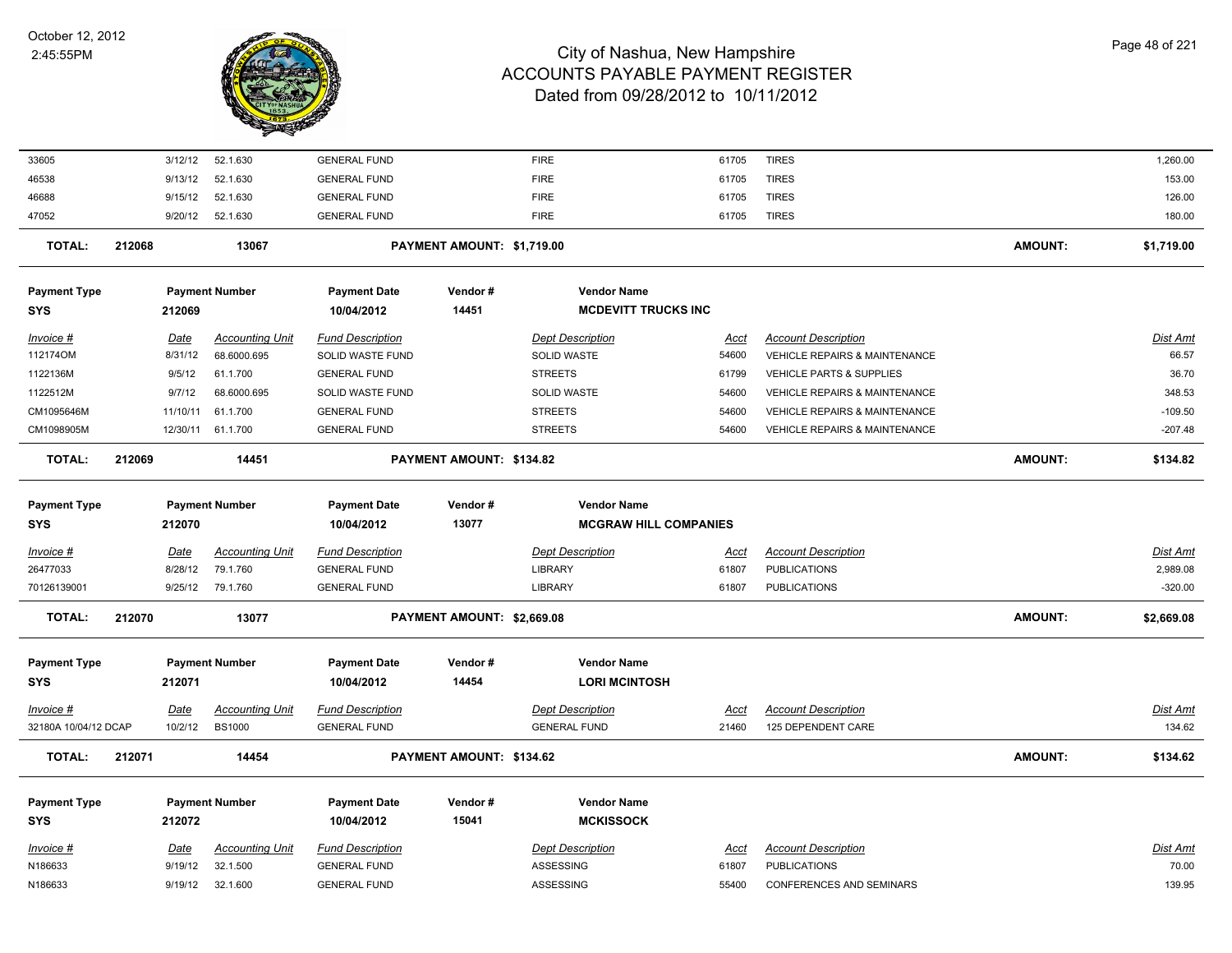

| <b>TOTAL:</b>                     | 212072 |                 | 15041                                   |                                                                                | PAYMENT AMOUNT: \$209.95     |                                                                  |               |                                                           | <b>AMOUNT:</b>  | \$209.95                  |
|-----------------------------------|--------|-----------------|-----------------------------------------|--------------------------------------------------------------------------------|------------------------------|------------------------------------------------------------------|---------------|-----------------------------------------------------------|-----------------|---------------------------|
| <b>Payment Type</b><br><b>SYS</b> |        | 212073          | <b>Payment Number</b>                   | <b>Payment Date</b><br>10/04/2012                                              | Vendor#<br>13080             | <b>Vendor Name</b><br><b>JIM MCLEAN</b>                          |               |                                                           |                 |                           |
| Invoice #<br>9/22 - 10/2 - TAPING |        | Date<br>10/2/12 | <b>Accounting Unit</b><br>22.2505       | <b>Fund Description</b><br><b>GOVT &amp; EDUCATION CHANNELS</b><br><b>FUND</b> |                              | <b>Dept Description</b><br><b>GOV'T &amp; EDUCATION CHANNELS</b> | Acct<br>53470 | <b>Account Description</b><br><b>VIDEOGRAPHY SERVICES</b> |                 | Dist Amt<br>412.50        |
| <b>TOTAL:</b>                     | 212073 |                 | 13080                                   |                                                                                | PAYMENT AMOUNT: \$412.50     |                                                                  |               |                                                           | <b>AMOUNT:</b>  | \$412.50                  |
| <b>Payment Type</b>               |        |                 | <b>Payment Number</b>                   | <b>Payment Date</b>                                                            | Vendor#                      | <b>Vendor Name</b>                                               |               |                                                           |                 |                           |
| <b>SYS</b>                        |        | 212074          |                                         | 10/04/2012                                                                     | 14459                        | <b>MCNEILUS TRUCK &amp; MANUFACTURING</b>                        |               |                                                           |                 |                           |
| Invoice #                         |        | <b>Date</b>     | <b>Accounting Unit</b>                  | <b>Fund Description</b>                                                        |                              | <b>Dept Description</b>                                          | <u>Acct</u>   | <b>Account Description</b>                                | <b>Activity</b> | Dist Amt                  |
| 1886668                           |        | 5/24/12         | 83.3100                                 | ECONOMIC DEVELOPMENT                                                           |                              | ECONOMIC DEVELOPMENT                                             | 81500         | <b>VEHICLES</b>                                           | 1080.83.01.30   | 54,744.00                 |
| 1886668                           |        | 5/24/12         | 95.1.500                                | <b>GRANTS</b><br><b>GENERAL FUND</b>                                           |                              | <b>GRANTS</b><br>CERF EQUIPMENT PURCHASES                        | 81500         | <b>VEHICLES</b>                                           | CERF68.12       | 191,381.00                |
| TOTAL:                            | 212074 |                 | 14459                                   |                                                                                | PAYMENT AMOUNT: \$246,125.00 |                                                                  |               |                                                           | <b>AMOUNT:</b>  | \$246,125.00              |
| <b>Payment Type</b>               |        |                 | <b>Payment Number</b>                   | <b>Payment Date</b>                                                            | Vendor#                      | <b>Vendor Name</b>                                               |               |                                                           |                 |                           |
| <b>SYS</b>                        |        | 212075          |                                         | 10/04/2012                                                                     | 13088                        | <b>MELANSON HEATH &amp; CO PC</b>                                |               |                                                           |                 |                           |
| $Invoice$ #                       |        | Date            | <b>Accounting Unit</b>                  | <b>Fund Description</b>                                                        |                              | <b>Dept Description</b>                                          | <u>Acct</u>   | <b>Account Description</b>                                |                 | <b>Dist Amt</b>           |
| 518547                            |        | 9/14/12         | 68.6000.500                             | SOLID WASTE FUND                                                               |                              | SOLID WASTE                                                      | 53114         | ACCOUNTING/AUDITING SERVICES                              |                 | 10,000.00                 |
| TOTAL:                            | 212075 |                 | 13088                                   |                                                                                | PAYMENT AMOUNT: \$10,000.00  |                                                                  |               |                                                           | <b>AMOUNT:</b>  | \$10,000.00               |
|                                   |        |                 |                                         |                                                                                | Vendor#                      | <b>Vendor Name</b>                                               |               |                                                           |                 |                           |
| <b>Payment Type</b><br><b>SYS</b> |        | 212076          | <b>Payment Number</b>                   | <b>Payment Date</b><br>10/04/2012                                              | 14464                        | <b>PAUL MENARD</b>                                               |               |                                                           |                 |                           |
|                                   |        |                 |                                         |                                                                                |                              |                                                                  |               |                                                           |                 |                           |
| Invoice #<br>11227A 10/04/12 DCAP |        | Date<br>10/2/12 | <b>Accounting Unit</b><br><b>BS1000</b> | <b>Fund Description</b><br><b>GENERAL FUND</b>                                 |                              | <b>Dept Description</b><br><b>GENERAL FUND</b>                   | Acct<br>21460 | <b>Account Description</b><br>125 DEPENDENT CARE          |                 | <b>Dist Amt</b><br>192.31 |
|                                   |        |                 |                                         |                                                                                |                              |                                                                  |               |                                                           |                 |                           |
| <b>TOTAL:</b>                     | 212076 |                 | 14464                                   |                                                                                | PAYMENT AMOUNT: \$192.31     |                                                                  |               |                                                           | <b>AMOUNT:</b>  | \$192.31                  |
| <b>Payment Type</b>               |        |                 | <b>Payment Number</b>                   | <b>Payment Date</b>                                                            | Vendor#                      | <b>Vendor Name</b>                                               |               |                                                           |                 |                           |
| <b>SYS</b>                        |        | 212077          |                                         | 10/04/2012                                                                     | 10952                        | THE METRO GROUP                                                  |               |                                                           |                 |                           |
| Invoice #                         |        | Date            | <b>Accounting Unit</b>                  | <b>Fund Description</b>                                                        |                              | <b>Dept Description</b>                                          | <u>Acct</u>   | <b>Account Description</b>                                |                 | Dist Amt                  |
| PI 328563                         |        | 8/31/12         | 50.1.500                                | <b>GENERAL FUND</b>                                                            |                              | <b>POLICE</b>                                                    | 54280         | <b>BUILDING/GROUNDS MAINTENANCE</b>                       |                 | 183.00                    |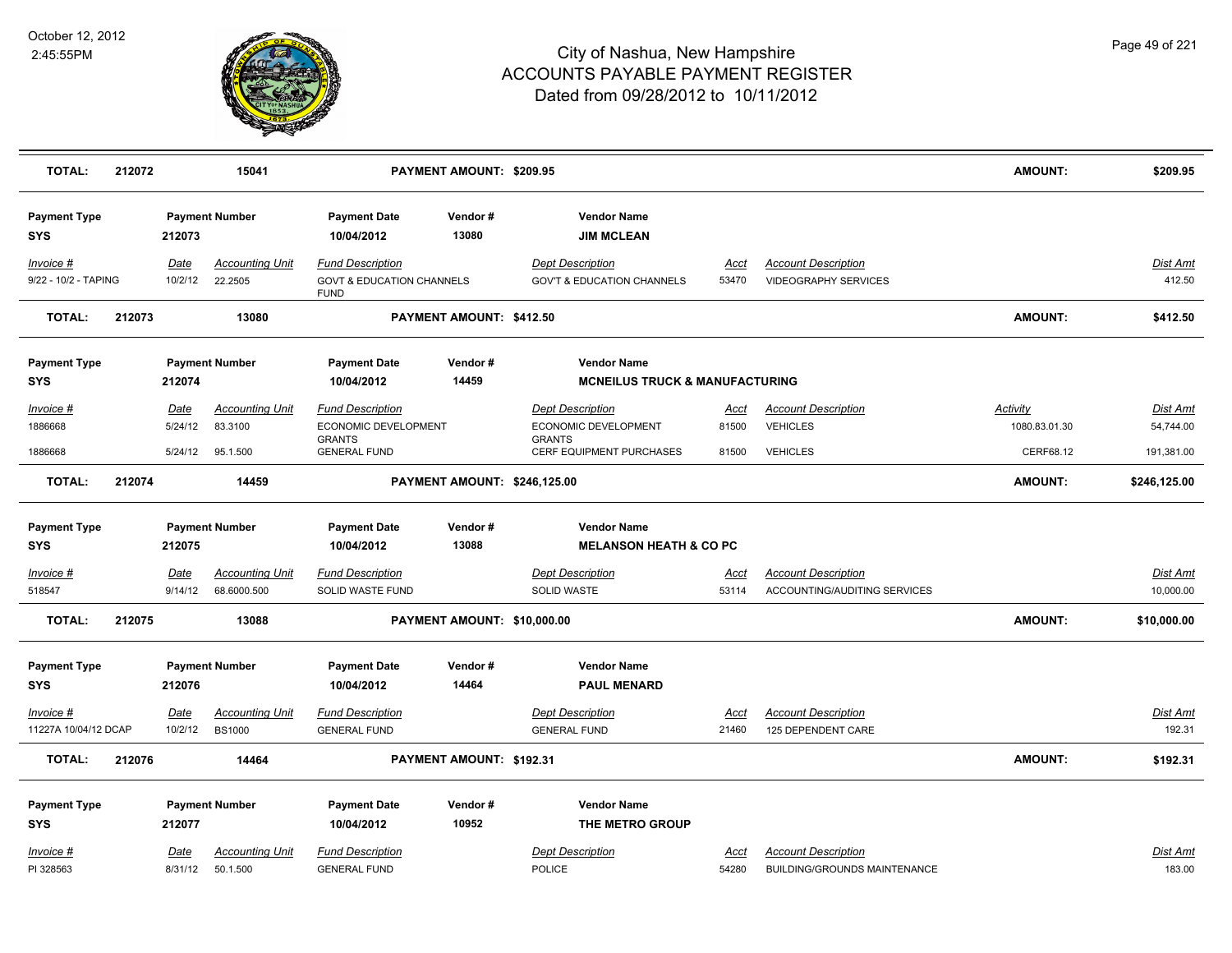

| <b>TOTAL:</b>                     | 212077 |                 | 10952                             |                                                 | PAYMENT AMOUNT: \$183.00    |                                                        |               |                                               | <b>AMOUNT:</b>                    | \$183.00              |
|-----------------------------------|--------|-----------------|-----------------------------------|-------------------------------------------------|-----------------------------|--------------------------------------------------------|---------------|-----------------------------------------------|-----------------------------------|-----------------------|
| <b>Payment Type</b><br><b>SYS</b> |        | 212078          | <b>Payment Number</b>             | <b>Payment Date</b><br>10/04/2012               | Vendor#<br>14471            | <b>Vendor Name</b><br><b>MHQ MUNICIPAL VEHICLES</b>    |               |                                               |                                   |                       |
|                                   |        |                 |                                   |                                                 |                             |                                                        |               |                                               |                                   |                       |
| Invoice #<br>MV-078990            |        | Date<br>8/20/12 | <b>Accounting Unit</b><br>83.3100 | <b>Fund Description</b><br>ECONOMIC DEVELOPMENT |                             | <b>Dept Description</b><br><b>ECONOMIC DEVELOPMENT</b> | Acct<br>81500 | <b>Account Description</b><br><b>VEHICLES</b> | <b>Activity</b><br>1080.83.01.30  | Dist Amt<br>24,000.00 |
|                                   |        |                 |                                   | <b>GRANTS</b>                                   |                             | <b>GRANTS</b>                                          |               |                                               |                                   |                       |
| MV-078990                         |        | 8/20/12         | 95.1.500                          | <b>GENERAL FUND</b>                             |                             | CERF EQUIPMENT PURCHASES                               | 81500         | <b>VEHICLES</b>                               | CERF61.12                         | 55,417.00             |
| <b>TOTAL:</b>                     | 212078 |                 | 14471                             |                                                 | PAYMENT AMOUNT: \$79,417.00 |                                                        |               |                                               | AMOUNT:                           | \$79,417.00           |
| <b>Payment Type</b><br><b>SYS</b> |        | 212079          | <b>Payment Number</b>             | <b>Payment Date</b><br>10/04/2012               | Vendor#<br>10901            | <b>Vendor Name</b><br><b>MICHIE CORP</b>               |               |                                               |                                   |                       |
| Invoice #                         |        | <u>Date</u>     | <b>Accounting Unit</b>            | <b>Fund Description</b>                         |                             | <b>Dept Description</b>                                | <u>Acct</u>   | <b>Account Description</b>                    |                                   | <b>Dist Amt</b>       |
| 0023316-IN                        |        | 9/7/12          | TF77.7052                         | MINE FALLS PARK ETF                             |                             | MINE FALLS PARK ETF                                    | 61542         | <b>SIGNS</b>                                  |                                   | 4,200.00              |
| <b>TOTAL:</b>                     | 212079 |                 | 10901                             |                                                 | PAYMENT AMOUNT: \$4,200.00  |                                                        |               |                                               | AMOUNT:                           | \$4,200.00            |
| <b>Payment Type</b><br><b>SYS</b> |        | 212080          | <b>Payment Number</b>             | <b>Payment Date</b><br>10/04/2012               | Vendor#<br>10861            | <b>Vendor Name</b><br><b>MIDWEST TAPE LLC</b>          |               |                                               | Payee Name<br><b>MIDWEST TAPE</b> |                       |
| Invoice #                         |        | Date            | <b>Accounting Unit</b>            | <b>Fund Description</b>                         |                             | <b>Dept Description</b>                                | Acct          | <b>Account Description</b>                    |                                   | Dist Amt              |
| 90369774                          |        | 9/6/12          | 79.1.755                          | <b>GENERAL FUND</b>                             |                             | LIBRARY                                                | 61814         | <b>MEDIA</b>                                  |                                   | 382.67                |
| 90394647                          |        | 9/17/12         | 79.1.755                          | <b>GENERAL FUND</b>                             |                             | <b>LIBRARY</b>                                         | 61814         | <b>MEDIA</b>                                  |                                   | 148.64                |
| <b>TOTAL:</b>                     | 212080 |                 | 10861                             |                                                 | PAYMENT AMOUNT: \$531.31    |                                                        |               |                                               | AMOUNT:                           | \$531.31              |
| <b>Payment Type</b>               |        |                 | <b>Payment Number</b>             | <b>Payment Date</b>                             | Vendor#                     | <b>Vendor Name</b>                                     |               |                                               |                                   |                       |
| <b>SYS</b>                        |        | 212081          |                                   | 10/04/2012                                      | 13106                       | <b>MINUTEMAN TRUCKS INC</b>                            |               |                                               |                                   |                       |
| Invoice #                         |        | Date            | <b>Accounting Unit</b>            | <b>Fund Description</b>                         |                             | <b>Dept Description</b>                                | <u>Acct</u>   | <b>Account Description</b>                    |                                   | <u>Dist Amt</u>       |
| 936708                            |        | 8/31/12         | 52.1.630                          | <b>GENERAL FUND</b>                             |                             | <b>FIRE</b>                                            | 61799         | <b>VEHICLE PARTS &amp; SUPPLIES</b>           |                                   | 1,406.67              |
| <b>TOTAL:</b>                     | 212081 |                 | 13106                             |                                                 | PAYMENT AMOUNT: \$1,406.67  |                                                        |               |                                               | AMOUNT:                           | \$1,406.67            |
| <b>Payment Type</b>               |        |                 | <b>Payment Number</b>             | <b>Payment Date</b>                             | Vendor#                     | <b>Vendor Name</b>                                     |               |                                               |                                   |                       |
| <b>SYS</b>                        |        | 212082          |                                   | 10/04/2012                                      | 11210                       | <b>ARCHIE S MOBLEY III</b>                             |               |                                               |                                   |                       |
| Invoice #                         |        | Date            | <b>Accounting Unit</b>            | <b>Fund Description</b>                         |                             | <b>Dept Description</b>                                | Acct          | <b>Account Description</b>                    |                                   | Dist Amt              |
| 32368A 10/04/2012 DCAP            |        | 10/2/12         | <b>BS1000</b>                     | <b>GENERAL FUND</b>                             |                             | <b>GENERAL FUND</b>                                    | 21460         | 125 DEPENDENT CARE                            |                                   | 96.15                 |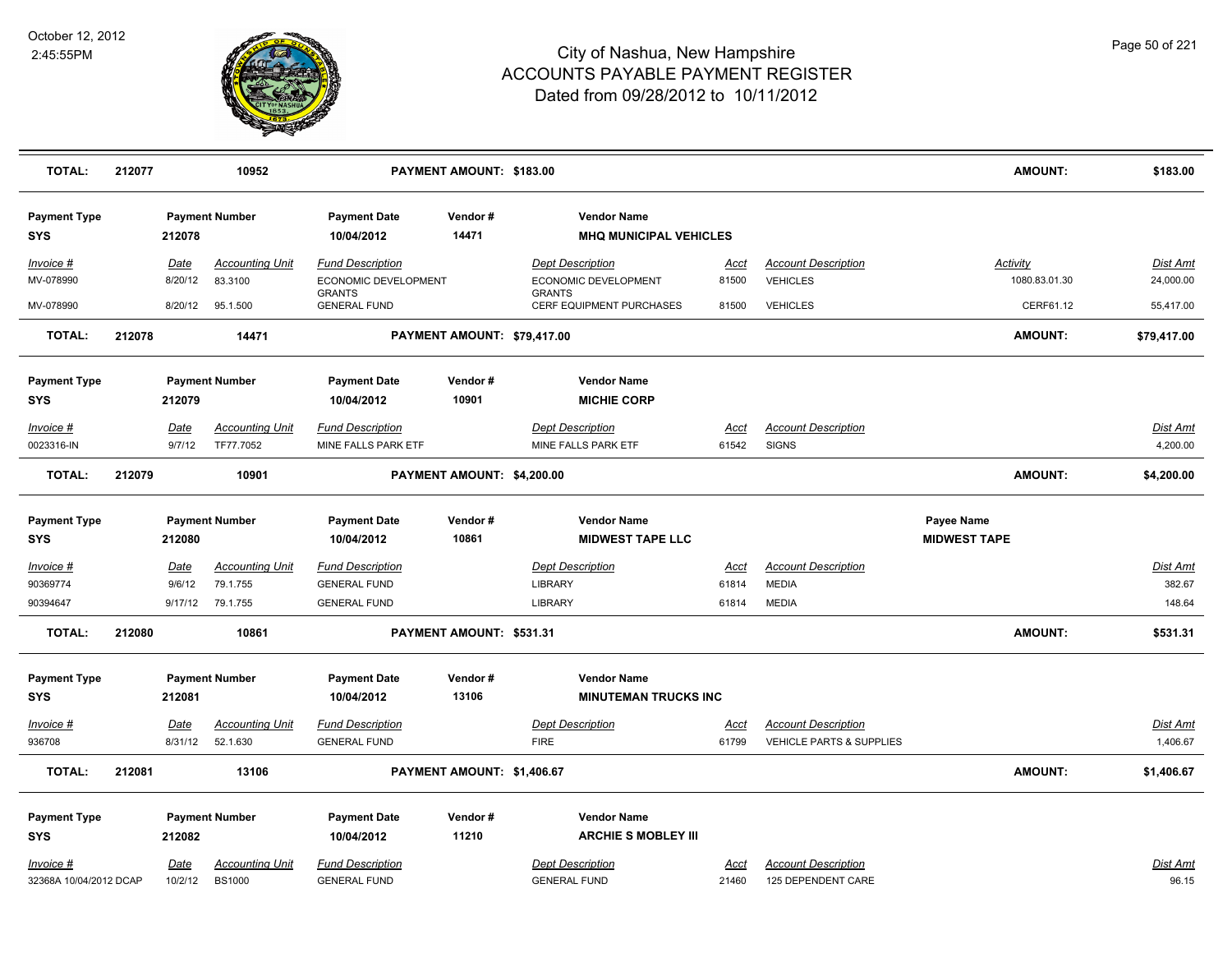

| TOTAL:                            | 212082 |         | 11210                  |                                   | <b>PAYMENT AMOUNT: \$96.15</b> |                         |                                                |       |                                          | <b>AMOUNT:</b> | \$96.15         |
|-----------------------------------|--------|---------|------------------------|-----------------------------------|--------------------------------|-------------------------|------------------------------------------------|-------|------------------------------------------|----------------|-----------------|
| <b>Payment Type</b><br><b>SYS</b> |        | 212083  | <b>Payment Number</b>  | <b>Payment Date</b><br>10/04/2012 | Vendor#<br>13108               |                         | <b>Vendor Name</b><br><b>MOORE MEDICAL LLC</b> |       |                                          |                |                 |
| Invoice #                         |        | Date    | <b>Accounting Unit</b> | <b>Fund Description</b>           |                                | <b>Dept Description</b> |                                                | Acct  | <b>Account Description</b>               |                | <u>Dist Amt</u> |
| 97390700 RI                       |        | 8/20/12 | 52.1.625               | <b>GENERAL FUND</b>               |                                | <b>FIRE</b>             |                                                | 61142 | <b>MEDICAL SUPPLIES</b>                  |                | 750.95          |
| 97433342 RI                       |        | 9/19/12 | 52.1.625               | <b>GENERAL FUND</b>               |                                | <b>FIRE</b>             |                                                | 61142 | <b>MEDICAL SUPPLIES</b>                  |                | 600.95          |
| <b>TOTAL:</b>                     | 212083 |         | 13108                  |                                   | PAYMENT AMOUNT: \$1,351.90     |                         |                                                |       |                                          | <b>AMOUNT:</b> | \$1,351.90      |
| <b>Payment Type</b><br><b>SYS</b> |        | 212084  | <b>Payment Number</b>  | <b>Payment Date</b><br>10/04/2012 | Vendor#<br>13131               |                         | <b>Vendor Name</b><br><b>NAPA AUTO PARTS</b>   |       |                                          |                |                 |
| Invoice #                         |        | Date    | <b>Accounting Unit</b> | <b>Fund Description</b>           |                                | <b>Dept Description</b> |                                                | Acct  | <b>Account Description</b>               |                | Dist Amt        |
| 847930                            |        | 8/27/12 | 61.1.700               | <b>GENERAL FUND</b>               |                                | <b>STREETS</b>          |                                                | 54600 | <b>VEHICLE REPAIRS &amp; MAINTENANCE</b> |                | $-212.46$       |
| 847965                            |        | 8/27/12 | 61.1.700               | <b>GENERAL FUND</b>               |                                | <b>STREETS</b>          |                                                | 54600 | <b>VEHICLE REPAIRS &amp; MAINTENANCE</b> |                | $-55.00$        |
| 848583                            |        | 8/31/12 | 61.1.700               | <b>GENERAL FUND</b>               |                                | STREETS                 |                                                | 54600 | <b>VEHICLE REPAIRS &amp; MAINTENANCE</b> |                | $-219.00$       |
| 848592                            |        | 8/31/12 | 61.1.700               | <b>GENERAL FUND</b>               |                                | STREETS                 |                                                | 54600 | <b>VEHICLE REPAIRS &amp; MAINTENANCE</b> |                | $-64.80$        |
| 849821                            |        | 9/11/12 | 61.1.700               | <b>GENERAL FUND</b>               |                                | STREETS                 |                                                | 54600 | <b>VEHICLE REPAIRS &amp; MAINTENANCE</b> |                | $-26.00$        |
| 850270                            |        | 9/13/12 | 61.1.700               | <b>GENERAL FUND</b>               |                                | <b>STREETS</b>          |                                                | 61299 | MISCELLANEOUS SUPPLIES                   |                | $-45.68$        |
| 850672                            |        | 9/17/12 | 61.1.700               | <b>GENERAL FUND</b>               |                                | <b>STREETS</b>          |                                                | 61299 | MISCELLANEOUS SUPPLIES                   |                | 93.84           |
| 850705                            |        | 9/17/12 | 61.1.700               | <b>GENERAL FUND</b>               |                                | <b>STREETS</b>          |                                                | 61299 | MISCELLANEOUS SUPPLIES                   |                | 13.30           |
| 850886                            |        | 9/18/12 | 61.1.700               | <b>GENERAL FUND</b>               |                                | <b>STREETS</b>          |                                                | 61299 | MISCELLANEOUS SUPPLIES                   |                | 10.40           |
| 850927                            |        | 9/18/12 | 61.1.700               | <b>GENERAL FUND</b>               |                                | <b>STREETS</b>          |                                                | 61799 | VEHICLE PARTS & SUPPLIES                 |                | 10.76           |
| 851031                            |        | 9/19/12 | 61.1.700               | <b>GENERAL FUND</b>               |                                | <b>STREETS</b>          |                                                | 61299 | MISCELLANEOUS SUPPLIES                   |                | 61.86           |
| 851047                            |        | 9/19/12 | 61.1.700               | <b>GENERAL FUND</b>               |                                | <b>STREETS</b>          |                                                | 61799 | <b>VEHICLE PARTS &amp; SUPPLIES</b>      |                | 9.98            |
| 851184                            |        | 9/20/12 | 61.1.700               | <b>GENERAL FUND</b>               |                                | <b>STREETS</b>          |                                                | 61299 | MISCELLANEOUS SUPPLIES                   |                | 957.50          |
| 851344                            |        | 9/21/12 | 61.1.700               | <b>GENERAL FUND</b>               |                                | <b>STREETS</b>          |                                                | 54600 | <b>VEHICLE REPAIRS &amp; MAINTENANCE</b> |                | $-832.50$       |
| 851638                            |        | 9/24/12 | 61.1.700               | <b>GENERAL FUND</b>               |                                | <b>STREETS</b>          |                                                | 61299 | MISCELLANEOUS SUPPLIES                   |                | 53.42           |
| 851661                            |        | 9/24/12 | 61.1.700               | <b>GENERAL FUND</b>               |                                | <b>STREETS</b>          |                                                | 61299 | MISCELLANEOUS SUPPLIES                   |                | 26.19           |
| 851662                            |        | 9/24/12 | 61.1.700               | <b>GENERAL FUND</b>               |                                | <b>STREETS</b>          |                                                | 61299 | MISCELLANEOUS SUPPLIES                   |                | 13.83           |
| 851792                            |        | 9/25/12 | 61.1.700               | <b>GENERAL FUND</b>               |                                | <b>STREETS</b>          |                                                | 54600 | VEHICLE REPAIRS & MAINTENANCE            |                | 133.28          |
| 851966                            |        | 9/26/12 | 61.1.700               | <b>GENERAL FUND</b>               |                                | <b>STREETS</b>          |                                                | 54600 | VEHICLE REPAIRS & MAINTENANCE            |                | 112.31          |
| 852022                            |        | 9/26/12 | 61.1.700               | <b>GENERAL FUND</b>               |                                | <b>STREETS</b>          |                                                | 54600 | <b>VEHICLE REPAIRS &amp; MAINTENANCE</b> |                | 62.52           |
| 852120                            |        | 9/27/12 | 61.1.700               | <b>GENERAL FUND</b>               |                                | <b>STREETS</b>          |                                                | 54600 | <b>VEHICLE REPAIRS &amp; MAINTENANCE</b> |                | 32.00           |
| <b>TOTAL:</b>                     | 212084 |         | 13131                  |                                   | PAYMENT AMOUNT: \$135.75       |                         |                                                |       |                                          | <b>AMOUNT:</b> | \$135.75        |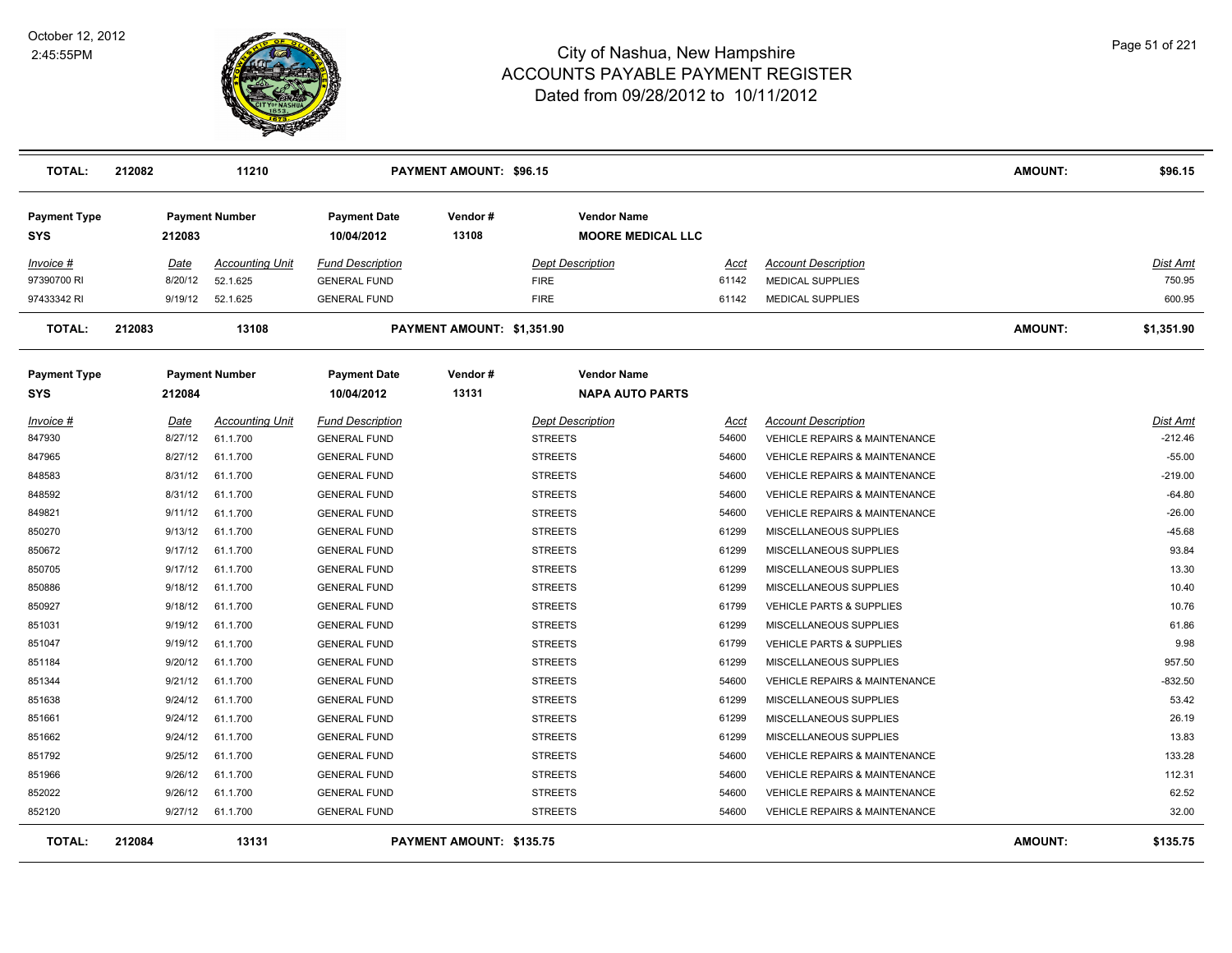

| <b>Payment Type</b>  |        |             | <b>Payment Number</b>  | <b>Payment Date</b>      | Vendor#                     | <b>Vendor Name</b>                    |             |                                     |                 |             |
|----------------------|--------|-------------|------------------------|--------------------------|-----------------------------|---------------------------------------|-------------|-------------------------------------|-----------------|-------------|
| <b>SYS</b>           |        | 212085      |                        | 10/04/2012               | 13131                       | <b>NAPA AUTO PARTS</b>                |             |                                     |                 |             |
| Invoice #            |        | Date        | <b>Accounting Unit</b> | <b>Fund Description</b>  |                             | <b>Dept Description</b>               | Acct        | <b>Account Description</b>          | Activity        | Dist Amt    |
| 849762               |        | 9/10/12     | 86.3120                | <b>TRANSIT GRANTS</b>    |                             | <b>GRANT FUNDS-TRANSIT</b>            | 61799       | VEHICLE PARTS & SUPPLIES            | 86.800.13.30.04 | 10.90       |
| 850048               |        | 9/12/12     | 86.3120                | <b>TRANSIT GRANTS</b>    |                             | <b>GRANT FUNDS-TRANSIT</b>            | 61799       | <b>VEHICLE PARTS &amp; SUPPLIES</b> | 86.800.13.30.01 | 82.80       |
| 850151               |        | 9/13/12     | 86.3120                | <b>TRANSIT GRANTS</b>    |                             | <b>GRANT FUNDS-TRANSIT</b>            | 61799       | <b>VEHICLE PARTS &amp; SUPPLIES</b> | 86.800.13.30.03 | 63.94       |
| 850431               |        | 9/14/12     | 86.3120                | <b>TRANSIT GRANTS</b>    |                             | <b>GRANT FUNDS-TRANSIT</b>            | 61799       | <b>VEHICLE PARTS &amp; SUPPLIES</b> | 86.800.13.30.04 | 21.19       |
| <b>TOTAL:</b>        | 212085 |             | 13131                  |                          | PAYMENT AMOUNT: \$178.83    |                                       |             |                                     | <b>AMOUNT:</b>  | \$178.83    |
| <b>Payment Type</b>  |        |             | <b>Payment Number</b>  | <b>Payment Date</b>      | Vendor#                     | <b>Vendor Name</b>                    |             |                                     |                 |             |
| <b>SYS</b>           |        | 212086      |                        | 10/04/2012               | 10546                       | <b>NATIONAL RESTORATION SYSTEMS</b>   |             |                                     |                 |             |
| Invoice #            |        | Date        | <b>Accounting Unit</b> | <b>Fund Description</b>  |                             | <b>Dept Description</b>               | Acct        | <b>Account Description</b>          | Activity        | Dist Amt    |
| <b>APPLICATION 8</b> |        | 7/11/12     | 66.5300                | CAPITAL PROJECTS-PARKING |                             | CAPITAL PROJECTS-PARKING              | 81200       | <b>BUILDINGS AND IMPROVEMENTS</b>   | 1006.66.01.30   | 15,663.50   |
| <b>APPLICATION 8</b> |        | 7/11/12     | 66.5300                | CAPITAL PROJECTS-PARKING |                             | CAPITAL PROJECTS-PARKING              | 81200       | <b>BUILDINGS AND IMPROVEMENTS</b>   | 1006.66.02.30   | 15,663.50   |
| <b>TOTAL:</b>        | 212086 |             | 10546                  |                          | PAYMENT AMOUNT: \$31,327.00 |                                       |             |                                     | <b>AMOUNT:</b>  | \$31,327.00 |
| <b>Payment Type</b>  |        |             | <b>Payment Number</b>  | <b>Payment Date</b>      | Vendor#                     | <b>Vendor Name</b>                    |             |                                     |                 |             |
| SYS                  |        | 212087      |                        | 10/04/2012               | 11473                       | <b>NEW ENGLAND PAPER &amp; SUPPLY</b> |             |                                     |                 |             |
| Invoice #            |        | Date        | <b>Accounting Unit</b> | <b>Fund Description</b>  |                             | <b>Dept Description</b>               | Acct        | <b>Account Description</b>          |                 | Dist Amt    |
| 11586                |        | 8/22/12     | 68.6000.692            | SOLID WASTE FUND         |                             | <b>SOLID WASTE</b>                    | 61428       | <b>JANITORIAL SUPPLIES</b>          |                 | 97.68       |
| 11623                |        | 9/4/12      | 52.1.720               | <b>GENERAL FUND</b>      |                             | <b>FIRE</b>                           | 61428       | <b>JANITORIAL SUPPLIES</b>          |                 | 64.82       |
| 11626                |        | 9/4/12      | 52.1.720               | <b>GENERAL FUND</b>      |                             | <b>FIRE</b>                           | 61428       | JANITORIAL SUPPLIES                 |                 | 95.42       |
| 11634                |        | 9/5/12      | 52.1.720               | <b>GENERAL FUND</b>      |                             | <b>FIRE</b>                           | 61428       | <b>JANITORIAL SUPPLIES</b>          |                 | 27.26       |
| <b>TOTAL:</b>        | 212087 |             | 11473                  |                          | PAYMENT AMOUNT: \$285.18    |                                       |             |                                     | <b>AMOUNT:</b>  | \$285.18    |
| <b>Payment Type</b>  |        |             | <b>Payment Number</b>  | <b>Payment Date</b>      | Vendor#                     | <b>Vendor Name</b>                    |             |                                     |                 |             |
| <b>SYS</b>           |        | 212088      |                        | 10/04/2012               | 10865                       | <b>NEW ENGLAND PARTS WAREHOUSE</b>    |             |                                     |                 |             |
| Invoice #            |        | <b>Date</b> | <b>Accounting Unit</b> | <b>Fund Description</b>  |                             | <b>Dept Description</b>               | <u>Acct</u> | <b>Account Description</b>          |                 | Dist Amt    |
| 5-661460             |        | 8/30/12     | 50.1.500               | <b>GENERAL FUND</b>      |                             | POLICE                                | 61799       | <b>VEHICLE PARTS &amp; SUPPLIES</b> |                 | $-80.00$    |
| 5-663071             |        | 9/5/12      | 50.1.500               | <b>GENERAL FUND</b>      |                             | POLICE                                | 61799       | VEHICLE PARTS & SUPPLIES            |                 | 179.03      |
| 5-663367             |        | 9/5/12      | 50.1.500               | <b>GENERAL FUND</b>      |                             | POLICE                                | 61142       | <b>MEDICAL SUPPLIES</b>             |                 | 479.60      |
| 5-666391             |        | 9/11/12     | 50.1.500               | <b>GENERAL FUND</b>      |                             | <b>POLICE</b>                         | 61142       | <b>MEDICAL SUPPLIES</b>             |                 | 38.77       |
| 5-666918             |        | 9/12/12     | 50.1.500               | <b>GENERAL FUND</b>      |                             | POLICE                                | 61799       | VEHICLE PARTS & SUPPLIES            |                 | 239.80      |
| 5-667531             |        | 9/13/12     | 50.1.500               | <b>GENERAL FUND</b>      |                             | POLICE                                | 61142       | <b>MEDICAL SUPPLIES</b>             |                 | 38.77       |
| 5-669792             |        | 9/18/12     | 50.1.500               | <b>GENERAL FUND</b>      |                             | POLICE                                | 61799       | <b>VEHICLE PARTS &amp; SUPPLIES</b> |                 | 198.44      |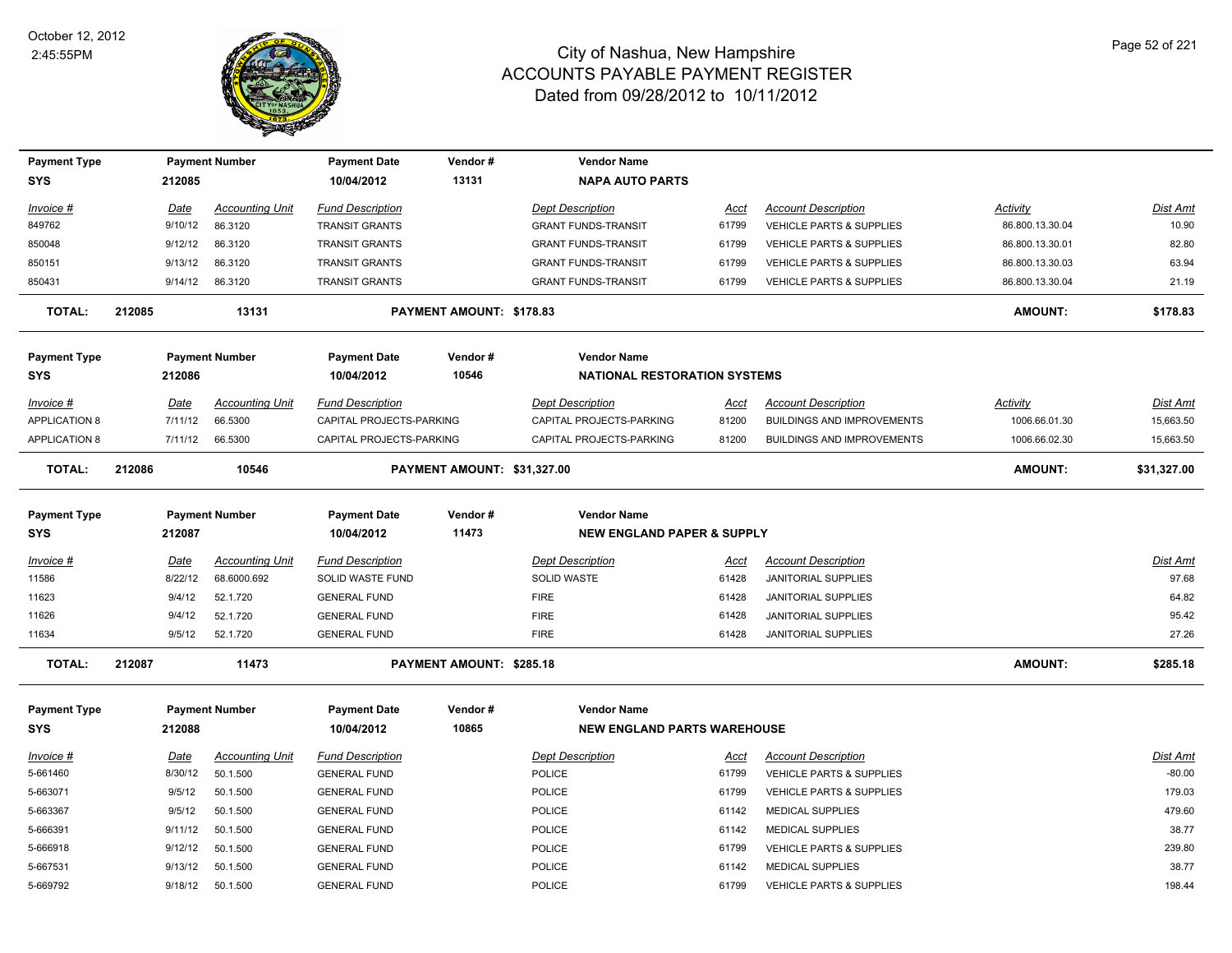

| <b>TOTAL:</b>                                       | 212088 |                        | 10865                                           |                                                                                | PAYMENT AMOUNT: \$1,094.41 |                                                                         |                      |                                                       | <b>AMOUNT:</b> | \$1,094.41                |
|-----------------------------------------------------|--------|------------------------|-------------------------------------------------|--------------------------------------------------------------------------------|----------------------------|-------------------------------------------------------------------------|----------------------|-------------------------------------------------------|----------------|---------------------------|
| <b>Payment Type</b><br><b>SYS</b>                   |        | 212089                 | <b>Payment Number</b>                           | <b>Payment Date</b><br>10/04/2012                                              | Vendor#<br>14537           | <b>Vendor Name</b><br><b>NH SAFE &amp; LOCK CO INC</b>                  |                      |                                                       |                |                           |
| Invoice #<br>S2872                                  |        | <u>Date</u><br>9/17/12 | <b>Accounting Unit</b><br>61.1.700              | <b>Fund Description</b><br><b>GENERAL FUND</b>                                 |                            | <b>Dept Description</b><br><b>STREETS</b>                               | <u>Acct</u><br>61299 | <b>Account Description</b><br>MISCELLANEOUS SUPPLIES  |                | <u>Dist Amt</u><br>63.60  |
| <b>TOTAL:</b>                                       | 212089 |                        | 14537                                           |                                                                                | PAYMENT AMOUNT: \$63.60    |                                                                         |                      |                                                       | <b>AMOUNT:</b> | \$63.60                   |
| <b>Payment Type</b><br><b>SYS</b>                   |        | 212090                 | <b>Payment Number</b><br><b>Accounting Unit</b> | <b>Payment Date</b><br>10/04/2012<br><b>Fund Description</b>                   | Vendor#<br>15145           | <b>Vendor Name</b><br><b>GLENN W NIELSEN</b><br><b>Dept Description</b> |                      |                                                       |                | Dist Amt                  |
| Invoice #<br><b>TUITION</b><br><b>REIMBURSEMENT</b> |        | Date<br>9/28/12        | 52.1.635                                        | <b>GENERAL FUND</b>                                                            |                            | <b>FIRE</b>                                                             | Acct<br>52800        | <b>Account Description</b><br>EDUCATIONAL ASSISTANCE  |                | 100.00                    |
| <b>TOTAL:</b>                                       | 212090 |                        | 15145                                           |                                                                                | PAYMENT AMOUNT: \$100.00   |                                                                         |                      |                                                       | <b>AMOUNT:</b> | \$100.00                  |
| <b>Payment Type</b><br><b>SYS</b>                   |        | 212091                 | <b>Payment Number</b>                           | <b>Payment Date</b><br>10/04/2012                                              | Vendor#<br>13193           | <b>Vendor Name</b><br><b>NORTHEAST RESCUE SYSTEMS</b>                   |                      |                                                       |                |                           |
| Invoice #                                           |        | Date                   | <b>Accounting Unit</b>                          | <b>Fund Description</b>                                                        |                            | <b>Dept Description</b>                                                 | Acct                 | <b>Account Description</b>                            |                | Dist Amt                  |
| 20123081                                            |        | 8/21/12                | 52.1.625                                        | <b>GENERAL FUND</b>                                                            |                            | <b>FIRE</b>                                                             | 61110                | PROTECTIVE CLOTHING                                   |                | 574.00                    |
| <b>TOTAL:</b>                                       | 212091 |                        | 13193                                           |                                                                                | PAYMENT AMOUNT: \$574.00   |                                                                         |                      |                                                       | <b>AMOUNT:</b> | \$574.00                  |
| <b>Payment Type</b><br><b>SYS</b>                   |        | 212092                 | <b>Payment Number</b>                           | <b>Payment Date</b><br>10/04/2012                                              | Vendor#<br>11442           | <b>Vendor Name</b><br><b>TIM O'NEIL</b>                                 |                      |                                                       |                |                           |
| Invoice #<br>9/19 - 10/2 - TAPING                   |        | <u>Date</u><br>10/2/12 | <u>Accounting Unit</u><br>22.2505               | <b>Fund Description</b><br><b>GOVT &amp; EDUCATION CHANNELS</b><br><b>FUND</b> |                            | <b>Dept Description</b><br><b>GOV'T &amp; EDUCATION CHANNELS</b>        | <u>Acct</u><br>53470 | <b>Account Description</b><br>VIDEOGRAPHY SERVICES    |                | <u>Dist Amt</u><br>537.50 |
| <b>TOTAL:</b>                                       | 212092 |                        | 11442                                           |                                                                                | PAYMENT AMOUNT: \$537.50   |                                                                         |                      |                                                       | <b>AMOUNT:</b> | \$537.50                  |
| <b>Payment Type</b><br><b>SYS</b>                   |        | 212093                 | <b>Payment Number</b>                           | <b>Payment Date</b><br>10/04/2012                                              | Vendor#<br>13211           | <b>Vendor Name</b><br><b>OCCUPATIONAL DRUG TESTING LLC</b>              |                      |                                                       |                |                           |
| $Invoice$ #<br>14099                                |        | <u>Date</u><br>8/31/12 | <b>Accounting Unit</b><br>50.1.635              | <b>Fund Description</b><br><b>GENERAL FUND</b>                                 |                            | <b>Dept Description</b><br><b>POLICE</b>                                | <u>Acct</u><br>53135 | <b>Account Description</b><br><b>MEDICAL SERVICES</b> |                | <u>Dist Amt</u><br>120.00 |
| <b>TOTAL:</b>                                       | 212093 |                        | 13211                                           |                                                                                | PAYMENT AMOUNT: \$120.00   |                                                                         |                      |                                                       | <b>AMOUNT:</b> | \$120.00                  |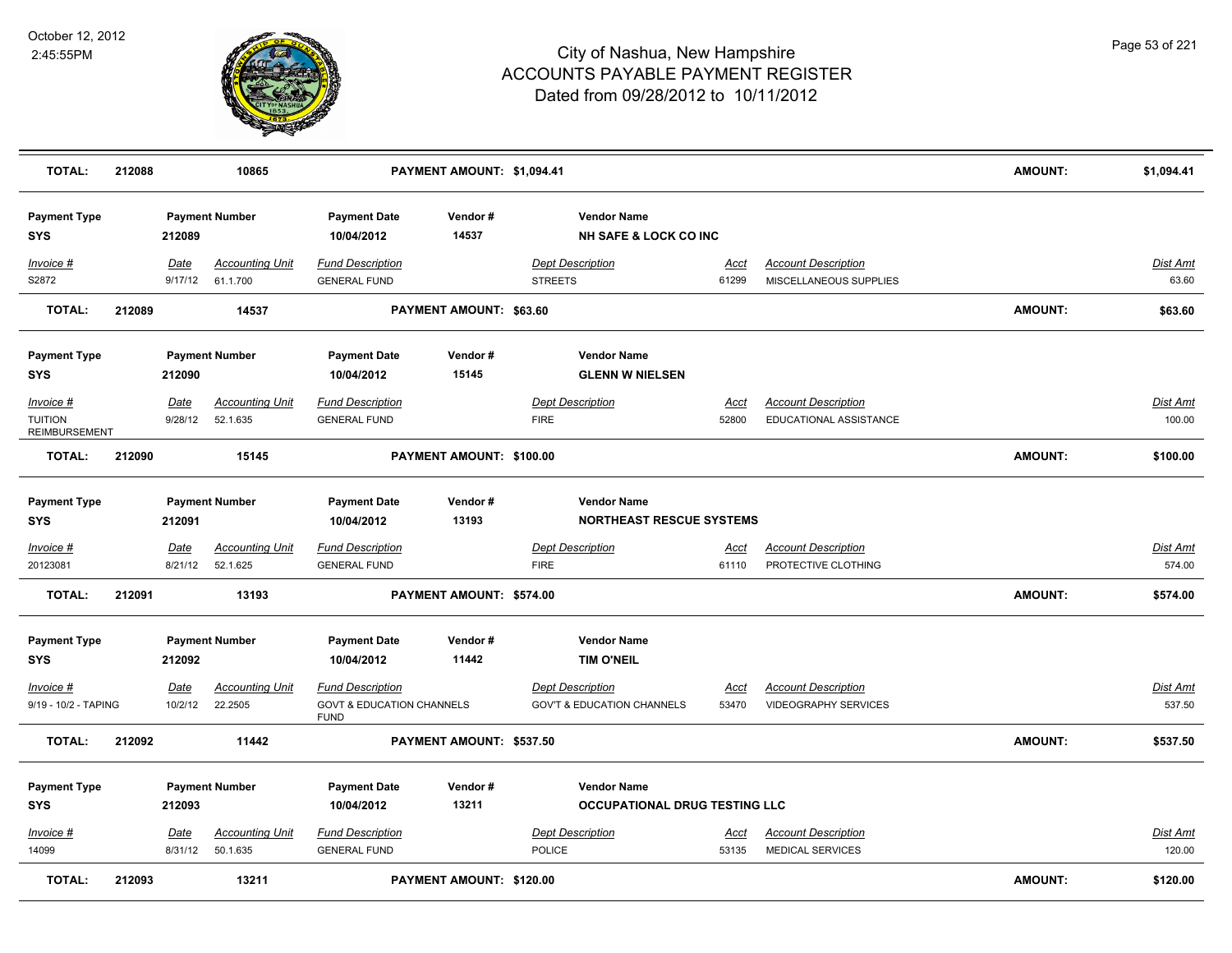

| <b>Payment Type</b> |        |             | <b>Payment Number</b>  | <b>Payment Date</b>                    | Vendor#                    | <b>Vendor Name</b>                    |       |                                                   | <b>Payee Name</b>          |                 |
|---------------------|--------|-------------|------------------------|----------------------------------------|----------------------------|---------------------------------------|-------|---------------------------------------------------|----------------------------|-----------------|
| <b>SYS</b>          |        | 212094      |                        | 10/04/2012                             | 13226                      | <b>ORIENTAL TRADING CO INC</b>        |       |                                                   | <b>ORIENTAL TRADING CO</b> |                 |
| Invoice #           |        | Date        | Accounting Unit        | <b>Fund Description</b>                |                            | <b>Dept Description</b>               | Acct  | <b>Account Description</b>                        |                            | Dist Amt        |
| 652793945-01        |        | 9/6/12      | 79.1.750               | <b>GENERAL FUND</b>                    |                            | <b>LIBRARY</b>                        | 61816 | <b>CHILDREN'S MEDIA</b>                           |                            | 41.99           |
|                     | 212094 |             |                        |                                        |                            |                                       |       |                                                   | <b>AMOUNT:</b>             | \$41.99         |
| <b>TOTAL:</b>       |        |             | 13226                  |                                        | PAYMENT AMOUNT: \$41.99    |                                       |       |                                                   |                            |                 |
| <b>Payment Type</b> |        |             | <b>Payment Number</b>  | <b>Payment Date</b>                    | Vendor#                    | <b>Vendor Name</b>                    |       |                                                   |                            |                 |
| <b>SYS</b>          |        | 212095      |                        | 10/04/2012                             | 10937                      | <b>ORR &amp; RENO</b>                 |       |                                                   |                            |                 |
| Invoice #           |        | Date        | Accounting Unit        | <b>Fund Description</b>                |                            | <b>Dept Description</b>               | Acct  | <b>Account Description</b>                        | Activity                   | <b>Dist Amt</b> |
| 82609               |        | 7/17/12     | 22.5010                | CAP PROJECTS-INFO<br><b>TECHNOLOGY</b> |                            | CAPITAL PROJECTS-INFO TECH            | 81342 | <b>COMPUTER SOFTWARE &amp;</b><br><b>HARDWARE</b> | 1010.22.01.30              | 4,974.27        |
| 83243               |        | 8/21/12     | 22.5010                | CAP PROJECTS-INFO<br><b>TECHNOLOGY</b> |                            | CAPITAL PROJECTS-INFO TECH            | 81342 | <b>COMPUTER SOFTWARE &amp;</b><br><b>HARDWARE</b> | 1010.22.01.30              | 588.00          |
| 83391               |        | 9/6/12      | 22.5010                | CAP PROJECTS-INFO<br><b>TECHNOLOGY</b> |                            | CAPITAL PROJECTS-INFO TECH            | 81342 | <b>COMPUTER SOFTWARE &amp;</b><br><b>HARDWARE</b> | 1010.22.01.30              | 1,148.00        |
| <b>TOTAL:</b>       | 212095 |             | 10937                  |                                        | PAYMENT AMOUNT: \$6,710.27 |                                       |       |                                                   | <b>AMOUNT:</b>             | \$6,710.27      |
| <b>Payment Type</b> |        |             | <b>Payment Number</b>  | <b>Payment Date</b>                    | Vendor#                    | <b>Vendor Name</b>                    |       |                                                   |                            |                 |
| <b>SYS</b>          |        | 212096      |                        | 10/04/2012                             | 15106                      | <b>OVERHEAD DOOR CO OF MANCHESTER</b> |       |                                                   |                            |                 |
|                     |        |             |                        |                                        |                            |                                       |       |                                                   |                            |                 |
| Invoice #           |        | <b>Date</b> | <b>Accounting Unit</b> | <b>Fund Description</b>                |                            | <b>Dept Description</b>               | Acct  | <b>Account Description</b>                        | <u>Activity</u>            | <b>Dist Amt</b> |
| 3-00031729          |        | 8/31/12     | 86.3120                | <b>TRANSIT GRANTS</b>                  |                            | <b>GRANT FUNDS-TRANSIT</b>            | 55699 | OTHER CONTRACTED SERVICES                         | 86.800.13.40.01            | 619.00          |
| <b>TOTAL:</b>       | 212096 |             | 15106                  |                                        | PAYMENT AMOUNT: \$619.00   |                                       |       |                                                   | <b>AMOUNT:</b>             | \$619.00        |
| <b>Payment Type</b> |        |             | <b>Payment Number</b>  | <b>Payment Date</b>                    | Vendor#                    | <b>Vendor Name</b>                    |       |                                                   |                            |                 |
| <b>SYS</b>          |        | 212097      |                        | 10/04/2012                             | 13276                      | PEABODY SUPPLY CO                     |       |                                                   |                            |                 |
| Invoice #           |        | Date        | Accounting Unit        | <b>Fund Description</b>                |                            | <b>Dept Description</b>               | Acct  | <b>Account Description</b>                        |                            | <b>Dist Amt</b> |
| 007835              |        | 8/29/12     | 77.1.650               | <b>GENERAL FUND</b>                    |                            | PARKS & RECREATION                    | 54280 | <b>BUILDING/GROUNDS MAINTENANCE</b>               |                            | 58.98           |
| 008391              |        | 8/30/12     | 77.1.650               | <b>GENERAL FUND</b>                    |                            | PARKS & RECREATION                    | 54280 | <b>BUILDING/GROUNDS MAINTENANCE</b>               |                            | 65.60           |
| <b>TOTAL:</b>       | 212097 |             | 13276                  |                                        | PAYMENT AMOUNT: \$124.58   |                                       |       |                                                   | <b>AMOUNT:</b>             | \$124.58        |
| <b>Payment Type</b> |        |             | <b>Payment Number</b>  | <b>Payment Date</b>                    | Vendor#                    | <b>Vendor Name</b>                    |       |                                                   |                            |                 |
| <b>SYS</b>          |        | 212098      |                        | 10/04/2012                             | 13297                      | PERMA LINE CORP OF NEW ENGLAND        |       |                                                   |                            |                 |
| Invoice #           |        | <b>Date</b> | <b>Accounting Unit</b> | <b>Fund Description</b>                |                            | <b>Dept Description</b>               | Acct  | <b>Account Description</b>                        |                            | Dist Amt        |
| 135866              |        | 8/31/12     | 64.1.705               | <b>GENERAL FUND</b>                    |                            | <b>TRAFFIC</b>                        | 61542 | <b>SIGNS</b>                                      |                            | 43.20           |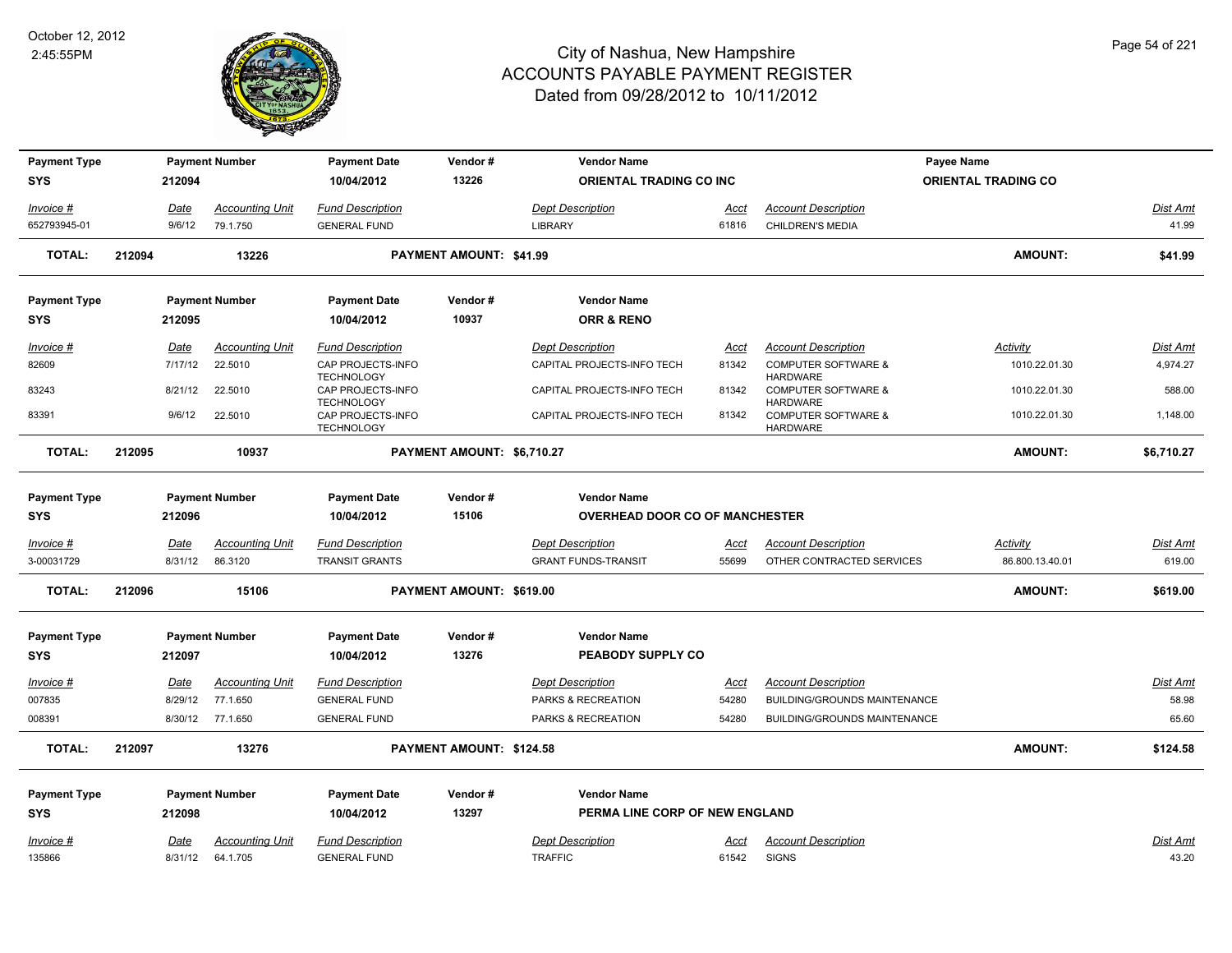

| <b>TOTAL:</b>                                            | 212098 |                        | 13297                              |                                                             | PAYMENT AMOUNT: \$43.20        |                                                                       |                      |                                                                      | <b>AMOUNT:</b>  | \$43.20                     |
|----------------------------------------------------------|--------|------------------------|------------------------------------|-------------------------------------------------------------|--------------------------------|-----------------------------------------------------------------------|----------------------|----------------------------------------------------------------------|-----------------|-----------------------------|
| <b>Payment Type</b><br><b>SYS</b>                        |        | 212099                 | <b>Payment Number</b>              | <b>Payment Date</b><br>10/04/2012                           | Vendor#<br>15115               | <b>Vendor Name</b><br><b>ALAN PIPER</b>                               |                      |                                                                      |                 |                             |
| Invoice #<br>9/25-REFUND                                 |        | Date<br>9/27/12        | <b>Accounting Unit</b><br>11.1.500 | <b>Fund Description</b><br><b>GENERAL FUND</b>              |                                | <b>Dept Description</b><br><b>HUMAN RESOURCES</b>                     | <u>Acct</u><br>55425 | <b>Account Description</b><br>EMPLOYMENT BACKGROUND<br><b>CHECKS</b> |                 | Dist Amt<br>25.00           |
| <b>TOTAL:</b>                                            | 212099 |                        | 15115                              |                                                             | <b>PAYMENT AMOUNT: \$25.00</b> |                                                                       |                      |                                                                      | <b>AMOUNT:</b>  | \$25.00                     |
| <b>Payment Type</b>                                      |        |                        | <b>Payment Number</b>              | <b>Payment Date</b>                                         | Vendor#                        | <b>Vendor Name</b>                                                    |                      |                                                                      |                 |                             |
| <b>SYS</b>                                               |        | 212100                 |                                    | 10/04/2012                                                  | 10871                          | <b>POM INC</b>                                                        |                      |                                                                      |                 |                             |
| <u>Invoice #</u><br>23926                                |        | <u>Date</u><br>8/30/12 | <b>Accounting Unit</b><br>66.1.500 | <b>Fund Description</b><br><b>GENERAL FUND</b>              |                                | <b>Dept Description</b><br>PARKING LOTS                               | <u>Acct</u><br>55607 | <b>Account Description</b><br>POSTAGE & DELIVERY                     |                 | <b>Dist Amt</b><br>9.67     |
| 23926                                                    |        | 8/30/12                | 66.1.500                           | <b>GENERAL FUND</b>                                         |                                | PARKING LOTS                                                          | 71600                | PARKING EQUIPMENT                                                    |                 | 301.05                      |
| <b>TOTAL:</b>                                            | 212100 |                        | 10871                              |                                                             | PAYMENT AMOUNT: \$310.72       |                                                                       |                      |                                                                      | <b>AMOUNT:</b>  | \$310.72                    |
| <b>Payment Type</b>                                      |        |                        | <b>Payment Number</b>              | <b>Payment Date</b>                                         | Vendor#                        | <b>Vendor Name</b>                                                    |                      |                                                                      |                 |                             |
| <b>SYS</b>                                               |        | 212101                 |                                    | 10/04/2012                                                  | 14838                          | <b>POSITIVE STREET ART</b>                                            |                      |                                                                      |                 |                             |
| Invoice #                                                |        | <u>Date</u><br>8/23/12 | <b>Accounting Unit</b>             | <b>Fund Description</b>                                     |                                | <b>Dept Description</b>                                               | <u>Acct</u><br>68240 | <b>Account Description</b><br>OTHER EXPENSES                         | Activity        | <b>Dist Amt</b><br>1,500.00 |
| 2X4 CANVAS TEEN<br><b>CENTER</b><br>ASH SKATE PARK MURAL |        | 9/11/12                | TF79.8059<br>81.3080               | LIB-LEONARD FREEMAN BURBANK<br><b>COMMUNITY DEVELOPMENT</b> |                                | <b>LIB-LEONARD FREEMAN</b><br><b>BURBANK</b><br>COMMUNITY DEVELOPMENT | 53142                | CONSULTING SERVICES                                                  | 1078.81.02.30   | 500.00                      |
|                                                          |        |                        |                                    | <b>GRANTS</b>                                               |                                | <b>GRANTS</b>                                                         |                      |                                                                      |                 |                             |
| <b>TOTAL:</b>                                            | 212101 |                        | 14838                              |                                                             | PAYMENT AMOUNT: \$2,000.00     |                                                                       |                      |                                                                      | <b>AMOUNT:</b>  | \$2,000.00                  |
| <b>Payment Type</b>                                      |        |                        | <b>Payment Number</b>              | <b>Payment Date</b>                                         | Vendor#                        | <b>Vendor Name</b>                                                    |                      |                                                                      |                 |                             |
| <b>SYS</b>                                               |        | 212102                 |                                    | 10/04/2012                                                  | 13361                          | PROJECT RESOURCE GROUP LLC                                            |                      |                                                                      |                 |                             |
| Invoice #                                                |        | Date                   | <b>Accounting Unit</b>             | <b>Fund Description</b>                                     |                                | <b>Dept Description</b>                                               | <u>Acct</u>          | <b>Account Description</b>                                           | <b>Activity</b> | Dist Amt                    |
| 2012-09                                                  |        | 9/27/12                | 29.5000                            | CAP PROJECTS-GEN GOVT BLDGS                                 |                                | CAPITAL PROJECTS-CITY BLDGS                                           | 81200                | <b>BUILDINGS AND IMPROVEMENTS</b>                                    | 1002.29.02.30   | 6,250.00                    |
| <b>TOTAL:</b>                                            | 212102 |                        | 13361                              |                                                             | PAYMENT AMOUNT: \$6,250.00     |                                                                       |                      |                                                                      | <b>AMOUNT:</b>  | \$6,250.00                  |
| <b>Payment Type</b><br><b>SYS</b>                        |        | 212103                 | <b>Payment Number</b>              | <b>Payment Date</b><br>10/04/2012                           | Vendor#<br>10623               | <b>Vendor Name</b><br>QRST'S                                          |                      |                                                                      |                 |                             |
| Invoice #<br>2012-2929                                   |        | <u>Date</u><br>9/10/12 | <b>Accounting Unit</b><br>50.1.500 | <b>Fund Description</b><br><b>GENERAL FUND</b>              |                                | <b>Dept Description</b><br><b>POLICE</b>                              | Acct<br>61110        | <b>Account Description</b><br>PROTECTIVE CLOTHING                    |                 | <b>Dist Amt</b><br>522.00   |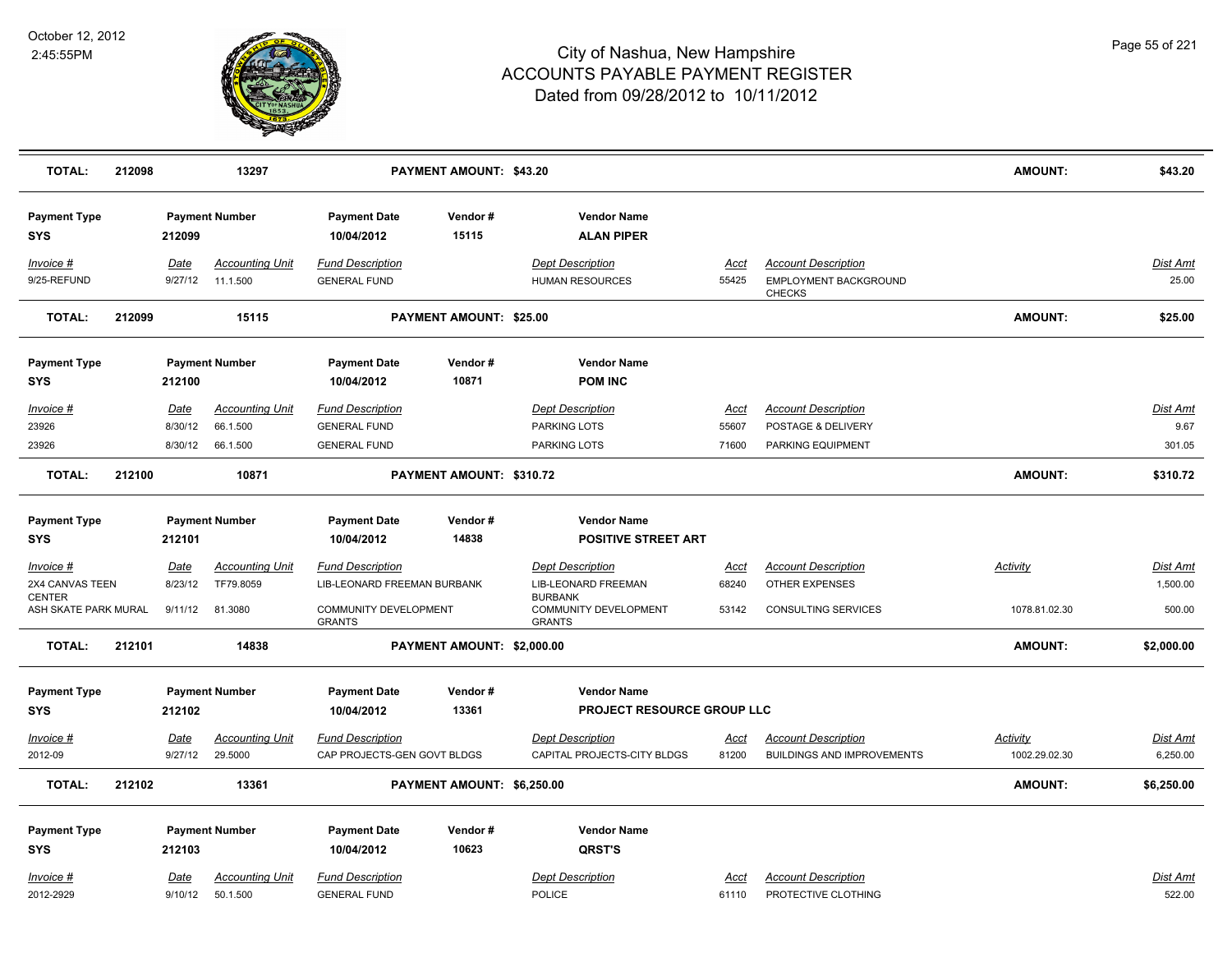

| <b>TOTAL:</b>                     | 212103 |             | 10623                  |                                   | PAYMENT AMOUNT: \$522.00   |                                                   |             |                                     |              | <b>AMOUNT:</b> | \$522.00        |
|-----------------------------------|--------|-------------|------------------------|-----------------------------------|----------------------------|---------------------------------------------------|-------------|-------------------------------------|--------------|----------------|-----------------|
| <b>Payment Type</b><br><b>SYS</b> |        | 212104      | <b>Payment Number</b>  | <b>Payment Date</b><br>10/04/2012 | Vendor#<br>13389           | <b>Vendor Name</b><br><b>QUIRK GM PARTS DEPOT</b> |             |                                     |              |                |                 |
| Invoice #                         |        | Date        | <b>Accounting Unit</b> | <b>Fund Description</b>           |                            | <b>Dept Description</b>                           | Acct        | <b>Account Description</b>          |              |                | Dist Amt        |
| 938461                            |        | 9/19/12     | 50.1.500               | <b>GENERAL FUND</b>               |                            | POLICE                                            | 61799       | VEHICLE PARTS & SUPPLIES            |              |                | 162.35          |
| 938650                            |        | 9/20/12     | 50.1.500               | <b>GENERAL FUND</b>               |                            | <b>POLICE</b>                                     | 61799       | <b>VEHICLE PARTS &amp; SUPPLIES</b> |              |                | 150.19          |
| <b>TOTAL:</b>                     | 212104 |             | 13389                  |                                   | PAYMENT AMOUNT: \$312.54   |                                                   |             |                                     |              | <b>AMOUNT:</b> | \$312.54        |
| <b>Payment Type</b>               |        |             | <b>Payment Number</b>  | <b>Payment Date</b>               | Vendor#                    | <b>Vendor Name</b>                                |             |                                     |              |                |                 |
| <b>SYS</b>                        |        | 212105      |                        | 10/04/2012                        | 13412                      | <b>RECORDED BOOKS LLC</b>                         |             |                                     |              |                |                 |
| $Invoice$ #                       |        | Date        | <b>Accounting Unit</b> | <b>Fund Description</b>           |                            | <b>Dept Description</b>                           | <u>Acct</u> | <b>Account Description</b>          |              |                | <b>Dist Amt</b> |
| 74599804                          |        | 9/4/12      | 79.1.770               | <b>GENERAL FUND</b>               |                            | <b>LIBRARY</b>                                    | 61830       | <b>SUBSCRIPTIONS</b>                |              |                | 2,000.00        |
| <b>TOTAL:</b>                     | 212105 |             | 13412                  |                                   | PAYMENT AMOUNT: \$2,000.00 |                                                   |             |                                     |              | AMOUNT:        | \$2,000.00      |
| <b>Payment Type</b>               |        |             | <b>Payment Number</b>  | <b>Payment Date</b>               | Vendor#                    | <b>Vendor Name</b>                                |             |                                     |              |                |                 |
| <b>SYS</b>                        |        | 212106      |                        | 10/04/2012                        | 11211                      | <b>KIMBERLEE REICH</b>                            |             |                                     |              |                |                 |
| Invoice #                         |        | <u>Date</u> | <b>Accounting Unit</b> | <b>Fund Description</b>           |                            | <b>Dept Description</b>                           | <u>Acct</u> | <b>Account Description</b>          |              |                | Dist Amt        |
| 33252A 10/04/12 DCAP              |        | 10/2/12     | <b>BS1000</b>          | <b>GENERAL FUND</b>               |                            | <b>GENERAL FUND</b>                               | 21460       | 125 DEPENDENT CARE                  |              |                | 192.31          |
| <b>TOTAL:</b>                     | 212106 |             | 11211                  |                                   | PAYMENT AMOUNT: \$192.31   |                                                   |             |                                     |              | <b>AMOUNT:</b> | \$192.31        |
| <b>Payment Type</b>               |        |             | <b>Payment Number</b>  | <b>Payment Date</b>               | Vendor#                    | <b>Vendor Name</b>                                |             |                                     | Payee Name   |                |                 |
| <b>SYS</b>                        |        | 212107      |                        | 10/04/2012                        | 11764                      | <b>REXEL CLS</b>                                  |             |                                     | <b>REXEL</b> |                |                 |
| $Invoice$ #                       |        | Date        | <b>Accounting Unit</b> | <b>Fund Description</b>           |                            | <b>Dept Description</b>                           | <b>Acct</b> | <b>Account Description</b>          |              |                | Dist Amt        |
| S103365535.001                    |        | 9/7/12      | 79.1.720               | <b>GENERAL FUND</b>               |                            | <b>LIBRARY</b>                                    | 61428       | JANITORIAL SUPPLIES                 |              |                | 245.87          |
| S103372074.001                    |        | 9/10/12     | 79.1.720               | <b>GENERAL FUND</b>               |                            | <b>LIBRARY</b>                                    | 61428       | JANITORIAL SUPPLIES                 |              |                | 164.14          |
| S103381690.001                    |        | 9/12/12     | 79.1.720               | <b>GENERAL FUND</b>               |                            | <b>LIBRARY</b>                                    | 61428       | <b>JANITORIAL SUPPLIES</b>          |              |                | 386.34          |
| <b>TOTAL:</b>                     | 212107 |             | 11764                  |                                   | PAYMENT AMOUNT: \$796.35   |                                                   |             |                                     |              | <b>AMOUNT:</b> | \$796.35        |
| <b>Payment Type</b>               |        |             | <b>Payment Number</b>  | <b>Payment Date</b>               | Vendor#                    | <b>Vendor Name</b>                                |             |                                     |              |                |                 |
| <b>SYS</b>                        |        | 212108      |                        | 10/04/2012                        | 11764                      | <b>REXEL CLS</b>                                  |             |                                     |              |                |                 |
| Invoice #                         |        | Date        | <b>Accounting Unit</b> | <b>Fund Description</b>           |                            | <b>Dept Description</b>                           | Acct        | <b>Account Description</b>          |              |                | <u>Dist Amt</u> |
| S103353202.001                    |        | 9/7/12      | 18.1.500               | <b>GENERAL FUND</b>               |                            | OTHER GENERAL GOV'T                               | 45960       | <b>VENDOR DISCOUNTS</b>             |              |                | $-1.16$         |
| S103353202.001                    |        | 9/7/12      | <b>BS1000</b>          | <b>GENERAL FUND</b>               |                            | <b>GENERAL FUND</b>                               | 14300       | <b>INVENTORY OF SUPPLIES</b>        |              |                | 77.25           |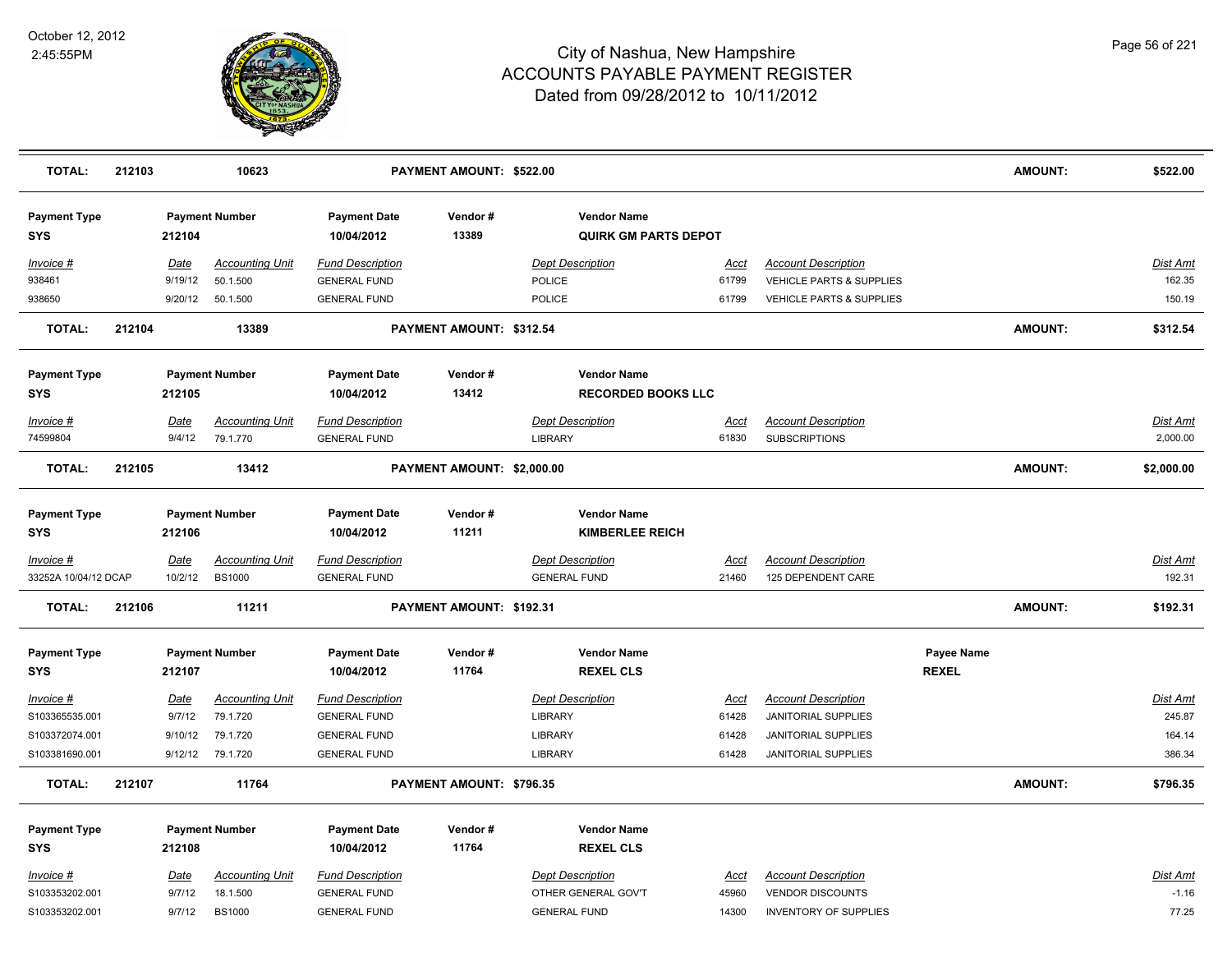

| S103353202.002      |        | 9/7/12      | 18.1.500               | <b>GENERAL FUND</b>     |                                | OTHER GENERAL GOV'T                 | 45960       | <b>VENDOR DISCOUNTS</b>                                     |                 | $-5.02$     |
|---------------------|--------|-------------|------------------------|-------------------------|--------------------------------|-------------------------------------|-------------|-------------------------------------------------------------|-----------------|-------------|
| S103353202.002      |        | 9/7/12      | <b>BS1000</b>          | <b>GENERAL FUND</b>     |                                | <b>GENERAL FUND</b>                 | 14300       | <b>INVENTORY OF SUPPLIES</b>                                |                 | 336.15      |
| S103353202.003      |        | 9/7/12      | 18.1.500               | <b>GENERAL FUND</b>     |                                | OTHER GENERAL GOV'T                 | 45960       | <b>VENDOR DISCOUNTS</b>                                     |                 | $-0.37$     |
| S103353202.003      |        | 9/7/12      | <b>BS1000</b>          | <b>GENERAL FUND</b>     |                                | <b>GENERAL FUND</b>                 | 14300       | <b>INVENTORY OF SUPPLIES</b>                                |                 | 24.72       |
| TOTAL:              | 212108 |             | 11764                  |                         | PAYMENT AMOUNT: \$431.57       |                                     |             |                                                             | <b>AMOUNT:</b>  | \$431.57    |
| <b>Payment Type</b> |        |             | <b>Payment Number</b>  | <b>Payment Date</b>     | Vendor#                        | <b>Vendor Name</b>                  |             |                                                             |                 |             |
| <b>SYS</b>          |        | 212109      |                        | 10/04/2012              | 13447                          | <b>RILEYS SPORT SHOP INC</b>        |             |                                                             |                 |             |
| Invoice #           |        | Date        | <b>Accounting Unit</b> | <b>Fund Description</b> |                                | <b>Dept Description</b>             | <u>Acct</u> | <b>Account Description</b>                                  | <b>Activity</b> | Dist Amt    |
| 25242               |        | 9/1/12      | 50.1.500               | <b>GENERAL FUND</b>     |                                | POLICE                              | 61110       | PROTECTIVE CLOTHING                                         |                 | 2,812.50    |
| 25242               |        | 9/1/12      | 50.3050                | POLICE GRANTS FUND      |                                | POLICE GRANTS FUND                  | 61110       | PROTECTIVE CLOTHING                                         | 50.1005.11.01   | 2,812.50    |
| <b>TOTAL:</b>       | 212109 |             | 13447                  |                         | PAYMENT AMOUNT: \$5,625.00     |                                     |             |                                                             | <b>AMOUNT:</b>  | \$5,625.00  |
| <b>Payment Type</b> |        |             | <b>Payment Number</b>  | <b>Payment Date</b>     | Vendor#                        | <b>Vendor Name</b>                  |             |                                                             |                 |             |
| <b>SYS</b>          |        | 212110      |                        | 10/04/2012              | 999001063                      | <b>ROBERT HALLOWELL</b>             |             |                                                             |                 |             |
| Invoice #           |        | Date        | <b>Accounting Unit</b> | <b>Fund Description</b> |                                | <b>Dept Description</b>             | Acct        | <b>Account Description</b>                                  |                 | Dist Amt    |
| REFUND-KIMBERLY     |        | 10/2/12     | <b>BS1000</b>          | <b>GENERAL FUND</b>     |                                | <b>GENERAL FUND</b>                 | 21928       | CONTINGENCY A/P CHECKS                                      |                 | 83.00       |
| TOTAL:              | 212110 |             | 999001063              |                         | <b>PAYMENT AMOUNT: \$83.00</b> |                                     |             |                                                             | AMOUNT:         | \$83.00     |
| <b>Payment Type</b> |        |             | <b>Payment Number</b>  | <b>Payment Date</b>     | Vendor#                        | <b>Vendor Name</b>                  |             |                                                             |                 |             |
| <b>SYS</b>          |        | 212111      |                        | 10/04/2012              | 13502                          | <b>SANBORN HEAD &amp; ASSOC INC</b> |             |                                                             |                 |             |
| <u>Invoice #</u>    |        | <u>Date</u> | <b>Accounting Unit</b> | <b>Fund Description</b> |                                | <b>Dept Description</b>             | <u>Acct</u> | <b>Account Description</b>                                  |                 | Dist Amt    |
| 0032357             |        | 6/27/12     | 68.6000.692            | SOLID WASTE FUND        |                                | SOLID WASTE                         | 53107       | ARCHITECT/ENGINEERING<br><b>SERVICES</b>                    |                 | 3,528.47    |
| 0032359             |        | 6/24/12     | 68.6000.692            | SOLID WASTE FUND        |                                | SOLID WASTE                         | 53107       | ARCHITECT/ENGINEERING                                       |                 | 1,946.60    |
| 0032469             |        | 7/17/12     | 68.6000.692            | SOLID WASTE FUND        |                                | SOLID WASTE                         | 53107       | <b>SERVICES</b><br>ARCHITECT/ENGINEERING                    |                 | 3,000.00    |
| 0032566             |        | 8/1/12      | 68.6000.692            | SOLID WASTE FUND        |                                | <b>SOLID WASTE</b>                  | 53107       | <b>SERVICES</b><br>ARCHITECT/ENGINEERING                    |                 | 4,022.14    |
| 0032710             |        | 8/30/12     | 68.6000.692            | SOLID WASTE FUND        |                                | <b>SOLID WASTE</b>                  | 53107       | <b>SERVICES</b><br>ARCHITECT/ENGINEERING<br><b>SERVICES</b> |                 | 7,931.70    |
| <b>TOTAL:</b>       | 212111 |             | 13502                  |                         | PAYMENT AMOUNT: \$20,428.91    |                                     |             |                                                             | <b>AMOUNT:</b>  | \$20,428.91 |
| <b>Payment Type</b> |        |             | <b>Payment Number</b>  | <b>Payment Date</b>     | Vendor#                        | <b>Vendor Name</b>                  |             |                                                             |                 |             |
| <b>SYS</b>          |        | 212112      |                        | 10/04/2012              | 13504                          | <b>SANEL AUTO PARTS CO</b>          |             |                                                             |                 |             |
| <i>Invoice</i> #    |        | Date        | <b>Accounting Unit</b> | <b>Fund Description</b> |                                | <b>Dept Description</b>             | Acct        | <b>Account Description</b>                                  |                 | Dist Amt    |
| 02OC2177            |        | 9/7/12      | 77.1.690               | <b>GENERAL FUND</b>     |                                | PARKS & RECREATION                  | 61799       | VEHICLE PARTS & SUPPLIES                                    |                 | 35.46       |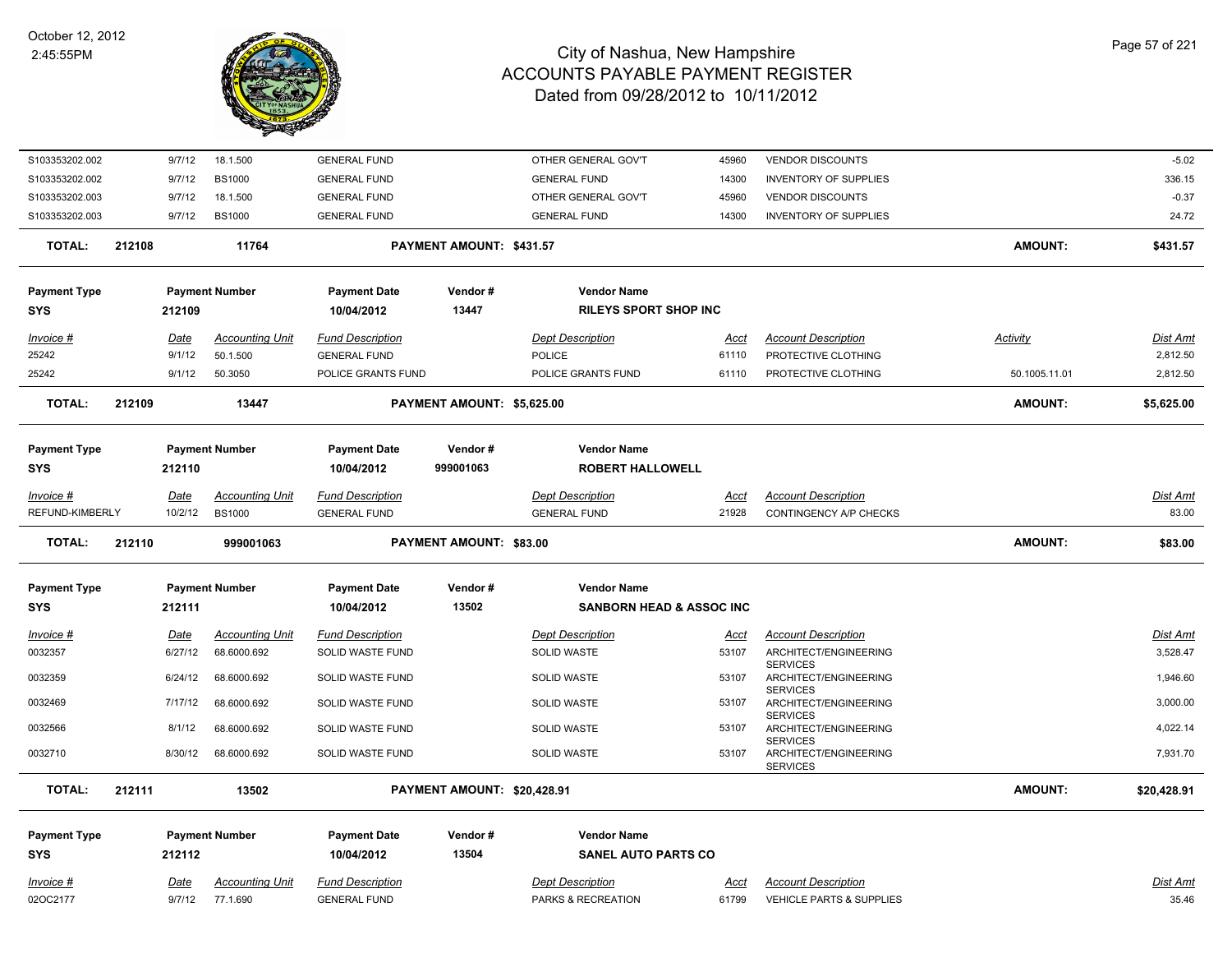

| 02OC2545              |        | 9/7/12      | 77.1.690               | <b>GENERAL FUND</b>     |                                | PARKS & RECREATION                       | 61799       | VEHICLE PARTS & SUPPLIES            |                | 24.35           |
|-----------------------|--------|-------------|------------------------|-------------------------|--------------------------------|------------------------------------------|-------------|-------------------------------------|----------------|-----------------|
| 02OC3025              |        | 9/7/12      | 77.1.690               | <b>GENERAL FUND</b>     |                                | PARKS & RECREATION                       | 61799       | <b>VEHICLE PARTS &amp; SUPPLIES</b> |                | 15.55           |
| 02OD2315              |        |             | 9/10/12 77.1.690       | <b>GENERAL FUND</b>     |                                | PARKS & RECREATION                       | 61799       | <b>VEHICLE PARTS &amp; SUPPLIES</b> |                | 98.44           |
| <b>TOTAL:</b>         | 212112 |             | 13504                  |                         | PAYMENT AMOUNT: \$173.80       |                                          |             |                                     | <b>AMOUNT:</b> | \$173.80        |
| <b>Payment Type</b>   |        |             | <b>Payment Number</b>  | <b>Payment Date</b>     | Vendor#                        | <b>Vendor Name</b>                       |             |                                     |                |                 |
| <b>SYS</b>            |        | 212113      |                        | 10/04/2012              | 13543                          | <b>SEASONAL SPECIALTY STORES</b>         |             |                                     |                |                 |
| Invoice #             |        | Date        | <b>Accounting Unit</b> | <b>Fund Description</b> |                                | <b>Dept Description</b>                  | Acct        | <b>Account Description</b>          |                | Dist Amt        |
| 56308                 |        | 9/11/12     | 77.1.660               | <b>GENERAL FUND</b>     |                                | PARKS & RECREATION                       | 61114       | POOL SUPPLIES                       |                | 12.99           |
| <b>TOTAL:</b>         | 212113 |             | 13543                  |                         | <b>PAYMENT AMOUNT: \$12.99</b> |                                          |             |                                     | <b>AMOUNT:</b> | \$12.99         |
| <b>Payment Type</b>   |        |             | <b>Payment Number</b>  | <b>Payment Date</b>     | Vendor#                        | <b>Vendor Name</b>                       |             |                                     |                |                 |
| <b>SYS</b>            |        | 212114      |                        | 10/04/2012              | 10879                          | <b>SIHI PUMPS INC</b>                    |             |                                     |                |                 |
| Invoice #             |        | <b>Date</b> | <b>Accounting Unit</b> | <b>Fund Description</b> |                                | <b>Dept Description</b>                  | <u>Acct</u> | <b>Account Description</b>          |                | Dist Amt        |
| 96010836              |        | 8/6/12      | 69.6200.975            | <b>WASTEWATER FUND</b>  |                                | <b>WASTEWATER</b>                        | 81300       | MACHINERY AND EQUIPMENT             |                | 26,832.60       |
| <b>TOTAL:</b>         | 212114 |             | 10879                  |                         | PAYMENT AMOUNT: \$26,832.60    |                                          |             |                                     | AMOUNT:        | \$26,832.60     |
| <b>Payment Type</b>   |        |             | <b>Payment Number</b>  | <b>Payment Date</b>     | Vendor#                        | <b>Vendor Name</b>                       |             |                                     |                |                 |
| <b>SYS</b>            |        | 212115      |                        | 10/04/2012              | 15119                          | <b>SOUHEGAN MUTUAL FIRE</b>              |             |                                     |                |                 |
| Invoice #             |        | <u>Date</u> | <b>Accounting Unit</b> | <b>Fund Description</b> |                                | <b>Dept Description</b>                  | <u>Acct</u> | <b>Account Description</b>          |                | Dist Amt        |
| SEPT. 15, 2012 - DUES |        | 9/15/12     | 52.1.500               | <b>GENERAL FUND</b>     |                                | <b>FIRE</b>                              | 55200       | DUES AND MEMBERSHIPS                |                | 50.00           |
| <b>TOTAL:</b>         | 212115 |             | 15119                  |                         | PAYMENT AMOUNT: \$50.00        |                                          |             |                                     | AMOUNT:        | \$50.00         |
| <b>Payment Type</b>   |        |             | <b>Payment Number</b>  | <b>Payment Date</b>     | Vendor#                        | <b>Vendor Name</b>                       |             |                                     |                |                 |
| <b>SYS</b>            |        | 212116      |                        | 10/04/2012              | 13643                          | <b>STANLEY ELEVATOR CO INC</b>           |             |                                     |                |                 |
| Invoice #             |        | Date        | <b>Accounting Unit</b> | <b>Fund Description</b> |                                | <b>Dept Description</b>                  | <u>Acct</u> | <b>Account Description</b>          |                | <b>Dist Amt</b> |
| SRV000195718          |        | 9/14/12     | 29.1.720.8167          | <b>GENERAL FUND</b>     |                                | <b>CITY BUILDINGS</b>                    | 54280       | BUILDING/GROUNDS MAINTENANCE        |                | 271.82          |
| <b>TOTAL:</b>         | 212116 |             | 13643                  |                         | PAYMENT AMOUNT: \$271.82       |                                          |             |                                     | AMOUNT:        | \$271.82        |
| <b>Payment Type</b>   |        |             | <b>Payment Number</b>  | <b>Payment Date</b>     | Vendor#                        | <b>Vendor Name</b>                       |             |                                     |                |                 |
| <b>SYS</b>            |        | 212117      |                        | 10/04/2012              | 11963                          | <b>STAPLES BUSINESS ADVANTAGE</b>        |             |                                     |                |                 |
| Invoice #             |        | Date        | <b>Accounting Unit</b> | <b>Fund Description</b> |                                | <b>Dept Description</b>                  | Acct        | <b>Account Description</b>          |                | Dist Amt        |
| 3179965551            |        | 8/14/12     | 60.1.665               | <b>GENERAL FUND</b>     |                                | <b>PUBLIC</b><br>WORKS-ADMIN/ENGINEERING | 61299       | MISCELLANEOUS SUPPLIES              |                | 192.60          |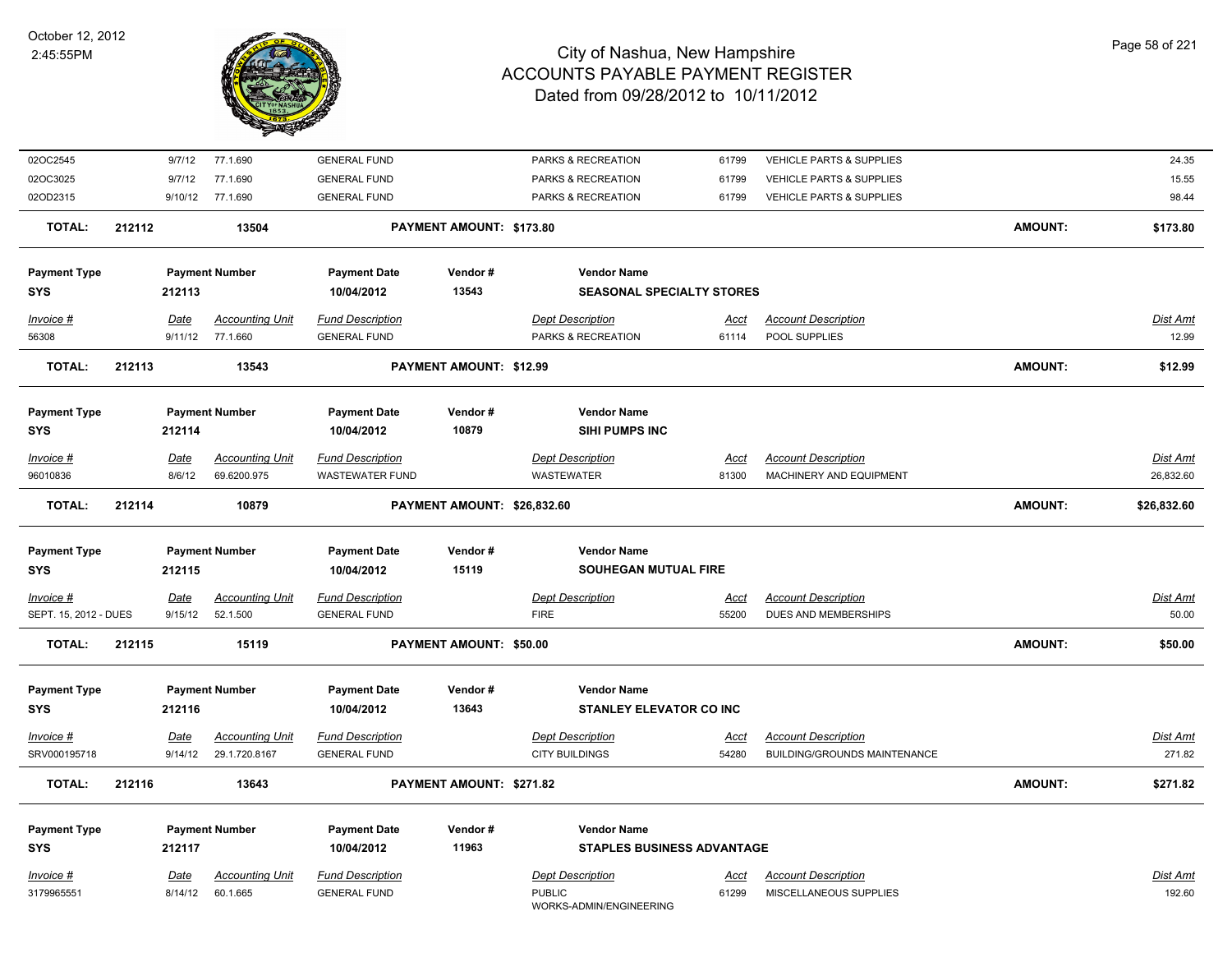

| <b>TOTAL:</b>                     | 212120            | 14786                  |                                            | PAYMENT AMOUNT: \$18,535.00 |                                                   |                                |                                    | <b>AMOUNT:</b>  | \$18,535.00       |
|-----------------------------------|-------------------|------------------------|--------------------------------------------|-----------------------------|---------------------------------------------------|--------------------------------|------------------------------------|-----------------|-------------------|
| 6581                              | 8/27/12           | 60.5200                | CAPITAL PROJECTS-STREETS                   |                             | CAPITAL<br>PROJECTS-ENGINEERING                   | 55699                          | OTHER CONTRACTED SERVICES          | 1064.60.03.30   | 18,535.00         |
| <u>Invoice #</u>                  | Date              | <b>Accounting Unit</b> | <b>Fund Description</b>                    |                             | <b>Dept Description</b>                           | <u>Acct</u>                    | <b>Account Description</b>         | <u>Activity</u> | <u>Dist Amt</u>   |
| <b>Payment Type</b><br><b>SYS</b> | 212120            | <b>Payment Number</b>  | <b>Payment Date</b><br>10/04/2012          | Vendor#<br>14786            | <b>Vendor Name</b>                                | STEVE SARETTE & SON EXCAVATION |                                    |                 |                   |
|                                   |                   |                        |                                            |                             |                                                   |                                |                                    |                 |                   |
| <b>TOTAL:</b>                     | 212119            | 13652                  |                                            | PAYMENT AMOUNT: \$79.27     |                                                   |                                |                                    | <b>AMOUNT:</b>  | \$79.27           |
| 84510-0                           | 9/18/12           | 50.1.500               | <b>GENERAL FUND</b>                        |                             | <b>POLICE</b>                                     | 61100                          | OFFICE SUPPLIES                    |                 | 79.27             |
| Invoice #                         | Date              | <b>Accounting Unit</b> | <b>Fund Description</b>                    |                             | <b>Dept Description</b>                           | <u>Acct</u>                    | <b>Account Description</b>         |                 | Dist Amt          |
| <b>SYS</b>                        | 212119            |                        | 10/04/2012                                 | 13652                       | <b>STATIONERS INC</b>                             |                                |                                    |                 |                   |
| <b>Payment Type</b>               |                   | <b>Payment Number</b>  | <b>Payment Date</b>                        | Vendor#                     | <b>Vendor Name</b>                                |                                |                                    |                 |                   |
| <b>TOTAL:</b>                     | 212118            | 13646                  |                                            | PAYMENT AMOUNT: \$272.73    |                                                   |                                |                                    | <b>AMOUNT:</b>  | \$272.73          |
| 70512NAS1                         | 7/1/12            | 50.1.500               | <b>GENERAL FUND</b>                        |                             | <b>POLICE</b>                                     | 61110                          | PROTECTIVE CLOTHING                |                 | 272.73            |
| Invoice #                         | Date              | <b>Accounting Unit</b> | <b>Fund Description</b>                    |                             | <b>Dept Description</b>                           | Acct                           | <b>Account Description</b>         |                 | <b>Dist Amt</b>   |
| <b>SYS</b>                        | 212118            |                        | 10/04/2012                                 | 13646                       | <b>STAR PACKER BADGES</b>                         |                                |                                    |                 |                   |
| <b>Payment Type</b>               |                   | <b>Payment Number</b>  | <b>Payment Date</b>                        | Vendor#                     | <b>Vendor Name</b>                                |                                |                                    |                 |                   |
| <b>TOTAL:</b>                     | 212117            | 11963                  |                                            | PAYMENT AMOUNT: \$2,833.20  |                                                   | <b>DISCOUNT:</b>               | 61.50                              | <b>AMOUNT:</b>  | \$2,854.52        |
| 3182193147                        | 9/20/12           | 01.1.500               | <b>GENERAL FUND</b>                        |                             | <b>MAYOR</b>                                      | 61100                          | OFFICE SUPPLIES                    |                 | 99.92             |
| 3182193146                        | 9/20/12           | 50.1.500               | <b>GENERAL FUND</b>                        |                             | <b>POLICE</b>                                     | 61650                          | <b>COPIER SUPPLIES</b>             |                 | 433.18            |
| 3182193146                        | 9/20/12           | 50.1.500               | <b>GENERAL FUND</b>                        |                             | <b>POLICE</b>                                     | 61100                          | OFFICE SUPPLIES                    |                 | 1,638.15          |
| 3182193146                        | 9/20/12           | 18.1.500               | <b>GENERAL FUND</b>                        |                             | OTHER GENERAL GOV'T                               | 45960                          | <b>VENDOR DISCOUNTS</b>            |                 | $-62.14$          |
| 3182152034                        | 9/19/12           | 32.1.500               | <b>GENERAL FUND</b>                        |                             | ASSESSING                                         | 61100                          | OFFICE SUPPLIES                    |                 | 52.25             |
| 3182152033                        | 9/19/12           | 11.1.500               | <b>GENERAL FUND</b>                        |                             | WORKS-ADMIN/ENGINEERING<br><b>HUMAN RESOURCES</b> | 61100                          | OFFICE SUPPLIES                    |                 | 123.32            |
| 3182152025                        | 9/19/12           | 60.1.665               | <b>GENERAL FUND</b>                        |                             | <b>PUBLIC</b>                                     | 61299                          | MISCELLANEOUS SUPPLIES             |                 | $-152.62$         |
| 3181839468                        | 9/14/12           | 52.1.500               | <b>GENERAL FUND</b>                        |                             | <b>FIRE</b>                                       | 61100                          | OFFICE SUPPLIES                    |                 | 505.65            |
| 3181839468                        | 9/14/12           | 18.1.500               | <b>GENERAL FUND</b>                        |                             | OTHER GENERAL GOV'T                               | 45960                          | <b>VENDOR DISCOUNTS</b>            |                 | $-15.17$          |
| 3181839466                        | 9/14/12           | 42.1.720               | <b>GENERAL FUND</b>                        |                             | WOODLAWN CEMETERY                                 | 61100                          | OFFICE SUPPLIES                    |                 | $-84.99$          |
| 3181411539<br>3181839465          | 9/14/12           | 42.1.720               | <b>GENERAL FUND</b>                        |                             | <b>PURCHASING</b><br>WOODLAWN CEMETERY            | 61100                          | OFFICE SUPPLIES<br>OFFICE SUPPLIES |                 | 95.52             |
| 3180321047                        | 8/21/12<br>9/1/12 | 60.1.665<br>30.1.500   | <b>GENERAL FUND</b><br><b>GENERAL FUND</b> |                             | <b>PUBLIC</b><br>WORKS-ADMIN/ENGINEERING          | 61299<br>61100                 | MISCELLANEOUS SUPPLIES             |                 | $-39.98$<br>68.83 |
|                                   |                   |                        |                                            |                             |                                                   |                                |                                    |                 |                   |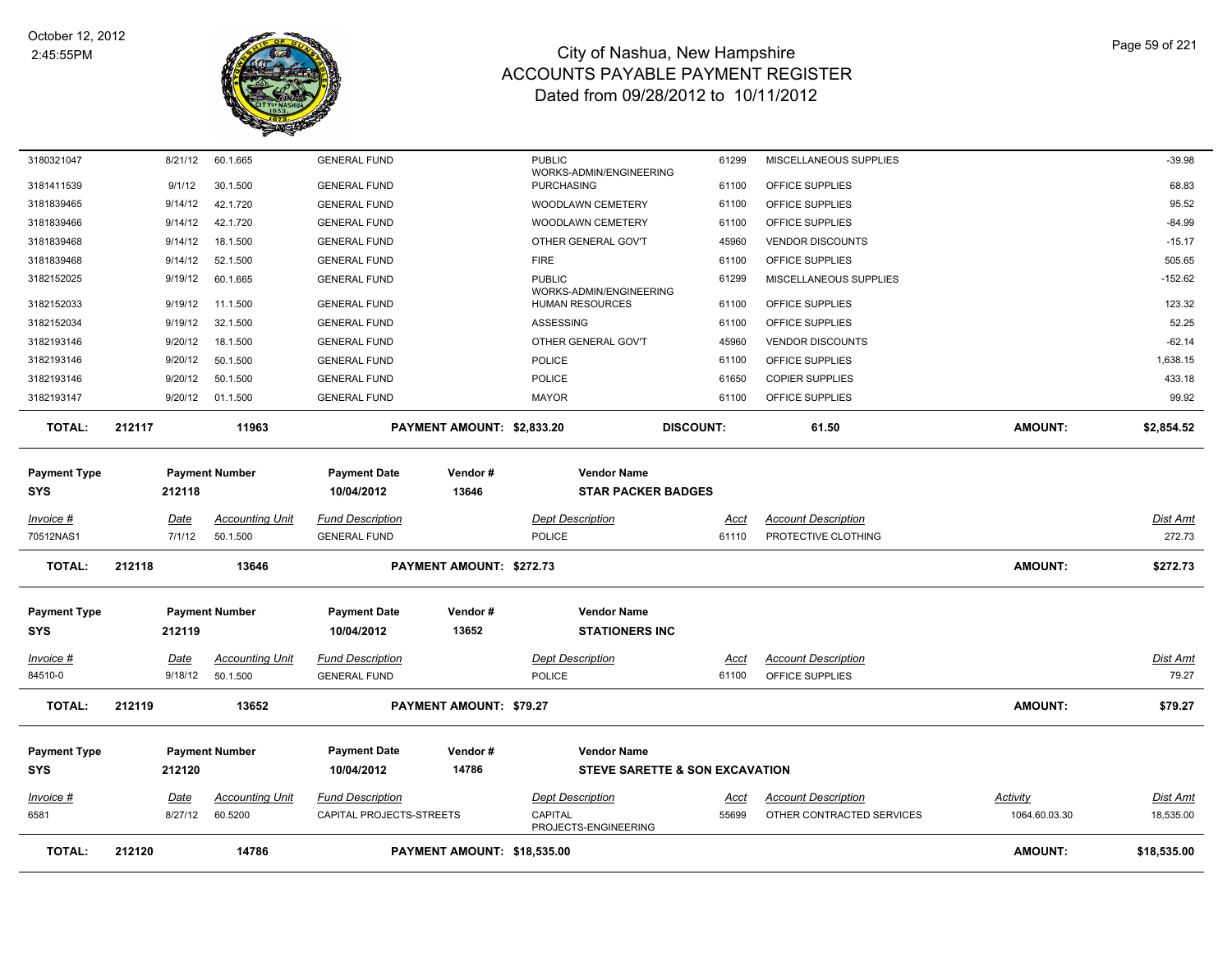

| <b>Payment Type</b>                    |         | <b>Payment Number</b>  | <b>Payment Date</b>     | Vendor#                    | <b>Vendor Name</b>      |             |                                 |                 |                 |
|----------------------------------------|---------|------------------------|-------------------------|----------------------------|-------------------------|-------------|---------------------------------|-----------------|-----------------|
| <b>SYS</b>                             | 212121  |                        | 10/04/2012              | 14172                      | <b>SUSAN DESCHENES</b>  |             |                                 |                 |                 |
| Invoice #                              | Date    | <b>Accounting Unit</b> | <b>Fund Description</b> |                            | <b>Dept Description</b> | Acct        | <b>Account Description</b>      |                 | Dist Amt        |
| <b>SEMINAR</b><br><b>REIMBURSEMENT</b> | 9/25/12 | 79.1.500               | <b>GENERAL FUND</b>     |                            | <b>LIBRARY</b>          | 55400       | <b>CONFERENCES AND SEMINARS</b> |                 | 29.95           |
| <b>TOTAL:</b><br>212121                |         | 14172                  |                         | PAYMENT AMOUNT: \$29.95    |                         |             |                                 | AMOUNT:         | \$29.95         |
| <b>Payment Type</b>                    |         | <b>Payment Number</b>  | <b>Payment Date</b>     | Vendor#                    | <b>Vendor Name</b>      |             |                                 |                 |                 |
| <b>SYS</b>                             | 212122  |                        | 10/04/2012              | 13693                      | <b>SWANA</b>            |             |                                 |                 |                 |
| Invoice #                              | Date    | <b>Accounting Unit</b> | <b>Fund Description</b> |                            | <b>Dept Description</b> | Acct        | <b>Account Description</b>      |                 | <b>Dist Amt</b> |
| 2013-60793                             | 8/1/12  | 68.6000.500            | SOLID WASTE FUND        |                            | <b>SOLID WASTE</b>      | 55200       | DUES AND MEMBERSHIPS            |                 | 189.00          |
| <b>TOTAL:</b><br>212122                |         | 13693                  |                         | PAYMENT AMOUNT: \$189.00   |                         |             |                                 | AMOUNT:         | \$189.00        |
| <b>Payment Type</b>                    |         | <b>Payment Number</b>  | <b>Payment Date</b>     | Vendor#                    | <b>Vendor Name</b>      |             |                                 |                 |                 |
| <b>SYS</b>                             | 212123  |                        | 10/04/2012              | 13718                      | THE TELEGRAPH           |             |                                 |                 |                 |
| Invoice #                              | Date    | <b>Accounting Unit</b> | <b>Fund Description</b> |                            | <b>Dept Description</b> | <b>Acct</b> | <b>Account Description</b>      | <b>Activity</b> | <b>Dist Amt</b> |
| 1210761 6610234 13019                  | 8/31/12 | 30.1.500               | <b>GENERAL FUND</b>     |                            | <b>PURCHASING</b>       | 55500       | <b>ADVERTISING</b>              |                 | 128.45          |
| 1210764 6610234 13018                  | 8/31/12 | 91.2222.991490         | AFTER SCHOOL PROGRAM    |                            | <b>SCHOOL</b>           | 61299       | MISCELLANEOUS SUPPLIES          |                 | 379.50          |
| 1211377 6610234 13022                  | 8/31/12 | 30.1.500               | <b>GENERAL FUND</b>     |                            | <b>PURCHASING</b>       | 55500       | <b>ADVERTISING</b>              |                 | 91.75           |
| 1211378 6610234 13024                  | 8/18/12 | 30.1.500               | <b>GENERAL FUND</b>     |                            | <b>PURCHASING</b>       | 55500       | ADVERTISING                     |                 | 110.10          |
| 1211381 6610234 13023                  | 8/31/12 | 30.1.500               | <b>GENERAL FUND</b>     |                            | <b>PURCHASING</b>       | 55500       | <b>ADVERTISING</b>              |                 | 73.40           |
| 1211391 6610234 13020                  | 8/31/12 | 30.1.500               | <b>GENERAL FUND</b>     |                            | <b>PURCHASING</b>       | 55500       | ADVERTISING                     |                 | 529.90          |
| 1211391 6610234 13020                  | 8/31/12 | 69.6200.670            | WASTEWATER FUND         |                            | WASTEWATER              | 55500       | ADVERTISING                     |                 | 106.00          |
| 1211471 6610234 13021                  | 8/31/12 | 30.1.500               | <b>GENERAL FUND</b>     |                            | <b>PURCHASING</b>       | 55500       | <b>ADVERTISING</b>              |                 | 226.35          |
| 1211501 6610234 13025                  | 8/31/12 | 84.3090                | URBAN PROGRAM GRANTS    |                            | URBAN PROGRAM GRANTS    | 51100       | WAGES FULL TIME                 | 1032.84.01.30   | 238.55          |
| 1212110 6610234 13026                  | 8/23/12 | 30.1.500               | <b>GENERAL FUND</b>     |                            | <b>PURCHASING</b>       | 55500       | <b>ADVERTISING</b>              |                 | 73.40           |
| 212123<br>TOTAL:                       |         | 13718                  |                         | PAYMENT AMOUNT: \$1,957.40 |                         |             |                                 | AMOUNT:         | \$1,957.40      |
| <b>Payment Type</b>                    |         | <b>Payment Number</b>  | <b>Payment Date</b>     | Vendor#                    | <b>Vendor Name</b>      |             |                                 |                 |                 |
| <b>SYS</b>                             | 212124  |                        | 10/04/2012              | 13773                      | TRUE BLUE CLEANERS      |             |                                 |                 |                 |
| Invoice #                              | Date    | <b>Accounting Unit</b> | <b>Fund Description</b> |                            | <b>Dept Description</b> | Acct        | <b>Account Description</b>      |                 | <b>Dist Amt</b> |
| 136635                                 | 9/17/12 | 52.1.625               | <b>GENERAL FUND</b>     |                            | <b>FIRE</b>             | 55699       | OTHER CONTRACTED SERVICES       |                 | 30.16           |
| 136636                                 | 9/17/12 | 52.1.625               | <b>GENERAL FUND</b>     |                            | <b>FIRE</b>             | 55699       | OTHER CONTRACTED SERVICES       |                 | 7.54            |
| 136637                                 | 9/17/12 | 52.1.625               | <b>GENERAL FUND</b>     |                            | <b>FIRE</b>             | 55699       | OTHER CONTRACTED SERVICES       |                 | 30.16           |
| 136640                                 |         | 9/17/12 52.1.625       | <b>GENERAL FUND</b>     |                            | <b>FIRE</b>             | 55699       | OTHER CONTRACTED SERVICES       |                 | 7.54            |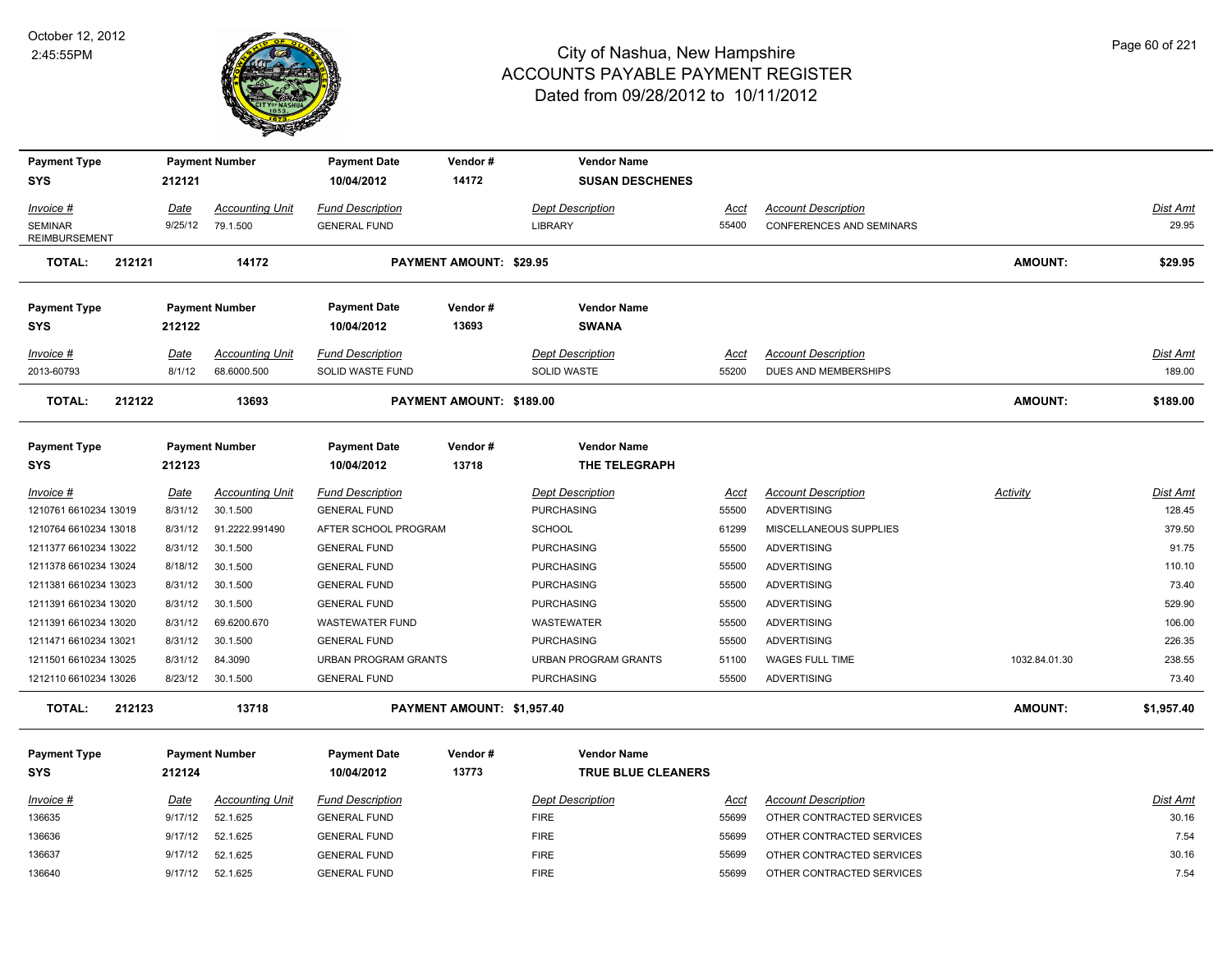

| <b>TOTAL:</b>                     | 212124 |                        | 13773                              |                                                | <b>PAYMENT AMOUNT: \$75.40</b> |                                                 |                      |                                                                   | <b>AMOUNT:</b>                               | \$75.40                   |
|-----------------------------------|--------|------------------------|------------------------------------|------------------------------------------------|--------------------------------|-------------------------------------------------|----------------------|-------------------------------------------------------------------|----------------------------------------------|---------------------------|
| <b>Payment Type</b><br><b>SYS</b> |        | 212125                 | <b>Payment Number</b>              | <b>Payment Date</b><br>10/04/2012              | Vendor#<br>13780               | <b>Vendor Name</b><br><b>TURF PRODUCTS CORP</b> |                      |                                                                   | Payee Name<br><b>TURF PRODUCTS</b>           |                           |
| Invoice #<br>1127068-00           |        | Date<br>8/30/12        | <b>Accounting Unit</b><br>77.1.690 | <b>Fund Description</b><br><b>GENERAL FUND</b> |                                | <b>Dept Description</b><br>PARKS & RECREATION   | Acct<br>61799        | <b>Account Description</b><br><b>VEHICLE PARTS &amp; SUPPLIES</b> |                                              | <u>Dist Amt</u><br>41.84  |
| 1127523-00                        |        | 8/31/12                | 77.1.690                           | <b>GENERAL FUND</b>                            |                                | PARKS & RECREATION                              | 61799                | <b>VEHICLE PARTS &amp; SUPPLIES</b>                               |                                              | 119.43                    |
| <b>TOTAL:</b>                     | 212125 |                        | 13780                              |                                                | PAYMENT AMOUNT: \$161.27       |                                                 |                      |                                                                   | <b>AMOUNT:</b>                               | \$161.27                  |
| <b>Payment Type</b><br><b>SYS</b> |        | 212126                 | <b>Payment Number</b>              | <b>Payment Date</b><br>10/04/2012              | Vendor#<br>13781               | <b>Vendor Name</b><br><b>GARY TURGISS</b>       |                      |                                                                   |                                              |                           |
| Invoice #<br>SEPT. - MILEAGE      |        | <u>Date</u><br>9/28/12 | <b>Accounting Unit</b><br>32.1.600 | <b>Fund Description</b><br><b>GENERAL FUND</b> |                                | <b>Dept Description</b><br>ASSESSING            | <u>Acct</u><br>55307 | <b>Account Description</b><br>MILEAGE REIMBURSEMENTS              |                                              | <b>Dist Amt</b><br>192.03 |
| <b>TOTAL:</b>                     | 212126 |                        | 13781                              |                                                | PAYMENT AMOUNT: \$192.03       |                                                 |                      |                                                                   | <b>AMOUNT:</b>                               | \$192.03                  |
| <b>Payment Type</b><br><b>SYS</b> |        | 212127                 | <b>Payment Number</b>              | <b>Payment Date</b><br>10/04/2012              | Vendor#<br>13797               | <b>Vendor Name</b><br>UNIFIRST CORPORATION      |                      |                                                                   |                                              |                           |
| $Invoice$ #                       |        | <b>Date</b>            | <b>Accounting Unit</b>             | <b>Fund Description</b>                        |                                | <b>Dept Description</b>                         | <u>Acct</u>          | <b>Account Description</b>                                        |                                              | <u>Dist Amt</u>           |
| 044 4001483                       |        | 6/8/12                 | 61.1.670                           | <b>GENERAL FUND</b>                            |                                | <b>STREETS</b>                                  | 54280                | <b>BUILDING/GROUNDS MAINTENANCE</b>                               |                                              | 26.55                     |
| 044 4040420                       |        | 9/7/12                 | 68.6000.540                        | SOLID WASTE FUND                               |                                | SOLID WASTE                                     | 61110                | PROTECTIVE CLOTHING                                               |                                              | 193.22                    |
| 044 4046385                       |        | 9/21/12                | 68.6000.540                        | <b>SOLID WASTE FUND</b>                        |                                | <b>SOLID WASTE</b>                              | 61110                | PROTECTIVE CLOTHING                                               |                                              | 119.41                    |
| <b>TOTAL:</b>                     | 212127 |                        | 13797                              |                                                | PAYMENT AMOUNT: \$339.18       |                                                 |                      |                                                                   | <b>AMOUNT:</b>                               | \$339.18                  |
| <b>Payment Type</b><br><b>SYS</b> |        | 212128                 | <b>Payment Number</b>              | <b>Payment Date</b><br>10/04/2012              | Vendor#<br>11357               | <b>Vendor Name</b><br><b>UNION METAL CORP</b>   |                      |                                                                   |                                              |                           |
| Invoice #                         |        | Date                   | <b>Accounting Unit</b>             | <b>Fund Description</b>                        |                                | <b>Dept Description</b>                         | Acct                 | <b>Account Description</b>                                        | Activity                                     | Dist Amt                  |
| 43325                             |        | 8/15/12                | 61.1.700                           | <b>GENERAL FUND</b>                            |                                | <b>STREETS</b>                                  | 71999                | MISCELLANEOUS EQUIPMENT                                           | 1000                                         | 418.08                    |
| 43325                             |        | 8/15/12                | 61.1010                            | <b>GF-PRIOR YEAR ESCROWS</b>                   |                                | STREETS-PRIOR YEAR                              | 94200                | PRIOR YEAR ESCROWS                                                | 1000                                         | 4,331.80                  |
| <b>TOTAL:</b>                     | 212128 |                        | 11357                              |                                                | PAYMENT AMOUNT: \$4,749.88     |                                                 |                      |                                                                   | <b>AMOUNT:</b>                               | \$4,749.88                |
| <b>Payment Type</b><br><b>SYS</b> |        | 212129                 | <b>Payment Number</b>              | <b>Payment Date</b><br>10/04/2012              | Vendor#<br>11357               | <b>Vendor Name</b><br><b>UNION METAL CORP</b>   |                      |                                                                   | Payee Name<br><b>UNION METAL CORPORATION</b> |                           |
| Invoice #                         |        | Date                   | <b>Accounting Unit</b>             | <b>Fund Description</b>                        |                                | <b>Dept Description</b>                         | <u>Acct</u>          | <b>Account Description</b>                                        | Activity                                     | Dist Amt                  |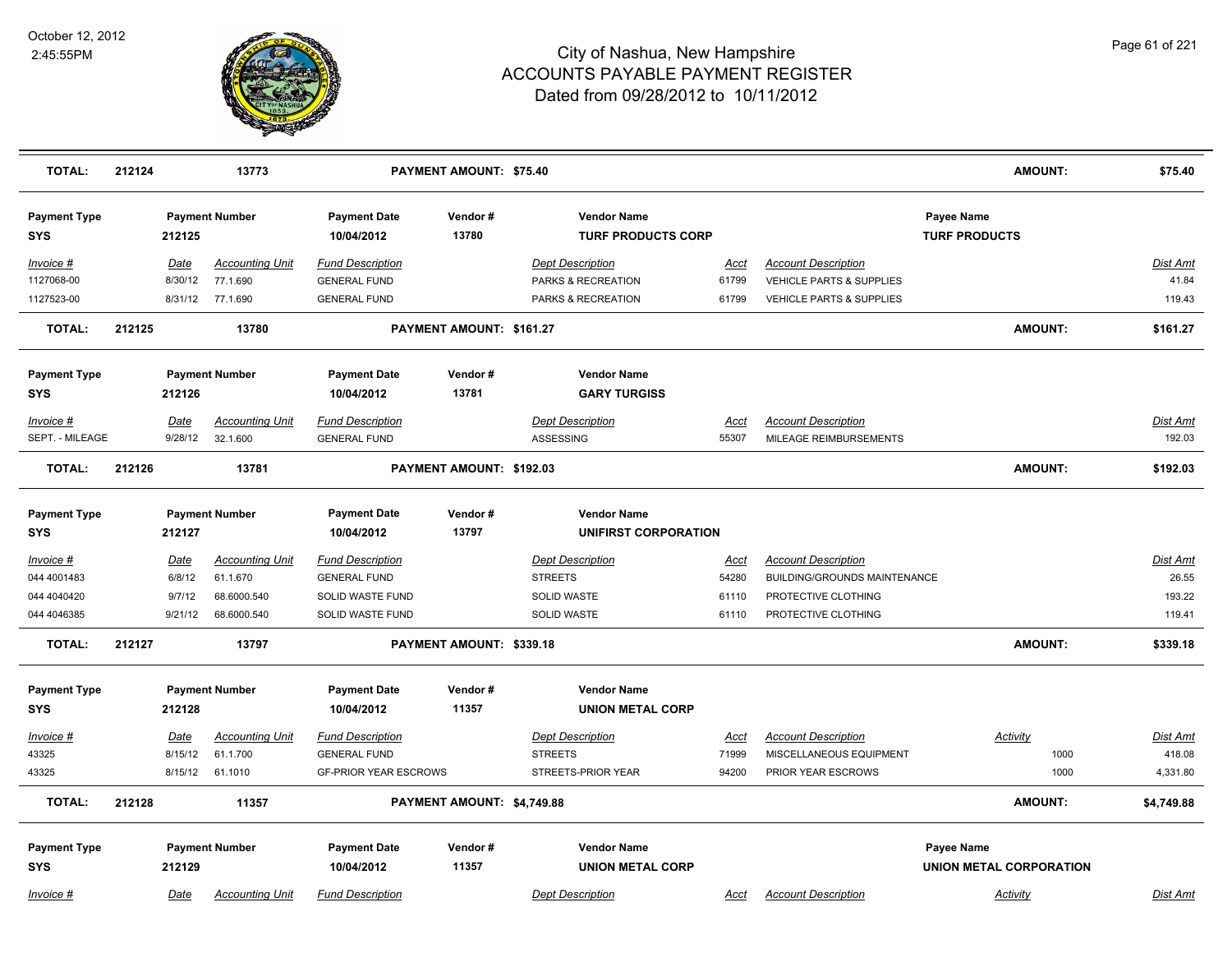

| 43546               |        |             | 8/31/12 81.3080        | <b>COMMUNITY DEVELOPMENT</b><br><b>GRANTS</b> |                             | <b>COMMUNITY DEVELOPMENT</b><br><b>GRANTS</b> | 81700       | <b>INFRASTRUCTURE</b>      | 1077.81.02.30  | 55,890.00   |
|---------------------|--------|-------------|------------------------|-----------------------------------------------|-----------------------------|-----------------------------------------------|-------------|----------------------------|----------------|-------------|
| <b>TOTAL:</b>       | 212129 |             | 11357                  |                                               | PAYMENT AMOUNT: \$55,890.00 |                                               |             |                            | <b>AMOUNT:</b> | \$55,890.00 |
| <b>Payment Type</b> |        |             | <b>Payment Number</b>  | <b>Payment Date</b>                           | Vendor#                     | <b>Vendor Name</b>                            |             |                            |                |             |
| <b>SYS</b>          |        | 212130      |                        | 10/04/2012                                    | 13799                       | UNIQUE MANAGEMENT SERVICES INC                |             |                            |                |             |
| Invoice #           |        | Date        | <b>Accounting Unit</b> | <b>Fund Description</b>                       |                             | <b>Dept Description</b>                       | Acct        | <b>Account Description</b> |                | Dist Amt    |
| 227776              |        | 9/1/12      | 79.4090                | LIB-LOST/DAMAGED BOOK FINES                   |                             | LIB-LOST/DAMAGED BOOK FINES                   | 45440       | <b>LIBRARY BOOK FINES</b>  |                | 662.30      |
| <b>TOTAL:</b>       | 212130 |             | 13799                  |                                               | PAYMENT AMOUNT: \$662.30    |                                               |             |                            | <b>AMOUNT:</b> | \$662.30    |
| <b>Payment Type</b> |        |             | <b>Payment Number</b>  | <b>Payment Date</b>                           | Vendor#                     | <b>Vendor Name</b>                            |             |                            |                |             |
| <b>SYS</b>          |        | 212131      |                        | 10/04/2012                                    | 13804                       | UNITED SITE SERVICES NORTHEAST                |             |                            |                |             |
| <u>Invoice #</u>    |        | <u>Date</u> | <b>Accounting Unit</b> | <b>Fund Description</b>                       |                             | <b>Dept Description</b>                       | <u>Acct</u> | <b>Account Description</b> |                | Dist Amt    |
| 114-30998           |        | 7/1/11      | 52.1.625               | <b>GENERAL FUND</b>                           |                             | <b>FIRE</b>                                   | 55699       | OTHER CONTRACTED SERVICES  |                | 54.97       |
| 114-810343          |        | 9/3/12      | 77.1.650               | <b>GENERAL FUND</b>                           |                             | PARKS & RECREATION                            | 54821       | <b>EQUIPMENT RENTAL</b>    |                | 54.97       |
| 114-810344          |        | 9/3/12      | 77.1.650               | <b>GENERAL FUND</b>                           |                             | PARKS & RECREATION                            | 54821       | <b>EQUIPMENT RENTAL</b>    |                | 54.97       |
| 114-810345          |        | 9/3/12      | 77.1.650               | <b>GENERAL FUND</b>                           |                             | PARKS & RECREATION                            | 54821       | <b>EQUIPMENT RENTAL</b>    |                | 54.97       |
| 114-810347          |        | 9/3/12      | 77.1.650               | <b>GENERAL FUND</b>                           |                             | PARKS & RECREATION                            | 54821       | <b>EQUIPMENT RENTAL</b>    |                | 54.97       |
| 114-810348          |        | 9/3/12      | 77.1.650               | <b>GENERAL FUND</b>                           |                             | PARKS & RECREATION                            | 54821       | <b>EQUIPMENT RENTAL</b>    |                | 54.97       |
| 114-810349          |        | 9/3/12      | 77.1.650               | <b>GENERAL FUND</b>                           |                             | PARKS & RECREATION                            | 54821       | <b>EQUIPMENT RENTAL</b>    |                | 109.94      |
| 114-810350          |        | 9/3/12      | 77.1.650               | <b>GENERAL FUND</b>                           |                             | PARKS & RECREATION                            | 54821       | <b>EQUIPMENT RENTAL</b>    |                | 54.97       |
| 114-810351          |        | 9/3/12      | 77.1.650               | <b>GENERAL FUND</b>                           |                             | PARKS & RECREATION                            | 54821       | <b>EQUIPMENT RENTAL</b>    |                | 109.94      |
| 114-810352          |        | 9/3/12      | 77.1.650               | <b>GENERAL FUND</b>                           |                             | PARKS & RECREATION                            | 54821       | <b>EQUIPMENT RENTAL</b>    |                | 54.97       |
| 114-810353          |        | 9/3/12      | 77.1.650               | <b>GENERAL FUND</b>                           |                             | PARKS & RECREATION                            | 54821       | <b>EQUIPMENT RENTAL</b>    |                | 54.97       |
| 114-810355          |        | 9/3/12      | 77.1.650               | <b>GENERAL FUND</b>                           |                             | PARKS & RECREATION                            | 54821       | <b>EQUIPMENT RENTAL</b>    |                | 109.94      |
| 114-810356          |        | 9/3/12      | 77.1.650               | <b>GENERAL FUND</b>                           |                             | PARKS & RECREATION                            | 54821       | <b>EQUIPMENT RENTAL</b>    |                | 54.97       |
| 114-810357          |        | 9/3/12      | 77.1.650               | <b>GENERAL FUND</b>                           |                             | PARKS & RECREATION                            | 54821       | <b>EQUIPMENT RENTAL</b>    |                | 54.97       |
| 114-810358          |        | 9/3/12      | 77.1.650               | <b>GENERAL FUND</b>                           |                             | PARKS & RECREATION                            | 54821       | <b>EQUIPMENT RENTAL</b>    |                | 54.97       |
| 114-810359          |        | 9/3/12      | TF77.7050              | HOLMAN STADIUM IMPROVEMNTS                    |                             | HOLMAN STADIUM                                | 61299       | MISCELLANEOUS SUPPLIES     |                | 109.94      |
| 114-810360          |        | 9/3/12      | 77.1.650               | <b>ETF</b><br><b>GENERAL FUND</b>             |                             | <b>IMPROVEMNTS ETF</b><br>PARKS & RECREATION  | 54821       | <b>EQUIPMENT RENTAL</b>    |                | 54.97       |
| 114-810361          |        | 9/3/12      | 77.1.650               | <b>GENERAL FUND</b>                           |                             | PARKS & RECREATION                            | 54821       | <b>EQUIPMENT RENTAL</b>    |                | 54.97       |
| 114-810362          |        | 9/3/12      | 77.1.650               | <b>GENERAL FUND</b>                           |                             | PARKS & RECREATION                            | 54821       | <b>EQUIPMENT RENTAL</b>    |                | 54.97       |
| 214-2839            |        | 8/1/11      | 52.1.625               | <b>GENERAL FUND</b>                           |                             | <b>FIRE</b>                                   | 55699       | OTHER CONTRACTED SERVICES  |                | $-35.34$    |
| <b>TOTAL:</b>       | 212131 |             | 13804                  |                                               | PAYMENT AMOUNT: \$1,228.97  |                                               |             |                            | <b>AMOUNT:</b> | \$1,228.97  |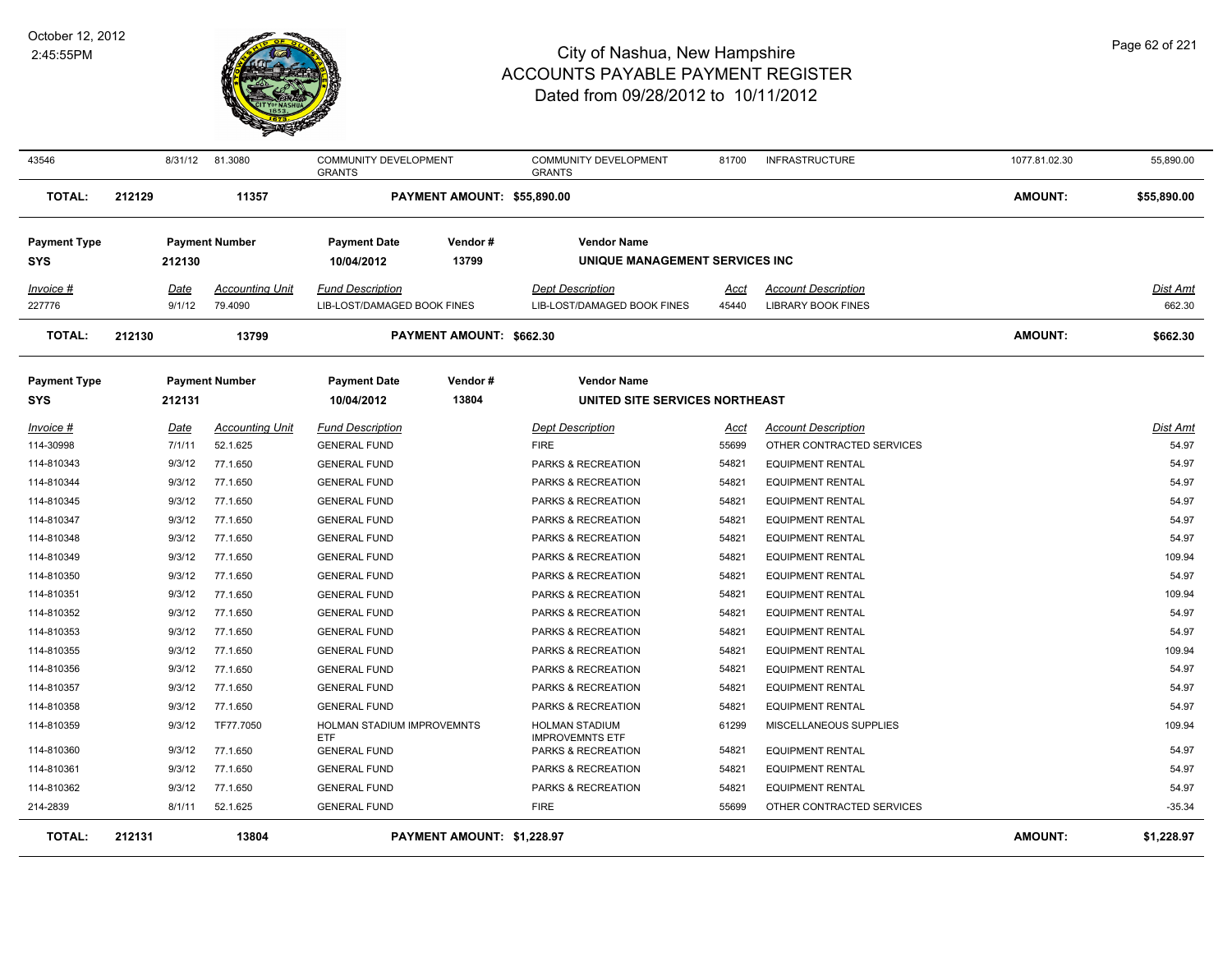

| <b>Payment Type</b><br><b>SYS</b> |        | 212132         | <b>Payment Number</b>              | <b>Payment Date</b><br>10/04/2012                   | Vendor#<br>13855           | <b>Vendor Name</b><br><b>FRANK J WALLENT</b>  |                      |                                                            |                            |                           |
|-----------------------------------|--------|----------------|------------------------------------|-----------------------------------------------------|----------------------------|-----------------------------------------------|----------------------|------------------------------------------------------------|----------------------------|---------------------------|
| Invoice #                         |        | Date           | Accounting Unit                    | <b>Fund Description</b>                             |                            | <b>Dept Description</b>                       | Acct                 | <b>Account Description</b>                                 |                            | Dist Amt                  |
| 9/24 - 10/1 - TAPING              |        | 10/2/12        | 22.2505                            | <b>GOVT &amp; EDUCATION CHANNELS</b><br><b>FUND</b> |                            | <b>GOV'T &amp; EDUCATION CHANNELS</b>         | 53470                | <b>VIDEOGRAPHY SERVICES</b>                                |                            | 400.00                    |
| <b>TOTAL:</b>                     | 212132 |                | 13855                              |                                                     | PAYMENT AMOUNT: \$400.00   |                                               |                      |                                                            | <b>AMOUNT:</b>             | \$400.00                  |
| <b>Payment Type</b>               |        |                | <b>Payment Number</b>              | <b>Payment Date</b>                                 | Vendor#                    | <b>Vendor Name</b>                            |                      | Payee Name                                                 |                            |                           |
| <b>SYS</b>                        |        | 212133         |                                    | 10/04/2012                                          | 10735                      | <b>THOMSON REUTERS</b>                        |                      |                                                            | <b>WEST PAYMENT CENTER</b> |                           |
| Invoice #                         |        | Date           | <b>Accounting Unit</b>             | <b>Fund Description</b>                             |                            | <b>Dept Description</b>                       | <u>Acct</u>          | <b>Account Description</b>                                 |                            | <b>Dist Amt</b>           |
| 825417848                         |        | 8/1/12         | 50.1.500                           | <b>GENERAL FUND</b>                                 |                            | <b>POLICE</b>                                 | 54407                | SOFTWARE MAINTENANCE                                       |                            | 291.80                    |
| <b>TOTAL:</b>                     | 212133 |                | 10735                              |                                                     | PAYMENT AMOUNT: \$291.80   |                                               |                      |                                                            | AMOUNT:                    | \$291.80                  |
| <b>Payment Type</b>               |        |                | <b>Payment Number</b>              | <b>Payment Date</b>                                 | Vendor#                    | <b>Vendor Name</b>                            |                      |                                                            |                            |                           |
| <b>SYS</b>                        |        | 212134         |                                    | 10/04/2012                                          | 14740                      | <b>WILDCO - PES</b>                           |                      |                                                            |                            |                           |
| Invoice #<br>ISANH0000122         |        | Date<br>9/5/12 | <b>Accounting Unit</b><br>77.1.650 | <b>Fund Description</b><br><b>GENERAL FUND</b>      |                            | <b>Dept Description</b><br>PARKS & RECREATION | <u>Acct</u><br>54280 | <b>Account Description</b><br>BUILDING/GROUNDS MAINTENANCE |                            | <b>Dist Amt</b><br>134.20 |
|                                   |        |                |                                    |                                                     |                            |                                               |                      |                                                            |                            |                           |
| <b>TOTAL:</b>                     | 212134 |                | 14740                              |                                                     | PAYMENT AMOUNT: \$134.20   |                                               |                      |                                                            | AMOUNT:                    | \$134.20                  |
| <b>Payment Type</b>               |        |                | <b>Payment Number</b>              | <b>Payment Date</b>                                 | Vendor#                    | <b>Vendor Name</b>                            |                      |                                                            |                            |                           |
| <b>SYS</b>                        |        | 212135         |                                    | 10/04/2012                                          | 11299                      | <b>WSP-SELLS</b>                              |                      |                                                            |                            |                           |
| Invoice #                         |        | Date           | <b>Accounting Unit</b>             | <b>Fund Description</b>                             |                            | <b>Dept Description</b>                       | Acct                 | <b>Account Description</b>                                 |                            | Dist Amt                  |
| 83940F                            |        | 8/31/12        | 68.6000.692                        | SOLID WASTE FUND                                    |                            | SOLID WASTE                                   | 53107                | ARCHITECT/ENGINEERING<br><b>SERVICES</b>                   |                            | 3,800.00                  |
| <b>TOTAL:</b>                     | 212135 |                | 11299                              |                                                     | PAYMENT AMOUNT: \$3,800.00 |                                               |                      |                                                            | <b>AMOUNT:</b>             | \$3,800.00                |
| <b>Payment Type</b>               |        |                | <b>Payment Number</b>              | <b>Payment Date</b>                                 | Vendor#                    | <b>Vendor Name</b>                            |                      |                                                            |                            |                           |
| <b>SYS</b>                        |        | 212136         |                                    | 10/04/2012                                          | 13920                      | YANKEE TRUCK LLC                              |                      |                                                            |                            |                           |
| Invoice #                         |        | Date           | <b>Accounting Unit</b>             | <b>Fund Description</b>                             |                            | <b>Dept Description</b>                       | Acct                 | <b>Account Description</b>                                 |                            | Dist Amt                  |
| 284573                            |        | 9/13/12        | 52.1.630                           | <b>GENERAL FUND</b>                                 |                            | <b>FIRE</b>                                   | 54600                | VEHICLE REPAIRS & MAINTENANCE                              |                            | 11.65                     |
| 284574                            |        | 9/13/12        | 52.1.630                           | <b>GENERAL FUND</b>                                 |                            | <b>FIRE</b>                                   | 54600                | VEHICLE REPAIRS & MAINTENANCE                              |                            | 11.65                     |
| 284790                            |        | 9/18/12        | 52.1.630                           | <b>GENERAL FUND</b>                                 |                            | <b>FIRE</b>                                   | 54600                | VEHICLE REPAIRS & MAINTENANCE                              |                            | 92.88                     |
| <b>TOTAL:</b>                     | 212136 |                | 13920                              |                                                     | PAYMENT AMOUNT: \$116.18   |                                               |                      |                                                            | <b>AMOUNT:</b>             | \$116.18                  |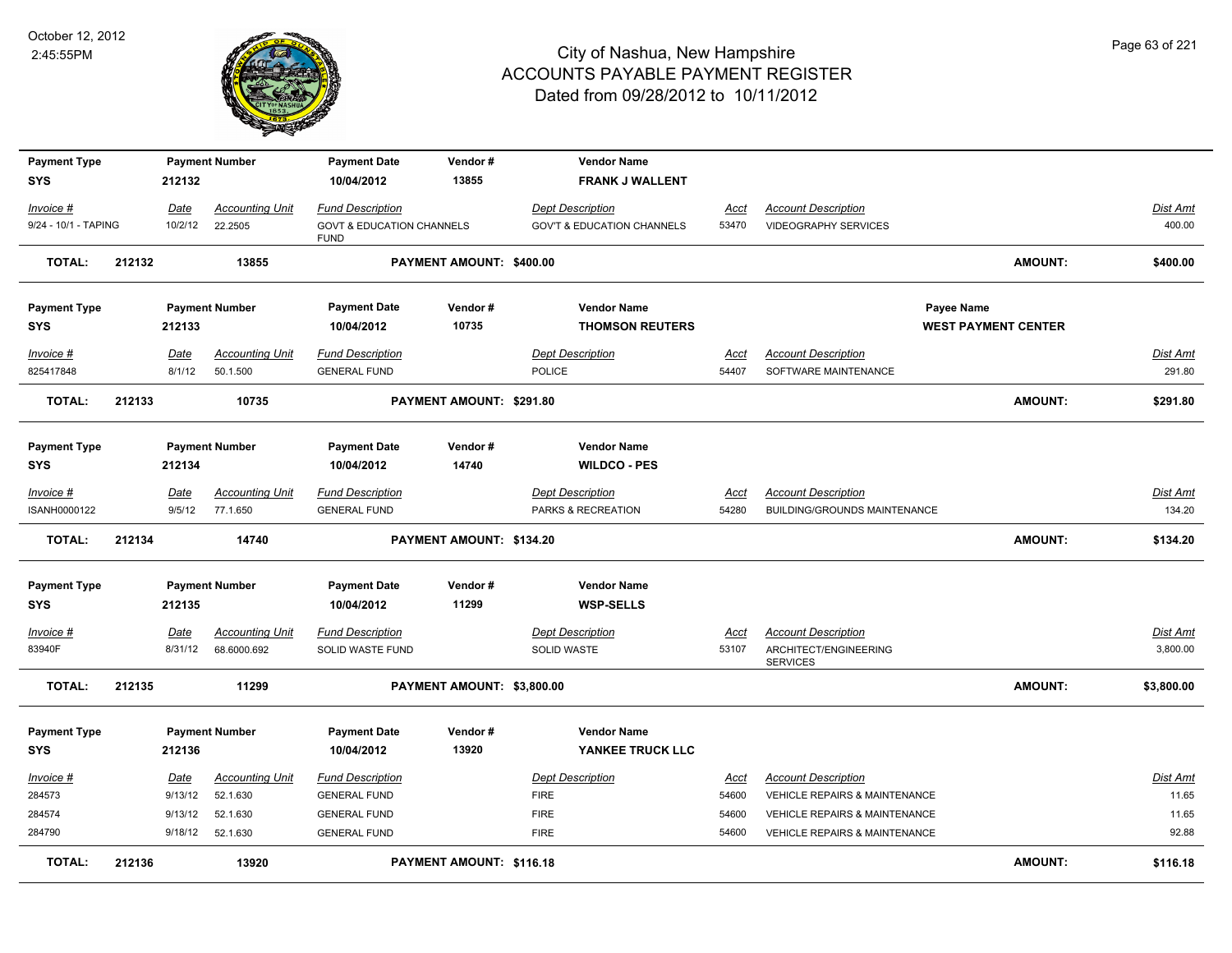

| <b>Payment Type</b> |             | <b>Payment Number</b>  | <b>Payment Date</b>     | Vendor#                    | <b>Vendor Name</b>          |             |                            |                |                 |
|---------------------|-------------|------------------------|-------------------------|----------------------------|-----------------------------|-------------|----------------------------|----------------|-----------------|
| <b>SYS</b>          | 212137      |                        | 10/04/2012              | 14702                      | <b>LIBERTY UTILITIES</b>    |             |                            |                |                 |
| <u>Invoice #</u>    | <u>Date</u> | <b>Accounting Unit</b> | <b>Fund Description</b> |                            | <b>Dept Description</b>     | <u>Acct</u> | <b>Account Description</b> |                | <u>Dist Amt</u> |
| 310SEPT             | 9/19/12     | 91.1.132621            | <b>GENERAL FUND</b>     |                            | <b>SCHOOL</b>               | 54114       | <b>HEATING GAS</b>         |                | 162.37          |
| 49144SEPT           | 9/19/12     | 91.1.182621            | <b>GENERAL FUND</b>     |                            | <b>SCHOOL</b>               | 54114       | <b>HEATING GAS</b>         |                | 157.38          |
| 605704SEPT          | 9/18/12     | 91.1.192621            | <b>GENERAL FUND</b>     |                            | <b>SCHOOL</b>               | 54114       | <b>HEATING GAS</b>         |                | 151.31          |
| 611135SEPT          | 9/19/12     | 91.1.092621            | <b>GENERAL FUND</b>     |                            | <b>SCHOOL</b>               | 54114       | <b>HEATING GAS</b>         |                | 183.77          |
| <b>TOTAL:</b>       | 212137      | 14702                  |                         | PAYMENT AMOUNT: \$654.83   |                             |             |                            | <b>AMOUNT:</b> | \$654.83        |
| <b>Payment Type</b> |             | <b>Payment Number</b>  | <b>Payment Date</b>     | Vendor#                    | <b>Vendor Name</b>          |             |                            |                |                 |
| SYS                 | 212138      |                        | 10/04/2012              | 13291                      | PENNICHUCK WATER WORKS INC  |             |                            |                |                 |
| Invoice #           | Date        | <b>Accounting Unit</b> | <b>Fund Description</b> |                            | <b>Dept Description</b>     | Acct        | <b>Account Description</b> |                | Dist Amt        |
| 31505959AUG4        | 9/20/12     | 91.1.052621            | <b>GENERAL FUND</b>     |                            | <b>SCHOOL</b>               | 54141       | WATER & SEWER              |                | 212.27          |
| 31550503AUG4        | 9/20/12     | 91.1.062621            | <b>GENERAL FUND</b>     |                            | <b>SCHOOL</b>               | 54141       | <b>WATER &amp; SEWER</b>   |                | 295.03          |
| 31592028AUG4        | 9/20/12     | 91.1.202621            | <b>GENERAL FUND</b>     |                            | SCHOOL                      | 54141       | WATER & SEWER              |                | 487.75          |
| 31886598AUG4        | 9/20/12     | 91.1.152621            | <b>GENERAL FUND</b>     |                            | <b>SCHOOL</b>               | 54141       | <b>WATER &amp; SEWER</b>   |                | 484.48          |
| 49739743AUG4        | 9/20/12     | 91.1.052621            | <b>GENERAL FUND</b>     |                            | <b>SCHOOL</b>               | 54141       | <b>WATER &amp; SEWER</b>   |                | 34.26           |
| 60019172AUG4        | 9/20/12     | 91.1.102621            | <b>GENERAL FUND</b>     |                            | SCHOOL                      | 54141       | <b>WATER &amp; SEWER</b>   |                | 599.07          |
| 60030936AUG4        | 9/20/12     | 91.1.162621            | <b>GENERAL FUND</b>     |                            | <b>SCHOOL</b>               | 54141       | <b>WATER &amp; SEWER</b>   |                | 484.32          |
| 60258680AUG4        | 9/20/12     | 91.1.142621            | <b>GENERAL FUND</b>     |                            | <b>SCHOOL</b>               | 54141       | <b>WATER &amp; SEWER</b>   |                | 450.94          |
| 60424927AUG4        | 9/20/12     | 91.1.062621            | <b>GENERAL FUND</b>     |                            | <b>SCHOOL</b>               | 54141       | <b>WATER &amp; SEWER</b>   |                | 1,466.91        |
| 60425372AUG4        | 9/20/12     | 91.1.012621            | <b>GENERAL FUND</b>     |                            | SCHOOL                      | 54141       | WATER & SEWER              |                | 297.41          |
| 70138172AUG4        | 9/20/12     | 91.1.052621            | <b>GENERAL FUND</b>     |                            | <b>SCHOOL</b>               | 54141       | <b>WATER &amp; SEWER</b>   |                | 726.24          |
| ARLINGAUG4          | 9/20/12     | 91.1.142621            | <b>GENERAL FUND</b>     |                            | <b>SCHOOL</b>               | 54141       | <b>WATER &amp; SEWER</b>   |                | 87.68           |
| CLEVELDAUG4         | 9/20/12     | 91.1.062621            | <b>GENERAL FUND</b>     |                            | SCHOOL                      | 54141       | <b>WATER &amp; SEWER</b>   |                | 128.93          |
| <b>TOTAL:</b>       | 212138      | 13291                  |                         | PAYMENT AMOUNT: \$5,755.29 |                             |             |                            | <b>AMOUNT:</b> | \$5,755.29      |
| <b>Payment Type</b> |             | <b>Payment Number</b>  | <b>Payment Date</b>     | Vendor#                    | <b>Vendor Name</b>          |             |                            |                |                 |
| <b>SYS</b>          | 212139      |                        | 10/04/2012              | 13376                      | <b>PUBLIC SERVICE OF NH</b> |             |                            |                |                 |
| <u>Invoice #</u>    | Date        | <b>Accounting Unit</b> | <b>Fund Description</b> |                            | <b>Dept Description</b>     | <u>Acct</u> | <b>Account Description</b> |                | Dist Amt        |
| S64015954SEPT       | 9/13/12     | 91.1.162621            | <b>GENERAL FUND</b>     |                            | <b>SCHOOL</b>               | 54100       | <b>ELECTRICITY</b>         |                | 4,328.14        |
| S93312408SEPT       | 9/13/12     | 91.1.102621            | <b>GENERAL FUND</b>     |                            | <b>SCHOOL</b>               | 54100       | <b>ELECTRICITY</b>         |                | 4,636.13        |
| <b>TOTAL:</b>       | 212139      | 13376                  |                         | PAYMENT AMOUNT: \$8,964.27 |                             |             |                            | <b>AMOUNT:</b> | \$8,964.27      |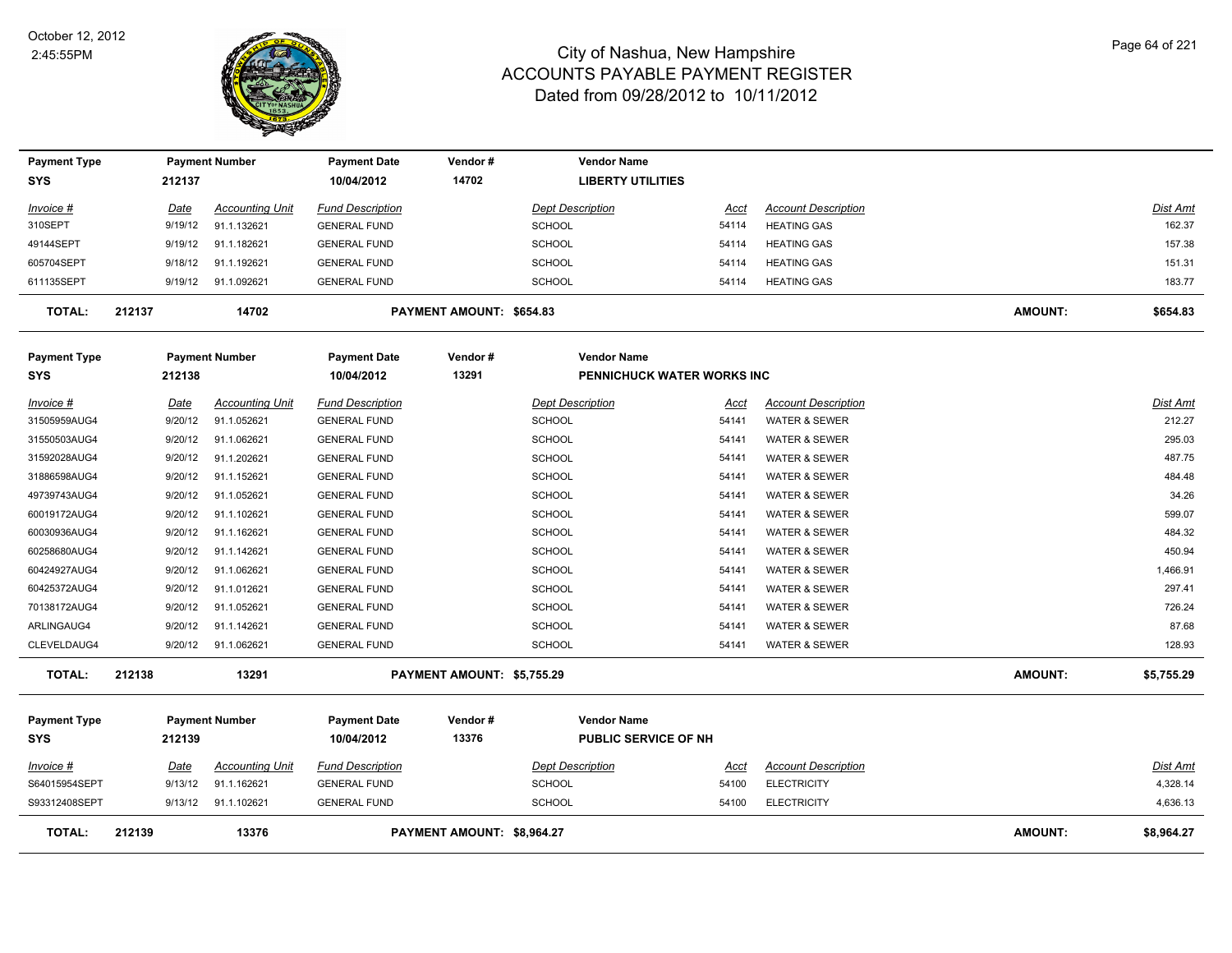

| <b>Payment Type</b>   |        |         | <b>Payment Number</b>  | <b>Payment Date</b>     | Vendor#                        | <b>Vendor Name</b>              |             |                            |                |                 |
|-----------------------|--------|---------|------------------------|-------------------------|--------------------------------|---------------------------------|-------------|----------------------------|----------------|-----------------|
| SYS                   |        | 212140  |                        | 10/04/2012              | 12349                          | <b>ASCD</b>                     |             |                            |                |                 |
| Invoice #             |        | Date    | <b>Accounting Unit</b> | <b>Fund Description</b> |                                | <b>Dept Description</b>         | <b>Acct</b> | <b>Account Description</b> |                | Dist Amt        |
| 1917785-SEPT          |        | 9/27/12 | 91.1.071160            | <b>GENERAL FUND</b>     |                                | <b>SCHOOL</b>                   | 55200       | DUES AND MEMBERSHIPS       |                | 89.00           |
| <b>TOTAL:</b>         | 212140 |         | 12349                  |                         | PAYMENT AMOUNT: \$89.00        |                                 |             |                            | <b>AMOUNT:</b> | \$89.00         |
| <b>Payment Type</b>   |        |         | <b>Payment Number</b>  | <b>Payment Date</b>     | Vendor#                        | <b>Vendor Name</b>              |             |                            |                |                 |
| SYS                   |        | 212141  |                        | 10/04/2012              | 14216                          | <b>FAIRPOINT COMMUNICATIONS</b> |             |                            |                |                 |
| Invoice #             |        | Date    | <b>Accounting Unit</b> | <b>Fund Description</b> |                                | <b>Dept Description</b>         | Acct        | <b>Account Description</b> |                | Dist Amt        |
| SEPT-12-6038860963899 |        | 9/21/12 | 91.1.052621            | <b>GENERAL FUND</b>     |                                | <b>SCHOOL</b>                   | 54114       | <b>HEATING GAS</b>         |                | 30.05           |
| SEPT-12-6038891241983 |        | 9/21/12 | 91.1.042621            | <b>GENERAL FUND</b>     |                                | <b>SCHOOL</b>                   | 54114       | <b>HEATING GAS</b>         |                | 30.05           |
| SEPT-12-6038891684953 |        | 9/21/12 | 91.1.032621            | <b>GENERAL FUND</b>     |                                | SCHOOL                          | 54114       | <b>HEATING GAS</b>         |                | 33.02           |
| SEPT-12-6038897529583 |        | 9/21/12 | 91.1.012621            | <b>GENERAL FUND</b>     |                                | <b>SCHOOL</b>                   | 55109       | TELEPHONE-VOICE            |                | 30.05           |
| <b>TOTAL:</b>         | 212141 |         | 14216                  |                         | PAYMENT AMOUNT: \$123.17       |                                 |             |                            | <b>AMOUNT:</b> | \$123.17        |
| <b>Payment Type</b>   |        |         | <b>Payment Number</b>  | <b>Payment Date</b>     | Vendor#                        | <b>Vendor Name</b>              |             |                            |                |                 |
| SYS                   |        | 212142  |                        | 10/04/2012              | 14507                          | NATIONAL ACADEMY FOUNDATION     |             |                            |                |                 |
| Invoice #             |        | Date    | <b>Accounting Unit</b> | <b>Fund Description</b> |                                | <b>Dept Description</b>         | Acct        | <b>Account Description</b> |                | <b>Dist Amt</b> |
| MEMBERSHIP 2012/13    |        | 10/4/12 | 91.1.041300            | <b>GENERAL FUND</b>     |                                | SCHOOL                          | 55200       | DUES AND MEMBERSHIPS       |                | 1,000.00        |
| <b>TOTAL:</b>         | 212142 |         | 14507                  |                         | PAYMENT AMOUNT: \$1,000.00     |                                 |             |                            | <b>AMOUNT:</b> | \$1,000.00      |
| <b>Payment Type</b>   |        |         | <b>Payment Number</b>  | <b>Payment Date</b>     | Vendor#                        | <b>Vendor Name</b>              |             |                            |                |                 |
| <b>SYS</b>            |        | 212143  |                        | 10/04/2012              | 14540                          | <b>NHASP</b>                    |             |                            |                |                 |
| Invoice #             |        | Date    | <b>Accounting Unit</b> | <b>Fund Description</b> |                                | <b>Dept Description</b>         | <b>Acct</b> | <b>Account Description</b> |                | <b>Dist Amt</b> |
| <b>MEMBERSHIP</b>     |        | 10/1/12 | 91.1.992322            | <b>GENERAL FUND</b>     |                                | <b>SCHOOL</b>                   | 55200       | DUES AND MEMBERSHIPS       |                | 18,945.00       |
| <b>TOTAL:</b>         | 212143 |         | 14540                  |                         | PAYMENT AMOUNT: \$18,945.00    |                                 |             |                            | <b>AMOUNT:</b> | \$18,945.00     |
| <b>Payment Type</b>   |        |         | <b>Payment Number</b>  | <b>Payment Date</b>     | Vendor#                        | <b>Vendor Name</b>              |             |                            |                |                 |
| <b>SYS</b>            |        | 212144  |                        | 10/04/2012              | 13501                          | <b>SAM'S CLUB</b>               |             |                            |                |                 |
| Invoice #             |        | Date    | <b>Accounting Unit</b> | <b>Fund Description</b> |                                | <b>Dept Description</b>         | <b>Acct</b> | <b>Account Description</b> |                | <u>Dist Amt</u> |
| <b>OCT-12</b>         |        |         | 10/2/12 91.1.142410    | <b>GENERAL FUND</b>     |                                | SCHOOL                          | 55200       | DUES AND MEMBERSHIPS       |                | 35.00           |
| <b>TOTAL:</b>         | 212144 |         | 13501                  |                         | <b>PAYMENT AMOUNT: \$35.00</b> |                                 |             |                            | <b>AMOUNT:</b> | \$35.00         |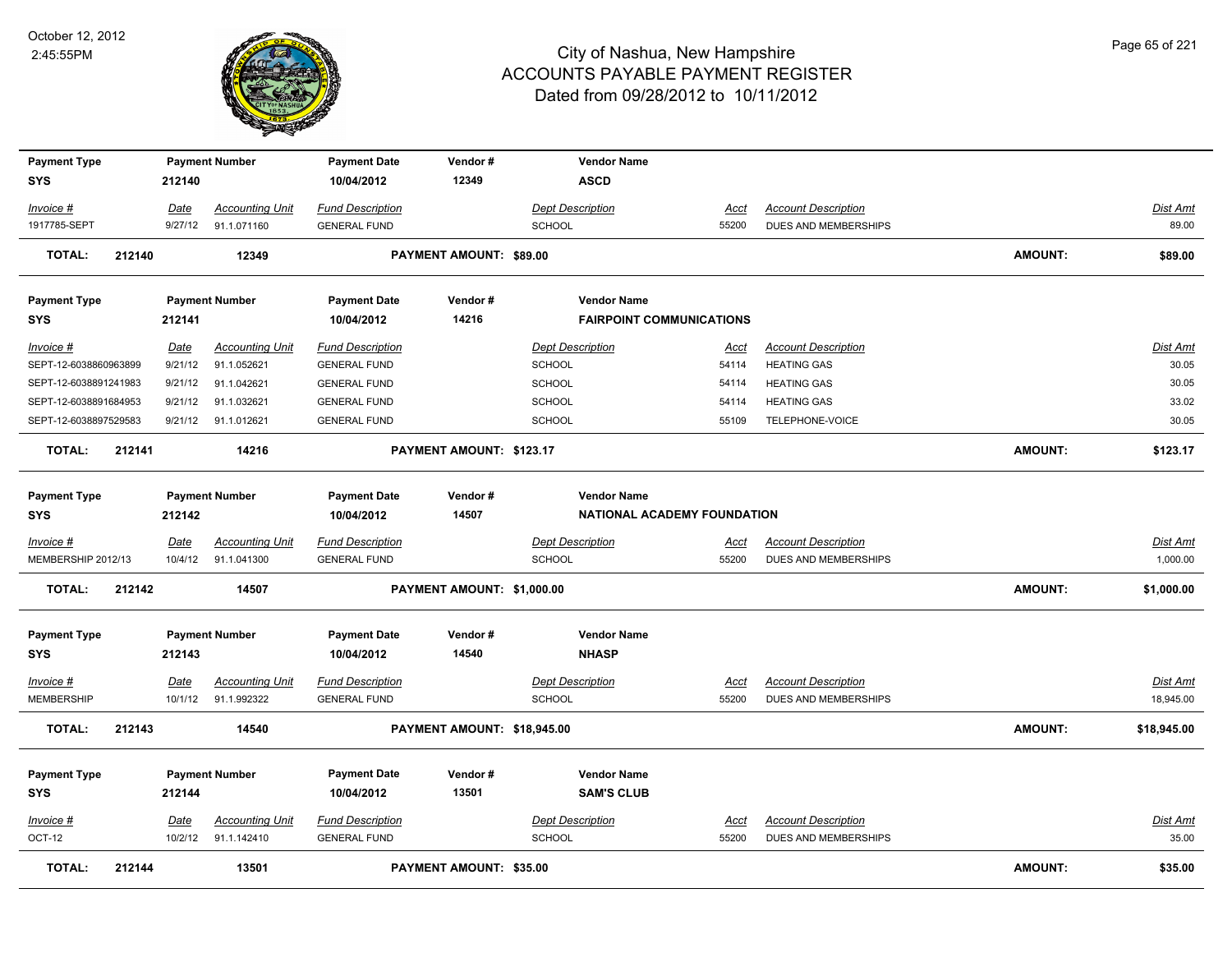

| <b>Payment Type</b>               |        |             | <b>Payment Number</b>  | <b>Payment Date</b>               | Vendor#                    | <b>Vendor Name</b>                        |             |                                                      |                            |                 |
|-----------------------------------|--------|-------------|------------------------|-----------------------------------|----------------------------|-------------------------------------------|-------------|------------------------------------------------------|----------------------------|-----------------|
| <b>SYS</b>                        |        | 212145      |                        | 10/04/2012                        | 13626                      | <b>SPRINT</b>                             |             |                                                      |                            |                 |
| Invoice #                         |        | <u>Date</u> | <b>Accounting Unit</b> | <b>Fund Description</b>           |                            | <b>Dept Description</b>                   | <u>Acct</u> | <b>Account Description</b>                           |                            | Dist Amt        |
| SEPT-12-635426250                 |        | 9/25/12     | 91.1.012621            | <b>GENERAL FUND</b>               |                            | SCHOOL                                    | 55109       | TELEPHONE-VOICE                                      |                            | 12.90           |
| <b>TOTAL:</b>                     | 212145 |             | 13626                  |                                   | PAYMENT AMOUNT: \$12.90    |                                           |             |                                                      | <b>AMOUNT:</b>             | \$12.90         |
| <b>Payment Type</b>               |        |             | <b>Payment Number</b>  | <b>Payment Date</b>               | Vendor#                    | <b>Vendor Name</b>                        |             |                                                      |                            |                 |
| <b>SYS</b>                        |        | 212146      |                        | 10/04/2012                        | 13648                      | STATE OF NH CRIMINAL RECORDS              |             |                                                      |                            |                 |
| Invoice #                         |        | Date        | <b>Accounting Unit</b> | <b>Fund Description</b>           |                            | <b>Dept Description</b>                   | <u>Acct</u> | <b>Account Description</b>                           |                            | Dist Amt        |
| FP-SEPT12                         |        | 9/20/12     | 91.1.012320            | <b>GENERAL FUND</b>               |                            | <b>SCHOOL</b>                             | 53628       | <b>CONTRACT SERVICES</b>                             |                            | 815.00          |
| <b>TOTAL:</b>                     | 212146 |             | 13648                  |                                   | PAYMENT AMOUNT: \$815.00   |                                           |             |                                                      | <b>AMOUNT:</b>             | \$815.00        |
| <b>Payment Type</b>               |        |             | <b>Payment Number</b>  | <b>Payment Date</b>               | Vendor#                    | <b>Vendor Name</b>                        |             |                                                      |                            |                 |
| <b>SYS</b>                        |        | 212147      |                        | 10/04/2012                        | 13801                      | <b>UNITED PARCEL SERVICE</b>              |             |                                                      |                            |                 |
| Invoice #                         |        | Date        | <b>Accounting Unit</b> | <b>Fund Description</b>           |                            | <b>Dept Description</b>                   | <u>Acct</u> | <b>Account Description</b>                           |                            | Dist Amt        |
| 85W011382                         |        | 9/22/12     | 91.1.012320            | <b>GENERAL FUND</b>               |                            | <b>SCHOOL</b>                             | 55607       | POSTAGE & DELIVERY                                   |                            | 19.85           |
| <b>TOTAL:</b>                     | 212147 |             | 13801                  |                                   | PAYMENT AMOUNT: \$19.85    |                                           |             |                                                      | <b>AMOUNT:</b>             | \$19.85         |
| <b>Payment Type</b>               |        |             | <b>Payment Number</b>  | <b>Payment Date</b>               | Vendor#                    | <b>Vendor Name</b>                        |             |                                                      | Payee Name                 |                 |
| <b>SYS</b>                        |        | 212148      |                        | 10/04/2012                        | 13808                      | UNUM LIFE INSURANCE CO OF AMER            |             |                                                      | <b>UNUM LIFE INSURANCE</b> |                 |
| Invoice #                         |        | <b>Date</b> | <b>Accounting Unit</b> | <b>Fund Description</b>           |                            | <b>Dept Description</b>                   | <u>Acct</u> | <b>Account Description</b>                           |                            | <b>Dist Amt</b> |
| E0372920-SEPT                     |        | 10/1/12     | 91.1.992322            | <b>GENERAL FUND</b>               |                            | <b>SCHOOL</b>                             | 52300       | <b>BENEFITS</b>                                      |                            | 1,421.50        |
| <b>TOTAL:</b>                     | 212148 |             | 13808                  |                                   | PAYMENT AMOUNT: \$1,421.50 |                                           |             |                                                      | AMOUNT:                    | \$1,421.50      |
| <b>Payment Type</b>               |        |             | <b>Payment Number</b>  | <b>Payment Date</b>               | Vendor#                    | <b>Vendor Name</b>                        |             |                                                      |                            |                 |
| <b>SYS</b>                        |        | 212149      |                        | 10/04/2012                        | 12532                      | A - Z QUALITY REPAIR                      |             |                                                      |                            |                 |
| Invoice #                         |        | Date        | <b>Accounting Unit</b> | <b>Fund Description</b>           |                            | <b>Dept Description</b>                   | <u>Acct</u> | <b>Account Description</b>                           |                            | <b>Dist Amt</b> |
| 1013                              |        | 9/16/12     | 91.1.222620            | <b>GENERAL FUND</b>               |                            | SCHOOL                                    | 54487       | <b>EQUIPMENT REPAIRS &amp;</b><br><b>MAINTENANCE</b> |                            | 515.50          |
| <b>TOTAL:</b>                     | 212149 |             | 12532                  |                                   | PAYMENT AMOUNT: \$515.50   |                                           |             |                                                      | <b>AMOUNT:</b>             | \$515.50        |
| <b>Payment Type</b><br><b>SYS</b> |        | 212150      | <b>Payment Number</b>  | <b>Payment Date</b><br>10/04/2012 | Vendor#<br>13946           | <b>Vendor Name</b><br><b>AC MOORE INC</b> |             |                                                      |                            |                 |
| Invoice #                         |        | Date        | <b>Accounting Unit</b> | <b>Fund Description</b>           |                            | <b>Dept Description</b>                   | Acct        | <b>Account Description</b>                           |                            | Dist Amt        |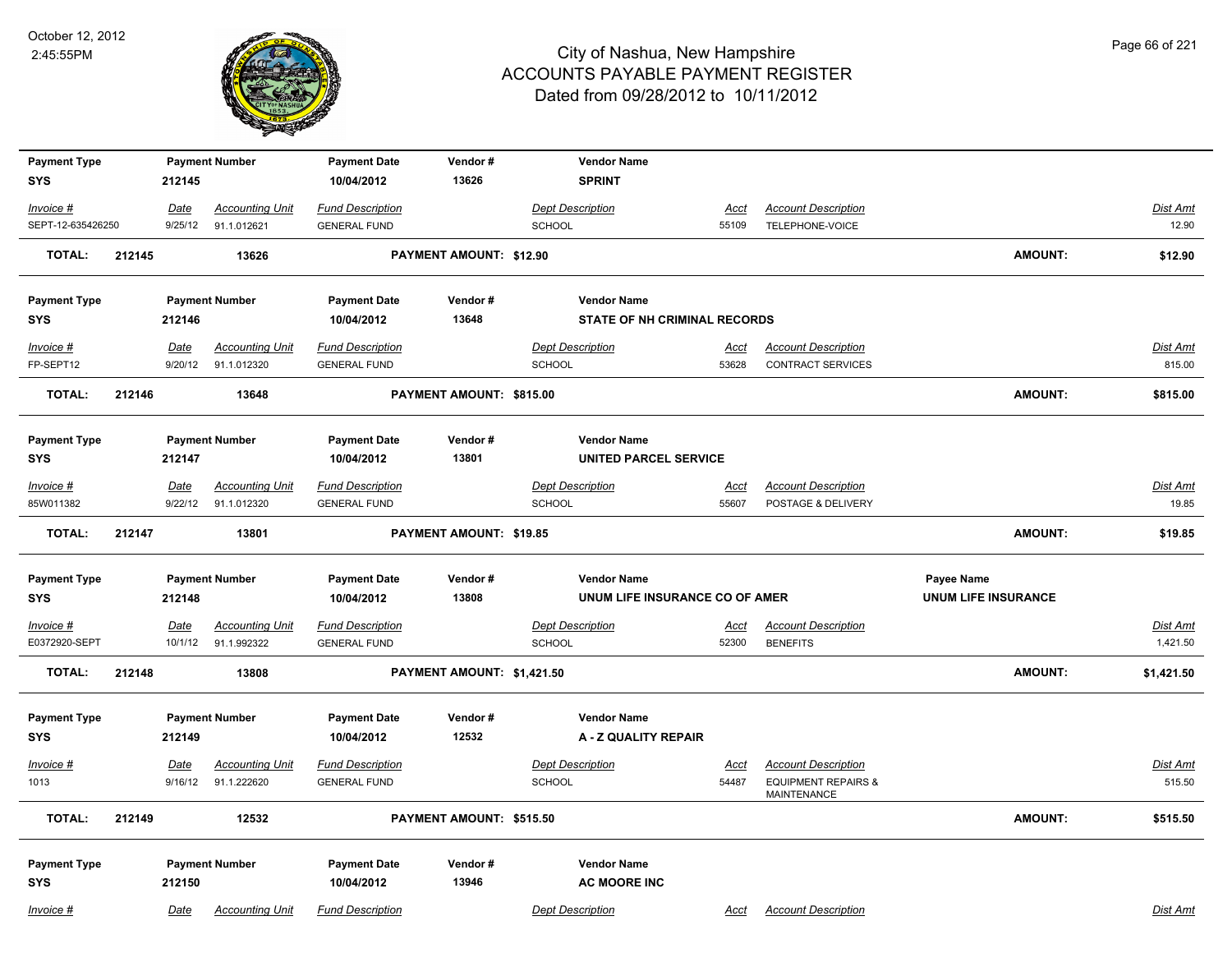

| 1723                                           |        | 8/31/12                           | 91.2247.041387                                       | <b>CULINARY ARTS</b>                                                  |                          | SCHOOL                                                                 | 61135                         | <b>EDUCATIONAL SUPPLIES</b>                                                  |                | 64.15                      |
|------------------------------------------------|--------|-----------------------------------|------------------------------------------------------|-----------------------------------------------------------------------|--------------------------|------------------------------------------------------------------------|-------------------------------|------------------------------------------------------------------------------|----------------|----------------------------|
| TOTAL:                                         | 212150 |                                   | 13946                                                |                                                                       | PAYMENT AMOUNT: \$64.15  |                                                                        |                               |                                                                              | <b>AMOUNT:</b> | \$64.15                    |
| <b>Payment Type</b><br><b>SYS</b>              |        | 212151                            | <b>Payment Number</b>                                | <b>Payment Date</b><br>10/04/2012                                     | Vendor#<br>13950         | <b>Vendor Name</b><br><b>ACE PRINTING CO</b>                           |                               |                                                                              |                |                            |
| Invoice #<br>27825                             |        | Date<br>9/19/12                   | <b>Accounting Unit</b><br>91.2100.993120             | <b>Fund Description</b><br><b>FOOD SERVICES</b>                       |                          | <b>Dept Description</b><br>SCHOOL                                      | Acct<br>55600                 | <b>Account Description</b><br><b>PRINTING</b>                                |                | Dist Amt<br>455.00         |
| <b>TOTAL:</b>                                  | 212151 |                                   | 13950                                                |                                                                       | PAYMENT AMOUNT: \$455.00 |                                                                        |                               |                                                                              | AMOUNT:        | \$455.00                   |
| <b>Payment Type</b><br><b>SYS</b><br>Invoice # |        | 212152<br>Date                    | <b>Payment Number</b><br><b>Accounting Unit</b>      | <b>Payment Date</b><br>10/04/2012<br><b>Fund Description</b>          | Vendor#<br>12328         | <b>Vendor Name</b><br><b>WILLIAM ANDRUS</b><br><b>Dept Description</b> | Acct                          | <b>Account Description</b>                                                   |                | <b>Dist Amt</b>            |
| 91912-04                                       |        | 9/19/12                           | 91.1.041466                                          | <b>GENERAL FUND</b>                                                   |                          | <b>SCHOOL</b>                                                          | 55642                         | <b>GAME OFFICIALS</b>                                                        |                | 60.00                      |
| <b>TOTAL:</b>                                  | 212152 |                                   | 12328                                                |                                                                       | PAYMENT AMOUNT: \$60.00  |                                                                        |                               |                                                                              | <b>AMOUNT:</b> | \$60.00                    |
| <b>Payment Type</b><br><b>SYS</b>              |        | 212153                            | <b>Payment Number</b>                                | <b>Payment Date</b><br>10/04/2012                                     | Vendor#<br>12329         | <b>Vendor Name</b><br><b>GREGORY ANDRUSKEVICH</b>                      |                               |                                                                              |                |                            |
| Invoice #<br>91912-04<br>91912-04              |        | <u>Date</u><br>9/19/12<br>9/19/12 | <b>Accounting Unit</b><br>91.1.041462<br>91.1.041472 | <b>Fund Description</b><br><b>GENERAL FUND</b><br><b>GENERAL FUND</b> |                          | <b>Dept Description</b><br>SCHOOL<br>SCHOOL                            | <u>Acct</u><br>55642<br>55642 | <b>Account Description</b><br><b>GAME OFFICIALS</b><br><b>GAME OFFICIALS</b> |                | Dist Amt<br>80.00<br>50.00 |
| <b>TOTAL:</b>                                  | 212153 |                                   | 12329                                                |                                                                       | PAYMENT AMOUNT: \$130.00 |                                                                        |                               |                                                                              | <b>AMOUNT:</b> | \$130.00                   |
| <b>Payment Type</b><br><b>SYS</b>              |        | 212154                            | <b>Payment Number</b>                                | <b>Payment Date</b><br>10/04/2012                                     | Vendor#<br>11449         | <b>Vendor Name</b><br><b>APPLE INC</b>                                 |                               |                                                                              |                |                            |
| Invoice #<br>4204590602                        |        | <b>Date</b><br>9/15/12            | <b>Accounting Unit</b><br>TF91.7565.12               | <b>Fund Description</b><br>EDU-SCHOOL RELATED PROG/ACT                |                          | <b>Dept Description</b><br>SCHOOL                                      | Acct<br>71221                 | <b>Account Description</b><br><b>COMPUTER EQUIPMENT</b>                      |                | <b>Dist Amt</b><br>998.00  |
| TOTAL:                                         | 212154 |                                   | 11449                                                |                                                                       | PAYMENT AMOUNT: \$998.00 |                                                                        |                               |                                                                              | AMOUNT:        | \$998.00                   |
| <b>Payment Type</b><br>SYS                     |        | 212155                            | <b>Payment Number</b>                                | <b>Payment Date</b><br>10/04/2012                                     | Vendor#<br>12358         | <b>Vendor Name</b><br><b>B &amp; S LOCKSMITHS INC</b>                  |                               |                                                                              |                |                            |
| Invoice #<br>23710                             |        | Date<br>9/19/12                   | <b>Accounting Unit</b><br>91.1.222620                | <b>Fund Description</b><br><b>GENERAL FUND</b>                        |                          | <b>Dept Description</b><br><b>SCHOOL</b>                               | <u>Acct</u><br>61299          | <b>Account Description</b><br>MISCELLANEOUS SUPPLIES                         |                | Dist Amt<br>150.96         |
| 23710<br>23730                                 |        | 9/19/12<br>9/21/12                | <b>BS1000</b><br>91.1.222620                         | <b>GENERAL FUND</b><br><b>GENERAL FUND</b>                            |                          | <b>GENERAL FUND</b><br><b>SCHOOL</b>                                   | 29185<br>61299                | LAWSON INVENTORY SUSPENSE<br>MISCELLANEOUS SUPPLIES                          |                | 0.22<br>61.43              |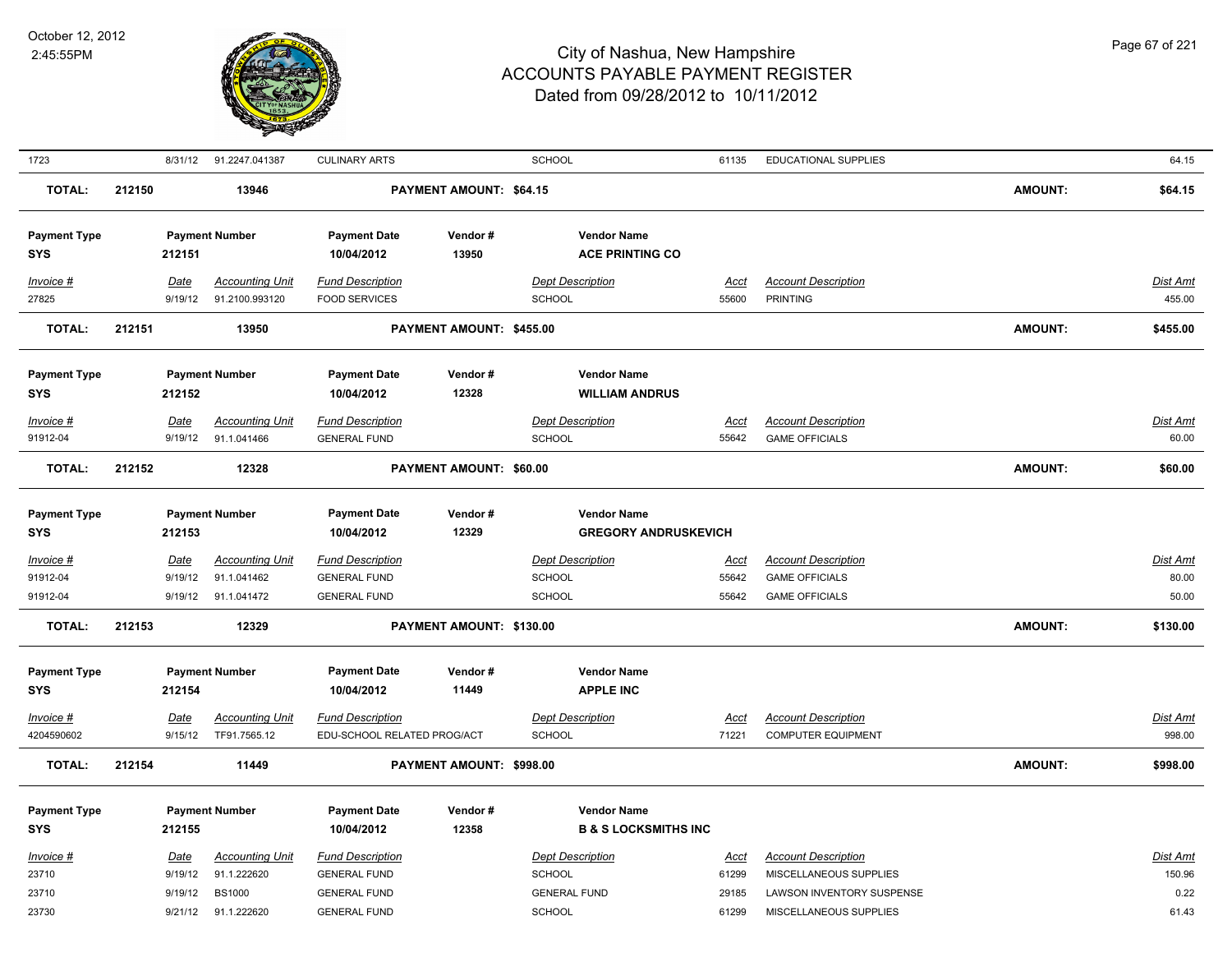

| <b>TOTAL:</b>       | 212159 |             | 12369                  |                           | PAYMENT AMOUNT: \$1,312.78     |                               |             |                                                      | <b>AMOUNT:</b>  | \$1,312.78      |
|---------------------|--------|-------------|------------------------|---------------------------|--------------------------------|-------------------------------|-------------|------------------------------------------------------|-----------------|-----------------|
| 2403860             |        | 9/17/12     | 91.3800.991600         | <b>SCHOOL GRANTS FUND</b> |                                | SCHOOL                        | 61875       | <b>BOOKS</b>                                         | 91.03533.991600 | 319.60          |
| 2399961             |        | 9/12/12     | 91.1.191160            | <b>GENERAL FUND</b>       |                                | <b>SCHOOL</b>                 | 61135       | EDUCATIONAL SUPPLIES                                 |                 | 57.48           |
| 2399960             |        | 9/12/12     | 91.1.992212            | <b>GENERAL FUND</b>       |                                | <b>SCHOOL</b>                 | 61875       | <b>BOOKS</b>                                         |                 | 239.70          |
| 2399957             |        | 9/12/12     | 91.1.031160            | <b>GENERAL FUND</b>       |                                | <b>SCHOOL</b>                 | 61135       | EDUCATIONAL SUPPLIES                                 |                 | 268.80          |
| 2399956             |        | 9/12/12     | 91.1.051105            | <b>GENERAL FUND</b>       |                                | SCHOOL                        | 61135       | EDUCATIONAL SUPPLIES                                 |                 | 427.20          |
| <u>Invoice #</u>    |        | <u>Date</u> | <b>Accounting Unit</b> | <b>Fund Description</b>   |                                | <b>Dept Description</b>       | <u>Acct</u> | <b>Account Description</b>                           | <b>Activity</b> | Dist Amt        |
| SYS                 |        | 212159      |                        | 10/04/2012                | 12369                          | <b>BARNES &amp; NOBLE INC</b> |             |                                                      |                 |                 |
| <b>Payment Type</b> |        |             | <b>Payment Number</b>  | <b>Payment Date</b>       | Vendor#                        | <b>Vendor Name</b>            |             |                                                      |                 |                 |
| <b>TOTAL:</b>       | 212158 |             | 12368                  |                           | <b>PAYMENT AMOUNT: \$50.00</b> |                               |             |                                                      | <b>AMOUNT:</b>  | \$50.00         |
| 92012-03            |        | 9/20/12     | 91.1.031443            | <b>GENERAL FUND</b>       |                                | <b>SCHOOL</b>                 | 55642       | <b>GAME OFFICIALS</b>                                |                 | 50.00           |
| Invoice #           |        | Date        | <b>Accounting Unit</b> | <b>Fund Description</b>   |                                | <b>Dept Description</b>       | Acct        | <b>Account Description</b>                           |                 | <b>Dist Amt</b> |
| <b>SYS</b>          |        | 212158      |                        | 10/04/2012                | 12368                          | <b>MICHAEL BARBERIAN</b>      |             |                                                      |                 |                 |
| <b>Payment Type</b> |        |             | <b>Payment Number</b>  | <b>Payment Date</b>       | Vendor#                        | <b>Vendor Name</b>            |             |                                                      |                 |                 |
| <b>TOTAL:</b>       | 212157 |             | 11995                  |                           | PAYMENT AMOUNT: \$26.64        |                               |             |                                                      | <b>AMOUNT:</b>  | \$26.64         |
| MILES-SEPT          |        | 9/30/12     | 91.1.992322            | <b>GENERAL FUND</b>       |                                | SCHOOL                        | 55307       | MILEAGE REIMBURSEMENTS                               |                 | 26.64           |
| <b>Invoice #</b>    |        | <b>Date</b> | <b>Accounting Unit</b> | <b>Fund Description</b>   |                                | <b>Dept Description</b>       | <b>Acct</b> | <b>Account Description</b>                           |                 | <b>Dist Amt</b> |
| SYS                 |        | 212157      |                        | 10/04/2012                | 11995                          | <b>ELIZABETH BALA</b>         |             |                                                      |                 |                 |
| <b>Payment Type</b> |        |             | <b>Payment Number</b>  | <b>Payment Date</b>       | Vendor#                        | <b>Vendor Name</b>            |             |                                                      |                 |                 |
| <b>TOTAL:</b>       | 212156 |             | 11467                  |                           | <b>PAYMENT AMOUNT: \$80.00</b> |                               |             |                                                      | <b>AMOUNT:</b>  | \$80.00         |
| SEPT19-2012         |        | 9/19/12     | 91.1.051112            | <b>GENERAL FUND</b>       |                                | SCHOOL                        | 54487       | <b>EQUIPMENT REPAIRS &amp;</b><br><b>MAINTENANCE</b> |                 | 80.00           |
| <b>Invoice #</b>    |        | <u>Date</u> | <b>Accounting Unit</b> | <b>Fund Description</b>   |                                | <b>Dept Description</b>       | <u>Acct</u> | <b>Account Description</b>                           |                 | <b>Dist Amt</b> |
| SYS                 |        | 212156      |                        | 10/04/2012                | 11467                          | <b>DAVID BAILEY</b>           |             |                                                      |                 |                 |
| <b>Payment Type</b> |        |             | <b>Payment Number</b>  | <b>Payment Date</b>       | Vendor#                        | <b>Vendor Name</b>            |             |                                                      |                 |                 |
| <b>TOTAL:</b>       | 212155 |             | 12358                  |                           | PAYMENT AMOUNT: \$332.39       |                               |             |                                                      | <b>AMOUNT:</b>  | \$332.39        |
| 23731               |        | 9/21/12     | <b>BS1000</b>          | <b>GENERAL FUND</b>       |                                | <b>GENERAL FUND</b>           | 29185       | LAWSON INVENTORY SUSPENSE                            |                 | 0.25            |
| 23731               |        | 9/21/12     | 91.1.222620            | <b>GENERAL FUND</b>       |                                | SCHOOL                        | 61299       | MISCELLANEOUS SUPPLIES                               |                 | 119.42          |
| 23730               |        | 9/21/12     | <b>BS1000</b>          | <b>GENERAL FUND</b>       |                                | <b>GENERAL FUND</b>           | 29185       | LAWSON INVENTORY SUSPENSE                            |                 | 0.11            |
|                     |        |             |                        |                           |                                |                               |             |                                                      |                 |                 |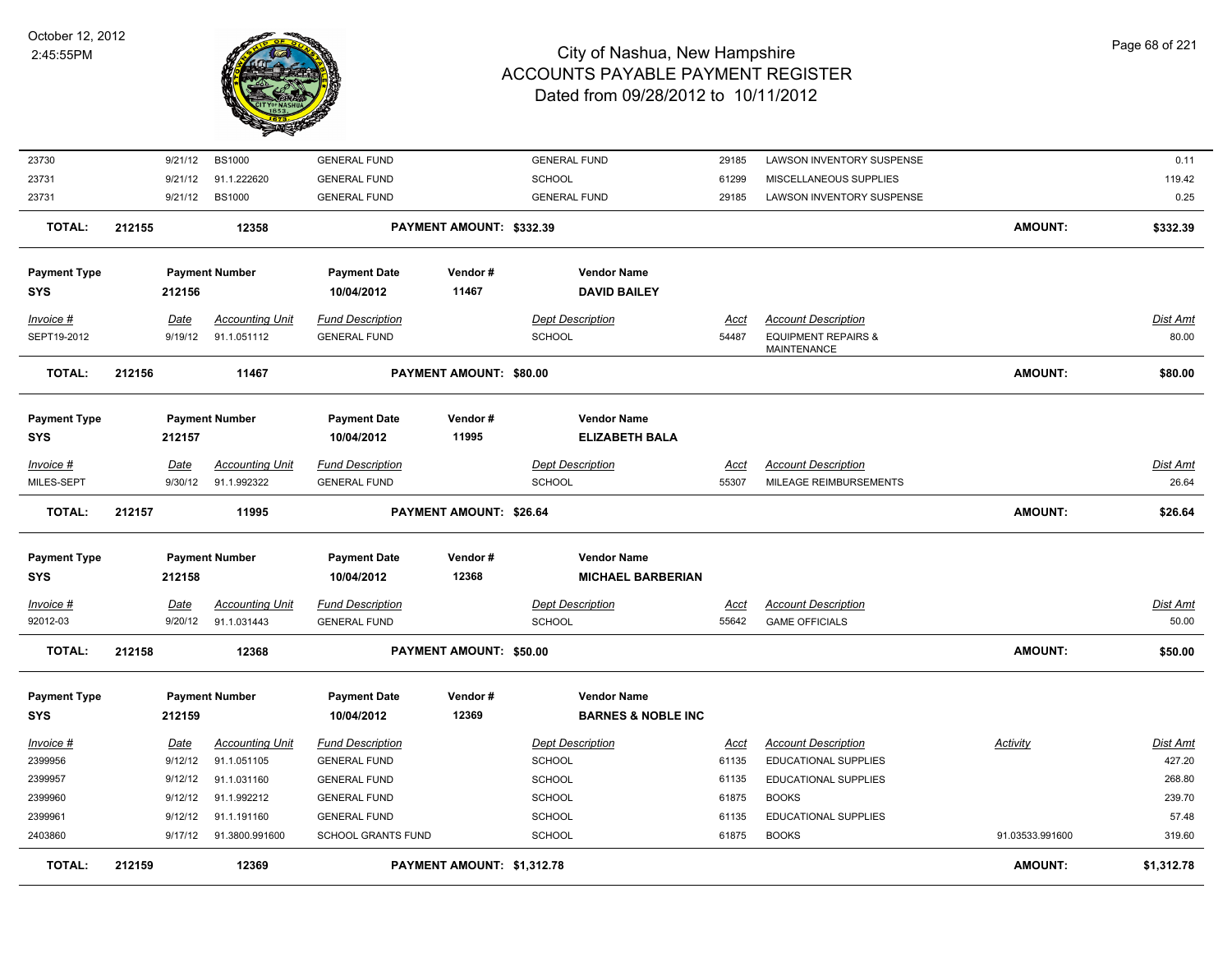

| <b>Payment Type</b><br><b>SYS</b> |        |                 | <b>Payment Number</b>                 | <b>Payment Date</b><br>10/04/2012 | Vendor#<br>12373        | <b>Vendor Name</b><br><b>JOHN BARRY</b> |                      |                                                      |                |                   |
|-----------------------------------|--------|-----------------|---------------------------------------|-----------------------------------|-------------------------|-----------------------------------------|----------------------|------------------------------------------------------|----------------|-------------------|
|                                   |        | 212160          |                                       |                                   |                         |                                         |                      |                                                      |                |                   |
| Invoice #                         |        | Date            | <b>Accounting Unit</b>                | <b>Fund Description</b>           |                         | <b>Dept Description</b>                 | <u>Acct</u>          | <b>Account Description</b>                           |                | Dist Amt          |
| 92012-04                          |        | 9/20/12         | 91.1.041443                           | <b>GENERAL FUND</b>               |                         | <b>SCHOOL</b>                           | 55642                | <b>GAME OFFICIALS</b>                                |                | 50.00             |
| <b>TOTAL:</b>                     | 212160 |                 | 12373                                 |                                   | PAYMENT AMOUNT: \$50.00 |                                         |                      |                                                      | <b>AMOUNT:</b> | \$50.00           |
| <b>Payment Type</b>               |        |                 | <b>Payment Number</b>                 | <b>Payment Date</b>               | Vendor#                 | <b>Vendor Name</b>                      |                      |                                                      |                |                   |
| <b>SYS</b>                        |        | 212161          |                                       | 10/04/2012                        | 15144                   | <b>PATRICIA BELLANTUONI</b>             |                      |                                                      |                |                   |
| Invoice #                         |        | <u>Date</u>     | <b>Accounting Unit</b>                | <b>Fund Description</b>           |                         | <b>Dept Description</b>                 | <u>Acct</u>          | <b>Account Description</b>                           |                | <b>Dist Amt</b>   |
| MILES-SEPT                        |        | 9/13/12         | 91.1.041300                           | <b>GENERAL FUND</b>               |                         | <b>SCHOOL</b>                           | 55307                | MILEAGE REIMBURSEMENTS                               |                | 24.42             |
| <b>TOTAL:</b>                     | 212161 |                 | 15144                                 |                                   | PAYMENT AMOUNT: \$24.42 |                                         |                      |                                                      | <b>AMOUNT:</b> | \$24.42           |
| <b>Payment Type</b>               |        |                 | <b>Payment Number</b>                 | <b>Payment Date</b>               | Vendor#                 | <b>Vendor Name</b>                      |                      |                                                      |                |                   |
| <b>SYS</b>                        |        | 212162          |                                       | 10/04/2012                        | 12391                   | <b>BELLETETES INC</b>                   |                      |                                                      |                |                   |
| Invoice #                         |        | Date            | <b>Accounting Unit</b>                | <b>Fund Description</b>           |                         | <b>Dept Description</b>                 | <b>Acct</b>          | <b>Account Description</b>                           |                | <b>Dist Amt</b>   |
| 4598061                           |        | 9/20/12         | 91.1.041370                           | <b>GENERAL FUND</b>               |                         | <b>SCHOOL</b>                           | 61135                | EDUCATIONAL SUPPLIES                                 |                | 51.29             |
| <b>TOTAL:</b>                     | 212162 |                 | 12391                                 |                                   | PAYMENT AMOUNT: \$51.29 |                                         |                      |                                                      | <b>AMOUNT:</b> | \$51.29           |
| <b>Payment Type</b>               |        |                 | <b>Payment Number</b>                 | <b>Payment Date</b>               | Vendor#                 | <b>Vendor Name</b>                      |                      |                                                      |                |                   |
| <b>SYS</b>                        |        | 212163          |                                       | 10/04/2012                        | 11916                   | <b>LAUREN BERRIDGE</b>                  |                      |                                                      |                |                   |
| Invoice #                         |        | <u>Date</u>     | <b>Accounting Unit</b>                | <b>Fund Description</b>           |                         | <b>Dept Description</b>                 | <u>Acct</u>          | <b>Account Description</b>                           |                | <b>Dist Amt</b>   |
| MILES-OCT                         |        | 10/2/12         | 91.1.012320                           | <b>GENERAL FUND</b>               |                         | SCHOOL                                  | 55307                | MILEAGE REIMBURSEMENTS                               |                | 25.42             |
| <b>TOTAL:</b>                     | 212163 |                 | 11916                                 |                                   | PAYMENT AMOUNT: \$25.42 |                                         |                      |                                                      | AMOUNT:        | \$25.42           |
| <b>Payment Type</b>               |        |                 | <b>Payment Number</b>                 | <b>Payment Date</b>               | Vendor#                 | <b>Vendor Name</b>                      |                      |                                                      |                |                   |
| <b>SYS</b>                        |        | 212164          |                                       | 10/04/2012                        | 14023                   | <b>KATHLEEN BERRY</b>                   |                      |                                                      |                |                   |
| Invoice #<br>MILES-SEPT           |        | Date<br>9/28/12 | <b>Accounting Unit</b><br>91.1.992322 | <b>Fund Description</b>           |                         | <b>Dept Description</b><br>SCHOOL       | <u>Acct</u><br>55307 | <b>Account Description</b><br>MILEAGE REIMBURSEMENTS |                | Dist Amt<br>52.29 |
|                                   |        |                 |                                       | <b>GENERAL FUND</b>               |                         |                                         |                      |                                                      |                |                   |
| TOTAL:                            | 212164 |                 | 14023                                 |                                   | PAYMENT AMOUNT: \$52.29 |                                         |                      |                                                      | AMOUNT:        | \$52.29           |
| <b>Payment Type</b>               |        |                 | <b>Payment Number</b>                 | <b>Payment Date</b>               | Vendor#                 | <b>Vendor Name</b>                      |                      |                                                      |                |                   |
| <b>SYS</b>                        |        | 212165          |                                       | 10/04/2012                        | 15107                   | <b>JOHN BLANCHARD</b>                   |                      |                                                      |                |                   |
| Invoice #                         |        | Date            | <b>Accounting Unit</b>                | <b>Fund Description</b>           |                         | <b>Dept Description</b>                 | Acct                 | <b>Account Description</b>                           |                | Dist Amt          |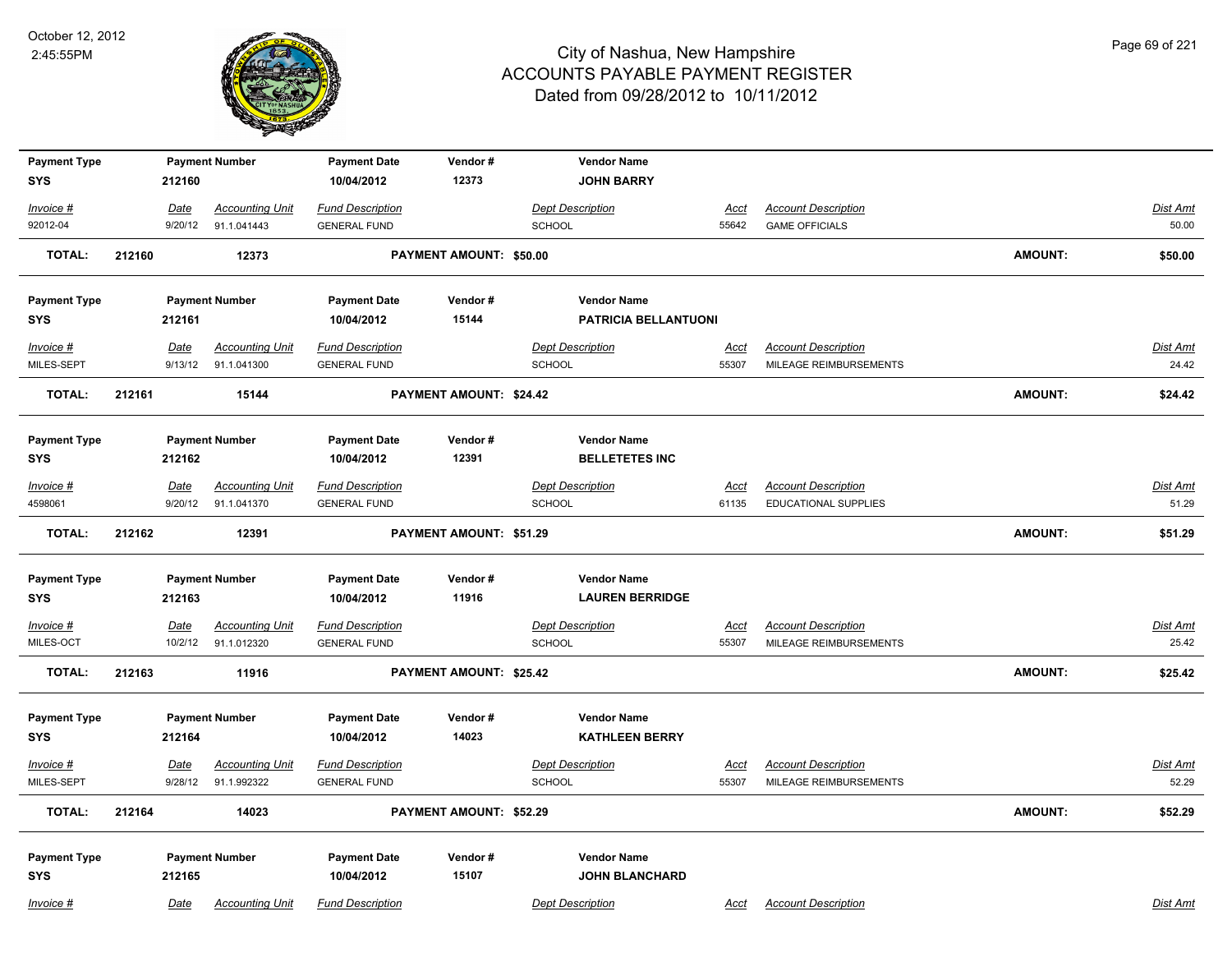

| 91912-04                                                   |        |                                                | 9/19/12 91.1.041455                                                                            | <b>GENERAL FUND</b>                                                                                             |                                | <b>SCHOOL</b>                                                                               | 55642                                           | <b>GAME OFFICIALS</b>                                                                                                        |                                                                                             | 80.00                                                   |
|------------------------------------------------------------|--------|------------------------------------------------|------------------------------------------------------------------------------------------------|-----------------------------------------------------------------------------------------------------------------|--------------------------------|---------------------------------------------------------------------------------------------|-------------------------------------------------|------------------------------------------------------------------------------------------------------------------------------|---------------------------------------------------------------------------------------------|---------------------------------------------------------|
| <b>TOTAL:</b>                                              | 212165 |                                                | 15107                                                                                          |                                                                                                                 | PAYMENT AMOUNT: \$80.00        |                                                                                             |                                                 |                                                                                                                              | <b>AMOUNT:</b>                                                                              | \$80.00                                                 |
| <b>Payment Type</b><br><b>SYS</b>                          |        | 212166                                         | <b>Payment Number</b>                                                                          | <b>Payment Date</b><br>10/04/2012                                                                               | Vendor#<br>14029               | <b>Vendor Name</b><br><b>BLICK ART MATERIALS</b>                                            |                                                 |                                                                                                                              |                                                                                             |                                                         |
| Invoice #<br>1057998<br>1061308<br>968740                  |        | Date<br>9/19/12<br>9/20/12<br>8/23/12          | <b>Accounting Unit</b><br>91.1.051102<br>91.1.051102<br>91.1.031102                            | <b>Fund Description</b><br><b>GENERAL FUND</b><br><b>GENERAL FUND</b><br><b>GENERAL FUND</b>                    |                                | <b>Dept Description</b><br><b>SCHOOL</b><br><b>SCHOOL</b><br><b>SCHOOL</b>                  | Acct<br>61135<br>61135<br>61135                 | <b>Account Description</b><br>EDUCATIONAL SUPPLIES<br>EDUCATIONAL SUPPLIES<br>EDUCATIONAL SUPPLIES                           |                                                                                             | Dist Amt<br>65.10<br>11.96<br>65.70                     |
| <b>TOTAL:</b>                                              | 212166 |                                                | 14029                                                                                          |                                                                                                                 | PAYMENT AMOUNT: \$142.76       |                                                                                             |                                                 |                                                                                                                              | <b>AMOUNT:</b>                                                                              | \$142.76                                                |
| <b>Payment Type</b><br><b>SYS</b>                          |        | 212167                                         | <b>Payment Number</b>                                                                          | <b>Payment Date</b><br>10/04/2012                                                                               | Vendor#<br>13199               | <b>Vendor Name</b>                                                                          | <b>NORTHERN TOOL &amp; EQUIPMENT</b>            |                                                                                                                              | <b>Payee Name</b><br><b>BLUETARP FINANCIAL INC</b>                                          |                                                         |
| Invoice #<br>26711714                                      |        | <u>Date</u><br>8/17/12                         | <b>Accounting Unit</b><br>91.1.222620                                                          | <b>Fund Description</b><br><b>GENERAL FUND</b>                                                                  |                                | <b>Dept Description</b><br>SCHOOL                                                           | <u>Acct</u><br>61299                            | <b>Account Description</b><br>MISCELLANEOUS SUPPLIES                                                                         |                                                                                             | <u>Dist Amt</u><br>59.87                                |
| <b>TOTAL:</b>                                              | 212167 |                                                | 13199                                                                                          |                                                                                                                 | <b>PAYMENT AMOUNT: \$59.87</b> |                                                                                             |                                                 |                                                                                                                              | <b>AMOUNT:</b>                                                                              | \$59.87                                                 |
| <b>Payment Type</b><br><b>SYS</b><br>$Invoice$ #<br>176015 |        | 212168<br><b>Date</b><br>9/17/12               | <b>Payment Number</b><br><b>Accounting Unit</b><br>91.1.051105                                 | <b>Payment Date</b><br>10/04/2012<br><b>Fund Description</b><br><b>GENERAL FUND</b>                             | Vendor#<br>11041               | <b>Vendor Name</b><br><b>BOOKSOURCE INC</b><br><b>Dept Description</b><br><b>SCHOOL</b>     | <u>Acct</u><br>61135                            | <b>Account Description</b><br><b>EDUCATIONAL SUPPLIES</b>                                                                    |                                                                                             | <b>Dist Amt</b><br>449.40                               |
| <b>TOTAL:</b>                                              | 212168 |                                                | 11041                                                                                          |                                                                                                                 | PAYMENT AMOUNT: \$449.40       |                                                                                             |                                                 |                                                                                                                              | <b>AMOUNT:</b>                                                                              | \$449.40                                                |
| <b>Payment Type</b><br><b>SYS</b>                          |        | 212169                                         | <b>Payment Number</b>                                                                          | <b>Payment Date</b><br>10/04/2012                                                                               | Vendor#<br>10968               | <b>Vendor Name</b>                                                                          | <b>BOOTHBY THERAPY SERVICES LLC</b>             |                                                                                                                              |                                                                                             |                                                         |
| Invoice #<br>07/23<br>08/30<br>09/06<br>09/13              |        | Date<br>8/2/12<br>9/6/12<br>9/14/12<br>9/21/12 | <b>Accounting Unit</b><br>91.3800.022190<br>91.3800.022190<br>91.3800.022190<br>91.3800.022190 | <b>Fund Description</b><br>SCHOOL GRANTS FUND<br>SCHOOL GRANTS FUND<br>SCHOOL GRANTS FUND<br>SCHOOL GRANTS FUND |                                | <b>Dept Description</b><br><b>SCHOOL</b><br><b>SCHOOL</b><br><b>SCHOOL</b><br><b>SCHOOL</b> | <u>Acct</u><br>53628<br>53628<br>53628<br>53628 | <b>Account Description</b><br>CONTRACT SERVICES<br>CONTRACT SERVICES<br><b>CONTRACT SERVICES</b><br><b>CONTRACT SERVICES</b> | <b>Activity</b><br>91.03953.022190<br>91.03953.022190<br>91.03953.022190<br>91.03953.022190 | <u>Dist Amt</u><br>131.50<br>701.36<br>701.36<br>701.36 |
| <b>TOTAL:</b>                                              | 212169 |                                                | 10968                                                                                          |                                                                                                                 | PAYMENT AMOUNT: \$2,235.58     |                                                                                             |                                                 |                                                                                                                              | <b>AMOUNT:</b>                                                                              | \$2,235.58                                              |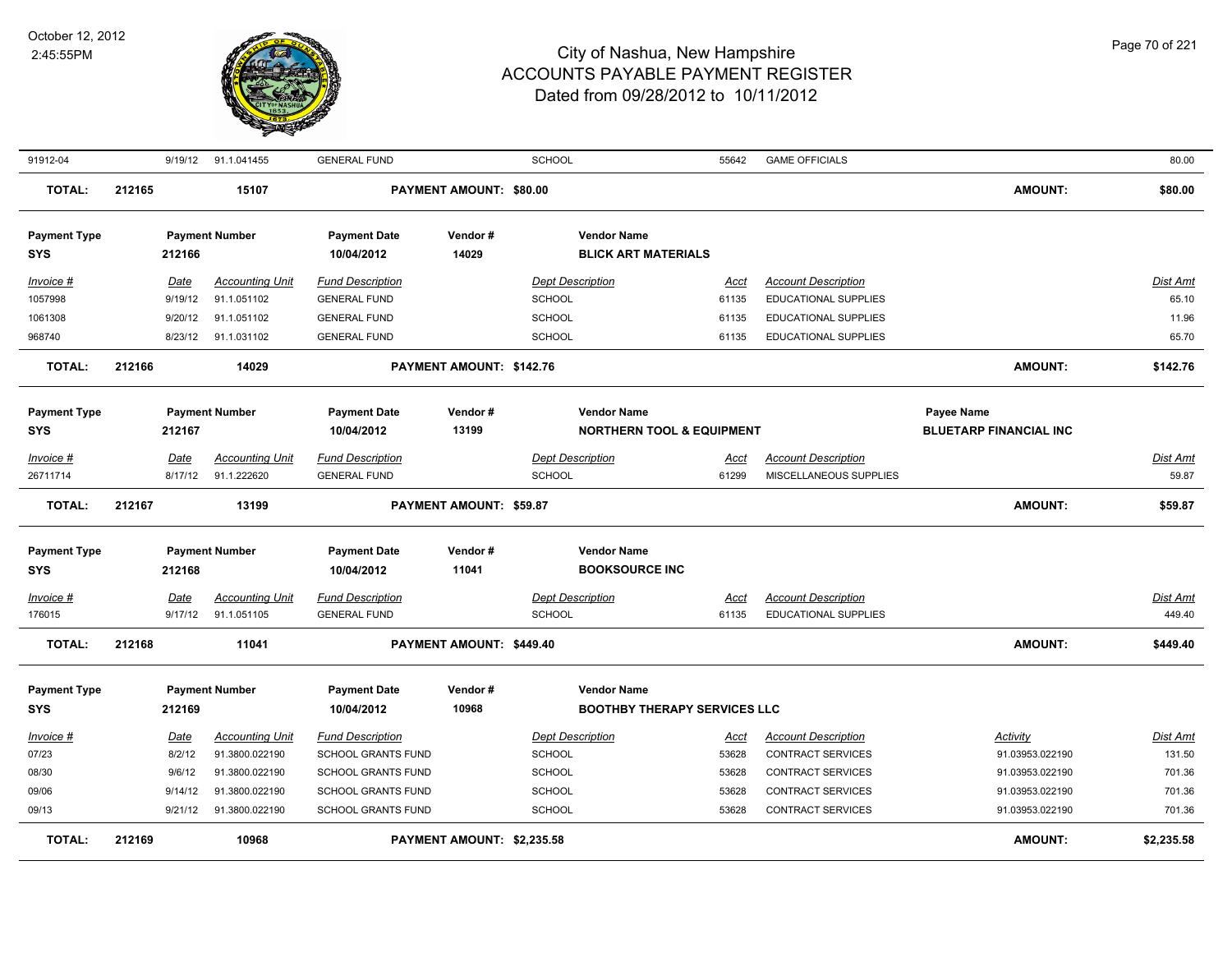

| <b>Payment Type</b>  |        |                   | <b>Payment Number</b>                    | <b>Payment Date</b>                                  | Vendor#                        |                                          | <b>Vendor Name</b>             |                      |                                                           |                                    |                      |
|----------------------|--------|-------------------|------------------------------------------|------------------------------------------------------|--------------------------------|------------------------------------------|--------------------------------|----------------------|-----------------------------------------------------------|------------------------------------|----------------------|
| <b>SYS</b>           |        | 212170            |                                          | 10/04/2012                                           | 12435                          |                                          | <b>BECKIE BRANNEN</b>          |                      |                                                           |                                    |                      |
| Invoice #            |        | Date              | <b>Accounting Unit</b>                   | <b>Fund Description</b>                              |                                | <b>Dept Description</b>                  |                                | Acct                 | <b>Account Description</b>                                |                                    | Dist Amt             |
| 92712-04             |        | 9/27/12           | 91.1.041408                              | <b>GENERAL FUND</b>                                  |                                | <b>SCHOOL</b>                            |                                | 53628                | CONTRACT SERVICES                                         |                                    | 60.00                |
| <b>TOTAL:</b>        | 212170 |                   | 12435                                    |                                                      | PAYMENT AMOUNT: \$60.00        |                                          |                                |                      |                                                           | AMOUNT:                            | \$60.00              |
|                      |        |                   |                                          |                                                      |                                |                                          |                                |                      |                                                           |                                    |                      |
| <b>Payment Type</b>  |        |                   | <b>Payment Number</b>                    | <b>Payment Date</b>                                  | Vendor#                        |                                          | <b>Vendor Name</b>             |                      |                                                           |                                    |                      |
| <b>SYS</b>           |        | 212171            |                                          | 10/04/2012                                           | 14072                          |                                          | <b>CALLOWAY HOUSE INC</b>      |                      |                                                           |                                    |                      |
| Invoice #            |        | Date              | <b>Accounting Unit</b>                   | <b>Fund Description</b>                              |                                | <b>Dept Description</b>                  |                                | Acct                 | <b>Account Description</b>                                |                                    | <b>Dist Amt</b>      |
| 3224854              |        | 9/18/12           | 91.1.061210                              | <b>GENERAL FUND</b>                                  |                                | <b>SCHOOL</b>                            |                                | 61135                | <b>EDUCATIONAL SUPPLIES</b>                               |                                    | 35.92                |
| <b>TOTAL:</b>        | 212171 |                   | 14072                                    |                                                      | PAYMENT AMOUNT: \$35.92        |                                          |                                |                      |                                                           | <b>AMOUNT:</b>                     | \$35.92              |
|                      |        |                   |                                          |                                                      |                                |                                          |                                |                      |                                                           |                                    |                      |
| <b>Payment Type</b>  |        |                   | <b>Payment Number</b>                    | <b>Payment Date</b>                                  | Vendor#                        |                                          | <b>Vendor Name</b>             |                      |                                                           |                                    |                      |
| <b>SYS</b>           |        | 212172            |                                          | 10/04/2012                                           | 14077                          |                                          | <b>BRAD CANFIELD</b>           |                      |                                                           |                                    |                      |
| Invoice #            |        | Date              | <b>Accounting Unit</b>                   | <b>Fund Description</b>                              |                                | <b>Dept Description</b>                  |                                | Acct                 | <b>Account Description</b>                                |                                    | Dist Amt             |
| MILES-SEPT           |        | 9/28/12           | 91.1.992700                              | <b>GENERAL FUND</b>                                  |                                | <b>SCHOOL</b>                            |                                | 55690                | REGULAR TRANSPORTATION                                    |                                    | 1,054.50             |
|                      |        |                   |                                          |                                                      |                                |                                          |                                |                      | <b>SERVICES</b>                                           |                                    |                      |
| <b>TOTAL:</b>        | 212172 |                   | 14077                                    |                                                      | PAYMENT AMOUNT: \$1,054.50     |                                          |                                |                      |                                                           | <b>AMOUNT:</b>                     | \$1,054.50           |
| <b>Payment Type</b>  |        |                   | <b>Payment Number</b>                    | <b>Payment Date</b>                                  | Vendor#                        |                                          | <b>Vendor Name</b>             |                      |                                                           |                                    |                      |
| <b>SYS</b>           |        | 212173            |                                          | 10/04/2012                                           | 14086                          |                                          | THE CARROLL CENTER FOR THE BLI |                      |                                                           |                                    |                      |
|                      |        |                   |                                          |                                                      |                                |                                          |                                |                      |                                                           |                                    |                      |
| Invoice #<br>1207025 |        | Date<br>8/4/12    | <b>Accounting Unit</b><br>91.3800.022190 | <b>Fund Description</b><br><b>SCHOOL GRANTS FUND</b> |                                | <b>Dept Description</b><br><b>SCHOOL</b> |                                | <u>Acct</u><br>53628 | <b>Account Description</b><br><b>CONTRACT SERVICES</b>    | <b>Activity</b><br>91.03953.022190 | Dist Amt<br>1,024.00 |
| 1208044              |        | 9/1/12            | 91.3800.022190                           | SCHOOL GRANTS FUND                                   |                                | SCHOOL                                   |                                | 53628                | CONTRACT SERVICES                                         | 91.03953.022190                    | 1,177.25             |
|                      |        |                   |                                          |                                                      |                                |                                          |                                |                      |                                                           |                                    |                      |
| <b>TOTAL:</b>        | 212173 |                   | 14086                                    |                                                      | PAYMENT AMOUNT: \$2,201.25     |                                          |                                |                      |                                                           | AMOUNT:                            | \$2,201.25           |
| <b>Payment Type</b>  |        |                   | <b>Payment Number</b>                    | <b>Payment Date</b>                                  | Vendor#                        |                                          | <b>Vendor Name</b>             |                      |                                                           |                                    |                      |
| <b>SYS</b>           |        | 212174            |                                          | 10/04/2012                                           | 12477                          |                                          | <b>CARTRIDGE WORLD NASHUA</b>  |                      |                                                           |                                    |                      |
|                      |        |                   |                                          |                                                      |                                |                                          |                                |                      |                                                           |                                    |                      |
| Invoice #<br>51125   |        | <b>Date</b>       | <b>Accounting Unit</b><br>91.1.071160    | <b>Fund Description</b><br><b>GENERAL FUND</b>       |                                | <b>Dept Description</b><br>SCHOOL        |                                | <u>Acct</u><br>61135 | <b>Account Description</b><br><b>EDUCATIONAL SUPPLIES</b> |                                    | Dist Amt<br>26.98    |
| 51261                |        | 8/24/12<br>9/4/12 | 91.1.071160                              | <b>GENERAL FUND</b>                                  |                                | <b>SCHOOL</b>                            |                                | 61135                | <b>EDUCATIONAL SUPPLIES</b>                               |                                    | 31.00                |
|                      |        |                   |                                          |                                                      |                                |                                          |                                |                      |                                                           |                                    |                      |
| <b>TOTAL:</b>        | 212174 |                   | 12477                                    |                                                      | <b>PAYMENT AMOUNT: \$57.98</b> |                                          |                                |                      |                                                           | <b>AMOUNT:</b>                     | \$57.98              |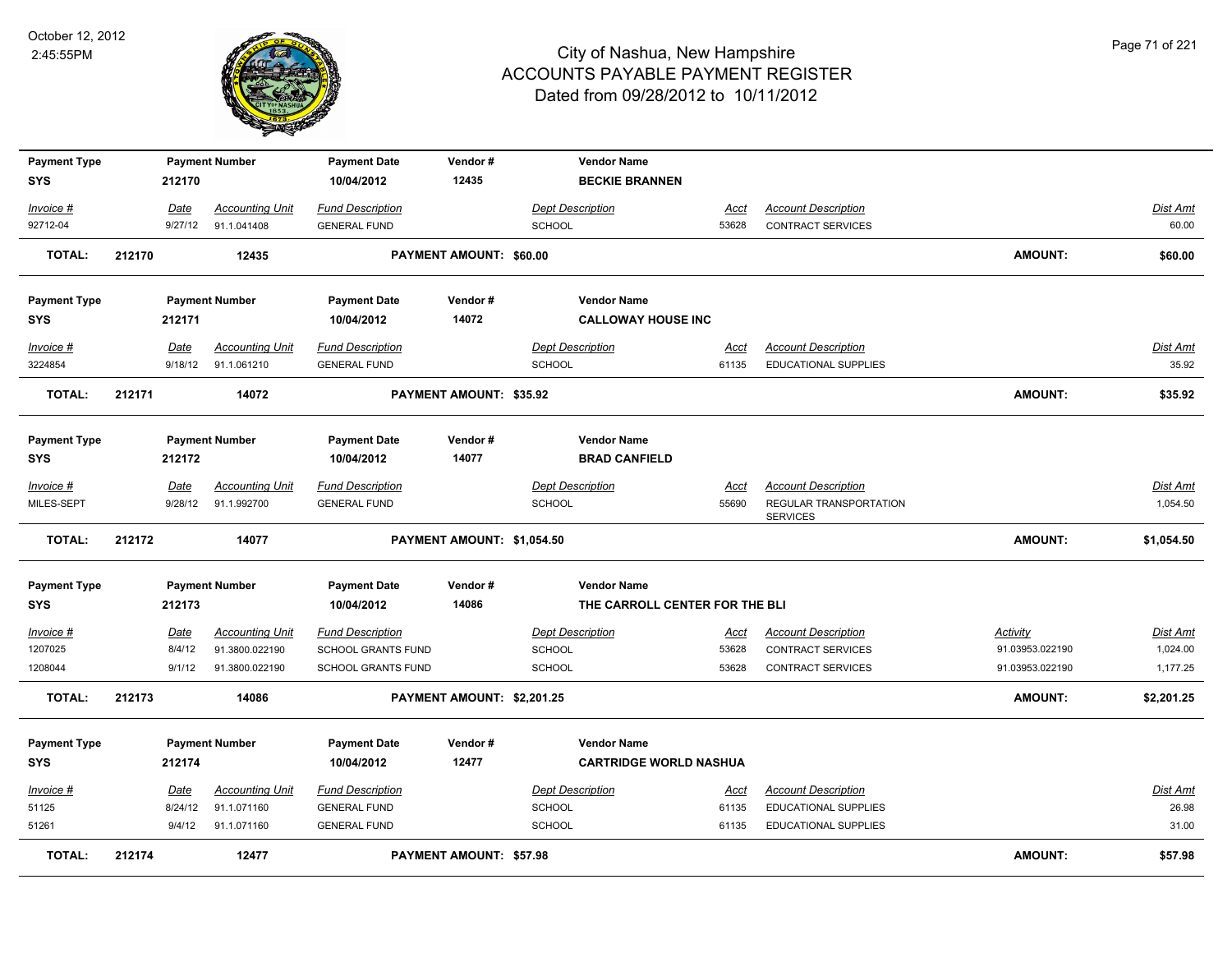

| <b>Payment Type</b>               |        |                 | <b>Payment Number</b>                 | <b>Payment Date</b>                            | Vendor#                     | <b>Vendor Name</b>                                |                      |                                                    |                         |                    |
|-----------------------------------|--------|-----------------|---------------------------------------|------------------------------------------------|-----------------------------|---------------------------------------------------|----------------------|----------------------------------------------------|-------------------------|--------------------|
| <b>SYS</b>                        |        | 212175          |                                       | 10/04/2012                                     | 12482                       | <b>CASEYS WOOD PRODUCTS INC</b>                   |                      |                                                    |                         |                    |
|                                   |        |                 |                                       | <b>Fund Description</b>                        |                             | Dept Description                                  |                      |                                                    |                         |                    |
| Invoice #<br>163728               |        | Date<br>9/27/12 | <b>Accounting Unit</b><br>91.1.051375 | <b>GENERAL FUND</b>                            |                             | <b>SCHOOL</b>                                     | <u>Acct</u><br>61135 | <b>Account Description</b><br>EDUCATIONAL SUPPLIES |                         | Dist Amt<br>303.52 |
|                                   |        |                 |                                       |                                                |                             |                                                   |                      |                                                    |                         |                    |
| <b>TOTAL:</b>                     | 212175 |                 | 12482                                 |                                                | PAYMENT AMOUNT: \$303.52    |                                                   |                      |                                                    | <b>AMOUNT:</b>          | \$303.52           |
| <b>Payment Type</b>               |        |                 | <b>Payment Number</b>                 | <b>Payment Date</b>                            | Vendor#                     | <b>Vendor Name</b>                                |                      |                                                    |                         |                    |
| <b>SYS</b>                        |        | 212176          |                                       | 10/04/2012                                     | 14094                       | <b>CED</b>                                        |                      |                                                    |                         |                    |
| Invoice #                         |        | Date            | <b>Accounting Unit</b>                | <b>Fund Description</b>                        |                             | <b>Dept Description</b>                           | Acct                 | <b>Account Description</b>                         |                         | <b>Dist Amt</b>    |
| 4423-737534                       |        | 9/20/12         | 91.1.222620                           | <b>GENERAL FUND</b>                            |                             | SCHOOL                                            | 61407                | SUPPLIES, ELECTRICAL                               |                         | 1,285.00           |
| TOTAL:                            | 212176 |                 | 14094                                 |                                                | PAYMENT AMOUNT: \$1,285.00  |                                                   |                      |                                                    | <b>AMOUNT:</b>          | \$1,285.00         |
|                                   |        |                 |                                       |                                                |                             |                                                   |                      |                                                    |                         |                    |
| <b>Payment Type</b>               |        |                 | <b>Payment Number</b>                 | <b>Payment Date</b>                            | Vendor#                     | <b>Vendor Name</b>                                |                      |                                                    | Payee Name              |                    |
| <b>SYS</b>                        |        | 212177          |                                       | 10/04/2012                                     | 12490                       | <b>CENGAGE DISTRIBUTION CENTER</b>                |                      |                                                    | <b>CENGAGE LEARNING</b> |                    |
| Invoice #                         |        | Date            | <b>Accounting Unit</b>                | <b>Fund Description</b>                        |                             | <b>Dept Description</b>                           | <u>Acct</u>          | <b>Account Description</b>                         |                         | <b>Dist Amt</b>    |
| 96820045                          |        | 8/1/12          | 91.1.042220                           | <b>GENERAL FUND</b>                            |                             | <b>SCHOOL</b>                                     | 61821                | <b>PERIODICALS</b>                                 |                         | 3,500.00           |
|                                   |        |                 |                                       |                                                |                             |                                                   |                      |                                                    |                         |                    |
| <b>TOTAL:</b>                     | 212177 |                 | 12490                                 |                                                | PAYMENT AMOUNT: \$3,500.00  |                                                   |                      |                                                    | AMOUNT:                 | \$3,500.00         |
|                                   |        |                 |                                       |                                                |                             | <b>Vendor Name</b>                                |                      |                                                    |                         |                    |
| <b>Payment Type</b><br><b>SYS</b> |        | 212178          | <b>Payment Number</b>                 | <b>Payment Date</b><br>10/04/2012              | Vendor#<br>12493            | <b>CENTRAL PAPER PRODUCTS CO</b>                  |                      |                                                    |                         |                    |
| <u>Invoice #</u>                  |        | <u>Date</u>     | <b>Accounting Unit</b>                | <b>Fund Description</b>                        |                             | <b>Dept Description</b>                           | <u>Acct</u>          | <b>Account Description</b>                         |                         | <b>Dist Amt</b>    |
| 1199413                           |        | 9/12/12         | 91.1.222620                           | <b>GENERAL FUND</b>                            |                             | <b>SCHOOL</b>                                     | 61428                | JANITORIAL SUPPLIES                                |                         | 5,160.87           |
| 1199414                           |        | 9/12/12         | 91.1.222620                           | <b>GENERAL FUND</b>                            |                             | SCHOOL                                            | 61428                | JANITORIAL SUPPLIES                                |                         | 123.00             |
| 1199415                           |        | 9/12/12         | 91.1.222620                           | <b>GENERAL FUND</b>                            |                             | SCHOOL                                            | 61428                | JANITORIAL SUPPLIES                                |                         | 5,493.21           |
| 1199422                           |        | 9/12/12         | 91.1.222620                           | <b>GENERAL FUND</b>                            |                             | <b>SCHOOL</b>                                     | 61428                | JANITORIAL SUPPLIES                                |                         | 5,160.87           |
| 1199426                           |        | 9/12/12         | 91.1.222620                           | <b>GENERAL FUND</b>                            |                             | <b>SCHOOL</b>                                     | 61428                | JANITORIAL SUPPLIES                                |                         | 3,615.00           |
| <b>TOTAL:</b>                     | 212178 |                 | 12493                                 |                                                | PAYMENT AMOUNT: \$19,552.95 |                                                   |                      |                                                    | <b>AMOUNT:</b>          | \$19,552.95        |
|                                   |        |                 |                                       |                                                |                             |                                                   |                      |                                                    |                         |                    |
| <b>Payment Type</b><br><b>SYS</b> |        | 212179          | <b>Payment Number</b>                 | <b>Payment Date</b><br>10/04/2012              | Vendor#<br>10971            | <b>Vendor Name</b><br><b>CHAMPIONS CHOICE INC</b> |                      |                                                    |                         |                    |
| Invoice #                         |        | Date            | <b>Accounting Unit</b>                |                                                |                             | <b>Dept Description</b>                           | Acct                 | <b>Account Description</b>                         |                         | Dist Amt           |
| 26284                             |        | 9/10/12         | 91.1.031444                           | <b>Fund Description</b><br><b>GENERAL FUND</b> |                             | <b>SCHOOL</b>                                     | 61107                | <b>CLOTHING &amp; UNIFORMS</b>                     |                         | 198.00             |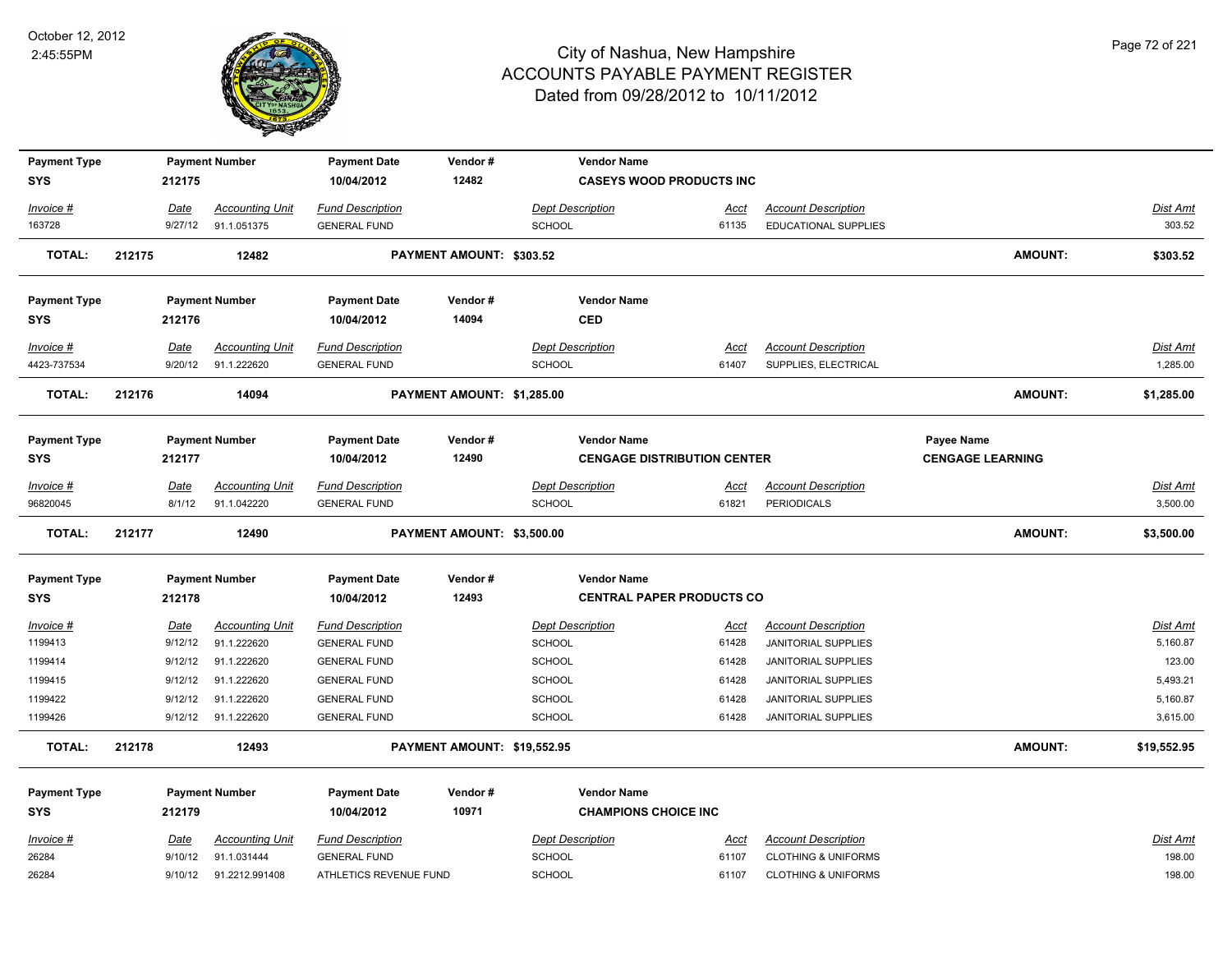

| <b>TOTAL:</b>                     | 212179 |                 | 10971                                    |                                                 | PAYMENT AMOUNT: \$396.00   |                                                 |                                     |                                                                             | <b>AMOUNT:</b> | \$396.00                    |
|-----------------------------------|--------|-----------------|------------------------------------------|-------------------------------------------------|----------------------------|-------------------------------------------------|-------------------------------------|-----------------------------------------------------------------------------|----------------|-----------------------------|
| <b>Payment Type</b><br><b>SYS</b> |        | 212180          | <b>Payment Number</b>                    | <b>Payment Date</b><br>10/04/2012               | Vendor#<br>15011           | <b>Vendor Name</b><br><b>CHANEY ELECTRONICS</b> |                                     |                                                                             |                |                             |
| Invoice #<br>70137A               |        | Date<br>9/19/12 | <b>Accounting Unit</b><br>91.1.031370    | <b>Fund Description</b><br><b>GENERAL FUND</b>  |                            | <b>Dept Description</b><br>SCHOOL               | Acct<br>61135                       | <b>Account Description</b><br>EDUCATIONAL SUPPLIES                          |                | Dist Amt<br>2,531.25        |
| <b>TOTAL:</b>                     | 212180 |                 | 15011                                    |                                                 | PAYMENT AMOUNT: \$2,531.25 |                                                 |                                     |                                                                             | <b>AMOUNT:</b> | \$2,531.25                  |
| <b>Payment Type</b>               |        |                 | <b>Payment Number</b>                    | <b>Payment Date</b>                             | Vendor#                    | <b>Vendor Name</b>                              |                                     |                                                                             |                |                             |
| <b>SYS</b>                        |        | 212181          |                                          | 10/04/2012                                      | 10332                      | <b>CINTAS FIRE PROTECTION</b>                   |                                     |                                                                             |                |                             |
| Invoice #<br>0F95002971           |        | Date<br>8/31/12 | <b>Accounting Unit</b><br>91.2100.993120 | <b>Fund Description</b><br><b>FOOD SERVICES</b> |                            | <b>Dept Description</b><br>SCHOOL               | <u>Acct</u><br>54487                | <b>Account Description</b><br><b>EQUIPMENT REPAIRS &amp;</b><br>MAINTENANCE |                | <b>Dist Amt</b><br>4,400.00 |
| <b>TOTAL:</b>                     | 212181 |                 | 10332                                    |                                                 | PAYMENT AMOUNT: \$4,400.00 |                                                 |                                     |                                                                             | <b>AMOUNT:</b> | \$4,400.00                  |
| <b>Payment Type</b><br><b>SYS</b> |        | 212182          | <b>Payment Number</b>                    | <b>Payment Date</b><br>10/04/2012               | Vendor#<br>15148           | <b>Vendor Name</b><br><b>BARBIE CLARK</b>       |                                     |                                                                             |                |                             |
| Invoice #                         |        | Date            | <b>Accounting Unit</b>                   | <b>Fund Description</b>                         |                            | <b>Dept Description</b>                         | Acct                                | <b>Account Description</b>                                                  |                | <b>Dist Amt</b>             |
| MILES-AUG                         |        | 10/2/12         | 91.1.012320                              | <b>GENERAL FUND</b>                             |                            | <b>SCHOOL</b>                                   | 55307                               | MILEAGE REIMBURSEMENTS                                                      |                | 22.20                       |
| <b>TOTAL:</b>                     | 212182 |                 | 15148                                    |                                                 | PAYMENT AMOUNT: \$22.20    |                                                 |                                     |                                                                             | <b>AMOUNT:</b> | \$22.20                     |
| <b>Payment Type</b>               |        |                 | <b>Payment Number</b>                    | <b>Payment Date</b>                             | Vendor#                    | <b>Vendor Name</b>                              |                                     |                                                                             |                |                             |
| <b>SYS</b>                        |        | 212183          |                                          | 10/04/2012                                      | 14116                      | <b>COCA COLA BOTTLING CO</b>                    |                                     |                                                                             |                |                             |
| $Invoice$ #                       |        | Date            | <b>Accounting Unit</b>                   | <b>Fund Description</b>                         |                            | <b>Dept Description</b>                         | <u>Acct</u>                         | <b>Account Description</b>                                                  |                | <b>Dist Amt</b>             |
| 0012515870                        |        | 9/24/12         | 91.2100.033120                           | <b>FOOD SERVICES</b>                            |                            | SCHOOL                                          | 61214                               | FOOD, FOOD SERVICE PROGRAM                                                  |                | 319.00                      |
| 0012726442                        |        | 9/26/12         | 91.2100.043120                           | <b>FOOD SERVICES</b>                            |                            | <b>SCHOOL</b>                                   | 61214                               | FOOD, FOOD SERVICE PROGRAM                                                  |                | 1,165.30                    |
| <b>TOTAL:</b>                     | 212183 |                 | 14116                                    |                                                 | PAYMENT AMOUNT: \$1,484.30 |                                                 |                                     |                                                                             | <b>AMOUNT:</b> | \$1,484.30                  |
| <b>Payment Type</b>               |        |                 | <b>Payment Number</b>                    | <b>Payment Date</b>                             | Vendor#                    | <b>Vendor Name</b>                              |                                     |                                                                             |                |                             |
| <b>SYS</b>                        |        | 212184          |                                          | 10/04/2012                                      | 12540                      |                                                 | <b>COMPUTER HUT dba IT INSIDERS</b> |                                                                             |                |                             |
| Invoice #                         |        | Date            | <b>Accounting Unit</b>                   | <b>Fund Description</b>                         |                            | <b>Dept Description</b>                         | Acct                                | <b>Account Description</b>                                                  |                | Dist Amt                    |
| 83201                             |        | 9/21/12         | 91.1.992225                              | <b>GENERAL FUND</b>                             |                            | SCHOOL                                          | 54487                               | <b>EQUIPMENT REPAIRS &amp;</b><br><b>MAINTENANCE</b>                        |                | 16.95                       |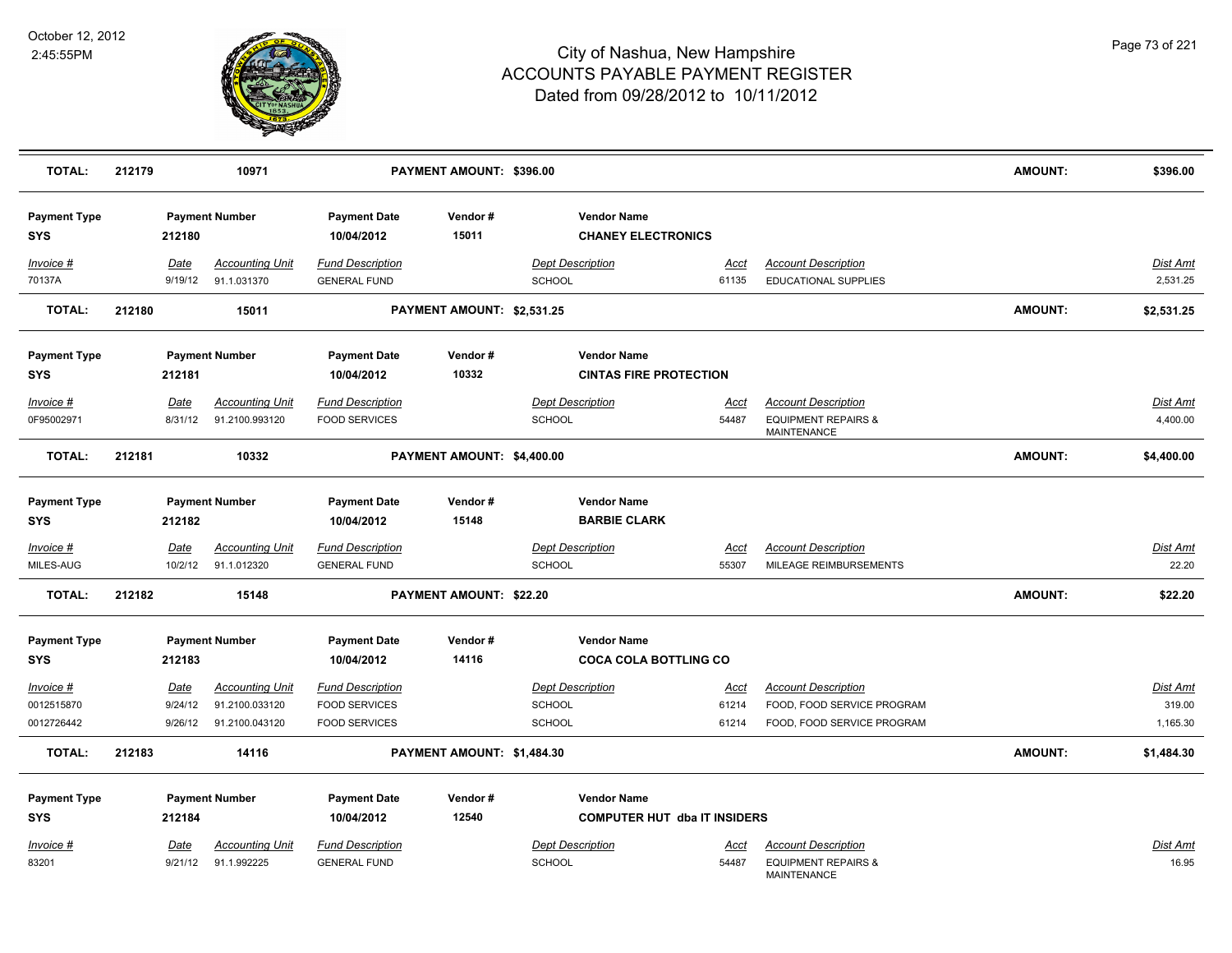

| <b>TOTAL:</b>                     | 212184  | 12540                  |                                   | <b>PAYMENT AMOUNT: \$16.95</b> |                                                |             |                                                | <b>AMOUNT:</b>  | \$16.95         |
|-----------------------------------|---------|------------------------|-----------------------------------|--------------------------------|------------------------------------------------|-------------|------------------------------------------------|-----------------|-----------------|
| <b>Payment Type</b><br><b>SYS</b> | 212185  | <b>Payment Number</b>  | <b>Payment Date</b><br>10/04/2012 | Vendor#<br>12547               | <b>Vendor Name</b><br><b>DONNA CONNOLLY</b>    |             |                                                |                 |                 |
| Invoice #                         | Date    | <b>Accounting Unit</b> | <b>Fund Description</b>           |                                | <b>Dept Description</b>                        | Acct        | <b>Account Description</b>                     | Activity        | <b>Dist Amt</b> |
| 09/07-10/05                       | 10/3/12 | 91.3800.042210         | <b>SCHOOL GRANTS FUND</b>         |                                | <b>SCHOOL</b>                                  | 53607       | PROGRAM IMPROVEMENT<br><b>SERVICES</b>         | 91.03903.042210 | 822.50          |
| <b>TOTAL:</b>                     | 212185  | 12547                  |                                   | PAYMENT AMOUNT: \$822.50       |                                                |             |                                                | <b>AMOUNT:</b>  | \$822.50        |
| <b>Payment Type</b><br><b>SYS</b> | 212186  | <b>Payment Number</b>  | <b>Payment Date</b><br>10/04/2012 | Vendor#<br>14145               | <b>Vendor Name</b><br><b>COVART VIRGINIA L</b> |             |                                                |                 |                 |
| Invoice #                         | Date    | <b>Accounting Unit</b> | <b>Fund Description</b>           |                                | <b>Dept Description</b>                        | <u>Acct</u> | <b>Account Description</b>                     |                 | <b>Dist Amt</b> |
| SEPT-12                           | 9/17/12 | 91.1.072130            | <b>GENERAL FUND</b>               |                                | <b>SCHOOL</b>                                  | 61142       | <b>MEDICAL SUPPLIES</b>                        |                 | 11.96           |
| MILES-SEPT                        | 10/2/12 | 91.1.992322            | <b>GENERAL FUND</b>               |                                | <b>SCHOOL</b>                                  | 55307       | MILEAGE REIMBURSEMENTS                         |                 | 13.88           |
| <b>TOTAL:</b>                     | 212186  | 14145                  |                                   | PAYMENT AMOUNT: \$25.84        |                                                |             |                                                | <b>AMOUNT:</b>  | \$25.84         |
| <b>Payment Type</b>               |         | <b>Payment Number</b>  | <b>Payment Date</b>               | Vendor#                        | <b>Vendor Name</b>                             |             |                                                |                 |                 |
| <b>SYS</b>                        | 212187  |                        | 10/04/2012                        | 15110                          | <b>EDDIE CURRIER</b>                           |             |                                                |                 |                 |
| Invoice #                         | Date    | <b>Accounting Unit</b> | <b>Fund Description</b>           |                                | <b>Dept Description</b>                        | Acct        | <b>Account Description</b>                     |                 | <b>Dist Amt</b> |
| 92112-03                          | 9/21/12 | 91.1.031456            | <b>GENERAL FUND</b>               |                                | <b>SCHOOL</b>                                  | 55642       | <b>GAME OFFICIALS</b>                          |                 | 80.00           |
| <b>TOTAL:</b>                     | 212187  | 15110                  |                                   | PAYMENT AMOUNT: \$80.00        |                                                |             |                                                | <b>AMOUNT:</b>  | \$80.00         |
| <b>Payment Type</b>               |         | <b>Payment Number</b>  | <b>Payment Date</b>               | Vendor#                        | <b>Vendor Name</b>                             |             |                                                |                 |                 |
| <b>SYS</b>                        | 212188  |                        | 10/04/2012                        | 12590                          | <b>CUSTOM COMPUTER SPECIALIST INC</b>          |             |                                                |                 |                 |
| <u>Invoice #</u>                  | Date    | <b>Accounting Unit</b> | <b>Fund Description</b>           |                                | <b>Dept Description</b>                        | <u>Acct</u> | <b>Account Description</b>                     |                 | <b>Dist Amt</b> |
| 86351                             | 8/31/12 | 91.1.992225            | <b>GENERAL FUND</b>               |                                | <b>SCHOOL</b>                                  | 54487       | <b>EQUIPMENT REPAIRS &amp;</b>                 |                 | 17,004.73       |
| 86352                             | 8/31/12 | 91.1.992225            | <b>GENERAL FUND</b>               |                                | SCHOOL                                         | 71228       | <b>MAINTENANCE</b><br><b>COMPUTER SOFTWARE</b> |                 | 431.01          |
| 86353                             | 8/31/12 | 91.1.992225            | <b>GENERAL FUND</b>               |                                | <b>SCHOOL</b>                                  | 71228       | <b>COMPUTER SOFTWARE</b>                       |                 | 431.01          |
| 86643                             | 9/20/12 | 91.1.992225            | <b>GENERAL FUND</b>               |                                | <b>SCHOOL</b>                                  | 54487       | <b>EQUIPMENT REPAIRS &amp;</b><br>MAINTENANCE  |                 | 2,177.00        |
| <b>TOTAL:</b>                     | 212188  | 12590                  |                                   | PAYMENT AMOUNT: \$20,043.75    |                                                |             |                                                | <b>AMOUNT:</b>  | \$20,043.75     |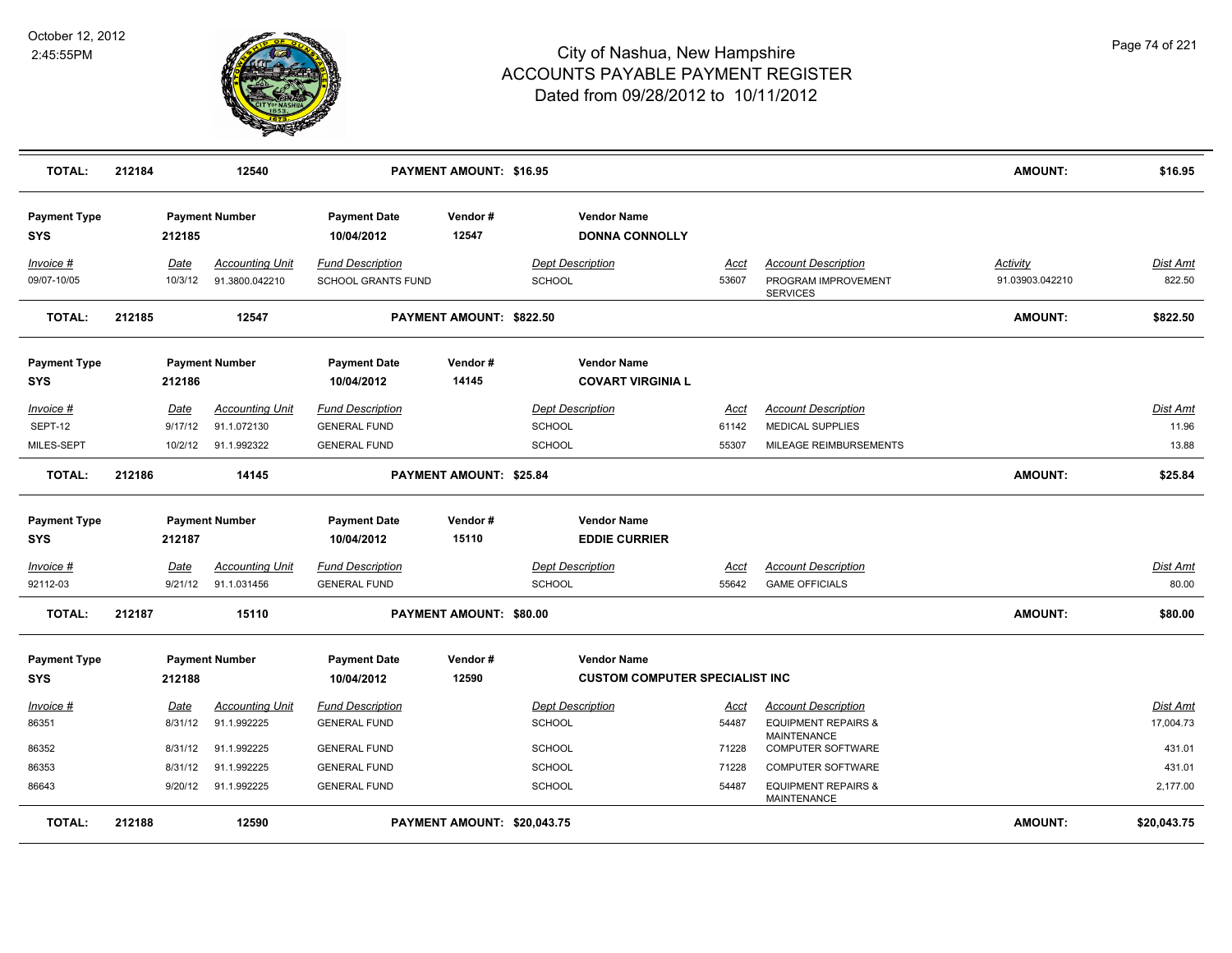

| <b>Payment Type</b><br>SYS |        | 212189          | <b>Payment Number</b>                 | <b>Payment Date</b><br>10/04/2012              | Vendor#<br>14168           | <b>Vendor Name</b><br><b>DELTA EDUCATION</b> |               |                                                           |                   |                |                    |
|----------------------------|--------|-----------------|---------------------------------------|------------------------------------------------|----------------------------|----------------------------------------------|---------------|-----------------------------------------------------------|-------------------|----------------|--------------------|
| Invoice #                  |        | Date            | <b>Accounting Unit</b>                | <b>Fund Description</b>                        |                            | <b>Dept Description</b>                      | <u>Acct</u>   | <b>Account Description</b>                                |                   |                | Dist Amt           |
| 202500921102               |        | 8/27/12         | 91.1.131160                           | <b>GENERAL FUND</b>                            |                            | <b>SCHOOL</b>                                | 61135         | <b>EDUCATIONAL SUPPLIES</b>                               |                   |                | 39.87              |
| 202500921683               |        |                 | 8/28/12 91.1.131160                   | <b>GENERAL FUND</b>                            |                            | SCHOOL                                       | 61135         | EDUCATIONAL SUPPLIES                                      |                   |                | 165.64             |
| <b>TOTAL:</b>              | 212189 |                 | 14168                                 |                                                | PAYMENT AMOUNT: \$205.51   |                                              |               |                                                           |                   | <b>AMOUNT:</b> | \$205.51           |
| <b>Payment Type</b>        |        |                 | <b>Payment Number</b>                 | <b>Payment Date</b>                            | Vendor#                    | <b>Vendor Name</b>                           |               |                                                           | <b>Payee Name</b> |                |                    |
| SYS                        |        | 212190          |                                       | 10/04/2012                                     | 12615                      | <b>DEMCO INC</b>                             |               |                                                           | <b>DEMCO</b>      |                |                    |
| Invoice #<br>4740975       |        | Date<br>9/20/12 | <b>Accounting Unit</b><br>91.1.151160 | <b>Fund Description</b><br><b>GENERAL FUND</b> |                            | <b>Dept Description</b><br><b>SCHOOL</b>     | Acct<br>61135 | <b>Account Description</b><br><b>EDUCATIONAL SUPPLIES</b> |                   |                | Dist Amt<br>234.45 |
| <b>TOTAL:</b>              | 212190 |                 | 12615                                 |                                                | PAYMENT AMOUNT: \$234.45   |                                              |               |                                                           |                   | <b>AMOUNT:</b> | \$234.45           |
| <b>Payment Type</b>        |        |                 | <b>Payment Number</b>                 | <b>Payment Date</b>                            | Vendor#                    | <b>Vendor Name</b>                           |               |                                                           |                   |                |                    |
| <b>SYS</b>                 |        | 212191          |                                       | 10/04/2012                                     | 12640                      | <b>DOWLING DOUGLAS</b>                       |               |                                                           |                   |                |                    |
| Invoice #                  |        | Date            | <b>Accounting Unit</b>                | <b>Fund Description</b>                        |                            | <b>Dept Description</b>                      | Acct          | <b>Account Description</b>                                |                   |                | Dist Amt           |
| 91412-04                   |        | 9/14/12         | 91.1.041456                           | <b>GENERAL FUND</b>                            |                            | <b>SCHOOL</b>                                | 55642         | <b>GAME OFFICIALS</b>                                     |                   |                | 80.00              |
| 92112-04                   |        |                 | 9/21/12 91.1.041467                   | <b>GENERAL FUND</b>                            |                            | <b>SCHOOL</b>                                | 55642         | <b>GAME OFFICIALS</b>                                     |                   |                | 60.00              |
| <b>TOTAL:</b>              | 212191 |                 | 12640                                 |                                                | PAYMENT AMOUNT: \$140.00   |                                              |               |                                                           |                   | <b>AMOUNT:</b> | \$140.00           |
| <b>Payment Type</b>        |        |                 | <b>Payment Number</b>                 | <b>Payment Date</b>                            | Vendor#                    | <b>Vendor Name</b>                           |               |                                                           |                   |                |                    |
| <b>SYS</b>                 |        | 212192          |                                       | 10/04/2012                                     | 14188                      | DOWNES & READER HARDWOOD CO IN               |               |                                                           |                   |                |                    |
| <u>Invoice #</u>           |        | <b>Date</b>     | <b>Accounting Unit</b>                | <b>Fund Description</b>                        |                            | <b>Dept Description</b>                      | <u>Acct</u>   | <b>Account Description</b>                                |                   |                | Dist Amt           |
| 10000197547-001            |        |                 | 9/21/12 91.1.031370                   | <b>GENERAL FUND</b>                            |                            | SCHOOL                                       | 61135         | EDUCATIONAL SUPPLIES                                      |                   |                | 2,674.00           |
| <b>TOTAL:</b>              | 212192 |                 | 14188                                 |                                                | PAYMENT AMOUNT: \$2,674.00 |                                              |               |                                                           |                   | <b>AMOUNT:</b> | \$2,674.00         |
| <b>Payment Type</b>        |        |                 | <b>Payment Number</b>                 | <b>Payment Date</b>                            | Vendor#                    | <b>Vendor Name</b>                           |               |                                                           |                   |                |                    |
| <b>SYS</b>                 |        | 212193          |                                       | 10/04/2012                                     | 10194                      | <b>ROBERT A EARL</b>                         |               |                                                           |                   |                |                    |
| <u>Invoice #</u>           |        | <u>Date</u>     | <b>Accounting Unit</b>                | <b>Fund Description</b>                        |                            | <b>Dept Description</b>                      | Acct          | <b>Account Description</b>                                |                   |                | Dist Amt           |
| 92512-04                   |        | 9/25/12         | 91.1.041472                           | <b>GENERAL FUND</b>                            |                            | <b>SCHOOL</b>                                | 55642         | <b>GAME OFFICIALS</b>                                     |                   |                | 60.00              |
| 92712-06                   |        |                 | 9/27/12 91.1.061463                   | <b>GENERAL FUND</b>                            |                            | <b>SCHOOL</b>                                | 55642         | <b>GAME OFFICIALS</b>                                     |                   |                | 60.00              |
| <b>TOTAL:</b>              | 212193 |                 | 10194                                 |                                                | PAYMENT AMOUNT: \$120.00   |                                              |               |                                                           |                   | <b>AMOUNT:</b> | \$120.00           |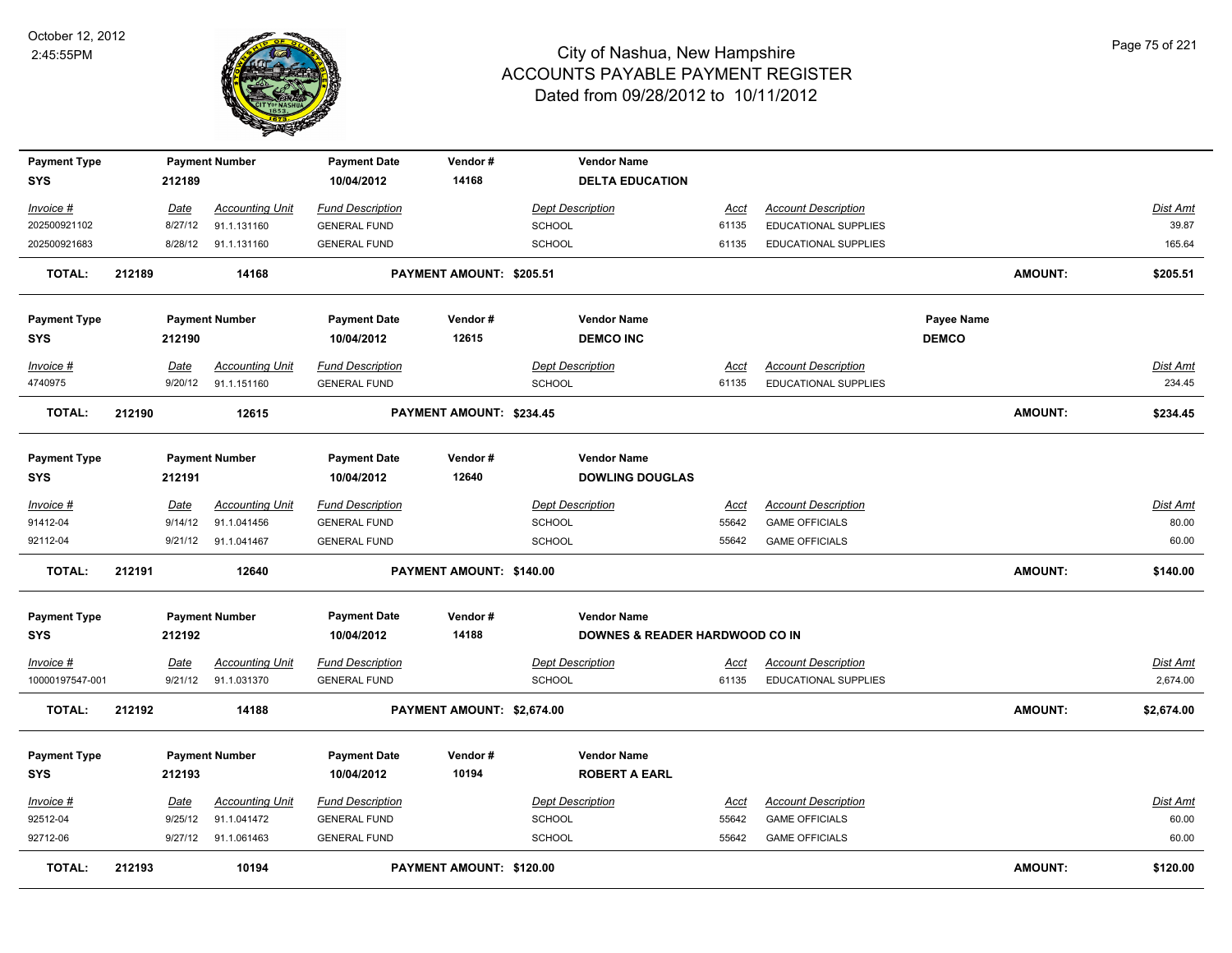

| <b>Payment Type</b><br>SYS |        | 212194      | <b>Payment Number</b>  | <b>Payment Date</b><br>10/04/2012 | Vendor#<br>14213         | <b>Vendor Name</b><br><b>VIRGINIA ESSON</b> |             |                            |                                       |                 |
|----------------------------|--------|-------------|------------------------|-----------------------------------|--------------------------|---------------------------------------------|-------------|----------------------------|---------------------------------------|-----------------|
| Invoice #                  |        | Date        | <b>Accounting Unit</b> | <b>Fund Description</b>           |                          | <b>Dept Description</b>                     | Acct        | <b>Account Description</b> |                                       | <b>Dist Amt</b> |
| MILES-SEPT                 |        | 9/29/12     | 91.1.071160            | <b>GENERAL FUND</b>               |                          | <b>SCHOOL</b>                               | 55307       | MILEAGE REIMBURSEMENTS     |                                       | 15.54           |
| <b>TOTAL:</b>              | 212194 |             | 14213                  |                                   | PAYMENT AMOUNT: \$15.54  |                                             |             |                            | <b>AMOUNT:</b>                        | \$15.54         |
| <b>Payment Type</b>        |        |             | <b>Payment Number</b>  | <b>Payment Date</b>               | Vendor#                  | <b>Vendor Name</b>                          |             |                            |                                       |                 |
| <b>SYS</b>                 |        | 212195      |                        | 10/04/2012                        | 12698                    | <b>FWWEBBCO</b>                             |             |                            |                                       |                 |
| Invoice #                  |        | Date        | <b>Accounting Unit</b> | <b>Fund Description</b>           |                          | <b>Dept Description</b>                     | Acct        | <b>Account Description</b> |                                       | <b>Dist Amt</b> |
| 37600411                   |        | 9/20/12     | 91.1.222620            | <b>GENERAL FUND</b>               |                          | <b>SCHOOL</b>                               | 61414       | SUPPLIES, PLUMBING         |                                       | 111.28          |
| 37663399                   |        | 9/19/12     | 91.1.222620            | <b>GENERAL FUND</b>               |                          | SCHOOL                                      | 61414       | SUPPLIES, PLUMBING         |                                       | 14.83           |
| 37665445                   |        | 9/19/12     | 91.1.222620            | <b>GENERAL FUND</b>               |                          | SCHOOL                                      | 61414       | SUPPLIES, PLUMBING         |                                       | 4.51            |
| 37668565                   |        | 9/19/12     | 91.1.222620            | <b>GENERAL FUND</b>               |                          | <b>SCHOOL</b>                               | 61414       | SUPPLIES, PLUMBING         |                                       | 3.60            |
| <b>TOTAL:</b>              | 212195 |             | 12698                  |                                   | PAYMENT AMOUNT: \$134.22 |                                             |             |                            | AMOUNT:                               | \$134.22        |
| <b>Payment Type</b>        |        |             | <b>Payment Number</b>  | <b>Payment Date</b>               | Vendor#                  | <b>Vendor Name</b>                          |             |                            | Payee Name                            |                 |
| <b>SYS</b>                 |        | 212196      |                        | 10/04/2012                        | 11061                    | <b>PETTY CASH SCHOOLS</b>                   |             |                            | <b>FAIRGROUNDS MIDDLE SCH PETTY C</b> |                 |
| Invoice #                  |        | Date        | <b>Accounting Unit</b> | <b>Fund Description</b>           |                          | <b>Dept Description</b>                     | Acct        | <b>Account Description</b> |                                       | Dist Amt        |
| 167-169                    |        | 10/1/12     | 91.1.061160            | <b>GENERAL FUND</b>               |                          | <b>SCHOOL</b>                               | 55607       | POSTAGE & DELIVERY         |                                       | 44.32           |
| <b>TOTAL:</b>              | 212196 |             | 11061                  |                                   | PAYMENT AMOUNT: \$44.32  |                                             |             |                            | AMOUNT:                               | \$44.32         |
| <b>Payment Type</b>        |        |             | <b>Payment Number</b>  | <b>Payment Date</b>               | Vendor#                  | <b>Vendor Name</b>                          |             |                            |                                       |                 |
| <b>SYS</b>                 |        | 212197      |                        | 10/04/2012                        | 14221                    | <b>RICHARD FARRENKOPF</b>                   |             |                            |                                       |                 |
| <u>Invoice #</u>           |        | <u>Date</u> | <b>Accounting Unit</b> | <b>Fund Description</b>           |                          | <b>Dept Description</b>                     | <u>Acct</u> | <b>Account Description</b> |                                       | <b>Dist Amt</b> |
| MILES-SEPT                 |        | 9/28/12     | 91.1.992322            | <b>GENERAL FUND</b>               |                          | <b>SCHOOL</b>                               | 55307       | MILEAGE REIMBURSEMENTS     |                                       | 86.03           |
| <b>TOTAL:</b>              | 212197 |             | 14221                  |                                   | PAYMENT AMOUNT: \$86.03  |                                             |             |                            | <b>AMOUNT:</b>                        | \$86.03         |
| <b>Payment Type</b>        |        |             | <b>Payment Number</b>  | <b>Payment Date</b>               | Vendor#                  | <b>Vendor Name</b>                          |             |                            |                                       |                 |
| SYS                        |        | 212198      |                        | 10/04/2012                        | 14222                    | <b>FASTENAL CO</b>                          |             |                            |                                       |                 |
| <u>Invoice #</u>           |        | Date        | <b>Accounting Unit</b> | <b>Fund Description</b>           |                          | <b>Dept Description</b>                     | <u>Acct</u> | <b>Account Description</b> |                                       | Dist Amt        |
| 87971                      |        |             | 9/12/12 91.1.222620    | <b>GENERAL FUND</b>               |                          | <b>SCHOOL</b>                               | 61299       | MISCELLANEOUS SUPPLIES     |                                       | 34.03           |
| <b>TOTAL:</b>              | 212198 |             | 14222                  |                                   | PAYMENT AMOUNT: \$34.03  |                                             |             |                            | <b>AMOUNT:</b>                        | \$34.03         |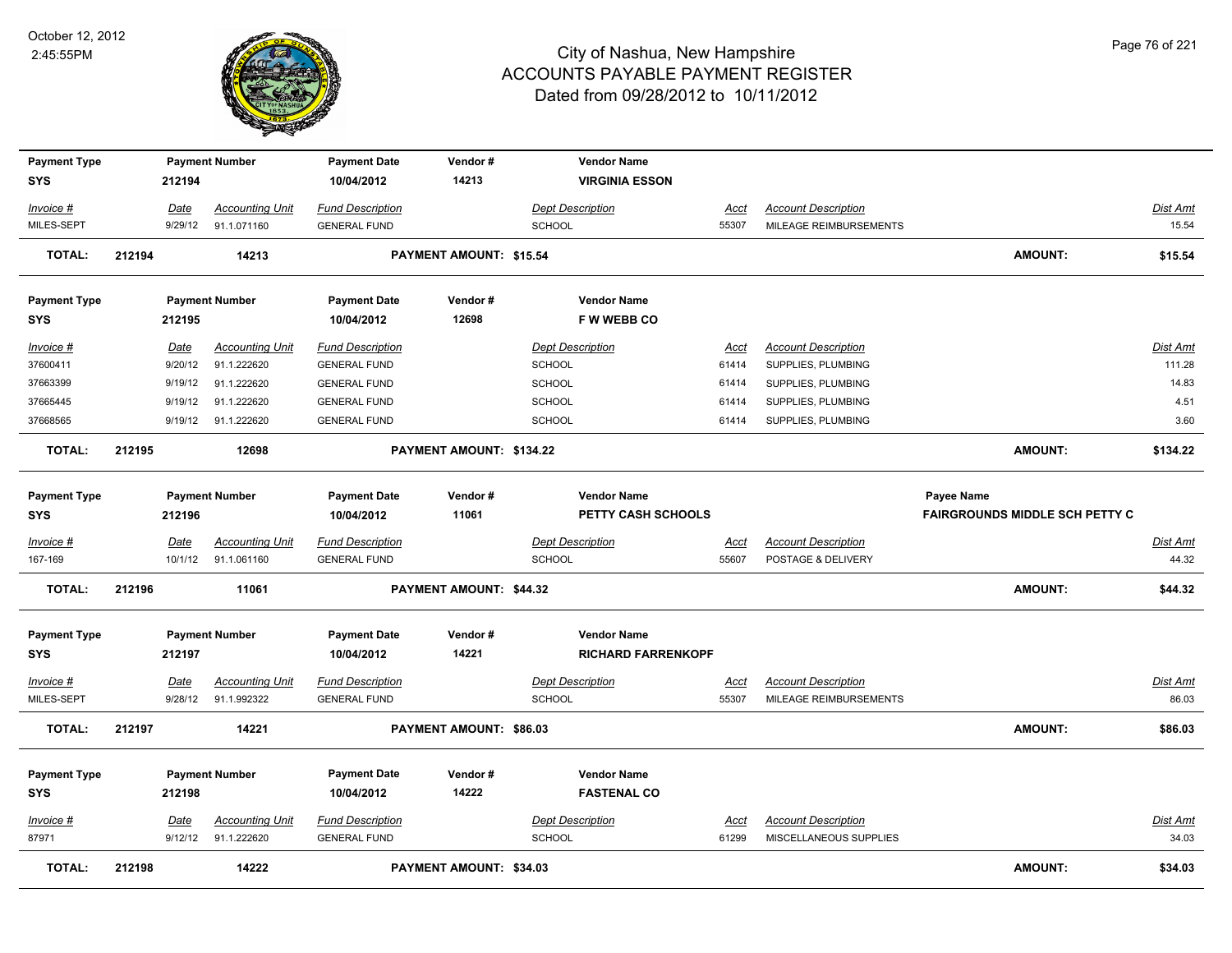

| <b>Payment Type</b>        |        |                 | <b>Payment Number</b>                    | <b>Payment Date</b>                                  | Vendor#                       | <b>Vendor Name</b>                             |                      |                                                                     |                                    |                    |
|----------------------------|--------|-----------------|------------------------------------------|------------------------------------------------------|-------------------------------|------------------------------------------------|----------------------|---------------------------------------------------------------------|------------------------------------|--------------------|
| SYS                        |        | 212199          |                                          | 10/04/2012                                           | 14222                         | <b>FASTENAL CO</b>                             |                      |                                                                     |                                    |                    |
| <u> Invoice #</u>          |        | Date            | <b>Accounting Unit</b>                   | <b>Fund Description</b>                              |                               | <b>Dept Description</b>                        | <u>Acct</u>          | <b>Account Description</b>                                          |                                    | Dist Amt           |
| 88029                      |        | 9/19/12         | 91.1.222620                              | <b>GENERAL FUND</b>                                  |                               | SCHOOL                                         | 61299                | MISCELLANEOUS SUPPLIES                                              |                                    | 4.45               |
| <b>TOTAL:</b>              | 212199 |                 | 14222                                    |                                                      | <b>PAYMENT AMOUNT: \$4.45</b> |                                                |                      |                                                                     | <b>AMOUNT:</b>                     | \$4.45             |
| Payment Type               |        |                 | <b>Payment Number</b>                    | <b>Payment Date</b>                                  | Vendor#                       | <b>Vendor Name</b>                             |                      |                                                                     |                                    |                    |
| SYS                        |        | 212200          |                                          | 10/04/2012                                           | 12720                         | <b>FIRST CHURCH</b>                            |                      |                                                                     |                                    |                    |
| Invoice #<br>OCTOBER 2012  |        | Date<br>9/20/12 | <b>Accounting Unit</b><br>91.3800.231240 | <b>Fund Description</b><br><b>SCHOOL GRANTS FUND</b> |                               | <b>Dept Description</b><br><b>SCHOOL</b>       | <u>Acct</u><br>54807 | <b>Account Description</b><br><b>BUILDING RENTAL</b>                | <b>Activity</b><br>91.03763.231240 | Dist Amt<br>248.00 |
| OCTOBER 2012               |        | 9/20/12         | 91.3800.231249                           | <b>SCHOOL GRANTS FUND</b>                            |                               | <b>SCHOOL</b>                                  | 54807                | <b>BUILDING RENTAL</b>                                              | 91.03763.231249                    | 3,378.00           |
| <b>TOTAL:</b>              | 212200 |                 | 12720                                    |                                                      | PAYMENT AMOUNT: \$3,626.00    |                                                |                      |                                                                     | AMOUNT:                            | \$3,626.00         |
| <b>Payment Type</b><br>SYS |        | 212201          | <b>Payment Number</b>                    | <b>Payment Date</b><br>10/04/2012                    | Vendor#<br>14227              | <b>Vendor Name</b><br><b>FIRST STUDENT INC</b> |                      |                                                                     |                                    |                    |
| <u> Invoice #</u>          |        | Date            | <b>Accounting Unit</b>                   | <b>Fund Description</b>                              |                               | <b>Dept Description</b>                        | <u>Acct</u>          | <b>Account Description</b>                                          |                                    | Dist Amt           |
| 17746855                   |        | 9/18/12         | 91.1.041455                              | <b>GENERAL FUND</b>                                  |                               | SCHOOL                                         | 55690                | REGULAR TRANSPORTATION                                              |                                    | 125.33             |
| 17746855                   |        | 9/18/12         | 91.1.041466                              | <b>GENERAL FUND</b>                                  |                               | SCHOOL                                         | 55690                | <b>SERVICES</b><br><b>REGULAR TRANSPORTATION</b><br><b>SERVICES</b> |                                    | 125.34             |
| 17746856                   |        | 9/18/12         | 91.1.041438                              | <b>GENERAL FUND</b>                                  |                               | SCHOOL                                         | 55690                | REGULAR TRANSPORTATION<br><b>SERVICES</b>                           |                                    | 111.38             |
| 17746856                   |        | 9/18/12         | 91.1.041439                              | <b>GENERAL FUND</b>                                  |                               | <b>SCHOOL</b>                                  | 55690                | REGULAR TRANSPORTATION<br><b>SERVICES</b>                           |                                    | 111.39             |
| 17746857                   |        | 9/18/12         | 91.1.041440                              | <b>GENERAL FUND</b>                                  |                               | <b>SCHOOL</b>                                  | 55690                | REGULAR TRANSPORTATION<br><b>SERVICES</b>                           |                                    | 109.04             |
| 17746857                   |        | 9/18/12         | 91.1.041470                              | <b>GENERAL FUND</b>                                  |                               | <b>SCHOOL</b>                                  | 55690                | REGULAR TRANSPORTATION<br><b>SERVICES</b>                           |                                    | 109.04             |
| 17746858                   |        | 9/18/12         | 91.1.041462                              | <b>GENERAL FUND</b>                                  |                               | <b>SCHOOL</b>                                  | 55690                | REGULAR TRANSPORTATION<br><b>SERVICES</b>                           |                                    | 108.03             |
| 17746858                   |        | 9/18/12         | 91.1.041472                              | <b>GENERAL FUND</b>                                  |                               | SCHOOL                                         | 55690                | REGULAR TRANSPORTATION<br><b>SERVICES</b>                           |                                    | 108.04             |
| 17746859                   |        | 9/18/12         | 91.1.041443                              | <b>GENERAL FUND</b>                                  |                               | SCHOOL                                         | 55690                | REGULAR TRANSPORTATION<br><b>SERVICES</b>                           |                                    | 153.53             |
| 17746860                   |        | 9/18/12         | 91.1.041472                              | <b>GENERAL FUND</b>                                  |                               | SCHOOL                                         | 55690                | REGULAR TRANSPORTATION<br><b>SERVICES</b>                           |                                    | 178.02             |
| 17746861                   |        | 9/18/12         | 91.1.041455                              | <b>GENERAL FUND</b>                                  |                               | SCHOOL                                         | 55690                | REGULAR TRANSPORTATION                                              |                                    | 118.92             |
| 17746861                   |        | 9/18/12         | 91.1.041466                              | <b>GENERAL FUND</b>                                  |                               | SCHOOL                                         | 55690                | <b>SERVICES</b><br>REGULAR TRANSPORTATION<br><b>SERVICES</b>        |                                    | 118.92             |
| 17746862                   |        | 9/18/12         | 91.1.041444                              | <b>GENERAL FUND</b>                                  |                               | <b>SCHOOL</b>                                  | 55690                | REGULAR TRANSPORTATION                                              |                                    | 177.10             |
| 17746863                   |        | 9/18/12         | 91.1.041441                              | <b>GENERAL FUND</b>                                  |                               | <b>SCHOOL</b>                                  | 55690                | <b>SERVICES</b><br><b>REGULAR TRANSPORTATION</b><br><b>SERVICES</b> |                                    | 280.22             |
| 17746864                   |        | 9/18/12         | 91.1.041444                              | <b>GENERAL FUND</b>                                  |                               | <b>SCHOOL</b>                                  | 55690                | REGULAR TRANSPORTATION                                              |                                    | 264.49             |
| 17746865                   |        |                 | 9/18/12 91.1.041443                      | <b>GENERAL FUND</b>                                  |                               | <b>SCHOOL</b>                                  | 55690                | <b>SERVICES</b><br>REGULAR TRANSPORTATION<br><b>SERVICES</b>        |                                    | 150.06             |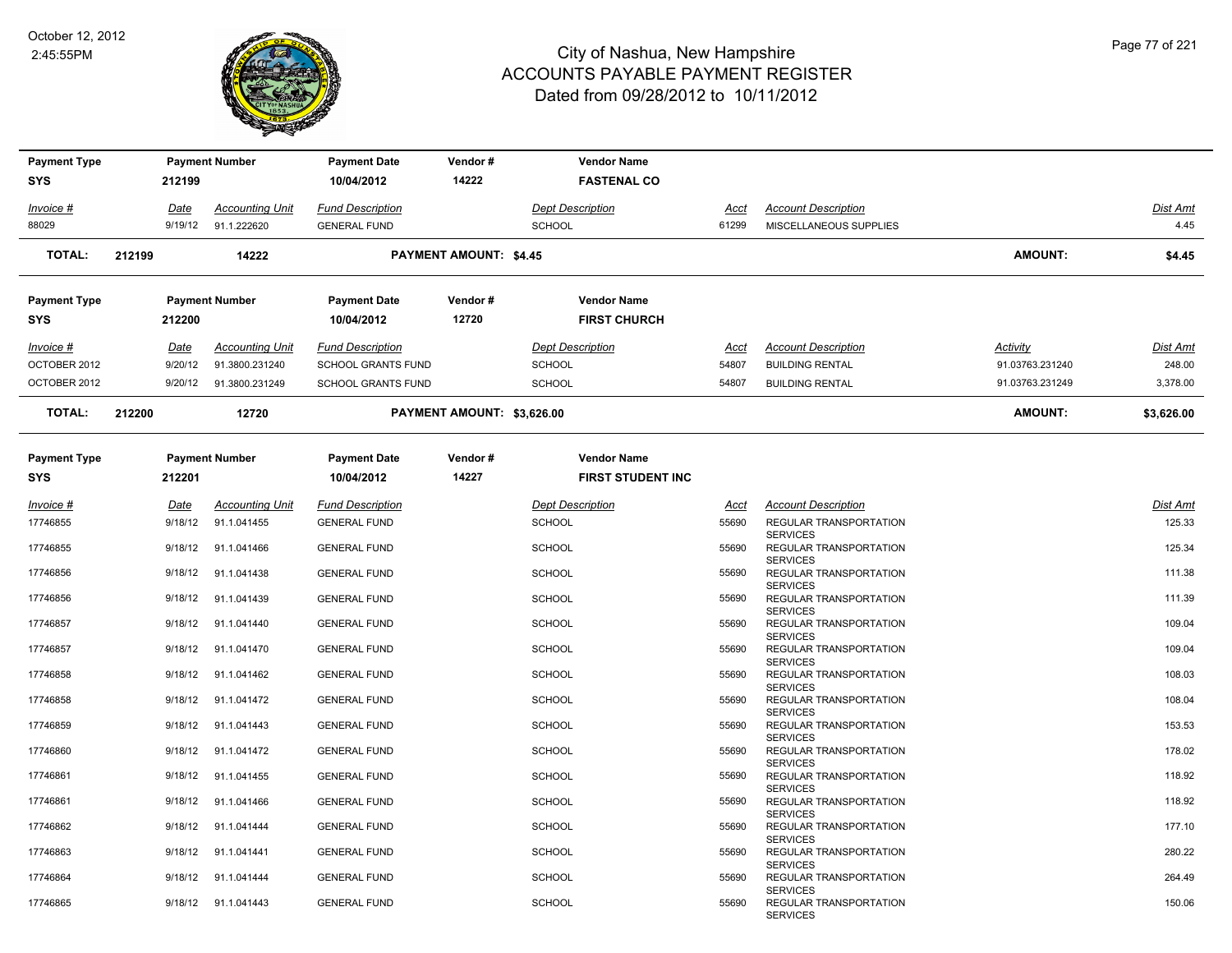

| 17746866                          |        | 9/18/12         | 91.1.041462                           | <b>GENERAL FUND</b>                            |                                | <b>SCHOOL</b>                            | 55690                | REGULAR TRANSPORTATION                                       |                        | 95.45             |
|-----------------------------------|--------|-----------------|---------------------------------------|------------------------------------------------|--------------------------------|------------------------------------------|----------------------|--------------------------------------------------------------|------------------------|-------------------|
| 17746866                          |        |                 | 9/18/12 91.1.041472                   | <b>GENERAL FUND</b>                            |                                | SCHOOL                                   | 55690                | <b>SERVICES</b><br>REGULAR TRANSPORTATION<br><b>SERVICES</b> |                        | 95.44             |
| <b>TOTAL:</b>                     | 212201 |                 | 14227                                 |                                                | PAYMENT AMOUNT: \$2,539.74     |                                          |                      |                                                              | <b>AMOUNT:</b>         | \$2,539.74        |
| <b>Payment Type</b>               |        |                 | <b>Payment Number</b>                 | <b>Payment Date</b>                            | Vendor#                        | <b>Vendor Name</b>                       |                      |                                                              |                        |                   |
| <b>SYS</b>                        |        | 212202          |                                       | 10/04/2012                                     | 15111                          | <b>PAUL FLEISNER</b>                     |                      |                                                              |                        |                   |
| Invoice #                         |        | Date            | <b>Accounting Unit</b>                | <b>Fund Description</b>                        |                                | <b>Dept Description</b>                  | <u>Acct</u>          | <b>Account Description</b>                                   |                        | Dist Amt          |
| 92112-04                          |        | 9/21/12         | 91.1.041456                           | <b>GENERAL FUND</b>                            |                                | <b>SCHOOL</b>                            | 55642                | <b>GAME OFFICIALS</b>                                        |                        | 80.00             |
| <b>TOTAL:</b>                     | 212202 |                 | 15111                                 |                                                | PAYMENT AMOUNT: \$80.00        |                                          |                      |                                                              | <b>AMOUNT:</b>         | \$80.00           |
|                                   |        |                 | <b>Payment Number</b>                 | <b>Payment Date</b>                            | Vendor#                        | <b>Vendor Name</b>                       |                      |                                                              |                        |                   |
| <b>Payment Type</b><br><b>SYS</b> |        | 212203          |                                       | 10/04/2012                                     | 12735                          | <b>FOLLETT LIBRARY RESOURCES</b>         |                      |                                                              |                        |                   |
|                                   |        |                 |                                       |                                                |                                |                                          |                      |                                                              |                        |                   |
| Invoice #<br>658420F-4            |        | Date<br>9/20/12 | <b>Accounting Unit</b><br>91.1.132220 | <b>Fund Description</b><br><b>GENERAL FUND</b> |                                | <b>Dept Description</b><br>SCHOOL        | <u>Acct</u><br>61814 | <b>Account Description</b><br><b>MEDIA</b>                   |                        | Dist Amt<br>31.81 |
|                                   |        |                 |                                       |                                                |                                |                                          |                      |                                                              |                        |                   |
| <b>TOTAL:</b>                     | 212203 |                 | 12735                                 |                                                | PAYMENT AMOUNT: \$31.81        |                                          |                      |                                                              | <b>AMOUNT:</b>         | \$31.81           |
|                                   |        |                 |                                       |                                                |                                |                                          |                      |                                                              |                        |                   |
| <b>Payment Type</b><br><b>SYS</b> |        | 212204          | <b>Payment Number</b>                 | <b>Payment Date</b><br>10/04/2012              | Vendor#<br>15082               | <b>Vendor Name</b><br><b>KEITH FRONK</b> |                      |                                                              |                        |                   |
|                                   |        |                 |                                       |                                                |                                |                                          |                      |                                                              |                        |                   |
| <u>Invoice #</u>                  |        | <b>Date</b>     | <b>Accounting Unit</b>                | <b>Fund Description</b>                        |                                | <b>Dept Description</b>                  | <u>Acct</u>          | <b>Account Description</b>                                   |                        | <u>Dist Amt</u>   |
| 92112-03                          |        | 9/21/12         | 91.1.031466                           | <b>GENERAL FUND</b>                            |                                | SCHOOL                                   | 55642                | <b>GAME OFFICIALS</b>                                        |                        | 60.00             |
| TOTAL:                            | 212204 |                 | 15082                                 |                                                | <b>PAYMENT AMOUNT: \$60.00</b> |                                          |                      |                                                              | <b>AMOUNT:</b>         | \$60.00           |
| <b>Payment Type</b>               |        |                 | <b>Payment Number</b>                 | <b>Payment Date</b>                            | Vendor#                        | <b>Vendor Name</b>                       |                      |                                                              | <b>Payee Name</b>      |                   |
| <b>SYS</b>                        |        | 212205          |                                       | 10/04/2012                                     | 12698                          | F W WEBB CO                              |                      |                                                              | <b>FW WEBB COMPANY</b> |                   |
| <u>Invoice #</u>                  |        | Date            | <b>Accounting Unit</b>                | <b>Fund Description</b>                        |                                | <b>Dept Description</b>                  | <u>Acct</u>          | <b>Account Description</b>                                   |                        | <u>Dist Amt</u>   |
| 37536892                          |        | 9/6/12          | 91.1.222620                           | <b>GENERAL FUND</b>                            |                                | SCHOOL                                   | 61414                | SUPPLIES, PLUMBING                                           |                        | 328.64            |
| 37571173                          |        | 9/6/12          | 91.1.222620                           | <b>GENERAL FUND</b>                            |                                | SCHOOL                                   | 61414                | SUPPLIES, PLUMBING                                           |                        | 33.72             |
| 37576994                          |        | 9/7/12          | 91.1.222620                           | <b>GENERAL FUND</b>                            |                                | <b>SCHOOL</b>                            | 61414                | SUPPLIES, PLUMBING                                           |                        | 38.40             |
| 37586460                          |        | 9/10/12         | 91.1.222620                           | <b>GENERAL FUND</b>                            |                                | SCHOOL                                   | 61414                | SUPPLIES, PLUMBING                                           |                        | 28.55             |
| 37590065                          |        | 9/10/12         | 91.1.222620                           | <b>GENERAL FUND</b>                            |                                | <b>SCHOOL</b>                            | 61414                | SUPPLIES, PLUMBING                                           |                        | 2.23              |
| 37597931                          |        |                 | 9/11/12 91.1.222620                   | <b>GENERAL FUND</b>                            |                                | <b>SCHOOL</b>                            | 61414                | SUPPLIES, PLUMBING                                           |                        | 29.71             |
| <b>TOTAL:</b>                     | 212205 |                 | 12698                                 |                                                | PAYMENT AMOUNT: \$461.25       |                                          |                      |                                                              | <b>AMOUNT:</b>         | \$461.25          |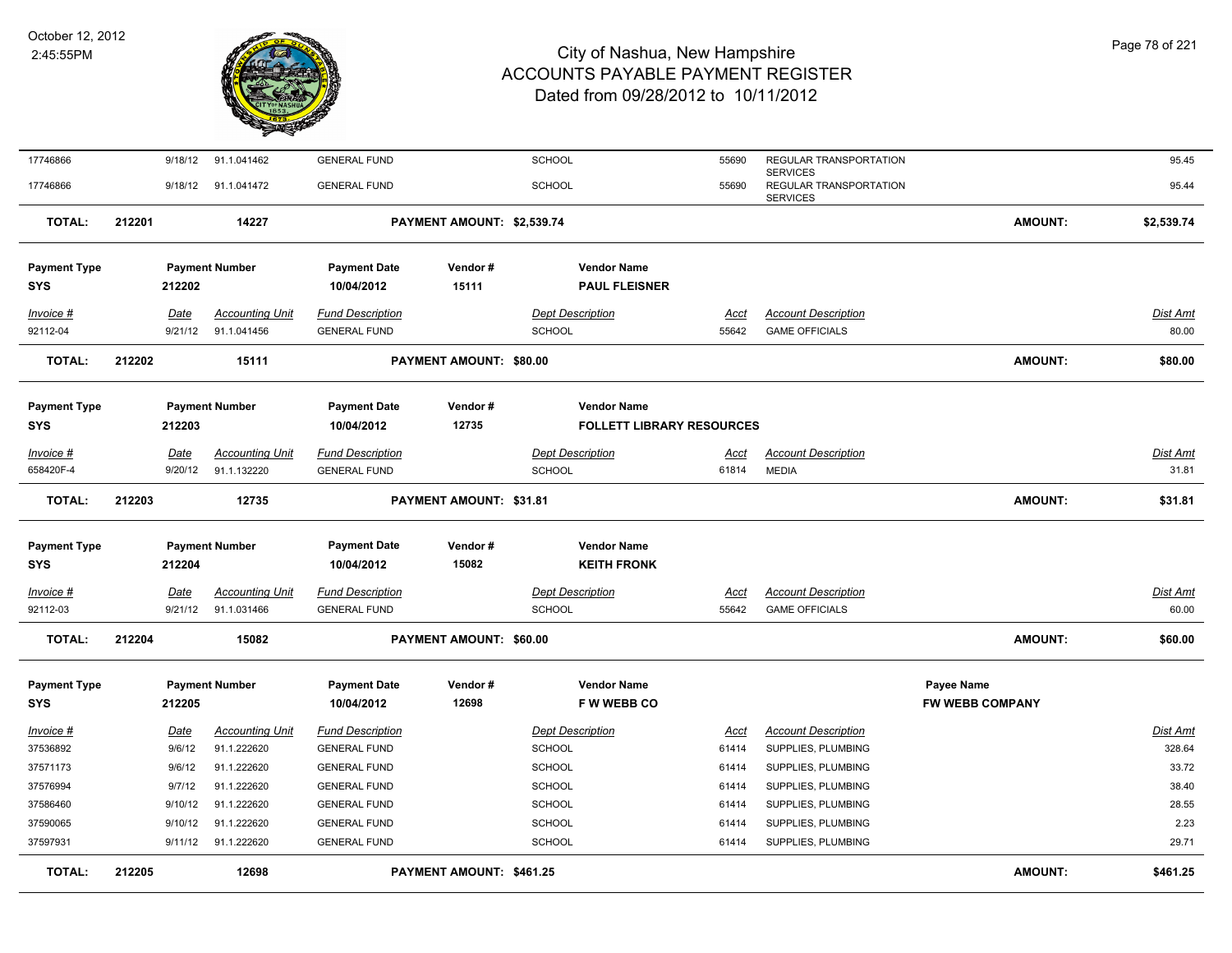

| <b>Payment Type</b>               |                        | <b>Payment Number</b>                 | <b>Payment Date</b>                            | Vendor#                        | <b>Vendor Name</b>                         |                      |                                                      |                |                          |
|-----------------------------------|------------------------|---------------------------------------|------------------------------------------------|--------------------------------|--------------------------------------------|----------------------|------------------------------------------------------|----------------|--------------------------|
| <b>SYS</b>                        | 212206                 |                                       | 10/04/2012                                     | 15109                          | <b>JOHN GEISLER</b>                        |                      |                                                      |                |                          |
| Invoice #                         | Date                   | <b>Accounting Unit</b>                | Fund Description                               |                                | <b>Dept Description</b>                    | <u>Acct</u>          | <b>Account Description</b>                           |                | Dist Amt                 |
| 92112-04                          | 9/21/12                | 91.1.041467                           | <b>GENERAL FUND</b>                            |                                | <b>SCHOOL</b>                              | 55642                | <b>GAME OFFICIALS</b>                                |                | 60.00                    |
| <b>TOTAL:</b>                     | 212206                 | 15109                                 |                                                | PAYMENT AMOUNT: \$60.00        |                                            |                      |                                                      | AMOUNT:        | \$60.00                  |
| <b>Payment Type</b>               |                        | <b>Payment Number</b>                 | <b>Payment Date</b>                            | Vendor#                        | <b>Vendor Name</b>                         |                      |                                                      |                |                          |
| <b>SYS</b>                        | 212207                 |                                       | 10/04/2012                                     | 11599                          | <b>THOMAS GIBSON</b>                       |                      |                                                      |                |                          |
| Invoice #<br>92012-04             | Date<br>9/20/12        | <b>Accounting Unit</b><br>91.1.041443 | <b>Fund Description</b><br><b>GENERAL FUND</b> |                                | <b>Dept Description</b><br>SCHOOL          | Acct<br>55642        | <b>Account Description</b><br><b>GAME OFFICIALS</b>  |                | Dist Amt<br>50.00        |
| <b>TOTAL:</b>                     | 212207                 | 11599                                 |                                                | <b>PAYMENT AMOUNT: \$50.00</b> |                                            |                      |                                                      | AMOUNT:        | \$50.00                  |
| <b>Payment Type</b>               |                        | <b>Payment Number</b>                 | <b>Payment Date</b>                            | Vendor#                        | <b>Vendor Name</b>                         |                      |                                                      |                |                          |
| <b>SYS</b>                        | 212208                 |                                       | 10/04/2012                                     | 14255                          | <b>GILLS PIZZA CO</b>                      |                      |                                                      |                |                          |
| Invoice #                         | Date                   | <b>Accounting Unit</b>                | <b>Fund Description</b>                        |                                | <b>Dept Description</b>                    | Acct                 | <b>Account Description</b>                           |                | Dist Amt                 |
| 5468                              | 9/14/12                | 91.2100.063120                        | <b>FOOD SERVICES</b>                           |                                | <b>SCHOOL</b>                              | 61214                | FOOD, FOOD SERVICE PROGRAM                           |                | 557.80                   |
| 5470                              | 9/14/12                | 91.2100.173120                        | <b>FOOD SERVICES</b>                           |                                | <b>SCHOOL</b>                              | 61214                | FOOD, FOOD SERVICE PROGRAM                           |                | 260.00                   |
| 5553                              | 9/21/12                | 91.2100.043120                        | <b>FOOD SERVICES</b>                           |                                | <b>SCHOOL</b>                              | 61214                | FOOD, FOOD SERVICE PROGRAM                           |                | 728.00                   |
| 5554                              | 9/21/12                | 91.2100.073120                        | <b>FOOD SERVICES</b>                           |                                | <b>SCHOOL</b>                              | 61214                | FOOD, FOOD SERVICE PROGRAM                           |                | 894.40                   |
| 5555                              | 9/21/12                | 91.2100.063120                        | <b>FOOD SERVICES</b>                           |                                | SCHOOL                                     | 61214                | FOOD, FOOD SERVICE PROGRAM                           |                | 826.80                   |
| 5556                              | 9/21/12                | 91.2100.053120                        | <b>FOOD SERVICES</b>                           |                                | SCHOOL                                     | 61214                | FOOD, FOOD SERVICE PROGRAM                           |                | 910.00                   |
| 5557                              | 9/21/12                | 91.2100.113120                        | <b>FOOD SERVICES</b>                           |                                | SCHOOL                                     | 61214                | FOOD, FOOD SERVICE PROGRAM                           |                | 260.00                   |
| 5558                              | 9/21/12                | 91.2100.123120                        | <b>FOOD SERVICES</b>                           |                                | SCHOOL                                     | 61214                | FOOD, FOOD SERVICE PROGRAM                           |                | 161.20                   |
| 5642                              | 9/28/12                | 91.2100.043120                        | <b>FOOD SERVICES</b>                           |                                | SCHOOL                                     | 61214                | FOOD, FOOD SERVICE PROGRAM                           |                | 624.00                   |
| 5643                              | 9/28/12                | 91.2100.073120                        | <b>FOOD SERVICES</b>                           |                                | <b>SCHOOL</b>                              | 61214                | FOOD, FOOD SERVICE PROGRAM                           |                | 899.60                   |
| 5645                              | 9/28/12                | 91.2100.053120                        | <b>FOOD SERVICES</b>                           |                                | <b>SCHOOL</b>                              | 61214                | FOOD, FOOD SERVICE PROGRAM                           |                | 884.00                   |
| <b>TOTAL:</b>                     | 212208                 | 14255                                 |                                                | PAYMENT AMOUNT: \$7,005.80     |                                            |                      |                                                      | AMOUNT:        | \$7,005.80               |
| <b>Payment Type</b><br><b>SYS</b> | 212209                 | <b>Payment Number</b>                 | <b>Payment Date</b><br>10/04/2012              | Vendor#<br>15138               | <b>Vendor Name</b><br><b>LISA GRINGRAS</b> |                      |                                                      |                |                          |
| <u>Invoice #</u><br>MILES-SEPT    | <u>Date</u><br>9/28/12 | <b>Accounting Unit</b><br>91.1.992322 | <b>Fund Description</b><br><b>GENERAL FUND</b> |                                | <b>Dept Description</b><br><b>SCHOOL</b>   | <u>Acct</u><br>55307 | <b>Account Description</b><br>MILEAGE REIMBURSEMENTS |                | <b>Dist Amt</b><br>21.37 |
| <b>TOTAL:</b>                     | 212209                 | 15138                                 |                                                | <b>PAYMENT AMOUNT: \$21.37</b> |                                            |                      |                                                      | <b>AMOUNT:</b> | \$21.37                  |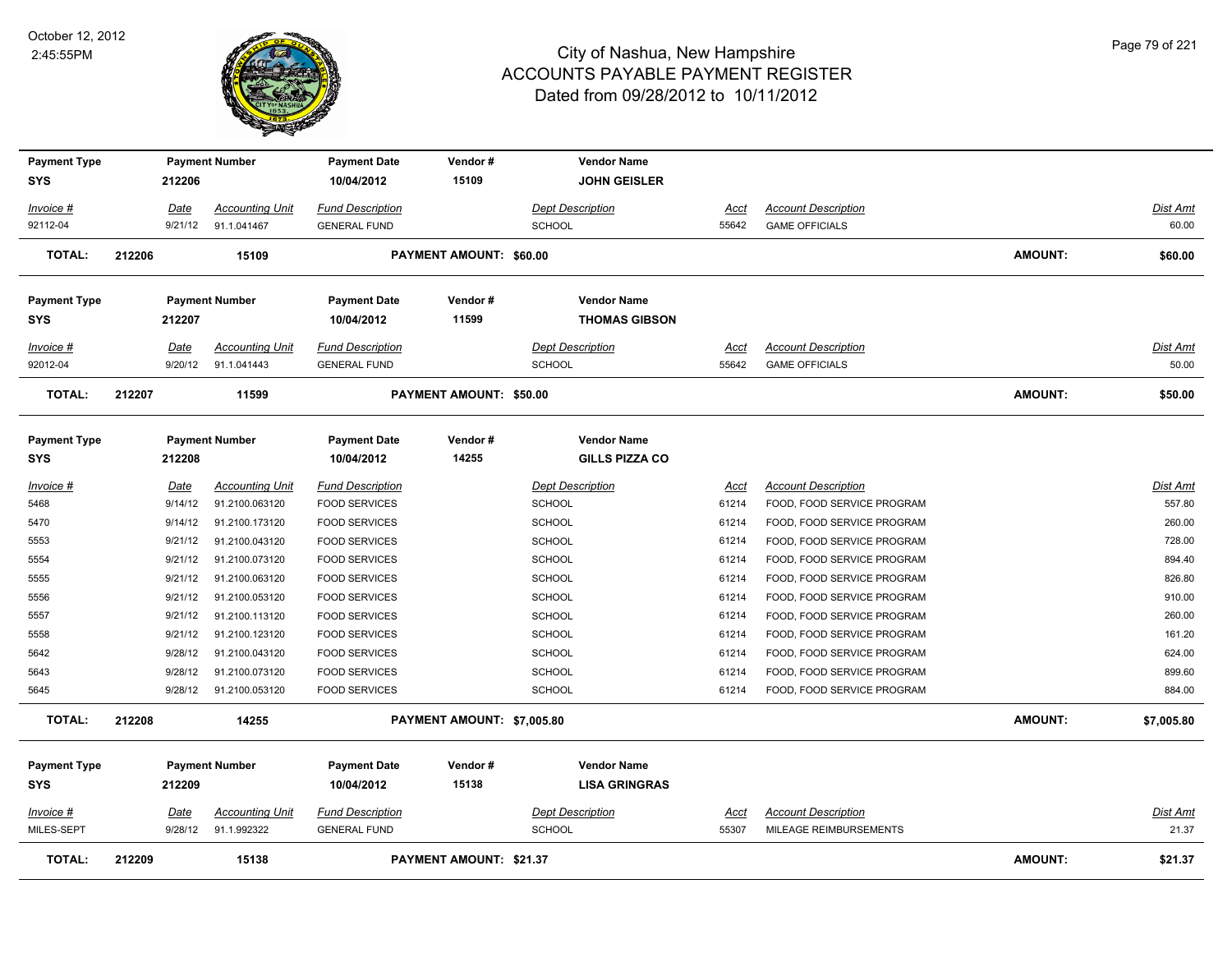

| <b>Payment Type</b>           |        |                        | <b>Payment Number</b>                    | <b>Payment Date</b>                             | Vendor#                    |                                          | <b>Vendor Name</b>               |               |                                                      |                |                    |
|-------------------------------|--------|------------------------|------------------------------------------|-------------------------------------------------|----------------------------|------------------------------------------|----------------------------------|---------------|------------------------------------------------------|----------------|--------------------|
| <b>SYS</b>                    |        | 212210                 |                                          | 10/04/2012                                      | 14975                      |                                          | <b>DAVID GOLDSMITH</b>           |               |                                                      |                |                    |
| Invoice #                     |        | Date                   | <b>Accounting Unit</b>                   | <b>Fund Description</b>                         |                            | <b>Dept Description</b>                  |                                  | <u>Acct</u>   | <b>Account Description</b>                           |                | <b>Dist Amt</b>    |
| SEPT-12                       |        | 9/13/12                | 91.1.041160                              | <b>GENERAL FUND</b>                             |                            | <b>SCHOOL</b>                            |                                  | 61875         | <b>BOOKS</b>                                         |                | 193.00             |
| <b>TOTAL:</b>                 | 212210 |                        | 14975                                    |                                                 | PAYMENT AMOUNT: \$193.00   |                                          |                                  |               |                                                      | <b>AMOUNT:</b> | \$193.00           |
| <b>Payment Type</b>           |        |                        | <b>Payment Number</b>                    | <b>Payment Date</b>                             | Vendor#                    |                                          | <b>Vendor Name</b>               |               |                                                      |                |                    |
| <b>SYS</b>                    |        | 212211                 |                                          | 10/04/2012                                      | 12789                      |                                          | <b>GOVCONNECTION INC</b>         |               |                                                      |                |                    |
| Invoice #                     |        | Date                   | <b>Accounting Unit</b>                   | <b>Fund Description</b>                         |                            | <b>Dept Description</b>                  |                                  | Acct          | <b>Account Description</b>                           |                | Dist Amt           |
| 49479195                      |        | 9/18/12                | TF91.7565                                | EDU-SCHOOL RELATED PROG/ACT                     |                            | <b>SCHOOL</b>                            |                                  | 71999         | MISCELLANEOUS EQUIPMENT                              |                | 1,319.00           |
| <b>TOTAL:</b>                 | 212211 |                        | 12789                                    |                                                 | PAYMENT AMOUNT: \$1,319.00 |                                          |                                  |               |                                                      | <b>AMOUNT:</b> | \$1,319.00         |
| <b>Payment Type</b>           |        |                        | <b>Payment Number</b>                    | <b>Payment Date</b>                             | Vendor#                    |                                          | <b>Vendor Name</b>               |               |                                                      |                |                    |
| <b>SYS</b>                    |        | 212212                 |                                          | 10/04/2012                                      | 14271                      |                                          | <b>GREAT STATE BEVERAGES INC</b> |               |                                                      |                |                    |
| Invoice #                     |        | Date                   | <b>Accounting Unit</b>                   | <b>Fund Description</b>                         |                            | <b>Dept Description</b>                  |                                  | <u>Acct</u>   | <b>Account Description</b>                           |                | <b>Dist Amt</b>    |
| 0453692                       |        | 9/28/12                | 91.2100.043120                           | <b>FOOD SERVICES</b>                            |                            | <b>SCHOOL</b>                            |                                  | 61214         | FOOD, FOOD SERVICE PROGRAM                           |                | 228.06             |
| 0453706                       |        | 9/28/12                | 91.2100.033120                           | <b>FOOD SERVICES</b>                            |                            | <b>SCHOOL</b>                            |                                  | 61214         | FOOD, FOOD SERVICE PROGRAM                           |                | 278.26             |
| 449440                        |        | 9/24/12                | 91.2100.043120                           | <b>FOOD SERVICES</b>                            |                            | <b>SCHOOL</b>                            |                                  | 61214         | FOOD, FOOD SERVICE PROGRAM                           |                | 198.86             |
| 449457                        |        | 9/24/12                | 91.2100.033120                           | <b>FOOD SERVICES</b>                            |                            | <b>SCHOOL</b>                            |                                  | 61214         | FOOD, FOOD SERVICE PROGRAM                           |                | 118.88             |
| TOTAL:                        | 212212 |                        | 14271                                    |                                                 | PAYMENT AMOUNT: \$824.06   |                                          |                                  |               |                                                      | <b>AMOUNT:</b> | \$824.06           |
| <b>Payment Type</b>           |        |                        | <b>Payment Number</b>                    | <b>Payment Date</b>                             | Vendor#                    |                                          | <b>Vendor Name</b>               |               |                                                      |                |                    |
| <b>SYS</b>                    |        | 212213                 |                                          | 10/04/2012                                      | 15137                      |                                          | <b>KAREN GREEN</b>               |               |                                                      |                |                    |
| <u>Invoice #</u>              |        | <u>Date</u>            | <b>Accounting Unit</b>                   | <b>Fund Description</b>                         |                            | <b>Dept Description</b>                  |                                  | <b>Acct</b>   | <b>Account Description</b>                           |                | <b>Dist Amt</b>    |
| SEPT-12                       |        | 9/28/12                | 91.1.111160                              | <b>GENERAL FUND</b>                             |                            | <b>SCHOOL</b>                            |                                  | 61875         | <b>BOOKS</b>                                         |                | 74.84              |
| <b>TOTAL:</b>                 | 212213 |                        | 15137                                    |                                                 | PAYMENT AMOUNT: \$74.84    |                                          |                                  |               |                                                      | <b>AMOUNT:</b> | \$74.84            |
| <b>Payment Type</b>           |        |                        | <b>Payment Number</b>                    | <b>Payment Date</b>                             | Vendor#                    |                                          | <b>Vendor Name</b>               |               |                                                      |                |                    |
| <b>SYS</b>                    |        | 212214                 |                                          | 10/04/2012                                      | 14280                      |                                          | <b>KAREN GUSTIN</b>              |               |                                                      |                |                    |
|                               |        |                        |                                          |                                                 |                            |                                          |                                  |               |                                                      |                |                    |
| Invoice #<br><b>SEPT MILE</b> |        | <b>Date</b><br>9/30/12 | <b>Accounting Unit</b><br>91.2100.993120 | <b>Fund Description</b><br><b>FOOD SERVICES</b> |                            | <b>Dept Description</b><br><b>SCHOOL</b> |                                  | Acct<br>55307 | <b>Account Description</b><br>MILEAGE REIMBURSEMENTS |                | Dist Amt<br>117.66 |
|                               |        |                        |                                          |                                                 |                            |                                          |                                  |               |                                                      |                |                    |
| <b>TOTAL:</b>                 | 212214 |                        | 14280                                    |                                                 | PAYMENT AMOUNT: \$117.66   |                                          |                                  |               |                                                      | <b>AMOUNT:</b> | \$117.66           |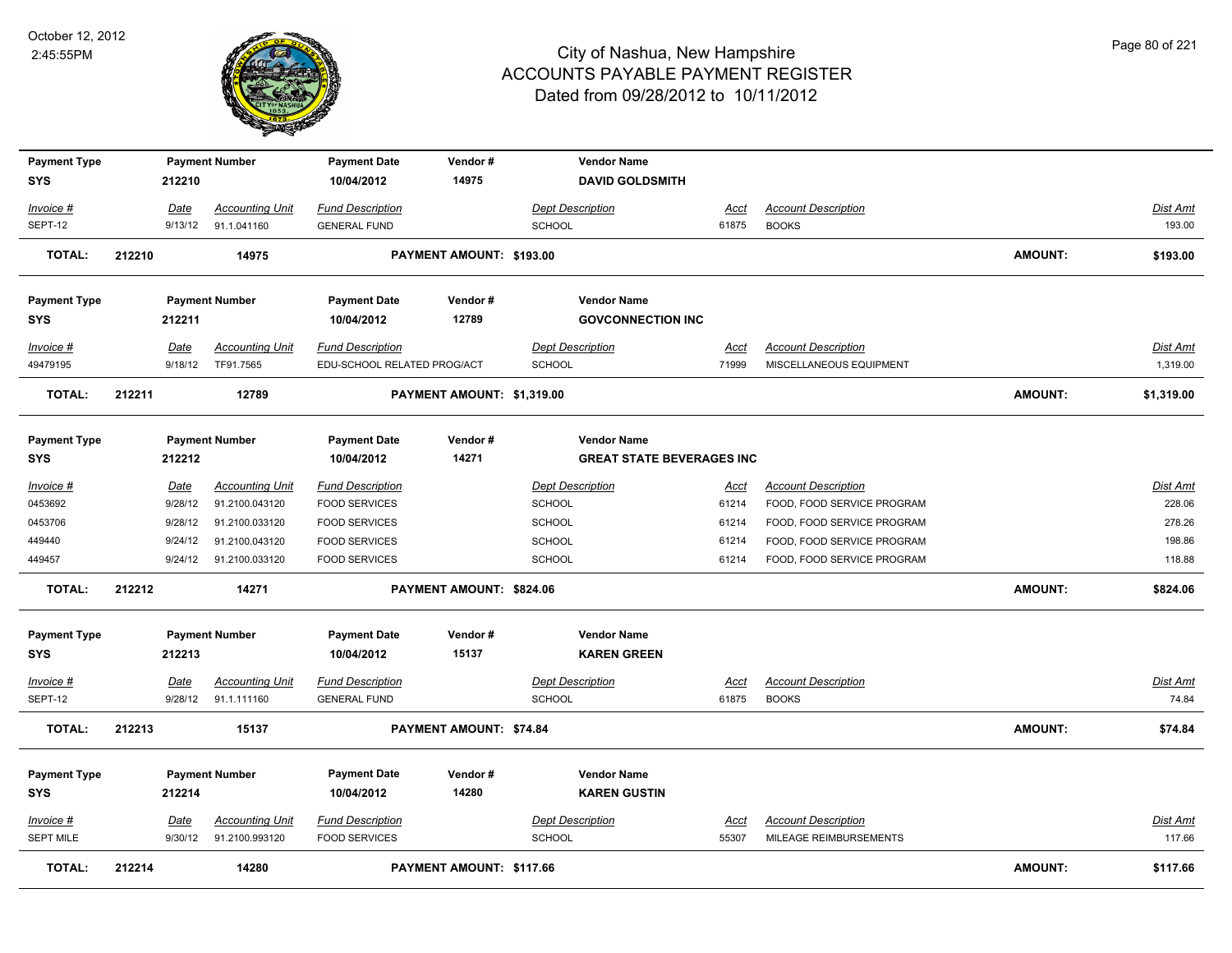

| <b>Payment Type</b>               |        |             | <b>Payment Number</b>  | <b>Payment Date</b>               | Vendor#                         | <b>Vendor Name</b>                                     |             |                                        |                 |                 |
|-----------------------------------|--------|-------------|------------------------|-----------------------------------|---------------------------------|--------------------------------------------------------|-------------|----------------------------------------|-----------------|-----------------|
| <b>SYS</b>                        |        | 212215      |                        | 10/04/2012                        | 11956                           | <b>GYM CLOSET</b>                                      |             |                                        |                 |                 |
| Invoice #                         |        | Date        | <b>Accounting Unit</b> | <b>Fund Description</b>           |                                 | <b>Dept Description</b>                                | Acct        | <b>Account Description</b>             |                 | Dist Amt        |
| 153490+01                         |        | 9/21/12     | 91.1.131108            | <b>GENERAL FUND</b>               |                                 | SCHOOL                                                 | 61135       | EDUCATIONAL SUPPLIES                   |                 | 149.99          |
| <b>TOTAL:</b>                     | 212215 |             | 11956                  |                                   | PAYMENT AMOUNT: \$149.99        |                                                        |             |                                        | AMOUNT:         | \$149.99        |
| <b>Payment Type</b>               |        |             | <b>Payment Number</b>  | <b>Payment Date</b>               | Vendor#                         | <b>Vendor Name</b>                                     |             |                                        |                 |                 |
| <b>SYS</b>                        |        | 212216      |                        | 10/04/2012                        | 12822                           | <b>MICHAEL HAMILTON</b>                                |             |                                        |                 |                 |
| Invoice #                         |        | Date        | <b>Accounting Unit</b> | <b>Fund Description</b>           |                                 | <b>Dept Description</b>                                | Acct        | <b>Account Description</b>             |                 | Dist Amt        |
| 91912-04                          |        | 9/19/12     | 91.1.041462            | <b>GENERAL FUND</b>               |                                 | SCHOOL                                                 | 55642       | <b>GAME OFFICIALS</b>                  |                 | 80.00           |
| 91912-04                          |        | 9/19/12     | 91.1.041472            | <b>GENERAL FUND</b>               |                                 | <b>SCHOOL</b>                                          | 55642       | <b>GAME OFFICIALS</b>                  |                 | 50.00           |
| <b>TOTAL:</b>                     | 212216 |             | 12822                  |                                   | PAYMENT AMOUNT: \$130.00        |                                                        |             |                                        | <b>AMOUNT:</b>  | \$130.00        |
| <b>Payment Type</b><br><b>SYS</b> |        | 212217      | <b>Payment Number</b>  | <b>Payment Date</b><br>10/04/2012 | Vendor#<br>12825                | <b>Vendor Name</b><br><b>HANDWRITING WITHOUT TEARS</b> |             |                                        |                 |                 |
| Invoice #                         |        | Date        | <b>Accounting Unit</b> | <b>Fund Description</b>           |                                 | <b>Dept Description</b>                                | Acct        | <b>Account Description</b>             |                 | Dist Amt        |
| 705816-1                          |        | 9/12/12     | 91.1.101220            | <b>GENERAL FUND</b>               |                                 | <b>SCHOOL</b>                                          | 61135       | <b>EDUCATIONAL SUPPLIES</b>            |                 | 127.87          |
| <b>TOTAL:</b>                     | 212217 |             | 12825                  |                                   | PAYMENT AMOUNT: \$127.87        |                                                        |             |                                        | <b>AMOUNT:</b>  | \$127.87        |
| <b>Payment Type</b><br><b>SYS</b> |        | 212218      | <b>Payment Number</b>  | <b>Payment Date</b><br>10/04/2012 | Vendor#<br>14287                | <b>Vendor Name</b><br><b>HANNAFORD</b>                 |             |                                        |                 |                 |
| $Invoice$ #                       |        | <u>Date</u> | <b>Accounting Unit</b> | <b>Fund Description</b>           |                                 | <b>Dept Description</b>                                | <u>Acct</u> | <b>Account Description</b>             |                 | <b>Dist Amt</b> |
| 4796110                           |        | 9/9/12      | 91.1.041340            | <b>GENERAL FUND</b>               |                                 | <b>SCHOOL</b>                                          | 61135       | <b>EDUCATIONAL SUPPLIES</b>            |                 | 13.35           |
| 48171070                          |        |             | 9/19/12 91.1.041340    | <b>GENERAL FUND</b>               |                                 | SCHOOL                                                 | 61135       | EDUCATIONAL SUPPLIES                   |                 | 51.57           |
| <b>TOTAL:</b>                     | 212218 |             | 14287                  |                                   | PAYMENT AMOUNT: \$64.92         |                                                        |             |                                        | <b>AMOUNT:</b>  | \$64.92         |
| <b>Payment Type</b>               |        |             | <b>Payment Number</b>  | <b>Payment Date</b>               | Vendor#                         | <b>Vendor Name</b>                                     |             |                                        |                 |                 |
| <b>SYS</b>                        |        | 212219      |                        | 10/04/2012                        | 12839                           | <b>TARA L HASBROUCK</b>                                |             |                                        |                 |                 |
| Invoice #                         |        | Date        | <b>Accounting Unit</b> | <b>Fund Description</b>           |                                 | <b>Dept Description</b>                                | Acct        | <b>Account Description</b>             | Activity        | Dist Amt        |
| 09/07-10/05                       |        | 10/3/12     | 91.3800.042210         | SCHOOL GRANTS FUND                |                                 | <b>SCHOOL</b>                                          | 53607       | PROGRAM IMPROVEMENT<br><b>SERVICES</b> | 91.03903.042210 | 822.50          |
| <b>TOTAL:</b>                     | 212219 |             | 12839                  |                                   | <b>PAYMENT AMOUNT: \$822.50</b> |                                                        |             |                                        | <b>AMOUNT:</b>  | \$822.50        |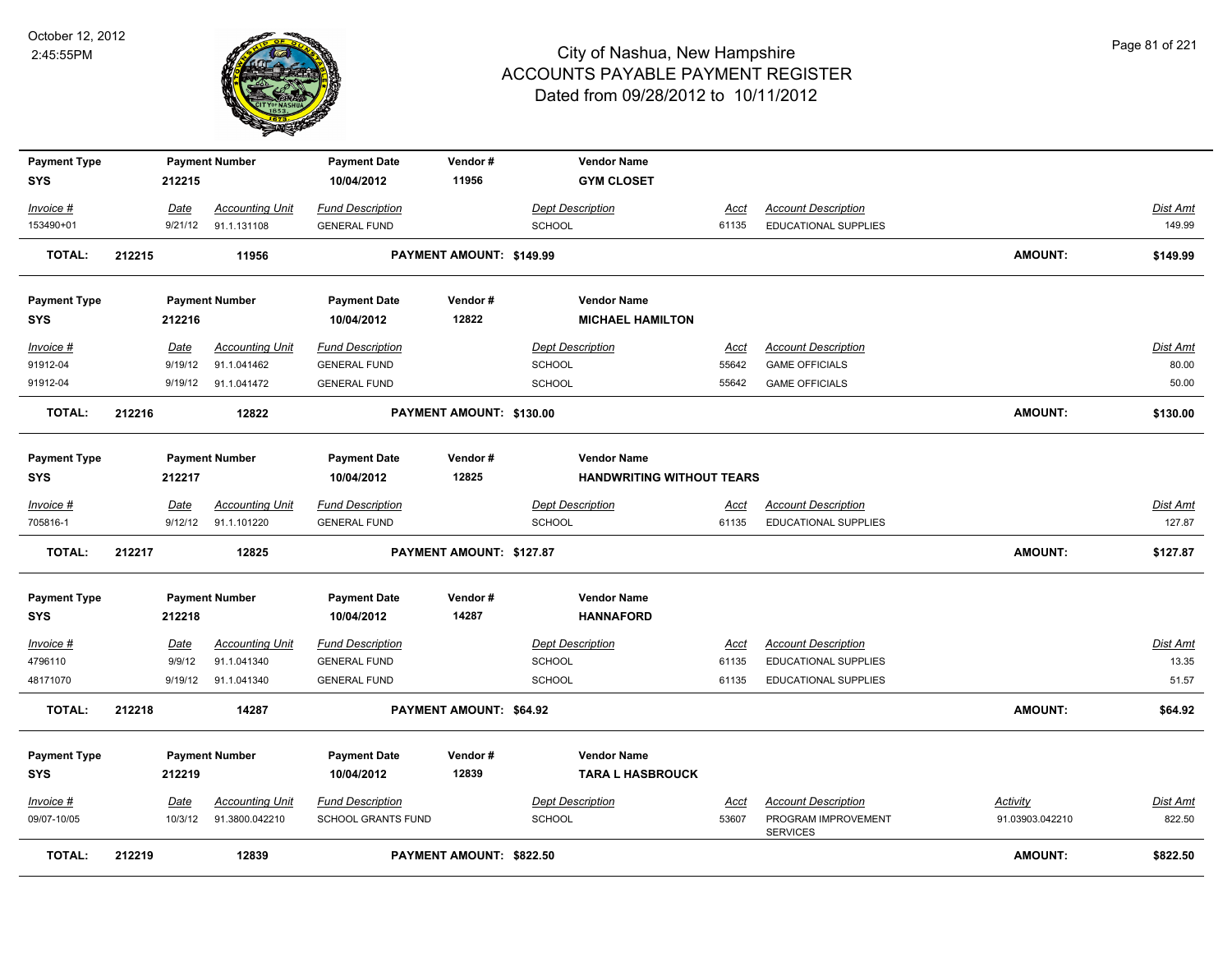

| <b>Payment Type</b>    |        |                 | <b>Payment Number</b>                 | <b>Payment Date</b>                            | Vendor#                     | <b>Vendor Name</b>                       |               |                                                      |                            |                       |
|------------------------|--------|-----------------|---------------------------------------|------------------------------------------------|-----------------------------|------------------------------------------|---------------|------------------------------------------------------|----------------------------|-----------------------|
| <b>SYS</b>             |        | 212220          |                                       | 10/04/2012                                     | 12849                       | <b>HEINEMANN</b>                         |               |                                                      |                            |                       |
| Invoice #              |        | Date            | <b>Accounting Unit</b>                | <b>Fund Description</b>                        |                             | <b>Dept Description</b>                  | <u>Acct</u>   | <b>Account Description</b>                           |                            | <b>Dist Amt</b>       |
| 6114547                |        | 9/24/12         | 91.1.151160                           | <b>GENERAL FUND</b>                            |                             | <b>SCHOOL</b>                            | 61135         | EDUCATIONAL SUPPLIES                                 |                            | 1,320.00              |
| <b>TOTAL:</b>          | 212220 |                 | 12849                                 |                                                | PAYMENT AMOUNT: \$1,320.00  |                                          |               |                                                      | <b>AMOUNT:</b>             | \$1,320.00            |
| <b>Payment Type</b>    |        |                 | <b>Payment Number</b>                 | <b>Payment Date</b>                            | Vendor#                     | <b>Vendor Name</b>                       |               |                                                      |                            |                       |
| <b>SYS</b>             |        | 212221          |                                       | 10/04/2012                                     | 15108                       | <b>HAYDEN HICKS</b>                      |               |                                                      |                            |                       |
| Invoice #              |        | Date            | <b>Accounting Unit</b>                | <b>Fund Description</b>                        |                             | <b>Dept Description</b>                  | <u>Acct</u>   | <b>Account Description</b>                           |                            | Dist Amt              |
| 91912-04               |        | 9/19/12         | 91.1.041466                           | <b>GENERAL FUND</b>                            |                             | <b>SCHOOL</b>                            | 55642         | <b>GAME OFFICIALS</b>                                |                            | 60.00                 |
| <b>TOTAL:</b>          | 212221 |                 | 15108                                 |                                                | PAYMENT AMOUNT: \$60.00     |                                          |               |                                                      | <b>AMOUNT:</b>             | \$60.00               |
| <b>Payment Type</b>    |        |                 | <b>Payment Number</b>                 | <b>Payment Date</b>                            | Vendor#                     | <b>Vendor Name</b>                       |               |                                                      | Payee Name                 |                       |
| <b>SYS</b>             |        | 212222          |                                       | 10/04/2012                                     | 12864                       | <b>HOLT MCDOUGAL</b>                     |               |                                                      | HM RECEIVABLES CO. II, LLC |                       |
| Invoice #<br>948730992 |        | Date<br>8/30/12 | <b>Accounting Unit</b><br>91.1.992212 | <b>Fund Description</b><br><b>GENERAL FUND</b> |                             | <b>Dept Description</b><br><b>SCHOOL</b> | Acct<br>61875 | <b>Account Description</b><br><b>BOOKS</b>           |                            | Dist Amt<br>17,858.36 |
|                        |        |                 |                                       |                                                |                             |                                          |               |                                                      |                            |                       |
| <b>TOTAL:</b>          | 212222 |                 | 12864                                 |                                                | PAYMENT AMOUNT: \$17,858.36 |                                          |               |                                                      | <b>AMOUNT:</b>             | \$17,858.36           |
| <b>Payment Type</b>    |        |                 | <b>Payment Number</b>                 | <b>Payment Date</b>                            | Vendor#                     | <b>Vendor Name</b>                       |               |                                                      | Payee Name                 |                       |
| <b>SYS</b>             |        | 212223          |                                       | 10/04/2012                                     | 13451                       | <b>RIVERSIDE PUBLISHING CO</b>           |               |                                                      | HM RECEIVABLES CO II LLC   |                       |
| $Invoice$ #            |        | Date            | <b>Accounting Unit</b>                | <b>Fund Description</b>                        |                             | <b>Dept Description</b>                  | <u>Acct</u>   | <b>Account Description</b>                           |                            | <b>Dist Amt</b>       |
| 948794651              |        | 9/12/12         | 91.1.161210                           | <b>GENERAL FUND</b>                            |                             | <b>SCHOOL</b>                            | 61249         | <b>TESTING MATERIALS</b>                             |                            | 401.50                |
| <b>TOTAL:</b>          | 212223 |                 | 13451                                 |                                                | PAYMENT AMOUNT: \$401.50    |                                          |               |                                                      | <b>AMOUNT:</b>             | \$401.50              |
| <b>Payment Type</b>    |        |                 | <b>Payment Number</b>                 | <b>Payment Date</b>                            | Vendor#                     | <b>Vendor Name</b>                       |               |                                                      |                            |                       |
| <b>SYS</b>             |        | 212224          |                                       | 10/04/2012                                     | 12859                       | <b>HOBART SERVICE</b>                    |               |                                                      |                            |                       |
| Invoice #              |        | Date            | <b>Accounting Unit</b>                | <b>Fund Description</b>                        |                             | <b>Dept Description</b>                  | Acct          | <b>Account Description</b>                           |                            | Dist Amt              |
| 30111329               |        | 9/12/12         | 91.2100.993120                        | <b>FOOD SERVICES</b>                           |                             | <b>SCHOOL</b>                            | 54487         | <b>EQUIPMENT REPAIRS &amp;</b><br><b>MAINTENANCE</b> |                            | 158.25                |
| <b>TOTAL:</b>          | 212224 |                 | 12859                                 |                                                | PAYMENT AMOUNT: \$158.25    |                                          |               |                                                      | <b>AMOUNT:</b>             | \$158.25              |
| <b>Payment Type</b>    |        |                 | <b>Payment Number</b>                 | <b>Payment Date</b>                            | Vendor#                     | <b>Vendor Name</b>                       |               |                                                      |                            |                       |
| <b>SYS</b>             |        | 212225          |                                       | 10/04/2012                                     | 12860                       | <b>CRAIG HOEMKE</b>                      |               |                                                      |                            |                       |
| Invoice #              |        | Date            | <b>Accounting Unit</b>                | <b>Fund Description</b>                        |                             | <b>Dept Description</b>                  | Acct          | <b>Account Description</b>                           |                            | Dist Amt              |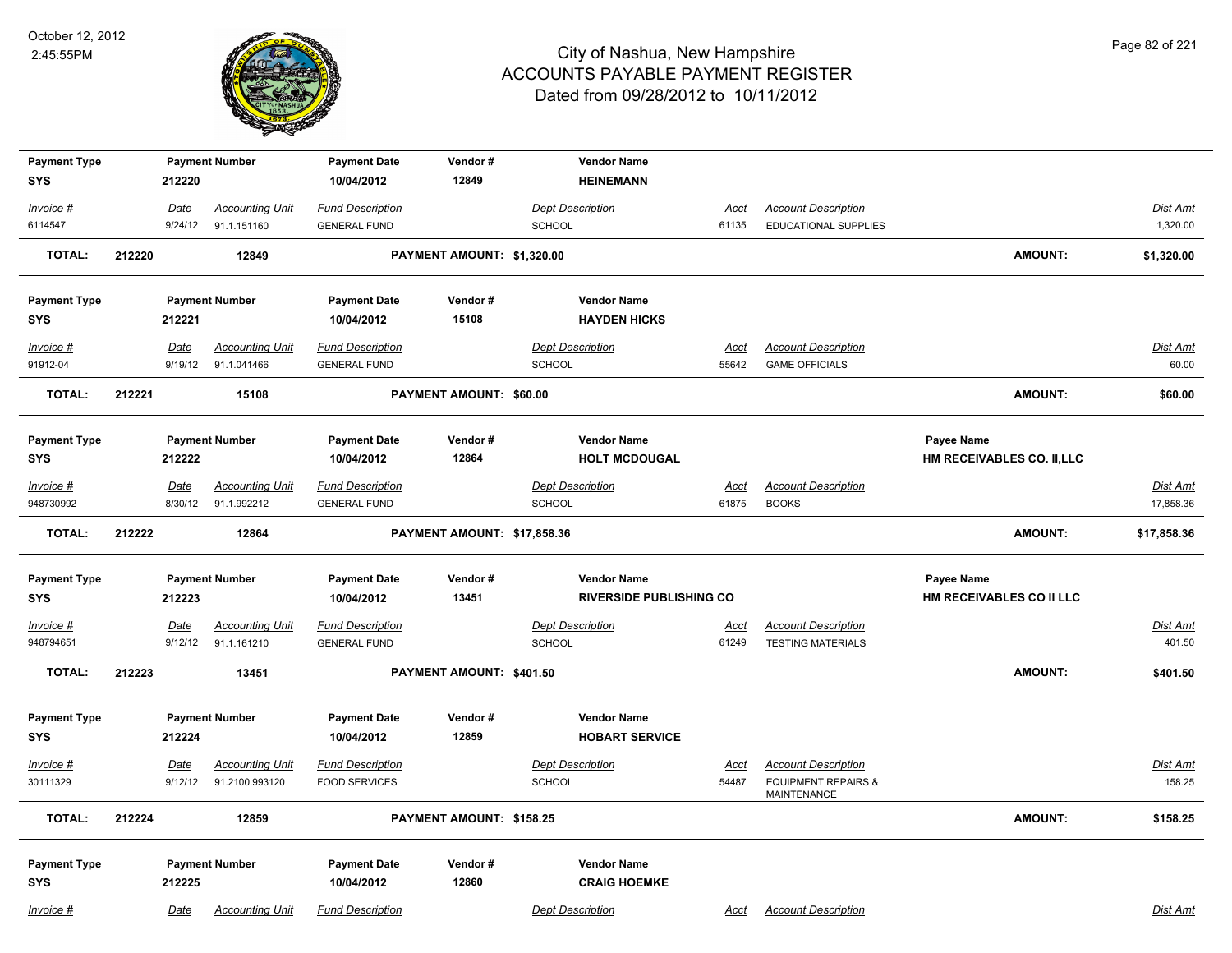

| 91912-04            | 9/19/12     | 91.1.041455            | <b>GENERAL FUND</b>       |                                 | <b>SCHOOL</b>                     | 55642       | <b>GAME OFFICIALS</b>       |                                  | 80.00           |
|---------------------|-------------|------------------------|---------------------------|---------------------------------|-----------------------------------|-------------|-----------------------------|----------------------------------|-----------------|
| 92712-06            |             | 9/27/12 91.1.061477    | <b>GENERAL FUND</b>       |                                 | SCHOOL                            | 55642       | <b>GAME OFFICIALS</b>       |                                  | 60.00           |
| <b>TOTAL:</b>       | 212225      | 12860                  |                           | PAYMENT AMOUNT: \$140.00        |                                   |             |                             | <b>AMOUNT:</b>                   | \$140.00        |
| <b>Payment Type</b> |             | <b>Payment Number</b>  | <b>Payment Date</b>       | Vendor#                         | <b>Vendor Name</b>                |             |                             | <b>Payee Name</b>                |                 |
| <b>SYS</b>          | 212226      |                        | 10/04/2012                | 14309                           | <b>HOME DEPOT CREDIT SERVICES</b> |             |                             | <b>HOME DEPOT CREDIT SERVICE</b> |                 |
| Invoice #           | Date        | <b>Accounting Unit</b> | <b>Fund Description</b>   |                                 | <b>Dept Description</b>           | Acct        | <b>Account Description</b>  |                                  | <b>Dist Amt</b> |
| 1055060             | 9/25/12     | 91.1.031370            | <b>GENERAL FUND</b>       |                                 | <b>SCHOOL</b>                     | 61135       | <b>EDUCATIONAL SUPPLIES</b> |                                  | 74.01           |
| 2023612             | 9/4/12      | 91.1.041370            | <b>GENERAL FUND</b>       |                                 | <b>SCHOOL</b>                     | 61135       | EDUCATIONAL SUPPLIES        |                                  | 59.72           |
| 5024572             | 9/11/12     | 91.1.051375            | <b>GENERAL FUND</b>       |                                 | <b>SCHOOL</b>                     | 61135       | EDUCATIONAL SUPPLIES        |                                  | 140.64          |
| 5051335             | 9/11/12     | 91.1.031370            | <b>GENERAL FUND</b>       |                                 | <b>SCHOOL</b>                     | 61135       | <b>EDUCATIONAL SUPPLIES</b> |                                  | 73.66           |
| 6017074             | 9/20/12     | 91.1.041370            | <b>GENERAL FUND</b>       |                                 | <b>SCHOOL</b>                     | 61135       | EDUCATIONAL SUPPLIES        |                                  | 154.79          |
| 6025964             | 9/20/12     | 91.1.041370            | <b>GENERAL FUND</b>       |                                 | <b>SCHOOL</b>                     | 61135       | <b>EDUCATIONAL SUPPLIES</b> |                                  | 69.96           |
| 7053193             | 9/19/12     | 91.1.041370            | <b>GENERAL FUND</b>       |                                 | <b>SCHOOL</b>                     | 61135       | <b>EDUCATIONAL SUPPLIES</b> |                                  | 36.69           |
| 8575082             | 9/8/12      | 91.1.041370            | <b>GENERAL FUND</b>       |                                 | SCHOOL                            | 61135       | EDUCATIONAL SUPPLIES        |                                  | 30.19           |
| 9027237             | 9/27/12     | 91.1.031370            | <b>GENERAL FUND</b>       |                                 | <b>SCHOOL</b>                     | 61135       | <b>EDUCATIONAL SUPPLIES</b> |                                  | 93.04           |
| 9055542             | 9/27/12     | 91.1.071375            | <b>GENERAL FUND</b>       |                                 | <b>SCHOOL</b>                     | 61135       | <b>EDUCATIONAL SUPPLIES</b> |                                  | 89.54           |
| 9990744             |             | 9/17/12 91.1.031370    | <b>GENERAL FUND</b>       |                                 | SCHOOL                            | 61135       | EDUCATIONAL SUPPLIES        |                                  | 59.94           |
|                     |             |                        |                           |                                 |                                   |             |                             |                                  |                 |
| <b>TOTAL:</b>       | 212226      | 14309                  |                           | <b>PAYMENT AMOUNT: \$882.18</b> |                                   |             |                             | <b>AMOUNT:</b>                   | \$882.18        |
| <b>Payment Type</b> |             | <b>Payment Number</b>  | <b>Payment Date</b>       | Vendor#                         | <b>Vendor Name</b>                |             |                             |                                  |                 |
| <b>SYS</b>          | 212227      |                        | 10/04/2012                | 11687                           | <b>MARIA D HUNT</b>               |             |                             |                                  |                 |
|                     |             |                        |                           |                                 |                                   |             |                             |                                  |                 |
| Invoice #           | Date        | <b>Accounting Unit</b> | <b>Fund Description</b>   |                                 | <b>Dept Description</b>           | Acct        | <b>Account Description</b>  | <b>Activity</b>                  | Dist Amt        |
| <b>SEP-12</b>       | 10/2/12     | 91.3800.151271         | <b>SCHOOL GRANTS FUND</b> |                                 | <b>SCHOOL</b>                     | 61135       | <b>EDUCATIONAL SUPPLIES</b> | 91.03763.151271                  | 20.00           |
| <b>TOTAL:</b>       | 212227      | 11687                  |                           | PAYMENT AMOUNT: \$20.00         |                                   |             |                             | <b>AMOUNT:</b>                   | \$20.00         |
|                     |             |                        |                           |                                 |                                   |             |                             |                                  |                 |
| <b>Payment Type</b> |             | <b>Payment Number</b>  | <b>Payment Date</b>       | Vendor#                         | <b>Vendor Name</b>                |             |                             |                                  |                 |
| <b>SYS</b>          | 212228      |                        | 10/04/2012                | 12880                           | <b>DANIEL HURLEY JR</b>           |             |                             |                                  |                 |
| Invoice #           | <u>Date</u> | <b>Accounting Unit</b> | <b>Fund Description</b>   |                                 | <b>Dept Description</b>           | <u>Acct</u> | <b>Account Description</b>  |                                  | <u>Dist Amt</u> |
| 92512-04            | 9/25/12     | 91.1.041466            | <b>GENERAL FUND</b>       |                                 | <b>SCHOOL</b>                     | 55642       | <b>GAME OFFICIALS</b>       |                                  | 60.00           |
| <b>TOTAL:</b>       | 212228      | 12880                  |                           | PAYMENT AMOUNT: \$60.00         |                                   |             |                             | <b>AMOUNT:</b>                   | \$60.00         |
|                     |             |                        |                           |                                 |                                   |             |                             |                                  |                 |
| <b>Payment Type</b> |             | <b>Payment Number</b>  | <b>Payment Date</b>       | Vendor#                         | <b>Vendor Name</b>                |             |                             |                                  |                 |
| <b>SYS</b>          | 212229      |                        | 10/04/2012                | 14336                           | <b>JW PEPPER &amp; SON INC</b>    |             |                             |                                  |                 |
|                     |             | <b>Accounting Unit</b> |                           |                                 |                                   |             |                             |                                  | Dist Amt        |
| Invoice #           | Date        |                        | <b>Fund Description</b>   |                                 | <b>Dept Description</b>           | Acct        | <b>Account Description</b>  |                                  |                 |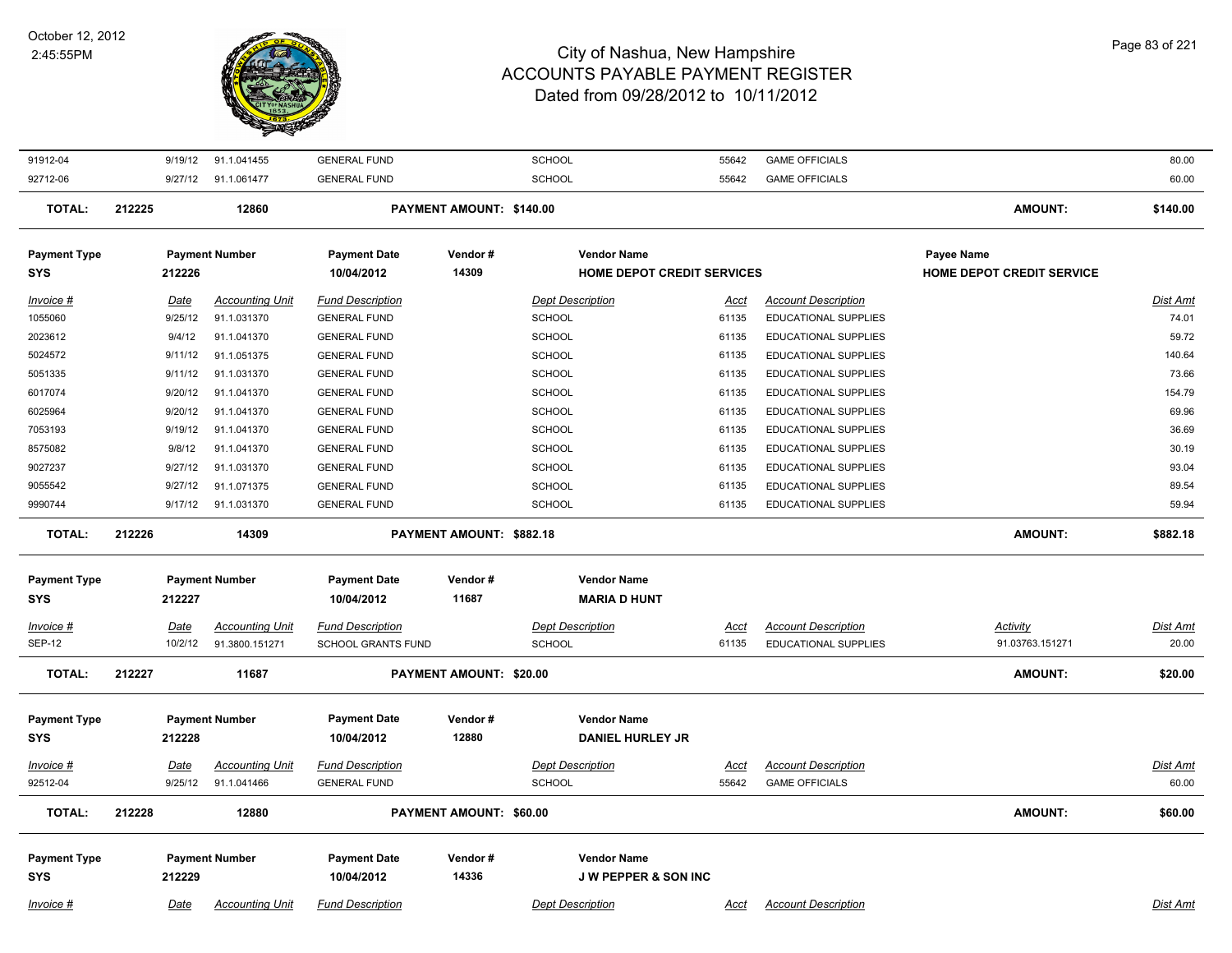

| 1K61326                           |        | 9/5/12                 | 91.1.031112                              | <b>GENERAL FUND</b>                             |                            | <b>SCHOOL</b>                                        | 61135                | EDUCATIONAL SUPPLIES                                 |                | 479.99                      |
|-----------------------------------|--------|------------------------|------------------------------------------|-------------------------------------------------|----------------------------|------------------------------------------------------|----------------------|------------------------------------------------------|----------------|-----------------------------|
| 1K67103                           |        | 9/13/12                | 91.1.031112                              | <b>GENERAL FUND</b>                             |                            | SCHOOL                                               | 61135                | EDUCATIONAL SUPPLIES                                 |                | 224.00                      |
| 1K69497                           |        |                        | 9/17/12 91.1.061112                      | <b>GENERAL FUND</b>                             |                            | SCHOOL                                               | 61135                | <b>EDUCATIONAL SUPPLIES</b>                          |                | 866.99                      |
| <b>TOTAL:</b>                     | 212229 |                        | 14336                                    |                                                 | PAYMENT AMOUNT: \$1,570.98 |                                                      |                      |                                                      | <b>AMOUNT:</b> | \$1,570.98                  |
| <b>Payment Type</b><br><b>SYS</b> |        | 212230                 | <b>Payment Number</b>                    | <b>Payment Date</b><br>10/04/2012               | Vendor#<br>15089           | <b>Vendor Name</b><br><b>CHERYL JACOBS</b>           |                      |                                                      |                |                             |
| Invoice #<br>MILES-AUG/SEPT       |        | <b>Date</b><br>9/25/12 | <b>Accounting Unit</b><br>91.1.992322    | <b>Fund Description</b><br><b>GENERAL FUND</b>  |                            | <b>Dept Description</b><br><b>SCHOOL</b>             | Acct<br>55307        | <b>Account Description</b><br>MILEAGE REIMBURSEMENTS |                | Dist Amt<br>15.40           |
| <b>TOTAL:</b>                     | 212230 |                        | 15089                                    |                                                 | PAYMENT AMOUNT: \$15.40    |                                                      |                      |                                                      | <b>AMOUNT:</b> | \$15.40                     |
| <b>Payment Type</b><br><b>SYS</b> |        | 212231                 | <b>Payment Number</b>                    | <b>Payment Date</b><br>10/04/2012               | Vendor#<br>12912           | <b>Vendor Name</b><br><b>JASINSKI FREDERICK</b>      |                      |                                                      |                |                             |
| Invoice #                         |        | Date                   | <b>Accounting Unit</b>                   | <b>Fund Description</b>                         |                            | <b>Dept Description</b>                              | Acct                 | <b>Account Description</b>                           |                | <b>Dist Amt</b>             |
| 100112-06                         |        | 10/1/12                | 91.1.061463                              | <b>GENERAL FUND</b>                             |                            | <b>SCHOOL</b>                                        | 55642                | <b>GAME OFFICIALS</b>                                |                | 60.00                       |
| <b>TOTAL:</b>                     | 212231 |                        | 12912                                    |                                                 | PAYMENT AMOUNT: \$60.00    |                                                      |                      |                                                      | <b>AMOUNT:</b> | \$60.00                     |
| <b>Payment Type</b><br><b>SYS</b> |        | 212232                 | <b>Payment Number</b>                    | <b>Payment Date</b><br>10/04/2012               | Vendor#<br>12102           | <b>Vendor Name</b><br>JOHN BENNETT CREATIVE SERVICES |                      |                                                      |                |                             |
| $Invoice$ #<br>3164-08            |        | Date<br>9/12/12        | <b>Accounting Unit</b><br>91.2100.993120 | <b>Fund Description</b><br><b>FOOD SERVICES</b> |                            | <b>Dept Description</b><br>SCHOOL                    | <u>Acct</u><br>55600 | <b>Account Description</b><br><b>PRINTING</b>        |                | <b>Dist Amt</b><br>2,158.10 |
| <b>TOTAL:</b>                     | 212232 |                        | 12102                                    |                                                 | PAYMENT AMOUNT: \$2,158.10 |                                                      |                      |                                                      | <b>AMOUNT:</b> | \$2,158.10                  |
| <b>Payment Type</b><br><b>SYS</b> |        | 212233                 | <b>Payment Number</b>                    | <b>Payment Date</b><br>10/04/2012               | Vendor#<br>12922           | <b>Vendor Name</b><br><b>JOHN DEERE LANDSCAPES</b>   |                      |                                                      |                |                             |
| Invoice #                         |        | Date                   | <b>Accounting Unit</b>                   | <b>Fund Description</b>                         |                            | <b>Dept Description</b>                              | <u>Acct</u>          | <b>Account Description</b>                           |                | <b>Dist Amt</b>             |
| 62670162                          |        |                        | 9/14/12 91.1.222630                      | <b>GENERAL FUND</b>                             |                            | SCHOOL                                               | 61599                | <b>GROUNDS MAINTENANCE SUPPLIES</b>                  |                | 40.00                       |
| <b>TOTAL:</b>                     | 212233 |                        | 12922                                    |                                                 | PAYMENT AMOUNT: \$40.00    |                                                      |                      |                                                      | <b>AMOUNT:</b> | \$40.00                     |
| <b>Payment Type</b><br><b>SYS</b> |        | 212234                 | <b>Payment Number</b>                    | <b>Payment Date</b><br>10/04/2012               | Vendor#<br>12928           | <b>Vendor Name</b><br><b>EDWARD JONSON</b>           |                      |                                                      |                |                             |
| Invoice #                         |        | Date                   | <b>Accounting Unit</b>                   | <b>Fund Description</b>                         |                            | <b>Dept Description</b>                              | Acct                 | <b>Account Description</b>                           |                | Dist Amt                    |
| 91412-04                          |        | 9/14/12                | 91.1.041467                              | <b>GENERAL FUND</b>                             |                            | SCHOOL                                               | 55642                | <b>GAME OFFICIALS</b>                                |                | 60.00                       |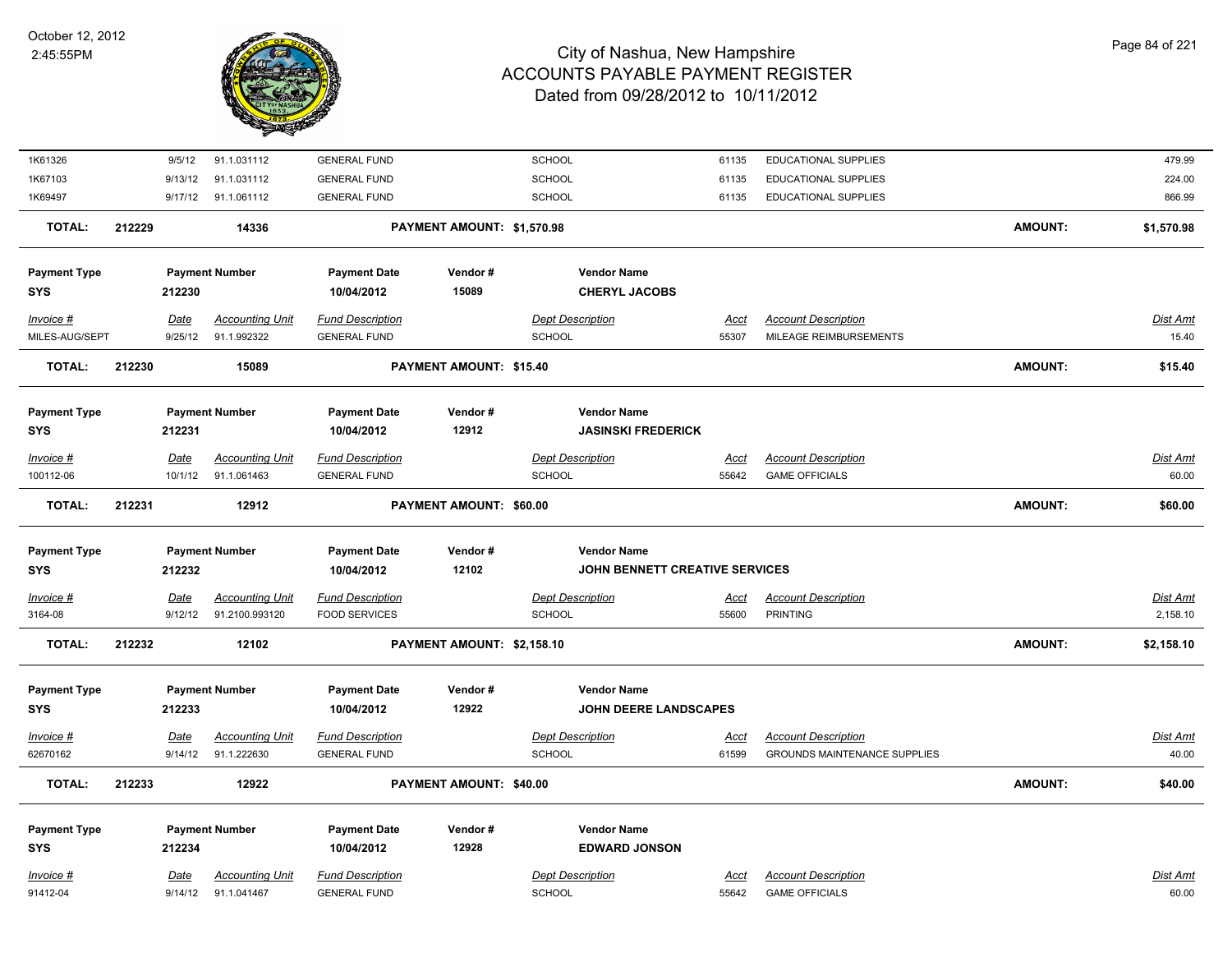

| <b>TOTAL:</b>                     | 212234 |                        | 12928                                 |                                                | <b>PAYMENT AMOUNT: \$60.00</b> |                                           |                                      |                                                        | <b>AMOUNT:</b>                                 | \$60.00                  |
|-----------------------------------|--------|------------------------|---------------------------------------|------------------------------------------------|--------------------------------|-------------------------------------------|--------------------------------------|--------------------------------------------------------|------------------------------------------------|--------------------------|
| <b>Payment Type</b><br><b>SYS</b> |        | 212235                 | <b>Payment Number</b>                 | <b>Payment Date</b><br>10/04/2012              | Vendor#<br>12941               | <b>Vendor Name</b>                        | <b>KAPLAN EARLY LEARNING COMPANY</b> |                                                        | Payee Name<br><b>KAPLAN SCHOOL SUPPLY CORP</b> |                          |
| Invoice #<br>2962110              |        | Date<br>9/15/12        | <b>Accounting Unit</b><br>91.1.021220 | <b>Fund Description</b><br><b>GENERAL FUND</b> |                                | <b>Dept Description</b><br>SCHOOL         | <u>Acct</u><br>61249                 | <b>Account Description</b><br><b>TESTING MATERIALS</b> |                                                | Dist Amt<br>172.21       |
| <b>TOTAL:</b>                     | 212235 |                        | 12941                                 |                                                | PAYMENT AMOUNT: \$172.21       |                                           |                                      |                                                        | <b>AMOUNT:</b>                                 | \$172.21                 |
| <b>Payment Type</b><br>SYS        |        | 212236                 | <b>Payment Number</b>                 | <b>Payment Date</b><br>10/04/2012              | Vendor#<br>12968               | <b>Vendor Name</b><br><b>GARY KUBA</b>    |                                      |                                                        |                                                |                          |
| Invoice #<br>92112-04             |        | Date<br>9/21/12        | <b>Accounting Unit</b><br>91.1.041456 | <b>Fund Description</b><br><b>GENERAL FUND</b> |                                | <b>Dept Description</b><br>SCHOOL         | Acct<br>55642                        | <b>Account Description</b><br><b>GAME OFFICIALS</b>    |                                                | Dist Amt<br>80.00        |
| <b>TOTAL:</b>                     | 212236 |                        | 12968                                 |                                                | PAYMENT AMOUNT: \$80.00        |                                           |                                      |                                                        | <b>AMOUNT:</b>                                 | \$80.00                  |
| <b>Payment Type</b><br>SYS        |        | 212237                 | <b>Payment Number</b>                 | <b>Payment Date</b><br>10/04/2012              | Vendor#<br>12970               | <b>Vendor Name</b><br><b>JOSEPH KURTA</b> |                                      |                                                        |                                                |                          |
| Invoice #<br>91412-04             |        | <b>Date</b><br>9/14/12 | <b>Accounting Unit</b><br>91.1.041467 | <b>Fund Description</b><br><b>GENERAL FUND</b> |                                | <b>Dept Description</b><br><b>SCHOOL</b>  | <u>Acct</u><br>55642                 | <b>Account Description</b><br><b>GAME OFFICIALS</b>    |                                                | <b>Dist Amt</b><br>60.00 |
| <b>TOTAL:</b>                     | 212237 |                        | 12970                                 |                                                | PAYMENT AMOUNT: \$60.00        |                                           |                                      |                                                        | <b>AMOUNT:</b>                                 | \$60.00                  |
| <b>Payment Type</b><br><b>SYS</b> |        | 212238                 | <b>Payment Number</b>                 | <b>Payment Date</b><br>10/04/2012              | Vendor#<br>14386               | <b>Vendor Name</b><br><b>DONNA LATINA</b> |                                      |                                                        |                                                |                          |
| Invoice #<br>MILES-SEPT           |        | Date<br>10/1/12        | <b>Accounting Unit</b><br>91.1.992322 | <b>Fund Description</b><br><b>GENERAL FUND</b> |                                | <b>Dept Description</b><br><b>SCHOOL</b>  | <b>Acct</b><br>55307                 | <b>Account Description</b><br>MILEAGE REIMBURSEMENTS   |                                                | <b>Dist Amt</b><br>60.22 |
| TOTAL:                            | 212238 |                        | 14386                                 |                                                | PAYMENT AMOUNT: \$60.22        |                                           |                                      |                                                        | <b>AMOUNT:</b>                                 | \$60.22                  |
| <b>Payment Type</b><br><b>SYS</b> |        | 212239                 | <b>Payment Number</b>                 | <b>Payment Date</b><br>10/04/2012              | Vendor#<br>14417               | <b>Vendor Name</b><br><b>MARK LUCAS</b>   |                                      |                                                        |                                                |                          |
| Invoice #<br>MILES-SEPT           |        | <b>Date</b><br>10/1/12 | <b>Accounting Unit</b><br>91.1.992322 | <b>Fund Description</b><br><b>GENERAL FUND</b> |                                | <b>Dept Description</b><br><b>SCHOOL</b>  | Acct<br>55307                        | <b>Account Description</b><br>MILEAGE REIMBURSEMENTS   |                                                | Dist Amt<br>24.98        |
| <b>TOTAL:</b>                     | 212239 |                        | 14417                                 |                                                | <b>PAYMENT AMOUNT: \$24.98</b> |                                           |                                      |                                                        | <b>AMOUNT:</b>                                 | \$24.98                  |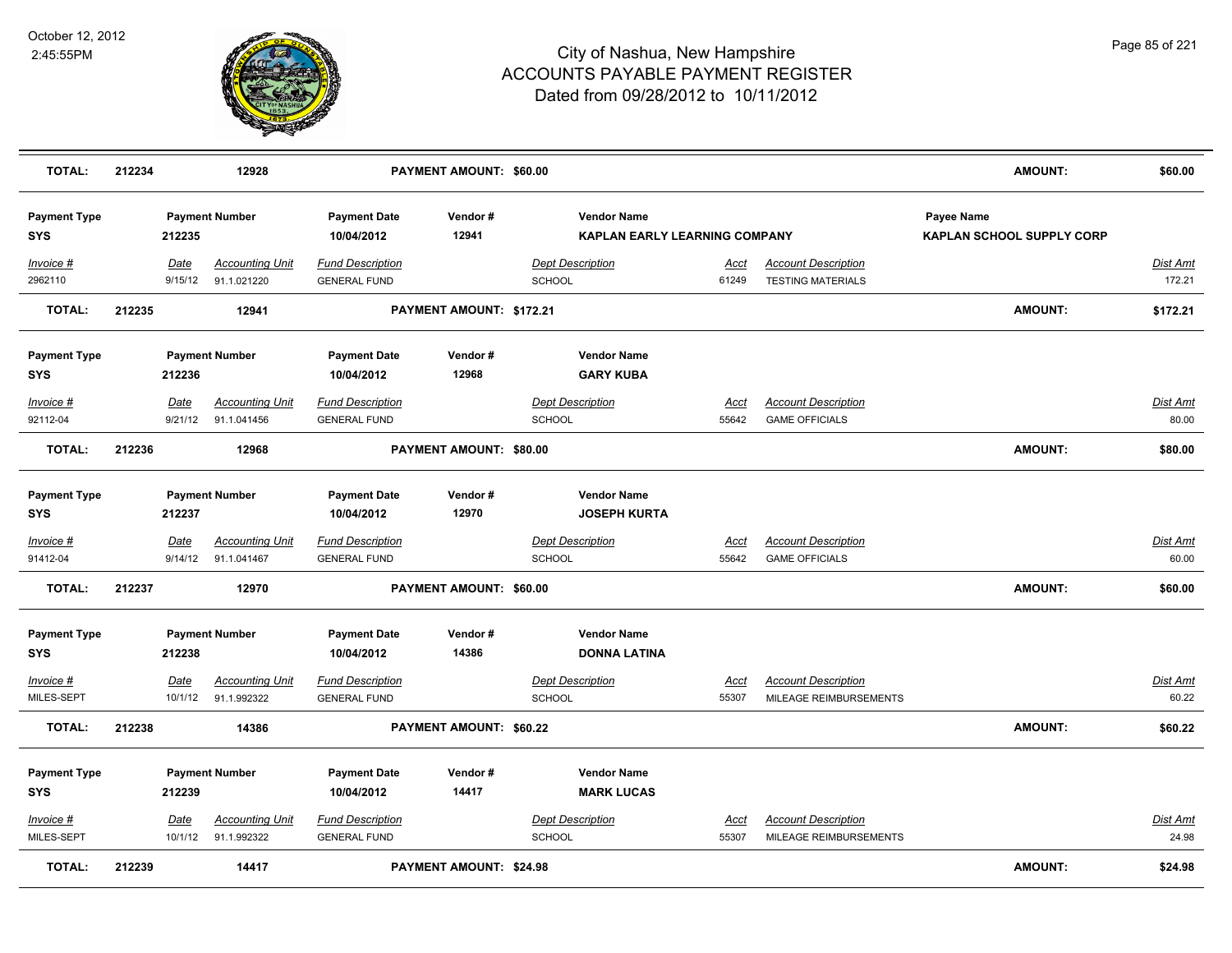

| <b>Payment Type</b><br><b>SYS</b> |        | 212240      | <b>Payment Number</b>  | <b>Payment Date</b><br>10/04/2012 | Vendor#<br>13030               |                         | <b>Vendor Name</b><br><b>BRIAN LUSIGNAN</b>       |               |                                                      |                |                 |
|-----------------------------------|--------|-------------|------------------------|-----------------------------------|--------------------------------|-------------------------|---------------------------------------------------|---------------|------------------------------------------------------|----------------|-----------------|
|                                   |        |             |                        |                                   |                                |                         |                                                   |               |                                                      |                |                 |
| Invoice #                         |        | Date        | <b>Accounting Unit</b> | <b>Fund Description</b>           |                                |                         | <b>Dept Description</b>                           | <u>Acct</u>   | <b>Account Description</b>                           |                | Dist Amt        |
| 100112-06                         |        | 10/1/12     | 91.1.061477            | <b>GENERAL FUND</b>               |                                | <b>SCHOOL</b>           |                                                   | 55642         | <b>GAME OFFICIALS</b>                                |                | 60.00           |
| <b>TOTAL:</b>                     | 212240 |             | 13030                  |                                   | <b>PAYMENT AMOUNT: \$60.00</b> |                         |                                                   |               |                                                      | AMOUNT:        | \$60.00         |
| <b>Payment Type</b><br><b>SYS</b> |        | 212241      | <b>Payment Number</b>  | <b>Payment Date</b><br>10/04/2012 | Vendor#<br>13036               |                         | <b>Vendor Name</b><br><b>M &amp; N SPORTS LLC</b> |               |                                                      |                |                 |
| Invoice #                         |        | <u>Date</u> | <b>Accounting Unit</b> | <b>Fund Description</b>           |                                | <b>Dept Description</b> |                                                   | Acct          | <b>Account Description</b>                           |                | <b>Dist Amt</b> |
| 18173                             |        | 8/30/12     | 91.1.031440            | <b>GENERAL FUND</b>               |                                | <b>SCHOOL</b>           |                                                   | 54487         | <b>EQUIPMENT REPAIRS &amp;</b>                       |                | 803.55          |
| 18173                             |        | 8/30/12     | 91.1.031441            | <b>GENERAL FUND</b>               |                                | <b>SCHOOL</b>           |                                                   | 54487         | <b>MAINTENANCE</b><br><b>EQUIPMENT REPAIRS &amp;</b> |                | 1,450.80        |
| 18173                             |        | 8/30/12     | 91.1.031455            | <b>GENERAL FUND</b>               |                                | <b>SCHOOL</b>           |                                                   | 54487         | <b>MAINTENANCE</b><br><b>EQUIPMENT REPAIRS &amp;</b> |                | 495.20          |
| 18173                             |        | 8/30/12     | 91.1.031466            | <b>GENERAL FUND</b>               |                                | <b>SCHOOL</b>           |                                                   | 54487         | <b>MAINTENANCE</b><br><b>EQUIPMENT REPAIRS &amp;</b> |                | 197.70          |
| 18173                             |        | 8/30/12     | 91.1.041440            | <b>GENERAL FUND</b>               |                                | SCHOOL                  |                                                   | 54487         | <b>MAINTENANCE</b><br><b>EQUIPMENT REPAIRS &amp;</b> |                | 954.65          |
| 18173                             |        | 8/30/12     | 91.1.041441            | <b>GENERAL FUND</b>               |                                | <b>SCHOOL</b>           |                                                   | 54487         | <b>MAINTENANCE</b><br><b>EQUIPMENT REPAIRS &amp;</b> |                | 671.40          |
| 18173                             |        | 8/30/12     | 91.1.041455            | <b>GENERAL FUND</b>               |                                | <b>SCHOOL</b>           |                                                   | 54487         | <b>MAINTENANCE</b><br><b>EQUIPMENT REPAIRS &amp;</b> |                | 310.80          |
| 18173                             |        | 8/30/12     | 91.1.041456            | <b>GENERAL FUND</b>               |                                | <b>SCHOOL</b>           |                                                   | 54487         | <b>MAINTENANCE</b><br><b>EQUIPMENT REPAIRS &amp;</b> |                | 297.85          |
|                                   |        |             |                        |                                   |                                |                         |                                                   |               | <b>MAINTENANCE</b>                                   |                |                 |
| 18173                             |        | 8/30/12     | 91.1.051463            | <b>GENERAL FUND</b>               |                                | SCHOOL                  |                                                   | 54487         | <b>EQUIPMENT REPAIRS &amp;</b><br><b>MAINTENANCE</b> |                | 159.75          |
| 18173                             |        | 8/30/12     | 91.1.061463            | <b>GENERAL FUND</b>               |                                | <b>SCHOOL</b>           |                                                   | 54487         | <b>EQUIPMENT REPAIRS &amp;</b><br><b>MAINTENANCE</b> |                | 159.75          |
| 18173                             |        | 8/30/12     | 91.1.071463            | <b>GENERAL FUND</b>               |                                | SCHOOL                  |                                                   | 54487         | <b>EQUIPMENT REPAIRS &amp;</b><br><b>MAINTENANCE</b> |                | 159.75          |
| 18173                             |        | 8/30/12     | 91.2212.991408         | ATHLETICS REVENUE FUND            |                                | <b>SCHOOL</b>           |                                                   | 61299         | MISCELLANEOUS SUPPLIES                               |                | 1,158.30        |
| 18173                             |        | 8/30/12     | <b>BS1000</b>          | <b>GENERAL FUND</b>               |                                | <b>GENERAL FUND</b>     |                                                   | 29185         | LAWSON INVENTORY SUSPENSE                            |                | 12.95           |
| 18220                             |        | 9/13/12     | 91.2232.031320         | SOUTH STUDENT SHOP                |                                | <b>SCHOOL</b>           |                                                   | 61135         | <b>EDUCATIONAL SUPPLIES</b>                          |                | 753.95          |
| <b>TOTAL:</b>                     | 212241 |             | 13036                  |                                   | PAYMENT AMOUNT: \$7,586.40     |                         |                                                   |               |                                                      | <b>AMOUNT:</b> | \$7,586.40      |
| <b>Payment Type</b>               |        |             | <b>Payment Number</b>  | <b>Payment Date</b>               | Vendor#                        |                         | <b>Vendor Name</b>                                |               |                                                      |                |                 |
| <b>SYS</b>                        |        | 212242      |                        | 10/04/2012                        | 14420                          |                         | <b>M SAUNDERS INC</b>                             |               |                                                      |                |                 |
| Invoice #                         |        | Date        | <b>Accounting Unit</b> | <b>Fund Description</b>           |                                | <b>Dept Description</b> |                                                   |               | <b>Account Description</b>                           |                | Dist Amt        |
| 652424 - 1086                     |        | 9/17/12     | 91.2100.063120         | <b>FOOD SERVICES</b>              |                                | <b>SCHOOL</b>           |                                                   | Acct<br>61214 | FOOD, FOOD SERVICE PROGRAM                           |                | 367.08          |
|                                   |        |             |                        |                                   |                                |                         |                                                   |               |                                                      |                |                 |

652679 9/12/12 91.2222.991490 AFTER SCHOOL PROGRAM SCHOOL 61299 MISCELLANEOUS SUPPLIES 55.90 653351 - 1074 91/17/12 91.2100.093120 FOOD SERVICES SCHOOL SCHOOL 61214 FOOD, FOOD SERVICE PROGRAM 172.07 653378 - 1080 9/17/12 91.2100.173120 FOOD SERVICES SCHOOL SCHOOL 61214 FOOD, FOOD SERVICE PROGRAM 203.49 653691 - 1087 9/24/12 91.2100.153120 FOOD SERVICES SCHOOL SCHOOL 61214 FOOD, FOOD SERVICE PROGRAM 596.01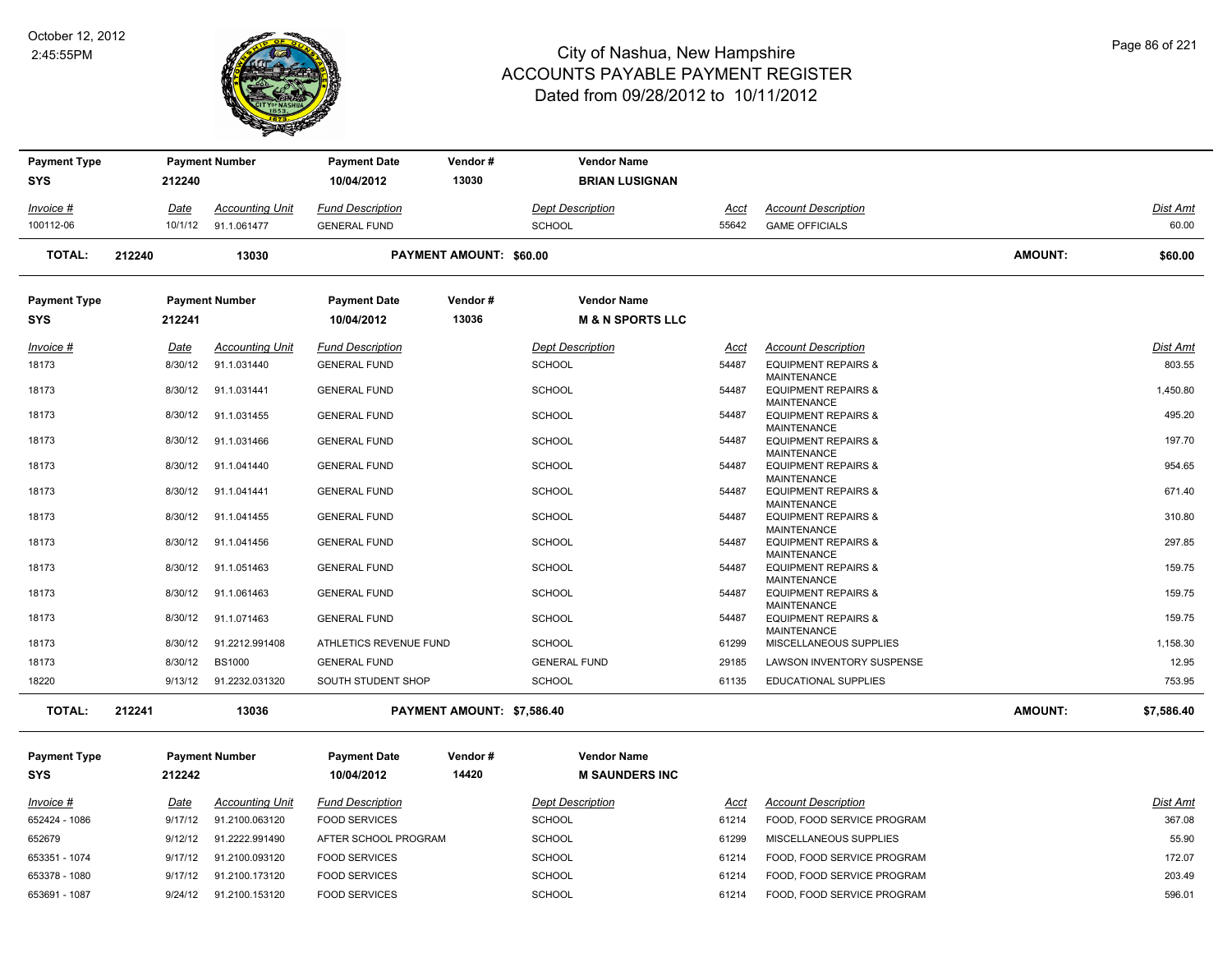

| Invoice #                         | Date    | <b>Accounting Unit</b> | <b>Fund Description</b>           |                            | <b>Dept Description</b>                     | Acct  | <b>Account Description</b> | Activity | Dist Amt   |
|-----------------------------------|---------|------------------------|-----------------------------------|----------------------------|---------------------------------------------|-------|----------------------------|----------|------------|
| <b>Payment Type</b><br><b>SYS</b> | 212243  | <b>Payment Number</b>  | <b>Payment Date</b><br>10/04/2012 | Vendor#<br>14422           | <b>Vendor Name</b><br><b>TARA MACDONALD</b> |       |                            |          |            |
| <b>TOTAL:</b>                     | 212242  | 14420                  |                                   | PAYMENT AMOUNT: \$8,642.35 |                                             |       |                            | AMOUNT:  | \$8,642.35 |
| 656266 - 1083                     | 10/2/12 | 91.2100.073120         | <b>FOOD SERVICES</b>              | <b>SCHOOL</b>              |                                             | 61214 | FOOD, FOOD SERVICE PROGRAM |          | 112.33     |
| 655891 - 1073                     | 10/1/12 | 91.2100.143120         | <b>FOOD SERVICES</b>              | <b>SCHOOL</b>              |                                             | 61214 | FOOD, FOOD SERVICE PROGRAM |          | 376.93     |
| 655850 - 1083                     | 10/1/12 | 91.2100.073120         | <b>FOOD SERVICES</b>              | <b>SCHOOL</b>              |                                             | 61214 | FOOD, FOOD SERVICE PROGRAM |          | 383.28     |
| 655647 - 1077                     | 9/28/12 | 91.2100.053120         | <b>FOOD SERVICES</b>              | <b>SCHOOL</b>              |                                             | 61214 | FOOD, FOOD SERVICE PROGRAM |          | 112.70     |
| 655616 - 1083                     | 9/28/12 | 91.2100.073120         | <b>FOOD SERVICES</b>              | <b>SCHOOL</b>              |                                             | 61214 | FOOD, FOOD SERVICE PROGRAM |          | 25.04      |
| 655604 - 1076                     | 9/28/12 | 91.2100.113120         | <b>FOOD SERVICES</b>              | <b>SCHOOL</b>              |                                             | 61214 | FOOD, FOOD SERVICE PROGRAM |          | 248.54     |
| 655602 - 1090                     | 9/28/12 | 91.2100.123120         | <b>FOOD SERVICES</b>              | <b>SCHOOL</b>              |                                             | 61214 | FOOD, FOOD SERVICE PROGRAM |          | 198.72     |
| 655601 - 1072                     | 9/28/12 | 91.2100.043120         | <b>FOOD SERVICES</b>              | SCHOOL                     |                                             | 61214 | FOOD, FOOD SERVICE PROGRAM |          | 234.40     |
| 655553 - 1078                     | 9/28/12 | 91.2100.103120         | <b>FOOD SERVICES</b>              | <b>SCHOOL</b>              |                                             | 61214 | FOOD, FOOD SERVICE PROGRAM |          | 143.12     |
| 655381 - 1085                     | 9/27/12 | 91.2100.183120         | <b>FOOD SERVICES</b>              | <b>SCHOOL</b>              |                                             | 61214 | FOOD, FOOD SERVICE PROGRAM |          | 22.95      |
| 655380 - 1083                     | 9/27/12 | 91.2100.073120         | <b>FOOD SERVICES</b>              | <b>SCHOOL</b>              |                                             | 61214 | FOOD, FOOD SERVICE PROGRAM |          | 51.86      |
| 655372 - 1086                     | 9/27/12 | 91.2100.063120         | <b>FOOD SERVICES</b>              | <b>SCHOOL</b>              |                                             | 61214 | FOOD, FOOD SERVICE PROGRAM |          | 101.37     |
| 655210 - 1072                     | 9/26/12 | 91.2100.043120         | <b>FOOD SERVICES</b>              | <b>SCHOOL</b>              |                                             | 61214 | FOOD, FOOD SERVICE PROGRAM |          | 622.00     |
| 655208 - 1083                     | 9/26/12 | 91.2100.073120         | <b>FOOD SERVICES</b>              | <b>SCHOOL</b>              |                                             | 61214 | FOOD, FOOD SERVICE PROGRAM |          | 198.79     |
| 655204 - 1076                     | 9/26/12 | 91.2100.113120         | <b>FOOD SERVICES</b>              | <b>SCHOOL</b>              |                                             | 61214 | FOOD, FOOD SERVICE PROGRAM |          | 31.95      |
| 655188 - 1082                     | 9/26/12 | 91.2100.133120         | <b>FOOD SERVICES</b>              | <b>SCHOOL</b>              |                                             | 61214 | FOOD, FOOD SERVICE PROGRAM |          | 69.45      |
| 655048 - 1074                     | 9/25/12 | 91.2100.093120         | <b>FOOD SERVICES</b>              | <b>SCHOOL</b>              |                                             | 61214 | FOOD, FOOD SERVICE PROGRAM |          | 30.60      |
| 655035 - 1077                     | 10/1/12 | 91.2100.053120         | <b>FOOD SERVICES</b>              | <b>SCHOOL</b>              |                                             | 61214 | FOOD, FOOD SERVICE PROGRAM |          | 356.55     |
| 654650 - 1080                     | 9/24/12 | 91.2100.173120         | <b>FOOD SERVICES</b>              | SCHOOL                     |                                             | 61214 | FOOD, FOOD SERVICE PROGRAM |          | 203.70     |
| 654649 - 1073                     | 9/24/12 | 91.2100.143120         | <b>FOOD SERVICES</b>              | <b>SCHOOL</b>              |                                             | 61214 | FOOD, FOOD SERVICE PROGRAM |          | 356.81     |
| 654617 - 1085                     | 9/24/12 | 91.2100.183120         | <b>FOOD SERVICES</b>              | <b>SCHOOL</b>              |                                             | 61214 | FOOD, FOOD SERVICE PROGRAM |          | 420.28     |
| 654616 - 1074                     | 9/24/12 | 91.2100.093120         | <b>FOOD SERVICES</b>              | <b>SCHOOL</b>              |                                             | 61214 | FOOD, FOOD SERVICE PROGRAM |          | 397.35     |
| 654615 - 1082                     | 9/24/12 | 91.2100.133120         | <b>FOOD SERVICES</b>              | <b>SCHOOL</b>              |                                             | 61214 | FOOD, FOOD SERVICE PROGRAM |          | 135.32     |
| 654614 - 1083                     | 9/24/12 | 91.2100.073120         | <b>FOOD SERVICES</b>              | <b>SCHOOL</b>              |                                             | 61214 | FOOD, FOOD SERVICE PROGRAM |          | 368.86     |
| 654586 - 1078                     | 9/24/12 | 91.2100.103120         | <b>FOOD SERVICES</b>              | <b>SCHOOL</b>              |                                             | 61214 | FOOD, FOOD SERVICE PROGRAM |          | 94.72      |
| 654573 - 1084                     | 9/24/12 | 91.2100.163120         | <b>FOOD SERVICES</b>              | <b>SCHOOL</b>              |                                             | 61214 | FOOD, FOOD SERVICE PROGRAM |          | 239.58     |
| 654345 - 1076                     | 9/25/12 | 91.2100.113120         | <b>FOOD SERVICES</b>              | <b>SCHOOL</b>              |                                             | 61214 | FOOD, FOOD SERVICE PROGRAM |          | 13.50      |
| 654342 - 1076                     | 9/21/12 | 91.2100.113120         | <b>FOOD SERVICES</b>              | SCHOOL                     |                                             | 61214 | FOOD, FOOD SERVICE PROGRAM |          | 201.14     |
| 654340 - 1086                     | 9/21/12 | 91.2100.063120         | <b>FOOD SERVICES</b>              | <b>SCHOOL</b>              |                                             | 61214 | FOOD, FOOD SERVICE PROGRAM |          | 40.65      |
| 653923 - 1086                     | 9/19/12 | 91.2100.063120         | <b>FOOD SERVICES</b>              | <b>SCHOOL</b>              |                                             | 61214 | FOOD, FOOD SERVICE PROGRAM |          | 62.65      |
| 653700 - 1086                     | 9/24/12 | 91.2100.063120         | <b>FOOD SERVICES</b>              | <b>SCHOOL</b>              |                                             | 61214 | FOOD, FOOD SERVICE PROGRAM |          | 382.45     |
| 653697 - 1075                     | 9/25/12 | 91.2100.203120         | <b>FOOD SERVICES</b>              | <b>SCHOOL</b>              |                                             | 61214 | FOOD, FOOD SERVICE PROGRAM |          | 284.53     |
| 653695 - 1089                     | 9/25/12 | 91.2100.193120         | <b>FOOD SERVICES</b>              | <b>SCHOOL</b>              |                                             | 61214 | FOOD, FOOD SERVICE PROGRAM |          | 294.84     |
| 653692 - 1077                     | 9/24/12 | 91.2100.053120         | <b>FOOD SERVICES</b>              | <b>SCHOOL</b>              |                                             | 61214 | FOOD, FOOD SERVICE PROGRAM |          | 430.84     |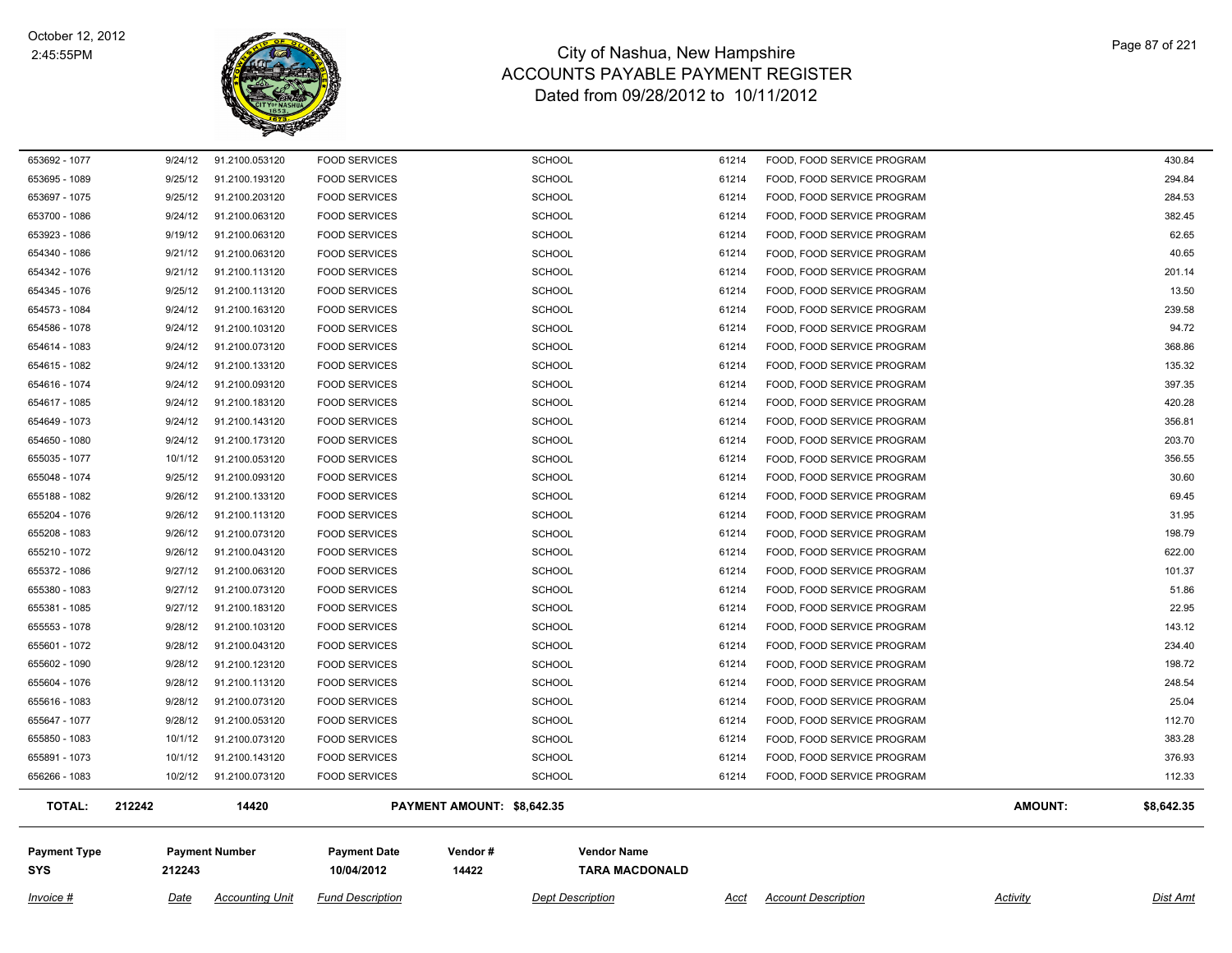

| 09/18                             |        | 10/2/12                | 91.3800.021500                    | SCHOOL GRANTS FUND                       |                                | <b>SCHOOL</b>                             | 53628                | <b>CONTRACT SERVICES</b>                            | 91.03953.021500 | 62.50              |
|-----------------------------------|--------|------------------------|-----------------------------------|------------------------------------------|--------------------------------|-------------------------------------------|----------------------|-----------------------------------------------------|-----------------|--------------------|
| <b>TOTAL:</b>                     | 212243 |                        | 14422                             |                                          | <b>PAYMENT AMOUNT: \$62.50</b> |                                           |                      |                                                     | <b>AMOUNT:</b>  | \$62.50            |
| <b>Payment Type</b>               |        |                        | <b>Payment Number</b>             | <b>Payment Date</b>                      | Vendor#                        | <b>Vendor Name</b>                        |                      |                                                     |                 |                    |
| <b>SYS</b>                        |        | 212244                 |                                   | 10/04/2012                               | 15020                          | <b>DAVID A. MACLEAN</b>                   |                      |                                                     |                 |                    |
| $Invoice$ #                       |        | <b>Date</b>            | <b>Accounting Unit</b>            | <b>Fund Description</b>                  |                                | <b>Dept Description</b>                   | <u>Acct</u>          | <b>Account Description</b>                          |                 | <u>Dist Amt</u>    |
| 92712-04                          |        | 9/27/12                | 91.1.041470                       | <b>GENERAL FUND</b>                      |                                | SCHOOL                                    | 55642                | <b>GAME OFFICIALS</b>                               |                 | 60.00              |
| <b>TOTAL:</b>                     | 212244 |                        | 15020                             |                                          | PAYMENT AMOUNT: \$60.00        |                                           |                      |                                                     | <b>AMOUNT:</b>  | \$60.00            |
| <b>Payment Type</b>               |        |                        | <b>Payment Number</b>             | <b>Payment Date</b>                      | Vendor#                        | <b>Vendor Name</b>                        |                      |                                                     |                 |                    |
| <b>SYS</b>                        |        | 212245                 |                                   | 10/04/2012                               | 13050                          | AMY B MANHEIM ZIMMERMAN                   |                      |                                                     |                 |                    |
| Invoice #                         |        | Date                   | <b>Accounting Unit</b>            | <b>Fund Description</b>                  |                                | <b>Dept Description</b>                   | Acct                 | <b>Account Description</b>                          | Activity        | Dist Amt           |
| 09/07-10/05                       |        | 10/3/12                | 91.3800.042210                    | <b>SCHOOL GRANTS FUND</b>                |                                | SCHOOL                                    | 53607                | PROGRAM IMPROVEMENT<br><b>SERVICES</b>              | 91.03903.042210 | 822.50             |
| <b>TOTAL:</b>                     | 212245 |                        | 13050                             |                                          | PAYMENT AMOUNT: \$822.50       |                                           |                      |                                                     | <b>AMOUNT:</b>  | \$822.50           |
| <b>Payment Type</b>               |        |                        | <b>Payment Number</b>             | <b>Payment Date</b>                      | Vendor#                        | <b>Vendor Name</b>                        |                      |                                                     |                 |                    |
| <b>SYS</b>                        |        | 212246                 |                                   | 10/04/2012                               | 11280                          | <b>MARKET BASKET ACCT 2589096</b>         |                      |                                                     |                 |                    |
| Invoice #                         |        | Date                   | <b>Accounting Unit</b>            | <b>Fund Description</b>                  |                                | <b>Dept Description</b>                   | Acct                 | <b>Account Description</b>                          | Activity        | Dist Amt           |
| 108209-134                        |        | 9/17/12                | 91.2222.991490                    | AFTER SCHOOL PROGRAM                     |                                | SCHOOL                                    | 61299                | MISCELLANEOUS SUPPLIES                              |                 | 28.08              |
| 112577-124                        |        | 9/6/12                 | 91.1.031340                       | <b>GENERAL FUND</b>                      |                                | <b>SCHOOL</b>                             | 61135                | <b>EDUCATIONAL SUPPLIES</b>                         |                 | 23.54              |
| 131996-131                        |        | 9/15/12                | 91.1.041300                       | <b>GENERAL FUND</b>                      |                                | SCHOOL                                    | 61135                | <b>EDUCATIONAL SUPPLIES</b>                         |                 | 91.50              |
| 141713-124                        |        | 9/19/12                | 91.1.031340                       | <b>GENERAL FUND</b>                      |                                | <b>SCHOOL</b>                             | 61135                | <b>EDUCATIONAL SUPPLIES</b>                         |                 | 133.07             |
| 145888-150                        |        | 9/11/12                | 91.3800.991490                    | <b>SCHOOL GRANTS FUND</b>                |                                | <b>SCHOOL</b>                             | 61299                | MISCELLANEOUS SUPPLIES                              | 91.03463.991490 | 12.96              |
| 148255-084                        |        | 9/14/12                | 91.2222.991490                    | AFTER SCHOOL PROGRAM                     |                                | SCHOOL                                    | 61299                | MISCELLANEOUS SUPPLIES                              |                 | 14.45              |
| 173690-137                        |        | 9/12/12                | 91.1.031340                       | <b>GENERAL FUND</b>                      |                                | <b>SCHOOL</b>                             | 61135                | <b>EDUCATIONAL SUPPLIES</b>                         |                 | 96.16              |
| 176673-116                        |        | 9/14/12                | 91.2222.991490                    | AFTER SCHOOL PROGRAM                     |                                | SCHOOL                                    | 61299                | MISCELLANEOUS SUPPLIES                              |                 | 16.00              |
| 180993-116                        |        | 9/16/12                | 91.2222.991490                    | AFTER SCHOOL PROGRAM                     |                                | SCHOOL                                    | 61299                | MISCELLANEOUS SUPPLIES                              |                 | 15.40              |
| 195801-150                        |        | 9/13/12                | 91.3800.991490                    | <b>SCHOOL GRANTS FUND</b>                |                                | <b>SCHOOL</b>                             | 61299                | MISCELLANEOUS SUPPLIES                              | 91.03463.991490 | 24.71              |
| <b>TOTAL:</b>                     | 212246 |                        | 11280                             |                                          | PAYMENT AMOUNT: \$455.87       |                                           |                      |                                                     | <b>AMOUNT:</b>  | \$455.87           |
| <b>Payment Type</b><br><b>SYS</b> |        | 212247                 | <b>Payment Number</b>             | <b>Payment Date</b><br>10/04/2012        | Vendor #<br>15118              | <b>Vendor Name</b><br><b>MASSON DAVID</b> |                      |                                                     |                 |                    |
|                                   |        |                        |                                   |                                          |                                |                                           |                      |                                                     |                 |                    |
| $Invoice$ #<br><b>REFUND</b>      |        | <u>Date</u><br>9/26/12 | <b>Accounting Unit</b><br>91.2204 | <b>Fund Description</b><br>SUMMER SCHOOL |                                | <b>Dept Description</b><br>SCHOOL         | <b>Acct</b><br>44600 | <b>Account Description</b><br>TUITION-SUMMER SCHOOL |                 | Dist Amt<br>200.00 |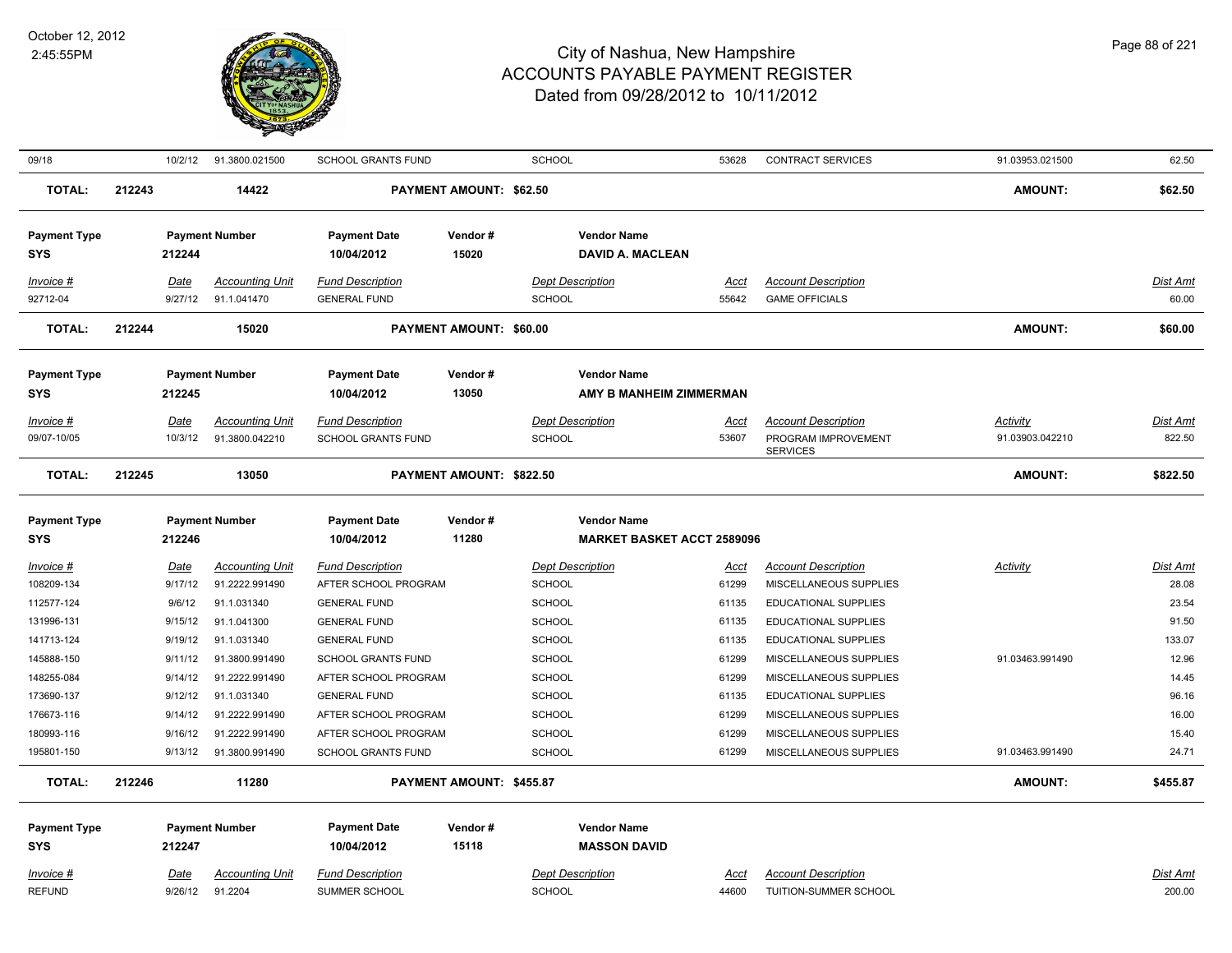

| <b>TOTAL:</b>                     | 212247 |                 | 15118                                    |                                                      | PAYMENT AMOUNT: \$200.00   |                                                              |                      |                                                                        | <b>AMOUNT:</b>                         | \$200.00                 |
|-----------------------------------|--------|-----------------|------------------------------------------|------------------------------------------------------|----------------------------|--------------------------------------------------------------|----------------------|------------------------------------------------------------------------|----------------------------------------|--------------------------|
| <b>Payment Type</b><br><b>SYS</b> |        | 212248          | <b>Payment Number</b>                    | <b>Payment Date</b><br>10/04/2012                    | Vendor#<br>13067           | <b>Vendor Name</b><br><b>MAYNARD &amp; LESIEUR INC</b>       |                      |                                                                        |                                        |                          |
| Invoice #<br>46847                |        | Date<br>9/18/12 | <b>Accounting Unit</b><br>91.1.222620    | <b>Fund Description</b><br><b>GENERAL FUND</b>       |                            | <b>Dept Description</b><br><b>SCHOOL</b>                     | Acct<br>54600        | <b>Account Description</b><br><b>VEHICLE REPAIRS &amp; MAINTENANCE</b> |                                        | Dist Amt<br>148.00       |
| <b>TOTAL:</b>                     | 212248 |                 | 13067                                    |                                                      | PAYMENT AMOUNT: \$148.00   |                                                              |                      |                                                                        | <b>AMOUNT:</b>                         | \$148.00                 |
| <b>Payment Type</b><br><b>SYS</b> |        | 212249          | <b>Payment Number</b>                    | <b>Payment Date</b><br>10/04/2012                    | Vendor#<br>15143           | <b>Vendor Name</b><br><b>W. THOMAS MONSON</b>                |                      |                                                                        |                                        |                          |
| Invoice #                         |        | Date            | <b>Accounting Unit</b>                   | <b>Fund Description</b>                              |                            | <b>Dept Description</b>                                      | <u>Acct</u>          | <b>Account Description</b>                                             |                                        | <b>Dist Amt</b>          |
| 92612-04                          |        | 9/26/12         | 91.1.041462                              | <b>GENERAL FUND</b>                                  |                            | <b>SCHOOL</b>                                                | 55642                | <b>GAME OFFICIALS</b>                                                  |                                        | 80.00                    |
| 92612-04                          |        |                 | 9/26/12 91.1.041472                      | <b>GENERAL FUND</b>                                  |                            | <b>SCHOOL</b>                                                | 55642                | <b>GAME OFFICIALS</b>                                                  |                                        | 50.00                    |
| <b>TOTAL:</b>                     | 212249 |                 | 15143                                    |                                                      | PAYMENT AMOUNT: \$130.00   |                                                              |                      |                                                                        | <b>AMOUNT:</b>                         | \$130.00                 |
| <b>Payment Type</b><br><b>SYS</b> |        | 212250          | <b>Payment Number</b>                    | <b>Payment Date</b><br>10/04/2012                    | Vendor#<br>15141           | <b>Vendor Name</b><br><b>JOACHIM S. MUSEKIWA</b>             |                      |                                                                        |                                        |                          |
| $Invoice$ #<br>91212-02           |        | Date<br>9/12/12 | <b>Accounting Unit</b><br>91.1.061477    | <b>Fund Description</b><br><b>GENERAL FUND</b>       |                            | <b>Dept Description</b><br><b>SCHOOL</b>                     | <u>Acct</u><br>55642 | <b>Account Description</b><br><b>GAME OFFICIALS</b>                    |                                        | <b>Dist Amt</b><br>60.00 |
| <b>TOTAL:</b>                     | 212250 |                 | 15141                                    |                                                      | PAYMENT AMOUNT: \$60.00    |                                                              |                      |                                                                        | AMOUNT:                                | \$60.00                  |
| <b>Payment Type</b><br><b>SYS</b> |        | 212251          | <b>Payment Number</b>                    | <b>Payment Date</b><br>10/04/2012                    | Vendor#<br>14842           | <b>Vendor Name</b><br><b>MUSICIAN'S FRIEND INC</b>           |                      |                                                                        | Payee Name<br><b>MUSICIAN'S FRIEND</b> |                          |
| Invoice #<br>13935834             |        | Date<br>9/12/12 | <b>Accounting Unit</b><br>91.3800.142210 | <b>Fund Description</b><br><b>SCHOOL GRANTS FUND</b> |                            | <b>Dept Description</b><br><b>SCHOOL</b>                     | Acct<br>71221        | <b>Account Description</b><br><b>COMPUTER EQUIPMENT</b>                | <b>Activity</b><br>91.03362.142210     | Dist Amt<br>49.00        |
| <b>TOTAL:</b>                     | 212251 |                 | 14842                                    |                                                      | PAYMENT AMOUNT: \$49.00    |                                                              |                      |                                                                        | <b>AMOUNT:</b>                         | \$49.00                  |
| <b>Payment Type</b><br><b>SYS</b> |        | 212252          | <b>Payment Number</b>                    | <b>Payment Date</b><br>10/04/2012                    | Vendor#<br>13151           | <b>Vendor Name</b><br><b>NASHUA WALLPAPER &amp; PAINT CO</b> |                      |                                                                        |                                        |                          |
| Invoice #                         |        | <u>Date</u>     | <b>Accounting Unit</b>                   | <b>Fund Description</b>                              |                            | <b>Dept Description</b>                                      | <u>Acct</u>          | <b>Account Description</b>                                             |                                        | <u>Dist Amt</u>          |
| 226311                            |        | 9/10/12         | 91.1.222620                              | <b>GENERAL FUND</b>                                  |                            | <b>SCHOOL</b>                                                | 54280                | BUILDING/GROUNDS MAINTENANCE                                           |                                        | 6,158.00                 |
| <b>TOTAL:</b>                     | 212252 |                 | 13151                                    |                                                      | PAYMENT AMOUNT: \$6,158.00 |                                                              |                      |                                                                        | AMOUNT:                                | \$6,158.00               |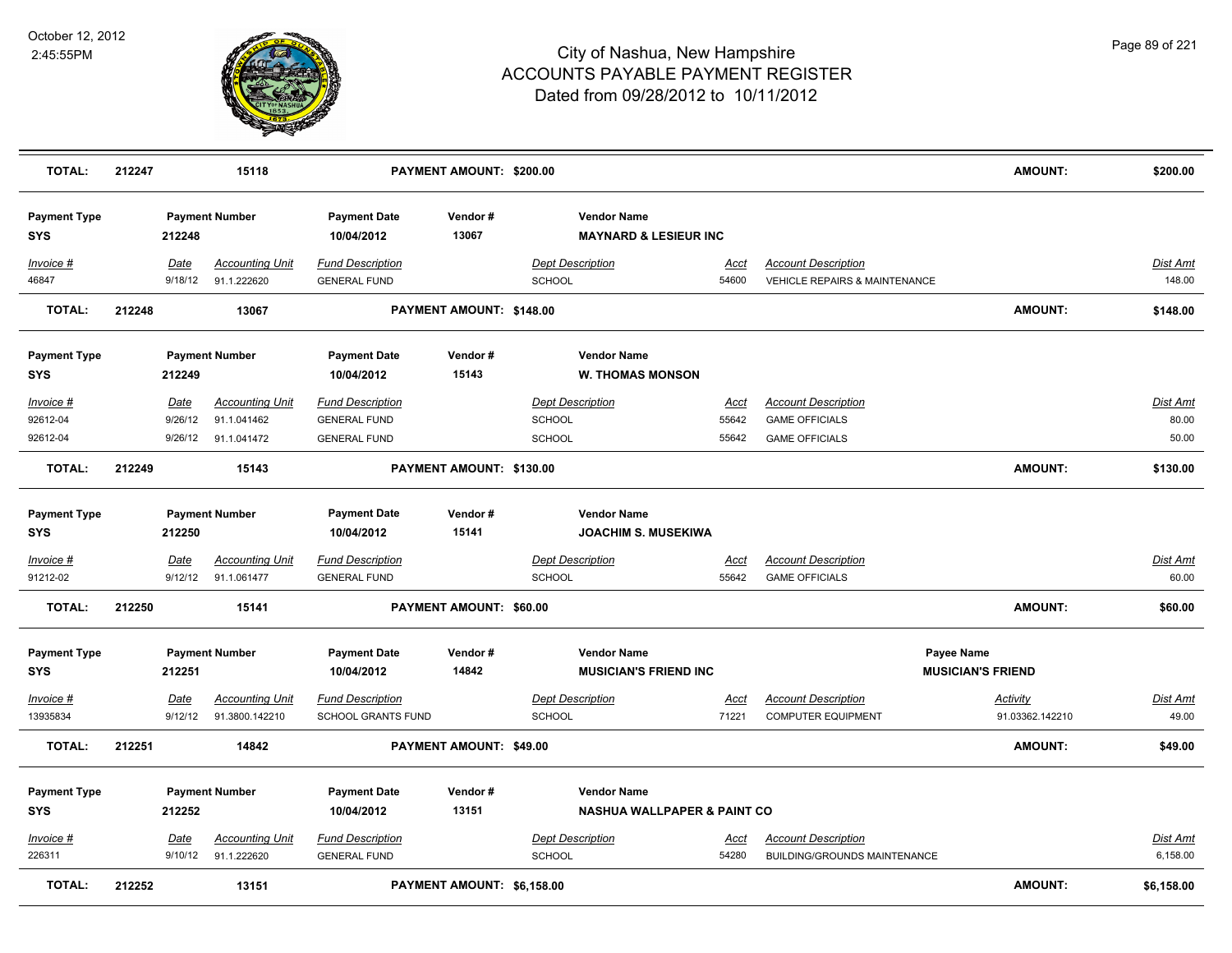

| <b>Payment Type</b> |        |             | <b>Payment Number</b>  | <b>Payment Date</b>     | Vendor#                     | <b>Vendor Name</b>                 |             |                                                      |                |                 |
|---------------------|--------|-------------|------------------------|-------------------------|-----------------------------|------------------------------------|-------------|------------------------------------------------------|----------------|-----------------|
| <b>SYS</b>          |        | 212253      |                        | 10/04/2012              | 15052                       | <b>NAVIANCE, INC</b>               |             |                                                      |                |                 |
| $Invoice$ #         |        | <u>Date</u> | <b>Accounting Unit</b> | <b>Fund Description</b> |                             | <b>Dept Description</b>            | <u>Acct</u> | <b>Account Description</b>                           |                | Dist Amt        |
| NAV-0016701-SI      |        | 9/11/12     | 91.1.992225            | <b>GENERAL FUND</b>     |                             | <b>SCHOOL</b>                      | 71228       | <b>COMPUTER SOFTWARE</b>                             |                | 4,960.80        |
| NAV-0016702-SI      |        | 9/11/12     | 91.1.992225            | <b>GENERAL FUND</b>     |                             | <b>SCHOOL</b>                      | 71228       | <b>COMPUTER SOFTWARE</b>                             |                | 5,212.55        |
| <b>TOTAL:</b>       | 212253 |             | 15052                  |                         | PAYMENT AMOUNT: \$10,173.35 |                                    |             |                                                      | <b>AMOUNT:</b> | \$10,173.35     |
| <b>Payment Type</b> |        |             | <b>Payment Number</b>  | <b>Payment Date</b>     | Vendor#                     | <b>Vendor Name</b>                 |             |                                                      |                |                 |
| <b>SYS</b>          |        | 212254      |                        | 10/04/2012              | 13166                       | <b>WILLIAM NEVERETT</b>            |             |                                                      |                |                 |
| $Invoice$ #         |        | Date        | <b>Accounting Unit</b> | <b>Fund Description</b> |                             | <b>Dept Description</b>            | Acct        | <b>Account Description</b>                           |                | <b>Dist Amt</b> |
| 92012-04            |        | 9/20/12     | 91.1.041443            | <b>GENERAL FUND</b>     |                             | <b>SCHOOL</b>                      | 55642       | <b>GAME OFFICIALS</b>                                |                | 50.00           |
| 92412-04            |        | 9/24/12     | 91.1.041443            | <b>GENERAL FUND</b>     |                             | SCHOOL                             | 55642       | <b>GAME OFFICIALS</b>                                |                | 60.00           |
| <b>TOTAL:</b>       | 212254 |             | 13166                  |                         | PAYMENT AMOUNT: \$110.00    |                                    |             |                                                      | <b>AMOUNT:</b> | \$110.00        |
| <b>Payment Type</b> |        |             | <b>Payment Number</b>  | <b>Payment Date</b>     | Vendor#                     | <b>Vendor Name</b>                 |             |                                                      |                |                 |
| <b>SYS</b>          |        | 212255      |                        | 10/04/2012              | 13167                       | <b>NEVERETTS SEW &amp; VAC INC</b> |             |                                                      |                |                 |
| Invoice #           |        | Date        | <b>Accounting Unit</b> | <b>Fund Description</b> |                             | <b>Dept Description</b>            | Acct        | <b>Account Description</b>                           |                | <b>Dist Amt</b> |
| 20205               |        | 6/28/12     | 91.1.051345            | <b>GENERAL FUND</b>     |                             | <b>SCHOOL</b>                      | 54487       | <b>EQUIPMENT REPAIRS &amp;</b><br><b>MAINTENANCE</b> |                | 150.00          |
| <b>TOTAL:</b>       | 212255 |             | 13167                  |                         | PAYMENT AMOUNT: \$150.00    |                                    |             |                                                      | <b>AMOUNT:</b> | \$150.00        |
| <b>Payment Type</b> |        |             | <b>Payment Number</b>  | <b>Payment Date</b>     | Vendor#                     | <b>Vendor Name</b>                 |             |                                                      |                |                 |
| SYS                 |        | 212256      |                        | 10/04/2012              | 14521                       | <b>NEW ENGLAND ICE CREAM</b>       |             |                                                      |                |                 |
| Invoice #           |        | <u>Date</u> | <b>Accounting Unit</b> | <u>Fund Description</u> |                             | <b>Dept Description</b>            | <u>Acct</u> | <b>Account Description</b>                           |                | Dist Amt        |
| 2294235             |        | 9/20/12     | 91.2100.063120         | <b>FOOD SERVICES</b>    |                             | SCHOOL                             | 61214       | FOOD, FOOD SERVICE PROGRAM                           |                | 452.52          |
| 2294705             |        | 9/27/12     | 91.2100.093120         | <b>FOOD SERVICES</b>    |                             | <b>SCHOOL</b>                      | 61214       | FOOD, FOOD SERVICE PROGRAM                           |                | 186.24          |
| 2294706             |        | 9/27/12     | 91.2100.133120         | <b>FOOD SERVICES</b>    |                             | SCHOOL                             | 61214       | FOOD, FOOD SERVICE PROGRAM                           |                | 213.12          |
| 2294707             |        | 9/27/12     | 91.2100.183120         | <b>FOOD SERVICES</b>    |                             | <b>SCHOOL</b>                      | 61214       | FOOD, FOOD SERVICE PROGRAM                           |                | 199.68          |
| 2294708             |        | 9/27/12     | 91.2100.073120         | <b>FOOD SERVICES</b>    |                             | SCHOOL                             | 61214       | FOOD, FOOD SERVICE PROGRAM                           |                | 180.13          |
| 2294943             |        | 9/27/12     | 91.2100.073120         | <b>FOOD SERVICES</b>    |                             | <b>SCHOOL</b>                      | 61214       | FOOD, FOOD SERVICE PROGRAM                           |                | 130.56          |
| 2294947             |        | 9/27/12     | 91.2100.153120         | <b>FOOD SERVICES</b>    |                             | <b>SCHOOL</b>                      | 61214       | FOOD, FOOD SERVICE PROGRAM                           |                | 384.47          |
| 2294948             |        | 9/27/12     | 91.2100.193120         | <b>FOOD SERVICES</b>    |                             | <b>SCHOOL</b>                      | 61214       | FOOD, FOOD SERVICE PROGRAM                           |                | 178.11          |
| 2294949             |        | 9/27/12     | 91.2100.203120         | <b>FOOD SERVICES</b>    |                             | <b>SCHOOL</b>                      | 61214       | FOOD, FOOD SERVICE PROGRAM                           |                | 221.72          |
| 2295140             |        | 9/27/12     | 91.2100.143120         | <b>FOOD SERVICES</b>    |                             | <b>SCHOOL</b>                      | 61214       | FOOD, FOOD SERVICE PROGRAM                           |                | 339.66          |
| <b>TOTAL:</b>       | 212256 |             | 14521                  |                         | PAYMENT AMOUNT: \$2,486.21  |                                    |             |                                                      | <b>AMOUNT:</b> | \$2,486.21      |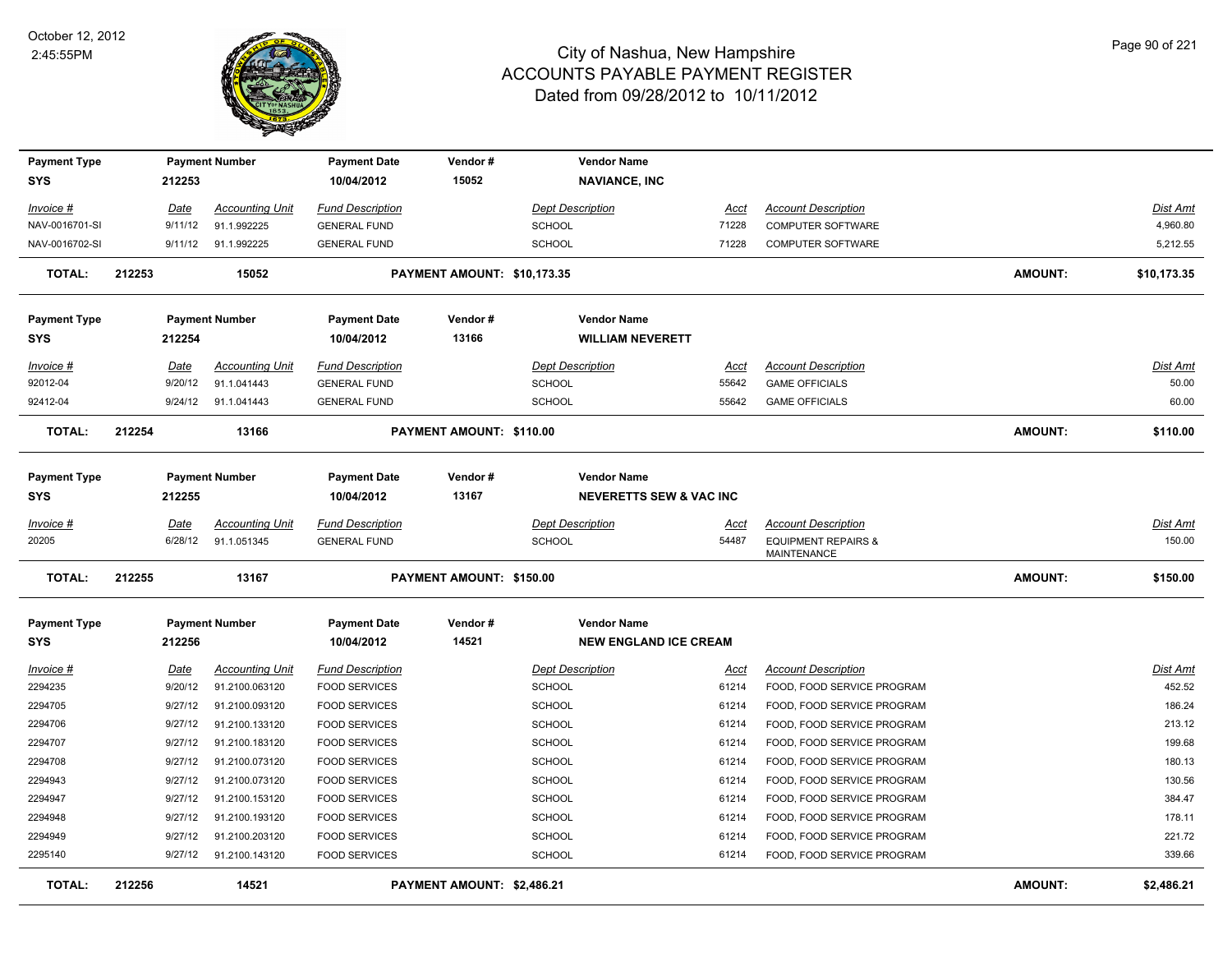

| <b>Payment Type</b><br><b>SYS</b> |        | 212257          | <b>Payment Number</b>                 | <b>Payment Date</b><br>10/04/2012              | Vendor#<br>14901         | <b>Vendor Name</b>                       | <b>NEW ENGLAND READING ASSOC</b> |                                             |                |                    |
|-----------------------------------|--------|-----------------|---------------------------------------|------------------------------------------------|--------------------------|------------------------------------------|----------------------------------|---------------------------------------------|----------------|--------------------|
|                                   |        |                 |                                       |                                                |                          |                                          |                                  |                                             |                |                    |
| Invoice #                         |        | Date            | <b>Accounting Unit</b>                | <b>Fund Description</b>                        |                          | <b>Dept Description</b>                  | Acct                             | <b>Account Description</b>                  |                | Dist Amt           |
| <b>NERA</b>                       |        | 9/10/12         | 91.1.992212                           | <b>GENERAL FUND</b>                            |                          | <b>SCHOOL</b>                            | 55300                            | <b>TRAVEL</b>                               |                | 996.00             |
| <b>TOTAL:</b>                     | 212257 |                 | 14901                                 |                                                | PAYMENT AMOUNT: \$996.00 |                                          |                                  |                                             | AMOUNT:        | \$996.00           |
| <b>Payment Type</b>               |        |                 | <b>Payment Number</b>                 | <b>Payment Date</b>                            | Vendor#                  | <b>Vendor Name</b>                       |                                  |                                             |                |                    |
| <b>SYS</b>                        |        | 212258          |                                       | 10/04/2012                                     | 15140                    | <b>NHFHCA</b>                            |                                  |                                             |                |                    |
| Invoice #<br>FIELD HOCKEY         |        | Date<br>10/2/12 | <b>Accounting Unit</b><br>91.1.012338 | <b>Fund Description</b><br><b>GENERAL FUND</b> |                          | <b>Dept Description</b><br><b>SCHOOL</b> | Acct<br>55300                    | <b>Account Description</b><br><b>TRAVEL</b> |                | Dist Amt<br>100.00 |
|                                   |        |                 |                                       |                                                |                          |                                          |                                  |                                             |                |                    |
| <b>TOTAL:</b>                     | 212258 |                 | 15140                                 |                                                | PAYMENT AMOUNT: \$100.00 |                                          |                                  |                                             | <b>AMOUNT:</b> | \$100.00           |
| <b>Payment Type</b>               |        |                 | <b>Payment Number</b>                 | <b>Payment Date</b>                            | Vendor#                  | <b>Vendor Name</b>                       |                                  |                                             |                |                    |
| <b>SYS</b>                        |        | 212259          |                                       | 10/04/2012                                     | 13185                    | <b>NHSAA</b>                             |                                  |                                             |                |                    |
| Invoice #                         |        | <u>Date</u>     | <b>Accounting Unit</b>                | <b>Fund Description</b>                        |                          | <b>Dept Description</b>                  | <u>Acct</u>                      | <b>Account Description</b>                  |                | Dist Amt           |
| COMMON CORE-2012                  |        | 9/14/12         | 91.1.992212                           | <b>GENERAL FUND</b>                            |                          | SCHOOL                                   | 55300                            | <b>TRAVEL</b>                               |                | 140.00             |
| <b>TOTAL:</b>                     | 212259 |                 | 13185                                 |                                                | PAYMENT AMOUNT: \$140.00 |                                          |                                  |                                             | <b>AMOUNT:</b> | \$140.00           |
| <b>Payment Type</b>               |        |                 | <b>Payment Number</b>                 | <b>Payment Date</b>                            | Vendor#                  | <b>Vendor Name</b>                       |                                  |                                             |                |                    |
| <b>SYS</b>                        |        | 212260          |                                       | 10/04/2012                                     | 11149                    | <b>NHSCA</b>                             |                                  |                                             |                |                    |
| $Invoice$ #                       |        | Date            | <b>Accounting Unit</b>                | <b>Fund Description</b>                        |                          | <b>Dept Description</b>                  | <u>Acct</u>                      | <b>Account Description</b>                  |                | <b>Dist Amt</b>    |
| 10-26-12                          |        | 9/28/12         | 91.1.091160                           | <b>GENERAL FUND</b>                            |                          | <b>SCHOOL</b>                            | 61100                            | OFFICE SUPPLIES                             |                | 115.00             |
| <b>TOTAL:</b>                     | 212260 |                 | 11149                                 |                                                | PAYMENT AMOUNT: \$115.00 |                                          |                                  |                                             | AMOUNT:        | \$115.00           |
| <b>Payment Type</b>               |        |                 | <b>Payment Number</b>                 | <b>Payment Date</b>                            | Vendor#                  | <b>Vendor Name</b>                       |                                  |                                             |                |                    |
| <b>SYS</b>                        |        | 212261          |                                       | 10/04/2012                                     | 14550                    | <b>NIMCO INC</b>                         |                                  |                                             |                |                    |
| Invoice #                         |        | Date            | <b>Accounting Unit</b>                | <b>Fund Description</b>                        |                          | <b>Dept Description</b>                  | <b>Acct</b>                      | <b>Account Description</b>                  |                | Dist Amt           |
| 431446                            |        | 9/17/12         | 91.1.202120                           | <b>GENERAL FUND</b>                            |                          | <b>SCHOOL</b>                            | 61135                            | EDUCATIONAL SUPPLIES                        |                | 31.84              |
| 431633                            |        | 9/19/12         | 91.1.201160                           | <b>GENERAL FUND</b>                            |                          | SCHOOL                                   | 61135                            | EDUCATIONAL SUPPLIES                        |                | 9.95               |
| 431633                            |        | 9/19/12         | 91.1.202120                           | <b>GENERAL FUND</b>                            |                          | <b>SCHOOL</b>                            | 61135                            | EDUCATIONAL SUPPLIES                        |                | 17.95              |
| TOTAL:                            | 212261 |                 | 14550                                 |                                                | PAYMENT AMOUNT: \$59.74  |                                          |                                  |                                             | AMOUNT:        | \$59.74            |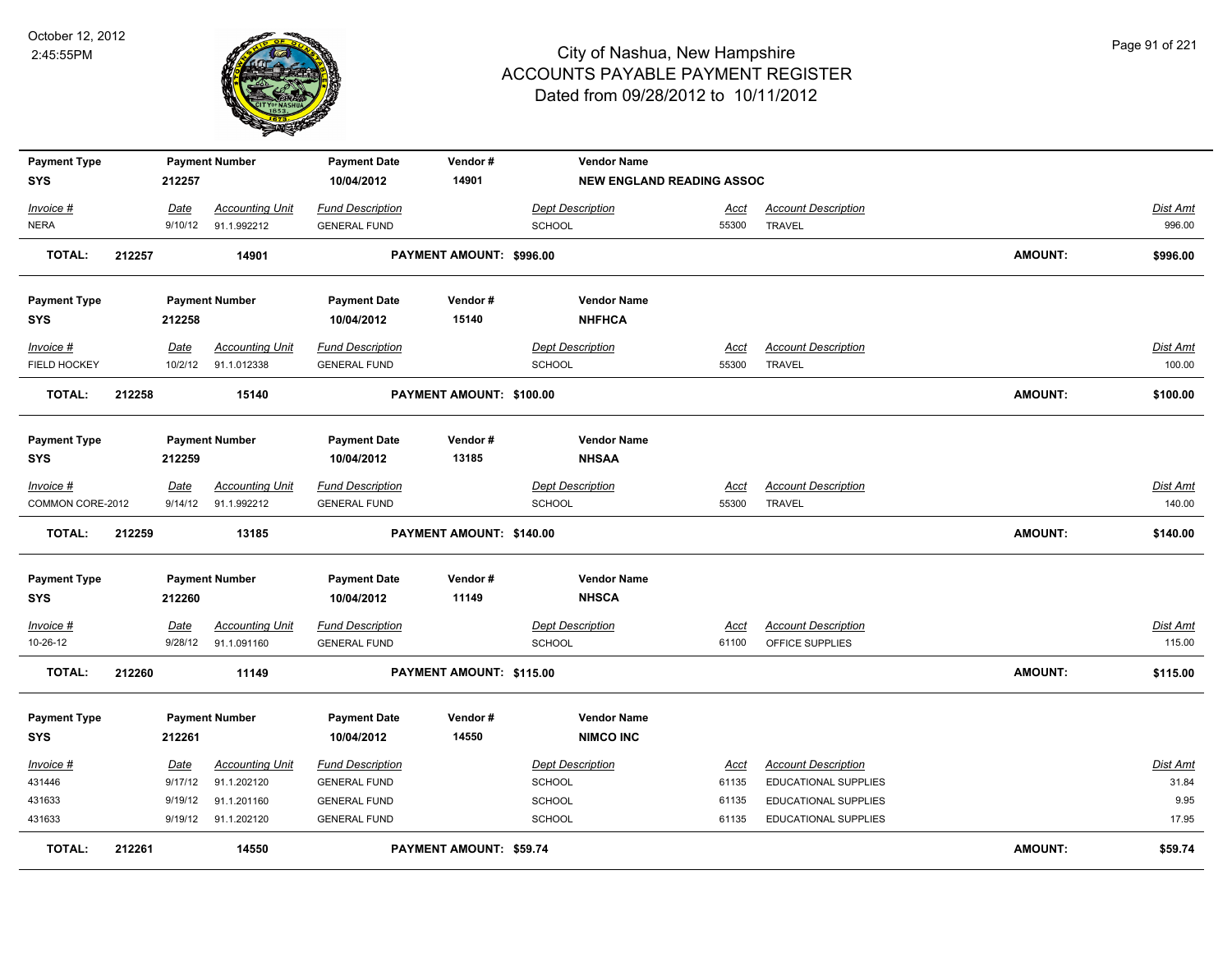

| <b>Payment Type</b> |             | <b>Payment Number</b>  | <b>Payment Date</b>     | Vendor#                    | <b>Vendor Name</b>      |                                           |                             |                |            |
|---------------------|-------------|------------------------|-------------------------|----------------------------|-------------------------|-------------------------------------------|-----------------------------|----------------|------------|
| <b>SYS</b>          | 212262      |                        | 10/04/2012              | 14554                      |                         | <b>NORTH CENTER FOOD SERVICE</b>          |                             |                |            |
| Invoice #           | <u>Date</u> | <b>Accounting Unit</b> | <b>Fund Description</b> |                            | <b>Dept Description</b> | <u>Acct</u>                               | <b>Account Description</b>  |                | Dist Amt   |
| 3820582             | 8/29/12     | 91.1.041300            | <b>GENERAL FUND</b>     |                            | <b>SCHOOL</b>           | 61135                                     | <b>EDUCATIONAL SUPPLIES</b> |                | 295.25     |
| 3826926             | 9/5/12      | 91.1.041300            | <b>GENERAL FUND</b>     |                            | <b>SCHOOL</b>           | 61135                                     | <b>EDUCATIONAL SUPPLIES</b> |                | 246.30     |
| 3833346             | 9/12/12     | 91.1.041340            | <b>GENERAL FUND</b>     |                            | <b>SCHOOL</b>           | 61135                                     | EDUCATIONAL SUPPLIES        |                | 538.09     |
| 3833347             |             | 9/12/12 91.1.041340    | <b>GENERAL FUND</b>     |                            | <b>SCHOOL</b>           | 61135                                     | <b>EDUCATIONAL SUPPLIES</b> |                | 9.25       |
| <b>TOTAL:</b>       | 212262      | 14554                  |                         | PAYMENT AMOUNT: \$1,088.89 |                         |                                           |                             | <b>AMOUNT:</b> | \$1,088.89 |
| <b>Payment Type</b> |             | <b>Payment Number</b>  | <b>Payment Date</b>     | Vendor#                    | <b>Vendor Name</b>      |                                           |                             |                |            |
| <b>SYS</b>          | 212263      |                        | 10/04/2012              | 14556                      |                         | <b>NORTHEAST FOOD SVC EQUIPMENT &amp;</b> |                             |                |            |
| Invoice #           | <b>Date</b> | <b>Accounting Unit</b> | <b>Fund Description</b> |                            | <b>Dept Description</b> | Acct                                      | <b>Account Description</b>  |                | Dist Amt   |
| 419615              | 9/5/12      | 91.2100.063120         | <b>FOOD SERVICES</b>    |                            | <b>SCHOOL</b>           | 71000                                     | <b>EQUIPMENT</b>            |                | 47.00      |
| 419616              | 9/5/12      | 91.2100.053120         | <b>FOOD SERVICES</b>    |                            | <b>SCHOOL</b>           | 71000                                     | <b>EQUIPMENT</b>            |                | 47.00      |
| 419618              | 9/5/12      | 91.2100.043120         | <b>FOOD SERVICES</b>    |                            | <b>SCHOOL</b>           | 71000                                     | <b>EQUIPMENT</b>            |                | 47.00      |
| 419619              | 9/5/12      | 91.2100.073120         | <b>FOOD SERVICES</b>    |                            | SCHOOL                  | 71000                                     | <b>EQUIPMENT</b>            |                | 47.00      |
| 419620              | 9/5/12      | 91.2100.123120         | <b>FOOD SERVICES</b>    |                            | SCHOOL                  | 61214                                     | FOOD, FOOD SERVICE PROGRAM  |                | 288.82     |
| 419864              | 9/11/12     | 91.2100.053120         | <b>FOOD SERVICES</b>    |                            | SCHOOL                  | 71000                                     | <b>EQUIPMENT</b>            |                | 99.90      |
| 419865              | 9/11/12     | 91.2100.073120         | <b>FOOD SERVICES</b>    |                            | SCHOOL                  | 71000                                     | <b>EQUIPMENT</b>            |                | 112.40     |
| 419866              | 9/11/12     | 91.2100.033120         | <b>FOOD SERVICES</b>    |                            | SCHOOL                  | 71000                                     | <b>EQUIPMENT</b>            |                | 53.40      |
| 420241              | 9/19/12     | 91.2100.053120         | <b>FOOD SERVICES</b>    |                            | SCHOOL                  | 71000                                     | <b>EQUIPMENT</b>            |                | 276.00     |
| 420242              | 9/19/12     | 91.2100.033120         | <b>FOOD SERVICES</b>    |                            | SCHOOL                  | 71000                                     | <b>EQUIPMENT</b>            |                | 193.00     |
| 420243              | 9/19/12     | 91.2100.043120         | <b>FOOD SERVICES</b>    |                            | SCHOOL                  | 71000                                     | <b>EQUIPMENT</b>            |                | 193.00     |
| 420244              | 9/19/12     | 91.2100.103120         | <b>FOOD SERVICES</b>    |                            | SCHOOL                  | 71000                                     | <b>EQUIPMENT</b>            |                | 193.00     |
| 420245              | 9/19/12     | 91.2100.063120         | <b>FOOD SERVICES</b>    |                            | SCHOOL                  | 71000                                     | <b>EQUIPMENT</b>            |                | 193.00     |
| 420246              | 9/19/12     | 91.2100.203120         | <b>FOOD SERVICES</b>    |                            | <b>SCHOOL</b>           | 71000                                     | <b>EQUIPMENT</b>            |                | 193.00     |
| 420247              | 9/19/12     | 91.2100.143120         | <b>FOOD SERVICES</b>    |                            | <b>SCHOOL</b>           | 71000                                     | <b>EQUIPMENT</b>            |                | 193.00     |
| 420248              | 9/19/12     | 91.2100.193120         | <b>FOOD SERVICES</b>    |                            | SCHOOL                  | 71000                                     | <b>EQUIPMENT</b>            |                | 193.00     |
| 420250              | 9/19/12     | 91.2100.053120         | <b>FOOD SERVICES</b>    |                            | <b>SCHOOL</b>           | 71000                                     | <b>EQUIPMENT</b>            |                | 193.00     |
| 420252              | 9/19/12     | 91.2100.173120         | <b>FOOD SERVICES</b>    |                            | SCHOOL                  | 71000                                     | <b>EQUIPMENT</b>            |                | 193.00     |
| 420253              | 9/19/12     | 91.2100.113120         | <b>FOOD SERVICES</b>    |                            | SCHOOL                  | 71000                                     | <b>EQUIPMENT</b>            |                | 193.00     |
| 420256              | 9/19/12     | 91.2100.133120         | <b>FOOD SERVICES</b>    |                            | <b>SCHOOL</b>           | 71000                                     | <b>EQUIPMENT</b>            |                | 193.00     |
| 420257              | 9/19/12     | 91.2100.073120         | <b>FOOD SERVICES</b>    |                            | <b>SCHOOL</b>           | 71000                                     | <b>EQUIPMENT</b>            |                | 193.00     |
| 420436              | 9/24/12     | 91.2100.063120         | <b>FOOD SERVICES</b>    |                            | SCHOOL                  | 71000                                     | <b>EQUIPMENT</b>            |                | 41.40      |
| 420437              | 9/24/12     | 91.2100.033120         | <b>FOOD SERVICES</b>    |                            | <b>SCHOOL</b>           | 71000                                     | <b>EQUIPMENT</b>            |                | 29.40      |
| 420438              | 9/24/12     | 91.2100.033120         | <b>FOOD SERVICES</b>    |                            | <b>SCHOOL</b>           | 71000                                     | <b>EQUIPMENT</b>            |                | 41.40      |
| 420439              | 9/24/12     | 91.2100.053120         | <b>FOOD SERVICES</b>    |                            | <b>SCHOOL</b>           | 71000                                     | <b>EQUIPMENT</b>            |                | 82.80      |
| 420440              | 9/24/12     | 91.2100.043120         | <b>FOOD SERVICES</b>    |                            | <b>SCHOOL</b>           | 71000                                     | <b>EQUIPMENT</b>            |                | 82.80      |
| 420441              | 9/24/12     | 91.2100.073120         | <b>FOOD SERVICES</b>    |                            | <b>SCHOOL</b>           | 71000                                     | <b>EQUIPMENT</b>            |                | 89.60      |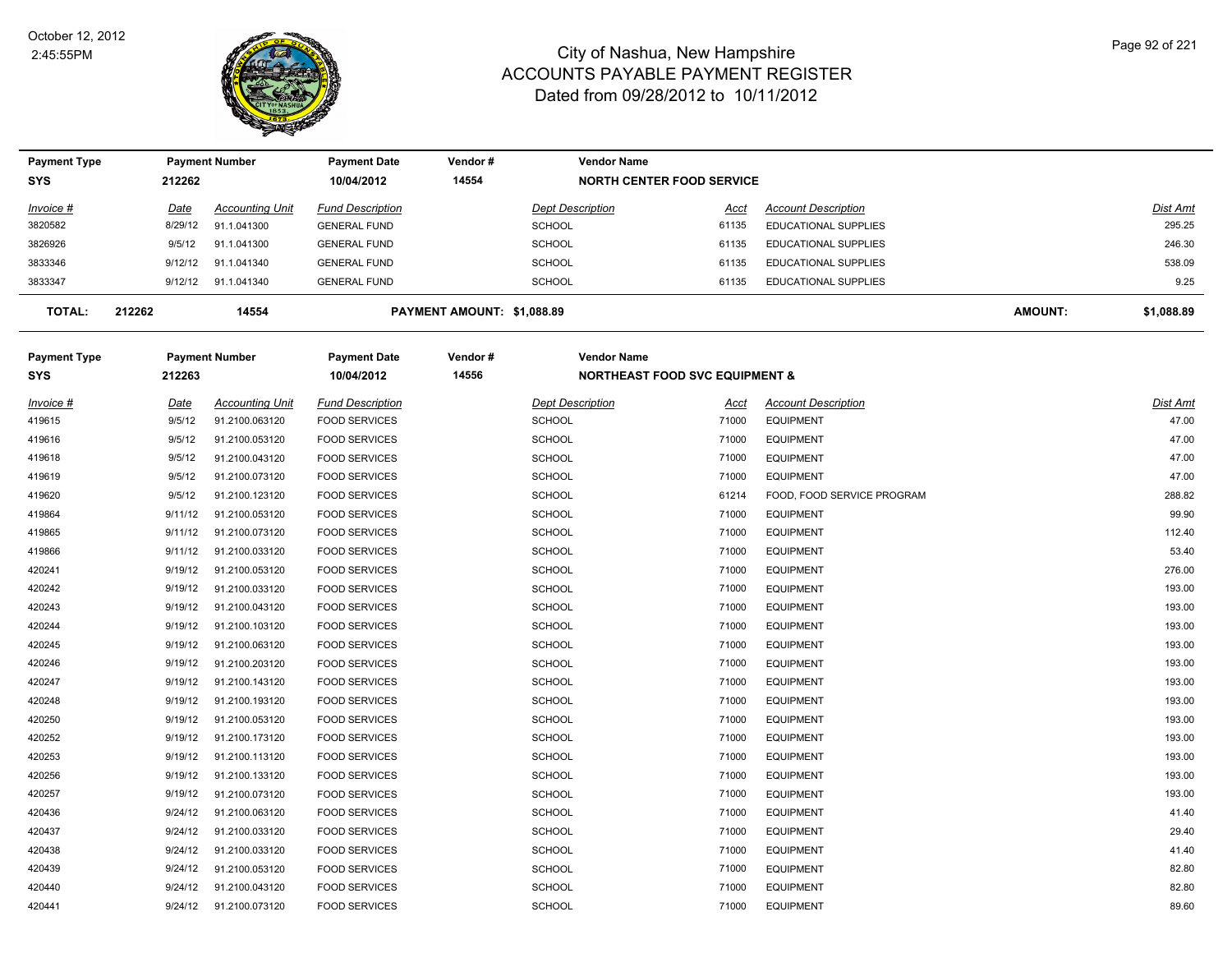

| 420442              |        | 9/24/12     | 91.2100.073120         | <b>FOOD SERVICES</b>    |                                | <b>SCHOOL</b> |                              | 71000       | <b>EQUIPMENT</b>            |                            | 82.80           |
|---------------------|--------|-------------|------------------------|-------------------------|--------------------------------|---------------|------------------------------|-------------|-----------------------------|----------------------------|-----------------|
| <b>TOTAL:</b>       | 212263 |             | 14556                  |                         | PAYMENT AMOUNT: \$3,784.72     |               |                              |             |                             | <b>AMOUNT:</b>             | \$3,784.72      |
| <b>Payment Type</b> |        |             | <b>Payment Number</b>  | <b>Payment Date</b>     | Vendor#                        |               | <b>Vendor Name</b>           |             |                             |                            |                 |
| SYS                 |        | 212264      |                        | 10/04/2012              | 15136                          |               | <b>JEANNE P. O'BRIEN</b>     |             |                             |                            |                 |
| Invoice #           |        | Date        | <b>Accounting Unit</b> | <b>Fund Description</b> |                                |               | <b>Dept Description</b>      | Acct        | <b>Account Description</b>  |                            | Dist Amt        |
| 92812-04            |        | 9/28/12     | 91.1.041440            | <b>GENERAL FUND</b>     |                                | <b>SCHOOL</b> |                              | 55642       | <b>GAME OFFICIALS</b>       |                            | 80.00           |
| <b>TOTAL:</b>       | 212264 |             | 15136                  |                         | PAYMENT AMOUNT: \$80.00        |               |                              |             |                             | <b>AMOUNT:</b>             | \$80.00         |
| <b>Payment Type</b> |        |             | <b>Payment Number</b>  | <b>Payment Date</b>     | Vendor#                        |               | <b>Vendor Name</b>           |             |                             |                            |                 |
| SYS                 |        | 212265      |                        | 10/04/2012              | 13216                          |               | <b>ROBERT ODIERNA</b>        |             |                             |                            |                 |
| Invoice #           |        | Date        | <b>Accounting Unit</b> | <b>Fund Description</b> |                                |               | <b>Dept Description</b>      | <u>Acct</u> | <b>Account Description</b>  |                            | Dist Amt        |
| 92512-04            |        | 9/25/12     | 91.1.041455            | <b>GENERAL FUND</b>     |                                | <b>SCHOOL</b> |                              | 55642       | <b>GAME OFFICIALS</b>       |                            | 80.00           |
| <b>TOTAL:</b>       | 212265 |             | 13216                  |                         | PAYMENT AMOUNT: \$80.00        |               |                              |             |                             | <b>AMOUNT:</b>             | \$80.00         |
| <b>Payment Type</b> |        |             | <b>Payment Number</b>  | <b>Payment Date</b>     | Vendor#                        |               | <b>Vendor Name</b>           |             |                             | Payee Name                 |                 |
| <b>SYS</b>          |        | 212266      |                        | 10/04/2012              | 13226                          |               | ORIENTAL TRADING CO INC      |             |                             | <b>ORIENTAL TRADING CO</b> |                 |
| Invoice #           |        | <b>Date</b> | <b>Accounting Unit</b> | <b>Fund Description</b> |                                |               | <b>Dept Description</b>      | <u>Acct</u> | <b>Account Description</b>  | <u>Activity</u>            | <u>Dist Amt</u> |
| 65293397301         |        | 9/13/12     | 91.3800.231249         | SCHOOL GRANTS FUND      |                                | SCHOOL        |                              | 61135       | EDUCATIONAL SUPPLIES        | 91.03763.231249            | 25.99           |
| <b>TOTAL:</b>       | 212266 |             | 13226                  |                         | <b>PAYMENT AMOUNT: \$25.99</b> |               |                              |             |                             | <b>AMOUNT:</b>             | \$25.99         |
| <b>Payment Type</b> |        |             | <b>Payment Number</b>  | <b>Payment Date</b>     | Vendor#                        |               | <b>Vendor Name</b>           |             |                             |                            |                 |
| <b>SYS</b>          |        | 212267      |                        | 10/04/2012              | 12195                          |               | <b>JULIE OTA</b>             |             |                             |                            |                 |
| Invoice #           |        | Date        | <b>Accounting Unit</b> | <b>Fund Description</b> |                                |               | <b>Dept Description</b>      | <b>Acct</b> | <b>Account Description</b>  | Activity                   | <b>Dist Amt</b> |
| 09/24-09/27         |        | 10/2/12     | 91.3800.021500         | SCHOOL GRANTS FUND      |                                | <b>SCHOOL</b> |                              | 53628       | <b>CONTRACT SERVICES</b>    | 91.03953.021500            | 100.00          |
| <b>TOTAL:</b>       | 212267 |             | 12195                  |                         | PAYMENT AMOUNT: \$100.00       |               |                              |             |                             | AMOUNT:                    | \$100.00        |
| <b>Payment Type</b> |        |             | <b>Payment Number</b>  | <b>Payment Date</b>     | Vendor#                        |               | <b>Vendor Name</b>           |             |                             |                            |                 |
| <b>SYS</b>          |        | 212268      |                        | 10/04/2012              | 13241                          |               | <b>P J CURRIER LUMBER CO</b> |             |                             |                            |                 |
| Invoice #           |        | <b>Date</b> | <b>Accounting Unit</b> | <b>Fund Description</b> |                                |               | <b>Dept Description</b>      | <u>Acct</u> | <b>Account Description</b>  |                            | <b>Dist Amt</b> |
| 76078               |        | 9/14/12     | 91.1.051375            | <b>GENERAL FUND</b>     |                                | <b>SCHOOL</b> |                              | 61135       | <b>EDUCATIONAL SUPPLIES</b> |                            | 935.19          |
| <b>TOTAL:</b>       | 212268 |             | 13241                  |                         | PAYMENT AMOUNT: \$935.19       |               |                              |             |                             | <b>AMOUNT:</b>             | \$935.19        |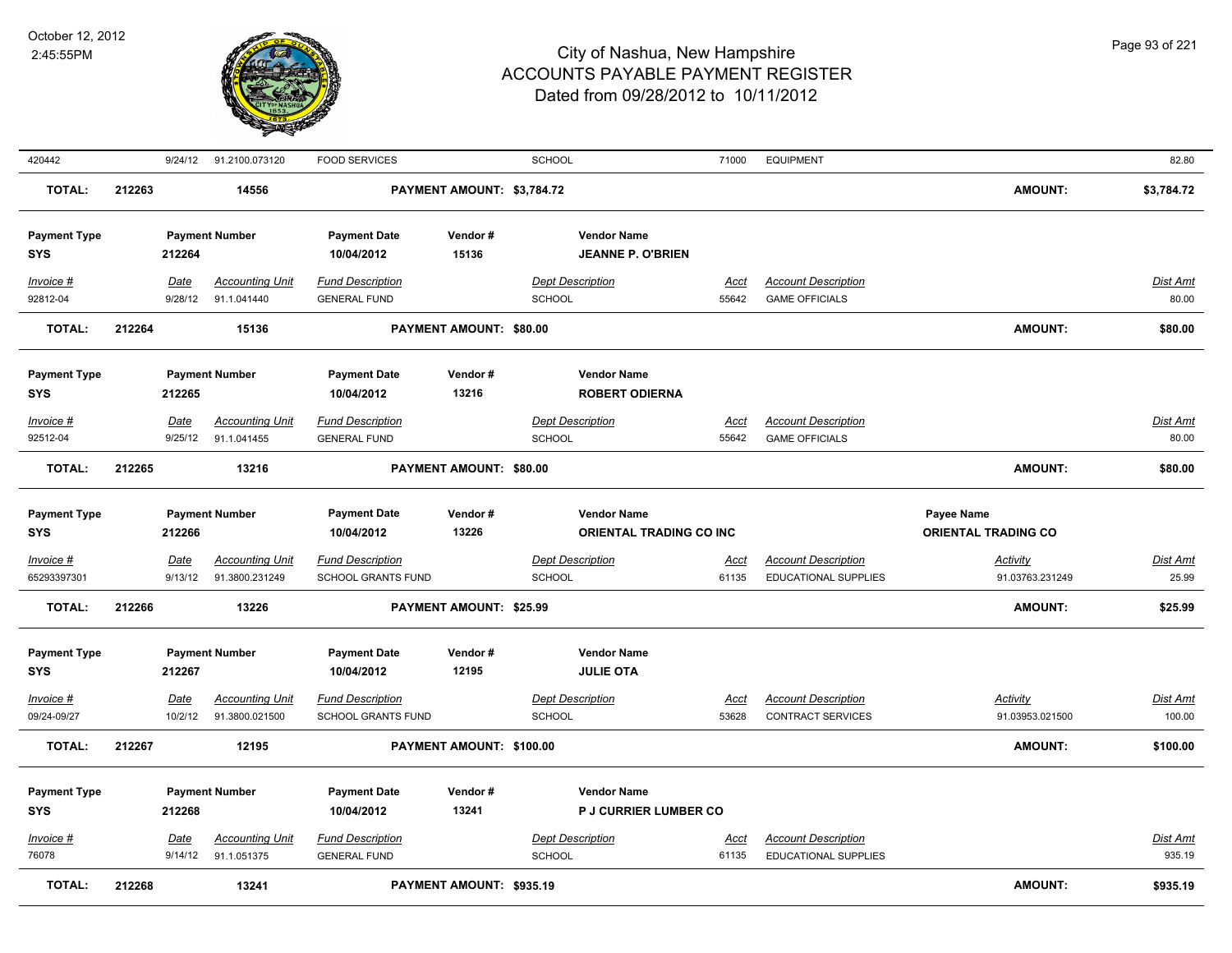

| <b>Payment Type</b>       |         | <b>Payment Number</b>                         | <b>Payment Date</b>                            | Vendor#                    | <b>Vendor Name</b>                       |                      |                                            |                              |                      |
|---------------------------|---------|-----------------------------------------------|------------------------------------------------|----------------------------|------------------------------------------|----------------------|--------------------------------------------|------------------------------|----------------------|
| <b>SYS</b>                | 212269  |                                               | 10/04/2012                                     | 11853                      | <b>P R RUSSELL</b>                       |                      |                                            |                              |                      |
| Invoice #                 | Date    | <b>Accounting Unit</b>                        | <b>Fund Description</b>                        |                            | <b>Dept Description</b>                  | Acct                 | <b>Account Description</b>                 |                              | Dist Amt             |
| 43195                     | 8/30/12 | 91.1.222630                                   | <b>GENERAL FUND</b>                            |                            | <b>SCHOOL</b>                            | 61599                | <b>GROUNDS MAINTENANCE SUPPLIES</b>        |                              | 2,261.75             |
|                           |         |                                               |                                                |                            |                                          |                      |                                            |                              |                      |
| <b>TOTAL:</b>             | 212269  | 11853                                         |                                                | PAYMENT AMOUNT: \$2,261.75 |                                          |                      |                                            | <b>AMOUNT:</b>               | \$2,261.75           |
| <b>Payment Type</b>       |         | <b>Payment Number</b>                         | <b>Payment Date</b>                            | Vendor#                    | <b>Vendor Name</b>                       |                      |                                            |                              |                      |
| <b>SYS</b>                | 212270  |                                               | 10/04/2012                                     | 13273                      | <b>PAXTON PATTERSON</b>                  |                      |                                            |                              |                      |
| Invoice #                 | Date    | <b>Accounting Unit</b>                        | <b>Fund Description</b>                        |                            | <b>Dept Description</b>                  | <u>Acct</u>          | <b>Account Description</b>                 |                              | <u>Dist Amt</u>      |
| 274404                    | 9/14/12 | 91.1.041370                                   | <b>GENERAL FUND</b>                            |                            | <b>SCHOOL</b>                            | 61135                | EDUCATIONAL SUPPLIES                       |                              | 72.45                |
| <b>TOTAL:</b>             | 212270  | 13273                                         |                                                | PAYMENT AMOUNT: \$72.45    |                                          |                      |                                            | <b>AMOUNT:</b>               | \$72.45              |
|                           |         |                                               |                                                |                            |                                          |                      |                                            |                              |                      |
| <b>Payment Type</b>       |         | <b>Payment Number</b>                         | <b>Payment Date</b>                            | Vendor#                    | <b>Vendor Name</b>                       |                      |                                            |                              |                      |
| <b>SYS</b>                | 212271  |                                               | 10/04/2012                                     | 13276                      | PEABODY SUPPLY CO                        |                      |                                            |                              |                      |
| Invoice #                 | Date    | <b>Accounting Unit</b>                        | <b>Fund Description</b>                        |                            | <b>Dept Description</b>                  | Acct                 | <b>Account Description</b>                 |                              | Dist Amt             |
| 11627                     | 9/10/12 | 91.1.222620                                   | <b>GENERAL FUND</b>                            |                            | <b>SCHOOL</b>                            | 61414                | SUPPLIES, PLUMBING                         |                              | 22.55                |
| 12504                     | 9/11/12 | 91.1.222620                                   | <b>GENERAL FUND</b>                            |                            | <b>SCHOOL</b>                            | 61414                | SUPPLIES, PLUMBING                         |                              | 84.48                |
| 13489                     | 9/13/12 | 91.1.222620                                   | <b>GENERAL FUND</b>                            |                            | <b>SCHOOL</b>                            | 61414                | SUPPLIES, PLUMBING                         |                              | 20.34                |
| 13490                     |         | 9/13/12 91.1.222620                           | <b>GENERAL FUND</b>                            |                            | SCHOOL                                   | 61414                | SUPPLIES, PLUMBING                         |                              | 35.89                |
| <b>TOTAL:</b>             | 212271  | 13276                                         |                                                | PAYMENT AMOUNT: \$163.26   |                                          |                      |                                            | <b>AMOUNT:</b>               | \$163.26             |
| <b>Payment Type</b>       |         | <b>Payment Number</b>                         | <b>Payment Date</b>                            | Vendor#                    | <b>Vendor Name</b>                       |                      |                                            | Payee Name                   |                      |
| <b>SYS</b>                | 212272  |                                               | 10/04/2012                                     | 13280                      | <b>PEARSON LEARNING GROUP</b>            |                      |                                            | <b>PEARSON EDUCATION</b>     |                      |
| $Invoice$ #<br>BK 6790655 | Date    | <b>Accounting Unit</b><br>9/10/12 91.1.031160 | <b>Fund Description</b><br><b>GENERAL FUND</b> |                            | <b>Dept Description</b><br><b>SCHOOL</b> | <u>Acct</u><br>61875 | <b>Account Description</b><br><b>BOOKS</b> |                              | Dist Amt<br>1,496.46 |
| <b>TOTAL:</b>             | 212272  | 13280                                         |                                                | PAYMENT AMOUNT: \$1,496.46 |                                          |                      |                                            | <b>AMOUNT:</b>               | \$1,496.46           |
|                           |         |                                               |                                                |                            |                                          |                      |                                            |                              |                      |
| <b>Payment Type</b>       |         | <b>Payment Number</b>                         | <b>Payment Date</b>                            | Vendor#                    | <b>Vendor Name</b>                       |                      |                                            | <b>Payee Name</b>            |                      |
| <b>SYS</b>                | 212273  |                                               | 10/04/2012                                     | 13282                      | <b>PEARSON SCOTT FORESMAN</b>            |                      |                                            | <b>PEARSON EDUCATION INC</b> |                      |
| Invoice #                 | Date    | <b>Accounting Unit</b>                        | <b>Fund Description</b>                        |                            | <b>Dept Description</b>                  | Acct                 | <b>Account Description</b>                 | Activity                     | <u>Dist Amt</u>      |
| 4021789785                | 9/7/12  | 91.1.121160                                   | <b>GENERAL FUND</b>                            |                            | <b>SCHOOL</b>                            | 61135                | EDUCATIONAL SUPPLIES                       |                              | 120.90               |
| 4021789785                | 9/7/12  | <b>BS1000</b>                                 | <b>GENERAL FUND</b>                            |                            | <b>GENERAL FUND</b>                      | 29185                | LAWSON INVENTORY SUSPENSE                  |                              | $-38.56$             |
| 4021810746                | 9/14/12 | 91.3800.151271                                | <b>SCHOOL GRANTS FUND</b>                      |                            | <b>SCHOOL</b>                            | 61875                | <b>BOOKS</b>                               | 91.03763.151271              | 900.28               |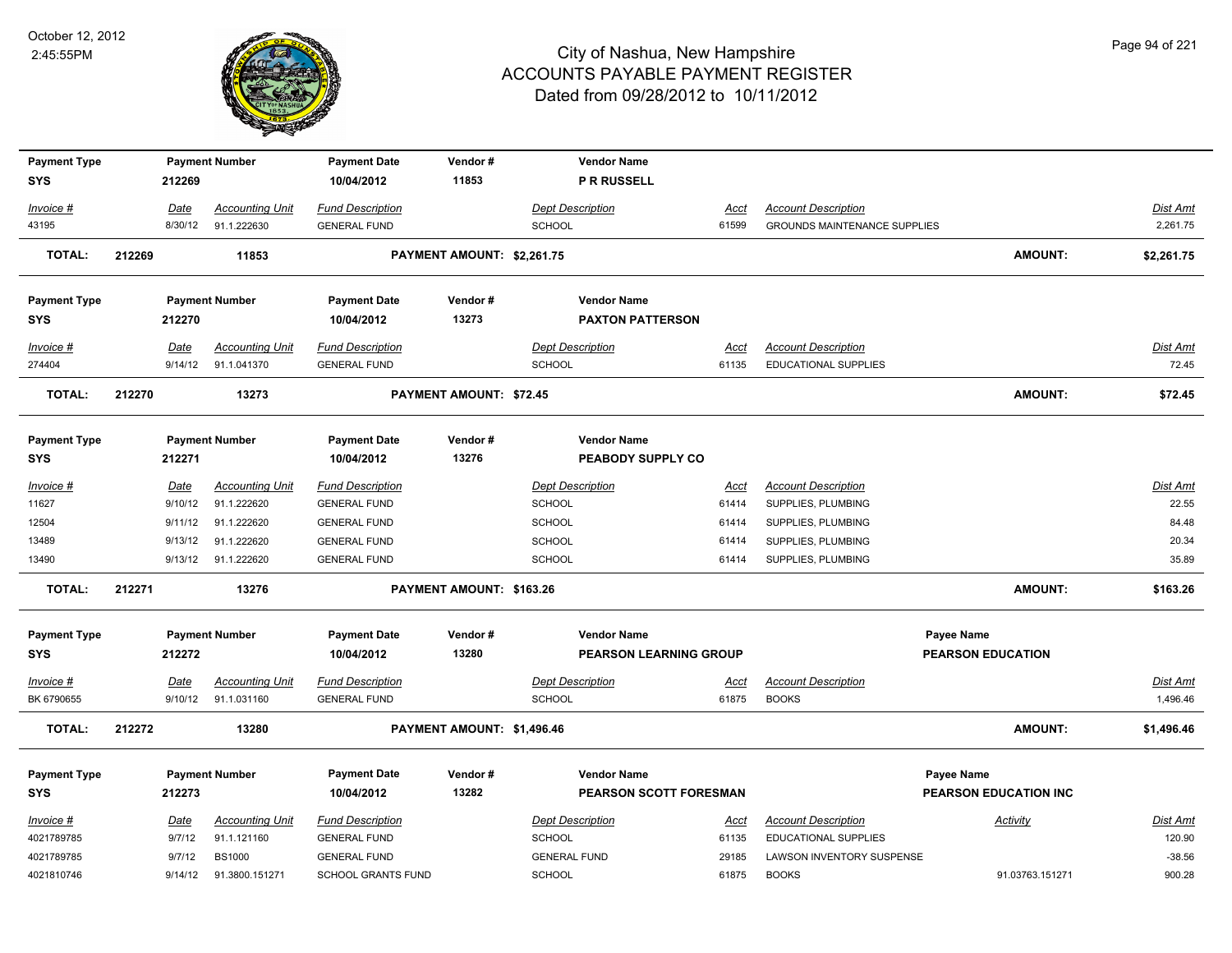

| <b>TOTAL:</b>                     | 212273 |                        | 13282                                 |                                                | PAYMENT AMOUNT: \$982.62   |                                                  |                      |                                                       | <b>AMOUNT:</b>  | \$982.62                    |
|-----------------------------------|--------|------------------------|---------------------------------------|------------------------------------------------|----------------------------|--------------------------------------------------|----------------------|-------------------------------------------------------|-----------------|-----------------------------|
| <b>Payment Type</b><br><b>SYS</b> |        | 212274                 | <b>Payment Number</b>                 | <b>Payment Date</b><br>10/04/2012              | Vendor#<br>13296           | <b>Vendor Name</b><br>PERFORMANCE REHAB INC      |                      |                                                       |                 |                             |
| Invoice #                         |        | Date                   | <b>Accounting Unit</b>                | <b>Fund Description</b>                        |                            | <b>Dept Description</b>                          | <u>Acct</u>          | <b>Account Description</b>                            |                 | Dist Amt                    |
| 230                               |        | 9/27/12                | 91.1.031408                           | <b>GENERAL FUND</b>                            |                            | <b>SCHOOL</b>                                    | 53628                | <b>CONTRACT SERVICES</b>                              |                 | 2,712.20                    |
| 230                               |        |                        | 9/27/12 91.1.041408                   | <b>GENERAL FUND</b>                            |                            | <b>SCHOOL</b>                                    | 53628                | <b>CONTRACT SERVICES</b>                              |                 | 2,712.20                    |
| <b>TOTAL:</b>                     | 212274 |                        | 13296                                 |                                                | PAYMENT AMOUNT: \$5,424.40 |                                                  |                      |                                                       | <b>AMOUNT:</b>  | \$5,424.40                  |
| <b>Payment Type</b><br><b>SYS</b> |        | 212275                 | <b>Payment Number</b>                 | <b>Payment Date</b><br>10/04/2012              | Vendor#<br>11841           | <b>Vendor Name</b><br><b>POSITIVE ACTION INC</b> |                      |                                                       |                 |                             |
| Invoice #                         |        | Date                   | <b>Accounting Unit</b>                | <b>Fund Description</b>                        |                            | <b>Dept Description</b>                          | Acct                 | <b>Account Description</b>                            | <b>Activity</b> | Dist Amt                    |
| 44900                             |        | 9/11/12                | 91.3800.151160                        | SCHOOL GRANTS FUND                             |                            | <b>SCHOOL</b>                                    | 61299                | MISCELLANEOUS SUPPLIES                                | 91.03392.151160 | 935.00                      |
| <b>TOTAL:</b>                     | 212275 |                        | 11841                                 |                                                | PAYMENT AMOUNT: \$935.00   |                                                  |                      |                                                       | <b>AMOUNT:</b>  | \$935.00                    |
| <b>Payment Type</b><br><b>SYS</b> |        | 212276                 | <b>Payment Number</b>                 | <b>Payment Date</b><br>10/04/2012              | Vendor#<br>13355           | <b>Vendor Name</b><br><b>PRO AV SYSTEMS INC</b>  |                      |                                                       |                 |                             |
| Invoice #<br>17464                |        | <b>Date</b><br>9/11/12 | <b>Accounting Unit</b><br>91.1.992225 | <b>Fund Description</b><br><b>GENERAL FUND</b> |                            | <b>Dept Description</b><br><b>SCHOOL</b>         | <u>Acct</u><br>71999 | <b>Account Description</b><br>MISCELLANEOUS EQUIPMENT |                 | <b>Dist Amt</b><br>1,996.00 |
| <b>TOTAL:</b>                     | 212276 |                        | 13355                                 |                                                | PAYMENT AMOUNT: \$1,996.00 |                                                  |                      |                                                       | <b>AMOUNT:</b>  | \$1,996.00                  |
| <b>Payment Type</b><br><b>SYS</b> |        | 212277                 | <b>Payment Number</b>                 | <b>Payment Date</b><br>10/04/2012              | Vendor#<br>14896           | <b>Vendor Name</b><br>QWIZDOM                    |                      |                                                       |                 |                             |
| $Invoice$ #                       |        | Date                   | Accounting Unit                       | <b>Fund Description</b>                        |                            | <b>Dept Description</b>                          | Acct                 | <b>Account Description</b>                            |                 | <u>Dist Amt</u>             |
| 52535                             |        |                        | 9/17/12 TF91.7565                     | EDU-SCHOOL RELATED PROG/ACT                    |                            | SCHOOL                                           | 71999                | MISCELLANEOUS EQUIPMENT                               |                 | 1,916.25                    |
| <b>TOTAL:</b>                     | 212277 |                        | 14896                                 |                                                | PAYMENT AMOUNT: \$1,916.25 |                                                  |                      |                                                       | <b>AMOUNT:</b>  | \$1,916.25                  |
| <b>Payment Type</b><br><b>SYS</b> |        | 212278                 | <b>Payment Number</b>                 | <b>Payment Date</b><br>10/04/2012              | Vendor#<br>13450           | <b>Vendor Name</b><br><b>ALISON RISCH</b>        |                      |                                                       |                 |                             |
| Invoice #                         |        | <u>Date</u>            | <b>Accounting Unit</b>                | <b>Fund Description</b>                        |                            | <b>Dept Description</b>                          | <u>Acct</u>          | <b>Account Description</b>                            |                 | Dist Amt                    |
| <b>AVG</b>                        |        | 10/2/12                | 91.1.031440                           | <b>GENERAL FUND</b>                            |                            | <b>SCHOOL</b>                                    | 55649                | <b>ASSIGNMENT FEES</b>                                |                 | 60.00                       |
| AVG                               |        | 10/2/12                | 91.1.041440                           | <b>GENERAL FUND</b>                            |                            | SCHOOL                                           | 55649                | <b>ASSIGNMENT FEES</b>                                |                 | 60.00                       |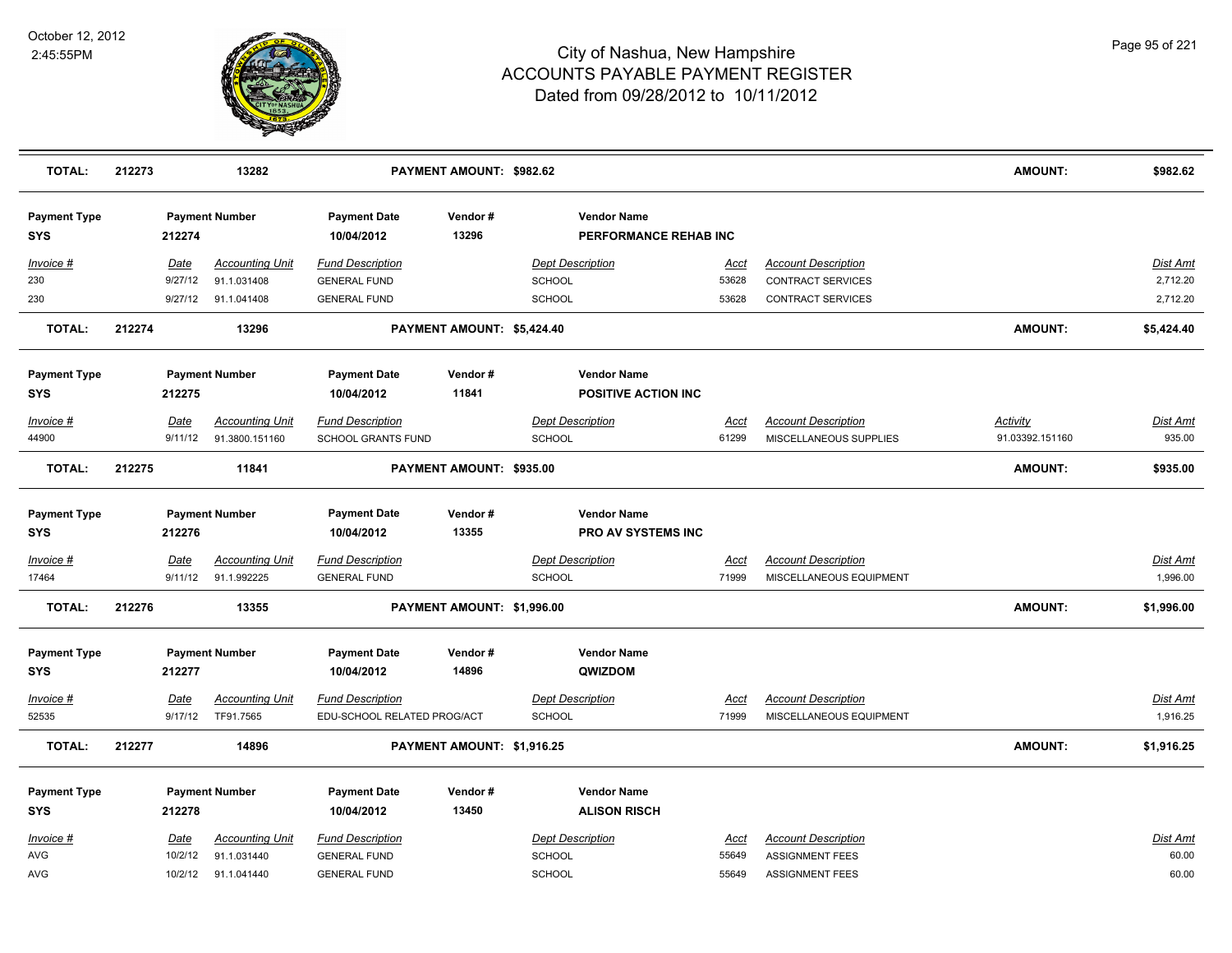

| TOTAL:                            | 212278 |                        | 13450                                 |                                                | PAYMENT AMOUNT: \$120.00   |               |                                                    |                      |                                                     | <b>AMOUNT:</b> | \$120.00                 |
|-----------------------------------|--------|------------------------|---------------------------------------|------------------------------------------------|----------------------------|---------------|----------------------------------------------------|----------------------|-----------------------------------------------------|----------------|--------------------------|
| <b>Payment Type</b><br><b>SYS</b> |        | 212279                 | <b>Payment Number</b>                 | <b>Payment Date</b><br>10/04/2012              | Vendor#<br>11957           |               | <b>Vendor Name</b><br><b>RIVER BEND INDUSTRIES</b> |                      |                                                     |                |                          |
| Invoice #                         |        | Date                   | <b>Accounting Unit</b>                | <b>Fund Description</b>                        |                            |               | <b>Dept Description</b>                            | <u>Acct</u>          | <b>Account Description</b>                          |                | <u>Dist Amt</u>          |
| 64566                             |        | 7/2/12                 | 91.1.222620                           | <b>GENERAL FUND</b>                            |                            | SCHOOL        |                                                    | 81500                | <b>VEHICLES</b>                                     |                | 473.59                   |
| <b>FCRG2404</b>                   |        | 8/31/12                | 91.1.222620                           | <b>GENERAL FUND</b>                            |                            | SCHOOL        |                                                    | 61299                | MISCELLANEOUS SUPPLIES                              |                | 16.65                    |
| <b>TOTAL:</b>                     | 212279 |                        | 11957                                 |                                                | PAYMENT AMOUNT: \$490.24   |               |                                                    |                      |                                                     | AMOUNT:        | \$490.24                 |
| <b>Payment Type</b>               |        |                        | <b>Payment Number</b>                 | <b>Payment Date</b>                            | Vendor#                    |               | <b>Vendor Name</b>                                 |                      |                                                     |                |                          |
| <b>SYS</b>                        |        | 212280                 |                                       | 10/04/2012                                     | 13459                      |               | <b>ROGER ROBICHAUD</b>                             |                      |                                                     |                |                          |
| Invoice #                         |        | Date                   | <b>Accounting Unit</b>                | <b>Fund Description</b>                        |                            |               | <b>Dept Description</b>                            | <u>Acct</u>          | <b>Account Description</b>                          |                | Dist Amt                 |
| 92412-04                          |        | 9/24/12                | 91.1.041443                           | <b>GENERAL FUND</b>                            |                            | SCHOOL        |                                                    | 55642                | <b>GAME OFFICIALS</b>                               |                | 60.00                    |
| <b>TOTAL:</b>                     | 212280 |                        | 13459                                 |                                                | PAYMENT AMOUNT: \$60.00    |               |                                                    |                      |                                                     | AMOUNT:        | \$60.00                  |
| <b>Payment Type</b>               |        |                        | <b>Payment Number</b>                 | <b>Payment Date</b>                            | Vendor#                    |               | <b>Vendor Name</b>                                 |                      |                                                     |                |                          |
| <b>SYS</b>                        |        | 212281                 |                                       | 10/04/2012                                     | 14860                      |               | <b>NATHAN ROSENSTEIN</b>                           |                      |                                                     |                |                          |
| $Invoice$ #<br>92712-06           |        | <b>Date</b><br>9/27/12 | <b>Accounting Unit</b><br>91.1.061477 | <b>Fund Description</b><br><b>GENERAL FUND</b> |                            | <b>SCHOOL</b> | <b>Dept Description</b>                            | <u>Acct</u><br>55642 | <b>Account Description</b><br><b>GAME OFFICIALS</b> |                | <u>Dist Amt</u><br>60.00 |
| <b>TOTAL:</b>                     | 212281 |                        | 14860                                 |                                                | PAYMENT AMOUNT: \$60.00    |               |                                                    |                      |                                                     | <b>AMOUNT:</b> | \$60.00                  |
| <b>Payment Type</b><br><b>SYS</b> |        | 212282                 | <b>Payment Number</b>                 | <b>Payment Date</b><br>10/04/2012              | Vendor#<br>13480           |               | <b>Vendor Name</b><br><b>ADAM ROZUMEK</b>          |                      |                                                     |                |                          |
| Invoice #                         |        | <b>Date</b>            | <b>Accounting Unit</b>                | <b>Fund Description</b>                        |                            |               | <b>Dept Description</b>                            | Acct                 | <b>Account Description</b>                          |                | <b>Dist Amt</b>          |
| <b>SEP-12</b>                     |        | 9/27/12                | 91.2207.991600                        | ADULT ED/CONTINUING ED                         |                            | <b>SCHOOL</b> |                                                    | 61299                | MISCELLANEOUS SUPPLIES                              |                | 87.17                    |
| <b>TOTAL:</b>                     | 212282 |                        | 13480                                 |                                                | PAYMENT AMOUNT: \$87.17    |               |                                                    |                      |                                                     | AMOUNT:        | \$87.17                  |
| <b>Payment Type</b><br><b>SYS</b> |        | 212283                 | <b>Payment Number</b>                 | <b>Payment Date</b><br>10/04/2012              | Vendor#<br>13422           |               | <b>Vendor Name</b><br><b>RSEC SERVICES</b>         |                      |                                                     |                |                          |
| Invoice #                         |        | Date                   | <b>Accounting Unit</b>                | <b>Fund Description</b>                        |                            |               | <b>Dept Description</b>                            | <u>Acct</u>          | <b>Account Description</b>                          |                | <b>Dist Amt</b>          |
| 10008193                          |        | 7/9/12                 | 91.1.021267                           | <b>GENERAL FUND</b>                            |                            | SCHOOL        |                                                    | 55694                | TUITION, OUT OF DISTRICT                            |                | 4,134.97                 |
| <b>TOTAL:</b>                     | 212283 |                        | 13422                                 |                                                | PAYMENT AMOUNT: \$4,134.97 |               |                                                    |                      |                                                     | <b>AMOUNT:</b> | \$4,134.97               |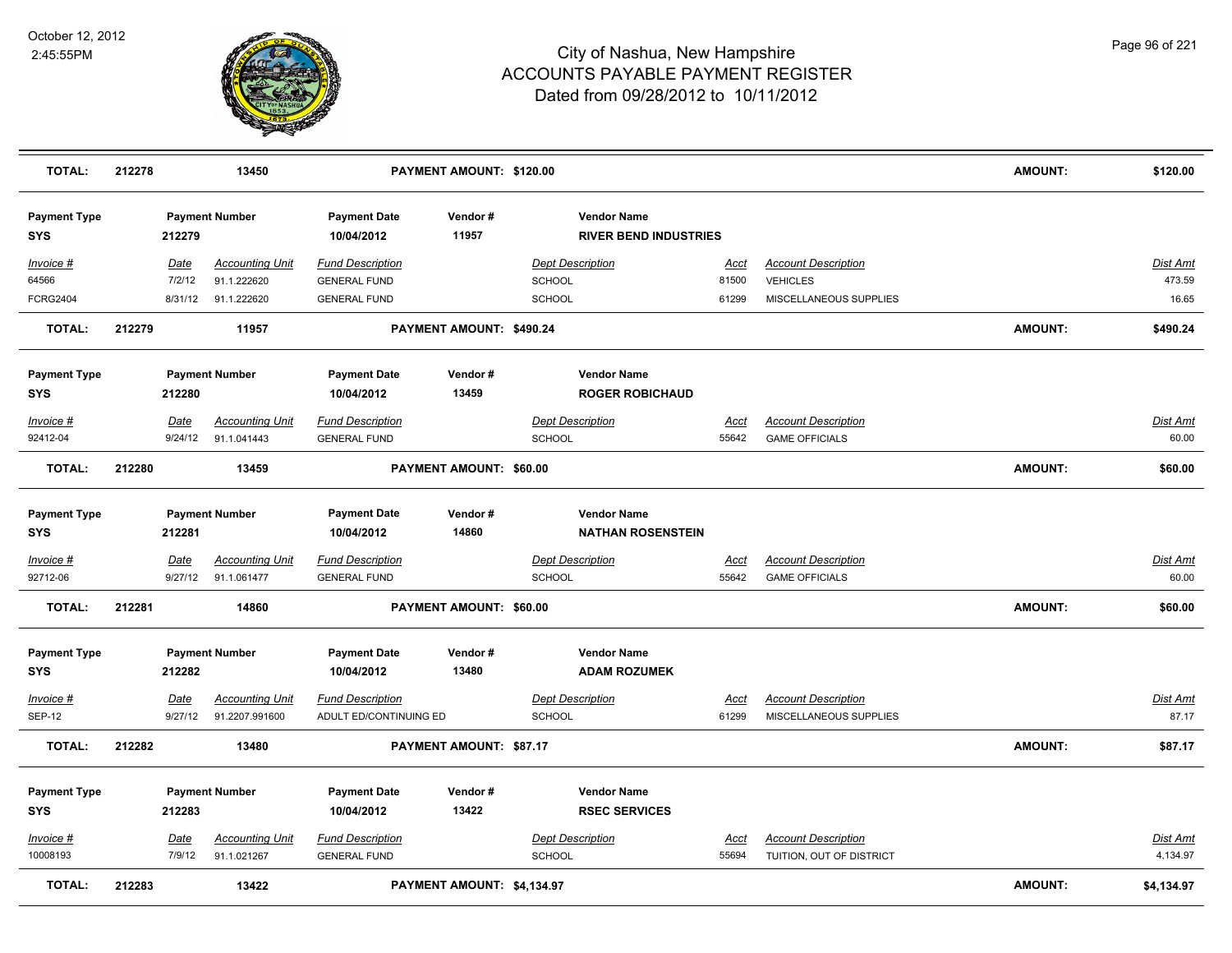

| <b>Payment Type</b> |             | <b>Payment Number</b>  | <b>Payment Date</b>     | Vendor#                  | <b>Vendor Name</b>         |             |                             |                             |                           |
|---------------------|-------------|------------------------|-------------------------|--------------------------|----------------------------|-------------|-----------------------------|-----------------------------|---------------------------|
| <b>SYS</b>          | 212284      |                        | 10/04/2012              | 13505                    | <b>SANTEE NED</b>          |             |                             |                             |                           |
| Invoice #           | Date        | <b>Accounting Unit</b> | <b>Fund Description</b> |                          | <b>Dept Description</b>    | Acct        | <b>Account Description</b>  |                             | Dist Amt                  |
| 92612-04            | 9/26/12     | 91.1.041462            | <b>GENERAL FUND</b>     |                          | <b>SCHOOL</b>              | 55642       | <b>GAME OFFICIALS</b>       |                             | 80.00                     |
| 92612-04            |             | 9/26/12 91.1.041472    | <b>GENERAL FUND</b>     |                          | <b>SCHOOL</b>              | 55642       | <b>GAME OFFICIALS</b>       |                             | 50.00                     |
|                     |             |                        |                         |                          |                            |             |                             |                             |                           |
| <b>TOTAL:</b>       | 212284      | 13505                  |                         | PAYMENT AMOUNT: \$130.00 |                            |             |                             | <b>AMOUNT:</b>              | \$130.00                  |
| <b>Payment Type</b> |             | <b>Payment Number</b>  | <b>Payment Date</b>     | Vendor#                  | <b>Vendor Name</b>         |             |                             |                             |                           |
| <b>SYS</b>          | 212285      |                        | 10/04/2012              | 13508                    | <b>SARGENT WELCH</b>       |             |                             |                             |                           |
| Invoice #           | Date        | <b>Accounting Unit</b> | <b>Fund Description</b> |                          | <b>Dept Description</b>    | Acct        | <b>Account Description</b>  |                             | Dist Amt                  |
| 49007467            | 8/24/12     | 91.1.031113            | <b>GENERAL FUND</b>     |                          | <b>SCHOOL</b>              | 61135       | <b>EDUCATIONAL SUPPLIES</b> |                             | 49.88                     |
| 49009632            | 8/31/12     | 91.1.031113            | <b>GENERAL FUND</b>     |                          | SCHOOL                     | 61135       | EDUCATIONAL SUPPLIES        |                             | 23.27                     |
| 49009636            | 8/31/12     | 91.1.031113            | <b>GENERAL FUND</b>     |                          | <b>SCHOOL</b>              | 61135       | EDUCATIONAL SUPPLIES        |                             | 148.74                    |
| 49016339            | 9/20/12     | 91.1.061113            | <b>GENERAL FUND</b>     |                          | <b>SCHOOL</b>              | 61135       | EDUCATIONAL SUPPLIES        |                             | 201.83                    |
|                     |             |                        |                         |                          |                            |             |                             |                             |                           |
| <b>TOTAL:</b>       | 212285      | 13508                  |                         | PAYMENT AMOUNT: \$423.72 |                            |             |                             | <b>AMOUNT:</b>              | \$423.72                  |
| <b>Payment Type</b> |             | <b>Payment Number</b>  | <b>Payment Date</b>     | Vendor#                  | <b>Vendor Name</b>         |             |                             | <b>Payee Name</b>           |                           |
| SYS                 | 212286      |                        | 10/04/2012              | 11020                    | <b>SCHOLASTIC MAGAZINE</b> |             |                             | <b>SCHOLASTIC INC</b>       |                           |
|                     |             |                        |                         |                          |                            |             |                             |                             |                           |
| Invoice #           | Date        | <b>Accounting Unit</b> | <b>Fund Description</b> |                          | <b>Dept Description</b>    | <u>Acct</u> | <b>Account Description</b>  |                             | Dist Amt                  |
| M4952016            | 9/5/12      | 91.1.051128            | <b>GENERAL FUND</b>     |                          | <b>SCHOOL</b>              | 61830       | <b>SUBSCRIPTIONS</b>        |                             | 288.75                    |
| <b>TOTAL:</b>       | 212286      | 13519                  |                         | PAYMENT AMOUNT: \$288.75 |                            |             |                             | <b>AMOUNT:</b>              | \$288.75                  |
| <b>Payment Type</b> |             | <b>Payment Number</b>  | <b>Payment Date</b>     | Vendor#                  | <b>Vendor Name</b>         |             |                             | <b>Payee Name</b>           |                           |
| <b>SYS</b>          | 212287      |                        | 10/04/2012              | 13519                    | <b>SCHOLASTIC MAGAZINE</b> |             |                             | <b>SCHOLASTIC MAGAZINES</b> |                           |
|                     |             |                        |                         |                          |                            |             |                             |                             |                           |
| <u>Invoice #</u>    | <b>Date</b> | <b>Accounting Unit</b> | <b>Fund Description</b> |                          | <b>Dept Description</b>    | Acct        | <b>Account Description</b>  |                             | <b>Dist Amt</b>           |
| M4921823            | 9/5/12      | 91.1.051102            | <b>GENERAL FUND</b>     |                          | <b>SCHOOL</b>              | 61830       | <b>SUBSCRIPTIONS</b>        |                             | 237.34                    |
| <b>TOTAL:</b>       | 212287      | 13519                  |                         | PAYMENT AMOUNT: \$237.34 |                            |             |                             | <b>AMOUNT:</b>              | \$237.34                  |
| <b>Payment Type</b> |             | <b>Payment Number</b>  | <b>Payment Date</b>     | Vendor#                  | <b>Vendor Name</b>         |             |                             |                             |                           |
| <b>SYS</b>          | 212288      |                        | 10/04/2012              | 13523                    | <b>SCHOOL HEALTH CORP</b>  |             |                             |                             |                           |
|                     |             |                        |                         |                          |                            |             |                             |                             |                           |
| Invoice #           | Date        | <b>Accounting Unit</b> | <b>Fund Description</b> |                          | <b>Dept Description</b>    | <u>Acct</u> | <b>Account Description</b>  |                             | <u>Dist Amt</u><br>410.36 |
| 2582011             |             | 9/12/12 91.1.181160    | <b>GENERAL FUND</b>     |                          | <b>SCHOOL</b>              | 61135       | EDUCATIONAL SUPPLIES        |                             |                           |
| <b>TOTAL:</b>       | 212288      | 13523                  |                         | PAYMENT AMOUNT: \$410.36 |                            |             |                             | <b>AMOUNT:</b>              | \$410.36                  |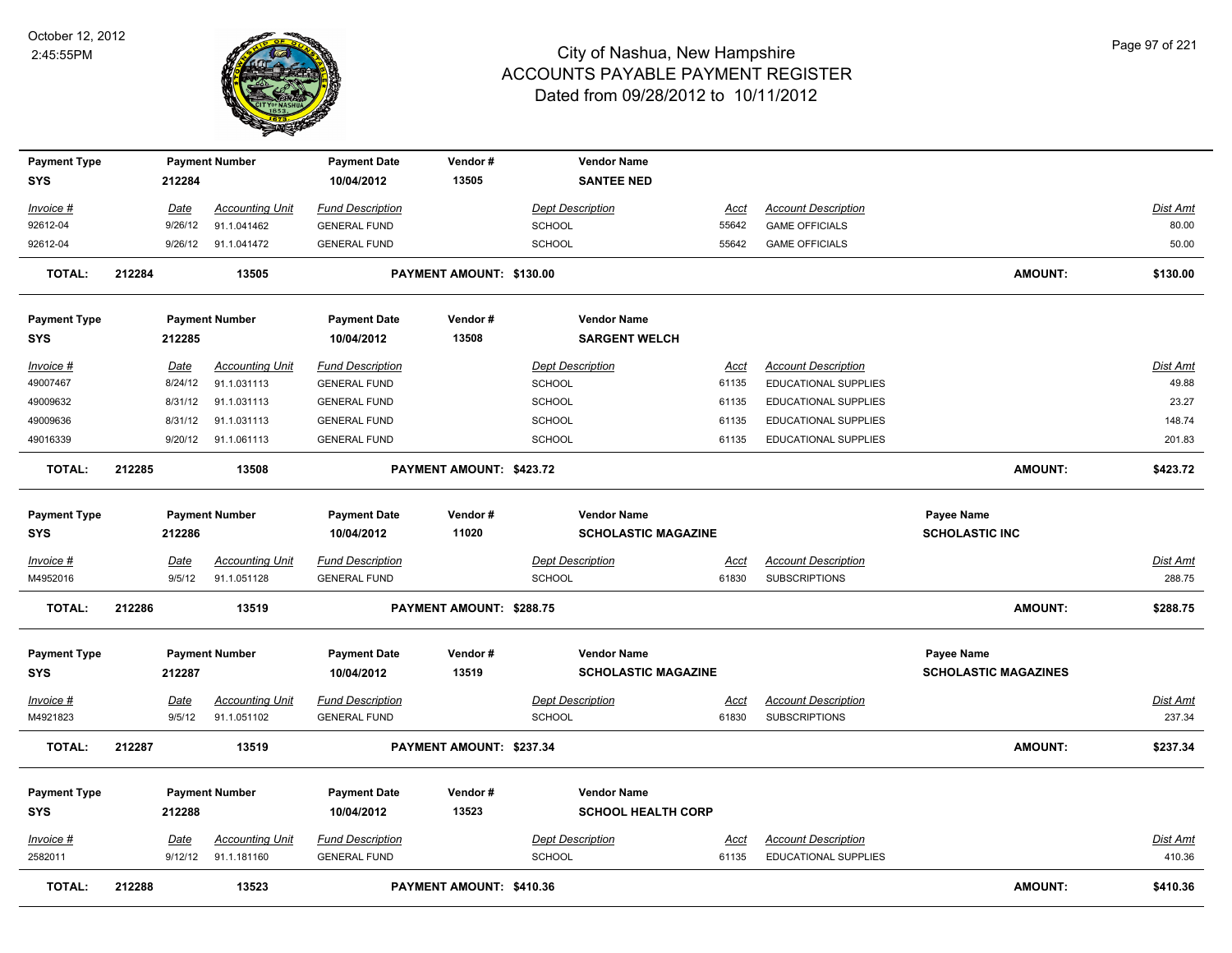

| <b>Payment Type</b> |             | <b>Payment Number</b>  | <b>Payment Date</b>       | Vendor#                 | <b>Vendor Name</b>             |             |                             |                 |                 |
|---------------------|-------------|------------------------|---------------------------|-------------------------|--------------------------------|-------------|-----------------------------|-----------------|-----------------|
| SYS                 | 212289      |                        | 10/04/2012                | 13524                   | <b>SCHOOL NURSE SUPPLY INC</b> |             |                             |                 |                 |
| Invoice #           | Date        | <b>Accounting Unit</b> | <b>Fund Description</b>   |                         | <b>Dept Description</b>        | <u>Acct</u> | <b>Account Description</b>  |                 | Dist Amt        |
| 408084-IN           | 9/18/12     | 91.1.131160            | <b>GENERAL FUND</b>       |                         | SCHOOL                         | 61135       | <b>EDUCATIONAL SUPPLIES</b> |                 | 62.05           |
| TOTAL:              | 212289      | 13524                  |                           | PAYMENT AMOUNT: \$62.05 |                                |             |                             | <b>AMOUNT:</b>  | \$62.05         |
| <b>Payment Type</b> |             | <b>Payment Number</b>  | <b>Payment Date</b>       | Vendor#                 | <b>Vendor Name</b>             |             |                             |                 |                 |
| SYS                 | 212290      |                        | 10/04/2012                | 13526                   | <b>SCHOOL SPECIALTY</b>        |             |                             |                 |                 |
| <u>Invoice #</u>    | <u>Date</u> | <b>Accounting Unit</b> | <b>Fund Description</b>   |                         | <b>Dept Description</b>        | <u>Acct</u> | <b>Account Description</b>  | <b>Activity</b> | <u>Dist Amt</u> |
| 208109167242        | 9/10/12     | 91.1.061102            | <b>GENERAL FUND</b>       |                         | <b>SCHOOL</b>                  | 61135       | <b>EDUCATIONAL SUPPLIES</b> |                 | 623.67          |
| 208109167249        | 9/10/12     | 91.3800.141160         | <b>SCHOOL GRANTS FUND</b> |                         | <b>SCHOOL</b>                  | 61299       | MISCELLANEOUS SUPPLIES      | 91.03362.141160 | 116.00          |
| 208109167260        | 9/10/12     | 91.1.071160            | <b>GENERAL FUND</b>       |                         | <b>SCHOOL</b>                  | 61135       | <b>EDUCATIONAL SUPPLIES</b> |                 | 26.69           |
| 208109167268        | 9/10/12     | 91.1.071102            | <b>GENERAL FUND</b>       |                         | <b>SCHOOL</b>                  | 61135       | EDUCATIONAL SUPPLIES        |                 | 21.88           |
| 208109178445        | 9/11/12     | 91.1.101122            | <b>GENERAL FUND</b>       |                         | SCHOOL                         | 61135       | EDUCATIONAL SUPPLIES        |                 | 12.45           |
| 208109178455        | 9/11/12     | 91.1.201108            | <b>GENERAL FUND</b>       |                         | <b>SCHOOL</b>                  | 61135       | <b>EDUCATIONAL SUPPLIES</b> |                 | 26.69           |
| 208109178455        | 9/11/12     | 91.1.201210            | <b>GENERAL FUND</b>       |                         | <b>SCHOOL</b>                  | 61135       | EDUCATIONAL SUPPLIES        |                 | 35.14           |
| 208109178464        | 9/11/12     | 91.1.201160            | <b>GENERAL FUND</b>       |                         | <b>SCHOOL</b>                  | 61135       | EDUCATIONAL SUPPLIES        |                 | 66.60           |
| 208109178467        | 9/11/12     | 91.1.061210            | <b>GENERAL FUND</b>       |                         | <b>SCHOOL</b>                  | 61135       | EDUCATIONAL SUPPLIES        |                 | 3.91            |
| 208109178474        | 9/11/12     | 91.1.111102            | <b>GENERAL FUND</b>       |                         | <b>SCHOOL</b>                  | 61135       | <b>EDUCATIONAL SUPPLIES</b> |                 | 24.72           |
| 208109187072        | 9/12/12     | 91.1.151120            | <b>GENERAL FUND</b>       |                         | <b>SCHOOL</b>                  | 61135       | EDUCATIONAL SUPPLIES        |                 | 17.70           |
| 208109187077        | 9/12/12     | 91.1.071160            | <b>GENERAL FUND</b>       |                         | <b>SCHOOL</b>                  | 61135       | <b>EDUCATIONAL SUPPLIES</b> |                 | 108.58          |
| 208109187079        | 9/12/12     | 91.1.131215            | <b>GENERAL FUND</b>       |                         | <b>SCHOOL</b>                  | 61135       | EDUCATIONAL SUPPLIES        |                 | 192.17          |
| 208109187080        | 9/12/12     | 91.1.071160            | <b>GENERAL FUND</b>       |                         | <b>SCHOOL</b>                  | 61135       | <b>EDUCATIONAL SUPPLIES</b> |                 | 471.52          |
| 208109187082        | 9/12/12     | 91.1.051102            | <b>GENERAL FUND</b>       |                         | SCHOOL                         | 61135       | <b>EDUCATIONAL SUPPLIES</b> |                 | 174.18          |
| 208109203024        | 9/13/12     | 91.1.031102            | <b>GENERAL FUND</b>       |                         | <b>SCHOOL</b>                  | 61135       | <b>EDUCATIONAL SUPPLIES</b> |                 | 53.36           |
| 208109203025        | 9/13/12     | 91.1.101122            | <b>GENERAL FUND</b>       |                         | <b>SCHOOL</b>                  | 61135       | EDUCATIONAL SUPPLIES        |                 | 1.77            |
| 208109203026        | 9/13/12     | 91.1.202220            | <b>GENERAL FUND</b>       |                         | SCHOOL                         | 61135       | EDUCATIONAL SUPPLIES        |                 | 1.27            |
| 208109203026-1      | 9/13/12     | 91.1.201108            | <b>GENERAL FUND</b>       |                         | <b>SCHOOL</b>                  | 61135       | <b>EDUCATIONAL SUPPLIES</b> |                 | 26.69           |
| 208109203027        | 9/13/12     | 91.1.191160            | <b>GENERAL FUND</b>       |                         | <b>SCHOOL</b>                  | 61135       | EDUCATIONAL SUPPLIES        |                 | 35.20           |
| 208109203028        | 9/13/12     | 91.1.181160            | <b>GENERAL FUND</b>       |                         | <b>SCHOOL</b>                  | 61135       | EDUCATIONAL SUPPLIES        |                 | 10.04           |
| 208109203029        | 9/13/12     | 91.3800.141160         | <b>SCHOOL GRANTS FUND</b> |                         | <b>SCHOOL</b>                  | 61299       | MISCELLANEOUS SUPPLIES      | 91.03362.141160 | 750.35          |
| 208109203030        | 9/13/12     | 91.1.151117            | <b>GENERAL FUND</b>       |                         | <b>SCHOOL</b>                  | 61135       | <b>EDUCATIONAL SUPPLIES</b> |                 | 194.36          |
| 208109203031        | 9/13/12     | 91.1.151122            | <b>GENERAL FUND</b>       |                         | <b>SCHOOL</b>                  | 61135       | EDUCATIONAL SUPPLIES        |                 | 186.43          |
| 208109203032        | 9/13/12     | 91.1.151120            | <b>GENERAL FUND</b>       |                         | <b>SCHOOL</b>                  | 61135       | <b>EDUCATIONAL SUPPLIES</b> |                 | 184.64          |
| 208109203033        | 9/13/12     | 91.1.151124            | <b>GENERAL FUND</b>       |                         | SCHOOL                         | 61135       | EDUCATIONAL SUPPLIES        |                 | 197.24          |
| 208109203034        | 9/13/12     | 91.1.041102            | <b>GENERAL FUND</b>       |                         | <b>SCHOOL</b>                  | 61135       | EDUCATIONAL SUPPLIES        |                 | 23.12           |
| 208109203035        | 9/13/12     | 91.1.041102            | <b>GENERAL FUND</b>       |                         | <b>SCHOOL</b>                  | 61135       | EDUCATIONAL SUPPLIES        |                 | 115.60          |
| 208109203036        | 9/13/12     | 91.1.041102            | <b>GENERAL FUND</b>       |                         | <b>SCHOOL</b>                  | 61135       | <b>EDUCATIONAL SUPPLIES</b> |                 | 57.80           |
| 208109203037        | 9/13/12     | 91.1.031102            | <b>GENERAL FUND</b>       |                         | SCHOOL                         | 61135       | EDUCATIONAL SUPPLIES        |                 | 13.34           |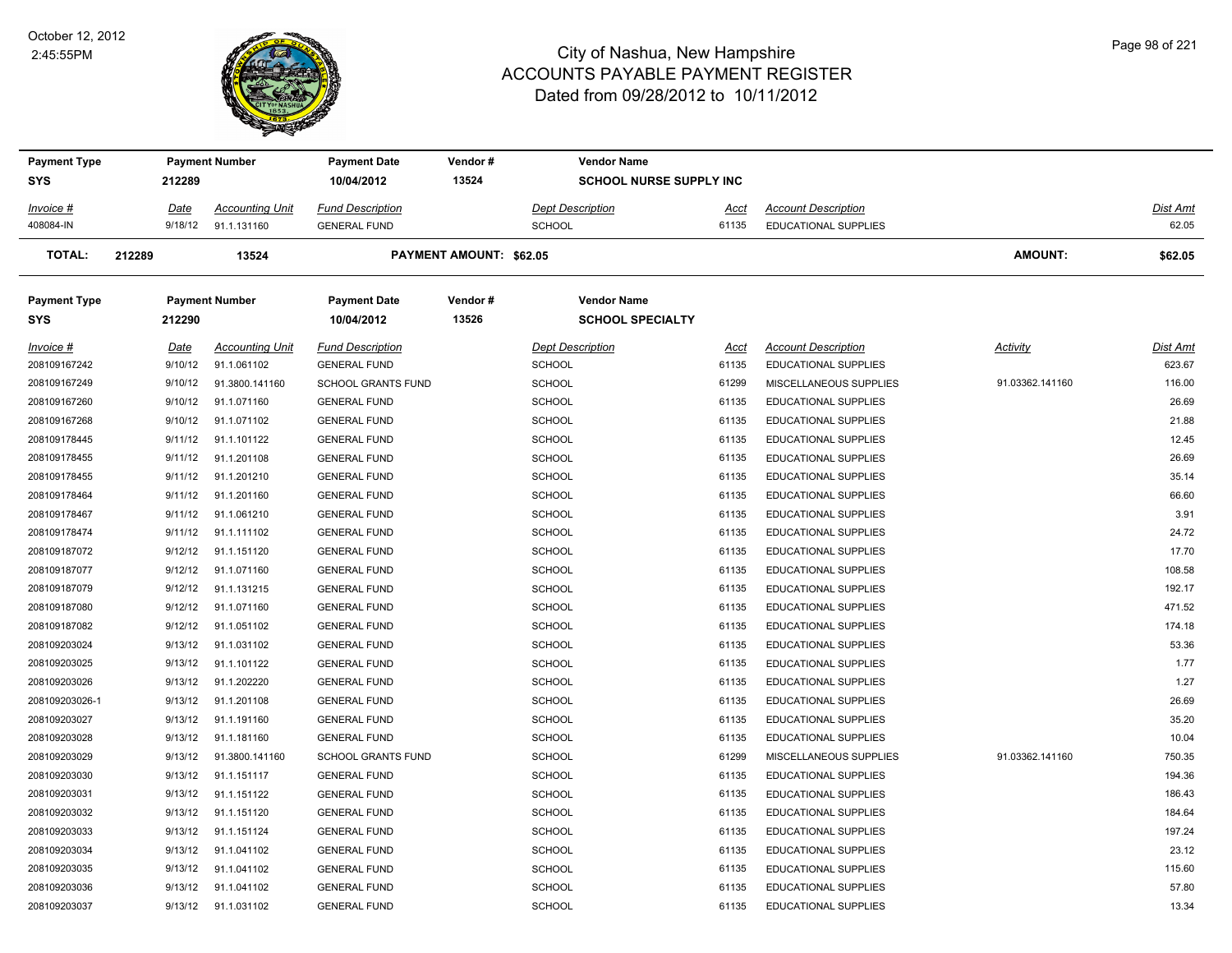

| <b>TOTAL:</b>                     | 212292                 | 13567                                 |                                                        | PAYMENT AMOUNT: \$560.00   |                                          |                                                            |                |                                                     | AMOUNT:                                   | \$560.00           |
|-----------------------------------|------------------------|---------------------------------------|--------------------------------------------------------|----------------------------|------------------------------------------|------------------------------------------------------------|----------------|-----------------------------------------------------|-------------------------------------------|--------------------|
| Invoice #<br>5442565484           | <u>Date</u><br>9/19/12 | <b>Accounting Unit</b><br>91.1.222620 | <b>Fund Description</b><br><b>GENERAL FUND</b>         |                            | Dept Description<br>SCHOOL               |                                                            | Acct<br>61421  | <b>Account Description</b><br>SUPPLIES, HVAC        |                                           | Dist Amt<br>560.00 |
| <b>Payment Type</b><br>SYS        | 212292                 | <b>Payment Number</b>                 | <b>Payment Date</b><br>10/04/2012                      | Vendor#<br>13567           |                                          | <b>Vendor Name</b><br><b>SIEMENS BUILDING TECHNOLOGIES</b> |                |                                                     | Payee Name<br><b>SIEMENS INDUSTRY INC</b> |                    |
| <b>TOTAL:</b>                     | 212291                 | 13554                                 |                                                        | PAYMENT AMOUNT: \$60.00    |                                          |                                                            |                |                                                     | <b>AMOUNT:</b>                            | \$60.00            |
| Invoice #<br>92412-04             | Date<br>9/24/12        | <b>Accounting Unit</b><br>91.1.041443 | <b>Fund Description</b><br><b>GENERAL FUND</b>         |                            | <b>Dept Description</b><br><b>SCHOOL</b> |                                                            | Acct<br>55642  | <b>Account Description</b><br><b>GAME OFFICIALS</b> |                                           | Dist Amt<br>60.00  |
| <b>Payment Type</b><br><b>SYS</b> | 212291                 | <b>Payment Number</b>                 | <b>Payment Date</b><br>10/04/2012                      | Vendor#<br>13554           |                                          | <b>Vendor Name</b><br><b>RONALD SEVIGNY</b>                |                |                                                     |                                           |                    |
| <b>TOTAL:</b>                     | 212290                 | 13526                                 |                                                        | PAYMENT AMOUNT: \$8,160.28 |                                          |                                                            |                |                                                     | <b>AMOUNT:</b>                            | \$8,160.28         |
| 208109250771                      | 9/19/12                | 91.3800.231249                        | <b>SCHOOL GRANTS FUND</b>                              |                            | <b>SCHOOL</b>                            |                                                            | 61135          | <b>EDUCATIONAL SUPPLIES</b>                         | 91.03763.231249                           | 20.02              |
| 208109241346                      | 9/18/12                | 91.1.031102                           | <b>GENERAL FUND</b>                                    |                            | <b>SCHOOL</b>                            |                                                            | 61135          | EDUCATIONAL SUPPLIES                                |                                           | 32.58              |
| 208109241342                      | 9/18/12                | 91.3800.231249                        | <b>SCHOOL GRANTS FUND</b>                              |                            | <b>SCHOOL</b>                            |                                                            | 61135          | EDUCATIONAL SUPPLIES                                | 91.03763.231249                           | 340.20             |
| 208109241338                      | 9/18/12                | 91.3800.231249                        | <b>SCHOOL GRANTS FUND</b>                              |                            | <b>SCHOOL</b>                            |                                                            | 61135          | EDUCATIONAL SUPPLIES                                | 91.03763.231249                           | 109.54             |
| 208109241336                      | 9/18/12                | 91.3800.231249                        | <b>SCHOOL GRANTS FUND</b>                              |                            | <b>SCHOOL</b>                            |                                                            | 61135          | EDUCATIONAL SUPPLIES                                | 91.03763.231249                           | 1,370.31           |
| 208109241333                      | 9/18/12                | 91.1.031102                           | <b>GENERAL FUND</b>                                    |                            | <b>SCHOOL</b>                            |                                                            | 61135          | EDUCATIONAL SUPPLIES                                |                                           | 181.44             |
| 208109241331                      | 9/18/12                | 91.1.051160                           | <b>GENERAL FUND</b>                                    |                            | <b>SCHOOL</b>                            |                                                            | 61135          | EDUCATIONAL SUPPLIES                                |                                           | 742.61             |
| 208109231220                      | 9/17/12                | 91.1.041160                           | <b>GENERAL FUND</b>                                    |                            | <b>SCHOOL</b>                            |                                                            | 61135          | EDUCATIONAL SUPPLIES                                |                                           | 55.97              |
| 208109231215                      | 9/17/12                | 91.1.041160                           | <b>GENERAL FUND</b>                                    |                            | <b>SCHOOL</b>                            |                                                            | 61135          | EDUCATIONAL SUPPLIES                                |                                           | 281.19             |
| 208109231210                      | 9/17/12                | 91.1.121112                           | <b>GENERAL FUND</b>                                    |                            | <b>SCHOOL</b>                            |                                                            | 61135          | EDUCATIONAL SUPPLIES                                |                                           | 45.43              |
| 208109231187                      | 9/17/12                | 91.3800.231249                        | <b>SCHOOL GRANTS FUND</b><br><b>SCHOOL GRANTS FUND</b> |                            | <b>SCHOOL</b><br><b>SCHOOL</b>           |                                                            | 61135<br>61135 | EDUCATIONAL SUPPLIES<br>EDUCATIONAL SUPPLIES        | 91.03763.231249<br>91.03763.231249        | 132.11             |
| 208109222304<br>208109231178      | 9/15/12<br>9/17/12     | 91.1.201102<br>91.3800.231249         | <b>GENERAL FUND</b>                                    |                            | <b>SCHOOL</b>                            |                                                            | 61135          | EDUCATIONAL SUPPLIES                                |                                           | 10.11<br>9.34      |
| 208109215803                      | 9/14/12                | 91.1.111160                           | <b>GENERAL FUND</b>                                    |                            | <b>SCHOOL</b>                            |                                                            | 61135          | EDUCATIONAL SUPPLIES                                |                                           | 435.52             |
| 208109215802                      | 9/14/12                | 91.1.051160                           | <b>GENERAL FUND</b>                                    |                            | <b>SCHOOL</b>                            |                                                            | 61135          | EDUCATIONAL SUPPLIES                                |                                           | 24.16              |
| 208109215801                      | 9/14/12                | 91.1.041102                           | <b>GENERAL FUND</b>                                    |                            | <b>SCHOOL</b>                            |                                                            | 61135          | EDUCATIONAL SUPPLIES                                |                                           | 57.80              |
| 208109215798                      | 9/14/12                | 91.1.151120                           | <b>GENERAL FUND</b>                                    |                            | <b>SCHOOL</b>                            |                                                            | 61135          | EDUCATIONAL SUPPLIES                                |                                           | 4.25               |
| 208109215797                      | 9/14/12                | 91.1.151102                           | <b>GENERAL FUND</b>                                    |                            | <b>SCHOOL</b>                            |                                                            | 61135          | EDUCATIONAL SUPPLIES                                |                                           | 96.50              |
| 208109215796                      | 9/14/12                | 91.1.201108                           | <b>GENERAL FUND</b>                                    |                            | <b>SCHOOL</b>                            |                                                            | 61135          | EDUCATIONAL SUPPLIES                                |                                           | 16.90              |
| 208109215794                      | 9/14/12                | 91.1.101121                           | <b>GENERAL FUND</b>                                    |                            | <b>SCHOOL</b>                            |                                                            | 61135          | EDUCATIONAL SUPPLIES                                |                                           | 6.93               |
| 208109203040                      | 9/13/12                | 91.1.041160                           | <b>GENERAL FUND</b>                                    |                            | <b>SCHOOL</b>                            |                                                            | 61135          | EDUCATIONAL SUPPLIES                                |                                           | 41.70              |
| 208109203039                      | 9/13/12                | 91.1.041160                           | <b>GENERAL FUND</b>                                    |                            | <b>SCHOOL</b>                            |                                                            | 61135          | EDUCATIONAL SUPPLIES                                |                                           | 139.80             |
| 208109203038                      | 9/13/12                | 91.1.071102                           | <b>GENERAL FUND</b>                                    |                            | <b>SCHOOL</b>                            |                                                            | 61135          | EDUCATIONAL SUPPLIES                                |                                           | 232.76             |
|                                   |                        |                                       |                                                        |                            |                                          |                                                            |                |                                                     |                                           |                    |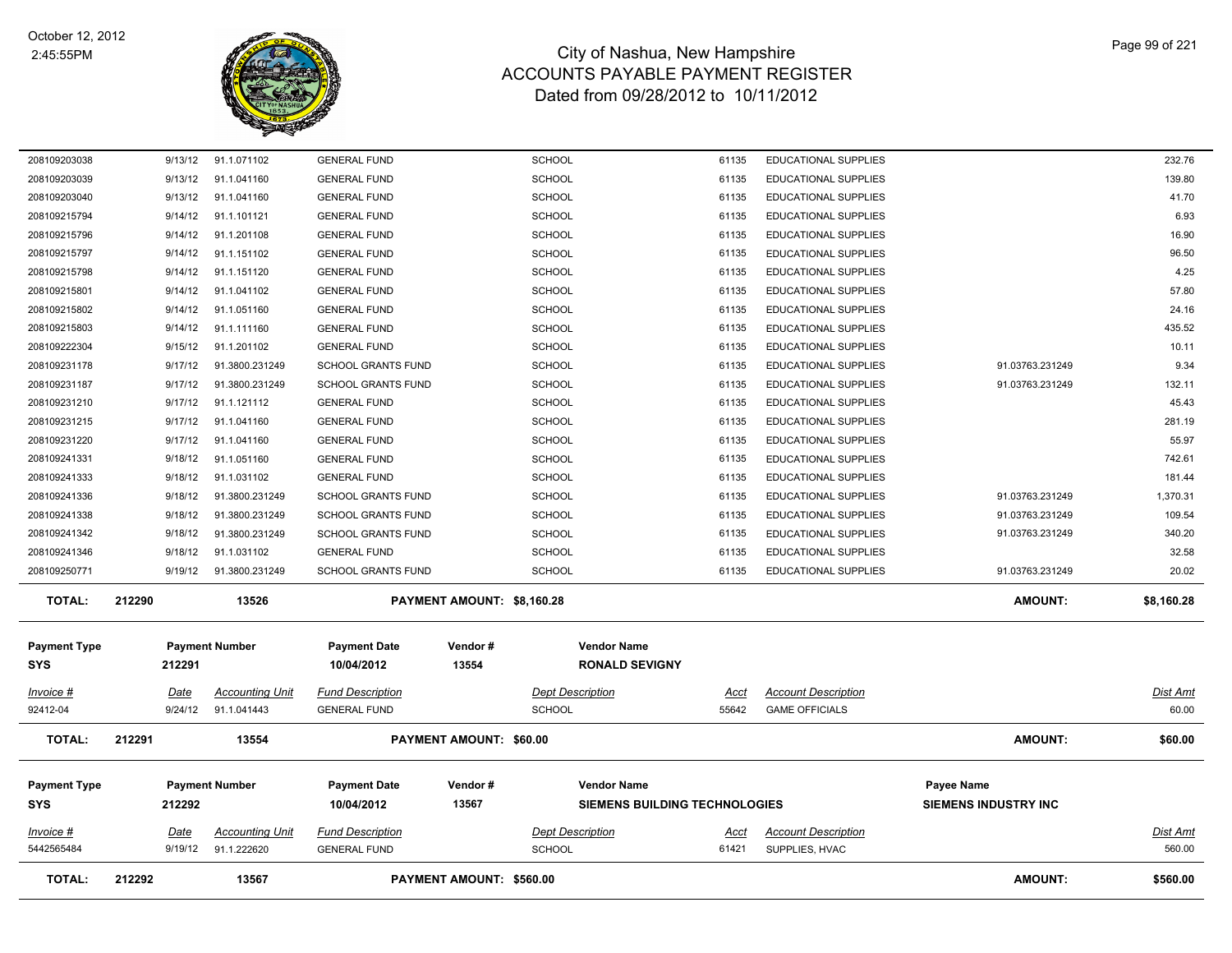

| <b>Payment Type</b>               |                 | <b>Payment Number</b>                    | <b>Payment Date</b>                           | Vendor#                    | <b>Vendor Name</b>                                |                      |                                             |                             |                             |
|-----------------------------------|-----------------|------------------------------------------|-----------------------------------------------|----------------------------|---------------------------------------------------|----------------------|---------------------------------------------|-----------------------------|-----------------------------|
| <b>SYS</b>                        | 212293          |                                          | 10/04/2012                                    | 15139                      | <b>BRENDA SILVI</b>                               |                      |                                             |                             |                             |
| Invoice #                         | Date            | <b>Accounting Unit</b>                   | <b>Fund Description</b>                       |                            | <b>Dept Description</b>                           | Acct                 | <b>Account Description</b>                  |                             | Dist Amt                    |
| SEPT-12                           | 9/12/12         | 91.1.041160                              | <b>GENERAL FUND</b>                           |                            | SCHOOL                                            | 61875                | <b>BOOKS</b>                                |                             | 92.50                       |
| <b>TOTAL:</b>                     | 212293          | 15139                                    |                                               | PAYMENT AMOUNT: \$92.50    |                                                   |                      |                                             | <b>AMOUNT:</b>              | \$92.50                     |
| <b>Payment Type</b>               |                 | <b>Payment Number</b>                    | <b>Payment Date</b>                           | Vendor#                    | <b>Vendor Name</b>                                |                      |                                             |                             |                             |
| <b>SYS</b>                        | 212294          |                                          | 10/04/2012                                    | 13577                      | <b>SIMPLEX GRINNELL</b>                           |                      |                                             |                             |                             |
| Invoice #                         | Date            | <b>Accounting Unit</b>                   | <b>Fund Description</b>                       |                            | <b>Dept Description</b>                           | Acct                 | <b>Account Description</b>                  |                             | Dist Amt                    |
| 68190013                          | 9/18/12         | 91.1.222620                              | <b>GENERAL FUND</b>                           |                            | SCHOOL                                            | 61407                | SUPPLIES, ELECTRICAL                        |                             | 1,013.88                    |
| <b>TOTAL:</b>                     | 212294          | 13577                                    |                                               | PAYMENT AMOUNT: \$1,013.88 |                                                   |                      |                                             | AMOUNT:                     | \$1,013.88                  |
| <b>Payment Type</b>               |                 | <b>Payment Number</b>                    | <b>Payment Date</b>                           | Vendor#                    | <b>Vendor Name</b>                                |                      |                                             |                             |                             |
| <b>SYS</b>                        | 212295          |                                          | 10/04/2012                                    | 13591                      | <b>SMILE MAKERS</b>                               |                      |                                             |                             |                             |
| Invoice #                         | Date            | <b>Accounting Unit</b>                   | <b>Fund Description</b>                       |                            | <b>Dept Description</b>                           | <u>Acct</u>          | <b>Account Description</b>                  | Activity                    | <u>Dist Amt</u>             |
| 6637073                           | 9/17/12         | 91.3800.231249                           | SCHOOL GRANTS FUND                            |                            | SCHOOL                                            | 61135                | EDUCATIONAL SUPPLIES                        | 91.03763.231249             | 116.83                      |
| <b>TOTAL:</b>                     | 212295          | 13591                                    |                                               | PAYMENT AMOUNT: \$116.83   |                                                   |                      |                                             | <b>AMOUNT:</b>              | \$116.83                    |
| <b>Payment Type</b><br><b>SYS</b> | 212296          | <b>Payment Number</b>                    | <b>Payment Date</b><br>10/04/2012             | Vendor#<br>11384           | <b>Vendor Name</b><br><b>ST JOHNSBURY ACADEMY</b> |                      |                                             |                             |                             |
| Invoice #<br>MAY 12 - M. DURDEN   | Date<br>10/1/12 | <b>Accounting Unit</b><br>91.3800.992210 | <b>Fund Description</b><br>SCHOOL GRANTS FUND |                            | <b>Dept Description</b><br>SCHOOL                 | <u>Acct</u><br>55300 | <b>Account Description</b><br><b>TRAVEL</b> | Activity<br>91.03502.992210 | <b>Dist Amt</b><br>1,150.00 |
| <b>TOTAL:</b>                     | 212296          | 11384                                    |                                               | PAYMENT AMOUNT: \$1,150.00 |                                                   |                      |                                             | AMOUNT:                     | \$1,150.00                  |
| <b>Payment Type</b>               |                 | <b>Payment Number</b>                    | <b>Payment Date</b>                           | Vendor#                    | <b>Vendor Name</b>                                |                      |                                             |                             |                             |
| <b>SYS</b>                        | 212297          |                                          | 10/04/2012                                    | 11963                      | <b>STAPLES BUSINESS ADVANTAGE</b>                 |                      |                                             |                             |                             |
| Invoice #                         | Date            | <b>Accounting Unit</b>                   | <b>Fund Description</b>                       |                            | <b>Dept Description</b>                           | Acct                 | <b>Account Description</b>                  | Activity                    | Dist Amt                    |
| 3178351840                        | 7/18/12         | 91.2100.993120                           | <b>FOOD SERVICES</b>                          |                            | SCHOOL                                            | 61100                | OFFICE SUPPLIES                             |                             | 133.08                      |
| 3181515392                        | 9/7/12          | 91.3800.231240                           | SCHOOL GRANTS FUND                            |                            | SCHOOL                                            | 61135                | EDUCATIONAL SUPPLIES                        | 91.03763.231240             | 386.90                      |
| 3181733964                        | 9/11/12         | 91.1.031160                              | <b>GENERAL FUND</b>                           |                            | SCHOOL                                            | 61135                | EDUCATIONAL SUPPLIES                        |                             | 65.85                       |
| 3181767324                        | 9/12/12         | 91.1.111160                              | <b>GENERAL FUND</b>                           |                            | <b>SCHOOL</b>                                     | 61135                | EDUCATIONAL SUPPLIES                        |                             | 38.37                       |
| 3181767324                        | 9/12/12         | 91.1.112410                              | <b>GENERAL FUND</b>                           |                            | <b>SCHOOL</b>                                     | 61100                | OFFICE SUPPLIES                             |                             | 159.76                      |
| 3181795035                        | 9/13/12         | 91.1.031160                              | <b>GENERAL FUND</b>                           |                            | <b>SCHOOL</b>                                     | 61135                | EDUCATIONAL SUPPLIES                        |                             | $-65.85$                    |
| 3181795079                        | 9/13/12         | 91.1.051113                              | <b>GENERAL FUND</b>                           |                            | <b>SCHOOL</b>                                     | 61135                | <b>EDUCATIONAL SUPPLIES</b>                 |                             | 177.51                      |
| 3181795080                        | 9/13/12         | 91.1.012320                              | <b>GENERAL FUND</b>                           |                            | <b>SCHOOL</b>                                     | 61100                | OFFICE SUPPLIES                             |                             | 11.99                       |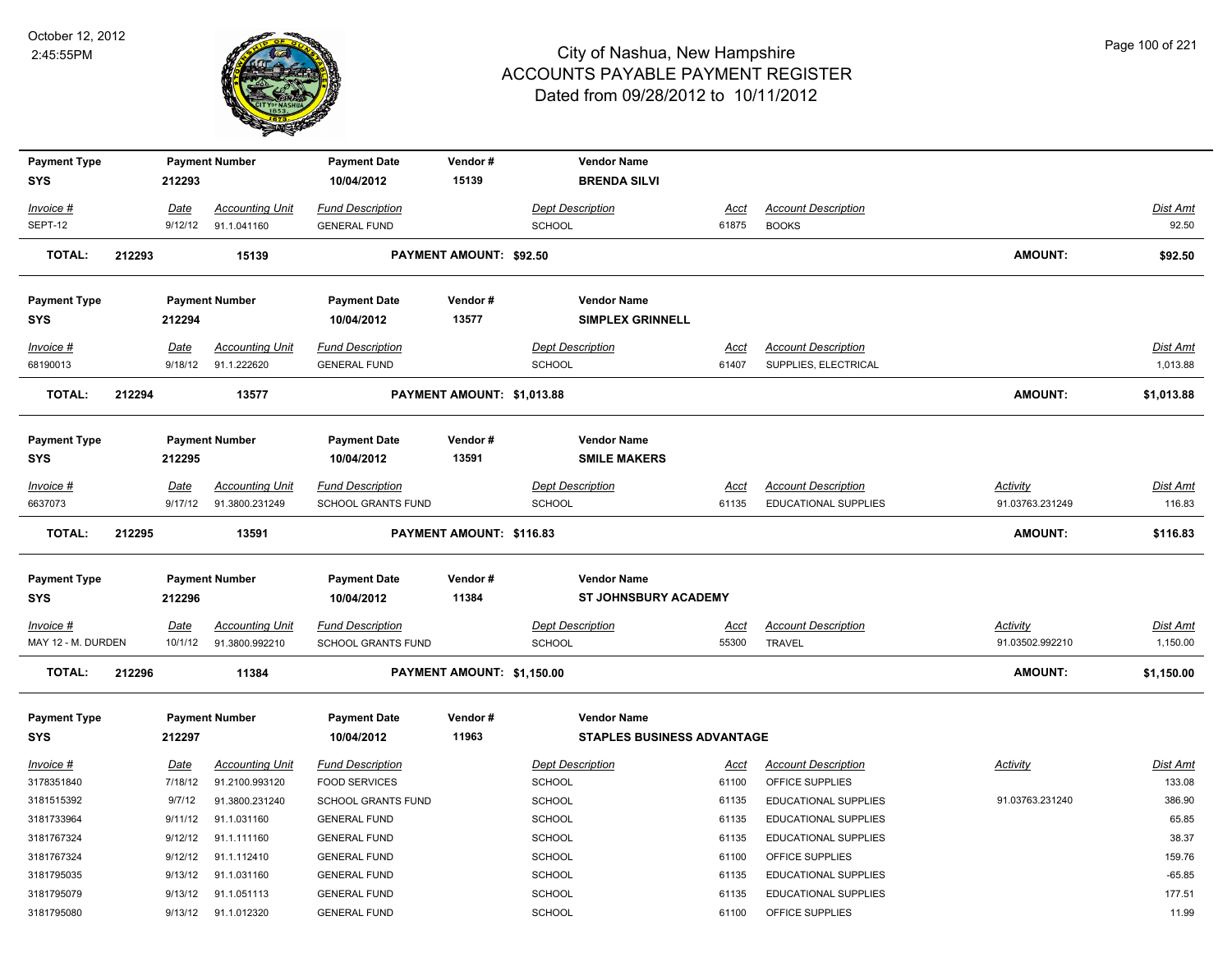

| 3181795081                 | 9/13/12 | 91.1.101160            | <b>GENERAL FUND</b>               |                            | <b>SCHOOL</b>           | 61100                                |             | OFFICE SUPPLIES             |                 | 146.58          |
|----------------------------|---------|------------------------|-----------------------------------|----------------------------|-------------------------|--------------------------------------|-------------|-----------------------------|-----------------|-----------------|
| 3181795082                 | 9/13/12 | 91.1.132410            | <b>GENERAL FUND</b>               |                            | SCHOOL                  | 61100                                |             | OFFICE SUPPLIES             |                 | 282.15          |
| 3181795088                 | 9/13/12 | 91.1.172410            | <b>GENERAL FUND</b>               |                            | <b>SCHOOL</b>           | 61100                                |             | OFFICE SUPPLIES             |                 | 107.70          |
| 3181795089                 | 9/13/12 | 91.1.111160            | <b>GENERAL FUND</b>               |                            | <b>SCHOOL</b>           | 61135                                |             | <b>EDUCATIONAL SUPPLIES</b> |                 | 7.08            |
| 3181839464                 | 9/14/12 | 91.1.151160            | <b>GENERAL FUND</b>               |                            | SCHOOL                  | 61135                                |             | EDUCATIONAL SUPPLIES        |                 | 405.03          |
| 3182110595                 | 9/16/12 | 91.1.071160            | <b>GENERAL FUND</b>               |                            | <b>SCHOOL</b>           | 61135                                |             | EDUCATIONAL SUPPLIES        |                 | 21.99           |
| <b>TOTAL:</b>              | 212297  | 11963                  |                                   | PAYMENT AMOUNT: \$1,878.14 |                         |                                      |             |                             | <b>AMOUNT:</b>  | \$1,878.14      |
| <b>Payment Type</b>        |         | <b>Payment Number</b>  | <b>Payment Date</b>               | Vendor#                    | <b>Vendor Name</b>      |                                      |             |                             |                 |                 |
| SYS                        | 212298  |                        | 10/04/2012                        | 14897                      | STUDICA, INC.           |                                      |             |                             |                 |                 |
| Invoice #                  | Date    | <b>Accounting Unit</b> | <b>Fund Description</b>           |                            | <b>Dept Description</b> |                                      | <u>Acct</u> | <b>Account Description</b>  |                 | <b>Dist Amt</b> |
| 60353                      | 9/10/12 | 91.1.041300            | <b>GENERAL FUND</b>               |                            | <b>SCHOOL</b>           | 71228                                |             | COMPUTER SOFTWARE           |                 | 3,205.00        |
| TOTAL:                     | 212298  | 14897                  |                                   | PAYMENT AMOUNT: \$3,205.00 |                         |                                      |             |                             | <b>AMOUNT:</b>  | \$3,205.00      |
|                            |         |                        |                                   |                            |                         |                                      |             |                             |                 |                 |
| <b>Payment Type</b>        |         | <b>Payment Number</b>  | <b>Payment Date</b>               | Vendor#                    | <b>Vendor Name</b>      |                                      |             |                             |                 |                 |
| SYS                        | 212299  |                        | 10/04/2012                        | 11655                      |                         | <b>TEACHER'S DISCOUNT</b>            |             |                             |                 |                 |
| Invoice #                  | Date    | <b>Accounting Unit</b> | <b>Fund Description</b>           |                            | Dept Description        |                                      | Acct        | <b>Account Description</b>  | <b>Activity</b> | Dist Amt        |
| 2081029231227              | 9/17/12 | 91.3800.231249         | SCHOOL GRANTS FUND                |                            | <b>SCHOOL</b>           | 61135                                |             | EDUCATIONAL SUPPLIES        | 91.03763.231249 | 104.50          |
| <b>TOTAL:</b>              | 212299  | 11655                  |                                   | PAYMENT AMOUNT: \$104.50   |                         |                                      |             |                             | <b>AMOUNT:</b>  | \$104.50        |
|                            |         | <b>Payment Number</b>  |                                   | Vendor#                    | <b>Vendor Name</b>      |                                      |             |                             |                 |                 |
| <b>Payment Type</b><br>SYS | 212300  |                        | <b>Payment Date</b><br>10/04/2012 | 14923                      |                         | <b>TECHNICAL EDUCATION SOLUTIONS</b> |             |                             |                 |                 |
|                            |         |                        |                                   |                            |                         |                                      |             |                             |                 |                 |
| $Invoice$ #                | Date    | <b>Accounting Unit</b> | <b>Fund Description</b>           |                            | <b>Dept Description</b> |                                      | <u>Acct</u> | <b>Account Description</b>  |                 | <b>Dist Amt</b> |
| 3942                       | 9/19/12 | 91.1.041300            | <b>GENERAL FUND</b>               |                            | <b>SCHOOL</b>           | 71228                                |             | COMPUTER SOFTWARE           |                 | 2,215.00        |
| <b>TOTAL:</b>              | 212300  | 14923                  |                                   | PAYMENT AMOUNT: \$2,215.00 |                         |                                      |             |                             | AMOUNT:         | \$2,215.00      |
| <b>Payment Type</b>        |         | <b>Payment Number</b>  | <b>Payment Date</b>               | Vendor#                    | <b>Vendor Name</b>      |                                      |             |                             |                 |                 |
| SYS                        | 212301  |                        | 10/04/2012                        | 13718                      |                         | THE TELEGRAPH                        |             |                             |                 |                 |
| Invoice #                  | Date    | <b>Accounting Unit</b> | <b>Fund Description</b>           |                            | <b>Dept Description</b> |                                      | Acct        | <b>Account Description</b>  | Activity        | Dist Amt        |
| 1209289                    | 9/6/12  | 91.3800.991600         | SCHOOL GRANTS FUND                |                            | <b>SCHOOL</b>           | 55500                                |             | <b>ADVERTISING</b>          | 91.03533.991600 | 1,250.00        |
| <b>TOTAL:</b>              | 212301  | 13718                  |                                   | PAYMENT AMOUNT: \$1,250.00 |                         |                                      |             |                             | <b>AMOUNT:</b>  | \$1,250.00      |
|                            |         |                        |                                   |                            |                         |                                      |             |                             |                 |                 |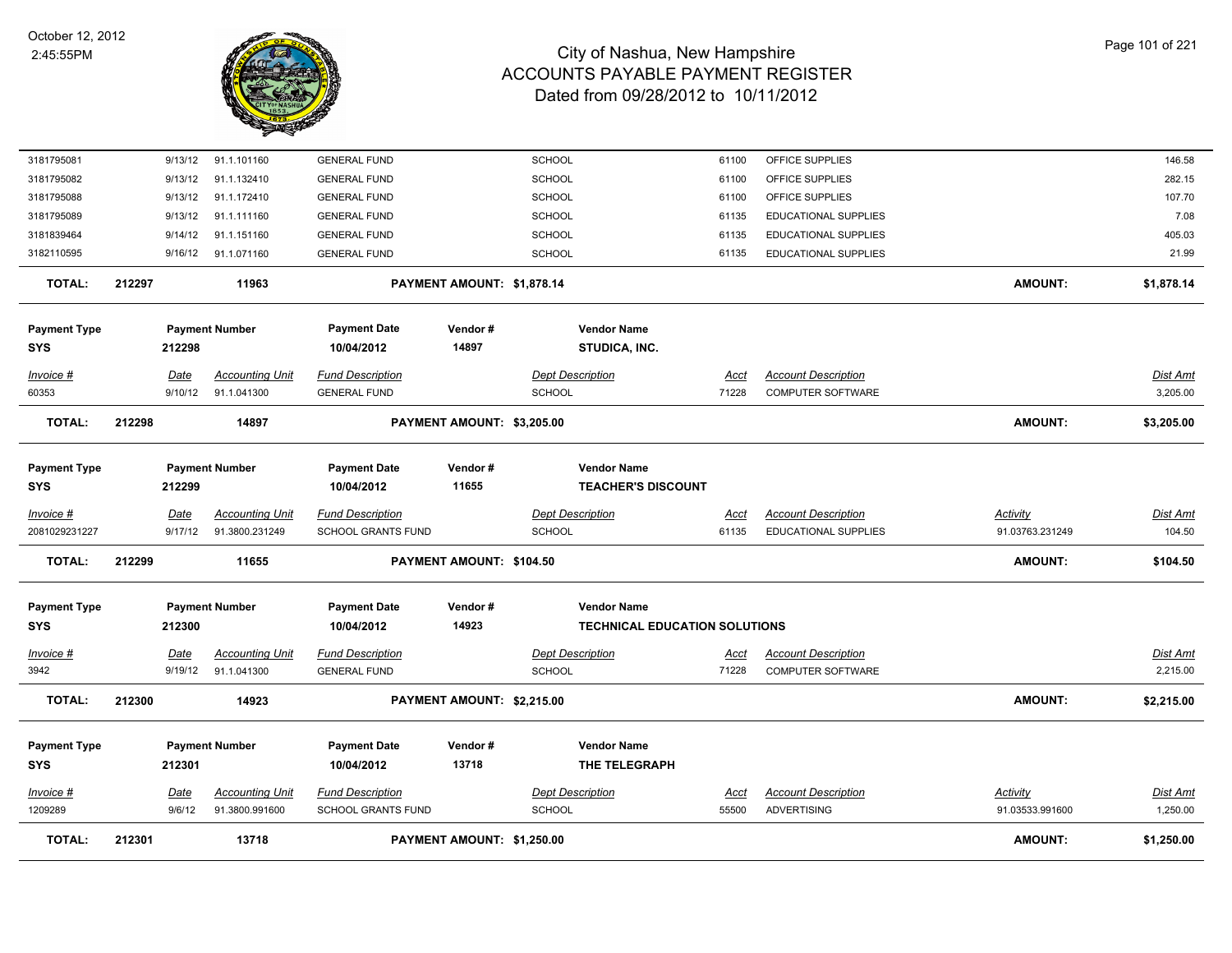

| <b>Payment Type</b>               |        |                        | <b>Payment Number</b>                    | <b>Payment Date</b>                            | Vendor#                        | <b>Vendor Name</b>                       |                      |                                                           |                             |                          |
|-----------------------------------|--------|------------------------|------------------------------------------|------------------------------------------------|--------------------------------|------------------------------------------|----------------------|-----------------------------------------------------------|-----------------------------|--------------------------|
| <b>SYS</b>                        |        | 212302                 |                                          | 10/04/2012                                     | 13748                          | <b>TOADSTOOL BOOKSHOP</b>                |                      |                                                           |                             |                          |
| Invoice #                         |        | Date                   | <b>Accounting Unit</b>                   | <b>Fund Description</b>                        |                                | <b>Dept Description</b>                  | <u>Acct</u>          | <b>Account Description</b>                                |                             | Dist Amt                 |
| 28417                             |        | 7/20/12                | 91.1.201128                              | <b>GENERAL FUND</b>                            |                                | <b>SCHOOL</b>                            | 61875                | <b>BOOKS</b>                                              |                             | 114.96                   |
| <b>TOTAL:</b>                     | 212302 |                        | 13748                                    |                                                | PAYMENT AMOUNT: \$114.96       |                                          |                      |                                                           | <b>AMOUNT:</b>              | \$114.96                 |
| <b>Payment Type</b>               |        |                        | <b>Payment Number</b>                    | <b>Payment Date</b>                            | Vendor#                        | <b>Vendor Name</b>                       |                      |                                                           |                             |                          |
| SYS                               |        | 212303                 |                                          | 10/04/2012                                     | 13770                          | <b>PATRICK TREMBLAY</b>                  |                      |                                                           |                             |                          |
| Invoice #                         |        | Date                   | <b>Accounting Unit</b>                   | <b>Fund Description</b>                        |                                | <b>Dept Description</b>                  | <u>Acct</u>          | <b>Account Description</b>                                |                             | <b>Dist Amt</b>          |
| 91412-04                          |        | 9/14/12                | 91.1.041456                              | <b>GENERAL FUND</b>                            |                                | SCHOOL                                   | 55642                | <b>GAME OFFICIALS</b>                                     |                             | 80.00                    |
| <b>TOTAL:</b>                     | 212303 |                        | 13770                                    |                                                | PAYMENT AMOUNT: \$80.00        |                                          |                      |                                                           | <b>AMOUNT:</b>              | \$80.00                  |
| <b>Payment Type</b>               |        |                        | <b>Payment Number</b>                    | <b>Payment Date</b>                            | Vendor#                        | <b>Vendor Name</b>                       |                      |                                                           | Payee Name                  |                          |
| SYS                               |        | 212304                 |                                          | 10/04/2012                                     | 11095                          | <b>U-HAUL INTERNATIONAL</b>              |                      |                                                           | <b>U-HAUL</b>               |                          |
| Invoice #<br>3773114              |        | Date<br>9/17/12        | <b>Accounting Unit</b><br>91.1.041410    | <b>Fund Description</b><br><b>GENERAL FUND</b> |                                | <b>Dept Description</b><br><b>SCHOOL</b> | Acct<br>55690        | <b>Account Description</b><br>REGULAR TRANSPORTATION      |                             | <b>Dist Amt</b><br>83.46 |
|                                   |        |                        |                                          |                                                |                                |                                          |                      | <b>SERVICES</b>                                           |                             |                          |
| <b>TOTAL:</b>                     | 212304 |                        | 11095                                    |                                                | PAYMENT AMOUNT: \$83.46        |                                          |                      |                                                           | <b>AMOUNT:</b>              | \$83.46                  |
| <b>Payment Type</b>               |        |                        | <b>Payment Number</b>                    | <b>Payment Date</b>                            | Vendor#                        | <b>Vendor Name</b>                       |                      |                                                           | Payee Name                  |                          |
| SYS                               |        | 212305                 |                                          | 10/04/2012                                     | 12098                          | UW CTR FOR EDUCATIONAL LEADER.           |                      |                                                           | UNIVERSITY OF WASHINGTON    |                          |
| Invoice #<br>3026                 |        | <u>Date</u><br>9/19/12 | <b>Accounting Unit</b><br>91.1.992212    | <b>Fund Description</b><br><b>GENERAL FUND</b> |                                | <b>Dept Description</b><br>SCHOOL        | <u>Acct</u><br>61830 | <b>Account Description</b><br><b>SUBSCRIPTIONS</b>        |                             | Dist Amt<br>895.00       |
| <b>TOTAL:</b>                     | 212305 |                        | 12098                                    |                                                | PAYMENT AMOUNT: \$895.00       |                                          |                      |                                                           | <b>AMOUNT:</b>              | \$895.00                 |
| <b>Payment Type</b><br>SYS        |        | 212306                 | <b>Payment Number</b>                    | <b>Payment Date</b><br>10/04/2012              | Vendor#<br>13809               | <b>Vendor Name</b><br><b>UPSTART</b>     |                      |                                                           |                             |                          |
| $Invoice$ #<br>4730092            |        | Date<br>9/12/12        | <b>Accounting Unit</b><br>91.3800.231241 | <b>Fund Description</b><br>SCHOOL GRANTS FUND  |                                | <b>Dept Description</b><br>SCHOOL        | Acct<br>61135        | <b>Account Description</b><br><b>EDUCATIONAL SUPPLIES</b> | Activity<br>91.03763.231241 | <u>Dist Amt</u><br>41.00 |
| <b>TOTAL:</b>                     | 212306 |                        | 13809                                    |                                                | <b>PAYMENT AMOUNT: \$41.00</b> |                                          |                      |                                                           | <b>AMOUNT:</b>              | \$41.00                  |
| <b>Payment Type</b><br><b>SYS</b> |        | 212307                 | <b>Payment Number</b>                    | <b>Payment Date</b><br>10/04/2012              | Vendor#<br>11714               | <b>Vendor Name</b><br><b>VIRCO INC</b>   |                      |                                                           |                             |                          |
| Invoice #                         |        | Date                   | <b>Accounting Unit</b>                   | <b>Fund Description</b>                        |                                | <b>Dept Description</b>                  | Acct                 | <b>Account Description</b>                                |                             | Dist Amt                 |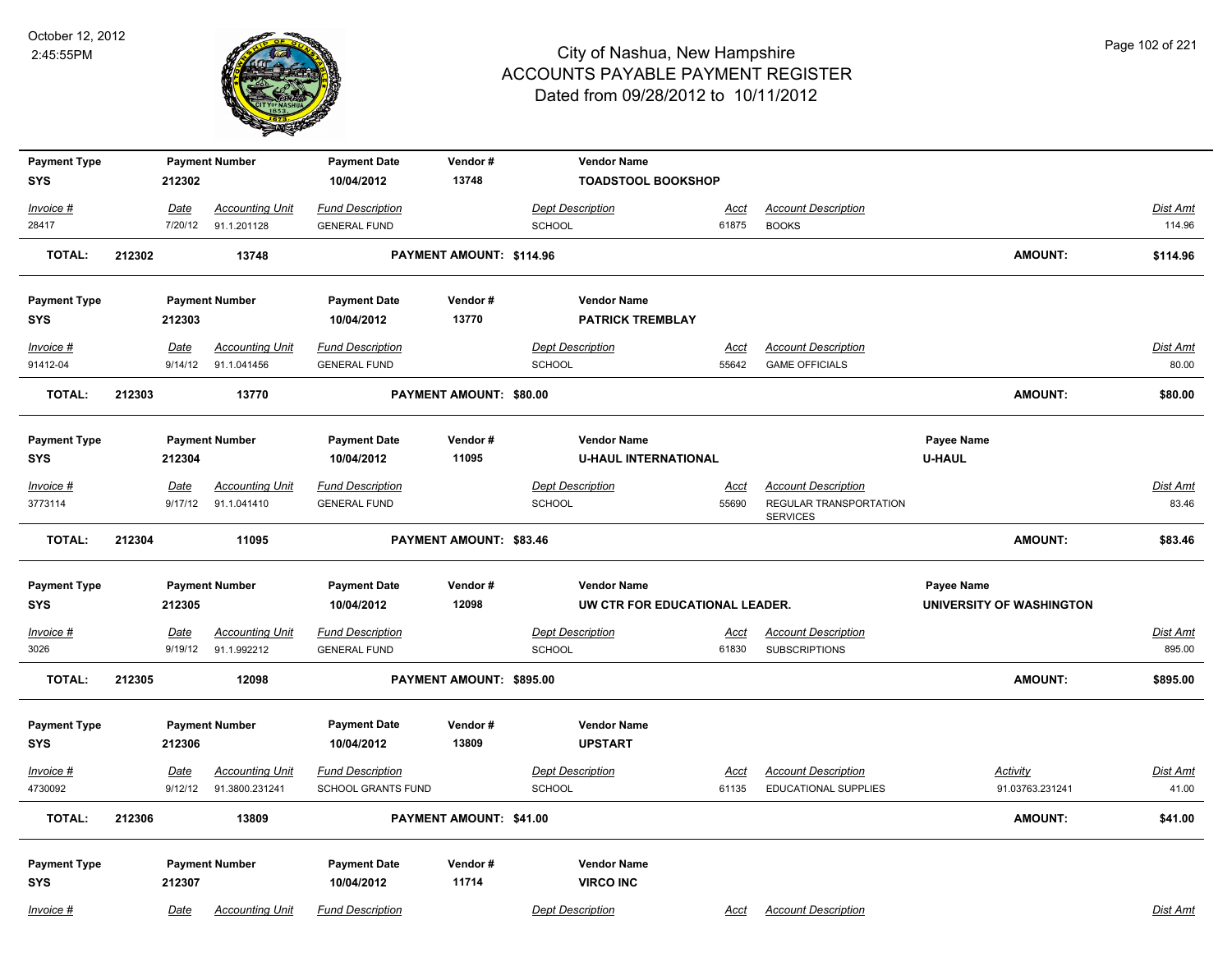

| 91480385                          |             | 9/14/12<br>91.1.191160          | <b>GENERAL FUND</b>               |                          | SCHOOL                                | 71800       | <b>FURNITURE &amp; FIXTURES</b> |                | 303.16          |
|-----------------------------------|-------------|---------------------------------|-----------------------------------|--------------------------|---------------------------------------|-------------|---------------------------------|----------------|-----------------|
| 91481168                          |             | 9/18/12 91.1.012320             | <b>GENERAL FUND</b>               |                          | SCHOOL                                | 71999       | MISCELLANEOUS EQUIPMENT         |                | 472.20          |
| <b>TOTAL:</b>                     | 212307      | 11714                           |                                   | PAYMENT AMOUNT: \$775.36 |                                       |             |                                 | <b>AMOUNT:</b> | \$775.36        |
| <b>Payment Type</b>               |             | <b>Payment Number</b>           | <b>Payment Date</b>               | Vendor#                  | <b>Vendor Name</b>                    |             |                                 |                |                 |
| <b>SYS</b>                        | 212308      |                                 | 10/04/2012                        | 13857                    | <b>WAL-MART</b>                       |             |                                 |                |                 |
| Invoice #                         | Date        | <b>Accounting Unit</b>          | <b>Fund Description</b>           |                          | <b>Dept Description</b>               | Acct        | <b>Account Description</b>      |                | Dist Amt        |
| 9934                              |             | 91.1.061113<br>9/5/12           | <b>GENERAL FUND</b>               |                          | <b>SCHOOL</b>                         | 61135       | <b>EDUCATIONAL SUPPLIES</b>     |                | 153.82          |
| <b>TOTAL:</b>                     | 212308      | 13857                           |                                   | PAYMENT AMOUNT: \$153.82 |                                       |             |                                 | <b>AMOUNT:</b> | \$153.82        |
| <b>Payment Type</b>               |             | <b>Payment Number</b>           | <b>Payment Date</b>               | Vendor#                  | <b>Vendor Name</b>                    |             |                                 |                |                 |
| <b>SYS</b>                        |             | 212309                          | 10/04/2012                        | 13864                    | <b>WB MASON CO INC</b>                |             |                                 |                |                 |
| Invoice #                         | Date        | <b>Accounting Unit</b>          | <b>Fund Description</b>           |                          | <b>Dept Description</b>               | <u>Acct</u> | <b>Account Description</b>      |                | Dist Amt        |
| 7299412                           |             | 9/17/12<br>91.1.012320          | <b>GENERAL FUND</b>               |                          | <b>SCHOOL</b>                         | 61100       | OFFICE SUPPLIES                 |                | 4.99            |
| 7354929                           |             | 9/19/12<br>91.1.012320          | <b>GENERAL FUND</b>               |                          | <b>SCHOOL</b>                         | 61100       | OFFICE SUPPLIES                 |                | 290.30          |
| 7359851                           |             | 9/19/12<br>91.1.092410          | <b>GENERAL FUND</b>               |                          | SCHOOL                                | 61100       | OFFICE SUPPLIES                 |                | 290.30          |
| <b>TOTAL:</b>                     | 212309      | 13864                           |                                   | PAYMENT AMOUNT: \$585.59 |                                       |             |                                 | <b>AMOUNT:</b> | \$585.59        |
|                                   |             |                                 |                                   |                          | <b>Vendor Name</b>                    |             |                                 |                |                 |
| <b>Payment Type</b><br><b>SYS</b> |             | <b>Payment Number</b><br>212310 | <b>Payment Date</b><br>10/04/2012 | Vendor#<br>15122         | <b>WHIP POOR WILL</b>                 |             |                                 |                |                 |
| $Invoice$ #                       | <u>Date</u> | <b>Accounting Unit</b>          | <b>Fund Description</b>           |                          | <b>Dept Description</b>               | <u>Acct</u> | <b>Account Description</b>      |                | <u>Dist Amt</u> |
| 2745                              |             | 91.2212.041408<br>9/24/12       | ATHLETICS REVENUE FUND            |                          | SCHOOL                                | 71999       | MISCELLANEOUS EQUIPMENT         |                | 296.00          |
|                                   |             |                                 |                                   |                          |                                       |             |                                 |                |                 |
| <b>TOTAL:</b>                     | 212310      | 15122                           |                                   | PAYMENT AMOUNT: \$296.00 |                                       |             |                                 | <b>AMOUNT:</b> | \$296.00        |
|                                   |             | <b>Payment Number</b>           |                                   | Vendor#                  | <b>Vendor Name</b>                    |             |                                 |                |                 |
| <b>Payment Type</b><br><b>SYS</b> | 212311      |                                 | <b>Payment Date</b><br>10/04/2012 | 13891                    | <b>BRIAN WILLIAMS</b>                 |             |                                 |                |                 |
|                                   |             |                                 |                                   |                          |                                       |             |                                 |                |                 |
| Invoice #                         | <u>Date</u> | <b>Accounting Unit</b>          | <b>Fund Description</b>           |                          | <b>Dept Description</b>               | <u>Acct</u> | <b>Account Description</b>      |                | Dist Amt        |
| 92012-04                          |             | 9/20/12<br>91.1.041443          | <b>GENERAL FUND</b>               |                          | <b>SCHOOL</b>                         | 55642       | <b>GAME OFFICIALS</b>           |                | 50.00           |
| <b>TOTAL:</b>                     | 212311      | 13891                           |                                   | PAYMENT AMOUNT: \$50.00  |                                       |             |                                 | <b>AMOUNT:</b> | \$50.00         |
| <b>Payment Type</b>               |             | <b>Payment Number</b>           | <b>Payment Date</b>               | Vendor#                  | <b>Vendor Name</b>                    |             |                                 |                |                 |
| <b>SYS</b>                        |             | 212312                          | 10/04/2012                        | 13892                    | <b>WILLIAMS COMMUNICATIONS SERVIC</b> |             |                                 |                |                 |
| Invoice #                         | <b>Date</b> | <b>Accounting Unit</b>          | <b>Fund Description</b>           |                          | <b>Dept Description</b>               | <u>Acct</u> | <b>Account Description</b>      |                | Dist Amt        |
| 37714                             |             | 91.1.222620<br>9/20/12          | <b>GENERAL FUND</b>               |                          | <b>SCHOOL</b>                         | 61407       | SUPPLIES, ELECTRICAL            |                | 424.95          |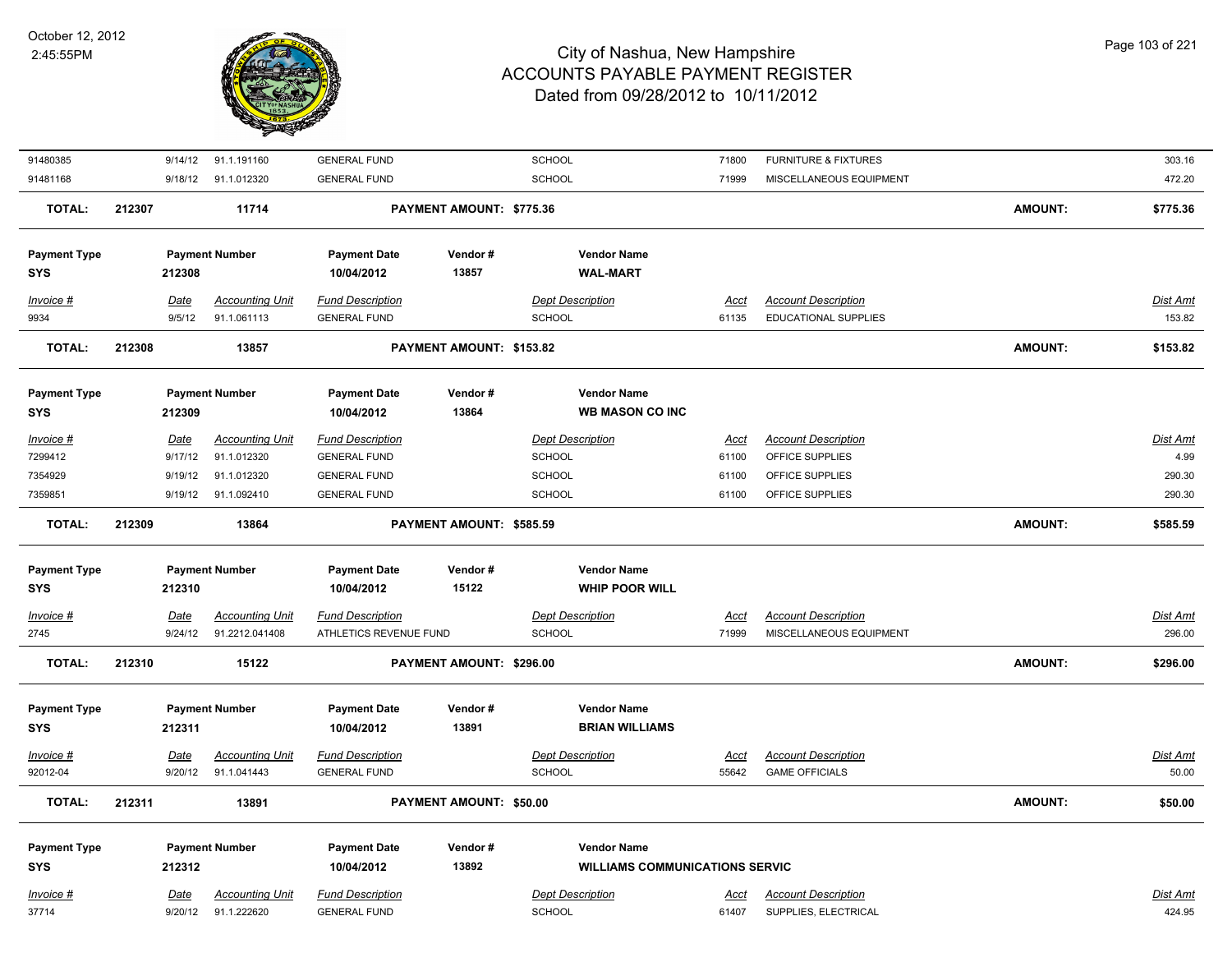

| 37715               | 9/20/12     | 91.1.222620            | <b>GENERAL FUND</b>     |                            | SCHOOL                    | 61407       | SUPPLIES, ELECTRICAL                      |                | 190.00          |
|---------------------|-------------|------------------------|-------------------------|----------------------------|---------------------------|-------------|-------------------------------------------|----------------|-----------------|
| 37716               | 9/20/12     | 91.1.222620            | <b>GENERAL FUND</b>     |                            | SCHOOL                    | 61407       | SUPPLIES, ELECTRICAL                      |                | 47.50           |
| <b>TOTAL:</b>       | 212312      | 13892                  |                         | PAYMENT AMOUNT: \$662.45   |                           |             |                                           | <b>AMOUNT:</b> | \$662.45        |
|                     |             |                        |                         |                            |                           |             |                                           |                |                 |
| <b>Payment Type</b> |             | <b>Payment Number</b>  | <b>Payment Date</b>     | Vendor#<br>15149           | <b>Vendor Name</b>        |             |                                           |                |                 |
| <b>SYS</b>          | 212313      |                        | 10/04/2012              |                            | <b>SARAH WINSLOW</b>      |             |                                           |                |                 |
| Invoice #           | Date        | <b>Accounting Unit</b> | <b>Fund Description</b> |                            | <b>Dept Description</b>   | Acct        | <b>Account Description</b>                |                | Dist Amt        |
| MILES-SEPT          | 10/1/12     | 91.1.992700            | <b>GENERAL FUND</b>     |                            | SCHOOL                    | 55690       | REGULAR TRANSPORTATION<br><b>SERVICES</b> |                | 365.64          |
| <b>TOTAL:</b>       | 212313      | 15149                  |                         | PAYMENT AMOUNT: \$365.64   |                           |             |                                           | <b>AMOUNT:</b> | \$365.64        |
| <b>Payment Type</b> |             | <b>Payment Number</b>  | <b>Payment Date</b>     | Vendor#                    | <b>Vendor Name</b>        |             |                                           |                |                 |
| <b>SYS</b>          | 212314      |                        | 10/04/2012              | 13902                      | <b>GARY WONG</b>          |             |                                           |                |                 |
| $Invoice$ #         | <u>Date</u> | <b>Accounting Unit</b> | <b>Fund Description</b> |                            | <b>Dept Description</b>   | <u>Acct</u> | <b>Account Description</b>                |                | Dist Amt        |
| 90612-04            | 9/9/12      | 91.1.041440            | <b>GENERAL FUND</b>     |                            | SCHOOL                    | 55642       | <b>GAME OFFICIALS</b>                     |                | 80.00           |
| 90612-04            | 9/9/12      | 91.1.041470            | <b>GENERAL FUND</b>     |                            | <b>SCHOOL</b>             | 55642       | <b>GAME OFFICIALS</b>                     |                | 50.00           |
| <b>TOTAL:</b>       | 212314      | 13902                  |                         | PAYMENT AMOUNT: \$130.00   |                           |             |                                           | <b>AMOUNT:</b> | \$130.00        |
| <b>Payment Type</b> |             | <b>Payment Number</b>  | <b>Payment Date</b>     | Vendor#                    | <b>Vendor Name</b>        |             |                                           |                |                 |
| <b>SYS</b>          | 212315      |                        | 10/04/2012              | 13925                      | THE YOUTH COUNCIL         |             |                                           |                |                 |
|                     |             |                        |                         |                            |                           |             |                                           |                |                 |
| Invoice #           | Date        | <b>Accounting Unit</b> | <b>Fund Description</b> |                            | <b>Dept Description</b>   | <u>Acct</u> | <b>Account Description</b>                |                | Dist Amt        |
| 2070                | 9/1/12      | 91.1.991110            | <b>GENERAL FUND</b>     |                            | SCHOOL                    | 53600       | <b>INSTRUCTION SERVICES</b>               |                | 6,012.50        |
| <b>TOTAL:</b>       | 212315      | 13925                  |                         | PAYMENT AMOUNT: \$6,012.50 |                           |             |                                           | <b>AMOUNT:</b> | \$6,012.50      |
|                     |             |                        |                         |                            |                           |             |                                           |                |                 |
| <b>Payment Type</b> |             | <b>Payment Number</b>  | <b>Payment Date</b>     | Vendor#                    | <b>Vendor Name</b>        |             |                                           |                |                 |
| <b>SYS</b>          | 212316      |                        | 10/04/2012              | 14702                      | <b>LIBERTY UTILITIES</b>  |             |                                           |                |                 |
| Invoice #           | <u>Date</u> | <b>Accounting Unit</b> | <b>Fund Description</b> |                            | <b>Dept Description</b>   | <u>Acct</u> | <b>Account Description</b>                |                | <u>Dist Amt</u> |
| 34940-7901426       | 9/21/12     | 75.1.500               | <b>GENERAL FUND</b>     |                            | <b>WELFARE ASSISTANCE</b> | 55800       | <b>GENERAL ASSISTANCE</b>                 |                | 25.03           |
| 38159-7901431       | 9/25/12     | 75.1.500               | <b>GENERAL FUND</b>     |                            | <b>WELFARE ASSISTANCE</b> | 55800       | <b>GENERAL ASSISTANCE</b>                 |                | 90.33           |
| <b>TOTAL:</b>       | 212316      | 14702                  |                         | PAYMENT AMOUNT: \$115.36   |                           |             |                                           | <b>AMOUNT:</b> | \$115.36        |
| <b>Payment Type</b> |             | <b>Payment Number</b>  | <b>Payment Date</b>     | Vendor#                    | <b>Vendor Name</b>        |             |                                           |                |                 |
| <b>SYS</b>          | 212317      |                        | 10/04/2012              | 14509                      | <b>NATIONAL GRID</b>      |             |                                           |                |                 |
|                     |             |                        |                         |                            |                           |             |                                           |                |                 |
| Invoice #           | Date        | <b>Accounting Unit</b> | <b>Fund Description</b> |                            | <b>Dept Description</b>   | Acct        | <b>Account Description</b>                |                | Dist Amt        |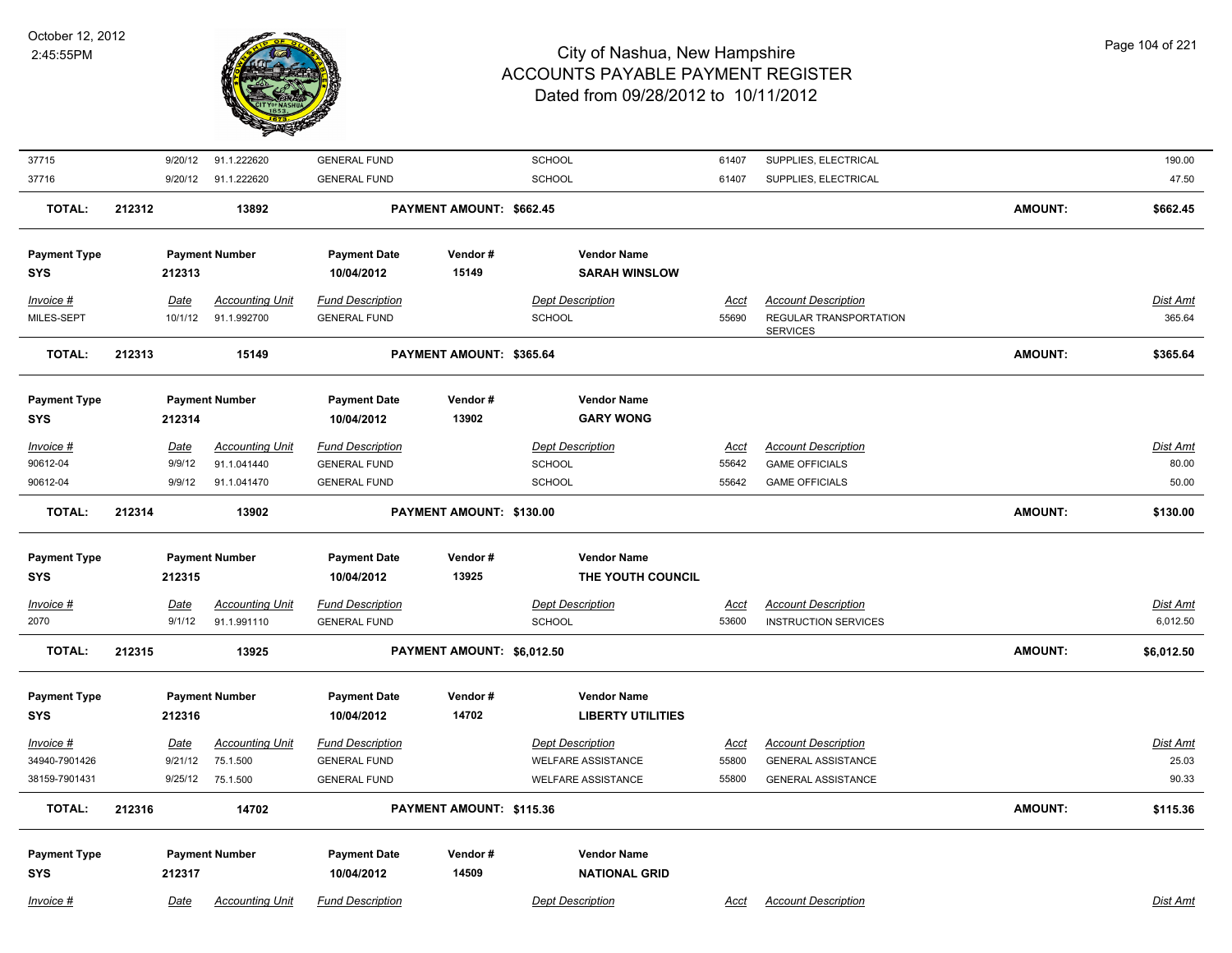

| 37533-6908818                     |        |                 | 9/12/12 75.1.500                   | <b>GENERAL FUND</b>                            |                            | <b>WELFARE ASSISTANCE</b>                            | 55800         | <b>GENERAL ASSISTANCE</b>                              |                | 131.00             |
|-----------------------------------|--------|-----------------|------------------------------------|------------------------------------------------|----------------------------|------------------------------------------------------|---------------|--------------------------------------------------------|----------------|--------------------|
| <b>TOTAL:</b>                     | 212317 |                 | 14509                              |                                                | PAYMENT AMOUNT: \$131.00   |                                                      |               |                                                        | AMOUNT:        | \$131.00           |
| <b>Payment Type</b><br><b>SYS</b> |        | 212318          | <b>Payment Number</b>              | <b>Payment Date</b><br>10/04/2012              | Vendor#<br>13372           | <b>Vendor Name</b><br><b>PSNH</b>                    |               |                                                        |                |                    |
| $Invoice$ #                       |        | <u>Date</u>     | <b>Accounting Unit</b>             | <b>Fund Description</b>                        |                            | <b>Dept Description</b>                              | Acct          | <b>Account Description</b>                             |                | <b>Dist Amt</b>    |
| 32532-6908826                     |        | 9/17/12         | 75.1.500                           | <b>GENERAL FUND</b>                            |                            | <b>WELFARE ASSISTANCE</b>                            | 55800         | <b>GENERAL ASSISTANCE</b>                              |                | 37.36              |
| 32567-5908501                     |        | 9/25/12         | 75.1.500                           | <b>GENERAL FUND</b>                            |                            | <b>WELFARE ASSISTANCE</b>                            | 55800         | <b>GENERAL ASSISTANCE</b>                              |                | 62.11              |
| 32651-7901432                     |        | 9/25/12         | 75.1.500                           | <b>GENERAL FUND</b>                            |                            | <b>WELFARE ASSISTANCE</b>                            | 55800         | <b>GENERAL ASSISTANCE</b>                              |                | 279.01             |
| 33455-4945220                     |        | 9/20/12         | 75.1.500                           | <b>GENERAL FUND</b>                            |                            | <b>WELFARE ASSISTANCE</b>                            | 55800         | <b>GENERAL ASSISTANCE</b>                              |                | 156.78             |
| 34940-7901427                     |        | 9/21/12         | 75.1.500                           | <b>GENERAL FUND</b>                            |                            | <b>WELFARE ASSISTANCE</b>                            | 55800         | <b>GENERAL ASSISTANCE</b>                              |                | 60.48              |
| 40214-5908499                     |        | 9/24/12         | 75.1.500                           | <b>GENERAL FUND</b>                            |                            | <b>WELFARE ASSISTANCE</b>                            | 55800         | <b>GENERAL ASSISTANCE</b>                              |                | 554.20             |
| 40254-5908510                     |        | 9/27/12         | 75.1.500                           | <b>GENERAL FUND</b>                            |                            | <b>WELFARE ASSISTANCE</b>                            | 55800         | <b>GENERAL ASSISTANCE</b>                              |                | 89.69              |
| 40285-7901395                     |        | 9/5/12          | 75.1.500                           | <b>GENERAL FUND</b>                            |                            | <b>WELFARE ASSISTANCE</b>                            | 55800         | <b>GENERAL ASSISTANCE</b>                              |                | 170.54             |
| 41740-6908823                     |        | 9/14/12         | 75.1.500                           | <b>GENERAL FUND</b>                            |                            | <b>WELFARE ASSISTANCE</b>                            | 55800         | <b>GENERAL ASSISTANCE</b>                              |                | 451.04             |
| 41766-5908497                     |        | 9/24/12         | 75.1.500                           | <b>GENERAL FUND</b>                            |                            | <b>WELFARE ASSISTANCE</b>                            | 55800         | <b>GENERAL ASSISTANCE</b>                              |                | 190.81             |
| <b>TOTAL:</b>                     | 212318 |                 | 13372                              |                                                | PAYMENT AMOUNT: \$2,052.02 |                                                      |               |                                                        | <b>AMOUNT:</b> | \$2,052.02         |
| <b>Payment Type</b>               |        |                 | <b>Payment Number</b>              | <b>Payment Date</b>                            | Vendor#                    | <b>Vendor Name</b>                                   |               |                                                        |                |                    |
| <b>SYS</b>                        |        | 212319          |                                    | 10/04/2012                                     | 12253                      | <b>188 CONCORD ST LLC</b>                            |               |                                                        |                |                    |
| Invoice #                         |        | Date            | <b>Accounting Unit</b>             | <b>Fund Description</b>                        |                            | <b>Dept Description</b>                              | Acct          | <b>Account Description</b>                             |                | <b>Dist Amt</b>    |
| 41755-4945217                     |        | 9/18/12         | 75.1.500                           | <b>GENERAL FUND</b>                            |                            | <b>WELFARE ASSISTANCE</b>                            | 55810         | RENTAL ASSISTANCE                                      |                | 301.00             |
| <b>TOTAL:</b>                     | 212319 |                 | 12253                              |                                                | PAYMENT AMOUNT: \$301.00   |                                                      |               |                                                        | <b>AMOUNT:</b> | \$301.00           |
|                                   |        |                 |                                    |                                                |                            |                                                      |               |                                                        |                |                    |
| <b>Payment Type</b>               |        |                 | <b>Payment Number</b>              | <b>Payment Date</b>                            | Vendor#                    | <b>Vendor Name</b>                                   |               |                                                        |                |                    |
| <b>SYS</b>                        |        | 212320          |                                    | 10/04/2012                                     | 11938                      | 237 MAIN ST LLC                                      |               |                                                        |                |                    |
| Invoice #                         |        | Date            | <b>Accounting Unit</b>             | <b>Fund Description</b>                        |                            | <b>Dept Description</b>                              | <b>Acct</b>   | <b>Account Description</b>                             |                | <b>Dist Amt</b>    |
| 40355-7901434                     |        | 9/25/12         | 75.1.500                           | <b>GENERAL FUND</b>                            |                            | <b>WELFARE ASSISTANCE</b>                            | 55810         | RENTAL ASSISTANCE                                      |                | 650.00             |
| <b>TOTAL:</b>                     | 212320 |                 | 11938                              |                                                | PAYMENT AMOUNT: \$650.00   |                                                      |               |                                                        | <b>AMOUNT:</b> | \$650.00           |
|                                   |        |                 |                                    |                                                |                            |                                                      |               |                                                        |                |                    |
| <b>Payment Type</b>               |        |                 | <b>Payment Number</b>              | <b>Payment Date</b>                            | Vendor#                    | <b>Vendor Name</b>                                   |               |                                                        |                |                    |
| <b>SYS</b>                        |        | 212321          |                                    | 10/04/2012                                     | 11501                      | <b>CLOCKTOWER PLACE</b>                              |               |                                                        |                |                    |
|                                   |        |                 |                                    |                                                |                            |                                                      |               |                                                        |                |                    |
| Invoice #<br>40022-4945222        |        | Date<br>9/20/12 | <b>Accounting Unit</b><br>75.1.500 | <b>Fund Description</b><br><b>GENERAL FUND</b> |                            | <b>Dept Description</b><br><b>WELFARE ASSISTANCE</b> | Acct<br>55810 | <b>Account Description</b><br><b>RENTAL ASSISTANCE</b> |                | Dist Amt<br>137.00 |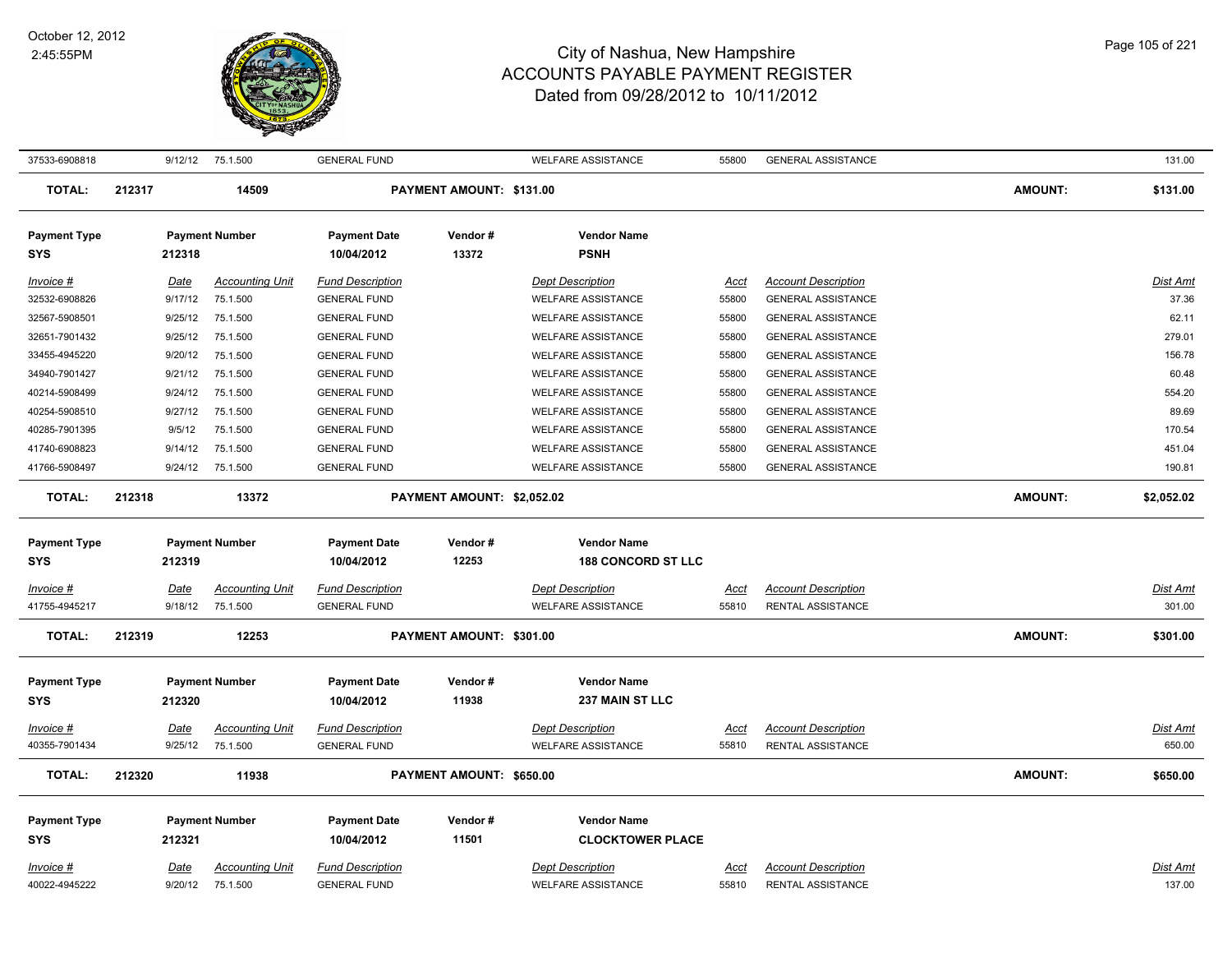

| <b>TOTAL:</b>                     | 212321 |         | 11501                  |                                   | PAYMENT AMOUNT: \$137.00   |                                                 |             |                            | <b>AMOUNT:</b>                    | \$137.00        |
|-----------------------------------|--------|---------|------------------------|-----------------------------------|----------------------------|-------------------------------------------------|-------------|----------------------------|-----------------------------------|-----------------|
| <b>Payment Type</b><br><b>SYS</b> |        | 212322  | <b>Payment Number</b>  | <b>Payment Date</b><br>10/04/2012 | Vendor#<br>12563           | <b>Vendor Name</b><br><b>COUNTRY BARN MOTEL</b> |             |                            |                                   |                 |
| Invoice #                         |        | Date    | <b>Accounting Unit</b> | <b>Fund Description</b>           |                            | <b>Dept Description</b>                         | Acct        | <b>Account Description</b> |                                   | Dist Amt        |
| 39440-1946814                     |        | 9/18/12 | 75.1.500               | <b>GENERAL FUND</b>               |                            | <b>WELFARE ASSISTANCE</b>                       | 55810       | RENTAL ASSISTANCE          |                                   | 273.00          |
| 39440-4945203                     |        | 9/11/12 | 75.1.500               | <b>GENERAL FUND</b>               |                            | <b>WELFARE ASSISTANCE</b>                       | 55810       | RENTAL ASSISTANCE          |                                   | 273.00          |
| 41322-5908475                     |        | 9/10/12 | 75.1.500               | <b>GENERAL FUND</b>               |                            | <b>WELFARE ASSISTANCE</b>                       | 55810       | <b>RENTAL ASSISTANCE</b>   |                                   | 259.00          |
| 41322-6908827                     |        | 9/17/12 | 75.1.500               | <b>GENERAL FUND</b>               |                            | <b>WELFARE ASSISTANCE</b>                       | 55810       | <b>RENTAL ASSISTANCE</b>   |                                   | 259.00          |
| <b>TOTAL:</b>                     | 212322 |         | 12563                  |                                   | PAYMENT AMOUNT: \$1,064.00 |                                                 |             |                            | <b>AMOUNT:</b>                    | \$1,064.00      |
| <b>Payment Type</b>               |        |         | <b>Payment Number</b>  | <b>Payment Date</b>               | Vendor#                    | <b>Vendor Name</b>                              |             |                            |                                   |                 |
| <b>SYS</b>                        |        | 212323  |                        | 10/04/2012                        | 12625                      | <b>DHG ASSOC</b>                                |             |                            |                                   |                 |
| Invoice #                         |        | Date    | <b>Accounting Unit</b> | <b>Fund Description</b>           |                            | <b>Dept Description</b>                         | <u>Acct</u> | <b>Account Description</b> |                                   | Dist Amt        |
| 41717-4945232                     |        | 9/26/12 | 75.1.500               | <b>GENERAL FUND</b>               |                            | <b>WELFARE ASSISTANCE</b>                       | 55810       | RENTAL ASSISTANCE          |                                   | 775.00          |
| <b>TOTAL:</b>                     | 212323 |         | 12625                  |                                   | PAYMENT AMOUNT: \$775.00   |                                                 |             |                            | <b>AMOUNT:</b>                    | \$775.00        |
| <b>Payment Type</b><br>SYS        |        | 212324  | <b>Payment Number</b>  | <b>Payment Date</b><br>10/04/2012 | Vendor#<br>12774           | <b>Vendor Name</b><br><b>THERESA R GERLACH</b>  |             |                            |                                   |                 |
| <u>Invoice #</u>                  |        | Date    | <b>Accounting Unit</b> | <b>Fund Description</b>           |                            | <b>Dept Description</b>                         | <u>Acci</u> | <b>Account Description</b> |                                   | Dist Amt        |
| 41758-6908836                     |        | 9/21/12 | 75.1.500               | <b>GENERAL FUND</b>               |                            | <b>WELFARE ASSISTANCE</b>                       | 55810       | <b>RENTAL ASSISTANCE</b>   |                                   | 525.00          |
| <b>TOTAL:</b>                     | 212324 |         | 12774                  |                                   | PAYMENT AMOUNT: \$525.00   |                                                 |             |                            | <b>AMOUNT:</b>                    | \$525.00        |
| <b>Payment Type</b>               |        |         | <b>Payment Number</b>  | <b>Payment Date</b>               | Vendor#                    | <b>Vendor Name</b>                              |             |                            | <b>Payee Name</b>                 |                 |
| <b>SYS</b>                        |        | 212325  |                        | 10/04/2012                        | 11280                      | <b>MARKET BASKET ACCT 2589096</b>               |             |                            | <b>MARKET BASKET ACCT 2589096</b> |                 |
| <u>Invoice #</u>                  |        | Date    | <b>Accounting Unit</b> | <b>Fund Description</b>           |                            | <b>Dept Description</b>                         | <u>Acct</u> | <b>Account Description</b> |                                   | <b>Dist Amt</b> |
| 10633-6908787                     |        | 8/28/12 | 75.1.500               | <b>GENERAL FUND</b>               |                            | <b>WELFARE ASSISTANCE</b>                       | 55800       | <b>GENERAL ASSISTANCE</b>  |                                   | 20.00           |
| 29731-6908774                     |        | 8/22/12 | 75.1.500               | <b>GENERAL FUND</b>               |                            | <b>WELFARE ASSISTANCE</b>                       | 55800       | <b>GENERAL ASSISTANCE</b>  |                                   | 183.28          |
| 29731-6908775                     |        | 8/22/12 | 75.1.500               | <b>GENERAL FUND</b>               |                            | <b>WELFARE ASSISTANCE</b>                       | 55800       | <b>GENERAL ASSISTANCE</b>  |                                   | 23.54           |
| 32920-6908754                     |        | 8/16/12 | 75.1.500               | <b>GENERAL FUND</b>               |                            | <b>WELFARE ASSISTANCE</b>                       | 55800       | <b>GENERAL ASSISTANCE</b>  |                                   | 27.80           |
| 32920-6908755                     |        | 8/16/12 | 75.1.500               | <b>GENERAL FUND</b>               |                            | <b>WELFARE ASSISTANCE</b>                       | 55800       | <b>GENERAL ASSISTANCE</b>  |                                   | 225.99          |
| 34434-5908460                     |        | 8/31/12 | 75.1.500               | <b>GENERAL FUND</b>               |                            | <b>WELFARE ASSISTANCE</b>                       | 55800       | <b>GENERAL ASSISTANCE</b>  |                                   | 40.00           |
| 34434-6908753                     |        | 8/16/12 | 75.1.500               | <b>GENERAL FUND</b>               |                            | <b>WELFARE ASSISTANCE</b>                       | 55800       | <b>GENERAL ASSISTANCE</b>  |                                   | 23.75           |
| 34434-7901329                     |        | 8/9/12  | 75.1.500               | <b>GENERAL FUND</b>               |                            | <b>WELFARE ASSISTANCE</b>                       | 55800       | <b>GENERAL ASSISTANCE</b>  |                                   | 21.00           |
| 36642-6908766                     |        | 8/20/12 | 75.1.500               | <b>GENERAL FUND</b>               |                            | <b>WELFARE ASSISTANCE</b>                       | 55800       | <b>GENERAL ASSISTANCE</b>  |                                   | 29.31           |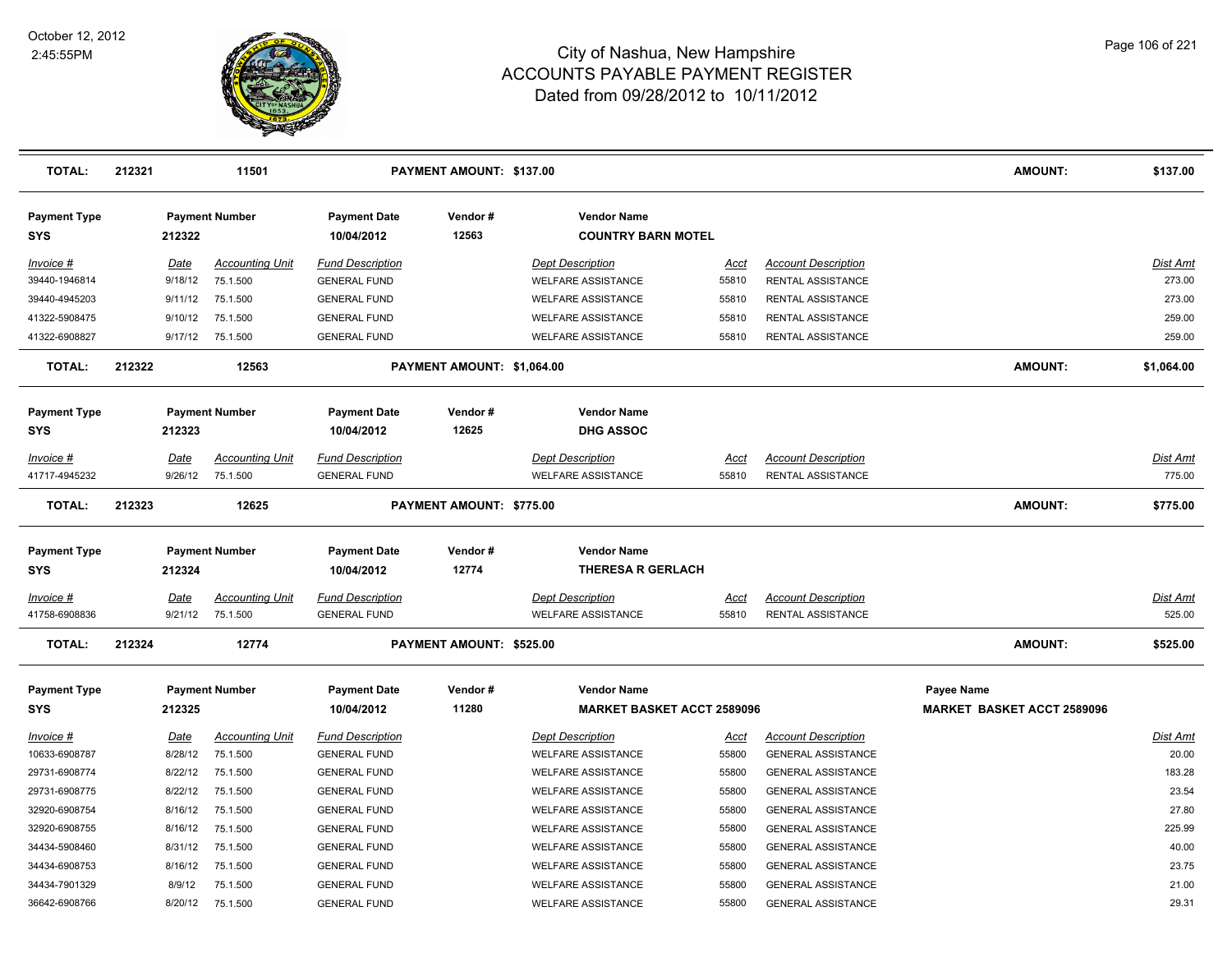

| <b>TOTAL:</b> | 212325  | 11280    |                     | PAYMENT AMOUNT: \$2.275.21 |       |                           | <b>AMOUNT:</b> | \$2,275.21 |
|---------------|---------|----------|---------------------|----------------------------|-------|---------------------------|----------------|------------|
| 7898-5908459  | 8/31/12 | 75.1.500 | <b>GENERAL FUND</b> | <b>WELFARE ASSISTANCE</b>  | 55800 | <b>GENERAL ASSISTANCE</b> |                | 75.00      |
| 41682-7901359 | 8/21/12 | 75.1.500 | <b>GENERAL FUND</b> | <b>WELFARE ASSISTANCE</b>  | 55800 | <b>GENERAL ASSISTANCE</b> |                | 80.00      |
| 41676-7901355 | 8/17/12 | 75.1.500 | <b>GENERAL FUND</b> | <b>WELFARE ASSISTANCE</b>  | 55800 | <b>GENERAL ASSISTANCE</b> |                | 84.54      |
| 41665-7901350 | 8/16/12 | 75.1.500 | <b>GENERAL FUND</b> | <b>WELFARE ASSISTANCE</b>  | 55800 | <b>GENERAL ASSISTANCE</b> |                | 30.00      |
| 41665-7901349 | 8/16/12 | 75.1.500 | <b>GENERAL FUND</b> | <b>WELFARE ASSISTANCE</b>  | 55800 | <b>GENERAL ASSISTANCE</b> |                | 100.00     |
| 41665-6908792 | 8/29/12 | 75.1.500 | <b>GENERAL FUND</b> | <b>WELFARE ASSISTANCE</b>  | 55800 | <b>GENERAL ASSISTANCE</b> |                | 29.63      |
| 41665-6908791 | 8/29/12 | 75.1.500 | <b>GENERAL FUND</b> | <b>WELFARE ASSISTANCE</b>  | 55800 | <b>GENERAL ASSISTANCE</b> |                | 100.00     |
| 41664-6908747 | 8/15/12 | 75.1.500 | <b>GENERAL FUND</b> | <b>WELFARE ASSISTANCE</b>  | 55800 | <b>GENERAL ASSISTANCE</b> |                | 20.00      |
| 41664-6908746 | 8/15/12 | 75.1.500 | <b>GENERAL FUND</b> | <b>WELFARE ASSISTANCE</b>  | 55800 | <b>GENERAL ASSISTANCE</b> |                | 124.21     |
| 40866-5908462 | 8/31/12 | 75.1.500 | <b>GENERAL FUND</b> | <b>WELFARE ASSISTANCE</b>  | 55800 | <b>GENERAL ASSISTANCE</b> |                | 49.72      |
| 40550-6908798 | 8/31/12 | 75.1.500 | <b>GENERAL FUND</b> | <b>WELFARE ASSISTANCE</b>  | 55800 | <b>GENERAL ASSISTANCE</b> |                | 19.53      |
| 39148-7901363 | 8/21/12 | 75.1.500 | <b>GENERAL FUND</b> | <b>WELFARE ASSISTANCE</b>  | 55800 | <b>GENERAL ASSISTANCE</b> |                | 122.69     |
| 39148-1946807 | 8/21/12 | 75.1.500 | <b>GENERAL FUND</b> | <b>WELFARE ASSISTANCE</b>  | 55800 | <b>GENERAL ASSISTANCE</b> |                | 20.00      |
| 38902-7901378 | 8/24/12 | 75.1.500 | <b>GENERAL FUND</b> | <b>WELFARE ASSISTANCE</b>  | 55800 | <b>GENERAL ASSISTANCE</b> |                | 11.66      |
| 38902-7901377 | 8/24/12 | 75.1.500 | <b>GENERAL FUND</b> | <b>WELFARE ASSISTANCE</b>  | 55800 | <b>GENERAL ASSISTANCE</b> |                | 50.00      |
| 38902-7901346 | 8/15/12 | 75.1.500 | <b>GENERAL FUND</b> | <b>WELFARE ASSISTANCE</b>  | 55800 | <b>GENERAL ASSISTANCE</b> |                | 11.98      |
| 38902-7901345 | 8/15/12 | 75.1.500 | <b>GENERAL FUND</b> | <b>WELFARE ASSISTANCE</b>  | 55800 | <b>GENERAL ASSISTANCE</b> |                | 50.00      |
| 37618-6908777 | 8/23/12 | 75.1.500 | <b>GENERAL FUND</b> | <b>WELFARE ASSISTANCE</b>  | 55800 | <b>GENERAL ASSISTANCE</b> |                | 14.73      |
| 37618-5908433 | 8/16/12 | 75.1.500 | <b>GENERAL FUND</b> | <b>WELFARE ASSISTANCE</b>  | 55800 | <b>GENERAL ASSISTANCE</b> |                | 30.00      |
| 37535-4945178 | 8/30/12 | 75.1.500 | <b>GENERAL FUND</b> | <b>WELFARE ASSISTANCE</b>  | 55800 | <b>GENERAL ASSISTANCE</b> |                | 222.13     |
| 36943-7901366 | 8/22/12 | 75.1.500 | <b>GENERAL FUND</b> | <b>WELFARE ASSISTANCE</b>  | 55800 | <b>GENERAL ASSISTANCE</b> |                | 49.75      |
| 36774-7901388 | 8/30/12 | 75.1.500 | <b>GENERAL FUND</b> | <b>WELFARE ASSISTANCE</b>  | 55800 | <b>GENERAL ASSISTANCE</b> |                | 100.00     |
| 36774-5908446 | 8/23/12 | 75.1.500 | <b>GENERAL FUND</b> | <b>WELFARE ASSISTANCE</b>  | 55800 | <b>GENERAL ASSISTANCE</b> |                | 100.00     |
| 36733-7901386 | 8/30/12 | 75.1.500 | <b>GENERAL FUND</b> | <b>WELFARE ASSISTANCE</b>  | 55800 | <b>GENERAL ASSISTANCE</b> |                | 184.97     |

| <b>Payment Type</b> |         | <b>Payment Number</b>  | <b>Payment Date</b>     | Vendor# | <b>Vendor Name</b>        |                                   |                            |          |
|---------------------|---------|------------------------|-------------------------|---------|---------------------------|-----------------------------------|----------------------------|----------|
| <b>SYS</b>          | 212326  |                        | 10/04/2012              | 11280   |                           | <b>MARKET BASKET ACCT 2589096</b> |                            |          |
| Invoice #           | Date    | <b>Accounting Unit</b> | <b>Fund Description</b> |         | <b>Dept Description</b>   | Acct                              | <b>Account Description</b> | Dist Amt |
| 29886-7901317       | 8/1/12  | 75.1.500               | <b>GENERAL FUND</b>     |         | <b>WELFARE ASSISTANCE</b> | 55800                             | <b>GENERAL ASSISTANCE</b>  | 155.00   |
| 32651-5908404       | 8/6/12  | 75.1.500               | <b>GENERAL FUND</b>     |         | <b>WELFARE ASSISTANCE</b> | 55800                             | <b>GENERAL ASSISTANCE</b>  | 98.51    |
| 34434-5908394       | 8/2/12  | 75.1.500               | <b>GENERAL FUND</b>     |         | <b>WELFARE ASSISTANCE</b> | 55800                             | <b>GENERAL ASSISTANCE</b>  | 99.94    |
| 34434-5908395       | 8/2/12  | 75.1.500               | <b>GENERAL FUND</b>     |         | <b>WELFARE ASSISTANCE</b> | 55800                             | <b>GENERAL ASSISTANCE</b>  | 48.57    |
| 40323-6908737       | 8/1/12  | 75.1.500               | <b>GENERAL FUND</b>     |         | <b>WELFARE ASSISTANCE</b> | 55800                             | <b>GENERAL ASSISTANCE</b>  | 20.00    |
| 40377-5908409       | 8/8/12  | 75.1.500               | <b>GENERAL FUND</b>     |         | <b>WELFARE ASSISTANCE</b> | 55800                             | <b>GENERAL ASSISTANCE</b>  | 24.59    |
| 40381-5908424       | 8/13/12 | 75.1.500               | <b>GENERAL FUND</b>     |         | <b>WELFARE ASSISTANCE</b> | 55800                             | <b>GENERAL ASSISTANCE</b>  | 30.00    |
| 41019-6908730       | 7/30/12 | 75.1.500               | <b>GENERAL FUND</b>     |         | <b>WELFARE ASSISTANCE</b> | 55800                             | <b>GENERAL ASSISTANCE</b>  | 121.44   |
| 41019-6908731       | 7/30/12 | 75.1.500               | <b>GENERAL FUND</b>     |         | <b>WELFARE ASSISTANCE</b> | 55800                             | <b>GENERAL ASSISTANCE</b>  | 20.00    |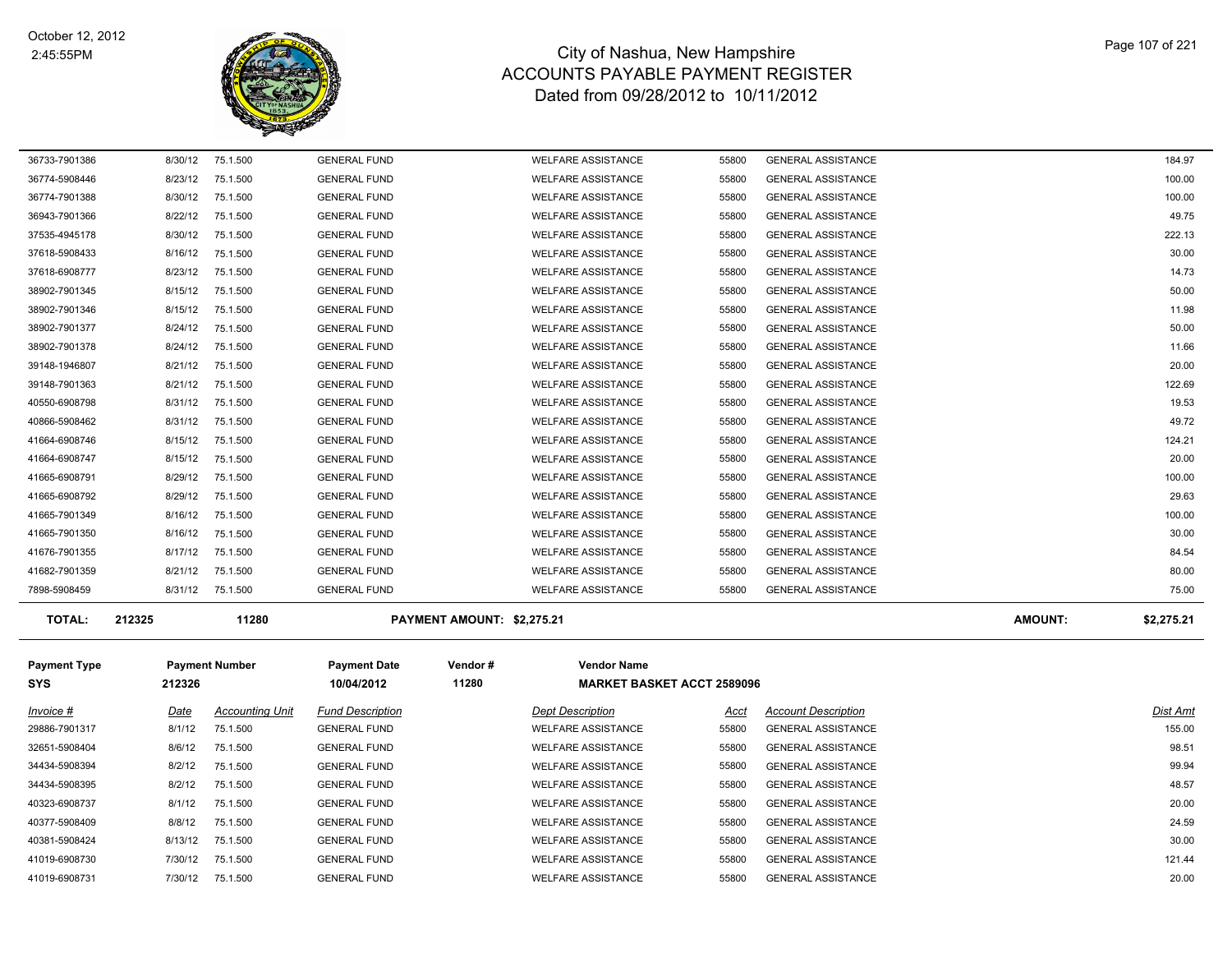

| <b>TOTAL:</b>                                | 212326                |                                 | 11280                              |                                                                                   | PAYMENT AMOUNT: \$618.05 |                                                        |                      |                                                        | <b>AMOUNT:</b> | \$618.05           |
|----------------------------------------------|-----------------------|---------------------------------|------------------------------------|-----------------------------------------------------------------------------------|--------------------------|--------------------------------------------------------|----------------------|--------------------------------------------------------|----------------|--------------------|
| <b>Payment Type</b><br><b>SYS</b>            |                       | <b>Payment Number</b><br>212327 |                                    | <b>Payment Date</b><br>10/04/2012                                                 | Vendor#<br>13207         | <b>Vendor Name</b><br><b>NUTMEG PROPERTY GROUP LLC</b> |                      |                                                        |                |                    |
| Invoice #<br>37152-5908500                   |                       | Date<br>9/25/12                 | <b>Accounting Unit</b><br>75.1.500 | <b>Fund Description</b><br><b>GENERAL FUND</b>                                    |                          | <b>Dept Description</b><br><b>WELFARE ASSISTANCE</b>   | <u>Acct</u><br>55810 | <b>Account Description</b><br><b>RENTAL ASSISTANCE</b> |                | Dist Amt<br>237.91 |
| <b>TOTAL:</b>                                | 212327                | 13207                           |                                    |                                                                                   | PAYMENT AMOUNT: \$237.91 |                                                        |                      |                                                        | <b>AMOUNT:</b> | \$237.91           |
| <b>Payment Type</b>                          | <b>Payment Number</b> |                                 | <b>Payment Date</b>                | Vendor#                                                                           | <b>Vendor Name</b>       |                                                        |                      |                                                        |                |                    |
| SYS                                          |                       | 212328                          |                                    | 10/04/2012                                                                        | 13423                    | <b>LINDA B REGISTER</b>                                |                      |                                                        |                |                    |
| Invoice #                                    |                       | Date                            | <b>Accounting Unit</b>             | <b>Fund Description</b>                                                           |                          | <b>Dept Description</b>                                | Acct                 | <b>Account Description</b>                             |                | Dist Amt           |
| 32806-5908489                                |                       | 9/18/12                         | 75.1.500                           | <b>GENERAL FUND</b>                                                               |                          | <b>WELFARE ASSISTANCE</b>                              | 55810                | <b>RENTAL ASSISTANCE</b>                               |                | 195.00             |
| <b>TOTAL:</b>                                | 212328                |                                 | 13423                              | PAYMENT AMOUNT: \$195.00                                                          |                          |                                                        |                      |                                                        | AMOUNT:        | \$195.00           |
| <b>Payment Type</b>                          | <b>Payment Number</b> |                                 | <b>Payment Date</b>                | Vendor#                                                                           | <b>Vendor Name</b>       |                                                        |                      |                                                        |                |                    |
| <b>SYS</b>                                   |                       | 212329                          |                                    | 10/04/2012                                                                        | 13636                    | <b>ST JOSEPHS PHARMACY</b>                             |                      |                                                        |                |                    |
| Invoice #                                    |                       | <u>Date</u>                     | <b>Accounting Unit</b>             | <b>Fund Description</b>                                                           |                          | <b>Dept Description</b>                                | <u>Acct</u>          | <b>Account Description</b>                             |                | <u>Dist Amt</u>    |
| 41681-5908498                                |                       | 9/24/12                         | 75.1.500                           | <b>GENERAL FUND</b>                                                               |                          | <b>WELFARE ASSISTANCE</b>                              | 55800                | <b>GENERAL ASSISTANCE</b>                              |                | 73.65              |
| <b>TOTAL:</b>                                | 212329                | 13636                           |                                    | <b>PAYMENT AMOUNT: \$73.65</b>                                                    |                          |                                                        |                      |                                                        | <b>AMOUNT:</b> | \$73.65            |
| <b>Payment Type</b>                          |                       |                                 | <b>Payment Number</b>              | <b>Payment Date</b>                                                               | Vendor#                  | <b>Vendor Name</b>                                     |                      |                                                        |                |                    |
| SYS                                          |                       | 212330                          |                                    | 13898<br><b>WINGATES PHARMACY INC</b><br>10/04/2012                               |                          |                                                        |                      |                                                        |                |                    |
| Invoice #                                    |                       | Date                            | <b>Accounting Unit</b>             | <b>Fund Description</b>                                                           |                          | <b>Dept Description</b>                                | Acct                 | <b>Account Description</b>                             |                | Dist Amt           |
| 34866-1946803                                |                       | 8/13/12                         | 75.1.500                           | <b>GENERAL FUND</b>                                                               |                          | <b>WELFARE ASSISTANCE</b>                              | 55800                | <b>GENERAL ASSISTANCE</b>                              |                | 44.77              |
| <b>TOTAL:</b>                                | 212330                |                                 | 13898                              |                                                                                   | PAYMENT AMOUNT: \$44.77  |                                                        |                      |                                                        | <b>AMOUNT:</b> | \$44.77            |
| <b>Payment Type</b>                          |                       |                                 | <b>Payment Number</b>              | <b>Payment Date</b>                                                               | Vendor#                  | <b>Vendor Name</b>                                     |                      |                                                        |                |                    |
| 212331<br><b>SYS</b>                         |                       |                                 |                                    | 10/04/2012                                                                        | 14970                    | <b>THOMAS VIAFORA</b>                                  |                      |                                                        |                |                    |
|                                              |                       |                                 |                                    |                                                                                   |                          |                                                        |                      |                                                        |                |                    |
| Invoice #                                    |                       | Date                            | <b>Accounting Unit</b>             | <b>Fund Description</b>                                                           |                          | <b>Dept Description</b>                                | <u>Acct</u>          | <b>Account Description</b>                             |                | Dist Amt           |
| FOOTBALL CAMP- 7/16/12<br>9/12/12<br>77.2503 |                       |                                 |                                    | WAGES TEMP-SEASONAL<br>PARKS & REC PROGRAMS FUND<br>PARKS & REC PROGRAMS<br>51400 |                          |                                                        |                      |                                                        |                | 225.00             |
| <b>TOTAL:</b>                                | 212331                |                                 | 14970                              |                                                                                   | PAYMENT AMOUNT: \$225.00 |                                                        |                      |                                                        | <b>AMOUNT:</b> | \$225.00           |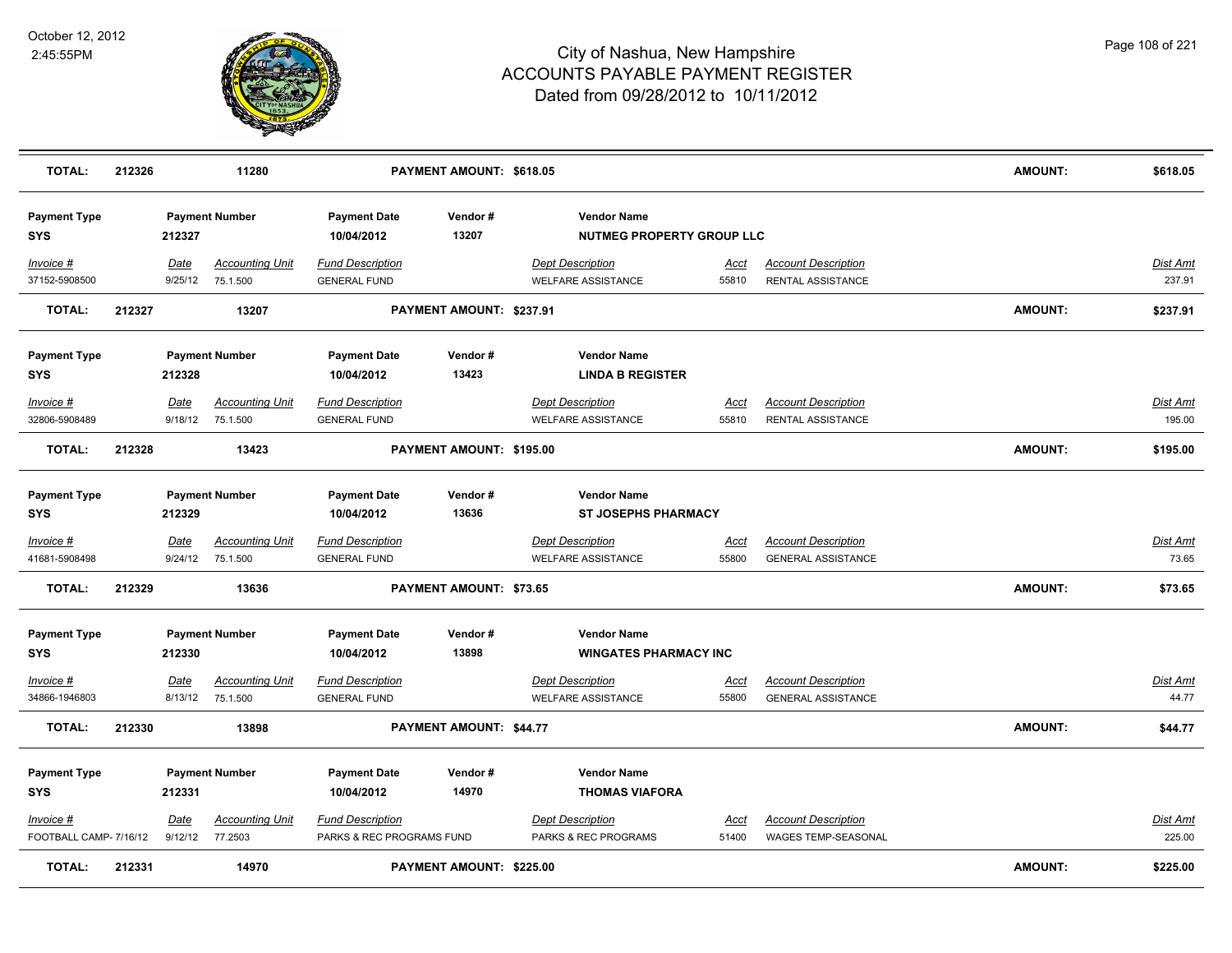

| <b>Payment Type</b> |        |             | <b>Payment Number</b>  | <b>Payment Date</b>      | Vendor#                        | <b>Vendor Name</b>                     |             |                                    |                |                 |
|---------------------|--------|-------------|------------------------|--------------------------|--------------------------------|----------------------------------------|-------------|------------------------------------|----------------|-----------------|
| <b>SYS</b>          |        | 212332      |                        | 10/04/2012               | 15029                          | <b>IRVING CABLE</b>                    |             |                                    |                |                 |
| <u>Invoice #</u>    |        | <u>Date</u> | <b>Accounting Unit</b> | <b>Fund Description</b>  |                                | <b>Dept Description</b>                | Acct        | <b>Account Description</b>         |                | <u>Dist Amt</u> |
| THIRD PARTY PAYMENT |        | 9/13/12     | 28.6500.890            | PROPERTY & CASUALTY FUND |                                | <b>RISK MANAGEMENT</b>                 | 59275       | <b>AUTOMOBILE CLAIMS</b>           |                | 1,791.40        |
| <b>TOTAL:</b>       | 212332 |             | 15029                  |                          | PAYMENT AMOUNT: \$1,791.40     |                                        |             |                                    | <b>AMOUNT:</b> | \$1,791.40      |
|                     |        |             |                        |                          |                                |                                        |             |                                    |                |                 |
| <b>Payment Type</b> |        |             | <b>Payment Number</b>  | <b>Payment Date</b>      | Vendor#                        | <b>Vendor Name</b>                     |             |                                    |                |                 |
| <b>SYS</b>          |        | 212333      |                        | 10/04/2012               | 12339                          | <b>APPLE NASHUA LLC</b>                |             |                                    |                |                 |
|                     |        |             |                        |                          |                                |                                        |             |                                    |                |                 |
| Invoice #           |        | Date        | <b>Accounting Unit</b> | <b>Fund Description</b>  |                                | <b>Dept Description</b>                | <b>Acct</b> | <b>Account Description</b>         |                | <b>Dist Amt</b> |
| 357768CLAIM 18907   |        | 8/30/12     | 28.6500.890            | PROPERTY & CASUALTY FUND |                                | <b>RISK MANAGEMENT</b>                 | 59207       | <b>WORKERS COMPENSATION CLAIMS</b> |                | 389.00          |
| 361251CLAIM         |        | 9/13/12     | 28.6500.890            | PROPERTY & CASUALTY FUND |                                | <b>RISK MANAGEMENT</b>                 | 59225       | <b>GENERAL LIABILITY CLAIMS</b>    |                | 326.00          |
| TOTAL:              | 212333 |             | 12339                  |                          | PAYMENT AMOUNT: \$715.00       |                                        |             |                                    | AMOUNT:        | \$715.00        |
|                     |        |             |                        |                          |                                |                                        |             |                                    |                |                 |
| <b>Payment Type</b> |        |             | <b>Payment Number</b>  | <b>Payment Date</b>      | Vendor#                        | <b>Vendor Name</b>                     |             |                                    |                |                 |
| <b>SYS</b>          |        | 212334      |                        | 10/04/2012               | 12350                          | <b>ASSOCIATED RADIOLOGISTS PA</b>      |             |                                    |                |                 |
| Invoice #           |        | Date        | <b>Accounting Unit</b> | <b>Fund Description</b>  |                                | <b>Dept Description</b>                | Acct        | <b>Account Description</b>         |                | <b>Dist Amt</b> |
| 7049034 18904       |        | 9/19/12     | 28.6500.895            | PROPERTY & CASUALTY FUND |                                | <b>RISK MANAGEMENT</b>                 | 59207       | <b>WORKERS COMPENSATION CLAIMS</b> |                | 23.00           |
| 7090939             |        | 9/19/12     | 28.6500.890            | PROPERTY & CASUALTY FUND |                                | <b>RISK MANAGEMENT</b>                 | 59207       | WORKERS COMPENSATION CLAIMS        |                | 23.00           |
|                     |        |             |                        |                          |                                |                                        |             |                                    |                |                 |
| <b>TOTAL:</b>       | 212334 |             | 12350                  |                          | <b>PAYMENT AMOUNT: \$46.00</b> |                                        |             |                                    | <b>AMOUNT:</b> | \$46.00         |
| <b>Payment Type</b> |        |             | <b>Payment Number</b>  | <b>Payment Date</b>      | Vendor#                        | <b>Vendor Name</b>                     |             |                                    |                |                 |
| <b>SYS</b>          |        | 212335      |                        | 10/04/2012               | 12566                          | <b>COVENTRY HEALTH CARE WORKERS C</b>  |             |                                    |                |                 |
| <u>Invoice #</u>    |        | <b>Date</b> | <b>Accounting Unit</b> | <b>Fund Description</b>  |                                | <b>Dept Description</b>                | <u>Acct</u> | <b>Account Description</b>         |                | <u>Dist Amt</u> |
| 700262433           |        | 9/12/12     | 28.6500.890            | PROPERTY & CASUALTY FUND |                                | <b>RISK MANAGEMENT</b>                 | 59207       | <b>WORKERS COMPENSATION CLAIMS</b> |                | 142.40          |
| <b>TOTAL:</b>       | 212335 |             | 12566                  |                          | PAYMENT AMOUNT: \$142.40       |                                        |             |                                    | <b>AMOUNT:</b> | \$142.40        |
|                     |        |             |                        |                          |                                |                                        |             |                                    |                |                 |
| <b>Payment Type</b> |        |             | <b>Payment Number</b>  | <b>Payment Date</b>      | Vendor#                        | <b>Vendor Name</b>                     |             |                                    |                |                 |
| <b>SYS</b>          |        | 212336      |                        | 10/04/2012               | 12622                          | <b>DEVINE MILLIMET &amp; BRANCH PA</b> |             |                                    |                |                 |
|                     |        |             |                        |                          |                                |                                        |             |                                    |                |                 |
| <u>Invoice #</u>    |        | Date        | <b>Accounting Unit</b> | <b>Fund Description</b>  |                                | <b>Dept Description</b>                | <u>Acct</u> | <b>Account Description</b>         |                | Dist Amt        |
| 370419              |        | 9/19/12     | 28.6500.895            | PROPERTY & CASUALTY FUND |                                | RISK MANAGEMENT                        | 59207       | <b>WORKERS COMPENSATION CLAIMS</b> |                | 377.80          |
| <b>TOTAL:</b>       | 212336 |             | 12622                  |                          | PAYMENT AMOUNT: \$377.80       |                                        |             |                                    | <b>AMOUNT:</b> | \$377.80        |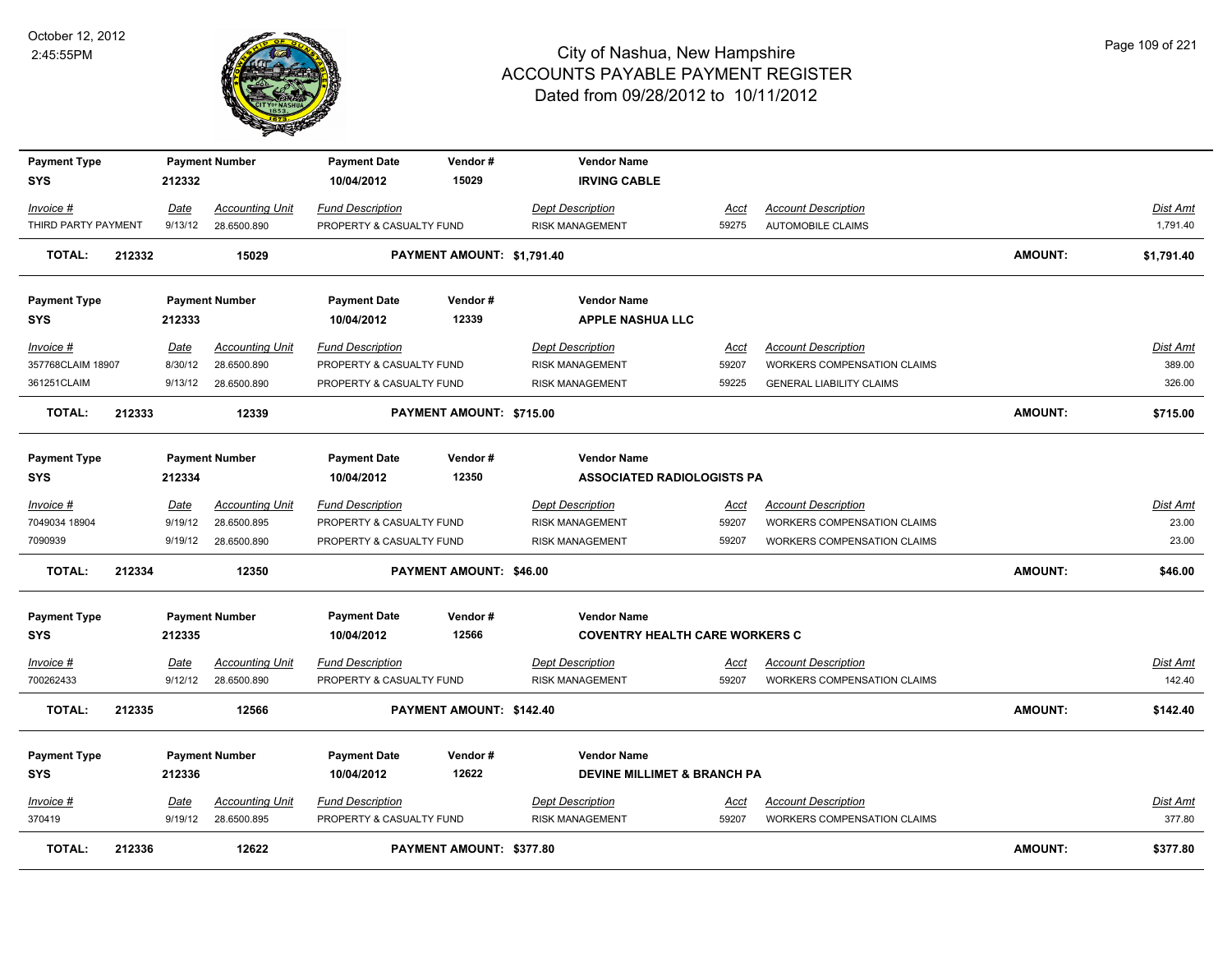

| <b>Payment Type</b> |        |             | <b>Payment Number</b>  | <b>Payment Date</b>      | Vendor#                    | <b>Vendor Name</b>                    |             |                                    | Payee Name                            |                 |
|---------------------|--------|-------------|------------------------|--------------------------|----------------------------|---------------------------------------|-------------|------------------------------------|---------------------------------------|-----------------|
| SYS                 |        | 212337      |                        | 10/04/2012               | 12743                      | <b>FOUR SEASONS ORTHOPAEDIC CTR P</b> |             |                                    | <b>FOUR SEASONS ORTHOPEDIC CENTER</b> |                 |
| <u> Invoice #</u>   |        | <u>Date</u> | <b>Accounting Unit</b> | <b>Fund Description</b>  |                            | <b>Dept Description</b>               | <u>Acct</u> | <b>Account Description</b>         |                                       | Dist Amt        |
| 1011139             |        | 9/6/12      | 28.6500.895            | PROPERTY & CASUALTY FUND |                            | <b>RISK MANAGEMENT</b>                | 59207       | <b>WORKERS COMPENSATION CLAIMS</b> |                                       | 349.00          |
| 70953 18911         |        | 8/29/12     | 28.6500.895            | PROPERTY & CASUALTY FUND |                            | <b>RISK MANAGEMENT</b>                | 59207       | WORKERS COMPENSATION CLAIMS        |                                       | 155.00          |
| TOTAL:              | 212337 |             | 12743                  |                          | PAYMENT AMOUNT: \$504.00   |                                       |             |                                    | <b>AMOUNT:</b>                        | \$504.00        |
| <b>Payment Type</b> |        |             | <b>Payment Number</b>  | <b>Payment Date</b>      | Vendor#                    | <b>Vendor Name</b>                    |             |                                    |                                       |                 |
| <b>SYS</b>          |        | 212338      |                        | 10/04/2012               | 12805                      | <b>GREATER NASHUA EMERGENCY PHYS</b>  |             |                                    |                                       |                 |
| Invoice #           |        | Date        | <b>Accounting Unit</b> | <b>Fund Description</b>  |                            | <b>Dept Description</b>               | Acct        | <b>Account Description</b>         |                                       | Dist Amt        |
| B29006K6            |        | 9/21/12     | 28.6500.890            | PROPERTY & CASUALTY FUND |                            | <b>RISK MANAGEMENT</b>                | 59207       | WORKERS COMPENSATION CLAIMS        |                                       | 213.00          |
| B290070E            |        | 9/24/12     | 28.6500.890            | PROPERTY & CASUALTY FUND |                            | <b>RISK MANAGEMENT</b>                | 59207       | <b>WORKERS COMPENSATION CLAIMS</b> |                                       | 138.00          |
| B290070F            |        | 9/24/12     | 28.6500.890            | PROPERTY & CASUALTY FUND |                            | <b>RISK MANAGEMENT</b>                | 59207       | WORKERS COMPENSATION CLAIMS        |                                       | 138.00          |
| <b>TOTAL:</b>       | 212338 |             | 12805                  |                          | PAYMENT AMOUNT: \$489.00   |                                       |             |                                    | <b>AMOUNT:</b>                        | \$489.00        |
| <b>Payment Type</b> |        |             | <b>Payment Number</b>  | <b>Payment Date</b>      | Vendor#                    | <b>Vendor Name</b>                    |             |                                    |                                       |                 |
| <b>SYS</b>          |        | 212339      |                        | 10/04/2012               | 14909                      | <b>MICHAEL J O'CONNELL MD</b>         |             |                                    |                                       |                 |
| Invoice #           |        | Date        | <b>Accounting Unit</b> | <b>Fund Description</b>  |                            | <b>Dept Description</b>               | Acct        | <b>Account Description</b>         |                                       | Dist Amt        |
| 31961 18908         |        | 8/7/12      | 28.6500.890            | PROPERTY & CASUALTY FUND |                            | <b>RISK MANAGEMENT</b>                | 59207       | WORKERS COMPENSATION CLAIMS        |                                       | 1,848.00        |
| 31961 18920         |        | 9/24/12     | 28.6500.890            | PROPERTY & CASUALTY FUND |                            | <b>RISK MANAGEMENT</b>                | 59207       | WORKERS COMPENSATION CLAIMS        |                                       | 200.00          |
| <b>TOTAL:</b>       | 212339 |             | 14909                  |                          | PAYMENT AMOUNT: \$2,048.00 |                                       |             |                                    | <b>AMOUNT:</b>                        | \$2,048.00      |
| <b>Payment Type</b> |        |             | <b>Payment Number</b>  | Payment Date             | Vendor#                    | <b>Vendor Name</b>                    |             |                                    |                                       |                 |
| <b>SYS</b>          |        | 212340      |                        | 10/04/2012               | 10417                      | <b>CHIMA O OHAEGBULAM MD PC</b>       |             |                                    |                                       |                 |
| <u> Invoice #</u>   |        | <u>Date</u> | <b>Accounting Unit</b> | <b>Fund Description</b>  |                            | <b>Dept Description</b>               | <u>Acct</u> | <b>Account Description</b>         |                                       | <u>Dist Amt</u> |
| 412844              |        | 9/17/12     | 28.6500.895            | PROPERTY & CASUALTY FUND |                            | <b>RISK MANAGEMENT</b>                | 59207       | WORKERS COMPENSATION CLAIMS        |                                       | 240.00          |
| <b>TOTAL:</b>       | 212340 |             | 10417                  |                          | PAYMENT AMOUNT: \$240.00   |                                       |             |                                    | <b>AMOUNT:</b>                        | \$240.00        |
| Payment Type        |        |             | <b>Payment Number</b>  | <b>Payment Date</b>      | Vendor#                    | <b>Vendor Name</b>                    |             |                                    |                                       |                 |
| <b>SYS</b>          |        | 212341      |                        | 10/04/2012               | 14912                      | <b>ORTHOPEDIC PHYSICAL THERAPY</b>    |             |                                    |                                       |                 |
| Invoice #           |        | Date        | <b>Accounting Unit</b> | <b>Fund Description</b>  |                            | <b>Dept Description</b>               | Acct        | <b>Account Description</b>         |                                       | Dist Amt        |
| KRAH000001 18905    |        | 9/19/12     | 28.6500.895            | PROPERTY & CASUALTY FUND |                            | <b>RISK MANAGEMENT</b>                | 59207       | <b>WORKERS COMPENSATION CLAIMS</b> |                                       | 185.00          |
| <b>TOTAL:</b>       | 212341 |             | 14912                  |                          | PAYMENT AMOUNT: \$185.00   |                                       |             |                                    | <b>AMOUNT:</b>                        | \$185.00        |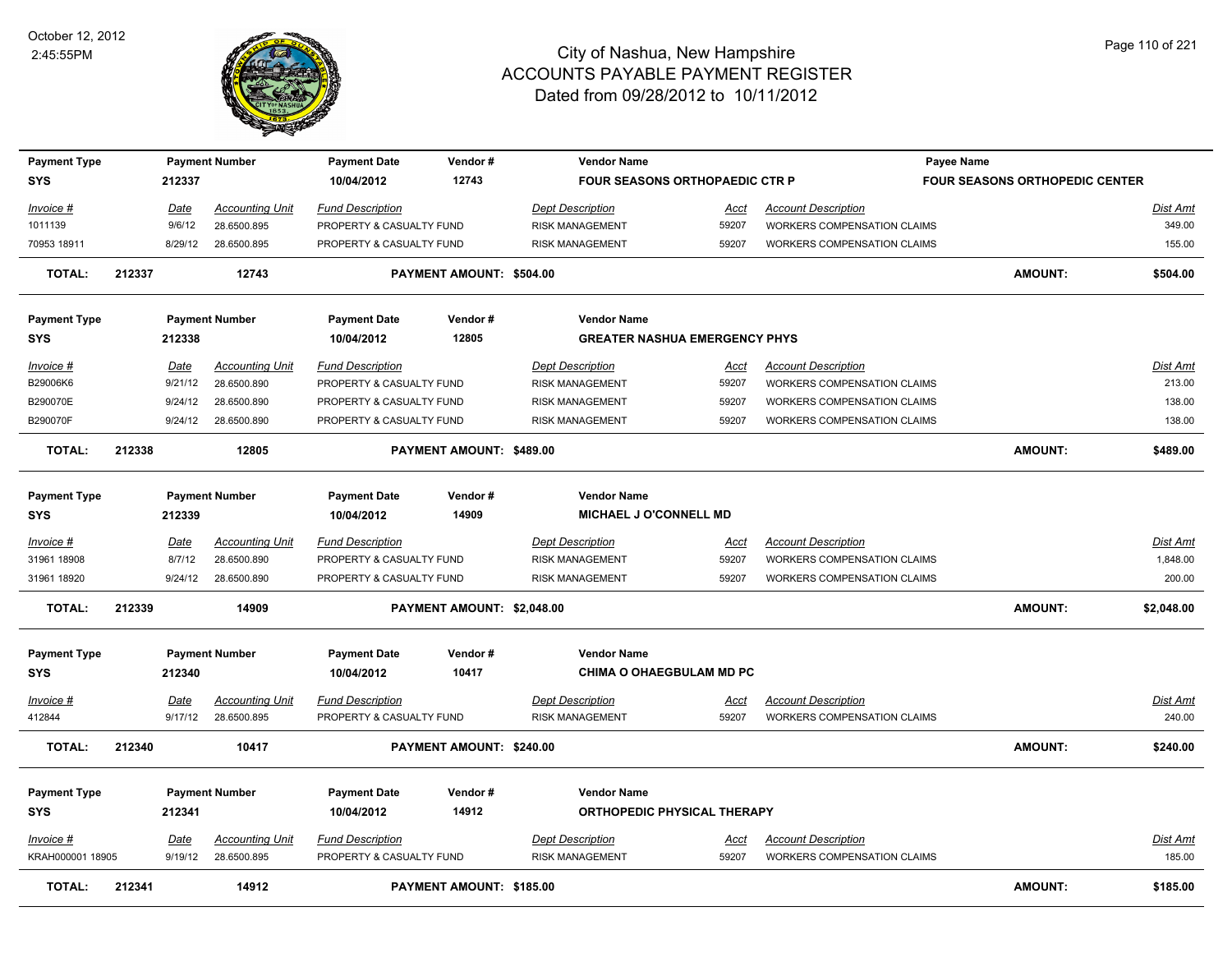

| <b>Payment Type</b><br>SYS        |        | 212342      | <b>Payment Number</b>  | <b>Payment Date</b><br>10/04/2012 | Vendor#<br>14910           | <b>Vendor Name</b><br><b>PAINCARE CENTERS INC</b>          |             |                                    |                |                 |
|-----------------------------------|--------|-------------|------------------------|-----------------------------------|----------------------------|------------------------------------------------------------|-------------|------------------------------------|----------------|-----------------|
| Invoice #                         |        | Date        | <b>Accounting Unit</b> | <b>Fund Description</b>           |                            | <b>Dept Description</b>                                    | Acct        | <b>Account Description</b>         |                | Dist Amt        |
| 31961 18914                       |        | 8/7/12      | 28.6500.890            | PROPERTY & CASUALTY FUND          |                            | <b>RISK MANAGEMENT</b>                                     | 59207       | <b>WORKERS COMPENSATION CLAIMS</b> |                | 1,353.00        |
| <b>TOTAL:</b>                     | 212342 |             | 14910                  |                                   | PAYMENT AMOUNT: \$1,353.00 |                                                            |             |                                    | AMOUNT:        | \$1,353.00      |
| <b>Payment Type</b>               |        |             | <b>Payment Number</b>  | <b>Payment Date</b>               | Vendor#                    | <b>Vendor Name</b>                                         |             |                                    |                |                 |
| <b>SYS</b>                        |        | 212343      |                        | 10/04/2012                        | 13597                      | <b>SO NH REGIONAL MEDICAL CENTER</b>                       |             |                                    |                |                 |
| Invoice #                         |        | Date        | <b>Accounting Unit</b> | <b>Fund Description</b>           |                            | <b>Dept Description</b>                                    | <u>Acct</u> | <b>Account Description</b>         |                | <b>Dist Amt</b> |
| SRN2488864                        |        | 9/14/12     | 28.6500.890            | PROPERTY & CASUALTY FUND          |                            | <b>RISK MANAGEMENT</b>                                     | 59207       | WORKERS COMPENSATION CLAIMS        |                | 365.48          |
| SRN2488872                        |        | 9/14/12     | 28.6500.890            | PROPERTY & CASUALTY FUND          |                            | <b>RISK MANAGEMENT</b>                                     | 59207       | <b>WORKERS COMPENSATION CLAIMS</b> |                | 3,174.40        |
| <b>TOTAL:</b>                     | 212343 |             | 13597                  |                                   | PAYMENT AMOUNT: \$3,539.88 |                                                            |             |                                    | <b>AMOUNT:</b> | \$3,539.88      |
| <b>Payment Type</b><br>SYS        |        | 212344      | <b>Payment Number</b>  | <b>Payment Date</b><br>10/04/2012 | Vendor#<br>13635           | <b>Vendor Name</b><br><b>ST JOSEPHS HOSPITAL</b>           |             |                                    |                |                 |
| Invoice #                         |        | Date        | <b>Accounting Unit</b> | <b>Fund Description</b>           |                            | <b>Dept Description</b>                                    | Acct        | <b>Account Description</b>         |                | Dist Amt        |
| 12250-00454                       |        | 9/10/12     | 28.6500.890            | PROPERTY & CASUALTY FUND          |                            | <b>RISK MANAGEMENT</b>                                     | 59207       | <b>WORKERS COMPENSATION CLAIMS</b> |                | 331.70          |
| 12250-900293                      |        | 9/10/12     | 28.6500.890            | PROPERTY & CASUALTY FUND          |                            | <b>RISK MANAGEMENT</b>                                     | 59207       | WORKERS COMPENSATION CLAIMS        |                | 340.20          |
| <b>TOTAL:</b>                     | 212344 |             | 13635                  |                                   | PAYMENT AMOUNT: \$671.90   |                                                            |             |                                    | AMOUNT:        | \$671.90        |
| <b>Payment Type</b><br><b>SYS</b> |        | 212345      | <b>Payment Number</b>  | <b>Payment Date</b><br>10/04/2012 | Vendor#<br>13666           | <b>Vendor Name</b><br><b>STONERIVER PHARMACY SOLUTIONS</b> |             |                                    |                |                 |
| <u>Invoice #</u>                  |        | <b>Date</b> | <b>Accounting Unit</b> | <b>Fund Description</b>           |                            | <b>Dept Description</b>                                    | <u>Acct</u> | <b>Account Description</b>         |                | <u>Dist Amt</u> |
| 37755812                          |        | 9/16/12     | 28.6500.895            | PROPERTY & CASUALTY FUND          |                            | <b>RISK MANAGEMENT</b>                                     | 59207       | <b>WORKERS COMPENSATION CLAIMS</b> |                | 266.93          |
| <b>TOTAL:</b>                     | 212345 |             | 13666                  |                                   | PAYMENT AMOUNT: \$266.93   |                                                            |             |                                    | <b>AMOUNT:</b> | \$266.93        |
| <b>Payment Type</b>               |        |             | <b>Payment Number</b>  | <b>Payment Date</b>               | Vendor#                    | <b>Vendor Name</b>                                         |             | Payee Name                         |                |                 |
| <b>SYS</b>                        |        | 212346      |                        | 10/04/2012                        | 12964                      | <b>WILLIAM EDWARD KOIS MD</b>                              |             | <b>WILLIAM E KOIS MD</b>           |                |                 |
| Invoice #                         |        | Date        | <b>Accounting Unit</b> | <b>Fund Description</b>           |                            | <b>Dept Description</b>                                    | <u>Acct</u> | <b>Account Description</b>         |                | Dist Amt        |
| 50701WC 18917                     |        | 9/11/12     | 28.6500.895            | PROPERTY & CASUALTY FUND          |                            | <b>RISK MANAGEMENT</b>                                     | 59207       | <b>WORKERS COMPENSATION CLAIMS</b> |                | 225.00          |
| <b>TOTAL:</b>                     | 212346 |             | 12964                  |                                   | PAYMENT AMOUNT: \$225.00   |                                                            |             |                                    | <b>AMOUNT:</b> | \$225.00        |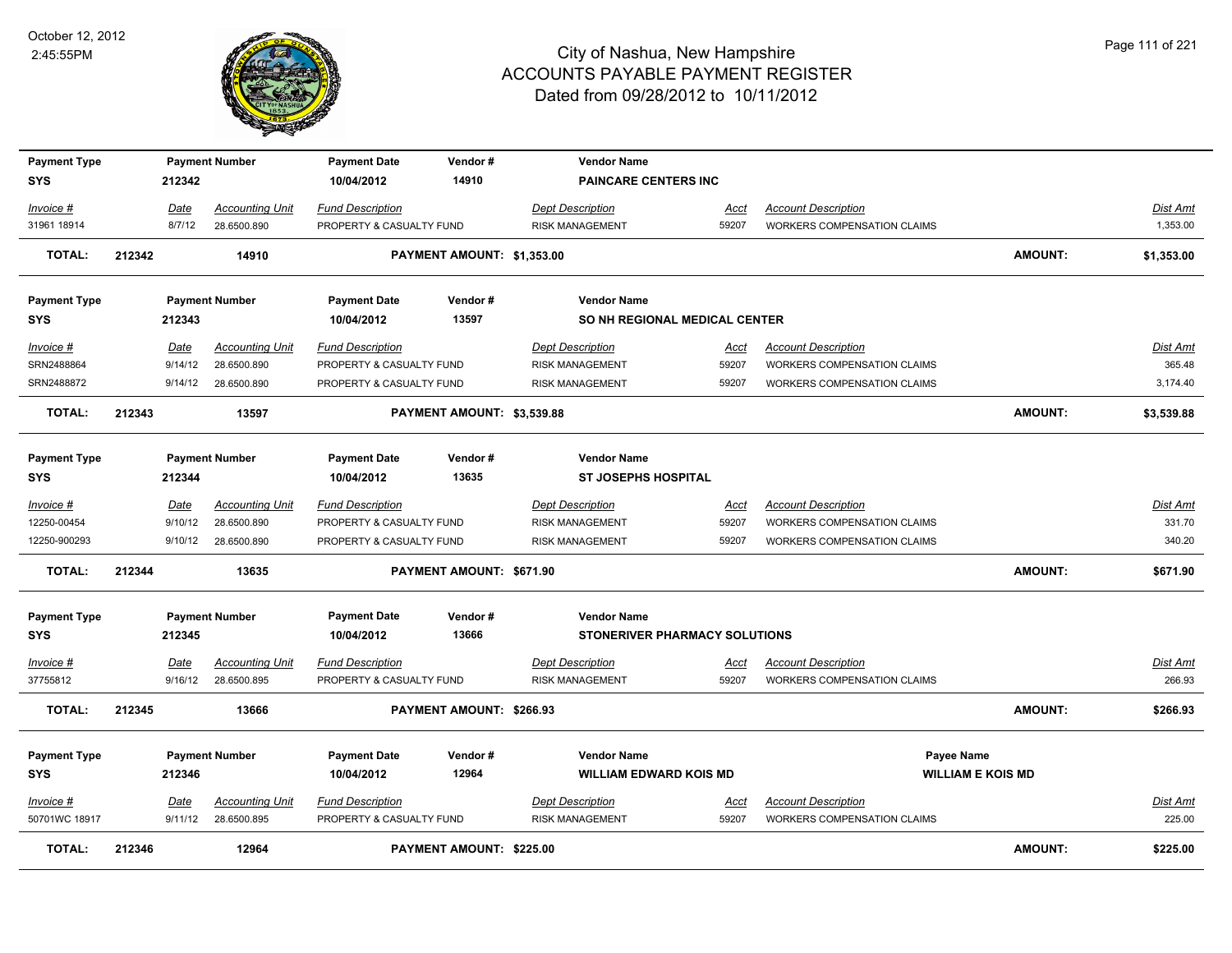

| Payment Type<br><b>Payment Number</b> |         |                        | Payment Date                                        | Vendor # | <b>Vendor Name</b>                                    |       |                            |                 |                 |
|---------------------------------------|---------|------------------------|-----------------------------------------------------|----------|-------------------------------------------------------|-------|----------------------------|-----------------|-----------------|
| SYS                                   | 212347  |                        | 10/08/2012                                          | 13291    | PENNICHUCK WATER WORKS INC                            |       |                            |                 |                 |
| Invoice #                             | Date    | <b>Accounting Unit</b> | <b>Fund Description</b>                             |          | <b>Dept Description</b>                               | Acct  | <b>Account Description</b> | Activity        | <b>Dist Amt</b> |
| 1000002003-2377SEPT13                 | 9/20/12 | TF79.7534              | LIBRARY-CHANDLER MEM LIB<br><b>FUND</b>             |          | LIBRARY-CHANDLER MEM LIB<br><b>FUND</b>               | 54141 | <b>WATER &amp; SEWER</b>   |                 | 82.15           |
| 100000807-991SEPT13                   | 9/13/12 | 29.1.720.8162          | <b>GENERAL FUND</b>                                 |          | <b>CITY BUILDINGS</b>                                 | 54141 | <b>WATER &amp; SEWER</b>   |                 | 284.33          |
| 100001601-1922AUG13                   | 9/20/12 | 45.1.720               | <b>GENERAL FUND</b>                                 |          | SUBURBAN CEMETERY                                     | 54141 | <b>WATER &amp; SEWER</b>   |                 | 222.06          |
| 100001628-991AUG13                    | 9/13/12 | 69.6200.670            | <b>WASTEWATER FUND</b>                              |          | <b>WASTEWATER</b>                                     | 54141 | <b>WATER &amp; SEWER</b>   |                 | 50.16           |
| 1000016402-21429SEPT13                | 9/20/12 | 79.1.720               | <b>GENERAL FUND</b>                                 |          | <b>LIBRARY</b>                                        | 54141 | <b>WATER &amp; SEWER</b>   |                 | 272.27          |
| 100002823-3271SEPT13                  | 9/20/12 | 52.1.720.8182          | <b>GENERAL FUND</b>                                 |          | <b>FIRE</b>                                           | 54141 | <b>WATER &amp; SEWER</b>   |                 | 140.60          |
| 100003748-4266SEPT                    | 9/13/12 | 77.1.650               | <b>GENERAL FUND</b>                                 |          | <b>PARKS &amp; RECREATION</b>                         | 54141 | <b>WATER &amp; SEWER</b>   |                 | 773.91          |
| 100005315-6281AUG13                   | 9/13/12 | 77.1.650               | <b>GENERAL FUND</b>                                 |          | PARKS & RECREATION                                    | 54141 | <b>WATER &amp; SEWER</b>   |                 | 95.09           |
| 100005484-6492SEPT13                  | 9/20/12 | 29.1.720.8162          | <b>GENERAL FUND</b>                                 |          | <b>CITY BUILDINGS</b>                                 | 54141 | <b>WATER &amp; SEWER</b>   |                 | 406.74          |
| 100006776-2241AUG13                   | 9/13/12 | 77.1.650               | <b>GENERAL FUND</b>                                 |          | PARKS & RECREATION                                    | 54141 | <b>WATER &amp; SEWER</b>   |                 | 52.25           |
| 100008548-5329SEPT13                  | 9/20/12 | 69.6200.670            | <b>WASTEWATER FUND</b>                              |          | <b>WASTEWATER</b>                                     | 54141 | <b>WATER &amp; SEWER</b>   |                 | 1,122.59        |
| 100009380-5329SEPT13                  | 9/27/12 | 77.1.650               | <b>GENERAL FUND</b>                                 |          | PARKS & RECREATION                                    | 54141 | <b>WATER &amp; SEWER</b>   |                 | 437.56          |
| 100009394-5329SEPT13                  | 9/20/12 | 77.1.650               | <b>GENERAL FUND</b>                                 |          | PARKS & RECREATION                                    | 54141 | <b>WATER &amp; SEWER</b>   |                 | 1,133.79        |
| 100009703-12242AUG13                  | 9/13/12 | 77.1.650               | <b>GENERAL FUND</b>                                 |          | PARKS & RECREATION                                    | 54141 | <b>WATER &amp; SEWER</b>   |                 | 553.86          |
| 100011656-14849SEPT13                 | 9/20/12 | 77.1.650               | <b>GENERAL FUND</b>                                 |          | PARKS & RECREATION                                    | 54141 | <b>WATER &amp; SEWER</b>   |                 | 95.25           |
| 100011993-15303SEPT13                 | 9/27/12 | 22.2505                | <b>GOVT &amp; EDUCATION CHANNELS</b><br><b>FUND</b> |          | <b>GOV'T &amp; EDUCATION CHANNELS</b>                 | 54141 | <b>WATER &amp; SEWER</b>   |                 | 20.85           |
| 100011993-15303SEPT13                 | 9/27/12 | 60.1.500               | <b>GENERAL FUND</b>                                 |          | <b>PUBLIC</b>                                         | 54141 | WATER & SEWER              |                 | 76.47           |
| 100011993-15303SEPT13                 | 9/27/12 | 86.3120                | <b>TRANSIT GRANTS</b>                               |          | WORKS-ADMIN/ENGINEERING<br><b>GRANT FUNDS-TRANSIT</b> | 54141 | <b>WATER &amp; SEWER</b>   | 86.800.13.10.10 | 76.47           |
| 100012767-991AUG13                    | 9/13/12 | 79.1.720               | <b>GENERAL FUND</b>                                 |          | <b>LIBRARY</b>                                        | 54141 | <b>WATER &amp; SEWER</b>   |                 | 461.17          |
| 100013049-74970SEPT13                 | 9/27/12 | 52.1.720.8178          | <b>GENERAL FUND</b>                                 |          | <b>FIRE</b>                                           | 54141 | <b>WATER &amp; SEWER</b>   |                 | 223.93          |
| 100013144-4266SEPT13                  | 9/20/12 | 77.1.650               | <b>GENERAL FUND</b>                                 |          | <b>PARKS &amp; RECREATION</b>                         | 54141 | <b>WATER &amp; SEWER</b>   |                 | 839.91          |
| 100013367-5329SEPT13                  | 9/24/12 | 68.6000.692            | SOLID WASTE FUND                                    |          | <b>SOLID WASTE</b>                                    | 54141 | WATER & SEWER              |                 | 70.10           |
| 100013415-5329SEPT13                  | 9/27/12 | 68.6000.692            | SOLID WASTE FUND                                    |          | <b>SOLID WASTE</b>                                    | 54141 | <b>WATER &amp; SEWER</b>   |                 | 128.94          |
| 100013459-5329SEPT                    | 9/20/12 | 29.1.720.8163          | <b>GENERAL FUND</b>                                 |          | <b>CITY BUILDINGS</b>                                 | 54141 | WATER & SEWER              |                 | 21.32           |
| 100014076-4266SEPT13                  | 9/27/12 | 77.1.660               | <b>GENERAL FUND</b>                                 |          | PARKS & RECREATION                                    | 54141 | <b>WATER &amp; SEWER</b>   |                 | 326.21          |
| 100014553-991SEPT13                   | 9/20/12 | 77.1.650               | <b>GENERAL FUND</b>                                 |          | PARKS & RECREATION                                    | 54141 | <b>WATER &amp; SEWER</b>   |                 | 20.34           |
| 100015209-2241SEPT13                  | 9/24/12 | 77.1.650               | <b>GENERAL FUND</b>                                 |          | PARKS & RECREATION                                    | 54141 | <b>WATER &amp; SEWER</b>   |                 | 20.34           |
| 100015404-991SEPT13                   | 9/20/12 | 79.1.720               | <b>GENERAL FUND</b>                                 |          | <b>LIBRARY</b>                                        | 54141 | <b>WATER &amp; SEWER</b>   |                 | 53.49           |
| 100015628-20340SEPT13                 | 9/27/12 | 61.1.670               | <b>GENERAL FUND</b>                                 |          | <b>STREETS</b>                                        | 54141 | <b>WATER &amp; SEWER</b>   |                 | 447.97          |
| 100016526-21591SEPT13                 | 9/20/12 | 29.1.720.8162          | <b>GENERAL FUND</b>                                 |          | <b>CITY BUILDINGS</b>                                 | 54141 | <b>WATER &amp; SEWER</b>   |                 | 87.68           |
| 100017403-16735SEPT13                 | 9/27/12 | 50.1.500               | <b>GENERAL FUND</b>                                 |          | <b>POLICE</b>                                         | 54141 | WATER & SEWER              |                 | 654.70          |
| 100017736-23316SEPT13                 | 9/24/12 | 59.1.645               | <b>GENERAL FUND</b>                                 |          | OTHER PUBLIC SAFETY                                   | 54141 | <b>WATER &amp; SEWER</b>   |                 | 219,876.04      |
| 100018254-24020SEPT13                 | 9/24/12 | 29.1.720.8162          | <b>GENERAL FUND</b>                                 |          | <b>CITY BUILDINGS</b>                                 | 54141 | <b>WATER &amp; SEWER</b>   |                 | 20.34           |
| 100018628-991AUG13                    | 9/20/12 | 79.1.720               | <b>GENERAL FUND</b>                                 |          | <b>LIBRARY</b>                                        | 54141 | <b>WATER &amp; SEWER</b>   |                 | 21.49           |
| 100019967-26649SEPT13                 | 9/24/12 | 69.6200.670            | <b>WASTEWATER FUND</b>                              |          | <b>WASTEWATER</b>                                     | 54141 | <b>WATER &amp; SEWER</b>   |                 | 52.41           |
| 100020319-346AUG13                    | 9/20/12 | 77.1.660               | <b>GENERAL FUND</b>                                 |          | <b>PARKS &amp; RECREATION</b>                         | 54141 | <b>WATER &amp; SEWER</b>   |                 | 289.91          |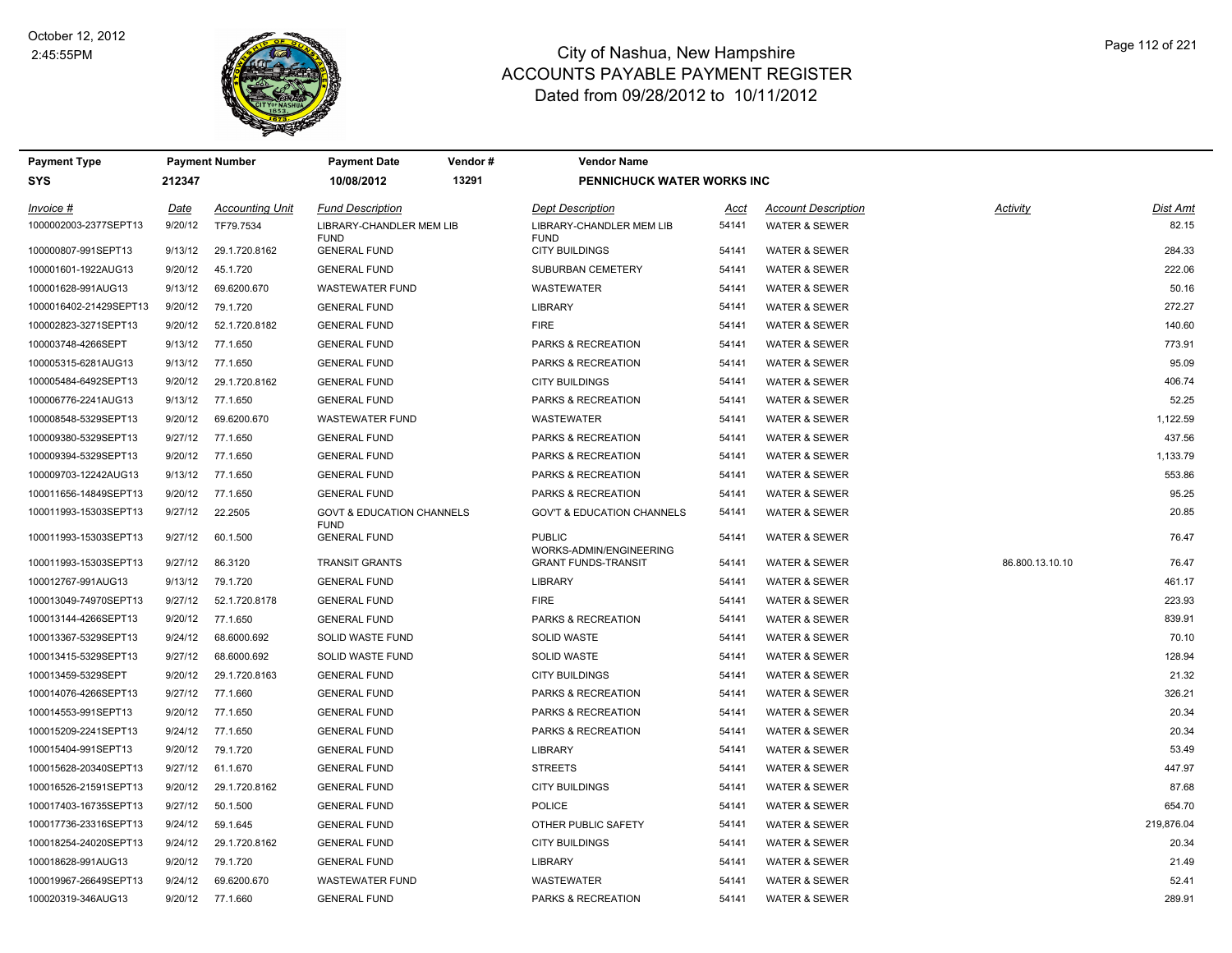

| <b>TOTAL:</b><br>212347 |         | 13291            | PAYMENT AMOUNT: \$239,717.83 |                               |       |                          | AMOUNT:         | \$239,717.83 |
|-------------------------|---------|------------------|------------------------------|-------------------------------|-------|--------------------------|-----------------|--------------|
| 100027254-87372AUG13    |         | 9/20/12 77.1.650 | <b>GENERAL FUND</b>          | PARKS & RECREATION            | 54141 | <b>WATER &amp; SEWER</b> |                 | 377.91       |
| 100026535-29524SEPT13   | 9/20/12 | 77.1.650         | <b>GENERAL FUND</b>          | PARKS & RECREATION            | 54141 | <b>WATER &amp; SEWER</b> |                 | 280.08       |
| 100026526-5329SEPT13    | 9/20/12 | 69.6200.540      | <b>WASTEWATER FUND</b>       | <b>WASTEWATER</b>             | 54141 | <b>WATER &amp; SEWER</b> |                 | 21.35        |
| 100026298-66053SEPT13   | 9/24/12 | 86.3120          | <b>TRANSIT GRANTS</b>        | <b>GRANT FUNDS-TRANSIT</b>    | 54141 | <b>WATER &amp; SEWER</b> | 86.800.13.10.11 | 87.69        |
| 100026297-66053SEPT13   | 10/5/12 | 86.3120          | <b>TRANSIT GRANTS</b>        | <b>GRANT FUNDS-TRANSIT</b>    | 54141 | <b>WATER &amp; SEWER</b> | 86.800.13.10.11 | 58.08        |
| 100025586-63686SEPT13   | 9/13/12 | 52.1.720.8175    | <b>GENERAL FUND</b>          | <b>FIRE</b>                   | 54141 | <b>WATER &amp; SEWER</b> |                 | 127.72       |
| 100025584-63686SEPT13   | 9/13/12 | 52.1.720.8175    | <b>GENERAL FUND</b>          | <b>FIRE</b>                   | 54141 | <b>WATER &amp; SEWER</b> |                 | 328.04       |
| 100025146-32975SEPT13   | 9/20/12 | 77.1.650         | <b>GENERAL FUND</b>          | PARKS & RECREATION            | 54141 | <b>WATER &amp; SEWER</b> |                 | 39.18        |
| 100024829-32839SEPT13   | 9/24/12 | 77.1.650         | <b>GENERAL FUND</b>          | PARKS & RECREATION            | 54141 | <b>WATER &amp; SEWER</b> |                 | 1,202.91     |
| 100024828-32837AUG13    | 9/20/12 | 77.1.650         | <b>GENERAL FUND</b>          | PARKS & RECREATION            | 54141 | <b>WATER &amp; SEWER</b> |                 | 403.47       |
| 100024390-31457SEPT13   | 9/20/12 | 77.1.650         | <b>GENERAL FUND</b>          | PARKS & RECREATION            | 54141 | <b>WATER &amp; SEWER</b> |                 | 150.47       |
| 100024331-32304SEPT13   | 9/24/12 | 77.1.720.8192    | <b>GENERAL FUND</b>          | PARKS & RECREATION            | 54141 | <b>WATER &amp; SEWER</b> |                 | 263.38       |
| 100024230-32176SEPT13   | 9/24/12 | 50.1.500         | <b>GENERAL FUND</b>          | <b>POLICE</b>                 | 54141 | <b>WATER &amp; SEWER</b> |                 | 21.77        |
| 100024221-32166AUG13    | 9/20/12 | 77.1.650         | <b>GENERAL FUND</b>          | PARKS & RECREATION            | 54141 | <b>WATER &amp; SEWER</b> |                 | 355.91       |
| 100024019-2241SEPT13    | 9/20/12 | 71.1.500         | <b>GENERAL FUND</b>          | <b>COMMUNITY SERVICES</b>     | 54141 | <b>WATER &amp; SEWER</b> |                 | 129.70       |
| 100023872-16735SEPT13   | 9/27/12 | 50.1.500         | <b>GENERAL FUND</b>          | <b>POLICE</b>                 | 54141 | <b>WATER &amp; SEWER</b> |                 | 904.60       |
| 100023507-31249SEPT13   | 9/13/12 | 77.1.650         | <b>GENERAL FUND</b>          | PARKS & RECREATION            | 54141 | <b>WATER &amp; SEWER</b> |                 | 179.91       |
| 100023396-31096SEPT13   | 9/20/12 | 86.3120          | <b>TRANSIT GRANTS</b>        | <b>GRANT FUNDS-TRANSIT</b>    | 54141 | <b>WATER &amp; SEWER</b> | 86.800.13.10.12 | 106.04       |
| 100023353-2241SEPT13    | 9/24/12 | 77.1.650         | <b>GENERAL FUND</b>          | PARKS & RECREATION            | 54141 | <b>WATER &amp; SEWER</b> |                 | 2,581.47     |
| 100023215-3271SEPT13    | 9/20/12 | 52.1.720.8173    | <b>GENERAL FUND</b>          | <b>FIRE</b>                   | 54141 | <b>WATER &amp; SEWER</b> |                 | 135.68       |
| 100023214-991SEPT13     | 9/20/12 | 52.1.720.8173    | <b>GENERAL FUND</b>          | <b>FIRE</b>                   | 54141 | <b>WATER &amp; SEWER</b> |                 | 450.68       |
| 100022823-2241SEPT13    | 9/20/12 | 77.1.650         | <b>GENERAL FUND</b>          | PARKS & RECREATION            | 54141 | <b>WATER &amp; SEWER</b> |                 | 91.91        |
| 100022180-29524SEPT13   | 9/20/12 | 77.1.650         | <b>GENERAL FUND</b>          | <b>PARKS &amp; RECREATION</b> | 54141 | <b>WATER &amp; SEWER</b> |                 | 144.64       |
| 100021433-28520AUG13    | 9/13/12 | 77.1.650         | <b>GENERAL FUND</b>          | <b>PARKS &amp; RECREATION</b> | 54141 | <b>WATER &amp; SEWER</b> |                 | 180.31       |
| 100021275-4266SEPT13    | 9/27/12 | 77.1.650         | <b>GENERAL FUND</b>          | PARKS & RECREATION            | 54141 | <b>WATER &amp; SEWER</b> |                 | 856.43       |
| 100021268-28334SEPT13   | 9/24/12 | 52.1.720.8178    | <b>GENERAL FUND</b>          | <b>FIRE</b>                   | 54141 | <b>WATER &amp; SEWER</b> |                 | 52.41        |
| 100021258-5329SEPT13    | 9/20/12 | 52.1.720.8174    | <b>GENERAL FUND</b>          | <b>FIRE</b>                   | 54141 | <b>WATER &amp; SEWER</b> |                 | 397.18       |
| 100021208-5329SEPT13    | 9/20/12 | 29.1.720.8163    | <b>GENERAL FUND</b>          | <b>CITY BUILDINGS</b>         | 54141 | <b>WATER &amp; SEWER</b> |                 | 107.40       |
| 100021002-5329SEPT13    | 9/20/12 | 52.1.720.8182    | <b>GENERAL FUND</b>          | <b>FIRE</b>                   | 54141 | <b>WATER &amp; SEWER</b> |                 | 52.40        |
| 100020657-991SEPT13     | 9/24/12 | 68.6000.692      | <b>SOLID WASTE FUND</b>      | <b>SOLID WASTE</b>            | 54141 | <b>WATER &amp; SEWER</b> |                 | 28.74        |
| 100020645-27469SEPT13   | 9/20/12 | 71.1.500         | <b>GENERAL FUND</b>          | <b>COMMUNITY SERVICES</b>     | 54141 | <b>WATER &amp; SEWER</b> |                 | 87.68        |

| <b>Payment Type</b><br><b>SYS</b> | <b>Payment Number</b><br>212348 |                        | <b>Payment Date</b><br>10/08/2012 | Vendor#<br>13372 | <b>Vendor Name</b><br><b>PSNH</b> |      |                            |                 |
|-----------------------------------|---------------------------------|------------------------|-----------------------------------|------------------|-----------------------------------|------|----------------------------|-----------------|
| Invoice #                         | Date                            | <b>Accounting Unit</b> | <b>Fund Description</b>           |                  | <b>Dept Description</b>           | Acct | <b>Account Description</b> | <b>Dist Amt</b> |
| 56030121040SEPT13                 | 9/27/12                         | 69.6200.540            | WASTEWATER FUND                   |                  | WASTEWATER                        | 5410 | <b>ELECTRICITY</b>         | 1,628.80        |
| 56037601010 SEPT13                | 9/25/12                         | 66.1.500               | <b>GENERAL FUND</b>               |                  | PARKING LOTS                      | 5410 | <b>ELECTRICITY</b>         | 1,099.39        |
| 56037601010 SEPT13                | 9/25/12                         | 68.6000.692            | SOLID WASTE FUND                  |                  | <b>SOLID WASTE</b>                | 5410 | <b>ELECTRICITY</b>         | 213.55          |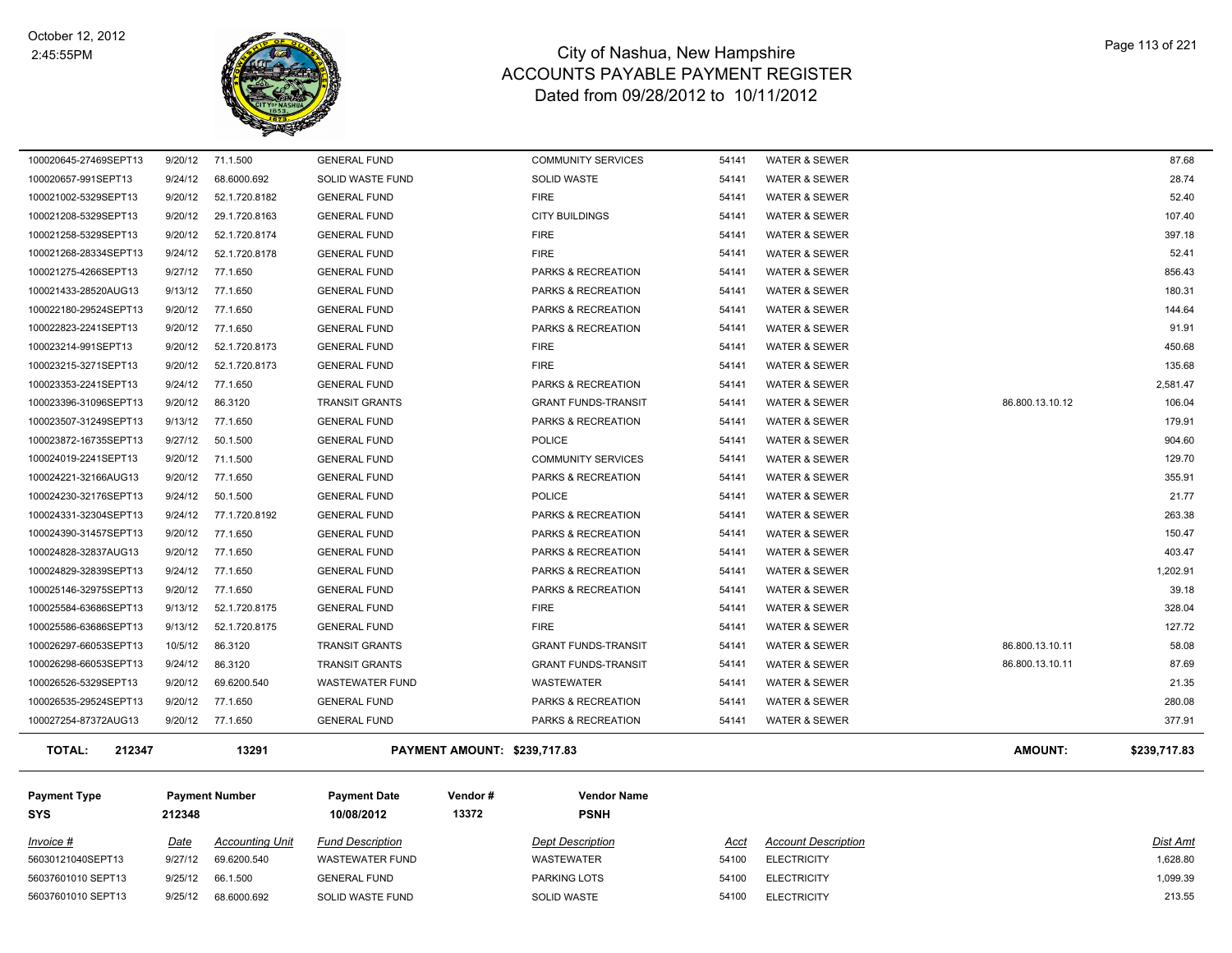

| <b>TOTAL:</b><br>212350           |                       | 14630                  |                                       | <b>PAYMENT AMOUNT: \$70.00</b> |                                                       |             |                                 | <b>AMOUNT:</b>  | \$70.00         |
|-----------------------------------|-----------------------|------------------------|---------------------------------------|--------------------------------|-------------------------------------------------------|-------------|---------------------------------|-----------------|-----------------|
| MEALS-REMINGTON CONF              | 10/8/12               | 50.1.635               | <b>GENERAL FUND</b>                   |                                | <b>POLICE</b>                                         | 55400       | <b>CONFERENCES AND SEMINARS</b> |                 | 70.00           |
| <b>SYS</b><br>$Invoice$ #         | 212350<br><u>Date</u> | <b>Accounting Unit</b> | 10/11/2012<br><b>Fund Description</b> | 14630                          | <b>ADAM ANDERSON</b><br><b>Dept Description</b>       | <u>Acct</u> | <b>Account Description</b>      |                 | <b>Dist Amt</b> |
| <b>Payment Type</b>               |                       | <b>Payment Number</b>  | <b>Payment Date</b>                   | Vendor#                        | <b>Vendor Name</b>                                    |             |                                 |                 |                 |
| <b>TOTAL:</b><br>212349           |                       | 13372                  |                                       | PAYMENT AMOUNT: \$34,082.15    |                                                       |             |                                 | AMOUNT:         | \$34,082.15     |
| 8000184-01-4-1SEPT13              | 8/23/12               | 79.1.720               | <b>GENERAL FUND</b>                   |                                | <b>LIBRARY</b>                                        | 54100       | <b>ELECTRICITY</b>              |                 | 7,639.25        |
| 8000183-12-3-1SEPT13              | 8/21/12               | 68.6000.692            | <b>SOLID WASTE FUND</b>               |                                | SOLID WASTE                                           | 54100       | <b>ELECTRICITY</b>              |                 | 650.48          |
| 8000183-10-7-4SEPT13              | 8/23/12               | 61.1.670               | <b>GENERAL FUND</b>                   |                                | <b>STREETS</b>                                        | 54100       | <b>ELECTRICITY</b>              |                 | 3,193.65        |
| 8000183-09-0-2SEPT13              | 8/23/12               | 86.3120                | <b>TRANSIT GRANTS</b>                 |                                | WORKS-ADMIN/ENGINEERING<br><b>GRANT FUNDS-TRANSIT</b> | 54100       | <b>ELECTRICITY</b>              | 86.800.13.10.10 | 1,104.59        |
| 8000183-09-0-2SEPT13              | 8/23/12               | 60.1.500               | <b>GENERAL FUND</b>                   |                                | <b>PUBLIC</b>                                         | 54100       | <b>ELECTRICITY</b>              |                 | 1,074.74        |
| 8000183-09-0-2SEPT13              | 8/23/12               | 50.1.500               | <b>FUND</b><br><b>GENERAL FUND</b>    |                                | POLICE                                                | 54100       | <b>ELECTRICITY</b>              |                 | 507.51          |
| 8000183-09-0-2SEPT13              | 8/23/12               | 22.2505                | <b>GOVT &amp; EDUCATION CHANNELS</b>  |                                | <b>GOV'T &amp; EDUCATION CHANNELS</b>                 | 54100       | <b>ELECTRICITY</b>              |                 | 298.54          |
| 8000183-07-4-6SEPT13              | 8/23/12               | 77.1.720.8192          | <b>GENERAL FUND</b>                   |                                | PARKS & RECREATION                                    | 54100       | <b>ELECTRICITY</b>              |                 | 3,871.22        |
| 8000183-03-2-4SEPT13              | 8/23/12               | 50.1.500               | <b>GENERAL FUND</b>                   |                                | <b>POLICE</b>                                         | 54100       | <b>ELECTRICITY</b>              |                 | 15,742.17       |
| Invoice #                         | Date                  | <b>Accounting Unit</b> | <b>Fund Description</b>               |                                | <b>Dept Description</b>                               | <u>Acct</u> | <b>Account Description</b>      | Activity        | <b>Dist Amt</b> |
| <b>Payment Type</b><br><b>SYS</b> | 212349                | <b>Payment Number</b>  | <b>Payment Date</b><br>10/08/2012     | Vendor#<br>13372               | <b>Vendor Name</b><br><b>PSNH</b>                     |             |                                 |                 |                 |
| <b>TOTAL:</b><br>212348           |                       | 13372                  |                                       | PAYMENT AMOUNT: \$14,733.34    |                                                       |             |                                 | <b>AMOUNT:</b>  | \$14,733.34     |
| 56451741060SEPT13                 | 9/21/12               | 57.1.620               | <b>GENERAL FUND</b>                   |                                | CITYWIDE COMMUNICATIONS                               | 54100       | <b>ELECTRICITY</b>              |                 | 335.39          |
| 56221051089 SEPT13                | 9/26/12               | 77.1.655               | <b>GENERAL FUND</b>                   |                                | PARKS & RECREATION                                    | 54100       | <b>ELECTRICITY</b>              |                 | 316.67          |
| 56221051089 SEPT13                | 9/26/12               | 77.1.650               | <b>GENERAL FUND</b>                   |                                | PARKS & RECREATION                                    | 54100       | <b>ELECTRICITY</b>              |                 | 424.98          |
| 56131090086 SEPT13                | 9/24/12               | 61.1.705               | <b>GENERAL FUND</b>                   |                                | <b>STREETS</b>                                        | 54100       | <b>ELECTRICITY</b>              |                 | 965.79          |
| 56120141023 SEPT13                | 9/26/12               | 61.1.705               | <b>GENERAL FUND</b>                   |                                | <b>STREETS</b>                                        | 54100       | <b>ELECTRICITY</b>              |                 | 1,181.59        |
| 56066690017 SEPT13                | 9/25/12               | 62.1.710               | <b>GENERAL FUND</b>                   |                                | <b>STREET LIGHTING</b>                                | 54100       | <b>ELECTRICITY</b>              |                 | 297.17          |
| 56065090078 SEPT13                | 9/25/12               | 77.1.720.8191          | <b>GENERAL FUND</b>                   |                                | PARKS & RECREATION                                    | 54100       | <b>ELECTRICITY</b>              |                 | 2,707.95        |
| 56065090078 SEPT13                | 9/25/12               | 77.1.655               | <b>GENERAL FUND</b>                   |                                | PARKS & RECREATION                                    | 54100       | <b>ELECTRICITY</b>              |                 | 716.01          |
| 56065090078 SEPT13                | 9/25/12               | 77.1.650               | <b>GENERAL FUND</b>                   |                                | PARKS & RECREATION                                    | 54100       | <b>ELECTRICITY</b>              |                 | 3,852.09        |
| 56051190056 AUG13                 | 9/27/12               | 61.1.705               | <b>GENERAL FUND</b>                   |                                | <b>STREETS</b>                                        | 54100       | <b>ELECTRICITY</b>              |                 | 922.47          |
| 56037601010 SEPT13(2)             | 9/10/12               | 68.6000.692            | <b>FUND</b><br>SOLID WASTE FUND       |                                | <b>FUND</b><br>SOLID WASTE                            | 54100       | <b>ELECTRICITY</b>              |                 | 15.75           |
| 56037601010 SEPT13                | 9/25/12               | TF79.7534              | LIBRARY-CHANDLER MEM LIB              |                                | LIBRARY-CHANDLER MEM LIB                              | 54100       | <b>ELECTRICITY</b>              |                 | 55.74           |
|                                   |                       |                        |                                       |                                |                                                       |             |                                 |                 |                 |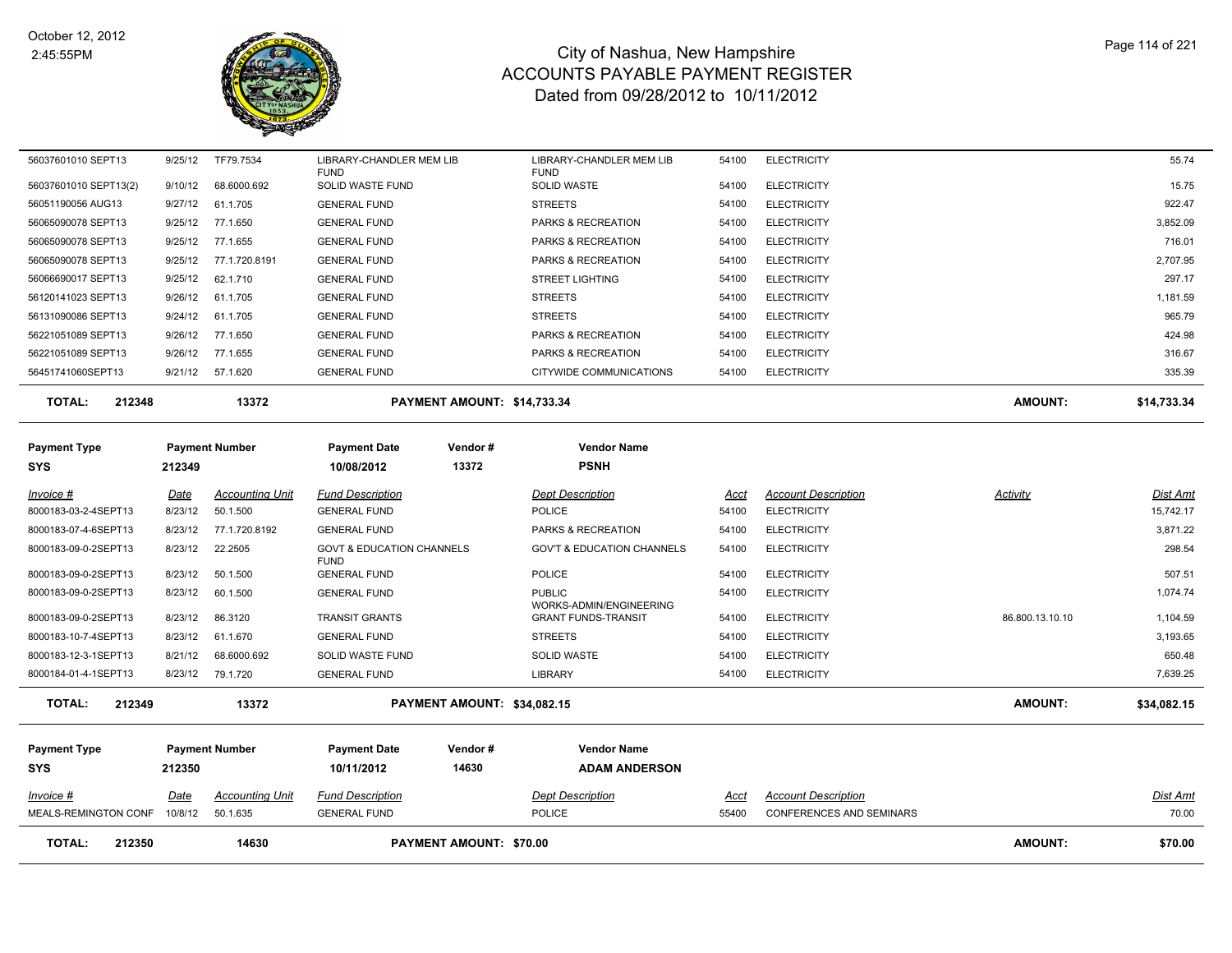

| <b>Payment Type</b>               |        |                 | <b>Payment Number</b>             | <b>Payment Date</b>                                          | Vendor#                    | <b>Vendor Name</b>                                           |                      |                                                          |                                   |                      |
|-----------------------------------|--------|-----------------|-----------------------------------|--------------------------------------------------------------|----------------------------|--------------------------------------------------------------|----------------------|----------------------------------------------------------|-----------------------------------|----------------------|
| <b>SYS</b>                        |        | 212351          |                                   | 10/11/2012                                                   | 14008                      | <b>KERRY BAXTER</b>                                          |                      |                                                          |                                   |                      |
| Invoice #                         |        | Date            | <b>Accounting Unit</b>            | <b>Fund Description</b>                                      |                            | <b>Dept Description</b>                                      | Acct                 | <b>Account Description</b>                               |                                   | Dist Amt             |
| 10/4-TALBOTS                      |        | 10/4/12         | 50.1.500                          | <b>GENERAL FUND</b>                                          |                            | <b>POLICE</b>                                                | 61107                | <b>CLOTHING &amp; UNIFORMS</b>                           |                                   | 208.86               |
| <b>TOTAL:</b>                     | 212351 |                 | 14008                             |                                                              | PAYMENT AMOUNT: \$208.86   |                                                              |                      |                                                          | <b>AMOUNT:</b>                    | \$208.86             |
| <b>Payment Type</b>               |        |                 | <b>Payment Number</b>             | <b>Payment Date</b>                                          | Vendor#                    | <b>Vendor Name</b>                                           |                      |                                                          |                                   |                      |
| <b>SYS</b>                        |        | 212352          |                                   | 10/11/2012                                                   | 15174                      | NICOLE BOYLE AND PM MACKAY                                   |                      |                                                          |                                   |                      |
| Invoice #<br>120090-00            |        | Date<br>9/27/12 | <b>Accounting Unit</b><br>84.3090 | <b>Fund Description</b><br><b>URBAN PROGRAM GRANTS</b>       |                            | <b>Dept Description</b><br><b>URBAN PROGRAM GRANTS</b>       | <u>Acct</u><br>69025 | <b>Account Description</b><br>HOUSING PROGRAM ACTIVITIES | <b>Activity</b><br>8400.12.60.602 | Dist Amt<br>6,652.00 |
| <b>TOTAL:</b>                     | 212352 |                 | 15174                             |                                                              | PAYMENT AMOUNT: \$6,652.00 |                                                              |                      |                                                          | <b>AMOUNT:</b>                    | \$6,652.00           |
| <b>Payment Type</b><br><b>SYS</b> |        | 212353          | <b>Payment Number</b>             | <b>Payment Date</b><br>10/11/2012                            | Vendor#<br>14081           | <b>Vendor Name</b><br><b>MICHAEL CARIGNAN</b>                |                      |                                                          |                                   |                      |
| Invoice #                         |        | Date            | <b>Accounting Unit</b>            | <b>Fund Description</b>                                      |                            | <b>Dept Description</b>                                      | Acct                 | <b>Account Description</b>                               |                                   | Dist Amt             |
| 9/14-10/5-TUITION                 |        | 10/9/12         | 50.1.635                          | <b>GENERAL FUND</b>                                          |                            | POLICE                                                       | 52800                | EDUCATIONAL ASSISTANCE                                   |                                   | 752.00               |
| <b>TOTAL:</b>                     | 212353 |                 | 14081                             |                                                              | PAYMENT AMOUNT: \$752.00   |                                                              |                      |                                                          | <b>AMOUNT:</b>                    | \$752.00             |
| <b>Payment Type</b>               |        |                 | <b>Payment Number</b>             | <b>Payment Date</b>                                          | Vendor#                    | <b>Vendor Name</b>                                           |                      |                                                          |                                   |                      |
| <b>SYS</b>                        |        | 212354          |                                   | 10/11/2012                                                   | 14083                      | <b>CHRISTINE M CARON</b>                                     |                      |                                                          |                                   |                      |
| $Invoice$ #                       |        | <b>Date</b>     | <b>Accounting Unit</b>            | <b>Fund Description</b>                                      |                            | <b>Dept Description</b>                                      | <u>Acct</u>          | <b>Account Description</b>                               | Activity                          | <u>Dist Amt</u>      |
| 9/2-9/29-MILEAGE                  |        | 10/3/12         | 72.3070                           | <b>COMMUNITY HEALTH GRANTS</b>                               |                            | <b>COMMUNITY HEALTH GRANTS</b>                               | 55300                | TRAVEL                                                   | 72.1002.13.01                     | 3.88                 |
| 9/2-9/29-MILEAGE                  |        | 10/3/12         | 72.3070                           | <b>FUND</b><br><b>COMMUNITY HEALTH GRANTS</b><br><b>FUND</b> |                            | <b>FUND</b><br><b>COMMUNITY HEALTH GRANTS</b><br><b>FUND</b> | 55300                | TRAVEL                                                   | 72.1003.13.01                     | 94.53                |
| TOTAL:                            | 212354 |                 | 14083                             |                                                              | PAYMENT AMOUNT: \$98.41    |                                                              |                      |                                                          | <b>AMOUNT:</b>                    | \$98.41              |
| <b>Payment Type</b>               |        |                 | <b>Payment Number</b>             | <b>Payment Date</b>                                          | Vendor#                    | <b>Vendor Name</b>                                           |                      |                                                          |                                   |                      |
| <b>SYS</b>                        |        | 212355          |                                   | 10/11/2012                                                   | 11959                      | <b>CHRISTOPHER CARON</b>                                     |                      |                                                          |                                   |                      |
| Invoice #                         |        | <u>Date</u>     | <b>Accounting Unit</b>            | <b>Fund Description</b>                                      |                            | <b>Dept Description</b>                                      | <u>Acct</u>          | <b>Account Description</b>                               |                                   | Dist Amt             |
| 9/22-BR FACTORY                   |        | 9/22/12         | 50.1.500                          | <b>GENERAL FUND</b>                                          |                            | <b>POLICE</b>                                                | 61107                | <b>CLOTHING &amp; UNIFORMS</b>                           |                                   | 116.99               |
| 9/22-CLARKS                       |        | 9/22/12         | 50.1.500                          | <b>GENERAL FUND</b>                                          |                            | POLICE                                                       | 61107                | <b>CLOTHING &amp; UNIFORMS</b>                           |                                   | 122.48               |
| 9/22-NAUTICA                      |        | 9/22/12         | 50.1.500                          | <b>GENERAL FUND</b>                                          |                            | <b>POLICE</b>                                                | 61107                | <b>CLOTHING &amp; UNIFORMS</b>                           |                                   | 29.99                |
| 9/23-BR FACTORY                   |        | 9/23/12         | 50.1.500                          | <b>GENERAL FUND</b>                                          |                            | POLICE                                                       | 61107                | <b>CLOTHING &amp; UNIFORMS</b>                           |                                   | 13.99                |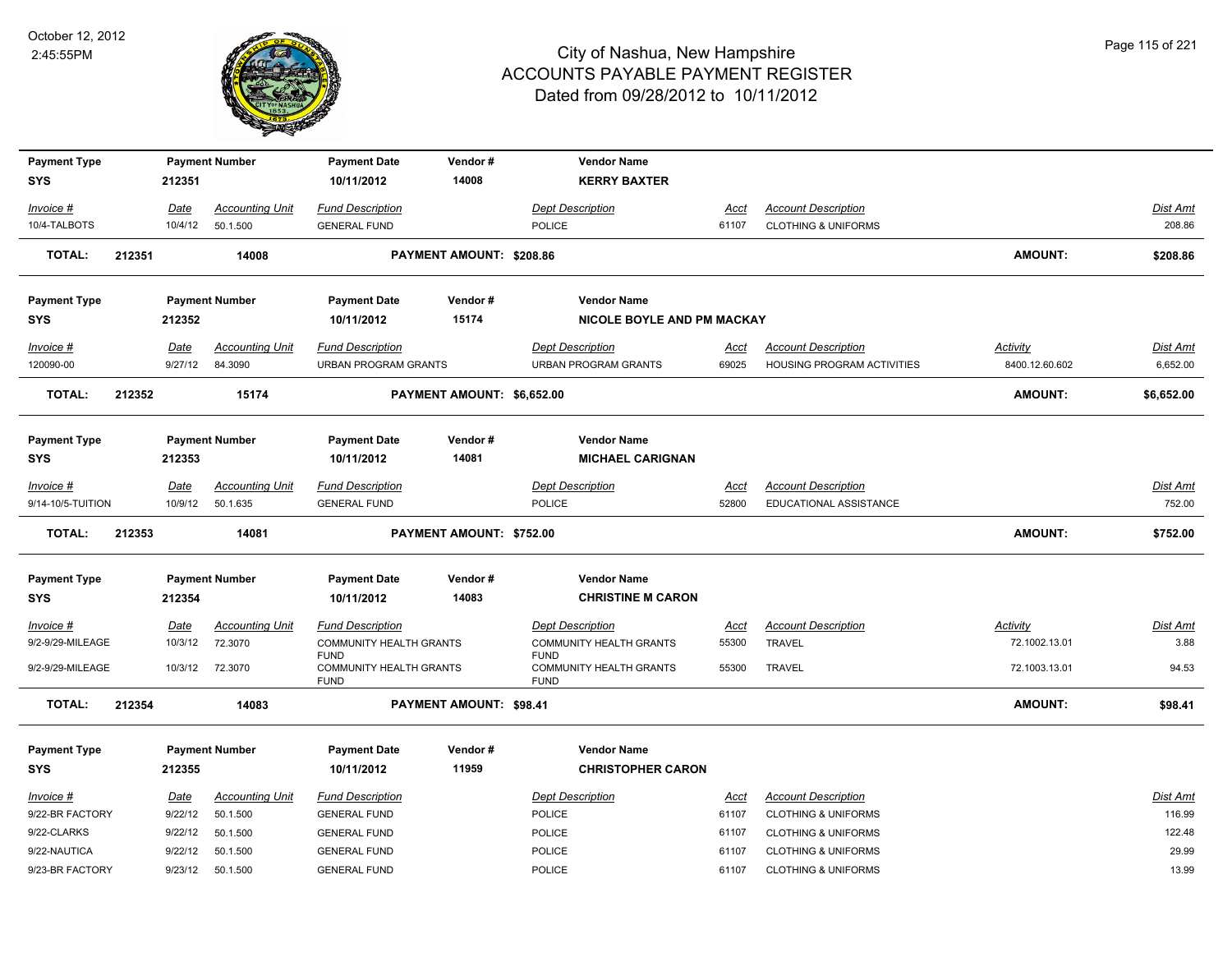

| <b>TOTAL:</b>                       | 212355 |                 | 11959                                     |                                                             | PAYMENT AMOUNT: \$283.45       |                                                             |                      |                                                              | <b>AMOUNT:</b>                              | \$283.45           |
|-------------------------------------|--------|-----------------|-------------------------------------------|-------------------------------------------------------------|--------------------------------|-------------------------------------------------------------|----------------------|--------------------------------------------------------------|---------------------------------------------|--------------------|
| <b>Payment Type</b><br><b>SYS</b>   |        | 212356          | <b>Payment Number</b>                     | <b>Payment Date</b><br>10/11/2012                           | Vendor#<br>11407               | <b>Vendor Name</b><br><b>JOHN CINELLI</b>                   |                      |                                                              |                                             |                    |
| $Invoice$ #<br>MEALS-ROGER WILLIAMS |        | Date<br>10/3/12 | <b>Accounting Unit</b><br>50.1.635        | <b>Fund Description</b><br><b>GENERAL FUND</b>              |                                | <b>Dept Description</b><br>POLICE                           | <b>Acct</b><br>55400 | <b>Account Description</b><br>CONFERENCES AND SEMINARS       |                                             | Dist Amt<br>60.00  |
| <b>TOTAL:</b>                       | 212356 |                 | 11407                                     |                                                             | PAYMENT AMOUNT: \$60.00        |                                                             |                      |                                                              | <b>AMOUNT:</b>                              | \$60.00            |
| <b>Payment Type</b><br><b>SYS</b>   |        | 212357          | <b>Payment Number</b>                     | <b>Payment Date</b><br>10/11/2012                           | Vendor#<br>14105               | <b>Vendor Name</b><br><b>PETER CINFO</b>                    |                      |                                                              |                                             |                    |
| Invoice #<br>9/30 - 10/29 - COMCAST |        | Date<br>9/28/12 | <b>Accounting Unit</b><br>50.1.500        | <b>Fund Description</b><br><b>GENERAL FUND</b>              |                                | <b>Dept Description</b><br>POLICE                           | <u>Acct</u><br>54849 | <b>Account Description</b><br><b>TELEPHONE LEASE</b>         |                                             | Dist Amt<br>45.96  |
| <b>TOTAL:</b>                       | 212357 |                 | 14105                                     |                                                             | <b>PAYMENT AMOUNT: \$45.96</b> |                                                             |                      |                                                              | <b>AMOUNT:</b>                              | \$45.96            |
| <b>Payment Type</b><br><b>SYS</b>   |        | 212358          | <b>Payment Number</b>                     | <b>Payment Date</b><br>10/11/2012                           | Vendor#<br>14111               | <b>Vendor Name</b><br><b>CITY OF NASHUA</b>                 |                      |                                                              | Payee Name<br>CITY OF NASHUA/TAX COLLECTORS |                    |
| <b>Invoice #</b><br>101-0920        |        | Date<br>9/21/12 | <b>Accounting Unit</b><br>86.3120         | <b>Fund Description</b><br><b>TRANSIT GRANTS</b>            |                                | <b>Dept Description</b><br><b>GRANT FUNDS-TRANSIT</b>       | <u>Acct</u><br>61300 | <b>Account Description</b><br>FUEL, UNLEADED                 | Activity<br>86.800.13.10.10                 | Dist Amt<br>297.94 |
| <b>TOTAL:</b>                       | 212358 |                 | 14111                                     |                                                             | PAYMENT AMOUNT: \$297.94       |                                                             |                      |                                                              | AMOUNT:                                     | \$297.94           |
| <b>Payment Type</b><br><b>SYS</b>   |        | 212359          | <b>Payment Number</b>                     | <b>Payment Date</b><br>10/11/2012                           | Vendor#<br>11578               | <b>Vendor Name</b><br>PHILLIP COSTA                         |                      |                                                              |                                             |                    |
| Invoice #<br>7086-NE TACTICAL-10/1  |        | Date<br>10/1/12 | <b>Accounting Unit</b><br>50.1.500        | <b>Fund Description</b><br><b>GENERAL FUND</b>              |                                | <b>Dept Description</b><br><b>POLICE</b>                    | <b>Acct</b><br>61107 | <b>Account Description</b><br><b>CLOTHING &amp; UNIFORMS</b> |                                             | Dist Amt<br>259.96 |
| <b>TOTAL:</b>                       | 212359 |                 | 11578                                     |                                                             | PAYMENT AMOUNT: \$259.96       |                                                             |                      |                                                              | <b>AMOUNT:</b>                              | \$259.96           |
| <b>Payment Type</b><br><b>SYS</b>   |        | 212360          | <b>Payment Number</b>                     | <b>Payment Date</b><br>10/11/2012                           | Vendor#<br>14148               | <b>Vendor Name</b><br><b>PATRICIA CROOKER</b>               |                      |                                                              |                                             |                    |
| Invoice #<br>9/30-10/6-MILEAGE      |        | Date            | <b>Accounting Unit</b><br>10/5/12 71.3068 | <b>Fund Description</b><br><b>COMMUNITY SERVICES GRANTS</b> |                                | <b>Dept Description</b><br><b>COMMUNITY SERVICES GRANTS</b> | <u>Acct</u><br>55300 | <b>Account Description</b><br><b>TRAVEL</b>                  | Activity<br>71.1004.13.01                   | Dist Amt<br>108.28 |
| <b>TOTAL:</b>                       | 212360 |                 | 14148                                     |                                                             | PAYMENT AMOUNT: \$108.28       |                                                             |                      |                                                              | <b>AMOUNT:</b>                              | \$108.28           |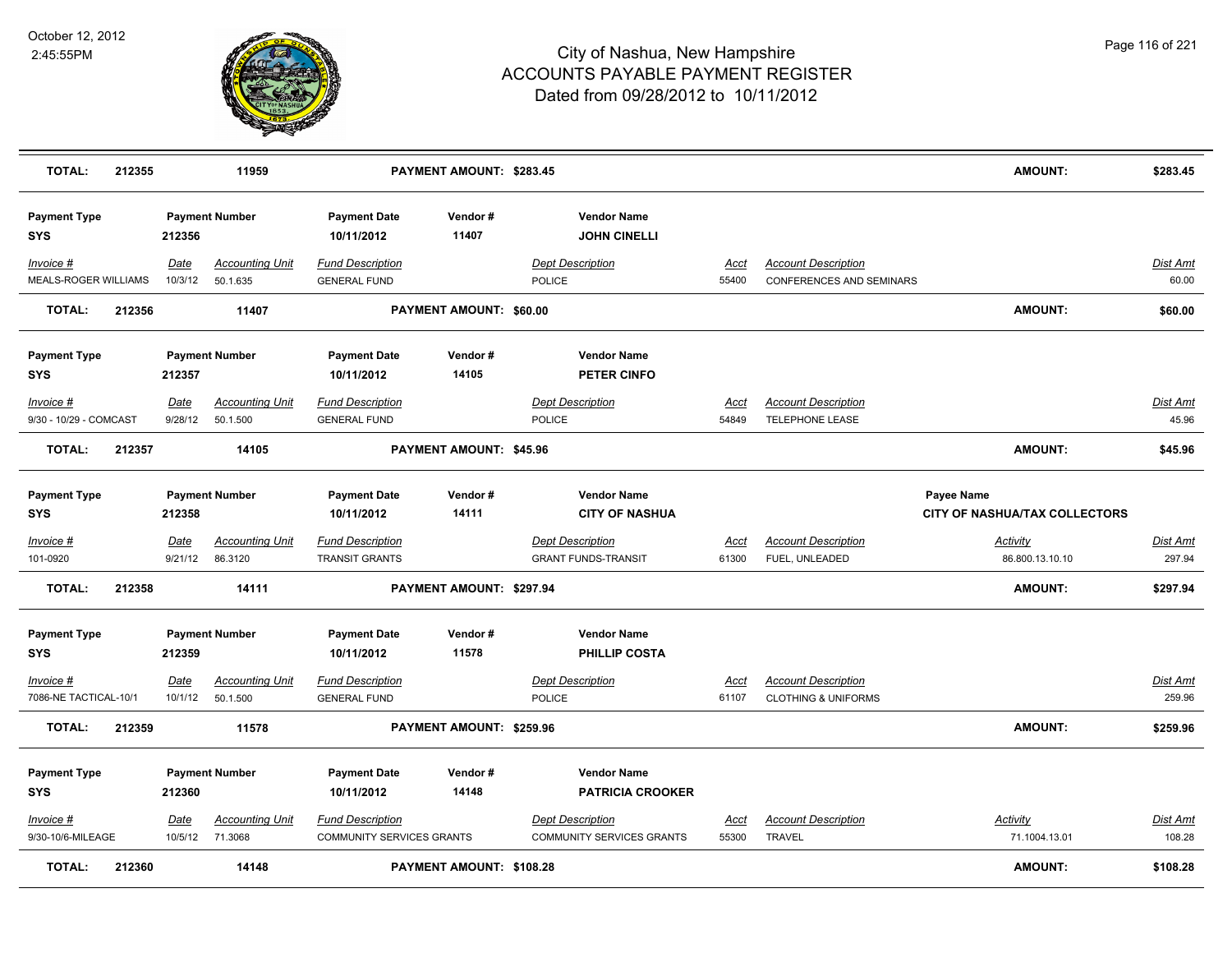

| <b>Payment Type</b>            |        |                 | <b>Payment Number</b>                     | <b>Payment Date</b>                                  | Vendor#                     | <b>Vendor Name</b>                                   |               |                                                      |                           |                    |
|--------------------------------|--------|-----------------|-------------------------------------------|------------------------------------------------------|-----------------------------|------------------------------------------------------|---------------|------------------------------------------------------|---------------------------|--------------------|
| <b>SYS</b>                     |        | 212361          |                                           | 10/11/2012                                           | 15199                       | <b>KATHLEEN DELISLE</b>                              |               |                                                      |                           |                    |
| Invoice #                      |        | Date            | <b>Accounting Unit</b>                    | <b>Fund Description</b>                              |                             | <b>Dept Description</b>                              | Acct          | <b>Account Description</b>                           |                           | Dist Amt           |
| MILEAGE 10/1-10/5/12           |        | 10/9/12         | 50.1.635                                  | <b>GENERAL FUND</b>                                  |                             | <b>POLICE</b>                                        | 55400         | CONFERENCES AND SEMINARS                             |                           | 245.53             |
| <b>REIMB PARKING</b>           |        | 10/6/12         | 50.1.635                                  | <b>GENERAL FUND</b>                                  |                             | <b>POLICE</b>                                        | 55400         | <b>CONFERENCES AND SEMINARS</b>                      |                           | 100.00             |
| <b>TOTAL:</b>                  | 212361 |                 | 15199                                     |                                                      | PAYMENT AMOUNT: \$345.53    |                                                      |               |                                                      | <b>AMOUNT:</b>            | \$345.53           |
| <b>Payment Type</b>            |        |                 | <b>Payment Number</b>                     | <b>Payment Date</b>                                  | Vendor#                     | <b>Vendor Name</b>                                   |               |                                                      |                           |                    |
| <b>SYS</b>                     |        | 212362          |                                           | 10/11/2012                                           | 14169                       | <b>CORINN DEMBKOSKI</b>                              |               |                                                      |                           |                    |
| Invoice #<br>9/24-9/28-MILEAGE |        | Date            | <b>Accounting Unit</b><br>10/1/12 71.3068 | <b>Fund Description</b><br>COMMUNITY SERVICES GRANTS |                             | <b>Dept Description</b><br>COMMUNITY SERVICES GRANTS | Acct<br>55300 | <b>Account Description</b><br><b>TRAVEL</b>          | Activity<br>71.1001.13.01 | Dist Amt<br>132.76 |
| <b>TOTAL:</b>                  | 212362 |                 | 14169                                     |                                                      | PAYMENT AMOUNT: \$132.76    |                                                      |               |                                                      | <b>AMOUNT:</b>            | \$132.76           |
| <b>Payment Type</b>            |        |                 | <b>Payment Number</b>                     | <b>Payment Date</b>                                  | Vendor#                     | <b>Vendor Name</b>                                   |               |                                                      |                           |                    |
| <b>SYS</b>                     |        | 212363          |                                           | 10/11/2012                                           | 11740                       | <b>JOSEPH DEWITT</b>                                 |               |                                                      |                           |                    |
| Invoice #<br>9/28-MILEAGE      |        | Date<br>9/28/12 | <b>Accounting Unit</b><br>50.1.500        | <b>Fund Description</b><br><b>GENERAL FUND</b>       |                             | <b>Dept Description</b><br><b>POLICE</b>             | Acct<br>55307 | <b>Account Description</b><br>MILEAGE REIMBURSEMENTS |                           | Dist Amt<br>21.01  |
| <b>TOTAL:</b>                  | 212363 |                 | 11740                                     |                                                      | PAYMENT AMOUNT: \$21.01     |                                                      |               |                                                      | <b>AMOUNT:</b>            | \$21.01            |
| <b>Payment Type</b>            |        |                 | <b>Payment Number</b>                     | <b>Payment Date</b>                                  | Vendor#                     | <b>Vendor Name</b>                                   |               |                                                      |                           |                    |
| <b>SYS</b>                     |        | 212364          |                                           | 10/11/2012                                           | 14796                       | <b>DYAN DENAPOLI</b>                                 |               |                                                      |                           |                    |
| <u> Invoice #</u>              |        | Date            | <b>Accounting Unit</b>                    | <b>Fund Description</b>                              |                             | <b>Dept Description</b>                              | <u>Acct</u>   | <b>Account Description</b>                           |                           | Dist Amt           |
| 10/17-GREAT PENGUIN            |        |                 | 8/21/12 79.1.500                          | <b>GENERAL FUND</b>                                  |                             | <b>LIBRARY</b>                                       | 55699         | OTHER CONTRACTED SERVICES                            |                           | 395.00             |
| <b>TOTAL:</b>                  | 212364 |                 | 14796                                     |                                                      | PAYMENT AMOUNT: \$395.00    |                                                      |               |                                                      | <b>AMOUNT:</b>            | \$395.00           |
| <b>Payment Type</b>            |        |                 | <b>Payment Number</b>                     | <b>Payment Date</b>                                  | Vendor#                     | <b>Vendor Name</b>                                   |               |                                                      |                           |                    |
| <b>SYS</b>                     |        | 212365          |                                           | 10/11/2012                                           | 15161                       | <b>GENARO URIBE AND MUNOZ CONSTR</b>                 |               |                                                      |                           |                    |
| Invoice #                      |        | Date            | <b>Accounting Unit</b>                    | <b>Fund Description</b>                              |                             | <b>Dept Description</b>                              | <u>Acct</u>   | <b>Account Description</b>                           | <b>Activity</b>           | <u>Dist Amt</u>    |
| $\mathbf{1}$                   |        | 10/1/12         | 84.3090                                   | <b>URBAN PROGRAM GRANTS</b>                          |                             | <b>URBAN PROGRAM GRANTS</b>                          | 69025         | HOUSING PROGRAM ACTIVITIES                           | 8400.12.60.601            | 18,900.00          |
| <b>TOTAL:</b>                  | 212365 |                 | 15161                                     |                                                      | PAYMENT AMOUNT: \$18,900.00 |                                                      |               |                                                      | <b>AMOUNT:</b>            | \$18,900.00        |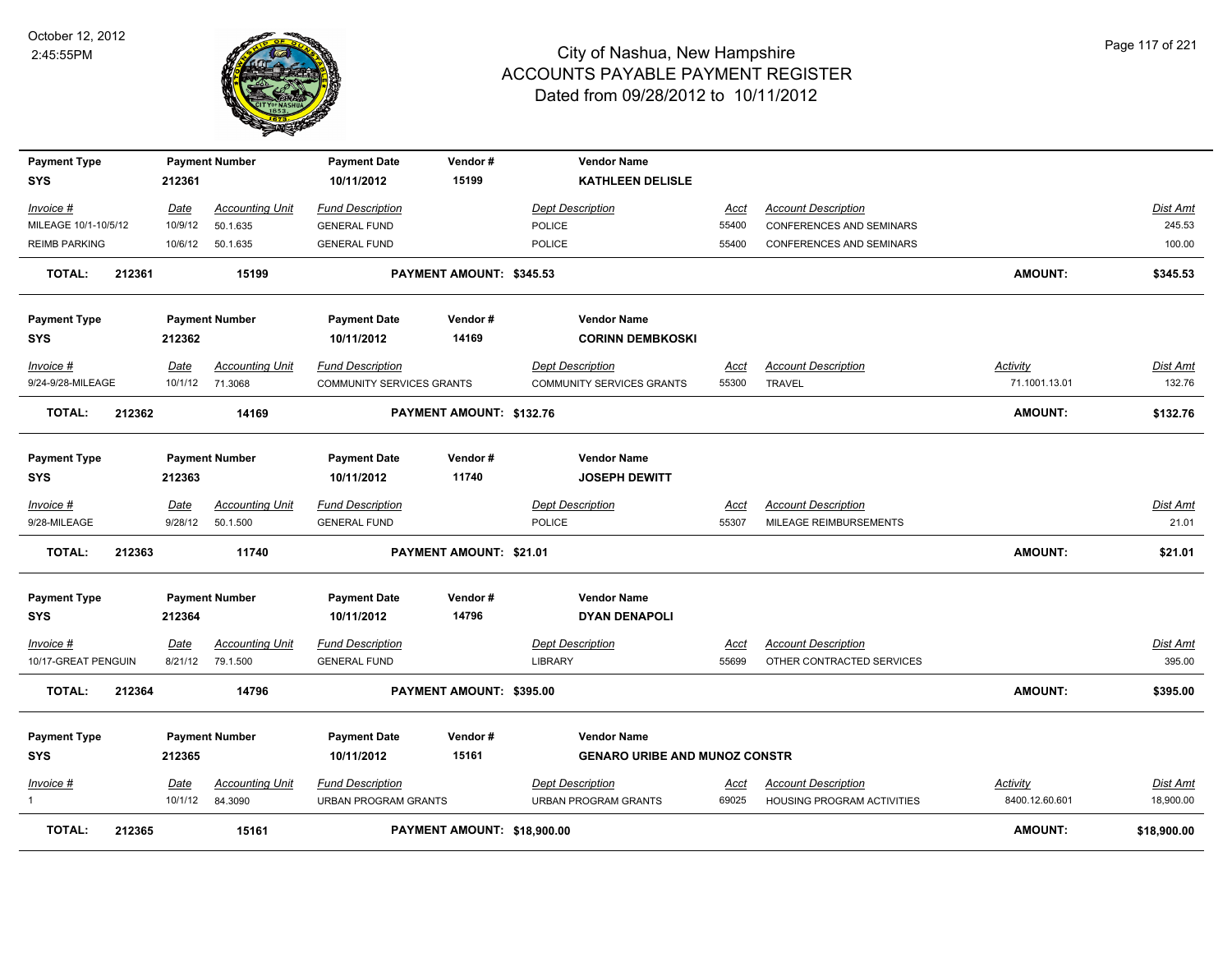

| <b>Payment Type</b>  |        |         | <b>Payment Number</b>  | <b>Payment Date</b>                    | Vendor#                        | <b>Vendor Name</b>         |             |                                                   |                |          |
|----------------------|--------|---------|------------------------|----------------------------------------|--------------------------------|----------------------------|-------------|---------------------------------------------------|----------------|----------|
| SYS                  |        | 212366  |                        | 10/11/2012                             | 14288                          | <b>PATRICK HANNON</b>      |             |                                                   |                |          |
| Invoice #            |        | Date    | <b>Accounting Unit</b> | <b>Fund Description</b>                |                                | <b>Dept Description</b>    | <u>Acct</u> | <b>Account Description</b>                        |                | Dist Amt |
| 9/19-KHOLS           |        | 9/19/12 | 50.1.500               | <b>GENERAL FUND</b>                    |                                | <b>POLICE</b>              | 61107       | <b>CLOTHING &amp; UNIFORMS</b>                    |                | 61.59    |
| <b>TOTAL:</b>        | 212366 |         | 14288                  |                                        | PAYMENT AMOUNT: \$61.59        |                            |             |                                                   | <b>AMOUNT:</b> | \$61.59  |
| <b>Payment Type</b>  |        |         | <b>Payment Number</b>  | <b>Payment Date</b>                    | Vendor#                        | <b>Vendor Name</b>         |             |                                                   |                |          |
| SYS                  |        | 212367  |                        | 10/11/2012                             | 15200                          | <b>DANIEL HODGES</b>       |             |                                                   |                |          |
| Invoice #            |        | Date    | <b>Accounting Unit</b> | <b>Fund Description</b>                |                                | <b>Dept Description</b>    | Acct        | <b>Account Description</b>                        |                | Dist Amt |
| REIMB 10/3 & 10/4/12 |        | 10/5/12 | 50.1.500               | <b>GENERAL FUND</b>                    |                                | POLICE                     | 61107       | <b>CLOTHING &amp; UNIFORMS</b>                    |                | 264.06   |
| <b>TOTAL:</b>        | 212367 |         | 15200                  |                                        | PAYMENT AMOUNT: \$264.06       |                            |             |                                                   | <b>AMOUNT:</b> | \$264.06 |
| <b>Payment Type</b>  |        |         | <b>Payment Number</b>  | <b>Payment Date</b>                    | Vendor#                        | <b>Vendor Name</b>         |             |                                                   |                |          |
| <b>SYS</b>           |        | 212368  |                        | 10/11/2012                             | 14799                          | <b>JOHN KILLORAN</b>       |             |                                                   |                |          |
| Invoice #            |        | Date    | <b>Accounting Unit</b> | <b>Fund Description</b>                |                                | <b>Dept Description</b>    | <u>Acct</u> | <b>Account Description</b>                        | Activity       | Dist Amt |
| 10/1 -10/2 - MILEAGE |        | 10/2/12 | 22.5010                | CAP PROJECTS-INFO<br><b>TECHNOLOGY</b> |                                | CAPITAL PROJECTS-INFO TECH | 81342       | <b>COMPUTER SOFTWARE &amp;</b><br><b>HARDWARE</b> | 1010.22.01.30  | 77.70    |
| <b>TOTAL:</b>        | 212368 |         | 14799                  |                                        | <b>PAYMENT AMOUNT: \$77.70</b> |                            |             |                                                   | <b>AMOUNT:</b> | \$77.70  |
| <b>Payment Type</b>  |        |         | <b>Payment Number</b>  | <b>Payment Date</b>                    | Vendor#                        | <b>Vendor Name</b>         |             |                                                   |                |          |
| <b>SYS</b>           |        | 212369  |                        | 10/11/2012                             | 15162                          | <b>JUNE LEHMAN</b>         |             |                                                   |                |          |
| Invoice #            |        | Date    | <b>Accounting Unit</b> | <b>Fund Description</b>                |                                | <b>Dept Description</b>    | <u>Acct</u> | <b>Account Description</b>                        |                | Dist Amt |
| <b>REFUND</b>        |        | 10/5/12 | 11.1.500               | <b>GENERAL FUND</b>                    |                                | <b>HUMAN RESOURCES</b>     | 55425       | EMPLOYMENT BACKGROUND<br><b>CHECKS</b>            |                | 25.00    |
| <b>TOTAL:</b>        | 212369 |         | 15162                  |                                        | PAYMENT AMOUNT: \$25.00        |                            |             |                                                   | <b>AMOUNT:</b> | \$25.00  |
| <b>Payment Type</b>  |        |         | <b>Payment Number</b>  | <b>Payment Date</b>                    | Vendor#                        | <b>Vendor Name</b>         |             |                                                   |                |          |
| SYS                  |        | 212370  |                        | 10/11/2012                             | 14404                          | <b>JAMES LIMA</b>          |             |                                                   |                |          |
| Invoice #            |        | Date    | <b>Accounting Unit</b> | <b>Fund Description</b>                |                                | <b>Dept Description</b>    | Acct        | <b>Account Description</b>                        |                | Dist Amt |
| 10/5-JOS A BANK      |        | 10/5/12 | 50.1.500               | <b>GENERAL FUND</b>                    |                                | <b>POLICE</b>              | 61107       | <b>CLOTHING &amp; UNIFORMS</b>                    |                | 87.50    |
| TOTAL:               | 212370 |         | 14404                  |                                        | PAYMENT AMOUNT: \$87.50        |                            |             |                                                   | <b>AMOUNT:</b> | \$87.50  |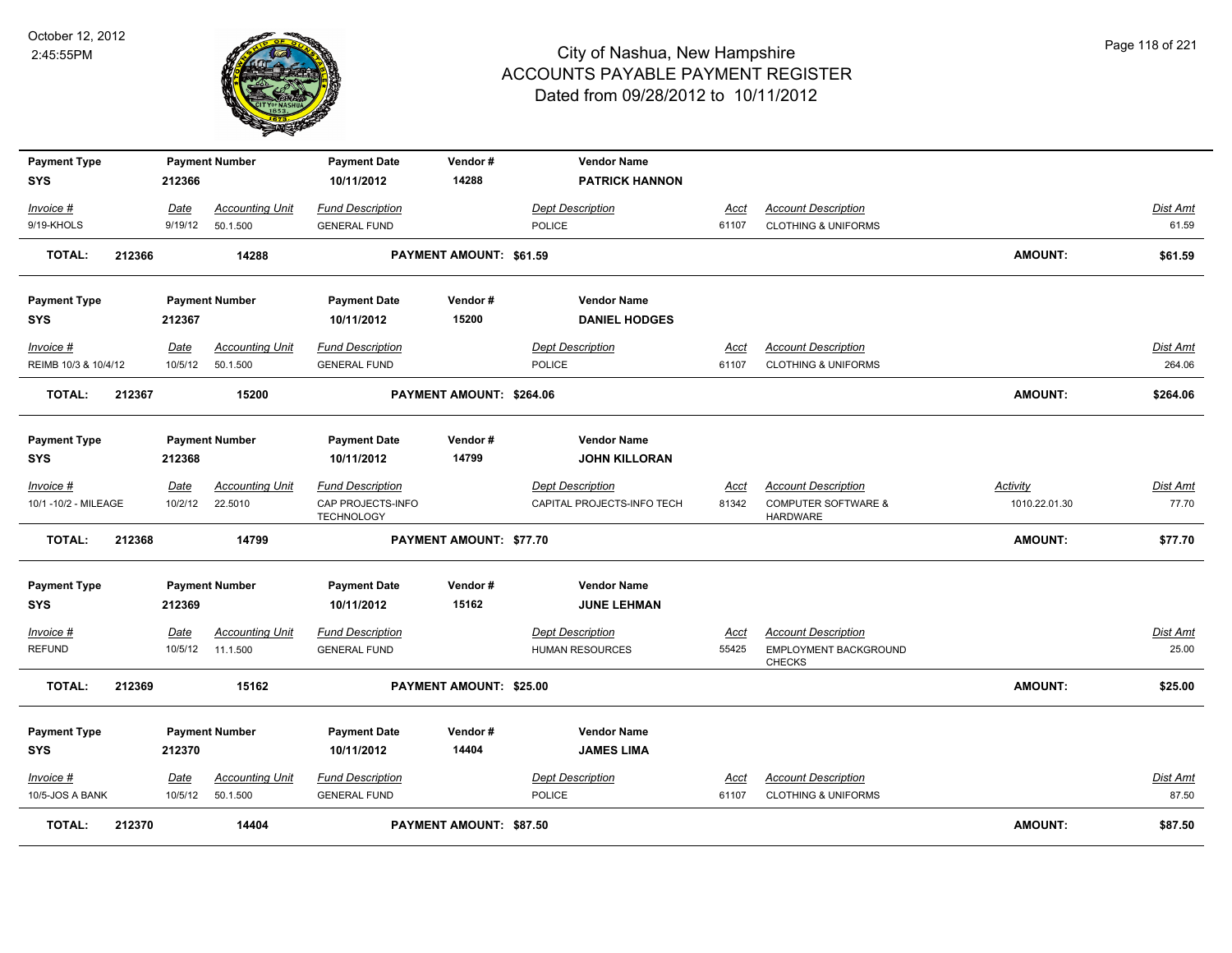

| <b>Payment Type</b>          |             | <b>Payment Number</b>  | <b>Payment Date</b>     | Vendor#                        | <b>Vendor Name</b>              |             |                                 |                |                 |
|------------------------------|-------------|------------------------|-------------------------|--------------------------------|---------------------------------|-------------|---------------------------------|----------------|-----------------|
| <b>SYS</b>                   | 212371      |                        | 10/11/2012              | 14416                          | <b>DONNALEE LOZEAU</b>          |             |                                 |                |                 |
| Invoice #                    | Date        | <b>Accounting Unit</b> | <b>Fund Description</b> |                                | <b>Dept Description</b>         | Acct        | <b>Account Description</b>      |                | Dist Amt        |
| 10/4-10/6/12 REIMB           |             | 10/10/12 01.1.500      | <b>GENERAL FUND</b>     |                                | MAYOR                           | 68300       | MAYORS EXPENSE ACCOUNT          |                | 65.87           |
| <b>TOTAL:</b><br>212371      |             | 14416                  |                         | PAYMENT AMOUNT: \$65.87        |                                 |             |                                 | <b>AMOUNT:</b> | \$65.87         |
| <b>Payment Type</b>          |             | <b>Payment Number</b>  | <b>Payment Date</b>     | Vendor#                        | <b>Vendor Name</b>              |             |                                 |                |                 |
| SYS                          | 212372      |                        | 10/11/2012              | 15175                          | <b>ARTHUR MCCANN</b>            |             |                                 |                |                 |
| Invoice #                    | Date        | <b>Accounting Unit</b> | <b>Fund Description</b> |                                | <b>Dept Description</b>         | Acct        | <b>Account Description</b>      |                | Dist Amt        |
| REIMBURSEMENT-BOB'S          |             | 9/24/12 77.1.650       | <b>GENERAL FUND</b>     |                                | PARKS & RECREATION              | 61107       | <b>CLOTHING &amp; UNIFORMS</b>  |                | 69.00           |
| <b>TOTAL:</b><br>212372      |             | 15175                  |                         | <b>PAYMENT AMOUNT: \$69.00</b> |                                 |             |                                 | <b>AMOUNT:</b> | \$69.00         |
| <b>Payment Type</b>          |             | <b>Payment Number</b>  | <b>Payment Date</b>     | Vendor#                        | <b>Vendor Name</b>              |             |                                 |                |                 |
| SYS                          | 212373      |                        | 10/11/2012              | 15176                          | <b>DAWN MICHAUD</b>             |             |                                 |                |                 |
| Invoice #                    | <b>Date</b> | <b>Accounting Unit</b> | <b>Fund Description</b> |                                | <b>Dept Description</b>         | Acct        | <b>Account Description</b>      |                | Dist Amt        |
| 9/28-10-2 - MILEAGE          | 10/2/12     | 53.1.730               | <b>GENERAL FUND</b>     |                                | <b>BUILDING INSPECTION</b>      | 55307       | MILEAGE REIMBURSEMENTS          |                | 96.24           |
| <b>TOTAL:</b><br>212373      |             | 15176                  |                         | PAYMENT AMOUNT: \$96.24        |                                 |             |                                 | <b>AMOUNT:</b> | \$96.24         |
| <b>Payment Type</b>          |             | <b>Payment Number</b>  | <b>Payment Date</b>     | Vendor#                        | <b>Vendor Name</b>              |             |                                 |                |                 |
| <b>SYS</b>                   | 212374      |                        | 10/11/2012              | 14482                          | <b>TODD MORIARTY</b>            |             |                                 |                |                 |
| <u>Invoice #</u>             | <b>Date</b> | <b>Accounting Unit</b> | <b>Fund Description</b> |                                | <b>Dept Description</b>         | <u>Acct</u> | <b>Account Description</b>      |                | <b>Dist Amt</b> |
| MEALS-REMINGTON CONF 10/8/12 |             | 50.1.635               | <b>GENERAL FUND</b>     |                                | <b>POLICE</b>                   | 55400       | <b>CONFERENCES AND SEMINARS</b> |                | 70.00           |
| <b>TOTAL:</b><br>212374      |             | 14482                  |                         | PAYMENT AMOUNT: \$70.00        |                                 |             |                                 | <b>AMOUNT:</b> | \$70.00         |
| <b>Payment Type</b>          |             | <b>Payment Number</b>  | <b>Payment Date</b>     | Vendor#                        | <b>Vendor Name</b>              |             |                                 |                |                 |
| <b>SYS</b>                   | 212375      |                        | 10/11/2012              | 14503                          | <b>NASHUA POLICE DEPARTMENT</b> |             |                                 |                |                 |
| Invoice #                    | <u>Date</u> | <b>Accounting Unit</b> | <b>Fund Description</b> |                                | <b>Dept Description</b>         | <u>Acct</u> | <b>Account Description</b>      |                | Dist Amt        |
| SEPT. - PETTY CASH           | 10/4/12     | 50.1.500               | <b>GENERAL FUND</b>     |                                | POLICE                          | 44184       | <b>PHOTOCOPIES</b>              |                | 9.97            |
| SEPT. - PETTY CASH           | 10/4/12     | 50.1.500               | <b>GENERAL FUND</b>     |                                | <b>POLICE</b>                   | 61100       | OFFICE SUPPLIES                 |                | 50.00           |
| <b>TOTAL:</b><br>212375      |             | 14503                  |                         | PAYMENT AMOUNT: \$59.97        |                                 |             |                                 | <b>AMOUNT:</b> | \$59.97         |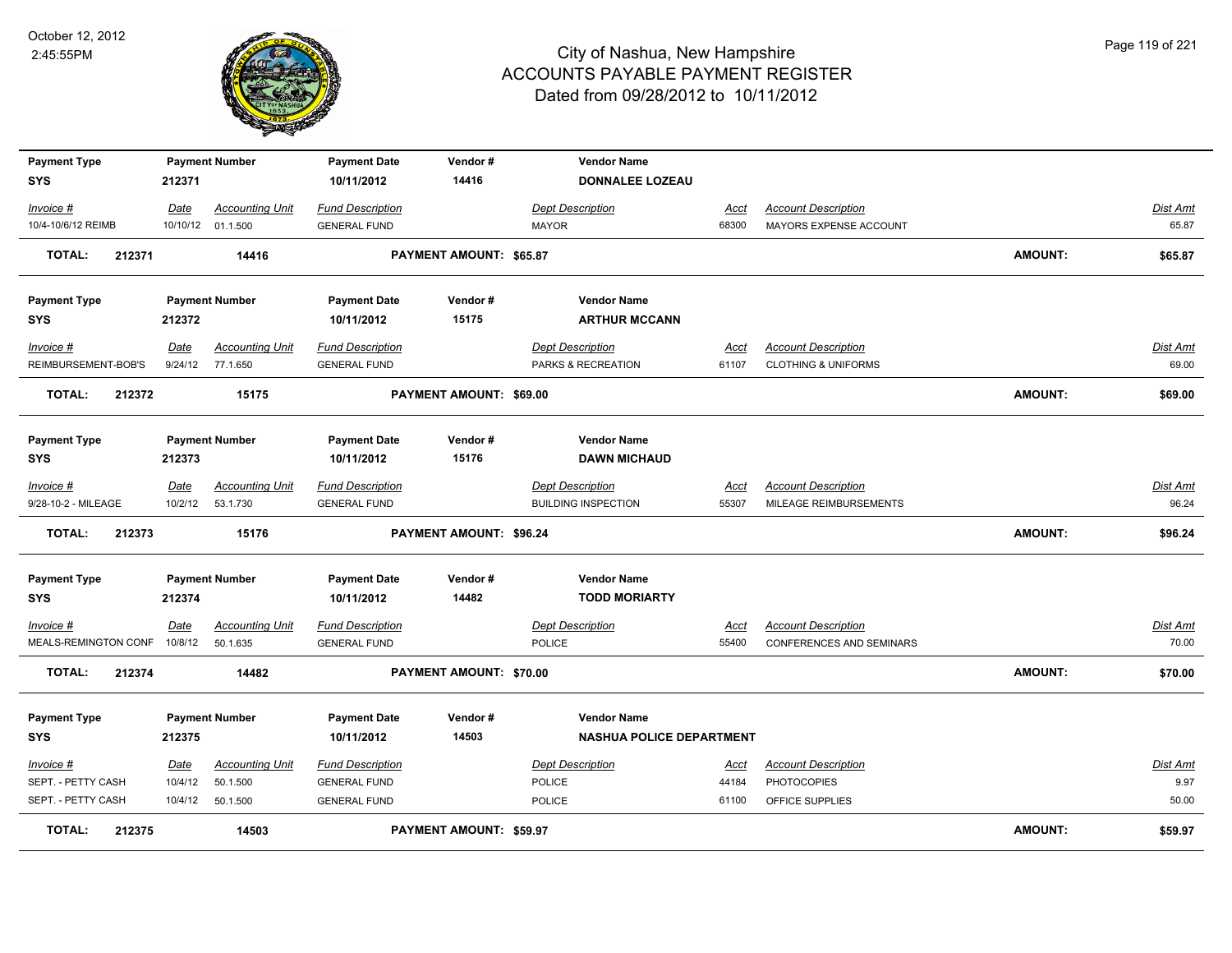

| <b>Payment Type</b>                     |        |             | <b>Payment Number</b>  | <b>Payment Date</b>                           | Vendor#                     | <b>Vendor Name</b>                            |             |                                     |                |                 |
|-----------------------------------------|--------|-------------|------------------------|-----------------------------------------------|-----------------------------|-----------------------------------------------|-------------|-------------------------------------|----------------|-----------------|
| <b>SYS</b>                              |        | 212376      |                        | 10/11/2012                                    | 15180                       | <b>NASHUA VETERANS COUNCIL</b>                |             |                                     |                |                 |
| Invoice #                               |        | Date        | <b>Accounting Unit</b> | <b>Fund Description</b>                       |                             | <b>Dept Description</b>                       | Acct        | <b>Account Description</b>          | Activity       | Dist Amt        |
| <b>VETERANS MEMORIAL</b><br><b>SIGN</b> |        | 10/8/12     | 01.3000                | <b>GIS GRANTS FUND</b>                        |                             | <b>MAYOR GRANTS FUND</b>                      | 55699       | OTHER CONTRACTED SERVICES           | 09.1001.11.01  | 588.37          |
| <b>TOTAL:</b>                           | 212376 |             | 15180                  |                                               | PAYMENT AMOUNT: \$588.37    |                                               |             |                                     | <b>AMOUNT:</b> | \$588.37        |
| <b>Payment Type</b>                     |        |             | <b>Payment Number</b>  | <b>Payment Date</b>                           | Vendor#                     | <b>Vendor Name</b>                            |             |                                     |                |                 |
| <b>SYS</b>                              |        | 212377      |                        | 10/11/2012                                    | 13210                       | <b>KEVIN O'BRIEN</b>                          |             |                                     |                |                 |
| Invoice #                               |        | Date        | <b>Accounting Unit</b> | <b>Fund Description</b>                       |                             | <b>Dept Description</b>                       | Acct        | <b>Account Description</b>          |                | Dist Amt        |
| 10/6-ZUMIEZ                             |        | 10/8/12     | 50.1.500               | <b>GENERAL FUND</b>                           |                             | POLICE                                        | 61107       | <b>CLOTHING &amp; UNIFORMS</b>      |                | 74.95           |
| <b>TOTAL:</b>                           | 212377 |             | 13210                  |                                               | PAYMENT AMOUNT: \$74.95     |                                               |             |                                     | <b>AMOUNT:</b> | \$74.95         |
| <b>Payment Type</b>                     |        |             | <b>Payment Number</b>  | <b>Payment Date</b>                           | Vendor#                     | <b>Vendor Name</b>                            |             |                                     |                |                 |
| <b>SYS</b>                              |        | 212378      |                        | 10/11/2012                                    | 13303                       | <b>PETTY CASH</b>                             |             |                                     |                |                 |
| Invoice #                               |        | <u>Date</u> | <b>Accounting Unit</b> | <b>Fund Description</b>                       |                             | <b>Dept Description</b>                       | <u>Acct</u> | <b>Account Description</b>          |                | Dist Amt        |
| PETTYCASH10/09/2012                     |        | 10/9/12     | 77.1.650               | <b>GENERAL FUND</b>                           |                             | PARKS & RECREATION                            | 54280       | <b>BUILDING/GROUNDS MAINTENANCE</b> |                | 23.33           |
| PETTYCASH10/09/2012                     |        |             | 10/9/12 77.2504        | HOLMAN STADIUM EVENTS FUND                    |                             | HOLMAN STADIUM EVENTS                         | 55699       | OTHER CONTRACTED SERVICES           |                | 75.00           |
| <b>TOTAL:</b>                           | 212378 |             | 13303                  |                                               | PAYMENT AMOUNT: \$98.33     |                                               |             |                                     | <b>AMOUNT:</b> | \$98.33         |
| <b>Payment Type</b>                     |        |             | <b>Payment Number</b>  | <b>Payment Date</b>                           | Vendor#                     | <b>Vendor Name</b>                            |             |                                     |                |                 |
| <b>SYS</b>                              |        | 212379      |                        | 10/11/2012                                    | 13335                       | <b>LUIS PORRES</b>                            |             |                                     |                |                 |
| Invoice #                               |        | <u>Date</u> | <b>Accounting Unit</b> | <b>Fund Description</b>                       |                             | <b>Dept Description</b>                       | <u>Acct</u> | <b>Account Description</b>          | Activity       | Dist Amt        |
| 9/2 - 9/29 - MILEAGE                    |        | 10/3/12     | 72.3070                | <b>COMMUNITY HEALTH GRANTS</b><br><b>FUND</b> |                             | <b>COMMUNITY HEALTH GRANTS</b><br><b>FUND</b> | 55300       | <b>TRAVEL</b>                       | 72.1002.13.01  | 79.37           |
| <b>TOTAL:</b>                           | 212379 |             | 13335                  |                                               | PAYMENT AMOUNT: \$79.37     |                                               |             |                                     | AMOUNT:        | \$79.37         |
| <b>Payment Type</b>                     |        |             | <b>Payment Number</b>  | <b>Payment Date</b>                           | Vendor#                     | <b>Vendor Name</b>                            |             |                                     |                |                 |
| <b>SYS</b>                              |        | 212380      |                        | 10/11/2012                                    | 13377                       | <b>PURCHASE POWER</b>                         |             |                                     |                |                 |
| $Invoice$ #                             |        | <u>Date</u> | <b>Accounting Unit</b> | <b>Fund Description</b>                       |                             | <b>Dept Description</b>                       | Acct        | <b>Account Description</b>          |                | <b>Dist Amt</b> |
| 2012277                                 |        | 10/9/12     | <b>BS1000</b>          | <b>GENERAL FUND</b>                           |                             | <b>GENERAL FUND</b>                           | 14144       | PREPAID POSTAGE METER               |                | 18,000.00       |
| <b>TOTAL:</b>                           | 212380 |             | 13377                  |                                               | PAYMENT AMOUNT: \$18,000.00 |                                               |             |                                     | <b>AMOUNT:</b> | \$18,000.00     |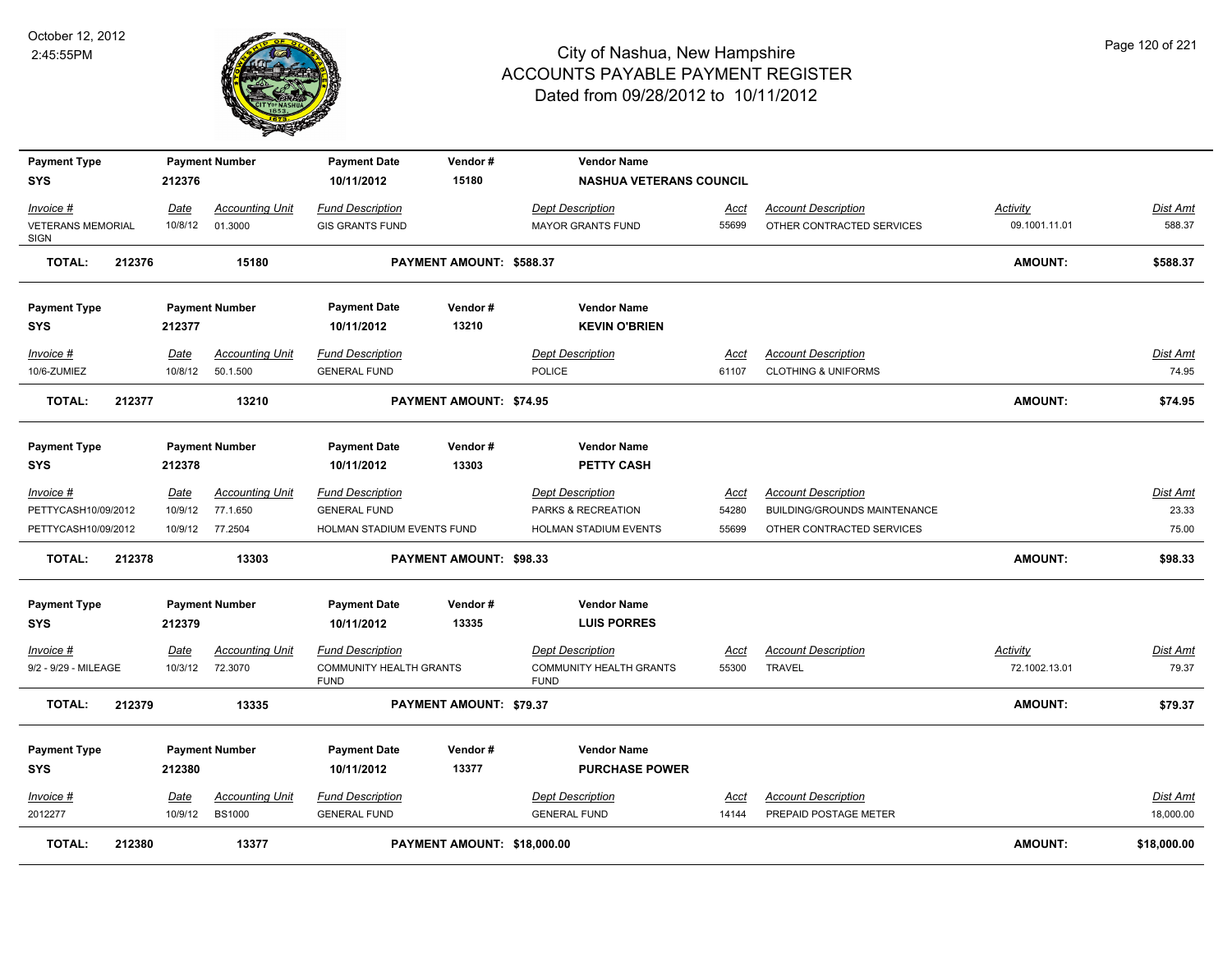

| <b>Payment Type</b><br><b>SYS</b> | 212381          | <b>Payment Number</b>             | <b>Payment Date</b><br>10/11/2012                      | Vendor#<br>13440         | <b>Vendor Name</b><br><b>ROBERT RICE</b>               |                      |                                                      |                                  |                           |
|-----------------------------------|-----------------|-----------------------------------|--------------------------------------------------------|--------------------------|--------------------------------------------------------|----------------------|------------------------------------------------------|----------------------------------|---------------------------|
| Invoice #<br>9/4 - 9/28 - MILEAGE | Date<br>10/5/12 | <b>Accounting Unit</b><br>84.3090 | <b>Fund Description</b><br><b>URBAN PROGRAM GRANTS</b> |                          | <b>Dept Description</b><br><b>URBAN PROGRAM GRANTS</b> | <u>Acct</u><br>51100 | <b>Account Description</b><br>WAGES FULL TIME        | Activity<br>8400.13.10.100       | <b>Dist Amt</b><br>218.12 |
| <b>TOTAL:</b><br>212381           |                 | 13440                             |                                                        | PAYMENT AMOUNT: \$218.12 |                                                        |                      |                                                      | <b>AMOUNT:</b>                   | \$218.12                  |
| <b>Payment Type</b>               |                 | <b>Payment Number</b>             | <b>Payment Date</b>                                    | Vendor#                  | <b>Vendor Name</b>                                     |                      |                                                      |                                  |                           |
| <b>SYS</b>                        | 212382          |                                   | 10/11/2012                                             | 12167                    | <b>MARK SIMARD</b>                                     |                      |                                                      |                                  |                           |
| Invoice #                         | <u>Date</u>     | <b>Accounting Unit</b>            | <b>Fund Description</b>                                |                          | <b>Dept Description</b>                                | Acct                 | <b>Account Description</b>                           |                                  | <b>Dist Amt</b>           |
| 9/4-9/28-MILEAGE                  | 10/2/12         | 53.1.730                          | <b>GENERAL FUND</b>                                    |                          | <b>BUILDING INSPECTION</b>                             | 55314                | FIXED RATE MILEAGE ALLOWANCE                         |                                  | 358.11                    |
| <b>TOTAL:</b><br>212382           |                 | 12167                             |                                                        | PAYMENT AMOUNT: \$358.11 |                                                        |                      |                                                      | <b>AMOUNT:</b>                   | \$358.11                  |
| <b>Payment Type</b>               |                 | <b>Payment Number</b>             | <b>Payment Date</b>                                    | Vendor#                  | <b>Vendor Name</b>                                     |                      |                                                      |                                  |                           |
| <b>SYS</b>                        | 212383          |                                   | 10/11/2012                                             | 13637                    | <b>JOSHUA ST ONGE</b>                                  |                      |                                                      |                                  |                           |
| Invoice #                         | Date            | <b>Accounting Unit</b>            | <b>Fund Description</b>                                |                          | <b>Dept Description</b>                                | Acct                 | <b>Account Description</b>                           |                                  | Dist Amt                  |
| 9/30 - 10/29 - COMCAST            | 9/28/12         | 50.1.500                          | <b>GENERAL FUND</b>                                    |                          | <b>POLICE</b>                                          | 54849                | <b>TELEPHONE LEASE</b>                               |                                  | 45.96                     |
| <b>TOTAL:</b><br>212383           |                 | 13637                             |                                                        | PAYMENT AMOUNT: \$45.96  |                                                        |                      |                                                      | <b>AMOUNT:</b>                   | \$45.96                   |
| <b>Payment Type</b>               |                 | <b>Payment Number</b>             | <b>Payment Date</b>                                    | Vendor#                  | <b>Vendor Name</b>                                     |                      |                                                      |                                  |                           |
| <b>SYS</b>                        | 212384          |                                   | 10/11/2012                                             | 11212                    | <b>JILL STANSFIELD</b>                                 |                      |                                                      |                                  |                           |
| $Invoice$ #                       | <u>Date</u>     | <b>Accounting Unit</b>            | <b>Fund Description</b>                                |                          | <b>Dept Description</b>                                | <u>Acct</u>          | <b>Account Description</b>                           |                                  | <b>Dist Amt</b>           |
| 02356I 10/11/2012 DCAP            | 10/8/12         | <b>BS1000</b>                     | <b>GENERAL FUND</b>                                    |                          | <b>GENERAL FUND</b>                                    | 21460                | 125 DEPENDENT CARE                                   |                                  | 96.15                     |
| <b>TOTAL:</b><br>212384           |                 | 11212                             |                                                        | PAYMENT AMOUNT: \$96.15  |                                                        |                      |                                                      | <b>AMOUNT:</b>                   | \$96.15                   |
| <b>Payment Type</b>               |                 | <b>Payment Number</b>             | <b>Payment Date</b>                                    | Vendor#                  | <b>Vendor Name</b>                                     |                      |                                                      |                                  |                           |
| <b>SYS</b>                        | 212385          |                                   | 10/11/2012                                             | 13676                    | <b>DAVID SULLIVAN</b>                                  |                      |                                                      |                                  |                           |
| Invoice #<br>9/5 - 9/28 - MILEAGE | Date<br>10/5/12 | <b>Accounting Unit</b><br>84.3090 | <b>Fund Description</b><br><b>URBAN PROGRAM GRANTS</b> |                          | <b>Dept Description</b><br><b>URBAN PROGRAM GRANTS</b> | <u>Acct</u><br>55307 | <b>Account Description</b><br>MILEAGE REIMBURSEMENTS | <b>Activity</b><br>1092.84.10.20 | Dist Amt<br>185.37        |
| <b>TOTAL:</b><br>212385           |                 | 13676                             |                                                        | PAYMENT AMOUNT: \$185.37 |                                                        |                      |                                                      | <b>AMOUNT:</b>                   | \$185.37                  |
| <b>Payment Type</b>               |                 | <b>Payment Number</b>             | <b>Payment Date</b>                                    | Vendor#                  | <b>Vendor Name</b>                                     |                      |                                                      |                                  |                           |
| <b>SYS</b>                        | 212386          |                                   | 10/11/2012                                             | 15202                    | <b>WEIGHT WATCHERS</b>                                 |                      |                                                      |                                  |                           |
| Invoice #                         | Date            | <b>Accounting Unit</b>            | <b>Fund Description</b>                                |                          | <b>Dept Description</b>                                | Acct                 | <b>Account Description</b>                           |                                  | Dist Amt                  |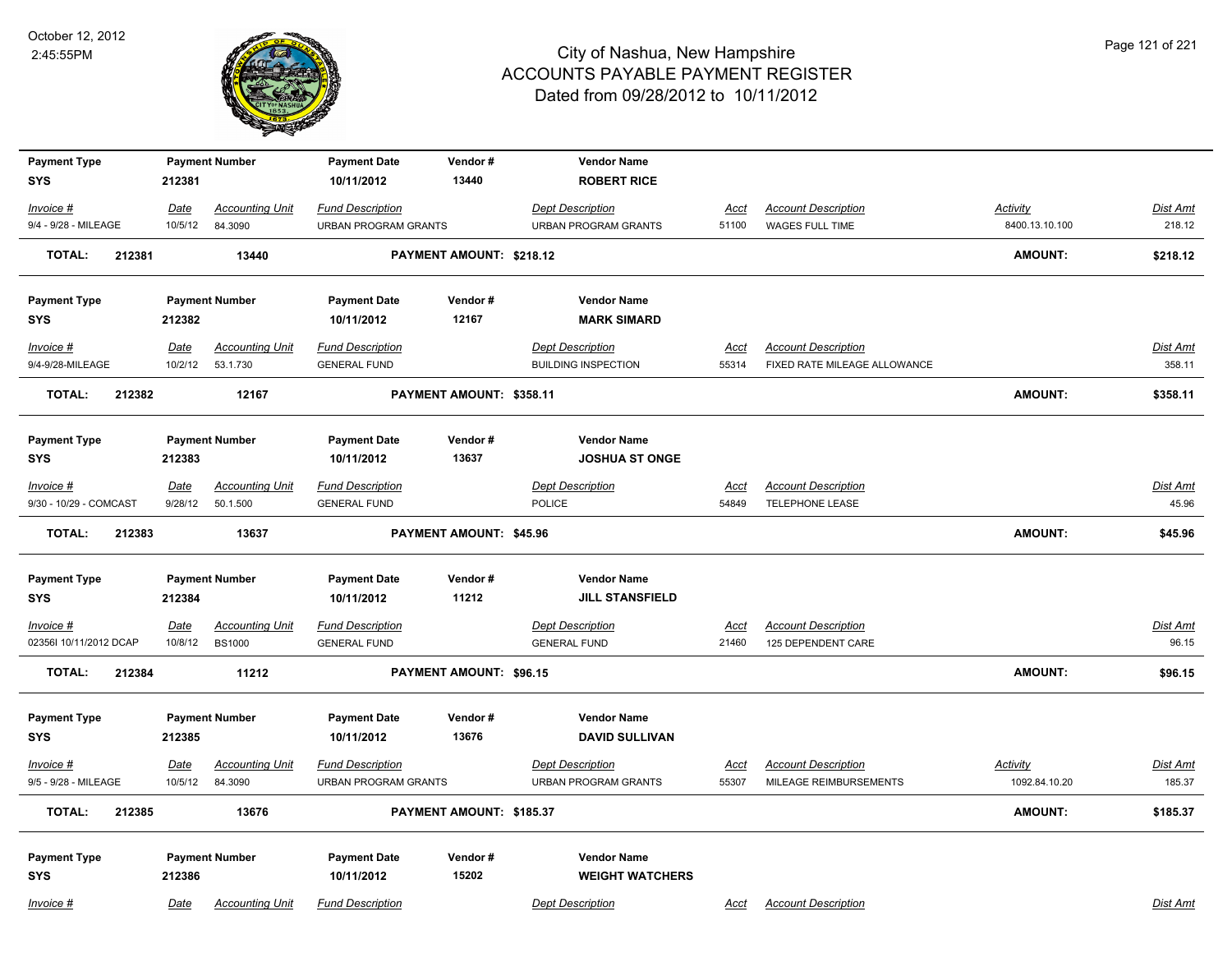

| HEALTHFAIRRAFFLE2OCT 10/10/12 13.6600.525<br>12 |        |             |                        | BENEFITS SELF INSURANCE FUND |                             | BENEFITS ADMINISTRATION               | 52809       | <b>WELLNESS PROGRAM</b>        |                   |                | 156.00          |
|-------------------------------------------------|--------|-------------|------------------------|------------------------------|-----------------------------|---------------------------------------|-------------|--------------------------------|-------------------|----------------|-----------------|
| <b>TOTAL:</b>                                   | 212386 |             | 15202                  |                              | PAYMENT AMOUNT: \$156.00    |                                       |             |                                |                   | <b>AMOUNT:</b> | \$156.00        |
| <b>Payment Type</b>                             |        |             | <b>Payment Number</b>  | <b>Payment Date</b>          | Vendor#                     | <b>Vendor Name</b>                    |             |                                |                   |                |                 |
| <b>SYS</b>                                      |        | 212387      |                        | 10/11/2012                   | 11795                       | <b>HEATHER WEST</b>                   |             |                                |                   |                |                 |
| Invoice #                                       |        | Date        | <b>Accounting Unit</b> | <b>Fund Description</b>      |                             | <b>Dept Description</b>               | Acct        | <b>Account Description</b>     |                   |                | Dist Amt        |
| 10/2-AMAZON.COM                                 |        | 10/4/12     | 50.1.500               | <b>GENERAL FUND</b>          |                             | POLICE                                | 61107       | <b>CLOTHING &amp; UNIFORMS</b> |                   |                | 45.22           |
| <b>TOTAL:</b>                                   | 212387 |             | 11795                  |                              | PAYMENT AMOUNT: \$45.22     |                                       |             |                                |                   | <b>AMOUNT:</b> | \$45.22         |
| <b>Payment Type</b>                             |        |             | <b>Payment Number</b>  | <b>Payment Date</b>          | Vendor#                     | <b>Vendor Name</b>                    |             |                                |                   |                |                 |
| <b>SYS</b>                                      |        | 212388      |                        | 10/11/2012                   | 12536                       | <b>COMCAST CABLE COMMUNICATIONS I</b> |             |                                |                   |                |                 |
| Invoice #                                       |        | <u>Date</u> | <b>Accounting Unit</b> | <b>Fund Description</b>      |                             | <b>Dept Description</b>               | <u>Acct</u> | <b>Account Description</b>     |                   |                | Dist Amt        |
| 8773200810425144-SEP13                          |        | 9/24/12     | 50.1.500               | <b>GENERAL FUND</b>          |                             | <b>POLICE</b>                         | 54849       | TELEPHONE LEASE                |                   |                | 100.00          |
| 8773200810859417 SEP13                          |        | 9/22/12     | <b>BS1000</b>          | <b>GENERAL FUND</b>          |                             | <b>GENERAL FUND</b>                   | 12428       | A/R STATE-VITAL STATISTICS     |                   |                | 112.00          |
| 8773200811209679 SEP13                          |        | 9/26/12     | 50.1.500               | <b>GENERAL FUND</b>          |                             | <b>POLICE</b>                         | 54849       | <b>TELEPHONE LEASE</b>         |                   |                | 216.90          |
| <b>TOTAL:</b>                                   | 212388 |             | 12536                  |                              | PAYMENT AMOUNT: \$428.90    |                                       |             |                                |                   | <b>AMOUNT:</b> | \$428.90        |
| <b>Payment Type</b>                             |        |             | <b>Payment Number</b>  | <b>Payment Date</b>          | Vendor#                     | <b>Vendor Name</b>                    |             |                                |                   |                |                 |
| <b>SYS</b>                                      |        | 212389      |                        | 10/11/2012                   | 10588                       | <b>DENNIS K BURKE INC</b>             |             |                                |                   |                |                 |
| Invoice #                                       |        | Date        | <b>Accounting Unit</b> | <b>Fund Description</b>      |                             | <b>Dept Description</b>               | Acct        | <b>Account Description</b>     |                   |                | <u>Dist Amt</u> |
| 84168                                           |        | 9/24/12     | 77.1.650               | <b>GENERAL FUND</b>          |                             | PARKS & RECREATION                    | 61300       | FUEL, UNLEADED                 |                   |                | 2,928.99        |
| 85235                                           |        | 9/26/12     | 61.1.700               | <b>GENERAL FUND</b>          |                             | <b>STREETS</b>                        | 61300       | FUEL, UNLEADED                 |                   |                | 20,886.71       |
| <b>TOTAL:</b>                                   | 212389 |             | 10588                  |                              | PAYMENT AMOUNT: \$23,815.70 |                                       |             |                                |                   | AMOUNT:        | \$23,815.70     |
| <b>Payment Type</b>                             |        |             | <b>Payment Number</b>  | <b>Payment Date</b>          | Vendor#                     | <b>Vendor Name</b>                    |             |                                | <b>Payee Name</b> |                |                 |
| <b>SYS</b>                                      |        | 212390      |                        | 10/11/2012                   | 12687                       | <b>ENV COMPLIANCE SERVICES INC</b>    |             |                                | <b>ECS INC</b>    |                |                 |
| Invoice #                                       |        | <u>Date</u> | <b>Accounting Unit</b> | <b>Fund Description</b>      |                             | <b>Dept Description</b>               | <u>Acct</u> | <b>Account Description</b>     |                   |                | <u>Dist Amt</u> |
| 12/7-COURSE<br><b>REGISTRATN</b>                |        | 10/4/12     | 68.6000.500            | SOLID WASTE FUND             |                             | SOLID WASTE                           | 55400       | CONFERENCES AND SEMINARS       |                   |                | 100.00          |
| <b>TOTAL:</b>                                   | 212390 |             | 12687                  |                              | PAYMENT AMOUNT: \$100.00    |                                       |             |                                |                   | <b>AMOUNT:</b> | \$100.00        |
| <b>Payment Type</b>                             |        |             | <b>Payment Number</b>  | <b>Payment Date</b>          | Vendor#                     | <b>Vendor Name</b>                    |             |                                |                   |                |                 |
| <b>SYS</b>                                      |        | 212391      |                        | 10/11/2012                   | 14216                       | <b>FAIRPOINT COMMUNICATIONS</b>       |             |                                |                   |                |                 |
| Invoice #                                       |        | Date        | <b>Accounting Unit</b> | <b>Fund Description</b>      |                             | <b>Dept Description</b>               | Acct        | <b>Account Description</b>     |                   | Activity       | Dist Amt        |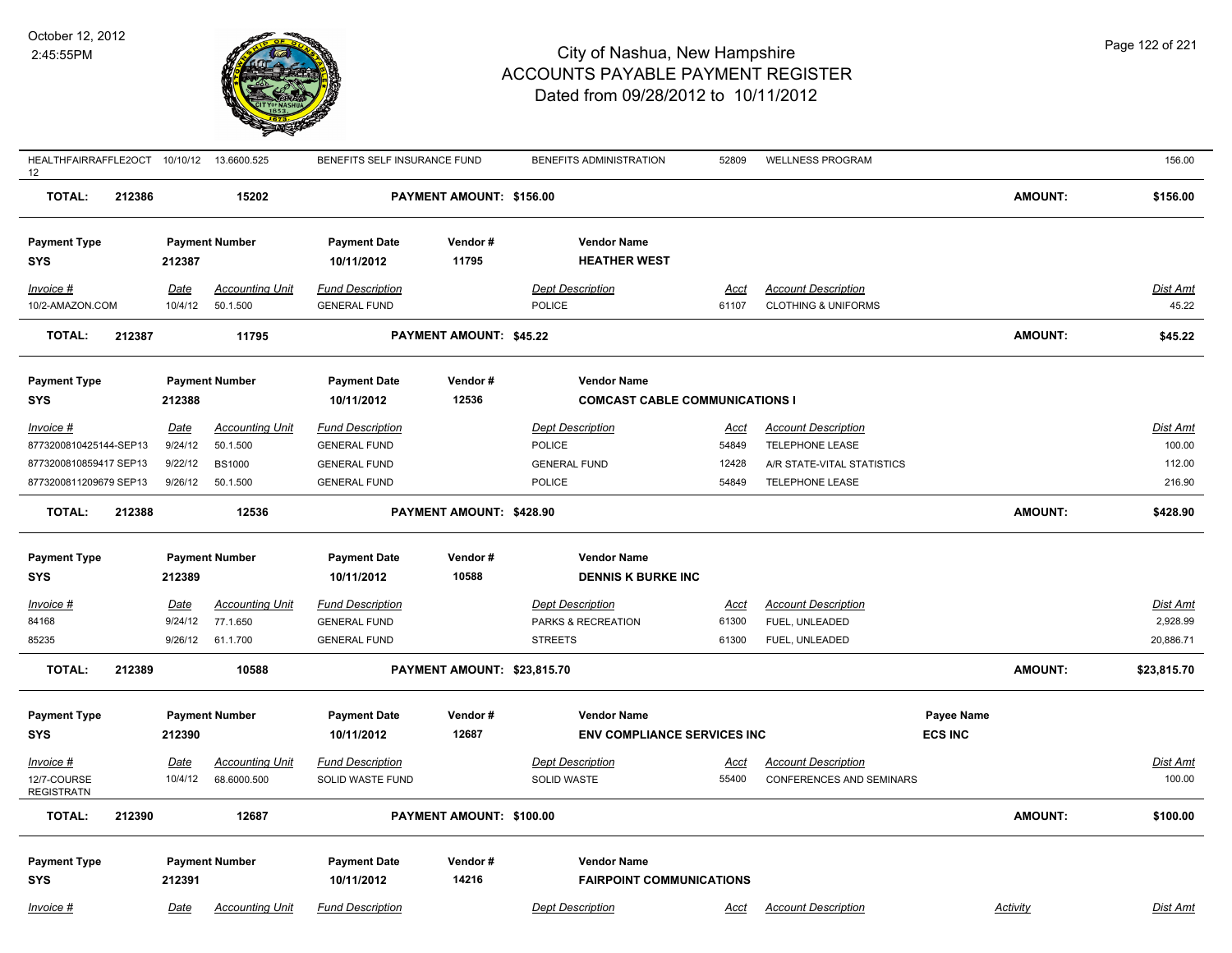

| 603 401 7002 982-SEP13            | 9/21/12                | 86.3120                               | <b>TRANSIT GRANTS</b>                               |                          | <b>GRANT FUNDS-TRANSIT</b>                         | 55109                | TELEPHONE-VOICE                                               | 86.800.13.10.10 | 50.00                     |
|-----------------------------------|------------------------|---------------------------------------|-----------------------------------------------------|--------------------------|----------------------------------------------------|----------------------|---------------------------------------------------------------|-----------------|---------------------------|
| 603 880 4509 528-SEP13            | 9/6/12                 | 68.6000.692                           | SOLID WASTE FUND                                    |                          | <b>SOLID WASTE</b>                                 | 55109                | TELEPHONE-VOICE                                               |                 | 90.71                     |
| <b>TOTAL:</b>                     | 212391                 | 14216                                 |                                                     | PAYMENT AMOUNT: \$140.71 |                                                    |                      |                                                               | <b>AMOUNT:</b>  | \$140.71                  |
| <b>Payment Type</b><br><b>SYS</b> | 212392                 | <b>Payment Number</b>                 | <b>Payment Date</b><br>10/11/2012                   | Vendor#<br>14702         | <b>Vendor Name</b><br><b>LIBERTY UTILITIES</b>     |                      |                                                               |                 |                           |
| Invoice #                         | <u>Date</u>            | <b>Accounting Unit</b>                | <b>Fund Description</b>                             |                          | <b>Dept Description</b>                            | Acct                 | <b>Account Description</b>                                    |                 | Dist Amt                  |
| 5733314742SEPT13                  | 9/28/12                | 29.1.720.8163                         | <b>GENERAL FUND</b>                                 |                          | <b>CITY BUILDINGS</b>                              | 54114                | <b>HEATING GAS</b>                                            |                 | 163.80                    |
| 5733325300SEPT13                  | 9/28/12                | 79.1.720                              | <b>GENERAL FUND</b>                                 |                          | <b>LIBRARY</b>                                     | 54114                | <b>HEATING GAS</b>                                            |                 | 118.14                    |
| 5734017040SEPT                    | 9/28/12                | 52.1.720.8175                         | <b>GENERAL FUND</b>                                 |                          | <b>FIRE</b>                                        | 54114                | <b>HEATING GAS</b>                                            |                 | 236.11                    |
| <b>TOTAL:</b>                     | 212392                 | 14702                                 |                                                     | PAYMENT AMOUNT: \$518.05 |                                                    |                      |                                                               | <b>AMOUNT:</b>  | \$518.05                  |
| <b>Payment Type</b>               |                        | <b>Payment Number</b>                 | <b>Payment Date</b>                                 | Vendor#                  | <b>Vendor Name</b>                                 |                      |                                                               |                 |                           |
| <b>SYS</b>                        | 212393                 |                                       | 10/11/2012                                          | 14409                    | NH LOCAL GOVERNMENT CENTER                         |                      |                                                               |                 |                           |
| Invoice #<br>1151803-48501311     | <b>Date</b><br>10/5/12 | <b>Accounting Unit</b>                | <b>Fund Description</b><br><b>GENERAL FUND</b>      |                          | <b>Dept Description</b><br><b>CODE ENFORCEMENT</b> | <u>Acct</u><br>55421 | <b>Account Description</b>                                    |                 | Dist Amt<br>80.00         |
| 5854                              | 10/11/12               | 55.1.740<br>26.1.590                  | <b>GENERAL FUND</b>                                 |                          | <b>FINANCIAL SERVICES</b>                          | 55400                | TRAINING & CERTIFICATIONS<br><b>CONFERENCES AND SEMINARS</b>  |                 | 45.00                     |
|                                   |                        |                                       |                                                     |                          |                                                    |                      |                                                               |                 |                           |
| <b>TOTAL:</b>                     | 212393                 | 14409                                 |                                                     | PAYMENT AMOUNT: \$125.00 |                                                    |                      |                                                               | <b>AMOUNT:</b>  | \$125.00                  |
| <b>Payment Type</b>               |                        | <b>Payment Number</b>                 | <b>Payment Date</b>                                 | Vendor#                  | <b>Vendor Name</b>                                 |                      |                                                               |                 |                           |
| <b>SYS</b>                        | 212394                 |                                       | 10/11/2012                                          | 15187                    | <b>NHAA</b>                                        |                      |                                                               |                 |                           |
|                                   |                        |                                       |                                                     |                          |                                                    |                      |                                                               |                 |                           |
| Invoice #<br>2991                 | <u>Date</u><br>10/1/12 | <b>Accounting Unit</b><br>28.6500.500 | <b>Fund Description</b><br>PROPERTY & CASUALTY FUND |                          | <b>Dept Description</b><br><b>RISK MANAGEMENT</b>  | <u>Acct</u><br>55400 | <b>Account Description</b><br><b>CONFERENCES AND SEMINARS</b> |                 | <u>Dist Amt</u><br>450.00 |
|                                   |                        |                                       |                                                     |                          |                                                    |                      |                                                               |                 |                           |
| <b>TOTAL:</b>                     | 212394                 | 15187                                 |                                                     | PAYMENT AMOUNT: \$450.00 |                                                    |                      |                                                               | <b>AMOUNT:</b>  | \$450.00                  |
| <b>Payment Type</b>               |                        | <b>Payment Number</b>                 | <b>Payment Date</b>                                 | Vendor#                  | <b>Vendor Name</b>                                 |                      |                                                               |                 |                           |
| <b>SYS</b>                        | 212395                 |                                       | 10/11/2012                                          | 15188                    | <b>NHACPM</b>                                      |                      |                                                               |                 |                           |
| Invoice #                         | <b>Date</b>            | <b>Accounting Unit</b>                | <b>Fund Description</b>                             |                          | <b>Dept Description</b>                            | Acct                 | <b>Account Description</b>                                    |                 | Dist Amt                  |
| 10/19-SEMINAR                     | 10/2/12                | 26.1.500                              | <b>GENERAL FUND</b>                                 |                          | <b>FINANCIAL SERVICES</b>                          | 55400                | <b>CONFERENCES AND SEMINARS</b>                               |                 | 50.00                     |
| <b>TOTAL:</b>                     | 212395                 | 15188                                 |                                                     | PAYMENT AMOUNT: \$50.00  |                                                    |                      |                                                               | <b>AMOUNT:</b>  | \$50.00                   |
|                                   |                        |                                       |                                                     |                          |                                                    |                      |                                                               |                 |                           |
| <b>Payment Type</b>               |                        | <b>Payment Number</b>                 | <b>Payment Date</b>                                 | Vendor#                  | <b>Vendor Name</b>                                 |                      |                                                               |                 |                           |
| <b>SYS</b>                        | 212396                 |                                       | 10/11/2012                                          | 13291                    | PENNICHUCK WATER WORKS INC                         |                      |                                                               |                 |                           |
| Invoice #                         | Date                   | <b>Accounting Unit</b>                | <b>Fund Description</b>                             |                          | <b>Dept Description</b>                            | Acct                 | <b>Account Description</b>                                    |                 | Dist Amt                  |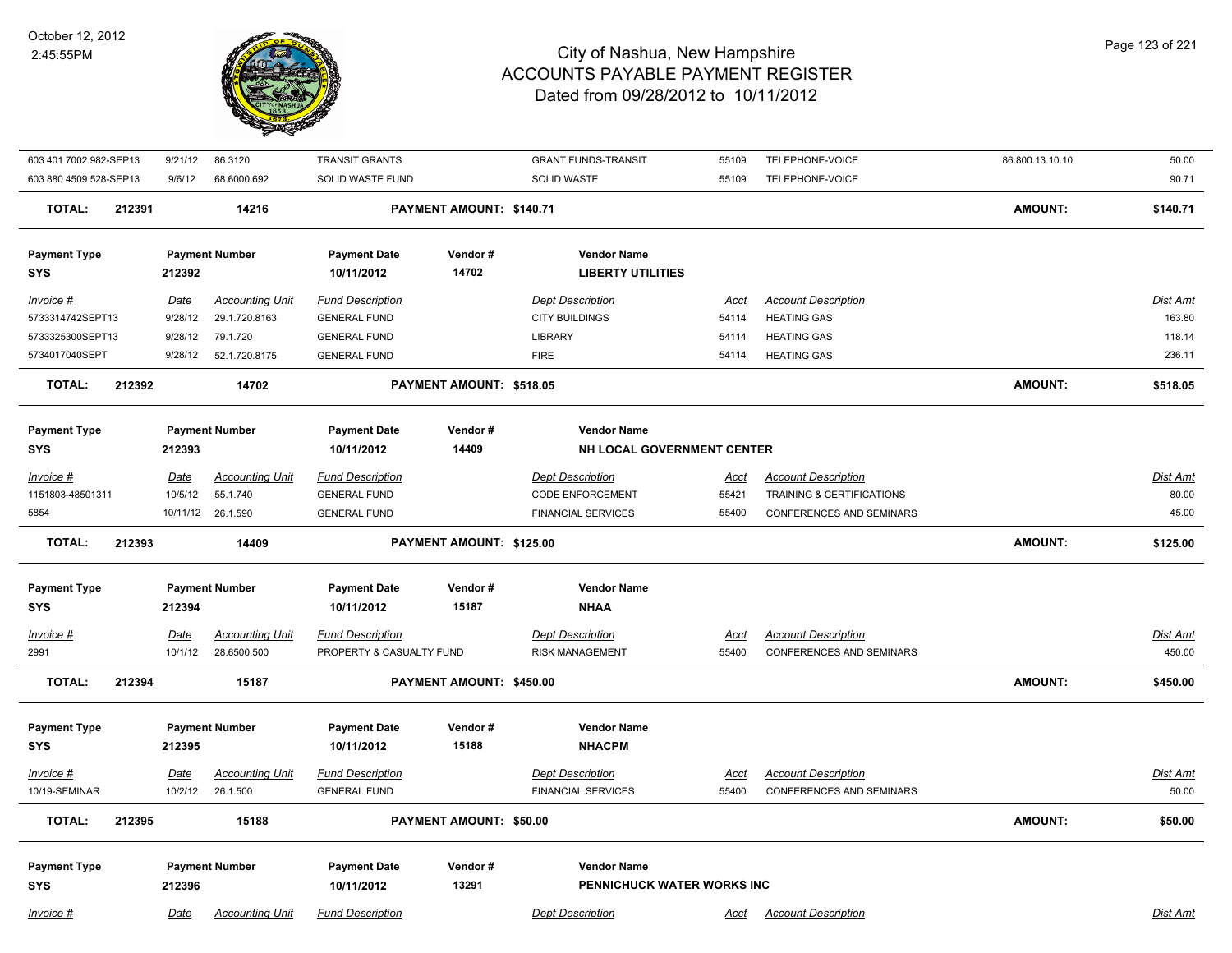

| 100002980-991AUG13                | 9/13/12     | 31.2506                | HUNT BLDG FACILITY RENTALS        |                             | HUNT BLDG FACILITY RENTALS        | 54141       | <b>WATER &amp; SEWER</b>   |                 | 464.97          |
|-----------------------------------|-------------|------------------------|-----------------------------------|-----------------------------|-----------------------------------|-------------|----------------------------|-----------------|-----------------|
| <b>TOTAL:</b><br>212396           |             | 13291                  |                                   | PAYMENT AMOUNT: \$464.97    |                                   |             |                            | <b>AMOUNT:</b>  | \$464.97        |
| <b>Payment Type</b><br><b>SYS</b> | 212397      | <b>Payment Number</b>  | <b>Payment Date</b><br>10/11/2012 | Vendor#<br>13372            | <b>Vendor Name</b><br><b>PSNH</b> |             |                            |                 |                 |
| Invoice #                         | Date        | <b>Accounting Unit</b> | <b>Fund Description</b>           |                             | <b>Dept Description</b>           | Acct        | <b>Account Description</b> | Activity        | Dist Amt        |
| 56003941028 SEPT13                | 9/28/12     | 29.1.720.8162          | <b>GENERAL FUND</b>               |                             | <b>CITY BUILDINGS</b>             | 54100       | <b>ELECTRICITY</b>         |                 | 39.69           |
| 56003941028 SEPT13                | 9/28/12     | 29.1.720.8163          | <b>GENERAL FUND</b>               |                             | <b>CITY BUILDINGS</b>             | 54100       | <b>ELECTRICITY</b>         |                 | 1,904.62        |
| 56003941028 SEPT13                | 9/28/12     | 29.1.720.8164          | <b>GENERAL FUND</b>               |                             | <b>CITY BUILDINGS</b>             | 54100       | <b>ELECTRICITY</b>         |                 | 217.66          |
| 56003941028 SEPT13                | 9/28/12     | 29.1.720.8166          | <b>GENERAL FUND</b>               |                             | <b>CITY BUILDINGS</b>             | 54100       | <b>ELECTRICITY</b>         |                 | 32.82           |
| 56003941028 SEPT13                | 9/28/12     | 31.2506                | HUNT BLDG FACILITY RENTALS        |                             | HUNT BLDG FACILITY RENTALS        | 54100       | <b>ELECTRICITY</b>         |                 | 480.85          |
| 56003941028 SEPT13                | 9/28/12     | 42.1.720               | <b>GENERAL FUND</b>               |                             | WOODLAWN CEMETERY                 | 54100       | <b>ELECTRICITY</b>         |                 | 290.51          |
| 56003941028 SEPT13                | 9/28/12     | 44.1.720               | <b>GENERAL FUND</b>               |                             | EDGEWOOD CEMETERY                 | 54100       | <b>ELECTRICITY</b>         |                 | 100.34          |
| 56003941028 SEPT13                | 9/28/12     | 50.1.500               | <b>GENERAL FUND</b>               |                             | POLICE                            | 54100       | <b>ELECTRICITY</b>         |                 | 226.53          |
| 56003941028 SEPT13                | 9/28/12     | 52.1.720.8163          | <b>GENERAL FUND</b>               |                             | <b>FIRE</b>                       | 54100       | <b>ELECTRICITY</b>         |                 | 27.93           |
| 56003941028 SEPT13                | 9/28/12     | 52.1.720.8173          | <b>GENERAL FUND</b>               |                             | <b>FIRE</b>                       | 54100       | <b>ELECTRICITY</b>         |                 | 2,096.83        |
| 56003941028 SEPT13                | 9/28/12     | 52.1.720.8174          | <b>GENERAL FUND</b>               |                             | <b>FIRE</b>                       | 54100       | <b>ELECTRICITY</b>         |                 | 864.46          |
| 56003941028 SEPT13                | 9/28/12     | 52.1.720.8175          | <b>GENERAL FUND</b>               |                             | <b>FIRE</b>                       | 54100       | <b>ELECTRICITY</b>         |                 | 3,444.72        |
| 56003941028 SEPT13                | 9/28/12     | 52.1.720.8176          | <b>GENERAL FUND</b>               |                             | <b>FIRE</b>                       | 54100       | <b>ELECTRICITY</b>         |                 | 493.18          |
| 56003941028 SEPT13                | 9/28/12     | 52.1.720.8178          | <b>GENERAL FUND</b>               |                             | <b>FIRE</b>                       | 54100       | <b>ELECTRICITY</b>         |                 | 856.21          |
| 56003941028 SEPT13                | 9/28/12     | 52.1.720.8182          | <b>GENERAL FUND</b>               |                             | <b>FIRE</b>                       | 54100       | <b>ELECTRICITY</b>         |                 | 1,305.98        |
| 56003941028 SEPT13                | 9/28/12     | 61.1.705               | <b>GENERAL FUND</b>               |                             | <b>STREETS</b>                    | 54100       | <b>ELECTRICITY</b>         |                 | 60.79           |
| 56003941028 SEPT13                | 9/28/12     | 86.3120                | <b>TRANSIT GRANTS</b>             |                             | <b>GRANT FUNDS-TRANSIT</b>        | 54100       | <b>ELECTRICITY</b>         | 86.800.13.10.11 | 984.84          |
| 56003941028 SEPT13                | 9/28/12     | 86.3120                | <b>TRANSIT GRANTS</b>             |                             | <b>GRANT FUNDS-TRANSIT</b>        | 54100       | <b>ELECTRICITY</b>         | 86.800.13.10.12 | 427.99          |
| 56326594090 SEPT13                | 9/28/12     | 77.1.650               | <b>GENERAL FUND</b>               |                             | PARKS & RECREATION                | 54100       | <b>ELECTRICITY</b>         |                 | 3,164.56        |
| 56326594090 SEPT13                | 9/28/12     | 77.1.655               | <b>GENERAL FUND</b>               |                             | PARKS & RECREATION                | 54100       | <b>ELECTRICITY</b>         |                 | 52.38           |
| 56326594090 SEPT13                | 9/28/12     | 77.1.720.8191          | <b>GENERAL FUND</b>               |                             | PARKS & RECREATION                | 54100       | <b>ELECTRICITY</b>         |                 | 2,654.73        |
| 566930900037 SEPT13               | 10/2/12     | 61.1.705               | <b>GENERAL FUND</b>               |                             | <b>STREETS</b>                    | 54100       | <b>ELECTRICITY</b>         |                 | 1,140.19        |
| <b>TOTAL:</b><br>212397           |             | 13372                  |                                   | PAYMENT AMOUNT: \$20,867.81 |                                   |             |                            | <b>AMOUNT:</b>  | \$20,867.81     |
| <b>Payment Type</b>               |             | <b>Payment Number</b>  | <b>Payment Date</b>               | Vendor#                     | <b>Vendor Name</b>                |             |                            |                 |                 |
| SYS                               | 212398      |                        | 10/11/2012                        | 13372                       | <b>PSNH</b>                       |             |                            |                 |                 |
| Invoice #                         | <u>Date</u> | <b>Accounting Unit</b> | <b>Fund Description</b>           |                             | <b>Dept Description</b>           | <u>Acct</u> | <b>Account Description</b> |                 | <u>Dist Amt</u> |
| 8000966-01-6-0SEPT13              | 9/30/12     | 62.1.710               | <b>GENERAL FUND</b>               |                             | <b>STREET LIGHTING</b>            | 54100       | <b>ELECTRICITY</b>         |                 | 62,227.00       |
| 212398<br><b>TOTAL:</b>           |             | 13372                  |                                   | PAYMENT AMOUNT: \$62,227.00 |                                   |             |                            | <b>AMOUNT:</b>  | \$62,227.00     |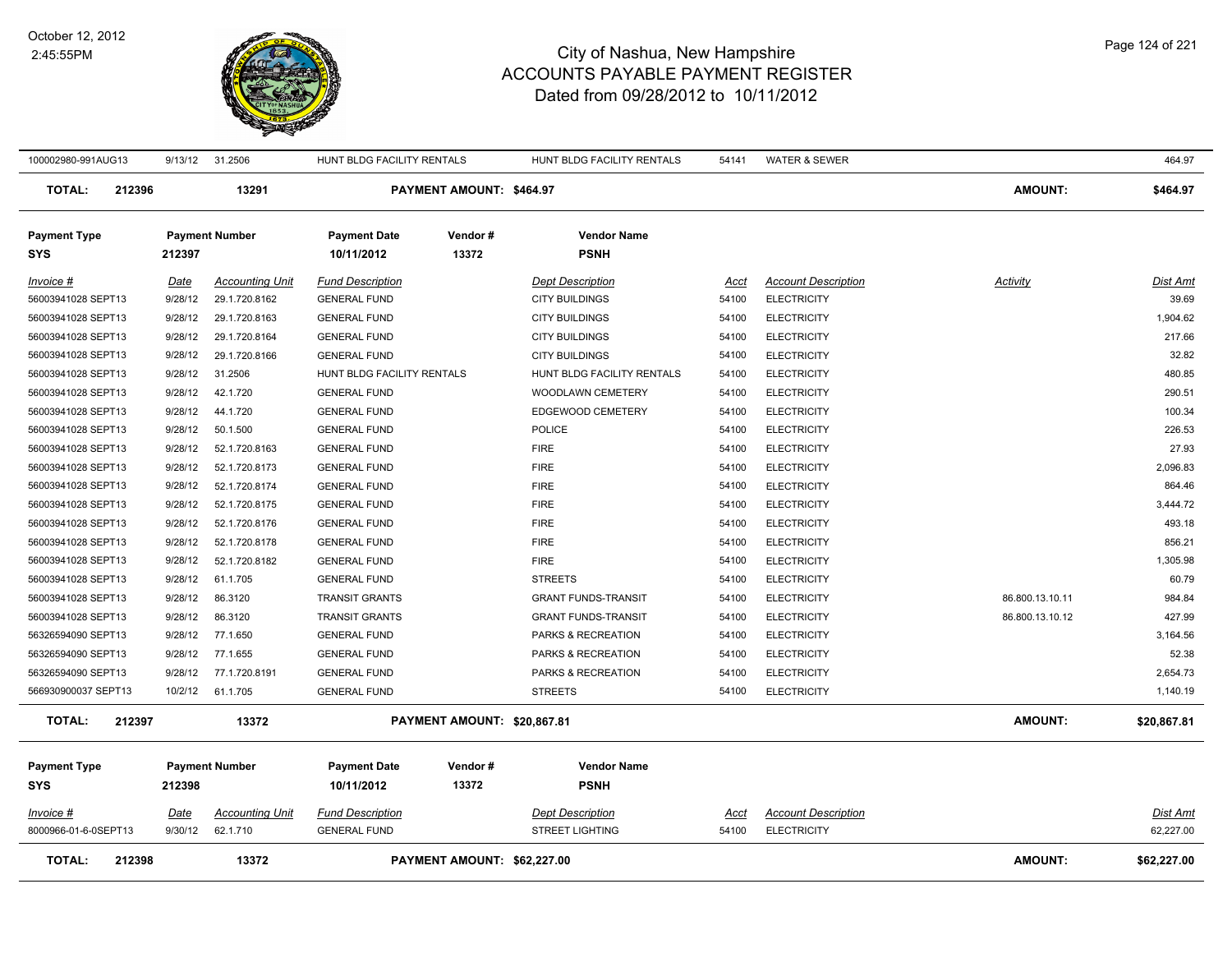

| <b>Payment Type</b>               |         | <b>Payment Number</b>  | <b>Payment Date</b>               | Vendor#                    | <b>Vendor Name</b>                                 |                               |                            |                |                 |
|-----------------------------------|---------|------------------------|-----------------------------------|----------------------------|----------------------------------------------------|-------------------------------|----------------------------|----------------|-----------------|
| <b>SYS</b>                        | 212399  |                        | 10/11/2012                        | 11887                      |                                                    | <b>SHATTUCK MALONE OIL CO</b> |                            |                |                 |
| Invoice #                         | Date    | <b>Accounting Unit</b> | <b>Fund Description</b>           |                            | <b>Dept Description</b>                            | Acct                          | <b>Account Description</b> |                | <b>Dist Amt</b> |
| 44608                             | 9/17/12 | 68.6000.540            | SOLID WASTE FUND                  |                            | <b>SOLID WASTE</b>                                 | 61307                         | FUEL, DIESEL               |                | 182.07          |
| 44608                             | 9/17/12 | 68.6000.692            | SOLID WASTE FUND                  |                            | SOLID WASTE                                        | 61307                         | FUEL, DIESEL               |                | 209.38          |
| 44608                             | 9/17/12 | 68.6000.695            | SOLID WASTE FUND                  |                            | <b>SOLID WASTE</b>                                 | 61307                         | FUEL, DIESEL               |                | 63.73           |
| 555924                            | 9/18/12 | 68.6000.540            | SOLID WASTE FUND                  |                            | SOLID WASTE                                        | 61307                         | FUEL, DIESEL               |                | 164.82          |
| 555924                            | 9/18/12 | 68.6000.692            | SOLID WASTE FUND                  |                            | SOLID WASTE                                        | 61307                         | FUEL, DIESEL               |                | 189.54          |
| 555924                            | 9/18/12 | 68.6000.695            | SOLID WASTE FUND                  |                            | SOLID WASTE                                        | 61307                         | FUEL, DIESEL               |                | 57.69           |
| 556926                            | 9/19/12 | 68.6000.540            | SOLID WASTE FUND                  |                            | <b>SOLID WASTE</b>                                 | 61307                         | FUEL, DIESEL               |                | 140.89          |
| 556926                            | 9/19/12 | 68.6000.692            | SOLID WASTE FUND                  |                            | <b>SOLID WASTE</b>                                 | 61307                         | FUEL, DIESEL               |                | 162.03          |
| 556926                            | 9/19/12 | 68.6000.695            | SOLID WASTE FUND                  |                            | <b>SOLID WASTE</b>                                 | 61307                         | FUEL, DIESEL               |                | 49.31           |
| 557923                            | 9/20/12 | 68.6000.540            | SOLID WASTE FUND                  |                            | <b>SOLID WASTE</b>                                 | 61307                         | FUEL, DIESEL               |                | 159.98          |
| 557923                            | 9/20/12 | 68.6000.692            | SOLID WASTE FUND                  |                            | <b>SOLID WASTE</b>                                 | 61307                         | FUEL, DIESEL               |                | 183.97          |
| 557923                            | 9/20/12 | 68.6000.695            | SOLID WASTE FUND                  |                            | SOLID WASTE                                        | 61307                         | FUEL, DIESEL               |                | 55.99           |
| 559106                            | 9/21/12 | 68.6000.540            | SOLID WASTE FUND                  |                            | SOLID WASTE                                        | 61307                         | FUEL, DIESEL               |                | 185.61          |
| 559106                            | 9/21/12 | 68.6000.692            | SOLID WASTE FUND                  |                            | SOLID WASTE                                        | 61307                         | FUEL, DIESEL               |                | 213.45          |
| 559106                            | 9/21/12 | 68.6000.695            | SOLID WASTE FUND                  |                            | <b>SOLID WASTE</b>                                 | 61307                         | FUEL, DIESEL               |                | 64.96           |
| 561988                            | 9/24/12 | 68.6000.540            | SOLID WASTE FUND                  |                            | SOLID WASTE                                        | 61307                         | FUEL, DIESEL               |                | 167.77          |
| 561988                            | 9/24/12 | 68.6000.692            | SOLID WASTE FUND                  |                            | <b>SOLID WASTE</b>                                 | 61307                         | FUEL, DIESEL               |                | 192.93          |
| 561988                            | 9/24/12 | 68.6000.695            | SOLID WASTE FUND                  |                            | SOLID WASTE                                        | 61307                         | FUEL, DIESEL               |                | 58.72           |
| 562922                            | 9/25/12 | 68.6000.540            | SOLID WASTE FUND                  |                            | <b>SOLID WASTE</b>                                 | 61307                         | FUEL, DIESEL               |                | 155.64          |
| 562922                            | 9/25/12 | 68.6000.692            | <b>SOLID WASTE FUND</b>           |                            | <b>SOLID WASTE</b>                                 | 61307                         | FUEL, DIESEL               |                | 178.98          |
| 562922                            | 9/25/12 | 68.6000.695            | SOLID WASTE FUND                  |                            | SOLID WASTE                                        | 61307                         | FUEL, DIESEL               |                | 54.47           |
| 563920                            | 9/26/12 | 68.6000.540            | <b>SOLID WASTE FUND</b>           |                            | <b>SOLID WASTE</b>                                 | 61307                         | FUEL, DIESEL               |                | 136.94          |
| 563920                            | 9/26/12 | 68.6000.692            | SOLID WASTE FUND                  |                            | SOLID WASTE                                        | 61307                         | FUEL, DIESEL               |                | 157.49          |
| 563920                            | 9/26/12 | 68.6000.695            | SOLID WASTE FUND                  |                            | <b>SOLID WASTE</b>                                 | 61307                         | FUEL, DIESEL               |                | 47.93           |
| 564922                            | 9/27/12 | 68.6000.540            | SOLID WASTE FUND                  |                            | <b>SOLID WASTE</b>                                 | 61307                         | FUEL, DIESEL               |                | 190.01          |
| 564922                            | 9/27/12 | 68.6000.692            | SOLID WASTE FUND                  |                            | <b>SOLID WASTE</b>                                 | 61307                         | FUEL, DIESEL               |                | 218.51          |
| 564922                            | 9/27/12 | 68.6000.695            | SOLID WASTE FUND                  |                            | <b>SOLID WASTE</b>                                 | 61307                         | FUEL, DIESEL               |                | 66.51           |
| <b>TOTAL:</b>                     | 212399  | 11887                  |                                   | PAYMENT AMOUNT: \$3,709.32 |                                                    |                               |                            | <b>AMOUNT:</b> | \$3,709.32      |
| <b>Payment Type</b><br><b>SYS</b> | 212400  | <b>Payment Number</b>  | <b>Payment Date</b><br>10/11/2012 | Vendor#<br>13764           | <b>Vendor Name</b><br><b>TREASURER STATE OF NH</b> |                               |                            |                |                 |
| Invoice #                         | Date    | <b>Accounting Unit</b> | <b>Fund Description</b>           |                            | <b>Dept Description</b>                            | <u>Acct</u>                   | <b>Account Description</b> |                | Dist Amt        |
| 000277735                         | 10/2/12 | 28.6500.500            | PROPERTY & CASUALTY FUND          |                            | <b>RISK MANAGEMENT</b>                             | 54267                         | ELEVATOR MAINTENANCE       |                | 100.00          |
| <b>TOTAL:</b>                     | 212400  | 13764                  |                                   | PAYMENT AMOUNT: \$100.00   |                                                    |                               |                            | <b>AMOUNT:</b> | \$100.00        |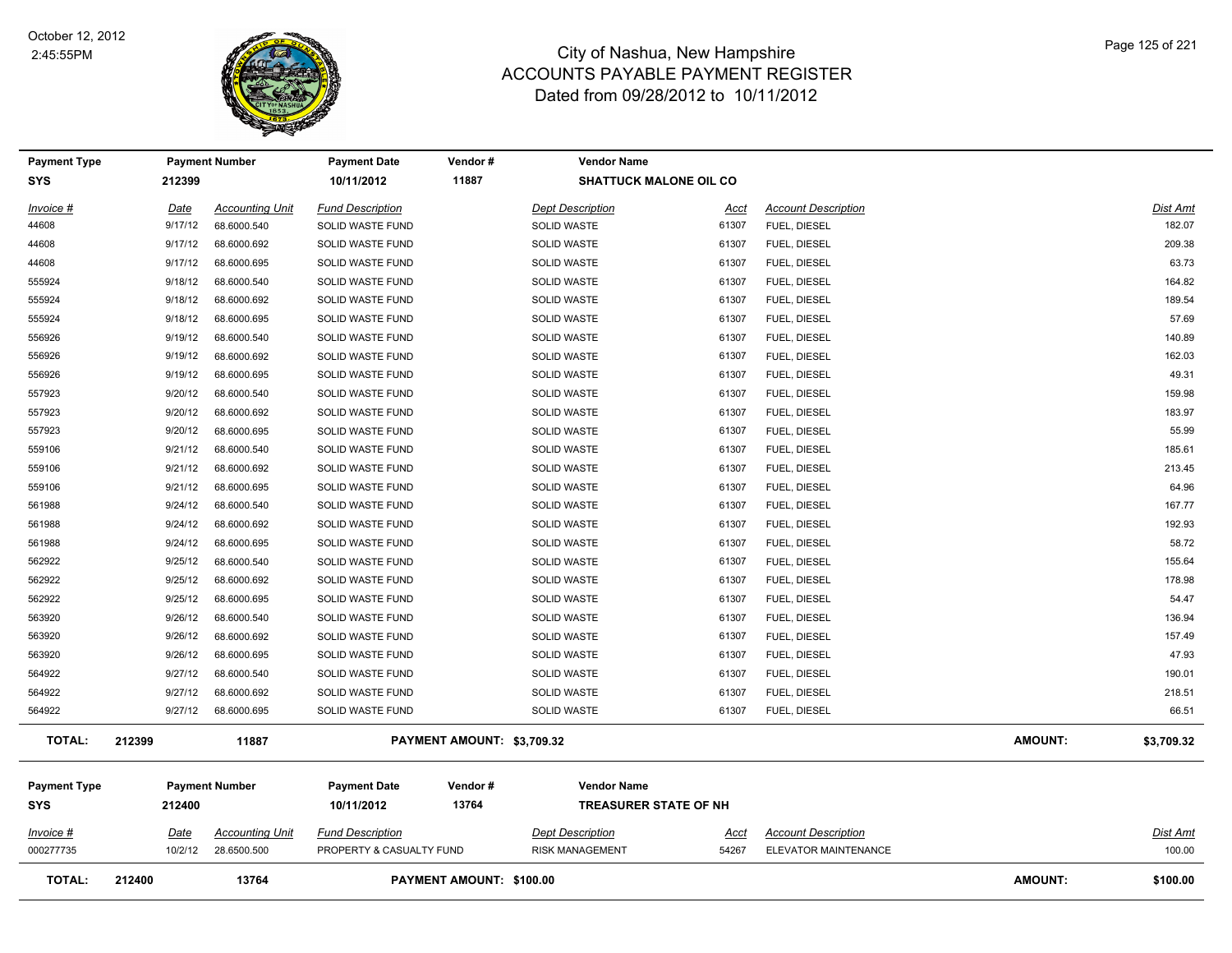

| <b>Payment Type</b><br><b>SYS</b> |        | 212401  | <b>Payment Number</b>  | <b>Payment Date</b><br>10/11/2012 | Vendor#<br>13793         | <b>Vendor Name</b><br>UNH TECHNOLOGY TRANSFER CENTER |             |                                 |                                  |                 |
|-----------------------------------|--------|---------|------------------------|-----------------------------------|--------------------------|------------------------------------------------------|-------------|---------------------------------|----------------------------------|-----------------|
|                                   |        |         |                        |                                   |                          |                                                      |             |                                 |                                  |                 |
| Invoice #                         |        | Date    | <b>Accounting Unit</b> | <b>Fund Description</b>           |                          | <b>Dept Description</b>                              | <u>Acct</u> | <b>Account Description</b>      |                                  | Dist Amt        |
| 8/30+9/12-COURSES                 |        | 9/14/12 | 61.1.670               | <b>GENERAL FUND</b>               |                          | <b>STREETS</b>                                       | 55400       | <b>CONFERENCES AND SEMINARS</b> |                                  | 120.00          |
| <b>TOTAL:</b>                     | 212401 |         | 13793                  |                                   | PAYMENT AMOUNT: \$120.00 |                                                      |             |                                 | <b>AMOUNT:</b>                   | \$120.00        |
| <b>Payment Type</b>               |        |         | <b>Payment Number</b>  | <b>Payment Date</b>               | Vendor#                  | <b>Vendor Name</b>                                   |             |                                 |                                  |                 |
| <b>SYS</b>                        |        | 212402  |                        | 10/11/2012                        | 13801                    | UNITED PARCEL SERVICE                                |             |                                 |                                  |                 |
| <b>Invoice #</b>                  |        | Date    | <b>Accounting Unit</b> | <b>Fund Description</b>           |                          | <b>Dept Description</b>                              | Acct        | <b>Account Description</b>      |                                  | <b>Dist Amt</b> |
| 00002A6E84382                     |        | 9/22/12 | 61.1.670               | <b>GENERAL FUND</b>               |                          | <b>STREETS</b>                                       | 55607       | POSTAGE & DELIVERY              |                                  | 17.68           |
| <b>TOTAL:</b>                     | 212402 |         | 13801                  |                                   | PAYMENT AMOUNT: \$17.68  |                                                      |             |                                 | AMOUNT:                          | \$17.68         |
| <b>Payment Type</b>               |        |         | <b>Payment Number</b>  | <b>Payment Date</b>               | Vendor#                  | <b>Vendor Name</b>                                   |             |                                 | Payee Name                       |                 |
| <b>SYS</b>                        |        | 212403  |                        | 10/11/2012                        | 13788                    | <b>US BANK</b>                                       |             |                                 | <b>US BANK EQUIPMENT FINANCE</b> |                 |
| Invoice #                         |        | Date    | <b>Accounting Unit</b> | <b>Fund Description</b>           |                          | Dept Description                                     | Acct        | <b>Account Description</b>      |                                  | Dist Amt        |
| 213031735                         |        | 9/28/12 | 26.1.500               | <b>GENERAL FUND</b>               |                          | <b>FINANCIAL SERVICES</b>                            | 54828       | PHOTOCOPIER LEASE               |                                  | 26.55           |
| 213031735                         |        | 9/28/12 | 68.6000.500            | SOLID WASTE FUND                  |                          | SOLID WASTE                                          | 54828       | PHOTOCOPIER LEASE               |                                  | 26.55           |
| 213031735                         |        | 9/28/12 | 69.6200.500            | <b>WASTEWATER FUND</b>            |                          | <b>WASTEWATER</b>                                    | 54828       | PHOTOCOPIER LEASE               |                                  | 26.55           |
| <b>TOTAL:</b>                     | 212403 |         | 13788                  |                                   | PAYMENT AMOUNT: \$79.65  |                                                      |             |                                 | AMOUNT:                          | \$79.65         |
| <b>Payment Type</b>               |        |         | <b>Payment Number</b>  | <b>Payment Date</b>               | Vendor#                  | <b>Vendor Name</b>                                   |             |                                 | Payee Name                       |                 |
| <b>SYS</b>                        |        | 212404  |                        | 10/11/2012                        | 13788                    | <b>US BANK</b>                                       |             |                                 | <b>US BANK EQUIPMENT FINANCE</b> |                 |
| Invoice #                         |        | Date    | <b>Accounting Unit</b> | <b>Fund Description</b>           |                          | <b>Dept Description</b>                              | <u>Acct</u> | <b>Account Description</b>      |                                  | <b>Dist Amt</b> |
| 213433527                         |        | 10/8/12 | 30.1.500               | <b>GENERAL FUND</b>               |                          | <b>PURCHASING</b>                                    | 54828       | PHOTOCOPIER LEASE               |                                  | 376.75          |
| <b>TOTAL:</b>                     | 212404 |         | 13788                  |                                   | PAYMENT AMOUNT: \$376.75 |                                                      |             |                                 | <b>AMOUNT:</b>                   | \$376.75        |
| <b>Payment Type</b>               |        |         | <b>Payment Number</b>  | <b>Payment Date</b>               | Vendor#                  | <b>Vendor Name</b>                                   |             |                                 | Payee Name                       |                 |
| <b>SYS</b>                        |        | 212405  |                        | 10/11/2012                        | 13788                    | <b>US BANK</b>                                       |             |                                 | US BANK EQUIPMENT FINANCE        |                 |
| Invoice #                         |        | Date    | <b>Accounting Unit</b> | <b>Fund Description</b>           |                          | <b>Dept Description</b>                              | Acct        | <b>Account Description</b>      |                                  | Dist Amt        |
| 213434178                         |        | 10/7/12 | 02.1.500               | <b>GENERAL FUND</b>               |                          | <b>BOARD OF ALDERMEN</b>                             | 54828       | PHOTOCOPIER LEASE               |                                  | 150.40          |
| 213434178                         |        | 10/7/12 | 60.1.500               | <b>GENERAL FUND</b>               |                          | <b>PUBLIC</b><br>WORKS-ADMIN/ENGINEERING             | 54821       | <b>EQUIPMENT RENTAL</b>         |                                  | 198.72          |
| 213434178                         |        | 10/7/12 | 81.1.500               | <b>GENERAL FUND</b>               |                          | <b>COMMUNITY DEVELOPMENT</b>                         | 54828       | PHOTOCOPIER LEASE               |                                  | 364.19          |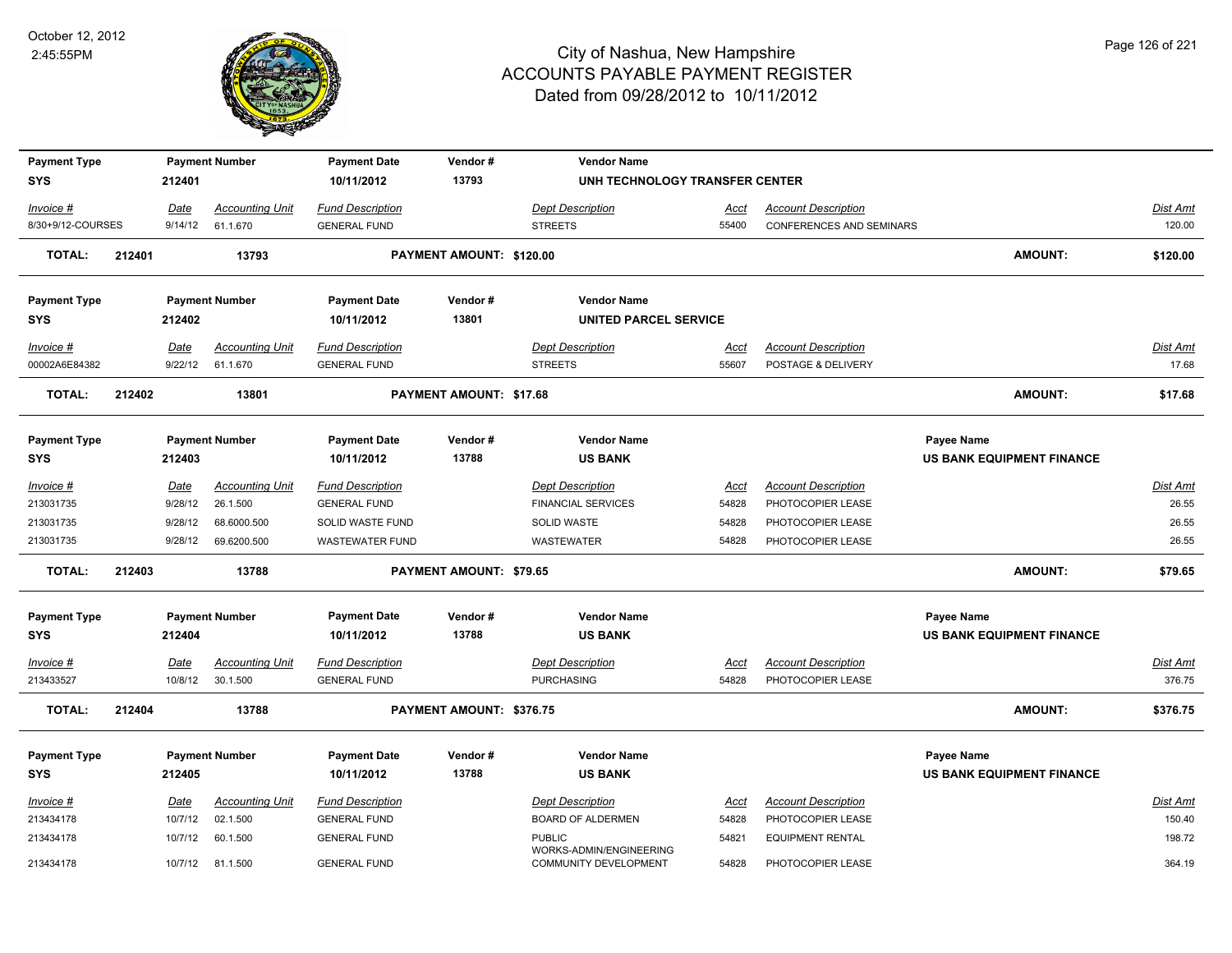

| <b>TOTAL:</b>                                  | 212405 |                 | 13788                                           |                                                              | PAYMENT AMOUNT: \$713.31    |                                                                        |                      |                                                      | <b>AMOUNT:</b>                                 | \$713.31                     |
|------------------------------------------------|--------|-----------------|-------------------------------------------------|--------------------------------------------------------------|-----------------------------|------------------------------------------------------------------------|----------------------|------------------------------------------------------|------------------------------------------------|------------------------------|
| <b>Payment Type</b><br><b>SYS</b>              |        | 212406          | <b>Payment Number</b>                           | <b>Payment Date</b><br>10/11/2012                            | Vendor#<br>13788            | <b>Vendor Name</b><br><b>US BANK</b>                                   |                      |                                                      | Payee Name<br><b>US BANK EQUIPMENT FINANCE</b> |                              |
| Invoice #<br>213434913                         |        | Date<br>10/8/12 | <b>Accounting Unit</b><br>50.1.500              | <b>Fund Description</b><br><b>GENERAL FUND</b>               |                             | <b>Dept Description</b><br>POLICE                                      | <b>Acct</b><br>54828 | <b>Account Description</b><br>PHOTOCOPIER LEASE      |                                                | <b>Dist Amt</b><br>1,385.98  |
| <b>TOTAL:</b>                                  | 212406 |                 | 13788                                           |                                                              | PAYMENT AMOUNT: \$1,385.98  |                                                                        |                      |                                                      | <b>AMOUNT:</b>                                 | \$1,385.98                   |
| <b>Payment Type</b><br><b>SYS</b>              |        | 212407          | <b>Payment Number</b>                           | <b>Payment Date</b><br>10/11/2012                            | Vendor#<br>13833            | <b>Vendor Name</b><br><b>VERIZON WIRELESS</b>                          |                      |                                                      |                                                |                              |
| Invoice #                                      |        | Date            | <b>Accounting Unit</b>                          | <b>Fund Description</b>                                      |                             | <b>Dept Description</b>                                                | Acct                 | <b>Account Description</b>                           |                                                | Dist Amt                     |
| 2804345346                                     |        | 9/21/12         | 22.1.500                                        | <b>GENERAL FUND</b>                                          |                             | <b>INFORMATION TECHNOLOGY</b>                                          | 55118                | TELEPHONE-CELLULAR                                   |                                                | 40.01                        |
| TOTAL:                                         | 212407 |                 | 13833                                           |                                                              | PAYMENT AMOUNT: \$40.01     |                                                                        |                      |                                                      | <b>AMOUNT:</b>                                 | \$40.01                      |
| <b>Payment Type</b><br><b>SYS</b>              |        | 212408          | <b>Payment Number</b>                           | <b>Payment Date</b><br>10/11/2012                            | Vendor#<br>15178            | <b>Vendor Name</b><br><b>17 RIVERSIDE REALTY LLC</b>                   |                      |                                                      |                                                |                              |
| $Invoice$ #<br><b>BOND REL 15 RIVERSIDE</b>    |        | Date<br>10/8/12 | <b>Accounting Unit</b><br><b>BS8400</b>         | <b>Fund Description</b><br>AGENCY-DEVELOPER ESCROWS          |                             | <b>Dept Description</b><br>AGENCY-BPW ESCROW<br><b>DEPOSITS</b>        | <u>Acct</u><br>21730 | <b>Account Description</b><br><b>ESCROW DEPOSITS</b> | <b>Activity</b><br>PB-5355                     | <b>Dist Amt</b><br>21,200.00 |
| <b>TOTAL:</b>                                  | 212408 |                 | 15178                                           |                                                              | PAYMENT AMOUNT: \$21,200.00 |                                                                        |                      |                                                      | <b>AMOUNT:</b>                                 | \$21,200.00                  |
| <b>Payment Type</b><br><b>SYS</b>              |        | 212409          | <b>Payment Number</b>                           | <b>Payment Date</b><br>10/11/2012                            | Vendor#<br>11375            | <b>Vendor Name</b><br><b>1ST PRIORITY TOWING &amp; RECOVERY</b>        |                      |                                                      |                                                |                              |
| $Invoice$ #                                    |        | <u>Date</u>     | <b>Accounting Unit</b>                          | <b>Fund Description</b>                                      |                             | <b>Dept Description</b>                                                | <u>Acct</u>          | <b>Account Description</b>                           |                                                | Dist Amt                     |
| 1248                                           |        | 9/5/12          | 50.1.500                                        | <b>GENERAL FUND</b>                                          |                             | <b>POLICE</b>                                                          | 55699                | OTHER CONTRACTED SERVICES                            |                                                | 125.00                       |
| 1249                                           |        | 8/30/12         | 50.1.500                                        | <b>GENERAL FUND</b>                                          |                             | <b>POLICE</b>                                                          | 55699                | OTHER CONTRACTED SERVICES                            |                                                | 95.00                        |
| 1250                                           |        | 8/30/12         | 50.1.500                                        | <b>GENERAL FUND</b>                                          |                             | <b>POLICE</b>                                                          | 55699                | OTHER CONTRACTED SERVICES                            |                                                | 95.00                        |
| 1251                                           |        | 9/5/12          | 50.1.500                                        | <b>GENERAL FUND</b>                                          |                             | <b>POLICE</b>                                                          | 55699                | OTHER CONTRACTED SERVICES                            |                                                | 125.00                       |
| <b>TOTAL:</b>                                  | 212409 |                 | 11375                                           |                                                              | PAYMENT AMOUNT: \$440.00    |                                                                        |                      |                                                      | AMOUNT:                                        | \$440.00                     |
| <b>Payment Type</b><br><b>SYS</b><br>Invoice # |        | 212410<br>Date  | <b>Payment Number</b><br><b>Accounting Unit</b> | <b>Payment Date</b><br>10/11/2012<br><b>Fund Description</b> | Vendor#<br>10748            | <b>Vendor Name</b><br>A H HARRIS & SONS INC<br><b>Dept Description</b> | Acct                 | <b>Account Description</b>                           | Activity                                       | <b>Dist Amt</b>              |
| 2329963-00                                     |        | 9/21/12         | 61.1010                                         | <b>GF-PRIOR YEAR ESCROWS</b>                                 |                             | STREETS-PRIOR YEAR                                                     | 81100                | CAPITAL IMPROVEMENTS                                 | 1000                                           | 44.27                        |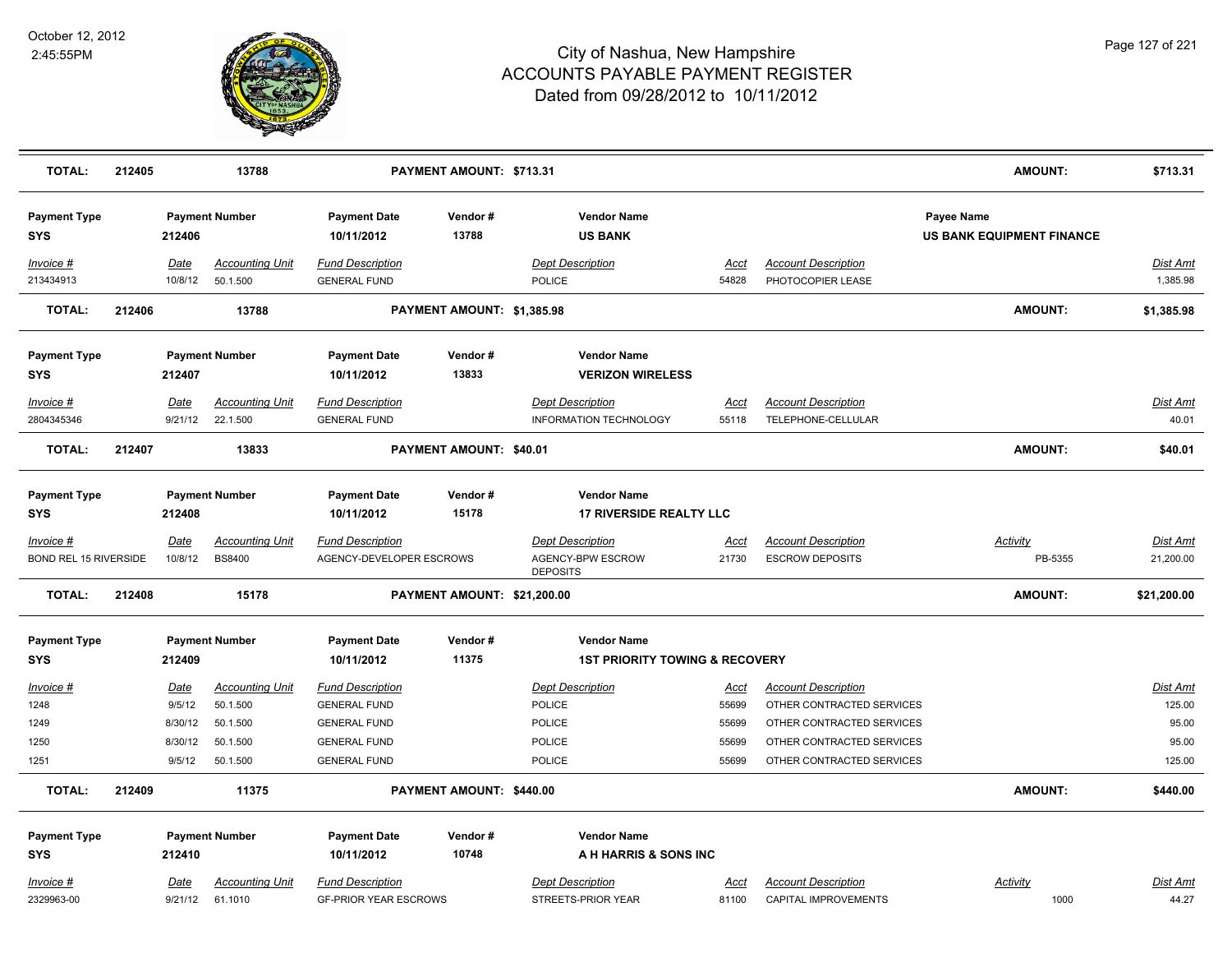

| <b>TOTAL:</b>                     | 212410 |                        | 10748                              |                                                                                | <b>PAYMENT AMOUNT: \$44.27</b> |                                                                  |                      |                                                                                 | <b>AMOUNT:</b>                   | \$44.27                   |
|-----------------------------------|--------|------------------------|------------------------------------|--------------------------------------------------------------------------------|--------------------------------|------------------------------------------------------------------|----------------------|---------------------------------------------------------------------------------|----------------------------------|---------------------------|
| <b>Payment Type</b><br><b>SYS</b> |        | 212411                 | <b>Payment Number</b>              | <b>Payment Date</b><br>10/11/2012                                              | Vendor#<br>12262               | <b>Vendor Name</b><br>A SIGN OF THINGS TO COME                   |                      |                                                                                 |                                  |                           |
| Invoice #<br>143389               |        | Date<br>9/29/12        | <b>Accounting Unit</b><br>52.1.630 | <b>Fund Description</b><br><b>GENERAL FUND</b>                                 |                                | <b>Dept Description</b><br><b>FIRE</b>                           | Acct<br>54600        | <b>Account Description</b><br><b>VEHICLE REPAIRS &amp; MAINTENANCE</b>          |                                  | Dist Amt<br>150.00        |
| <b>TOTAL:</b>                     | 212411 |                        | 12262                              |                                                                                | PAYMENT AMOUNT: \$150.00       |                                                                  |                      |                                                                                 | <b>AMOUNT:</b>                   | \$150.00                  |
| <b>Payment Type</b><br><b>SYS</b> |        | 212412                 | <b>Payment Number</b>              | <b>Payment Date</b><br>10/11/2012                                              | Vendor#<br>12263               | <b>Vendor Name</b><br>AAA CREDIT SCREENING SERV LLC              |                      |                                                                                 |                                  |                           |
| Invoice #<br>71999                |        | Date<br>9/30/12        | <b>Accounting Unit</b><br>50.1.635 | <b>Fund Description</b><br><b>GENERAL FUND</b>                                 |                                | <b>Dept Description</b><br><b>POLICE</b>                         | <u>Acct</u><br>53450 | <b>Account Description</b><br>RECRUITMENT/HIRING SERVICES                       |                                  | Dist Amt<br>75.00         |
| <b>TOTAL:</b>                     | 212412 |                        | 12263                              |                                                                                | PAYMENT AMOUNT: \$75.00        |                                                                  |                      |                                                                                 | <b>AMOUNT:</b>                   | \$75.00                   |
| <b>Payment Type</b><br><b>SYS</b> |        | 212413                 | <b>Payment Number</b>              | <b>Payment Date</b><br>10/11/2012                                              | Vendor#<br>10806               | <b>Vendor Name</b><br>AARDVARK THE DEAN OF CLEAN                 |                      |                                                                                 |                                  |                           |
| Invoice #<br>ACN101455            |        | <b>Date</b><br>10/2/12 | <b>Accounting Unit</b><br>22.2505  | <b>Fund Description</b><br><b>GOVT &amp; EDUCATION CHANNELS</b><br><b>FUND</b> |                                | <b>Dept Description</b><br><b>GOV'T &amp; EDUCATION CHANNELS</b> | <u>Acct</u><br>61428 | <b>Account Description</b><br><b>JANITORIAL SUPPLIES</b>                        |                                  | <u>Dist Amt</u><br>195.00 |
| <b>TOTAL:</b>                     | 212413 |                        | 10806                              |                                                                                | PAYMENT AMOUNT: \$195.00       |                                                                  |                      |                                                                                 | <b>AMOUNT:</b>                   | \$195.00                  |
| <b>Payment Type</b><br><b>SYS</b> |        | 212414                 | <b>Payment Number</b>              | <b>Payment Date</b><br>10/11/2012                                              | Vendor#<br>11849               | <b>Vendor Name</b><br><b>ACCOUNTEMPS</b>                         |                      |                                                                                 |                                  |                           |
| Invoice #<br>36425136             |        | <b>Date</b><br>10/1/12 | <b>Accounting Unit</b><br>22.5010  | <b>Fund Description</b><br>CAP PROJECTS-INFO<br><b>TECHNOLOGY</b>              |                                | <b>Dept Description</b><br>CAPITAL PROJECTS-INFO TECH            | Acct<br>81342        | <b>Account Description</b><br><b>COMPUTER SOFTWARE &amp;</b><br><b>HARDWARE</b> | <b>Activity</b><br>1010.22.01.30 | <b>Dist Amt</b><br>862.40 |
| <b>TOTAL:</b>                     | 212414 |                        | 11849                              |                                                                                | PAYMENT AMOUNT: \$862.40       |                                                                  |                      |                                                                                 | <b>AMOUNT:</b>                   | \$862.40                  |
| <b>Payment Type</b><br><b>SYS</b> |        | 212415                 | <b>Payment Number</b>              | <b>Payment Date</b><br>10/11/2012                                              | Vendor#<br>13957               | <b>Vendor Name</b><br>AE MECHANICAL INC                          |                      |                                                                                 |                                  |                           |
| Invoice #<br>32026                |        | Date<br>9/10/12        | <b>Accounting Unit</b><br>52.1.720 | <b>Fund Description</b><br><b>GENERAL FUND</b>                                 |                                | <b>Dept Description</b><br><b>FIRE</b>                           | Acct<br>54243        | <b>Account Description</b><br><b>HVAC MAINTENANCE</b>                           |                                  | Dist Amt<br>2,135.75      |
| <b>TOTAL:</b>                     | 212415 |                        | 13957                              |                                                                                | PAYMENT AMOUNT: \$2,135.75     |                                                                  |                      |                                                                                 | <b>AMOUNT:</b>                   | \$2,135.75                |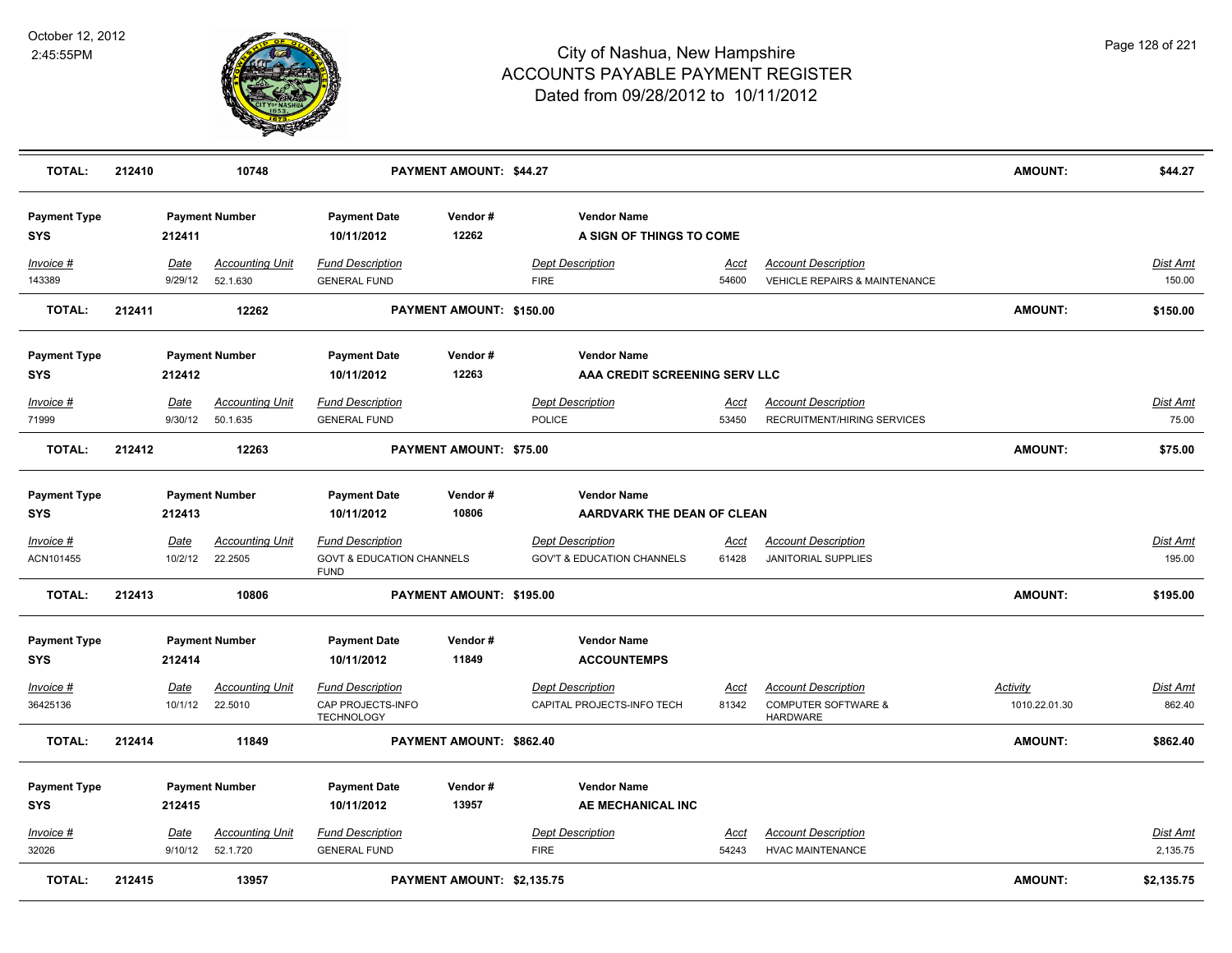

| <b>Payment Type</b> |        |             | <b>Payment Number</b>  | <b>Payment Date</b>     | Vendor#                    | <b>Vendor Name</b>                 |             |                                               |                |                 |
|---------------------|--------|-------------|------------------------|-------------------------|----------------------------|------------------------------------|-------------|-----------------------------------------------|----------------|-----------------|
| <b>SYS</b>          |        | 212416      |                        | 10/11/2012              | 12298                      | ALECS SHOE STORE INC               |             |                                               |                |                 |
| Invoice #           |        | Date        | <b>Accounting Unit</b> | <b>Fund Description</b> |                            | Dept Description                   | Acct        | <b>Account Description</b>                    |                | Dist Amt        |
| 47083               |        | 8/31/12     | 77.1.650               | <b>GENERAL FUND</b>     |                            | PARKS & RECREATION                 | 61110       | PROTECTIVE CLOTHING                           |                | 74.95           |
| 48613               |        | 9/27/12     | 52.1.625               | <b>GENERAL FUND</b>     |                            | <b>FIRE</b>                        | 61110       | PROTECTIVE CLOTHING                           |                | 327.45          |
| <b>TOTAL:</b>       | 212416 |             | 12298                  |                         | PAYMENT AMOUNT: \$402.40   |                                    |             |                                               | <b>AMOUNT:</b> | \$402.40        |
| <b>Payment Type</b> |        |             | <b>Payment Number</b>  | <b>Payment Date</b>     | Vendor#                    | <b>Vendor Name</b>                 |             |                                               |                |                 |
| <b>SYS</b>          |        | 212417      |                        | 10/11/2012              | 10750                      | <b>ALLENS SEED</b>                 |             |                                               |                |                 |
| <u>Invoice #</u>    |        | Date        | <b>Accounting Unit</b> | <b>Fund Description</b> |                            | <b>Dept Description</b>            | <u>Acct</u> | <b>Account Description</b>                    |                | <u>Dist Amt</u> |
| 25497               |        | 6/21/12     | 77.1.650               | <b>GENERAL FUND</b>     |                            | PARKS & RECREATION                 | 54487       | <b>EQUIPMENT REPAIRS &amp;</b><br>MAINTENANCE |                | 1,890.39        |
| <b>TOTAL:</b>       | 212417 |             | 10750                  |                         | PAYMENT AMOUNT: \$1,890.39 |                                    |             |                                               | <b>AMOUNT:</b> | \$1,890.39      |
| <b>Payment Type</b> |        |             | <b>Payment Number</b>  | <b>Payment Date</b>     | Vendor#                    | <b>Vendor Name</b>                 |             |                                               |                |                 |
| <b>SYS</b>          |        | 212418      |                        | 10/11/2012              | 11615                      | <b>AQUATIC SPECIALTIES LLC</b>     |             |                                               |                |                 |
| Invoice #           |        | Date        | <b>Accounting Unit</b> | <b>Fund Description</b> |                            | <b>Dept Description</b>            | <u>Acct</u> | <b>Account Description</b>                    |                | Dist Amt        |
| 10/3/2012           |        | 10/3/12     | 52.1.625               | <b>GENERAL FUND</b>     |                            | <b>FIRE</b>                        | 71999       | MISCELLANEOUS EQUIPMENT                       |                | 163.00          |
| <b>TOTAL:</b>       | 212418 |             | 11615                  |                         | PAYMENT AMOUNT: \$163.00   |                                    |             |                                               | <b>AMOUNT:</b> | \$163.00        |
| <b>Payment Type</b> |        |             | <b>Payment Number</b>  | <b>Payment Date</b>     | Vendor#                    | <b>Vendor Name</b>                 |             |                                               |                |                 |
| <b>SYS</b>          |        | 212419      |                        | 10/11/2012              | 14601                      | <b>ASSOCIATED BAG CO</b>           |             |                                               |                |                 |
| Invoice #           |        | Date        | <b>Accounting Unit</b> | <b>Fund Description</b> |                            | <b>Dept Description</b>            | Acct        | <b>Account Description</b>                    |                | Dist Amt        |
| N 51104             |        | 8/7/12      | 53.1.730               | <b>GENERAL FUND</b>     |                            | <b>BUILDING INSPECTION</b>         | 61299       | MISCELLANEOUS SUPPLIES                        |                | 272.03          |
| <b>TOTAL:</b>       | 212419 |             | 14601                  |                         | PAYMENT AMOUNT: \$272.03   |                                    |             |                                               | <b>AMOUNT:</b> | \$272.03        |
| <b>Payment Type</b> |        |             | <b>Payment Number</b>  | <b>Payment Date</b>     | Vendor#                    | <b>Vendor Name</b>                 |             |                                               |                |                 |
| <b>SYS</b>          |        | 212420      |                        | 10/11/2012              | 12355                      | <b>AUTO ELECTRIC WAREHOUSE INC</b> |             |                                               |                |                 |
| Invoice #           |        | <u>Date</u> | <b>Accounting Unit</b> | <b>Fund Description</b> |                            | <b>Dept Description</b>            | <u>Acct</u> | <b>Account Description</b>                    |                | Dist Amt        |
| 12806               |        | 9/25/12     | 61.1.700               | <b>GENERAL FUND</b>     |                            | <b>STREETS</b>                     | 54600       | <b>VEHICLE REPAIRS &amp; MAINTENANCE</b>      |                | 150.00          |
| <b>TOTAL:</b>       | 212420 |             | 12355                  |                         | PAYMENT AMOUNT: \$150.00   |                                    |             |                                               | <b>AMOUNT:</b> | \$150.00        |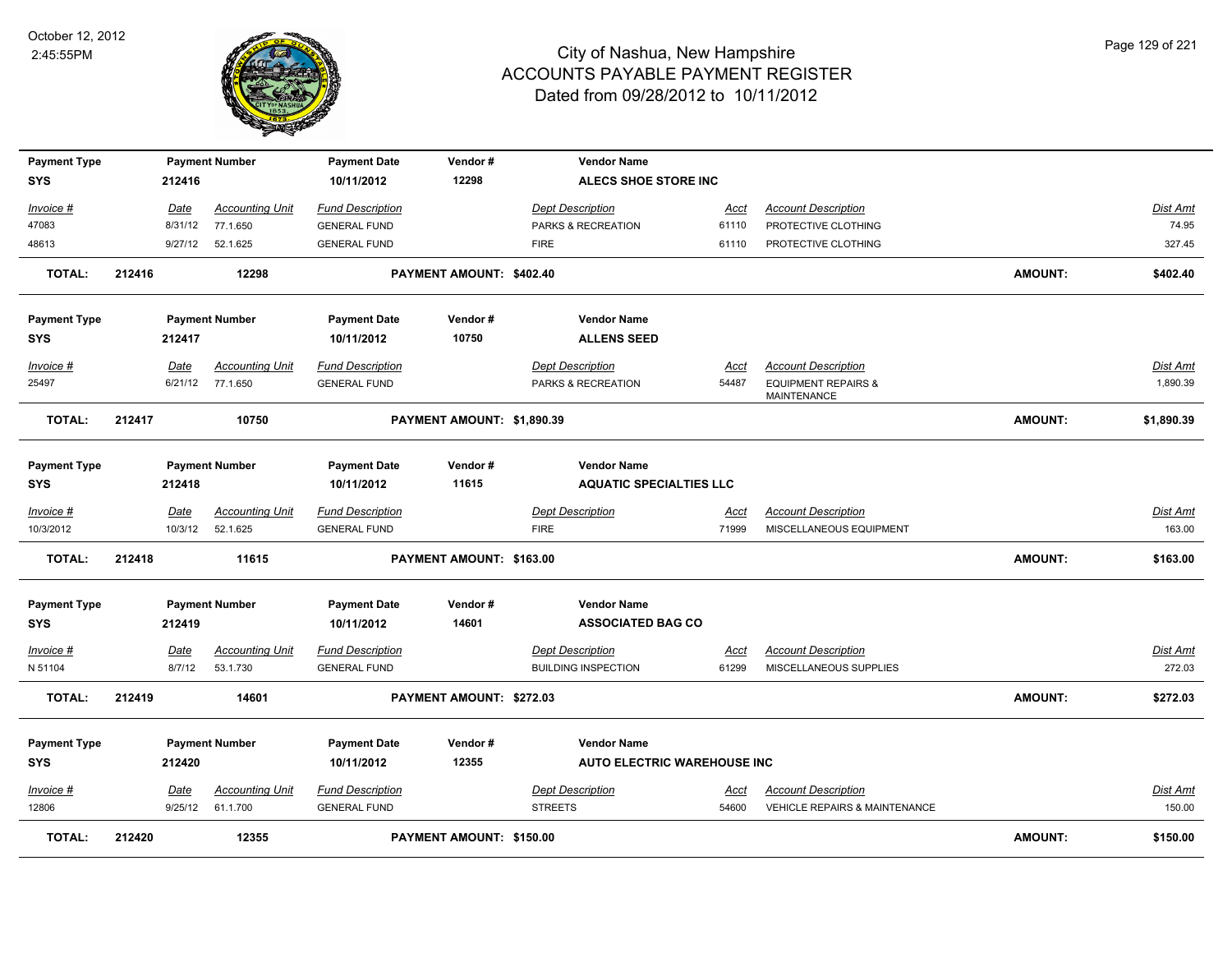

| <b>Payment Type</b> |             | <b>Payment Number</b>  | <b>Payment Date</b>     | Vendor#                     | <b>Vendor Name</b>                        |             |                                     |                |                 |
|---------------------|-------------|------------------------|-------------------------|-----------------------------|-------------------------------------------|-------------|-------------------------------------|----------------|-----------------|
| <b>SYS</b>          | 212421      |                        | 10/11/2012              | 10424                       | <b>ALTERNATIVE VEHICLE SERVICE GR</b>     |             |                                     |                |                 |
| Invoice #           | <u>Date</u> | <b>Accounting Unit</b> | <b>Fund Description</b> |                             | <b>Dept Description</b>                   | <u>Acct</u> | <b>Account Description</b>          |                | Dist Amt        |
| 1012-30-10          | 10/1/12     | 60.1.665               | <b>GENERAL FUND</b>     |                             | <b>PUBLIC</b>                             | 61310       | FUEL, COMPRESSED NATURAL GAS        |                | 9.20            |
| 1012-30-10          | 10/1/12     | 61.1.700               | <b>GENERAL FUND</b>     |                             | WORKS-ADMIN/ENGINEERING<br><b>STREETS</b> | 61310       | FUEL, COMPRESSED NATURAL GAS        |                | 1,471.02        |
| 1012-30-10          | 10/1/12     | 68.6000.540            | SOLID WASTE FUND        |                             | SOLID WASTE                               | 61310       | FUEL, COMPRESSED NATURAL GAS        |                | 7,787.65        |
| 1012-30-10          | 10/1/12     | 68.6000.695            | SOLID WASTE FUND        |                             | SOLID WASTE                               | 61310       | FUEL, COMPRESSED NATURAL GAS        |                | 585.74          |
| 1012-30-10          | 10/1/12     | 69.6200.540            | <b>WASTEWATER FUND</b>  |                             | <b>WASTEWATER</b>                         | 61310       | FUEL, COMPRESSED NATURAL GAS        |                | 321.21          |
| 1012-30-10          | 10/1/12     | 77.1.650               | <b>GENERAL FUND</b>     |                             | PARKS & RECREATION                        | 61310       | FUEL, COMPRESSED NATURAL GAS        |                | 262.80          |
| <b>TOTAL:</b>       | 212421      | 10424                  |                         | PAYMENT AMOUNT: \$10,437.62 |                                           |             |                                     | <b>AMOUNT:</b> | \$10,437.62     |
| <b>Payment Type</b> |             | <b>Payment Number</b>  | <b>Payment Date</b>     | Vendor#                     | <b>Vendor Name</b>                        |             |                                     |                |                 |
| <b>SYS</b>          | 212422      |                        | 10/11/2012              | 12358                       | <b>B &amp; S LOCKSMITHS INC</b>           |             |                                     |                |                 |
| Invoice #           | Date        | <b>Accounting Unit</b> | <b>Fund Description</b> |                             | <b>Dept Description</b>                   | <u>Acct</u> | <b>Account Description</b>          |                | <b>Dist Amt</b> |
| 23840               | 10/2/12     | 29.1.720.8162          | <b>GENERAL FUND</b>     |                             | <b>CITY BUILDINGS</b>                     | 54280       | <b>BUILDING/GROUNDS MAINTENANCE</b> |                | 22.50           |
| 7467                | 9/27/12     | 29.1.720.8162          | <b>GENERAL FUND</b>     |                             | <b>CITY BUILDINGS</b>                     | 54280       | BUILDING/GROUNDS MAINTENANCE        |                | 581.00          |
| <b>TOTAL:</b>       | 212422      | 12358                  |                         | PAYMENT AMOUNT: \$603.50    |                                           |             |                                     | <b>AMOUNT:</b> | \$603.50        |
| <b>Payment Type</b> |             | <b>Payment Number</b>  | <b>Payment Date</b>     | Vendor#                     | <b>Vendor Name</b>                        |             |                                     |                |                 |
| <b>SYS</b>          | 212423      |                        | 10/11/2012              | 12380                       | <b>B-B CHAIN INC</b>                      |             |                                     |                |                 |
| <u>Invoice #</u>    | <u>Date</u> | <b>Accounting Unit</b> | <b>Fund Description</b> |                             | <b>Dept Description</b>                   | <u>Acct</u> | <b>Account Description</b>          |                | <b>Dist Amt</b> |
| BB21151             | 9/28/12     | 52.1.630               | <b>GENERAL FUND</b>     |                             | <b>FIRE</b>                               | 61799       | VEHICLE PARTS & SUPPLIES            |                | 582.00          |
| BB21956             | 9/5/12      | 61.1.700               | <b>GENERAL FUND</b>     |                             | <b>STREETS</b>                            | 61299       | MISCELLANEOUS SUPPLIES              |                | 112.00          |
| <b>TOTAL:</b>       | 212423      | 12380                  |                         | PAYMENT AMOUNT: \$694.00    |                                           |             |                                     | <b>AMOUNT:</b> | \$694.00        |
| <b>Payment Type</b> |             | <b>Payment Number</b>  | <b>Payment Date</b>     | Vendor#                     | <b>Vendor Name</b>                        |             |                                     |                |                 |
| <b>SYS</b>          | 212424      |                        | 10/11/2012              | 12361                       | <b>BAIN PEST CONTROL SERVICE INC</b>      |             |                                     |                |                 |
| Invoice #           | Date        | <b>Accounting Unit</b> | <b>Fund Description</b> |                             | <b>Dept Description</b>                   | Acct        | <b>Account Description</b>          |                | Dist Amt        |
| 613723              | 9/5/12      | 29.1.720.8165          | <b>GENERAL FUND</b>     |                             | <b>CITY BUILDINGS</b>                     | 54228       | PEST CONTROL SERVICES               |                | 75.00           |
| <b>TOTAL:</b>       | 212424      | 12361                  |                         | PAYMENT AMOUNT: \$75.00     |                                           |             |                                     | <b>AMOUNT:</b> | \$75.00         |
| <b>Payment Type</b> |             | <b>Payment Number</b>  | <b>Payment Date</b>     | Vendor#                     | <b>Vendor Name</b>                        |             |                                     |                |                 |
| <b>SYS</b>          | 212425      |                        | 10/11/2012              | 12362                       | <b>BAKER &amp; TAYLOR</b>                 |             |                                     |                |                 |
| Invoice #           | Date        | <b>Accounting Unit</b> | <b>Fund Description</b> |                             | <b>Dept Description</b>                   | Acct        | <b>Account Description</b>          |                | Dist Amt        |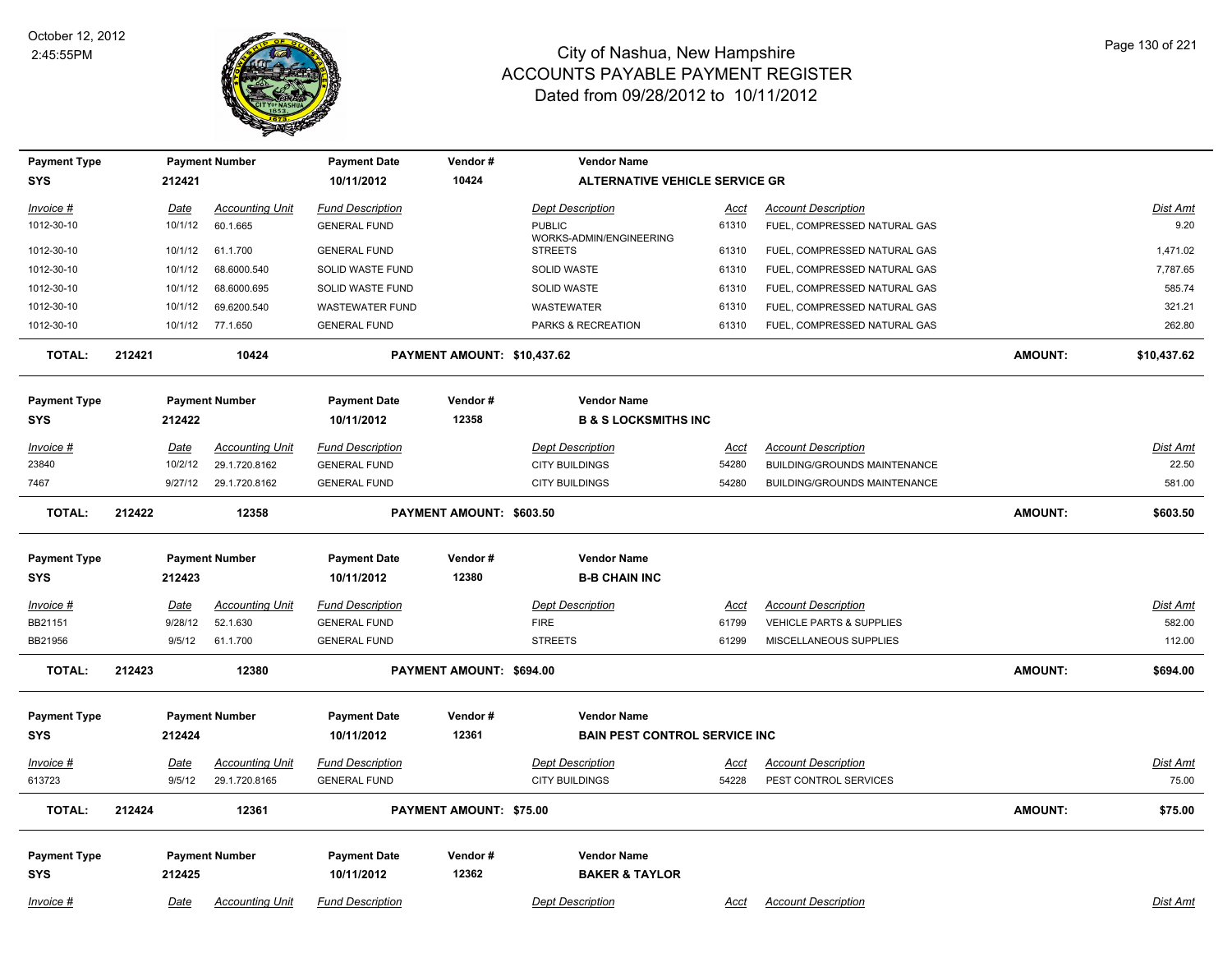

| <b>TOTAL:</b>                       | 212427 |                        | 15146                              |                                                                   | PAYMENT AMOUNT: \$500.00 |                                                           |                      |                                                                                 | <b>AMOUNT:</b>                   | \$500.00                  |
|-------------------------------------|--------|------------------------|------------------------------------|-------------------------------------------------------------------|--------------------------|-----------------------------------------------------------|----------------------|---------------------------------------------------------------------------------|----------------------------------|---------------------------|
| <u>Invoice #</u><br>1094            |        | <u>Date</u><br>3/22/12 | <b>Accounting Unit</b><br>77.1.655 | <b>Fund Description</b><br><b>GENERAL FUND</b>                    |                          | <b>Dept Description</b><br>PARKS & RECREATION             | <u>Acct</u><br>55654 | <b>Account Description</b><br><b>CONCERTS</b>                                   |                                  | <b>Dist Amt</b><br>500.00 |
| <b>Payment Type</b><br><b>SYS</b>   |        | 212427                 | <b>Payment Number</b>              | <b>Payment Date</b><br>10/11/2012                                 | Vendor#<br>15146         | <b>Vendor Name</b><br><b>BARTLETT AVE PRODUCTIONS INC</b> |                      |                                                                                 |                                  |                           |
| <b>TOTAL:</b>                       | 212426 |                        | 14001                              |                                                                   | PAYMENT AMOUNT: \$375.00 |                                                           |                      |                                                                                 | <b>AMOUNT:</b>                   | \$375.00                  |
| Invoice #<br>CONSULT 10/2-10/7/2012 |        | Date<br>10/7/12        | <b>Accounting Unit</b><br>22.5010  | <b>Fund Description</b><br>CAP PROJECTS-INFO<br><b>TECHNOLOGY</b> |                          | <b>Dept Description</b><br>CAPITAL PROJECTS-INFO TECH     | Acct<br>81342        | <b>Account Description</b><br><b>COMPUTER SOFTWARE &amp;</b><br><b>HARDWARE</b> | <b>Activity</b><br>1010.22.01.30 | Dist Amt<br>375.00        |
| <b>Payment Type</b><br><b>SYS</b>   |        | 212426                 | <b>Payment Number</b>              | <b>Payment Date</b><br>10/11/2012                                 | Vendor#<br>14001         | <b>Vendor Name</b><br><b>JOHN BARKER</b>                  |                      |                                                                                 |                                  |                           |
| <b>TOTAL:</b>                       | 212425 |                        | 12362                              |                                                                   | PAYMENT AMOUNT: \$507.46 |                                                           |                      |                                                                                 | <b>AMOUNT:</b>                   | \$507.46                  |
| 301895703                           |        | 9/20/12                | 79.1.760                           | <b>GENERAL FUND</b>                                               |                          | <b>LIBRARY</b>                                            | 61807                | <b>PUBLICATIONS</b>                                                             |                                  | 15.53                     |
| 3018195724                          |        | 9/20/12                | 79.1.760                           | <b>GENERAL FUND</b>                                               |                          | LIBRARY                                                   | 61807                | <b>PUBLICATIONS</b>                                                             |                                  | 33.27                     |
| 3018195723                          |        | 9/20/12                | 79.1.760                           | <b>GENERAL FUND</b>                                               |                          | LIBRARY                                                   | 61807                | <b>PUBLICATIONS</b>                                                             |                                  | 13.63                     |
| 3018195722                          |        | 9/20/12                | 79.1.760                           | <b>GENERAL FUND</b>                                               |                          | <b>LIBRARY</b>                                            | 61807                | <b>PUBLICATIONS</b>                                                             |                                  | 12.71                     |
| 3018195721                          |        | 9/20/12                | 79.1.760                           | <b>GENERAL FUND</b>                                               |                          | LIBRARY                                                   | 61807                | <b>PUBLICATIONS</b>                                                             |                                  | 24.36                     |
| 3018195720                          |        | 9/20/12                | 79.1.760                           | <b>GENERAL FUND</b>                                               |                          | <b>LIBRARY</b>                                            | 61807                | <b>PUBLICATIONS</b>                                                             |                                  | 40.88                     |
| 3018195719                          |        | 9/20/12                | 79.1.760                           | <b>GENERAL FUND</b>                                               |                          | LIBRARY                                                   | 61807                | <b>PUBLICATIONS</b>                                                             |                                  | 33.24                     |
| 3018195718                          |        | 9/20/12                | 79.1.760                           | <b>GENERAL FUND</b>                                               |                          | <b>LIBRARY</b>                                            | 61807                | <b>PUBLICATIONS</b>                                                             |                                  | 47.19                     |
| 3018195717                          |        | 9/20/12                | 79.1.760                           | <b>GENERAL FUND</b>                                               |                          | <b>LIBRARY</b>                                            | 61807                | <b>PUBLICATIONS</b>                                                             |                                  | 15.26                     |
| 3018195716                          |        | 9/20/12                | 79.1.760                           | <b>GENERAL FUND</b>                                               |                          | LIBRARY                                                   | 61807                | <b>PUBLICATIONS</b>                                                             |                                  | 14.72                     |
| 3018195715                          |        | 9/20/12                | 79.1.760                           | <b>GENERAL FUND</b>                                               |                          | <b>LIBRARY</b>                                            | 61807                | <b>PUBLICATIONS</b>                                                             |                                  | 15.23                     |
| 3018195713<br>3018195714            |        | 9/20/12                | 79.1.760                           | <b>GENERAL FUND</b>                                               |                          | <b>LIBRARY</b>                                            | 61807<br>61807       | <b>PUBLICATIONS</b>                                                             |                                  | 30.97                     |
| 3018195712                          |        | 9/20/12<br>9/20/12     | 79.1.760<br>79.1.760               | <b>GENERAL FUND</b><br><b>GENERAL FUND</b>                        |                          | <b>LIBRARY</b><br>LIBRARY                                 | 61807                | <b>PUBLICATIONS</b><br><b>PUBLICATIONS</b>                                      |                                  | 19.60<br>39.95            |
| 3018195711                          |        | 9/20/12                | 79.1.760                           | <b>GENERAL FUND</b>                                               |                          | LIBRARY                                                   | 61807                | <b>PUBLICATIONS</b>                                                             |                                  | 18.66                     |
| 3018195710                          |        | 9/20/12                | 79.1.760                           | <b>GENERAL FUND</b>                                               |                          | <b>LIBRARY</b>                                            | 61807                | <b>PUBLICATIONS</b>                                                             |                                  | 41.40                     |
| 3018195709                          |        | 9/20/12                | 79.1.760                           | <b>GENERAL FUND</b>                                               |                          | <b>LIBRARY</b>                                            | 61807                | <b>PUBLICATIONS</b>                                                             |                                  | 9.15                      |
| 3018195708                          |        | 9/20/12                | 79.1.760                           | <b>GENERAL FUND</b>                                               |                          | <b>LIBRARY</b>                                            | 61807                | <b>PUBLICATIONS</b>                                                             |                                  | 15.26                     |
| 3018195707                          |        | 9/20/12                | 79.1.760                           | <b>GENERAL FUND</b>                                               |                          | <b>LIBRARY</b>                                            | 61807                | <b>PUBLICATIONS</b>                                                             |                                  | 13.60                     |
| 3018195706                          |        | 9/20/12                | 79.1.760                           | <b>GENERAL FUND</b>                                               |                          | <b>LIBRARY</b>                                            | 61807                | <b>PUBLICATIONS</b>                                                             |                                  | 27.79                     |
| 3018195705                          |        | 9/20/12                | 79.1.760                           | <b>GENERAL FUND</b>                                               |                          | LIBRARY                                                   | 61807                | <b>PUBLICATIONS</b>                                                             |                                  | 10.89                     |
| 3018195704                          |        | 9/20/12                | 79.1.760                           | <b>GENERAL FUND</b>                                               |                          | <b>LIBRARY</b>                                            | 61807                | <b>PUBLICATIONS</b>                                                             |                                  | 14.17                     |
|                                     |        |                        |                                    |                                                                   |                          |                                                           |                      |                                                                                 |                                  |                           |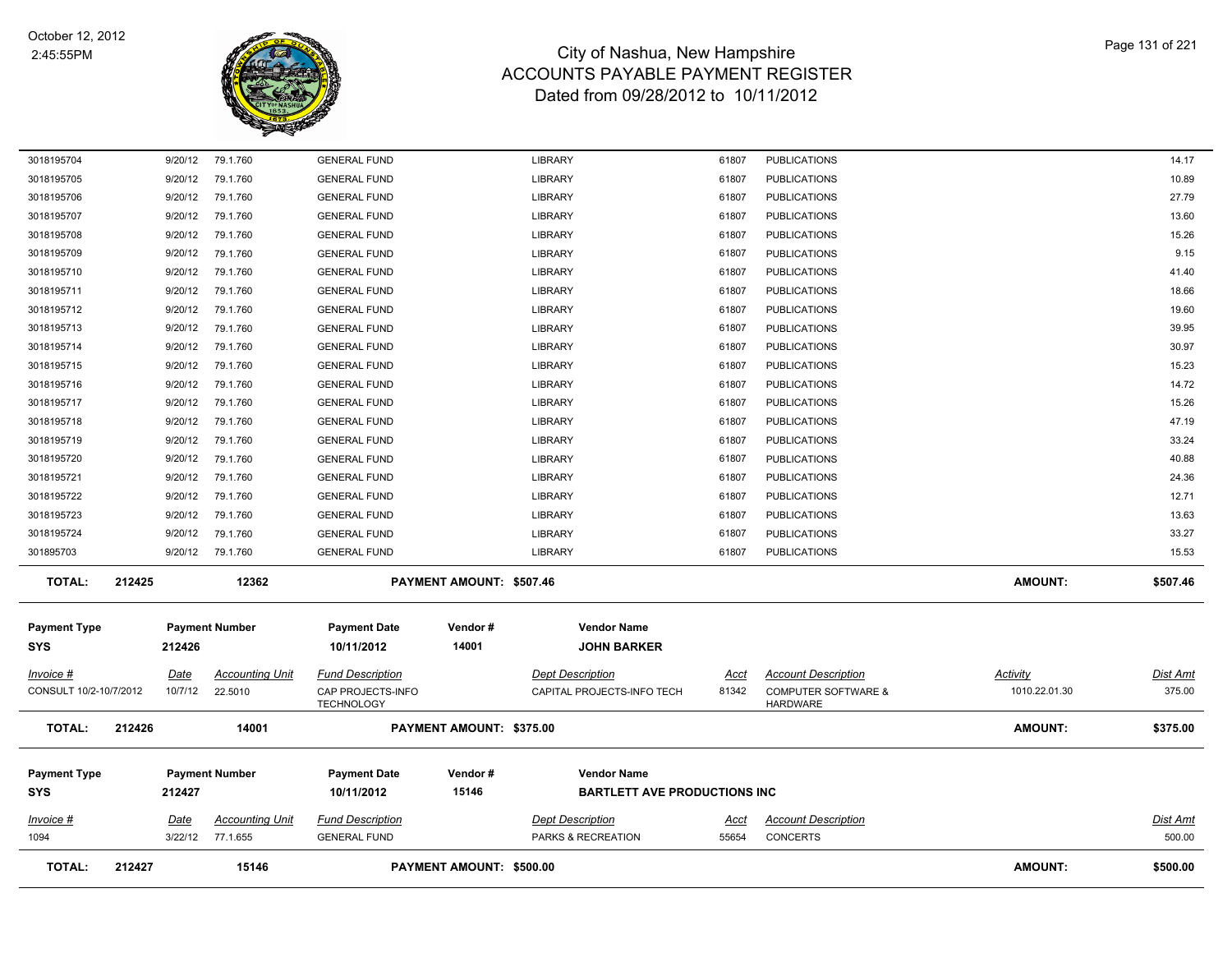

| <b>Payment Type</b><br><b>SYS</b> |        | 212428          | <b>Payment Number</b>                 | <b>Payment Date</b><br>10/11/2012                 | Vendor#<br>10184           | <b>Vendor Name</b><br><b>BASF CORPORATION</b> |                      |                                                | Payee Name<br><b>BASF CORP</b> |                |                             |
|-----------------------------------|--------|-----------------|---------------------------------------|---------------------------------------------------|----------------------------|-----------------------------------------------|----------------------|------------------------------------------------|--------------------------------|----------------|-----------------------------|
|                                   |        |                 |                                       |                                                   |                            |                                               |                      |                                                |                                |                |                             |
| <u> Invoice #</u><br>132228413    |        | Date<br>9/20/12 | <b>Accounting Unit</b><br>69.6200.670 | <b>Fund Description</b><br><b>WASTEWATER FUND</b> |                            | <b>Dept Description</b><br><b>WASTEWATER</b>  | <u>Acct</u><br>61156 | <b>Account Description</b><br><b>CHEMICALS</b> |                                |                | <b>Dist Amt</b><br>4,739.04 |
|                                   |        |                 |                                       |                                                   |                            |                                               |                      |                                                |                                |                |                             |
| <b>TOTAL:</b>                     | 212428 |                 | 10184                                 |                                                   | PAYMENT AMOUNT: \$4,739.04 |                                               |                      |                                                |                                | <b>AMOUNT:</b> | \$4,739.04                  |
| <b>Payment Type</b>               |        |                 | <b>Payment Number</b>                 | <b>Payment Date</b>                               | Vendor#                    | <b>Vendor Name</b>                            |                      |                                                |                                |                |                             |
| <b>SYS</b>                        |        | 212429          |                                       | 10/11/2012                                        | 12379                      | <b>BATTERIES PLUS</b>                         |                      |                                                |                                |                |                             |
| <u> Invoice #</u>                 |        | Date            | <b>Accounting Unit</b>                | <b>Fund Description</b>                           |                            | <b>Dept Description</b>                       | <u>Acct</u>          | <b>Account Description</b>                     |                                |                | <b>Dist Amt</b>             |
| 101012-01                         |        | 9/13/12         | 50.4020                               | POLICE DRUG ENFORCEMENT                           |                            | POLICE DRUG ENFORCEMENT                       | 61299                | MISCELLANEOUS SUPPLIES                         |                                |                | 392.81                      |
| 101022-01                         |        | 9/12/12         | 52.1.620                              | <b>FUND</b><br><b>GENERAL FUND</b>                |                            | <b>FUND</b><br><b>FIRE</b>                    | 61699                | <b>EQUIPMENT MAINT SUPPLIES</b>                |                                |                | 15.96                       |
| 226934                            |        | 9/10/12         | 52.1.620                              | <b>GENERAL FUND</b>                               |                            | <b>FIRE</b>                                   | 61699                | <b>EQUIPMENT MAINT SUPPLIES</b>                |                                |                | 65.48                       |
|                                   |        |                 |                                       |                                                   |                            |                                               |                      |                                                |                                |                |                             |
| <b>TOTAL:</b>                     | 212429 |                 | 12379                                 |                                                   | PAYMENT AMOUNT: \$474.25   |                                               |                      |                                                |                                | <b>AMOUNT:</b> | \$474.25                    |
| <b>Payment Type</b>               |        |                 | <b>Payment Number</b>                 | <b>Payment Date</b>                               | Vendor#                    | <b>Vendor Name</b>                            |                      |                                                |                                |                |                             |
| SYS                               |        | 212430          |                                       | 10/11/2012                                        | 12395                      | <b>BENS UNIFORMS</b>                          |                      |                                                |                                |                |                             |
| <u>Invoice #</u>                  |        | <u>Date</u>     | <b>Accounting Unit</b>                | <b>Fund Description</b>                           |                            | <b>Dept Description</b>                       | <u>Acct</u>          | <b>Account Description</b>                     |                                |                | <b>Dist Amt</b>             |
| 32313                             |        | 8/28/12         | 50.1.500                              | <b>GENERAL FUND</b>                               |                            | POLICE                                        | 61107                | <b>CLOTHING &amp; UNIFORMS</b>                 |                                |                | 175.00                      |
| 32322                             |        | 8/31/12         | 50.1.500                              | <b>GENERAL FUND</b>                               |                            | <b>POLICE</b>                                 | 61107                | <b>CLOTHING &amp; UNIFORMS</b>                 |                                |                | 135.00                      |
| 32323                             |        | 8/31/12         | 50.1.500                              | <b>GENERAL FUND</b>                               |                            | <b>POLICE</b>                                 | 61107                | <b>CLOTHING &amp; UNIFORMS</b>                 |                                |                | 80.00                       |
| 32399                             |        | 9/12/12         | 26.4005                               | TRAFFIC VIOLATIONS FUND                           |                            | <b>TRAFFIC VIOLATIONS</b>                     | 61107                | <b>CLOTHING &amp; UNIFORMS</b>                 |                                |                | 365.00                      |
| 32401                             |        | 9/12/12         | 50.1.500                              | <b>GENERAL FUND</b>                               |                            | POLICE                                        | 61107                | <b>CLOTHING &amp; UNIFORMS</b>                 |                                |                | 149.98                      |
| 32404                             |        | 9/12/12         | 50.1.500                              | <b>GENERAL FUND</b>                               |                            | POLICE                                        | 61107                | <b>CLOTHING &amp; UNIFORMS</b>                 |                                |                | 55.00                       |
| 32414                             |        | 9/12/12         | 50.1.500                              | <b>GENERAL FUND</b>                               |                            | POLICE                                        | 61110                | PROTECTIVE CLOTHING                            |                                |                | 1,605.00                    |
| 32423                             |        | 9/13/12         | 50.1.500                              | <b>GENERAL FUND</b>                               |                            | POLICE                                        | 61107                | <b>CLOTHING &amp; UNIFORMS</b>                 |                                |                | 80.00                       |
| 32427                             |        | 9/13/12         | 50.1.500                              | <b>GENERAL FUND</b>                               |                            | POLICE                                        | 61107                | <b>CLOTHING &amp; UNIFORMS</b>                 |                                |                | 110.00                      |
| 32434                             |        | 9/14/12         | 50.1.500                              | <b>GENERAL FUND</b>                               |                            | <b>POLICE</b>                                 | 61107                | <b>CLOTHING &amp; UNIFORMS</b>                 |                                |                | 50.00                       |
| 32470                             |        | 9/24/12         | 50.1.500                              | <b>GENERAL FUND</b>                               |                            | <b>POLICE</b>                                 | 61107                | <b>CLOTHING &amp; UNIFORMS</b>                 |                                |                | 125.00                      |
| 32472                             |        | 9/24/12         | 50.1.500                              | <b>GENERAL FUND</b>                               |                            | POLICE                                        | 61107                | <b>CLOTHING &amp; UNIFORMS</b>                 |                                |                | 108.99                      |
| 32484                             |        | 9/24/12         | 50.1.500                              | <b>GENERAL FUND</b>                               |                            | POLICE                                        | 61107                | <b>CLOTHING &amp; UNIFORMS</b>                 |                                |                | 92.00                       |
| 33070                             |        | 9/13/12         | 50.1.500                              | <b>GENERAL FUND</b>                               |                            | POLICE                                        | 61107                | <b>CLOTHING &amp; UNIFORMS</b>                 |                                |                | 40.00                       |
| 35384                             |        | 9/12/12         | 50.1.500                              | <b>GENERAL FUND</b>                               |                            | POLICE                                        | 61110                | PROTECTIVE CLOTHING                            |                                |                | 1,235.00                    |
| 35385                             |        | 9/12/12         | 50.1.500                              | <b>GENERAL FUND</b>                               |                            | <b>POLICE</b>                                 | 61110                | PROTECTIVE CLOTHING                            |                                |                | 1,825.00                    |
| <b>TOTAL:</b>                     | 212430 |                 | 12395                                 |                                                   | PAYMENT AMOUNT: \$6,230.97 |                                               |                      |                                                |                                | AMOUNT:        | \$6,230.97                  |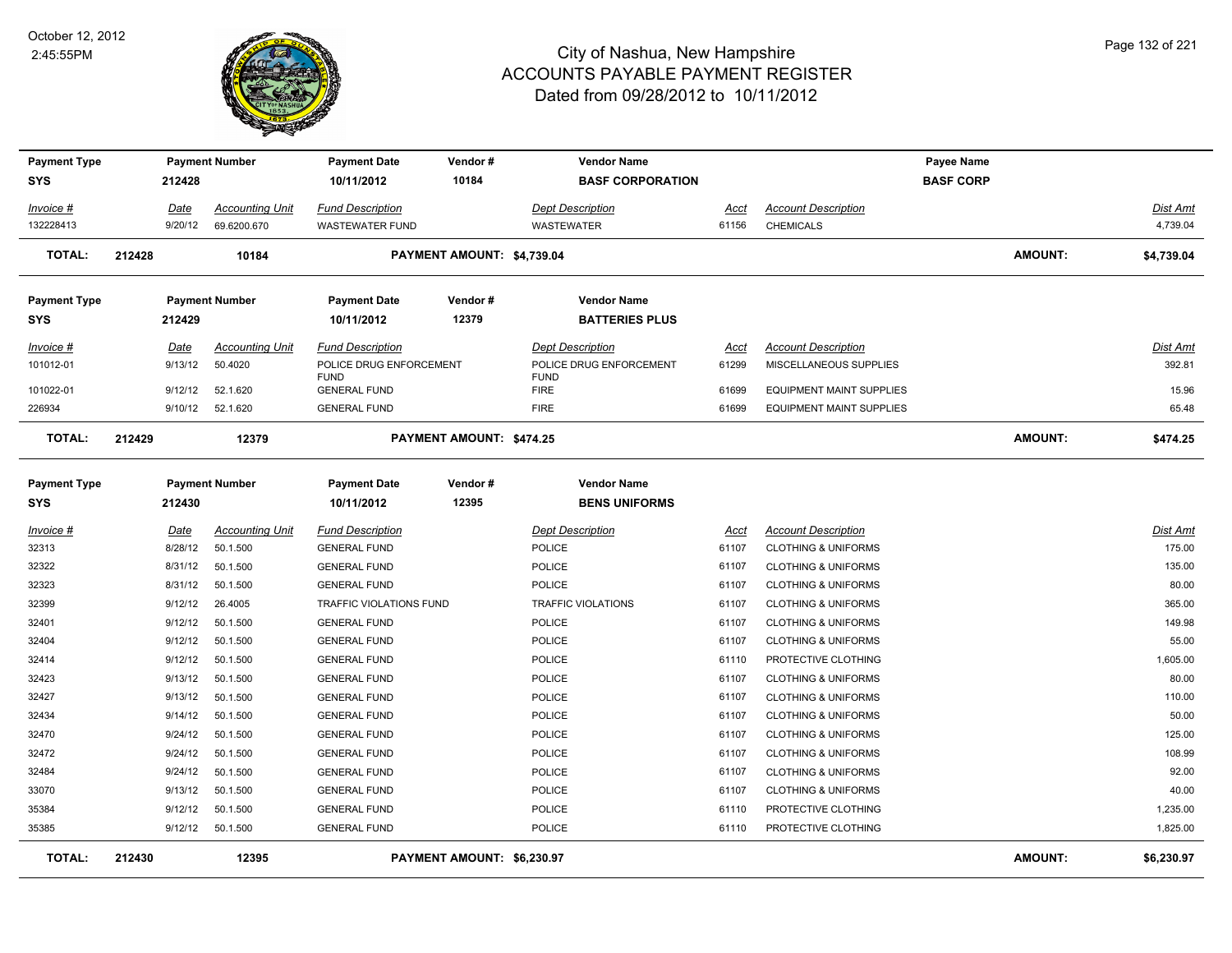

| <b>Payment Type</b>               |             | <b>Payment Number</b>  | <b>Payment Date</b>               | Vendor#                  | <b>Vendor Name</b>                               |       |                                     |                |                 |
|-----------------------------------|-------------|------------------------|-----------------------------------|--------------------------|--------------------------------------------------|-------|-------------------------------------|----------------|-----------------|
| <b>SYS</b>                        | 212431      |                        | 10/11/2012                        | 12402                    | <b>BEST FORD</b>                                 |       |                                     |                |                 |
| Invoice #                         | Date        | <b>Accounting Unit</b> | <b>Fund Description</b>           |                          | <b>Dept Description</b>                          | Acct  | <b>Account Description</b>          |                | Dist Amt        |
| 5030995                           | 9/13/12     | 50.1.500               | <b>GENERAL FUND</b>               |                          | <b>POLICE</b>                                    | 61799 | <b>VEHICLE PARTS &amp; SUPPLIES</b> |                | 56.83           |
| 5031025                           | 9/14/12     | 50.1.500               | <b>GENERAL FUND</b>               |                          | <b>POLICE</b>                                    | 61799 | <b>VEHICLE PARTS &amp; SUPPLIES</b> |                | 93.13           |
| 5031190                           | 9/19/12     | 50.1.500               | <b>GENERAL FUND</b>               |                          | <b>POLICE</b>                                    | 61799 | <b>VEHICLE PARTS &amp; SUPPLIES</b> |                | 54.65           |
| TOTAL:                            | 212431      | 12402                  |                                   | PAYMENT AMOUNT: \$204.61 |                                                  |       |                                     | <b>AMOUNT:</b> | \$204.61        |
| <b>Payment Type</b>               |             | <b>Payment Number</b>  | <b>Payment Date</b>               | Vendor#                  | <b>Vendor Name</b>                               |       |                                     |                |                 |
| <b>SYS</b>                        | 212432      |                        | 10/11/2012                        | 12404                    | <b>BILLS WORLD CLASS CLEANING SER</b>            |       |                                     |                |                 |
| Invoice #                         | <u>Date</u> | <b>Accounting Unit</b> | <b>Fund Description</b>           |                          | <b>Dept Description</b>                          | Acct  | <b>Account Description</b>          |                | <u>Dist Amt</u> |
| OCTOBER13                         | 10/1/12     | 68.6000.692            | SOLID WASTE FUND                  |                          | SOLID WASTE                                      | 54200 | <b>JANITORIAL SERVICES</b>          |                | 780.00          |
| <b>TOTAL:</b>                     | 212432      | 12404                  |                                   | PAYMENT AMOUNT: \$780.00 |                                                  |       |                                     | <b>AMOUNT:</b> | \$780.00        |
| <b>Payment Type</b><br><b>SYS</b> | 212433      | <b>Payment Number</b>  | <b>Payment Date</b><br>10/11/2012 | Vendor#<br>14057         | <b>Vendor Name</b><br><b>BROX INDUSTRIES INC</b> |       |                                     |                |                 |
| Invoice #                         | Date        | <b>Accounting Unit</b> | <b>Fund Description</b>           |                          | <b>Dept Description</b>                          | Acct  | <b>Account Description</b>          | Activity       | Dist Amt        |
| 352462                            | 8/15/12     | 61.1.675               | <b>GENERAL FUND</b>               |                          | <b>STREETS</b>                                   | 61507 | <b>ASPHALT</b>                      |                | 932.40          |
| 352462                            | 8/15/12     | 69.6200.540            | <b>WASTEWATER FUND</b>            |                          | WASTEWATER                                       | 54300 | SEWER MAINTENANCE                   |                | 611.28          |
| 353088                            | 8/20/12     | 61.1001                | CAPITAL IMPROVEMENTS              |                          | STREETS-CAP IMP                                  | 81100 | CAPITAL IMPROVEMENTS                | 1000           | 2,649.60        |
| 353096                            | 8/20/12     | 61.1001                | CAPITAL IMPROVEMENTS              |                          | STREETS-CAP IMP                                  | 81100 | CAPITAL IMPROVEMENTS                | 1000           | 242.72          |
| 353110                            | 8/20/12     | 61.1001                | CAPITAL IMPROVEMENTS              |                          | STREETS-CAP IMP                                  | 81100 | CAPITAL IMPROVEMENTS                | 1000           | 94.76           |
| 353736                            | 8/23/12     | 61.1.675               | <b>GENERAL FUND</b>               |                          | <b>STREETS</b>                                   | 61535 | <b>GRAVEL/LOAM</b>                  |                | 280.03          |
| 353736                            | 8/23/12     | 61.1001                | CAPITAL IMPROVEMENTS              |                          | STREETS-CAP IMP                                  | 81100 | CAPITAL IMPROVEMENTS                | 1000           | 99.25           |
| 353780                            | 8/23/12     | TF77.7052              | MINE FALLS PARK ETF               |                          | MINE FALLS PARK ETF                              | 54280 | BUILDING/GROUNDS MAINTENANCE        |                | 50.90           |
| 354407                            | 9/4/12      | 61.1001                | CAPITAL IMPROVEMENTS              |                          | STREETS-CAP IMP                                  | 81100 | CAPITAL IMPROVEMENTS                | 1000           | 628.83          |
| 354500                            | 9/4/12      | 61.1001                | CAPITAL IMPROVEMENTS              |                          | STREETS-CAP IMP                                  | 81100 | CAPITAL IMPROVEMENTS                | 1000           | 48.30           |
| 354500                            | 9/4/12      | 69.6200.540            | <b>WASTEWATER FUND</b>            |                          | WASTEWATER                                       | 54300 | SEWER MAINTENANCE                   |                | 146.00          |
| 355788                            | 9/17/12     | 61.1001                | CAPITAL IMPROVEMENTS              |                          | STREETS-CAP IMP                                  | 81100 | CAPITAL IMPROVEMENTS                | 1000           | 1,833.71        |
| 355850                            | 9/17/12     | 61.1.675               | <b>GENERAL FUND</b>               |                          | <b>STREETS</b>                                   | 61535 | GRAVEL/LOAM                         |                | 85.74           |
| 355850                            | 9/17/12     | 61.1001                | CAPITAL IMPROVEMENTS              |                          | STREETS-CAP IMP                                  | 81100 | CAPITAL IMPROVEMENTS                | 1000           | 245.87          |
| 355850                            | 9/17/12     | 69.6200.540            | <b>WASTEWATER FUND</b>            |                          | WASTEWATER                                       | 54300 | <b>SEWER MAINTENANCE</b>            |                | 341.67          |
| 355859                            | 9/17/12     | 61.1001                | CAPITAL IMPROVEMENTS              |                          | STREETS-CAP IMP                                  | 81100 | CAPITAL IMPROVEMENTS                | 1000           | 581.04          |
| 355859                            | 9/17/12     | 69.6200.540            | <b>WASTEWATER FUND</b>            |                          | WASTEWATER                                       | 54300 | SEWER MAINTENANCE                   |                | 1,234.80        |
| 355889                            | 9/17/12     | 61.1001                | <b>CAPITAL IMPROVEMENTS</b>       |                          | STREETS-CAP IMP                                  | 81100 | CAPITAL IMPROVEMENTS                | 1000           | 191.10          |
| 356468                            | 9/26/12     | 61.1.675               | <b>GENERAL FUND</b>               |                          | <b>STREETS</b>                                   | 61535 | <b>GRAVEL/LOAM</b>                  |                | 935.28          |
| 356500                            | 9/26/12     | 61.1.675               | <b>GENERAL FUND</b>               |                          | <b>STREETS</b>                                   | 61507 | <b>ASPHALT</b>                      |                | 50.00           |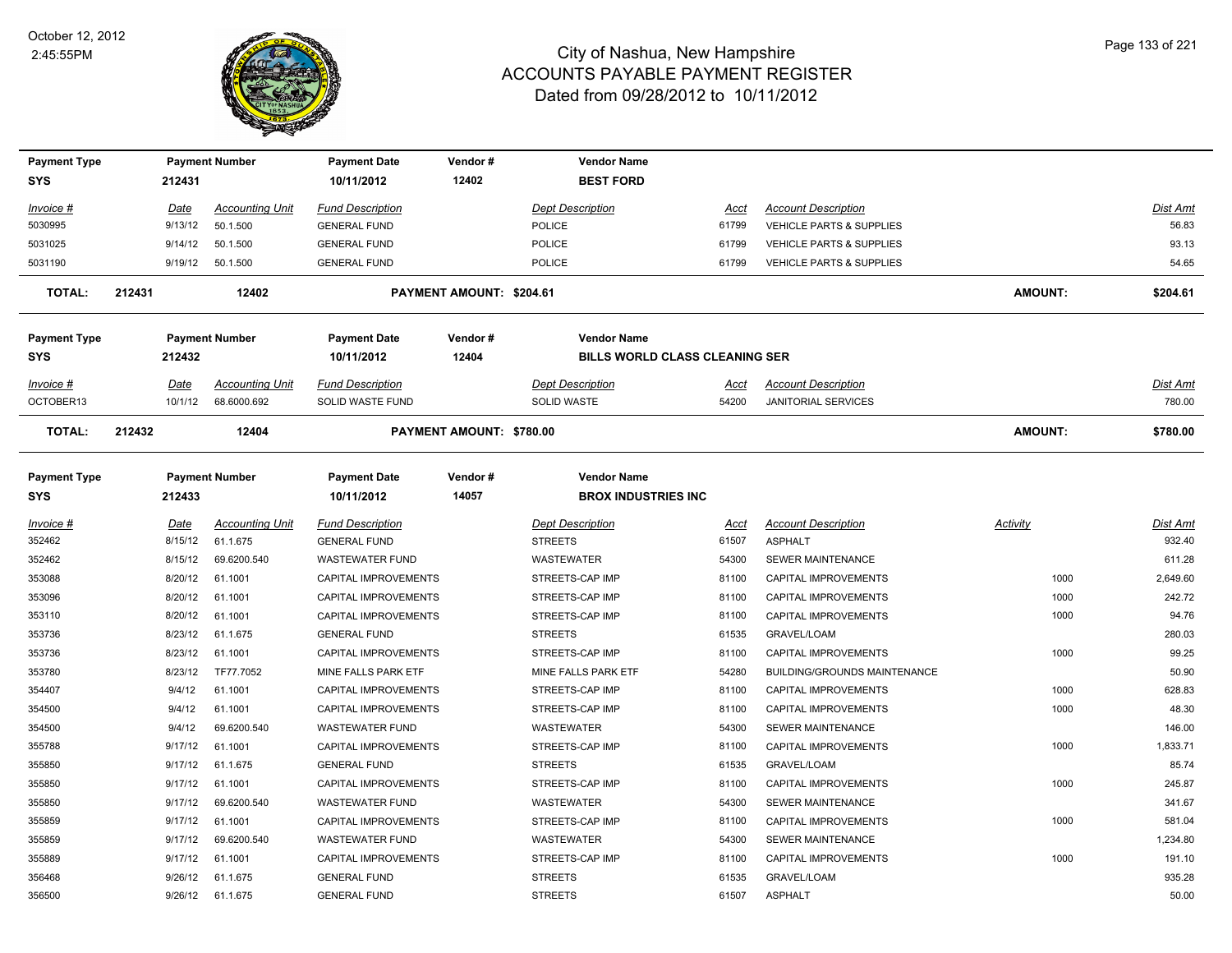

| 356500                            |        |             | 9/26/12 61.1.675       | <b>GENERAL FUND</b>                    |                             | <b>STREETS</b>                                        | 61535       | <b>GRAVEL/LOAM</b>                                |                       | 235.52          |
|-----------------------------------|--------|-------------|------------------------|----------------------------------------|-----------------------------|-------------------------------------------------------|-------------|---------------------------------------------------|-----------------------|-----------------|
| <b>TOTAL:</b>                     | 212433 |             | 14057                  |                                        | PAYMENT AMOUNT: \$11,518.80 |                                                       |             |                                                   | <b>AMOUNT:</b>        | \$11,518.80     |
| <b>Payment Type</b>               |        |             | <b>Payment Number</b>  | <b>Payment Date</b>                    | Vendor#                     | <b>Vendor Name</b>                                    |             |                                                   |                       |                 |
| SYS                               |        | 212434      |                        | 10/11/2012                             | 12470                       | <b>CAREER CONNECTIONS</b>                             |             |                                                   |                       |                 |
| Invoice #                         |        | Date        | <b>Accounting Unit</b> | <b>Fund Description</b>                |                             | <b>Dept Description</b>                               | Acct        | <b>Account Description</b>                        | <b>Activity</b>       | <u>Dist Amt</u> |
| 35891                             |        | 10/2/12     | 22.5010                | CAP PROJECTS-INFO<br><b>TECHNOLOGY</b> |                             | CAPITAL PROJECTS-INFO TECH                            | 81342       | <b>COMPUTER SOFTWARE &amp;</b><br><b>HARDWARE</b> | 1010.22.01.30         | 857.38          |
| <b>TOTAL:</b>                     | 212434 |             | 12470                  |                                        | PAYMENT AMOUNT: \$857.38    |                                                       |             |                                                   | <b>AMOUNT:</b>        | \$857.38        |
| <b>Payment Type</b>               |        |             | <b>Payment Number</b>  | <b>Payment Date</b>                    | Vendor#                     | <b>Vendor Name</b>                                    |             |                                                   |                       |                 |
| SYS                               |        | 212435      |                        | 10/11/2012                             | 12476                       | <b>CARPARTS OF NASHUA</b>                             |             |                                                   |                       |                 |
| Invoice #                         |        | <u>Date</u> | <b>Accounting Unit</b> | <b>Fund Description</b>                |                             | <b>Dept Description</b>                               | <u>Acct</u> | <b>Account Description</b>                        |                       | Dist Amt        |
| D552760                           |        | 8/9/12      | 50.1.500               | <b>GENERAL FUND</b>                    |                             | <b>POLICE</b>                                         | 61799       | <b>VEHICLE PARTS &amp; SUPPLIES</b>               |                       | 68.06           |
| D555983                           |        | 8/30/12     | 50.1.500               | <b>GENERAL FUND</b>                    |                             | <b>POLICE</b>                                         | 61799       | VEHICLE PARTS & SUPPLIES                          |                       | 130.26          |
| D559652                           |        | 9/25/12     | 50.1.500               | <b>GENERAL FUND</b>                    |                             | <b>POLICE</b>                                         | 61799       | VEHICLE PARTS & SUPPLIES                          |                       | 21.24           |
| D560583                           |        | 10/1/12     | 50.1.500               | <b>GENERAL FUND</b>                    |                             | <b>POLICE</b>                                         | 61799       | VEHICLE PARTS & SUPPLIES                          |                       | 7.17            |
| D561085                           |        | 10/4/12     | 44.1.720               | <b>GENERAL FUND</b>                    |                             | EDGEWOOD CEMETERY                                     | 61799       | VEHICLE PARTS & SUPPLIES                          |                       | 151.87          |
| D561289                           |        | 10/5/12     | 44.1.720               | <b>GENERAL FUND</b>                    |                             | EDGEWOOD CEMETERY                                     | 61799       | <b>VEHICLE PARTS &amp; SUPPLIES</b>               |                       | 21.87           |
| <b>TOTAL:</b>                     | 212435 |             | 12476                  |                                        | PAYMENT AMOUNT: \$400.47    |                                                       |             |                                                   | <b>AMOUNT:</b>        | \$400.47        |
| <b>Payment Type</b>               |        |             | <b>Payment Number</b>  | <b>Payment Date</b>                    | Vendor#                     | <b>Vendor Name</b>                                    |             |                                                   | Payee Name            |                 |
| <b>SYS</b>                        |        | 212436      |                        | 10/11/2012                             | 12489                       | <b>CDW GOVERNMENT INC</b>                             |             |                                                   | <b>CDW GOVERNMENT</b> |                 |
| <u>Invoice #</u>                  |        | <u>Date</u> | <b>Accounting Unit</b> | <b>Fund Description</b>                |                             | <b>Dept Description</b>                               | Acct        | <b>Account Description</b>                        |                       | <u>Dist Amt</u> |
| Q645226                           |        |             | 9/14/12 79.1.770       | <b>GENERAL FUND</b>                    |                             | <b>LIBRARY</b>                                        | 71221       | <b>COMPUTER EQUIPMENT</b>                         |                       | 2,999.00        |
| <b>TOTAL:</b>                     | 212436 |             | 12489                  |                                        | PAYMENT AMOUNT: \$2,999.00  |                                                       |             |                                                   | <b>AMOUNT:</b>        | \$2,999.00      |
|                                   |        |             |                        |                                        |                             |                                                       |             |                                                   |                       |                 |
| <b>Payment Type</b><br><b>SYS</b> |        | 212437      | <b>Payment Number</b>  | <b>Payment Date</b><br>10/11/2012      | Vendor#<br>12502            | <b>Vendor Name</b><br><b>CHELMSFORD AUTO ELECTRIC</b> |             |                                                   |                       |                 |
|                                   |        |             |                        |                                        |                             |                                                       |             |                                                   |                       |                 |
| $Invoice$ #                       |        | <u>Date</u> | <b>Accounting Unit</b> | <b>Fund Description</b>                |                             | <b>Dept Description</b>                               | <u>Acct</u> | <b>Account Description</b>                        |                       | <u>Dist Amt</u> |
| 26632                             |        | 9/26/12     | 52.1.630               | <b>GENERAL FUND</b>                    |                             | <b>FIRE</b>                                           | 61799       | VEHICLE PARTS & SUPPLIES                          |                       | 139.00          |
| <b>TOTAL:</b>                     | 212437 |             | 12502                  |                                        | PAYMENT AMOUNT: \$139.00    |                                                       |             |                                                   | <b>AMOUNT:</b>        | \$139.00        |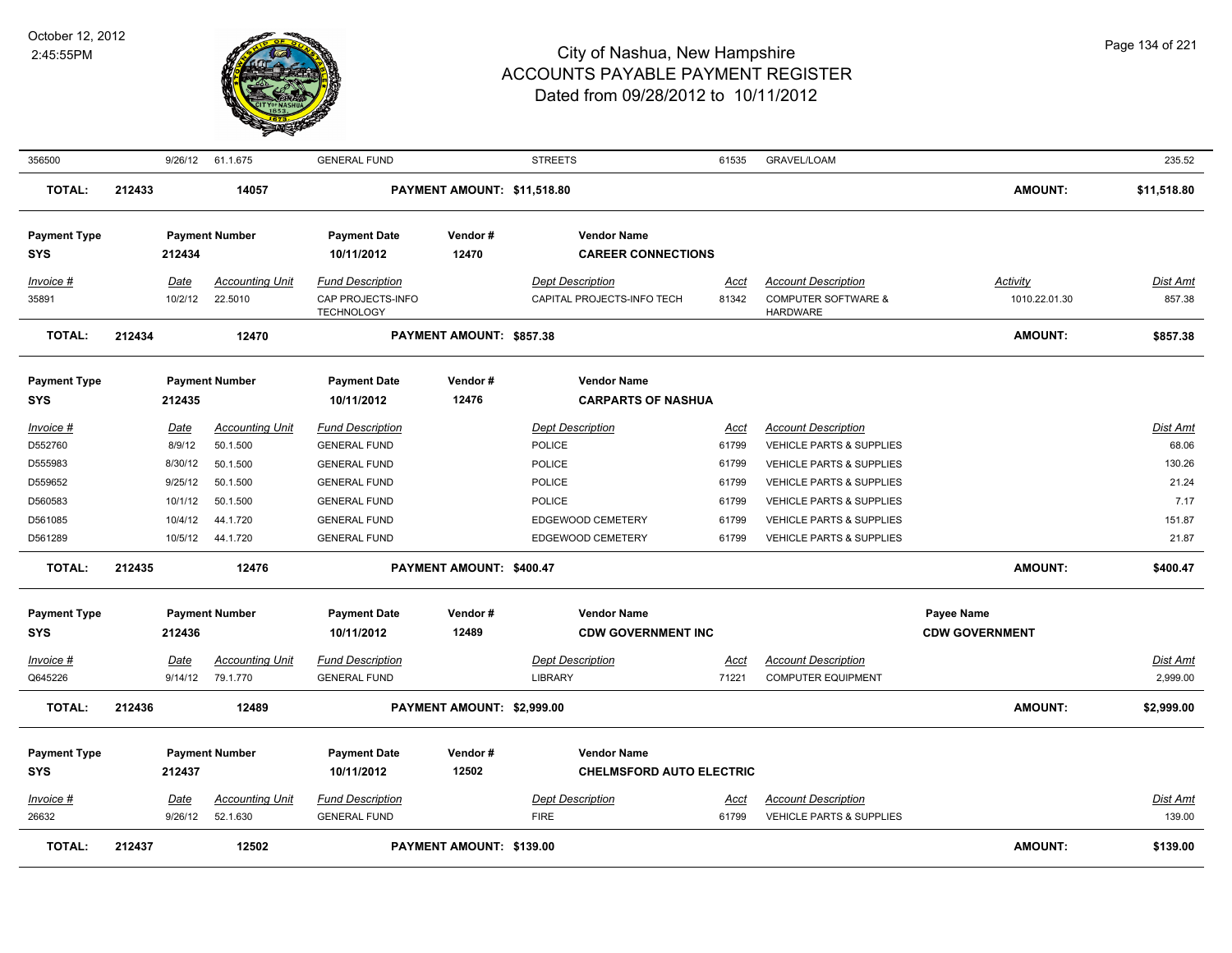

| <b>Payment Type</b>       |        |             | <b>Payment Number</b>  | <b>Payment Date</b>                     | Vendor#                        | <b>Vendor Name</b>                    |             |                                                                    |                                    |                 |
|---------------------------|--------|-------------|------------------------|-----------------------------------------|--------------------------------|---------------------------------------|-------------|--------------------------------------------------------------------|------------------------------------|-----------------|
| <b>SYS</b>                |        | 212438      |                        | 10/11/2012                              | 12504                          | <b>CHEMSERVE ENVIRONMENTAL ANALYS</b> |             |                                                                    |                                    |                 |
| Invoice #                 |        | Date        | <b>Accounting Unit</b> | <b>Fund Description</b>                 |                                | <b>Dept Description</b>               | Acct        | <b>Account Description</b>                                         |                                    | Dist Amt        |
| 48358                     |        | 9/12/12     | 69.6200.670            | <b>WASTEWATER FUND</b>                  |                                | <b>WASTEWATER</b>                     | 53107       | ARCHITECT/ENGINEERING<br><b>SERVICES</b>                           |                                    | 87.71           |
| 48392                     |        | 9/18/12     | 69.6200.670            | <b>WASTEWATER FUND</b>                  |                                | <b>WASTEWATER</b>                     | 53107       | ARCHITECT/ENGINEERING                                              |                                    | 87.71           |
| 48448                     |        | 9/19/12     | 69.6200.670            | <b>WASTEWATER FUND</b>                  |                                | <b>WASTEWATER</b>                     | 53107       | <b>SERVICES</b><br>ARCHITECT/ENGINEERING<br><b>SERVICES</b>        |                                    | 117.71          |
| <b>TOTAL:</b>             | 212438 |             | 12504                  |                                         | PAYMENT AMOUNT: \$293.13       |                                       |             |                                                                    | AMOUNT:                            | \$293.13        |
| <b>Payment Type</b>       |        |             | <b>Payment Number</b>  | <b>Payment Date</b>                     | Vendor#                        | <b>Vendor Name</b>                    |             |                                                                    | Payee Name                         |                 |
| <b>SYS</b>                |        | 212439      |                        | 10/11/2012                              | 14106                          | <b>CINTAS</b>                         |             |                                                                    | <b>CINTAS UNIFORMS</b>             |                 |
| Invoice #                 |        | Date        | <b>Accounting Unit</b> | <b>Fund Description</b>                 |                                | <b>Dept Description</b>               | <u>Acct</u> | <b>Account Description</b>                                         | Activity                           | <u>Dist Amt</u> |
| 016822325                 |        | 9/24/12     | 86.3120                | <b>TRANSIT GRANTS</b>                   |                                | <b>GRANT FUNDS-TRANSIT</b>            | 55699       | OTHER CONTRACTED SERVICES                                          | 86.800.13.40.01                    | 57.29           |
| <b>TOTAL:</b>             | 212439 |             | 14106                  |                                         | <b>PAYMENT AMOUNT: \$57.29</b> |                                       |             |                                                                    | <b>AMOUNT:</b>                     | \$57.29         |
|                           |        |             |                        |                                         |                                |                                       |             |                                                                    |                                    |                 |
| <b>Payment Type</b>       |        |             | <b>Payment Number</b>  | <b>Payment Date</b>                     | Vendor#                        | <b>Vendor Name</b>                    |             |                                                                    | Payee Name                         |                 |
| <b>SYS</b>                |        | 212440      |                        | 10/11/2012                              | 12527                          | <b>COCCI COMPUTER SERVICES INC.</b>   |             |                                                                    | <b>COCCI COMPUTER SERVICES LLC</b> |                 |
| <u>Invoice #</u>          |        | <u>Date</u> | <b>Accounting Unit</b> | <b>Fund Description</b>                 |                                | <b>Dept Description</b>               | <u>Acct</u> | <b>Account Description</b>                                         |                                    | Dist Amt        |
| S124555                   |        | 9/12/12     | 79.1.770               | <b>GENERAL FUND</b>                     |                                | <b>LIBRARY</b>                        | 54450       | OFFICE EQUIP REPAIRS &                                             |                                    | 161.00          |
| S125102-ADJ               |        | 6/28/12     | 79.1.770               | <b>GENERAL FUND</b>                     |                                | <b>LIBRARY</b>                        | 54450       | <b>MAINTENANCE</b><br>OFFICE EQUIP REPAIRS &                       |                                    | 299.00          |
| S125102-ADJ-CR            |        |             | 6/28/12 79.1.770       | <b>GENERAL FUND</b>                     |                                | LIBRARY                               | 54450       | <b>MAINTENANCE</b><br>OFFICE EQUIP REPAIRS &<br><b>MAINTENANCE</b> |                                    | $-299.00$       |
| <b>TOTAL:</b>             | 212440 |             | 12527                  |                                         | PAYMENT AMOUNT: \$161.00       |                                       |             |                                                                    | <b>AMOUNT:</b>                     | \$161.00        |
|                           |        |             |                        |                                         |                                |                                       |             |                                                                    |                                    |                 |
| <b>Payment Type</b>       |        |             | <b>Payment Number</b>  | <b>Payment Date</b>                     | Vendor#                        | <b>Vendor Name</b>                    |             |                                                                    |                                    |                 |
| <b>SYS</b>                |        | 212441      |                        | 10/11/2012                              | 10012                          | <b>COMMONWEALTH OF MASS</b>           |             |                                                                    |                                    |                 |
| $Invoice$ #               |        | <u>Date</u> | Accounting Unit        | <b>Fund Description</b>                 |                                | <b>Dept Description</b>               | Acct        | <b>Account Description</b>                                         |                                    | Dist Amt        |
| REFUND/NO CLASS<br>ATTEND |        | 10/3/12     | 50.2502                | LAW ENFORCEMENT TRAINING<br><b>FUND</b> |                                | LAW ENFORCEMENT TRAINING              | 44535       | <b>TRAINING FEES</b>                                               |                                    | 375.00          |
| <b>TOTAL:</b>             | 212441 |             | 10012                  |                                         | PAYMENT AMOUNT: \$375.00       |                                       |             |                                                                    | <b>AMOUNT:</b>                     | \$375.00        |
| <b>Payment Type</b>       |        |             | <b>Payment Number</b>  | <b>Payment Date</b>                     | Vendor#                        | <b>Vendor Name</b>                    |             |                                                                    |                                    |                 |
| <b>SYS</b>                |        | 212442      |                        | 10/11/2012                              | 12540                          | <b>COMPUTER HUT dba IT INSIDERS</b>   |             |                                                                    |                                    |                 |
| Invoice #                 |        | Date        | <b>Accounting Unit</b> | <b>Fund Description</b>                 |                                | <b>Dept Description</b>               | Acct        | <b>Account Description</b>                                         |                                    | Dist Amt        |
| 83226                     |        | 9/24/12     | 26.1.585               | <b>GENERAL FUND</b>                     |                                | <b>FINANCIAL SERVICES</b>             | 61100       | OFFICE SUPPLIES                                                    |                                    | 214.80          |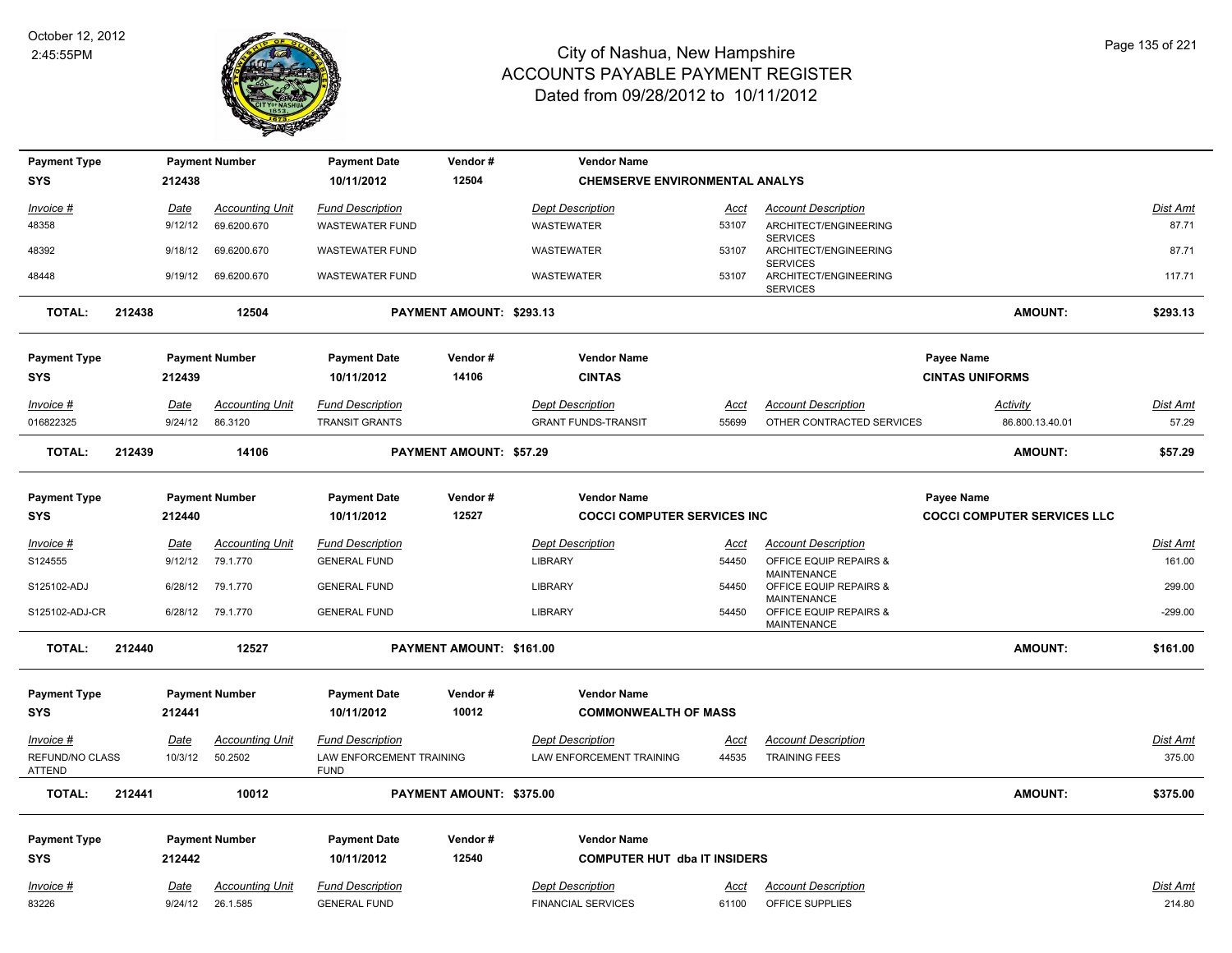

| <b>TOTAL:</b>                     | 212442 |                        | 12540                                 |                                                         | PAYMENT AMOUNT: \$214.80    |                                                          |               |                                                | <b>AMOUNT:</b>  | \$214.80             |
|-----------------------------------|--------|------------------------|---------------------------------------|---------------------------------------------------------|-----------------------------|----------------------------------------------------------|---------------|------------------------------------------------|-----------------|----------------------|
| <b>Payment Type</b><br><b>SYS</b> |        | 212443                 | <b>Payment Number</b>                 | <b>Payment Date</b><br>10/11/2012                       | Vendor#<br>11874            | <b>Vendor Name</b><br><b>CONSHOHOCKEN STEEL PRODUCTS</b> |               |                                                |                 |                      |
|                                   |        |                        |                                       |                                                         |                             |                                                          |               |                                                |                 |                      |
| Invoice #<br>9730304              |        | <u>Date</u><br>9/17/12 | <b>Accounting Unit</b><br>68.6000.540 | <b>Fund Description</b><br>SOLID WASTE FUND             |                             | <b>Dept Description</b><br>SOLID WASTE                   | Acct<br>71000 | <b>Account Description</b><br><b>EQUIPMENT</b> |                 | Dist Amt<br>6,620.00 |
| 9730311                           |        | 9/18/12                | 68.6000.540                           | SOLID WASTE FUND                                        |                             | <b>SOLID WASTE</b>                                       | 71000         | <b>EQUIPMENT</b>                               |                 | 3,646.00             |
| 9730311                           |        | 9/18/12                | TF68.7002                             | SOLID WASTE RECLAMATION                                 |                             | SOLID WASTE RECLAMATION                                  | 71999         | MISCELLANEOUS EQUIPMENT                        |                 | 2,974.00             |
| 9730320                           |        | 9/19/12                | TF68.7002                             | <b>TRUST</b><br>SOLID WASTE RECLAMATION<br><b>TRUST</b> |                             | <b>TRUST</b><br>SOLID WASTE RECLAMATION<br><b>TRUST</b>  | 71999         | MISCELLANEOUS EQUIPMENT                        |                 | 13,480.00            |
| <b>TOTAL:</b>                     | 212443 |                        | 11874                                 |                                                         | PAYMENT AMOUNT: \$26,720.00 |                                                          |               |                                                | <b>AMOUNT:</b>  | \$26,720.00          |
| <b>Payment Type</b>               |        |                        | <b>Payment Number</b>                 | <b>Payment Date</b>                                     | Vendor#                     | <b>Vendor Name</b>                                       |               |                                                |                 |                      |
| <b>SYS</b>                        |        | 212444                 |                                       | 10/11/2012                                              | 10490                       | <b>CONWAY OFFICE PRODUCTS LLC</b>                        |               |                                                |                 |                      |
| Invoice #                         |        | Date                   | <b>Accounting Unit</b>                | <b>Fund Description</b>                                 |                             | <b>Dept Description</b>                                  | Acct          | <b>Account Description</b>                     |                 | Dist Amt             |
| 043631                            |        | 9/26/12                | 22.1.500                              | <b>GENERAL FUND</b>                                     |                             | INFORMATION TECHNOLOGY                                   | 61615         | <b>TECHNOLOGY EQUIP</b><br>CONSUMABLES         |                 | 446.65               |
| <b>TOTAL:</b>                     | 212444 |                        | 10490                                 |                                                         | PAYMENT AMOUNT: \$446.65    |                                                          |               |                                                | <b>AMOUNT:</b>  | \$446.65             |
| <b>Payment Type</b>               |        |                        | <b>Payment Number</b>                 | <b>Payment Date</b>                                     | Vendor#                     | <b>Vendor Name</b>                                       |               |                                                |                 |                      |
| <b>SYS</b>                        |        | 212445                 |                                       | 10/11/2012                                              | 12560                       | <b>CORRIVEAU ROUTHIER INC</b>                            |               |                                                |                 |                      |
| Invoice #                         |        | Date                   | <b>Accounting Unit</b>                | <b>Fund Description</b>                                 |                             | <b>Dept Description</b>                                  | Acct          | <b>Account Description</b>                     | <b>Activity</b> | Dist Amt             |
| 266710                            |        | 9/25/12                | TF60.7530                             | P&Z-SIDEWALK CONSTRUCTION<br>SE                         |                             | ENG-SIDEWALK CONSTRUCTION<br>SE                          | 54210         | <b>CONSTRUCTION SERVICES</b>                   | 1000            | 8,603.10             |
| <b>TOTAL:</b>                     | 212445 |                        | 12560                                 |                                                         | PAYMENT AMOUNT: \$8,603.10  |                                                          |               |                                                | <b>AMOUNT:</b>  | \$8,603.10           |
| <b>Payment Type</b>               |        |                        | <b>Payment Number</b>                 | <b>Payment Date</b>                                     | Vendor#                     | <b>Vendor Name</b>                                       |               |                                                |                 |                      |
| <b>SYS</b>                        |        | 212446                 |                                       | 10/11/2012                                              | 15134                       | <b>STEPHEN COTE</b>                                      |               |                                                |                 |                      |
| Invoice #                         |        | Date                   | <b>Accounting Unit</b>                | <b>Fund Description</b>                                 |                             | <b>Dept Description</b>                                  | Acct          | <b>Account Description</b>                     |                 | Dist Amt             |
| 9/26-CLOTHES<br><b>REIMBURSE</b>  |        | 9/26/12                | 52.1.625                              | <b>GENERAL FUND</b>                                     |                             | <b>FIRE</b>                                              | 61107         | <b>CLOTHING &amp; UNIFORMS</b>                 |                 | 200.56               |
| <b>TOTAL:</b>                     | 212446 |                        | 15134                                 |                                                         | PAYMENT AMOUNT: \$200.56    |                                                          |               |                                                | <b>AMOUNT:</b>  | \$200.56             |
| <b>Payment Type</b>               |        |                        | <b>Payment Number</b>                 | <b>Payment Date</b>                                     | Vendor#                     | <b>Vendor Name</b>                                       |               |                                                |                 |                      |
| <b>SYS</b>                        |        | 212447                 |                                       | 10/11/2012                                              | 12576                       | <b>CREDERE ASSOCIATES</b>                                |               |                                                |                 |                      |
| Invoice #                         |        | <b>Date</b>            | <b>Accounting Unit</b>                | <b>Fund Description</b>                                 |                             | <b>Dept Description</b>                                  | <u>Acct</u>   | <b>Account Description</b>                     | <b>Activity</b> | <b>Dist Amt</b>      |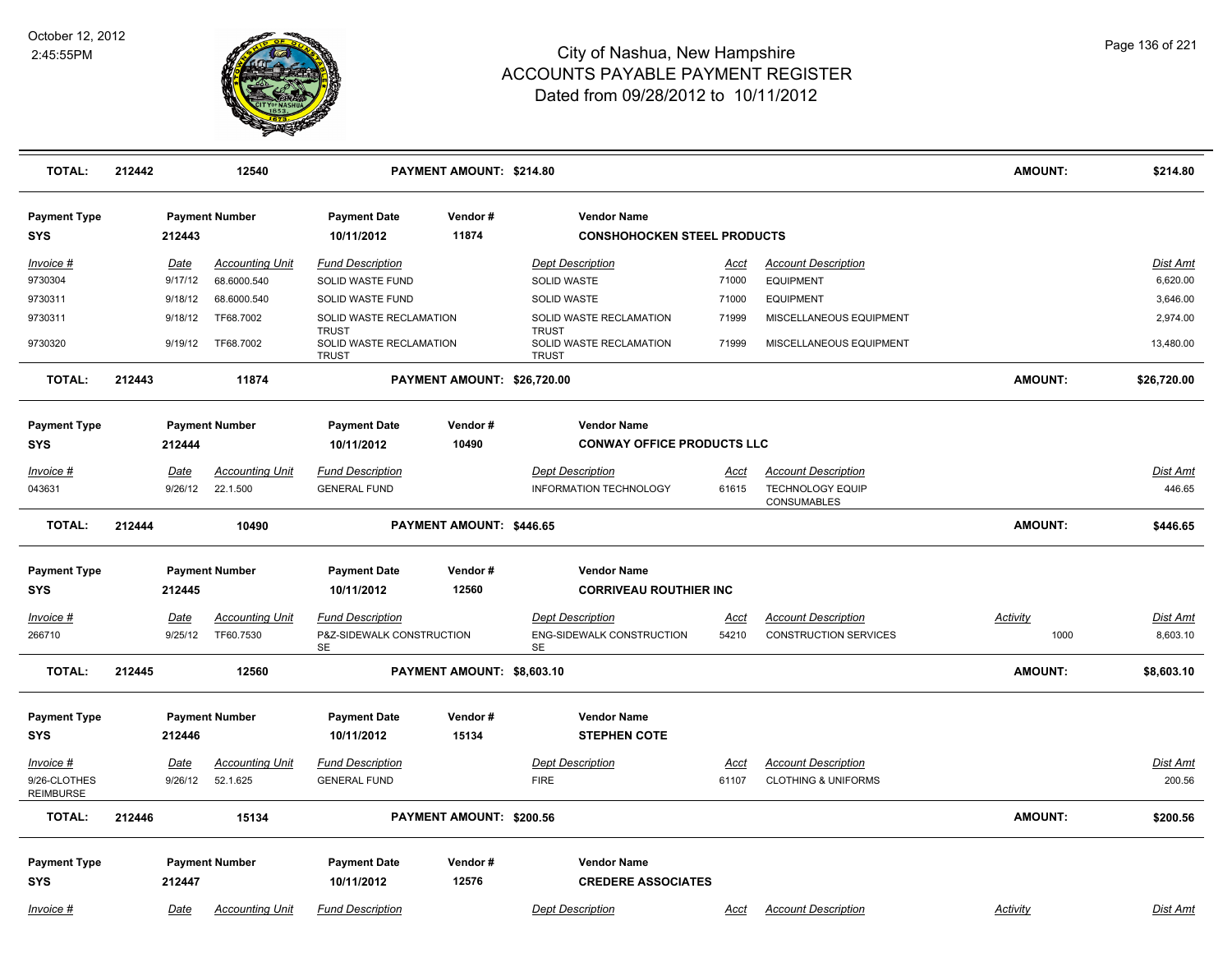

| 1998                |        | 8/31/12 | 81.3080                | COMMUNITY DEVELOPMENT<br><b>GRANTS</b> |                               | COMMUNITY DEVELOPMENT<br><b>GRANTS</b> | 53628       | <b>CONTRACT SERVICES</b>                                                | 1023.81.03.30  | 803.40          |
|---------------------|--------|---------|------------------------|----------------------------------------|-------------------------------|----------------------------------------|-------------|-------------------------------------------------------------------------|----------------|-----------------|
| <b>TOTAL:</b>       | 212447 |         | 12576                  |                                        | PAYMENT AMOUNT: \$803.40      |                                        |             |                                                                         | <b>AMOUNT:</b> | \$803.40        |
| <b>Payment Type</b> |        |         | <b>Payment Number</b>  | <b>Payment Date</b>                    | Vendor#                       | <b>Vendor Name</b>                     |             |                                                                         |                |                 |
| <b>SYS</b>          |        | 212448  |                        | 10/11/2012                             | 12593                         | <b>D &amp; R TOWING INC</b>            |             |                                                                         |                |                 |
| Invoice #           |        | Date    | <b>Accounting Unit</b> | <b>Fund Description</b>                |                               | <b>Dept Description</b>                | Acct        | <b>Account Description</b>                                              |                | Dist Amt        |
| 171605              |        | 9/5/12  | 26.4005                | TRAFFIC VIOLATIONS FUND                |                               | <b>TRAFFIC VIOLATIONS</b>              | 45400       | TRAFFIC VIOLATIONS                                                      |                | 95.00           |
| 171634              |        | 9/11/12 | 26.4005                | TRAFFIC VIOLATIONS FUND                |                               | <b>TRAFFIC VIOLATIONS</b>              | 45400       | <b>TRAFFIC VIOLATIONS</b>                                               |                | 95.00           |
| 171660              |        | 9/5/12  | 26.4005                | TRAFFIC VIOLATIONS FUND                |                               | <b>TRAFFIC VIOLATIONS</b>              | 45400       | TRAFFIC VIOLATIONS                                                      |                | 125.00          |
| 171723              |        | 9/19/12 | 68.6000.695            | SOLID WASTE FUND                       |                               | SOLID WASTE                            | 54625       | <b>TOWING SERVICES</b>                                                  |                | 80.00           |
| 171731              |        | 9/20/12 | 68.6000.695            | SOLID WASTE FUND                       |                               | SOLID WASTE                            | 54625       | <b>TOWING SERVICES</b>                                                  |                | 80.00           |
| 171741              |        | 9/11/12 | 26.4005                | <b>TRAFFIC VIOLATIONS FUND</b>         |                               | <b>TRAFFIC VIOLATIONS</b>              | 45400       | <b>TRAFFIC VIOLATIONS</b>                                               |                | 95.00           |
| 171747              |        |         | 9/11/12 26.4005        | TRAFFIC VIOLATIONS FUND                |                               | <b>TRAFFIC VIOLATIONS</b>              | 45400       | TRAFFIC VIOLATIONS                                                      |                | 95.00           |
| <b>TOTAL:</b>       | 212448 |         | 12593                  |                                        | PAYMENT AMOUNT: \$665.00      |                                        |             |                                                                         | <b>AMOUNT:</b> | \$665.00        |
| <b>Payment Type</b> |        |         | <b>Payment Number</b>  | <b>Payment Date</b>                    | Vendor#                       | <b>Vendor Name</b>                     |             |                                                                         |                |                 |
| <b>SYS</b>          |        | 212449  |                        | 10/11/2012                             | 12609                         | <b>DELL MARKETING LP</b>               |             |                                                                         |                |                 |
| Invoice #           |        | Date    | <b>Accounting Unit</b> | <b>Fund Description</b>                |                               | <b>Dept Description</b>                | <u>Acct</u> | <b>Account Description</b>                                              |                | <b>Dist Amt</b> |
| XFX85MVV68          |        | 9/21/12 | 57.1.620               | <b>GENERAL FUND</b>                    |                               | CITYWIDE COMMUNICATIONS                | 54435       | <b>COMMUNICATIONS EQUIP</b>                                             |                | 1,287.22        |
| XFX9C7JF7           |        | 9/24/12 | 57.1.620               | <b>GENERAL FUND</b>                    |                               | CITYWIDE COMMUNICATIONS                | 54435       | <b>MAINTENANCE</b><br><b>COMMUNICATIONS EQUIP</b><br><b>MAINTENANCE</b> |                | 2,239.20        |
| <b>TOTAL:</b>       | 212449 |         | 12609                  |                                        | PAYMENT AMOUNT: \$3,526.42    |                                        |             |                                                                         | <b>AMOUNT:</b> | \$3,526.42      |
| <b>Payment Type</b> |        |         | <b>Payment Number</b>  | <b>Payment Date</b>                    | Vendor#                       | <b>Vendor Name</b>                     |             |                                                                         |                |                 |
| <b>SYS</b>          |        | 212450  |                        | 10/11/2012                             | 12617                         | DEPENDABLE LOCK SERVICE INC            |             |                                                                         |                |                 |
|                     |        |         |                        |                                        |                               |                                        |             |                                                                         |                |                 |
| Invoice #           |        | Date    | <b>Accounting Unit</b> | <b>Fund Description</b>                |                               | <b>Dept Description</b>                | <u>Acct</u> | <b>Account Description</b>                                              |                | Dist Amt        |
| 635                 |        | 9/21/12 | 50.1.500               | <b>GENERAL FUND</b>                    |                               | <b>POLICE</b>                          | 61799       | <b>VEHICLE PARTS &amp; SUPPLIES</b>                                     |                | 4.99            |
| <b>TOTAL:</b>       | 212450 |         | 12617                  |                                        | <b>PAYMENT AMOUNT: \$4.99</b> |                                        |             |                                                                         | <b>AMOUNT:</b> | \$4.99          |
| <b>Payment Type</b> |        |         | <b>Payment Number</b>  | <b>Payment Date</b>                    | Vendor#                       | <b>Vendor Name</b>                     |             |                                                                         |                |                 |
| <b>SYS</b>          |        | 212451  |                        | 10/11/2012                             | 10185                         | THE DIRT DOCTORS LLC                   |             |                                                                         |                |                 |
| Invoice #           |        | Date    | <b>Accounting Unit</b> | <b>Fund Description</b>                |                               | <b>Dept Description</b>                | Acct        | <b>Account Description</b>                                              |                | Dist Amt        |
| 45071               |        | 9/11/12 | TF77.7052              | MINE FALLS PARK ETF                    |                               | MINE FALLS PARK ETF                    | 54280       | <b>BUILDING/GROUNDS MAINTENANCE</b>                                     |                | 2,200.00        |
| 45416               |        | 10/1/12 | 68.6000.695            | SOLID WASTE FUND                       |                               | SOLID WASTE                            | 55699       | OTHER CONTRACTED SERVICES                                               |                | 10,470.00       |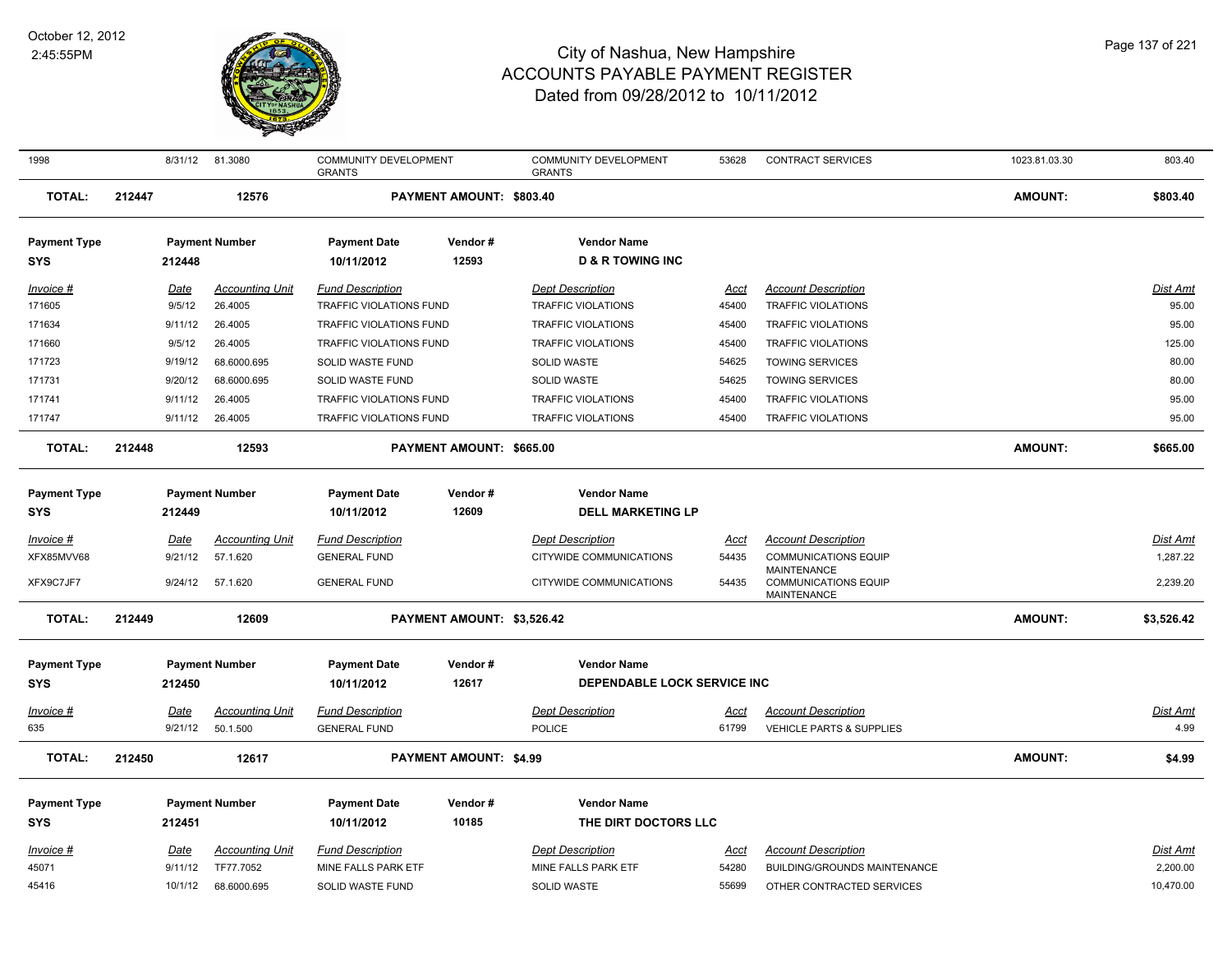

| <b>TOTAL:</b>                                              | 212451 |                            | 10185                                            |                                                                            | PAYMENT AMOUNT: \$12,670.00 |                                                                            |                               |                                                                                                              | AMOUNT:                                            | \$12,670.00                   |
|------------------------------------------------------------|--------|----------------------------|--------------------------------------------------|----------------------------------------------------------------------------|-----------------------------|----------------------------------------------------------------------------|-------------------------------|--------------------------------------------------------------------------------------------------------------|----------------------------------------------------|-------------------------------|
| <b>Payment Type</b><br><b>SYS</b>                          |        | 212452                     | <b>Payment Number</b>                            | <b>Payment Date</b><br>10/11/2012                                          | Vendor#<br>12667            | <b>Vendor Name</b><br><b>EASTERN ANALYTICAL INC</b>                        |                               |                                                                                                              |                                                    |                               |
| Invoice #<br>114955                                        |        | Date<br>9/10/12            | <b>Accounting Unit</b><br>69.6200.670            | <b>Fund Description</b><br><b>WASTEWATER FUND</b>                          |                             | <b>Dept Description</b><br><b>WASTEWATER</b>                               | Acct<br>53107                 | <b>Account Description</b><br>ARCHITECT/ENGINEERING<br><b>SERVICES</b>                                       |                                                    | Dist Amt<br>247.00            |
| <b>TOTAL:</b>                                              | 212452 |                            | 12667                                            |                                                                            | PAYMENT AMOUNT: \$247.00    |                                                                            |                               |                                                                                                              | <b>AMOUNT:</b>                                     | \$247.00                      |
| <b>Payment Type</b>                                        |        |                            | <b>Payment Number</b>                            | <b>Payment Date</b>                                                        | Vendor#                     | <b>Vendor Name</b>                                                         |                               |                                                                                                              |                                                    |                               |
| SYS                                                        |        | 212453                     |                                                  | 10/11/2012                                                                 | 10829                       | <b>ELECTRONIC ENVIRONMENTS CORP</b>                                        |                               |                                                                                                              |                                                    |                               |
| Invoice #<br>274628                                        |        | Date<br>9/11/12            | <b>Accounting Unit</b><br>22.5010                | <b>Fund Description</b><br>CAP PROJECTS-INFO<br><b>TECHNOLOGY</b>          |                             | <b>Dept Description</b><br>CAPITAL PROJECTS-INFO TECH                      | <u>Acct</u><br>81342          | <b>Account Description</b><br><b>COMPUTER SOFTWARE &amp;</b><br><b>HARDWARE</b>                              | Activity<br>1010.22.01.30                          | <b>Dist Amt</b><br>8,021.00   |
| <b>TOTAL:</b>                                              | 212453 |                            | 10829                                            |                                                                            | PAYMENT AMOUNT: \$8,021.00  |                                                                            |                               |                                                                                                              | <b>AMOUNT:</b>                                     | \$8,021.00                    |
| <b>Payment Type</b><br><b>SYS</b>                          |        | 212454                     | <b>Payment Number</b>                            | <b>Payment Date</b><br>10/11/2012                                          | Vendor#<br>12243            | <b>Vendor Name</b><br><b>ERRCO RECYCLING</b>                               |                               |                                                                                                              | Payee Name<br><b>ENVIRON, RESOURCE RETURN CORP</b> |                               |
| <u>Invoice #</u><br>1039862-IN                             |        | <b>Date</b><br>9/8/12      | <b>Accounting Unit</b><br>68.6000.695            | <b>Fund Description</b><br><b>SOLID WASTE FUND</b>                         |                             | <b>Dept Description</b><br><b>SOLID WASTE</b>                              | <u>Acct</u><br>44289          | <b>Account Description</b><br>SALE OF RECYCLABLES                                                            |                                                    | <u>Dist Amt</u><br>10,803.36  |
| <b>TOTAL:</b>                                              | 212454 |                            | 12243                                            |                                                                            | PAYMENT AMOUNT: \$10,803.36 |                                                                            |                               |                                                                                                              | AMOUNT:                                            | \$10,803.36                   |
| <b>Payment Type</b><br><b>SYS</b>                          |        | 212455                     | <b>Payment Number</b>                            | <b>Payment Date</b><br>10/11/2012                                          | Vendor#<br>12698            | <b>Vendor Name</b><br>F W WEBB CO                                          |                               |                                                                                                              |                                                    |                               |
| Invoice #<br>37417340<br>37598652                          |        | Date<br>8/15/12<br>9/14/12 | <b>Accounting Unit</b><br>61.1.700<br>61.1.670   | <b>Fund Description</b><br><b>GENERAL FUND</b><br><b>GENERAL FUND</b>      |                             | <b>Dept Description</b><br><b>STREETS</b><br><b>STREETS</b>                | Acct<br>61299<br>54280        | <b>Account Description</b><br>MISCELLANEOUS SUPPLIES<br><b>BUILDING/GROUNDS MAINTENANCE</b>                  |                                                    | Dist Amt<br>18.64<br>2,849.32 |
| <b>TOTAL:</b>                                              | 212455 |                            | 12698                                            |                                                                            | PAYMENT AMOUNT: \$2,867.96  |                                                                            |                               |                                                                                                              | AMOUNT:                                            | \$2,867.96                    |
| <b>Payment Type</b><br><b>SYS</b>                          |        | 212456                     | <b>Payment Number</b>                            | <b>Payment Date</b><br>10/11/2012                                          | Vendor#<br>14222            | <b>Vendor Name</b><br><b>FASTENAL CO</b>                                   |                               |                                                                                                              |                                                    |                               |
| <u>Invoice #</u><br><b>NHNAS87970</b><br><b>NHNAS87979</b> |        | Date<br>9/12/12<br>9/13/12 | <b>Accounting Unit</b><br>69.6200.670<br>86.3120 | <b>Fund Description</b><br><b>WASTEWATER FUND</b><br><b>TRANSIT GRANTS</b> |                             | <b>Dept Description</b><br><b>WASTEWATER</b><br><b>GRANT FUNDS-TRANSIT</b> | <u>Acct</u><br>54487<br>61299 | <b>Account Description</b><br><b>EQUIPMENT REPAIRS &amp;</b><br><b>MAINTENANCE</b><br>MISCELLANEOUS SUPPLIES | <b>Activity</b><br>86.800.13.40.01                 | Dist Amt<br>147.44<br>43.72   |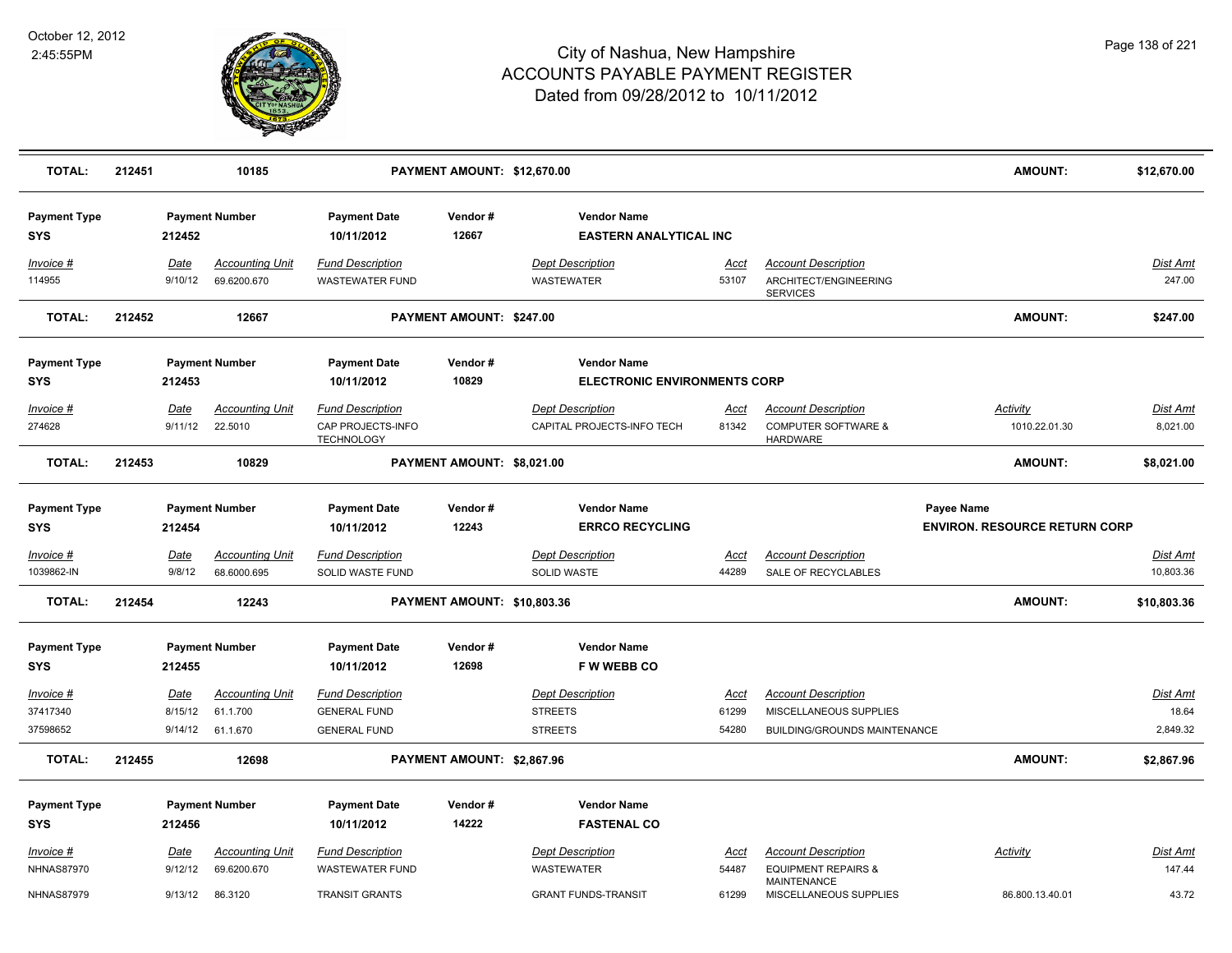

| <b>NHNAS88077</b>   |        | 9/20/12     | 86.3120                | <b>TRANSIT GRANTS</b>       |                            | <b>GRANT FUNDS-TRANSIT</b>      | 61799       | VEHICLE PARTS & SUPPLIES              | 86.800.13.30.04 | 85.47           |
|---------------------|--------|-------------|------------------------|-----------------------------|----------------------------|---------------------------------|-------------|---------------------------------------|-----------------|-----------------|
| <b>NHNAS88082</b>   |        | 9/20/12     | 69.6200.670            | <b>WASTEWATER FUND</b>      |                            | WASTEWATER                      | 54487       | <b>EQUIPMENT REPAIRS &amp;</b>        |                 | 73.10           |
| <b>NHNAS89734</b>   |        | 9/10/12     | 86.3120                | <b>TRANSIT GRANTS</b>       |                            | <b>GRANT FUNDS-TRANSIT</b>      | 61299       | MAINTENANCE<br>MISCELLANEOUS SUPPLIES | 86.800.13.40.01 | 28.48           |
| <b>TOTAL:</b>       | 212456 |             | 14222                  |                             | PAYMENT AMOUNT: \$378.21   |                                 |             |                                       | <b>AMOUNT:</b>  | \$378.21        |
| <b>Payment Type</b> |        |             | <b>Payment Number</b>  | <b>Payment Date</b>         | Vendor#                    | <b>Vendor Name</b>              |             |                                       |                 |                 |
| <b>SYS</b>          |        | 212457      |                        | 10/11/2012                  | 12716                      | <b>FIMBEL PAUNET CORP</b>       |             |                                       |                 |                 |
|                     |        |             |                        |                             |                            |                                 |             |                                       |                 |                 |
| Invoice #           |        | Date        | <b>Accounting Unit</b> | <b>Fund Description</b>     |                            | <b>Dept Description</b>         | <u>Acct</u> | <b>Account Description</b>            |                 | Dist Amt        |
| 75334               |        | 9/12/12     | 52.1.720               | <b>GENERAL FUND</b>         |                            | <b>FIRE</b>                     | 54280       | <b>BUILDING/GROUNDS MAINTENANCE</b>   |                 | 345.00          |
| 75345               |        | 9/12/12     | 52.1.720               | <b>GENERAL FUND</b>         |                            | <b>FIRE</b>                     | 54280       | BUILDING/GROUNDS MAINTENANCE          |                 | 335.00          |
| 75385               |        | 9/17/12     | 52.1.720               | <b>GENERAL FUND</b>         |                            | <b>FIRE</b>                     | 54280       | BUILDING/GROUNDS MAINTENANCE          |                 | 105.00          |
| <b>TOTAL:</b>       | 212457 |             | 12716                  |                             | PAYMENT AMOUNT: \$785.00   |                                 |             |                                       | <b>AMOUNT:</b>  | \$785.00        |
| <b>Payment Type</b> |        |             | <b>Payment Number</b>  | <b>Payment Date</b>         | Vendor#                    | <b>Vendor Name</b>              |             |                                       |                 |                 |
| <b>SYS</b>          |        | 212458      |                        | 10/11/2012                  | 15078                      | <b>FITZWILLIAM TOWN LIBRARY</b> |             |                                       |                 |                 |
| $Invoice$ #         |        | <b>Date</b> | <b>Accounting Unit</b> | <b>Fund Description</b>     |                            | <b>Dept Description</b>         | <b>Acct</b> | <b>Account Description</b>            |                 | <b>Dist Amt</b> |
| REIMBURSE LOST BOOK |        | 5/25/12     | 79.4090                | LIB-LOST/DAMAGED BOOK FINES |                            | LIB-LOST/DAMAGED BOOK FINES     | 45440       | <b>LIBRARY BOOK FINES</b>             |                 | 25.00           |
| <b>TOTAL:</b>       | 212458 |             | 15078                  |                             | PAYMENT AMOUNT: \$25.00    |                                 |             |                                       | <b>AMOUNT:</b>  | \$25.00         |
| <b>Payment Type</b> |        |             | <b>Payment Number</b>  | <b>Payment Date</b>         | Vendor#                    | <b>Vendor Name</b>              |             |                                       |                 |                 |
| <b>SYS</b>          |        | 212459      |                        | 10/11/2012                  | 14230                      | <b>FLEETPRIDE INC</b>           |             |                                       |                 |                 |
|                     |        |             |                        |                             |                            |                                 |             |                                       |                 |                 |
| Invoice #           |        | <u>Date</u> | <b>Accounting Unit</b> | <b>Fund Description</b>     |                            | <b>Dept Description</b>         | <u>Acct</u> | <b>Account Description</b>            |                 | Dist Amt        |
| 50075495            |        | 9/24/12     | 52.1.630               | <b>GENERAL FUND</b>         |                            | <b>FIRE</b>                     | 61799       | VEHICLE PARTS & SUPPLIES              |                 | 1,562.95        |
| 50112847            |        | 9/26/12     | 52.1.630               | <b>GENERAL FUND</b>         |                            | <b>FIRE</b>                     | 61705       | <b>TIRES</b>                          |                 | $-380.78$       |
| <b>TOTAL:</b>       | 212459 |             | 14230                  |                             | PAYMENT AMOUNT: \$1,182.17 |                                 |             |                                       | <b>AMOUNT:</b>  | \$1,182.17      |
| <b>Payment Type</b> |        |             | <b>Payment Number</b>  | <b>Payment Date</b>         | Vendor#                    | <b>Vendor Name</b>              |             |                                       | Payee Name      |                 |
| <b>SYS</b>          |        | 212460      |                        | 10/11/2012                  | 14241                      | <b>GALE GROUP INC</b>           |             |                                       | <b>GALE</b>     |                 |
| $Invoice$ #         |        | Date        | <b>Accounting Unit</b> | <b>Fund Description</b>     |                            | <b>Dept Description</b>         | <u>Acct</u> | <b>Account Description</b>            |                 | <u>Dist Amt</u> |
| 97454048            |        | 9/18/12     | 79.1.760               | <b>GENERAL FUND</b>         |                            | <b>LIBRARY</b>                  | 61807       | <b>PUBLICATIONS</b>                   |                 | 109.61          |
| 97484680            |        |             | 9/20/12 79.1.760       | <b>GENERAL FUND</b>         |                            | <b>LIBRARY</b>                  | 61807       | <b>PUBLICATIONS</b>                   |                 | 32.38           |
| <b>TOTAL:</b>       | 212460 |             | 14241                  |                             | PAYMENT AMOUNT: \$141.99   |                                 |             |                                       | <b>AMOUNT:</b>  | \$141.99        |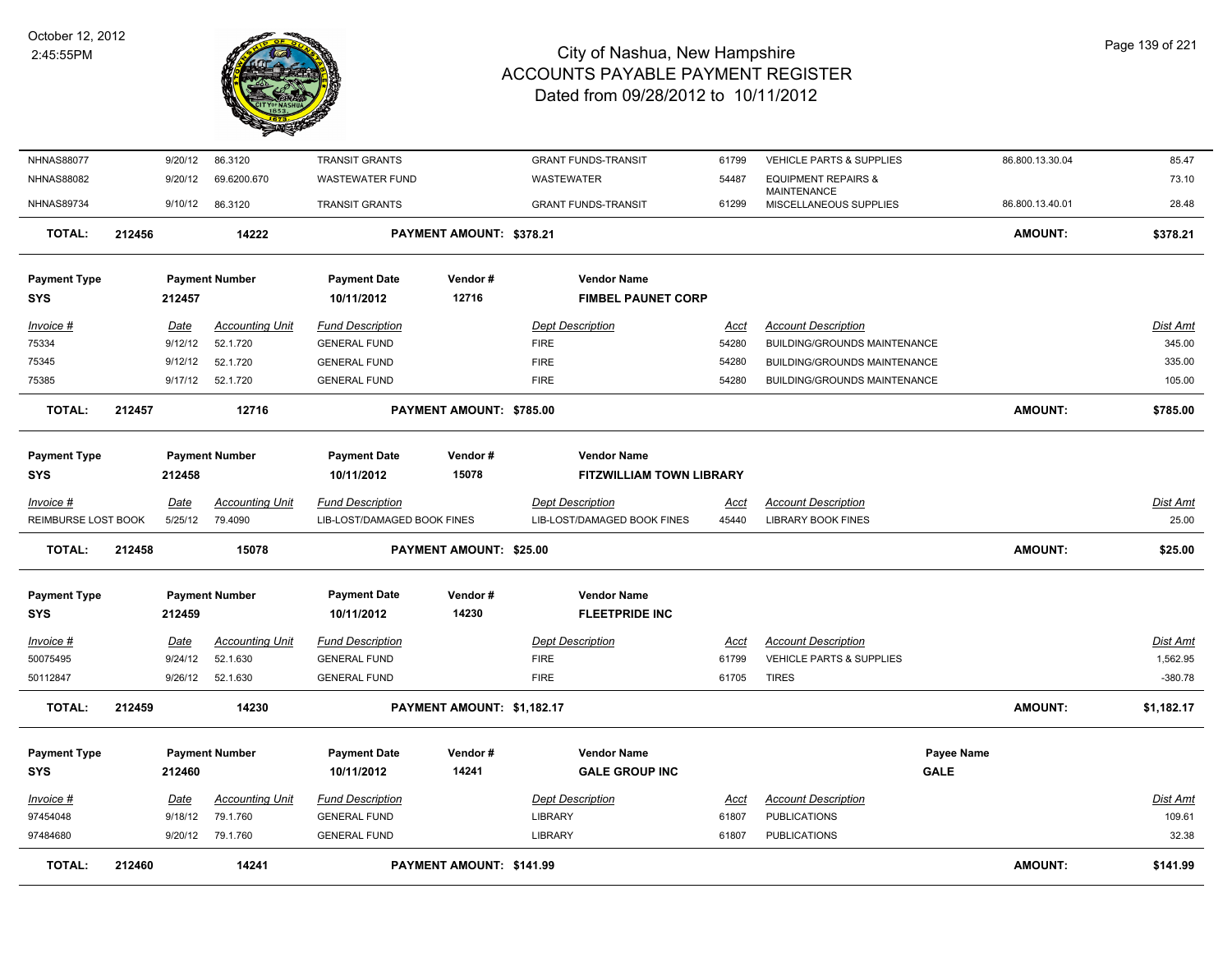

| <b>Payment Type</b>  |        |                 | <b>Payment Number</b>             | <b>Payment Date</b>                              | Vendor#                    | <b>Vendor Name</b>                                    |               |                                                                   |                                    |                    |
|----------------------|--------|-----------------|-----------------------------------|--------------------------------------------------|----------------------------|-------------------------------------------------------|---------------|-------------------------------------------------------------------|------------------------------------|--------------------|
| <b>SYS</b>           |        | 212461          |                                   | 10/11/2012                                       | 12767                      | <b>GAYLORD BROS INC</b>                               |               |                                                                   |                                    |                    |
| Invoice #            |        | <u>Date</u>     | <b>Accounting Unit</b>            | <b>Fund Description</b>                          |                            | <b>Dept Description</b>                               | Acct          | <b>Account Description</b>                                        |                                    | Dist Amt           |
| 2092124              |        | 9/17/12         | 79.1.770                          | <b>GENERAL FUND</b>                              |                            | <b>LIBRARY</b>                                        | 61299         | MISCELLANEOUS SUPPLIES                                            |                                    | 1,232.07           |
| <b>TOTAL:</b>        | 212461 |                 | 12767                             |                                                  | PAYMENT AMOUNT: \$1,232.07 |                                                       |               |                                                                   | AMOUNT:                            | \$1,232.07         |
| <b>Payment Type</b>  |        |                 | <b>Payment Number</b>             | <b>Payment Date</b>                              | Vendor#                    | <b>Vendor Name</b>                                    |               |                                                                   |                                    |                    |
| SYS                  |        | 212462          |                                   | 10/11/2012                                       | 12776                      | <b>GILLIG LLC</b>                                     |               |                                                                   |                                    |                    |
| Invoice #<br>4849154 |        | Date<br>9/20/12 | <b>Accounting Unit</b><br>86.3120 | <b>Fund Description</b><br><b>TRANSIT GRANTS</b> |                            | <b>Dept Description</b><br><b>GRANT FUNDS-TRANSIT</b> | Acct<br>61799 | <b>Account Description</b><br><b>VEHICLE PARTS &amp; SUPPLIES</b> | <b>Activity</b><br>86.800.13.30.01 | Dist Amt<br>389.70 |
| 4849561              |        | 9/21/12         | 86.3120                           | <b>TRANSIT GRANTS</b>                            |                            | <b>GRANT FUNDS-TRANSIT</b>                            | 61799         | <b>VEHICLE PARTS &amp; SUPPLIES</b>                               | 86.800.13.30.01                    | 10.23              |
| <b>TOTAL:</b>        | 212462 |                 | 12776                             |                                                  | PAYMENT AMOUNT: \$399.93   |                                                       |               |                                                                   | <b>AMOUNT:</b>                     | \$399.93           |
| <b>Payment Type</b>  |        |                 | <b>Payment Number</b>             | <b>Payment Date</b>                              | Vendor#                    | <b>Vendor Name</b>                                    |               |                                                                   |                                    |                    |
| <b>SYS</b>           |        | 212463          |                                   | 10/11/2012                                       | 10853                      | <b>GRAINGER</b>                                       |               |                                                                   |                                    |                    |
| $Invoice$ #          |        | <u>Date</u>     | <b>Accounting Unit</b>            | <b>Fund Description</b>                          |                            | <b>Dept Description</b>                               | Acct          | <b>Account Description</b>                                        |                                    | Dist Amt           |
| 9897555877           |        | 8/9/12          | 68.6000.692                       | SOLID WASTE FUND                                 |                            | <b>SOLID WASTE</b>                                    | 54600         | <b>VEHICLE REPAIRS &amp; MAINTENANCE</b>                          |                                    | 698.53             |
| 9931621271           |        | 9/19/12         | 69.6200.670                       | <b>WASTEWATER FUND</b>                           |                            | WASTEWATER                                            | 61149         | LABORATORY SUPPLIES                                               |                                    | 34.73              |
| 9933569932           |        | 9/21/12         | 68.6000.692                       | SOLID WASTE FUND                                 |                            | SOLID WASTE                                           | 54600         | VEHICLE REPAIRS & MAINTENANCE                                     |                                    | 131.88             |
| 9935701632           |        | 9/25/12         | 68.6000.692                       | SOLID WASTE FUND                                 |                            | SOLID WASTE                                           | 54600         | <b>VEHICLE REPAIRS &amp; MAINTENANCE</b>                          |                                    | 260.64             |
| <b>TOTAL:</b>        | 212463 |                 | 10853                             |                                                  | PAYMENT AMOUNT: \$1,125.78 |                                                       |               |                                                                   | AMOUNT:                            | \$1,125.78         |
| <b>Payment Type</b>  |        |                 | <b>Payment Number</b>             | <b>Payment Date</b>                              | Vendor#                    | <b>Vendor Name</b>                                    |               |                                                                   |                                    |                    |
| <b>SYS</b>           |        | 212464          |                                   | 10/11/2012                                       | 14266                      | <b>GRANITE STATE CONCRETE CO INC</b>                  |               |                                                                   |                                    |                    |
| Invoice #            |        | <u>Date</u>     | <u>Accounting Unit</u>            | <b>Fund Description</b>                          |                            | <b>Dept Description</b>                               | <u>Acct</u>   | <b>Account Description</b>                                        | <b>Activity</b>                    | <b>Dist Amt</b>    |
| 20112266             |        | 8/3/12          | 69.6200.540                       | <b>WASTEWATER FUND</b>                           |                            | WASTEWATER                                            | 54300         | SEWER MAINTENANCE                                                 |                                    | 2,000.00           |
| 20112348             |        | 8/6/12          | 69.6200.540                       | <b>WASTEWATER FUND</b>                           |                            | WASTEWATER                                            | 54300         | <b>SEWER MAINTENANCE</b>                                          |                                    | 1,625.00           |
| 20112763             |        | 8/20/12         | TF60.7530                         | P&Z-SIDEWALK CONSTRUCTION                        |                            | ENG-SIDEWALK CONSTRUCTION                             | 54210         | <b>CONSTRUCTION SERVICES</b>                                      | 1000                               | 600.00             |
| 20113050             |        | 8/31/12         | 61.1.675                          | SE<br><b>GENERAL FUND</b>                        |                            | <b>SE</b><br><b>STREETS</b>                           | 61560         | <b>CONSTRUCTION MATERIALS</b>                                     |                                    | 862.50             |
| 20113183             |        | 9/6/12          | 61.1.675                          | <b>GENERAL FUND</b>                              |                            | <b>STREETS</b>                                        | 61560         | <b>CONSTRUCTION MATERIALS</b>                                     |                                    | 1,500.00           |
| 20113204             |        | 9/7/12          | 69.6200.540                       | <b>WASTEWATER FUND</b>                           |                            | WASTEWATER                                            | 54300         | SEWER MAINTENANCE                                                 |                                    | 1,000.00           |
| 20113380             |        | 9/13/12         | 69.6200.540                       | <b>WASTEWATER FUND</b>                           |                            | WASTEWATER                                            | 54300         | SEWER MAINTENANCE                                                 |                                    | 675.00             |
| 20113381             |        | 9/13/12         | TF60.7530                         | P&Z-SIDEWALK CONSTRUCTION<br>SE                  |                            | ENG-SIDEWALK CONSTRUCTION<br>SE                       | 54210         | <b>CONSTRUCTION SERVICES</b>                                      | 1000                               | 1,230.00           |
| 20113401             |        | 9/14/12         | TF60.7530                         | P&Z-SIDEWALK CONSTRUCTION                        |                            | ENG-SIDEWALK CONSTRUCTION                             | 54210         | <b>CONSTRUCTION SERVICES</b>                                      | 1000                               | 1,353.00           |
| 20113412             |        | 9/15/12         | TF60.7530                         | SE<br>P&Z-SIDEWALK CONSTRUCTION<br>SE            |                            | SE<br><b>ENG-SIDEWALK CONSTRUCTION</b><br><b>SE</b>   | 54210         | <b>CONSTRUCTION SERVICES</b>                                      | 1000                               | 798.00             |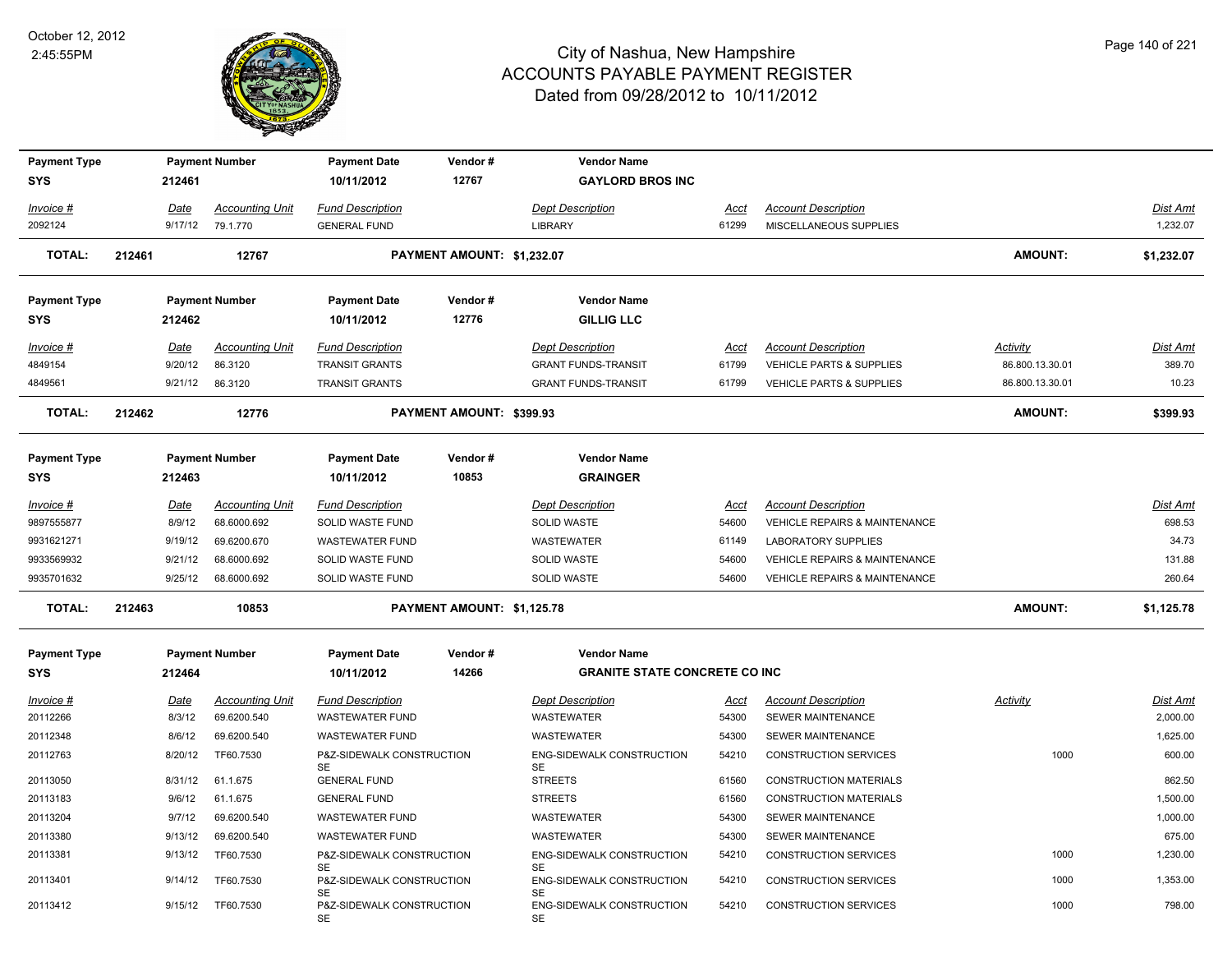

| TOTAL:                            | 212468 |                | 12030                  |                                        | PAYMENT AMOUNT: \$141.69    |                                                                |             |                                                      | AMOUNT:             | \$141.69        |
|-----------------------------------|--------|----------------|------------------------|----------------------------------------|-----------------------------|----------------------------------------------------------------|-------------|------------------------------------------------------|---------------------|-----------------|
| F-22197                           |        | 9/20/12        | 52.1.625               | <b>GENERAL FUND</b>                    |                             | <b>FIRE</b>                                                    | 71432       | FIRE APPARATUS EQUIPMENT                             |                     | 141.69          |
| SYS<br>Invoice #                  |        | 212468<br>Date | <b>Accounting Unit</b> | 10/11/2012<br><b>Fund Description</b>  | 12030                       | <b>HARRISON SHRADER ENTERPRISES</b><br><b>Dept Description</b> | Acct        | <b>Account Description</b>                           |                     | <b>Dist Amt</b> |
| <b>Payment Type</b>               |        |                | <b>Payment Number</b>  | <b>Payment Date</b>                    | Vendor#                     | <b>Vendor Name</b>                                             |             |                                                      |                     |                 |
| <b>TOTAL:</b>                     | 212467 |                | 12826                  |                                        | PAYMENT AMOUNT: \$22,705.40 |                                                                |             |                                                      | AMOUNT:             | \$22,705.40     |
| AUGUST 2012-HOPWA                 |        |                | 9/14/12 71.3068        | <b>COMMUNITY SERVICES GRANTS</b>       |                             | <b>COMMUNITY SERVICES GRANTS</b>                               | 68235       | ADMINISTRATIVE EXPENSES                              | 71.1006.13.01       | 1,485.40        |
| AUGUST 2012-HOPWA                 |        | 9/14/12        | 71.3068                | <b>COMMUNITY SERVICES GRANTS</b>       |                             | <b>COMMUNITY SERVICES GRANTS</b>                               | 55699       | OTHER CONTRACTED SERVICES                            | 71.1006.13.01       | 21,220.00       |
| <u>Invoice #</u>                  |        | Date           | <b>Accounting Unit</b> | <b>Fund Description</b>                |                             | <b>Dept Description</b>                                        | <u>Acct</u> | <b>Account Description</b>                           | <b>Activity</b>     | Dist Amt        |
| SYS                               |        | 212467         |                        | 10/11/2012                             | 12826                       | <b>HARBOR HOMES INC</b>                                        |             |                                                      |                     |                 |
| <b>Payment Type</b>               |        |                | <b>Payment Number</b>  | <b>Payment Date</b>                    | Vendor#                     | <b>Vendor Name</b>                                             |             |                                                      |                     |                 |
| <b>TOTAL:</b>                     | 212466 |                | 10896                  |                                        | PAYMENT AMOUNT: \$640.00    |                                                                |             |                                                      | AMOUNT:             | \$640.00        |
| 7954231                           |        | 9/21/12        | 69.6200.670            | <b>WASTEWATER FUND</b>                 |                             | WASTEWATER                                                     | 54487       | <b>EQUIPMENT REPAIRS &amp;</b><br><b>MAINTENANCE</b> |                     | 640.00          |
| Invoice #                         |        | Date           | <b>Accounting Unit</b> | <b>Fund Description</b>                |                             | <b>Dept Description</b>                                        | Acct        | <b>Account Description</b>                           |                     | Dist Amt        |
| <b>SYS</b>                        |        | 212466         |                        | 10/11/2012                             | 10896                       | <b>HACH CO</b>                                                 |             |                                                      | <b>HACH COMPANY</b> |                 |
| <b>Payment Type</b>               |        |                | <b>Payment Number</b>  | <b>Payment Date</b>                    | Vendor#                     | <b>Vendor Name</b>                                             |             |                                                      | Payee Name          |                 |
| <b>TOTAL:</b>                     | 212465 |                | 12795                  |                                        | PAYMENT AMOUNT: \$70.00     |                                                                |             |                                                      | AMOUNT:             | \$70.00         |
| J736320I                          |        | 8/25/12        | 61.1.700               | <b>GENERAL FUND</b>                    |                             | <b>STREETS</b>                                                 | 54600       | <b>VEHICLE REPAIRS &amp; MAINTENANCE</b>             |                     | 70.00           |
| Invoice #                         |        | Date           | <b>Accounting Unit</b> | <b>Fund Description</b>                |                             | <b>Dept Description</b>                                        | Acct        | <b>Account Description</b>                           |                     | Dist Amt        |
| <b>Payment Type</b><br><b>SYS</b> |        | 212465         | <b>Payment Number</b>  | <b>Payment Date</b><br>10/11/2012      | Vendor#<br>12795            | <b>Vendor Name</b><br><b>GRANITE STATE GLASS</b>               |             |                                                      |                     |                 |
| <b>TOTAL:</b>                     | 212464 |                | 14266                  |                                        | PAYMENT AMOUNT: \$15,131.50 |                                                                |             |                                                      | <b>AMOUNT:</b>      | \$15,131.50     |
| 20113605                          |        | 9/21/12        | TF60.7530              | P&Z-SIDEWALK CONSTRUCTION<br>SE        |                             | ENG-SIDEWALK CONSTRUCTION<br>SE                                | 54210       | <b>CONSTRUCTION SERVICES</b>                         | 1000                | 1,375.00        |
| 20113548                          |        | 9/18/12        | TF60.7530              | P&Z-SIDEWALK CONSTRUCTION<br><b>SE</b> |                             | ENG-SIDEWALK CONSTRUCTION<br><b>SE</b>                         | 54210       | <b>CONSTRUCTION SERVICES</b>                         | 1000                | 738.00          |
| 20113525                          |        |                |                        |                                        |                             |                                                                |             |                                                      |                     |                 |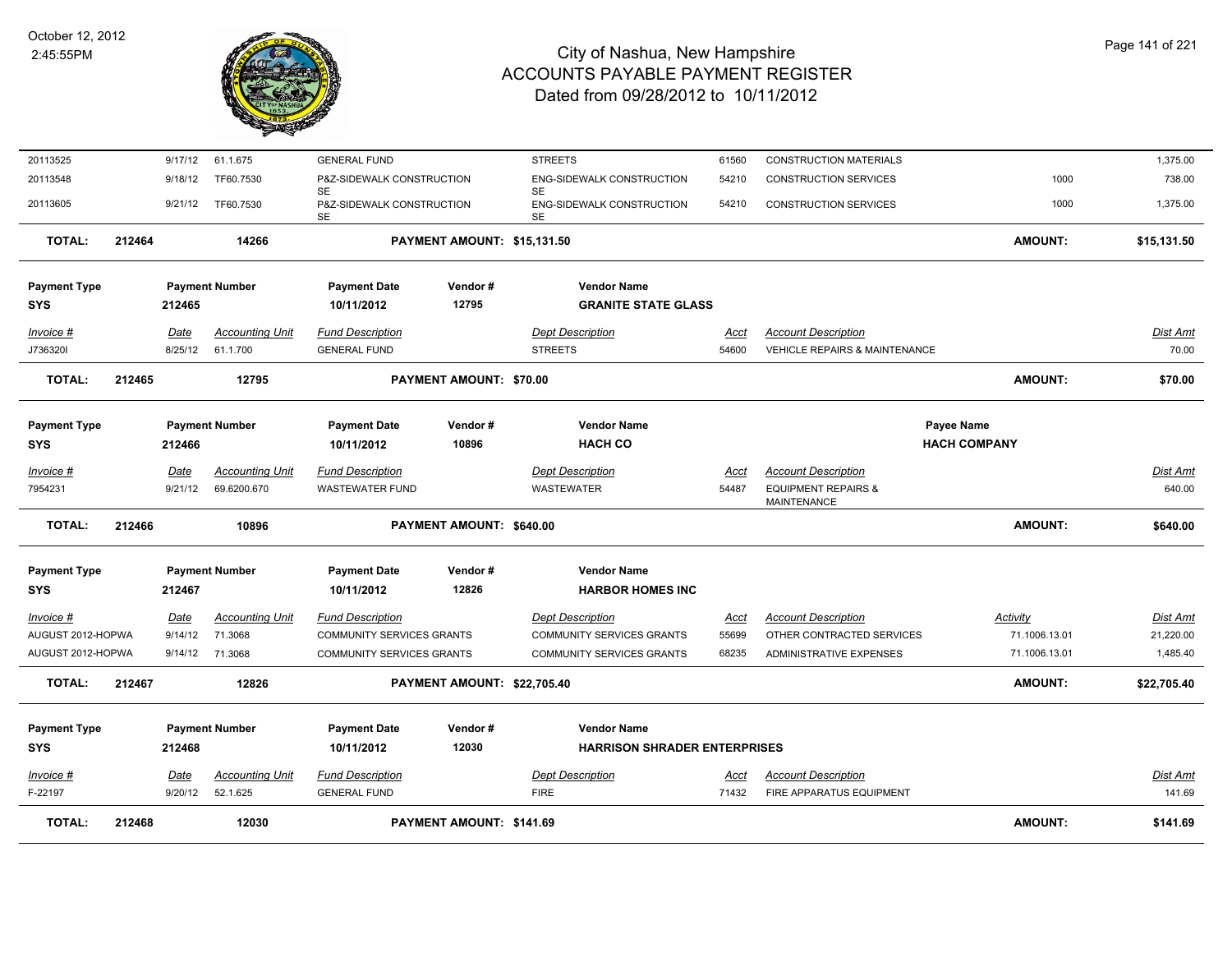

| <b>Payment Type</b>              |        |                        | <b>Payment Number</b>                   | <b>Payment Date</b>                            | Vendor#                    | <b>Vendor Name</b>                               |                                    |                                                  |                 |                   |
|----------------------------------|--------|------------------------|-----------------------------------------|------------------------------------------------|----------------------------|--------------------------------------------------|------------------------------------|--------------------------------------------------|-----------------|-------------------|
| SYS                              |        | 212469                 |                                         | 10/11/2012                                     | 12831                      |                                                  | <b>HARRY W WELLS &amp; SON INC</b> |                                                  |                 |                   |
| Invoice #                        |        | Date                   | <b>Accounting Unit</b>                  | <b>Fund Description</b>                        |                            | <b>Dept Description</b>                          | Acct                               | <b>Account Description</b>                       |                 | Dist Amt          |
| 54864                            |        | 9/7/12                 | 52.1.720                                | <b>GENERAL FUND</b>                            |                            | <b>FIRE</b>                                      | 54280                              | BUILDING/GROUNDS MAINTENANCE                     |                 | 595.00            |
| <b>TOTAL:</b>                    | 212469 |                        | 12831                                   |                                                | PAYMENT AMOUNT: \$595.00   |                                                  |                                    |                                                  | <b>AMOUNT:</b>  | \$595.00          |
| <b>Payment Type</b>              |        |                        | <b>Payment Number</b>                   | <b>Payment Date</b>                            | Vendor#                    | <b>Vendor Name</b>                               |                                    |                                                  |                 |                   |
| SYS                              |        | 212470                 |                                         | 10/11/2012                                     | 14297                      | <b>CYRUS HEBERT</b>                              |                                    |                                                  |                 |                   |
| Invoice #                        |        | Date                   | <b>Accounting Unit</b>                  | <b>Fund Description</b>                        |                            | <b>Dept Description</b>                          | Acct                               | <b>Account Description</b>                       |                 | Dist Amt          |
| 9/14-CLOTHES<br><b>REIMBURSE</b> |        | 9/14/12                | 52.1.625                                | <b>GENERAL FUND</b>                            |                            | <b>FIRE</b>                                      | 61107                              | <b>CLOTHING &amp; UNIFORMS</b>                   |                 | 355.66            |
| <b>TOTAL:</b>                    | 212470 |                        | 14297                                   |                                                | PAYMENT AMOUNT: \$355.66   |                                                  |                                    |                                                  | <b>AMOUNT:</b>  | \$355.66          |
| <b>Payment Type</b>              |        |                        | <b>Payment Number</b>                   | <b>Payment Date</b>                            | Vendor#                    | <b>Vendor Name</b>                               |                                    |                                                  |                 |                   |
| <b>SYS</b>                       |        | 212471                 |                                         | 10/11/2012                                     | 15201                      | <b>CHARLES C HEMP</b>                            |                                    |                                                  |                 |                   |
| <u>Invoice #</u>                 |        | <u>Date</u>            | <u>Accounting Unit</u>                  | <b>Fund Description</b>                        |                            | <b>Dept Description</b>                          | <u>Acct</u>                        | <b>Account Description</b>                       |                 | <u>Dist Amt</u>   |
| TRAINING 10/1-10/5/12            |        | 10/5/12                | 50.2502                                 | LAW ENFORCEMENT TRAINING<br><b>FUND</b>        |                            | LAW ENFORCEMENT TRAINING                         | 53999                              | OTHER PROFESSIONAL SERVICES                      |                 | 7,125.00          |
| <b>TOTAL:</b>                    | 212471 |                        | 15201                                   |                                                | PAYMENT AMOUNT: \$7,125.00 |                                                  |                                    |                                                  | <b>AMOUNT:</b>  | \$7,125.00        |
| <b>Payment Type</b>              |        |                        | <b>Payment Number</b>                   | <b>Payment Date</b>                            | Vendor#                    | <b>Vendor Name</b>                               |                                    |                                                  |                 |                   |
| SYS                              |        | 212472                 |                                         | 10/11/2012                                     | 14616                      | <b>HESS CORPORATION</b>                          |                                    |                                                  |                 |                   |
| <u>Invoice #</u><br>S12143832    |        | <u>Date</u><br>9/27/12 | <b>Accounting Unit</b><br>29.1.720.8163 | <u>Fund Description</u><br><b>GENERAL FUND</b> |                            | <b>Dept Description</b><br><b>CITY BUILDINGS</b> | <u>Acct</u><br>54114               | <b>Account Description</b><br><b>HEATING GAS</b> | <b>Activity</b> | Dist Amt<br>32.50 |
| S12143832                        |        | 9/27/12                | 50.1.500                                | <b>GENERAL FUND</b>                            |                            | <b>POLICE</b>                                    | 54114                              | <b>HEATING GAS</b>                               |                 | 1,176.72          |
| S12143832                        |        | 9/27/12                | 52.1.720.8175                           | <b>GENERAL FUND</b>                            |                            | <b>FIRE</b>                                      | 54114                              | <b>HEATING GAS</b>                               |                 | 154.99            |
| S12143832                        |        | 9/27/12                | 52.1.720.8178                           | <b>GENERAL FUND</b>                            |                            | <b>FIRE</b>                                      | 54114                              | <b>HEATING GAS</b>                               |                 | 18.36             |
| S12143832                        |        | 9/27/12                | 52.1.720.8182                           | <b>GENERAL FUND</b>                            |                            | <b>FIRE</b>                                      | 54114                              | <b>HEATING GAS</b>                               |                 | 3.08              |
| S12143832                        |        | 9/27/12                | 69.6200.670                             | <b>WASTEWATER FUND</b>                         |                            | <b>WASTEWATER</b>                                | 54114                              | <b>HEATING GAS</b>                               |                 | 506.69            |
| S12143832                        |        | 9/27/12                | 77.1.500                                | <b>GENERAL FUND</b>                            |                            | PARKS & RECREATION                               | 54114                              | <b>HEATING GAS</b>                               |                 | 8.58              |
| S12143832                        |        | 9/27/12                | 86.3120                                 | <b>TRANSIT GRANTS</b>                          |                            | <b>GRANT FUNDS-TRANSIT</b>                       | 54114                              | <b>HEATING GAS</b>                               | 86.800.13.10.11 | 6.16              |
| S12143832                        |        | 9/27/12                | TF79.7534                               | LIBRARY-CHANDLER MEM LIB<br><b>FUND</b>        |                            | LIBRARY-CHANDLER MEM LIB<br><b>FUND</b>          | 54114                              | <b>HEATING GAS</b>                               |                 | 1.87              |
| <b>TOTAL:</b>                    | 212472 |                        | 14616                                   |                                                | PAYMENT AMOUNT: \$1,908.95 |                                                  |                                    |                                                  | <b>AMOUNT:</b>  | \$1,908.95        |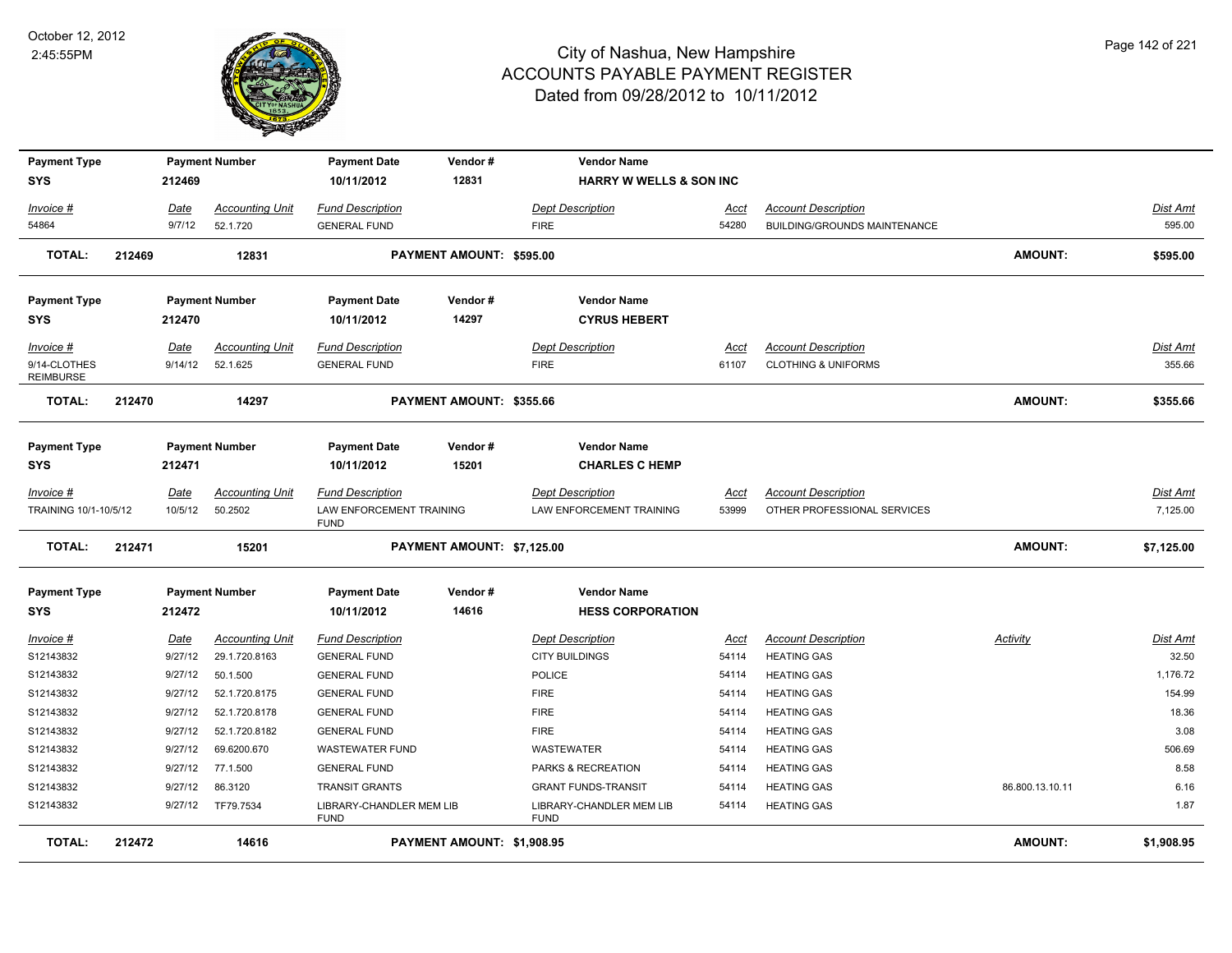

| <b>Payment Type</b>               |        |                        | <b>Payment Number</b>              | <b>Payment Date</b>                            | Vendor#                  |                                   | <b>Vendor Name</b>                                  |                                                                            | Payee Name                            |                          |
|-----------------------------------|--------|------------------------|------------------------------------|------------------------------------------------|--------------------------|-----------------------------------|-----------------------------------------------------|----------------------------------------------------------------------------|---------------------------------------|--------------------------|
| <b>SYS</b>                        |        | 212473                 |                                    | 10/11/2012                                     | 14303                    |                                   | <b>HILLSBOROUGH COUNTY REGISTRY O</b>               |                                                                            | <b>HILLSBOROUGH COUNTY REGISTRY</b>   |                          |
| Invoice #                         |        | Date                   | <b>Accounting Unit</b>             | <b>Fund Description</b>                        |                          | <b>Dept Description</b>           | <u>Acct</u>                                         | <b>Account Description</b>                                                 |                                       | <b>Dist Amt</b>          |
| 443 WW 10/1/2012                  |        | 10/1/12                | 69.6200                            | <b>WASTEWATER FUND</b>                         |                          | <b>WASTEWATER</b>                 | 44597                                               | <b>INTEREST ON LIENS</b>                                                   |                                       | 97.35                    |
| 578 TAX 10/1/2012                 |        | 10/1/12                | 26.1.580                           | <b>GENERAL FUND</b>                            |                          | <b>FINANCIAL SERVICES</b>         | 41307                                               | TAX REDEMPTIONS-INTEREST &<br>COSTS                                        |                                       | 94.25                    |
| <b>TOTAL:</b>                     | 212473 |                        | 14303                              |                                                | PAYMENT AMOUNT: \$191.60 |                                   |                                                     |                                                                            | <b>AMOUNT:</b>                        | \$191.60                 |
| <b>Payment Type</b>               |        |                        | <b>Payment Number</b>              | <b>Payment Date</b>                            | Vendor#                  |                                   | <b>Vendor Name</b>                                  |                                                                            | Payee Name                            |                          |
| <b>SYS</b>                        |        | 212474                 |                                    | 10/11/2012                                     | 14309                    |                                   | HOME DEPOT CREDIT SERVICES                          |                                                                            | <b>HOME DEPOT CREDIT SERVICE 3065</b> |                          |
| Invoice #                         |        | Date                   | <b>Accounting Unit</b>             | <b>Fund Description</b>                        |                          | <b>Dept Description</b>           | Acct                                                | <b>Account Description</b>                                                 | Activity                              | Dist Amt                 |
| 0018239                           |        | 9/26/12                | 69.6200.670                        | <b>WASTEWATER FUND</b>                         |                          | <b>WASTEWATER</b>                 | 54487                                               | <b>EQUIPMENT REPAIRS &amp;</b>                                             |                                       | 54.84                    |
| 0992551                           |        | 9/26/12                | 69.6200.670                        | <b>WASTEWATER FUND</b>                         |                          | WASTEWATER                        | 54487                                               | <b>MAINTENANCE</b><br><b>EQUIPMENT REPAIRS &amp;</b><br><b>MAINTENANCE</b> |                                       | 188.67                   |
| 1022195                           |        | 7/25/12                | 69.6200.670                        | <b>WASTEWATER FUND</b>                         |                          | WASTEWATER                        | 54487                                               | <b>EQUIPMENT REPAIRS &amp;</b><br><b>MAINTENANCE</b>                       |                                       | 47.35                    |
| 2054748                           |        | 9/24/12                | 86.3120                            | <b>TRANSIT GRANTS</b>                          |                          | <b>GRANT FUNDS-TRANSIT</b>        | 61299                                               | MISCELLANEOUS SUPPLIES                                                     | 86.800.13.40.01                       | 43.71                    |
| 5053880                           |        | 9/21/12                | 86.3120                            | <b>TRANSIT GRANTS</b>                          |                          | <b>GRANT FUNDS-TRANSIT</b>        | 61799                                               | VEHICLE PARTS & SUPPLIES                                                   | 86.800.13.30.02                       | 39.75                    |
| 5070369                           |        | 10/1/12                | 69.6200.670                        | <b>WASTEWATER FUND</b>                         |                          | WASTEWATER                        | 54487                                               | <b>EQUIPMENT REPAIRS &amp;</b>                                             |                                       | 156.68                   |
| 7995297                           |        | 10/9/12                | 44.1.720                           | <b>GENERAL FUND</b>                            |                          | EDGEWOOD CEMETERY                 | 54280                                               | <b>MAINTENANCE</b><br>BUILDING/GROUNDS MAINTENANCE                         |                                       | 13.17                    |
| 9060467                           |        | 9/27/12                | 69.6200.670                        | <b>WASTEWATER FUND</b>                         |                          | WASTEWATER                        | 54487                                               | <b>EQUIPMENT REPAIRS &amp;</b><br><b>MAINTENANCE</b>                       |                                       | 70.29                    |
| <b>TOTAL:</b>                     | 212474 |                        | 14309                              |                                                | PAYMENT AMOUNT: \$614.46 |                                   |                                                     |                                                                            | <b>AMOUNT:</b>                        | \$614.46                 |
| <b>Payment Type</b>               |        |                        | <b>Payment Number</b>              | <b>Payment Date</b>                            | Vendor#                  |                                   | <b>Vendor Name</b>                                  |                                                                            | <b>Payee Name</b>                     |                          |
| <b>SYS</b>                        |        | 212475                 |                                    | 10/11/2012                                     | 14309                    |                                   | <b>HOME DEPOT CREDIT SERVICES</b>                   |                                                                            | <b>HOME DEPOT CREDIT SERVICE 3073</b> |                          |
|                                   |        |                        |                                    |                                                |                          |                                   |                                                     |                                                                            |                                       |                          |
| Invoice #<br>2019802              |        | <u>Date</u><br>10/4/12 | <b>Accounting Unit</b><br>50.1.500 | <b>Fund Description</b><br><b>GENERAL FUND</b> |                          | <b>Dept Description</b><br>POLICE | <u>Acct</u><br>54280                                | <b>Account Description</b><br>BUILDING/GROUNDS MAINTENANCE                 |                                       | <b>Dist Amt</b><br>45.54 |
| 3028099                           |        | 10/3/12                | 50.1.500                           | <b>GENERAL FUND</b>                            |                          | POLICE                            | 54280                                               | BUILDING/GROUNDS MAINTENANCE                                               |                                       | 152.64                   |
| 4027821                           |        | 10/2/12                | 50.1.500                           | <b>GENERAL FUND</b>                            |                          | POLICE                            | 54280                                               | BUILDING/GROUNDS MAINTENANCE                                               |                                       | 11.97                    |
| 4027881                           |        | 10/2/12                | 50.1.500                           | <b>GENERAL FUND</b>                            |                          | <b>POLICE</b>                     | 54280                                               | BUILDING/GROUNDS MAINTENANCE                                               |                                       | 37.27                    |
| 4993720                           |        | 10/2/12                | 50.1.500                           | <b>GENERAL FUND</b>                            |                          | <b>POLICE</b>                     | 54280                                               | BUILDING/GROUNDS MAINTENANCE                                               |                                       | 81.04                    |
| 5026233                           |        | 9/21/12                | 50.1.500                           | <b>GENERAL FUND</b>                            |                          | <b>POLICE</b>                     | 71025                                               | <b>SMALL TOOLS</b>                                                         |                                       | 28.73                    |
| <b>TOTAL:</b>                     | 212475 |                        | 14309                              |                                                | PAYMENT AMOUNT: \$357.19 |                                   |                                                     |                                                                            | <b>AMOUNT:</b>                        | \$357.19                 |
|                                   |        |                        |                                    |                                                |                          |                                   |                                                     |                                                                            |                                       |                          |
| <b>Payment Type</b><br><b>SYS</b> |        | 212476                 | <b>Payment Number</b>              | <b>Payment Date</b><br>10/11/2012              | Vendor#<br>12872         |                                   | <b>Vendor Name</b><br><b>HOWARD P FAIRFIELD LLC</b> |                                                                            |                                       |                          |
|                                   |        |                        |                                    |                                                |                          |                                   |                                                     |                                                                            |                                       |                          |
| $Invoice$ #                       |        | <u>Date</u>            | <b>Accounting Unit</b>             | <b>Fund Description</b>                        |                          | <b>Dept Description</b>           | <u>Acct</u>                                         | <b>Account Description</b>                                                 | Activity                              | <b>Dist Amt</b>          |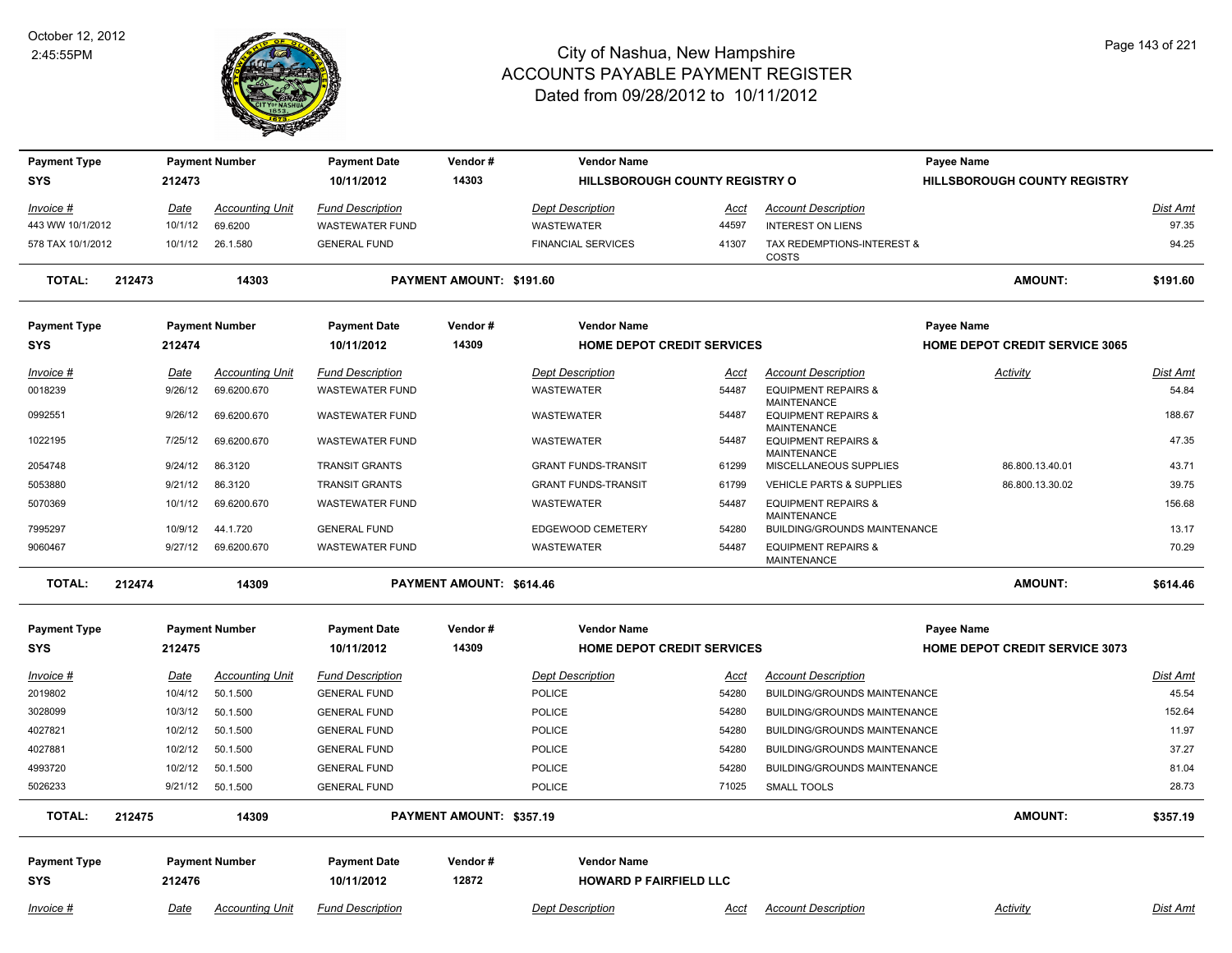

| EQUINV000010041                              | 9/14/12         | 95.1.500               | <b>GENERAL FUND</b>                                          |                              | CERF EQUIPMENT PURCHASES                | 81500       | <b>VEHICLES</b>                          | CERF61.12                    | 56,640.00       |
|----------------------------------------------|-----------------|------------------------|--------------------------------------------------------------|------------------------------|-----------------------------------------|-------------|------------------------------------------|------------------------------|-----------------|
| EQUINV000010042                              | 9/14/12         | 95.1.500               | <b>GENERAL FUND</b>                                          |                              | <b>CERF EQUIPMENT PURCHASES</b>         | 81500       | <b>VEHICLES</b>                          | CERF61.12                    | 56,640.00       |
| <b>INV173588</b>                             | 9/13/12         | 61.1.700               | <b>GENERAL FUND</b>                                          |                              | <b>STREETS</b>                          | 54600       | VEHICLE REPAIRS & MAINTENANCE            |                              | 321.00          |
| INV174143                                    | 9/13/12         | 61.1.700               | <b>GENERAL FUND</b>                                          |                              | <b>STREETS</b>                          | 54600       | <b>VEHICLE REPAIRS &amp; MAINTENANCE</b> |                              | 1,015.00        |
| <b>TOTAL:</b>                                | 212476          | 12872                  |                                                              | PAYMENT AMOUNT: \$114,616.00 |                                         |             |                                          | <b>AMOUNT:</b>               | \$114,616.00    |
| <b>Payment Type</b>                          |                 | <b>Payment Number</b>  | <b>Payment Date</b>                                          | Vendor#                      | <b>Vendor Name</b>                      |             |                                          | Payee Name                   |                 |
| <b>SYS</b>                                   | 212477          |                        | 10/11/2012                                                   | 14319                        | <b>HUMANE SOCIETY FOR GREATER</b>       |             |                                          | HUMANE SOC OF GREATER NASHUA |                 |
| Invoice #                                    | Date            | <b>Accounting Unit</b> | <b>Fund Description</b>                                      |                              | <b>Dept Description</b>                 | Acct        | <b>Account Description</b>               |                              | Dist Amt        |
| 298 - OCT 2012                               | 10/1/12         | 09.1.510               | <b>GENERAL FUND</b>                                          |                              | <b>CIVIC &amp; COMMUNITY ACTIVITIES</b> | 56214       | <b>HUMANE SOCIETY</b>                    |                              | 8,256.75        |
| <b>TOTAL:</b>                                | 212477<br>14319 |                        | PAYMENT AMOUNT: \$8,256.75                                   |                              |                                         |             |                                          | <b>AMOUNT:</b>               | \$8,256.75      |
| <b>Payment Type</b>                          |                 | <b>Payment Number</b>  | <b>Payment Date</b>                                          | Vendor#                      | <b>Vendor Name</b>                      |             |                                          |                              |                 |
| <b>SYS</b>                                   | 212478          |                        | 12889<br>10/11/2012<br><b>INDUSTRIAL PROTECTION SERVICES</b> |                              |                                         |             |                                          |                              |                 |
| Invoice #                                    | Date            | <b>Accounting Unit</b> | <b>Fund Description</b>                                      |                              | <b>Dept Description</b>                 | Acct        | <b>Account Description</b>               |                              | Dist Amt        |
| 102459-00                                    | 8/1/12          | 52.1.625               | <b>GENERAL FUND</b>                                          |                              | <b>FIRE</b>                             | 71999       | MISCELLANEOUS EQUIPMENT                  |                              | 171.00          |
| 108120-00                                    | 9/18/12         | 52.1.625               | <b>GENERAL FUND</b>                                          |                              | <b>FIRE</b>                             | 71432       | FIRE APPARATUS EQUIPMENT                 |                              | 147.36          |
| <b>TOTAL:</b>                                | 212478          | 12889                  | PAYMENT AMOUNT: \$318.36                                     |                              |                                         |             |                                          | <b>AMOUNT:</b>               | \$318.36        |
| <b>Payment Type</b><br><b>Payment Number</b> |                 | <b>Payment Date</b>    | Vendor#                                                      | <b>Vendor Name</b>           |                                         |             |                                          |                              |                 |
| <b>SYS</b>                                   | 212479          |                        | 10/11/2012                                                   | 12893                        | <b>INGRAM LIBRARY SERVICES</b>          |             |                                          |                              |                 |
| Invoice #                                    | <u>Date</u>     | <b>Accounting Unit</b> | <b>Fund Description</b>                                      |                              | <b>Dept Description</b>                 | <u>Acct</u> | <b>Account Description</b>               |                              | <u>Dist Amt</u> |
| 06674152                                     | 9/6/12          | TF79.8063              | LIBRARY-HENRY STEARNS FUND                                   |                              | LIBRARY-HENRY STEARNS FUND              | 61807       | <b>PUBLICATIONS</b>                      |                              | 74.40           |
| <b>TOTAL:</b>                                | 212479<br>12893 |                        | <b>PAYMENT AMOUNT: \$74.40</b>                               |                              |                                         |             |                                          | <b>AMOUNT:</b>               | \$74.40         |
| <b>Payment Type</b>                          |                 | <b>Payment Number</b>  | <b>Payment Date</b>                                          | Vendor#                      | <b>Vendor Name</b>                      |             |                                          |                              |                 |
| <b>SYS</b>                                   | 212480          |                        | 14331<br>10/11/2012                                          |                              | <b>INSTITUTE FOR ENVIRONMENTAL ED</b>   |             |                                          |                              |                 |
| Invoice #                                    | Date            | <b>Accounting Unit</b> | <b>Fund Description</b>                                      |                              | <b>Dept Description</b>                 | Acct        | <b>Account Description</b>               | Activity                     | <u>Dist Amt</u> |
| 30471                                        | 9/21/12         | 84.3090                | <b>URBAN PROGRAM GRANTS</b>                                  |                              | <b>URBAN PROGRAM GRANTS</b>             | 55421       | TRAINING & CERTIFICATIONS                | 1092.84.10.50                | 165.00          |
| TOTAL:                                       | 212480<br>14331 |                        | PAYMENT AMOUNT: \$165.00                                     |                              |                                         |             |                                          | <b>AMOUNT:</b>               | \$165.00        |
| <b>Payment Type</b>                          |                 | <b>Payment Number</b>  | <b>Payment Date</b>                                          | Vendor#                      | <b>Vendor Name</b>                      |             |                                          |                              |                 |
| <b>SYS</b>                                   | 212481          |                        | 10/11/2012                                                   | 12906                        | <b>J LAWRENCE HALL INC</b>              |             |                                          |                              |                 |
| Invoice #                                    | Date            | <b>Accounting Unit</b> | <b>Fund Description</b>                                      |                              | <b>Dept Description</b>                 | Acct        | <b>Account Description</b>               |                              | Dist Amt        |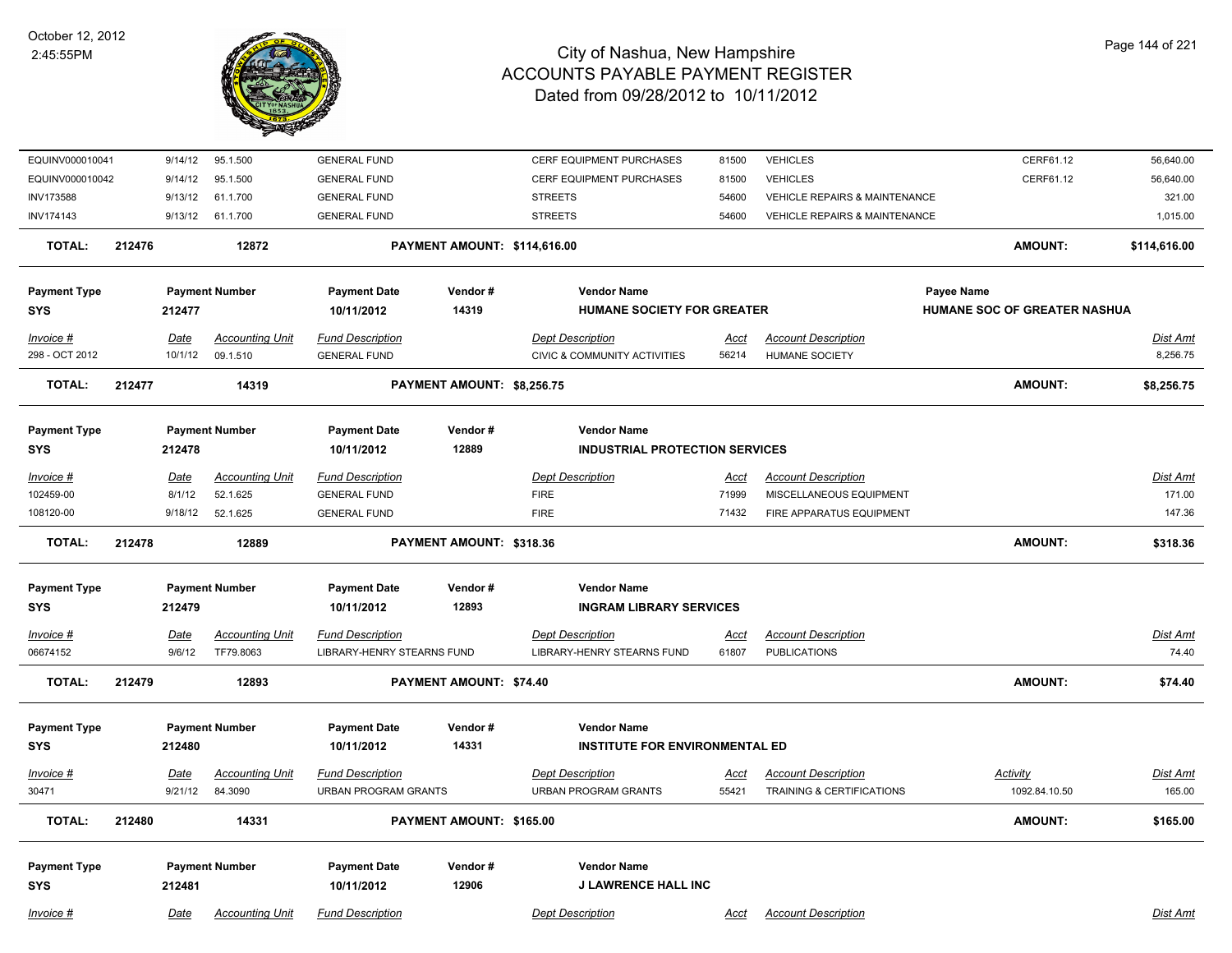

| 56742                                         |        | 9/12/12                              | 29.1.720.8162                                             | <b>GENERAL FUND</b>                                                                           |                            | <b>CITY BUILDINGS</b>                                                             | 54243                           | <b>HVAC MAINTENANCE</b>                                                                                                   |                  | 323.20                                   |
|-----------------------------------------------|--------|--------------------------------------|-----------------------------------------------------------|-----------------------------------------------------------------------------------------------|----------------------------|-----------------------------------------------------------------------------------|---------------------------------|---------------------------------------------------------------------------------------------------------------------------|------------------|------------------------------------------|
| <b>TOTAL:</b>                                 | 212481 |                                      | 12906                                                     |                                                                                               | PAYMENT AMOUNT: \$323.20   |                                                                                   |                                 |                                                                                                                           | AMOUNT:          | \$323.20                                 |
| <b>Payment Type</b><br><b>SYS</b>             |        | 212482                               | <b>Payment Number</b>                                     | <b>Payment Date</b><br>10/11/2012                                                             | Vendor#<br>12907           | <b>Vendor Name</b><br><b>JP PEST SERVICES</b>                                     |                                 |                                                                                                                           |                  |                                          |
| Invoice #<br>1070517                          |        | Date<br>9/12/12                      | <b>Accounting Unit</b><br>52.1.720                        | <b>Fund Description</b><br><b>GENERAL FUND</b>                                                |                            | <b>Dept Description</b><br><b>FIRE</b>                                            | Acct<br>54228                   | <b>Account Description</b><br>PEST CONTROL SERVICES                                                                       |                  | Dist Amt<br>85.00                        |
| <b>TOTAL:</b>                                 | 212482 |                                      | 12907                                                     |                                                                                               | PAYMENT AMOUNT: \$85.00    |                                                                                   |                                 |                                                                                                                           | <b>AMOUNT:</b>   | \$85.00                                  |
| <b>Payment Type</b><br><b>SYS</b>             |        | 212483                               | <b>Payment Number</b>                                     | <b>Payment Date</b><br>10/11/2012                                                             | Vendor#<br>14337           | <b>Vendor Name</b><br><b>JACK YOUNG CO INC</b>                                    |                                 |                                                                                                                           |                  |                                          |
| Invoice #<br>204953                           |        | Date<br>9/21/12                      | <b>Accounting Unit</b><br>52.1.630                        | <b>Fund Description</b><br><b>GENERAL FUND</b>                                                |                            | <b>Dept Description</b><br><b>FIRE</b>                                            | Acct<br>61799                   | <b>Account Description</b><br>VEHICLE PARTS & SUPPLIES                                                                    |                  | Dist Amt<br>124.73                       |
| <b>TOTAL:</b>                                 | 212483 |                                      | 14337                                                     |                                                                                               | PAYMENT AMOUNT: \$124.73   |                                                                                   |                                 |                                                                                                                           | <b>AMOUNT:</b>   | \$124.73                                 |
| <b>Payment Type</b><br><b>SYS</b>             |        | 212484                               | <b>Payment Number</b>                                     | <b>Payment Date</b><br>10/11/2012                                                             | Vendor#<br>12911           | <b>Vendor Name</b><br>JAN PRO CLEANING SYSTEMS NORTH                              |                                 |                                                                                                                           |                  |                                          |
| $Invoice$ #<br>18457                          |        | Date<br>10/1/12                      | <b>Accounting Unit</b><br>61.1.670                        | <b>Fund Description</b><br><b>GENERAL FUND</b>                                                |                            | <b>Dept Description</b><br><b>STREETS</b>                                         | <u>Acct</u><br>54200            | <b>Account Description</b><br>JANITORIAL SERVICES                                                                         |                  | Dist Amt<br>855.00                       |
| <b>TOTAL:</b>                                 | 212484 |                                      | 12911                                                     |                                                                                               | PAYMENT AMOUNT: \$855.00   |                                                                                   |                                 |                                                                                                                           | AMOUNT:          | \$855.00                                 |
| <b>Payment Type</b><br><b>SYS</b>             |        | 212485                               | <b>Payment Number</b>                                     | <b>Payment Date</b><br>10/11/2012                                                             | Vendor#<br>11040           | <b>Vendor Name</b><br><b>JCI JONES CHEMICALS INC</b>                              |                                 |                                                                                                                           |                  |                                          |
| Invoice #<br>560917                           |        | Date<br>9/20/12                      | <b>Accounting Unit</b><br>69.6200.670                     | <b>Fund Description</b><br><b>WASTEWATER FUND</b>                                             |                            | <b>Dept Description</b><br><b>WASTEWATER</b>                                      | Acct<br>61156                   | <b>Account Description</b><br><b>CHEMICALS</b>                                                                            |                  | Dist Amt<br>2,944.48                     |
| <b>TOTAL:</b>                                 | 212485 |                                      | 11040                                                     |                                                                                               | PAYMENT AMOUNT: \$2,944.48 |                                                                                   |                                 |                                                                                                                           | AMOUNT:          | \$2,944.48                               |
| <b>Payment Type</b><br><b>SYS</b>             |        | 212486                               | <b>Payment Number</b>                                     | <b>Payment Date</b><br>10/11/2012                                                             | Vendor#<br>12922           | <b>Vendor Name</b><br><b>JOHN DEERE LANDSCAPES</b>                                |                                 |                                                                                                                           |                  |                                          |
| Invoice #<br>62540703<br>62683349<br>62725825 |        | Date<br>9/4/12<br>9/17/12<br>9/20/12 | <b>Accounting Unit</b><br>61.1001<br>50.1.500<br>77.1.650 | <b>Fund Description</b><br>CAPITAL IMPROVEMENTS<br><b>GENERAL FUND</b><br><b>GENERAL FUND</b> |                            | <b>Dept Description</b><br>STREETS-CAP IMP<br><b>POLICE</b><br>PARKS & RECREATION | Acct<br>81100<br>54280<br>54280 | <b>Account Description</b><br>CAPITAL IMPROVEMENTS<br><b>BUILDING/GROUNDS MAINTENANCE</b><br>BUILDING/GROUNDS MAINTENANCE | Activity<br>1000 | Dist Amt<br>445.63<br>205.32<br>5,684.00 |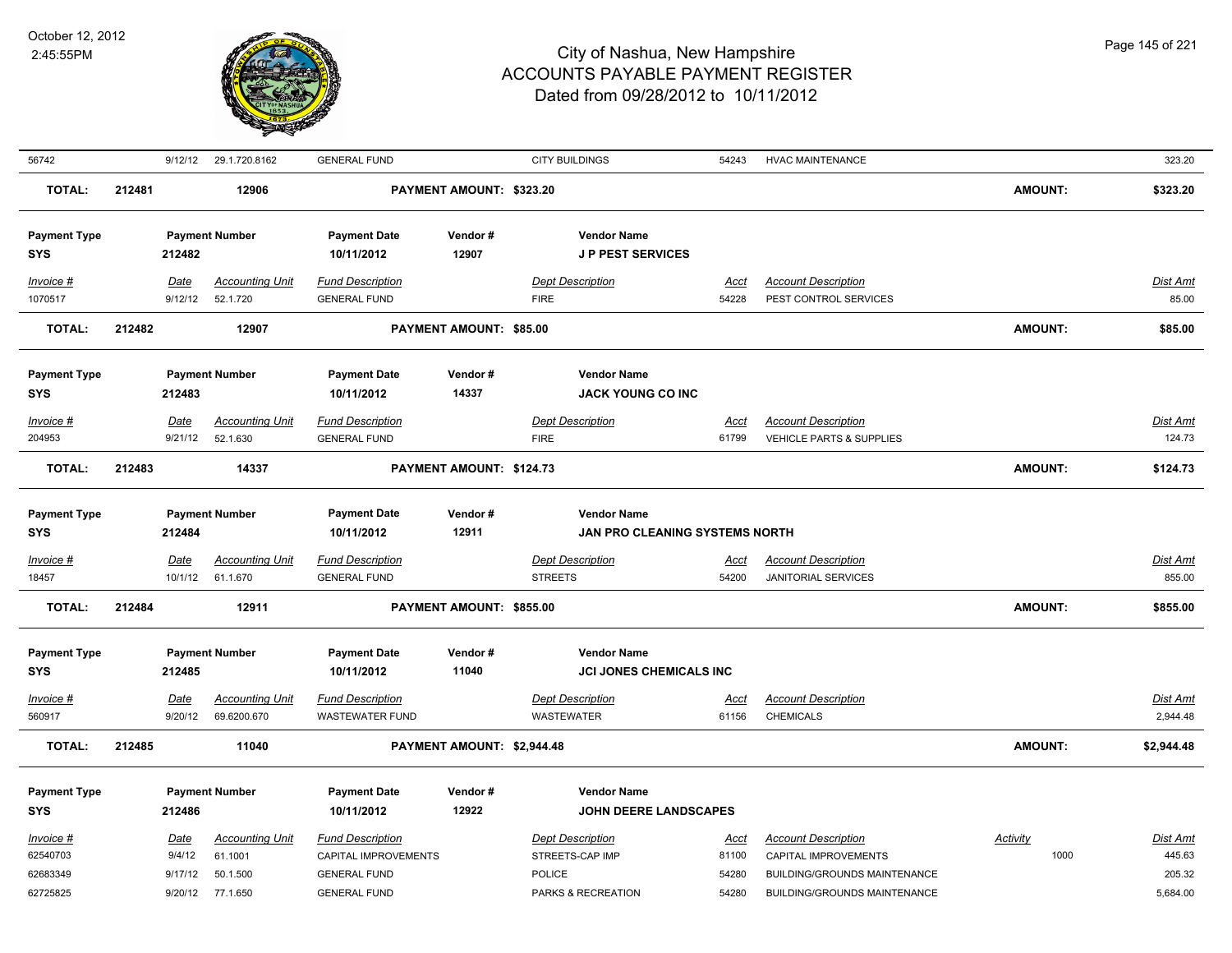

| <b>TOTAL:</b>                     | 212486 |                       | 12922                                   |                                                | PAYMENT AMOUNT: \$6,334.95 |                                                    |                      |                                                            | <b>AMOUNT:</b>       | \$6,334.95         |
|-----------------------------------|--------|-----------------------|-----------------------------------------|------------------------------------------------|----------------------------|----------------------------------------------------|----------------------|------------------------------------------------------------|----------------------|--------------------|
| <b>Payment Type</b><br><b>SYS</b> |        | 212487                | <b>Payment Number</b>                   | <b>Payment Date</b><br>10/11/2012              | Vendor#<br>12927           | <b>Vendor Name</b><br><b>JOHNSONS ELECTRIC INC</b> |                      |                                                            |                      |                    |
| Invoice #                         |        | Date                  | <b>Accounting Unit</b>                  | <b>Fund Description</b>                        |                            | <b>Dept Description</b>                            | <u>Acct</u>          | <b>Account Description</b>                                 |                      | <b>Dist Amt</b>    |
| 1002                              |        | 9/8/12                | 77.1.650                                | <b>GENERAL FUND</b>                            |                            | PARKS & RECREATION                                 | 54280                | <b>BUILDING/GROUNDS MAINTENANCE</b>                        |                      | 78.00              |
| 1003                              |        | 9/8/12                | 77.1.650                                | <b>GENERAL FUND</b>                            |                            | PARKS & RECREATION                                 | 54280                | <b>BUILDING/GROUNDS MAINTENANCE</b>                        |                      | 78.00              |
| 944                               |        | 8/25/12               | 61.1.675                                | <b>GENERAL FUND</b>                            |                            | <b>STREETS</b>                                     | 55699                | OTHER CONTRACTED SERVICES                                  |                      | 2,841.79           |
| <b>TOTAL:</b>                     | 212487 |                       | 12927                                   |                                                | PAYMENT AMOUNT: \$2,997.79 |                                                    |                      |                                                            | <b>AMOUNT:</b>       | \$2,997.79         |
| <b>Payment Type</b><br>SYS        |        | 212488                | <b>Payment Number</b>                   | <b>Payment Date</b><br>10/11/2012              | Vendor#<br>14364           | <b>Vendor Name</b><br><b>JAMES W KIRK</b>          |                      |                                                            |                      |                    |
| Invoice #                         |        | Date                  | <b>Accounting Unit</b>                  | <b>Fund Description</b>                        |                            | <b>Dept Description</b>                            | <u>Acct</u>          | <b>Account Description</b>                                 |                      | Dist Amt           |
| 20190A 10/11/2012 DCAP            |        | 10/8/12               | <b>BS1000</b>                           | <b>GENERAL FUND</b>                            |                            | <b>GENERAL FUND</b>                                | 21460                | 125 DEPENDENT CARE                                         |                      | 67.30              |
| <b>TOTAL:</b>                     | 212488 |                       | 14364                                   |                                                | PAYMENT AMOUNT: \$67.30    |                                                    |                      |                                                            | <b>AMOUNT:</b>       | \$67.30            |
| <b>Payment Type</b><br>SYS        |        | 212489                | <b>Payment Number</b>                   | <b>Payment Date</b><br>10/11/2012              | Vendor#<br>10501           | <b>Vendor Name</b><br><b>KRONOS INC</b>            |                      |                                                            |                      |                    |
| Invoice #                         |        | <b>Date</b>           | <b>Accounting Unit</b>                  | <b>Fund Description</b>                        |                            | <b>Dept Description</b>                            | <u>Acct</u>          | <b>Account Description</b>                                 |                      | <b>Dist Amt</b>    |
| 19000110                          |        | 9/14/12               | 22.1.535                                | <b>GENERAL FUND</b>                            |                            | <b>INFORMATION TECHNOLOGY</b>                      | 54407                | SOFTWARE MAINTENANCE                                       |                      | 1,789.06           |
| <b>TOTAL:</b>                     | 212489 |                       | 10501                                   |                                                | PAYMENT AMOUNT: \$1,789.06 |                                                    |                      |                                                            | <b>AMOUNT:</b>       | \$1,789.06         |
| <b>Payment Type</b>               |        |                       | <b>Payment Number</b>                   | <b>Payment Date</b>                            | Vendor#                    | <b>Vendor Name</b>                                 |                      |                                                            |                      |                    |
| <b>SYS</b>                        |        | 212490                |                                         | 10/11/2012                                     | 12985                      | <b>LARCHMONT IRRIGATION</b>                        |                      |                                                            |                      |                    |
| Invoice #<br>3058379              |        | <b>Date</b><br>8/6/12 | <b>Accounting Unit</b><br>77.1.720.8191 | <b>Fund Description</b><br><b>GENERAL FUND</b> |                            | <b>Dept Description</b><br>PARKS & RECREATION      | <u>Acct</u><br>54280 | <b>Account Description</b><br>BUILDING/GROUNDS MAINTENANCE |                      | Dist Amt<br>252.65 |
| <b>TOTAL:</b>                     | 212490 |                       | 12985                                   |                                                | PAYMENT AMOUNT: \$252.65   |                                                    |                      |                                                            | <b>AMOUNT:</b>       | \$252.65           |
| <b>Payment Type</b>               |        |                       | <b>Payment Number</b>                   | <b>Payment Date</b>                            | Vendor#                    | <b>Vendor Name</b>                                 |                      |                                                            | <b>Payee Name</b>    |                    |
| <b>SYS</b>                        |        | 212491                |                                         | 10/11/2012                                     | 14415                      | <b>LOWES</b>                                       |                      |                                                            | <b>LOWE'S - 3502</b> |                    |
| Invoice #                         |        | Date                  | <b>Accounting Unit</b>                  | <b>Fund Description</b>                        |                            | <b>Dept Description</b>                            | <u>Acct</u>          | <b>Account Description</b>                                 |                      | Dist Amt           |
| 02369                             |        | 10/3/12               | 50.1.500                                | <b>GENERAL FUND</b>                            |                            | POLICE                                             | 54280                | BUILDING/GROUNDS MAINTENANCE                               |                      | 10.22              |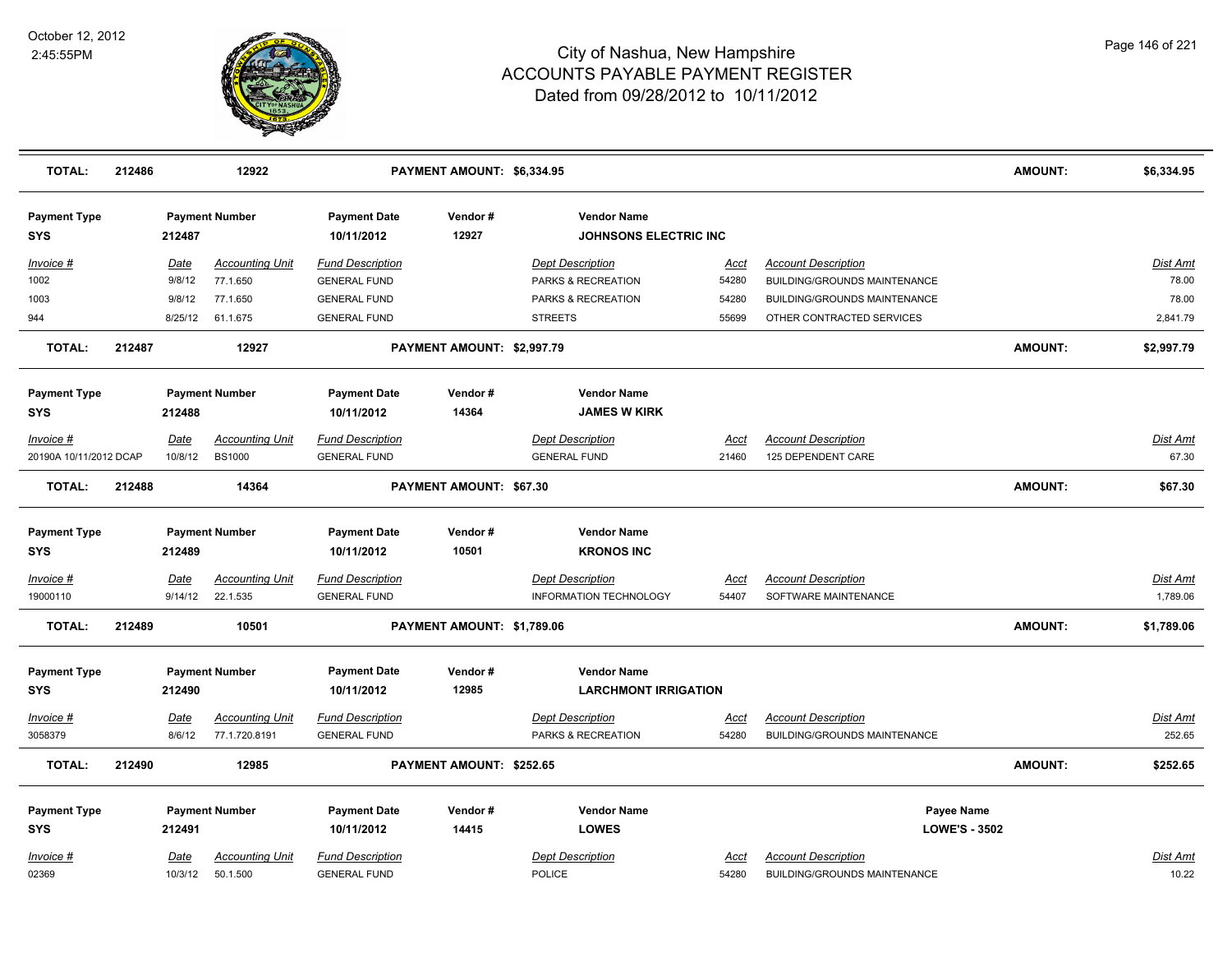

| <b>TOTAL:</b>       | 212491 | 14415<br>PAYMENT AMOUNT: \$10.22 |                        |                             |                            | <b>AMOUNT:</b>                            | \$10.22     |                                                      |                |                 |
|---------------------|--------|----------------------------------|------------------------|-----------------------------|----------------------------|-------------------------------------------|-------------|------------------------------------------------------|----------------|-----------------|
| <b>Payment Type</b> |        |                                  | <b>Payment Number</b>  | <b>Payment Date</b>         | Vendor#                    | <b>Vendor Name</b>                        |             |                                                      |                |                 |
| <b>SYS</b>          |        | 212492                           |                        | 10/11/2012                  | 13035                      | <b>M &amp; M ELECTRICAL SUPPLY CO INC</b> |             |                                                      |                |                 |
| Invoice #           |        | <u>Date</u>                      | <b>Accounting Unit</b> | <b>Fund Description</b>     |                            | <b>Dept Description</b>                   | <u>Acct</u> | <b>Account Description</b>                           | Activity       | Dist Amt        |
| 27643               |        | 9/6/12                           | 61.1001                | <b>CAPITAL IMPROVEMENTS</b> |                            | STREETS-CAP IMP                           | 81100       | <b>CAPITAL IMPROVEMENTS</b>                          | 1000           | 46.46           |
| 27657               |        | 9/6/12                           | 61.1001                | CAPITAL IMPROVEMENTS        |                            | STREETS-CAP IMP                           | 81100       | CAPITAL IMPROVEMENTS                                 | 1000           | 99.31           |
| 27792               |        | 9/11/12                          | 61.1001                | CAPITAL IMPROVEMENTS        |                            | STREETS-CAP IMP                           | 81100       | CAPITAL IMPROVEMENTS                                 | 1000           | 211.02          |
| 27907               |        | 9/13/12                          | 61.1001                | CAPITAL IMPROVEMENTS        |                            | STREETS-CAP IMP                           | 81100       | CAPITAL IMPROVEMENTS                                 | 1000           | 96.98           |
| 28004               |        | 9/18/12                          | 61.1001                | CAPITAL IMPROVEMENTS        |                            | STREETS-CAP IMP                           | 81100       | CAPITAL IMPROVEMENTS                                 | 1000           | 19.45           |
| 28033               |        | 9/25/12                          | 69.6200.540            | <b>WASTEWATER FUND</b>      |                            | WASTEWATER                                | 54487       | <b>EQUIPMENT REPAIRS &amp;</b><br><b>MAINTENANCE</b> |                | 256.09          |
| 28082               |        | 9/14/12                          | 61.1001                | CAPITAL IMPROVEMENTS        |                            | STREETS-CAP IMP                           | 81100       | CAPITAL IMPROVEMENTS                                 | 1000           | 8.95            |
| 28133               |        | 9/20/12                          | 69.6200.670            | <b>WASTEWATER FUND</b>      |                            | WASTEWATER                                | 54487       | <b>EQUIPMENT REPAIRS &amp;</b><br><b>MAINTENANCE</b> |                | 33.90           |
| 28223               |        | 9/24/12                          | 61.1001                | CAPITAL IMPROVEMENTS        |                            | STREETS-CAP IMP                           | 81100       | CAPITAL IMPROVEMENTS                                 | 1000           | 83.81           |
| 28240               |        | 9/24/12                          | 61.1001                | CAPITAL IMPROVEMENTS        |                            | STREETS-CAP IMP                           | 81100       | CAPITAL IMPROVEMENTS                                 | 1000           | 15.84           |
| 28242               |        | 9/24/12                          | 61.1001                | CAPITAL IMPROVEMENTS        |                            | STREETS-CAP IMP                           | 81100       | CAPITAL IMPROVEMENTS                                 | 1000           | 0.96            |
| 28323               |        | 9/20/12                          | 69.6200.670            | <b>WASTEWATER FUND</b>      |                            | WASTEWATER                                | 54487       | <b>EQUIPMENT REPAIRS &amp;</b><br><b>MAINTENANCE</b> |                | 2.81            |
| R 25651             |        | 7/10/12                          | 69.6200.670            | <b>WASTEWATER FUND</b>      |                            | WASTEWATER                                | 54487       | <b>EQUIPMENT REPAIRS &amp;</b><br><b>MAINTENANCE</b> |                | 125.66          |
| R 26780             |        | 8/9/12                           | 52.1.620               | <b>GENERAL FUND</b>         |                            | <b>FIRE</b>                               | 61699       | <b>EQUIPMENT MAINT SUPPLIES</b>                      |                | 160.33          |
| R 27311             |        | 8/24/12                          | 52.1.620               | <b>GENERAL FUND</b>         |                            | <b>FIRE</b>                               | 61699       | <b>EQUIPMENT MAINT SUPPLIES</b>                      |                | 58.15           |
| R 27510             |        | 8/30/12                          | 52.1.620               | <b>GENERAL FUND</b>         |                            | <b>FIRE</b>                               | 61699       | <b>EQUIPMENT MAINT SUPPLIES</b>                      |                | 24.08           |
| R 27512             |        | 8/30/12                          | 52.1.620               | <b>GENERAL FUND</b>         |                            | <b>FIRE</b>                               | 61699       | <b>EQUIPMENT MAINT SUPPLIES</b>                      |                | 67.12           |
| R 27532             |        |                                  | 8/31/12 52.1.620       | <b>GENERAL FUND</b>         |                            | <b>FIRE</b>                               | 61699       | <b>EQUIPMENT MAINT SUPPLIES</b>                      |                | 19.65           |
| <b>TOTAL:</b>       | 212492 |                                  | 13035                  |                             | PAYMENT AMOUNT: \$1,330.57 |                                           |             |                                                      | <b>AMOUNT:</b> | \$1,330.57      |
| <b>Payment Type</b> |        |                                  | <b>Payment Number</b>  | <b>Payment Date</b>         | Vendor#                    | <b>Vendor Name</b>                        |             |                                                      |                |                 |
| <b>SYS</b>          |        | 212493                           |                        | 10/11/2012                  | 15066                      | <b>M &amp; M LEAD INSPECTIONAL SERVIC</b> |             |                                                      |                |                 |
|                     |        |                                  |                        |                             |                            |                                           |             |                                                      |                |                 |
| Invoice #           |        | Date                             | <b>Accounting Unit</b> | <b>Fund Description</b>     |                            | <b>Dept Description</b>                   | <u>Acct</u> | <b>Account Description</b>                           | Activity       | Dist Amt        |
| 1878                |        | 10/3/12                          | 84.3090                | <b>URBAN PROGRAM GRANTS</b> |                            | URBAN PROGRAM GRANTS                      | 54225       | <b>INSPECTION SERVICES</b>                           | 1092.84.10.50  | 500.00          |
| 1879                |        | 10/3/12                          | 84.3090                | <b>URBAN PROGRAM GRANTS</b> |                            | <b>URBAN PROGRAM GRANTS</b>               | 54225       | <b>INSPECTION SERVICES</b>                           | 1092.84.10.50  | 900.00          |
| <b>TOTAL:</b>       | 212493 |                                  | 15066                  |                             | PAYMENT AMOUNT: \$1,400.00 |                                           |             |                                                      | <b>AMOUNT:</b> | \$1,400.00      |
| <b>Payment Type</b> |        |                                  | <b>Payment Number</b>  | <b>Payment Date</b>         | Vendor#                    | <b>Vendor Name</b>                        |             |                                                      |                |                 |
| <b>SYS</b>          |        | 212494                           |                        | 10/11/2012                  | 13036                      | <b>M &amp; N SPORTS LLC</b>               |             |                                                      |                |                 |
| Invoice #           |        | Date                             | <b>Accounting Unit</b> | <b>Fund Description</b>     |                            | <b>Dept Description</b>                   | Acct        | <b>Account Description</b>                           |                | <b>Dist Amt</b> |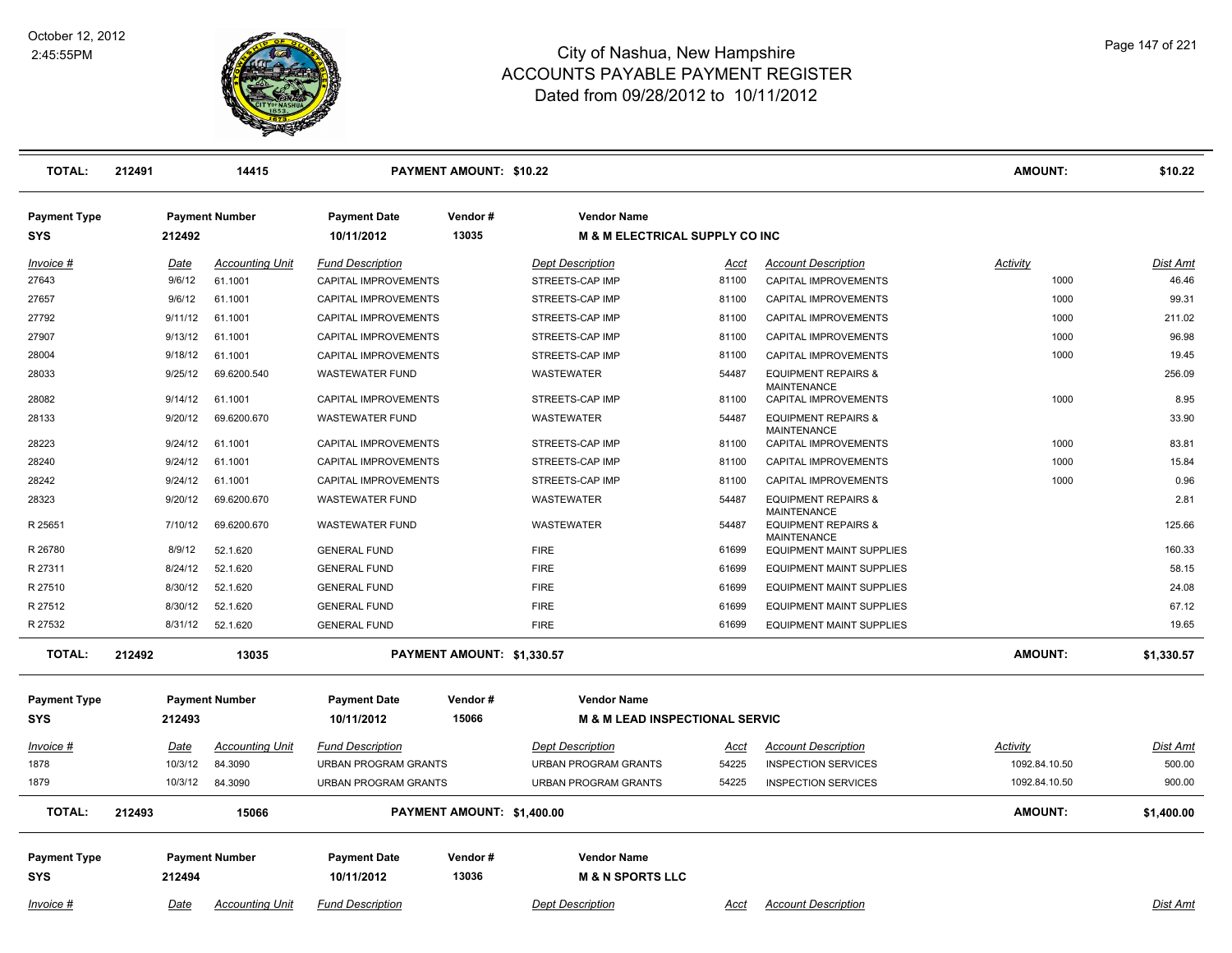

| 18270                             |        |             | 10/1/12 77.1.655       | <b>GENERAL FUND</b>               |                          | PARKS & RECREATION                                    | 61128       | RECREATIONAL SUPPLIES                 |         | 218.30          |
|-----------------------------------|--------|-------------|------------------------|-----------------------------------|--------------------------|-------------------------------------------------------|-------------|---------------------------------------|---------|-----------------|
| <b>TOTAL:</b>                     | 212494 |             | 13036                  |                                   | PAYMENT AMOUNT: \$218.30 |                                                       |             |                                       | AMOUNT: | \$218.30        |
| <b>Payment Type</b><br><b>SYS</b> |        | 212495      | <b>Payment Number</b>  | <b>Payment Date</b><br>10/11/2012 | Vendor#<br>13039         | <b>Vendor Name</b><br><b>MAC MULKIN CHEVROLET INC</b> |             |                                       |         |                 |
|                                   |        |             |                        |                                   |                          |                                                       |             |                                       |         |                 |
| Invoice #                         |        | Date        | <b>Accounting Unit</b> | <b>Fund Description</b>           |                          | <b>Dept Description</b>                               | <u>Acct</u> | <b>Account Description</b>            |         | <b>Dist Amt</b> |
| 379198                            |        | 9/21/12     | 69.6200.670            | WASTEWATER FUND                   |                          | WASTEWATER                                            | 54600       | VEHICLE REPAIRS & MAINTENANCE         |         | 71.98           |
| 379276                            |        | 9/22/12     | 50.1.500               | <b>GENERAL FUND</b>               |                          | POLICE                                                | 61799       | VEHICLE PARTS & SUPPLIES              |         | 21.22           |
| 379277                            |        | 9/21/12     | 50.1.500               | <b>GENERAL FUND</b>               |                          | <b>POLICE</b>                                         | 61799       | <b>VEHICLE PARTS &amp; SUPPLIES</b>   |         | 129.61          |
| 379419                            |        | 9/25/12     | 50.1.500               | <b>GENERAL FUND</b>               |                          | POLICE                                                | 61799       | <b>VEHICLE PARTS &amp; SUPPLIES</b>   |         | 48.18           |
| 379469                            |        | 9/26/12     | 50.1.500               | <b>GENERAL FUND</b>               |                          | <b>POLICE</b>                                         | 61799       | <b>VEHICLE PARTS &amp; SUPPLIES</b>   |         | 53.35           |
| <b>TOTAL:</b>                     | 212495 |             | 13039                  |                                   | PAYMENT AMOUNT: \$324.34 |                                                       |             |                                       | AMOUNT: | \$324.34        |
| <b>Payment Type</b>               |        |             | <b>Payment Number</b>  | <b>Payment Date</b>               | Vendor#                  | <b>Vendor Name</b>                                    |             |                                       |         |                 |
| <b>SYS</b>                        |        | 212496      |                        | 10/11/2012                        | 999001065                | <b>MAHBOUD KAVOOSI</b>                                |             |                                       |         |                 |
|                                   |        |             |                        |                                   |                          |                                                       |             |                                       |         |                 |
| Invoice #                         |        | Date        | <b>Accounting Unit</b> | <b>Fund Description</b>           |                          | <b>Dept Description</b>                               | Acct        | <b>Account Description</b>            |         | <b>Dist Amt</b> |
| 903011638                         |        | 10/4/12     | 26.4005                | TRAFFIC VIOLATIONS FUND           |                          | <b>TRAFFIC VIOLATIONS</b>                             | 45400       | <b>TRAFFIC VIOLATIONS</b>             |         | 100.00          |
| <b>TOTAL:</b>                     | 212496 |             | 999001065              |                                   | PAYMENT AMOUNT: \$100.00 |                                                       |             |                                       | AMOUNT: | \$100.00        |
| <b>Payment Type</b>               |        |             | <b>Payment Number</b>  | <b>Payment Date</b>               | Vendor#                  | <b>Vendor Name</b>                                    |             |                                       |         |                 |
| <b>SYS</b>                        |        | 212497      |                        | 10/11/2012                        | 14965                    | <b>MAILINGS UNLIMITED</b>                             |             |                                       |         |                 |
| Invoice #                         |        | <b>Date</b> | <b>Accounting Unit</b> | <b>Fund Description</b>           |                          | <b>Dept Description</b>                               | <u>Acct</u> | <b>Account Description</b>            |         | <b>Dist Amt</b> |
| 53205                             |        | 9/13/12     | 69.6200.500            | <b>WASTEWATER FUND</b>            |                          | WASTEWATER                                            | 53467       | BILLING & MAILING SERVICES            |         | 134.19          |
| 53276                             |        | 9/17/12     | 69.6200.500            | <b>WASTEWATER FUND</b>            |                          | <b>WASTEWATER</b>                                     | 53467       | <b>BILLING &amp; MAILING SERVICES</b> |         | 274.16          |
| 53347                             |        | 9/24/12     | 69.6200.500            | <b>WASTEWATER FUND</b>            |                          | WASTEWATER                                            | 53467       | <b>BILLING &amp; MAILING SERVICES</b> |         | 152.19          |
| <b>TOTAL:</b>                     | 212497 |             | 14965                  |                                   | PAYMENT AMOUNT: \$560.54 |                                                       |             |                                       | AMOUNT: | \$560.54        |
| <b>Payment Type</b>               |        |             | <b>Payment Number</b>  | <b>Payment Date</b>               | Vendor#                  | <b>Vendor Name</b>                                    |             |                                       |         |                 |
| <b>SYS</b>                        |        | 212498      |                        | 10/11/2012                        | 13067                    | <b>MAYNARD &amp; LESIEUR INC</b>                      |             |                                       |         |                 |
| Invoice #                         |        | Date        | <b>Accounting Unit</b> | <b>Fund Description</b>           |                          | <b>Dept Description</b>                               | <u>Acct</u> | <b>Account Description</b>            |         | Dist Amt        |
| 46497                             |        | 9/12/12     | 50.1.500               | <b>GENERAL FUND</b>               |                          | POLICE                                                | 61705       | <b>TIRES</b>                          |         | 150.00          |
| 47580                             |        | 9/28/12     | 50.1.500               | <b>GENERAL FUND</b>               |                          | POLICE                                                | 61705       | <b>TIRES</b>                          |         | 386.00          |
| 47628                             |        | 9/28/12     | 50.1.500               | <b>GENERAL FUND</b>               |                          | <b>POLICE</b>                                         | 61705       | <b>TIRES</b>                          |         | 96.50           |
| 47711                             |        | 10/1/12     | 50.1.500               | <b>GENERAL FUND</b>               |                          | POLICE                                                | 61705       | <b>TIRES</b>                          |         | 96.50           |
| 47767                             |        | 10/2/12     | 50.1.500               | <b>GENERAL FUND</b>               |                          | <b>POLICE</b>                                         | 61705       | <b>TIRES</b>                          |         | 99.60           |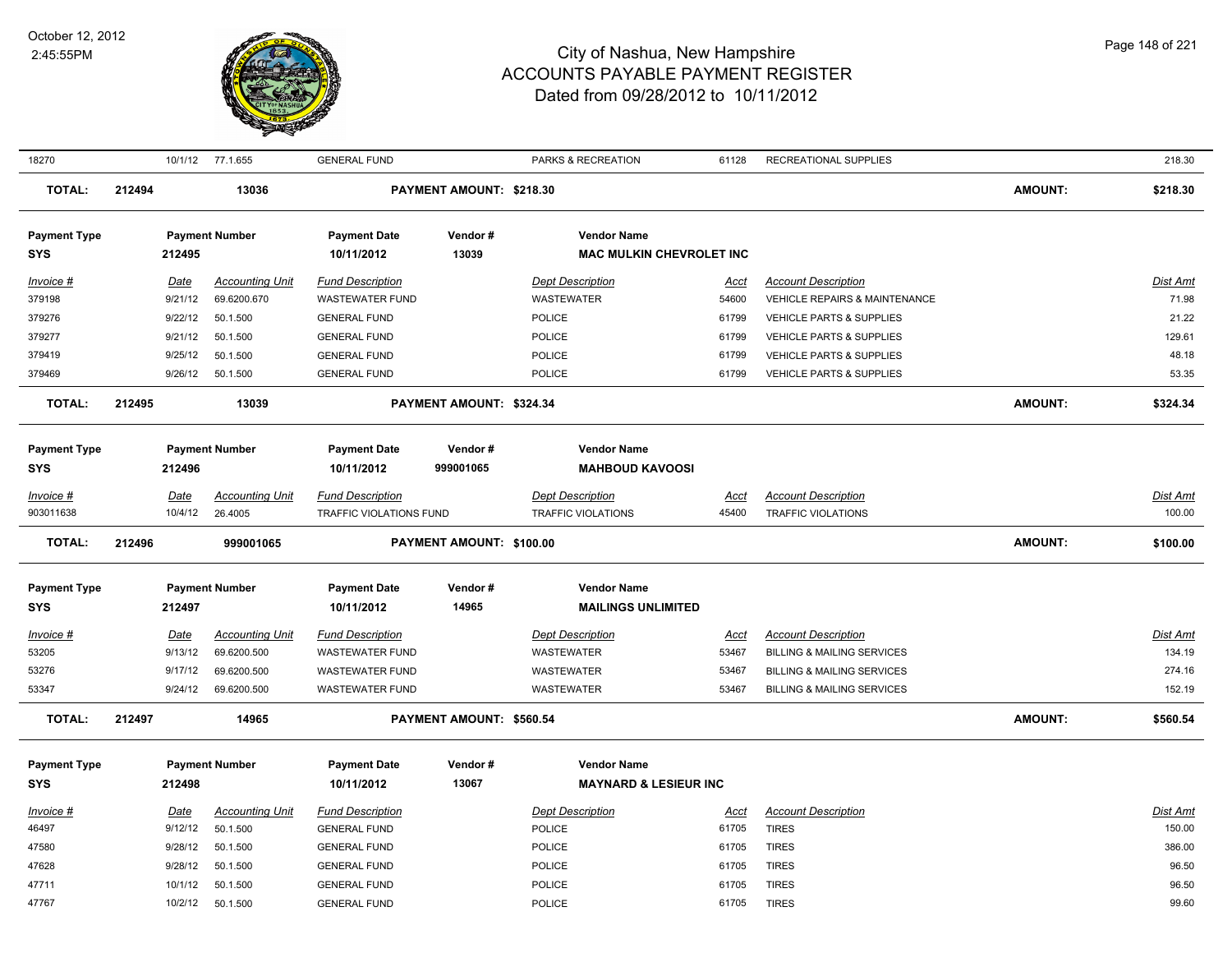

| 47913               |        | 10/3/12     | 50.1.500               | <b>GENERAL FUND</b>     |                            | <b>POLICE</b>                    | 61705                          | <b>TIRES</b>                                                               |                      | 289.50          |
|---------------------|--------|-------------|------------------------|-------------------------|----------------------------|----------------------------------|--------------------------------|----------------------------------------------------------------------------|----------------------|-----------------|
| <b>TOTAL:</b>       | 212498 |             | 13067                  |                         | PAYMENT AMOUNT: \$1,118.10 |                                  |                                |                                                                            | <b>AMOUNT:</b>       | \$1,118.10      |
| <b>Payment Type</b> |        |             | <b>Payment Number</b>  | <b>Payment Date</b>     | Vendor#                    | <b>Vendor Name</b>               |                                |                                                                            |                      |                 |
| <b>SYS</b>          |        | 212499      |                        | 10/11/2012              | 13067                      | <b>MAYNARD &amp; LESIEUR INC</b> |                                |                                                                            |                      |                 |
| Invoice #           |        | Date        | <b>Accounting Unit</b> | <b>Fund Description</b> |                            | <b>Dept Description</b>          | Acct                           | <b>Account Description</b>                                                 |                      | Dist Amt        |
| 47295               |        | 9/24/12     | 61.1.700               | <b>GENERAL FUND</b>     |                            | <b>STREETS</b>                   | 61705                          | <b>TIRES</b>                                                               |                      | 200.00          |
| <b>TOTAL:</b>       | 212499 |             | 13067                  |                         | PAYMENT AMOUNT: \$200.00   |                                  |                                |                                                                            | <b>AMOUNT:</b>       | \$200.00        |
|                     |        |             |                        |                         |                            |                                  |                                |                                                                            |                      |                 |
| <b>Payment Type</b> |        |             | <b>Payment Number</b>  | <b>Payment Date</b>     | Vendor#                    | <b>Vendor Name</b>               |                                |                                                                            |                      |                 |
| <b>SYS</b>          |        | 212500      |                        | 10/11/2012              | 13067                      | <b>MAYNARD &amp; LESIEUR INC</b> |                                |                                                                            |                      |                 |
| Invoice #           |        | Date        | <b>Accounting Unit</b> | <b>Fund Description</b> |                            | <b>Dept Description</b>          | <u>Acct</u>                    | <b>Account Description</b>                                                 |                      | <b>Dist Amt</b> |
| 47116               |        | 9/21/12     | 69.6200.670            | <b>WASTEWATER FUND</b>  |                            | <b>WASTEWATER</b>                | 54487                          | <b>EQUIPMENT REPAIRS &amp;</b><br><b>MAINTENANCE</b>                       |                      | 178.35          |
| <b>TOTAL:</b>       | 212500 |             | 13067                  |                         | PAYMENT AMOUNT: \$178.35   |                                  |                                |                                                                            | <b>AMOUNT:</b>       | \$178.35        |
|                     |        |             |                        |                         |                            |                                  |                                |                                                                            |                      |                 |
| <b>Payment Type</b> |        |             | <b>Payment Number</b>  | <b>Payment Date</b>     | Vendor#                    | <b>Vendor Name</b>               |                                |                                                                            |                      |                 |
| SYS                 |        | 212501      |                        | 10/11/2012              | 13067                      | <b>MAYNARD &amp; LESIEUR INC</b> |                                |                                                                            |                      |                 |
| Invoice #           |        | Date        | <b>Accounting Unit</b> | <b>Fund Description</b> |                            | <b>Dept Description</b>          | Acct                           | <b>Account Description</b>                                                 | Activity             | Dist Amt        |
| 47539               |        | 9/27/12     | 86.3120                | <b>TRANSIT GRANTS</b>   |                            | <b>GRANT FUNDS-TRANSIT</b>       | 54600                          | <b>VEHICLE REPAIRS &amp; MAINTENANCE</b>                                   | 86.800.13.30.02      | 14.50           |
| <b>TOTAL:</b>       | 212501 |             | 13067                  |                         | PAYMENT AMOUNT: \$14.50    |                                  |                                |                                                                            | <b>AMOUNT:</b>       | \$14.50         |
| <b>Payment Type</b> |        |             | <b>Payment Number</b>  | <b>Payment Date</b>     | Vendor#                    | <b>Vendor Name</b>               |                                |                                                                            | Payee Name           |                 |
| <b>SYS</b>          |        | 212502      |                        | 10/11/2012              | 13081                      |                                  | <b>MCMASTER CARR SUPPLY CO</b> |                                                                            | <b>MCMASTER-CARR</b> |                 |
| Invoice #           |        | Date        | <b>Accounting Unit</b> | <b>Fund Description</b> |                            | <b>Dept Description</b>          | <u>Acct</u>                    | <b>Account Description</b>                                                 |                      | Dist Amt        |
| 36811479            |        | 9/13/12     | 69.6200.670            | <b>WASTEWATER FUND</b>  |                            | WASTEWATER                       | 54487                          | <b>EQUIPMENT REPAIRS &amp;</b>                                             |                      | 42.94           |
| 36907401            |        | 9/14/12     | 69.6200.670            | <b>WASTEWATER FUND</b>  |                            | <b>WASTEWATER</b>                | 54487                          | <b>MAINTENANCE</b><br><b>EQUIPMENT REPAIRS &amp;</b><br><b>MAINTENANCE</b> |                      | 1,005.54        |
| <b>TOTAL:</b>       | 212502 |             | 13081                  |                         | PAYMENT AMOUNT: \$1,048.48 |                                  |                                |                                                                            | <b>AMOUNT:</b>       | \$1,048.48      |
| <b>Payment Type</b> |        |             | <b>Payment Number</b>  | <b>Payment Date</b>     | Vendor#                    | <b>Vendor Name</b>               |                                |                                                                            |                      |                 |
| <b>SYS</b>          |        | 212503      |                        | 10/11/2012              | 14471                      | <b>MHQ MUNICIPAL VEHICLES</b>    |                                |                                                                            |                      |                 |
| Invoice #           |        | <u>Date</u> | <b>Accounting Unit</b> | <b>Fund Description</b> |                            | <b>Dept Description</b>          | Acct                           | <b>Account Description</b>                                                 |                      | <b>Dist Amt</b> |
| MV-080088           |        | 9/21/12     | 50.1.500               | <b>GENERAL FUND</b>     |                            | <b>POLICE</b>                    | 61799                          | <b>VEHICLE PARTS &amp; SUPPLIES</b>                                        |                      | 158.40          |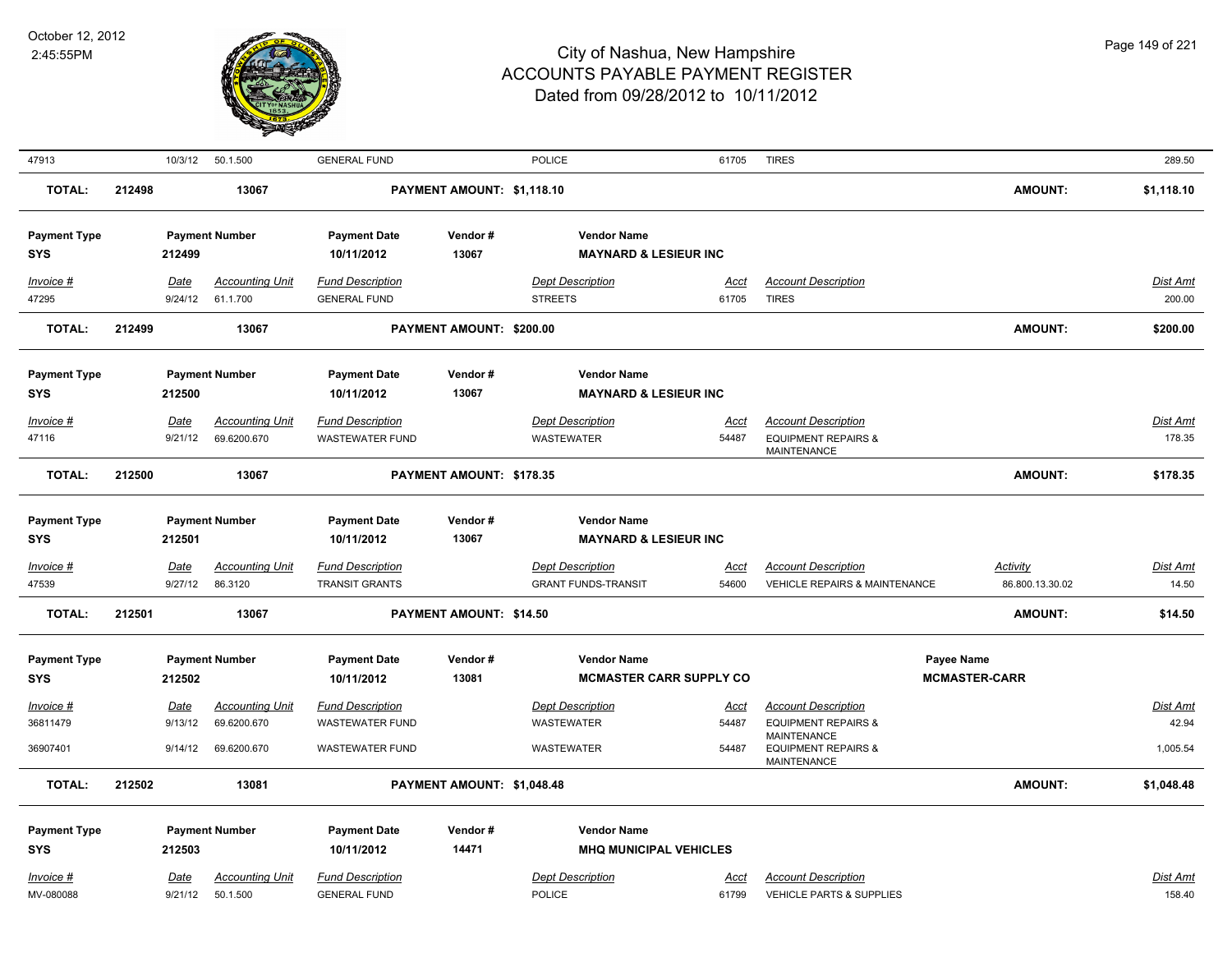

| TOTAL:                            | 212503 |                 | 14471                                 |                                                   | PAYMENT AMOUNT: \$158.40 |                                                         |               |                                                        | <b>AMOUNT:</b>                    | \$158.40           |
|-----------------------------------|--------|-----------------|---------------------------------------|---------------------------------------------------|--------------------------|---------------------------------------------------------|---------------|--------------------------------------------------------|-----------------------------------|--------------------|
| <b>Payment Type</b><br><b>SYS</b> |        | 212504          | <b>Payment Number</b>                 | <b>Payment Date</b><br>10/11/2012                 | Vendor#<br>10901         | <b>Vendor Name</b><br><b>MICHIE CORP</b>                |               |                                                        |                                   |                    |
| Invoice #<br>0023383-IN           |        | Date<br>9/11/12 | <b>Accounting Unit</b><br>69.6200.540 | <b>Fund Description</b><br><b>WASTEWATER FUND</b> |                          | <b>Dept Description</b><br><b>WASTEWATER</b>            | Acct<br>54300 | <b>Account Description</b><br><b>SEWER MAINTENANCE</b> |                                   | Dist Amt<br>450.00 |
| TOTAL:                            | 212504 |                 | 10901                                 |                                                   | PAYMENT AMOUNT: \$450.00 |                                                         |               |                                                        | <b>AMOUNT:</b>                    | \$450.00           |
| <b>Payment Type</b><br><b>SYS</b> |        | 212505          | <b>Payment Number</b>                 | <b>Payment Date</b><br>10/11/2012                 | Vendor#<br>13097         | <b>Vendor Name</b><br><b>MICRO MARKETING ASSOCIATES</b> |               |                                                        |                                   |                    |
| Invoice #                         |        | <b>Date</b>     | <b>Accounting Unit</b>                | <b>Fund Description</b>                           |                          | <b>Dept Description</b>                                 | Acct          | <b>Account Description</b>                             |                                   | <b>Dist Amt</b>    |
| 444366ADJ                         |        | 6/14/12         | 79.1.755                              | <b>GENERAL FUND</b>                               |                          | <b>LIBRARY</b>                                          | 61814         | <b>MEDIA</b>                                           |                                   | 40.00              |
| 451095                            |        | 8/16/12         | 79.1.755                              | <b>GENERAL FUND</b>                               |                          | <b>LIBRARY</b>                                          | 61814         | <b>MEDIA</b>                                           |                                   | 165.69             |
| 451167                            |        | 8/16/12         | 79.1.755                              | <b>GENERAL FUND</b>                               |                          | LIBRARY                                                 | 61814         | <b>MEDIA</b>                                           |                                   | 174.32             |
| 451297                            |        | 8/17/12         | 79.1.755                              | <b>GENERAL FUND</b>                               |                          | LIBRARY                                                 | 61814         | <b>MEDIA</b>                                           |                                   | 6.00               |
| 452976                            |        | 9/6/12          | 79.1.755                              | <b>GENERAL FUND</b>                               |                          | <b>LIBRARY</b>                                          | 61814         | <b>MEDIA</b>                                           |                                   | 33.95              |
| 453312                            |        | 9/6/12          | 79.1.755                              | <b>GENERAL FUND</b>                               |                          | LIBRARY                                                 | 61814         | <b>MEDIA</b>                                           |                                   | 49.50              |
| 454133                            |        | 9/13/12         | 79.1.755                              | <b>GENERAL FUND</b>                               |                          | LIBRARY                                                 | 61814         | <b>MEDIA</b>                                           |                                   | 247.71             |
| 454157                            |        | 9/13/12         | 79.1.755                              | <b>GENERAL FUND</b>                               |                          | LIBRARY                                                 | 61814         | <b>MEDIA</b>                                           |                                   | 42.50              |
| CR444366ADJ                       |        | 6/14/12         | 79.1.755                              | <b>GENERAL FUND</b>                               |                          | <b>LIBRARY</b>                                          | 61814         | <b>MEDIA</b>                                           |                                   | $-40.00$           |
| <b>TOTAL:</b>                     | 212505 |                 | 13097                                 |                                                   | PAYMENT AMOUNT: \$719.67 |                                                         |               |                                                        | <b>AMOUNT:</b>                    | \$719.67           |
| <b>Payment Type</b><br><b>SYS</b> |        | 212506          | <b>Payment Number</b>                 | <b>Payment Date</b><br>10/11/2012                 | Vendor#<br>10861         | <b>Vendor Name</b><br><b>MIDWEST TAPE LLC</b>           |               |                                                        | Payee Name<br><b>MIDWEST TAPE</b> |                    |
| Invoice #                         |        | <u>Date</u>     | <b>Accounting Unit</b>                | <b>Fund Description</b>                           |                          | <b>Dept Description</b>                                 | <b>Acct</b>   | <b>Account Description</b>                             |                                   | Dist Amt           |
| 90375560                          |        | 9/10/12         | 79.1.755                              | <b>GENERAL FUND</b>                               |                          | <b>LIBRARY</b>                                          | 61814         | <b>MEDIA</b>                                           |                                   | 18.98              |
| 90377251                          |        | 9/10/12         | 79.1.755                              | <b>GENERAL FUND</b>                               |                          | LIBRARY                                                 | 61814         | <b>MEDIA</b>                                           |                                   | 52.88              |
| 90377253                          |        | 9/10/12         | 79.1.755                              | <b>GENERAL FUND</b>                               |                          | LIBRARY                                                 | 61814         | <b>MEDIA</b>                                           |                                   | 72.72              |
| 90380673                          |        | 9/11/12         | 79.1.755                              | <b>GENERAL FUND</b>                               |                          | LIBRARY                                                 | 61814         | <b>MEDIA</b>                                           |                                   | 52.88              |
| 90386178                          |        | 9/13/12         | 79.1.755                              | <b>GENERAL FUND</b>                               |                          | LIBRARY                                                 | 61814         | <b>MEDIA</b>                                           |                                   | 194.87             |
| 90386420                          |        | 9/13/12         | 79.1.755                              | <b>GENERAL FUND</b>                               |                          | <b>LIBRARY</b>                                          | 61814         | <b>MEDIA</b>                                           |                                   | 114.74             |
| 90415256                          |        | 9/25/12         | 79.1.755                              | <b>GENERAL FUND</b>                               |                          | LIBRARY                                                 | 61814         | <b>MEDIA</b>                                           |                                   | 25.84              |
| <b>TOTAL:</b>                     | 212506 |                 | 10861                                 |                                                   | PAYMENT AMOUNT: \$532.91 |                                                         |               |                                                        | <b>AMOUNT:</b>                    | \$532.91           |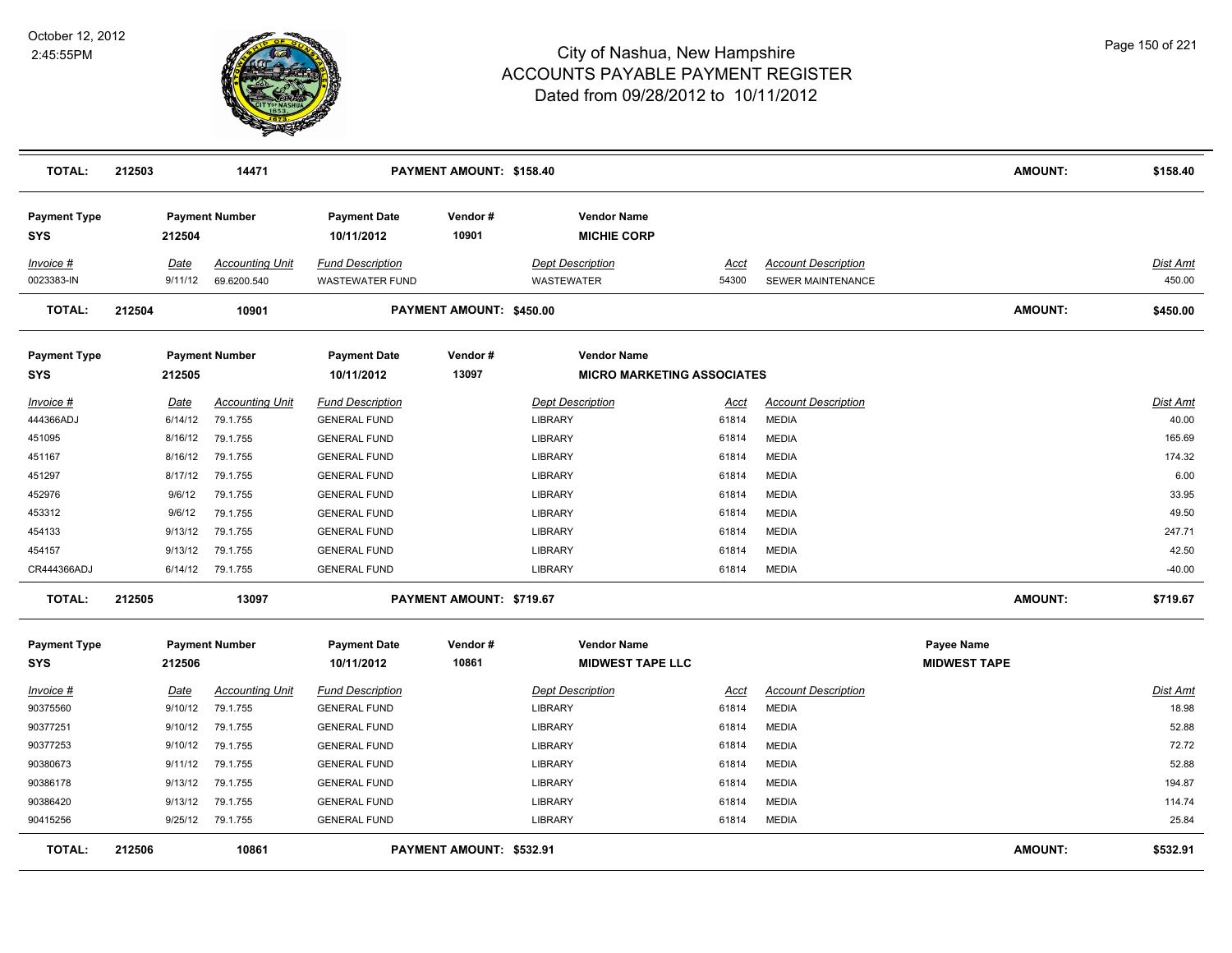

| <b>Payment Type</b>    |        |             | <b>Payment Number</b>  | <b>Payment Date</b>     | Vendor#                        | <b>Vendor Name</b>          |       |                                     |                 |          |
|------------------------|--------|-------------|------------------------|-------------------------|--------------------------------|-----------------------------|-------|-------------------------------------|-----------------|----------|
| <b>SYS</b>             |        | 212507      |                        | 10/11/2012              | 13106                          | <b>MINUTEMAN TRUCKS INC</b> |       |                                     |                 |          |
| Invoice #              |        | Date        | <b>Accounting Unit</b> | <b>Fund Description</b> |                                | <b>Dept Description</b>     | Acct  | <b>Account Description</b>          |                 | Dist Amt |
| 938166                 |        | 9/19/12     | 61.1.700               | <b>GENERAL FUND</b>     |                                | <b>STREETS</b>              | 54600 | VEHICLE REPAIRS & MAINTENANCE       |                 | 40.60    |
|                        |        |             |                        |                         |                                |                             |       |                                     |                 |          |
| <b>TOTAL:</b>          | 212507 |             | 13106                  |                         | PAYMENT AMOUNT: \$40.60        |                             |       |                                     | <b>AMOUNT:</b>  | \$40.60  |
| <b>Payment Type</b>    |        |             | <b>Payment Number</b>  | <b>Payment Date</b>     | Vendor#                        | <b>Vendor Name</b>          |       |                                     |                 |          |
| <b>SYS</b>             |        | 212508      |                        | 10/11/2012              | 11210                          | <b>ARCHIE S MOBLEY III</b>  |       |                                     |                 |          |
| Invoice #              |        | Date        | <b>Accounting Unit</b> | <b>Fund Description</b> |                                | <b>Dept Description</b>     | Acct  | <b>Account Description</b>          |                 | Dist Amt |
| 32368A 10/11/2012 DCAP |        | 10/8/12     | <b>BS1000</b>          | <b>GENERAL FUND</b>     |                                | <b>GENERAL FUND</b>         | 21460 | 125 DEPENDENT CARE                  |                 | 96.15    |
| <b>TOTAL:</b>          | 212508 |             | 11210                  |                         | <b>PAYMENT AMOUNT: \$96.15</b> |                             |       |                                     | <b>AMOUNT:</b>  | \$96.15  |
|                        |        |             |                        |                         |                                |                             |       |                                     |                 |          |
| <b>Payment Type</b>    |        |             | <b>Payment Number</b>  | <b>Payment Date</b>     | Vendor#                        | <b>Vendor Name</b>          |       |                                     |                 |          |
| <b>SYS</b>             |        | 212509      |                        | 10/11/2012              | 14478                          | <b>MOLLY CORPORATION</b>    |       |                                     |                 |          |
| Invoice #              |        | Date        | <b>Accounting Unit</b> | <b>Fund Description</b> |                                | <b>Dept Description</b>     | Acct  | <b>Account Description</b>          | Activity        | Dist Amt |
| 8807                   |        | 9/13/12     | 86.3120                | <b>TRANSIT GRANTS</b>   |                                | <b>GRANT FUNDS-TRANSIT</b>  | 61799 | <b>VEHICLE PARTS &amp; SUPPLIES</b> | 86.800.13.30.03 | 96.08    |
|                        |        |             |                        |                         |                                |                             |       |                                     |                 |          |
| <b>TOTAL:</b>          | 212509 |             | 14478                  |                         | PAYMENT AMOUNT: \$96.08        |                             |       |                                     | <b>AMOUNT:</b>  | \$96.08  |
| <b>Payment Type</b>    |        |             | <b>Payment Number</b>  | <b>Payment Date</b>     | Vendor#                        | <b>Vendor Name</b>          |       |                                     |                 |          |
| <b>SYS</b>             |        | 212510      |                        | 10/11/2012              | 13131                          | <b>NAPA AUTO PARTS</b>      |       |                                     |                 |          |
| $Invoice$ #            |        | Date        | <b>Accounting Unit</b> | <b>Fund Description</b> |                                | <b>Dept Description</b>     | Acct  | <b>Account Description</b>          |                 | Dist Amt |
| 851035                 |        | 9/19/12     | 68.6000.540            | SOLID WASTE FUND        |                                | <b>SOLID WASTE</b>          | 55699 | OTHER CONTRACTED SERVICES           |                 | 152.12   |
| 851639                 |        | 9/24/12     | 68.6000.540            | SOLID WASTE FUND        |                                | SOLID WASTE                 | 55699 | OTHER CONTRACTED SERVICES           |                 | 19.56    |
| 851967                 |        | 9/26/12     | 68.6000.540            | SOLID WASTE FUND        |                                | <b>SOLID WASTE</b>          | 55699 | OTHER CONTRACTED SERVICES           |                 | 99.76    |
| <b>TOTAL:</b>          | 212510 |             | 13131                  |                         | PAYMENT AMOUNT: \$271.44       |                             |       |                                     | <b>AMOUNT:</b>  | \$271.44 |
|                        |        |             |                        |                         |                                |                             |       |                                     |                 |          |
| <b>Payment Type</b>    |        |             | <b>Payment Number</b>  | <b>Payment Date</b>     | Vendor#<br>13131               | <b>Vendor Name</b>          |       |                                     |                 |          |
| <b>SYS</b>             |        | 212511      |                        | 10/11/2012              |                                | <b>NAPA AUTO PARTS</b>      |       |                                     |                 |          |
| Invoice #              |        | <u>Date</u> | <b>Accounting Unit</b> | <b>Fund Description</b> |                                | <b>Dept Description</b>     | Acct  | <b>Account Description</b>          | Activity        | Dist Amt |
| 850924                 |        | 9/18/12     | 86.3120                | <b>TRANSIT GRANTS</b>   |                                | <b>GRANT FUNDS-TRANSIT</b>  | 61799 | <b>VEHICLE PARTS &amp; SUPPLIES</b> | 86.800.13.30.01 | 25.50    |
| 851091                 |        | 9/19/12     | 86.3120                | <b>TRANSIT GRANTS</b>   |                                | <b>GRANT FUNDS-TRANSIT</b>  | 61799 | <b>VEHICLE PARTS &amp; SUPPLIES</b> | 86.800.13.30.04 | 65.98    |
| 851257                 |        | 9/20/12     | 86.3120                | <b>TRANSIT GRANTS</b>   |                                | <b>GRANT FUNDS-TRANSIT</b>  | 61799 | <b>VEHICLE PARTS &amp; SUPPLIES</b> | 86.800.13.30.03 | 54.33    |
| 851398                 |        | 9/21/12     | 86.3120                | <b>TRANSIT GRANTS</b>   |                                | <b>GRANT FUNDS-TRANSIT</b>  | 61799 | <b>VEHICLE PARTS &amp; SUPPLIES</b> | 86.800.13.30.01 | 17.52    |
| 851398                 |        | 9/21/12     | 86.3120                | <b>TRANSIT GRANTS</b>   |                                | <b>GRANT FUNDS-TRANSIT</b>  | 61799 | <b>VEHICLE PARTS &amp; SUPPLIES</b> | 86.800.13.30.02 | 17.52    |
| 851398                 |        | 9/21/12     | 86.3120                | <b>TRANSIT GRANTS</b>   |                                | <b>GRANT FUNDS-TRANSIT</b>  | 61799 | <b>VEHICLE PARTS &amp; SUPPLIES</b> | 86.800.13.30.05 | 17.52    |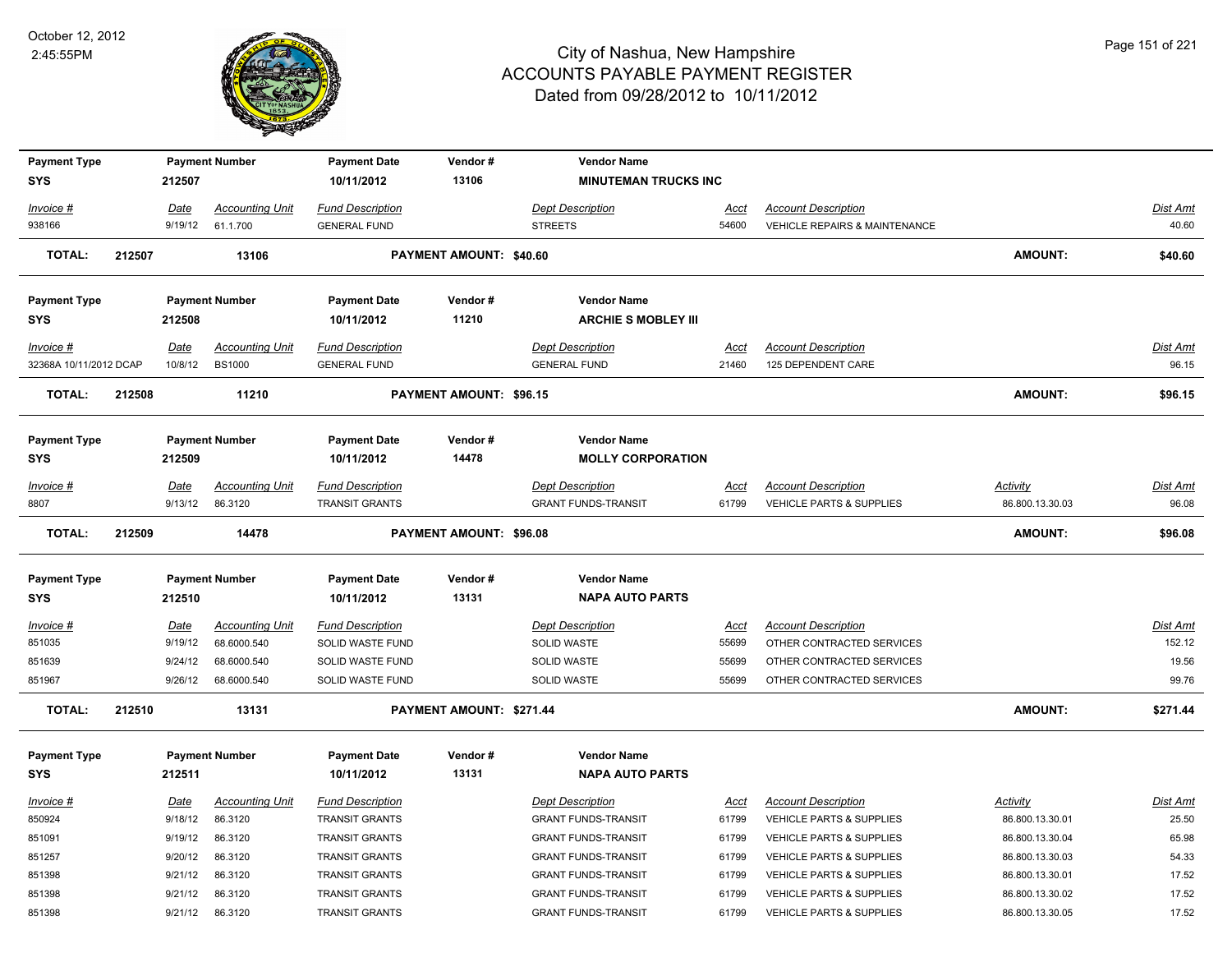

| <b>TOTAL:</b>                     | 212511 |                 | 13131                             |                                                 | PAYMENT AMOUNT: \$198.37 |                                                   |                      |                                                    | <b>AMOUNT:</b>          | \$198.37                  |
|-----------------------------------|--------|-----------------|-----------------------------------|-------------------------------------------------|--------------------------|---------------------------------------------------|----------------------|----------------------------------------------------|-------------------------|---------------------------|
| <b>Payment Type</b><br><b>SYS</b> |        | 212512          | <b>Payment Number</b>             | <b>Payment Date</b><br>10/11/2012               | Vendor#<br>13143         | <b>Vendor Name</b><br><b>NASHUA LUMBER CO INC</b> |                      |                                                    |                         |                           |
| $Invoice$ #<br>103911             |        | Date<br>8/15/12 | <b>Accounting Unit</b><br>61.1001 | <b>Fund Description</b><br>CAPITAL IMPROVEMENTS |                          | <b>Dept Description</b><br>STREETS-CAP IMP        | <u>Acct</u><br>81100 | <b>Account Description</b><br>CAPITAL IMPROVEMENTS | <b>Activity</b><br>1000 | <b>Dist Amt</b><br>251.00 |
| <b>TOTAL:</b>                     | 212512 |                 | 13143                             |                                                 | PAYMENT AMOUNT: \$251.00 |                                                   |                      |                                                    | <b>AMOUNT:</b>          | \$251.00                  |
| <b>Payment Type</b>               |        |                 | <b>Payment Number</b>             | <b>Payment Date</b>                             | Vendor#                  | <b>Vendor Name</b>                                |                      |                                                    |                         |                           |
| <b>SYS</b>                        |        | 212513          |                                   | 10/11/2012                                      | 14500                    | <b>NASHUA MILLYARD ASSOC INC</b>                  |                      |                                                    |                         |                           |
| Invoice #                         |        | Date            | <b>Accounting Unit</b>            | <b>Fund Description</b>                         |                          | <b>Dept Description</b>                           | Acct                 | <b>Account Description</b>                         |                         | <b>Dist Amt</b>           |
| 6431                              |        | 10/1/12         | 50.1.500                          | <b>GENERAL FUND</b>                             |                          | <b>POLICE</b>                                     | 55699                | OTHER CONTRACTED SERVICES                          |                         | 489.13                    |
| <b>TOTAL:</b>                     | 212513 |                 | 14500                             |                                                 | PAYMENT AMOUNT: \$489.13 |                                                   |                      |                                                    | <b>AMOUNT:</b>          | \$489.13                  |
| <b>Payment Type</b>               |        |                 | <b>Payment Number</b>             | <b>Payment Date</b>                             | Vendor#                  | <b>Vendor Name</b>                                |                      |                                                    |                         |                           |
| <b>SYS</b>                        |        | 212514          |                                   | 10/11/2012                                      | 13144                    | NASHUA OUTDOOR POWER EQUIPMENT                    |                      |                                                    |                         |                           |
| $Invoice$ #                       |        | Date            | <b>Accounting Unit</b>            | <b>Fund Description</b>                         |                          | <b>Dept Description</b>                           | <u>Acci</u>          | <b>Account Description</b>                         |                         | <b>Dist Amt</b>           |
| 381879                            |        | 10/2/12         | 42.1.720                          | <b>GENERAL FUND</b>                             |                          | WOODLAWN CEMETERY                                 | 54487                | <b>EQUIPMENT REPAIRS &amp;</b><br>MAINTENANCE      |                         | 19.39                     |
| <b>TOTAL:</b>                     | 212514 |                 | 13144                             |                                                 | PAYMENT AMOUNT: \$19.39  |                                                   |                      |                                                    | <b>AMOUNT:</b>          | \$19.39                   |
| <b>Payment Type</b>               |        |                 | <b>Payment Number</b>             | <b>Payment Date</b>                             | Vendor#                  | <b>Vendor Name</b>                                |                      |                                                    |                         |                           |
| <b>SYS</b>                        |        | 212515          |                                   | 10/11/2012                                      | 11473                    | <b>NEW ENGLAND PAPER &amp; SUPPLY</b>             |                      |                                                    |                         |                           |
| $Invoice$ #                       |        | Date            | <b>Accounting Unit</b>            | <b>Fund Description</b>                         |                          | <b>Dept Description</b>                           | <u>Acct</u>          | <b>Account Description</b>                         |                         | <b>Dist Amt</b>           |
| 11649                             |        | 9/7/12          | 52.1.720                          | <b>GENERAL FUND</b>                             |                          | <b>FIRE</b>                                       | 61428                | JANITORIAL SUPPLIES                                |                         | 175.28                    |
| 11670                             |        | 9/13/12         | 52.1.720                          | <b>GENERAL FUND</b>                             |                          | <b>FIRE</b>                                       | 61428                | <b>JANITORIAL SUPPLIES</b>                         |                         | 244.56                    |
| <b>TOTAL:</b>                     | 212515 |                 | 11473                             |                                                 | PAYMENT AMOUNT: \$419.84 |                                                   |                      |                                                    | <b>AMOUNT:</b>          | \$419.84                  |
| <b>Payment Type</b>               |        |                 | <b>Payment Number</b>             | <b>Payment Date</b>                             | Vendor#                  | <b>Vendor Name</b>                                |                      |                                                    |                         |                           |
| <b>SYS</b>                        |        | 212516          |                                   | 10/11/2012                                      | 14544                    | <b>NHGFOA</b>                                     |                      |                                                    |                         |                           |
| Invoice #                         |        | Date            | <b>Accounting Unit</b>            | <b>Fund Description</b>                         |                          | <b>Dept Description</b>                           | Acct                 | <b>Account Description</b>                         |                         | <b>Dist Amt</b>           |
| $35-12$                           |        | 8/10/12         | 26.1.500                          | <b>GENERAL FUND</b>                             |                          | <b>FINANCIAL SERVICES</b>                         | 61807                | <b>PUBLICATIONS</b>                                |                         | 20.00                     |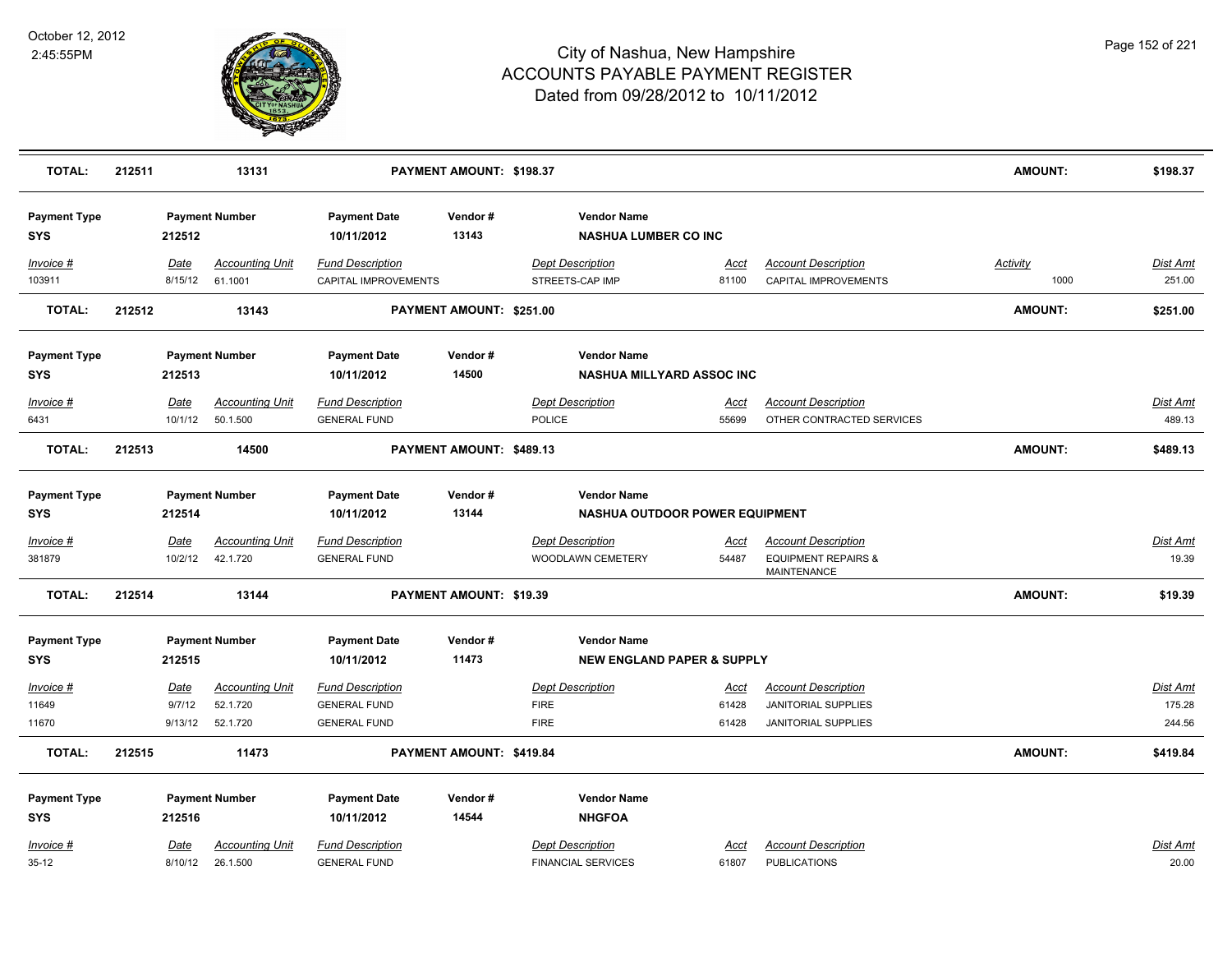

| <b>TOTAL:</b>                               | 212516 |                                   | 14544                                        |                                                                           | PAYMENT AMOUNT: \$20.00     |                                                                                     |                        |                                                                                               | <b>AMOUNT:</b>                                 | \$20.00                           |
|---------------------------------------------|--------|-----------------------------------|----------------------------------------------|---------------------------------------------------------------------------|-----------------------------|-------------------------------------------------------------------------------------|------------------------|-----------------------------------------------------------------------------------------------|------------------------------------------------|-----------------------------------|
| <b>Payment Type</b><br><b>SYS</b>           |        | 212517                            | <b>Payment Number</b>                        | <b>Payment Date</b><br>10/11/2012                                         | Vendor#<br>10867            | <b>Vendor Name</b><br><b>NORTH STAR DESTINATION STRATEG</b>                         |                        |                                                                                               |                                                |                                   |
| Invoice #<br>2583                           |        | Date<br>9/10/12                   | <b>Accounting Unit</b><br>83.3100            | <b>Fund Description</b><br>ECONOMIC DEVELOPMENT<br><b>GRANTS</b>          |                             | <b>Dept Description</b><br>ECONOMIC DEVELOPMENT<br><b>GRANTS</b>                    | Acct<br>53142          | <b>Account Description</b><br><b>CONSULTING SERVICES</b>                                      | Activity<br>1081.83.01.30                      | <b>Dist Amt</b><br>18,000.00      |
| <b>TOTAL:</b>                               | 212517 |                                   | 10867                                        |                                                                           | PAYMENT AMOUNT: \$18,000.00 |                                                                                     |                        |                                                                                               | <b>AMOUNT:</b>                                 | \$18,000.00                       |
| <b>Payment Type</b>                         |        |                                   | <b>Payment Number</b>                        | <b>Payment Date</b>                                                       | Vendor#                     | <b>Vendor Name</b>                                                                  |                        |                                                                                               |                                                |                                   |
| <b>SYS</b>                                  |        | 212518                            |                                              | 10/11/2012                                                                | 13195                       | <b>NORTHERN BUS SALES INC</b>                                                       |                        |                                                                                               |                                                |                                   |
| $Invoice$ #<br>012968-09006<br>012968-09006 |        | <b>Date</b><br>9/21/12<br>9/21/12 | <b>Accounting Unit</b><br>86.3120<br>86.3120 | <b>Fund Description</b><br><b>TRANSIT GRANTS</b><br><b>TRANSIT GRANTS</b> |                             | <b>Dept Description</b><br><b>GRANT FUNDS-TRANSIT</b><br><b>GRANT FUNDS-TRANSIT</b> | Acct<br>61799<br>61799 | <b>Account Description</b><br><b>VEHICLE PARTS &amp; SUPPLIES</b><br>VEHICLE PARTS & SUPPLIES | Activity<br>86.800.13.30.02<br>86.800.13.30.03 | <b>Dist Amt</b><br>35.00<br>35.00 |
| <b>TOTAL:</b>                               | 212518 |                                   | 13195                                        |                                                                           | PAYMENT AMOUNT: \$70.00     |                                                                                     |                        |                                                                                               | <b>AMOUNT:</b>                                 | \$70.00                           |
|                                             |        |                                   |                                              |                                                                           |                             |                                                                                     |                        |                                                                                               |                                                |                                   |
| <b>Payment Type</b>                         |        |                                   | <b>Payment Number</b>                        | <b>Payment Date</b>                                                       | Vendor#                     | <b>Vendor Name</b>                                                                  |                        |                                                                                               |                                                |                                   |
| <b>SYS</b>                                  |        | 212519                            |                                              | 10/11/2012                                                                | 13196                       | <b>NORTHERN FOREIGN CAR PARTS INC</b>                                               |                        |                                                                                               |                                                |                                   |
| Invoice #                                   |        | Date                              | <b>Accounting Unit</b>                       | <b>Fund Description</b>                                                   |                             | <b>Dept Description</b>                                                             | Acct                   | <b>Account Description</b>                                                                    |                                                | Dist Amt                          |
| 23336                                       |        | 9/26/12                           | 50.1.500                                     | <b>GENERAL FUND</b>                                                       |                             | <b>POLICE</b>                                                                       | 61799                  | <b>VEHICLE PARTS &amp; SUPPLIES</b>                                                           |                                                | 787.41                            |
| <b>TOTAL:</b>                               | 212519 |                                   | 13196                                        |                                                                           | PAYMENT AMOUNT: \$787.41    |                                                                                     |                        |                                                                                               | <b>AMOUNT:</b>                                 | \$787.41                          |
| <b>Payment Type</b>                         |        |                                   | <b>Payment Number</b>                        | <b>Payment Date</b>                                                       | Vendor#                     | <b>Vendor Name</b>                                                                  |                        |                                                                                               |                                                |                                   |
| <b>SYS</b>                                  |        | 212520                            |                                              | 10/11/2012                                                                | 13198                       | <b>NORTHERN NURSERIES INC</b>                                                       |                        |                                                                                               |                                                |                                   |
| $Invoice$ #                                 |        | Date                              | <b>Accounting Unit</b>                       | <b>Fund Description</b>                                                   |                             | <b>Dept Description</b>                                                             | <u>Acci</u>            | <b>Account Description</b>                                                                    | <b>Activity</b>                                | Dist Amt                          |
| 00085113                                    |        | 9/20/12                           | 77.1.650                                     | <b>GENERAL FUND</b>                                                       |                             | PARKS & RECREATION                                                                  | 45999                  | MISCELLANEOUS REVENUE                                                                         |                                                | 1,027.50                          |
| 00085222                                    |        | 9/24/12                           | 61.1001                                      | CAPITAL IMPROVEMENTS                                                      |                             | STREETS-CAP IMP                                                                     | 81100                  | CAPITAL IMPROVEMENTS                                                                          | 1000                                           | 762.75                            |
| <b>TOTAL:</b>                               | 212520 |                                   | 13198                                        |                                                                           | PAYMENT AMOUNT: \$1,790.25  |                                                                                     |                        |                                                                                               | AMOUNT:                                        | \$1,790.25                        |
| <b>Payment Type</b>                         |        |                                   | <b>Payment Number</b>                        | <b>Payment Date</b>                                                       | Vendor#                     | <b>Vendor Name</b>                                                                  |                        |                                                                                               |                                                |                                   |
| <b>SYS</b>                                  |        | 212521                            |                                              | 10/11/2012                                                                | 10576                       | <b>NORTHLAND INDUSTRIAL TRUCK CO</b>                                                |                        |                                                                                               |                                                |                                   |
| Invoice #                                   |        | Date                              | <b>Accounting Unit</b>                       | <b>Fund Description</b>                                                   |                             | <b>Dept Description</b>                                                             | Acct                   | <b>Account Description</b>                                                                    |                                                | Dist Amt                          |
| K55887<br>K56398                            |        | 8/22/12                           | 61.1.700<br>9/10/12 77.1.690                 | <b>GENERAL FUND</b><br><b>GENERAL FUND</b>                                |                             | <b>STREETS</b><br>PARKS & RECREATION                                                | 54600<br>61799         | <b>VEHICLE REPAIRS &amp; MAINTENANCE</b><br><b>VEHICLE PARTS &amp; SUPPLIES</b>               |                                                | 353.58<br>450.76                  |
|                                             |        |                                   |                                              |                                                                           |                             |                                                                                     |                        |                                                                                               |                                                |                                   |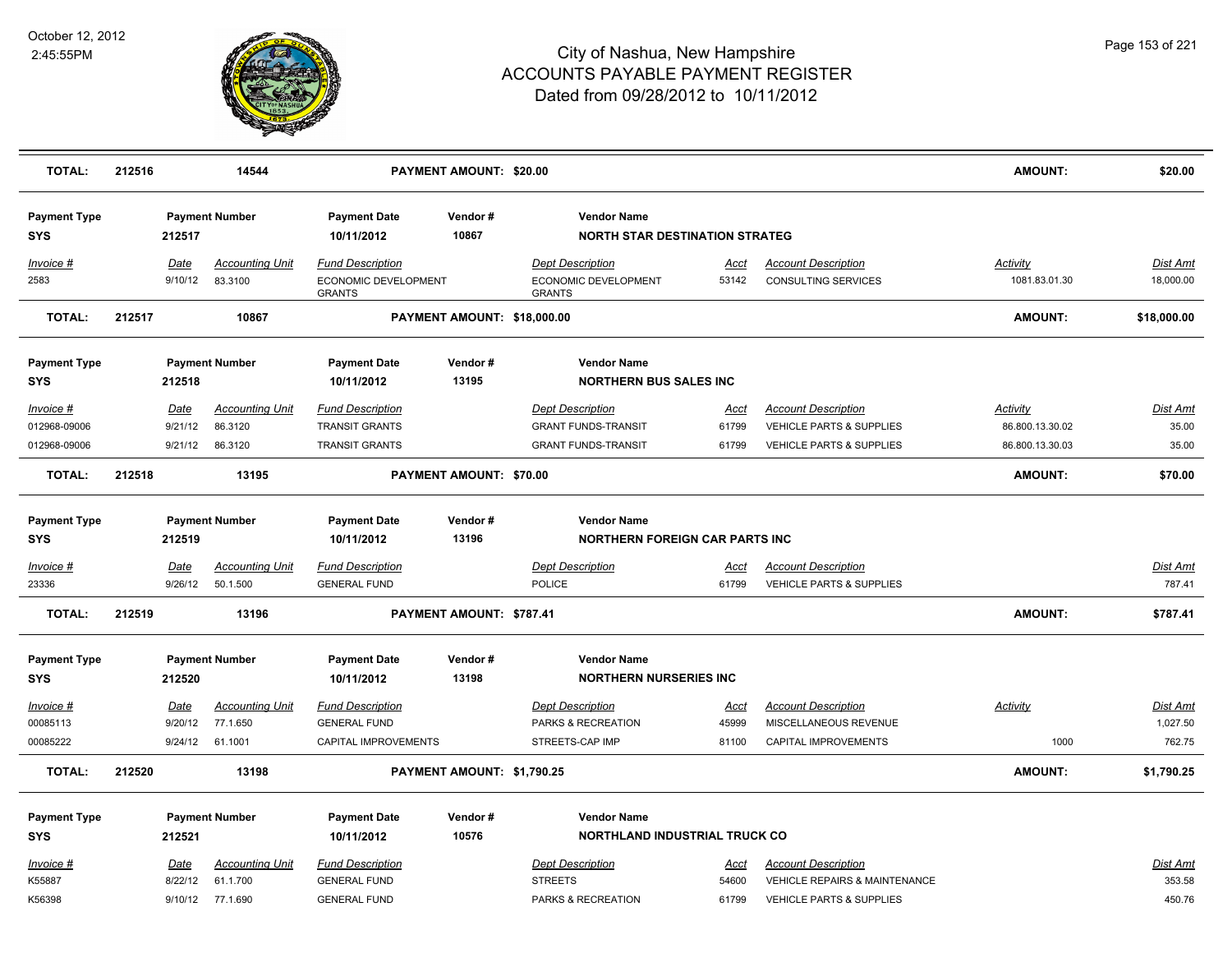

| <b>TOTAL:</b>                     | 212521 |             | 10576                                      |                                                | PAYMENT AMOUNT: \$804.34   |                                                  |                      |                                                        | <b>AMOUNT:</b> | \$804.34                  |
|-----------------------------------|--------|-------------|--------------------------------------------|------------------------------------------------|----------------------------|--------------------------------------------------|----------------------|--------------------------------------------------------|----------------|---------------------------|
| <b>Payment Type</b><br><b>SYS</b> |        | 212522      | <b>Payment Number</b>                      | <b>Payment Date</b><br>10/11/2012              | Vendor#<br>14954           | <b>Vendor Name</b><br><b>NUERA TRANSPORT INC</b> |                      |                                                        |                |                           |
| Invoice #<br>003236               |        | Date        | <b>Accounting Unit</b><br>9/26/12 77.1.690 | <b>Fund Description</b><br><b>GENERAL FUND</b> |                            | <b>Dept Description</b><br>PARKS & RECREATION    | <u>Acct</u><br>61799 | <b>Account Description</b><br>VEHICLE PARTS & SUPPLIES |                | <b>Dist Amt</b><br>183.80 |
| TOTAL:                            | 212522 |             | 14954                                      |                                                | PAYMENT AMOUNT: \$183.80   |                                                  |                      |                                                        | <b>AMOUNT:</b> | \$183.80                  |
| <b>Payment Type</b><br><b>SYS</b> |        | 212523      | <b>Payment Number</b>                      | <b>Payment Date</b><br>10/11/2012              | Vendor#<br>13210           | <b>Vendor Name</b><br><b>KEVIN O'BRIEN</b>       |                      |                                                        |                |                           |
| Invoice #                         |        | Date        | <b>Accounting Unit</b>                     | <b>Fund Description</b>                        |                            | <b>Dept Description</b>                          | <u>Acct</u>          | <b>Account Description</b>                             |                | Dist Amt                  |
| 10/6-UNDER ARMOUR                 |        | 10/8/12     | 50.1.500                                   | <b>GENERAL FUND</b>                            |                            | POLICE                                           | 61107                | <b>CLOTHING &amp; UNIFORMS</b>                         |                | 49.49                     |
| <b>TOTAL:</b>                     | 212523 |             | 13210                                      |                                                | PAYMENT AMOUNT: \$49.49    |                                                  |                      |                                                        | <b>AMOUNT:</b> | \$49.49                   |
| <b>Payment Type</b>               |        |             | <b>Payment Number</b>                      | <b>Payment Date</b>                            | Vendor#                    | <b>Vendor Name</b>                               |                      |                                                        |                |                           |
| <b>SYS</b>                        |        | 212524      |                                            | 10/11/2012                                     | 13297                      | PERMA LINE CORP OF NEW ENGLAND                   |                      |                                                        |                |                           |
| Invoice #                         |        | <b>Date</b> | <b>Accounting Unit</b>                     | <b>Fund Description</b>                        |                            | <b>Dept Description</b>                          | <u>Acct</u>          | <b>Account Description</b>                             |                | <b>Dist Amt</b>           |
| 135939                            |        | 9/7/12      | 61.1.705                                   | <b>GENERAL FUND</b>                            |                            | <b>STREETS</b>                                   | 61542                | <b>SIGNS</b>                                           |                | 160.40                    |
| 135942                            |        | 9/7/12      | 61.1.705                                   | <b>GENERAL FUND</b>                            |                            | <b>STREETS</b>                                   | 61542                | <b>SIGNS</b>                                           |                | 50.20                     |
| 135961                            |        | 9/10/12     | 61.1.705                                   | <b>GENERAL FUND</b>                            |                            | <b>STREETS</b>                                   | 61542                | <b>SIGNS</b>                                           |                | 50.20                     |
| 136058                            |        | 9/13/12     | 61.1.705                                   | <b>GENERAL FUND</b>                            |                            | <b>STREETS</b>                                   | 61542                | <b>SIGNS</b>                                           |                | 390.00                    |
| 136069                            |        |             | 9/13/12 61.1.705                           | <b>GENERAL FUND</b>                            |                            | <b>STREETS</b>                                   | 61542                | <b>SIGNS</b>                                           |                | 615.00                    |
| <b>TOTAL:</b>                     | 212524 |             | 13297                                      |                                                | PAYMENT AMOUNT: \$1,265.80 |                                                  |                      |                                                        | <b>AMOUNT:</b> | \$1,265.80                |
| <b>Payment Type</b>               |        |             | <b>Payment Number</b>                      | <b>Payment Date</b>                            | Vendor#                    | <b>Vendor Name</b>                               |                      |                                                        |                |                           |
| <b>SYS</b>                        |        | 212525      |                                            | 10/11/2012                                     | 10939                      | PHOENIX SCREEN PRINTING                          |                      |                                                        |                |                           |
| <u>Invoice #</u>                  |        | <u>Date</u> | <b>Accounting Unit</b>                     | <b>Fund Description</b>                        |                            | <b>Dept Description</b>                          | <u>Acct</u>          | <b>Account Description</b>                             |                | <b>Dist Amt</b>           |
| 20681                             |        | 6/29/12     | 68.6000.692                                | SOLID WASTE FUND                               |                            | SOLID WASTE                                      | 61192                | SAFETY SUPPLIES                                        |                | 688.75                    |
| 21225                             |        | 8/21/12     | 68.6000.540                                | SOLID WASTE FUND                               |                            | <b>SOLID WASTE</b>                               | 61107                | <b>CLOTHING &amp; UNIFORMS</b>                         |                | 610.00                    |
| <b>TOTAL:</b>                     | 212525 |             | 10939                                      |                                                | PAYMENT AMOUNT: \$1,298.75 |                                                  |                      |                                                        | <b>AMOUNT:</b> | \$1,298.75                |
| <b>Payment Type</b><br><b>SYS</b> |        | 212526      | <b>Payment Number</b>                      | <b>Payment Date</b><br>10/11/2012              | Vendor#<br>13319           | <b>Vendor Name</b><br><b>PINE MOTOR PARTS</b>    |                      |                                                        |                |                           |
| Invoice #                         |        | Date        | <b>Accounting Unit</b>                     | <b>Fund Description</b>                        |                            | <b>Dept Description</b>                          | Acct                 | <b>Account Description</b>                             |                | Dist Amt                  |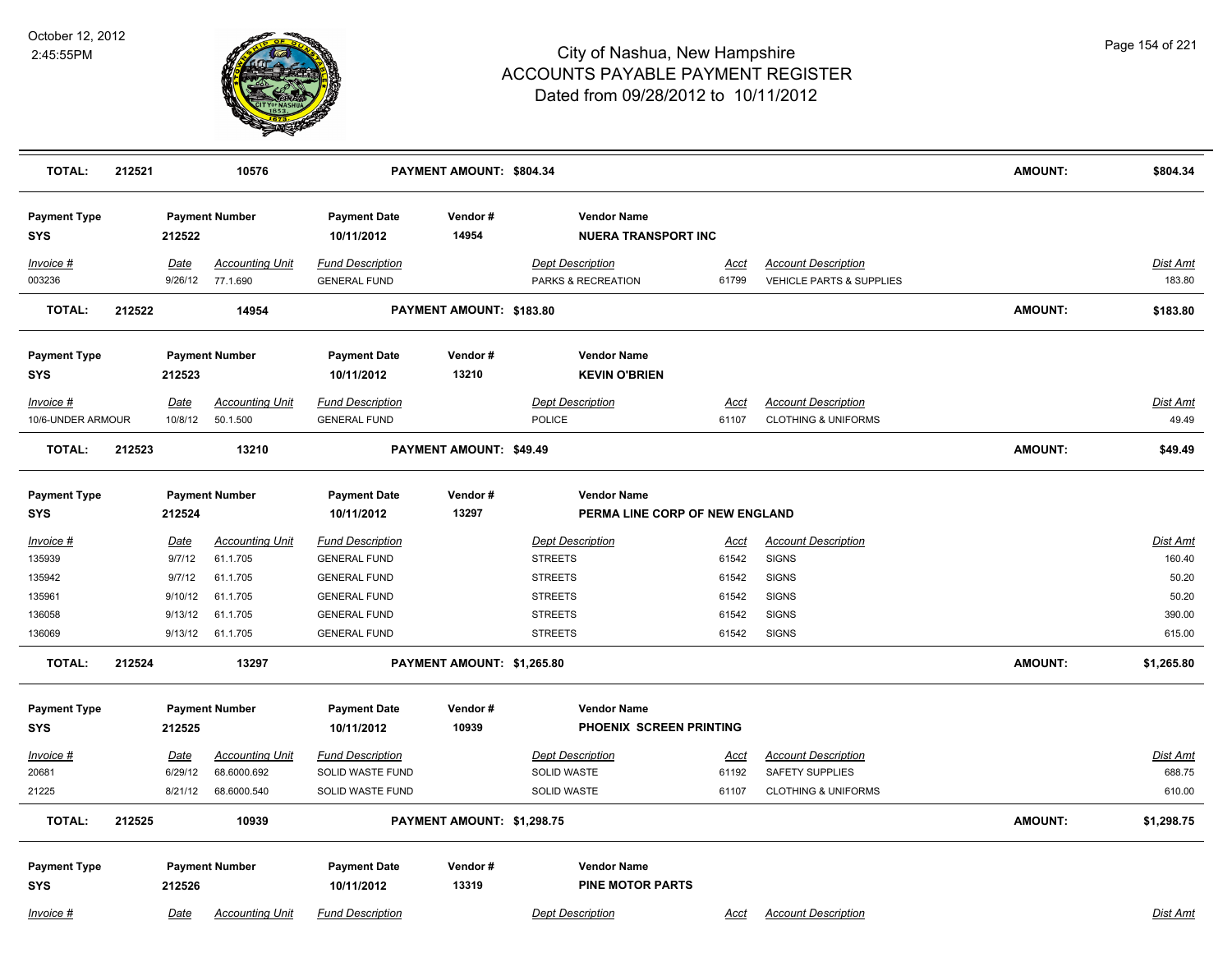

| <b>TOTAL:</b>              | 212530 |                 | 13392                              |                                                | <b>PAYMENT AMOUNT: \$54.00</b> |                                              |                      |                                                                            | AMOUNT:                        | \$54.00                  |
|----------------------------|--------|-----------------|------------------------------------|------------------------------------------------|--------------------------------|----------------------------------------------|----------------------|----------------------------------------------------------------------------|--------------------------------|--------------------------|
| 12053                      |        | 9/27/12         | 52.1.630                           | <b>GENERAL FUND</b>                            |                                | <b>FIRE</b>                                  | 61799                | VEHICLE PARTS & SUPPLIES                                                   |                                | 26.00                    |
| 11927                      |        | 8/30/12         | 61.1.670                           | <b>GENERAL FUND</b>                            |                                | <b>STREETS</b>                               | 61299                | MISCELLANEOUS SUPPLIES                                                     |                                | 28.00                    |
| Invoice #                  |        | Date            | <b>Accounting Unit</b>             | <b>Fund Description</b>                        |                                | <b>Dept Description</b>                      | Acct                 | <b>Account Description</b>                                                 |                                | <b>Dist Amt</b>          |
| <b>SYS</b>                 |        | 212530          |                                    | 10/11/2012                                     | 13392                          | <b>R WHITE EQUIPMENT CENTER INC</b>          |                      |                                                                            |                                |                          |
| <b>Payment Type</b>        |        |                 | <b>Payment Number</b>              | <b>Payment Date</b>                            | Vendor#                        | <b>Vendor Name</b>                           |                      |                                                                            |                                |                          |
| <b>TOTAL:</b>              | 212529 |                 | 13389                              |                                                | PAYMENT AMOUNT: \$100.82       |                                              |                      |                                                                            | <b>AMOUNT:</b>                 | \$100.82                 |
| <u>Invoice #</u><br>938668 |        | Date<br>9/20/12 | <b>Accounting Unit</b><br>50.1.500 | <b>Fund Description</b><br><b>GENERAL FUND</b> |                                | <b>Dept Description</b><br>POLICE            | Acct<br>61799        | <b>Account Description</b><br>VEHICLE PARTS & SUPPLIES                     |                                | Dist Amt<br>100.82       |
| <b>SYS</b>                 |        | 212529          |                                    | 10/11/2012                                     | 13389                          | <b>QUIRK GM PARTS DEPOT</b>                  |                      |                                                                            |                                |                          |
| <b>Payment Type</b>        |        |                 | <b>Payment Number</b>              | <b>Payment Date</b>                            | Vendor#                        | <b>Vendor Name</b>                           |                      |                                                                            |                                |                          |
| <b>TOTAL:</b>              | 212528 |                 | 10613                              |                                                | PAYMENT AMOUNT: \$30.90        |                                              |                      |                                                                            | <b>AMOUNT:</b>                 | \$30.90                  |
| Invoice #<br>18551         |        | Date<br>9/10/12 | <b>Accounting Unit</b><br>82.1.500 | <b>Fund Description</b><br><b>GENERAL FUND</b> |                                | <b>Dept Description</b><br>PLANNING & ZONING | <b>Acct</b><br>61807 | <b>Account Description</b><br><b>PUBLICATIONS</b>                          |                                | <b>Dist Amt</b><br>30.90 |
| <b>SYS</b>                 |        | 212528          |                                    | 10/11/2012                                     | 10613                          | <b>PUTNEY PRESS</b>                          |                      |                                                                            |                                |                          |
| <b>Payment Type</b>        |        |                 | <b>Payment Number</b>              | <b>Payment Date</b>                            | Vendor#                        | <b>Vendor Name</b>                           |                      |                                                                            |                                |                          |
| <b>TOTAL:</b>              | 212527 |                 | 13365                              |                                                | <b>PAYMENT AMOUNT: \$82.50</b> |                                              |                      |                                                                            | <b>AMOUNT:</b>                 | \$82.50                  |
| 27692382-9/6/2012          |        | 9/6/12          | 29.1.720.8162                      | <b>GENERAL FUND</b>                            |                                | <b>CITY BUILDINGS</b>                        | 54280                | BUILDING/GROUNDS MAINTENANCE                                               |                                | 82.50                    |
| Invoice #                  |        | Date            | <b>Accounting Unit</b>             | <b>Fund Description</b>                        |                                | <b>Dept Description</b>                      | Acct                 | <b>Account Description</b>                                                 |                                | <b>Dist Amt</b>          |
| <b>SYS</b>                 |        | 212527          |                                    | 10/11/2012                                     | 13365                          | <b>PROTECTION ONE SECURITY</b>               |                      |                                                                            | PROTECTION ONE ALARM MONTORING |                          |
| <b>Payment Type</b>        |        |                 | <b>Payment Number</b>              | <b>Payment Date</b>                            | Vendor#                        | <b>Vendor Name</b>                           |                      |                                                                            | Payee Name                     |                          |
| <b>TOTAL:</b>              | 212526 |                 | 13319                              |                                                | PAYMENT AMOUNT: \$545.12       |                                              |                      |                                                                            | <b>AMOUNT:</b>                 | \$545.12                 |
| 94556B                     |        | 9/21/12         | 69.6200.670                        | WASTEWATER FUND                                |                                | WASTEWATER                                   | 54487                | <b>EQUIPMENT REPAIRS &amp;</b><br><b>MAINTENANCE</b>                       |                                | 35.88                    |
| 94538B                     |        | 9/20/12         | 69.6200.670                        | <b>WASTEWATER FUND</b>                         |                                | WASTEWATER                                   | 54487                | <b>MAINTENANCE</b><br><b>EQUIPMENT REPAIRS &amp;</b><br><b>MAINTENANCE</b> |                                | 349.95                   |
| 94345B                     |        | 9/19/12         | 69.6200.670                        | <b>WASTEWATER FUND</b>                         |                                | WASTEWATER                                   | 54487                | <b>EQUIPMENT REPAIRS &amp;</b>                                             |                                | 159.29                   |
|                            |        |                 |                                    |                                                |                                |                                              |                      |                                                                            |                                |                          |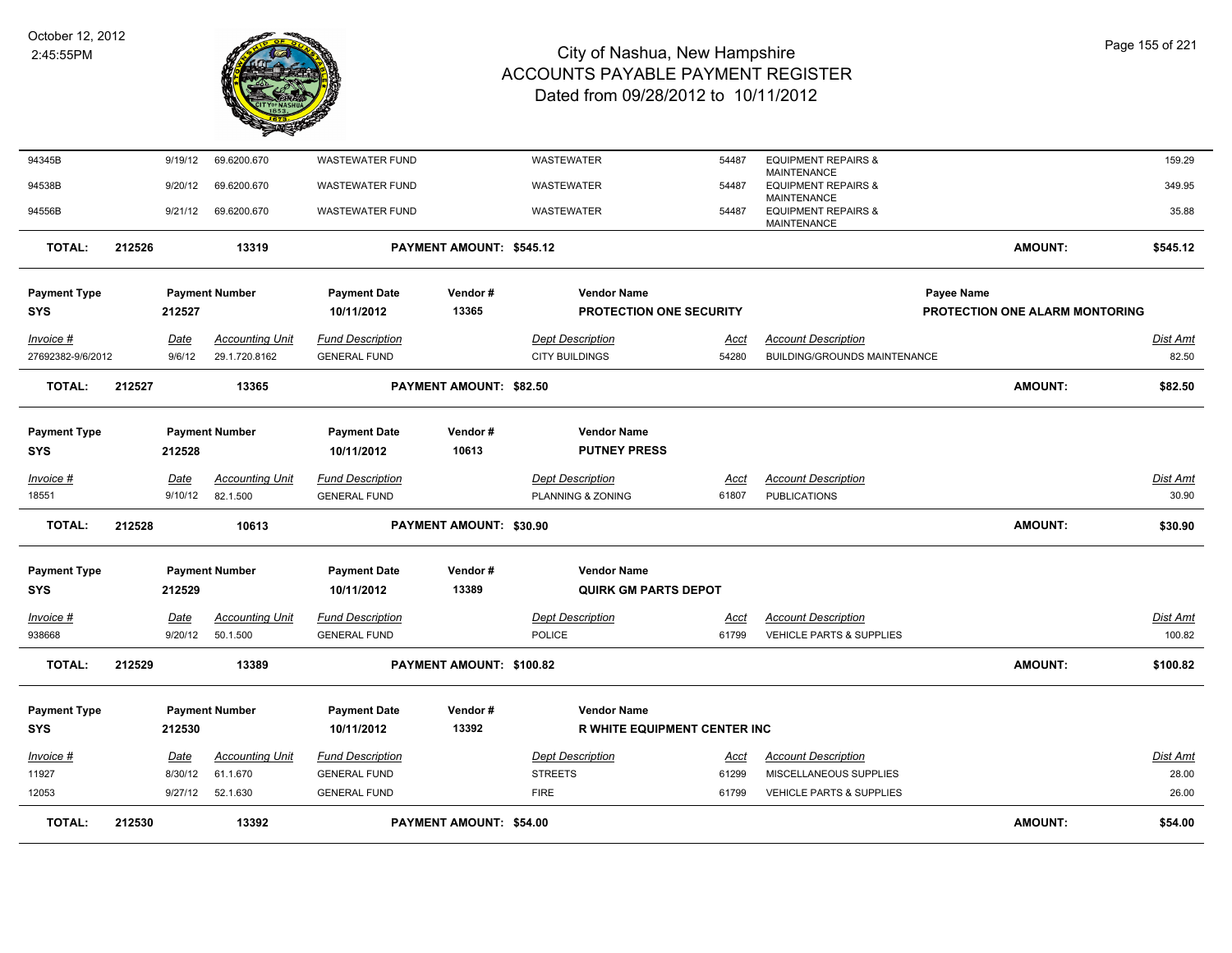

| <b>Payment Type</b><br><b>SYS</b> |        | 212531                | <b>Payment Number</b>              | <b>Payment Date</b><br>10/11/2012              | Vendor#<br>13405           | <b>Vendor Name</b><br><b>RBG INC</b>      |                      |                                            |                |                          |
|-----------------------------------|--------|-----------------------|------------------------------------|------------------------------------------------|----------------------------|-------------------------------------------|----------------------|--------------------------------------------|----------------|--------------------------|
|                                   |        |                       |                                    |                                                |                            |                                           |                      |                                            |                |                          |
| Invoice #                         |        | Date                  | <b>Accounting Unit</b>             | <b>Fund Description</b>                        |                            | <b>Dept Description</b>                   | <u>Acct</u>          | <b>Account Description</b>                 |                | Dist Amt                 |
| 21733                             |        | 9/7/12                | 77.1.690                           | <b>GENERAL FUND</b>                            |                            | PARKS & RECREATION                        | 61799                | VEHICLE PARTS & SUPPLIES                   |                | 38.13                    |
| <b>TOTAL:</b>                     | 212531 |                       | 13405                              |                                                | PAYMENT AMOUNT: \$38.13    |                                           |                      |                                            | <b>AMOUNT:</b> | \$38.13                  |
| <b>Payment Type</b>               |        |                       | <b>Payment Number</b>              | <b>Payment Date</b>                            | Vendor#                    | <b>Vendor Name</b>                        |                      |                                            |                |                          |
| <b>SYS</b>                        |        | 212532                |                                    | 10/11/2012                                     | 13412                      | <b>RECORDED BOOKS LLC</b>                 |                      |                                            |                |                          |
| <u> Invoice #</u><br>74598549     |        | <u>Date</u><br>9/7/12 | <b>Accounting Unit</b><br>79.1.755 | <b>Fund Description</b><br><b>GENERAL FUND</b> |                            | <b>Dept Description</b><br><b>LIBRARY</b> | <u>Acct</u><br>61814 | <b>Account Description</b><br><b>MEDIA</b> |                | <u>Dist Amt</u><br>54.42 |
| 74599300                          |        | 9/7/12                | 79.1.755                           | <b>GENERAL FUND</b>                            |                            | <b>LIBRARY</b>                            | 61814                | <b>MEDIA</b>                               |                | 86.62                    |
| 74599735                          |        | 9/10/12               | 79.1.755                           | <b>GENERAL FUND</b>                            |                            | <b>LIBRARY</b>                            | 61814                | <b>MEDIA</b>                               |                | 86.62                    |
| 74602915                          |        | 9/17/12               | 79.1.755                           | <b>GENERAL FUND</b>                            |                            | <b>LIBRARY</b>                            | 61814                | <b>MEDIA</b>                               |                | 24.99                    |
| 74605492                          |        |                       | 9/20/12 79.1.770                   | <b>GENERAL FUND</b>                            |                            | <b>LIBRARY</b>                            | 61299                | MISCELLANEOUS SUPPLIES                     |                | 343.70                   |
| <b>TOTAL:</b>                     | 212532 |                       | 13412                              |                                                | PAYMENT AMOUNT: \$596.35   |                                           |                      |                                            | <b>AMOUNT:</b> | \$596.35                 |
| <b>Payment Type</b>               |        |                       | <b>Payment Number</b>              | <b>Payment Date</b>                            | Vendor#                    | <b>Vendor Name</b>                        |                      |                                            |                |                          |
| <b>SYS</b>                        |        | 212533                |                                    | 10/11/2012                                     | 12049                      | <b>REFURBUPS.COM INC</b>                  |                      |                                            |                |                          |
| <u> Invoice #</u>                 |        | Date                  | <b>Accounting Unit</b>             | <b>Fund Description</b>                        |                            | <b>Dept Description</b>                   | Acct                 | <b>Account Description</b>                 |                | Dist Amt                 |
| 108779                            |        | 9/7/12                | 22.1010                            | <b>GF-PRIOR YEAR ESCROWS</b>                   |                            | <b>IT-PRIOR YEAR</b>                      | 54414                | <b>HARDWARE MAINTENANCE</b>                |                | 1,796.54                 |
| <b>TOTAL:</b>                     | 212533 |                       | 12049                              |                                                | PAYMENT AMOUNT: \$1,796.54 |                                           |                      |                                            | <b>AMOUNT:</b> | \$1,796.54               |
| <b>Payment Type</b>               |        |                       | <b>Payment Number</b>              | <b>Payment Date</b>                            | Vendor#                    | <b>Vendor Name</b>                        |                      |                                            |                |                          |
| <b>SYS</b>                        |        | 212534                |                                    | 10/11/2012                                     | 11764                      | <b>REXEL CLS</b>                          |                      |                                            |                |                          |
| <u> Invoice #</u>                 |        | Date                  | <b>Accounting Unit</b>             | <b>Fund Description</b>                        |                            | <b>Dept Description</b>                   | <u>Acct</u>          | <b>Account Description</b>                 |                | <u>Dist Amt</u>          |
| S103425901.001                    |        | 9/19/12               | 79.1.720                           | <b>GENERAL FUND</b>                            |                            | <b>LIBRARY</b>                            | 61428                | <b>JANITORIAL SUPPLIES</b>                 |                | 806.94                   |
| <b>TOTAL:</b>                     | 212534 |                       | 11764                              |                                                | PAYMENT AMOUNT: \$806.94   |                                           |                      |                                            | <b>AMOUNT:</b> | \$806.94                 |
| <b>Payment Type</b>               |        |                       | <b>Payment Number</b>              | <b>Payment Date</b>                            | Vendor#                    | <b>Vendor Name</b>                        |                      |                                            |                |                          |
| <b>SYS</b>                        |        | 212535                |                                    | 10/11/2012                                     | 12171                      | <b>GLENN ROY</b>                          |                      |                                            |                |                          |
| $Invoice$ #                       |        | Date                  | <b>Accounting Unit</b>             | <b>Fund Description</b>                        |                            | <b>Dept Description</b>                   | <u>Acct</u>          | <b>Account Description</b>                 |                | Dist Amt                 |
| 07052012 ANNALIVA CONC            |        | 7/5/12                | 79.1.500                           | <b>GENERAL FUND</b>                            |                            | <b>LIBRARY</b>                            | 55699                | OTHER CONTRACTED SERVICES                  |                | 200.00                   |
| <b>TOTAL:</b>                     | 212535 |                       | 12171                              |                                                | PAYMENT AMOUNT: \$200.00   |                                           |                      |                                            | <b>AMOUNT:</b> | \$200.00                 |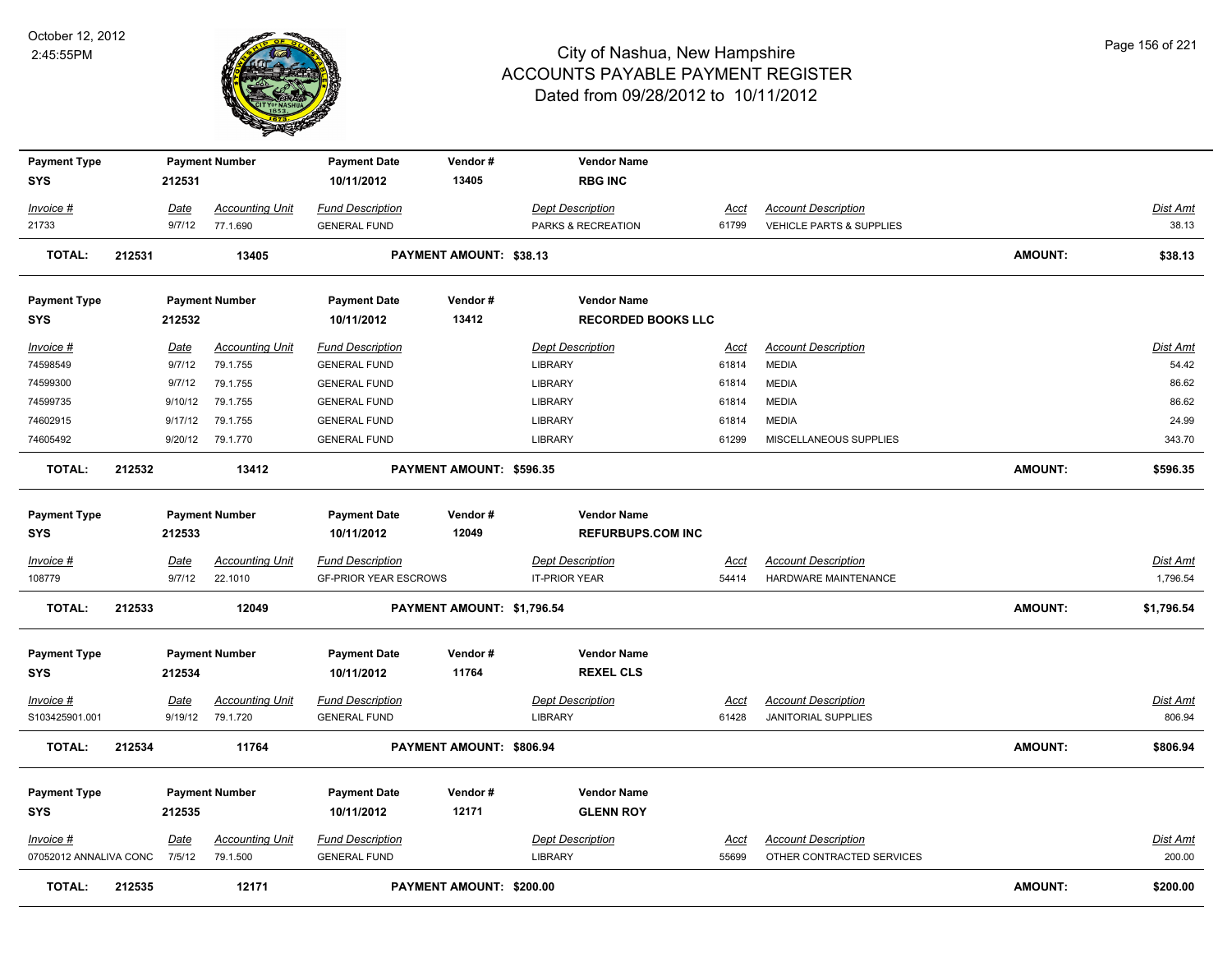

| <b>Payment Type</b>          |        |                 | <b>Payment Number</b>              | <b>Payment Date</b>                            | Vendor#                       | <b>Vendor Name</b>                |                                         |                                                             |                               |                          |
|------------------------------|--------|-----------------|------------------------------------|------------------------------------------------|-------------------------------|-----------------------------------|-----------------------------------------|-------------------------------------------------------------|-------------------------------|--------------------------|
| <b>SYS</b>                   |        | 212536          |                                    | 10/11/2012                                     | 13483                         |                                   | <b>RWC EXCAVATION &amp; LANDSCAPING</b> |                                                             |                               |                          |
| Invoice #                    |        | Date            | <b>Accounting Unit</b>             | <b>Fund Description</b>                        |                               | <b>Dept Description</b>           | Acct                                    | <b>Account Description</b>                                  |                               | Dist Amt                 |
| 49800                        |        | 9/28/12         | 69.6200.670                        | <b>WASTEWATER FUND</b>                         |                               | <b>WASTEWATER</b>                 | 54487                                   | <b>EQUIPMENT REPAIRS &amp;</b><br><b>MAINTENANCE</b>        |                               | 1,700.00                 |
| <b>TOTAL:</b>                | 212536 |                 | 13483                              |                                                | PAYMENT AMOUNT: \$1,700.00    |                                   |                                         |                                                             | <b>AMOUNT:</b>                | \$1,700.00               |
| <b>Payment Type</b>          |        |                 | <b>Payment Number</b>              | <b>Payment Date</b>                            | Vendor#                       | <b>Vendor Name</b>                |                                         |                                                             |                               |                          |
| <b>SYS</b>                   |        | 212537          |                                    | 10/11/2012                                     | 11823                         | <b>SAFARILAND LLC</b>             |                                         |                                                             |                               |                          |
| Invoice #<br>112-087141      |        | Date<br>7/9/12  | <b>Accounting Unit</b><br>50.1.500 | <b>Fund Description</b><br><b>GENERAL FUND</b> |                               | <b>Dept Description</b><br>POLICE | Acct<br>61185                           | <b>Account Description</b><br>CRIME SCENE/EVIDENCE SUPPLIES |                               | Dist Amt<br>235.56       |
|                              |        |                 |                                    |                                                |                               |                                   |                                         |                                                             |                               |                          |
| <b>TOTAL:</b>                | 212537 |                 | 11823                              |                                                | PAYMENT AMOUNT: \$235.56      |                                   |                                         |                                                             | <b>AMOUNT:</b>                | \$235.56                 |
| <b>Payment Type</b>          |        |                 | <b>Payment Number</b>              | <b>Payment Date</b>                            | Vendor#                       | <b>Vendor Name</b>                |                                         |                                                             | Payee Name                    |                          |
| <b>SYS</b>                   |        | 212538          |                                    | 10/11/2012                                     | 13501                         | <b>SAM'S CLUB</b>                 |                                         |                                                             | <b>SAM'S CLUB DIRECT-0860</b> |                          |
| $Invoice$ #<br>6575 6352 010 |        | Date<br>10/4/12 | <b>Accounting Unit</b><br>50.1.500 | <b>Fund Description</b><br><b>GENERAL FUND</b> |                               | <b>Dept Description</b><br>POLICE | <u>Acct</u><br>61100                    | <b>Account Description</b><br>OFFICE SUPPLIES               |                               | <b>Dist Amt</b><br>14.48 |
| <b>TOTAL:</b>                | 212538 |                 | 13501                              |                                                | PAYMENT AMOUNT: \$14.48       |                                   |                                         |                                                             | <b>AMOUNT:</b>                | \$14.48                  |
|                              |        |                 |                                    |                                                |                               |                                   |                                         |                                                             |                               |                          |
| <b>Payment Type</b>          |        |                 | <b>Payment Number</b>              | <b>Payment Date</b>                            | Vendor#                       | <b>Vendor Name</b>                |                                         |                                                             |                               |                          |
| <b>SYS</b>                   |        | 212539          |                                    | 10/11/2012                                     | 13502                         |                                   | <b>SANBORN HEAD &amp; ASSOC INC</b>     |                                                             |                               |                          |
| Invoice #                    |        | <u>Date</u>     | <b>Accounting Unit</b>             | <b>Fund Description</b>                        |                               | <b>Dept Description</b>           | <u>Acct</u>                             | <b>Account Description</b>                                  |                               | <b>Dist Amt</b>          |
| 0032870                      |        | 9/26/12         | 68.6000.692                        | SOLID WASTE FUND                               |                               | SOLID WASTE                       | 53107                                   | ARCHITECT/ENGINEERING                                       |                               | 2,088.10                 |
| 0032872                      |        | 9/26/12         | 68.6000.692                        | SOLID WASTE FUND                               |                               | <b>SOLID WASTE</b>                | 53107                                   | <b>SERVICES</b><br>ARCHITECT/ENGINEERING<br><b>SERVICES</b> |                               | 1,186.10                 |
| 0032875                      |        | 9/26/12         | 68.6000.692                        | SOLID WASTE FUND                               |                               | <b>SOLID WASTE</b>                | 53107                                   | ARCHITECT/ENGINEERING<br><b>SERVICES</b>                    |                               | 3,000.00                 |
| <b>TOTAL:</b>                | 212539 |                 | 13502                              |                                                | PAYMENT AMOUNT: \$6,274.20    |                                   |                                         |                                                             | <b>AMOUNT:</b>                | \$6,274.20               |
| <b>Payment Type</b>          |        |                 | <b>Payment Number</b>              | <b>Payment Date</b>                            | Vendor#                       | <b>Vendor Name</b>                |                                         |                                                             |                               |                          |
| <b>SYS</b>                   |        | 212540          |                                    | 10/11/2012                                     | 13504                         | <b>SANEL AUTO PARTS CO</b>        |                                         |                                                             |                               |                          |
| Invoice #                    |        | Date            | <b>Accounting Unit</b>             | <b>Fund Description</b>                        |                               | <b>Dept Description</b>           | <u>Acct</u>                             | <b>Account Description</b>                                  |                               | Dist Amt                 |
| 02007762                     |        | 10/1/12         | 42.1.720                           | <b>GENERAL FUND</b>                            |                               | WOODLAWN CEMETERY                 | 54487                                   | <b>EQUIPMENT REPAIRS &amp;</b><br><b>MAINTENANCE</b>        |                               | 9.84                     |
| <b>TOTAL:</b>                | 212540 |                 | 13504                              |                                                | <b>PAYMENT AMOUNT: \$9.64</b> |                                   | <b>DISCOUNT:</b>                        | 0.20                                                        | <b>AMOUNT:</b>                | \$9.84                   |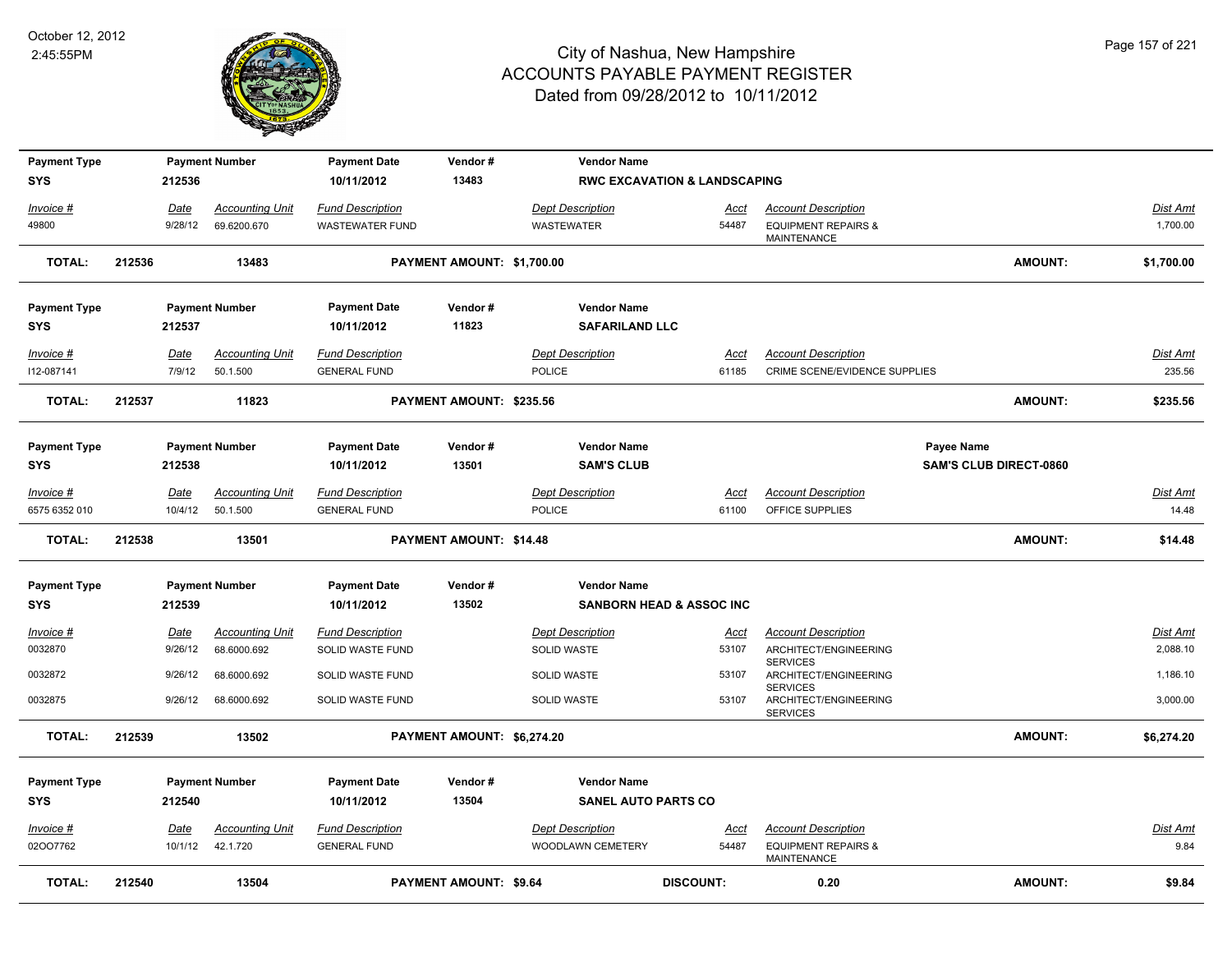

| <b>Payment Type</b> |         | <b>Payment Number</b>  | <b>Payment Date</b>     | Vendor#                  | <b>Vendor Name</b>         |       |                                          |                |           |
|---------------------|---------|------------------------|-------------------------|--------------------------|----------------------------|-------|------------------------------------------|----------------|-----------|
| SYS                 | 212541  |                        | 10/11/2012              | 13504                    | <b>SANEL AUTO PARTS CO</b> |       |                                          |                |           |
| Invoice #           | Date    | <b>Accounting Unit</b> | <b>Fund Description</b> |                          | <b>Dept Description</b>    | Acct  | <b>Account Description</b>               |                | Dist Amt  |
| 02NZ7343            | 9/4/12  | 52.1.630               | <b>GENERAL FUND</b>     |                          | <b>FIRE</b>                | 61799 | <b>VEHICLE PARTS &amp; SUPPLIES</b>      |                | 117.17    |
| 02OA7819            | 9/5/12  | 52.1.630               | <b>GENERAL FUND</b>     |                          | <b>FIRE</b>                | 61799 | <b>VEHICLE PARTS &amp; SUPPLIES</b>      |                | 29.73     |
| 02OB8224            | 9/6/12  | 52.1.630               | <b>GENERAL FUND</b>     |                          | <b>FIRE</b>                | 61799 | <b>VEHICLE PARTS &amp; SUPPLIES</b>      |                | $-117.17$ |
| 02OB9180            | 9/7/12  | 52.1.630               | <b>GENERAL FUND</b>     |                          | <b>FIRE</b>                | 61799 | <b>VEHICLE PARTS &amp; SUPPLIES</b>      |                | $-29.73$  |
| 02OC7137            | 9/8/12  | 52.1.630               | <b>GENERAL FUND</b>     |                          | <b>FIRE</b>                | 61799 | <b>VEHICLE PARTS &amp; SUPPLIES</b>      |                | 67.76     |
| 02OD7204            | 9/11/12 | 52.1.630               | <b>GENERAL FUND</b>     |                          | <b>FIRE</b>                | 61799 | <b>VEHICLE PARTS &amp; SUPPLIES</b>      |                | 182.51    |
| 02OD8551            | 9/11/12 | 52.1.630               | <b>GENERAL FUND</b>     |                          | <b>FIRE</b>                | 54600 | <b>VEHICLE REPAIRS &amp; MAINTENANCE</b> |                | 3.40      |
| 02OE0928            | 9/11/12 | 52.1.630               | <b>GENERAL FUND</b>     |                          | <b>FIRE</b>                | 61799 | <b>VEHICLE PARTS &amp; SUPPLIES</b>      |                | 31.77     |
| 02OE3088            | 9/11/12 | 52.1.630               | <b>GENERAL FUND</b>     |                          | <b>FIRE</b>                | 61799 | <b>VEHICLE PARTS &amp; SUPPLIES</b>      |                | 182.51    |
| 02OE7915            | 9/12/12 | 52.1.630               | <b>GENERAL FUND</b>     |                          | <b>FIRE</b>                | 61799 | <b>VEHICLE PARTS &amp; SUPPLIES</b>      |                | 4.23      |
| 02006206            | 10/1/12 | 52.1.630               | <b>GENERAL FUND</b>     |                          | <b>FIRE</b>                | 61799 | <b>VEHICLE PARTS &amp; SUPPLIES</b>      |                | 16.20     |
| 02OP6965            | 10/2/12 | 52.1.625               | <b>GENERAL FUND</b>     |                          | <b>FIRE</b>                | 61156 | <b>CHEMICALS</b>                         |                | 463.32    |
| TOTAL:              | 212541  | 13504                  |                         | PAYMENT AMOUNT: \$942.11 | <b>DISCOUNT:</b>           |       | 9.59                                     | <b>AMOUNT:</b> | \$951.70  |

| <b>Payment Type</b> |         | <b>Payment Number</b>  | <b>Payment Date</b>     | Vendor# | <b>Vendor Name</b>      |                            |                            |          |
|---------------------|---------|------------------------|-------------------------|---------|-------------------------|----------------------------|----------------------------|----------|
| <b>SYS</b>          | 212542  |                        | 10/11/2012              | 14727   |                         | THE SAUSAGE KING OF NASHUA |                            |          |
| Invoice #           | Date    | <b>Accounting Unit</b> | <b>Fund Description</b> |         | <b>Dept Description</b> | Acct                       | <b>Account Description</b> | Dist Amt |
| 1-11957             | 9/27/12 | 61.1.685               | <b>GENERAL FUND</b>     |         | <b>STREETS</b>          | 61900                      | <b>MEALS</b>               | 25.15    |
| 1-13059             | 9/27/12 | 61.1.685               | <b>GENERAL FUND</b>     |         | <b>STREETS</b>          | 61900                      | MEALS                      | 33.72    |
| 1-13142             | 9/27/12 | 61.1.685               | <b>GENERAL FUND</b>     |         | <b>STREETS</b>          | 61900                      | MEALS                      | 11.35    |
| 1-13146             | 9/27/12 | 61.1.685               | <b>GENERAL FUND</b>     |         | <b>STREETS</b>          | 61900                      | <b>MEALS</b>               | 38.54    |
| 1-13147             | 9/27/12 | 61.1.685               | <b>GENERAL FUND</b>     |         | <b>STREETS</b>          | 61900                      | <b>MEALS</b>               | 56.90    |
| 1-13588             | 9/27/12 | 61.1.685               | <b>GENERAL FUND</b>     |         | <b>STREETS</b>          | 61900                      | <b>MEALS</b>               | 9.17     |
| 1-13770             | 9/27/12 | 61.1.685               | <b>GENERAL FUND</b>     |         | <b>STREETS</b>          | 61900                      | <b>MEALS</b>               | 73.90    |
| 1-14181             | 9/27/12 | 61.1.685               | <b>GENERAL FUND</b>     |         | <b>STREETS</b>          | 61900                      | MEALS                      | 65.81    |
| 1-14354             | 9/27/12 | 61.1.685               | <b>GENERAL FUND</b>     |         | <b>STREETS</b>          | 61900                      | <b>MEALS</b>               | 11.73    |
|                     |         |                        |                         |         |                         |                            |                            |          |

**TOTAL: 212542 14727 PAYMENT AMOUNT: \$326.27 AMOUNT: \$326.27**

| <b>Payment Type</b><br><b>SYS</b> | 212543      | <b>Payment Number</b> | <b>Payment Date</b><br>10/11/2012 | Vendor#<br>13521 | <b>Vendor Name</b><br><b>SCHOLASTIC LIBRARY PUBLISHING</b> |       |                            |                 |
|-----------------------------------|-------------|-----------------------|-----------------------------------|------------------|------------------------------------------------------------|-------|----------------------------|-----------------|
| <u>Invoice #</u>                  | <u>Date</u> | Accountina Unit       | <b>Fund Description</b>           |                  | <b>Dept Description</b>                                    | Acct  | <b>Account Description</b> | <u>Dist Amt</u> |
| 5387274                           | 9/11/12     | 79.1.760              | <b>GENERAL FUND</b>               |                  | <b>LIBRARY</b>                                             | 61807 | <b>PUBLICATIONS</b>        | 196.00          |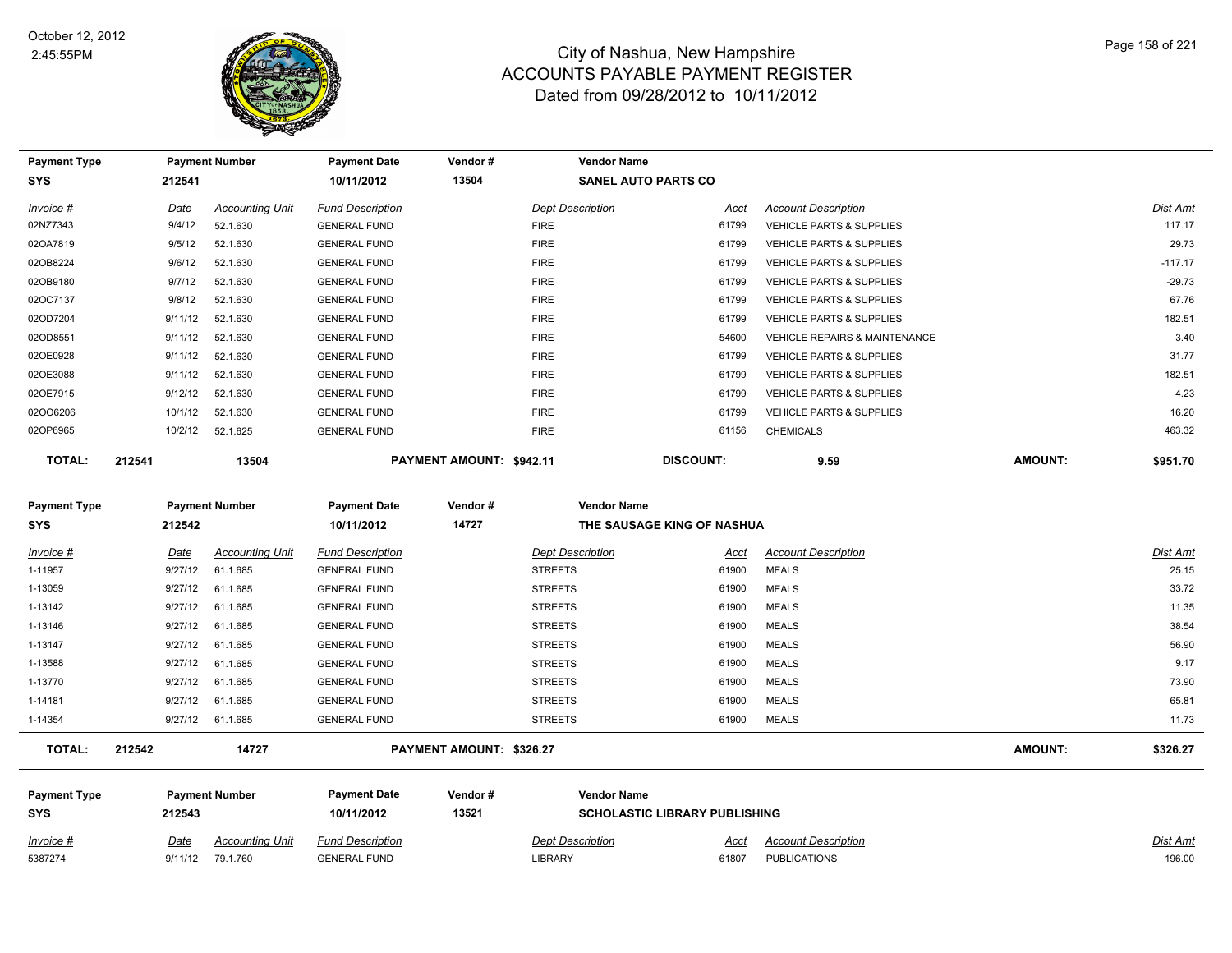

| <b>TOTAL:</b>                     | 212543 |                        | 13521                                 |                                                   | PAYMENT AMOUNT: \$196.00   |                                                           |                      |                                                                             | <b>AMOUNT:</b>                     | \$196.00                  |
|-----------------------------------|--------|------------------------|---------------------------------------|---------------------------------------------------|----------------------------|-----------------------------------------------------------|----------------------|-----------------------------------------------------------------------------|------------------------------------|---------------------------|
| <b>Payment Type</b><br>SYS        |        | 212544                 | <b>Payment Number</b>                 | <b>Payment Date</b><br>10/11/2012                 | Vendor#<br>13541           | <b>Vendor Name</b><br><b>SEACOAST SUPPLY INC</b>          |                      |                                                                             |                                    |                           |
| Invoice #<br>28905                |        | Date<br>9/11/12        | <b>Accounting Unit</b><br>69.6200.670 | <b>Fund Description</b><br><b>WASTEWATER FUND</b> |                            | <b>Dept Description</b><br>WASTEWATER                     | <u>Acct</u><br>54487 | <b>Account Description</b><br><b>EQUIPMENT REPAIRS &amp;</b><br>MAINTENANCE |                                    | Dist Amt<br>1,139.52      |
| <b>TOTAL:</b>                     | 212544 |                        | 13541                                 |                                                   | PAYMENT AMOUNT: \$1,139.52 |                                                           |                      |                                                                             | <b>AMOUNT:</b>                     | \$1,139.52                |
| <b>Payment Type</b><br>SYS        |        | 212545                 | <b>Payment Number</b>                 | <b>Payment Date</b><br>10/11/2012                 | Vendor#<br>13553           | <b>Vendor Name</b><br><b>SERVICE LIGHTING EXPRESS INC</b> |                      |                                                                             |                                    |                           |
| <u>Invoice #</u><br>60490         |        | Date<br>9/11/12        | <b>Accounting Unit</b><br>86.3120     | <b>Fund Description</b><br><b>TRANSIT GRANTS</b>  |                            | <b>Dept Description</b><br><b>GRANT FUNDS-TRANSIT</b>     | <u>Acct</u><br>61299 | <b>Account Description</b><br>MISCELLANEOUS SUPPLIES                        | <b>Activity</b><br>86.800.13.40.01 | <b>Dist Amt</b><br>52.50  |
| <b>TOTAL:</b>                     | 212545 |                        | 13553                                 |                                                   | PAYMENT AMOUNT: \$52.50    |                                                           |                      |                                                                             | <b>AMOUNT:</b>                     | \$52.50                   |
| <b>Payment Type</b><br><b>SYS</b> |        | 212546                 | <b>Payment Number</b>                 | <b>Payment Date</b><br>10/11/2012                 | Vendor#<br>15116           | <b>Vendor Name</b><br><b>SIG SAUER INC</b>                |                      |                                                                             |                                    |                           |
| <u>Invoice #</u>                  |        | Date                   | <b>Accounting Unit</b>                | <b>Fund Description</b>                           |                            | <b>Dept Description</b>                                   | <u>Acct</u>          | <b>Account Description</b>                                                  |                                    | Dist Amt                  |
| 1379912<br><b>TOTAL:</b>          | 212546 | 9/19/12                | 50.1.635<br>15116                     | <b>GENERAL FUND</b>                               | PAYMENT AMOUNT: \$700.00   | <b>POLICE</b>                                             | 55400                | CONFERENCES AND SEMINARS                                                    | <b>AMOUNT:</b>                     | 700.00<br>\$700.00        |
|                                   |        |                        |                                       |                                                   |                            |                                                           |                      |                                                                             |                                    |                           |
| <b>Payment Type</b><br>SYS        |        | 212547                 | <b>Payment Number</b>                 | <b>Payment Date</b><br>10/11/2012                 | Vendor#<br>13614           | <b>Vendor Name</b><br>SOUTHWORTH-MILTON INC               |                      | <b>Payee Name</b>                                                           | <b>SOUTHWORTH MILTON INC</b>       |                           |
| <u> Invoice #</u><br>PART8008396  |        | <u>Date</u><br>9/26/12 | <b>Accounting Unit</b><br>68.6000.692 | <b>Fund Description</b><br>SOLID WASTE FUND       |                            | <b>Dept Description</b><br>SOLID WASTE                    | <u>Acct</u><br>54600 | <b>Account Description</b><br><b>VEHICLE REPAIRS &amp; MAINTENANCE</b>      |                                    | <b>Dist Amt</b><br>382.59 |
| <b>TOTAL:</b>                     | 212547 |                        | 13614                                 |                                                   | PAYMENT AMOUNT: \$382.59   |                                                           |                      |                                                                             | <b>AMOUNT:</b>                     | \$382.59                  |
| <b>Payment Type</b>               |        |                        | <b>Payment Number</b>                 | <b>Payment Date</b>                               | Vendor#                    | <b>Vendor Name</b>                                        |                      |                                                                             |                                    |                           |
| <b>SYS</b>                        |        | 212548                 |                                       | 10/11/2012                                        | 13643                      | <b>STANLEY ELEVATOR CO INC</b>                            |                      |                                                                             |                                    |                           |
| <u>Invoice #</u>                  |        | Date                   | <b>Accounting Unit</b>                | <b>Fund Description</b>                           |                            | <b>Dept Description</b>                                   | Acct                 | <b>Account Description</b>                                                  |                                    | Dist Amt                  |
| SRV000193910                      |        | 8/23/12                | TF77.7050                             | HOLMAN STADIUM IMPROVEMNTS<br><b>ETF</b>          |                            | <b>HOLMAN STADIUM</b><br><b>IMPROVEMNTS ETF</b>           | 54280                | BUILDING/GROUNDS MAINTENANCE                                                |                                    | 274.54                    |
| SRV000195776                      |        | 9/21/12                | 66.1.500                              | <b>GENERAL FUND</b>                               |                            | <b>PARKING LOTS</b>                                       | 54280                | <b>BUILDING/GROUNDS MAINTENANCE</b>                                         |                                    | 257.68                    |
| SRV000196065                      |        | 10/1/12                | 28.6500.500                           | PROPERTY & CASUALTY FUND                          |                            | <b>RISK MANAGEMENT</b>                                    | 54267                | ELEVATOR MAINTENANCE                                                        |                                    | 4,076.28                  |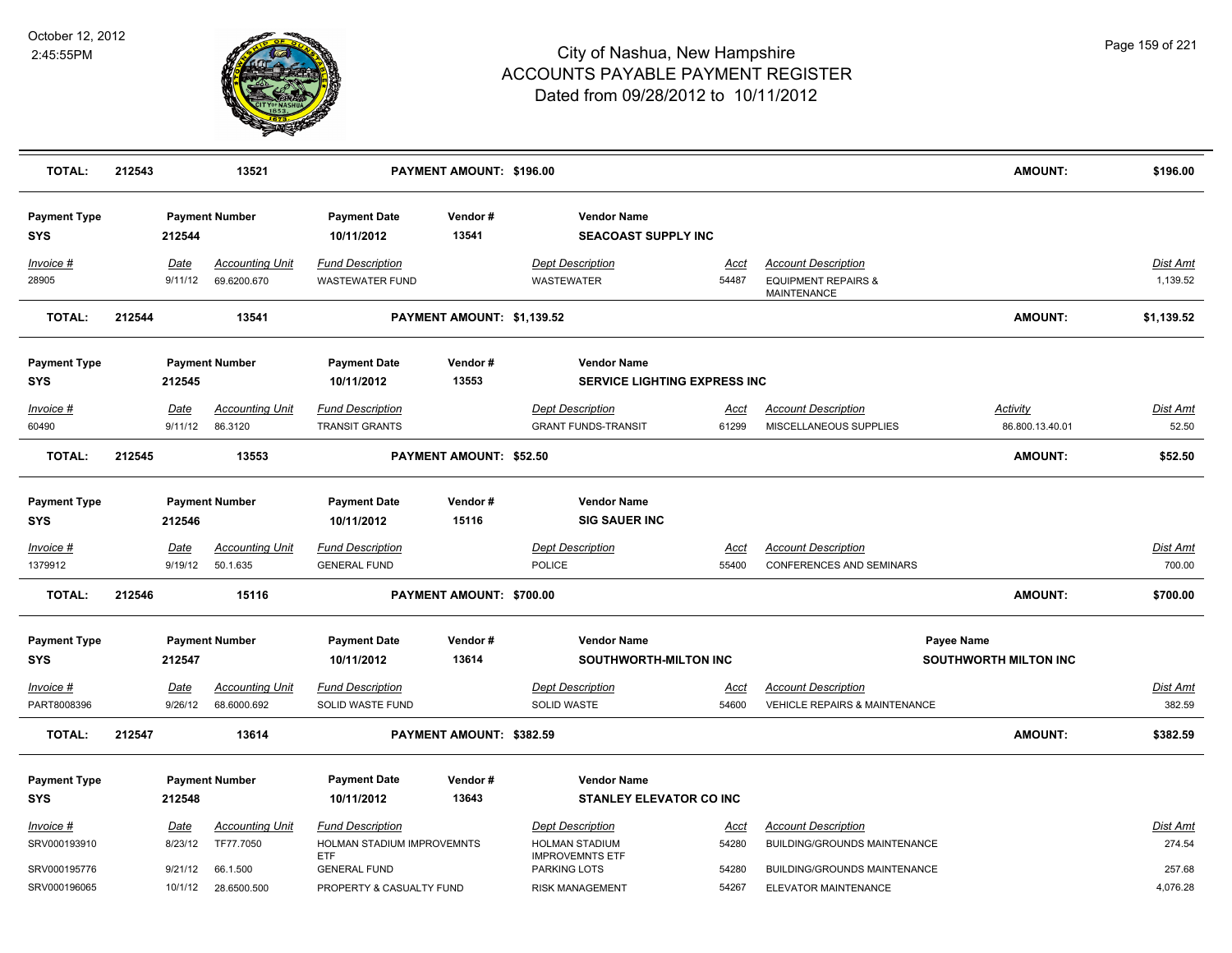

| <b>TOTAL:</b>                     | 212548 | 13643<br>PAYMENT AMOUNT: \$4,608.50 |                        |                                   |                            | <b>AMOUNT:</b>                                          | \$4,608.50       |                                        |                 |                 |
|-----------------------------------|--------|-------------------------------------|------------------------|-----------------------------------|----------------------------|---------------------------------------------------------|------------------|----------------------------------------|-----------------|-----------------|
| <b>Payment Type</b><br><b>SYS</b> |        | 212549                              | <b>Payment Number</b>  | <b>Payment Date</b><br>10/11/2012 | Vendor#<br>11963           | <b>Vendor Name</b><br><b>STAPLES BUSINESS ADVANTAGE</b> |                  |                                        |                 |                 |
| Invoice #                         |        | Date                                | <b>Accounting Unit</b> | <b>Fund Description</b>           |                            | <b>Dept Description</b>                                 | Acct             | <b>Account Description</b>             | Activity        | <b>Dist Amt</b> |
| 3181515397                        |        | 9/7/12                              | 52.1.500               | <b>GENERAL FUND</b>               |                            | <b>FIRE</b>                                             | 61100            | OFFICE SUPPLIES                        |                 | 116.03          |
| 3181515398                        |        | 9/7/12                              | 18.1.500               | <b>GENERAL FUND</b>               |                            | OTHER GENERAL GOV'T                                     | 45960            | <b>VENDOR DISCOUNTS</b>                |                 | $-7.95$         |
| 3181515398                        |        | 9/7/12                              | 77.1.500               | <b>GENERAL FUND</b>               |                            | PARKS & RECREATION                                      | 61100            | OFFICE SUPPLIES                        |                 | 264.95          |
| 3181515399                        |        | 9/7/12                              | 60.1.665               | <b>GENERAL FUND</b>               |                            | <b>PUBLIC</b><br>WORKS-ADMIN/ENGINEERING                | 61299            | MISCELLANEOUS SUPPLIES                 |                 | 163.44          |
| 3181515400                        |        | 9/7/12                              | 79.1.500               | <b>GENERAL FUND</b>               |                            | <b>LIBRARY</b>                                          | 61100            | OFFICE SUPPLIES                        |                 | 185.73          |
| 3181515402                        |        | 9/7/12                              | 71.1.500               | <b>GENERAL FUND</b>               |                            | <b>COMMUNITY SERVICES</b>                               | 61100            | OFFICE SUPPLIES                        |                 | 102.53          |
| 3181702137                        |        | 9/8/12                              | 26.1.585               | <b>GENERAL FUND</b>               |                            | <b>FINANCIAL SERVICES</b>                               | 61100            | OFFICE SUPPLIES                        |                 | 105.65          |
| 3181733968                        |        | 9/11/12                             | 66.1.500               | <b>GENERAL FUND</b>               |                            | PARKING LOTS                                            | 61100            | OFFICE SUPPLIES                        |                 | 149.05          |
| 3181733970                        |        | 9/11/12                             | 22.1.500               | <b>GENERAL FUND</b>               |                            | INFORMATION TECHNOLOGY                                  | 61100            | OFFICE SUPPLIES                        |                 | 76.16           |
| 3181733972                        |        | 9/11/12                             | 81.1.500               | <b>GENERAL FUND</b>               |                            | COMMUNITY DEVELOPMENT                                   | 61100            | OFFICE SUPPLIES                        |                 | 178.03          |
| 3181733973                        |        | 9/11/12                             | 86.3120                | <b>TRANSIT GRANTS</b>             |                            | <b>GRANT FUNDS-TRANSIT</b>                              | 61299            | MISCELLANEOUS SUPPLIES                 | 86.800.13.10.10 | 138.15          |
| 3182540081                        |        | 9/26/12                             | 18.1.500               | <b>GENERAL FUND</b>               |                            | OTHER GENERAL GOV'T                                     | 45960            | <b>VENDOR DISCOUNTS</b>                |                 | $-9.87$         |
| 3182540081                        |        | 9/26/12                             | 69.6200.670            | <b>WASTEWATER FUND</b>            |                            | WASTEWATER                                              | 61100            | OFFICE SUPPLIES                        |                 | 329.03          |
| 3182540082                        |        | 9/26/12                             | 81.1.500               | <b>GENERAL FUND</b>               |                            | COMMUNITY DEVELOPMENT                                   | 61650            | <b>COPIER SUPPLIES</b>                 |                 | 48.96           |
| 3182540083                        |        | 9/26/12                             | 81.1.500               | <b>GENERAL FUND</b>               |                            | COMMUNITY DEVELOPMENT                                   | 61100            | OFFICE SUPPLIES                        |                 | 81.94           |
| <b>TOTAL:</b>                     | 212549 |                                     | 11963                  |                                   | PAYMENT AMOUNT: \$1.917.33 |                                                         | <b>DISCOUNT:</b> | 21.71                                  | <b>AMOUNT:</b>  | \$1,921.83      |
| <b>Payment Type</b>               |        |                                     | <b>Payment Number</b>  | <b>Payment Date</b>               | Vendor#                    | <b>Vendor Name</b>                                      |                  |                                        |                 |                 |
| <b>SYS</b>                        |        | 212550                              |                        | 10/11/2012                        | 13646                      | <b>STAR PACKER BADGES</b>                               |                  |                                        |                 |                 |
| Invoice #                         |        | <u>Date</u>                         | <b>Accounting Unit</b> | <b>Fund Description</b>           |                            | <b>Dept Description</b>                                 | <u>Acct</u>      | <b>Account Description</b>             |                 | <b>Dist Amt</b> |
| 71712N                            |        | 7/17/12                             | 50.1.500               | <b>GENERAL FUND</b>               |                            | <b>POLICE</b>                                           | 61107            | <b>CLOTHING &amp; UNIFORMS</b>         |                 | 1,076.94        |
| 80112NAS2                         |        | 8/1/12                              | 50.1.500               | <b>GENERAL FUND</b>               |                            | <b>POLICE</b>                                           | 61110            | PROTECTIVE CLOTHING                    |                 | 273.67          |
| <b>TOTAL:</b>                     | 212550 |                                     | 13646                  |                                   | PAYMENT AMOUNT: \$1,350.61 |                                                         |                  |                                        | <b>AMOUNT:</b>  | \$1,350.61      |
| <b>Payment Type</b>               |        |                                     | <b>Payment Number</b>  | <b>Payment Date</b>               | Vendor#                    | <b>Vendor Name</b>                                      |                  |                                        |                 |                 |
| <b>SYS</b>                        |        | 212551                              |                        | 10/11/2012                        | 13648                      | <b>STATE OF NH CRIMINAL RECORDS</b>                     |                  |                                        |                 |                 |
| Invoice #                         |        | Date                                | <b>Accounting Unit</b> | <b>Fund Description</b>           |                            | <b>Dept Description</b>                                 | <u>Acct</u>      | <b>Account Description</b>             |                 | Dist Amt        |
| 32 BACKGROUND CHKS                |        | 10/5/12                             | 11.1.500               | <b>GENERAL FUND</b>               |                            | <b>HUMAN RESOURCES</b>                                  | 55425            | EMPLOYMENT BACKGROUND<br><b>CHECKS</b> |                 | 320.00          |
| <b>TOTAL:</b>                     | 212551 |                                     | 13648                  |                                   | PAYMENT AMOUNT: \$320.00   |                                                         |                  |                                        | <b>AMOUNT:</b>  | \$320.00        |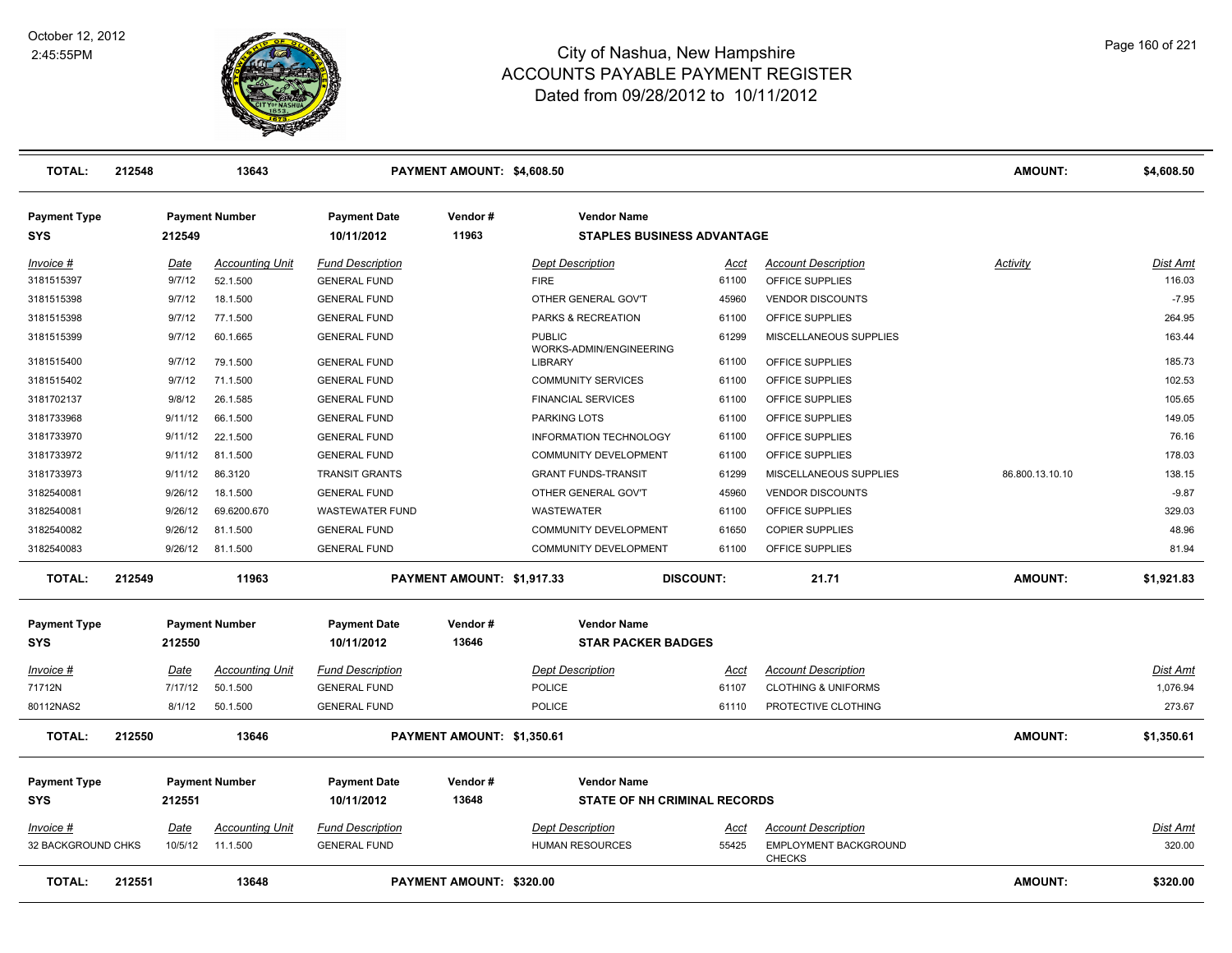

| <b>Payment Type</b><br><b>SYS</b>      |        | 212552                 | <b>Payment Number</b>                   | <b>Payment Date</b><br>10/11/2012                       | Vendor#<br>13649            | <b>Vendor Name</b><br><b>STATE OF NH UC</b>         |                      |                                                         |                                                   |                             |
|----------------------------------------|--------|------------------------|-----------------------------------------|---------------------------------------------------------|-----------------------------|-----------------------------------------------------|----------------------|---------------------------------------------------------|---------------------------------------------------|-----------------------------|
| Invoice #                              |        | Date                   | <b>Accounting Unit</b>                  | <b>Fund Description</b>                                 |                             | <b>Dept Description</b>                             | <u>Acct</u>          | <b>Account Description</b>                              |                                                   | <b>Dist Amt</b>             |
| 99375/AUGUST 2012                      |        | 9/25/12                | 13.1.500                                | <b>GENERAL FUND</b>                                     |                             | <b>BENEFITS</b>                                     | 59580                | UNEMPLOYMENT COMPENSATION                               |                                                   | 5,715.87                    |
| 99375/AUGUST 2012                      |        | 9/25/12                | 13.1.500.S                              | <b>GENERAL FUND</b>                                     |                             | <b>BENEFITS</b>                                     | 59580                | UNEMPLOYMENT COMPENSATION                               |                                                   | 5,676.08                    |
| <b>TOTAL:</b>                          | 212552 |                        | 13649                                   |                                                         | PAYMENT AMOUNT: \$11,391.95 |                                                     |                      |                                                         | <b>AMOUNT:</b>                                    | \$11,391.95                 |
| <b>Payment Type</b>                    |        |                        | <b>Payment Number</b>                   | <b>Payment Date</b>                                     | Vendor#                     | <b>Vendor Name</b>                                  |                      |                                                         |                                                   |                             |
| <b>SYS</b>                             |        | 212553                 |                                         | 10/11/2012                                              | 999001077                   | <b>STEPHANIE BOUCHARD</b>                           |                      |                                                         |                                                   |                             |
| Invoice #<br><b>REFUND INS PREMIUM</b> |        | Date<br>10/8/12        | <b>Accounting Unit</b><br><b>BS6600</b> | <b>Fund Description</b><br>BENEFITS SELF INSURANCE FUND |                             | <b>Dept Description</b><br>BENEFITS ADMINISTRATION  | Acct<br>21550        | <b>Account Description</b><br>HARVARD MEDICARE ENHANCED |                                                   | Dist Amt<br>302.40          |
|                                        |        |                        |                                         |                                                         |                             |                                                     |                      | <b>PLAN</b>                                             |                                                   |                             |
| <b>TOTAL:</b>                          | 212553 |                        | 999001077                               |                                                         | PAYMENT AMOUNT: \$302.40    |                                                     |                      |                                                         | <b>AMOUNT:</b>                                    | \$302.40                    |
| <b>Payment Type</b><br><b>SYS</b>      |        | 212554                 | <b>Payment Number</b>                   | <b>Payment Date</b><br>10/11/2012                       | Vendor#<br>13679            | <b>Vendor Name</b><br><b>SULLIVAN TIRE INC</b>      |                      |                                                         | Payee Name<br><b>SULLIVAN TIRE COMPANY</b>        |                             |
| <u>Invoice #</u>                       |        | Date                   | <b>Accounting Unit</b>                  | <b>Fund Description</b>                                 |                             | <b>Dept Description</b>                             | <u>Acct</u>          | <b>Account Description</b>                              |                                                   | <b>Dist Amt</b>             |
| 106733                                 |        | 10/3/12                | 50.1.500                                | <b>GENERAL FUND</b>                                     |                             | <b>POLICE</b>                                       | 61705                | <b>TIRES</b>                                            |                                                   | 482.50                      |
| S70272                                 |        | 8/23/12                | 68.6000.692                             | <b>SOLID WASTE FUND</b>                                 |                             | SOLID WASTE                                         | 61705                | <b>TIRES</b>                                            |                                                   | 2,364.00                    |
| <b>TOTAL:</b>                          | 212554 |                        | 13679                                   |                                                         | PAYMENT AMOUNT: \$2,846.50  |                                                     |                      |                                                         | <b>AMOUNT:</b>                                    | \$2,846.50                  |
| <b>Payment Type</b><br><b>SYS</b>      |        | 212555                 | <b>Payment Number</b>                   | <b>Payment Date</b><br>10/11/2012                       | Vendor#<br>11878            | <b>Vendor Name</b><br><b>SWENSON GRANITE CO LLC</b> |                      |                                                         | <b>Payee Name</b><br><b>SWENSON GRANITE WORKS</b> |                             |
| Invoice #                              |        | Date                   | <b>Accounting Unit</b>                  | <b>Fund Description</b>                                 |                             | <b>Dept Description</b>                             | Acct                 | <b>Account Description</b>                              | Activity                                          | Dist Amt                    |
| 1-110836                               |        | 9/20/12                | 61.1001                                 | CAPITAL IMPROVEMENTS                                    |                             | STREETS-CAP IMP                                     | 81100                | CAPITAL IMPROVEMENTS                                    | 1000                                              | 419.95                      |
| <b>TOTAL:</b>                          | 212555 |                        | 11878                                   |                                                         | PAYMENT AMOUNT: \$419.95    |                                                     |                      |                                                         | <b>AMOUNT:</b>                                    | \$419.95                    |
| <b>Payment Type</b>                    |        |                        | <b>Payment Number</b>                   | <b>Payment Date</b>                                     | Vendor#                     | <b>Vendor Name</b>                                  |                      |                                                         | <b>Payee Name</b>                                 |                             |
| <b>SYS</b>                             |        | 212556                 |                                         | 10/11/2012                                              | 11878                       | <b>SWENSON GRANITE CO LLC</b>                       |                      |                                                         | <b>SWENSON GRANITE WORKS</b>                      |                             |
| <u>Invoice #</u><br>1-110837           |        | <b>Date</b><br>9/20/12 | <b>Accounting Unit</b><br>61.1010       | <b>Fund Description</b><br><b>GF-PRIOR YEAR ESCROWS</b> |                             | <b>Dept Description</b><br>STREETS-PRIOR YEAR       | <u>Acct</u><br>81100 | <b>Account Description</b><br>CAPITAL IMPROVEMENTS      | <b>Activity</b><br>1000                           | <u>Dist Amt</u><br>1,815.70 |
| <b>TOTAL:</b>                          | 212556 |                        | 11878                                   |                                                         | PAYMENT AMOUNT: \$1,815.70  |                                                     |                      |                                                         | <b>AMOUNT:</b>                                    | \$1,815.70                  |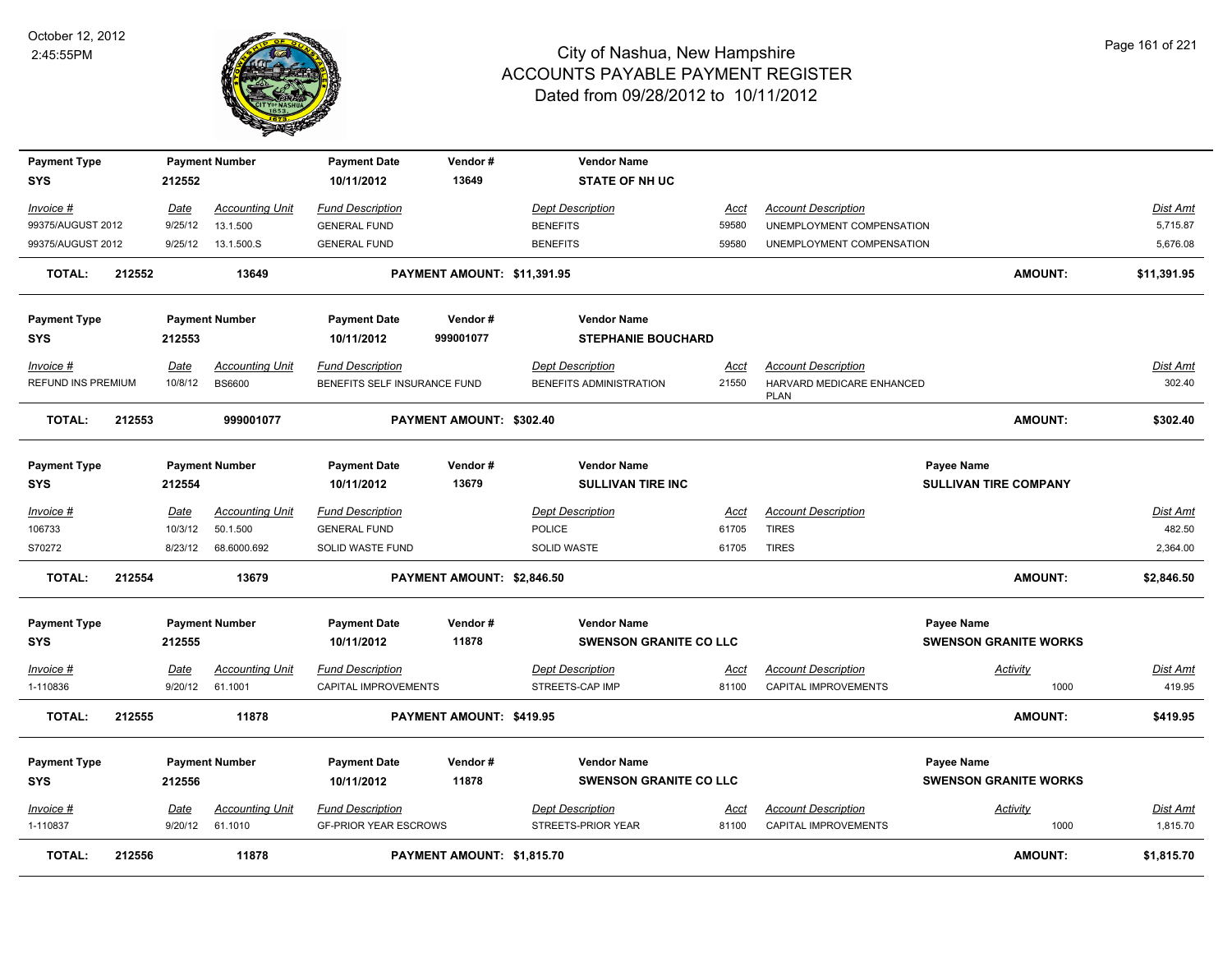

| <b>Payment Type</b>               |        |             | <b>Payment Number</b>  | <b>Payment Date</b>               | Vendor#                      | <b>Vendor Name</b>                                  |             |                                                              |                 |              |
|-----------------------------------|--------|-------------|------------------------|-----------------------------------|------------------------------|-----------------------------------------------------|-------------|--------------------------------------------------------------|-----------------|--------------|
| SYS                               |        | 212557      |                        | 10/11/2012                        | 11650                        | <b>T BUCK CONSTRUCTION INC</b>                      |             |                                                              |                 |              |
| <u>Invoice #</u>                  |        | <u>Date</u> | <b>Accounting Unit</b> | <b>Fund Description</b>           |                              | <b>Dept Description</b>                             | <u>Acct</u> | <b>Account Description</b>                                   | <b>Activity</b> | Dist Amt     |
| APPLICATION 01                    |        | 9/15/12     | 69.6200.950            | <b>WASTEWATER FUND</b>            |                              | WASTEWATER                                          | 81700       | <b>INFRASTRUCTURE</b>                                        | 1053.69.01.30   | 163,261.00   |
| APPLICATION 01                    |        | 9/15/12     | <b>BS1000</b>          | <b>GENERAL FUND</b>               |                              | <b>GENERAL FUND</b>                                 | 20800       | RETAINAGE PAYABLE                                            |                 | $-16,326.10$ |
| <b>TOTAL:</b>                     | 212557 |             | 11650                  |                                   | PAYMENT AMOUNT: \$146,934.90 |                                                     |             |                                                              | <b>AMOUNT:</b>  | \$146,934.90 |
| <b>Payment Type</b>               |        |             | <b>Payment Number</b>  | <b>Payment Date</b>               | Vendor#                      | <b>Vendor Name</b>                                  |             |                                                              |                 |              |
| <b>SYS</b>                        |        | 212558      |                        | 10/11/2012                        | 13706                        | TAB PRODUCTS CO LLC                                 |             |                                                              |                 |              |
| Invoice #                         |        | Date        | <b>Accounting Unit</b> | <b>Fund Description</b>           |                              | <b>Dept Description</b>                             | Acct        | <b>Account Description</b>                                   |                 | Dist Amt     |
| 21297276                          |        | 9/25/12     | 50.1.500               | <b>GENERAL FUND</b>               |                              | POLICE                                              | 61100       | OFFICE SUPPLIES                                              |                 | 852.69       |
| <b>TOTAL:</b>                     | 212558 |             | 13706                  |                                   | PAYMENT AMOUNT: \$852.69     |                                                     |             |                                                              | <b>AMOUNT:</b>  | \$852.69     |
| <b>Payment Type</b>               |        |             | <b>Payment Number</b>  | <b>Payment Date</b>               | Vendor#                      | <b>Vendor Name</b>                                  |             |                                                              |                 |              |
| <b>SYS</b>                        |        | 212559      |                        | 10/11/2012                        | 13723                        | <b>TESSCO INC</b>                                   |             |                                                              |                 |              |
| <b>Invoice #</b>                  |        | Date        | <b>Accounting Unit</b> | <b>Fund Description</b>           |                              | <b>Dept Description</b>                             | <u>Acct</u> | <b>Account Description</b>                                   |                 | Dist Amt     |
| 348616                            |        | 9/12/12     | 57.1.620               | <b>GENERAL FUND</b>               |                              | CITYWIDE COMMUNICATIONS                             | 54487       | <b>EQUIPMENT REPAIRS &amp;</b>                               |                 | 105.48       |
| 348618                            |        | 9/12/12     | 57.1.620               | <b>GENERAL FUND</b>               |                              | CITYWIDE COMMUNICATIONS                             | 54487       | <b>MAINTENANCE</b><br><b>EQUIPMENT REPAIRS &amp;</b>         |                 | 118.40       |
| 348619                            |        | 9/12/12     | 57.1.620               | <b>GENERAL FUND</b>               |                              | CITYWIDE COMMUNICATIONS                             | 54487       | MAINTENANCE<br><b>EQUIPMENT REPAIRS &amp;</b><br>MAINTENANCE |                 | 72.63        |
| <b>TOTAL:</b>                     | 212559 |             | 13723                  |                                   | PAYMENT AMOUNT: \$296.51     |                                                     |             |                                                              | <b>AMOUNT:</b>  | \$296.51     |
| <b>Payment Type</b>               |        |             | <b>Payment Number</b>  | <b>Payment Date</b>               | Vendor#                      | <b>Vendor Name</b>                                  |             |                                                              |                 |              |
| <b>SYS</b>                        |        | 212560      |                        | 10/11/2012                        | 13757                        | <b>TOWERS MOTOR PARTS CORP</b>                      |             |                                                              |                 |              |
| Invoice #                         |        | Date        | <b>Accounting Unit</b> | <b>Fund Description</b>           |                              | <b>Dept Description</b>                             | Acct        | <b>Account Description</b>                                   |                 | Dist Amt     |
| 692936                            |        | 9/25/12     | 50.1.500               | <b>GENERAL FUND</b>               |                              | <b>POLICE</b>                                       | 61799       | <b>VEHICLE PARTS &amp; SUPPLIES</b>                          |                 | 94.92        |
| <b>TOTAL:</b>                     | 212560 |             | 13757                  |                                   | PAYMENT AMOUNT: \$94.92      |                                                     |             |                                                              | <b>AMOUNT:</b>  | \$94.92      |
|                                   |        |             |                        |                                   |                              |                                                     |             |                                                              |                 |              |
| <b>Payment Type</b><br><b>SYS</b> |        |             | <b>Payment Number</b>  | <b>Payment Date</b><br>10/11/2012 | Vendor#<br>10711             | <b>Vendor Name</b><br>TRI STATE FIRE PROTECTION LLC |             |                                                              |                 |              |
|                                   |        | 212561      |                        |                                   |                              |                                                     |             |                                                              |                 |              |
| Invoice #                         |        | Date        | <b>Accounting Unit</b> | <b>Fund Description</b>           |                              | <b>Dept Description</b>                             | Acct        | <b>Account Description</b>                                   |                 | Dist Amt     |
| 76896                             |        | 9/27/12     | 52.1.620               | <b>GENERAL FUND</b>               |                              | <b>FIRE</b>                                         | 54487       | <b>EQUIPMENT REPAIRS &amp;</b><br><b>MAINTENANCE</b>         |                 | 162.00       |
| 76897                             |        | 9/27/12     | 52.1.620               | <b>GENERAL FUND</b>               |                              | <b>FIRE</b>                                         | 54487       | <b>EQUIPMENT REPAIRS &amp;</b><br><b>MAINTENANCE</b>         |                 | 172.00       |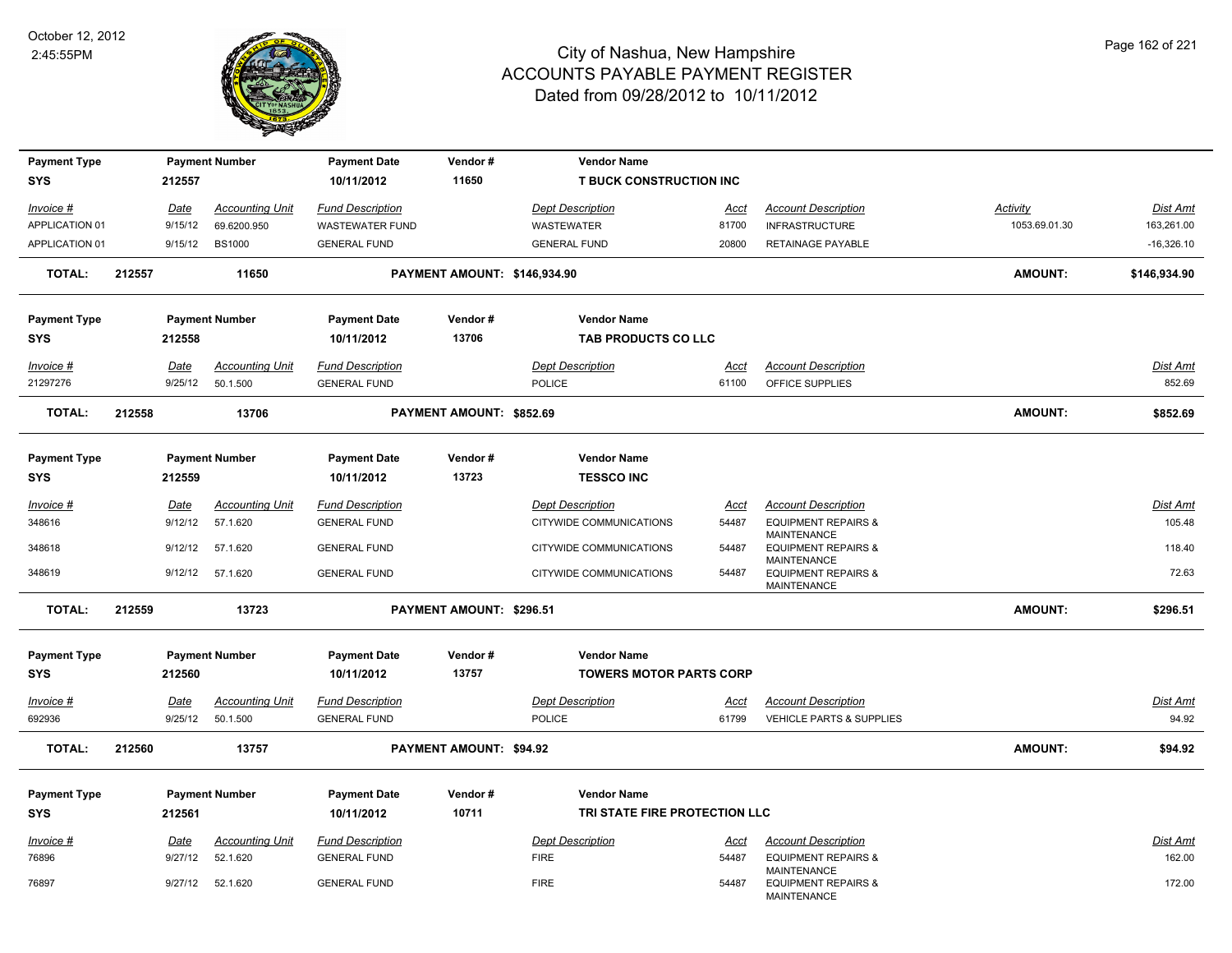

| <b>TOTAL:</b>                     | 212561 |         | 10711                  |                                   | PAYMENT AMOUNT: \$334.00 |                         |                                                      |             |                                | <b>AMOUNT:</b> | \$334.00        |
|-----------------------------------|--------|---------|------------------------|-----------------------------------|--------------------------|-------------------------|------------------------------------------------------|-------------|--------------------------------|----------------|-----------------|
| <b>Payment Type</b><br><b>SYS</b> |        | 212562  | <b>Payment Number</b>  | <b>Payment Date</b><br>10/11/2012 | Vendor#<br>13773         |                         | <b>Vendor Name</b><br><b>TRUE BLUE CLEANERS</b>      |             |                                |                |                 |
| Invoice #                         |        | Date    | <b>Accounting Unit</b> | <b>Fund Description</b>           |                          | <b>Dept Description</b> |                                                      | Acct        | <b>Account Description</b>     |                | <b>Dist Amt</b> |
| 136394                            |        | 9/17/12 | 52.1.625               | <b>GENERAL FUND</b>               |                          | <b>FIRE</b>             |                                                      | 55699       | OTHER CONTRACTED SERVICES      |                | 30.16           |
| 136550                            |        | 9/17/12 | 52.1.625               | <b>GENERAL FUND</b>               |                          | <b>FIRE</b>             |                                                      | 55699       | OTHER CONTRACTED SERVICES      |                | 22.62           |
| 136552                            |        | 9/17/12 | 52.1.625               | <b>GENERAL FUND</b>               |                          | <b>FIRE</b>             |                                                      | 55699       | OTHER CONTRACTED SERVICES      |                | 7.54            |
| 141181                            |        | 9/24/12 | 52.1.625               | <b>GENERAL FUND</b>               |                          | <b>FIRE</b>             |                                                      | 55699       | OTHER CONTRACTED SERVICES      |                | 22.62           |
| 141183                            |        | 9/24/12 | 52.1.625               | <b>GENERAL FUND</b>               |                          | <b>FIRE</b>             |                                                      | 55699       | OTHER CONTRACTED SERVICES      |                | 30.16           |
| 141218                            |        | 9/24/12 | 52.1.625               | <b>GENERAL FUND</b>               |                          | <b>FIRE</b>             |                                                      | 55699       | OTHER CONTRACTED SERVICES      |                | 15.08           |
| 141219                            |        | 9/24/12 | 52.1.625               | <b>GENERAL FUND</b>               |                          | <b>FIRE</b>             |                                                      | 55699       | OTHER CONTRACTED SERVICES      |                | 30.16           |
| 141221                            |        | 9/24/12 | 52.1.625               | <b>GENERAL FUND</b>               |                          | <b>FIRE</b>             |                                                      | 55699       | OTHER CONTRACTED SERVICES      |                | 11.74           |
| <b>TOTAL:</b>                     | 212562 |         | 13773                  |                                   | PAYMENT AMOUNT: \$170.08 |                         |                                                      |             |                                | <b>AMOUNT:</b> | \$170.08        |
| <b>Payment Type</b><br><b>SYS</b> |        | 212563  | <b>Payment Number</b>  | <b>Payment Date</b><br>10/11/2012 | Vendor#<br>13790         |                         | <b>Vendor Name</b><br><b>ULINE</b>                   |             |                                |                |                 |
| Invoice #                         |        | Date    | <b>Accounting Unit</b> | <b>Fund Description</b>           |                          | <b>Dept Description</b> |                                                      | <u>Acct</u> | <b>Account Description</b>     |                | <b>Dist Amt</b> |
| 46588318                          |        | 9/26/12 | 07.1.565               | <b>GENERAL FUND</b>               |                          | <b>CITY CLERK</b>       |                                                      | 55607       | POSTAGE & DELIVERY             |                | 19.07           |
| 46588318                          |        | 9/26/12 | 07.1.565               | <b>GENERAL FUND</b>               |                          | <b>CITY CLERK</b>       |                                                      | 61299       | MISCELLANEOUS SUPPLIES         |                | 200.00          |
| <b>TOTAL:</b>                     | 212563 |         | 13790                  |                                   | PAYMENT AMOUNT: \$219.07 |                         |                                                      |             |                                | <b>AMOUNT:</b> | \$219.07        |
| <b>Payment Type</b>               |        |         | <b>Payment Number</b>  | <b>Payment Date</b>               | Vendor#                  |                         | <b>Vendor Name</b>                                   |             |                                |                |                 |
| <b>SYS</b>                        |        | 212564  |                        | 10/11/2012                        | 13797                    |                         | <b>UNIFIRST CORPORATION</b>                          |             |                                |                |                 |
| $Invoice$ #                       |        | Date    | <b>Accounting Unit</b> | <b>Fund Description</b>           |                          | <b>Dept Description</b> |                                                      | <b>Acct</b> | <b>Account Description</b>     |                | <b>Dist Amt</b> |
| 044 4040112                       |        | 9/7/12  | 61.1.670               | <b>GENERAL FUND</b>               |                          | <b>STREETS</b>          |                                                      | 61107       | <b>CLOTHING &amp; UNIFORMS</b> |                | 262.06          |
| 044 4040334                       |        | 9/7/12  | 61.1.670               | <b>GENERAL FUND</b>               |                          | <b>STREETS</b>          |                                                      | 61107       | <b>CLOTHING &amp; UNIFORMS</b> |                | 294.96          |
| 044 4051508                       |        | 10/4/12 | 69.6200.540            | <b>WASTEWATER FUND</b>            |                          | <b>WASTEWATER</b>       |                                                      | 61107       | <b>CLOTHING &amp; UNIFORMS</b> |                | 43.04           |
| 044 4051508                       |        | 10/4/12 | 69.6200.670            | <b>WASTEWATER FUND</b>            |                          | WASTEWATER              |                                                      | 61107       | <b>CLOTHING &amp; UNIFORMS</b> |                | 251.81          |
| <b>TOTAL:</b>                     | 212564 |         | 13797                  |                                   | PAYMENT AMOUNT: \$851.87 |                         |                                                      |             |                                | <b>AMOUNT:</b> | \$851.87        |
| <b>Payment Type</b><br>SYS        |        | 212565  | <b>Payment Number</b>  | <b>Payment Date</b><br>10/11/2012 | Vendor#<br>13804         |                         | <b>Vendor Name</b><br>UNITED SITE SERVICES NORTHEAST |             |                                |                |                 |
| Invoice #                         |        | Date    | <b>Accounting Unit</b> | <b>Fund Description</b>           |                          | <b>Dept Description</b> |                                                      | Acct        | <b>Account Description</b>     |                | Dist Amt        |
| 114-783942                        |        | 8/21/12 | 61.1.670               | <b>GENERAL FUND</b>               |                          | <b>STREETS</b>          |                                                      | 55699       | OTHER CONTRACTED SERVICES      |                | 54.97           |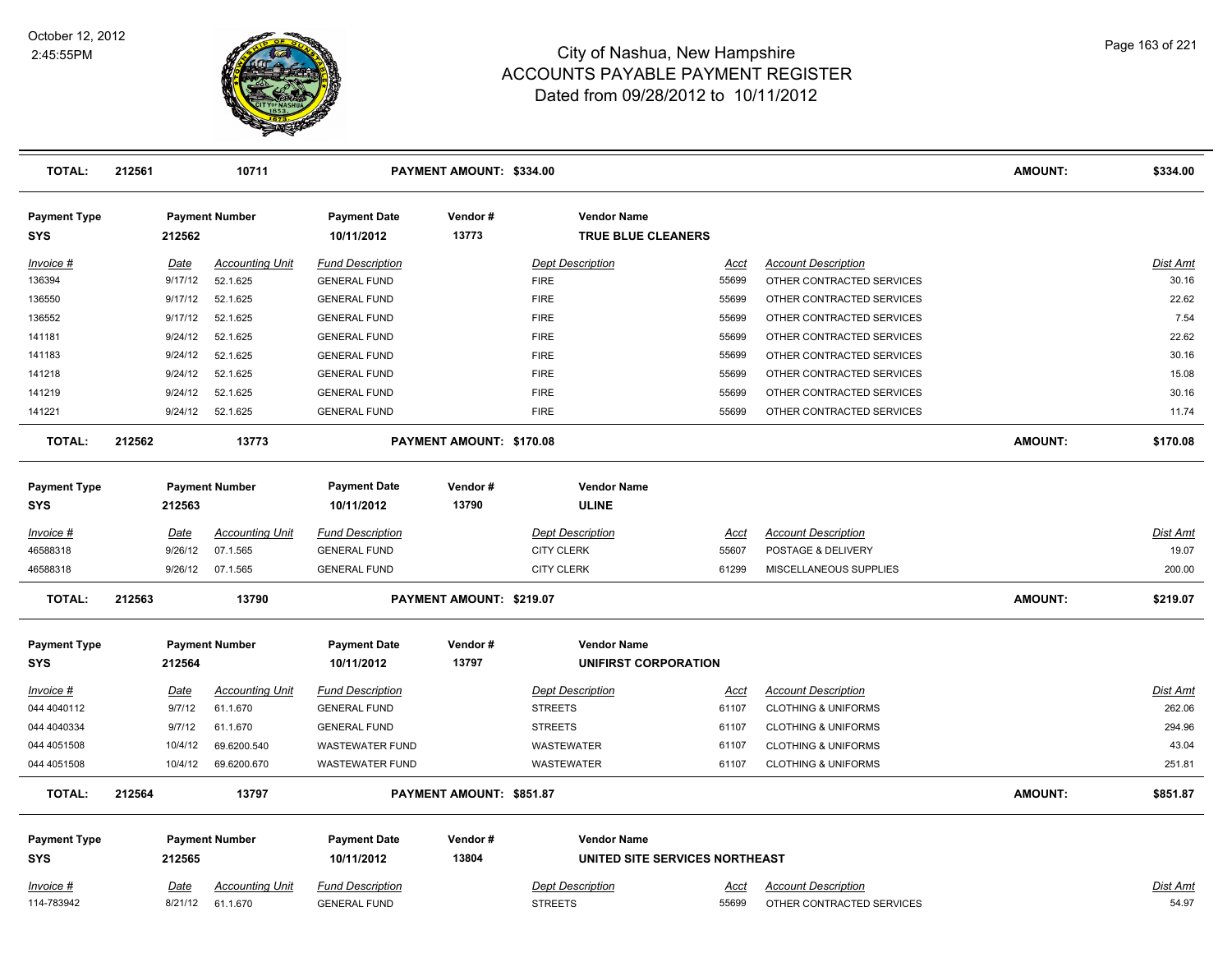

| 114-837489                        |        | 9/18/12     | 61.1.670               | <b>GENERAL FUND</b>               |                             | <b>STREETS</b>                                                 | 55699       | OTHER CONTRACTED SERVICES  |                                               | 54.97           |
|-----------------------------------|--------|-------------|------------------------|-----------------------------------|-----------------------------|----------------------------------------------------------------|-------------|----------------------------|-----------------------------------------------|-----------------|
| <b>TOTAL:</b>                     | 212565 |             | 13804                  |                                   | PAYMENT AMOUNT: \$109.94    |                                                                |             |                            | <b>AMOUNT:</b>                                | \$109.94        |
| <b>Payment Type</b><br><b>SYS</b> |        | 212566      | <b>Payment Number</b>  | <b>Payment Date</b><br>10/11/2012 | Vendor#<br>13806            | <b>Vendor Name</b><br>UNIVERSAL RECYCLING TECH LLC             |             |                            | <b>Payee Name</b><br>UNIVERSAL RECYCLING TECH |                 |
| Invoice #                         |        | Date        | <b>Accounting Unit</b> | <b>Fund Description</b>           |                             | <b>Dept Description</b>                                        | Acct        | <b>Account Description</b> |                                               | Dist Amt        |
| ARINV044527                       |        | 7/24/12     | 68.6000.695            | SOLID WASTE FUND                  |                             | <b>SOLID WASTE</b>                                             | 55699       | OTHER CONTRACTED SERVICES  |                                               | 1,336.50        |
| ARINV044528                       |        | 7/20/12     | 68.6000.695            | SOLID WASTE FUND                  |                             | <b>SOLID WASTE</b>                                             | 55699       | OTHER CONTRACTED SERVICES  |                                               | 1,338.14        |
| ARINV045132                       |        | 7/30/12     | 68.6000.695            | SOLID WASTE FUND                  |                             | <b>SOLID WASTE</b>                                             | 55699       | OTHER CONTRACTED SERVICES  |                                               | 1,158.25        |
| ARINV045148                       |        | 8/6/12      | 68.6000.695            | SOLID WASTE FUND                  |                             | <b>SOLID WASTE</b>                                             | 55699       | OTHER CONTRACTED SERVICES  |                                               | 1,481.76        |
| ARINV046187                       |        | 9/7/12      | 68.6000.695            | SOLID WASTE FUND                  |                             | SOLID WASTE                                                    | 55699       | OTHER CONTRACTED SERVICES  |                                               | 1,260.63        |
| <b>TOTAL:</b>                     | 212566 |             | 13806                  |                                   | PAYMENT AMOUNT: \$6,575.28  |                                                                |             |                            | <b>AMOUNT:</b>                                | \$6,575.28      |
| <b>Payment Type</b>               |        |             | <b>Payment Number</b>  | <b>Payment Date</b>               | Vendor#                     | <b>Vendor Name</b>                                             |             |                            |                                               |                 |
| <b>SYS</b>                        |        | 212567      |                        | 10/11/2012                        | 11371                       | <b>USP OF NEW ENGLAND</b>                                      |             |                            |                                               |                 |
| $Invoice$ #                       |        | Date        | <b>Accounting Unit</b> | <b>Fund Description</b>           |                             | <b>Dept Description</b>                                        | Acct        | <b>Account Description</b> |                                               | Dist Amt        |
| 18838629                          |        | 3/23/11     | 61.1.700               | <b>GENERAL FUND</b>               |                             | <b>STREETS</b>                                                 | 71025       | <b>SMALL TOOLS</b>         |                                               | 285.49          |
| 18839461                          |        | 1/18/12     | 61.1.700               | <b>GENERAL FUND</b>               |                             | <b>STREETS</b>                                                 | 71025       | SMALL TOOLS                |                                               | 245.03          |
| 18840183                          |        | 9/19/12     | 61.1.700               | <b>GENERAL FUND</b>               |                             | <b>STREETS</b>                                                 | 71025       | <b>SMALL TOOLS</b>         |                                               | 269.36          |
| <b>TOTAL:</b>                     | 212567 |             | 11371                  |                                   | PAYMENT AMOUNT: \$799.88    |                                                                |             |                            | <b>AMOUNT:</b>                                | \$799.88        |
| <b>Payment Type</b>               |        |             | <b>Payment Number</b>  | <b>Payment Date</b>               | Vendor#                     | <b>Vendor Name</b>                                             |             |                            |                                               |                 |
| <b>SYS</b>                        |        | 212568      |                        | 10/11/2012                        | 13824                       | <b>VANASSE HANGEN BRUSTLIN INC</b>                             |             |                            |                                               |                 |
| $Invoice$ #                       |        | <u>Date</u> | <b>Accounting Unit</b> | <b>Fund Description</b>           |                             | <b>Dept Description</b>                                        | <u>Acct</u> | <b>Account Description</b> | <u>Activity</u>                               | <u>Dist Amt</u> |
| 0151727                           |        | 8/8/12      | 60.5200                | CAPITAL PROJECTS-STREETS          |                             | CAPITAL                                                        | 81700       | <b>INFRASTRUCTURE</b>      | 1072.64.01.30                                 | 7,548.76        |
| 0153015                           |        | 9/6/12      | 60.5200                | CAPITAL PROJECTS-STREETS          |                             | PROJECTS-ENGINEERING<br><b>CAPITAL</b><br>PROJECTS-ENGINEERING | 81700       | <b>INFRASTRUCTURE</b>      | 1072.64.01.30                                 | 3,335.75        |
| <b>TOTAL:</b>                     | 212568 |             | 13824                  |                                   | PAYMENT AMOUNT: \$10,884.51 |                                                                |             |                            | <b>AMOUNT:</b>                                | \$10,884.51     |
| <b>Payment Type</b>               |        |             | <b>Payment Number</b>  | <b>Payment Date</b>               | Vendor#                     | <b>Vendor Name</b>                                             |             |                            |                                               |                 |
| <b>SYS</b>                        |        | 212569      |                        | 10/11/2012                        | 12753                       | <b>WINDWARD PETROLEUM</b>                                      |             |                            |                                               |                 |
| Invoice #                         |        | Date        | <b>Accounting Unit</b> | <b>Fund Description</b>           |                             | <b>Dept Description</b>                                        | Acct        | <b>Account Description</b> |                                               | Dist Amt        |
| 5030907                           |        | 9/25/12     | 61.1.700               | <b>GENERAL FUND</b>               |                             | <b>STREETS</b>                                                 | 61709       | <b>LUBRICANTS</b>          |                                               | 205.31          |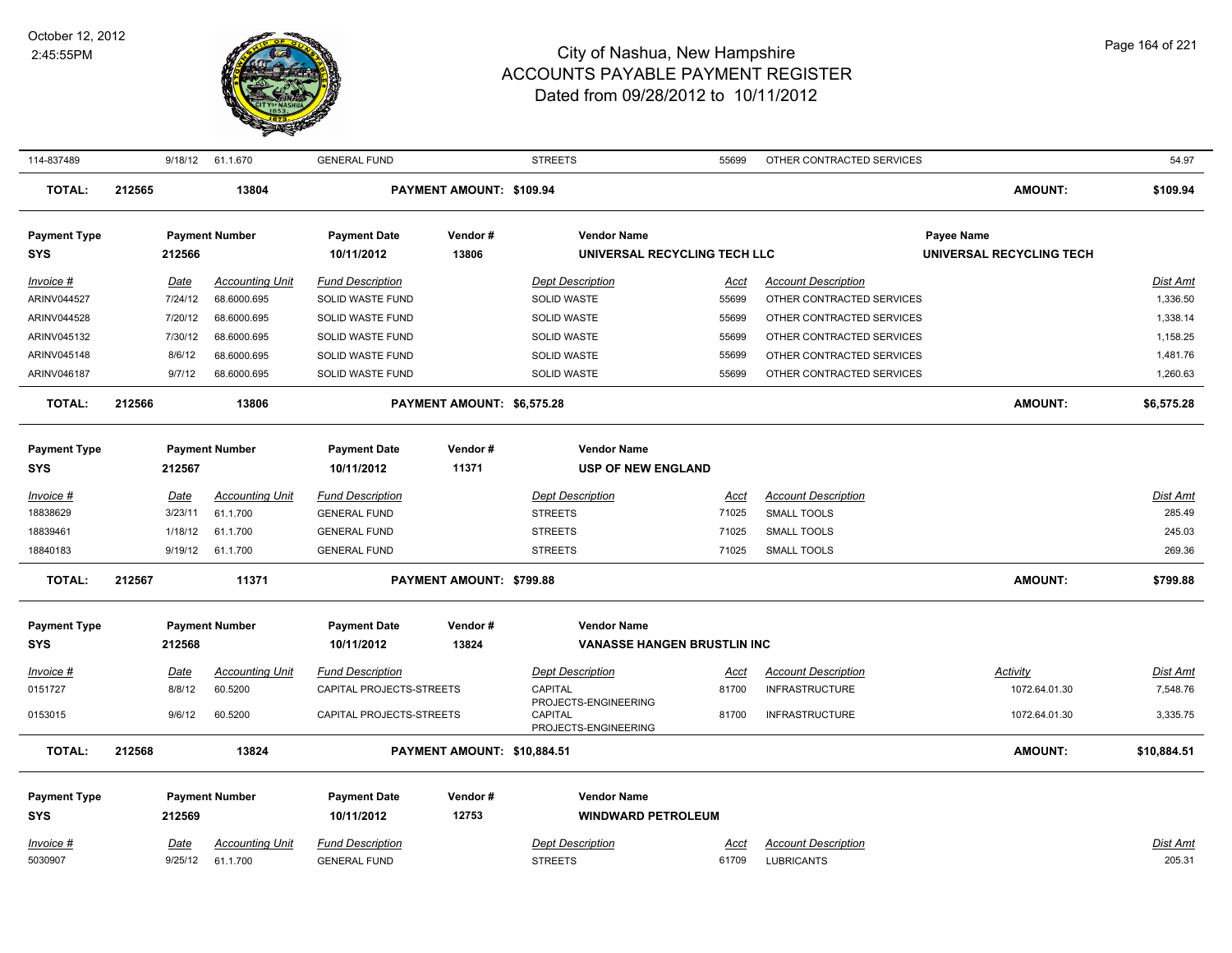

| <b>TOTAL:</b>                     | 212569 |                 | 14967                                 |                                                      | PAYMENT AMOUNT: \$205.31   |                                                      |                      |                                                     | <b>AMOUNT:</b>                   | \$205.31                    |
|-----------------------------------|--------|-----------------|---------------------------------------|------------------------------------------------------|----------------------------|------------------------------------------------------|----------------------|-----------------------------------------------------|----------------------------------|-----------------------------|
| <b>Payment Type</b><br><b>SYS</b> |        | 212570          | <b>Payment Number</b>                 | <b>Payment Date</b><br>10/11/2012                    | Vendor#<br>10961           | <b>Vendor Name</b><br><b>WRIGHT-PIERCE</b>           |                      |                                                     |                                  |                             |
| Invoice #<br>85281                |        | Date<br>9/20/12 | <b>Accounting Unit</b><br>69.6200.950 | <b>Fund Description</b><br>WASTEWATER FUND           |                            | <b>Dept Description</b><br><b>WASTEWATER</b>         | <u>Acct</u><br>81700 | <b>Account Description</b><br><b>INFRASTRUCTURE</b> | <b>Activity</b><br>1053.69.01.30 | <b>Dist Amt</b><br>7,827.97 |
| <b>TOTAL:</b>                     | 212570 |                 | 10961                                 |                                                      | PAYMENT AMOUNT: \$7,827.97 |                                                      |                      |                                                     | <b>AMOUNT:</b>                   | \$7,827.97                  |
| <b>Payment Type</b><br><b>SYS</b> |        | 212571          | <b>Payment Number</b>                 | <b>Payment Date</b><br>10/11/2012                    | Vendor#<br>13920           | <b>Vendor Name</b><br>YANKEE TRUCK LLC               |                      |                                                     |                                  |                             |
| Invoice #                         |        | Date            | <b>Accounting Unit</b>                | <b>Fund Description</b>                              |                            | <b>Dept Description</b>                              | <u>Acct</u>          | <b>Account Description</b>                          |                                  | Dist Amt                    |
| 284742                            |        | 9/17/12         | 52.1.630                              | <b>GENERAL FUND</b>                                  |                            | <b>FIRE</b>                                          | 54600                | <b>VEHICLE REPAIRS &amp; MAINTENANCE</b>            |                                  | 32.30                       |
| <b>TOTAL:</b>                     | 212571 |                 | 13920                                 |                                                      | PAYMENT AMOUNT: \$32.30    |                                                      |                      |                                                     | <b>AMOUNT:</b>                   | \$32.30                     |
| <b>Payment Type</b><br><b>SYS</b> |        | 212572          | <b>Payment Number</b>                 | <b>Payment Date</b><br>10/11/2012                    | Vendor#<br>13925           | <b>Vendor Name</b><br>THE YOUTH COUNCIL              |                      |                                                     |                                  |                             |
| Invoice #<br>2076                 |        | Date<br>9/30/12 | <b>Accounting Unit</b><br>50.4025     | <b>Fund Description</b><br>DOJ DRUG FORFEITURE FUNDS |                            | <b>Dept Description</b><br>DOJ DRUG FORFEITURE FUNDS | <u>Acct</u><br>56315 | <b>Account Description</b><br>CHILD ADVOCACY CENTER |                                  | Dist Amt<br>2,100.00        |
| <b>TOTAL:</b>                     | 212572 |                 | 13925                                 |                                                      | PAYMENT AMOUNT: \$2,100.00 |                                                      |                      |                                                     | <b>AMOUNT:</b>                   | \$2,100.00                  |
| <b>Payment Type</b><br><b>SYS</b> |        | 212573          | <b>Payment Number</b>                 | <b>Payment Date</b><br>10/11/2012                    | Vendor#<br>13291           | <b>Vendor Name</b><br>PENNICHUCK WATER WORKS INC     |                      |                                                     |                                  |                             |
| Invoice #                         |        | Date            | <b>Accounting Unit</b>                | <b>Fund Description</b>                              |                            | <b>Dept Description</b>                              | <u>Acct</u>          | <b>Account Description</b>                          |                                  | <b>Dist Amt</b>             |
| 31954425SEPT                      |        | 9/27/12         | 91.1.192621                           | <b>GENERAL FUND</b>                                  |                            | SCHOOL                                               | 54141                | <b>WATER &amp; SEWER</b>                            |                                  | 482.30                      |
| 60109723SEPT                      |        | 9/27/12         | 91.1.172621                           | <b>GENERAL FUND</b>                                  |                            | SCHOOL                                               | 54141                | <b>WATER &amp; SEWER</b>                            |                                  | 555.49                      |
| 61607611SEPT                      |        | 9/27/12         | 91.1.222621                           | <b>GENERAL FUND</b>                                  |                            | <b>SCHOOL</b>                                        | 54141                | <b>WATER &amp; SEWER</b>                            |                                  | 86.54                       |
| 70093754SEPT                      |        | 9/27/12         | 91.1.032621                           | <b>GENERAL FUND</b>                                  |                            | <b>SCHOOL</b>                                        | 54141                | <b>WATER &amp; SEWER</b>                            |                                  | 2,400.66                    |
| <b>TOTAL:</b>                     | 212573 |                 | 13291                                 |                                                      | PAYMENT AMOUNT: \$3,524.99 |                                                      |                      |                                                     | <b>AMOUNT:</b>                   | \$3,524.99                  |
| <b>Payment Type</b>               |        |                 | <b>Payment Number</b>                 | <b>Payment Date</b>                                  | Vendor#                    | <b>Vendor Name</b>                                   |                      |                                                     |                                  |                             |
| <b>SYS</b>                        |        | 212574          |                                       | 10/11/2012                                           | 13372                      | <b>PSNH</b>                                          |                      |                                                     |                                  |                             |
| Invoice #                         |        | Date            | <b>Accounting Unit</b>                | <b>Fund Description</b>                              |                            | <b>Dept Description</b>                              | Acct                 | <b>Account Description</b>                          |                                  | <b>Dist Amt</b>             |
| G15012118SEPT                     |        | 9/18/12         | 91.1.052621                           | <b>GENERAL FUND</b>                                  |                            | SCHOOL                                               | 54100                | <b>ELECTRICITY</b>                                  |                                  | 692.11                      |
| G20519295SEPT                     |        | 9/5/12          | 91.1.202621                           | <b>GENERAL FUND</b>                                  |                            | <b>SCHOOL</b>                                        | 54100                | <b>ELECTRICITY</b>                                  |                                  | 14.90                       |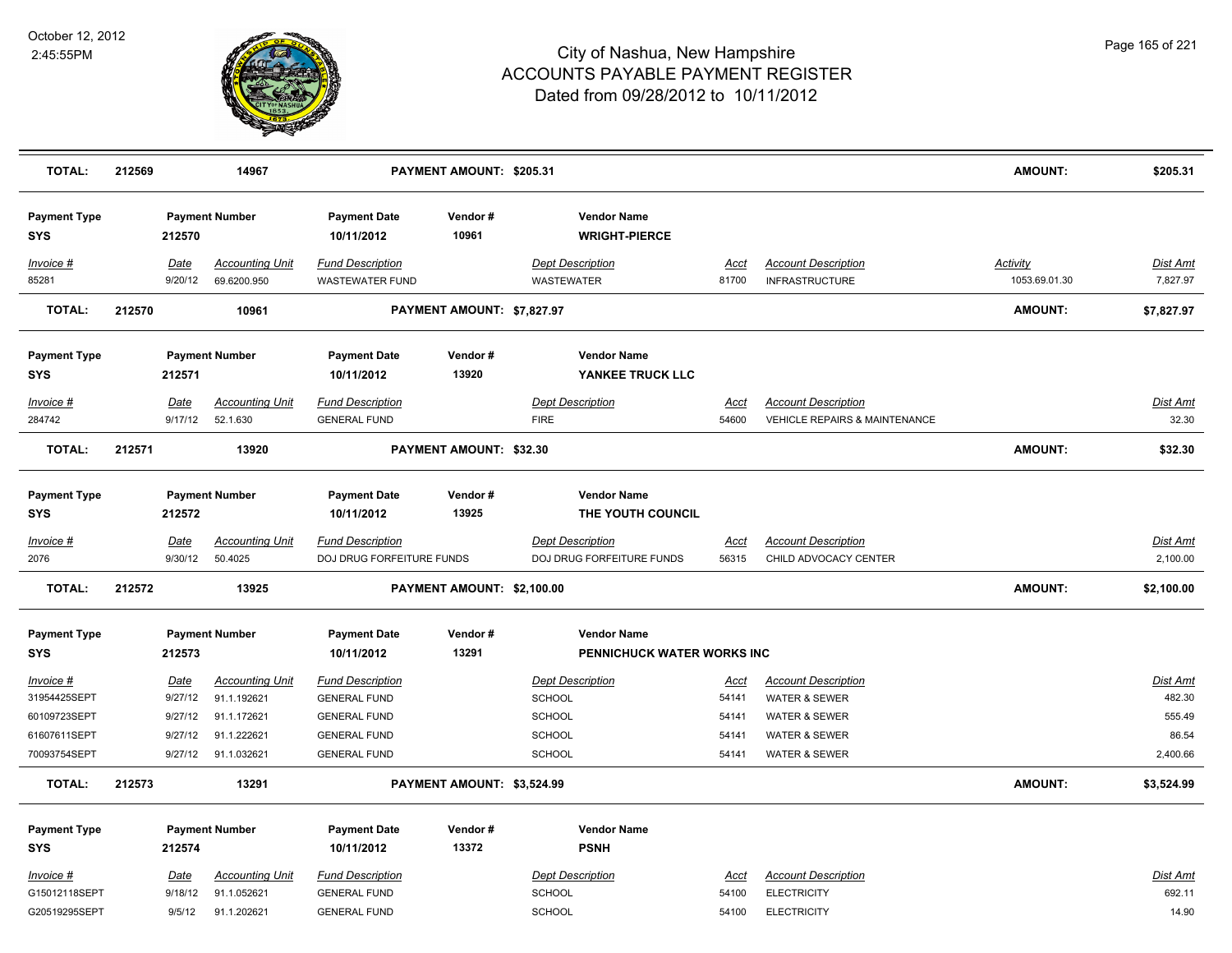

| <b>TOTAL:</b> | 212574 |         | 13372       |                     | PAYMENT AMOUNT: \$2,888.20 |       |                    | <b>AMOUNT:</b> | \$2,888.20 |
|---------------|--------|---------|-------------|---------------------|----------------------------|-------|--------------------|----------------|------------|
| W71970670SEPT |        | 9/25/12 | 91.1.032621 | <b>GENERAL FUND</b> | SCHOOL                     | 54100 | <b>ELECTRICITY</b> |                | 622.20     |
| W60800486SEPT |        | 9/10/12 | 91.1.122621 | <b>GENERAL FUND</b> | SCHOOL                     | 54100 | <b>ELECTRICITY</b> |                | 15.07      |
| W57545405SEPT |        | 9/4/12  | 91.1.092621 | <b>GENERAL FUND</b> | <b>SCHOOL</b>              | 54100 | <b>ELECTRICITY</b> |                | 14.38      |
| W01615867SEPT |        | 9/25/12 | 91.1.072621 | <b>GENERAL FUND</b> | <b>SCHOOL</b>              | 54100 | <b>ELECTRICITY</b> |                | 73.15      |
| S87003128SEPT |        | 9/25/12 | 91.1.072621 | <b>GENERAL FUND</b> | <b>SCHOOL</b>              | 54100 | <b>ELECTRICITY</b> |                | 442.51     |
| S82722697SEPT |        | 9/13/12 | 91.1.162621 | <b>GENERAL FUND</b> | <b>SCHOOL</b>              | 54100 | <b>ELECTRICITY</b> |                | 15.23      |
| S64577438SEPT |        | 9/21/12 | 91.1.142621 | <b>GENERAL FUND</b> | <b>SCHOOL</b>              | 54100 | <b>ELECTRICITY</b> |                | 15.07      |
| S41770458SEPT |        | 9/10/12 | 91.1.042621 | <b>GENERAL FUND</b> | <b>SCHOOL</b>              | 54100 | <b>ELECTRICITY</b> |                | 14.21      |
| S27767499SEPT |        | 10/9/12 | 91.1.152621 | <b>GENERAL FUND</b> | <b>SCHOOL</b>              | 54100 | <b>ELECTRICITY</b> |                | 62.72      |
| S24898725SEPT |        | 9/5/12  | 91.1.202621 | <b>GENERAL FUND</b> | <b>SCHOOL</b>              | 54100 | <b>ELECTRICITY</b> |                | 14.71      |
| G80097783SEPT |        | 9/13/12 | 91.1.102621 | <b>GENERAL FUND</b> | <b>SCHOOL</b>              | 54100 | <b>ELECTRICITY</b> |                | 15.41      |
| G72165264SEPT |        | 9/13/12 | 91.1.162621 | <b>GENERAL FUND</b> | <b>SCHOOL</b>              | 54100 | <b>ELECTRICITY</b> |                | 14.90      |
| G57831274SEPT |        | 9/25/12 | 91.1.062621 | <b>GENERAL FUND</b> | <b>SCHOOL</b>              | 54100 | <b>ELECTRICITY</b> |                | 35.05      |
| G45746069SEPT |        | 9/25/12 | 91.1.222621 | <b>GENERAL FUND</b> | <b>SCHOOL</b>              | 54100 | <b>ELECTRICITY</b> |                | 826.58     |

| <b>Payment Type</b> |         | <b>Payment Number</b>  | <b>Payment Date</b>     | Vendor#                    | <b>Vendor Name</b>      |       |                            |                |            |
|---------------------|---------|------------------------|-------------------------|----------------------------|-------------------------|-------|----------------------------|----------------|------------|
| <b>SYS</b>          | 212575  |                        | 10/11/2012              | 14616                      | <b>HESS CORPORATION</b> |       |                            |                |            |
| Invoice #           | Date    | <b>Accounting Unit</b> | <b>Fund Description</b> |                            | <b>Dept Description</b> | Acct  | <b>Account Description</b> |                | Dist Amt   |
| H12189916SEPT       | 9/27/12 | 91.1.042621            | <b>GENERAL FUND</b>     |                            | <b>SCHOOL</b>           | 54114 | <b>HEATING GAS</b>         |                | 631.90     |
| H12189917SEPT       | 9/27/12 | 91.1.052621            | <b>GENERAL FUND</b>     |                            | <b>SCHOOL</b>           | 54114 | <b>HEATING GAS</b>         |                | 37.87      |
| H12189918SEPT       | 9/27/12 | 91.1.032621            | <b>GENERAL FUND</b>     |                            | <b>SCHOOL</b>           | 54114 | <b>HEATING GAS</b>         |                | 1,010.98   |
| H12189919SEPT       | 9/27/12 | 91.1.142621            | <b>GENERAL FUND</b>     |                            | <b>SCHOOL</b>           | 54114 | <b>HEATING GAS</b>         |                | 43.49      |
| H12189920SEPT       | 9/27/12 | 91.1.222621            | <b>GENERAL FUND</b>     |                            | <b>SCHOOL</b>           | 54114 | <b>HEATING GAS</b>         |                | 16.55      |
| H12189921SEPT       | 9/27/12 | 91.1.052621            | <b>GENERAL FUND</b>     |                            | <b>SCHOOL</b>           | 54114 | <b>HEATING GAS</b>         |                | 0.60       |
| H12189925SEPT       | 9/27/12 | 91.1.172621            | <b>GENERAL FUND</b>     |                            | <b>SCHOOL</b>           | 54114 | <b>HEATING GAS</b>         |                | 42.88      |
| H12189926SEPT       | 9/27/12 | 91.1.072621            | <b>GENERAL FUND</b>     |                            | <b>SCHOOL</b>           | 54114 | <b>HEATING GAS</b>         |                | 127.38     |
| H12189927SEPT       | 9/27/12 | 91.1.202621            | <b>GENERAL FUND</b>     |                            | <b>SCHOOL</b>           | 54114 | <b>HEATING GAS</b>         |                | 48.38      |
| <b>TOTAL:</b>       | 212575  | 14616                  |                         | PAYMENT AMOUNT: \$1,960.03 |                         |       |                            | <b>AMOUNT:</b> | \$1,960.03 |

| Payment Type<br>SYS | 212576  | <b>Payment Number</b>  | <b>Payment Date</b><br>10/11/2012 | Vendor#<br>13376 | <b>Vendor Name</b>      | <b>PUBLIC SERVICE OF NH</b> |                            |          |
|---------------------|---------|------------------------|-----------------------------------|------------------|-------------------------|-----------------------------|----------------------------|----------|
| Invoice #           | Date    | <b>Accounting Unit</b> | <b>Fund Description</b>           |                  | <b>Dept Description</b> | Acct                        | <b>Account Description</b> | Dist Amt |
| G36425421SEPT2      | 9/25/12 | 91.1.072621            | <b>GENERAL FUND</b>               |                  | <b>SCHOOL</b>           | 54100                       | <b>ELECTRICITY</b>         | 8,170.08 |
| G77441101SEPT2      | 9/28/12 | 91.1.092621            | <b>GENERAL FUND</b>               |                  | <b>SCHOOL</b>           | 54100                       | <b>ELECTRICITY</b>         | 5,766.44 |
| G82053321SEPT2      | 9/25/12 | 91.1.062621            | <b>GENERAL FUND</b>               |                  | <b>SCHOOL</b>           | 54100                       | <b>ELECTRICITY</b>         | 9,926.43 |
| S40993326SEPT2      | 9/24/12 | 91.1.152621            | <b>GENERAL FUND</b>               |                  | <b>SCHOOL</b>           | 54100                       | <b>ELECTRICITY</b>         | 5,314.69 |
| S44816939SEPT2      | 9/27/12 | 91.1.172621            | <b>GENERAL FUND</b>               |                  | <b>SCHOOL</b>           | 54100                       | <b>ELECTRICITY</b>         | 5,301.07 |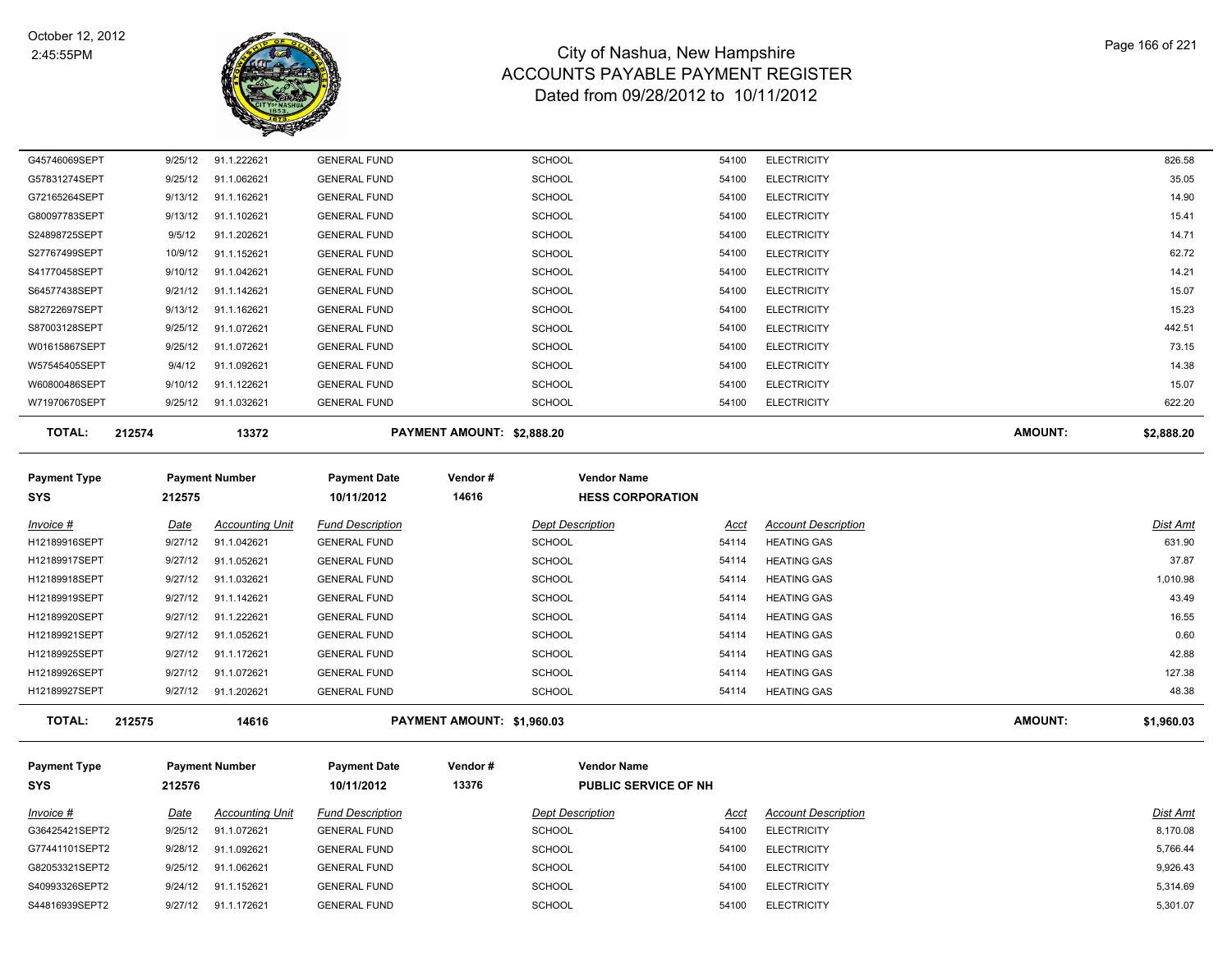

| S59146593SEPT2                    |        | 9/21/12     | 91.1.142621            | <b>GENERAL FUND</b>               |                             | <b>SCHOOL</b>                                         | 54100       | <b>ELECTRICITY</b>         |                                                   | 3,831.71        |
|-----------------------------------|--------|-------------|------------------------|-----------------------------------|-----------------------------|-------------------------------------------------------|-------------|----------------------------|---------------------------------------------------|-----------------|
| S61415217SEPT2                    |        | 9/26/12     | 91.1.132621            | <b>GENERAL FUND</b>               |                             | <b>SCHOOL</b>                                         | 54100       | <b>ELECTRICITY</b>         |                                                   | 3,112.67        |
| <b>TOTAL:</b>                     | 212576 |             | 13376                  |                                   | PAYMENT AMOUNT: \$41,423.09 |                                                       |             |                            | <b>AMOUNT:</b>                                    | \$41,423.09     |
| <b>Payment Type</b><br><b>SYS</b> |        | 212577      | <b>Payment Number</b>  | <b>Payment Date</b><br>10/11/2012 | Vendor#<br>13764            | <b>Vendor Name</b><br><b>TREASURER STATE OF NH</b>    |             |                            |                                                   |                 |
| Invoice #                         |        | Date        | <b>Accounting Unit</b> | <b>Fund Description</b>           |                             | <b>Dept Description</b>                               | <u>Acct</u> | <b>Account Description</b> |                                                   | Dist Amt        |
| OCT-12                            |        | 10/4/12     | 91.1.012320            | <b>GENERAL FUND</b>               |                             | <b>SCHOOL</b>                                         | 61100       | OFFICE SUPPLIES            |                                                   | 150.00          |
| <b>TOTAL:</b>                     | 212577 |             | 13764                  |                                   | PAYMENT AMOUNT: \$150.00    |                                                       |             |                            | <b>AMOUNT:</b>                                    | \$150.00        |
| <b>Payment Type</b><br><b>SYS</b> |        | 212578      | <b>Payment Number</b>  | <b>Payment Date</b><br>10/11/2012 | Vendor#<br>13913            | <b>Vendor Name</b><br><b>WRIGHT GROUP MCGRAW HILL</b> |             |                            | <b>Payee Name</b><br><b>MCGRAW HILL COMPANIES</b> |                 |
| Invoice #                         |        | Date        | <b>Accounting Unit</b> | <b>Fund Description</b>           |                             | <b>Dept Description</b>                               | Acct        | <b>Account Description</b> |                                                   | Dist Amt        |
| 70072014001                       |        | 9/25/12     | 91.1.101210            | <b>GENERAL FUND</b>               |                             | <b>SCHOOL</b>                                         | 61249       | <b>TESTING MATERIALS</b>   |                                                   | 405.12          |
| <b>TOTAL:</b>                     | 212578 |             | 13913                  |                                   | PAYMENT AMOUNT: \$405.12    |                                                       |             |                            | <b>AMOUNT:</b>                                    | \$405.12        |
|                                   |        |             |                        |                                   |                             |                                                       |             |                            |                                                   |                 |
| <b>Payment Type</b><br><b>SYS</b> |        | 212579      | <b>Payment Number</b>  | <b>Payment Date</b><br>10/11/2012 | Vendor#<br>13861            | <b>Vendor Name</b><br><b>WATER CHEMICALS INC</b>      |             |                            | Payee Name<br><b>METRO GROUP INC</b>              |                 |
| Invoice #                         |        | <u>Date</u> | <b>Accounting Unit</b> | <b>Fund Description</b>           |                             | <b>Dept Description</b>                               | <u>Acct</u> | <b>Account Description</b> |                                                   | <u>Dist Amt</u> |
| PI 330621                         |        | 9/30/12     | 91.1.222620            | <b>GENERAL FUND</b>               |                             | <b>SCHOOL</b>                                         | 53628       | <b>CONTRACT SERVICES</b>   |                                                   | 1,169.00        |
| PI331317                          |        | 9/26/12     | 91.1.222620            | <b>GENERAL FUND</b>               |                             | <b>SCHOOL</b>                                         | 53628       | <b>CONTRACT SERVICES</b>   |                                                   | 74.88           |
| <b>TOTAL:</b>                     | 212579 |             | 13861                  |                                   | PAYMENT AMOUNT: \$1,243.88  |                                                       |             |                            | <b>AMOUNT:</b>                                    | \$1,243.88      |
| <b>Payment Type</b><br>SYS        |        | 212580      | <b>Payment Number</b>  | <b>Payment Date</b><br>10/11/2012 | Vendor#<br>13946            | <b>Vendor Name</b><br><b>AC MOORE INC</b>             |             |                            |                                                   |                 |
| Invoice #                         |        | Date        | <b>Accounting Unit</b> | <b>Fund Description</b>           |                             | <b>Dept Description</b>                               | <u>Acct</u> | <b>Account Description</b> | <b>Activity</b>                                   | Dist Amt        |
| 3286                              |        | 9/11/12     | 91.2222.991490         | AFTER SCHOOL PROGRAM              |                             | <b>SCHOOL</b>                                         | 61299       | MISCELLANEOUS SUPPLIES     |                                                   | 20.38           |
| 4110                              |        | 9/20/12     | 91.2222.991490         | AFTER SCHOOL PROGRAM              |                             | <b>SCHOOL</b>                                         | 61299       | MISCELLANEOUS SUPPLIES     |                                                   | 66.44           |
| 4168                              |        | 9/11/12     | 91.3800.991490         | SCHOOL GRANTS FUND                |                             | <b>SCHOOL</b>                                         | 61299       | MISCELLANEOUS SUPPLIES     | 91.03463.991490                                   | 25.85           |
| 5563                              |        | 10/1/12     | 91.3800.991490         | <b>SCHOOL GRANTS FUND</b>         |                             | <b>SCHOOL</b>                                         | 61299       | MISCELLANEOUS SUPPLIES     | 91.03463.991490                                   | 24.57           |
| 5670                              |        | 9/19/12     | 91.3800.991490         | SCHOOL GRANTS FUND                |                             | <b>SCHOOL</b>                                         | 61299       | MISCELLANEOUS SUPPLIES     | 91.03463.991490                                   | 20.83           |
| 6592                              |        | 10/2/12     | 91.2222.991490         | AFTER SCHOOL PROGRAM              |                             | <b>SCHOOL</b>                                         | 61299       | MISCELLANEOUS SUPPLIES     |                                                   | $-14.10$        |
| 6917                              |        | 9/27/12     | 91.3800.991490         | SCHOOL GRANTS FUND                |                             | SCHOOL                                                | 61299       | MISCELLANEOUS SUPPLIES     | 91.03463.991490                                   | 10.99           |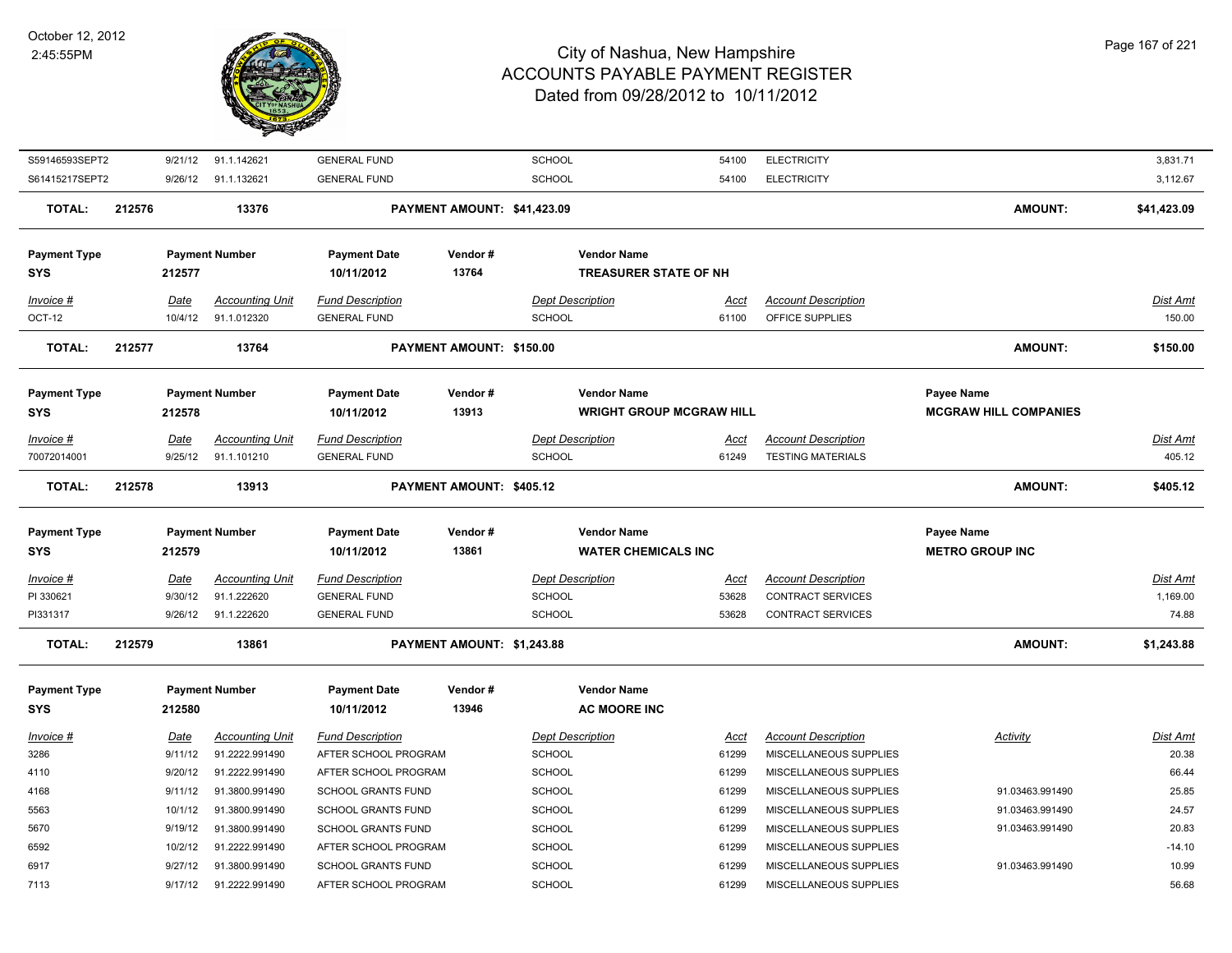

| <b>TOTAL:</b>                     | 212580 |                        | 13946                                 |                                                | PAYMENT AMOUNT: \$211.64   |                                                       |                      |                                                                            | AMOUNT:         | \$211.64                  |
|-----------------------------------|--------|------------------------|---------------------------------------|------------------------------------------------|----------------------------|-------------------------------------------------------|----------------------|----------------------------------------------------------------------------|-----------------|---------------------------|
| <b>Payment Type</b><br><b>SYS</b> |        | 212581                 | <b>Payment Number</b>                 | <b>Payment Date</b><br>10/11/2012              | Vendor#<br>12289           | <b>Vendor Name</b><br>AFFILIATED HVAC SERVICES LLC    |                      |                                                                            |                 |                           |
| Invoice #                         |        | Date                   | <b>Accounting Unit</b>                | <b>Fund Description</b>                        |                            | <b>Dept Description</b>                               | Acct                 | <b>Account Description</b>                                                 |                 | Dist Amt                  |
| 30700                             |        | 10/3/12                | 91.2100.993120                        | <b>FOOD SERVICES</b>                           |                            | <b>SCHOOL</b>                                         | 54487                | <b>EQUIPMENT REPAIRS &amp;</b>                                             |                 | 201.50                    |
| 30701                             |        | 8/24/12                | 91.2100.993120                        | <b>FOOD SERVICES</b>                           |                            | <b>SCHOOL</b>                                         | 54487                | <b>MAINTENANCE</b><br><b>EQUIPMENT REPAIRS &amp;</b>                       |                 | 64.00                     |
| 31242                             |        | 9/13/12                | 91.2100.993120                        | <b>FOOD SERVICES</b>                           |                            | <b>SCHOOL</b>                                         | 54487                | <b>MAINTENANCE</b><br><b>EQUIPMENT REPAIRS &amp;</b>                       |                 | 126.00                    |
| 31367                             |        | 9/17/12                | 91.2100.993120                        | <b>FOOD SERVICES</b>                           |                            | <b>SCHOOL</b>                                         | 54487                | <b>MAINTENANCE</b><br><b>EQUIPMENT REPAIRS &amp;</b>                       |                 | 349.00                    |
| 31380                             |        | 9/19/12                | 91.2100.993120                        | <b>FOOD SERVICES</b>                           |                            | <b>SCHOOL</b>                                         | 54487                | <b>MAINTENANCE</b><br><b>EQUIPMENT REPAIRS &amp;</b>                       |                 | 146.00                    |
| 31429                             |        | 9/19/12                | 91.2100.993120                        | <b>FOOD SERVICES</b>                           |                            | <b>SCHOOL</b>                                         | 54487                | <b>MAINTENANCE</b><br><b>EQUIPMENT REPAIRS &amp;</b>                       |                 | 48.00                     |
| 31441                             |        | 10/3/12                | 91.2100.993120                        | <b>FOOD SERVICES</b>                           |                            | <b>SCHOOL</b>                                         | 54487                | <b>MAINTENANCE</b><br><b>EQUIPMENT REPAIRS &amp;</b><br><b>MAINTENANCE</b> |                 | 244.50                    |
| <b>TOTAL:</b>                     | 212581 |                        | 12289                                 |                                                | PAYMENT AMOUNT: \$1,179.00 |                                                       |                      |                                                                            | <b>AMOUNT:</b>  | \$1,179.00                |
| <b>Payment Type</b><br><b>SYS</b> |        | 212582                 | <b>Payment Number</b>                 | <b>Payment Date</b><br>10/11/2012              | Vendor#<br>13959           | <b>Vendor Name</b><br><b>ALARMAX DISTRIBUTORS INC</b> |                      |                                                                            |                 |                           |
| <u>Invoice #</u><br>396213        |        | <u>Date</u><br>9/24/12 | <b>Accounting Unit</b><br>91.1.222620 | <b>Fund Description</b><br><b>GENERAL FUND</b> |                            | <b>Dept Description</b><br>SCHOOL                     | <u>Acct</u><br>61407 | <b>Account Description</b><br>SUPPLIES, ELECTRICAL                         |                 | <b>Dist Amt</b><br>188.70 |
| <b>TOTAL:</b>                     | 212582 |                        | 13959                                 |                                                | PAYMENT AMOUNT: \$188.70   |                                                       |                      |                                                                            | <b>AMOUNT:</b>  | \$188.70                  |
| <b>Payment Type</b><br>SYS        |        | 212583                 | <b>Payment Number</b>                 | <b>Payment Date</b><br>10/11/2012              | Vendor#<br>13964           | <b>Vendor Name</b><br><b>SUSAN ALMEIDA</b>            |                      |                                                                            |                 |                           |
|                                   |        |                        |                                       |                                                |                            |                                                       |                      |                                                                            |                 |                           |
| Invoice #                         |        | <u>Date</u>            | <b>Accounting Unit</b>                | <b>Fund Description</b>                        |                            | <b>Dept Description</b>                               | Acct                 | <b>Account Description</b>                                                 | Activity        | Dist Amt                  |
| MILES-SEPT                        |        | 10/4/12                | 91.2222.991490                        | AFTER SCHOOL PROGRAM                           |                            | <b>SCHOOL</b>                                         | 55300                | <b>TRAVEL</b>                                                              |                 | 50.67                     |
| MILES-SEPT                        |        | 10/4/12                | 91.3800.991490                        | <b>SCHOOL GRANTS FUND</b>                      |                            | <b>SCHOOL</b>                                         | 55300                | <b>TRAVEL</b>                                                              | 91.03463.991490 | 50.68                     |
| <b>TOTAL:</b>                     | 212583 |                        | 13964                                 |                                                | PAYMENT AMOUNT: \$101.35   |                                                       |                      |                                                                            | <b>AMOUNT:</b>  | \$101.35                  |
| <b>Payment Type</b>               |        |                        | <b>Payment Number</b>                 | <b>Payment Date</b>                            | Vendor#                    | <b>Vendor Name</b>                                    |                      |                                                                            |                 |                           |
| <b>SYS</b>                        |        | 212584                 |                                       | 10/11/2012                                     | 13966                      | <b>ARELINDA ALVES</b>                                 |                      |                                                                            |                 |                           |
| Invoice #                         |        | Date                   | <b>Accounting Unit</b>                | <b>Fund Description</b>                        |                            | <b>Dept Description</b>                               | Acct                 | <b>Account Description</b>                                                 |                 | Dist Amt                  |
|                                   |        | 10/4/12                | 91.1.992322                           | <b>GENERAL FUND</b>                            |                            | SCHOOL                                                | 55307                | MILEAGE REIMBURSEMENTS                                                     |                 | 52.73                     |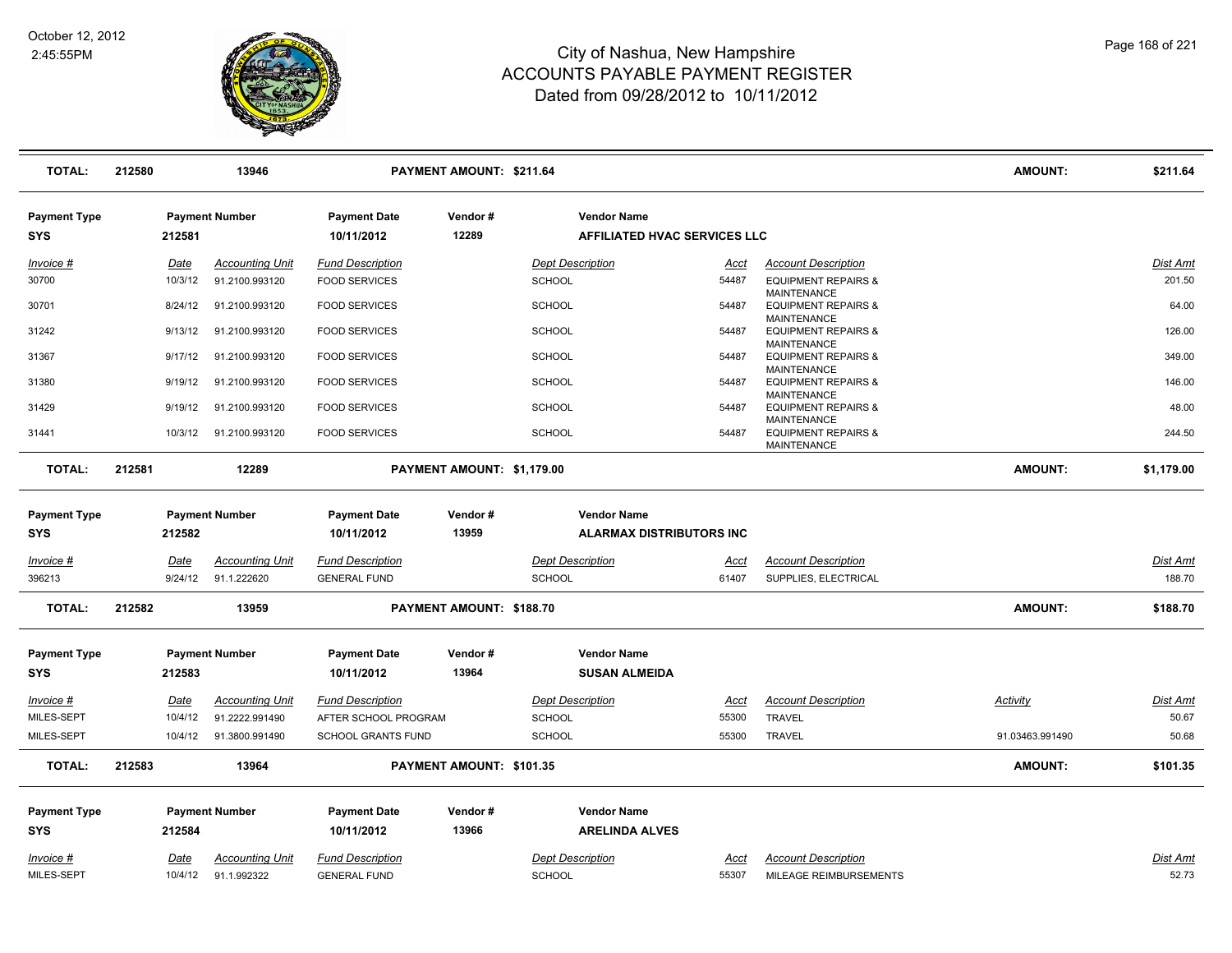

| <b>TOTAL:</b>                     | 212584 |                        | 13966                                 |                                                | <b>PAYMENT AMOUNT: \$52.73</b> |                                                                 |                      |                                                      | <b>AMOUNT:</b> | \$52.73                     |
|-----------------------------------|--------|------------------------|---------------------------------------|------------------------------------------------|--------------------------------|-----------------------------------------------------------------|----------------------|------------------------------------------------------|----------------|-----------------------------|
| <b>Payment Type</b><br><b>SYS</b> |        | 212585                 | <b>Payment Number</b>                 | <b>Payment Date</b><br>10/11/2012              | Vendor#<br>13971               | <b>Vendor Name</b><br><b>AMERICAN SECURITY &amp; FIRE PROTE</b> |                      |                                                      |                |                             |
| $Invoice$ #<br>SEPT26-12          |        | Date<br>9/26/12        | <b>Accounting Unit</b><br>91.1.222620 | <b>Fund Description</b><br><b>GENERAL FUND</b> |                                | <b>Dept Description</b><br><b>SCHOOL</b>                        | <u>Acct</u><br>53628 | <b>Account Description</b><br>CONTRACT SERVICES      |                | <b>Dist Amt</b><br>595.00   |
| <b>TOTAL:</b>                     | 212585 |                        | 13971                                 |                                                | PAYMENT AMOUNT: \$595.00       |                                                                 |                      |                                                      | <b>AMOUNT:</b> | \$595.00                    |
| <b>Payment Type</b><br><b>SYS</b> |        | 212586                 | <b>Payment Number</b>                 | <b>Payment Date</b><br>10/11/2012              | Vendor#<br>13973               | <b>Vendor Name</b><br>AMERICAN TIME & SIGNAL CO                 |                      |                                                      |                |                             |
| Invoice #<br>11631865             |        | Date<br>9/26/12        | <b>Accounting Unit</b><br>91.1.222620 | <b>Fund Description</b><br><b>GENERAL FUND</b> |                                | <b>Dept Description</b><br><b>SCHOOL</b>                        | Acct<br>61407        | <b>Account Description</b><br>SUPPLIES, ELECTRICAL   |                | <b>Dist Amt</b><br>1,215.85 |
| <b>TOTAL:</b>                     | 212586 |                        | 13973                                 |                                                | PAYMENT AMOUNT: \$1,215.85     |                                                                 |                      |                                                      | <b>AMOUNT:</b> | \$1,215.85                  |
| <b>Payment Type</b><br><b>SYS</b> |        | 212587                 | <b>Payment Number</b>                 | <b>Payment Date</b><br>10/11/2012              | Vendor#<br>13974               | <b>Vendor Name</b><br><b>ROBERT ANASTAS</b>                     |                      |                                                      |                |                             |
| Invoice #<br>MILES-SEPT           |        | <u>Date</u><br>9/30/12 | <b>Accounting Unit</b><br>91.1.222610 | <b>Fund Description</b><br><b>GENERAL FUND</b> |                                | <b>Dept Description</b><br>SCHOOL                               | <u>Acct</u><br>55307 | <b>Account Description</b><br>MILEAGE REIMBURSEMENTS |                | <u>Dist Amt</u><br>27.47    |
| <b>TOTAL:</b>                     | 212587 |                        | 13974                                 |                                                | PAYMENT AMOUNT: \$27.47        |                                                                 |                      |                                                      | <b>AMOUNT:</b> | \$27.47                     |
| <b>Payment Type</b><br><b>SYS</b> |        | 212588                 | <b>Payment Number</b>                 | <b>Payment Date</b><br>10/11/2012              | Vendor#<br>15153               | <b>Vendor Name</b><br><b>WILLIAM ANDERSON</b>                   |                      |                                                      |                |                             |
| $Invoice$ #<br>92412-05           |        | Date<br>9/24/12        | <b>Accounting Unit</b><br>91.1.051477 | <b>Fund Description</b><br><b>GENERAL FUND</b> |                                | <b>Dept Description</b><br><b>SCHOOL</b>                        | <u>Acct</u><br>55642 | <b>Account Description</b><br><b>GAME OFFICIALS</b>  |                | Dist Amt<br>60.00           |
| <b>TOTAL:</b>                     | 212588 |                        | 15153                                 |                                                | PAYMENT AMOUNT: \$60.00        |                                                                 |                      |                                                      | <b>AMOUNT:</b> | \$60.00                     |
| <b>Payment Type</b><br><b>SYS</b> |        | 212589                 | <b>Payment Number</b>                 | <b>Payment Date</b><br>10/11/2012              | Vendor#<br>12328               | <b>Vendor Name</b><br><b>WILLIAM ANDRUS</b>                     |                      |                                                      |                |                             |
| Invoice #<br>92412-05             |        | Date<br>9/24/12        | <b>Accounting Unit</b><br>91.1.051477 | <b>Fund Description</b><br><b>GENERAL FUND</b> |                                | <b>Dept Description</b><br><b>SCHOOL</b>                        | <u>Acct</u><br>55642 | <b>Account Description</b><br><b>GAME OFFICIALS</b>  |                | <b>Dist Amt</b><br>60.00    |
| <b>TOTAL:</b>                     | 212589 |                        | 12328                                 |                                                | <b>PAYMENT AMOUNT: \$60.00</b> |                                                                 |                      |                                                      | <b>AMOUNT:</b> | \$60.00                     |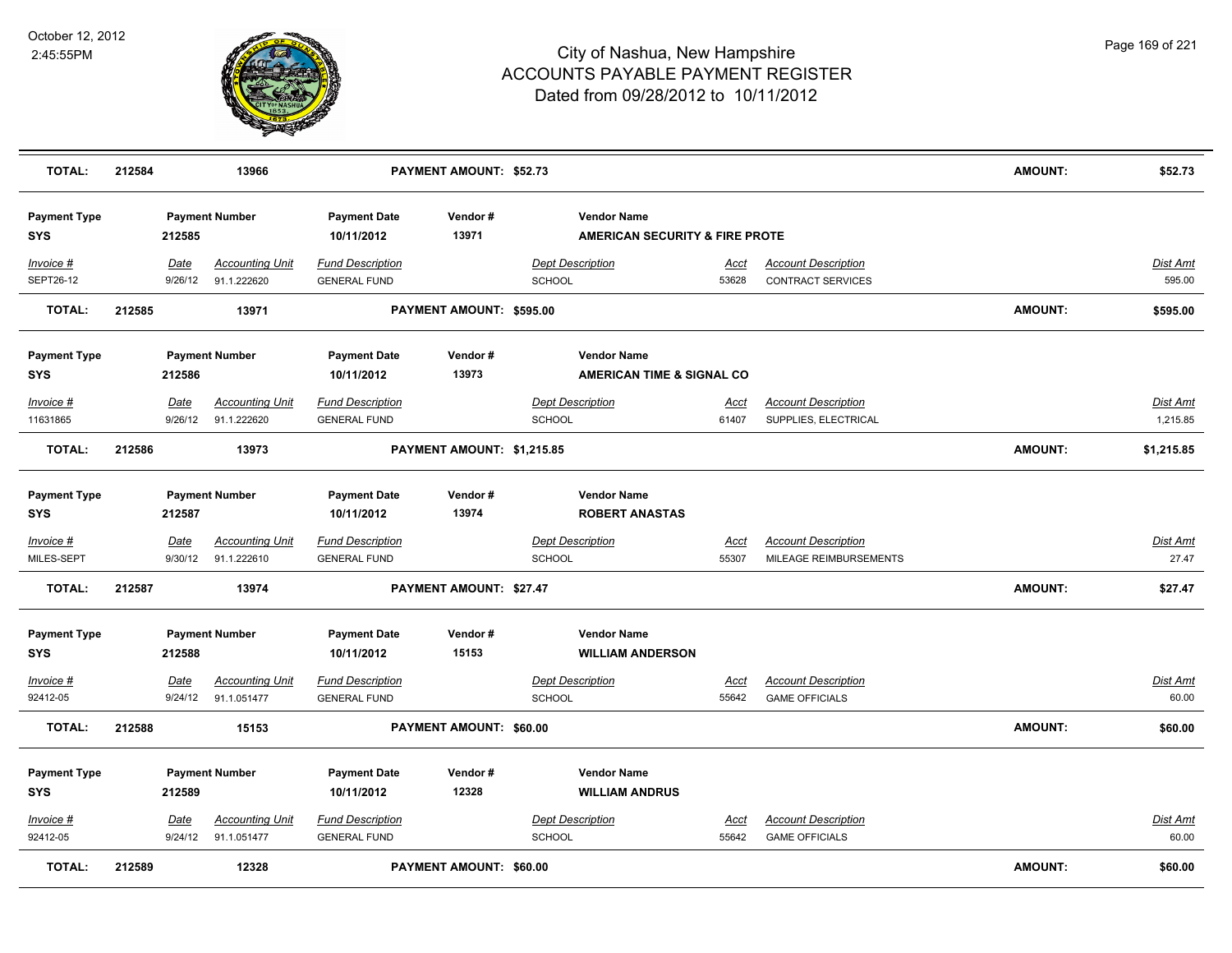

| <b>Payment Type</b>               |        |             | <b>Payment Number</b>  | <b>Payment Date</b>               | Vendor#                  | <b>Vendor Name</b>                                  |             |                                 |                 |          |
|-----------------------------------|--------|-------------|------------------------|-----------------------------------|--------------------------|-----------------------------------------------------|-------------|---------------------------------|-----------------|----------|
| <b>SYS</b>                        |        | 212590      |                        | 10/11/2012                        | 11449                    | <b>APPLE INC</b>                                    |             |                                 |                 |          |
| Invoice #                         |        | Date        | <b>Accounting Unit</b> | <b>Fund Description</b>           |                          | <b>Dept Description</b>                             | <b>Acct</b> | <b>Account Description</b>      |                 | Dist Amt |
| 4205683944                        |        | 9/22/12     | 91.1.131112            | <b>GENERAL FUND</b>               |                          | <b>SCHOOL</b>                                       | 61135       | <b>EDUCATIONAL SUPPLIES</b>     |                 | 199.00   |
| TOTAL:                            | 212590 |             | 11449                  |                                   | PAYMENT AMOUNT: \$199.00 |                                                     |             |                                 | <b>AMOUNT:</b>  | \$199.00 |
|                                   |        |             |                        |                                   |                          |                                                     |             |                                 |                 |          |
| <b>Payment Type</b>               |        |             | <b>Payment Number</b>  | <b>Payment Date</b>               | Vendor#                  | <b>Vendor Name</b>                                  |             |                                 |                 |          |
| <b>SYS</b>                        |        | 212591      |                        | 10/11/2012                        | 11128                    | <b>THOMAS ARRIA</b>                                 |             |                                 |                 |          |
| Invoice #                         |        | Date        | <b>Accounting Unit</b> | <b>Fund Description</b>           |                          | <b>Dept Description</b>                             | Acct        | <b>Account Description</b>      |                 | Dist Amt |
| MILES-AUG                         |        | 8/30/12     | 91.1.012338            | <b>GENERAL FUND</b>               |                          | <b>SCHOOL</b>                                       | 55307       | MILEAGE REIMBURSEMENTS          |                 | 118.60   |
| MILES-SEPT                        |        | 9/30/12     | 91.1.012338            | <b>GENERAL FUND</b>               |                          | <b>SCHOOL</b>                                       | 55307       | MILEAGE REIMBURSEMENTS          |                 | 76.32    |
| <b>TOTAL:</b>                     | 212591 |             | 11128                  |                                   | PAYMENT AMOUNT: \$194.92 |                                                     |             |                                 | <b>AMOUNT:</b>  | \$194.92 |
| <b>Payment Type</b>               |        |             | <b>Payment Number</b>  | <b>Payment Date</b>               | Vendor#                  | <b>Vendor Name</b>                                  |             |                                 |                 |          |
| <b>SYS</b>                        |        | 212592      |                        | 10/11/2012                        | 12349                    | <b>ASCD</b>                                         |             |                                 |                 |          |
| Invoice #                         |        | Date        | <b>Accounting Unit</b> | <b>Fund Description</b>           |                          | <b>Dept Description</b>                             | Acct        | <b>Account Description</b>      |                 | Dist Amt |
| 102846                            |        | 8/28/12     | 91.1.111160            | <b>GENERAL FUND</b>               |                          | <b>SCHOOL</b>                                       | 55400       | <b>CONFERENCES AND SEMINARS</b> |                 | 89.00    |
|                                   |        |             |                        |                                   |                          |                                                     |             |                                 |                 |          |
| <b>TOTAL:</b>                     | 212592 |             | 12349                  |                                   | PAYMENT AMOUNT: \$89.00  |                                                     |             |                                 | <b>AMOUNT:</b>  | \$89.00  |
| <b>Payment Type</b>               |        |             | <b>Payment Number</b>  | <b>Payment Date</b>               | Vendor#                  | <b>Vendor Name</b>                                  |             |                                 |                 |          |
| <b>SYS</b>                        |        | 212593      |                        | 10/11/2012                        | 13997                    | <b>MARCIA BAGLEY</b>                                |             |                                 |                 |          |
| Invoice #                         |        | <b>Date</b> | <b>Accounting Unit</b> | <b>Fund Description</b>           |                          | <b>Dept Description</b>                             | <u>Acct</u> | <b>Account Description</b>      |                 | Dist Amt |
| MILES-SEPT                        |        | 9/30/12     | 91.1.012320            | <b>GENERAL FUND</b>               |                          | <b>SCHOOL</b>                                       | 55307       | MILEAGE REIMBURSEMENTS          |                 | 169.12   |
| <b>TOTAL:</b>                     | 212593 |             | 13997                  |                                   | PAYMENT AMOUNT: \$169.12 |                                                     |             |                                 | AMOUNT:         | \$169.12 |
|                                   |        |             |                        |                                   |                          |                                                     |             |                                 |                 |          |
| <b>Payment Type</b><br><b>SYS</b> |        | 212594      | <b>Payment Number</b>  | <b>Payment Date</b><br>10/11/2012 | Vendor#<br>12369         | <b>Vendor Name</b><br><b>BARNES &amp; NOBLE INC</b> |             |                                 |                 |          |
| Invoice #                         |        | Date        | <b>Accounting Unit</b> | <b>Fund Description</b>           |                          | <b>Dept Description</b>                             | <u>Acct</u> | <b>Account Description</b>      | Activity        | Dist Amt |
| 2408403                           |        | 9/21/12     | 91.3800.161271         | <b>SCHOOL GRANTS FUND</b>         |                          | <b>SCHOOL</b>                                       | 61875       | <b>BOOKS</b>                    | 91.03763.161271 | 72.00    |
| <b>TOTAL:</b>                     | 212594 |             | 12369                  |                                   | PAYMENT AMOUNT: \$72.00  |                                                     |             |                                 | <b>AMOUNT:</b>  | \$72.00  |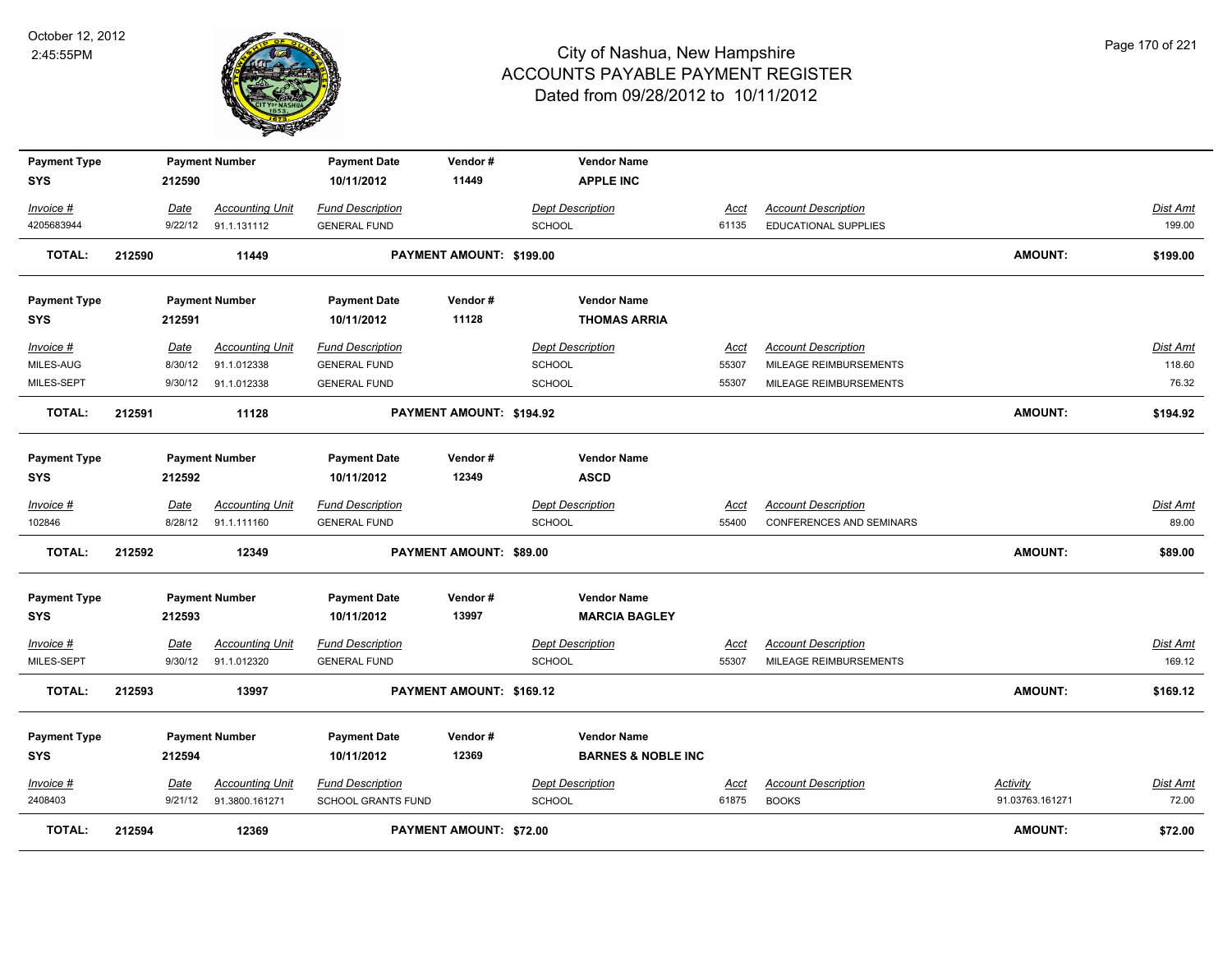

| <b>Payment Type</b>            |        |                        | <b>Payment Number</b>                    | <b>Payment Date</b>                            | Vendor#                    |                                          | <b>Vendor Name</b>                  |                      |                                                                            |                                    |                         |
|--------------------------------|--------|------------------------|------------------------------------------|------------------------------------------------|----------------------------|------------------------------------------|-------------------------------------|----------------------|----------------------------------------------------------------------------|------------------------------------|-------------------------|
| <b>SYS</b>                     |        | 212595                 |                                          | 10/11/2012                                     | 12378                      |                                          | <b>BASSETT SERVICES CORPORATION</b> |                      |                                                                            |                                    |                         |
| Invoice #                      |        | Date                   | <b>Accounting Unit</b>                   | <b>Fund Description</b>                        |                            | <b>Dept Description</b>                  |                                     | <u>Acct</u>          | <b>Account Description</b>                                                 |                                    | Dist Amt                |
| 28214                          |        | 9/7/12                 | 91.2100.993120                           | <b>FOOD SERVICES</b>                           |                            | <b>SCHOOL</b>                            |                                     | 54487                | <b>EQUIPMENT REPAIRS &amp;</b>                                             |                                    | 331.52                  |
| 28242                          |        | 9/13/12                | 91.2100.993120                           | <b>FOOD SERVICES</b>                           |                            | SCHOOL                                   |                                     | 54487                | <b>MAINTENANCE</b><br><b>EQUIPMENT REPAIRS &amp;</b><br><b>MAINTENANCE</b> |                                    | 200.65                  |
| 28296                          |        | 9/20/12                | 91.2100.993120                           | <b>FOOD SERVICES</b>                           |                            | <b>SCHOOL</b>                            |                                     | 54487                | <b>EQUIPMENT REPAIRS &amp;</b>                                             |                                    | 201.65                  |
| 28299                          |        | 9/26/12                | 91.2100.993120                           | <b>FOOD SERVICES</b>                           |                            | <b>SCHOOL</b>                            |                                     | 54487                | <b>MAINTENANCE</b><br><b>EQUIPMENT REPAIRS &amp;</b><br><b>MAINTENANCE</b> |                                    | 378.50                  |
| <b>TOTAL:</b>                  | 212595 |                        | 12378                                    |                                                | PAYMENT AMOUNT: \$1,112.32 |                                          |                                     |                      |                                                                            | <b>AMOUNT:</b>                     | \$1,112.32              |
| <b>Payment Type</b>            |        |                        | <b>Payment Number</b>                    | <b>Payment Date</b>                            | Vendor#                    |                                          | <b>Vendor Name</b>                  |                      |                                                                            |                                    |                         |
| <b>SYS</b>                     |        | 212596                 |                                          | 10/11/2012                                     | 12391                      |                                          | <b>BELLETETES INC</b>               |                      |                                                                            |                                    |                         |
| Invoice #<br>4595189           |        | Date<br>9/5/12         | <b>Accounting Unit</b><br>91.1.222620    | <b>Fund Description</b><br><b>GENERAL FUND</b> |                            | <b>Dept Description</b><br><b>SCHOOL</b> |                                     | <b>Acct</b><br>61299 | <b>Account Description</b><br>MISCELLANEOUS SUPPLIES                       |                                    | <b>Dist Amt</b><br>8.24 |
| 4595548                        |        | 9/7/12                 | 91.1.222620                              | <b>GENERAL FUND</b>                            |                            | SCHOOL                                   |                                     | 61299                | MISCELLANEOUS SUPPLIES                                                     |                                    | 22.45                   |
| 4596594                        |        | 9/12/12                | 91.1.222620                              | <b>GENERAL FUND</b>                            |                            | <b>SCHOOL</b>                            |                                     | 61299                | MISCELLANEOUS SUPPLIES                                                     |                                    | 17.08                   |
| 4597425                        |        | 9/17/12                | 91.1.222620                              | <b>GENERAL FUND</b>                            |                            | SCHOOL                                   |                                     | 61299                | MISCELLANEOUS SUPPLIES                                                     |                                    | 15.80                   |
| 4597697                        |        | 9/18/12                | 91.1.222620                              | <b>GENERAL FUND</b>                            |                            | <b>SCHOOL</b>                            |                                     | 61299                | MISCELLANEOUS SUPPLIES                                                     |                                    | 28.58                   |
| 4597821                        |        | 9/19/12                | 91.1.222620                              | <b>GENERAL FUND</b>                            |                            | <b>SCHOOL</b>                            |                                     | 61299                | MISCELLANEOUS SUPPLIES                                                     |                                    | 23.64                   |
| 4598005                        |        | 9/20/12                | 91.1.222620                              | <b>GENERAL FUND</b>                            |                            | SCHOOL                                   |                                     | 61299                | MISCELLANEOUS SUPPLIES                                                     |                                    | 44.98                   |
| 4598742                        |        | 9/24/12                | 91.1.222620                              | <b>GENERAL FUND</b>                            |                            | <b>SCHOOL</b>                            |                                     | 61299                | MISCELLANEOUS SUPPLIES                                                     |                                    | 20.23                   |
| 4598748                        |        | 9/24/12                | 91.1.222620                              | <b>GENERAL FUND</b>                            |                            | <b>SCHOOL</b>                            |                                     | 61299                | MISCELLANEOUS SUPPLIES                                                     |                                    | 8.09                    |
| 4598992                        |        | 9/25/12                | 91.1.222620                              | <b>GENERAL FUND</b>                            |                            | <b>SCHOOL</b>                            |                                     | 61299                | MISCELLANEOUS SUPPLIES                                                     |                                    | 22.60                   |
| 4599035                        |        | 9/25/12                | 91.1.222620                              | <b>GENERAL FUND</b>                            |                            | <b>SCHOOL</b>                            |                                     | 61299                | MISCELLANEOUS SUPPLIES                                                     |                                    | 141.84                  |
| 4599074                        |        | 9/25/12                | 91.1.222620                              | <b>GENERAL FUND</b>                            |                            | SCHOOL                                   |                                     | 61299                | MISCELLANEOUS SUPPLIES                                                     |                                    | 1.80                    |
| 4599173                        |        | 9/26/12                | 91.1.222620                              | <b>GENERAL FUND</b>                            |                            | <b>SCHOOL</b>                            |                                     | 61299                | MISCELLANEOUS SUPPLIES                                                     |                                    | 14.37                   |
| 4599195                        |        | 9/26/12                | 91.1.041370                              | <b>GENERAL FUND</b>                            |                            | <b>SCHOOL</b>                            |                                     | 61135                | EDUCATIONAL SUPPLIES                                                       |                                    | 67.03                   |
| 4599212                        |        | 9/26/12                | 91.1.222620                              | <b>GENERAL FUND</b>                            |                            | SCHOOL                                   |                                     | 61299                | MISCELLANEOUS SUPPLIES                                                     |                                    | 23.99                   |
| 4599220                        |        | 9/26/12                | 91.1.222620                              | <b>GENERAL FUND</b>                            |                            | <b>SCHOOL</b>                            |                                     | 61299                | MISCELLANEOUS SUPPLIES                                                     |                                    | 16.89                   |
| 4599321                        |        | 9/27/12                | 91.1.222620                              | <b>GENERAL FUND</b>                            |                            | SCHOOL                                   |                                     | 61299                | MISCELLANEOUS SUPPLIES                                                     |                                    | 7.44                    |
| 4600037                        |        |                        | 10/2/12 91.1.222620                      | <b>GENERAL FUND</b>                            |                            | <b>SCHOOL</b>                            |                                     | 61299                | MISCELLANEOUS SUPPLIES                                                     |                                    | 1.13                    |
| <b>TOTAL:</b>                  | 212596 |                        | 12391                                    |                                                | PAYMENT AMOUNT: \$486.18   |                                          |                                     |                      |                                                                            | AMOUNT:                            | \$486.18                |
| <b>Payment Type</b>            |        |                        | <b>Payment Number</b>                    | <b>Payment Date</b>                            | Vendor#                    |                                          | <b>Vendor Name</b>                  |                      |                                                                            |                                    |                         |
| <b>SYS</b>                     |        | 212597                 |                                          | 10/11/2012                                     | 14018                      |                                          | <b>KAREN BENZEKRI</b>               |                      |                                                                            |                                    |                         |
| <u>Invoice #</u><br>MILES-SEPT |        | <b>Date</b><br>10/2/12 | <b>Accounting Unit</b><br>91.3800.991600 | <b>Fund Description</b><br>SCHOOL GRANTS FUND  |                            | <b>Dept Description</b><br><b>SCHOOL</b> |                                     | <u>Acct</u><br>55690 | <b>Account Description</b><br>REGULAR TRANSPORTATION<br><b>SERVICES</b>    | <b>Activity</b><br>91.03533.991600 | Dist Amt<br>42.74       |
|                                |        |                        |                                          |                                                |                            |                                          |                                     |                      |                                                                            |                                    |                         |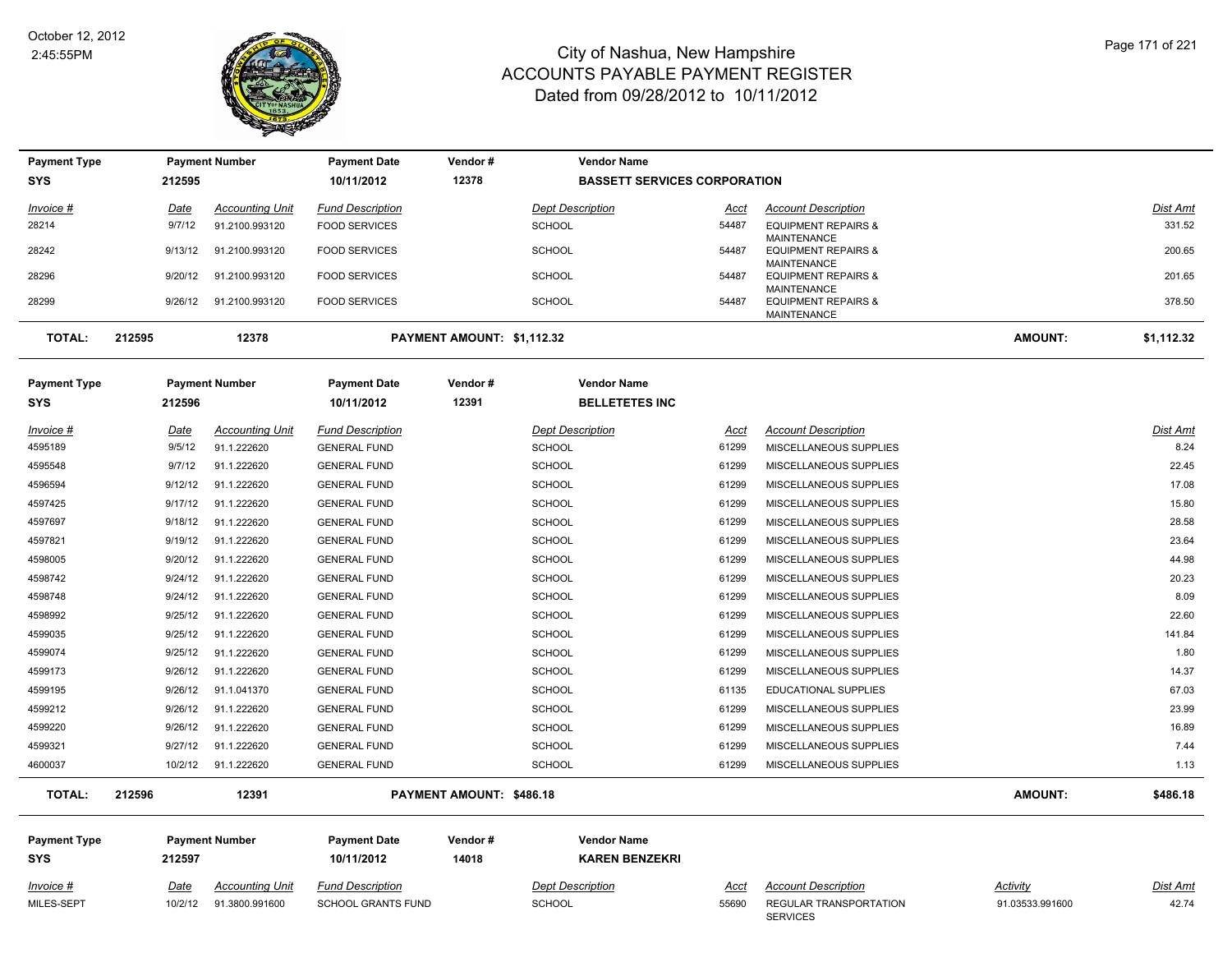

| <b>TOTAL:</b>                     | 212597      | 14018                  |                                   | <b>PAYMENT AMOUNT: \$42.74</b> |                                                 |                                 |                             | AMOUNT:                                                    | \$42.74  |
|-----------------------------------|-------------|------------------------|-----------------------------------|--------------------------------|-------------------------------------------------|---------------------------------|-----------------------------|------------------------------------------------------------|----------|
| <b>Payment Type</b><br><b>SYS</b> | 212598      | <b>Payment Number</b>  | <b>Payment Date</b><br>10/11/2012 | Vendor#<br>11061               | <b>Vendor Name</b><br><b>PETTY CASH SCHOOLS</b> |                                 |                             | <b>Payee Name</b><br><b>BICENTENNIAL SCHOOL PETTY CASH</b> |          |
| $Invoice$ #                       | <u>Date</u> | <b>Accounting Unit</b> | <b>Fund Description</b>           |                                | <b>Dept Description</b>                         | Acct                            | <b>Account Description</b>  |                                                            | Dist Amt |
| 979-991                           | 10/5/12     | 91.1.101120            | <b>GENERAL FUND</b>               |                                | <b>SCHOOL</b>                                   | 61135                           | <b>EDUCATIONAL SUPPLIES</b> |                                                            | 168.08   |
| 979-991                           | 10/5/12     | 91.1.101160            | <b>GENERAL FUND</b>               |                                | <b>SCHOOL</b>                                   | 55607                           | POSTAGE & DELIVERY          |                                                            | 7.76     |
| 979-991                           | 10/5/12     | 91.1.102130            | <b>GENERAL FUND</b>               |                                | SCHOOL                                          | 61142                           | <b>MEDICAL SUPPLIES</b>     |                                                            | 21.20    |
| <b>TOTAL:</b>                     | 212598      | 11061                  |                                   | PAYMENT AMOUNT: \$197.04       |                                                 |                                 |                             | <b>AMOUNT:</b>                                             | \$197.04 |
| <b>Payment Type</b><br><b>SYS</b> | 212599      | <b>Payment Number</b>  | <b>Payment Date</b><br>10/11/2012 | Vendor#<br>12405               | <b>Vendor Name</b>                              | <b>BIMBO FOODS BAKERIES INC</b> |                             |                                                            |          |
| Invoice #                         | Date        | <b>Accounting Unit</b> | <b>Fund Description</b>           |                                | <b>Dept Description</b>                         | Acct                            | <b>Account Description</b>  |                                                            | Dist Amt |
| 03637814389                       | 9/4/12      | 91.2100.063120         | <b>FOOD SERVICES</b>              |                                | <b>SCHOOL</b>                                   | 61214                           | FOOD, FOOD SERVICE PROGRAM  |                                                            | 55.70    |
| 03637814682                       | 9/17/12     | 91.2100.143120         | <b>FOOD SERVICES</b>              |                                | <b>SCHOOL</b>                                   | 61214                           | FOOD, FOOD SERVICE PROGRAM  |                                                            | 72.50    |
| 03637814683                       | 9/17/12     | 91.2100.203120         | <b>FOOD SERVICES</b>              |                                | <b>SCHOOL</b>                                   | 61214                           | FOOD, FOOD SERVICE PROGRAM  |                                                            | 70.60    |
| 03637814688                       | 9/17/12     | 91.2100.053120         | <b>FOOD SERVICES</b>              |                                | <b>SCHOOL</b>                                   | 61214                           | FOOD, FOOD SERVICE PROGRAM  |                                                            | 99.40    |
| 03637814689                       | 9/17/12     | 91.2100.063120         | <b>FOOD SERVICES</b>              |                                | <b>SCHOOL</b>                                   | 61214                           | FOOD, FOOD SERVICE PROGRAM  |                                                            | 83.10    |
| 03637814690                       | 9/17/12     | 91.2100.153120         | <b>FOOD SERVICES</b>              |                                | <b>SCHOOL</b>                                   | 61214                           | FOOD, FOOD SERVICE PROGRAM  |                                                            | 138.60   |
| 03637814767                       | 9/20/12     | 91.2100.203120         | <b>FOOD SERVICES</b>              |                                | <b>SCHOOL</b>                                   | 61214                           | FOOD, FOOD SERVICE PROGRAM  |                                                            | 28.85    |
| 03637814862                       | 9/24/12     | 91.2100.203120         | <b>FOOD SERVICES</b>              |                                | <b>SCHOOL</b>                                   | 61214                           | FOOD, FOOD SERVICE PROGRAM  |                                                            | 76.30    |
| 03637814863                       | 9/24/12     | 91.2100.143120         | <b>FOOD SERVICES</b>              |                                | <b>SCHOOL</b>                                   | 61214                           | FOOD, FOOD SERVICE PROGRAM  |                                                            | 143.00   |
| 03637814868                       | 9/24/12     | 91.2100.053120         | <b>FOOD SERVICES</b>              |                                | <b>SCHOOL</b>                                   | 61214                           | FOOD, FOOD SERVICE PROGRAM  |                                                            | 10.00    |
| 03637814869                       | 9/24/12     | 91.2100.063120         | <b>FOOD SERVICES</b>              |                                | <b>SCHOOL</b>                                   | 61214                           | FOOD, FOOD SERVICE PROGRAM  |                                                            | 63.12    |
| 03637814870                       | 9/24/12     | 91.2100.153120         | <b>FOOD SERVICES</b>              |                                | <b>SCHOOL</b>                                   | 61214                           | FOOD, FOOD SERVICE PROGRAM  |                                                            | 102.00   |
| 03637910192                       | 9/17/12     | 91.2100.043120         | <b>FOOD SERVICES</b>              |                                | <b>SCHOOL</b>                                   | 61214                           | FOOD, FOOD SERVICE PROGRAM  |                                                            | 118.92   |
| 03637910193                       | 9/17/12     | 91.2100.113120         | <b>FOOD SERVICES</b>              |                                | <b>SCHOOL</b>                                   | 61214                           | FOOD, FOOD SERVICE PROGRAM  |                                                            | 42.15    |
| 03637910195                       | 9/17/12     | 91.2100.133120         | <b>FOOD SERVICES</b>              |                                | <b>SCHOOL</b>                                   | 61214                           | FOOD, FOOD SERVICE PROGRAM  |                                                            | 88.50    |
| 03637910196                       | 9/17/12     | 91.2100.093120         | <b>FOOD SERVICES</b>              |                                | <b>SCHOOL</b>                                   | 61214                           | FOOD, FOOD SERVICE PROGRAM  |                                                            | 50.45    |
| 03637910197                       | 9/17/12     | 91.2100.183120         | <b>FOOD SERVICES</b>              |                                | <b>SCHOOL</b>                                   | 61214                           | FOOD, FOOD SERVICE PROGRAM  |                                                            | 78.55    |
| 03637910198                       | 9/17/12     | 91.2100.163120         | <b>FOOD SERVICES</b>              |                                | <b>SCHOOL</b>                                   | 61214                           | FOOD, FOOD SERVICE PROGRAM  |                                                            | 157.00   |
| 03637910199                       | 9/17/12     | 91.2100.173120         | <b>FOOD SERVICES</b>              |                                | <b>SCHOOL</b>                                   | 61214                           | FOOD, FOOD SERVICE PROGRAM  |                                                            | 61.10    |
| 03637910200                       | 9/17/12     | 91.2100.193120         | <b>FOOD SERVICES</b>              |                                | <b>SCHOOL</b>                                   | 61214                           | FOOD, FOOD SERVICE PROGRAM  |                                                            | 43.50    |
| 03637910201                       | 9/17/12     | 91.2100.103120         | <b>FOOD SERVICES</b>              |                                | <b>SCHOOL</b>                                   | 61214                           | FOOD, FOOD SERVICE PROGRAM  |                                                            | 40.40    |
| 03637910217                       | 9/17/12     | 91.2100.113120         | <b>FOOD SERVICES</b>              |                                | <b>SCHOOL</b>                                   | 61214                           | FOOD, FOOD SERVICE PROGRAM  |                                                            | 26.72    |
| 03637910218                       | 9/17/12     | 91.2100.173120         | <b>FOOD SERVICES</b>              |                                | <b>SCHOOL</b>                                   | 61214                           | FOOD, FOOD SERVICE PROGRAM  |                                                            | 11.90    |
| 03637910225                       | 9/18/12     | 91.2100.193120         | <b>FOOD SERVICES</b>              |                                | SCHOOL                                          | 61214                           | FOOD, FOOD SERVICE PROGRAM  |                                                            | 29.75    |
| 03637910226                       | 9/18/12     | 91.2100.103120         | <b>FOOD SERVICES</b>              |                                | SCHOOL                                          | 61214                           | FOOD, FOOD SERVICE PROGRAM  |                                                            | 17.00    |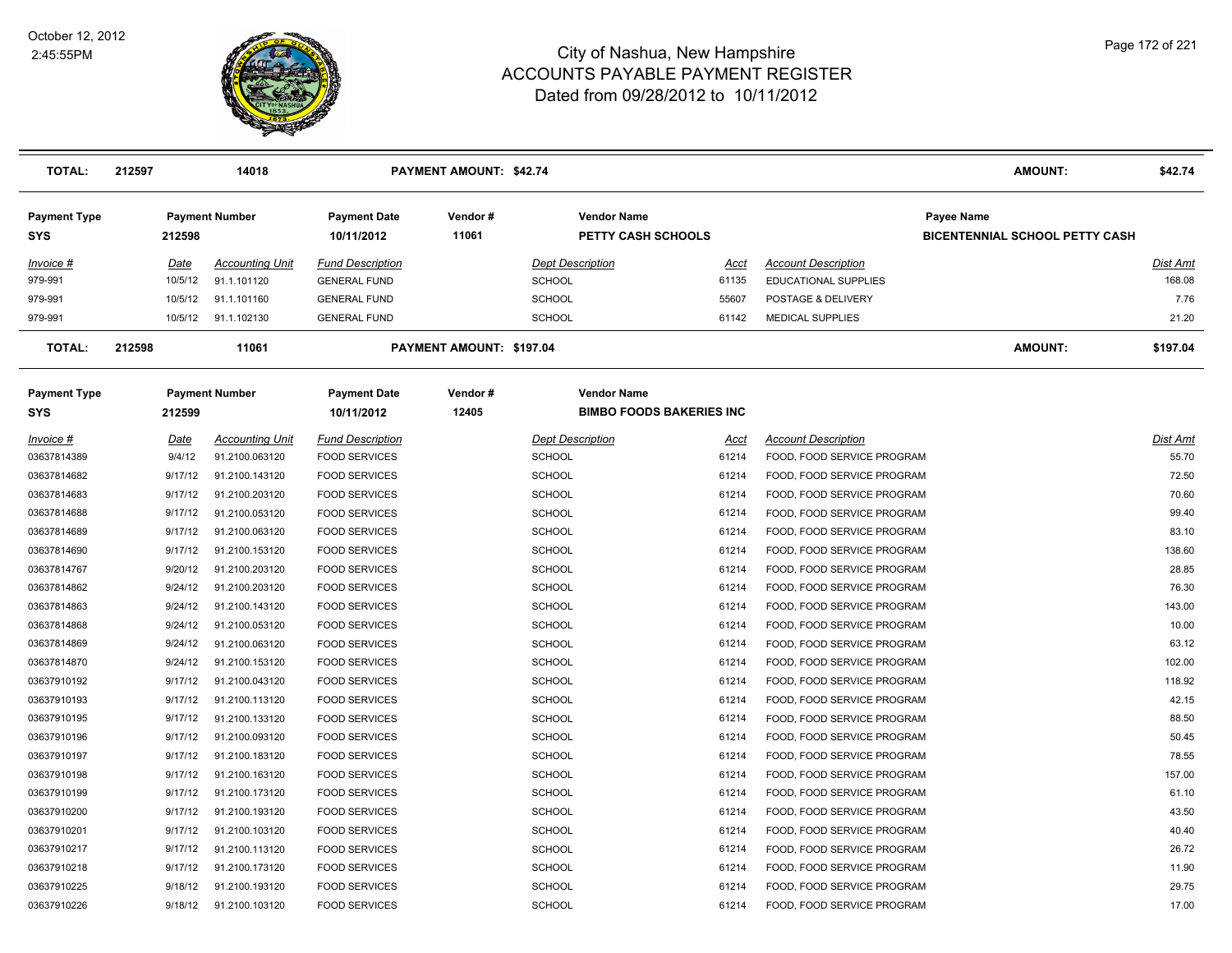

| 03637910258            | 9/20/12          | 91.2100.043120                   | <b>FOOD SERVICES</b>                         |                            | <b>SCHOOL</b>                         | 61214          | FOOD, FOOD SERVICE PROGRAM                       |                | 13.23          |
|------------------------|------------------|----------------------------------|----------------------------------------------|----------------------------|---------------------------------------|----------------|--------------------------------------------------|----------------|----------------|
| 03637910325            | 9/24/12          | 91.2100.043120                   | <b>FOOD SERVICES</b>                         |                            | <b>SCHOOL</b>                         | 61214          | FOOD, FOOD SERVICE PROGRAM                       |                | 123.98         |
| 03637910326            | 9/24/12          | 91.2100.113120                   | <b>FOOD SERVICES</b>                         |                            | <b>SCHOOL</b>                         | 61214          | FOOD, FOOD SERVICE PROGRAM                       |                | 83.75          |
| 03637910327            | 9/24/12          | 91.2100.123120                   | <b>FOOD SERVICES</b>                         |                            | SCHOOL                                | 61214          | FOOD, FOOD SERVICE PROGRAM                       |                | 71.35          |
| 03637910328            | 9/24/12          | 91.2100.133120                   | <b>FOOD SERVICES</b>                         |                            | SCHOOL                                | 61214          | FOOD, FOOD SERVICE PROGRAM                       |                | 57.45          |
| 03637910330            | 9/24/12          | 91.2100.183120                   | <b>FOOD SERVICES</b>                         |                            | SCHOOL                                | 61214          | FOOD, FOOD SERVICE PROGRAM                       |                | 57.95          |
| 03637910331            | 9/24/12          | 91.2100.163120                   | <b>FOOD SERVICES</b>                         |                            | <b>SCHOOL</b>                         | 61214          | FOOD, FOOD SERVICE PROGRAM                       |                | 98.90          |
| 03637910332            | 9/24/12          | 91.2100.173120                   | <b>FOOD SERVICES</b>                         |                            | SCHOOL                                | 61214          | FOOD, FOOD SERVICE PROGRAM                       |                | 87.75          |
| 03637910333            | 9/24/12          | 91.2100.193120                   | <b>FOOD SERVICES</b>                         |                            | SCHOOL                                | 61214          | FOOD, FOOD SERVICE PROGRAM                       |                | 47.80          |
| 03637910334            | 9/24/12          | 91.2100.103120                   | <b>FOOD SERVICES</b>                         |                            | SCHOOL                                | 61214          | FOOD, FOOD SERVICE PROGRAM                       |                | 51.55          |
| 03637910387            | 9/27/12          | 91.2100.043120                   | <b>FOOD SERVICES</b>                         |                            | <b>SCHOOL</b>                         | 61214          | FOOD, FOOD SERVICE PROGRAM                       |                | 118.78         |
| 03638219824            | 9/17/12          | 91.2100.033120                   | <b>FOOD SERVICES</b>                         |                            | SCHOOL                                | 61214          | FOOD, FOOD SERVICE PROGRAM                       |                | 113.45         |
| 03638219825            | 9/17/12          | 91.2100.073120                   | <b>FOOD SERVICES</b>                         |                            | SCHOOL                                | 61214          | FOOD, FOOD SERVICE PROGRAM                       |                | 51.00          |
| 03638219910            | 9/18/12          | 91.2100.033120                   | <b>FOOD SERVICES</b>                         |                            | <b>SCHOOL</b>                         | 61214          | FOOD, FOOD SERVICE PROGRAM                       |                | 180.30         |
| 03638220108            | 9/24/12          | 91.2100.033120                   | <b>FOOD SERVICES</b>                         |                            | <b>SCHOOL</b>                         | 61214          | FOOD, FOOD SERVICE PROGRAM                       |                | 74.50          |
| 03638220109            | 9/24/12          | 91.2100.073120                   | <b>FOOD SERVICES</b>                         |                            | <b>SCHOOL</b>                         | 61214          | FOOD, FOOD SERVICE PROGRAM                       |                | 29.30          |
| 03638220172            | 9/25/12          | 91.2100.033120                   | <b>FOOD SERVICES</b>                         |                            | <b>SCHOOL</b>                         | 61214          | FOOD, FOOD SERVICE PROGRAM                       |                | 132.50         |
| TOTAL:                 | 212599           | 12405                            |                                              | PAYMENT AMOUNT: \$3,102.65 |                                       |                |                                                  | <b>AMOUNT:</b> | \$3,102.65     |
| <b>Payment Type</b>    |                  |                                  |                                              |                            |                                       |                |                                                  |                |                |
|                        |                  | <b>Payment Number</b>            | <b>Payment Date</b>                          | Vendor#                    | <b>Vendor Name</b>                    |                |                                                  |                |                |
| <b>SYS</b>             | 212600           |                                  | 10/11/2012                                   | 15107                      | <b>JOHN BLANCHARD</b>                 |                |                                                  |                |                |
| <i>Invoice</i> #       | <u>Date</u>      | <b>Accounting Unit</b>           | <b>Fund Description</b>                      |                            | <b>Dept Description</b>               | Acct           | <b>Account Description</b>                       |                | Dist Amt       |
| 91712-05               | 9/17/12          | 91.1.051477                      | <b>GENERAL FUND</b>                          |                            | SCHOOL                                | 55642          | <b>GAME OFFICIALS</b>                            |                | 60.00          |
| <b>TOTAL:</b>          | 212600           | 15107                            |                                              | PAYMENT AMOUNT: \$60.00    |                                       |                |                                                  | <b>AMOUNT:</b> | \$60.00        |
|                        |                  |                                  |                                              |                            |                                       |                |                                                  |                |                |
| <b>Payment Type</b>    |                  | <b>Payment Number</b>            | <b>Payment Date</b>                          | Vendor#                    | <b>Vendor Name</b>                    |                |                                                  |                |                |
| <b>SYS</b>             | 212601           |                                  | 10/11/2012                                   | 14030                      | <b>BLUE RIBBON MAINTENANCE SUPPLI</b> |                |                                                  |                |                |
| Invoice #              | <u>Date</u>      | <b>Accounting Unit</b>           | <b>Fund Description</b>                      |                            | <b>Dept Description</b>               | Acct           | <b>Account Description</b>                       |                | Dist Amt       |
| 1208-0713              | 8/7/12           | 91.2100.033120                   | <b>FOOD SERVICES</b>                         |                            | SCHOOL                                | 61299          | MISCELLANEOUS SUPPLIES                           |                | 39.18          |
| 1208-0713              | 8/7/12           | 91.2100.043120                   | <b>FOOD SERVICES</b>                         |                            | SCHOOL                                | 61299          | MISCELLANEOUS SUPPLIES                           |                | 59.21          |
| 1208-0713              | 8/7/12           | 91.2100.053120                   | <b>FOOD SERVICES</b>                         |                            | <b>SCHOOL</b>                         | 61299          | MISCELLANEOUS SUPPLIES                           |                | 78.73          |
| 1208-0713              | 8/7/12           | 91.2100.063120                   | <b>FOOD SERVICES</b>                         |                            | <b>SCHOOL</b>                         | 61299          | MISCELLANEOUS SUPPLIES                           |                | 39.36          |
| 1208-0713              | 8/7/12           | 91.2100.073120                   | <b>FOOD SERVICES</b>                         |                            | <b>SCHOOL</b>                         | 61299          | MISCELLANEOUS SUPPLIES                           |                | 39.36          |
| 1208-0713              | 8/7/12           | 91.2100.093120                   | <b>FOOD SERVICES</b>                         |                            | <b>SCHOOL</b>                         | 61299          | MISCELLANEOUS SUPPLIES                           |                | 49.21          |
| 1208-0713              | 8/7/12           | 91.2100.103120                   | <b>FOOD SERVICES</b>                         |                            | <b>SCHOOL</b>                         | 61299          | MISCELLANEOUS SUPPLIES                           |                | 68.89          |
| 1208-0713              | 8/7/12           | 91.2100.113120                   | <b>FOOD SERVICES</b>                         |                            | <b>SCHOOL</b>                         | 61299          | MISCELLANEOUS SUPPLIES                           |                | 59.05          |
| 1208-0713<br>1208-0713 | 8/7/12<br>8/7/12 | 91.2100.123120<br>91.2100.133120 | <b>FOOD SERVICES</b><br><b>FOOD SERVICES</b> |                            | <b>SCHOOL</b><br>SCHOOL               | 61299<br>61299 | MISCELLANEOUS SUPPLIES<br>MISCELLANEOUS SUPPLIES |                | 39.36<br>59.05 |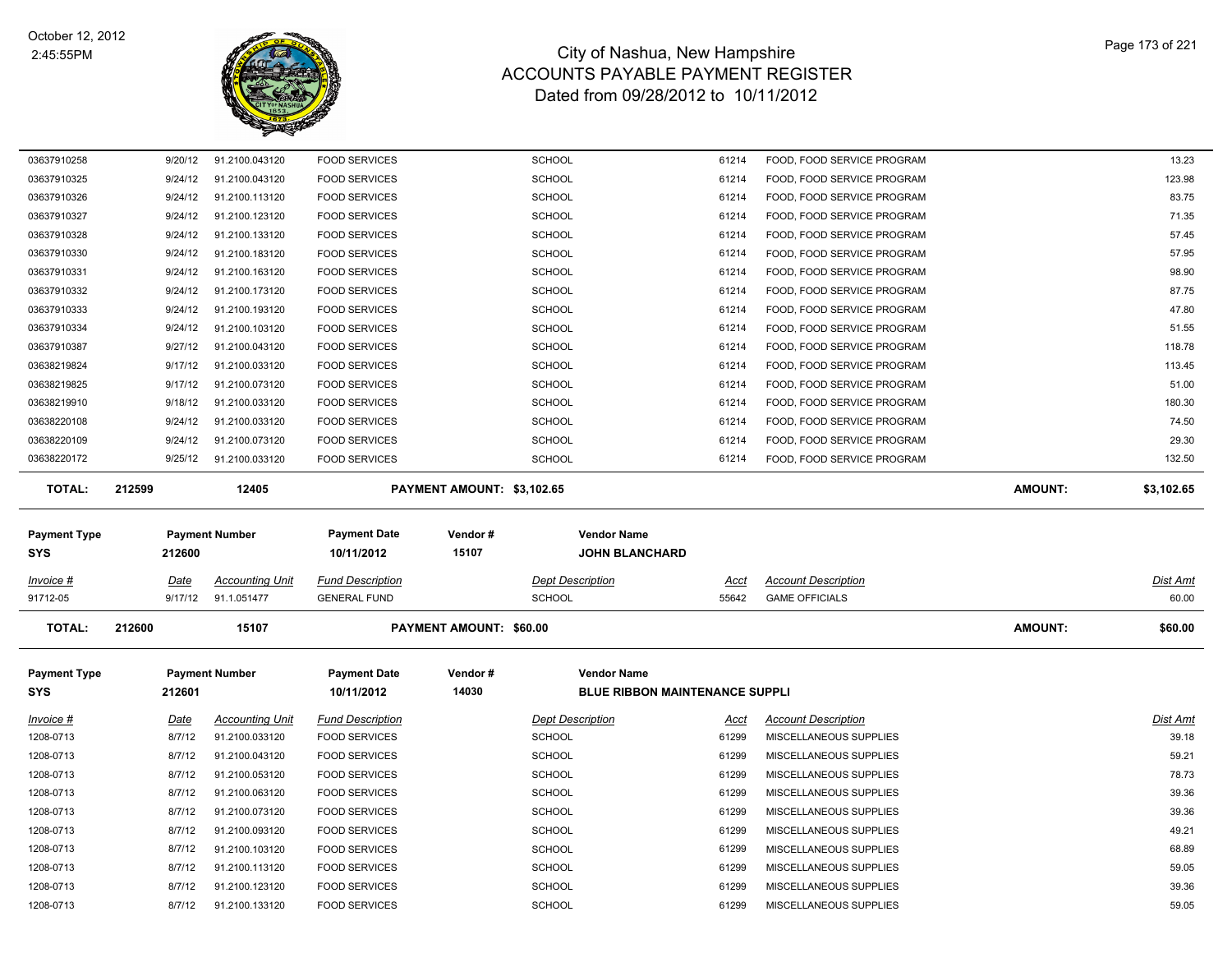

| <b>TOTAL:</b>                     | 212605          | 14057                                    |                                                      | <b>PAYMENT AMOUNT: \$39.98</b> |                                                                 |                      |                                                                   | <b>AMOUNT:</b>                     | \$39.98                     |
|-----------------------------------|-----------------|------------------------------------------|------------------------------------------------------|--------------------------------|-----------------------------------------------------------------|----------------------|-------------------------------------------------------------------|------------------------------------|-----------------------------|
| <u> Invoice #</u><br>357283       | Date<br>10/1/12 | <b>Accounting Unit</b><br>91.1.222630    | <b>Fund Description</b><br><b>GENERAL FUND</b>       |                                | <b>Dept Description</b><br><b>SCHOOL</b>                        | <u>Acct</u><br>61599 | <b>Account Description</b><br><b>GROUNDS MAINTENANCE SUPPLIES</b> |                                    | <b>Dist Amt</b><br>39.98    |
| <b>Payment Type</b><br><b>SYS</b> | 212605          | <b>Payment Number</b>                    | <b>Payment Date</b><br>10/11/2012                    | Vendor#<br>14057               | <b>Vendor Name</b><br><b>BROX INDUSTRIES INC</b>                |                      |                                                                   |                                    |                             |
| <b>TOTAL:</b>                     | 212604          | 12431                                    |                                                      | PAYMENT AMOUNT: \$1,000.00     |                                                                 |                      |                                                                   | AMOUNT:                            | \$1,000.00                  |
| <u> Invoice #</u><br>1499         | Date<br>5/31/12 | <b>Accounting Unit</b><br>91.3800.991490 | <b>Fund Description</b><br><b>SCHOOL GRANTS FUND</b> |                                | <b>Dept Description</b><br><b>SCHOOL</b>                        | <u>Acct</u><br>53614 | <b>Account Description</b><br>PUPIL SUPPORT SERVICES              | <b>Activity</b><br>91.03462.991490 | <u>Dist Amt</u><br>1,000.00 |
| <b>Payment Type</b><br><b>SYS</b> | 212604          | <b>Payment Number</b>                    | <b>Payment Date</b><br>10/11/2012                    | Vendor#<br>12431               | <b>Vendor Name</b><br><b>BOYS &amp; GIRLS CLUB OF GREATER N</b> |                      |                                                                   |                                    |                             |
| <b>TOTAL:</b>                     | 212603          | 10968                                    |                                                      | PAYMENT AMOUNT: \$701.36       |                                                                 |                      |                                                                   | AMOUNT:                            | \$701.36                    |
| Invoice #<br>09/20                | Date<br>9/27/12 | <b>Accounting Unit</b><br>91.3800.022190 | <b>Fund Description</b><br>SCHOOL GRANTS FUND        |                                | <b>Dept Description</b><br>SCHOOL                               | Acct<br>53628        | <b>Account Description</b><br><b>CONTRACT SERVICES</b>            | Activity<br>91.03953.022190        | <b>Dist Amt</b><br>701.36   |
| Payment Type<br>SYS               | 212603          | <b>Payment Number</b>                    | <b>Payment Date</b><br>10/11/2012                    | Vendor#<br>10968               | <b>Vendor Name</b><br><b>BOOTHBY THERAPY SERVICES LLC</b>       |                      |                                                                   |                                    |                             |
| <b>TOTAL:</b>                     | 212602          | 12412                                    |                                                      | PAYMENT AMOUNT: \$200.00       |                                                                 |                      |                                                                   | <b>AMOUNT:</b>                     | \$200.00                    |
| 101139                            | 10/5/12         | 91.3800.231249                           | SCHOOL GRANTS FUND                                   |                                | SCHOOL                                                          | 53600                | <b>INSTRUCTION SERVICES</b>                                       | 91.03763.231249                    | 200.00                      |
| Invoice #                         | Date            | <b>Accounting Unit</b>                   | <b>Fund Description</b>                              |                                | <b>Dept Description</b>                                         | Acct                 | <b>Account Description</b>                                        | Activity                           | <b>Dist Amt</b>             |
| <b>Payment Type</b><br>SYS        | 212602          | <b>Payment Number</b>                    | <b>Payment Date</b><br>10/11/2012                    | Vendor#<br>12412               | <b>Vendor Name</b><br><b>STEVE BLUNT</b>                        |                      |                                                                   |                                    |                             |
| <b>TOTAL:</b>                     | 212601          | 14030                                    |                                                      | PAYMENT AMOUNT: \$984.10       |                                                                 |                      |                                                                   | <b>AMOUNT:</b>                     | \$984.10                    |
| 1208-0713                         | 8/7/12          | 91.2100.203120                           | <b>FOOD SERVICES</b>                                 |                                | <b>SCHOOL</b>                                                   | 61299                | MISCELLANEOUS SUPPLIES                                            |                                    | 59.05                       |
| 1208-0713                         | 8/7/12          | 91.2100.193120                           | <b>FOOD SERVICES</b>                                 |                                | <b>SCHOOL</b>                                                   | 61299                | MISCELLANEOUS SUPPLIES                                            |                                    | 39.36                       |
| 1208-0713                         | 8/7/12          | 91.2100.183120                           | <b>FOOD SERVICES</b>                                 |                                | <b>SCHOOL</b>                                                   | 61299                | MISCELLANEOUS SUPPLIES                                            |                                    | 59.05                       |
| 1208-0713                         | 8/7/12          | 91.2100.173120                           | <b>FOOD SERVICES</b>                                 |                                | <b>SCHOOL</b>                                                   | 61299                | MISCELLANEOUS SUPPLIES                                            |                                    | 59.05                       |
| 1208-0713                         | 8/7/12          | 91.2100.163120                           | <b>FOOD SERVICES</b>                                 |                                | <b>SCHOOL</b>                                                   | 61299                | MISCELLANEOUS SUPPLIES                                            |                                    | 88.57                       |
| 1208-0713                         | 8/7/12          | 91.2100.153120                           | <b>FOOD SERVICES</b>                                 |                                | <b>SCHOOL</b>                                                   | 61299                | MISCELLANEOUS SUPPLIES                                            |                                    | 98.41                       |
| 1208-0713                         | 8/7/12          | 91.2100.143120                           | <b>FOOD SERVICES</b>                                 |                                | <b>SCHOOL</b>                                                   | 61299                | MISCELLANEOUS SUPPLIES                                            |                                    | 49.21                       |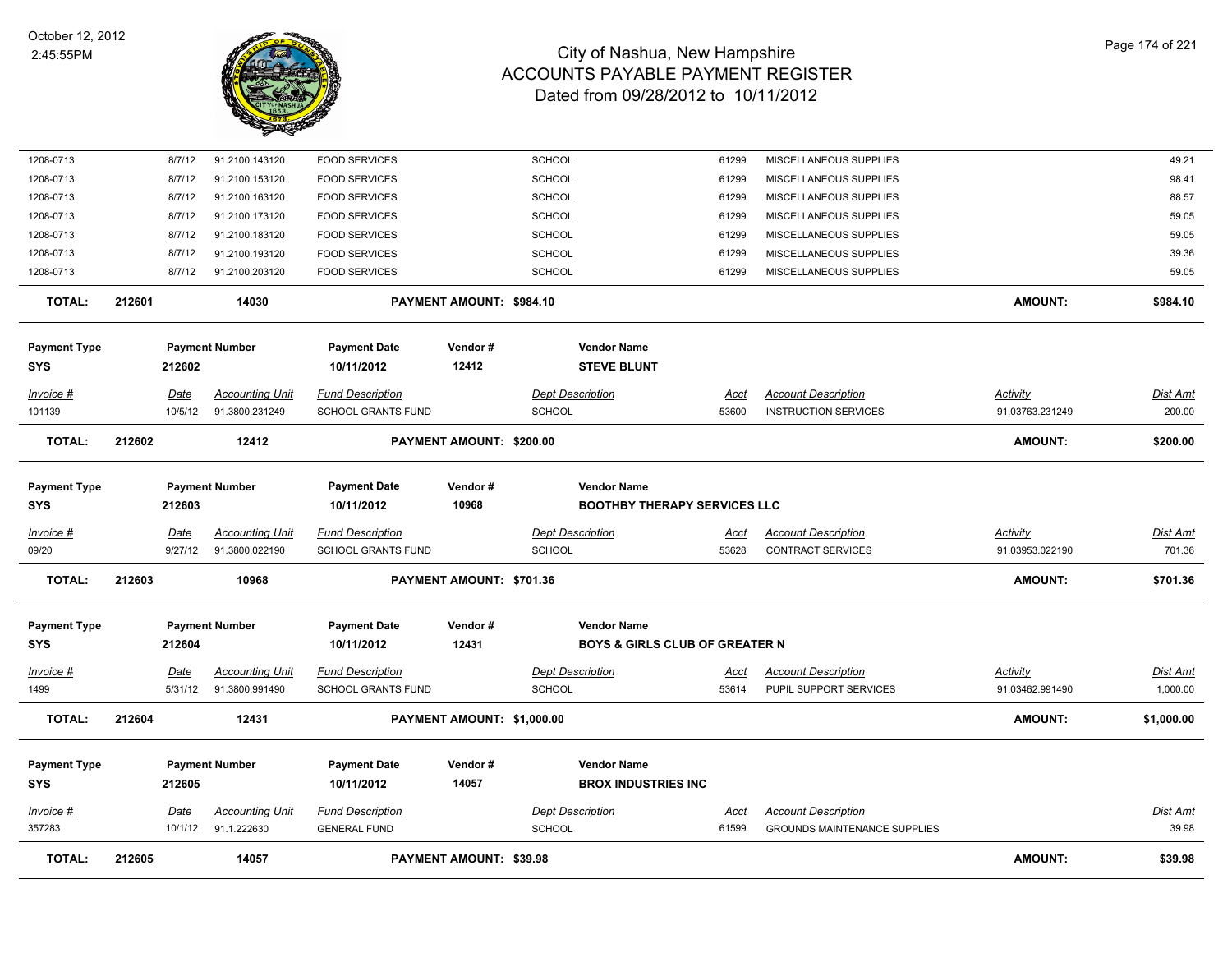

| <b>Payment Type</b><br><b>SYS</b> |        | 212606  | <b>Payment Number</b>   | <b>Payment Date</b><br>10/11/2012 | Vendor#<br>14065               | <b>Vendor Name</b><br><b>PATRICIA BURNS</b>                   |             |                                               |                 |          |
|-----------------------------------|--------|---------|-------------------------|-----------------------------------|--------------------------------|---------------------------------------------------------------|-------------|-----------------------------------------------|-----------------|----------|
| Invoice #                         |        | Date    | <b>Accounting Unit</b>  | <b>Fund Description</b>           |                                | <b>Dept Description</b>                                       | Acct        | <b>Account Description</b>                    | Activity        | Dist Amt |
| MILES-OCT                         |        | 10/4/12 | 91.3800.231240          | SCHOOL GRANTS FUND                |                                | SCHOOL                                                        | 55400       | <b>CONFERENCES AND SEMINARS</b>               | 91.03763.231240 | 15.54    |
| TOTAL:                            | 212606 |         | 14065                   |                                   | PAYMENT AMOUNT: \$15.54        |                                                               |             |                                               | AMOUNT:         | \$15.54  |
| <b>Payment Type</b>               |        |         | <b>Payment Number</b>   | <b>Payment Date</b>               | Vendor#                        | <b>Vendor Name</b>                                            |             |                                               |                 |          |
| <b>SYS</b>                        |        | 212607  |                         | 10/11/2012                        | 11680                          | <b>ROBERT CAPASSO</b>                                         |             |                                               |                 |          |
| Invoice #                         |        | Date    | <b>Accounting Unit</b>  | <b>Fund Description</b>           |                                | <b>Dept Description</b>                                       | Acct        | <b>Account Description</b>                    |                 | Dist Amt |
| BOBS 10/9/12                      |        |         | 10/10/12 91.2100.033120 | <b>FOOD SERVICES</b>              |                                | <b>SCHOOL</b>                                                 | 61214       | FOOD, FOOD SERVICE PROGRAM                    |                 | 87.47    |
| <b>TOTAL:</b>                     | 212607 |         | 11680                   |                                   | PAYMENT AMOUNT: \$87.47        |                                                               |             |                                               | AMOUNT:         | \$87.47  |
| <b>Payment Type</b><br><b>SYS</b> |        | 212608  | <b>Payment Number</b>   | <b>Payment Date</b><br>10/11/2012 | Vendor#<br>12477               | <b>Vendor Name</b><br><b>CARTRIDGE WORLD NASHUA</b>           |             |                                               |                 |          |
| Invoice #                         |        | Date    | <b>Accounting Unit</b>  | <b>Fund Description</b>           |                                | <b>Dept Description</b>                                       | Acct        | <b>Account Description</b>                    |                 | Dist Amt |
| 51728                             |        | 9/27/12 | 91.1.071160             | <b>GENERAL FUND</b>               |                                | SCHOOL                                                        | 61135       | <b>EDUCATIONAL SUPPLIES</b>                   |                 | 96.96    |
| 51743                             |        | 9/28/12 | 91.1.071160             | <b>GENERAL FUND</b>               |                                | SCHOOL                                                        | 61135       | <b>EDUCATIONAL SUPPLIES</b>                   |                 | 108.96   |
| <b>TOTAL:</b>                     | 212608 |         | 12477                   |                                   | PAYMENT AMOUNT: \$205.92       |                                                               |             |                                               | AMOUNT:         | \$205.92 |
| <b>Payment Type</b><br><b>SYS</b> |        | 212609  | <b>Payment Number</b>   | <b>Payment Date</b><br>10/11/2012 | Vendor#<br>12479               | <b>Vendor Name</b><br><b>CASCO</b>                            |             |                                               |                 |          |
| $Invoice$ #                       |        | Date    | <b>Accounting Unit</b>  | <b>Fund Description</b>           |                                | <b>Dept Description</b>                                       | <b>Acct</b> | <b>Account Description</b>                    |                 | Dist Amt |
| 394543                            |        | 9/27/12 | 91.2100.993120          | <b>FOOD SERVICES</b>              |                                | <b>SCHOOL</b>                                                 | 54487       | <b>EQUIPMENT REPAIRS &amp;</b><br>MAINTENANCE |                 | 298.00   |
| TOTAL:                            | 212609 |         | 12479                   |                                   | PAYMENT AMOUNT: \$298.00       |                                                               |             |                                               | <b>AMOUNT:</b>  | \$298.00 |
| <b>Payment Type</b><br><b>SYS</b> |        | 212610  | <b>Payment Number</b>   | <b>Payment Date</b><br>10/11/2012 | Vendor#<br>15190               | <b>Vendor Name</b><br><b>CENTER FOR SPEECH &amp; LANGUAGE</b> |             |                                               |                 |          |
| $Invoice$ #                       |        | Date    | <b>Accounting Unit</b>  | <b>Fund Description</b>           |                                | <b>Dept Description</b>                                       | <u>Acct</u> | <b>Account Description</b>                    |                 | Dist Amt |
| SEPT-12                           |        | 9/25/12 | 91.1.022190             | <b>GENERAL FUND</b>               |                                | <b>SCHOOL</b>                                                 | 53614       | PUPIL SUPPORT SERVICES                        |                 | 95.00    |
| <b>TOTAL:</b>                     | 212610 |         | 15190                   |                                   | <b>PAYMENT AMOUNT: \$95.00</b> |                                                               |             |                                               | <b>AMOUNT:</b>  | \$95.00  |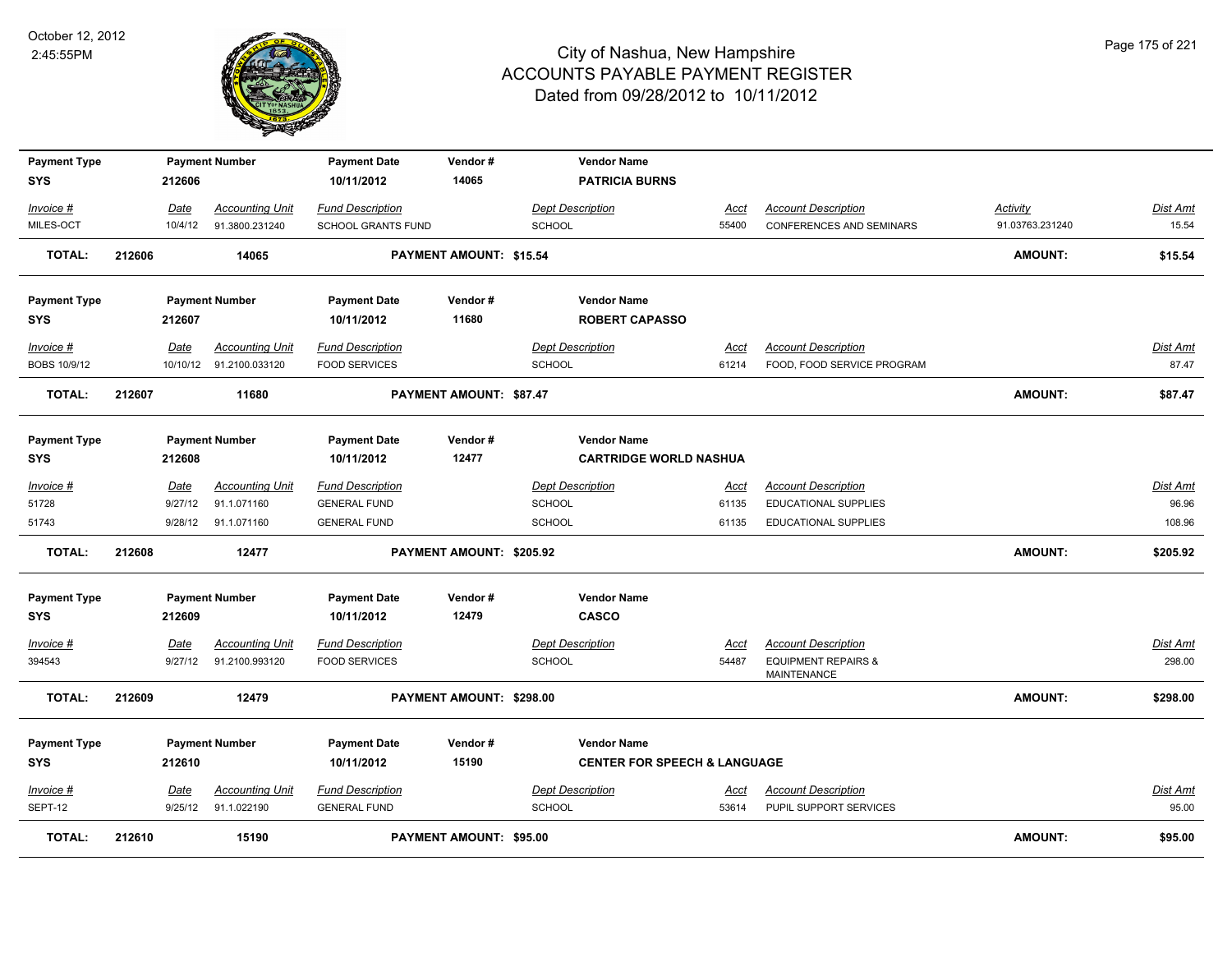

| <b>Payment Type</b>        |             | <b>Payment Number</b>  | <b>Payment Date</b>               | Vendor#                     | <b>Vendor Name</b>                       |             |                            |         |                 |
|----------------------------|-------------|------------------------|-----------------------------------|-----------------------------|------------------------------------------|-------------|----------------------------|---------|-----------------|
| <b>SYS</b>                 | 212611      |                        | 10/11/2012                        | 12493                       | <b>CENTRAL PAPER PRODUCTS CO</b>         |             |                            |         |                 |
| Invoice #                  | <u>Date</u> | <b>Accounting Unit</b> | <b>Fund Description</b>           |                             | <b>Dept Description</b>                  | Acct        | <b>Account Description</b> |         | Dist Amt        |
| 1198701                    | 9/10/12     | 91.2100.133120         | <b>FOOD SERVICES</b>              | <b>SCHOOL</b>               |                                          | 61299       | MISCELLANEOUS SUPPLIES     |         | 158.82          |
| 1200440 CM                 | 9/14/12     | 91.2100.033120         | <b>FOOD SERVICES</b>              | <b>SCHOOL</b>               |                                          | 61299       | MISCELLANEOUS SUPPLIES     |         | $-114.60$       |
| 1200790 CM                 | 9/17/12     | 91.2100.033120         | <b>FOOD SERVICES</b>              | <b>SCHOOL</b>               |                                          | 61299       | MISCELLANEOUS SUPPLIES     |         | $-22.75$        |
| 1201132                    | 9/18/12     | 91.1.222620            | <b>GENERAL FUND</b>               | <b>SCHOOL</b>               |                                          | 61428       | <b>JANITORIAL SUPPLIES</b> |         | 324.00          |
| 1201350                    | 9/19/12     | 91.2100.173120         | <b>FOOD SERVICES</b>              | <b>SCHOOL</b>               |                                          | 61299       | MISCELLANEOUS SUPPLIES     |         | 512.62          |
| 1201350 CM                 | 9/24/12     | 91.2100.173120         | <b>FOOD SERVICES</b>              | <b>SCHOOL</b>               |                                          | 61299       | MISCELLANEOUS SUPPLIES     |         | $-26.90$        |
| 1201355                    | 9/19/12     | 91.2100.063120         | <b>FOOD SERVICES</b>              | <b>SCHOOL</b>               |                                          | 61299       | MISCELLANEOUS SUPPLIES     |         | 792.25          |
| 1202079                    | 9/21/12     | 91.2100.073120         | <b>FOOD SERVICES</b>              | SCHOOL                      |                                          | 61299       | MISCELLANEOUS SUPPLIES     |         | 338.37          |
| 1202080                    | 9/21/12     | 91.2100.033120         | <b>FOOD SERVICES</b>              | <b>SCHOOL</b>               |                                          | 61299       | MISCELLANEOUS SUPPLIES     |         | 40.65           |
| 1202081                    | 9/21/12     | 91.2100.033120         | <b>FOOD SERVICES</b>              | <b>SCHOOL</b>               |                                          | 61299       | MISCELLANEOUS SUPPLIES     |         | 55.90           |
| 1202082                    | 9/21/12     | 91.2100.033120         | <b>FOOD SERVICES</b>              | <b>SCHOOL</b>               |                                          | 61299       | MISCELLANEOUS SUPPLIES     |         | 322.79          |
| 1202083                    | 9/21/12     | 91.1.222620            | <b>GENERAL FUND</b>               | <b>SCHOOL</b>               |                                          | 61428       | <b>JANITORIAL SUPPLIES</b> |         | 1,478.70        |
| 1202083CM                  | 9/26/12     | 91.1.222620            | <b>GENERAL FUND</b>               | <b>SCHOOL</b>               |                                          | 61428       | <b>JANITORIAL SUPPLIES</b> |         | $-195.30$       |
| 1202089                    | 9/21/12     | 91.2100.053120         | <b>FOOD SERVICES</b>              | <b>SCHOOL</b>               |                                          | 61299       | MISCELLANEOUS SUPPLIES     |         | 951.89          |
| 1202103                    | 9/21/12     | 91.2100.103120         | <b>FOOD SERVICES</b>              | <b>SCHOOL</b>               |                                          | 61299       | MISCELLANEOUS SUPPLIES     |         | 218.21          |
| 1202104                    | 9/21/12     | 91.2100.043120         | <b>FOOD SERVICES</b>              | <b>SCHOOL</b>               |                                          | 61299       | MISCELLANEOUS SUPPLIES     |         | 45.75           |
| 1202611 CM                 | 9/24/12     | 91.2100.063120         | <b>FOOD SERVICES</b>              | <b>SCHOOL</b>               |                                          | 61299       | MISCELLANEOUS SUPPLIES     |         | $-99.59$        |
| 1203171                    | 9/28/12     | 91.2100.143120         | <b>FOOD SERVICES</b>              | <b>SCHOOL</b>               |                                          | 61299       | MISCELLANEOUS SUPPLIES     |         | $-49.98$        |
| 1203171.                   | 9/26/12     | 91.2100.143120         | <b>FOOD SERVICES</b>              | <b>SCHOOL</b>               |                                          | 61299       | MISCELLANEOUS SUPPLIES     |         | 651.34          |
| 1203178                    | 9/26/12     | 91.2100.043120         | <b>FOOD SERVICES</b>              | <b>SCHOOL</b>               |                                          | 61299       | MISCELLANEOUS SUPPLIES     |         | 2,005.04        |
| 1203890                    | 9/28/12     | 91.2100.163120         | <b>FOOD SERVICES</b>              | <b>SCHOOL</b>               |                                          | 61299       | MISCELLANEOUS SUPPLIES     |         | 756.27          |
| 1203897                    | 9/28/12     | 91.2100.143120         | <b>FOOD SERVICES</b>              | <b>SCHOOL</b>               |                                          | 61299       | MISCELLANEOUS SUPPLIES     |         | 77.04           |
| 1204284                    | 10/1/12     | 91.2100.033120         | <b>FOOD SERVICES</b>              | <b>SCHOOL</b>               |                                          | 61299       | MISCELLANEOUS SUPPLIES     |         | 455.12          |
| 1204285                    | 10/1/12     | 91.2100.033120         | <b>FOOD SERVICES</b>              | <b>SCHOOL</b>               |                                          | 61299       | MISCELLANEOUS SUPPLIES     |         | 262.52          |
| 1205004                    | 10/3/12     | 91.2100.073120         | <b>FOOD SERVICES</b>              | <b>SCHOOL</b>               |                                          | 61299       | MISCELLANEOUS SUPPLIES     |         | 320.25          |
| 1205006                    | 10/3/12     | 91.2100.033120         | <b>FOOD SERVICES</b>              | <b>SCHOOL</b>               |                                          | 61299       | MISCELLANEOUS SUPPLIES     |         | 125.18          |
| 9767742                    | 9/22/12     | 91.2100.093120         | <b>FOOD SERVICES</b>              | SCHOOL                      |                                          | 61214       | FOOD, FOOD SERVICE PROGRAM |         | 460.26          |
| <b>TOTAL:</b>              | 212611      | 12493                  |                                   | PAYMENT AMOUNT: \$9,843.85  |                                          |             |                            | AMOUNT: | \$9,843.85      |
| <b>Payment Type</b><br>SYS | 212612      | <b>Payment Number</b>  | <b>Payment Date</b><br>10/11/2012 | Vendor#<br>12514            | <b>Vendor Name</b><br><b>CLARK ASSOC</b> |             |                            |         |                 |
| $Invoice$ #                | <u>Date</u> | <b>Accounting Unit</b> | <b>Fund Description</b>           |                             | <b>Dept Description</b>                  | <u>Acct</u> | <b>Account Description</b> |         | <u>Dist Amt</u> |
| SEPT-21/2012               | 9/21/12     | 91.1.022160            | <b>GENERAL FUND</b>               | <b>SCHOOL</b>               |                                          | 53614       | PUPIL SUPPORT SERVICES     |         | 37,945.50       |
| <b>TOTAL:</b>              | 212612      | 12514                  |                                   | PAYMENT AMOUNT: \$37,945.50 |                                          |             |                            | AMOUNT: | \$37,945.50     |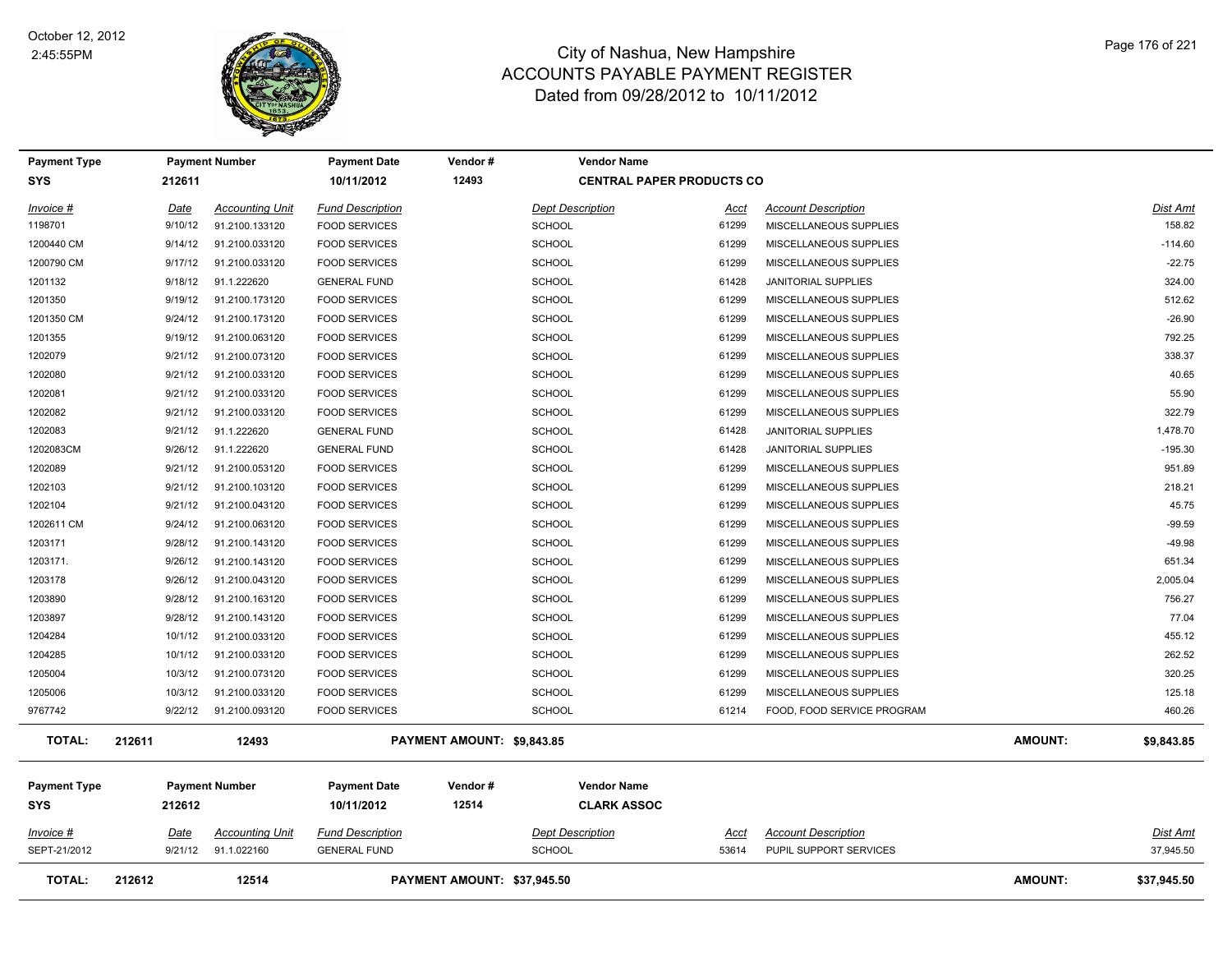

| <b>Payment Type</b> |        |             | <b>Payment Number</b>  | <b>Payment Date</b>     | Vendor#                             | <b>Vendor Name</b>          |             |                                                      |                |                 |
|---------------------|--------|-------------|------------------------|-------------------------|-------------------------------------|-----------------------------|-------------|------------------------------------------------------|----------------|-----------------|
| <b>SYS</b>          |        | 212613      |                        | 10/11/2012              | 14112                               | <b>LEANNE CLARK</b>         |             |                                                      |                |                 |
| Invoice #           |        | Date        | <b>Accounting Unit</b> | <b>Fund Description</b> |                                     | <b>Dept Description</b>     | Acct        | <b>Account Description</b>                           |                | Dist Amt        |
| 72358               |        | 7/25/12     | 91.1.101119            | <b>GENERAL FUND</b>     |                                     | <b>SCHOOL</b>               | 61135       | <b>EDUCATIONAL SUPPLIES</b>                          |                | 109.36          |
| <b>TOTAL:</b>       | 212613 |             | 14112                  |                         | PAYMENT AMOUNT: \$109.36            |                             |             |                                                      | <b>AMOUNT:</b> | \$109.36        |
| <b>Payment Type</b> |        |             | <b>Payment Number</b>  | <b>Payment Date</b>     | Vendor#                             | <b>Vendor Name</b>          |             |                                                      |                |                 |
| <b>SYS</b>          |        | 212614      |                        | 10/11/2012              | 14118                               | <b>CATHERINE COGSWELL</b>   |             |                                                      |                |                 |
| Invoice #           |        | Date        | <b>Accounting Unit</b> | <b>Fund Description</b> |                                     | <b>Dept Description</b>     | <u>Acct</u> | <b>Account Description</b>                           |                | Dist Amt        |
| SEPT-12             |        | 10/1/12     | 91.2222.991490         | AFTER SCHOOL PROGRAM    |                                     | <b>SCHOOL</b>               | 61299       | MISCELLANEOUS SUPPLIES                               |                | 153.61          |
| <b>TOTAL:</b>       | 212614 |             | 14118                  |                         | PAYMENT AMOUNT: \$153.61            |                             |             |                                                      | <b>AMOUNT:</b> | \$153.61        |
| <b>Payment Type</b> |        |             | <b>Payment Number</b>  | <b>Payment Date</b>     | Vendor#                             | <b>Vendor Name</b>          |             |                                                      |                |                 |
| <b>SYS</b>          |        | 212615      |                        | 10/11/2012              | 11048                               | <b>COLLEGE BOUND MOVERS</b> |             |                                                      |                |                 |
| Invoice #           |        | Date        | <b>Accounting Unit</b> | <b>Fund Description</b> |                                     | <b>Dept Description</b>     | <u>Acct</u> | <b>Account Description</b>                           |                | Dist Amt        |
| EI41086117          |        | 9/1/12      | 91.1.992212            | <b>GENERAL FUND</b>     |                                     | <b>SCHOOL</b>               | 61135       | EDUCATIONAL SUPPLIES                                 |                | 865.00          |
| <b>TOTAL:</b>       | 212615 |             | 11048                  |                         | PAYMENT AMOUNT: \$865.00            |                             |             |                                                      | <b>AMOUNT:</b> | \$865.00        |
| <b>Payment Type</b> |        |             | <b>Payment Number</b>  | <b>Payment Date</b>     | Vendor#                             | <b>Vendor Name</b>          |             |                                                      |                |                 |
| <b>SYS</b>          | 212616 |             | 10/11/2012             | 12540                   | <b>COMPUTER HUT dba IT INSIDERS</b> |                             |             |                                                      |                |                 |
| $Invoice$ #         |        | <u>Date</u> | <b>Accounting Unit</b> | <b>Fund Description</b> |                                     | <b>Dept Description</b>     | <u>Acct</u> | <b>Account Description</b>                           |                | <b>Dist Amt</b> |
| 82818               |        | 8/15/12     | 91.1.041160            | <b>GENERAL FUND</b>     |                                     | <b>SCHOOL</b>               | 71999       | MISCELLANEOUS EQUIPMENT                              |                | 690.00          |
| 82819               |        | 8/15/12     | 91.1.992225            | <b>GENERAL FUND</b>     |                                     | SCHOOL                      | 54487       | <b>EQUIPMENT REPAIRS &amp;</b><br><b>MAINTENANCE</b> |                | 131.90          |
| 82896               |        | 8/21/12     | 91.1.992225            | <b>GENERAL FUND</b>     |                                     | <b>SCHOOL</b>               | 71221       | <b>COMPUTER EQUIPMENT</b>                            |                | 2,070.00        |
| 83246               |        | 9/26/12     | 91.1.071160            | <b>GENERAL FUND</b>     |                                     | <b>SCHOOL</b>               | 71999       | MISCELLANEOUS EQUIPMENT                              |                | 749.95          |
| 83248               |        | 9/26/12     | 91.1.992225            | <b>GENERAL FUND</b>     |                                     | <b>SCHOOL</b>               | 71221       | <b>COMPUTER EQUIPMENT</b>                            |                | 1,463.85        |
| <b>TOTAL:</b>       | 212616 |             | 12540                  |                         | PAYMENT AMOUNT: \$5,105.70          |                             |             |                                                      | <b>AMOUNT:</b> | \$5,105.70      |
| <b>Payment Type</b> |        |             | <b>Payment Number</b>  | <b>Payment Date</b>     | Vendor#                             | <b>Vendor Name</b>          |             |                                                      |                |                 |
| <b>SYS</b>          |        | 212617      |                        | 10/11/2012              | 14133                               | <b>MARK CONRAD</b>          |             |                                                      |                |                 |
| $Invoice$ #         |        | <b>Date</b> | <b>Accounting Unit</b> | <b>Fund Description</b> |                                     | <b>Dept Description</b>     | <u>Acct</u> | <b>Account Description</b>                           |                | <b>Dist Amt</b> |
| MILES-SEPT          |        | 9/30/12     | 91.1.012320            | <b>GENERAL FUND</b>     |                                     | <b>SCHOOL</b>               | 55307       | MILEAGE REIMBURSEMENTS                               |                | 262.02          |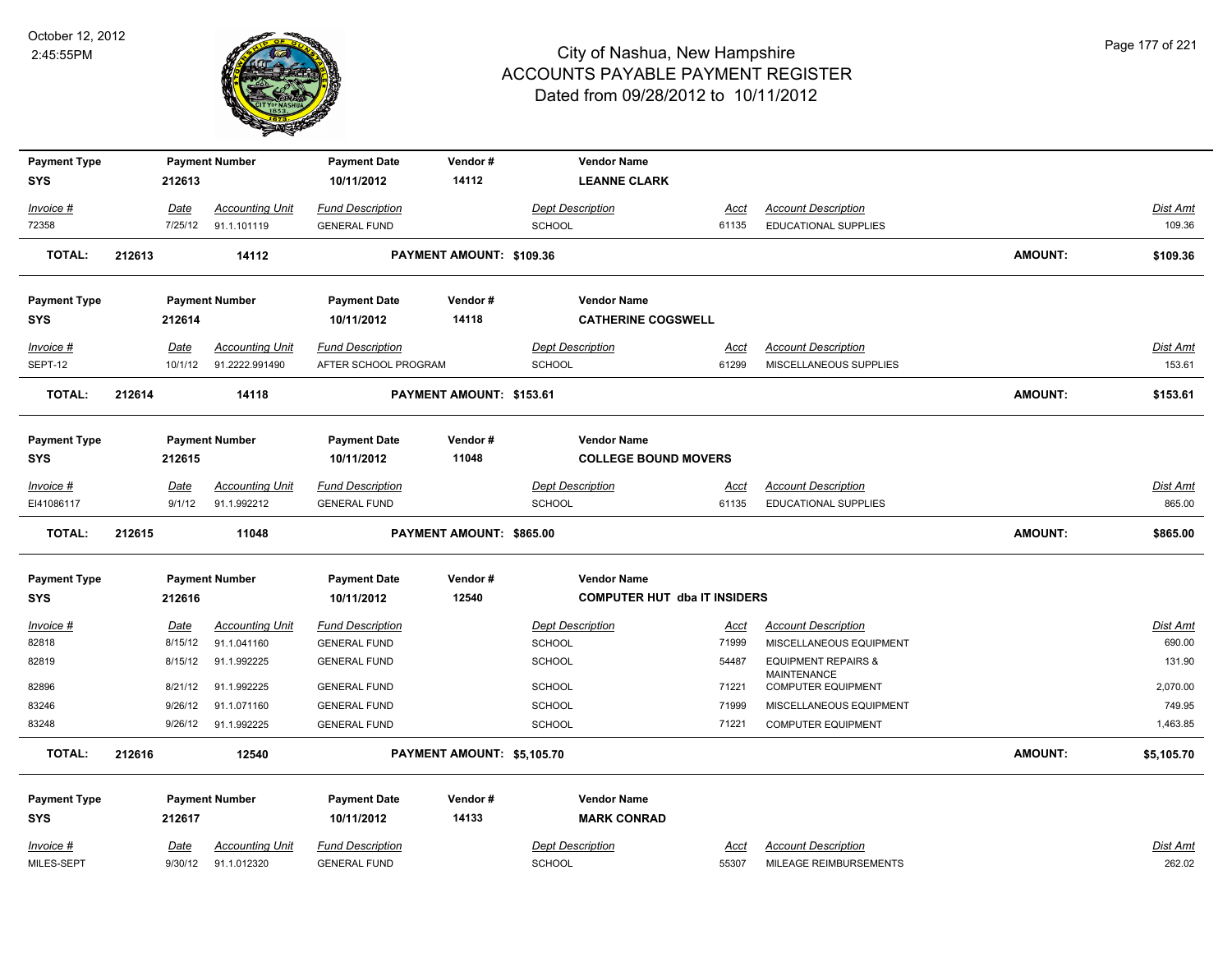

| <b>TOTAL:</b>                     | 212617 |                        | 14133                                 |                                                | PAYMENT AMOUNT: \$262.02 |                                                               |                |                                                                   | <b>AMOUNT:</b> | \$262.02                  |
|-----------------------------------|--------|------------------------|---------------------------------------|------------------------------------------------|--------------------------|---------------------------------------------------------------|----------------|-------------------------------------------------------------------|----------------|---------------------------|
| <b>Payment Type</b><br><b>SYS</b> |        | 212618                 | <b>Payment Number</b>                 | <b>Payment Date</b><br>10/11/2012              | Vendor#<br>12555         | <b>Vendor Name</b><br>THE COPY SHOP                           |                |                                                                   |                |                           |
| <u>Invoice #</u><br>48978         |        | <u>Date</u><br>9/25/12 | <b>Accounting Unit</b><br>91.1.031160 | Fund Description<br><b>GENERAL FUND</b>        |                          | <b>Dept Description</b><br><b>SCHOOL</b>                      | Acct<br>55600  | <b>Account Description</b><br><b>PRINTING</b>                     |                | Dist Amt<br>119.00        |
| 49109                             |        | 9/28/12                | 91.1.031160                           | <b>GENERAL FUND</b>                            |                          | <b>SCHOOL</b>                                                 | 55600          | <b>PRINTING</b>                                                   |                | 365.44                    |
| <b>TOTAL:</b>                     | 212618 |                        | 12555                                 |                                                | PAYMENT AMOUNT: \$484.44 |                                                               |                |                                                                   | <b>AMOUNT:</b> | \$484.44                  |
| <b>Payment Type</b><br><b>SYS</b> |        | 212619                 | <b>Payment Number</b>                 | <b>Payment Date</b><br>10/11/2012              | Vendor#<br>12560         | <b>Vendor Name</b><br><b>CORRIVEAU ROUTHIER INC</b>           |                |                                                                   |                |                           |
| <u>Invoice #</u><br>266668        |        | Date<br>9/24/12        | <b>Accounting Unit</b><br>91.1.222630 | <b>Fund Description</b><br><b>GENERAL FUND</b> |                          | <b>Dept Description</b><br><b>SCHOOL</b>                      | Acct<br>61599  | <b>Account Description</b><br><b>GROUNDS MAINTENANCE SUPPLIES</b> |                | <u>Dist Amt</u><br>121.24 |
| <b>TOTAL:</b>                     | 212619 |                        | 12560                                 |                                                | PAYMENT AMOUNT: \$121.24 |                                                               |                |                                                                   | <b>AMOUNT:</b> | \$121.24                  |
| <b>Payment Type</b><br><b>SYS</b> |        | 212620                 | <b>Payment Number</b>                 | <b>Payment Date</b><br>10/11/2012              | Vendor#<br>14138         | <b>Vendor Name</b><br><b>COSTA FRUIT &amp; PRODUCE CO INC</b> |                |                                                                   |                |                           |
| <u>Invoice #</u>                  |        | <b>Date</b>            | <b>Accounting Unit</b>                | <b>Fund Description</b>                        |                          | <b>Dept Description</b>                                       | <u>Acct</u>    | <b>Account Description</b>                                        |                | Dist Amt                  |
| 2770353                           |        | 9/28/12                | 91.2100.093120                        | <b>FOOD SERVICES</b>                           |                          | <b>SCHOOL</b>                                                 | 61214          | FOOD, FOOD SERVICE PROGRAM                                        |                | 330.13                    |
| 2770353                           |        | 9/28/12                | 91.2100.103120                        | <b>FOOD SERVICES</b>                           |                          | <b>SCHOOL</b>                                                 | 61214          | FOOD, FOOD SERVICE PROGRAM                                        |                | 386.44                    |
| 2770353                           |        | 9/28/12                | 91.2100.113120                        | <b>FOOD SERVICES</b>                           |                          | <b>SCHOOL</b>                                                 | 61214          | FOOD, FOOD SERVICE PROGRAM                                        |                | 353.11                    |
| 2770353                           |        | 9/28/12                | 91.2100.123120                        | <b>FOOD SERVICES</b>                           |                          | <b>SCHOOL</b>                                                 | 61214          | FOOD, FOOD SERVICE PROGRAM                                        |                | 256.72                    |
| 2770353                           |        | 9/28/12                | 91.2100.133120                        | <b>FOOD SERVICES</b>                           |                          | <b>SCHOOL</b>                                                 | 61214          | FOOD, FOOD SERVICE PROGRAM                                        |                | 355.81                    |
| 2770353                           |        | 9/28/12                | 91.2100.143120                        | <b>FOOD SERVICES</b>                           |                          | <b>SCHOOL</b>                                                 | 61214          | FOOD, FOOD SERVICE PROGRAM                                        |                | 490.48                    |
| 2770353                           |        | 9/28/12                | 91.2100.153120                        | <b>FOOD SERVICES</b>                           |                          | <b>SCHOOL</b>                                                 | 61214          | FOOD, FOOD SERVICE PROGRAM                                        |                | 578.30                    |
| 2770353                           |        | 9/28/12                | 91.2100.163120                        | <b>FOOD SERVICES</b>                           |                          | <b>SCHOOL</b>                                                 | 61214          | FOOD, FOOD SERVICE PROGRAM                                        |                | 527.86                    |
| 2770353                           |        | 9/28/12                | 91.2100.173120                        | <b>FOOD SERVICES</b>                           |                          | <b>SCHOOL</b>                                                 | 61214          | FOOD, FOOD SERVICE PROGRAM                                        |                | 348.15                    |
| 2770353                           |        | 9/28/12                | 91.2100.183120                        | <b>FOOD SERVICES</b>                           |                          | <b>SCHOOL</b>                                                 | 61214          | FOOD, FOOD SERVICE PROGRAM                                        |                | 304.91                    |
| 2770353                           |        | 9/28/12                | 91.2100.193120                        | <b>FOOD SERVICES</b>                           |                          | <b>SCHOOL</b>                                                 | 61214          | FOOD, FOOD SERVICE PROGRAM                                        |                | 263.48                    |
| 2770353                           |        | 9/28/12                | 91.2100.203120                        | <b>FOOD SERVICES</b>                           |                          | <b>SCHOOL</b>                                                 | 61214          | FOOD, FOOD SERVICE PROGRAM                                        |                | 308.52                    |
| 2771489                           |        | 9/21/12                | 91.2100.073120                        | <b>FOOD SERVICES</b>                           |                          | <b>SCHOOL</b>                                                 | 61214          | FOOD, FOOD SERVICE PROGRAM                                        |                | 235.41<br>268.84          |
| 2773961<br>2773962                |        | 9/21/12<br>9/21/12     | 91.2100.053120<br>91.2100.063120      | <b>FOOD SERVICES</b><br><b>FOOD SERVICES</b>   |                          | SCHOOL<br><b>SCHOOL</b>                                       | 61214          | FOOD, FOOD SERVICE PROGRAM<br>FOOD, FOOD SERVICE PROGRAM          |                | 1,951.62                  |
| 2774918                           |        | 9/21/12                | 91.2100.053120                        | <b>FOOD SERVICES</b>                           |                          | <b>SCHOOL</b>                                                 | 61214<br>61214 | FOOD, FOOD SERVICE PROGRAM                                        |                | 2,417.61                  |
| 2775656                           |        | 9/21/12                | 91.2100.073120                        | <b>FOOD SERVICES</b>                           |                          | <b>SCHOOL</b>                                                 | 61214          | FOOD, FOOD SERVICE PROGRAM                                        |                | 1,783.70                  |
| 2775705                           |        | 9/25/12                | 91.2100.033120                        | <b>FOOD SERVICES</b>                           |                          | SCHOOL                                                        | 61214          | FOOD, FOOD SERVICE PROGRAM                                        |                | 33.42                     |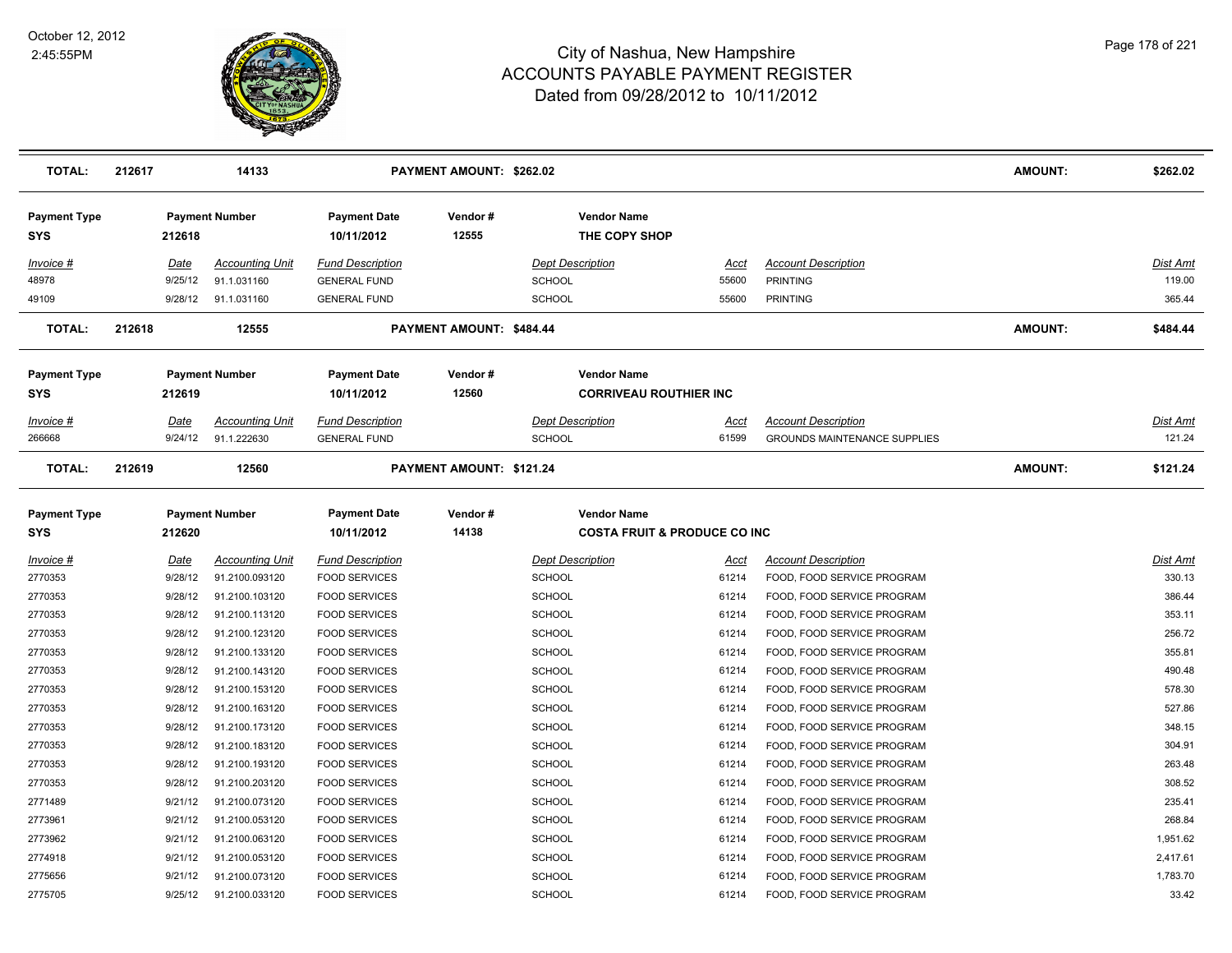

| 2776760   | 9/25/12 | 91.2100.093120 | <b>FOOD SERVICES</b> | <b>SCHOOL</b> | 61214 | FOOD, FOOD SERVICE PROGRAM | 12.81    |
|-----------|---------|----------------|----------------------|---------------|-------|----------------------------|----------|
| 2776760   | 9/25/12 | 91.2100.103120 | <b>FOOD SERVICES</b> | SCHOOL        | 61214 | FOOD, FOOD SERVICE PROGRAM | 14.98    |
| 2776760   | 9/25/12 | 91.2100.113120 | <b>FOOD SERVICES</b> | SCHOOL        | 61214 | FOOD, FOOD SERVICE PROGRAM | 13.69    |
| 2776760   | 9/25/12 | 91.2100.123120 | <b>FOOD SERVICES</b> | <b>SCHOOL</b> | 61214 | FOOD, FOOD SERVICE PROGRAM | 9.95     |
| 2776760   | 9/25/12 | 91.2100.133120 | <b>FOOD SERVICES</b> | <b>SCHOOL</b> | 61214 | FOOD, FOOD SERVICE PROGRAM | 13.79    |
| 2776760   | 9/25/12 | 91.2100.143120 | <b>FOOD SERVICES</b> | <b>SCHOOL</b> | 61214 | FOOD, FOOD SERVICE PROGRAM | 19.02    |
| 2776760   | 9/25/12 | 91.2100.153120 | <b>FOOD SERVICES</b> | <b>SCHOOL</b> | 61214 | FOOD, FOOD SERVICE PROGRAM | 22.42    |
| 2776760   | 9/25/12 | 91.2100.163120 | <b>FOOD SERVICES</b> | <b>SCHOOL</b> | 61214 | FOOD, FOOD SERVICE PROGRAM | 20.46    |
| 2776760   | 9/25/12 | 91.2100.173120 | <b>FOOD SERVICES</b> | <b>SCHOOL</b> | 61214 | FOOD. FOOD SERVICE PROGRAM | 13.50    |
| 2776760   | 9/25/12 | 91.2100.183120 | <b>FOOD SERVICES</b> | <b>SCHOOL</b> | 61214 | FOOD, FOOD SERVICE PROGRAM | 11.82    |
| 2776760   | 9/25/12 | 91.2100.193120 | <b>FOOD SERVICES</b> | <b>SCHOOL</b> | 61214 | FOOD, FOOD SERVICE PROGRAM | 10.21    |
| 2776760   | 9/25/12 | 91.2100.203120 | <b>FOOD SERVICES</b> | <b>SCHOOL</b> | 61214 | FOOD, FOOD SERVICE PROGRAM | 11.96    |
| 2776840   | 9/25/12 | 91.2100.193120 | <b>FOOD SERVICES</b> | <b>SCHOOL</b> | 61214 | FOOD, FOOD SERVICE PROGRAM | 389.31   |
| 2778327   | 9/25/12 | 91.2100.073120 | <b>FOOD SERVICES</b> | <b>SCHOOL</b> | 61214 | FOOD, FOOD SERVICE PROGRAM | 469.67   |
| 2778328   | 9/25/12 | 91.2100.043120 | <b>FOOD SERVICES</b> | <b>SCHOOL</b> | 61214 | FOOD, FOOD SERVICE PROGRAM | 1,251.39 |
| 2778462   | 9/25/12 | 91.2100.033120 | <b>FOOD SERVICES</b> | <b>SCHOOL</b> | 61214 | FOOD, FOOD SERVICE PROGRAM | 3,877.02 |
| 2779151   | 9/28/12 | 91.2100.033120 | <b>FOOD SERVICES</b> | <b>SCHOOL</b> | 61214 | FOOD. FOOD SERVICE PROGRAM | 2,911.62 |
| 2780946   | 9/28/12 | 91.2100.063120 | <b>FOOD SERVICES</b> | <b>SCHOOL</b> | 61214 | FOOD, FOOD SERVICE PROGRAM | 1,570.83 |
| 2781007   | 9/28/12 | 91.2100.053120 | <b>FOOD SERVICES</b> | SCHOOL        | 61214 | FOOD, FOOD SERVICE PROGRAM | 2,697.46 |
| 2781129   | 9/28/12 | 91.2100.073120 | <b>FOOD SERVICES</b> | <b>SCHOOL</b> | 61214 | FOOD, FOOD SERVICE PROGRAM | 1,571.60 |
| 2781199   | 9/28/12 | 91.2100.043120 | <b>FOOD SERVICES</b> | <b>SCHOOL</b> | 61214 | FOOD, FOOD SERVICE PROGRAM | 1,819.59 |
| 2782050   | 10/2/12 | 91.2100.093120 | <b>FOOD SERVICES</b> | <b>SCHOOL</b> | 61214 | FOOD, FOOD SERVICE PROGRAM | 11.25    |
| 2782050   | 10/2/12 | 91.2100.103120 | <b>FOOD SERVICES</b> | <b>SCHOOL</b> | 61214 | FOOD, FOOD SERVICE PROGRAM | 13.16    |
| 2782050   | 10/2/12 | 91.2100.113120 | <b>FOOD SERVICES</b> | <b>SCHOOL</b> | 61214 | FOOD, FOOD SERVICE PROGRAM | 12.02    |
| 2782050   | 10/2/12 | 91.2100.123120 | <b>FOOD SERVICES</b> | <b>SCHOOL</b> | 61214 | FOOD, FOOD SERVICE PROGRAM | 8.74     |
| 2782050   | 10/2/12 | 91.2100.133120 | <b>FOOD SERVICES</b> | <b>SCHOOL</b> | 61214 | FOOD, FOOD SERVICE PROGRAM | 12.12    |
| 2782050   | 10/2/12 | 91.2100.143120 | <b>FOOD SERVICES</b> | SCHOOL        | 61214 | FOOD, FOOD SERVICE PROGRAM | 16.70    |
| 2782050   | 10/2/12 | 91.2100.153120 | <b>FOOD SERVICES</b> | <b>SCHOOL</b> | 61214 | FOOD, FOOD SERVICE PROGRAM | 19.69    |
| 2782050   | 10/2/12 | 91.2100.163120 | <b>FOOD SERVICES</b> | <b>SCHOOL</b> | 61214 | FOOD, FOOD SERVICE PROGRAM | 17.98    |
| 2782050   | 10/2/12 | 91.2100.173120 | <b>FOOD SERVICES</b> | <b>SCHOOL</b> | 61214 | FOOD, FOOD SERVICE PROGRAM | 11.86    |
| 2782050   | 10/2/12 | 91.2100.183120 | <b>FOOD SERVICES</b> | <b>SCHOOL</b> | 61214 | FOOD, FOOD SERVICE PROGRAM | 10.38    |
| 2782050   | 10/2/12 | 91.2100.193120 | <b>FOOD SERVICES</b> | <b>SCHOOL</b> | 61214 | FOOD, FOOD SERVICE PROGRAM | 8.97     |
| 2782050   | 10/2/12 | 91.2100.203120 | <b>FOOD SERVICES</b> | <b>SCHOOL</b> | 61214 | FOOD, FOOD SERVICE PROGRAM | 10.51    |
| 2783624   | 10/2/12 | 91.2100.073120 | <b>FOOD SERVICES</b> | SCHOOL        | 61214 | FOOD, FOOD SERVICE PROGRAM | 466.14   |
| 2783657   | 10/2/12 | 91.2100.043120 | <b>FOOD SERVICES</b> | <b>SCHOOL</b> | 61214 | FOOD, FOOD SERVICE PROGRAM | 3,024.17 |
| 2783712   | 10/2/12 | 91.2100.053120 | <b>FOOD SERVICES</b> | <b>SCHOOL</b> | 61214 | FOOD, FOOD SERVICE PROGRAM | 1,318.75 |
| 2783825   | 10/2/12 | 91.2100.033120 | <b>FOOD SERVICES</b> | <b>SCHOOL</b> | 61214 | FOOD, FOOD SERVICE PROGRAM | 2,478.28 |
| 2786328   | 10/5/12 | 91.2100.033120 | <b>FOOD SERVICES</b> | <b>SCHOOL</b> | 61214 | FOOD, FOOD SERVICE PROGRAM | 4,618.19 |
| 2786421   | 10/5/12 | 91.2100.043120 | <b>FOOD SERVICES</b> | SCHOOL        | 61214 | FOOD, FOOD SERVICE PROGRAM | 3,418.83 |
| CMA729718 | 9/21/12 | 91.2100.073120 | <b>FOOD SERVICES</b> | SCHOOL        | 61214 | FOOD, FOOD SERVICE PROGRAM | 100.92   |
| CMR729368 | 9/25/12 | 91.2100.093120 | <b>FOOD SERVICES</b> | SCHOOL        | 61214 | FOOD, FOOD SERVICE PROGRAM | $-2.00$  |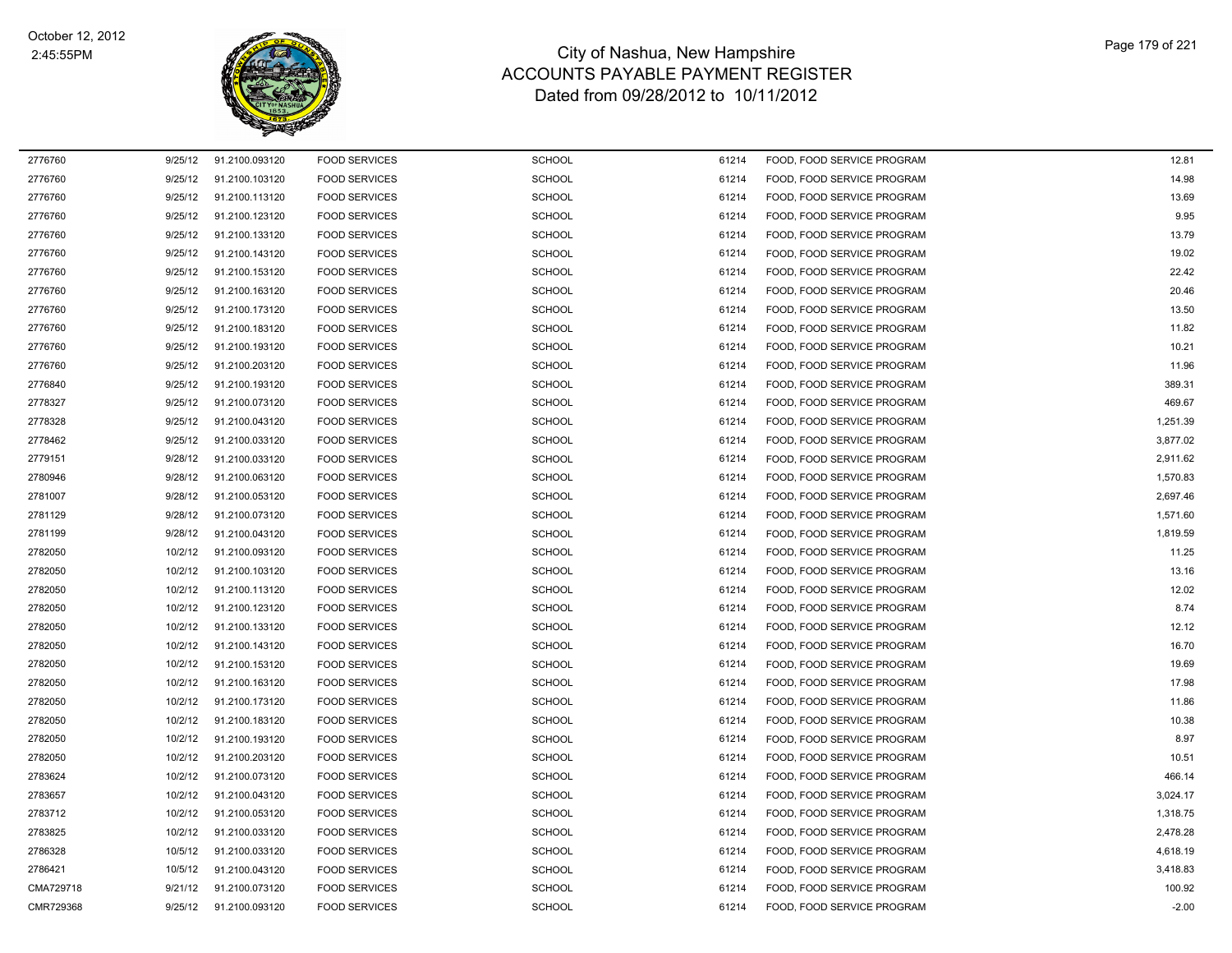

| <b>Payment Type</b><br><b>SYS</b><br>Invoice # |        | 212624<br>Date     | <b>Accounting Unit</b>                | 10/11/2012<br><b>Fund Description</b>          | 10194                       | <b>ROBERT A EARL</b><br><b>Dept Description</b> | <u>Acct</u>          | <b>Account Description</b>                                        |                | Dist Amt                     |
|------------------------------------------------|--------|--------------------|---------------------------------------|------------------------------------------------|-----------------------------|-------------------------------------------------|----------------------|-------------------------------------------------------------------|----------------|------------------------------|
|                                                |        |                    |                                       |                                                |                             |                                                 |                      |                                                                   |                |                              |
|                                                |        |                    | <b>Payment Number</b>                 | <b>Payment Date</b>                            | Vendor#                     | <b>Vendor Name</b>                              |                      |                                                                   |                |                              |
| <b>TOTAL:</b>                                  | 212623 |                    | 11839                                 |                                                | PAYMENT AMOUNT: \$85.00     |                                                 |                      |                                                                   | <b>AMOUNT:</b> | \$85.00                      |
| 91112-04                                       |        | 9/11/12            | 91.1.041408                           | <b>GENERAL FUND</b>                            |                             | <b>SCHOOL</b>                                   | 53628                | CONTRACT SERVICES                                                 |                | 85.00                        |
| Invoice #                                      |        | Date               | <b>Accounting Unit</b>                | <b>Fund Description</b>                        |                             | <b>Dept Description</b>                         | <u>Acct</u>          | <b>Account Description</b>                                        |                | <b>Dist Amt</b>              |
| <b>Payment Type</b><br>SYS                     |        | 212623             | <b>Payment Number</b>                 | <b>Payment Date</b><br>10/11/2012              | Vendor#<br>11839            | <b>Vendor Name</b><br><b>MONIQUE DUDA</b>       |                      |                                                                   |                |                              |
| <b>TOTAL:</b>                                  | 212622 |                    | 14184                                 |                                                | PAYMENT AMOUNT: \$96.44     |                                                 |                      |                                                                   | <b>AMOUNT:</b> | \$96.44                      |
| MILES-SEPT                                     |        | 9/30/12            | 91.1.012320                           | <b>GENERAL FUND</b>                            |                             | <b>SCHOOL</b>                                   | 55307                | MILEAGE REIMBURSEMENTS                                            |                | 96.44                        |
| Invoice #                                      |        | Date               | <b>Accounting Unit</b>                | <b>Fund Description</b>                        |                             | <b>Dept Description</b>                         | Acct                 | <b>Account Description</b>                                        |                | Dist Amt                     |
| <b>Payment Type</b><br>SYS                     |        | 212622             | <b>Payment Number</b>                 | <b>Payment Date</b><br>10/11/2012              | Vendor#<br>14184            | <b>Vendor Name</b><br><b>DANIEL DONOVAN</b>     |                      |                                                                   |                |                              |
|                                                |        |                    |                                       |                                                |                             |                                                 |                      |                                                                   |                |                              |
| <b>TOTAL:</b>                                  | 212621 |                    | 12592                                 |                                                | PAYMENT AMOUNT: \$16,000.00 |                                                 |                      |                                                                   | <b>AMOUNT:</b> | \$16,000.00                  |
| Invoice #<br><b>AUG-12</b>                     |        | Date<br>8/17/12    | <b>Accounting Unit</b><br>91.1.222620 | <b>Fund Description</b><br><b>GENERAL FUND</b> |                             | Dept Description<br><b>SCHOOL</b>               | <u>Acct</u><br>54280 | <b>Account Description</b><br><b>BUILDING/GROUNDS MAINTENANCE</b> |                | <b>Dist Amt</b><br>16,000.00 |
| <b>SYS</b>                                     |        | 212621             |                                       | 10/11/2012                                     | 12592                       | <b>D &amp; M STRIPING</b>                       |                      |                                                                   |                |                              |
| <b>Payment Type</b>                            |        |                    | <b>Payment Number</b>                 | <b>Payment Date</b>                            | Vendor#                     | <b>Vendor Name</b>                              |                      |                                                                   |                |                              |
| <b>TOTAL:</b>                                  | 212620 |                    | 14138                                 |                                                | PAYMENT AMOUNT: \$43,478.96 |                                                 |                      |                                                                   | <b>AMOUNT:</b> | \$43,478.96                  |
| CMR729368                                      |        | 9/25/12            | 91.2100.203120                        | <b>FOOD SERVICES</b>                           |                             | SCHOOL                                          | 61214                | FOOD, FOOD SERVICE PROGRAM                                        |                | $-1.87$                      |
| CMR729368                                      |        | 9/25/12            | 91.2100.193120                        | <b>FOOD SERVICES</b>                           |                             | <b>SCHOOL</b>                                   | 61214                | FOOD, FOOD SERVICE PROGRAM                                        |                | $-1.60$                      |
| CMR729368                                      |        | 9/25/12            | 91.2100.183120                        | <b>FOOD SERVICES</b>                           |                             | <b>SCHOOL</b>                                   | 61214                | FOOD, FOOD SERVICE PROGRAM                                        |                | $-1.85$                      |
| CMR729368                                      |        | 9/25/12            | 91.2100.173120                        | <b>FOOD SERVICES</b>                           |                             | SCHOOL                                          | 61214                | FOOD, FOOD SERVICE PROGRAM                                        |                | $-2.11$                      |
| CMR729368                                      |        | 9/25/12            | 91.2100.163120                        | <b>FOOD SERVICES</b>                           |                             | SCHOOL                                          | 61214                | FOOD, FOOD SERVICE PROGRAM                                        |                | $-3.20$                      |
| CMR729368                                      |        | 9/25/12            | 91.2100.153120                        | <b>FOOD SERVICES</b>                           |                             | <b>SCHOOL</b>                                   | 61214                | FOOD, FOOD SERVICE PROGRAM                                        |                | $-3.51$                      |
| CMR729368                                      |        | 9/25/12            | 91.2100.143120                        | <b>FOOD SERVICES</b>                           |                             | SCHOOL                                          | 61214                | FOOD, FOOD SERVICE PROGRAM                                        |                | $-2.97$                      |
| CMR729368                                      |        | 9/25/12            | 91.2100.133120                        | <b>FOOD SERVICES</b>                           |                             | SCHOOL                                          | 61214                | FOOD, FOOD SERVICE PROGRAM                                        |                | $-2.16$                      |
| CMR729368<br>CMR729368                         |        | 9/25/12<br>9/25/12 | 91.2100.113120<br>91.2100.123120      | <b>FOOD SERVICES</b><br><b>FOOD SERVICES</b>   |                             | SCHOOL<br>SCHOOL                                | 61214<br>61214       | FOOD, FOOD SERVICE PROGRAM<br>FOOD, FOOD SERVICE PROGRAM          |                | $-2.14$<br>$-1.56$           |
| CMR729368                                      |        | 9/25/12            | 91.2100.103120                        | <b>FOOD SERVICES</b>                           |                             | <b>SCHOOL</b>                                   | 61214                | FOOD, FOOD SERVICE PROGRAM                                        |                | $-2.34$                      |
|                                                |        |                    |                                       |                                                |                             |                                                 |                      |                                                                   |                |                              |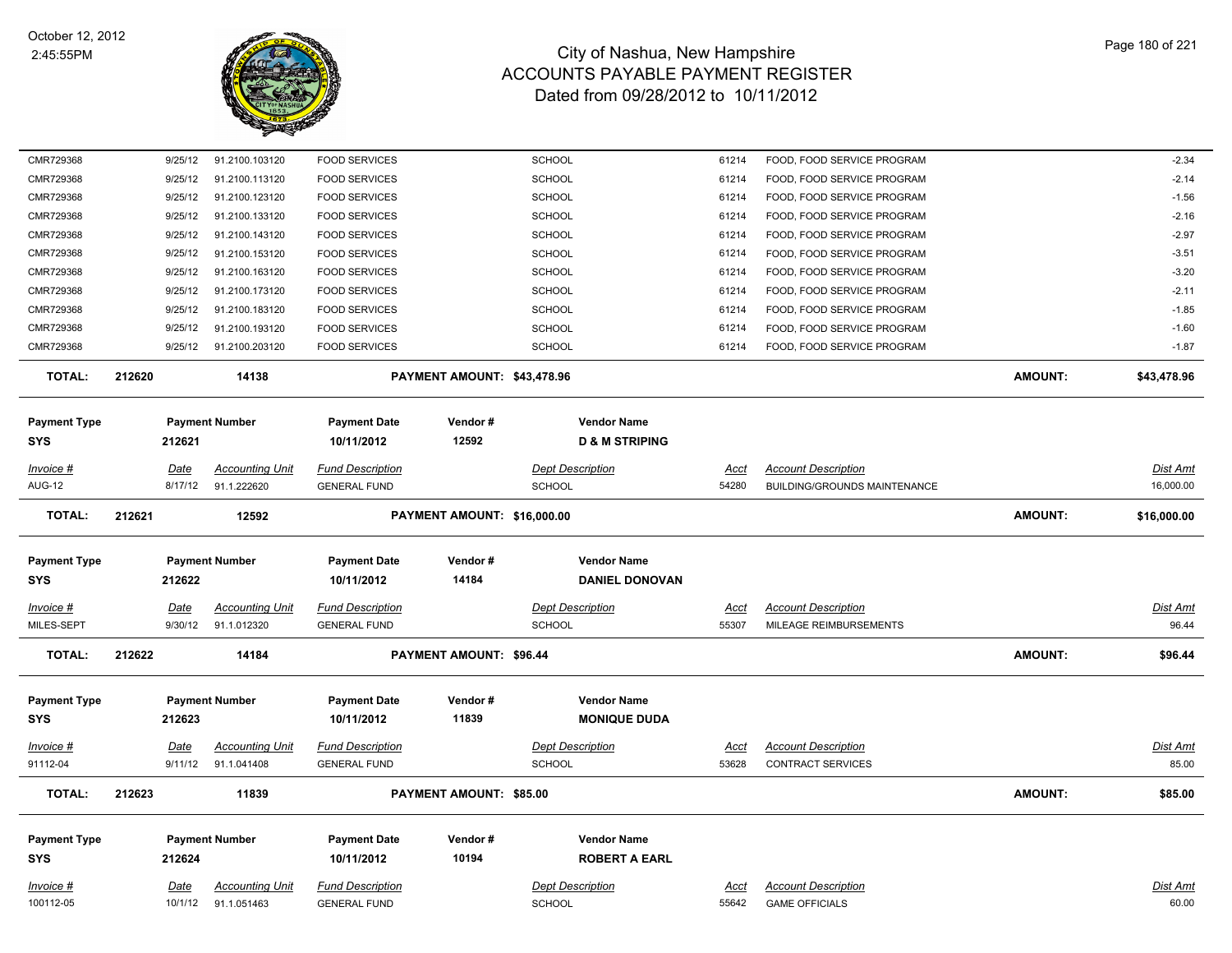

| 100212-04                  |        | 10/2/12                | 91.1.041472                           | <b>GENERAL FUND</b>                            |                                | <b>SCHOOL</b>                            | 55642                | <b>GAME OFFICIALS</b>                                        |                 | 60.00                    |
|----------------------------|--------|------------------------|---------------------------------------|------------------------------------------------|--------------------------------|------------------------------------------|----------------------|--------------------------------------------------------------|-----------------|--------------------------|
| 100412-05                  |        |                        | 10/4/12 91.1.051463                   | <b>GENERAL FUND</b>                            |                                | SCHOOL                                   | 55642                | <b>GAME OFFICIALS</b>                                        |                 | 60.00                    |
| <b>TOTAL:</b>              | 212624 |                        | 10194                                 |                                                | PAYMENT AMOUNT: \$180.00       |                                          |                      |                                                              | <b>AMOUNT:</b>  | \$180.00                 |
| <b>Payment Type</b>        |        |                        | <b>Payment Number</b>                 | <b>Payment Date</b>                            | Vendor#                        | <b>Vendor Name</b>                       |                      |                                                              |                 |                          |
| <b>SYS</b>                 |        | 212625                 |                                       | 10/11/2012                                     | 14213                          | <b>VIRGINIA ESSON</b>                    |                      |                                                              |                 |                          |
|                            |        |                        |                                       |                                                |                                |                                          |                      |                                                              |                 |                          |
| Invoice #<br>OCT-12        |        | Date<br>10/3/12        | <b>Accounting Unit</b><br>91.1.071160 | <b>Fund Description</b><br><b>GENERAL FUND</b> |                                | <b>Dept Description</b><br>SCHOOL        | Acct<br>61135        | <b>Account Description</b><br>EDUCATIONAL SUPPLIES           |                 | Dist Amt<br>42.50        |
|                            |        |                        |                                       |                                                |                                |                                          |                      |                                                              |                 |                          |
| <b>TOTAL:</b>              | 212625 |                        | 14213                                 |                                                | <b>PAYMENT AMOUNT: \$42.50</b> |                                          |                      |                                                              | <b>AMOUNT:</b>  | \$42.50                  |
| <b>Payment Type</b>        |        |                        | <b>Payment Number</b>                 | <b>Payment Date</b>                            | Vendor#                        | <b>Vendor Name</b>                       |                      |                                                              |                 |                          |
| <b>SYS</b>                 |        | 212626                 |                                       | 10/11/2012                                     | 12698                          | F W WEBB CO                              |                      |                                                              |                 |                          |
| $Invoice$ #                |        | Date                   | <b>Accounting Unit</b>                | <b>Fund Description</b>                        |                                | <b>Dept Description</b>                  | Acct                 | <b>Account Description</b>                                   |                 | Dist Amt                 |
| 37624359                   |        | 9/13/12                | 91.1.222620                           | <b>GENERAL FUND</b>                            |                                | <b>SCHOOL</b>                            | 61414                | SUPPLIES, PLUMBING                                           |                 | 125.86                   |
| 37631764                   |        | 9/14/12                | 91.1.222620                           | <b>GENERAL FUND</b>                            |                                | <b>SCHOOL</b>                            | 61414                | SUPPLIES, PLUMBING                                           |                 | 78.50                    |
| 37633095                   |        | 9/14/12                | 91.1.222620                           | <b>GENERAL FUND</b>                            |                                | <b>SCHOOL</b>                            | 61414                | SUPPLIES, PLUMBING                                           |                 | 18.22                    |
| 37698082                   |        | 9/26/12                | 91.1.222620                           | <b>GENERAL FUND</b>                            |                                | SCHOOL                                   | 61414                | SUPPLIES, PLUMBING                                           |                 | 2.49                     |
| 37709455                   |        | 9/25/12                | 91.1.222620                           | <b>GENERAL FUND</b>                            |                                | <b>SCHOOL</b>                            | 61414                | SUPPLIES, PLUMBING                                           |                 | 64.40                    |
| 37713006                   |        | 9/25/12                | 91.1.222620                           | <b>GENERAL FUND</b>                            |                                | <b>SCHOOL</b>                            | 61414                | SUPPLIES, PLUMBING                                           |                 | 24.77                    |
| 37722402                   |        | 9/25/12                | 91.1.031300                           | <b>GENERAL FUND</b>                            |                                | <b>SCHOOL</b>                            | 61135                | EDUCATIONAL SUPPLIES                                         |                 | 42.45                    |
| <b>TOTAL:</b>              | 212626 |                        | 12698                                 |                                                | PAYMENT AMOUNT: \$356.69       |                                          |                      |                                                              | <b>AMOUNT:</b>  | \$356.69                 |
| <b>Payment Type</b>        |        |                        | <b>Payment Number</b>                 | <b>Payment Date</b>                            | Vendor#                        | <b>Vendor Name</b>                       |                      |                                                              |                 |                          |
| <b>SYS</b>                 |        | 212627                 |                                       | 10/11/2012                                     | 11056                          | <b>FERMAN FABRICS</b>                    |                      |                                                              |                 |                          |
|                            |        |                        |                                       |                                                |                                |                                          |                      |                                                              |                 |                          |
| <u>Invoice #</u><br>B 5158 |        | <u>Date</u><br>10/5/12 | <b>Accounting Unit</b><br>91.1.021210 | <u>Fund Description</u><br><b>GENERAL FUND</b> |                                | <b>Dept Description</b><br><b>SCHOOL</b> | <u>Acct</u><br>61299 | <b>Account Description</b><br>MISCELLANEOUS SUPPLIES         |                 | <u>Dist Amt</u><br>75.00 |
|                            |        |                        |                                       |                                                |                                |                                          |                      |                                                              |                 |                          |
| <b>TOTAL:</b>              | 212627 |                        | 11056                                 |                                                | PAYMENT AMOUNT: \$75.00        |                                          |                      |                                                              | <b>AMOUNT:</b>  | \$75.00                  |
| <b>Payment Type</b>        |        |                        | <b>Payment Number</b>                 | <b>Payment Date</b>                            | Vendor#                        | <b>Vendor Name</b>                       |                      |                                                              |                 |                          |
| <b>SYS</b>                 |        | 212628                 |                                       | 10/11/2012                                     | 14227                          | <b>FIRST STUDENT INC</b>                 |                      |                                                              |                 |                          |
| Invoice #                  |        | Date                   | <b>Accounting Unit</b>                | <b>Fund Description</b>                        |                                | <b>Dept Description</b>                  | Acct                 | <b>Account Description</b>                                   | <b>Activity</b> | Dist Amt                 |
| 17746445                   |        | 7/17/12                | 91.3800.042700                        | <b>SCHOOL GRANTS FUND</b>                      |                                | <b>SCHOOL</b>                            | 55690                | REGULAR TRANSPORTATION<br><b>SERVICES</b>                    | 91.03902.042700 | 367.34                   |
| 17746556                   |        | 7/31/12                | 91.3800.042700                        | <b>SCHOOL GRANTS FUND</b>                      |                                | <b>SCHOOL</b>                            | 55690                | REGULAR TRANSPORTATION                                       | 91.03902.042700 | 471.26                   |
| 17746905                   |        |                        | 9/25/12 91.1.041456                   | <b>GENERAL FUND</b>                            |                                | <b>SCHOOL</b>                            | 55690                | <b>SERVICES</b><br>REGULAR TRANSPORTATION<br><b>SERVICES</b> |                 | 115.33                   |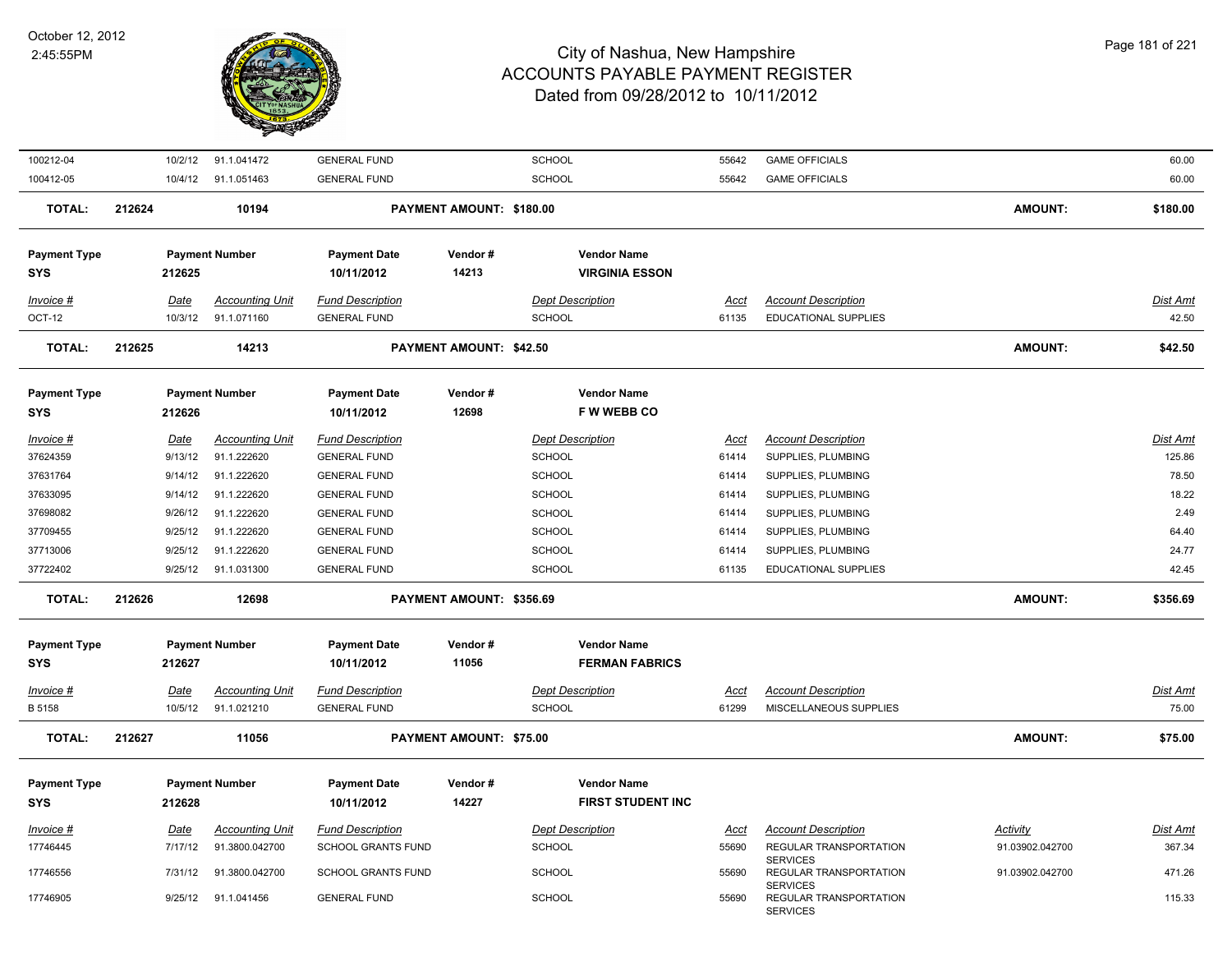

| 17746905            | 9/25/12     | 91.1.041467            | <b>GENERAL FUND</b>     |                                | <b>SCHOOL</b>           | 55690                               | REGULAR TRANSPORTATION                                       |                | 115.32     |
|---------------------|-------------|------------------------|-------------------------|--------------------------------|-------------------------|-------------------------------------|--------------------------------------------------------------|----------------|------------|
| 17746906            | 9/25/12     | 91.1.041472            | <b>GENERAL FUND</b>     |                                | <b>SCHOOL</b>           | 55690                               | <b>SERVICES</b><br>REGULAR TRANSPORTATION<br><b>SERVICES</b> |                | 141.37     |
| 17746907            | 9/25/12     | 91.1.041467            | <b>GENERAL FUND</b>     |                                | <b>SCHOOL</b>           | 55690                               | REGULAR TRANSPORTATION                                       |                | 184.82     |
| 17746908            | 9/25/12     | 91.1.041467            | <b>GENERAL FUND</b>     |                                | <b>SCHOOL</b>           | 55690                               | <b>SERVICES</b><br>REGULAR TRANSPORTATION<br><b>SERVICES</b> |                | 146.34     |
| 17746937            | 9/25/12     | 91.1.041455            | <b>GENERAL FUND</b>     |                                | <b>SCHOOL</b>           | 55690                               | REGULAR TRANSPORTATION<br><b>SERVICES</b>                    |                | 62.62      |
| 17746937            | 9/25/12     | 91.1.041466            | <b>GENERAL FUND</b>     |                                | <b>SCHOOL</b>           | 55690                               | REGULAR TRANSPORTATION                                       |                | 62.62      |
| 17746938            | 9/25/12     | 91.1.041441            | <b>GENERAL FUND</b>     |                                | <b>SCHOOL</b>           | 55690                               | <b>SERVICES</b><br>REGULAR TRANSPORTATION<br><b>SERVICES</b> |                | 339.27     |
| 17746939            | 9/25/12     | 91.1.041450            | <b>GENERAL FUND</b>     |                                | <b>SCHOOL</b>           | 55690                               | REGULAR TRANSPORTATION<br><b>SERVICES</b>                    |                | 142.04     |
| 17746940            | 9/25/12     | 91.1.041438            | <b>GENERAL FUND</b>     |                                | <b>SCHOOL</b>           | 55690                               | REGULAR TRANSPORTATION<br><b>SERVICES</b>                    |                | 125.88     |
| 17746940            | 9/25/12     | 91.1.041439            | <b>GENERAL FUND</b>     |                                | <b>SCHOOL</b>           | 55690                               | REGULAR TRANSPORTATION<br><b>SERVICES</b>                    |                | 125.88     |
| 17746960            | 9/25/12     | 91.1.041440            | <b>GENERAL FUND</b>     |                                | <b>SCHOOL</b>           | 55690                               | REGULAR TRANSPORTATION<br><b>SERVICES</b>                    |                | 76.06      |
| 17746960            | 9/25/12     | 91.1.041470            | <b>GENERAL FUND</b>     |                                | <b>SCHOOL</b>           | 55690                               | REGULAR TRANSPORTATION<br><b>SERVICES</b>                    |                | 76.06      |
| 17746961            | 9/25/12     | 91.1.041462            | <b>GENERAL FUND</b>     |                                | <b>SCHOOL</b>           | 55690                               | REGULAR TRANSPORTATION<br><b>SERVICES</b>                    |                | 87.54      |
| 17746961            | 9/25/12     | 91.1.041472            | <b>GENERAL FUND</b>     |                                | <b>SCHOOL</b>           | 55690                               | REGULAR TRANSPORTATION<br><b>SERVICES</b>                    |                | 87.55      |
| 17747019            | 10/2/12     | 91.1.041466            | <b>GENERAL FUND</b>     |                                | <b>SCHOOL</b>           | 55690                               | REGULAR TRANSPORTATION                                       |                | 24.98      |
| 17747019            | 10/2/12     | 91.1.041467            | <b>GENERAL FUND</b>     |                                | <b>SCHOOL</b>           | 55690                               | <b>SERVICES</b><br>REGULAR TRANSPORTATION<br><b>SERVICES</b> |                | 24.98      |
| <b>TOTAL:</b>       | 212628      | 14227                  |                         | PAYMENT AMOUNT: \$2,777.26     |                         |                                     |                                                              | <b>AMOUNT:</b> | \$2,777.26 |
| <b>Payment Type</b> |             | <b>Payment Number</b>  | <b>Payment Date</b>     | Vendor#                        | <b>Vendor Name</b>      |                                     |                                                              |                |            |
| SYS                 | 212629      |                        | 10/11/2012              | 14232                          |                         | <b>FOLLETT EDUCATIONAL SERVICES</b> |                                                              |                |            |
| Invoice #           | Date        | <b>Accounting Unit</b> | <b>Fund Description</b> |                                | <b>Dept Description</b> | Acct                                | <b>Account Description</b>                                   |                | Dist Amt   |
| 1361995A            | 9/18/12     | 91.1.051160            | <b>GENERAL FUND</b>     |                                | <b>SCHOOL</b>           | 61135                               | EDUCATIONAL SUPPLIES                                         |                | 70.98      |
| <b>CREDIT</b>       | 3/6/12      | 91.1.051160            | <b>GENERAL FUND</b>     |                                | <b>SCHOOL</b>           | 61135                               | EDUCATIONAL SUPPLIES                                         |                | $-44.88$   |
| <b>TOTAL:</b>       | 212629      | 14232                  |                         | <b>PAYMENT AMOUNT: \$26.10</b> |                         |                                     |                                                              | <b>AMOUNT:</b> | \$26.10    |
| <b>Payment Type</b> |             | <b>Payment Number</b>  | <b>Payment Date</b>     | Vendor#                        | <b>Vendor Name</b>      |                                     |                                                              |                |            |
| <b>SYS</b>          | 212630      |                        | 10/11/2012              | 12735                          |                         | <b>FOLLETT LIBRARY RESOURCES</b>    |                                                              |                |            |
| <u>Invoice #</u>    | <u>Date</u> | <b>Accounting Unit</b> | <b>Fund Description</b> |                                | <b>Dept Description</b> | <u>Acct</u>                         | <b>Account Description</b>                                   |                | Dist Amt   |
| 638859-2            | 7/26/12     | 91.1.032220            | <b>GENERAL FUND</b>     |                                | <b>SCHOOL</b>           | 61814                               | <b>MEDIA</b>                                                 |                | 4,074.96   |
| 658420-5            | 9/12/12     | 91.1.132220            | <b>GENERAL FUND</b>     |                                | <b>SCHOOL</b>           | 61814                               | <b>MEDIA</b>                                                 |                | 236.79     |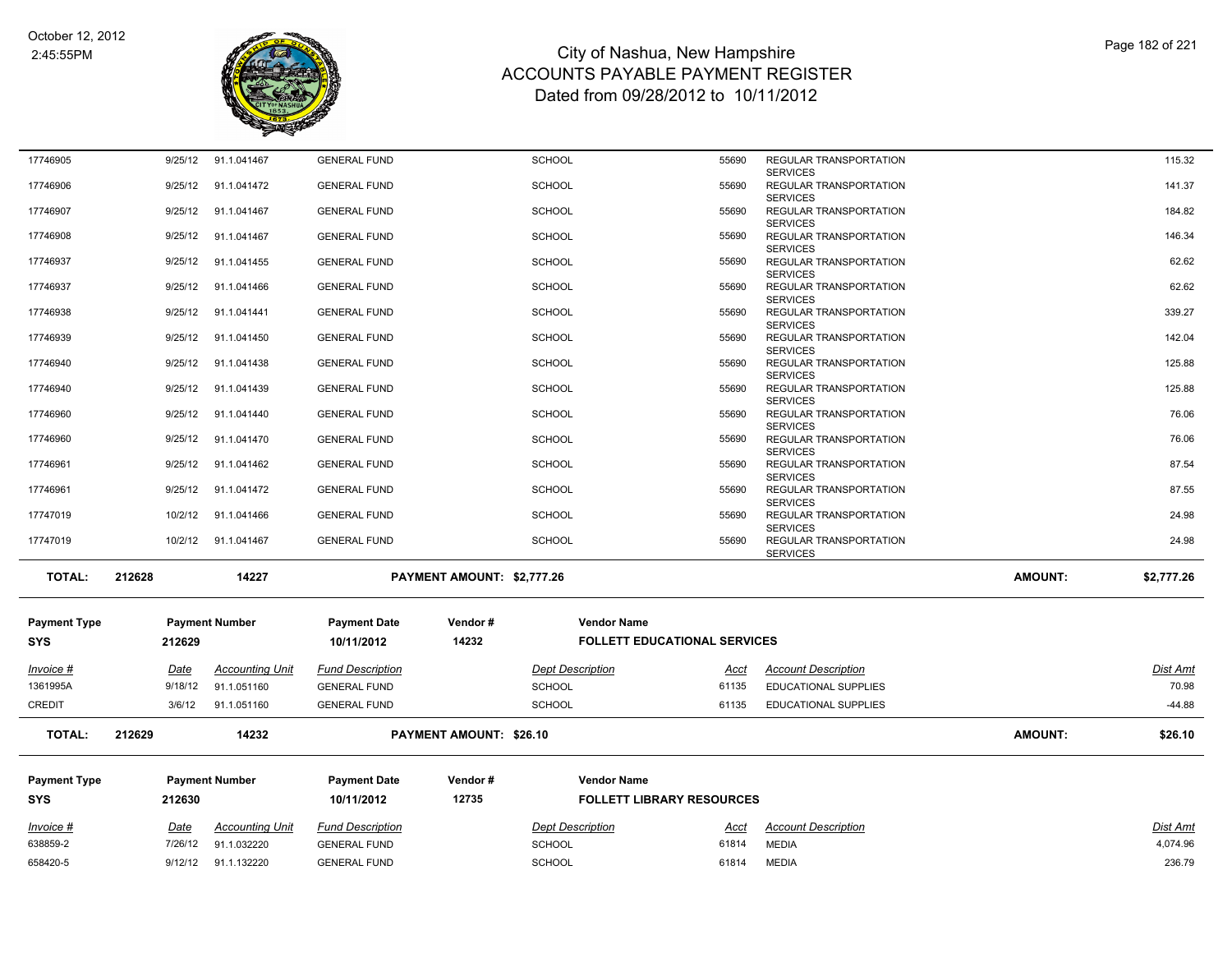

| <b>TOTAL:</b>                     | 212630 |                            | 12735                                                |                                                                       | PAYMENT AMOUNT: \$4,311.75 |                                                    |                        |                                                                        | <b>AMOUNT:</b>         | \$4,311.75                  |
|-----------------------------------|--------|----------------------------|------------------------------------------------------|-----------------------------------------------------------------------|----------------------------|----------------------------------------------------|------------------------|------------------------------------------------------------------------|------------------------|-----------------------------|
| <b>Payment Type</b><br><b>SYS</b> |        | 212631                     | <b>Payment Number</b>                                | <b>Payment Date</b><br>10/11/2012                                     | Vendor#<br>12745           | <b>Vendor Name</b><br><b>FRANKLIN PAINT CO INC</b> |                        |                                                                        |                        |                             |
| Invoice #<br>116493               |        | Date<br>9/25/12            | <b>Accounting Unit</b><br>91.1.222630                | <b>Fund Description</b><br><b>GENERAL FUND</b>                        |                            | <b>Dept Description</b><br>SCHOOL                  | Acct<br>61599          | <b>Account Description</b><br><b>GROUNDS MAINTENANCE SUPPLIES</b>      |                        | Dist Amt<br>672.81          |
| <b>TOTAL:</b>                     | 212631 |                            | 12745                                                |                                                                       | PAYMENT AMOUNT: \$672.81   |                                                    |                        |                                                                        | <b>AMOUNT:</b>         | \$672.81                    |
| <b>Payment Type</b><br><b>SYS</b> |        | 212632                     | <b>Payment Number</b>                                | <b>Payment Date</b><br>10/11/2012                                     | Vendor#<br>12751           | <b>Vendor Name</b><br><b>FREY SCIENTIFIC</b>       |                        |                                                                        |                        |                             |
| Invoice #<br>202500931664         |        | Date<br>9/21/12            | <b>Accounting Unit</b><br>91.1.061113                | <b>Fund Description</b><br><b>GENERAL FUND</b>                        |                            | <b>Dept Description</b><br>SCHOOL                  | <u>Acct</u><br>61135   | <b>Account Description</b><br>EDUCATIONAL SUPPLIES                     |                        | <b>Dist Amt</b><br>78.48    |
| <b>TOTAL:</b>                     | 212632 |                            | 12751                                                |                                                                       | PAYMENT AMOUNT: \$78.48    |                                                    |                        |                                                                        | <b>AMOUNT:</b>         | \$78.48                     |
| <b>Payment Type</b><br><b>SYS</b> |        | 212633                     | <b>Payment Number</b>                                | <b>Payment Date</b><br>10/11/2012                                     | Vendor#<br>12752           | <b>Vendor Name</b><br><b>JOHN FULTON</b>           |                        |                                                                        |                        |                             |
| Invoice #<br>100312-04            |        | <b>Date</b><br>10/3/12     | <b>Accounting Unit</b><br>91.1.041462                | <b>Fund Description</b><br><b>GENERAL FUND</b>                        |                            | <b>Dept Description</b><br>SCHOOL                  | <b>Acct</b><br>55642   | <b>Account Description</b><br><b>GAME OFFICIALS</b>                    |                        | Dist Amt<br>80.00           |
| 100312-04<br><b>TOTAL:</b>        | 212633 | 10/3/12                    | 91.1.041472<br>12752                                 | <b>GENERAL FUND</b>                                                   | PAYMENT AMOUNT: \$130.00   | SCHOOL                                             | 55642                  | <b>GAME OFFICIALS</b>                                                  | <b>AMOUNT:</b>         | 50.00<br>\$130.00           |
| <b>Payment Type</b>               |        |                            | <b>Payment Number</b>                                | <b>Payment Date</b>                                                   | Vendor#                    | <b>Vendor Name</b>                                 |                        |                                                                        | Payee Name             |                             |
| <b>SYS</b>                        |        | 212634                     |                                                      | 10/11/2012                                                            | 12698                      | <b>FWWEBBCO</b>                                    |                        |                                                                        | <b>FW WEBB COMPANY</b> |                             |
| Invoice #<br>37701468<br>37739258 |        | Date<br>9/24/12<br>9/27/12 | <b>Accounting Unit</b><br>91.1.222620<br>91.1.222620 | <b>Fund Description</b><br><b>GENERAL FUND</b><br><b>GENERAL FUND</b> |                            | <b>Dept Description</b><br>SCHOOL<br>SCHOOL        | Acct<br>61414<br>61414 | <b>Account Description</b><br>SUPPLIES, PLUMBING<br>SUPPLIES, PLUMBING |                        | Dist Amt<br>17.52<br>108.79 |
| <b>TOTAL:</b>                     | 212634 |                            | 12698                                                |                                                                       | PAYMENT AMOUNT: \$126.31   |                                                    |                        |                                                                        | <b>AMOUNT:</b>         | \$126.31                    |
| <b>Payment Type</b>               |        |                            | <b>Payment Number</b>                                | <b>Payment Date</b>                                                   | Vendor#                    | <b>Vendor Name</b>                                 |                        |                                                                        |                        |                             |
| <b>SYS</b>                        |        | 212635                     |                                                      | 10/11/2012                                                            | 14247                      | <b>GARELICK FARMS LYNN</b>                         |                        |                                                                        |                        |                             |
| Invoice #                         |        | <u>Date</u>                | <b>Accounting Unit</b>                               | <b>Fund Description</b>                                               |                            | <b>Dept Description</b>                            | <u>Acct</u>            | <b>Account Description</b>                                             | <b>Activity</b>        | <b>Dist Amt</b>             |
| 9752947                           |        | 9/15/12                    | 91.2222.991490                                       | AFTER SCHOOL PROGRAM                                                  |                            | SCHOOL                                             | 61299                  | MISCELLANEOUS SUPPLIES                                                 |                        | 91.82                       |
| 9752948<br>9752952                |        | 9/15/12<br>9/15/12         | 91.2222.991490<br>91.2222.991490                     | AFTER SCHOOL PROGRAM<br>AFTER SCHOOL PROGRAM                          |                            | SCHOOL<br>SCHOOL                                   | 61299<br>61299         | MISCELLANEOUS SUPPLIES<br>MISCELLANEOUS SUPPLIES                       |                        | 84.91<br>31.50              |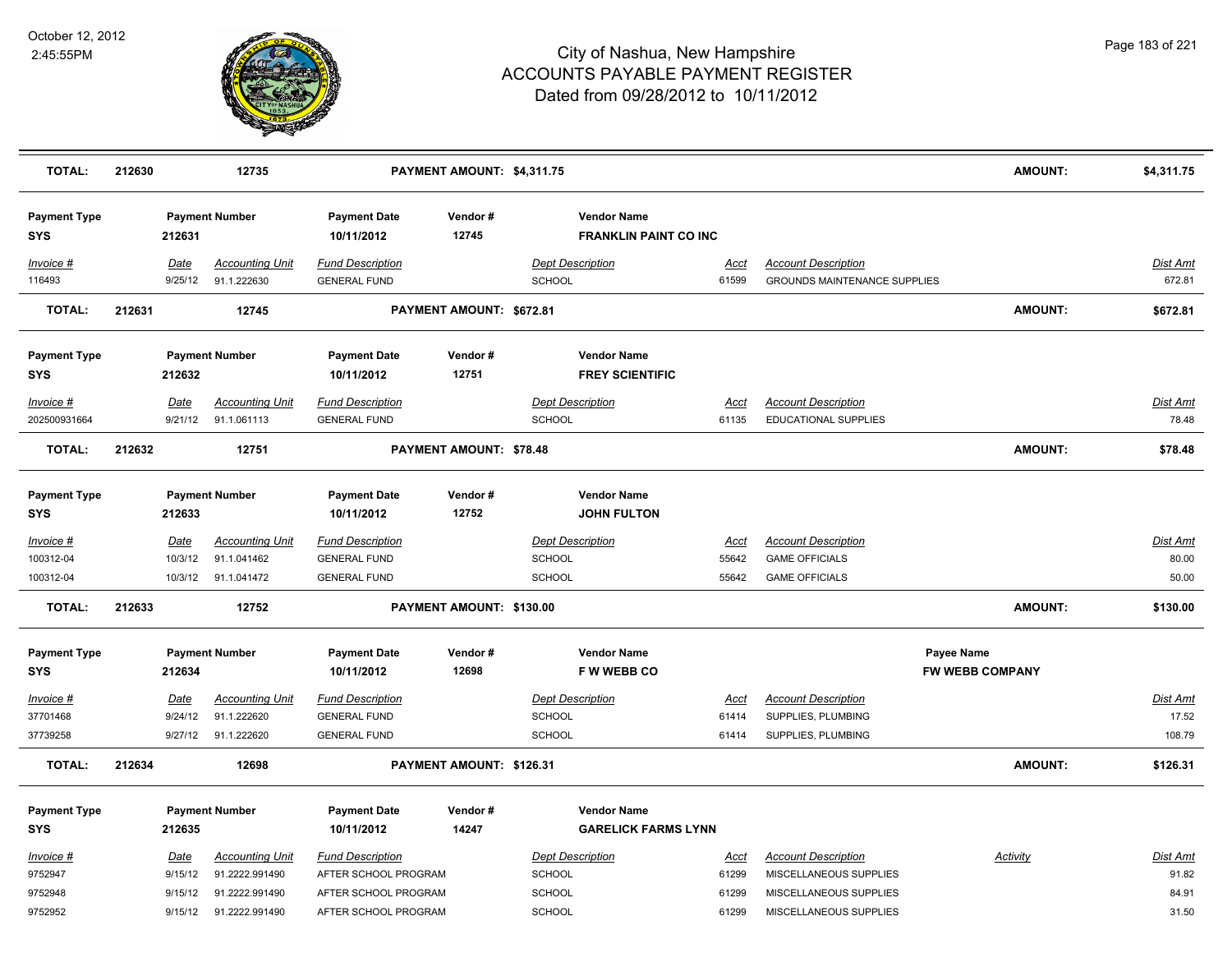

| 9752955                           | 9/15/12 | 91.3800.991490         | <b>SCHOOL GRANTS FUND</b>         |                             | <b>SCHOOL</b>                                  | 61299 | MISCELLANEOUS SUPPLIES     | 91.03463.991490 | 46.99       |
|-----------------------------------|---------|------------------------|-----------------------------------|-----------------------------|------------------------------------------------|-------|----------------------------|-----------------|-------------|
| 9752956                           | 9/15/12 | 91.3800.991490         | <b>SCHOOL GRANTS FUND</b>         |                             | SCHOOL                                         | 61299 | MISCELLANEOUS SUPPLIES     | 91.03463.991490 | 23.20       |
| 9752957                           | 9/15/12 | 91.3800.991490         | <b>SCHOOL GRANTS FUND</b>         |                             | <b>SCHOOL</b>                                  | 61299 | MISCELLANEOUS SUPPLIES     | 91.03463.991490 | 47.12       |
| 9767737                           | 9/22/12 | 91.2100.033120         | <b>FOOD SERVICES</b>              |                             | <b>SCHOOL</b>                                  | 61214 | FOOD, FOOD SERVICE PROGRAM |                 | 1,685.17    |
| 9767738                           | 9/22/12 | 91.2100.133120         | <b>FOOD SERVICES</b>              |                             | <b>SCHOOL</b>                                  | 61214 | FOOD, FOOD SERVICE PROGRAM |                 | 489.93      |
| 9767739                           | 9/22/12 | 91.2100.113120         | <b>FOOD SERVICES</b>              |                             | <b>SCHOOL</b>                                  | 61214 | FOOD, FOOD SERVICE PROGRAM |                 | 334.86      |
| 9767740                           | 9/22/12 | 91.2100.123120         | <b>FOOD SERVICES</b>              |                             | SCHOOL                                         | 61214 | FOOD, FOOD SERVICE PROGRAM |                 | 362.19      |
| 9767741                           | 9/22/12 | 91.2100.183120         | <b>FOOD SERVICES</b>              |                             | <b>SCHOOL</b>                                  | 61214 | FOOD, FOOD SERVICE PROGRAM |                 | 381.57      |
| 9767743                           | 9/22/12 | 91.2100.143120         | <b>FOOD SERVICES</b>              |                             | <b>SCHOOL</b>                                  | 61214 | FOOD, FOOD SERVICE PROGRAM |                 | 819.31      |
| 9767744                           | 9/22/12 | 91.2100.153120         | <b>FOOD SERVICES</b>              |                             | <b>SCHOOL</b>                                  | 61214 | FOOD, FOOD SERVICE PROGRAM |                 | 901.51      |
| 9767745                           | 9/22/12 | 91.2100.063120         | <b>FOOD SERVICES</b>              |                             | <b>SCHOOL</b>                                  | 61214 | FOOD, FOOD SERVICE PROGRAM |                 | 1,273.42    |
| 9767746                           | 9/22/12 | 91.2100.193120         | <b>FOOD SERVICES</b>              |                             | <b>SCHOOL</b>                                  | 61214 | FOOD, FOOD SERVICE PROGRAM |                 | 494.41      |
| 9767747                           | 9/22/12 | 91.2100.163120         | <b>FOOD SERVICES</b>              |                             | <b>SCHOOL</b>                                  | 61214 | FOOD, FOOD SERVICE PROGRAM |                 | 878.86      |
| 9767748                           | 9/22/12 | 91.2100.203120         | <b>FOOD SERVICES</b>              |                             | <b>SCHOOL</b>                                  | 61214 | FOOD, FOOD SERVICE PROGRAM |                 | 552.15      |
| 9767749                           | 9/22/12 | 91.2100.053120         | <b>FOOD SERVICES</b>              |                             | SCHOOL                                         | 61214 | FOOD, FOOD SERVICE PROGRAM |                 | 1,726.15    |
| 9767750                           | 9/22/12 | 91.2100.043120         | <b>FOOD SERVICES</b>              |                             | <b>SCHOOL</b>                                  | 61214 | FOOD, FOOD SERVICE PROGRAM |                 | 1,816.56    |
| 9767752                           | 9/22/12 | 91.2222.991490         | AFTER SCHOOL PROGRAM              |                             | <b>SCHOOL</b>                                  | 61299 | MISCELLANEOUS SUPPLIES     |                 | 75.55       |
| 9767753                           | 9/22/12 | 91.2100.103120         | <b>FOOD SERVICES</b>              |                             | <b>SCHOOL</b>                                  | 61214 | FOOD, FOOD SERVICE PROGRAM |                 | 426.11      |
| 9767754                           | 9/22/12 | 91.2100.173120         | <b>FOOD SERVICES</b>              |                             | <b>SCHOOL</b>                                  | 61214 | FOOD, FOOD SERVICE PROGRAM |                 | 373.97      |
| 9767755                           | 9/22/12 | 91.2100.073120         | <b>FOOD SERVICES</b>              |                             | <b>SCHOOL</b>                                  | 61214 | FOOD, FOOD SERVICE PROGRAM |                 | 1,366.23    |
| 9767756                           | 9/22/12 | 91.2222.991490         | AFTER SCHOOL PROGRAM              |                             | <b>SCHOOL</b>                                  | 61299 | MISCELLANEOUS SUPPLIES     |                 | 71.17       |
| 9767758                           | 9/22/12 | 91.2100.053120         | <b>FOOD SERVICES</b>              |                             | <b>SCHOOL</b>                                  | 61214 | FOOD, FOOD SERVICE PROGRAM |                 | 1,068.00    |
| 9767759                           | 9/22/12 | 91.3800.991490         | <b>SCHOOL GRANTS FUND</b>         |                             | <b>SCHOOL</b>                                  | 61299 | MISCELLANEOUS SUPPLIES     | 91.03463.991490 | 21.50       |
| 9767760                           | 9/22/12 | 91.3800.991490         | <b>SCHOOL GRANTS FUND</b>         |                             | <b>SCHOOL</b>                                  | 61299 | MISCELLANEOUS SUPPLIES     | 91.03463.991490 | 34.45       |
| <b>TOTAL:</b>                     | 212635  | 14247                  |                                   | PAYMENT AMOUNT: \$15,478.61 |                                                |       |                            | AMOUNT:         | \$15,478.61 |
|                                   |         |                        |                                   |                             |                                                |       |                            |                 |             |
| <b>Payment Type</b>               |         | <b>Payment Number</b>  | <b>Payment Date</b><br>10/11/2012 | Vendor#<br>14255            | <b>Vendor Name</b>                             |       |                            |                 |             |
| <b>SYS</b>                        | 212636  |                        |                                   |                             | <b>GILLS PIZZA CO</b>                          |       |                            |                 |             |
| Invoice #                         | Date    | <b>Accounting Unit</b> | <b>Fund Description</b>           |                             | <b>Dept Description</b>                        | Acct  | <b>Account Description</b> |                 | Dist Amt    |
| 5641                              | 9/28/12 | 91.2100.033120         | <b>FOOD SERVICES</b>              |                             | <b>SCHOOL</b>                                  | 61214 | FOOD, FOOD SERVICE PROGRAM |                 | 497.00      |
| 5709                              | 10/5/12 | 91.2100.033120         | <b>FOOD SERVICES</b>              |                             | <b>SCHOOL</b>                                  | 61214 | FOOD, FOOD SERVICE PROGRAM |                 | 403.00      |
| 5713                              | 10/5/12 | 91.2100.053120         | <b>FOOD SERVICES</b>              |                             | <b>SCHOOL</b>                                  | 61214 | FOOD, FOOD SERVICE PROGRAM |                 | 590.00      |
| <b>TOTAL:</b>                     | 212636  | 14255                  |                                   | PAYMENT AMOUNT: \$1,490.00  |                                                |       |                            | AMOUNT:         | \$1,490.00  |
|                                   |         |                        |                                   |                             |                                                |       |                            |                 |             |
| <b>Payment Type</b><br><b>SYS</b> |         | <b>Payment Number</b>  | <b>Payment Date</b><br>10/11/2012 | Vendor#<br>12789            | <b>Vendor Name</b><br><b>GOVCONNECTION INC</b> |       |                            |                 |             |
|                                   | 212637  |                        |                                   |                             |                                                |       |                            |                 |             |
| Invoice #                         | Date    | <b>Accounting Unit</b> | <b>Fund Description</b>           |                             | <b>Dept Description</b>                        | Acct  | <b>Account Description</b> |                 | Dist Amt    |
| 49512198                          | 9/26/12 | 91.1.041160            | <b>GENERAL FUND</b>               |                             | <b>SCHOOL</b>                                  | 71999 | MISCELLANEOUS EQUIPMENT    |                 | 810.67      |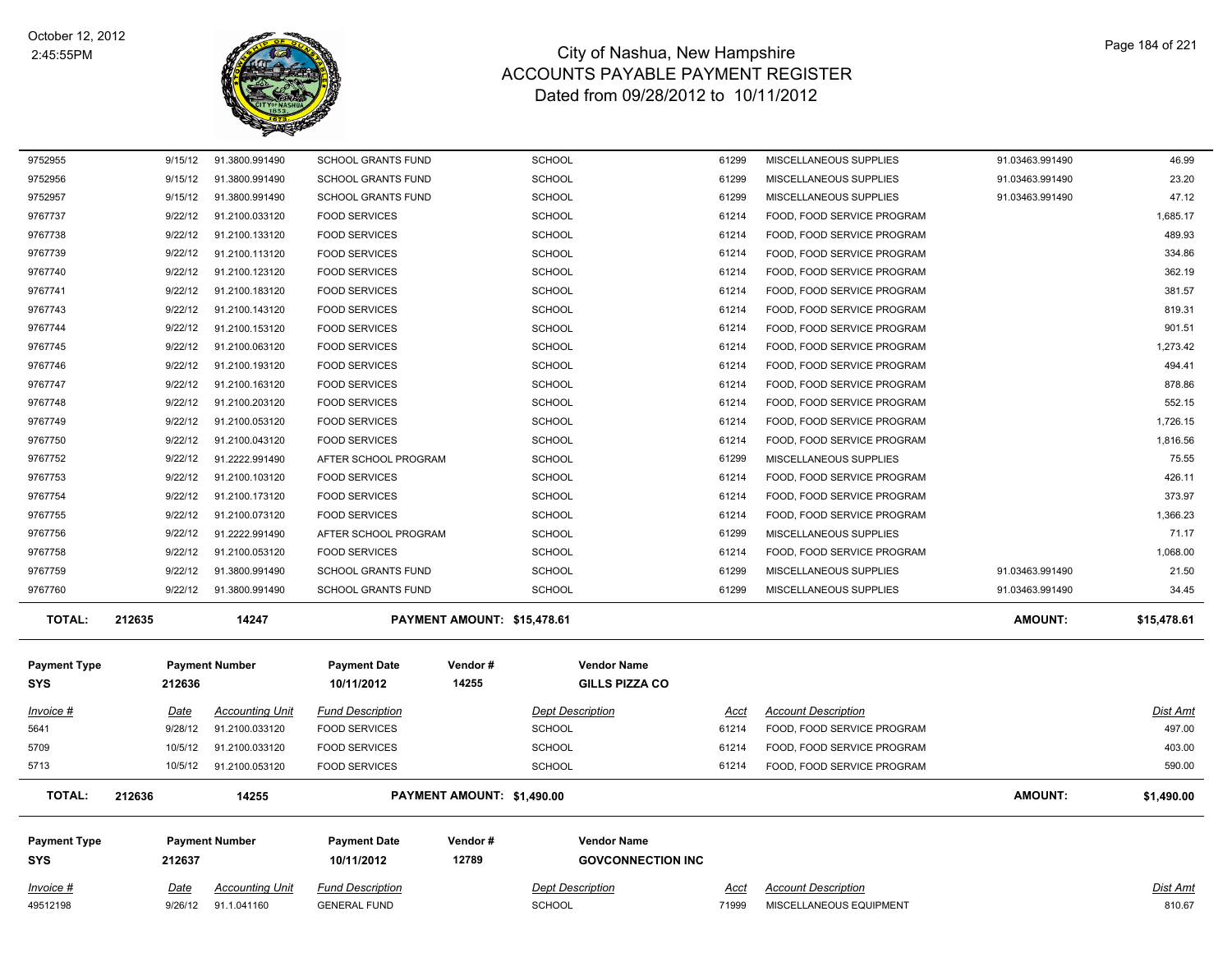

| <b>TOTAL:</b>                     | 212637 |                       | 12789                                    |                                                      | PAYMENT AMOUNT: \$810.67       |                                           |                                      |                                                        | <b>AMOUNT:</b>                     | \$810.67                 |
|-----------------------------------|--------|-----------------------|------------------------------------------|------------------------------------------------------|--------------------------------|-------------------------------------------|--------------------------------------|--------------------------------------------------------|------------------------------------|--------------------------|
| <b>Payment Type</b><br><b>SYS</b> |        | 212638                | <b>Payment Number</b>                    | <b>Payment Date</b><br>10/11/2012                    | Vendor#<br>10853               | <b>Vendor Name</b><br><b>GRAINGER</b>     |                                      |                                                        |                                    |                          |
| $Invoice$ #<br>9935426453         |        | Date<br>9/25/12       | <b>Accounting Unit</b><br>91.1.222620    | <b>Fund Description</b><br><b>GENERAL FUND</b>       |                                | <b>Dept Description</b><br><b>SCHOOL</b>  | <u>Acct</u><br>61421                 | <b>Account Description</b><br>SUPPLIES, HVAC           |                                    | Dist Amt<br>388.13       |
| <b>TOTAL:</b>                     | 212638 |                       | 10853                                    |                                                      | PAYMENT AMOUNT: \$388.13       |                                           |                                      |                                                        | <b>AMOUNT:</b>                     | \$388.13                 |
| <b>Payment Type</b>               |        |                       | <b>Payment Number</b>                    | <b>Payment Date</b>                                  | Vendor#                        | <b>Vendor Name</b>                        |                                      |                                                        |                                    |                          |
| <b>SYS</b>                        |        | 212639                |                                          | 10/11/2012                                           | 12798                          |                                           | <b>GRANITE STATE SHUTTLE SERVICE</b> |                                                        |                                    |                          |
| Invoice #                         |        | Date                  | <b>Accounting Unit</b>                   | <b>Fund Description</b>                              |                                | <b>Dept Description</b>                   | Acct                                 | <b>Account Description</b>                             |                                    | Dist Amt                 |
| 600912                            |        | 10/1/12               | 91.1.012320                              | <b>GENERAL FUND</b>                                  |                                | <b>SCHOOL</b>                             | 53628                                | <b>CONTRACT SERVICES</b>                               |                                    | 152.00                   |
| <b>TOTAL:</b>                     | 212639 |                       | 12798                                    |                                                      | PAYMENT AMOUNT: \$152.00       |                                           |                                      |                                                        | <b>AMOUNT:</b>                     | \$152.00                 |
| <b>Payment Type</b><br><b>SYS</b> |        | 212640                | <b>Payment Number</b>                    | <b>Payment Date</b><br>10/11/2012                    | Vendor#<br>12196               | <b>Vendor Name</b><br><b>TRACY GRAY</b>   |                                      |                                                        |                                    |                          |
| Invoice #<br><b>SEP-12</b>        |        | <u>Date</u><br>9/9/12 | <b>Accounting Unit</b><br>91.3800.991490 | <b>Fund Description</b><br>SCHOOL GRANTS FUND        |                                | <b>Dept Description</b><br><b>SCHOOL</b>  | <u>Acct</u><br>61299                 | <b>Account Description</b><br>MISCELLANEOUS SUPPLIES   | <u>Activity</u><br>91.03463.991490 | <u>Dist Amt</u><br>44.58 |
| <b>TOTAL:</b>                     | 212640 |                       | 12196                                    |                                                      | PAYMENT AMOUNT: \$44.58        |                                           |                                      |                                                        | <b>AMOUNT:</b>                     | \$44.58                  |
| <b>Payment Type</b><br><b>SYS</b> |        | 212641                | <b>Payment Number</b>                    | <b>Payment Date</b><br>10/11/2012                    | Vendor#<br>14280               | <b>Vendor Name</b><br><b>KAREN GUSTIN</b> |                                      |                                                        |                                    |                          |
| Invoice #                         |        | Date                  | <b>Accounting Unit</b>                   | <b>Fund Description</b>                              |                                | <b>Dept Description</b>                   | <b>Acct</b>                          | <b>Account Description</b>                             |                                    | Dist Amt                 |
| <b>WALMART - DRCRISP</b>          |        | 10/6/12               | 91.2100.143120                           | <b>FOOD SERVICES</b>                                 |                                | <b>SCHOOL</b>                             | 61214                                | FOOD, FOOD SERVICE PROGRAM                             |                                    | 5.00                     |
| <b>TOTAL:</b>                     | 212641 |                       | 14280                                    |                                                      | PAYMENT AMOUNT: \$5.00         |                                           |                                      |                                                        | <b>AMOUNT:</b>                     | \$5.00                   |
| <b>Payment Type</b>               |        |                       | <b>Payment Number</b>                    | <b>Payment Date</b>                                  | Vendor#                        | <b>Vendor Name</b>                        |                                      |                                                        |                                    |                          |
| <b>SYS</b>                        |        | 212642                |                                          | 10/11/2012                                           | 11231                          | <b>JEANNA HAMILTON</b>                    |                                      |                                                        |                                    |                          |
|                                   |        |                       |                                          |                                                      |                                |                                           |                                      |                                                        |                                    |                          |
| $Invoice$ #<br>09/27              |        | Date<br>10/4/12       | <b>Accounting Unit</b><br>91.3800.021500 | <b>Fund Description</b><br><b>SCHOOL GRANTS FUND</b> |                                | <b>Dept Description</b><br><b>SCHOOL</b>  | <u>Acct</u><br>53628                 | <b>Account Description</b><br><b>CONTRACT SERVICES</b> | <b>Activity</b><br>91.03953.021500 | <u>Dist Amt</u><br>37.50 |
|                                   |        |                       |                                          |                                                      |                                |                                           |                                      |                                                        |                                    |                          |
| <b>TOTAL:</b>                     | 212642 |                       | 11231                                    |                                                      | <b>PAYMENT AMOUNT: \$37.50</b> |                                           |                                      |                                                        | <b>AMOUNT:</b>                     | \$37.50                  |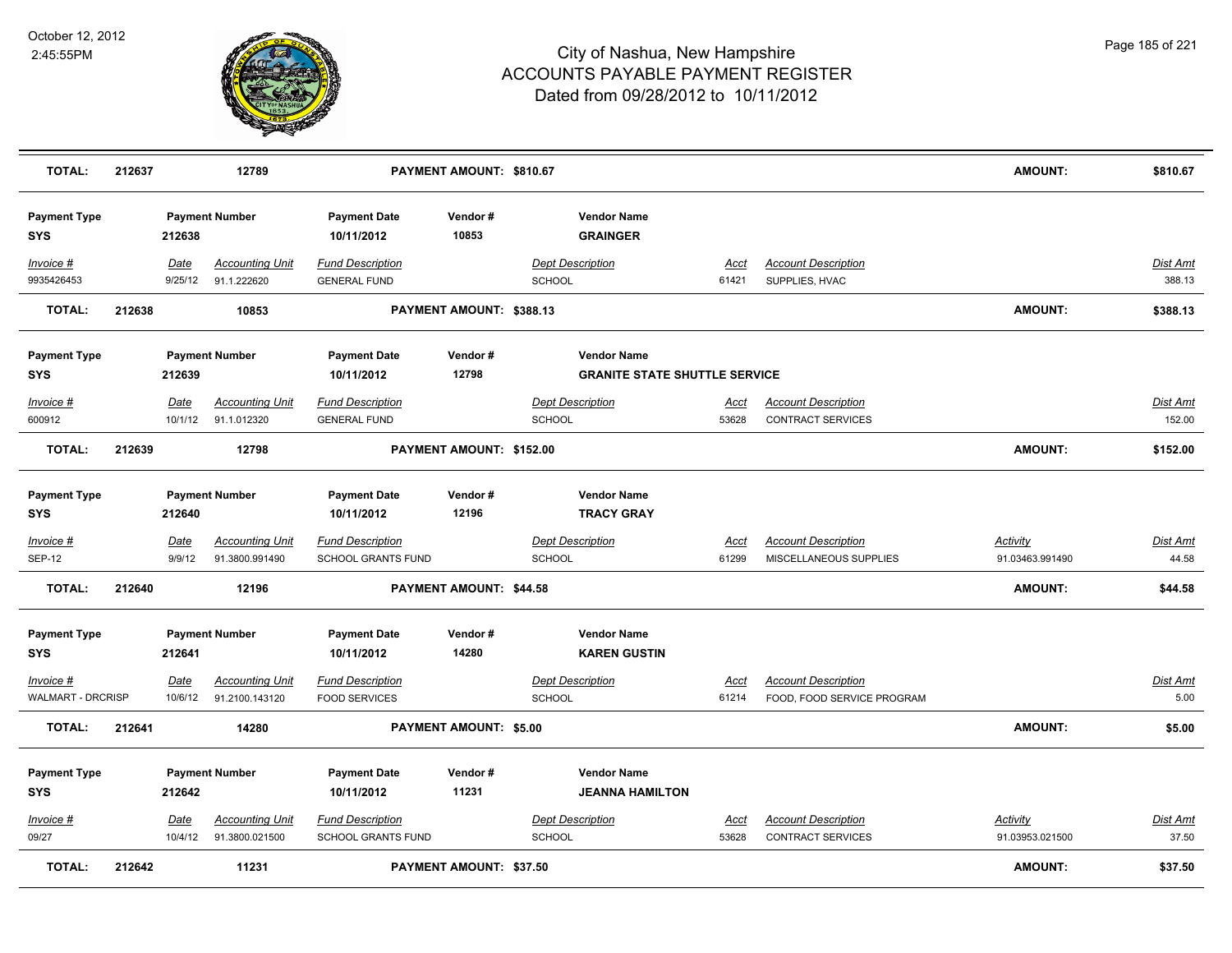

| <b>Payment Type</b> |        |             | <b>Payment Number</b>  | <b>Payment Date</b>       | Vendor#                        | <b>Vendor Name</b>                   |             |                                                      |                 |                 |
|---------------------|--------|-------------|------------------------|---------------------------|--------------------------------|--------------------------------------|-------------|------------------------------------------------------|-----------------|-----------------|
| <b>SYS</b>          |        | 212643      |                        | 10/11/2012                | 10250                          | HAMPSTEAD HOME HEALTH CARE INC       |             |                                                      |                 |                 |
| Invoice #           |        | Date        | <b>Accounting Unit</b> | <b>Fund Description</b>   |                                | <b>Dept Description</b>              | <u>Acct</u> | <b>Account Description</b>                           | Activity        | Dist Amt        |
| 4896                |        | 9/21/12     | 91.3800.022190         | SCHOOL GRANTS FUND        |                                | SCHOOL                               | 53628       | CONTRACT SERVICES                                    | 91.03953.022190 | 1,176.00        |
| 4897                |        | 9/21/12     | 91.3800.022190         | SCHOOL GRANTS FUND        |                                | SCHOOL                               | 53628       | CONTRACT SERVICES                                    | 91.03953.022190 | 1,920.00        |
| <b>TOTAL:</b>       | 212643 |             | 10250                  |                           | PAYMENT AMOUNT: \$3,096.00     |                                      |             |                                                      | AMOUNT:         | \$3,096.00      |
| <b>Payment Type</b> |        |             | <b>Payment Number</b>  | <b>Payment Date</b>       | Vendor#                        | <b>Vendor Name</b>                   |             |                                                      |                 |                 |
| SYS                 |        | 212644      |                        | 10/11/2012                | 12846                          | <b>HEATING SPECIALTIES OF NH INC</b> |             |                                                      |                 |                 |
| Invoice #           |        | Date        | <b>Accounting Unit</b> | <b>Fund Description</b>   |                                | <b>Dept Description</b>              | Acct        | <b>Account Description</b>                           |                 | Dist Amt        |
| B 47701             |        | 9/24/12     | 91.1.222620            | <b>GENERAL FUND</b>       |                                | SCHOOL                               | 61421       | SUPPLIES, HVAC                                       |                 | 151.49          |
| <b>TOTAL:</b>       | 212644 |             | 12846                  |                           | PAYMENT AMOUNT: \$151.49       |                                      |             |                                                      | AMOUNT:         | \$151.49        |
| <b>Payment Type</b> |        |             | <b>Payment Number</b>  | <b>Payment Date</b>       | Vendor#                        | <b>Vendor Name</b>                   |             |                                                      |                 |                 |
| SYS                 |        | 212645      |                        | 10/11/2012                | 12849                          | <b>HEINEMANN</b>                     |             |                                                      |                 |                 |
| Invoice #           |        | Date        | <b>Accounting Unit</b> | <b>Fund Description</b>   |                                | <b>Dept Description</b>              | Acct        | <b>Account Description</b>                           | Activity        | Dist Amt        |
| 6114572             |        | 9/24/12     | 91.3800.091271         | SCHOOL GRANTS FUND        |                                | SCHOOL                               | 61135       | EDUCATIONAL SUPPLIES                                 | 91.03763.091271 | 4,860.00        |
| 6121419             |        | 10/3/12     | 91.3800.091271         | SCHOOL GRANTS FUND        |                                | SCHOOL                               | 61135       | <b>EDUCATIONAL SUPPLIES</b>                          | 91.03763.091271 | 4,815.00        |
| 993924              |        | 10/3/12     | 91.3800.091271         | <b>SCHOOL GRANTS FUND</b> |                                | <b>SCHOOL</b>                        | 61135       | <b>EDUCATIONAL SUPPLIES</b>                          | 91.03763.091271 | $-4,860.00$     |
| <b>TOTAL:</b>       | 212645 |             | 12849                  |                           | PAYMENT AMOUNT: \$4,815.00     |                                      |             |                                                      | <b>AMOUNT:</b>  | \$4,815.00      |
| <b>Payment Type</b> |        |             | <b>Payment Number</b>  | <b>Payment Date</b>       | Vendor#                        | <b>Vendor Name</b>                   |             |                                                      |                 |                 |
| <b>SYS</b>          |        | 212646      |                        | 10/11/2012                | 12859                          | <b>HOBART SERVICE</b>                |             |                                                      |                 |                 |
| <u>Invoice #</u>    |        | Date        | <b>Accounting Unit</b> | <b>Fund Description</b>   |                                | <b>Dept Description</b>              | <u>Acct</u> | <b>Account Description</b>                           |                 | <u>Dist Amt</u> |
| 30661543            |        | 9/25/12     | 91.1.041300            | <b>GENERAL FUND</b>       |                                | SCHOOL                               | 54487       | <b>EQUIPMENT REPAIRS &amp;</b><br><b>MAINTENANCE</b> |                 | 591.55          |
| <b>TOTAL:</b>       | 212646 |             | 12859                  |                           | PAYMENT AMOUNT: \$591.55       |                                      |             |                                                      | <b>AMOUNT:</b>  | \$591.55        |
| <b>Payment Type</b> |        |             | <b>Payment Number</b>  | <b>Payment Date</b>       | Vendor#                        | <b>Vendor Name</b>                   |             |                                                      |                 |                 |
| SYS                 |        | 212647      |                        | 10/11/2012                | 15016                          | <b>KATHLEEN HOEPF</b>                |             |                                                      |                 |                 |
| <b>Invoice #</b>    |        | <u>Date</u> | <b>Accounting Unit</b> | <b>Fund Description</b>   |                                | <b>Dept Description</b>              | <u>Acct</u> | <b>Account Description</b>                           |                 | <u>Dist Amt</u> |
| 92812-04            |        | 9/28/12     | 91.1.041440            | <b>GENERAL FUND</b>       |                                | SCHOOL                               | 55642       | <b>GAME OFFICIALS</b>                                |                 | 80.00           |
| <b>TOTAL:</b>       | 212647 |             | 15016                  |                           | <b>PAYMENT AMOUNT: \$80.00</b> |                                      |             |                                                      | <b>AMOUNT:</b>  | \$80.00         |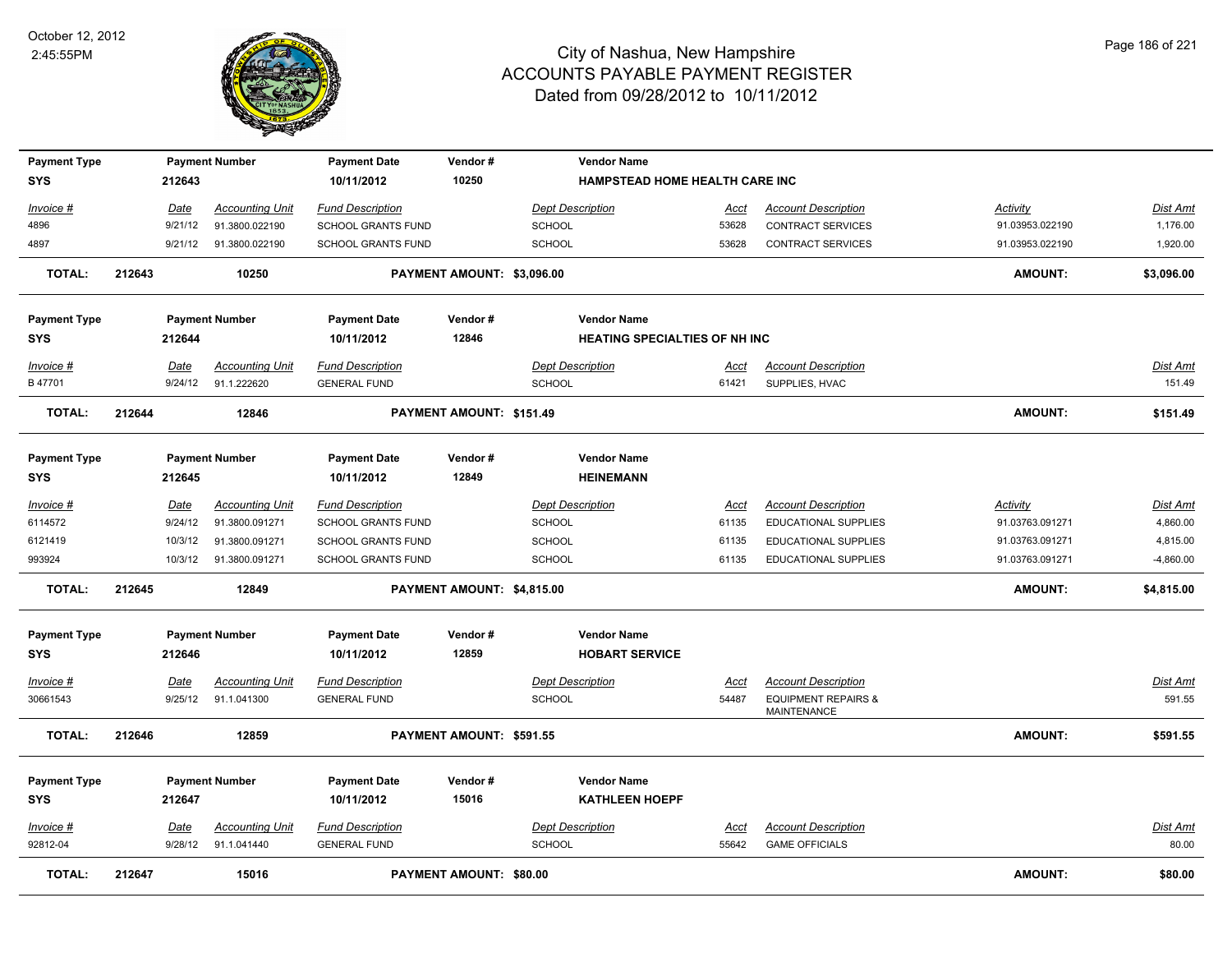

| <b>Payment Type</b>               |        |                 | <b>Payment Number</b>                    | <b>Payment Date</b>                                  | Vendor#                    |                                          | <b>Vendor Name</b>                                |               |                                            |                                                            |                      |
|-----------------------------------|--------|-----------------|------------------------------------------|------------------------------------------------------|----------------------------|------------------------------------------|---------------------------------------------------|---------------|--------------------------------------------|------------------------------------------------------------|----------------------|
| <b>SYS</b>                        |        | 212648          |                                          | 10/11/2012                                           | 14309                      |                                          | <b>HOME DEPOT CREDIT SERVICES</b>                 |               |                                            |                                                            |                      |
| Invoice #                         |        | Date            | <b>Accounting Unit</b>                   | <b>Fund Description</b>                              |                            | <b>Dept Description</b>                  |                                                   | <u>Acct</u>   | <b>Account Description</b>                 |                                                            | <b>Dist Amt</b>      |
| 2051782                           |        | 8/15/12         | 91.1.222620                              | <b>GENERAL FUND</b>                                  |                            | <b>SCHOOL</b>                            |                                                   | 61299         | MISCELLANEOUS SUPPLIES                     |                                                            | 11.16                |
| 211572                            |        | 9/26/12         | 91.1.222620                              | <b>GENERAL FUND</b>                                  |                            | <b>SCHOOL</b>                            |                                                   | 61299         | MISCELLANEOUS SUPPLIES                     |                                                            | $-119.91$            |
| 3993930                           |        | 10/3/12         | 91.1.222620                              | <b>GENERAL FUND</b>                                  |                            | <b>SCHOOL</b>                            |                                                   | 61299         | MISCELLANEOUS SUPPLIES                     |                                                            | 238.88               |
| 7010283                           |        | 8/10/12         | 91.1.222620                              | <b>GENERAL FUND</b>                                  |                            | SCHOOL                                   |                                                   | 61299         | MISCELLANEOUS SUPPLIES                     |                                                            | 59.94                |
| 7011162                           |        | 8/20/12         | 91.1.222620                              | <b>GENERAL FUND</b>                                  |                            | <b>SCHOOL</b>                            |                                                   | 61299         | MISCELLANEOUS SUPPLIES                     |                                                            | 16.91                |
| 7014588                           |        | 8/10/12         | 91.1.222620                              | <b>GENERAL FUND</b>                                  |                            | <b>SCHOOL</b>                            |                                                   | 61299         | MISCELLANEOUS SUPPLIES                     |                                                            | 36.69                |
| 7293295                           |        | 8/10/12         | 91.1.222620                              | <b>GENERAL FUND</b>                                  |                            | SCHOOL                                   |                                                   | 61299         | MISCELLANEOUS SUPPLIES                     |                                                            | $-11.95$             |
| 8020037                           |        | 8/9/12          | 91.1.222620                              | <b>GENERAL FUND</b>                                  |                            | <b>SCHOOL</b>                            |                                                   | 61299         | MISCELLANEOUS SUPPLIES                     |                                                            | 73.66                |
| 9014246                           |        | 8/8/12          | 91.1.222620                              | <b>GENERAL FUND</b>                                  |                            | <b>SCHOOL</b>                            |                                                   | 61299         | MISCELLANEOUS SUPPLIES                     |                                                            | 170.00               |
| 992503                            |        | 9/26/12         | 91.1.222620                              | <b>GENERAL FUND</b>                                  |                            | <b>SCHOOL</b>                            |                                                   | 61299         | MISCELLANEOUS SUPPLIES                     |                                                            | 117.86               |
| 992543                            |        | 9/26/12         | 91.1.222620                              | <b>GENERAL FUND</b>                                  |                            | <b>SCHOOL</b>                            |                                                   | 61299         | MISCELLANEOUS SUPPLIES                     |                                                            | 99.00                |
| <b>TOTAL:</b>                     | 212648 |                 | 14309                                    |                                                      | PAYMENT AMOUNT: \$692.24   |                                          |                                                   |               |                                            | AMOUNT:                                                    | \$692.24             |
| <b>Payment Type</b><br><b>SYS</b> |        | 212649          | <b>Payment Number</b>                    | <b>Payment Date</b><br>10/11/2012                    | Vendor#<br>12870           |                                          | <b>Vendor Name</b><br><b>HOUGHTON MIFFLIN</b>     |               |                                            | <b>Payee Name</b><br><b>HOUGHTON MIFFLIN HARCOURT PUB.</b> |                      |
|                                   |        |                 |                                          |                                                      |                            |                                          |                                                   |               |                                            |                                                            |                      |
| Invoice #<br>948838301            |        | Date<br>9/24/12 | <b>Accounting Unit</b><br>91.3800.991260 | <b>Fund Description</b><br><b>SCHOOL GRANTS FUND</b> |                            | <b>Dept Description</b><br><b>SCHOOL</b> |                                                   | Acct<br>61875 | <b>Account Description</b><br><b>BOOKS</b> | <b>Activity</b><br>91.03772.991260                         | Dist Amt<br>4,323.94 |
| 948840112                         |        | 9/24/12         | 91.3800.991260                           | <b>SCHOOL GRANTS FUND</b>                            |                            | <b>SCHOOL</b>                            |                                                   | 61875         | <b>BOOKS</b>                               | 91.03772.991260                                            | 102.80               |
| <b>TOTAL:</b>                     | 212649 |                 | 12870                                    |                                                      | PAYMENT AMOUNT: \$4,426.74 |                                          |                                                   |               |                                            | <b>AMOUNT:</b>                                             | \$4,426.74           |
| <b>Payment Type</b><br><b>SYS</b> |        | 212650          | <b>Payment Number</b>                    | <b>Payment Date</b><br>10/11/2012                    | Vendor#<br>14329           |                                          | <b>Vendor Name</b><br><b>INCANDESCENT STUDIOS</b> |               |                                            |                                                            |                      |
| Invoice #                         |        | Date            | <b>Accounting Unit</b>                   | <b>Fund Description</b>                              |                            | <b>Dept Description</b>                  |                                                   | Acct          | <b>Account Description</b>                 |                                                            | Dist Amt             |
| 1514                              |        | 9/24/12         | 91.1.162410                              | <b>GENERAL FUND</b>                                  |                            | <b>SCHOOL</b>                            |                                                   | 61100         | OFFICE SUPPLIES                            |                                                            | 500.00               |
| <b>TOTAL:</b>                     | 212650 |                 | 14329                                    |                                                      | PAYMENT AMOUNT: \$500.00   |                                          |                                                   |               |                                            | <b>AMOUNT:</b>                                             | \$500.00             |
| <b>Payment Type</b><br>SYS        |        | 212651          | <b>Payment Number</b>                    | <b>Payment Date</b><br>10/11/2012                    | Vendor#<br>12899           |                                          | <b>Vendor Name</b><br><b>INTERIM HEALTH CARE</b>  |               |                                            |                                                            |                      |
| Invoice #                         |        | <u>Date</u>     | <b>Accounting Unit</b>                   | <b>Fund Description</b>                              |                            | <b>Dept Description</b>                  |                                                   | <u>Acct</u>   | <b>Account Description</b>                 | <b>Activity</b>                                            | <b>Dist Amt</b>      |
| 4180743                           |        | 9/21/12         | 91.3800.022190                           | <b>SCHOOL GRANTS FUND</b>                            |                            | <b>SCHOOL</b>                            |                                                   | 53628         | <b>CONTRACT SERVICES</b>                   | 91.03953.022190                                            | 1,537.50             |
| <b>TOTAL:</b>                     | 212651 |                 | 12899                                    |                                                      | PAYMENT AMOUNT: \$1,537.50 |                                          |                                                   |               |                                            | AMOUNT:                                                    | \$1,537.50           |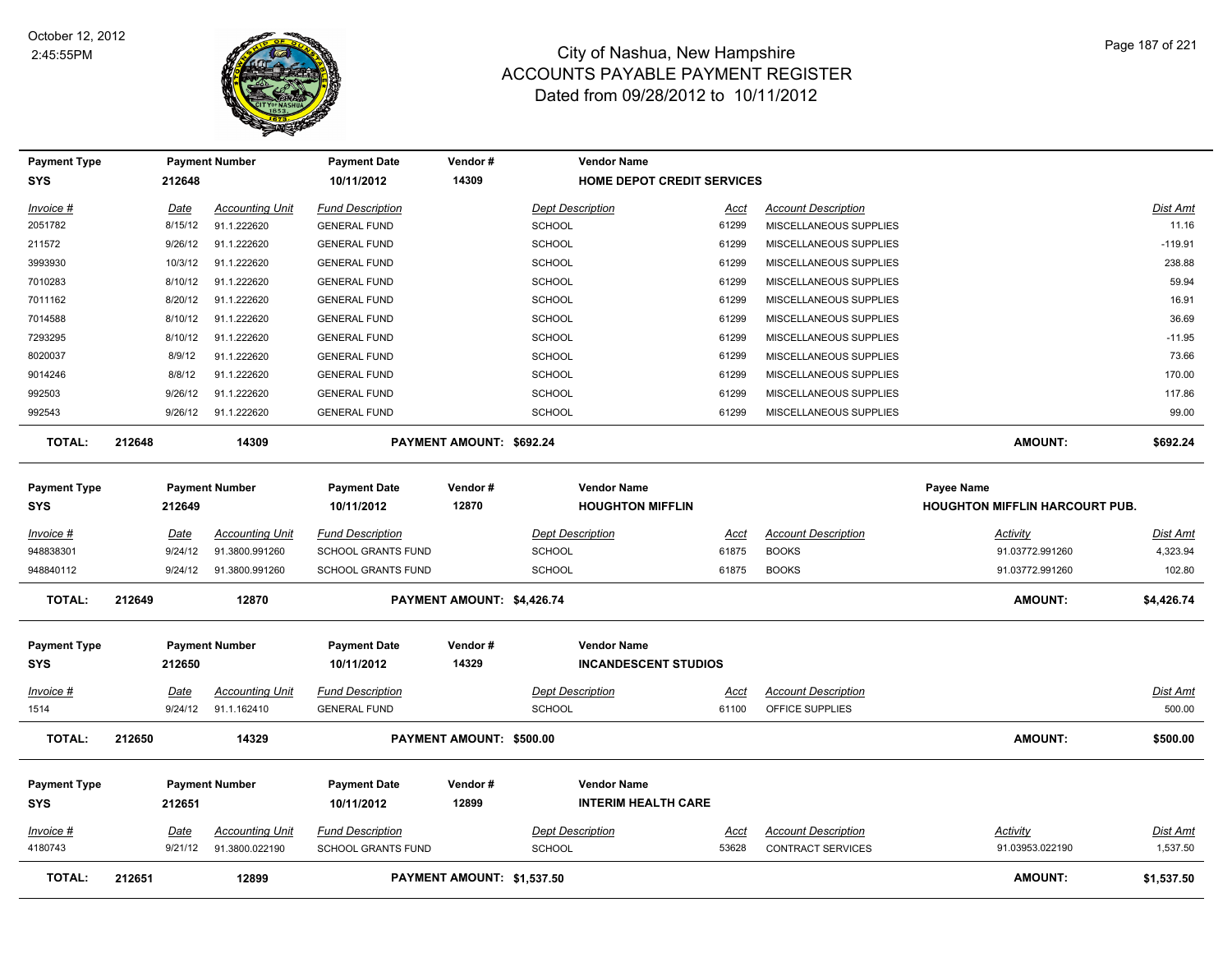

| <b>Payment Type</b>               |        |             | <b>Payment Number</b>  | <b>Payment Date</b>               | Vendor#                        | <b>Vendor Name</b>                        |             |                                     |                |                 |
|-----------------------------------|--------|-------------|------------------------|-----------------------------------|--------------------------------|-------------------------------------------|-------------|-------------------------------------|----------------|-----------------|
| <b>SYS</b>                        |        | 212652      |                        | 10/11/2012                        | 14336                          | <b>J W PEPPER &amp; SON INC</b>           |             |                                     |                |                 |
| Invoice #                         |        | Date        | <b>Accounting Unit</b> | <b>Fund Description</b>           |                                | <b>Dept Description</b>                   | Acct        | <b>Account Description</b>          |                | Dist Amt        |
| 1K70419                           |        | 9/18/12     | 91.1.171112            | <b>GENERAL FUND</b>               |                                | <b>SCHOOL</b>                             | 61135       | EDUCATIONAL SUPPLIES                |                | 37.73           |
| <b>TOTAL:</b>                     | 212652 |             | 14336                  |                                   | <b>PAYMENT AMOUNT: \$37.73</b> |                                           |             |                                     | <b>AMOUNT:</b> | \$37.73         |
| <b>Payment Type</b>               |        |             | <b>Payment Number</b>  | <b>Payment Date</b>               | Vendor#                        | <b>Vendor Name</b>                        |             |                                     |                |                 |
| <b>SYS</b>                        |        | 212653      |                        | 10/11/2012                        | 12922                          | <b>JOHN DEERE LANDSCAPES</b>              |             |                                     |                |                 |
| Invoice #                         |        | Date        | <b>Accounting Unit</b> | <b>Fund Description</b>           |                                | <b>Dept Description</b>                   | <u>Acct</u> | <b>Account Description</b>          |                | Dist Amt        |
| 62724025                          |        | 9/20/12     | 91.1.222630            | <b>GENERAL FUND</b>               |                                | <b>SCHOOL</b>                             | 61599       | <b>GROUNDS MAINTENANCE SUPPLIES</b> |                | 3.20            |
| <b>TOTAL:</b>                     | 212653 |             | 12922                  |                                   | <b>PAYMENT AMOUNT: \$3.20</b>  |                                           |             |                                     | <b>AMOUNT:</b> | \$3.20          |
| <b>Payment Type</b>               |        |             | <b>Payment Number</b>  | <b>Payment Date</b>               | Vendor#                        | <b>Vendor Name</b>                        |             |                                     |                |                 |
| <b>SYS</b>                        |        | 212654      |                        | 10/11/2012                        | 12938                          | <b>CHARLES KAJEN</b>                      |             |                                     |                |                 |
| Invoice #                         |        | <u>Date</u> | <b>Accounting Unit</b> | <b>Fund Description</b>           |                                | <b>Dept Description</b>                   | <u>Acct</u> | <b>Account Description</b>          |                | Dist Amt        |
| 92612-04                          |        | 9/26/12     | 91.1.041467            | <b>GENERAL FUND</b>               |                                | <b>SCHOOL</b>                             | 55642       | <b>GAME OFFICIALS</b>               |                | 60.00           |
| <b>TOTAL:</b>                     | 212654 |             | 12938                  |                                   | PAYMENT AMOUNT: \$60.00        |                                           |             |                                     | <b>AMOUNT:</b> | \$60.00         |
| <b>Payment Type</b>               |        |             | <b>Payment Number</b>  | <b>Payment Date</b>               | Vendor#                        | <b>Vendor Name</b>                        |             |                                     |                |                 |
| <b>SYS</b>                        |        | 212655      |                        | 10/11/2012                        | 14362                          | <b>JEANETTE KIMBELL</b>                   |             |                                     |                |                 |
| <u>Invoice #</u>                  |        | <u>Date</u> | <b>Accounting Unit</b> | <b>Fund Description</b>           |                                | <b>Dept Description</b>                   | <u>Acct</u> | <b>Account Description</b>          |                | <u>Dist Amt</u> |
| <b>SEPT MILE</b>                  |        | 10/9/12     | 91.2100.993120         | <b>FOOD SERVICES</b>              |                                | <b>SCHOOL</b>                             | 55400       | <b>CONFERENCES AND SEMINARS</b>     |                | 122.52          |
| <b>TOTAL:</b>                     | 212655 |             | 14362                  |                                   | PAYMENT AMOUNT: \$122.52       |                                           |             |                                     | <b>AMOUNT:</b> | \$122.52        |
|                                   |        |             |                        |                                   |                                |                                           |             |                                     |                |                 |
| <b>Payment Type</b><br><b>SYS</b> |        | 212656      | <b>Payment Number</b>  | <b>Payment Date</b><br>10/11/2012 | Vendor#<br>14369               | <b>Vendor Name</b><br><b>CARMEN KOSOW</b> |             |                                     |                |                 |
|                                   |        |             |                        |                                   |                                |                                           |             |                                     |                |                 |
| Invoice #                         |        | Date        | <b>Accounting Unit</b> | <b>Fund Description</b>           |                                | <b>Dept Description</b>                   | Acct        | <b>Account Description</b>          |                | Dist Amt        |
| MILES-SEPT                        |        | 10/4/12     | 91.1.992322            | <b>GENERAL FUND</b>               |                                | <b>SCHOOL</b>                             | 55307       | MILEAGE REIMBURSEMENTS              |                | 36.36           |
| <b>TOTAL:</b>                     | 212656 |             | 14369                  |                                   | PAYMENT AMOUNT: \$36.36        |                                           |             |                                     | <b>AMOUNT:</b> | \$36.36         |
| <b>Payment Type</b>               |        |             | <b>Payment Number</b>  | <b>Payment Date</b>               | Vendor#                        | <b>Vendor Name</b>                        |             |                                     |                |                 |
| <b>SYS</b>                        |        | 212657      |                        | 10/11/2012                        | 14377                          | <b>LAKESHORE LEARNING MATERIALS</b>       |             |                                     |                |                 |
| Invoice #                         |        | Date        | <b>Accounting Unit</b> | <b>Fund Description</b>           |                                | <b>Dept Description</b>                   | Acct        | <b>Account Description</b>          | Activity       | Dist Amt        |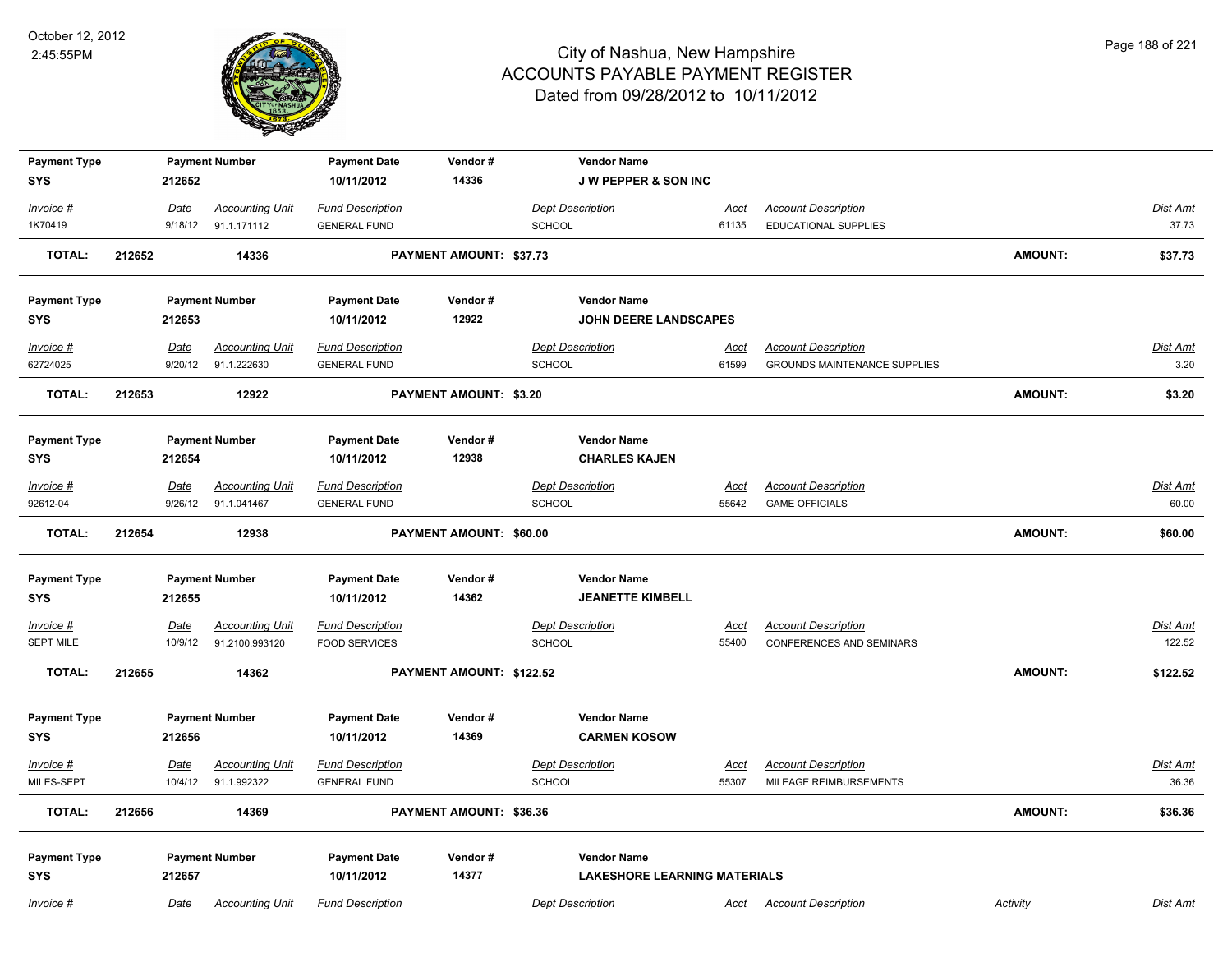

| 4002920912                        | 9/21/12         | 91.3800.231249                        | SCHOOL GRANTS FUND                             |                          | SCHOOL                                          | 61135                | EDUCATIONAL SUPPLIES                                      | 91.03763.231249            | 335.28                   |
|-----------------------------------|-----------------|---------------------------------------|------------------------------------------------|--------------------------|-------------------------------------------------|----------------------|-----------------------------------------------------------|----------------------------|--------------------------|
| 4002940912                        | 9/21/12         | 91.3800.231241                        | SCHOOL GRANTS FUND                             |                          | <b>SCHOOL</b>                                   | 61875                | <b>BOOKS</b>                                              | 91.03763.231241            | 100.63                   |
| <b>TOTAL:</b>                     | 212657          | 14377                                 |                                                | PAYMENT AMOUNT: \$435.91 |                                                 |                      |                                                           | <b>AMOUNT:</b>             | \$435.91                 |
| <b>Payment Type</b><br><b>SYS</b> | 212658          | <b>Payment Number</b>                 | <b>Payment Date</b><br>10/11/2012              | Vendor#<br>11232         | <b>Vendor Name</b><br><b>HOLLY LAVINE</b>       |                      |                                                           |                            |                          |
| Invoice #                         | Date            | <b>Accounting Unit</b>                | <b>Fund Description</b>                        |                          | <b>Dept Description</b>                         | <u>Acct</u>          | <b>Account Description</b>                                | Activity                   | Dist Amt                 |
| 10/04                             | 10/4/12         | 91.3800.021500                        | <b>SCHOOL GRANTS FUND</b>                      |                          | <b>SCHOOL</b>                                   | 53628                | CONTRACT SERVICES                                         | 91.03953.021500            | 100.00                   |
| <b>TOTAL:</b>                     | 212658          | 11232                                 |                                                | PAYMENT AMOUNT: \$100.00 |                                                 |                      |                                                           | <b>AMOUNT:</b>             | \$100.00                 |
| <b>Payment Type</b><br>SYS        | 212659          | <b>Payment Number</b>                 | <b>Payment Date</b><br>10/11/2012              | Vendor#<br>14592         | <b>Vendor Name</b><br><b>LEARNING A-Z</b>       |                      |                                                           | Payee Name<br><b>LAZEL</b> |                          |
| Invoice #                         | Date            | <b>Accounting Unit</b>                | <b>Fund Description</b>                        |                          | <b>Dept Description</b>                         | <u>Acct</u>          | <b>Account Description</b>                                |                            | Dist Amt                 |
| 1005708                           | 9/20/12         | 91.1.061210                           | <b>GENERAL FUND</b>                            |                          | <b>SCHOOL</b>                                   | 61135                | <b>EDUCATIONAL SUPPLIES</b>                               |                            | 74.95                    |
| <b>TOTAL:</b>                     | 212659          | 14592                                 |                                                | PAYMENT AMOUNT: \$74.95  |                                                 |                      |                                                           | <b>AMOUNT:</b>             | \$74.95                  |
| <b>Payment Type</b><br><b>SYS</b> | 212660          | <b>Payment Number</b>                 | <b>Payment Date</b><br>10/11/2012              | Vendor#<br>13013         | <b>Vendor Name</b><br><b>LIBRARY VIDEO CO</b>   |                      |                                                           |                            |                          |
| $Invoice$ #<br>M00701290001       | Date<br>9/24/12 | <b>Accounting Unit</b><br>91.1.061115 | <b>Fund Description</b><br><b>GENERAL FUND</b> |                          | <b>Dept Description</b><br><b>SCHOOL</b>        | <u>Acct</u><br>61135 | <b>Account Description</b><br><b>EDUCATIONAL SUPPLIES</b> |                            | <b>Dist Amt</b><br>46.90 |
| <b>TOTAL:</b>                     | 212660          | 13013                                 |                                                | PAYMENT AMOUNT: \$46.90  |                                                 |                      |                                                           | <b>AMOUNT:</b>             | \$46.90                  |
| <b>Payment Type</b><br><b>SYS</b> | 212661          | <b>Payment Number</b>                 | <b>Payment Date</b><br>10/11/2012              | Vendor#<br>12070         | <b>Vendor Name</b><br><b>LORENZ CORPORATION</b> |                      |                                                           |                            |                          |
| Invoice #                         | Date            | <b>Accounting Unit</b>                | <b>Fund Description</b>                        |                          | <b>Dept Description</b>                         | Acct                 | <b>Account Description</b>                                |                            | <b>Dist Amt</b>          |
| R0633367                          | 9/11/12         | 91.1.101112                           | <b>GENERAL FUND</b>                            |                          | <b>SCHOOL</b>                                   | 61135                | <b>EDUCATIONAL SUPPLIES</b>                               |                            | 64.95                    |
| <b>TOTAL:</b>                     | 212661          | 12070                                 |                                                | PAYMENT AMOUNT: \$64.95  |                                                 |                      |                                                           | <b>AMOUNT:</b>             | \$64.95                  |
| <b>Payment Type</b>               |                 | <b>Payment Number</b>                 | <b>Payment Date</b>                            | Vendor#                  | <b>Vendor Name</b>                              |                      |                                                           |                            |                          |
| <b>SYS</b>                        | 212662          |                                       | 10/11/2012                                     | 13036                    | <b>M &amp; N SPORTS LLC</b>                     |                      |                                                           |                            |                          |
| Invoice #                         | Date            | <b>Accounting Unit</b>                | <b>Fund Description</b>                        |                          | <b>Dept Description</b>                         | Acct                 | <b>Account Description</b>                                |                            | Dist Amt                 |
| 18173-ADDON                       | 8/30/12         | 91.1.031440                           | <b>GENERAL FUND</b>                            |                          | <b>SCHOOL</b>                                   | 54487                | <b>EQUIPMENT REPAIRS &amp;</b><br><b>MAINTENANCE</b>      |                            | 11.90                    |
| 18173-ADDON                       | 8/30/12         | 91.1.031441                           | <b>GENERAL FUND</b>                            |                          | <b>SCHOOL</b>                                   | 54487                | <b>EQUIPMENT REPAIRS &amp;</b><br><b>MAINTENANCE</b>      |                            | 96.00                    |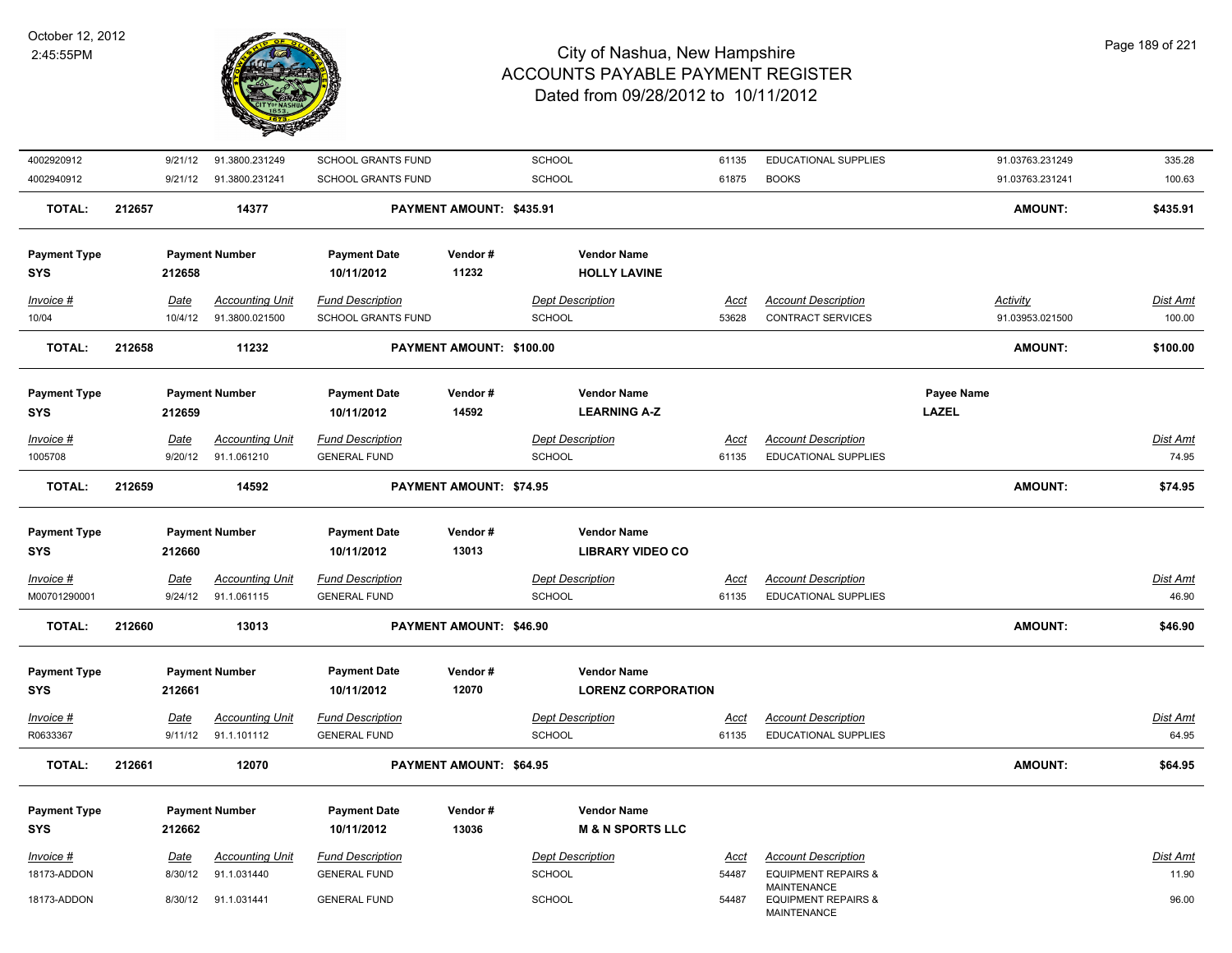

| 18173-ADDON                       |        | 8/30/12 | 91.1.031456            | <b>GENERAL FUND</b>               |                            | SCHOOL                  |                                             | 54487 | <b>EQUIPMENT REPAIRS &amp;</b><br>MAINTENANCE |                 | 663.55          |
|-----------------------------------|--------|---------|------------------------|-----------------------------------|----------------------------|-------------------------|---------------------------------------------|-------|-----------------------------------------------|-----------------|-----------------|
| <b>TOTAL:</b>                     | 212662 |         | 13036                  |                                   | PAYMENT AMOUNT: \$771.45   |                         |                                             |       |                                               | <b>AMOUNT:</b>  | \$771.45        |
| <b>Payment Type</b><br><b>SYS</b> |        | 212663  | <b>Payment Number</b>  | <b>Payment Date</b><br>10/11/2012 | Vendor#<br>14420           |                         | <b>Vendor Name</b><br><b>M SAUNDERS INC</b> |       |                                               |                 |                 |
| Invoice #                         |        | Date    | <b>Accounting Unit</b> | <b>Fund Description</b>           |                            | <b>Dept Description</b> |                                             | Acct  | <b>Account Description</b>                    | Activity        | <b>Dist Amt</b> |
| 652678                            |        | 9/12/12 | 91.3800.991490         | <b>SCHOOL GRANTS FUND</b>         |                            | <b>SCHOOL</b>           |                                             | 61299 | MISCELLANEOUS SUPPLIES                        | 91.03463.991490 | 30.95           |
| 653349                            |        | 9/21/12 | 91.3800.991490         | <b>SCHOOL GRANTS FUND</b>         |                            | <b>SCHOOL</b>           |                                             | 61299 | MISCELLANEOUS SUPPLIES                        | 91.03463.991490 | 31.95           |
| 655033 - 1087                     |        | 10/1/12 | 91.2100.153120         | <b>FOOD SERVICES</b>              |                            | <b>SCHOOL</b>           |                                             | 61214 | FOOD, FOOD SERVICE PROGRAM                    |                 | 417.60          |
| 655037 - 1089                     |        | 10/2/12 | 91.2100.193120         | <b>FOOD SERVICES</b>              |                            | <b>SCHOOL</b>           |                                             | 61214 | FOOD, FOOD SERVICE PROGRAM                    |                 | 292.63          |
| 655038 - 1075                     |        | 10/2/12 | 91.2100.203120         | <b>FOOD SERVICES</b>              |                            | <b>SCHOOL</b>           |                                             | 61214 | FOOD, FOOD SERVICE PROGRAM                    |                 | 236.23          |
| 655853 - 1085                     |        | 10/1/12 | 91.2100.183120         | <b>FOOD SERVICES</b>              |                            | <b>SCHOOL</b>           |                                             | 61214 | FOOD, FOOD SERVICE PROGRAM                    |                 | 250.35          |
| 655870 - 1071                     |        | 10/1/12 | 91.2100.033120         | <b>FOOD SERVICES</b>              |                            | <b>SCHOOL</b>           |                                             | 61214 | FOOD, FOOD SERVICE PROGRAM                    |                 | 536.60          |
| 655883 - 1080                     |        | 10/1/12 | 91.2100.183120         | <b>FOOD SERVICES</b>              |                            | <b>SCHOOL</b>           |                                             | 61214 | FOOD, FOOD SERVICE PROGRAM                    |                 | 259.81          |
| 656228 - 1072                     |        | 10/2/12 | 91.2100.043120         | <b>FOOD SERVICES</b>              |                            | <b>SCHOOL</b>           |                                             | 61214 | FOOD, FOOD SERVICE PROGRAM                    |                 | 596.36          |
| 656239 - 1078                     |        | 10/2/12 | 91.2100.103120         | <b>FOOD SERVICES</b>              |                            | <b>SCHOOL</b>           |                                             | 61214 | FOOD, FOOD SERVICE PROGRAM                    |                 | 196.14          |
| 656255 - 1071                     |        | 10/2/12 | 91.2100.033120         | <b>FOOD SERVICES</b>              |                            | <b>SCHOOL</b>           |                                             | 61214 | FOOD, FOOD SERVICE PROGRAM                    |                 | 207.60          |
| 656256 - 1071                     |        | 10/3/12 | 91.2100.033120         | <b>FOOD SERVICES</b>              |                            | <b>SCHOOL</b>           |                                             | 61214 | FOOD, FOOD SERVICE PROGRAM                    |                 | 239.50          |
| 656260 - 1073                     |        | 10/2/12 | 91.2100.143120         | <b>FOOD SERVICES</b>              |                            | SCHOOL                  |                                             | 61214 | FOOD, FOOD SERVICE PROGRAM                    |                 | 15.95           |
| 656408 - 1077                     |        | 10/3/12 | 91.2100.053120         | <b>FOOD SERVICES</b>              |                            | SCHOOL                  |                                             | 61214 | FOOD, FOOD SERVICE PROGRAM                    |                 | 138.52          |
| 656434 - 1083                     |        | 10/3/12 | 91.2100.073120         | <b>FOOD SERVICES</b>              |                            | <b>SCHOOL</b>           |                                             | 61214 | FOOD, FOOD SERVICE PROGRAM                    |                 | 9.54            |
| 656437 - 1076                     |        | 10/3/12 | 91.2100.113120         | <b>FOOD SERVICES</b>              |                            | <b>SCHOOL</b>           |                                             | 61214 | FOOD, FOOD SERVICE PROGRAM                    |                 | 13.50           |
| 656438 - 1090                     |        | 10/3/12 | 91.2100.123120         | <b>FOOD SERVICES</b>              |                            | <b>SCHOOL</b>           |                                             | 61214 | FOOD, FOOD SERVICE PROGRAM                    |                 | 13.50           |
| 656577 - 1087                     |        | 10/9/12 | 91.2100.153120         | <b>FOOD SERVICES</b>              |                            | <b>SCHOOL</b>           |                                             | 61214 | FOOD, FOOD SERVICE PROGRAM                    |                 | 358.35          |
| 656578 - 1077                     |        | 10/9/12 | 91.2100.053120         | <b>FOOD SERVICES</b>              |                            | <b>SCHOOL</b>           |                                             | 61214 | FOOD, FOOD SERVICE PROGRAM                    |                 | 475.65          |
| 656579 - 1089                     |        | 10/9/12 | 91.2100.193120         | <b>FOOD SERVICES</b>              |                            | <b>SCHOOL</b>           |                                             | 61214 | FOOD, FOOD SERVICE PROGRAM                    |                 | 262.68          |
| 656580 - 1075                     |        | 10/9/12 | 91.2100.203120         | <b>FOOD SERVICES</b>              |                            | <b>SCHOOL</b>           |                                             | 61214 | FOOD, FOOD SERVICE PROGRAM                    |                 | 216.35          |
| 656630 - 1083                     |        | 10/4/12 | 91.2100.073120         | <b>FOOD SERVICES</b>              |                            | <b>SCHOOL</b>           |                                             | 61214 | FOOD, FOOD SERVICE PROGRAM                    |                 | 141.68          |
| 656631 - 1085                     |        | 10/4/12 | 91.2100.183120         | <b>FOOD SERVICES</b>              |                            | <b>SCHOOL</b>           |                                             | 61214 | FOOD, FOOD SERVICE PROGRAM                    |                 | 22.95           |
| 656661 - 1080                     |        | 10/4/12 | 91.2100.173120         | <b>FOOD SERVICES</b>              |                            | <b>SCHOOL</b>           |                                             | 61214 | FOOD, FOOD SERVICE PROGRAM                    |                 | 63.90           |
| 656827 - 1083                     |        | 10/5/12 | 91.2100.073120         | <b>FOOD SERVICES</b>              |                            | <b>SCHOOL</b>           |                                             | 61214 | FOOD, FOOD SERVICE PROGRAM                    |                 | 157.65          |
| 656828 - 1078                     |        | 10/5/12 | 91.2100.103120         | <b>FOOD SERVICES</b>              |                            | SCHOOL                  |                                             | 61214 | FOOD, FOOD SERVICE PROGRAM                    |                 | 91.85           |
| 656835 - 1076                     |        | 10/5/12 | 91.2100.113120         | <b>FOOD SERVICES</b>              |                            | <b>SCHOOL</b>           |                                             | 61214 | FOOD, FOOD SERVICE PROGRAM                    |                 | 236.95          |
| 656839 - 1072                     |        | 10/5/12 | 91.2100.043120         | <b>FOOD SERVICES</b>              |                            | <b>SCHOOL</b>           |                                             | 61214 | FOOD, FOOD SERVICE PROGRAM                    |                 | 632.15          |
| 657095 - 1071                     |        | 10/9/12 | 91.2100.033120         | <b>FOOD SERVICES</b>              |                            | SCHOOL                  |                                             | 61214 | FOOD, FOOD SERVICE PROGRAM                    |                 | 509.23          |
| 657105 - 1073                     |        | 10/9/12 | 91.2100.143120         | <b>FOOD SERVICES</b>              |                            | SCHOOL                  |                                             | 61214 | FOOD, FOOD SERVICE PROGRAM                    |                 | 369.77          |
| <b>TOTAL:</b>                     | 212663 |         | 14420                  |                                   | PAYMENT AMOUNT: \$7.025.89 |                         |                                             |       |                                               | <b>AMOUNT:</b>  | \$7,025.89      |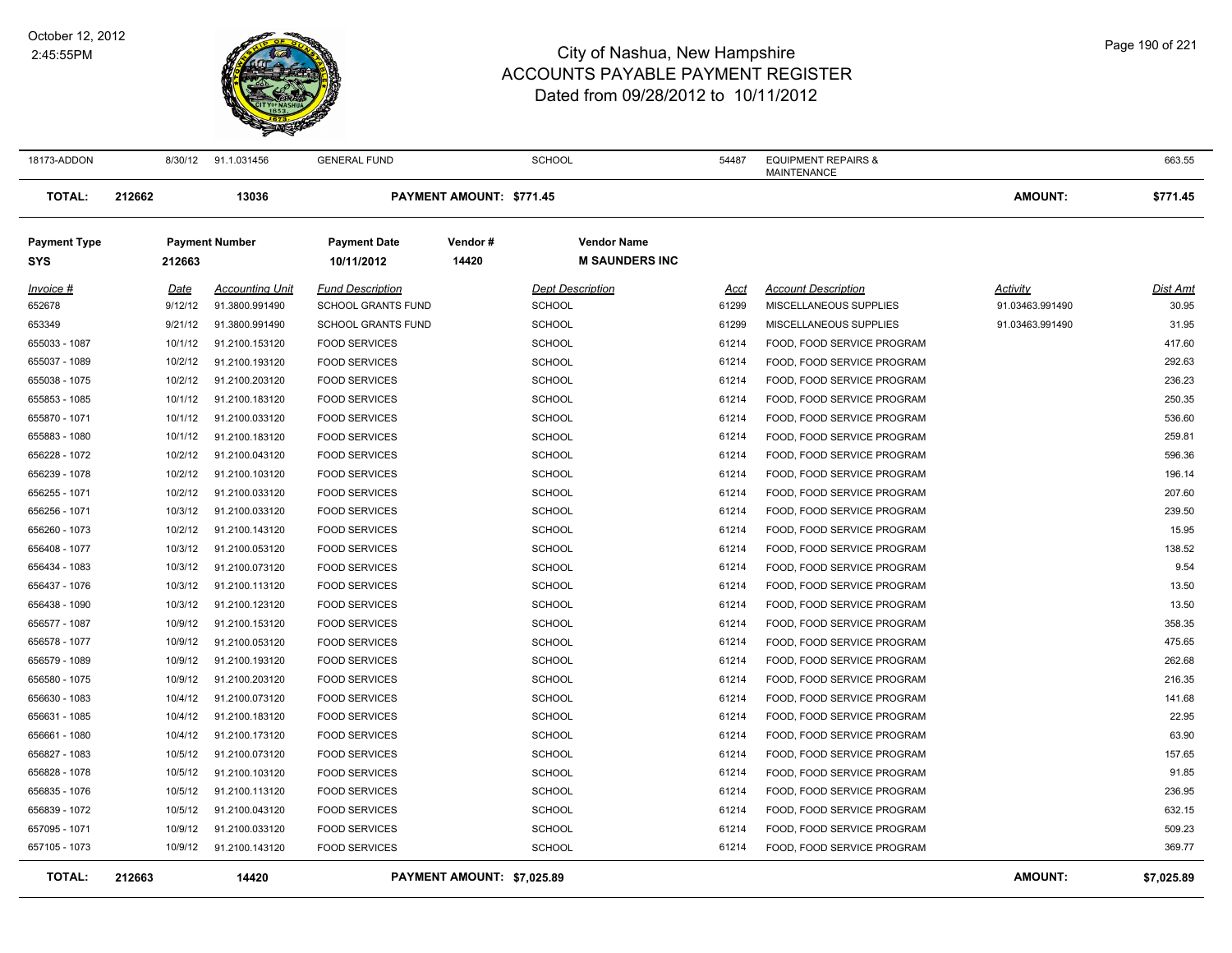

| <b>Payment Type</b> |             | <b>Payment Number</b>  | <b>Payment Date</b>       | Vendor#                  | <b>Vendor Name</b>                |             |                                          |                 |                 |
|---------------------|-------------|------------------------|---------------------------|--------------------------|-----------------------------------|-------------|------------------------------------------|-----------------|-----------------|
| <b>SYS</b>          | 212664      |                        | 10/11/2012                | 11280                    | <b>MARKET BASKET ACCT 2589096</b> |             |                                          |                 |                 |
| Invoice #           | Date        | <b>Accounting Unit</b> | <b>Fund Description</b>   |                          | <b>Dept Description</b>           | <u>Acct</u> | <b>Account Description</b>               | <b>Activity</b> | Dist Amt        |
| 100207-152          | 10/2/12     | 91.3800.991490         | <b>SCHOOL GRANTS FUND</b> |                          | <b>SCHOOL</b>                     | 61299       | MISCELLANEOUS SUPPLIES                   | 91.03463.991490 | 8.48            |
| 129244-152          | 9/26/12     | 91.3800.991490         | <b>SCHOOL GRANTS FUND</b> |                          | <b>SCHOOL</b>                     | 61299       | MISCELLANEOUS SUPPLIES                   | 91.03463.991490 | 18.49           |
| 130844-118          | 10/8/12     | 91.1.031300            | <b>GENERAL FUND</b>       |                          | <b>SCHOOL</b>                     | 61135       | EDUCATIONAL SUPPLIES                     |                 | 15.52           |
| 153687-103          | 9/20/12     | 91.2222.991490         | AFTER SCHOOL PROGRAM      |                          | <b>SCHOOL</b>                     | 61299       | MISCELLANEOUS SUPPLIES                   |                 | 29.26           |
| 153853-150          | 9/20/12     | 91.3800.991490         | <b>SCHOOL GRANTS FUND</b> |                          | <b>SCHOOL</b>                     | 61299       | MISCELLANEOUS SUPPLIES                   | 91.03463.991490 | 15.69           |
| 154731-116          | 9/21/12     | 91.2222.991490         | AFTER SCHOOL PROGRAM      |                          | <b>SCHOOL</b>                     | 61299       | MISCELLANEOUS SUPPLIES                   |                 | 9.33            |
| 159065-103          | 9/26/12     | 91.2222.991490         | AFTER SCHOOL PROGRAM      |                          | <b>SCHOOL</b>                     | 61299       | MISCELLANEOUS SUPPLIES                   |                 | 21.83           |
| 159953-150          | 9/27/12     | 91.3800.991490         | <b>SCHOOL GRANTS FUND</b> |                          | <b>SCHOOL</b>                     | 61299       | MISCELLANEOUS SUPPLIES                   | 91.03463.991490 | 11.85           |
| 160823-103          | 9/28/12     | 91.2222.991490         | AFTER SCHOOL PROGRAM      |                          | <b>SCHOOL</b>                     | 61299       | MISCELLANEOUS SUPPLIES                   |                 | 7.95            |
| 164363-134          | 10/2/12     | 91.2222.991490         | AFTER SCHOOL PROGRAM      |                          | <b>SCHOOL</b>                     | 61299       | MISCELLANEOUS SUPPLIES                   |                 | 17.48           |
| 165008-72           | 10/3/12     | 91.1.071345            | <b>GENERAL FUND</b>       |                          | <b>SCHOOL</b>                     | 61135       | EDUCATIONAL SUPPLIES                     |                 | 24.31           |
| 198822-134          | 9/27/12     | 91.2222.991490         | AFTER SCHOOL PROGRAM      |                          | <b>SCHOOL</b>                     | 61299       | MISCELLANEOUS SUPPLIES                   |                 | 22.18           |
| 198948-103          | 9/27/12     | 91.2222.991490         | AFTER SCHOOL PROGRAM      |                          | <b>SCHOOL</b>                     | 61299       | MISCELLANEOUS SUPPLIES                   |                 | 19.56           |
| <b>TOTAL:</b>       | 212664      | 11280                  |                           | PAYMENT AMOUNT: \$221.93 |                                   |             |                                          | <b>AMOUNT:</b>  | \$221.93        |
| <b>Payment Type</b> |             | <b>Payment Number</b>  | <b>Payment Date</b>       | Vendor#                  | <b>Vendor Name</b>                |             |                                          |                 |                 |
| <b>SYS</b>          | 212665      |                        | 10/11/2012                | 14443                    | <b>MARIA MARQUIS</b>              |             |                                          |                 |                 |
| Invoice #           | Date        | <b>Accounting Unit</b> | <b>Fund Description</b>   |                          | <b>Dept Description</b>           | Acct        | <b>Account Description</b>               |                 | Dist Amt        |
| <b>SEP-12</b>       | 9/5/12      | 91.2222.991490         | AFTER SCHOOL PROGRAM      |                          | <b>SCHOOL</b>                     | 61299       | MISCELLANEOUS SUPPLIES                   |                 | 40.97           |
| <b>TOTAL:</b>       | 212665      | 14443                  |                           | PAYMENT AMOUNT: \$40.97  |                                   |             |                                          | <b>AMOUNT:</b>  | \$40.97         |
| <b>Payment Type</b> |             | <b>Payment Number</b>  | <b>Payment Date</b>       | Vendor#                  | <b>Vendor Name</b>                |             |                                          |                 |                 |
| <b>SYS</b>          | 212666      |                        | 10/11/2012                | 13067                    | <b>MAYNARD &amp; LESIEUR INC</b>  |             |                                          |                 |                 |
| $Invoice$ #         | Date        | <b>Accounting Unit</b> | <b>Fund Description</b>   |                          | <b>Dept Description</b>           | Acct        | <b>Account Description</b>               |                 | Dist Amt        |
| 47274               | 9/24/12     | 91.1.222620            | <b>GENERAL FUND</b>       |                          | <b>SCHOOL</b>                     | 54600       | <b>VEHICLE REPAIRS &amp; MAINTENANCE</b> |                 | 612.05          |
| <b>TOTAL:</b>       | 212666      | 13067                  |                           | PAYMENT AMOUNT: \$612.05 |                                   |             |                                          | <b>AMOUNT:</b>  | \$612.05        |
| <b>Payment Type</b> |             | <b>Payment Number</b>  | <b>Payment Date</b>       | Vendor#                  | <b>Vendor Name</b>                |             |                                          |                 |                 |
| <b>SYS</b>          | 212667      |                        | 10/11/2012                | 13077                    | <b>MCGRAW HILL COMPANIES</b>      |             |                                          |                 |                 |
| Invoice #           | <u>Date</u> | <b>Accounting Unit</b> | <b>Fund Description</b>   |                          | <b>Dept Description</b>           | <u>Acct</u> | <b>Account Description</b>               | <b>Activity</b> | <u>Dist Amt</u> |
| 69943556001         | 9/19/12     | 91.1.121160            | <b>GENERAL FUND</b>       |                          | <b>SCHOOL</b>                     | 61135       | EDUCATIONAL SUPPLIES                     |                 | 204.42          |
|                     |             |                        |                           |                          |                                   |             |                                          |                 |                 |
| 6994381400          | 9/19/12     | 91.1.041300            | <b>GENERAL FUND</b>       |                          | <b>SCHOOL</b>                     | 61875       | <b>BOOKS</b>                             |                 | 1,091.35        |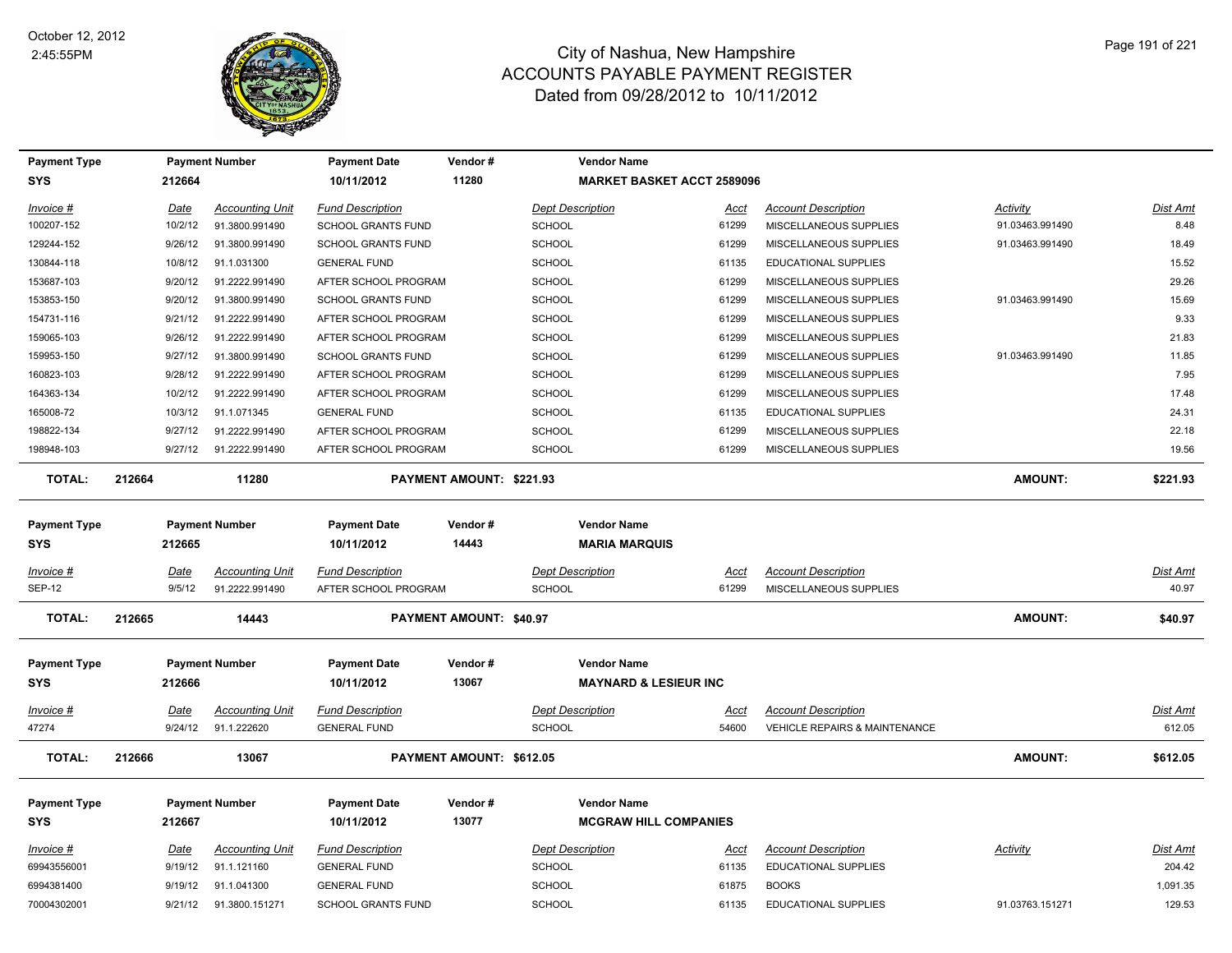

| <b>TOTAL:</b>                     | 212667 |                        | 13077                                         |                                                | PAYMENT AMOUNT: \$1,425.30 |                                              |                                        |                                                                         | <b>AMOUNT:</b>                     | \$1,425.30                |
|-----------------------------------|--------|------------------------|-----------------------------------------------|------------------------------------------------|----------------------------|----------------------------------------------|----------------------------------------|-------------------------------------------------------------------------|------------------------------------|---------------------------|
| <b>Payment Type</b><br><b>SYS</b> |        | 212668                 | <b>Payment Number</b>                         | <b>Payment Date</b><br>10/11/2012              | Vendor#<br>14453           | <b>Vendor Name</b>                           | <b>MCINTIRE BUSINESS PRODUCTS INC.</b> |                                                                         |                                    |                           |
| Invoice #<br>ARIN037847           |        | Date<br>9/21/12        | <b>Accounting Unit</b><br>91.1.151160         | <b>Fund Description</b><br><b>GENERAL FUND</b> |                            | <b>Dept Description</b><br><b>SCHOOL</b>     | Acct<br>61135                          | <b>Account Description</b><br>EDUCATIONAL SUPPLIES                      |                                    | Dist Amt<br>1,895.00      |
| <b>TOTAL:</b>                     | 212668 |                        | 14453                                         |                                                | PAYMENT AMOUNT: \$1,895.00 |                                              |                                        |                                                                         | <b>AMOUNT:</b>                     | \$1,895.00                |
| <b>Payment Type</b><br><b>SYS</b> |        | 212669                 | <b>Payment Number</b>                         | <b>Payment Date</b><br>10/11/2012              | Vendor#<br>15167           | <b>Vendor Name</b><br><b>DAWN MEAD</b>       |                                        |                                                                         |                                    |                           |
| Invoice #<br>MILES-SEPT           |        | Date<br>10/4/12        | <b>Accounting Unit</b><br>91.3800.991600      | <b>Fund Description</b><br>SCHOOL GRANTS FUND  |                            | <b>Dept Description</b><br>SCHOOL            | Acct<br>55690                          | <b>Account Description</b><br>REGULAR TRANSPORTATION<br><b>SERVICES</b> | <b>Activity</b><br>91.03533.991600 | <u>Dist Amt</u><br>42.74  |
| <b>TOTAL:</b>                     | 212669 |                        | 15167                                         |                                                | PAYMENT AMOUNT: \$42.74    |                                              |                                        |                                                                         | <b>AMOUNT:</b>                     | \$42.74                   |
| <b>Payment Type</b><br><b>SYS</b> |        | 212670                 | <b>Payment Number</b>                         | <b>Payment Date</b><br>10/11/2012              | Vendor#<br>13087           | <b>Vendor Name</b><br><b>DENNIS MELANSON</b> |                                        |                                                                         |                                    |                           |
| Invoice #<br>91012-05             |        | Date                   | <b>Accounting Unit</b><br>9/10/12 91.1.051477 | <b>Fund Description</b><br><b>GENERAL FUND</b> |                            | <b>Dept Description</b><br><b>SCHOOL</b>     | Acct<br>55642                          | <b>Account Description</b><br><b>GAME OFFICIALS</b>                     |                                    | <u>Dist Amt</u><br>60.00  |
| <b>TOTAL:</b>                     | 212670 |                        | 13087                                         |                                                | PAYMENT AMOUNT: \$60.00    |                                              |                                        |                                                                         | <b>AMOUNT:</b>                     | \$60.00                   |
| <b>Payment Type</b><br><b>SYS</b> |        | 212671                 | <b>Payment Number</b>                         | <b>Payment Date</b><br>10/11/2012              | Vendor#<br>14468           | <b>Vendor Name</b>                           | <b>MERRIMACK BUILDING SUPPLY INC</b>   |                                                                         |                                    |                           |
| $Invoice$ #<br>44445              |        | <b>Date</b><br>9/26/12 | <b>Accounting Unit</b><br>91.1.222620         | <b>Fund Description</b><br><b>GENERAL FUND</b> |                            | <b>Dept Description</b><br><b>SCHOOL</b>     | <u>Acct</u><br>61299                   | <b>Account Description</b><br>MISCELLANEOUS SUPPLIES                    |                                    | <b>Dist Amt</b><br>641.00 |
| <b>TOTAL:</b>                     | 212671 |                        | 14468                                         |                                                | PAYMENT AMOUNT: \$641.00   |                                              |                                        |                                                                         | <b>AMOUNT:</b>                     | \$641.00                  |
| <b>Payment Type</b><br><b>SYS</b> |        | 212672                 | <b>Payment Number</b>                         | <b>Payment Date</b><br>10/11/2012              | Vendor#<br>13094           | <b>Vendor Name</b><br><b>BARBARA MICHAEL</b> |                                        |                                                                         |                                    |                           |
| Invoice #<br>91712-07             |        | Date<br>9/17/12        | <b>Accounting Unit</b><br>91.1.071477         | <b>Fund Description</b><br><b>GENERAL FUND</b> |                            | <b>Dept Description</b><br><b>SCHOOL</b>     | <u>Acct</u><br>55642                   | <b>Account Description</b><br><b>GAME OFFICIALS</b>                     |                                    | <b>Dist Amt</b><br>60.00  |
| <b>TOTAL:</b>                     | 212672 |                        | 13094                                         |                                                | PAYMENT AMOUNT: \$60.00    |                                              |                                        |                                                                         | <b>AMOUNT:</b>                     | \$60.00                   |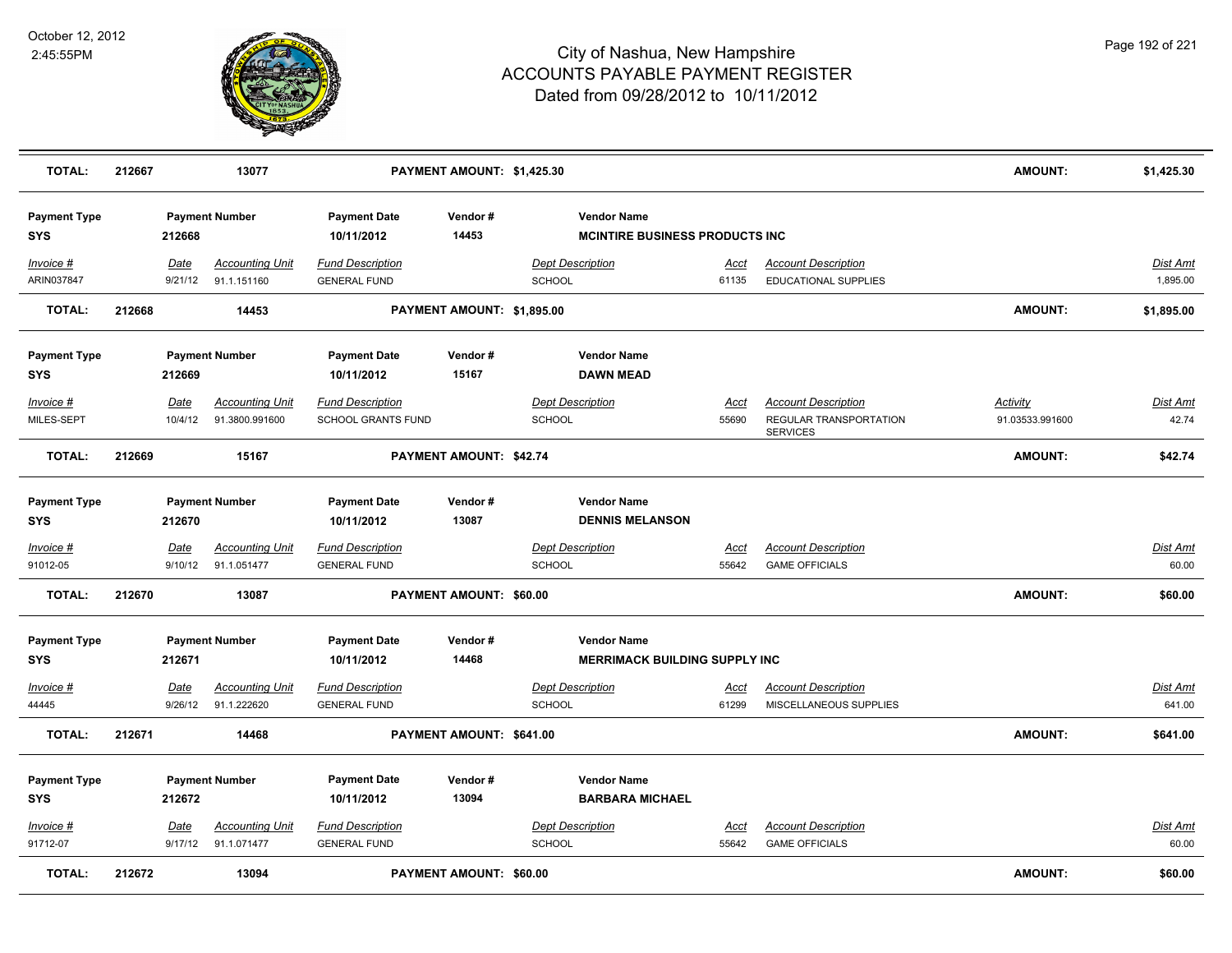

| <b>Payment Type</b> |         | <b>Payment Number</b>  | <b>Payment Date</b>     | Vendor#                    | <b>Vendor Name</b>                    |             |                             |                 |                 |
|---------------------|---------|------------------------|-------------------------|----------------------------|---------------------------------------|-------------|-----------------------------|-----------------|-----------------|
| <b>SYS</b>          | 212673  |                        | 10/11/2012              | 14924                      | <b>MIKE'S WOOD &amp; METAL TOOLS</b>  |             |                             |                 |                 |
| Invoice #           | Date    | <b>Accounting Unit</b> | <b>Fund Description</b> |                            | <b>Dept Description</b>               | <u>Acct</u> | <b>Account Description</b>  |                 | <b>Dist Amt</b> |
| 5950                | 10/2/12 | 91.1.071375            | <b>GENERAL FUND</b>     |                            | <b>SCHOOL</b>                         | 61135       | <b>EDUCATIONAL SUPPLIES</b> |                 | 185.13          |
| <b>TOTAL:</b>       | 212673  | 14924                  |                         | PAYMENT AMOUNT: \$185.13   |                                       |             |                             | <b>AMOUNT:</b>  | \$185.13        |
| <b>Payment Type</b> |         | <b>Payment Number</b>  | <b>Payment Date</b>     | Vendor#                    | <b>Vendor Name</b>                    |             |                             |                 |                 |
| <b>SYS</b>          | 212674  |                        | 10/11/2012              | 13108                      | <b>MOORE MEDICAL LLC</b>              |             |                             |                 |                 |
| Invoice #           | Date    | <b>Accounting Unit</b> | <b>Fund Description</b> |                            | <b>Dept Description</b>               | Acct        | <b>Account Description</b>  |                 | Dist Amt        |
| 97439177            | 9/24/12 | 91.1.031300            | <b>GENERAL FUND</b>     |                            | <b>SCHOOL</b>                         | 61135       | <b>EDUCATIONAL SUPPLIES</b> |                 | 35.60           |
| 97439992            | 9/24/12 | 91.1.031300            | <b>GENERAL FUND</b>     |                            | SCHOOL                                | 61135       | EDUCATIONAL SUPPLIES        |                 | 71.21           |
| 97441303            |         | 9/25/12 91.1.031300    | <b>GENERAL FUND</b>     |                            | SCHOOL                                | 61135       | <b>EDUCATIONAL SUPPLIES</b> |                 | 25.86           |
| <b>TOTAL:</b>       | 212674  | 13108                  |                         | PAYMENT AMOUNT: \$132.67   |                                       |             |                             | <b>AMOUNT:</b>  | \$132.67        |
| <b>Payment Type</b> |         | <b>Payment Number</b>  | <b>Payment Date</b>     | Vendor#                    | <b>Vendor Name</b>                    |             |                             |                 |                 |
| <b>SYS</b>          | 212675  |                        | 10/11/2012              | 13108                      | <b>MOORE MEDICAL LLC</b>              |             |                             |                 |                 |
| <u>Invoice #</u>    | Date    | <b>Accounting Unit</b> | <b>Fund Description</b> |                            | <b>Dept Description</b>               | <u>Acct</u> | <b>Account Description</b>  |                 | Dist Amt        |
| 97435613            |         | 9/20/12 91.1.031300    | <b>GENERAL FUND</b>     |                            | <b>SCHOOL</b>                         | 61135       | <b>EDUCATIONAL SUPPLIES</b> |                 | 1,393.40        |
| <b>TOTAL:</b>       | 212675  | 13108                  |                         | PAYMENT AMOUNT: \$1,393.40 |                                       |             |                             | <b>AMOUNT:</b>  | \$1,393.40      |
| <b>Payment Type</b> |         | <b>Payment Number</b>  | <b>Payment Date</b>     | Vendor#                    | <b>Vendor Name</b>                    |             |                             |                 |                 |
| SYS                 | 212676  |                        | 10/11/2012              | 11005                      | <b>MARY MORSE</b>                     |             |                             |                 |                 |
| Invoice #           | Date    | <b>Accounting Unit</b> | <b>Fund Description</b> |                            | <b>Dept Description</b>               | <b>Acct</b> | <b>Account Description</b>  | <b>Activity</b> | Dist Amt        |
| 09/06-09/27         | 9/30/12 | 91.3800.021210         | SCHOOL GRANTS FUND      |                            | <b>SCHOOL</b>                         | 53628       | CONTRACT SERVICES           | 91.03953.021210 | 2,076.20        |
| <b>TOTAL:</b>       | 212676  | 11005                  |                         | PAYMENT AMOUNT: \$2,076.20 |                                       |             |                             | <b>AMOUNT:</b>  | \$2,076.20      |
| <b>Payment Type</b> |         | <b>Payment Number</b>  | <b>Payment Date</b>     | Vendor#                    | <b>Vendor Name</b>                    |             |                             |                 |                 |
| <b>SYS</b>          | 212677  |                        | 10/11/2012              | 13119                      | <b>MULTI STATE BILLING SERVICES L</b> |             |                             |                 |                 |
| Invoice #           | Date    | <b>Accounting Unit</b> | <b>Fund Description</b> |                            | <b>Dept Description</b>               | <u>Acct</u> | <b>Account Description</b>  |                 | <b>Dist Amt</b> |
| NH128121            | 9/25/12 | 91.1.022332            | <b>GENERAL FUND</b>     |                            | <b>SCHOOL</b>                         | 53628       | <b>CONTRACT SERVICES</b>    |                 | 3,336.04        |
| <b>TOTAL:</b>       | 212677  | 13119                  |                         | PAYMENT AMOUNT: \$3,336.04 |                                       |             |                             | <b>AMOUNT:</b>  | \$3,336.04      |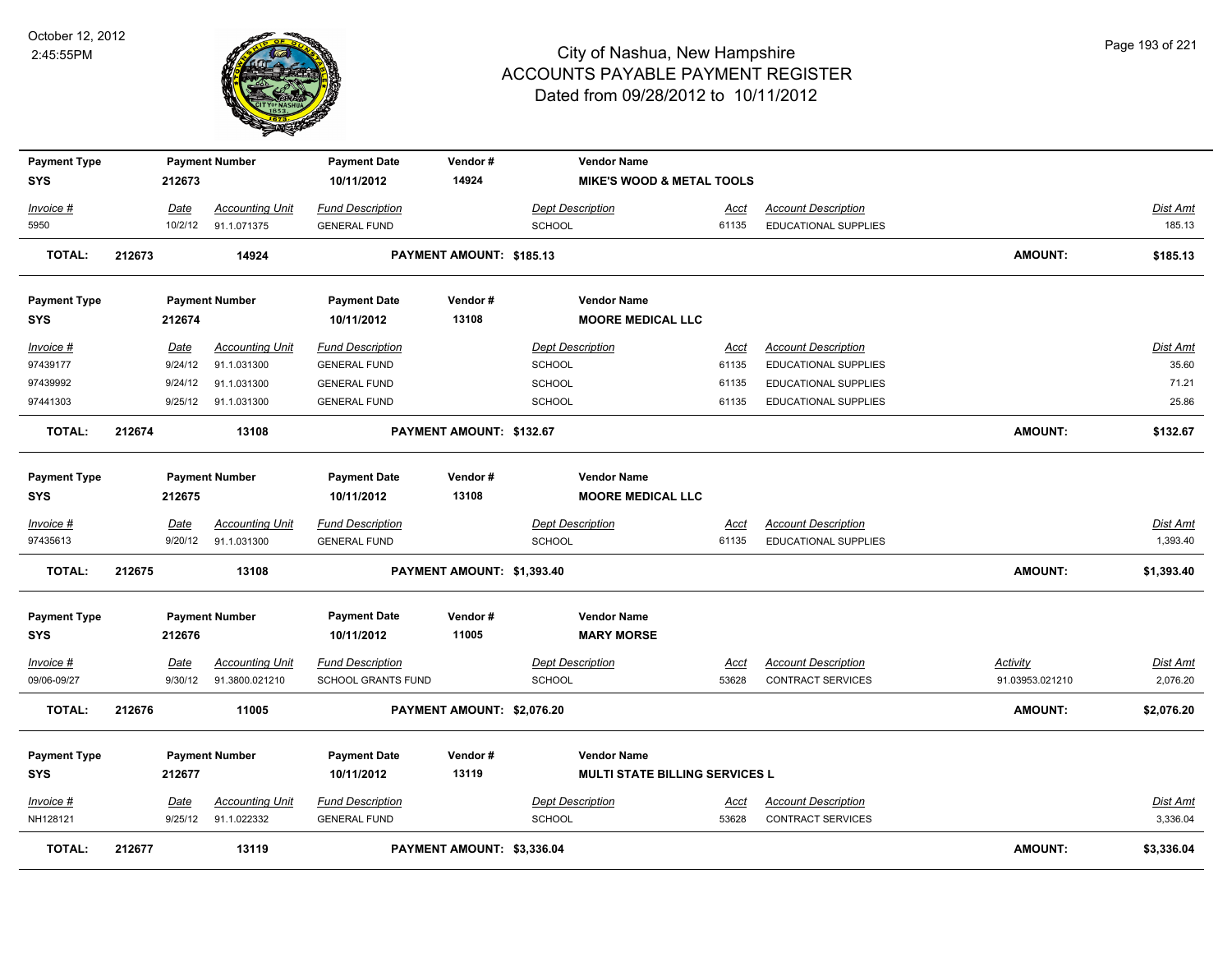

| <b>Payment Type</b> |        |             | <b>Payment Number</b>  | <b>Payment Date</b>       | Vendor#                    | <b>Vendor Name</b>            |             |                                          | <b>Payee Name</b>                  |                 |
|---------------------|--------|-------------|------------------------|---------------------------|----------------------------|-------------------------------|-------------|------------------------------------------|------------------------------------|-----------------|
| <b>SYS</b>          |        | 212678      |                        | 10/11/2012                | 12529                      | <b>COFFEY MUSIC CO INC</b>    |             |                                          | <b>MUSIC &amp; ARTS CTR/COFFEY</b> |                 |
| Invoice #           |        | Date        | <b>Accounting Unit</b> | <b>Fund Description</b>   |                            | <b>Dept Description</b>       | Acct        | <b>Account Description</b>               |                                    | Dist Amt        |
| 329783              |        | 9/20/12     | 91.1.041112            | <b>GENERAL FUND</b>       |                            | <b>SCHOOL</b>                 | 71999       | MISCELLANEOUS EQUIPMENT                  |                                    | 2,817.13        |
| <b>TOTAL:</b>       | 212678 |             | 12529                  |                           | PAYMENT AMOUNT: \$2,817.13 |                               |             |                                          | <b>AMOUNT:</b>                     | \$2,817.13      |
| <b>Payment Type</b> |        |             | <b>Payment Number</b>  | <b>Payment Date</b>       | Vendor#                    | <b>Vendor Name</b>            |             |                                          |                                    |                 |
| <b>SYS</b>          |        | 212679      |                        | 10/11/2012                | 11010                      | <b>MUSIC IS ELEMENTARY</b>    |             |                                          |                                    |                 |
| Invoice #           |        | Date        | <b>Accounting Unit</b> | <b>Fund Description</b>   |                            | <b>Dept Description</b>       | Acct        | <b>Account Description</b>               |                                    | Dist Amt        |
| 198135              |        | 9/20/12     | 91.1.121112            | <b>GENERAL FUND</b>       |                            | <b>SCHOOL</b>                 | 61135       | EDUCATIONAL SUPPLIES                     |                                    | 302.29          |
| 198349              |        |             | 9/25/12 91.1.121112    | <b>GENERAL FUND</b>       |                            | <b>SCHOOL</b>                 | 61135       | EDUCATIONAL SUPPLIES                     |                                    | 125.00          |
| <b>TOTAL:</b>       | 212679 |             | 11010                  |                           | PAYMENT AMOUNT: \$427.29   |                               |             |                                          | <b>AMOUNT:</b>                     | \$427.29        |
| <b>Payment Type</b> |        |             | <b>Payment Number</b>  | <b>Payment Date</b>       | Vendor#                    | <b>Vendor Name</b>            |             |                                          |                                    |                 |
| <b>SYS</b>          |        | 212680      |                        | 10/11/2012                | 13131                      | <b>NAPA AUTO PARTS</b>        |             |                                          |                                    |                 |
| Invoice #           |        | Date        | <b>Accounting Unit</b> | <b>Fund Description</b>   |                            | <b>Dept Description</b>       | Acct        | <b>Account Description</b>               |                                    | Dist Amt        |
| 852111              |        | 9/27/12     | 91.1.222620            | <b>GENERAL FUND</b>       |                            | <b>SCHOOL</b>                 | 54600       | <b>VEHICLE REPAIRS &amp; MAINTENANCE</b> |                                    | 27.01           |
| <b>TOTAL:</b>       | 212680 |             | 13131                  |                           | PAYMENT AMOUNT: \$27.01    |                               |             |                                          | <b>AMOUNT:</b>                     | \$27.01         |
| <b>Payment Type</b> |        |             | <b>Payment Number</b>  | <b>Payment Date</b>       | Vendor#                    | <b>Vendor Name</b>            |             |                                          |                                    |                 |
| <b>SYS</b>          |        | 212681      |                        | 10/11/2012                | 13133                      | <b>NASCO</b>                  |             |                                          |                                    |                 |
| <u> Invoice #</u>   |        | <b>Date</b> | <b>Accounting Unit</b> | <b>Fund Description</b>   |                            | <b>Dept Description</b>       | <u>Acct</u> | <b>Account Description</b>               |                                    | Dist Amt        |
| 83068               |        | 9/25/12     | 91.1.051345            | <b>GENERAL FUND</b>       |                            | <b>SCHOOL</b>                 | 61135       | <b>EDUCATIONAL SUPPLIES</b>              |                                    | 793.13          |
| <b>TOTAL:</b>       | 212681 |             | 13133                  |                           | PAYMENT AMOUNT: \$793.13   |                               |             |                                          | <b>AMOUNT:</b>                     | \$793.13        |
| <b>Payment Type</b> |        |             | <b>Payment Number</b>  | <b>Payment Date</b>       | Vendor#                    | <b>Vendor Name</b>            |             |                                          |                                    |                 |
| <b>SYS</b>          |        | 212682      |                        | 10/11/2012                | 13146                      | NASHUA REGIONAL PLANNING COMM |             |                                          |                                    |                 |
| $Invoice$ #         |        | Date        | <b>Accounting Unit</b> | <b>Fund Description</b>   |                            | <b>Dept Description</b>       | <u>Acct</u> | <b>Account Description</b>               | <b>Activity</b>                    | <u>Dist Amt</u> |
| 3980                |        | 12/31/11    | 91.3800.142899         | <b>SCHOOL GRANTS FUND</b> |                            | <b>SCHOOL</b>                 | 53628       | <b>CONTRACT SERVICES</b>                 | 91.03250.142899                    | 494.67          |
| <b>TOTAL:</b>       | 212682 |             | 13146                  |                           | PAYMENT AMOUNT: \$494.67   |                               |             |                                          | <b>AMOUNT:</b>                     | \$494.67        |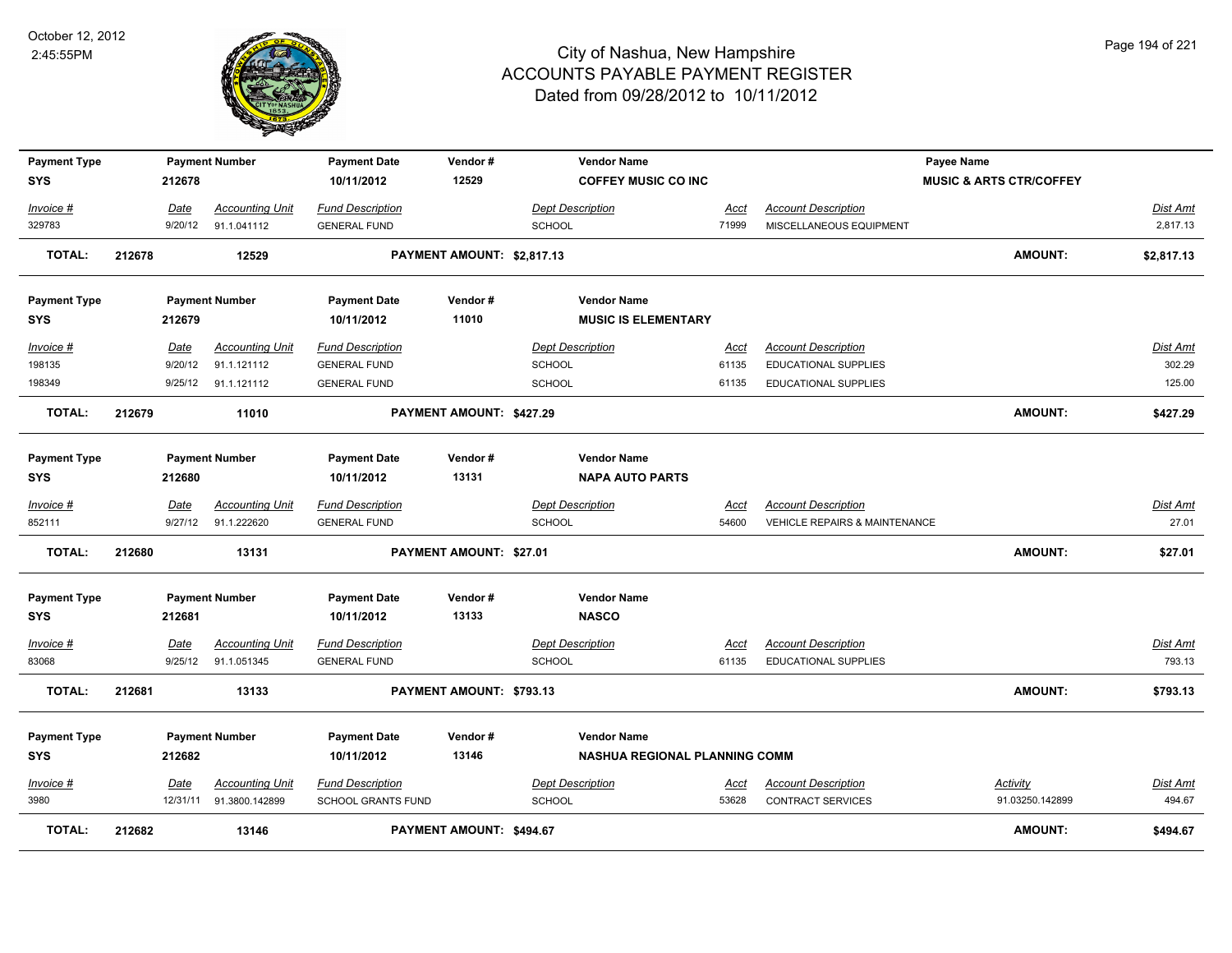

| <b>Payment Type</b>               |        |             | <b>Payment Number</b>  | <b>Payment Date</b>               | Vendor#                    | <b>Vendor Name</b>                          |             |                                                      |                |                 |
|-----------------------------------|--------|-------------|------------------------|-----------------------------------|----------------------------|---------------------------------------------|-------------|------------------------------------------------------|----------------|-----------------|
| <b>SYS</b>                        |        | 212683      |                        | 10/11/2012                        | 13151                      | <b>NASHUA WALLPAPER &amp; PAINT CO</b>      |             |                                                      |                |                 |
| <u>Invoice #</u>                  |        | <u>Date</u> | <b>Accounting Unit</b> | <b>Fund Description</b>           |                            | <b>Dept Description</b>                     | Acct        | <b>Account Description</b>                           |                | <b>Dist Amt</b> |
| 224278                            |        | 7/5/12      | 91.1.222620            | <b>GENERAL FUND</b>               |                            | <b>SCHOOL</b>                               | 61299       | MISCELLANEOUS SUPPLIES                               |                | 51.00           |
| 225082                            |        | 8/1/12      | 91.1.222620            | <b>GENERAL FUND</b>               |                            | <b>SCHOOL</b>                               | 61299       | MISCELLANEOUS SUPPLIES                               |                | 111.96          |
| 225160                            |        | 8/2/12      | 91.1.222620            | <b>GENERAL FUND</b>               |                            | SCHOOL                                      | 61299       | MISCELLANEOUS SUPPLIES                               |                | 189.85          |
| 225300                            |        | 8/7/12      | 91.1.222620            | <b>GENERAL FUND</b>               |                            | <b>SCHOOL</b>                               | 61299       | MISCELLANEOUS SUPPLIES                               |                | 139.96          |
| 225354                            |        | 8/9/12      | 91.1.222620            | <b>GENERAL FUND</b>               |                            | <b>SCHOOL</b>                               | 61299       | MISCELLANEOUS SUPPLIES                               |                | 15.00           |
| 225378                            |        | 8/10/12     | 91.1.222620            | <b>GENERAL FUND</b>               |                            | <b>SCHOOL</b>                               | 61299       | MISCELLANEOUS SUPPLIES                               |                | 139.96          |
| 225543                            |        | 8/16/12     | 91.1.222620            | <b>GENERAL FUND</b>               |                            | SCHOOL                                      | 61299       | MISCELLANEOUS SUPPLIES                               |                | 659.86          |
| 225548                            |        | 8/16/12     | 91.1.222620            | <b>GENERAL FUND</b>               |                            | <b>SCHOOL</b>                               | 61299       | MISCELLANEOUS SUPPLIES                               |                | 104.49          |
| 225772                            |        | 8/22/12     | 91.1.222620            | <b>GENERAL FUND</b>               |                            | SCHOOL                                      | 61299       | MISCELLANEOUS SUPPLIES                               |                | 171.92          |
| 226034                            |        | 8/29/12     | 91.1.222620            | <b>GENERAL FUND</b>               |                            | <b>SCHOOL</b>                               | 61299       | MISCELLANEOUS SUPPLIES                               |                | 354.31          |
| 226192                            |        | 9/5/12      | 91.1.222620            | <b>GENERAL FUND</b>               |                            | SCHOOL                                      | 61299       | MISCELLANEOUS SUPPLIES                               |                | 95.84           |
| 226734                            |        | 9/20/12     | 91.1.222620            | <b>GENERAL FUND</b>               |                            | <b>SCHOOL</b>                               | 61299       | MISCELLANEOUS SUPPLIES                               |                | 87.32           |
| <b>TOTAL:</b>                     | 212683 |             | 13151                  |                                   | PAYMENT AMOUNT: \$2,121.47 |                                             |             |                                                      | <b>AMOUNT:</b> | \$2,121.47      |
| <b>Payment Type</b><br><b>SYS</b> |        | 212684      | <b>Payment Number</b>  | <b>Payment Date</b><br>10/11/2012 | Vendor#<br>14922           | <b>Vendor Name</b><br><b>NATIONAL MUSIC</b> |             |                                                      |                |                 |
| Invoice #                         |        | Date        | <b>Accounting Unit</b> | <b>Fund Description</b>           |                            | <b>Dept Description</b>                     | Acct        | <b>Account Description</b>                           |                | <b>Dist Amt</b> |
| 2503                              |        | 9/25/12     | 91.1.061112            | <b>GENERAL FUND</b>               |                            | <b>SCHOOL</b>                               | 71999       | MISCELLANEOUS EQUIPMENT                              |                | 447.75          |
| TOTAL:                            | 212684 |             | 14922                  |                                   | PAYMENT AMOUNT: \$447.75   |                                             |             |                                                      | <b>AMOUNT:</b> | \$447.75        |
| <b>Payment Type</b><br><b>SYS</b> |        | 212685      | <b>Payment Number</b>  | <b>Payment Date</b><br>10/11/2012 | Vendor#<br>13161           | <b>Vendor Name</b><br><b>SANDRA NEDEAU</b>  |             |                                                      |                |                 |
| <u>Invoice #</u>                  |        | Date        | <b>Accounting Unit</b> | <b>Fund Description</b>           |                            | <b>Dept Description</b>                     | Acct        | <b>Account Description</b>                           |                | <b>Dist Amt</b> |
| 91912-04                          |        | 9/19/12     | 91.1.051477            | <b>GENERAL FUND</b>               |                            | <b>SCHOOL</b>                               | 55642       | <b>GAME OFFICIALS</b>                                |                | 60.00           |
| 92112-05                          |        | 9/21/12     | 91.1.051477            | <b>GENERAL FUND</b>               |                            | <b>SCHOOL</b>                               | 55642       | <b>GAME OFFICIALS</b>                                |                | 60.00           |
| <b>TOTAL:</b>                     | 212685 |             | 13161                  |                                   | PAYMENT AMOUNT: \$120.00   |                                             |             |                                                      | <b>AMOUNT:</b> | \$120.00        |
| <b>Payment Type</b>               |        |             | <b>Payment Number</b>  | <b>Payment Date</b>               | Vendor#                    | <b>Vendor Name</b>                          |             |                                                      |                |                 |
| SYS                               |        | 212686      |                        | 10/11/2012                        | 13165                      | <b>NELSON PIANO SERVICE</b>                 |             |                                                      |                |                 |
| <u>Invoice #</u>                  |        | <u>Date</u> | <b>Accounting Unit</b> | <b>Fund Description</b>           |                            | <b>Dept Description</b>                     | <u>Acct</u> | <b>Account Description</b>                           |                | <u>Dist Amt</u> |
| $9 - 07 - 12$                     |        | 9/19/12     | 91.1.051112            | <b>GENERAL FUND</b>               |                            | <b>SCHOOL</b>                               | 54487       | <b>EQUIPMENT REPAIRS &amp;</b><br><b>MAINTENANCE</b> |                | 105.00          |
| $9 - 12 - 12$                     |        | 9/19/12     | 91.1.031112            | <b>GENERAL FUND</b>               |                            | <b>SCHOOL</b>                               | 61135       | <b>EDUCATIONAL SUPPLIES</b>                          |                | 210.00          |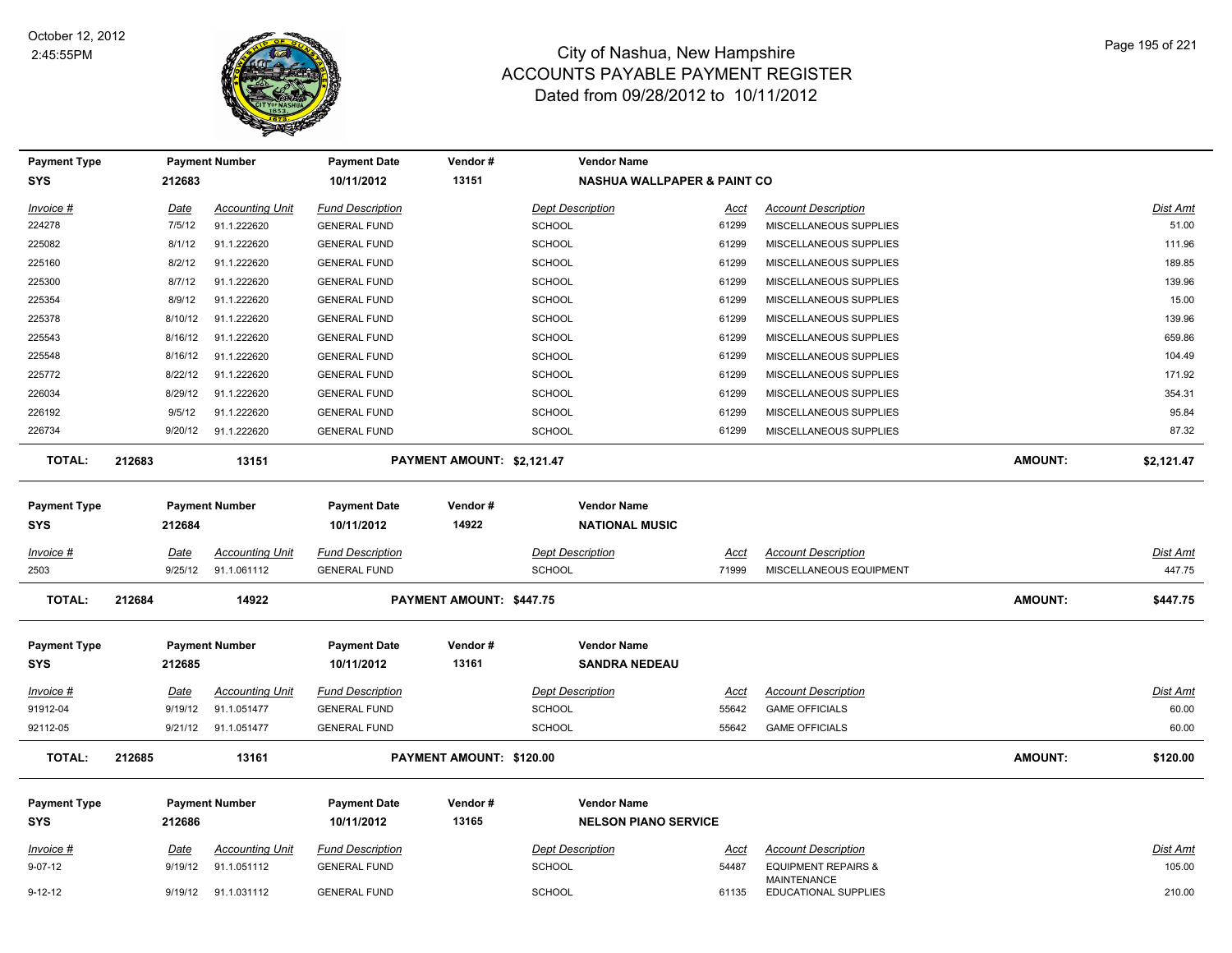

| $9 - 14 - 12$                     |        | 9/19/12            | 91.1.041112                      | <b>GENERAL FUND</b>                          |                            | SCHOOL                                        | 54487          | <b>EQUIPMENT REPAIRS &amp;</b><br><b>MAINTENANCE</b> |                 | 315.00           |
|-----------------------------------|--------|--------------------|----------------------------------|----------------------------------------------|----------------------------|-----------------------------------------------|----------------|------------------------------------------------------|-----------------|------------------|
| <b>TOTAL:</b>                     | 212686 |                    | 13165                            |                                              | PAYMENT AMOUNT: \$630.00   |                                               |                |                                                      | <b>AMOUNT:</b>  | \$630.00         |
| <b>Payment Type</b><br><b>SYS</b> |        | 212687             | <b>Payment Number</b>            | <b>Payment Date</b><br>10/11/2012            | Vendor#<br>13166           | <b>Vendor Name</b><br><b>WILLIAM NEVERETT</b> |                |                                                      |                 |                  |
| Invoice #                         |        | Date               | <b>Accounting Unit</b>           | <b>Fund Description</b>                      |                            | <b>Dept Description</b>                       | Acct           | <b>Account Description</b>                           |                 | Dist Amt         |
| 100112-04                         |        | 10/1/12            | 91.1.041443                      | <b>GENERAL FUND</b>                          |                            | <b>SCHOOL</b>                                 | 55642          | <b>GAME OFFICIALS</b>                                |                 | 40.00            |
| <b>TOTAL:</b>                     | 212687 |                    | 13166                            |                                              | PAYMENT AMOUNT: \$40.00    |                                               |                |                                                      | <b>AMOUNT:</b>  | \$40.00          |
| <b>Payment Type</b>               |        |                    | <b>Payment Number</b>            | <b>Payment Date</b>                          | Vendor#                    | <b>Vendor Name</b>                            |                |                                                      |                 |                  |
| <b>SYS</b>                        |        | 212688             |                                  | 10/11/2012                                   | 13167                      | <b>NEVERETTS SEW &amp; VAC INC</b>            |                |                                                      |                 |                  |
| $Invoice$ #                       |        | Date               | <b>Accounting Unit</b>           | <b>Fund Description</b>                      |                            | <b>Dept Description</b>                       | <u>Acct</u>    | <b>Account Description</b>                           |                 | <b>Dist Amt</b>  |
| 20292                             |        | 9/22/12            | 91.1.051345                      | <b>GENERAL FUND</b>                          |                            | <b>SCHOOL</b>                                 | 61135          | <b>EDUCATIONAL SUPPLIES</b>                          |                 | 199.00           |
| <b>TOTAL:</b>                     | 212688 |                    | 13167                            |                                              | PAYMENT AMOUNT: \$199.00   |                                               |                |                                                      | <b>AMOUNT:</b>  | \$199.00         |
| <b>Payment Type</b>               |        |                    | <b>Payment Number</b>            | <b>Payment Date</b>                          | Vendor#                    | <b>Vendor Name</b>                            |                |                                                      |                 |                  |
| <b>SYS</b>                        |        | 212689             |                                  | 10/11/2012                                   | 14521                      | <b>NEW ENGLAND ICE CREAM</b>                  |                |                                                      |                 |                  |
| Invoice #                         |        | Date               | <b>Accounting Unit</b>           | <b>Fund Description</b>                      |                            | <b>Dept Description</b>                       | Acct           | <b>Account Description</b>                           | <b>Activity</b> | Dist Amt         |
| 2294394                           |        | 9/20/12            | 91.3800.991490                   | <b>SCHOOL GRANTS FUND</b>                    |                            | <b>SCHOOL</b>                                 | 61299          | MISCELLANEOUS SUPPLIES                               | 91.03463.991490 | 121.36           |
| 2294403                           |        | 9/20/12            | 91.3800.991490                   | <b>SCHOOL GRANTS FUND</b>                    |                            | SCHOOL                                        | 61299          | MISCELLANEOUS SUPPLIES                               | 91.03463.991490 | 98.81            |
| 2294405                           |        | 9/20/12            | 91.2222.991490                   | AFTER SCHOOL PROGRAM                         |                            | SCHOOL                                        | 61299          | MISCELLANEOUS SUPPLIES                               |                 | 121.36           |
| 2294406<br>2295139                |        | 9/20/12<br>9/27/12 | 91.2222.991490                   | AFTER SCHOOL PROGRAM                         |                            | SCHOOL                                        | 61299<br>61214 | MISCELLANEOUS SUPPLIES<br>FOOD, FOOD SERVICE PROGRAM |                 | 121.36<br>294.85 |
| 2295263                           |        | 10/4/12            | 91.2100.173120<br>91.2100.103120 | <b>FOOD SERVICES</b><br><b>FOOD SERVICES</b> |                            | SCHOOL<br>SCHOOL                              | 61214          | FOOD, FOOD SERVICE PROGRAM                           |                 | 280.69           |
| 2295266                           |        | 10/4/12            | 91.2100.033120                   | <b>FOOD SERVICES</b>                         |                            | <b>SCHOOL</b>                                 | 61214          | FOOD, FOOD SERVICE PROGRAM                           |                 | 891.95           |
| 2295487                           |        | 10/4/12            | 91.2100.073120                   | <b>FOOD SERVICES</b>                         |                            | SCHOOL                                        | 61214          | FOOD, FOOD SERVICE PROGRAM                           |                 | 269.76           |
| <b>TOTAL:</b>                     | 212689 |                    | 14521                            |                                              | PAYMENT AMOUNT: \$2,200.14 |                                               |                |                                                      | <b>AMOUNT:</b>  | \$2,200.14       |
| <b>Payment Type</b>               |        |                    | <b>Payment Number</b>            | <b>Payment Date</b>                          | Vendor #                   | <b>Vendor Name</b>                            |                |                                                      |                 |                  |
| <b>SYS</b>                        |        | 212690             |                                  | 10/11/2012                                   | 11028                      | <b>TREASURER STATE OF NH</b>                  |                |                                                      |                 |                  |
|                                   |        | <u>Date</u>        | <b>Accounting Unit</b>           | <u>Fund Description</u>                      |                            | <b>Dept Description</b>                       | <u>Acct</u>    | <b>Account Description</b>                           |                 | <u>Dist Amt</u>  |
| Invoice #                         |        |                    |                                  |                                              |                            |                                               |                |                                                      |                 |                  |
| C411501                           |        | 9/20/12            | 91.1.222620                      | <b>GENERAL FUND</b>                          |                            | <b>SCHOOL</b>                                 | 61299          | MISCELLANEOUS SUPPLIES                               |                 | 300.49           |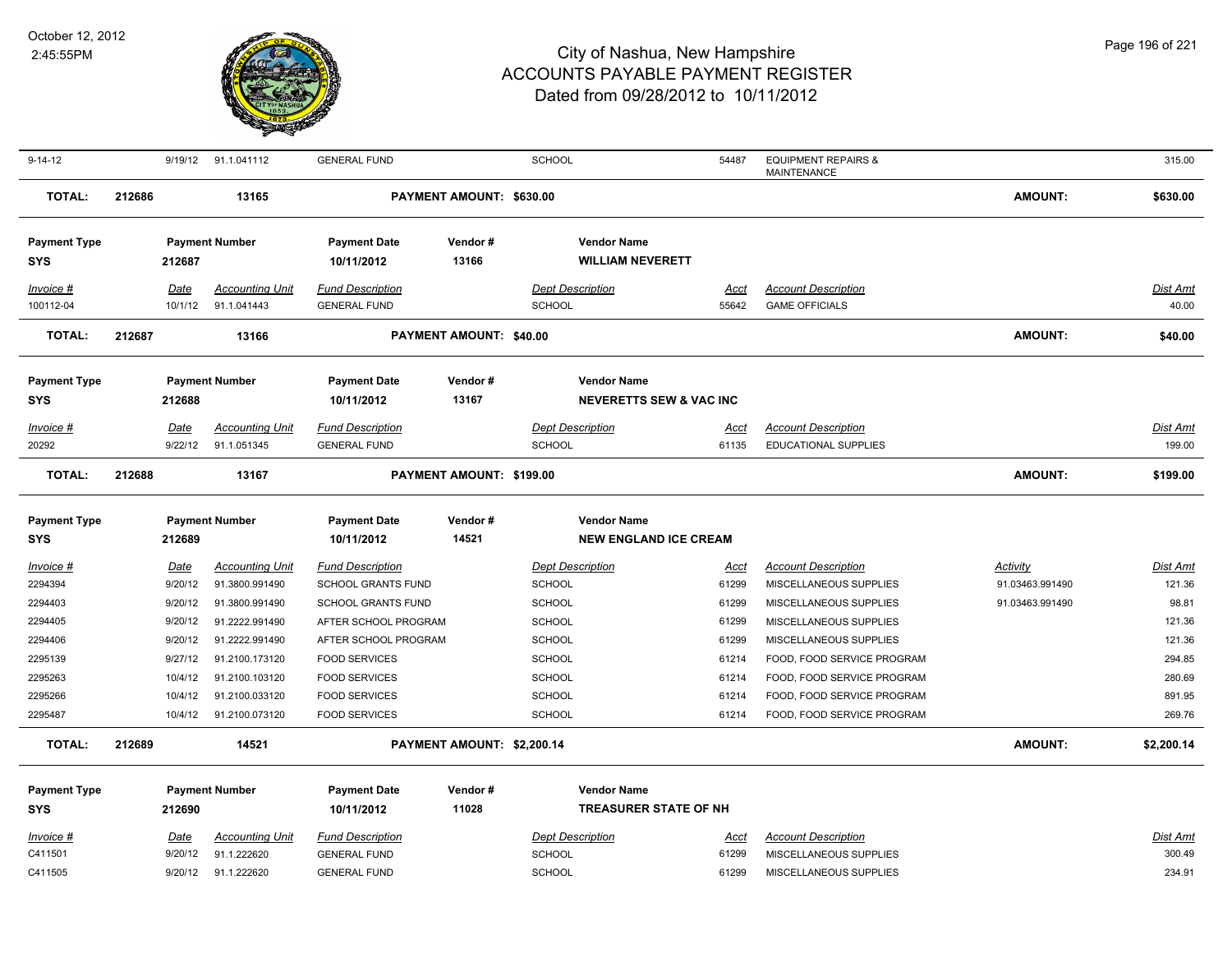

| <b>TOTAL:</b>                     | 212690                 | 11028                                            |                                                | PAYMENT AMOUNT: \$535.40       |                                                                 |                      |                                                               | <b>AMOUNT:</b> | \$535.40                  |
|-----------------------------------|------------------------|--------------------------------------------------|------------------------------------------------|--------------------------------|-----------------------------------------------------------------|----------------------|---------------------------------------------------------------|----------------|---------------------------|
| <b>Payment Type</b><br><b>SYS</b> | 212691                 | <b>Payment Number</b>                            | <b>Payment Date</b><br>10/11/2012              | Vendor#<br>13185               | <b>Vendor Name</b><br><b>NHSAA</b>                              |                      |                                                               |                |                           |
| Invoice #<br>ST2012-13            | Date<br>9/26/12        | <b>Accounting Unit</b><br>91.1.992212            | <b>Fund Description</b><br><b>GENERAL FUND</b> |                                | <b>Dept Description</b><br><b>SCHOOL</b>                        | Acct<br>55400        | <b>Account Description</b><br>CONFERENCES AND SEMINARS        |                | Dist Amt<br>1,500.00      |
| <b>TOTAL:</b>                     | 212691                 | 13185                                            |                                                | PAYMENT AMOUNT: \$1,500.00     |                                                                 |                      |                                                               | <b>AMOUNT:</b> | \$1,500.00                |
| <b>Payment Type</b><br><b>SYS</b> | 212692                 | <b>Payment Number</b>                            | <b>Payment Date</b><br>10/11/2012              | Vendor#<br>11015               | <b>Vendor Name</b><br><b>NHSTE</b>                              |                      |                                                               |                |                           |
| <b>Invoice #</b><br>N3            | <b>Date</b>            | <b>Accounting Unit</b><br>9/21/12<br>91.1.992225 | <b>Fund Description</b><br><b>GENERAL FUND</b> |                                | <b>Dept Description</b><br><b>SCHOOL</b>                        | <u>Acct</u><br>55400 | <b>Account Description</b><br><b>CONFERENCES AND SEMINARS</b> |                | <u>Dist Amt</u><br>25.00  |
| <b>TOTAL:</b>                     | 212692                 | 11015                                            |                                                | <b>PAYMENT AMOUNT: \$25.00</b> |                                                                 |                      |                                                               | <b>AMOUNT:</b> | \$25.00                   |
| <b>Payment Type</b><br><b>SYS</b> | 212693                 | <b>Payment Number</b>                            | <b>Payment Date</b><br>10/11/2012              | Vendor#<br>14554               | <b>Vendor Name</b><br><b>NORTH CENTER FOOD SERVICE</b>          |                      |                                                               |                |                           |
| <u>Invoice #</u><br>3843645       | <u>Date</u><br>9/24/12 | <b>Accounting Unit</b><br>91.1.041300            | <b>Fund Description</b><br><b>GENERAL FUND</b> |                                | <b>Dept Description</b><br>SCHOOL                               | <u>Acct</u><br>61135 | <b>Account Description</b><br><b>EDUCATIONAL SUPPLIES</b>     |                | <u>Dist Amt</u><br>306.11 |
| <b>TOTAL:</b>                     | 212693                 | 14554                                            |                                                | PAYMENT AMOUNT: \$306.11       |                                                                 |                      |                                                               | <b>AMOUNT:</b> | \$306.11                  |
| <b>Payment Type</b><br>SYS        | 212694                 | <b>Payment Number</b>                            | <b>Payment Date</b><br>10/11/2012              | Vendor#<br>14556               | <b>Vendor Name</b><br><b>NORTHEAST FOOD SVC EQUIPMENT &amp;</b> |                      |                                                               |                |                           |
| Invoice #                         | Date                   | <b>Accounting Unit</b>                           | <b>Fund Description</b>                        |                                | <b>Dept Description</b>                                         | Acct                 | <b>Account Description</b>                                    |                | Dist Amt                  |
| 419617                            | 9/5/12                 | 91.2100.033120                                   | <b>FOOD SERVICES</b>                           |                                | SCHOOL                                                          | 71000                | <b>EQUIPMENT</b>                                              |                | 47.00                     |
| 420249<br>420251                  | 9/19/12<br>9/19/12     | 91.2100.153120<br>91.2100.163120                 | <b>FOOD SERVICES</b><br><b>FOOD SERVICES</b>   |                                | <b>SCHOOL</b><br><b>SCHOOL</b>                                  | 71000<br>71000       | <b>EQUIPMENT</b><br><b>EQUIPMENT</b>                          |                | 193.00<br>193.00          |
| 420254                            | 9/19/12                | 91.2100.093120                                   | <b>FOOD SERVICES</b>                           |                                | <b>SCHOOL</b>                                                   | 71000                | <b>EQUIPMENT</b>                                              |                | 193.00                    |
| 420255                            | 9/19/12                | 91.2100.183120                                   | <b>FOOD SERVICES</b>                           |                                | <b>SCHOOL</b>                                                   | 71000                | <b>EQUIPMENT</b>                                              |                | 193.00                    |
| 420745                            | 9/30/12                | 91.2100.183120                                   | <b>FOOD SERVICES</b>                           |                                | <b>SCHOOL</b>                                                   | 71000                | <b>EQUIPMENT</b>                                              |                | 74.80                     |
| 420755                            | 9/30/12                | 91.2100.093120                                   | <b>FOOD SERVICES</b>                           |                                | <b>SCHOOL</b>                                                   | 71000                | <b>EQUIPMENT</b>                                              |                | 203.88                    |
| 420756                            | 9/30/12                | 91.2100.123120                                   | <b>FOOD SERVICES</b>                           |                                | <b>SCHOOL</b>                                                   | 71000                | <b>EQUIPMENT</b>                                              |                | 285.30                    |
| 420782                            | 9/30/12                | 91.2100.183120                                   | <b>FOOD SERVICES</b>                           |                                | <b>SCHOOL</b>                                                   | 71000                | <b>EQUIPMENT</b>                                              |                | 24.50                     |
| 420783                            | 9/30/12                | 91.2100.033120                                   | <b>FOOD SERVICES</b>                           |                                | <b>SCHOOL</b>                                                   | 71000                | <b>EQUIPMENT</b>                                              |                | 36.75                     |
| 420962                            |                        | 10/5/12<br>91.2100.123120                        | <b>FOOD SERVICES</b>                           |                                | <b>SCHOOL</b>                                                   | 71000                | <b>EQUIPMENT</b>                                              |                | 9.13                      |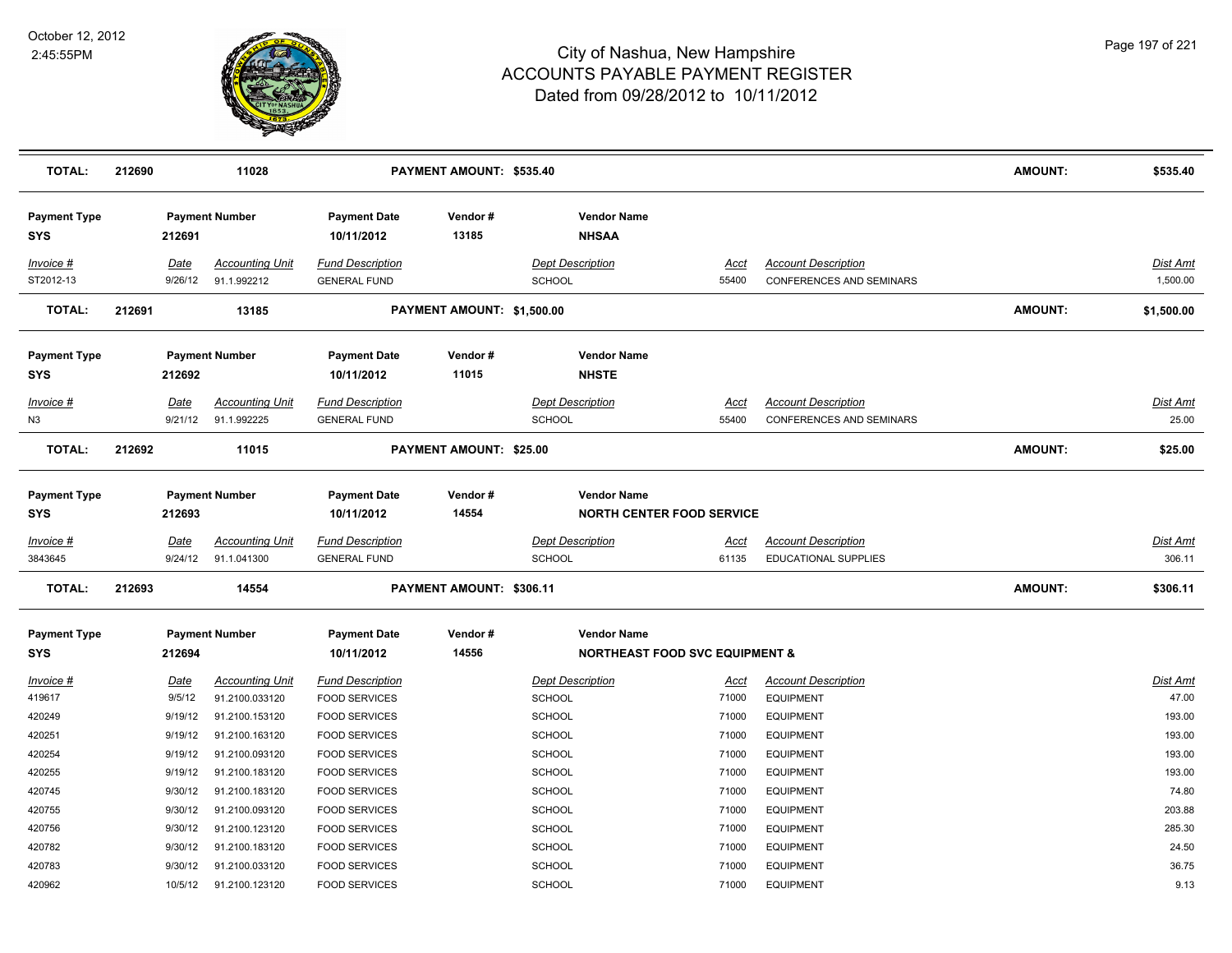

| <b>TOTAL:</b>                        | 212694 |                 | 14556                                          |                                                      | PAYMENT AMOUNT: \$1,453.36     |                                           |                                |                                                           | <b>AMOUNT:</b>                     | \$1,453.36                |
|--------------------------------------|--------|-----------------|------------------------------------------------|------------------------------------------------------|--------------------------------|-------------------------------------------|--------------------------------|-----------------------------------------------------------|------------------------------------|---------------------------|
| <b>Payment Type</b><br><b>SYS</b>    |        | 212695          | <b>Payment Number</b>                          | <b>Payment Date</b><br>10/11/2012                    | Vendor#<br>10343               | <b>Vendor Name</b>                        | <b>OCE IMAGISTICS INC</b>      |                                                           |                                    |                           |
| Invoice #<br>14432A                  |        | Date<br>9/18/12 | <b>Accounting Unit</b><br>91.1.171160          | <b>Fund Description</b><br><b>GENERAL FUND</b>       |                                | <b>Dept Description</b><br><b>SCHOOL</b>  | Acct<br>61650                  | <b>Account Description</b><br><b>COPIER SUPPLIES</b>      |                                    | <b>Dist Amt</b><br>240.00 |
| <b>TOTAL:</b>                        | 212695 |                 | 10343                                          |                                                      | PAYMENT AMOUNT: \$240.00       |                                           |                                |                                                           | <b>AMOUNT:</b>                     | \$240.00                  |
| <b>Payment Type</b><br><b>SYS</b>    |        | 212696          | <b>Payment Number</b>                          | <b>Payment Date</b><br>10/11/2012                    | Vendor#<br>15166               | <b>Vendor Name</b><br><b>JULIA OLIVER</b> |                                |                                                           |                                    |                           |
| Invoice #<br><b>OCT-12</b>           |        | Date            | <b>Accounting Unit</b><br>10/10/12 91.1.041160 | <b>Fund Description</b><br><b>GENERAL FUND</b>       |                                | <b>Dept Description</b><br><b>SCHOOL</b>  | Acct<br>61135                  | <b>Account Description</b><br>EDUCATIONAL SUPPLIES        |                                    | Dist Amt<br>204.14        |
| <b>TOTAL:</b>                        | 212696 |                 | 15166                                          |                                                      | PAYMENT AMOUNT: \$204.14       |                                           |                                |                                                           | <b>AMOUNT:</b>                     | \$204.14                  |
| <b>Payment Type</b><br><b>SYS</b>    |        | 212697          | <b>Payment Number</b>                          | <b>Payment Date</b><br>10/11/2012                    | Vendor#<br>14983               | <b>Vendor Name</b>                        | <b>OVERLOOK GOLF CLUB</b>      |                                                           |                                    |                           |
| $Invoice$ #<br><b>TITLEIST ORDER</b> |        | Date<br>9/25/12 | <b>Accounting Unit</b><br>91.2212.991408       | <b>Fund Description</b><br>ATHLETICS REVENUE FUND    |                                | <b>Dept Description</b><br><b>SCHOOL</b>  | <u>Acct</u><br>61299           | <b>Account Description</b><br>MISCELLANEOUS SUPPLIES      |                                    | <u>Dist Amt</u><br>900.00 |
| <b>TOTAL:</b>                        | 212697 |                 | 14983                                          |                                                      | PAYMENT AMOUNT: \$900.00       |                                           |                                |                                                           | AMOUNT:                            | \$900.00                  |
| <b>Payment Type</b><br><b>SYS</b>    |        | 212698          | <b>Payment Number</b>                          | <b>Payment Date</b><br>10/11/2012                    | Vendor#<br>11317               | <b>Vendor Name</b>                        | <b>OXFORD UNIVERSITY PRESS</b> |                                                           |                                    |                           |
| Invoice #<br>96064234                |        | Date<br>9/21/12 | <b>Accounting Unit</b><br>91.3800.991260       | <b>Fund Description</b><br><b>SCHOOL GRANTS FUND</b> |                                | <b>Dept Description</b><br><b>SCHOOL</b>  | Acct<br>61875                  | <b>Account Description</b><br><b>BOOKS</b>                | <b>Activity</b><br>91.03772.991260 | Dist Amt<br>1,689.30      |
| <b>TOTAL:</b>                        | 212698 |                 | 11317                                          |                                                      | PAYMENT AMOUNT: \$1,689.30     |                                           |                                |                                                           | AMOUNT:                            | \$1,689.30                |
| <b>Payment Type</b><br><b>SYS</b>    |        | 212699          | <b>Payment Number</b>                          | <b>Payment Date</b><br>10/11/2012                    | Vendor#<br>13241               | <b>Vendor Name</b>                        | <b>P J CURRIER LUMBER CO</b>   |                                                           |                                    |                           |
| Invoice #<br>76623                   |        | Date            | <b>Accounting Unit</b><br>9/21/12 91.1.071375  | <b>Fund Description</b><br><b>GENERAL FUND</b>       |                                | <b>Dept Description</b><br><b>SCHOOL</b>  | Acct<br>61135                  | <b>Account Description</b><br><b>EDUCATIONAL SUPPLIES</b> |                                    | Dist Amt<br>53.00         |
| <b>TOTAL:</b>                        | 212699 |                 | 13241                                          |                                                      | <b>PAYMENT AMOUNT: \$53.00</b> |                                           |                                |                                                           | AMOUNT:                            | \$53.00                   |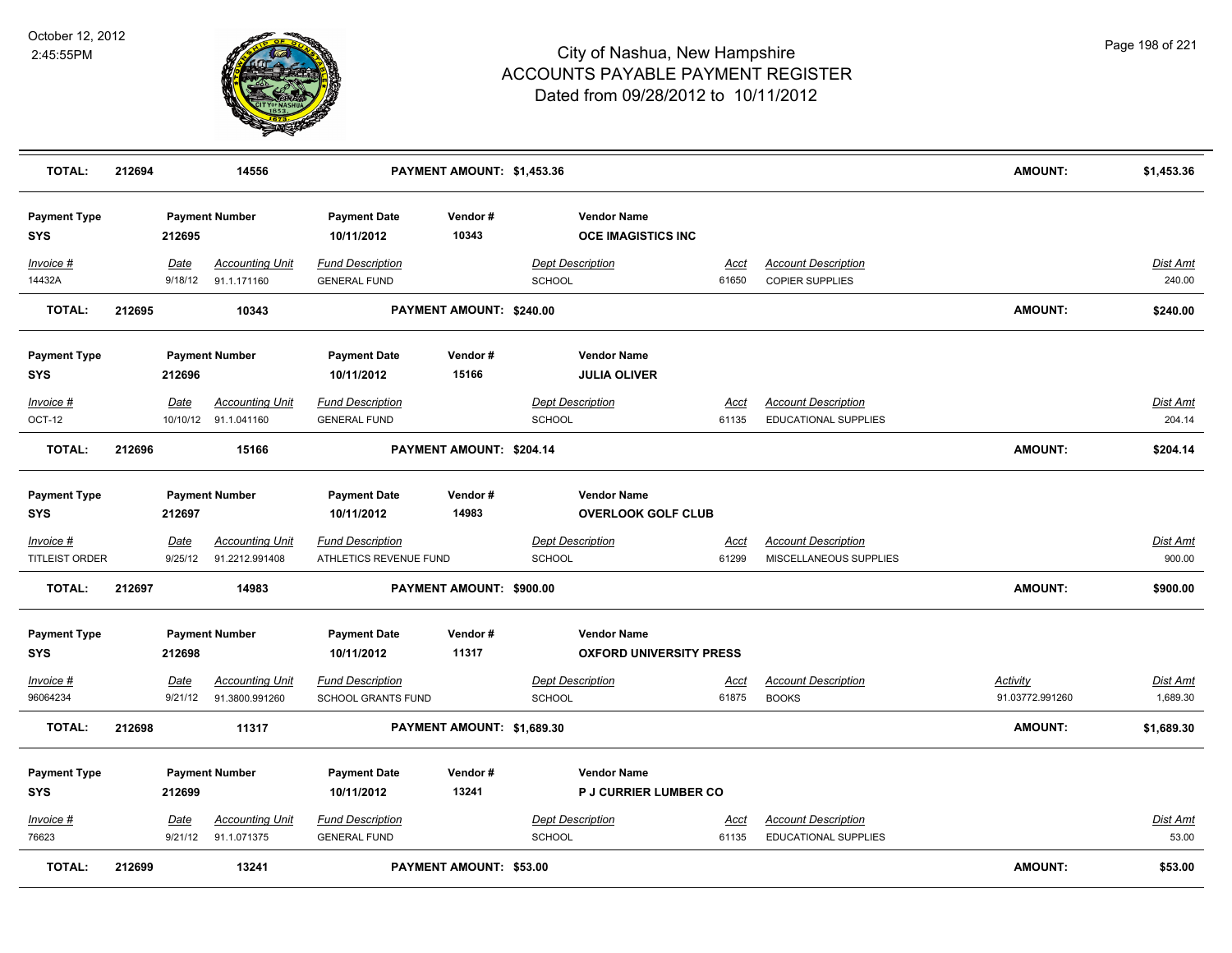

| <b>Payment Type</b>               |        |                 | <b>Payment Number</b>                    | <b>Payment Date</b>                             | Vendor#                        | <b>Vendor Name</b>                            |                      |                                                      |                 |                           |
|-----------------------------------|--------|-----------------|------------------------------------------|-------------------------------------------------|--------------------------------|-----------------------------------------------|----------------------|------------------------------------------------------|-----------------|---------------------------|
| <b>SYS</b>                        |        | 212700          |                                          | 10/11/2012                                      | 13251                          | PAULA PAPANICOLAOU                            |                      |                                                      |                 |                           |
| Invoice #                         |        | Date            | <b>Accounting Unit</b>                   | <b>Fund Description</b>                         |                                | <b>Dept Description</b>                       | Acct                 | <b>Account Description</b>                           |                 | Dist Amt                  |
| MILES-AUG/SEPT                    |        | 10/3/12         | 91.1.992322                              | <b>GENERAL FUND</b>                             |                                | SCHOOL                                        | 55307                | MILEAGE REIMBURSEMENTS                               |                 | 78.26                     |
| <b>TOTAL:</b>                     | 212700 |                 | 13251                                    |                                                 | <b>PAYMENT AMOUNT: \$78.26</b> |                                               |                      |                                                      | AMOUNT:         | \$78.26                   |
| <b>Payment Type</b>               |        |                 | <b>Payment Number</b>                    | <b>Payment Date</b>                             | Vendor#                        | <b>Vendor Name</b>                            |                      |                                                      |                 |                           |
| <b>SYS</b>                        |        | 212701          |                                          | 10/11/2012                                      | 13257                          | <b>ALAN PARADISE</b>                          |                      |                                                      |                 |                           |
| Invoice #<br>MAY/JUL-12           |        | Date<br>10/1/12 | <b>Accounting Unit</b><br>91.2222.991490 | <b>Fund Description</b><br>AFTER SCHOOL PROGRAM |                                | <b>Dept Description</b><br><b>SCHOOL</b>      | <u>Acct</u><br>61299 | <b>Account Description</b><br>MISCELLANEOUS SUPPLIES | <b>Activity</b> | <b>Dist Amt</b><br>24.28  |
| MAY/JUL-12                        |        | 10/1/12         | 91.3800.991490                           | SCHOOL GRANTS FUND                              |                                | <b>SCHOOL</b>                                 | 61299                | MISCELLANEOUS SUPPLIES                               | 91.03463.991490 | 49.58                     |
| <b>TOTAL:</b>                     | 212701 |                 | 13257                                    |                                                 | PAYMENT AMOUNT: \$73.86        |                                               |                      |                                                      | AMOUNT:         | \$73.86                   |
| <b>Payment Type</b><br><b>SYS</b> |        | 212702          | <b>Payment Number</b>                    | <b>Payment Date</b><br>10/11/2012               | Vendor#<br>13258               | <b>Vendor Name</b><br><b>MALCOLM PARADISE</b> |                      |                                                      |                 |                           |
|                                   |        |                 |                                          |                                                 |                                |                                               |                      |                                                      |                 |                           |
| Invoice #                         |        | Date            | <b>Accounting Unit</b>                   | <b>Fund Description</b>                         |                                | <b>Dept Description</b>                       | Acct                 | <b>Account Description</b>                           | Activity        | Dist Amt                  |
| PV-091112                         |        | 10/3/12         | 91.3800.042210                           | <b>SCHOOL GRANTS FUND</b>                       |                                | SCHOOL                                        | 55300                | <b>TRAVEL</b>                                        | 91.03903.042210 | 180.00                    |
|                                   |        |                 |                                          |                                                 |                                |                                               |                      |                                                      |                 |                           |
| <b>TOTAL:</b>                     | 212702 |                 | 13258                                    |                                                 | PAYMENT AMOUNT: \$180.00       |                                               |                      |                                                      | <b>AMOUNT:</b>  | \$180.00                  |
| <b>Payment Type</b><br><b>SYS</b> |        | 212703          | <b>Payment Number</b>                    | <b>Payment Date</b><br>10/11/2012               | Vendor#<br>13268               | <b>Vendor Name</b><br><b>PASEK CORP</b>       |                      |                                                      |                 |                           |
| $Invoice$ #                       |        | <u>Date</u>     | <b>Accounting Unit</b>                   | <b>Fund Description</b>                         |                                | <b>Dept Description</b>                       | <u>Acct</u>          | <b>Account Description</b>                           |                 | Dist Amt                  |
| S 925703<br><b>TOTAL:</b>         | 212703 | 9/24/12         | 91.1.222620<br>13268                     | <b>GENERAL FUND</b>                             | PAYMENT AMOUNT: \$348.83       | SCHOOL                                        | 61299                | MISCELLANEOUS SUPPLIES                               | <b>AMOUNT:</b>  | 348.83<br>\$348.83        |
| <b>Payment Type</b><br><b>SYS</b> |        | 212704          | <b>Payment Number</b>                    | <b>Payment Date</b><br>10/11/2012               | Vendor#<br>13276               | <b>Vendor Name</b><br>PEABODY SUPPLY CO       |                      |                                                      |                 |                           |
|                                   |        |                 |                                          |                                                 |                                |                                               |                      |                                                      |                 |                           |
| Invoice #<br>15375                |        | Date<br>9/18/12 | <b>Accounting Unit</b><br>91.1.222620    | <b>Fund Description</b><br><b>GENERAL FUND</b>  |                                | <b>Dept Description</b><br><b>SCHOOL</b>      | <u>Acct</u><br>61414 | <b>Account Description</b><br>SUPPLIES, PLUMBING     |                 | <b>Dist Amt</b><br>125.36 |
| 15946                             |        | 9/19/12         | 91.1.222620                              | <b>GENERAL FUND</b>                             |                                | SCHOOL                                        | 61414                | SUPPLIES, PLUMBING                                   |                 | 238.53                    |
| 15947                             |        | 9/19/12         | 91.1.222620                              | <b>GENERAL FUND</b>                             |                                | <b>SCHOOL</b>                                 | 61414                | SUPPLIES, PLUMBING                                   |                 | 38.22                     |
| 17316                             |        | 9/21/12         | 91.1.222620                              | <b>GENERAL FUND</b>                             |                                | <b>SCHOOL</b>                                 | 61414                | SUPPLIES, PLUMBING                                   |                 | 137.57                    |
| 17932                             |        | 9/24/12         | 91.1.222620                              | <b>GENERAL FUND</b>                             |                                | SCHOOL                                        | 61414                | SUPPLIES, PLUMBING                                   |                 | 71.79                     |
| 17933                             |        | 9/24/12         | 91.1.222620                              | <b>GENERAL FUND</b>                             |                                | <b>SCHOOL</b>                                 | 61414                | SUPPLIES, PLUMBING                                   |                 | 47.04                     |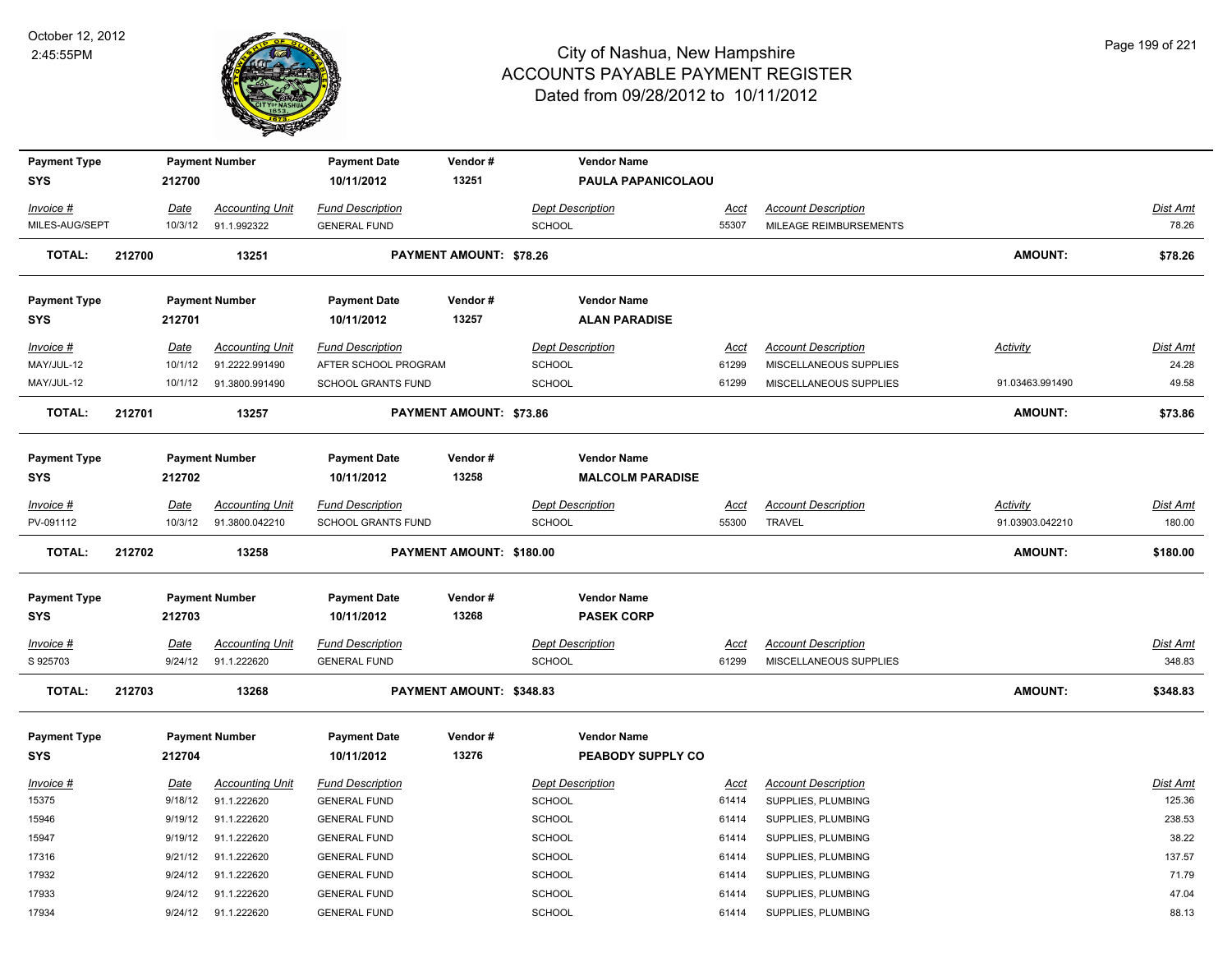

| 18753               |        | 9/25/12 | 91.1.222620            | <b>GENERAL FUND</b>     |                            | SCHOOL                   | 61414       | SUPPLIES, PLUMBING          |                           | 98.29           |
|---------------------|--------|---------|------------------------|-------------------------|----------------------------|--------------------------|-------------|-----------------------------|---------------------------|-----------------|
| 18754               |        | 9/25/12 | 91.1.222620            | <b>GENERAL FUND</b>     |                            | SCHOOL                   | 61414       | SUPPLIES, PLUMBING          |                           | 125.73          |
| 18755               |        | 9/25/12 | 91.1.222620            | <b>GENERAL FUND</b>     |                            | SCHOOL                   | 61414       | SUPPLIES, PLUMBING          |                           | 45.83           |
| <b>TOTAL:</b>       | 212704 |         | 13276                  |                         | PAYMENT AMOUNT: \$1,016.49 |                          |             |                             | AMOUNT:                   | \$1,016.49      |
| <b>Payment Type</b> |        |         | <b>Payment Number</b>  | <b>Payment Date</b>     | Vendor#                    | <b>Vendor Name</b>       |             |                             | Payee Name                |                 |
| <b>SYS</b>          |        | 212705  |                        | 10/11/2012              | 13282                      | PEARSON SCOTT FORESMAN   |             |                             | PEARSON EDUCATION INC     |                 |
| Invoice #           |        | Date    | <b>Accounting Unit</b> | <b>Fund Description</b> |                            | <b>Dept Description</b>  | <u>Acct</u> | <b>Account Description</b>  |                           | Dist Amt        |
| 4021840556          |        | 9/20/12 | 91.1.121160            | <b>GENERAL FUND</b>     |                            | <b>SCHOOL</b>            | 61135       | <b>EDUCATIONAL SUPPLIES</b> |                           | 98.80           |
| <b>TOTAL:</b>       | 212705 |         | 13282                  |                         | PAYMENT AMOUNT: \$98.80    |                          |             |                             | AMOUNT:                   | \$98.80         |
| <b>Payment Type</b> |        |         | <b>Payment Number</b>  | <b>Payment Date</b>     | Vendor#                    | <b>Vendor Name</b>       |             |                             | Payee Name                |                 |
| <b>SYS</b>          |        | 212706  |                        | 10/11/2012              | 13356                      | PRO ED CO                |             |                             | PRO-ED                    |                 |
| Invoice #           |        | Date    | <b>Accounting Unit</b> | <b>Fund Description</b> |                            | <b>Dept Description</b>  | Acct        | <b>Account Description</b>  |                           | Dist Amt        |
| 2077889             |        | 9/10/12 | 91.1.051160            | <b>GENERAL FUND</b>     |                            | SCHOOL                   | 61135       | <b>EDUCATIONAL SUPPLIES</b> |                           | 375.10          |
| <b>TOTAL:</b>       | 212706 |         | 13356                  |                         | PAYMENT AMOUNT: \$375.10   |                          |             |                             | AMOUNT:                   | \$375.10        |
| <b>Payment Type</b> |        |         | <b>Payment Number</b>  | <b>Payment Date</b>     | Vendor#                    | <b>Vendor Name</b>       |             |                             | Payee Name                |                 |
| <b>SYS</b>          |        | 212707  |                        | 10/11/2012              | 13360                      | PROJECT LEAD THE WAY INC |             |                             | PROJECT LEAD THE WAY, INC |                 |
| $Invoice$ #         |        | Date    | <b>Accounting Unit</b> | <b>Fund Description</b> |                            | <b>Dept Description</b>  | <u>Acct</u> | <b>Account Description</b>  |                           | <b>Dist Amt</b> |
| 19045               |        | 9/19/12 | 91.1.041300            | <b>GENERAL FUND</b>     |                            | <b>SCHOOL</b>            | 71228       | <b>COMPUTER SOFTWARE</b>    |                           | 2,580.00        |
| <b>TOTAL:</b>       | 212707 |         | 13360                  |                         | PAYMENT AMOUNT: \$2,580.00 |                          |             |                             | AMOUNT:                   | \$2,580.00      |
| <b>Payment Type</b> |        |         | <b>Payment Number</b>  | <b>Payment Date</b>     | Vendor#                    | <b>Vendor Name</b>       |             |                             |                           |                 |
| <b>SYS</b>          |        | 212708  |                        | 10/11/2012              | 11338                      | <b>QUALITY ART INC</b>   |             |                             |                           |                 |
| Invoice #           |        | Date    | <b>Accounting Unit</b> | <b>Fund Description</b> |                            | <b>Dept Description</b>  | Acct        | <b>Account Description</b>  | <b>Activity</b>           | <b>Dist Amt</b> |
| OE61262             |        | 9/20/12 | 91.3800.231249         | SCHOOL GRANTS FUND      |                            | SCHOOL                   | 61135       | <b>EDUCATIONAL SUPPLIES</b> | 91.03763.231249           | 77.90           |
| <b>TOTAL:</b>       | 212708 |         | 11338                  |                         | PAYMENT AMOUNT: \$77.90    |                          |             |                             | <b>AMOUNT:</b>            | \$77.90         |
| <b>Payment Type</b> |        |         | <b>Payment Number</b>  | <b>Payment Date</b>     | Vendor#                    | <b>Vendor Name</b>       |             |                             |                           |                 |
| <b>SYS</b>          |        | 212709  |                        | 10/11/2012              | 13473                      | <b>HARRY ROSENSTEIN</b>  |             |                             |                           |                 |
| Invoice #           |        | Date    | <b>Accounting Unit</b> | <b>Fund Description</b> |                            | <b>Dept Description</b>  | Acct        | <b>Account Description</b>  |                           | Dist Amt        |
| 92412-07            |        | 9/24/12 | 91.1.071477            | <b>GENERAL FUND</b>     |                            | SCHOOL                   | 55642       | <b>GAME OFFICIALS</b>       |                           | 60.00           |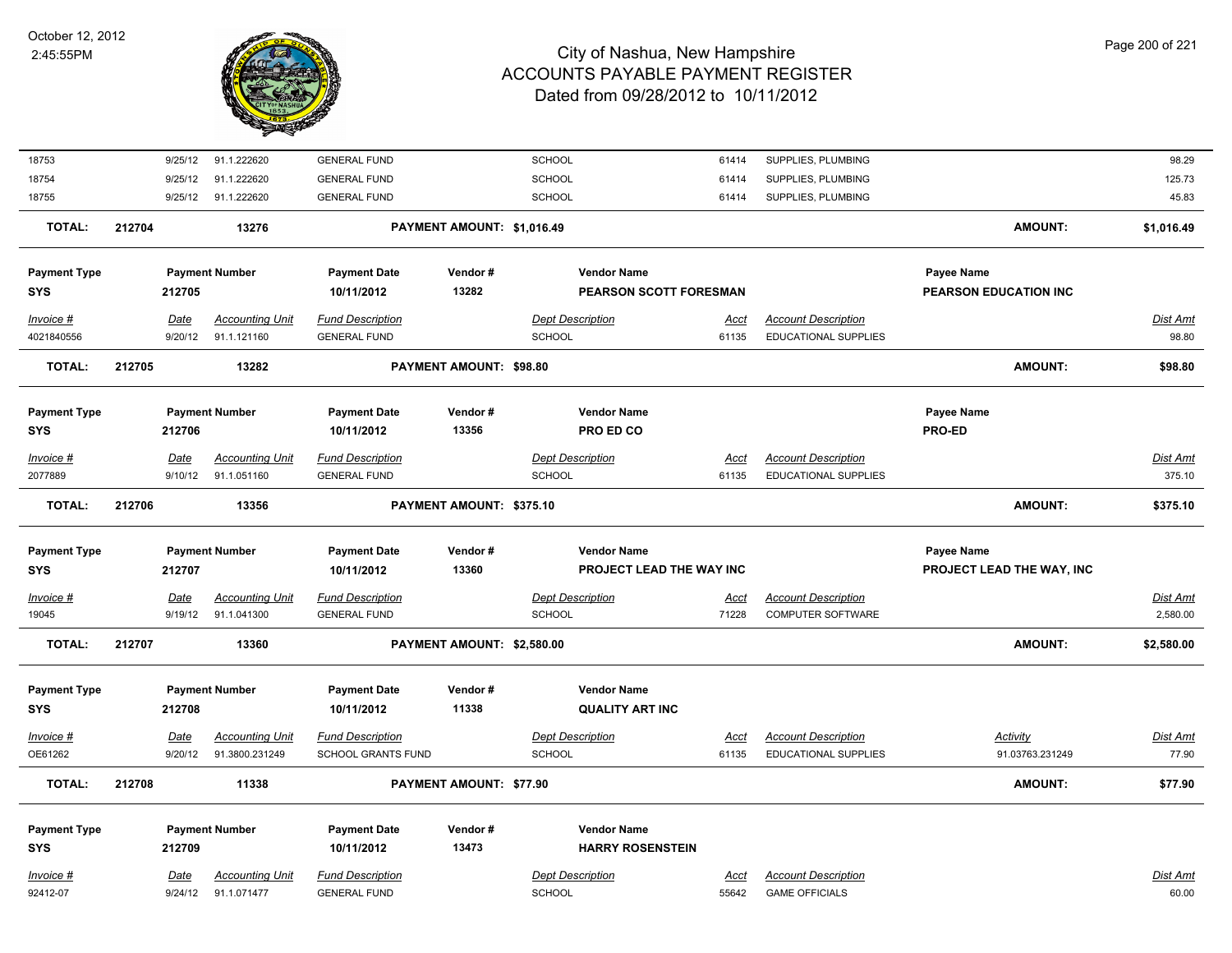

| TOTAL:                            | 212709  | 13473                  |                                   | PAYMENT AMOUNT: \$60.00        |                                                |             |                                                  | <b>AMOUNT:</b>  | \$60.00         |
|-----------------------------------|---------|------------------------|-----------------------------------|--------------------------------|------------------------------------------------|-------------|--------------------------------------------------|-----------------|-----------------|
| <b>Payment Type</b><br><b>SYS</b> | 212710  | <b>Payment Number</b>  | <b>Payment Date</b><br>10/11/2012 | Vendor#<br>14860               | <b>Vendor Name</b><br><b>NATHAN ROSENSTEIN</b> |             |                                                  |                 |                 |
| Invoice #                         | Date    | <b>Accounting Unit</b> | <b>Fund Description</b>           |                                | <b>Dept Description</b>                        | Acct        | <b>Account Description</b>                       |                 | <b>Dist Amt</b> |
| 92412-07                          | 9/24/12 | 91.1.071477            | <b>GENERAL FUND</b>               |                                | SCHOOL                                         | 55642       | <b>GAME OFFICIALS</b>                            |                 | 60.00           |
| 92512-05                          | 9/25/12 | 91.1.051477            | <b>GENERAL FUND</b>               |                                | <b>SCHOOL</b>                                  | 55642       | <b>GAME OFFICIALS</b>                            |                 | 60.00           |
| <b>TOTAL:</b>                     | 212710  | 14860                  |                                   | PAYMENT AMOUNT: \$120.00       |                                                |             |                                                  | <b>AMOUNT:</b>  | \$120.00        |
| <b>Payment Type</b>               |         | <b>Payment Number</b>  | <b>Payment Date</b>               | Vendor#                        | <b>Vendor Name</b>                             |             |                                                  |                 |                 |
| <b>SYS</b>                        | 212711  |                        | 10/11/2012                        | 13480                          | <b>ADAM ROZUMEK</b>                            |             |                                                  |                 |                 |
| Invoice #                         | Date    | <b>Accounting Unit</b> | <b>Fund Description</b>           |                                | <b>Dept Description</b>                        | <u>Acct</u> | <b>Account Description</b>                       | Activity        | Dist Amt        |
| MILES-SEPT                        | 10/2/12 | 91.3800.991600         | <b>SCHOOL GRANTS FUND</b>         |                                | <b>SCHOOL</b>                                  | 55690       | <b>REGULAR TRANSPORTATION</b><br><b>SERVICES</b> | 91.03533.991600 | 77.15           |
| <b>TOTAL:</b>                     | 212711  | 13480                  |                                   | <b>PAYMENT AMOUNT: \$77.15</b> |                                                |             |                                                  | <b>AMOUNT:</b>  | \$77.15         |
| <b>Payment Type</b>               |         | <b>Payment Number</b>  | <b>Payment Date</b>               | Vendor#                        | <b>Vendor Name</b>                             |             |                                                  |                 |                 |
| <b>SYS</b>                        | 212712  |                        | 10/11/2012                        | 13484                          | <b>DAVID RYAN</b>                              |             |                                                  |                 |                 |
| Invoice #                         | Date    | <b>Accounting Unit</b> | Fund Description                  |                                | <b>Dept Description</b>                        | Acct        | <b>Account Description</b>                       |                 | <b>Dist Amt</b> |
| MILES-AUG                         | 10/2/12 | 91.1.041160            | <b>GENERAL FUND</b>               |                                | <b>SCHOOL</b>                                  | 55307       | MILEAGE REIMBURSEMENTS                           |                 | 36.91           |
| MILES-JULY                        | 10/2/12 | 91.1.041160            | <b>GENERAL FUND</b>               |                                | <b>SCHOOL</b>                                  | 55307       | MILEAGE REIMBURSEMENTS                           |                 | 9.99            |
| MILES-JUNE                        | 10/2/12 | 91.1.041160            | <b>GENERAL FUND</b>               |                                | <b>SCHOOL</b>                                  | 55307       | MILEAGE REIMBURSEMENTS                           |                 | 48.90           |
| MILES-MAY                         | 10/2/12 | 91.1.041160            | <b>GENERAL FUND</b>               |                                | <b>SCHOOL</b>                                  | 55307       | MILEAGE REIMBURSEMENTS                           |                 | 176.71          |
| PV-91812                          |         | 10/10/12 91.1.012320   | <b>GENERAL FUND</b>               |                                | <b>SCHOOL</b>                                  | 55300       | <b>TRAVEL</b>                                    |                 | 173.13          |
| <b>TOTAL:</b>                     | 212712  | 13484                  |                                   | PAYMENT AMOUNT: \$445.64       |                                                |             |                                                  | <b>AMOUNT:</b>  | \$445.64        |
| <b>Payment Type</b>               |         | <b>Payment Number</b>  | <b>Payment Date</b>               | Vendor#                        | <b>Vendor Name</b>                             |             |                                                  |                 |                 |
| <b>SYS</b>                        | 212713  |                        | 10/11/2012                        | 13501                          | <b>SAM'S CLUB</b>                              |             |                                                  |                 |                 |
| Invoice #                         | Date    | <b>Accounting Unit</b> | <b>Fund Description</b>           |                                | <b>Dept Description</b>                        | <u>Acct</u> | <b>Account Description</b>                       |                 | Dist Amt        |
| SEPT-12                           | 9/28/12 | 91.1.222620            | <b>GENERAL FUND</b>               |                                | <b>SCHOOL</b>                                  | 61299       | MISCELLANEOUS SUPPLIES                           |                 | 102.86          |
| TOTAL:                            | 212713  | 13501                  |                                   | PAYMENT AMOUNT: \$102.86       |                                                |             |                                                  | <b>AMOUNT:</b>  | \$102.86        |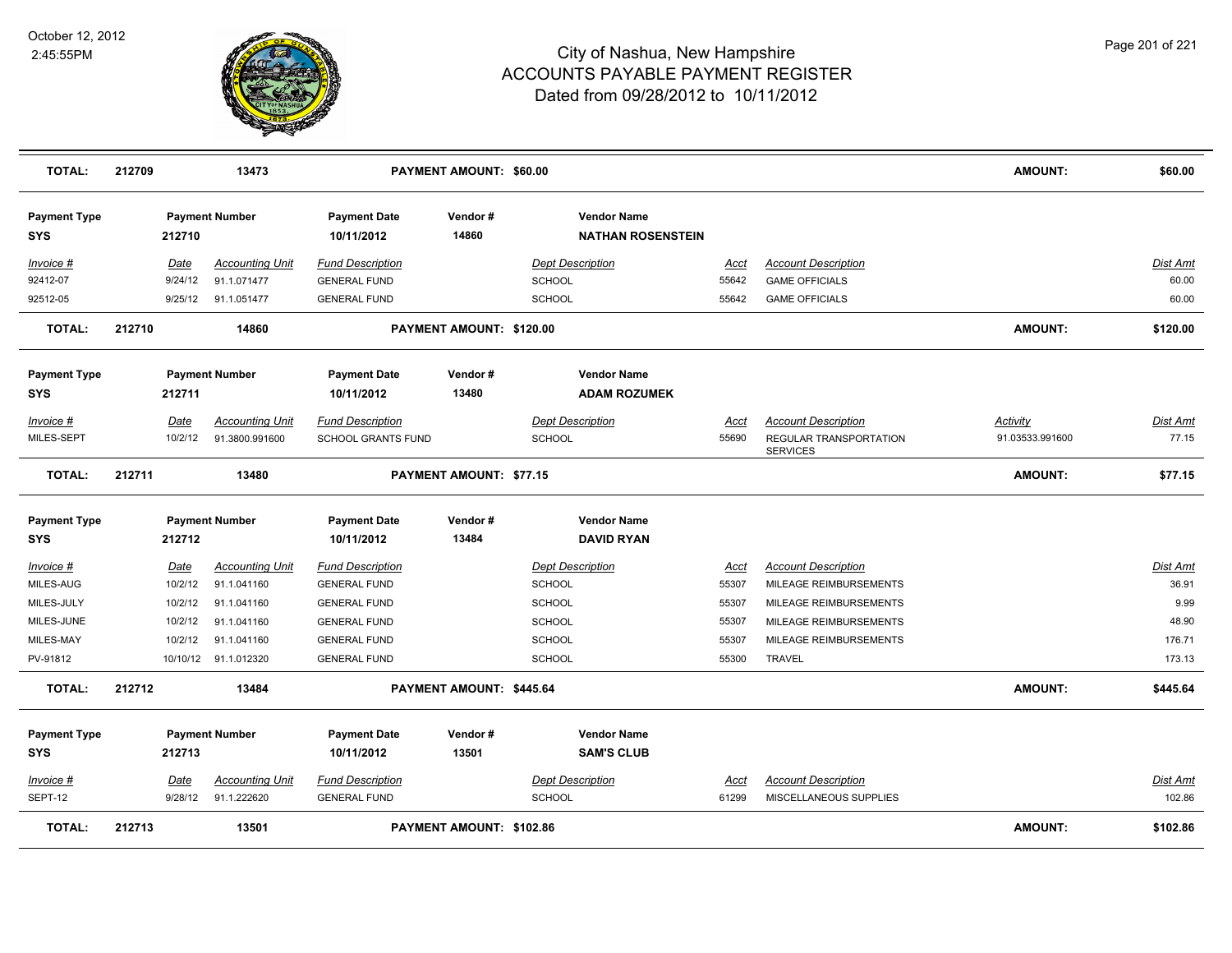

| <b>Payment Type</b> |             | <b>Payment Number</b>  | <b>Payment Date</b>     | Vendor#                        | <b>Vendor Name</b>         |             |                                           |                      |                 |
|---------------------|-------------|------------------------|-------------------------|--------------------------------|----------------------------|-------------|-------------------------------------------|----------------------|-----------------|
| <b>SYS</b>          | 212714      |                        | 10/11/2012              | 13504                          | <b>SANEL AUTO PARTS CO</b> |             |                                           |                      |                 |
| Invoice #           | Date        | <b>Accounting Unit</b> | <b>Fund Description</b> |                                | <b>Dept Description</b>    | <u>Acct</u> | <b>Account Description</b>                |                      | Dist Amt        |
| 20G1830             | 9/14/12     | 91.1.222620            | <b>GENERAL FUND</b>     |                                | SCHOOL                     | 54600       | <b>VEHICLE REPAIRS &amp; MAINTENANCE</b>  |                      | 5.32            |
| 2011082             | 9/19/12     | 91.1.222620            | <b>GENERAL FUND</b>     |                                | <b>SCHOOL</b>              | 54600       | VEHICLE REPAIRS & MAINTENANCE             |                      | 193.15          |
| 2OJ0147             | 9/20/12     | 91.1.222620            | <b>GENERAL FUND</b>     |                                | <b>SCHOOL</b>              | 54600       | <b>VEHICLE REPAIRS &amp; MAINTENANCE</b>  |                      | 6.09            |
| 2OJ9035             | 9/21/12     | 91.1.222620            | <b>GENERAL FUND</b>     |                                | <b>SCHOOL</b>              | 54600       | <b>VEHICLE REPAIRS &amp; MAINTENANCE</b>  |                      | 49.99           |
| 2OK8837             | 9/24/12     | 91.1.222620            | <b>GENERAL FUND</b>     |                                | <b>SCHOOL</b>              | 54600       | VEHICLE REPAIRS & MAINTENANCE             |                      | 9.24            |
| 2OP9311             |             | 10/3/12 91.1.222620    | <b>GENERAL FUND</b>     |                                | <b>SCHOOL</b>              | 54600       | <b>VEHICLE REPAIRS &amp; MAINTENANCE</b>  |                      | 4.19            |
| <b>TOTAL:</b>       | 212714      | 13504                  |                         | PAYMENT AMOUNT: \$267.98       |                            |             |                                           | <b>AMOUNT:</b>       | \$267.98        |
| <b>Payment Type</b> |             | <b>Payment Number</b>  | <b>Payment Date</b>     | Vendor#                        | <b>Vendor Name</b>         |             |                                           |                      |                 |
| SYS                 | 212715      |                        | 10/11/2012              | 15163                          | <b>PETE SANTARELLI</b>     |             |                                           |                      |                 |
| Invoice #           | Date        | <b>Accounting Unit</b> | <b>Fund Description</b> |                                | <b>Dept Description</b>    | Acct        | <b>Account Description</b>                |                      | <b>Dist Amt</b> |
| 100112-04           | 10/1/12     | 91.1.041443            | <b>GENERAL FUND</b>     |                                | <b>SCHOOL</b>              | 55642       | <b>GAME OFFICIALS</b>                     |                      | 40.00           |
| <b>TOTAL:</b>       | 212715      | 15163                  |                         | <b>PAYMENT AMOUNT: \$40.00</b> |                            |             |                                           | <b>AMOUNT:</b>       | \$40.00         |
| <b>Payment Type</b> |             | <b>Payment Number</b>  | <b>Payment Date</b>     | Vendor#                        | <b>Vendor Name</b>         |             |                                           |                      |                 |
| SYS                 | 212716      |                        | 10/11/2012              | 13508                          | <b>SARGENT WELCH</b>       |             |                                           |                      |                 |
| Invoice #           | Date        | <b>Accounting Unit</b> | <b>Fund Description</b> |                                | <b>Dept Description</b>    | Acct        | <b>Account Description</b>                |                      | Dist Amt        |
| 49018276            | 9/26/12     | 91.1.071113            | <b>GENERAL FUND</b>     |                                | <b>SCHOOL</b>              | 61135       | EDUCATIONAL SUPPLIES                      |                      | 23.70           |
| <b>TOTAL:</b>       | 212716      | 13508                  |                         | PAYMENT AMOUNT: \$23.70        |                            |             |                                           | <b>AMOUNT:</b>       | \$23.70         |
| <b>Payment Type</b> |             | <b>Payment Number</b>  | <b>Payment Date</b>     | Vendor#                        | <b>Vendor Name</b>         |             |                                           |                      |                 |
| <b>SYS</b>          | 212717      |                        | 10/11/2012              | 14770                          | <b>KARYN SCHNEIDER</b>     |             |                                           |                      |                 |
|                     |             |                        |                         |                                |                            |             |                                           |                      |                 |
| Invoice #           | <b>Date</b> | <b>Accounting Unit</b> | <b>Fund Description</b> |                                | <b>Dept Description</b>    | <u>Acct</u> | <b>Account Description</b>                | <b>Activity</b>      | Dist Amt        |
| MILES-SEPT          | 10/2/12     | 91.3800.991600         | SCHOOL GRANTS FUND      |                                | <b>SCHOOL</b>              | 55690       | REGULAR TRANSPORTATION<br><b>SERVICES</b> | 91.03533.991600      | 42.74           |
| <b>TOTAL:</b>       | 212717      | 14770                  |                         | PAYMENT AMOUNT: \$42.74        |                            |             |                                           | <b>AMOUNT:</b>       | \$42.74         |
| <b>Payment Type</b> |             | <b>Payment Number</b>  | <b>Payment Date</b>     | Vendor#                        | <b>Vendor Name</b>         |             |                                           | <b>Payee Name</b>    |                 |
| <b>SYS</b>          | 212718      |                        | 10/11/2012              | 13523                          | <b>SCHOOL HEALTH CORP</b>  |             |                                           | <b>SCHOOL HEALTH</b> |                 |
| Invoice #           | Date        | <b>Accounting Unit</b> | <b>Fund Description</b> |                                | <b>Dept Description</b>    | <u>Acct</u> | <b>Account Description</b>                |                      | <b>Dist Amt</b> |
| 2592567-00          | 10/3/12     | 91.1.182130            | <b>GENERAL FUND</b>     |                                | <b>SCHOOL</b>              | 61142       | <b>MEDICAL SUPPLIES</b>                   |                      | 136.51          |
| 2592574-01          | 10/4/12     | 91.1.162130            | <b>GENERAL FUND</b>     |                                | <b>SCHOOL</b>              | 61135       | <b>EDUCATIONAL SUPPLIES</b>               |                      | 68.38           |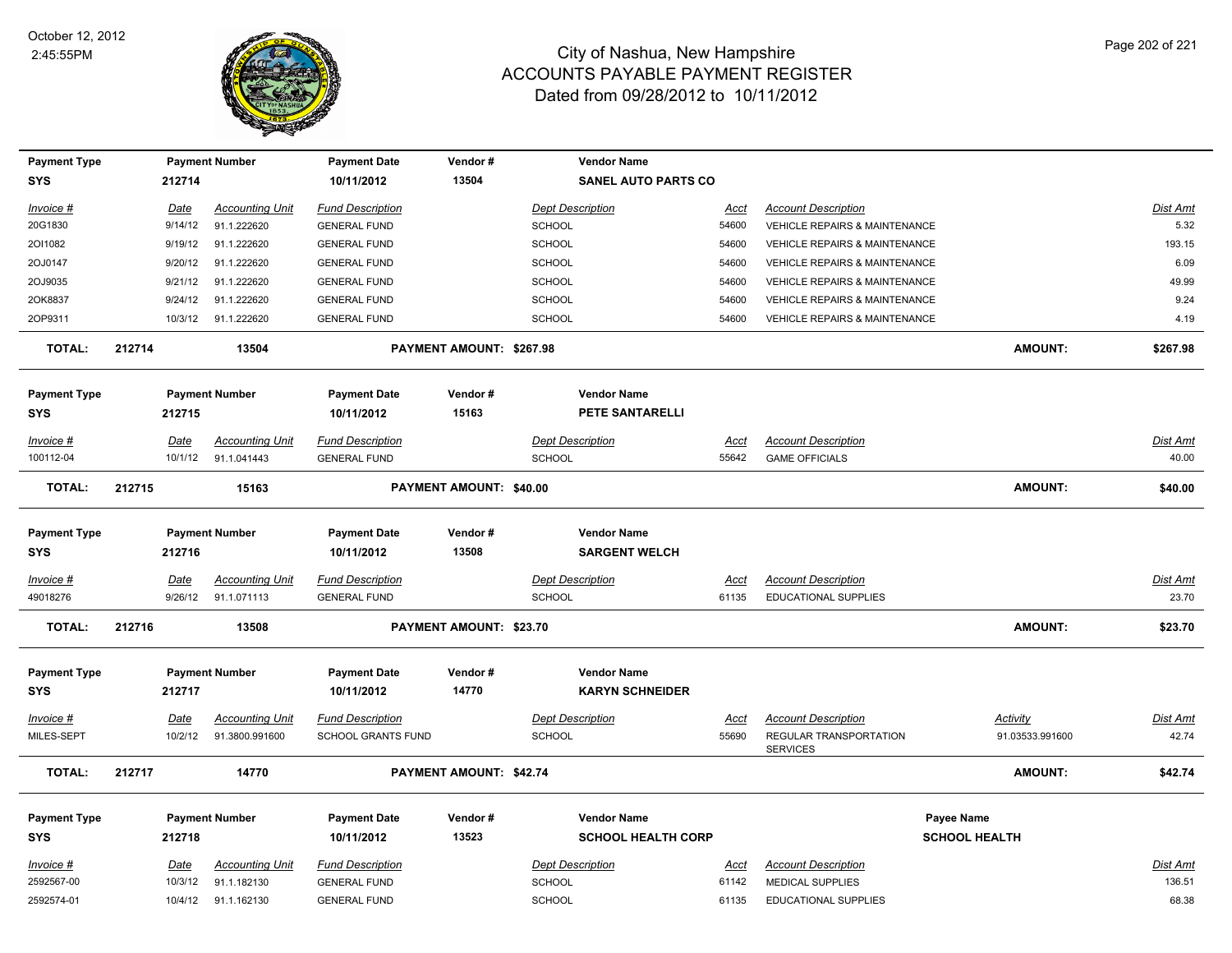

| <b>TOTAL:</b>                     | 212718      | 13523                  |                                   | PAYMENT AMOUNT: \$204.89 |                                               |       |                                 | <b>AMOUNT:</b>  | \$204.89  |
|-----------------------------------|-------------|------------------------|-----------------------------------|--------------------------|-----------------------------------------------|-------|---------------------------------|-----------------|-----------|
| <b>Payment Type</b><br><b>SYS</b> | 212719      | <b>Payment Number</b>  | <b>Payment Date</b><br>10/11/2012 | Vendor#<br>13526         | <b>Vendor Name</b><br><b>SCHOOL SPECIALTY</b> |       |                                 |                 |           |
| Invoice #                         | <u>Date</u> | <b>Accounting Unit</b> | <b>Fund Description</b>           |                          | <b>Dept Description</b>                       | Acct  | <b>Account Description</b>      | <b>Activity</b> | Dist Amt  |
| 208109215795                      | 9/14/12     | 91.1.051160            | <b>GENERAL FUND</b>               |                          | <b>SCHOOL</b>                                 | 61135 | EDUCATIONAL SUPPLIES            |                 | 117.00    |
| 208109231205                      | 9/17/12     | 91.1.201108            | <b>GENERAL FUND</b>               |                          | <b>SCHOOL</b>                                 | 61135 | EDUCATIONAL SUPPLIES            |                 | 9.79      |
| 208109231205                      | 9/17/12     | 91.1.201210            | <b>GENERAL FUND</b>               |                          | <b>SCHOOL</b>                                 | 61135 | EDUCATIONAL SUPPLIES            |                 | 16.90     |
| 208109235166                      | 9/17/12     | 91.1.051160            | <b>GENERAL FUND</b>               |                          | <b>SCHOOL</b>                                 | 61135 | EDUCATIONAL SUPPLIES            |                 | $-2.91$   |
| 208109235167                      | 9/17/12     | 91.1.051160            | <b>GENERAL FUND</b>               |                          | <b>SCHOOL</b>                                 | 61135 | EDUCATIONAL SUPPLIES            |                 | $-142.59$ |
| 208109241340                      | 9/18/12     | 91.1.101210            | <b>GENERAL FUND</b>               |                          | <b>SCHOOL</b>                                 | 61135 | <b>EDUCATIONAL SUPPLIES</b>     |                 | 126.98    |
| 208109241344                      | 9/18/12     | 91.1.191160            | <b>GENERAL FUND</b>               |                          | <b>SCHOOL</b>                                 | 61135 | EDUCATIONAL SUPPLIES            |                 | 62.16     |
| 208109250775                      | 9/19/12     | 91.1.101210            | <b>GENERAL FUND</b>               |                          | <b>SCHOOL</b>                                 | 61135 | EDUCATIONAL SUPPLIES            |                 | 22.24     |
| 208109250776                      | 9/19/12     | 91.1.101220            | <b>GENERAL FUND</b>               |                          | <b>SCHOOL</b>                                 | 61135 | <b>EDUCATIONAL SUPPLIES</b>     |                 | 179.20    |
| 208109250778                      | 9/19/12     | 91.1.061210            | <b>GENERAL FUND</b>               |                          | <b>SCHOOL</b>                                 | 61135 | <b>EDUCATIONAL SUPPLIES</b>     |                 | 7.10      |
| 208109250784                      | 9/19/12     | 91.1.181112            | <b>GENERAL FUND</b>               |                          | <b>SCHOOL</b>                                 | 61135 | <b>EDUCATIONAL SUPPLIES</b>     |                 | 56.35     |
| 208109250787                      | 9/19/12     | 91.1.121112            | <b>GENERAL FUND</b>               |                          | <b>SCHOOL</b>                                 | 61135 | <b>EDUCATIONAL SUPPLIES</b>     |                 | 9.32      |
| 208109250787                      | 9/19/12     | 91.1.121160            | <b>GENERAL FUND</b>               |                          | <b>SCHOOL</b>                                 | 61135 | EDUCATIONAL SUPPLIES            |                 | 211.11    |
| 208109250792                      | 9/19/12     | 91.1.151160            | <b>GENERAL FUND</b>               |                          | <b>SCHOOL</b>                                 | 61135 | EDUCATIONAL SUPPLIES            |                 | 16.72     |
| 208109250793                      | 9/19/12     | 91.1.111120            | <b>GENERAL FUND</b>               |                          | <b>SCHOOL</b>                                 | 61135 | <b>EDUCATIONAL SUPPLIES</b>     |                 | 17.35     |
| 208109250798                      | 9/19/12     | 91.1.071160            | <b>GENERAL FUND</b>               |                          | <b>SCHOOL</b>                                 | 71999 | MISCELLANEOUS EQUIPMENT         |                 | 600.50    |
| 208109250803                      | 9/19/12     | 91.1.071160            | <b>GENERAL FUND</b>               |                          | <b>SCHOOL</b>                                 | 61135 | <b>EDUCATIONAL SUPPLIES</b>     |                 | 16.01     |
| 208109250806                      | 9/19/12     | 91.1.071102            | <b>GENERAL FUND</b>               |                          | <b>SCHOOL</b>                                 | 61135 | <b>EDUCATIONAL SUPPLIES</b>     |                 | 3.55      |
| 208109250811                      | 9/19/12     | 91.1.051160            | <b>GENERAL FUND</b>               |                          | <b>SCHOOL</b>                                 | 61100 | OFFICE SUPPLIES                 |                 | 174.11    |
| 208109250811                      | 9/19/12     | 91.1.051160            | <b>GENERAL FUND</b>               |                          | <b>SCHOOL</b>                                 | 61135 | EDUCATIONAL SUPPLIES            |                 | 71.18     |
| 208109261009                      | 9/20/12     | 91.1.051160            | <b>GENERAL FUND</b>               |                          | <b>SCHOOL</b>                                 | 61135 | EDUCATIONAL SUPPLIES            |                 | 55.13     |
| 208109261009                      | 9/20/12     | 91.1.051160            | <b>GENERAL FUND</b>               |                          | <b>SCHOOL</b>                                 | 71800 | <b>FURNITURE &amp; FIXTURES</b> |                 | 30.24     |
| 208109273151                      | 9/21/12     | 91.1.201210            | <b>GENERAL FUND</b>               |                          | <b>SCHOOL</b>                                 | 61135 | <b>EDUCATIONAL SUPPLIES</b>     |                 | 0.62      |
| 208109273153                      | 9/21/12     | 91.1.191160            | <b>GENERAL FUND</b>               |                          | <b>SCHOOL</b>                                 | 61135 | EDUCATIONAL SUPPLIES            |                 | 4.44      |
| 208109273156                      | 9/21/12     | 91.1.141102            | <b>GENERAL FUND</b>               |                          | <b>SCHOOL</b>                                 | 61135 | EDUCATIONAL SUPPLIES            |                 | 361.43    |
| 208109273157                      | 9/21/12     | 91.1.151160            | <b>GENERAL FUND</b>               |                          | <b>SCHOOL</b>                                 | 61135 | EDUCATIONAL SUPPLIES            |                 | 205.42    |
| 208109273160                      | 9/21/12     | 91.1.051160            | <b>GENERAL FUND</b>               |                          | <b>SCHOOL</b>                                 | 61100 | OFFICE SUPPLIES                 |                 | 28.10     |
| 208109273160                      | 9/21/12     | 91.1.051160            | <b>GENERAL FUND</b>               |                          | <b>SCHOOL</b>                                 | 61135 | <b>EDUCATIONAL SUPPLIES</b>     |                 | 190.40    |
| 208109273160                      | 9/21/12     | 91.1.051160            | <b>GENERAL FUND</b>               |                          | <b>SCHOOL</b>                                 | 71800 | <b>FURNITURE &amp; FIXTURES</b> |                 | 59.00     |
| 208109279157                      | 9/21/12     | 91.1.201120            | <b>GENERAL FUND</b>               |                          | <b>SCHOOL</b>                                 | 61135 | EDUCATIONAL SUPPLIES            |                 | 43.18     |
| 208109279157                      | 9/21/12     | 91.1.201124            | <b>GENERAL FUND</b>               |                          | <b>SCHOOL</b>                                 | 61135 | EDUCATIONAL SUPPLIES            |                 | 247.30    |
| 208109279158                      | 9/21/12     | 91.1.141102            | <b>GENERAL FUND</b>               |                          | <b>SCHOOL</b>                                 | 61135 | EDUCATIONAL SUPPLIES            |                 | 101.48    |
| 208109279159                      | 9/21/12     | 91.1.141102            | <b>GENERAL FUND</b>               |                          | <b>SCHOOL</b>                                 | 61135 | <b>EDUCATIONAL SUPPLIES</b>     |                 | 315.54    |
| 208109279160                      | 9/21/12     | 91.1.151160            | <b>GENERAL FUND</b>               |                          | SCHOOL                                        | 61135 | <b>EDUCATIONAL SUPPLIES</b>     |                 | 746.81    |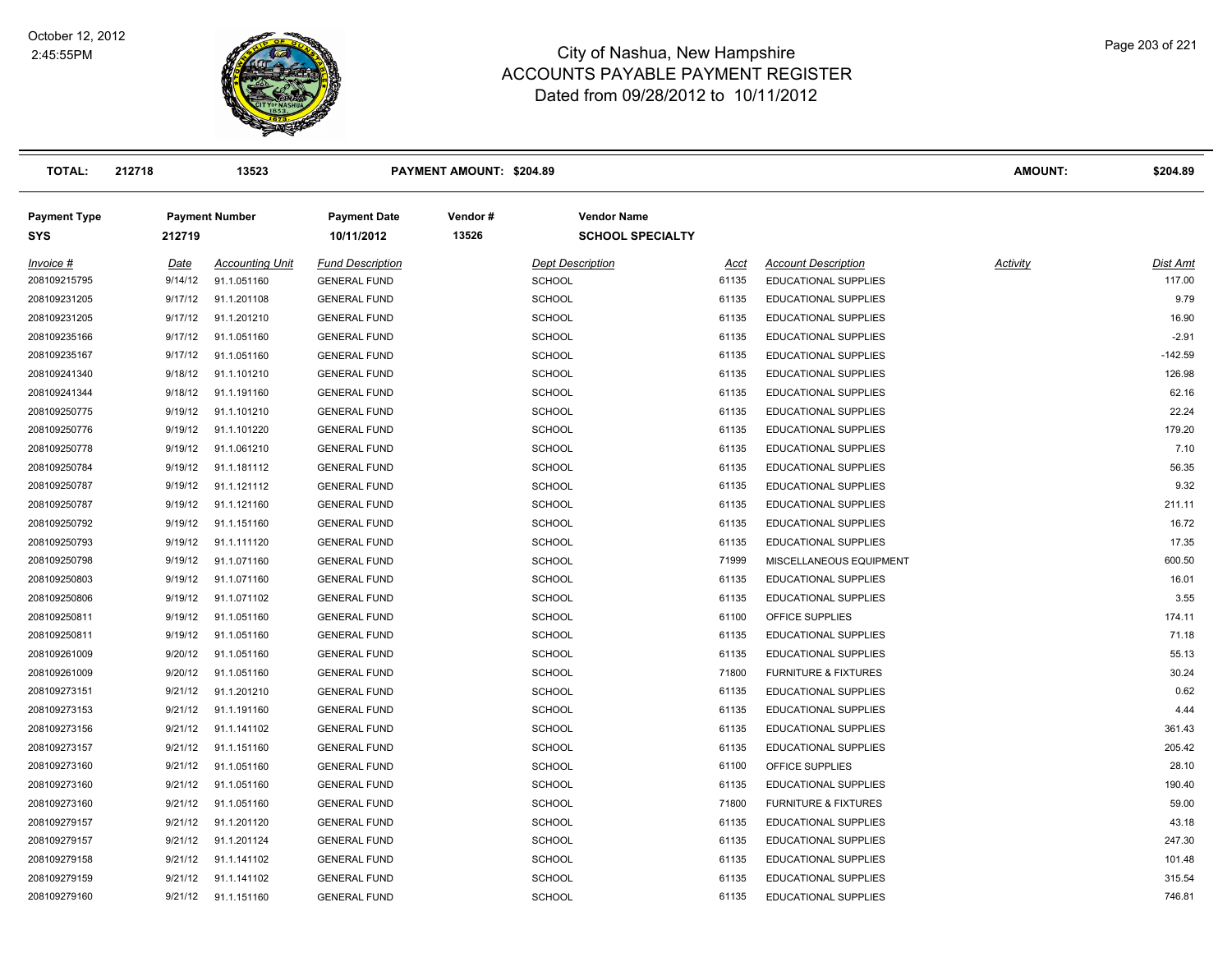

| <b>TOTAL:</b>       | 212722 |             | 13564                  |                           | PAYMENT AMOUNT: \$691.65   |                              |             |                                        | <b>AMOUNT:</b>  | \$691.65        |
|---------------------|--------|-------------|------------------------|---------------------------|----------------------------|------------------------------|-------------|----------------------------------------|-----------------|-----------------|
| 1227016300          |        | 9/28/12     | 91.1.222620            | <b>GENERAL FUND</b>       |                            | <b>SCHOOL</b>                | 61299       | MISCELLANEOUS SUPPLIES                 |                 | 451.55          |
| 1226103900          |        | 9/18/12     | 91.1.222620            | <b>GENERAL FUND</b>       |                            | <b>SCHOOL</b>                | 61299       | MISCELLANEOUS SUPPLIES                 |                 | 240.10          |
| $Invoice$ #         |        | <u>Date</u> | <b>Accounting Unit</b> | <b>Fund Description</b>   |                            | <b>Dept Description</b>      | <u>Acct</u> | <b>Account Description</b>             |                 | <b>Dist Amt</b> |
| <b>SYS</b>          |        | 212722      |                        | 10/11/2012                | 13564                      | SHIFFLER EQUIPMENT SALES INC |             |                                        |                 |                 |
| <b>Payment Type</b> |        |             | <b>Payment Number</b>  | <b>Payment Date</b>       | Vendor#                    | <b>Vendor Name</b>           |             |                                        |                 |                 |
| <b>TOTAL:</b>       | 212721 |             | 13549                  |                           | PAYMENT AMOUNT: \$2,253.68 |                              |             |                                        | AMOUNT:         | \$2,253.68      |
| AUG. 13 CONFERENCE  |        | 7/26/12     | 91.3800.142210         | <b>SCHOOL GRANTS FUND</b> |                            | <b>SCHOOL</b>                | 55300       | <b>TRAVEL</b>                          | 91.03362.142210 | 140.00          |
| 2223466             |        | 9/27/12     | 91.3800.992210         | <b>SCHOOL GRANTS FUND</b> |                            | <b>SCHOOL</b>                | 61299       | MISCELLANEOUS SUPPLIES                 | 91.03482.992210 | 2,743.18        |
| 2223410             |        | 9/13/12     | 91.3800.992210         | <b>SCHOOL GRANTS FUND</b> |                            | <b>SCHOOL</b>                | 53607       | PROGRAM IMPROVEMENT<br><b>SERVICES</b> | 91.03482.992210 | 2,067.66        |
| 22223466            |        | 9/27/12     | 91.3800.992210         | SCHOOL GRANTS FUND        |                            | <b>SCHOOL</b>                | 53607       | PROGRAM IMPROVEMENT<br><b>SERVICES</b> | 91.03482.992210 | 4,493.59        |
| 2221127-CM          |        | 8/17/12     | 91.1.021267            | <b>GENERAL FUND</b>       |                            | <b>SCHOOL</b>                | 55694       | TUITION, OUT OF DISTRICT               |                 | $-7,190.75$     |
| Invoice #           |        | <b>Date</b> | <b>Accounting Unit</b> | <b>Fund Description</b>   |                            | <b>Dept Description</b>      | Acct        | <b>Account Description</b>             | Activity        | Dist Amt        |
| SYS                 |        | 212721      |                        | 10/11/2012                | 13549                      | <b>SERESC</b>                |             |                                        |                 |                 |
| <b>Payment Type</b> |        |             | <b>Payment Number</b>  | <b>Payment Date</b>       | Vendor#                    | <b>Vendor Name</b>           |             |                                        |                 |                 |
| <b>TOTAL:</b>       | 212720 |             | 13536                  |                           | PAYMENT AMOUNT: \$125.00   |                              |             |                                        | <b>AMOUNT:</b>  | \$125.00        |
| 39792               |        | 9/20/12     | 91.1.222610            | <b>GENERAL FUND</b>       |                            | <b>SCHOOL</b>                | 55400       | <b>CONFERENCES AND SEMINARS</b>        |                 | 125.00          |
| Invoice #           |        | Date        | <b>Accounting Unit</b> | <b>Fund Description</b>   |                            | <b>Dept Description</b>      | Acct        | <b>Account Description</b>             |                 | Dist Amt        |
| SYS                 |        | 212720      |                        | 10/11/2012                | 13536                      | THE SCOTT LAWSON GROUP LTD   |             |                                        |                 |                 |
| <b>Payment Type</b> |        |             | <b>Payment Number</b>  | <b>Payment Date</b>       | Vendor#                    | <b>Vendor Name</b>           |             |                                        |                 |                 |
| <b>TOTAL:</b>       | 212719 |             | 13526                  |                           | PAYMENT AMOUNT: \$5,194.40 |                              |             |                                        | <b>AMOUNT:</b>  | \$5,194.40      |
| 208109289840        |        | 9/25/12     | 91.1.051160            | <b>GENERAL FUND</b>       |                            | <b>SCHOOL</b>                | 71800       | <b>FURNITURE &amp; FIXTURES</b>        |                 | 190.57          |
| 208109289839        |        | 9/25/12     | 91.1.111120            | <b>GENERAL FUND</b>       |                            | <b>SCHOOL</b>                | 61135       | EDUCATIONAL SUPPLIES                   |                 | 17.70           |
| 208109289834        |        | 9/25/12     | 91.1.201102            | <b>GENERAL FUND</b>       |                            | <b>SCHOOL</b>                | 61135       | EDUCATIONAL SUPPLIES                   |                 | 26.74           |
| 208109289827        |        | 9/25/12     | 91.3800.231249         | <b>SCHOOL GRANTS FUND</b> |                            | <b>SCHOOL</b>                | 61135       | <b>EDUCATIONAL SUPPLIES</b>            | 91.03763.231249 | 16.55           |
| 208109279163        |        | 9/21/12     | 91.1.171128            | <b>GENERAL FUND</b>       |                            | <b>SCHOOL</b>                | 61135       | <b>EDUCATIONAL SUPPLIES</b>            |                 | 530.89          |
| 208109279162        |        | 9/21/12     | 91.1.071160            | <b>GENERAL FUND</b>       |                            | <b>SCHOOL</b>                | 61135       | <b>EDUCATIONAL SUPPLIES</b>            |                 | 286.35          |
| 208109279161        |        | 9/21/12     | 91.1.111120            | <b>GENERAL FUND</b>       |                            | SCHOOL                       | 61135       | <b>EDUCATIONAL SUPPLIES</b>            |                 | 164.44          |
|                     |        |             |                        |                           |                            |                              |             |                                        |                 |                 |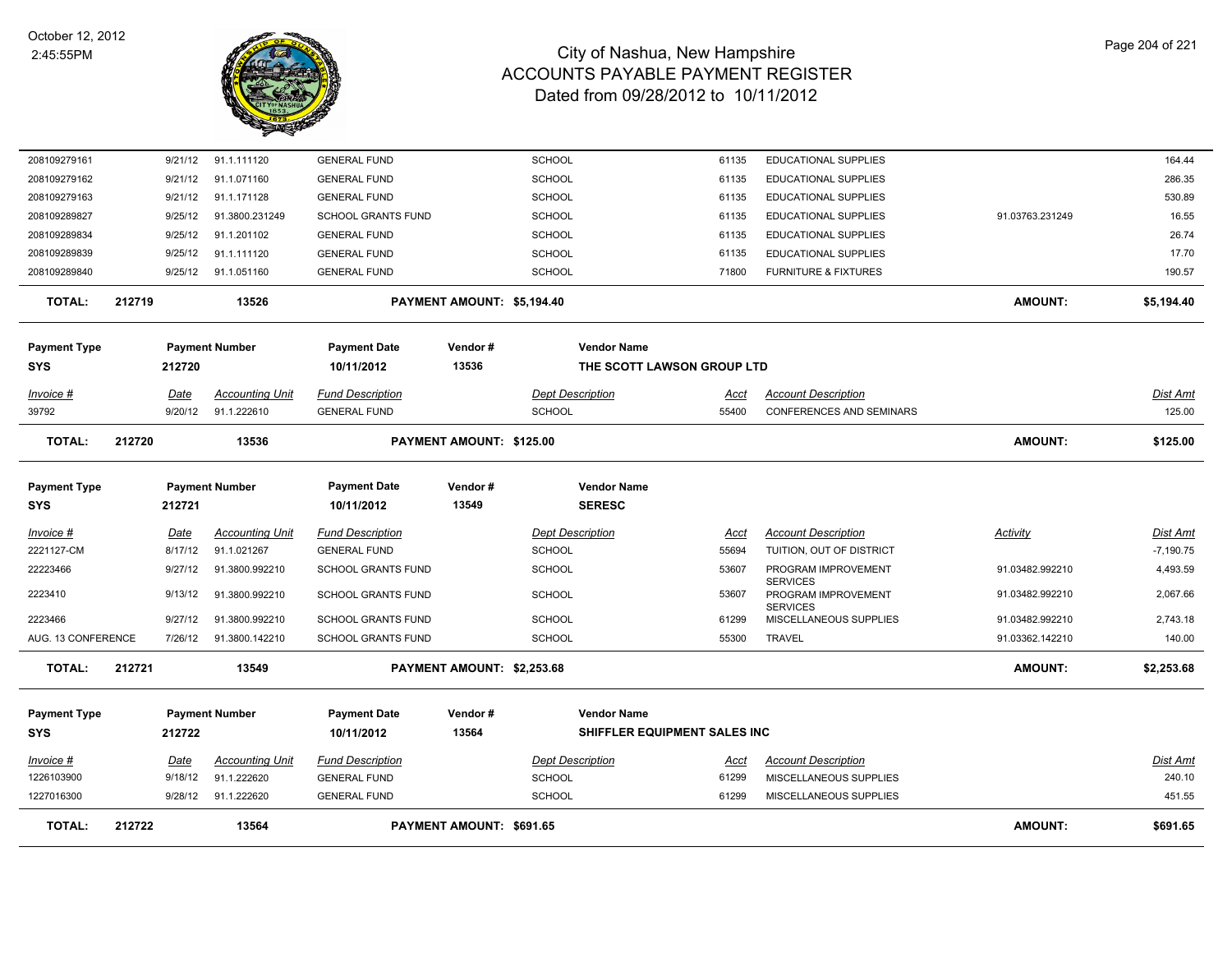

| <b>Payment Type</b> |        |         | <b>Payment Number</b>  | <b>Payment Date</b>     | Vendor#                    | <b>Vendor Name</b>                   |             |                            |                             |                 |
|---------------------|--------|---------|------------------------|-------------------------|----------------------------|--------------------------------------|-------------|----------------------------|-----------------------------|-----------------|
| <b>SYS</b>          |        | 212723  |                        | 10/11/2012              | 13566                      | <b>RALPH SIDORIE</b>                 |             |                            |                             |                 |
| Invoice #           |        | Date    | <b>Accounting Unit</b> | <b>Fund Description</b> |                            | <b>Dept Description</b>              | Acct        | <b>Account Description</b> |                             | Dist Amt        |
| 92612-04            |        | 9/26/12 | 91.1.041467            | <b>GENERAL FUND</b>     |                            | <b>SCHOOL</b>                        | 55642       | <b>GAME OFFICIALS</b>      |                             | 60.00           |
| <b>TOTAL:</b>       | 212723 |         | 13566                  |                         | PAYMENT AMOUNT: \$60.00    |                                      |             |                            | <b>AMOUNT:</b>              | \$60.00         |
| <b>Payment Type</b> |        |         | <b>Payment Number</b>  | <b>Payment Date</b>     | Vendor#                    | <b>Vendor Name</b>                   |             |                            | Payee Name                  |                 |
| <b>SYS</b>          |        | 212724  |                        | 10/11/2012              | 13567                      | <b>SIEMENS BUILDING TECHNOLOGIES</b> |             |                            | <b>SIEMENS INDUSTRY INC</b> |                 |
| Invoice #           |        | Date    | <b>Accounting Unit</b> | <b>Fund Description</b> |                            | <b>Dept Description</b>              | Acct        | <b>Account Description</b> |                             | <b>Dist Amt</b> |
| 5442568452          |        | 9/21/12 | 91.1.222620            | <b>GENERAL FUND</b>     |                            | <b>SCHOOL</b>                        | 61421       | SUPPLIES, HVAC             |                             | 1,234.92        |
| <b>TOTAL:</b>       | 212724 |         | 13567                  |                         | PAYMENT AMOUNT: \$1,234.92 |                                      |             |                            | <b>AMOUNT:</b>              | \$1,234.92      |
| <b>Payment Type</b> |        |         | <b>Payment Number</b>  | <b>Payment Date</b>     | Vendor#                    | <b>Vendor Name</b>                   |             |                            | Payee Name                  |                 |
| <b>SYS</b>          |        | 212725  |                        | 10/11/2012              | 11287                      | <b>NURSES PRN INC</b>                |             |                            | <b>SILVER TOUCH HHC</b>     |                 |
| Invoice #           |        | Date    | <b>Accounting Unit</b> | <b>Fund Description</b> |                            | <b>Dept Description</b>              | Acct        | <b>Account Description</b> | Activity                    | Dist Amt        |
| 449711              |        | 9/26/12 | 91.3800.022190         | SCHOOL GRANTS FUND      |                            | <b>SCHOOL</b>                        | 53628       | CONTRACT SERVICES          | 91.03953.022190             | 510.00          |
| <b>TOTAL:</b>       | 212725 |         | 11287                  |                         | PAYMENT AMOUNT: \$510.00   |                                      |             |                            | <b>AMOUNT:</b>              | \$510.00        |
| <b>Payment Type</b> |        |         | <b>Payment Number</b>  | <b>Payment Date</b>     | Vendor#                    | <b>Vendor Name</b>                   |             |                            |                             |                 |
| <b>SYS</b>          |        | 212726  |                        | 10/11/2012              | 13577                      | <b>SIMPLEX GRINNELL</b>              |             |                            |                             |                 |
| $Invoice$ #         |        | Date    | <b>Accounting Unit</b> | <b>Fund Description</b> |                            | <b>Dept Description</b>              | <b>Acct</b> | <b>Account Description</b> |                             | <b>Dist Amt</b> |
| 40495195            |        | 9/28/12 | 91.1.222620            | <b>GENERAL FUND</b>     |                            | <b>SCHOOL</b>                        | 61407       | SUPPLIES, ELECTRICAL       |                             | 669.00          |
| 68220024            |        | 9/26/12 | 91.1.222620            | <b>GENERAL FUND</b>     |                            | <b>SCHOOL</b>                        | 61407       | SUPPLIES, ELECTRICAL       |                             | 1,751.32        |
| <b>TOTAL:</b>       | 212726 |         | 13577                  |                         | PAYMENT AMOUNT: \$2,420.32 |                                      |             |                            | <b>AMOUNT:</b>              | \$2,420.32      |
| <b>Payment Type</b> |        |         | <b>Payment Number</b>  | <b>Payment Date</b>     | Vendor#                    | <b>Vendor Name</b>                   |             |                            | Payee Name                  |                 |
| <b>SYS</b>          |        | 212727  |                        | 10/11/2012              | 13595                      | <b>SNAP ON TOOLS</b>                 |             |                            | <b>SNAP-ON INDUSTRIAL</b>   |                 |
| Invoice #           |        | Date    | <b>Accounting Unit</b> | <b>Fund Description</b> |                            | <b>Dept Description</b>              | Acct        | <b>Account Description</b> |                             | Dist Amt        |
| 17381624            |        | 6/12/12 | 91.1.041300            | <b>GENERAL FUND</b>     |                            | <b>SCHOOL</b>                        | 71999       | MISCELLANEOUS EQUIPMENT    |                             | 1,797.50        |
| 17639832            |        | 7/23/12 | 91.1.041300            | <b>GENERAL FUND</b>     |                            | <b>SCHOOL</b>                        | 71999       | MISCELLANEOUS EQUIPMENT    |                             | 1,420.00        |
| <b>TOTAL:</b>       | 212727 |         | 13595                  |                         | PAYMENT AMOUNT: \$3,217.50 |                                      |             |                            | <b>AMOUNT:</b>              | \$3,217.50      |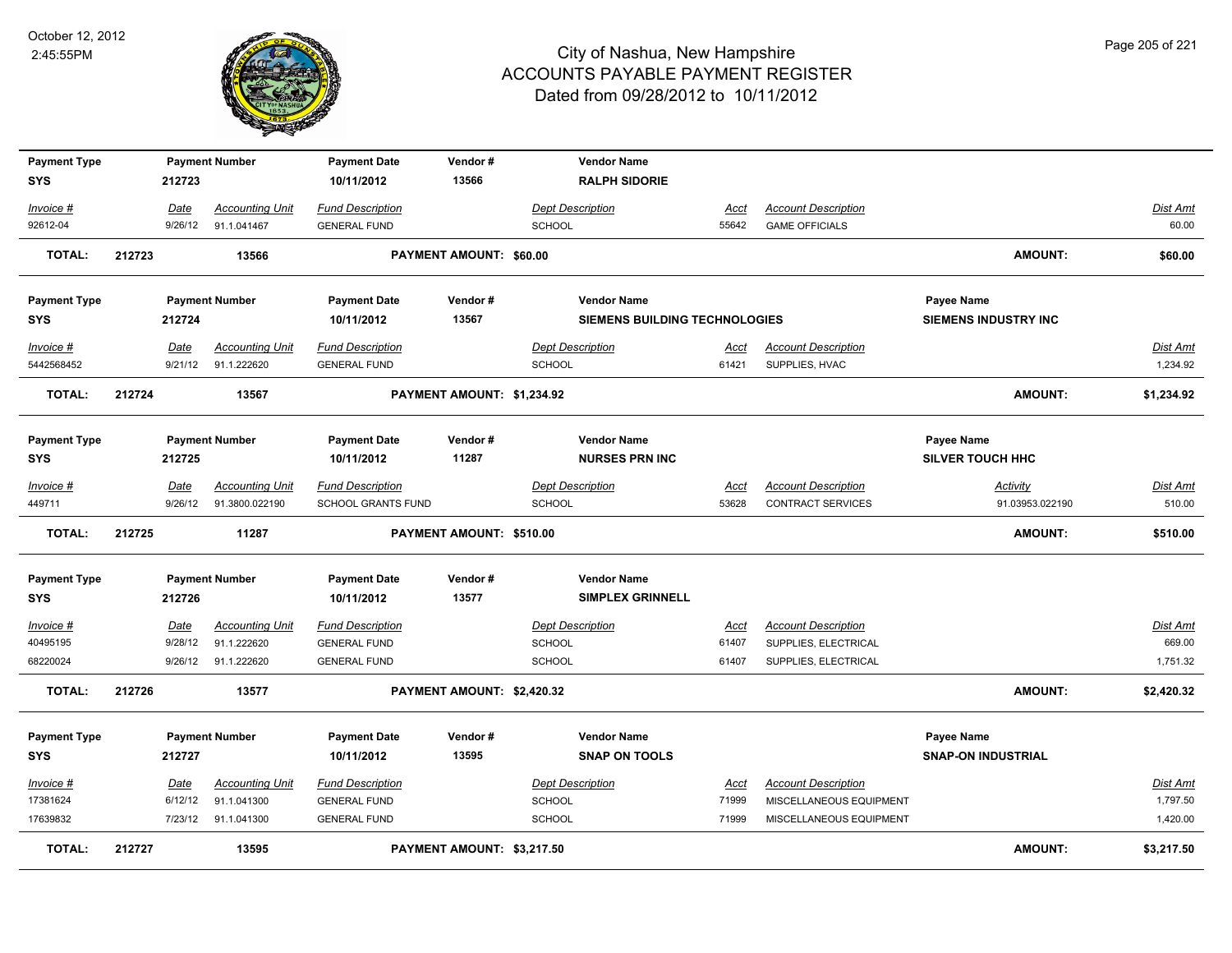

| <b>Payment Type</b>        |             | <b>Payment Number</b>  | <b>Payment Date</b>               | Vendor#                        | <b>Vendor Name</b>                                      |             |                                 |                 |                 |
|----------------------------|-------------|------------------------|-----------------------------------|--------------------------------|---------------------------------------------------------|-------------|---------------------------------|-----------------|-----------------|
| <b>SYS</b>                 | 212728      |                        | 10/11/2012                        | 13601                          | <b>SOLUTION TREE INC</b>                                |             |                                 |                 |                 |
| <u> Invoice #</u>          | <u>Date</u> | <b>Accounting Unit</b> | <b>Fund Description</b>           |                                | <b>Dept Description</b>                                 | <u>Acct</u> | <b>Account Description</b>      |                 | <u>Dist Amt</u> |
| 718731                     | 9/24/12     | 91.1.992212            | <b>GENERAL FUND</b>               |                                | <b>SCHOOL</b>                                           | 55400       | CONFERENCES AND SEMINARS        |                 | 629.00          |
| 718732                     | 9/24/12     | 91.1.992212            | <b>GENERAL FUND</b>               |                                | <b>SCHOOL</b>                                           | 55400       | <b>CONFERENCES AND SEMINARS</b> |                 | 629.00          |
| 718788                     | 9/24/12     | 91.1.051160            | <b>GENERAL FUND</b>               |                                | SCHOOL                                                  | 61135       | EDUCATIONAL SUPPLIES            |                 | 32.95           |
| TOTAL:                     | 212728      | 13601                  |                                   | PAYMENT AMOUNT: \$1,290.95     |                                                         |             |                                 | <b>AMOUNT:</b>  | \$1,290.95      |
| <b>Payment Type</b>        |             | <b>Payment Number</b>  | <b>Payment Date</b>               | Vendor#                        | <b>Vendor Name</b>                                      |             |                                 |                 |                 |
| SYS                        | 212729      |                        | 10/11/2012                        | 15165                          | SOUTH CENTRAL SUPERINTENDENT'S                          |             |                                 |                 |                 |
| Invoice #                  | Date        | <b>Accounting Unit</b> | <b>Fund Description</b>           |                                | <b>Dept Description</b>                                 | <u>Acct</u> | <b>Account Description</b>      |                 | Dist Amt        |
| SEPT-12                    | 10/5/12     | 91.1.012320            | <b>GENERAL FUND</b>               |                                | <b>SCHOOL</b>                                           | 55200       | DUES AND MEMBERSHIPS            |                 | 75.00           |
| TOTAL:                     | 212729      | 15165                  |                                   | <b>PAYMENT AMOUNT: \$75.00</b> |                                                         |             |                                 | <b>AMOUNT:</b>  | \$75.00         |
| <b>Payment Type</b><br>SYS | 212730      | <b>Payment Number</b>  | <b>Payment Date</b><br>10/11/2012 | Vendor#<br>11963               | <b>Vendor Name</b><br><b>STAPLES BUSINESS ADVANTAGE</b> |             |                                 |                 |                 |
| <u>Invoice #</u>           | <u>Date</u> | <b>Accounting Unit</b> | <b>Fund Description</b>           |                                | <b>Dept Description</b>                                 | <u>Acct</u> | <b>Account Description</b>      | <b>Activity</b> | Dist Amt        |
| 3178639254                 | 7/24/12     | 91.1.181160            | <b>GENERAL FUND</b>               |                                | <b>SCHOOL</b>                                           | 61135       | <b>EDUCATIONAL SUPPLIES</b>     |                 | 14.99           |
| 3179255828                 | 7/31/12     | 91.1.181160            | <b>GENERAL FUND</b>               |                                | SCHOOL                                                  | 61135       | <b>EDUCATIONAL SUPPLIES</b>     |                 | $-13.45$        |
| 3179674477                 | 8/8/12      | 91.1.012320            | <b>GENERAL FUND</b>               |                                | <b>SCHOOL</b>                                           | 61299       | MISCELLANEOUS SUPPLIES          |                 | 37.76           |
| 3181119124                 | 8/31/12     | 91.1.191160            | <b>GENERAL FUND</b>               |                                | <b>SCHOOL</b>                                           | 61650       | <b>COPIER SUPPLIES</b>          |                 | 128.48          |
| 3182117968                 | 9/18/12     | 91.1.071160            | <b>GENERAL FUND</b>               |                                | SCHOOL                                                  | 61100       | OFFICE SUPPLIES                 |                 | 62.00           |
| 3182117970                 | 9/18/12     | 91.1.112410            | <b>GENERAL FUND</b>               |                                | SCHOOL                                                  | 61100       | OFFICE SUPPLIES                 |                 | 103.32          |
| 3182152016                 | 9/19/12     | 91.1.012320            | <b>GENERAL FUND</b>               |                                | <b>SCHOOL</b>                                           | 61100       | OFFICE SUPPLIES                 |                 | 197.20          |
| 3182193144                 | 9/20/12     | 91.1.191160            | <b>GENERAL FUND</b>               |                                | SCHOOL                                                  | 61135       | <b>EDUCATIONAL SUPPLIES</b>     |                 | 16.02           |
| 3182193145                 | 9/20/12     | 91.1.041160            | <b>GENERAL FUND</b>               |                                | <b>SCHOOL</b>                                           | 61135       | <b>EDUCATIONAL SUPPLIES</b>     |                 | 404.01          |
| 3182458475                 | 9/22/12     | 91.1.191160            | <b>GENERAL FUND</b>               |                                | SCHOOL                                                  | 61135       | <b>EDUCATIONAL SUPPLIES</b>     |                 | 16.02           |
| 3182458476                 | 9/22/12     | 91.1.992225            | <b>GENERAL FUND</b>               |                                | SCHOOL                                                  | 61299       | MISCELLANEOUS SUPPLIES          |                 | 232.68          |
| 3182458477                 | 9/22/12     | 91.1.111160            | <b>GENERAL FUND</b>               |                                | <b>SCHOOL</b>                                           | 61135       | <b>EDUCATIONAL SUPPLIES</b>     |                 | 12.20           |
| 3182458477                 | 9/22/12     | 91.1.112410            | <b>GENERAL FUND</b>               |                                | SCHOOL                                                  | 61100       | OFFICE SUPPLIES                 |                 | 23.32           |
| 3182458479                 | 9/22/12     | 91.1.191160            | <b>GENERAL FUND</b>               |                                | SCHOOL                                                  | 61135       | <b>EDUCATIONAL SUPPLIES</b>     |                 | 79.91           |
| 3182458480                 | 9/22/12     | 91.1.112410            | <b>GENERAL FUND</b>               |                                | <b>SCHOOL</b>                                           | 61100       | OFFICE SUPPLIES                 |                 | 67.32           |
| 3182458481                 | 9/22/12     | 91.3800.991490         | <b>SCHOOL GRANTS FUND</b>         |                                | <b>SCHOOL</b>                                           | 61299       | MISCELLANEOUS SUPPLIES          | 91.03463.991490 | 142.85          |
| 3182458482                 | 9/22/12     | 91.1.041370            | <b>GENERAL FUND</b>               |                                | <b>SCHOOL</b>                                           | 61135       | <b>EDUCATIONAL SUPPLIES</b>     |                 | 60.41           |
| 3182505107                 | 9/25/12     | 91.1.141160            | <b>GENERAL FUND</b>               |                                | SCHOOL                                                  | 61135       | <b>EDUCATIONAL SUPPLIES</b>     |                 | 620.61          |
| 3182505108                 | 9/25/12     | 91.1.201160            | <b>GENERAL FUND</b>               |                                | SCHOOL                                                  | 61100       | OFFICE SUPPLIES                 |                 | 33.85           |
| 3182505108                 | 9/25/12     | 91.1.201160            | <b>GENERAL FUND</b>               |                                | SCHOOL                                                  | 61135       | EDUCATIONAL SUPPLIES            |                 | 143.55          |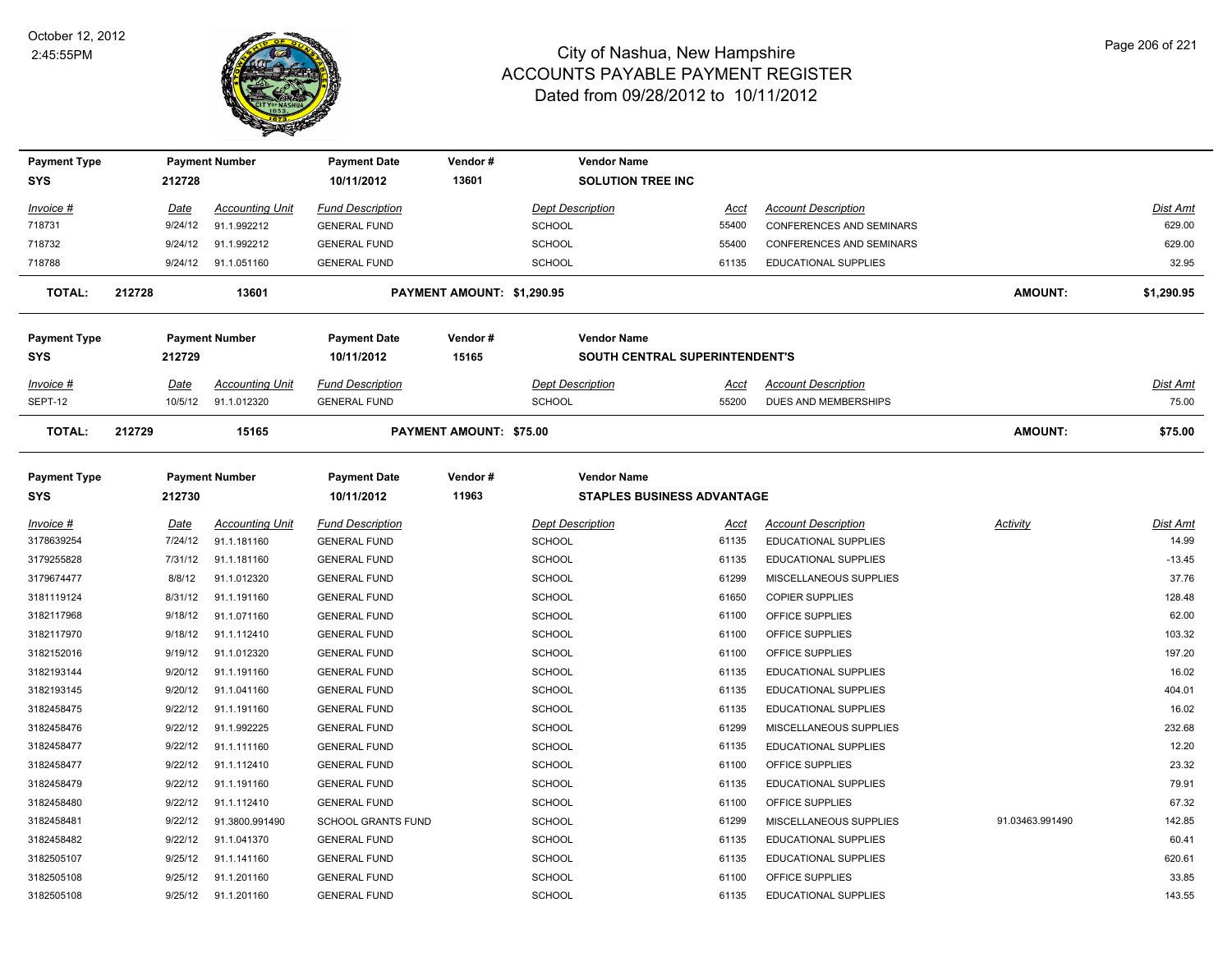

| 3182505108             |                        | 91.1.202410<br>9/25/12                | <b>GENERAL FUND</b>                            |                            | SCHOOL                              | 61100                | OFFICE SUPPLIES                                     |                 | 21.22                    |
|------------------------|------------------------|---------------------------------------|------------------------------------------------|----------------------------|-------------------------------------|----------------------|-----------------------------------------------------|-----------------|--------------------------|
| 3182540077             |                        | 91.1.191160<br>9/26/12                | <b>GENERAL FUND</b>                            |                            | SCHOOL                              | 61135                | <b>EDUCATIONAL SUPPLIES</b>                         |                 | 84.80                    |
| 3182540080             | 9/26/12                | 91.1.071160                           | <b>GENERAL FUND</b>                            |                            | SCHOOL                              | 61650                | <b>COPIER SUPPLIES</b>                              |                 | 37.99                    |
| 3182576092             |                        | 9/27/12<br>91.1.191160                | <b>GENERAL FUND</b>                            |                            | SCHOOL                              | 61135                | <b>EDUCATIONAL SUPPLIES</b>                         |                 | 54.17                    |
| 3182619620             | 9/28/12                | 91.1.181160                           | <b>GENERAL FUND</b>                            |                            | SCHOOL                              | 61135                | <b>EDUCATIONAL SUPPLIES</b>                         |                 | $-1.54$                  |
| 3182619621             | 9/28/12                | 91.1.031160                           | <b>GENERAL FUND</b>                            |                            | SCHOOL                              | 61135                | <b>EDUCATIONAL SUPPLIES</b>                         |                 | $-88.76$                 |
| 3182619622             |                        | 9/28/12<br>91.1.012320                | <b>GENERAL FUND</b>                            |                            | SCHOOL                              | 61299                | MISCELLANEOUS SUPPLIES                              |                 | $-4.36$                  |
| <b>TOTAL:</b>          | 212730                 | 11963                                 |                                                | PAYMENT AMOUNT: \$2,486.57 |                                     |                      |                                                     | <b>AMOUNT:</b>  | \$2,486.57               |
| <b>Payment Type</b>    |                        | <b>Payment Number</b>                 | <b>Payment Date</b>                            | Vendor#                    | <b>Vendor Name</b>                  |                      |                                                     |                 |                          |
| <b>SYS</b>             | 212731                 |                                       | 10/11/2012                                     | 13648                      | <b>STATE OF NH CRIMINAL RECORDS</b> |                      |                                                     |                 |                          |
| Invoice #              | <b>Date</b>            | <b>Accounting Unit</b>                | <b>Fund Description</b>                        |                            | <b>Dept Description</b>             | <u>Acct</u>          | <b>Account Description</b>                          |                 | <b>Dist Amt</b>          |
| FP-100512              |                        | 10/5/12<br>91.1.012320                | <b>GENERAL FUND</b>                            |                            | SCHOOL                              | 53628                | <b>CONTRACT SERVICES</b>                            |                 | 1,116.50                 |
| <b>TOTAL:</b>          | 212731                 | 13648                                 |                                                | PAYMENT AMOUNT: \$1,116.50 |                                     |                      |                                                     | <b>AMOUNT:</b>  | \$1,116.50               |
|                        |                        |                                       |                                                |                            |                                     |                      |                                                     |                 |                          |
| <b>Payment Type</b>    |                        | <b>Payment Number</b>                 | <b>Payment Date</b>                            | Vendor#                    | <b>Vendor Name</b>                  |                      |                                                     |                 |                          |
| <b>SYS</b>             | 212732                 |                                       | 10/11/2012                                     | 13658                      | <b>STENHOUSE PUBLISHERS</b>         |                      |                                                     |                 |                          |
| Invoice #              | <u>Date</u>            | <b>Accounting Unit</b>                | <b>Fund Description</b>                        |                            | <b>Dept Description</b>             | <u>Acct</u>          | <b>Account Description</b>                          |                 | Dist Amt                 |
| 1009855                |                        | 9/21/12<br>91.1.201128                | <b>GENERAL FUND</b>                            |                            | SCHOOL                              | 61875                | <b>BOOKS</b>                                        |                 | 300.49                   |
| <b>TOTAL:</b>          | 212732                 | 13658                                 |                                                | PAYMENT AMOUNT: \$300.49   |                                     |                      |                                                     | <b>AMOUNT:</b>  | \$300.49                 |
| <b>Payment Type</b>    |                        | <b>Payment Number</b>                 | <b>Payment Date</b>                            | Vendor#                    | <b>Vendor Name</b>                  |                      |                                                     |                 |                          |
| <b>SYS</b>             | 212733                 |                                       | 10/11/2012                                     | 14988                      | <b>STOKES PUBLISHING COMPANY</b>    |                      |                                                     |                 |                          |
|                        |                        |                                       |                                                |                            |                                     |                      |                                                     |                 |                          |
| Invoice #              | <b>Date</b>            | <b>Accounting Unit</b>                | <b>Fund Description</b>                        |                            | <b>Dept Description</b>             | <u>Acct</u>          | <b>Account Description</b>                          | <b>Activity</b> | <b>Dist Amt</b>          |
| 61006                  | 9/21/12                | 91.3800.151271                        | SCHOOL GRANTS FUND                             |                            | <b>SCHOOL</b>                       | 61135                | EDUCATIONAL SUPPLIES                                | 91.03763.151271 | 118.85                   |
| <b>TOTAL:</b>          | 212733                 | 14988                                 |                                                | PAYMENT AMOUNT: \$118.85   |                                     |                      |                                                     | <b>AMOUNT:</b>  | \$118.85                 |
| <b>Payment Type</b>    |                        | <b>Payment Number</b>                 | <b>Payment Date</b>                            | Vendor#                    | <b>Vendor Name</b>                  |                      |                                                     |                 |                          |
| <b>SYS</b>             | 212734                 |                                       | 10/11/2012                                     | 13670                      | <b>ALISTAIR STUART</b>              |                      |                                                     |                 |                          |
|                        |                        |                                       |                                                |                            |                                     |                      |                                                     |                 |                          |
| Invoice #<br>100112-04 | <u>Date</u><br>10/1/12 | <b>Accounting Unit</b><br>91.1.041455 | <b>Fund Description</b><br><b>GENERAL FUND</b> |                            | <b>Dept Description</b><br>SCHOOL   | <u>Acct</u><br>55642 | <b>Account Description</b><br><b>GAME OFFICIALS</b> |                 | <u>Dist Amt</u><br>80.00 |
| 91712-07               |                        | 9/17/12 91.1.071477                   | <b>GENERAL FUND</b>                            |                            | SCHOOL                              | 55642                | <b>GAME OFFICIALS</b>                               |                 | 60.00                    |
|                        |                        |                                       |                                                |                            |                                     |                      |                                                     |                 |                          |
| <b>TOTAL:</b>          | 212734                 | 13670                                 |                                                | PAYMENT AMOUNT: \$140.00   |                                     |                      |                                                     | <b>AMOUNT:</b>  | \$140.00                 |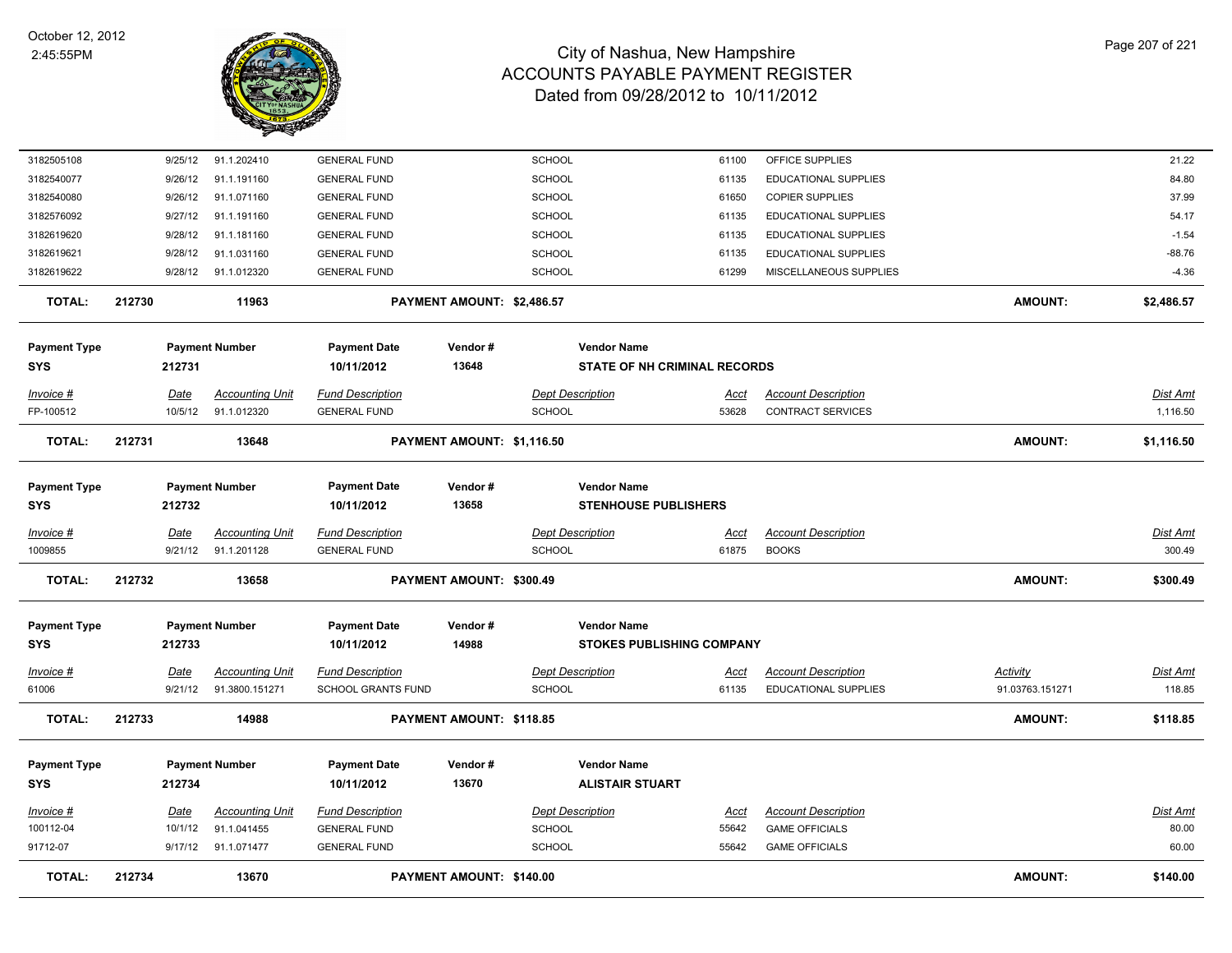

| <b>Payment Type</b><br>SYS |        | 212735  | <b>Payment Number</b>  | <b>Payment Date</b><br>10/11/2012 | Vendor#<br>13690         | <b>Vendor Name</b><br><b>SURPLUS DISTRIBUTION SECTION</b> |             |                             |                |                 |
|----------------------------|--------|---------|------------------------|-----------------------------------|--------------------------|-----------------------------------------------------------|-------------|-----------------------------|----------------|-----------------|
| Invoice #                  |        | Date    | <b>Accounting Unit</b> | <b>Fund Description</b>           |                          | <b>Dept Description</b>                                   | Acct        | <b>Account Description</b>  |                | Dist Amt        |
| 94587                      |        | 9/12/12 | 91.2100.063120         | <b>FOOD SERVICES</b>              |                          | <b>SCHOOL</b>                                             | 61214       | FOOD, FOOD SERVICE PROGRAM  |                | 145.75          |
| <b>TOTAL:</b>              | 212735 |         | 13690                  |                                   | PAYMENT AMOUNT: \$145.75 |                                                           |             |                             | <b>AMOUNT:</b> | \$145.75        |
| <b>Payment Type</b>        |        |         | <b>Payment Number</b>  | <b>Payment Date</b>               | Vendor#                  | <b>Vendor Name</b>                                        |             |                             |                |                 |
| SYS                        |        | 212736  |                        | 10/11/2012                        | 15164                    | PETER TANGUAY                                             |             |                             |                |                 |
| Invoice #                  |        | Date    | <b>Accounting Unit</b> | <b>Fund Description</b>           |                          | <b>Dept Description</b>                                   | Acct        | <b>Account Description</b>  |                | Dist Amt        |
| 100112-04                  |        | 10/1/12 | 91.1.041455            | <b>GENERAL FUND</b>               |                          | <b>SCHOOL</b>                                             | 55642       | <b>GAME OFFICIALS</b>       |                | 80.00           |
| <b>TOTAL:</b>              | 212736 |         | 15164                  |                                   | PAYMENT AMOUNT: \$80.00  |                                                           |             |                             | <b>AMOUNT:</b> | \$80.00         |
| <b>Payment Type</b>        |        |         | <b>Payment Number</b>  | <b>Payment Date</b>               | Vendor#                  | <b>Vendor Name</b>                                        |             |                             |                |                 |
| <b>SYS</b>                 |        | 212737  |                        | 10/11/2012                        | 13715                    | <b>TEACHERS DISCOVERY</b>                                 |             |                             |                |                 |
| Invoice #                  |        | Date    | <b>Accounting Unit</b> | <b>Fund Description</b>           |                          | <b>Dept Description</b>                                   | Acct        | <b>Account Description</b>  |                | Dist Amt        |
| P040494801012              |        | 9/21/12 | 91.1.041160            | <b>GENERAL FUND</b>               |                          | <b>SCHOOL</b>                                             | 61135       | EDUCATIONAL SUPPLIES        |                | 102.30          |
| PO40495301012              |        |         | 9/21/12 91.1.041160    | <b>GENERAL FUND</b>               |                          | <b>SCHOOL</b>                                             | 61135       | <b>EDUCATIONAL SUPPLIES</b> |                | 93.35           |
| <b>TOTAL:</b>              | 212737 |         | 13715                  |                                   | PAYMENT AMOUNT: \$195.65 |                                                           |             |                             | <b>AMOUNT:</b> | \$195.65        |
| <b>Payment Type</b>        |        |         | <b>Payment Number</b>  | <b>Payment Date</b>               | Vendor#                  | <b>Vendor Name</b>                                        |             |                             |                |                 |
| SYS                        |        | 212738  |                        | 10/11/2012                        | 14923                    | <b>TECHNICAL EDUCATION SOLUTIONS</b>                      |             |                             |                |                 |
| Invoice #                  |        | Date    | <b>Accounting Unit</b> | <b>Fund Description</b>           |                          | <b>Dept Description</b>                                   | <u>Acct</u> | <b>Account Description</b>  |                | <b>Dist Amt</b> |
| 3956                       |        | 10/4/12 | 91.1.041300            | <b>GENERAL FUND</b>               |                          | <b>SCHOOL</b>                                             | 71228       | COMPUTER SOFTWARE           |                | 315.00          |
| <b>TOTAL:</b>              | 212738 |         | 14923                  |                                   | PAYMENT AMOUNT: \$315.00 |                                                           |             |                             | <b>AMOUNT:</b> | \$315.00        |
| <b>Payment Type</b>        |        |         | <b>Payment Number</b>  | <b>Payment Date</b>               | Vendor#                  | <b>Vendor Name</b>                                        |             |                             |                |                 |
| SYS                        |        | 212739  |                        | 10/11/2012                        | 13721                    | <b>TERMINIX</b>                                           |             |                             |                |                 |
| Invoice #                  |        | Date    | <b>Accounting Unit</b> | <b>Fund Description</b>           |                          | <b>Dept Description</b>                                   | <b>Acct</b> | <b>Account Description</b>  |                | Dist Amt        |
| 318062553                  |        | 9/11/12 | 91.1.222620            | <b>GENERAL FUND</b>               |                          | <b>SCHOOL</b>                                             | 53628       | <b>CONTRACT SERVICES</b>    |                | 15.00           |
| <b>TOTAL:</b>              | 212739 |         | 13721                  |                                   | PAYMENT AMOUNT: \$15.00  |                                                           |             |                             | <b>AMOUNT:</b> | \$15.00         |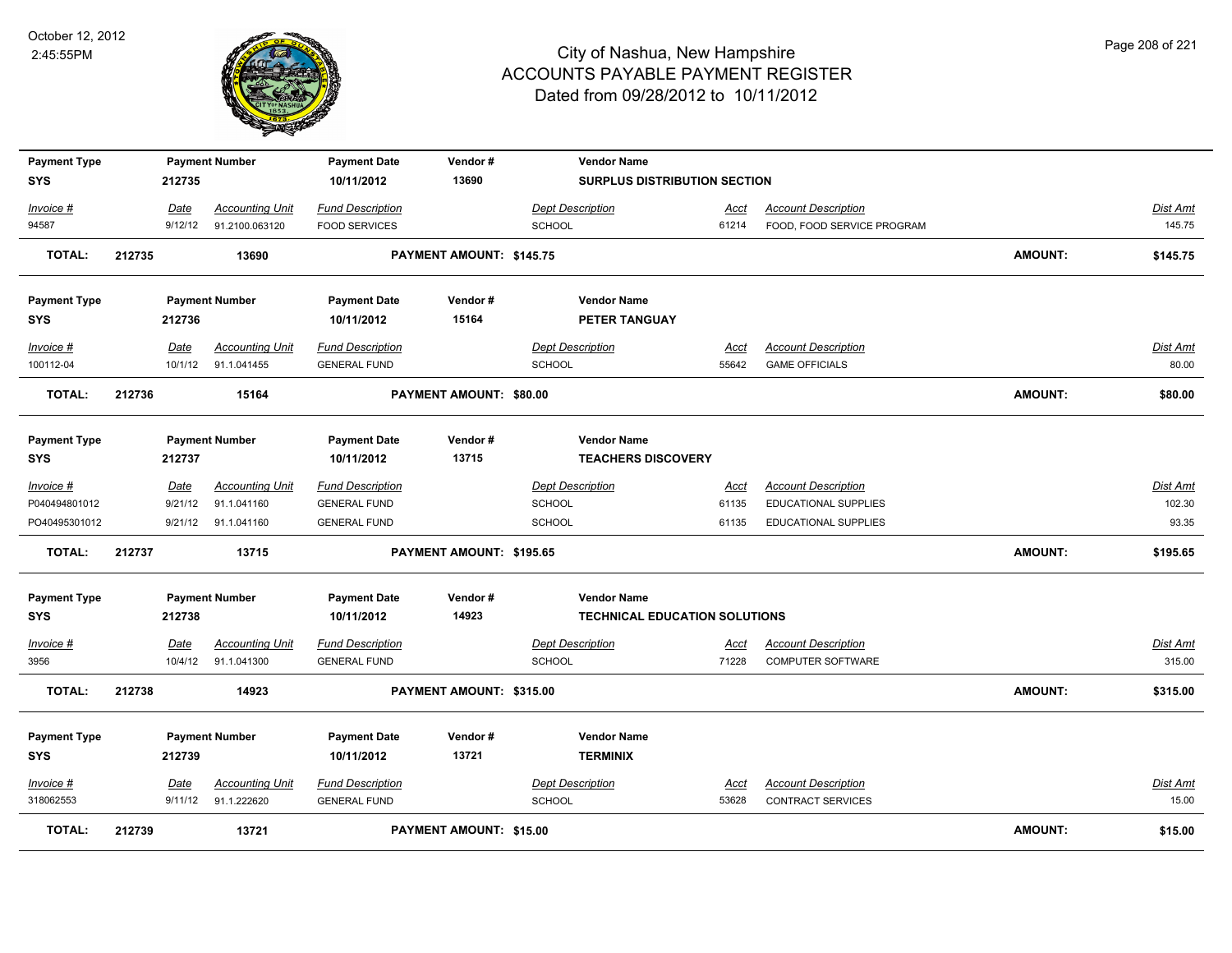

| <b>Payment Type</b> |        |             | <b>Payment Number</b>  | <b>Payment Date</b>       | Vendor#                    | <b>Vendor Name</b>             |             |                                                      |                 |                 |
|---------------------|--------|-------------|------------------------|---------------------------|----------------------------|--------------------------------|-------------|------------------------------------------------------|-----------------|-----------------|
| <b>SYS</b>          |        | 212740      |                        | 10/11/2012                | 13757                      | <b>TOWERS MOTOR PARTS CORP</b> |             |                                                      |                 |                 |
| <u>Invoice #</u>    |        | <u>Date</u> | <b>Accounting Unit</b> | <b>Fund Description</b>   |                            | <b>Dept Description</b>        | <u>Acct</u> | <b>Account Description</b>                           |                 | Dist Amt        |
| 676361              |        | 4/2/12      | 91.1.222620            | <b>GENERAL FUND</b>       |                            | <b>SCHOOL</b>                  | 54600       | VEHICLE REPAIRS & MAINTENANCE                        |                 | 9.95            |
| 676917              |        | 4/6/12      | 91.1.222620            | <b>GENERAL FUND</b>       |                            | <b>SCHOOL</b>                  | 54600       | VEHICLE REPAIRS & MAINTENANCE                        |                 | 89.95           |
| 680520              |        | 5/11/12     | 91.1.222620            | <b>GENERAL FUND</b>       |                            | SCHOOL                         | 54600       | VEHICLE REPAIRS & MAINTENANCE                        |                 | 113.95          |
| 693192              |        | 9/28/12     | 91.1.222620            | <b>GENERAL FUND</b>       |                            | <b>SCHOOL</b>                  | 54600       | <b>VEHICLE REPAIRS &amp; MAINTENANCE</b>             |                 | 25.38           |
| <b>TOTAL:</b>       | 212740 |             | 13757                  |                           | PAYMENT AMOUNT: \$239.23   |                                |             |                                                      | AMOUNT:         | \$239.23        |
| <b>Payment Type</b> |        |             | <b>Payment Number</b>  | <b>Payment Date</b>       | Vendor#                    | <b>Vendor Name</b>             |             |                                                      |                 |                 |
| <b>SYS</b>          |        | 212741      |                        | 10/11/2012                | 13786                      | <b>TWIN STATE</b>              |             |                                                      |                 |                 |
| Invoice #           |        | Date        | <b>Accounting Unit</b> | <b>Fund Description</b>   |                            | <b>Dept Description</b>        | Acct        | <b>Account Description</b>                           |                 | Dist Amt        |
| 632056              |        | 9/27/12     | 91.1.992225            | <b>GENERAL FUND</b>       |                            | <b>SCHOOL</b>                  | 54487       | <b>EQUIPMENT REPAIRS &amp;</b><br><b>MAINTENANCE</b> |                 | 30.00           |
| <b>TOTAL:</b>       | 212741 |             | 13786                  |                           | PAYMENT AMOUNT: \$30.00    |                                |             |                                                      | <b>AMOUNT:</b>  | \$30.00         |
| <b>Payment Type</b> |        |             | <b>Payment Number</b>  | <b>Payment Date</b>       | Vendor#                    | <b>Vendor Name</b>             |             |                                                      |                 |                 |
| <b>SYS</b>          |        | 212742      |                        | 10/11/2012                | 15053                      | UNH - INSTITUTE ON DISABILITY  |             |                                                      |                 |                 |
| <u>Invoice #</u>    |        | <u>Date</u> | <b>Accounting Unit</b> | <b>Fund Description</b>   |                            | <b>Dept Description</b>        | <u>Acct</u> | <b>Account Description</b>                           | <u>Activity</u> | <b>Dist Amt</b> |
| 513454              |        | 9/4/12      | 91.3800.021210         | <b>SCHOOL GRANTS FUND</b> |                            | <b>SCHOOL</b>                  | 53628       | <b>CONTRACT SERVICES</b>                             | 91.03953.021210 | 400.00          |
| 513629              |        | 9/4/12      | 91.3800.021210         | <b>SCHOOL GRANTS FUND</b> |                            | <b>SCHOOL</b>                  | 53628       | <b>CONTRACT SERVICES</b>                             | 91.03953.021210 | 400.00          |
| 514456              |        | 9/6/12      | 91.3800.021210         | SCHOOL GRANTS FUND        |                            | <b>SCHOOL</b>                  | 53628       | <b>CONTRACT SERVICES</b>                             | 91.03953.021210 | 400.00          |
| <b>TOTAL:</b>       | 212742 |             | 15053                  |                           | PAYMENT AMOUNT: \$1,200.00 |                                |             |                                                      | AMOUNT:         | \$1,200.00      |
| <b>Payment Type</b> |        |             | <b>Payment Number</b>  | <b>Payment Date</b>       | Vendor#                    | <b>Vendor Name</b>             |             |                                                      |                 |                 |
| <b>SYS</b>          |        | 212743      |                        | 10/11/2012                | 11237                      | UNIVERSITY OF OREGON           |             |                                                      |                 |                 |
| <b>Invoice #</b>    |        | Date        | <b>Accounting Unit</b> | <b>Fund Description</b>   |                            | <b>Dept Description</b>        | Acct        | <b>Account Description</b>                           |                 | <b>Dist Amt</b> |
| 45308               |        | 9/1/12      | 91.1.141160            | <b>GENERAL FUND</b>       |                            | <b>SCHOOL</b>                  | 61830       | <b>SUBSCRIPTIONS</b>                                 |                 | 300.00          |
| <b>TOTAL:</b>       | 212743 |             | 11237                  |                           | PAYMENT AMOUNT: \$300.00   |                                |             |                                                      | <b>AMOUNT:</b>  | \$300.00        |
| <b>Payment Type</b> |        |             | <b>Payment Number</b>  | <b>Payment Date</b>       | Vendor#                    | <b>Vendor Name</b>             |             |                                                      |                 |                 |
| <b>SYS</b>          |        | 212744      |                        | 10/11/2012                | 14716                      | <b>UZIBULL</b>                 |             |                                                      |                 |                 |
| $Invoice$ #         |        | <b>Date</b> | <b>Accounting Unit</b> | <b>Fund Description</b>   |                            | <b>Dept Description</b>        | Acct        | <b>Account Description</b>                           |                 | <b>Dist Amt</b> |
| 289                 |        | 9/24/12     | 91.1.992212            | <b>GENERAL FUND</b>       |                            | <b>SCHOOL</b>                  | 61135       | <b>EDUCATIONAL SUPPLIES</b>                          |                 | 6,466.50        |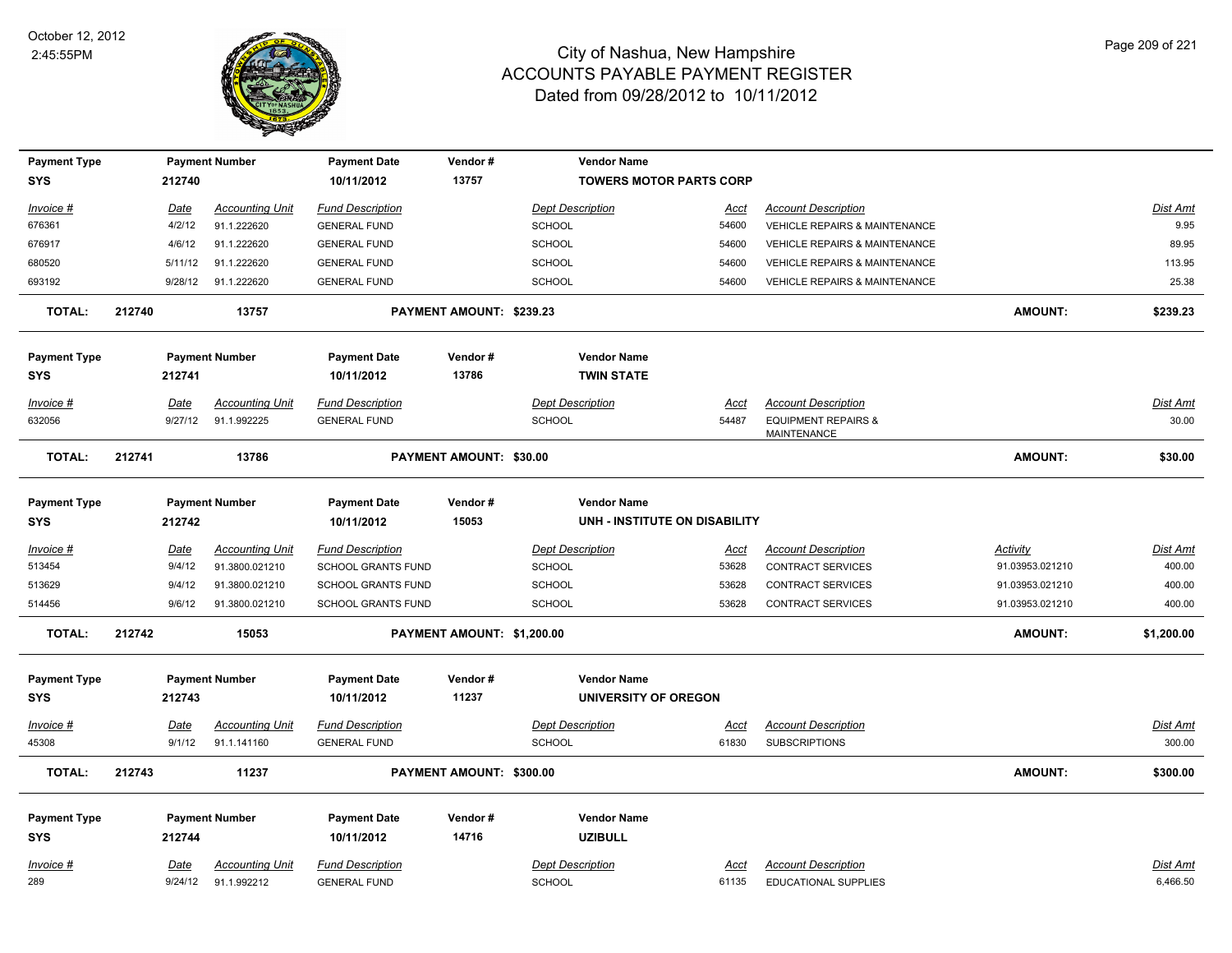

| <b>TOTAL:</b>                     | 212744 |                 | 14716                                    |                                               | PAYMENT AMOUNT: \$6,466.50 |               |                                                               |               |                                                                            | <b>AMOUNT:</b><br>\$6,466.50                                   |
|-----------------------------------|--------|-----------------|------------------------------------------|-----------------------------------------------|----------------------------|---------------|---------------------------------------------------------------|---------------|----------------------------------------------------------------------------|----------------------------------------------------------------|
| <b>Payment Type</b><br><b>SYS</b> |        | 212745          | <b>Payment Number</b>                    | <b>Payment Date</b><br>10/11/2012             | Vendor#<br>11146           |               | <b>Vendor Name</b><br><b>WADLEIGH STARR &amp; PETERS PLLC</b> |               |                                                                            |                                                                |
| Invoice #                         |        | Date            | <b>Accounting Unit</b>                   | <b>Fund Description</b>                       |                            |               | <b>Dept Description</b>                                       | Acct          | <b>Account Description</b>                                                 | Dist Amt                                                       |
| 137193                            |        | 9/24/12         | 91.1.012320                              | <b>GENERAL FUND</b>                           |                            | <b>SCHOOL</b> |                                                               | 53128         | <b>LEGAL SERVICES</b>                                                      | 60.00                                                          |
| 137194                            |        | 9/24/12         | 91.1.012320                              | <b>GENERAL FUND</b>                           |                            | <b>SCHOOL</b> |                                                               | 53128         | <b>LEGAL SERVICES</b>                                                      | 400.00                                                         |
| <b>TOTAL:</b>                     | 212745 |                 | 11146                                    |                                               | PAYMENT AMOUNT: \$460.00   |               |                                                               |               |                                                                            | <b>AMOUNT:</b><br>\$460.00                                     |
| <b>Payment Type</b>               |        |                 | <b>Payment Number</b>                    | <b>Payment Date</b>                           | Vendor#                    |               | <b>Vendor Name</b>                                            |               |                                                                            |                                                                |
| <b>SYS</b>                        |        | 212746          |                                          | 10/11/2012                                    | 13857                      |               | <b>WAL-MART</b>                                               |               |                                                                            |                                                                |
| Invoice #                         |        | Date            | <b>Accounting Unit</b>                   | <b>Fund Description</b>                       |                            |               | <b>Dept Description</b>                                       | <u>Acct</u>   | <b>Account Description</b>                                                 | <b>Dist Amt</b>                                                |
| 5841                              |        | 10/2/12         | 91.1.041210                              | <b>GENERAL FUND</b>                           |                            | <b>SCHOOL</b> |                                                               | 61135         | <b>EDUCATIONAL SUPPLIES</b>                                                | 119.49                                                         |
| <b>TOTAL:</b>                     | 212746 |                 | 13857                                    |                                               | PAYMENT AMOUNT: \$119.49   |               |                                                               |               |                                                                            | <b>AMOUNT:</b><br>\$119.49                                     |
| <b>Payment Type</b>               |        |                 | <b>Payment Number</b>                    | <b>Payment Date</b>                           | Vendor#                    |               | <b>Vendor Name</b>                                            |               |                                                                            |                                                                |
| <b>SYS</b>                        |        | 212747          |                                          | 10/11/2012                                    | 13857                      |               | <b>WAL-MART</b>                                               |               |                                                                            |                                                                |
| Invoice #<br>4769                 |        | Date<br>9/15/12 | <b>Accounting Unit</b><br>91.3800.991490 | <b>Fund Description</b><br>SCHOOL GRANTS FUND |                            | <b>SCHOOL</b> | <b>Dept Description</b>                                       | Acct<br>61299 | <b>Account Description</b><br>MISCELLANEOUS SUPPLIES                       | <b>Dist Amt</b><br><u>Activity</u><br>91.03463.991490<br>32.00 |
| <b>TOTAL:</b>                     | 212747 |                 | 13857                                    |                                               | PAYMENT AMOUNT: \$32.00    |               |                                                               |               |                                                                            | <b>AMOUNT:</b><br>\$32.00                                      |
| <b>Payment Type</b>               |        |                 | <b>Payment Number</b>                    | <b>Payment Date</b>                           | Vendor#                    |               | <b>Vendor Name</b>                                            |               |                                                                            |                                                                |
| <b>SYS</b>                        |        | 212748          |                                          | 10/11/2012                                    | 12192                      |               | <b>WD MATTHEWS MACHINERY CO</b>                               |               |                                                                            |                                                                |
| <u>Invoice #</u>                  |        | Date            | <b>Accounting Unit</b>                   | <b>Fund Description</b>                       |                            |               | <b>Dept Description</b>                                       | <u>Acct</u>   | <b>Account Description</b>                                                 | <b>Dist Amt</b>                                                |
| SI100029                          |        | 9/21/12         | 91.1.222620                              | <b>GENERAL FUND</b>                           |                            | <b>SCHOOL</b> |                                                               | 54487         | <b>EQUIPMENT REPAIRS &amp;</b>                                             | 4,871.00                                                       |
| SR146297                          |        |                 | 9/13/12 91.1.222620                      | <b>GENERAL FUND</b>                           |                            | <b>SCHOOL</b> |                                                               | 54487         | <b>MAINTENANCE</b><br><b>EQUIPMENT REPAIRS &amp;</b><br><b>MAINTENANCE</b> | 858.21                                                         |
| <b>TOTAL:</b>                     | 212748 |                 | 12192                                    |                                               | PAYMENT AMOUNT: \$5,729.21 |               |                                                               |               |                                                                            | <b>AMOUNT:</b><br>\$5,729.21                                   |
| <b>Payment Type</b>               |        |                 | <b>Payment Number</b>                    | <b>Payment Date</b>                           | Vendor#                    |               | <b>Vendor Name</b>                                            |               |                                                                            |                                                                |
| <b>SYS</b>                        |        | 212749          |                                          | 10/11/2012                                    | 13877                      |               | <b>WEST MUSIC</b>                                             |               |                                                                            |                                                                |
| Invoice #                         |        | Date            | <b>Accounting Unit</b>                   | <b>Fund Description</b>                       |                            |               | <b>Dept Description</b>                                       | Acct          | <b>Account Description</b>                                                 | Dist Amt                                                       |
| S1733237                          |        | 9/27/12         | 91.1.171112                              | <b>GENERAL FUND</b>                           |                            | <b>SCHOOL</b> |                                                               | 61135         | EDUCATIONAL SUPPLIES                                                       | 186.15                                                         |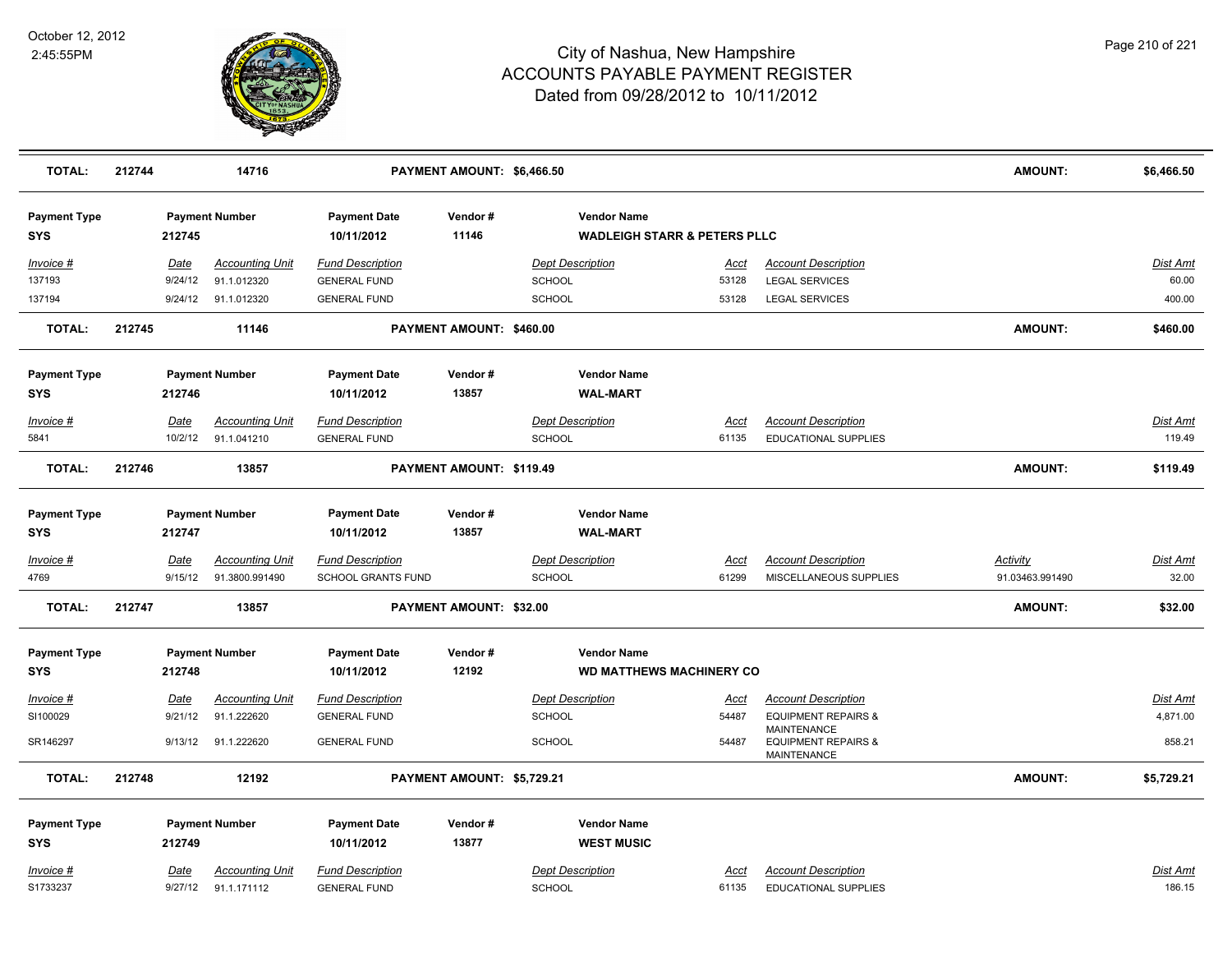

| <b>TOTAL:</b>                     | 212749 |                        | 13877                                    |                                                   | PAYMENT AMOUNT: \$186.15       |                                                 |                      |                                                                         | <b>AMOUNT:</b>                     | \$186.15                 |
|-----------------------------------|--------|------------------------|------------------------------------------|---------------------------------------------------|--------------------------------|-------------------------------------------------|----------------------|-------------------------------------------------------------------------|------------------------------------|--------------------------|
| <b>Payment Type</b><br><b>SYS</b> |        | 212750                 | <b>Payment Number</b>                    | <b>Payment Date</b><br>10/11/2012                 | Vendor#<br>13886               | <b>Vendor Name</b><br><b>FREDERICK WILHELMI</b> |                      |                                                                         |                                    |                          |
| Invoice #<br>100112-04            |        | Date<br>10/1/12        | <b>Accounting Unit</b><br>91.1.041443    | <b>Fund Description</b><br><b>GENERAL FUND</b>    |                                | <b>Dept Description</b><br>SCHOOL               | Acct<br>55642        | <b>Account Description</b><br><b>GAME OFFICIALS</b>                     |                                    | <b>Dist Amt</b><br>40.00 |
| <b>TOTAL:</b>                     | 212750 |                        | 13886                                    |                                                   | <b>PAYMENT AMOUNT: \$40.00</b> |                                                 |                      |                                                                         | <b>AMOUNT:</b>                     | \$40.00                  |
| <b>Payment Type</b><br><b>SYS</b> |        | 212751                 | <b>Payment Number</b>                    | <b>Payment Date</b><br>10/11/2012                 | Vendor#<br>15168               | <b>Vendor Name</b><br><b>JOYCE WONG</b>         |                      |                                                                         |                                    |                          |
| Invoice #<br>MILES-SEPT           |        | Date<br>10/4/12        | <b>Accounting Unit</b><br>91.3800.991600 | <b>Fund Description</b><br>SCHOOL GRANTS FUND     |                                | <b>Dept Description</b><br><b>SCHOOL</b>        | <u>Acct</u><br>55690 | <b>Account Description</b><br>REGULAR TRANSPORTATION<br><b>SERVICES</b> | <b>Activity</b><br>91.03533.991600 | <b>Dist Amt</b><br>42.74 |
| <b>TOTAL:</b>                     | 212751 |                        | 15168                                    |                                                   | PAYMENT AMOUNT: \$42.74        |                                                 |                      |                                                                         | <b>AMOUNT:</b>                     | \$42.74                  |
| <b>Payment Type</b><br><b>SYS</b> |        | 212752                 | <b>Payment Number</b>                    | <b>Payment Date</b><br>10/11/2012                 | Vendor#<br>15048               | <b>Vendor Name</b><br><b>CHARLES ZINITI</b>     |                      |                                                                         |                                    |                          |
| Invoice #<br>MILES-SEPT           |        | Date<br>10/2/12        | <b>Accounting Unit</b><br>91.3800.991600 | <b>Fund Description</b><br>SCHOOL GRANTS FUND     |                                | <b>Dept Description</b><br>SCHOOL               | Acct<br>55690        | <b>Account Description</b><br>REGULAR TRANSPORTATION<br><b>SERVICES</b> | <b>Activity</b><br>91.03533.991600 | Dist Amt<br>42.74        |
| <b>TOTAL:</b>                     | 212752 |                        | 15048                                    |                                                   | PAYMENT AMOUNT: \$42.74        |                                                 |                      |                                                                         | <b>AMOUNT:</b>                     | \$42.74                  |
| <b>Payment Type</b><br><b>SYS</b> |        | 212753                 | <b>Payment Number</b>                    | <b>Payment Date</b><br>10/11/2012                 | Vendor#<br>13934               | <b>Vendor Name</b><br><b>ROBERT ZUCCARO</b>     |                      |                                                                         |                                    |                          |
| Invoice #<br>100112-04            |        | <u>Date</u><br>10/4/12 | <b>Accounting Unit</b><br>91.1.041443    | <b>Fund Description</b><br><b>GENERAL FUND</b>    |                                | <b>Dept Description</b><br><b>SCHOOL</b>        | <u>Acct</u><br>55642 | <b>Account Description</b><br><b>GAME OFFICIALS</b>                     |                                    | Dist Amt<br>40.00        |
| <b>TOTAL:</b>                     | 212753 |                        | 13934                                    |                                                   | PAYMENT AMOUNT: \$40.00        |                                                 |                      |                                                                         | <b>AMOUNT:</b>                     | \$40.00                  |
| <b>Payment Type</b><br><b>SYS</b> |        | 212754                 | <b>Payment Number</b>                    | <b>Payment Date</b><br>10/11/2012                 | Vendor#<br>15152               | <b>Vendor Name</b><br>OLGA L. ZUNIGA-PAREDES    |                      |                                                                         |                                    |                          |
| Invoice #<br><b>REFUND</b>        |        | Date<br>10/1/12        | <b>Accounting Unit</b><br>91.2207        | <b>Fund Description</b><br>ADULT ED/CONTINUING ED |                                | <b>Dept Description</b><br><b>SCHOOL</b>        | <u>Acct</u><br>44600 | <b>Account Description</b><br>TUITION-ADULT EDUCATION                   |                                    | <b>Dist Amt</b><br>55.00 |
| <b>TOTAL:</b>                     | 212754 |                        | 15152                                    |                                                   | PAYMENT AMOUNT: \$55.00        |                                                 |                      |                                                                         | <b>AMOUNT:</b>                     | \$55.00                  |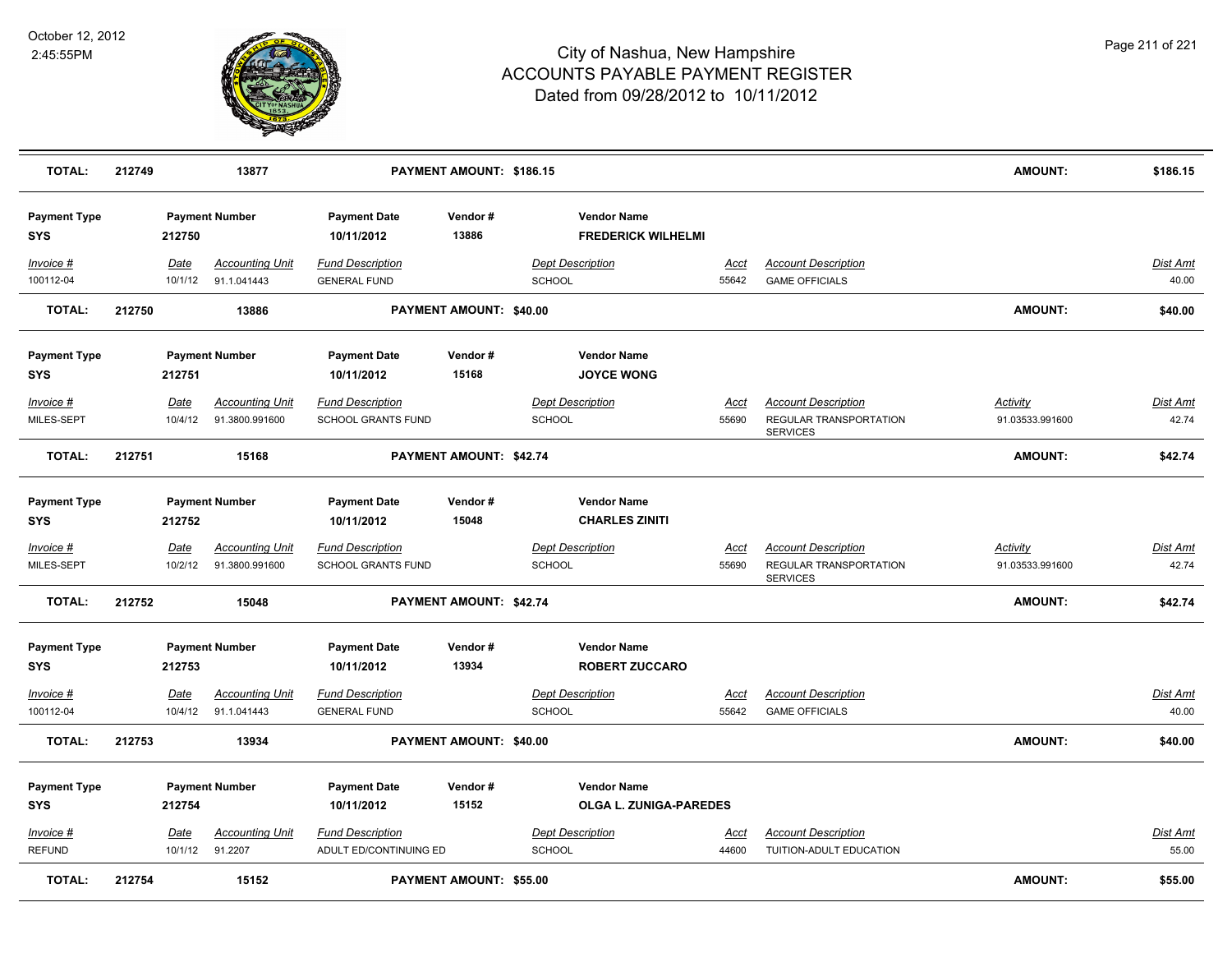

| <b>Payment Type</b>       |         | <b>Payment Number</b>  | <b>Payment Date</b>       | Vendor#                  | <b>Vendor Name</b>                 |             |                             |                |                 |
|---------------------------|---------|------------------------|---------------------------|--------------------------|------------------------------------|-------------|-----------------------------|----------------|-----------------|
| <b>SYS</b>                | 212755  |                        | 10/11/2012                | 10256                    | <b>ROBERT C HOWE SR</b>            |             |                             |                |                 |
| Invoice #                 | Date    | <b>Accounting Unit</b> | <b>Fund Description</b>   |                          | <b>Dept Description</b>            | <b>Acct</b> | <b>Account Description</b>  |                | Dist Amt        |
| 7/7-7/12/12 GAME OFF      |         | 10/9/12 77.1.655       | <b>GENERAL FUND</b>       |                          | PARKS & RECREATION                 | 55642       | <b>GAME OFFICIALS</b>       |                | 120.00          |
| <b>TOTAL:</b><br>212755   |         | 10256                  |                           | PAYMENT AMOUNT: \$120.00 |                                    |             |                             | <b>AMOUNT:</b> | \$120.00        |
| <b>Payment Type</b>       |         | <b>Payment Number</b>  | <b>Payment Date</b>       | Vendor#                  | <b>Vendor Name</b>                 |             |                             |                |                 |
| <b>SYS</b>                | 212756  |                        | 10/11/2012                | 999001078                | <b>JULIE SULFARO</b>               |             |                             |                |                 |
| Invoice #                 | Date    | <b>Accounting Unit</b> | <b>Fund Description</b>   |                          | <b>Dept Description</b>            | Acct        | <b>Account Description</b>  |                | Dist Amt        |
| NYC TRIP REFUND           | 10/9/12 | 77.2503                | PARKS & REC PROGRAMS FUND |                          | PARKS & REC PROGRAMS               | 44549       | <b>TRIPS</b>                |                | 240.00          |
| 212756<br><b>TOTAL:</b>   |         | 999001078              |                           | PAYMENT AMOUNT: \$240.00 |                                    |             |                             | <b>AMOUNT:</b> | \$240.00        |
| <b>Payment Type</b>       |         | <b>Payment Number</b>  | <b>Payment Date</b>       | Vendor#                  | <b>Vendor Name</b>                 |             |                             |                |                 |
| <b>SYS</b>                | 212757  |                        | 10/11/2012                | 999001066                | <b>195 LIBERTY ST REALTY LLC</b>   |             |                             |                |                 |
| Invoice #                 | Date    | <b>Accounting Unit</b> | Fund Description          |                          | <b>Dept Description</b>            | Acct        | <b>Account Description</b>  |                | Dist Amt        |
| WW OVRPYMT -80004903      | 10/3/12 | <b>BS6200</b>          | <b>WASTEWATER FUND</b>    |                          | <b>WASTEWATER</b>                  | 21775       | <b>BILLING OVERPAYMENTS</b> |                | 163.71          |
| 212757<br>TOTAL:          |         | 999001066              |                           | PAYMENT AMOUNT: \$163.71 |                                    |             |                             | <b>AMOUNT:</b> | \$163.71        |
| <b>Payment Type</b>       |         | <b>Payment Number</b>  | <b>Payment Date</b>       | Vendor#                  | <b>Vendor Name</b>                 |             |                             |                |                 |
| <b>SYS</b>                | 212758  |                        | 10/11/2012                | 999001067                | <b>ALBERT P SKAVICUS</b>           |             |                             |                |                 |
| $Invoice$ #               | Date    | <b>Accounting Unit</b> | <b>Fund Description</b>   |                          | <b>Dept Description</b>            | Acct        | <b>Account Description</b>  |                | <b>Dist Amt</b> |
| <b>WW OVRPYMT-1788402</b> | 10/3/12 | <b>BS6200</b>          | <b>WASTEWATER FUND</b>    |                          | <b>WASTEWATER</b>                  | 21775       | <b>BILLING OVERPAYMENTS</b> |                | 41.95           |
| <b>TOTAL:</b><br>212758   |         | 999001067              |                           | PAYMENT AMOUNT: \$41.95  |                                    |             |                             | <b>AMOUNT:</b> | \$41.95         |
| <b>Payment Type</b>       |         | <b>Payment Number</b>  | <b>Payment Date</b>       | Vendor#                  | <b>Vendor Name</b>                 |             |                             |                |                 |
| <b>SYS</b>                | 212759  |                        | 10/11/2012                | 999001068                | <b>ATTORNEY CHRISTOPHER SALTER</b> |             |                             |                |                 |
| Invoice #                 | Date    | <b>Accounting Unit</b> | <b>Fund Description</b>   |                          | <b>Dept Description</b>            | Acct        | <b>Account Description</b>  |                | Dist Amt        |
| WW OVRPYMT-02297003       | 10/3/12 | <b>BS6200</b>          | WASTEWATER FUND           |                          | <b>WASTEWATER</b>                  | 21775       | <b>BILLING OVERPAYMENTS</b> |                | 52.63           |
| <b>TOTAL:</b><br>212759   |         | 999001068              |                           | PAYMENT AMOUNT: \$52.63  |                                    |             |                             | <b>AMOUNT:</b> | \$52.63         |
| <b>Payment Type</b>       |         | <b>Payment Number</b>  | <b>Payment Date</b>       | Vendor#                  | <b>Vendor Name</b>                 |             |                             |                |                 |
| <b>SYS</b>                | 212760  |                        | 10/11/2012                | 999001069                | <b>AZAM DANESHVAR</b>              |             |                             |                |                 |
| Invoice #                 | Date    | <b>Accounting Unit</b> | <b>Fund Description</b>   |                          | <b>Dept Description</b>            | Acct        | <b>Account Description</b>  |                | Dist Amt        |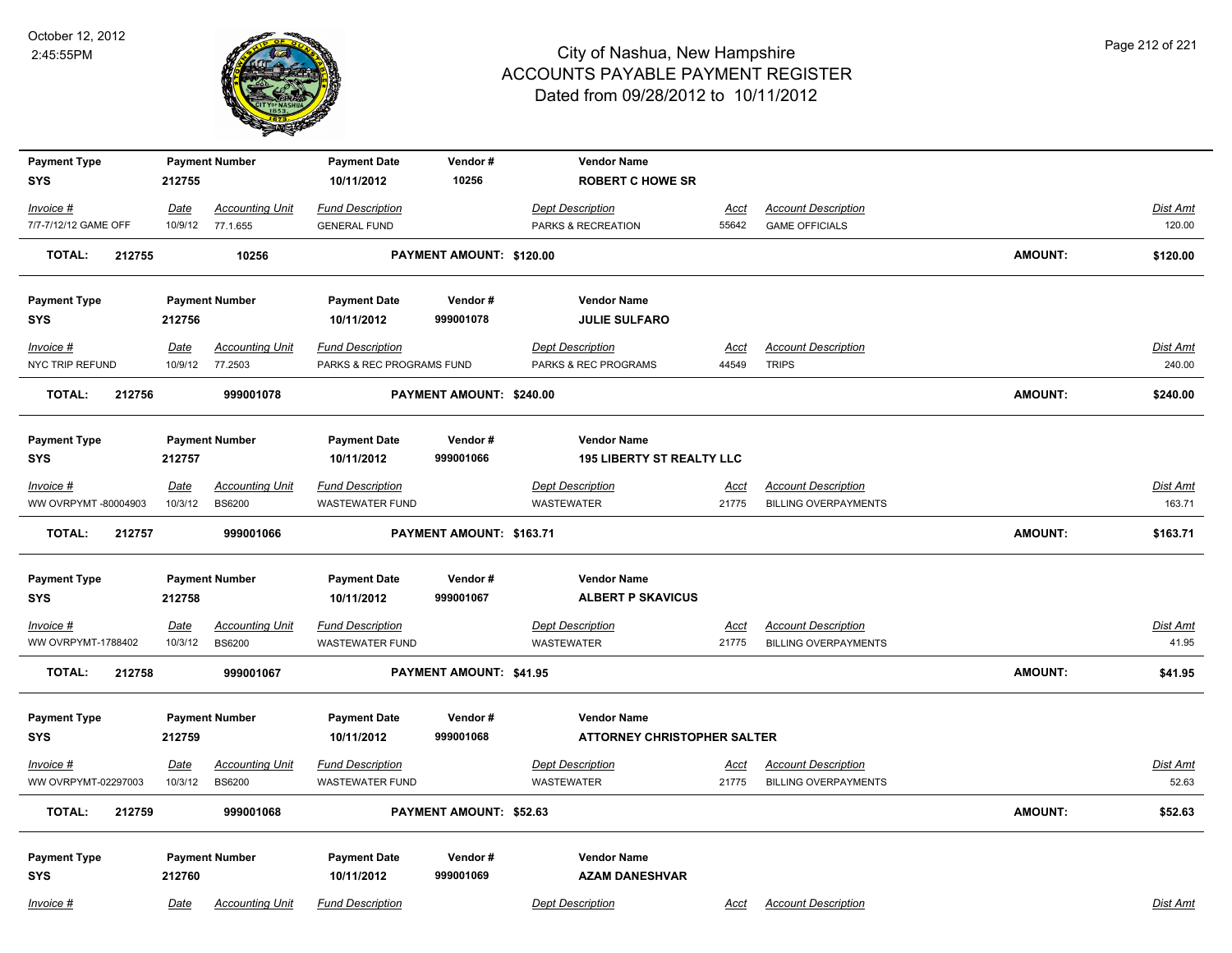

| WW OVRPYMT-00812102                 | 10/3/12                | <b>BS6200</b>                           | <b>WASTEWATER FUND</b>                            |                          | <b>WASTEWATER</b>                                     | 21775                | <b>BILLING OVERPAYMENTS</b>                                |                | 45.48                    |
|-------------------------------------|------------------------|-----------------------------------------|---------------------------------------------------|--------------------------|-------------------------------------------------------|----------------------|------------------------------------------------------------|----------------|--------------------------|
| <b>TOTAL:</b><br>212760             |                        | 999001069                               |                                                   | PAYMENT AMOUNT: \$45.48  |                                                       |                      |                                                            | <b>AMOUNT:</b> | \$45.48                  |
| <b>Payment Type</b><br><b>SYS</b>   | 212761                 | <b>Payment Number</b>                   | <b>Payment Date</b><br>10/11/2012                 | Vendor#<br>14016         | <b>Vendor Name</b><br><b>BENCHMARK TITLE SERVICES</b> |                      |                                                            |                |                          |
| Invoice #<br>TAX REFUND-092612-01   | <b>Date</b><br>9/26/12 | <b>Accounting Unit</b><br><b>BS1000</b> | <b>Fund Description</b><br><b>GENERAL FUND</b>    |                          | <b>Dept Description</b><br><b>GENERAL FUND</b>        | <u>Acct</u><br>11200 | <b>Account Description</b><br>PROPERTY TAX RECEIVABLE 2012 |                | Dist Amt<br>76.53        |
| <b>TOTAL:</b><br>212761             |                        | 14016                                   |                                                   | PAYMENT AMOUNT: \$76.53  |                                                       |                      |                                                            | <b>AMOUNT:</b> | \$76.53                  |
| <b>Payment Type</b><br><b>SYS</b>   | 212762                 | <b>Payment Number</b>                   | <b>Payment Date</b><br>10/11/2012                 | Vendor#<br>999001070     | <b>Vendor Name</b><br><b>BRIAN W PHINNEY</b>          |                      |                                                            |                |                          |
| Invoice #<br>WW OVRPYMT-01445502    | <b>Date</b><br>10/3/12 | <b>Accounting Unit</b><br><b>BS6200</b> | <b>Fund Description</b><br>WASTEWATER FUND        |                          | <b>Dept Description</b><br>WASTEWATER                 | <u>Acct</u><br>21775 | <b>Account Description</b><br><b>BILLING OVERPAYMENTS</b>  |                | Dist Amt<br>115.88       |
|                                     |                        |                                         |                                                   |                          |                                                       |                      |                                                            |                |                          |
| <b>TOTAL:</b><br>212762             |                        | 999001070                               |                                                   | PAYMENT AMOUNT: \$115.88 |                                                       |                      |                                                            | <b>AMOUNT:</b> | \$115.88                 |
| <b>Payment Type</b><br><b>SYS</b>   | 212763                 | <b>Payment Number</b>                   | <b>Payment Date</b><br>10/11/2012                 | Vendor#<br>999001071     | <b>Vendor Name</b><br>DIBELLA LAW OFFICES, P.C.       |                      |                                                            |                |                          |
| $Invoice$ #<br>TAX REFUND-092612-03 | <u>Date</u><br>9/26/12 | <b>Accounting Unit</b><br><b>BS1000</b> | <b>Fund Description</b><br><b>GENERAL FUND</b>    |                          | <b>Dept Description</b><br><b>GENERAL FUND</b>        | Acct<br>11200        | <b>Account Description</b><br>PROPERTY TAX RECEIVABLE 2012 |                | <b>Dist Amt</b><br>96.07 |
| <b>TOTAL:</b><br>212763             |                        | 999001071                               |                                                   | PAYMENT AMOUNT: \$96.07  |                                                       |                      |                                                            | <b>AMOUNT:</b> | \$96.07                  |
| <b>Payment Type</b><br><b>SYS</b>   | 212764                 | <b>Payment Number</b>                   | <b>Payment Date</b><br>10/11/2012                 | Vendor#<br>999001072     | <b>Vendor Name</b><br><b>JUSTIN R DAVIS</b>           |                      |                                                            |                |                          |
| Invoice #                           | <u>Date</u>            | <b>Accounting Unit</b>                  | <b>Fund Description</b>                           |                          | <b>Dept Description</b>                               | Acct                 | <b>Account Description</b>                                 |                | Dist Amt                 |
| SURR PKNG PERMIT-1002               | 10/3/12                | <b>BS1000</b>                           | <b>GENERAL FUND</b>                               |                          | <b>GENERAL FUND</b>                                   | 12421                | A/R LEASED PARKING                                         |                | 60.00                    |
| <b>TOTAL:</b><br>212764             |                        | 999001072                               |                                                   | PAYMENT AMOUNT: \$60.00  |                                                       |                      |                                                            | <b>AMOUNT:</b> | \$60.00                  |
| <b>Payment Type</b><br><b>SYS</b>   | 212765                 | <b>Payment Number</b>                   | <b>Payment Date</b><br>10/11/2012                 | Vendor#<br>999001073     | <b>Vendor Name</b><br><b>MICHAEL BRENNAN II</b>       |                      |                                                            |                |                          |
| Invoice #<br>WW OVRPYMT-01140705    | Date<br>10/3/12        | <b>Accounting Unit</b><br><b>BS6200</b> | <b>Fund Description</b><br><b>WASTEWATER FUND</b> |                          | <b>Dept Description</b><br><b>WASTEWATER</b>          | Acct<br>21775        | <b>Account Description</b><br><b>BILLING OVERPAYMENTS</b>  |                | Dist Amt<br>145.33       |
| <b>TOTAL:</b><br>212765             |                        | 999001073                               |                                                   | PAYMENT AMOUNT: \$145.33 |                                                       |                      |                                                            | <b>AMOUNT:</b> | \$145.33                 |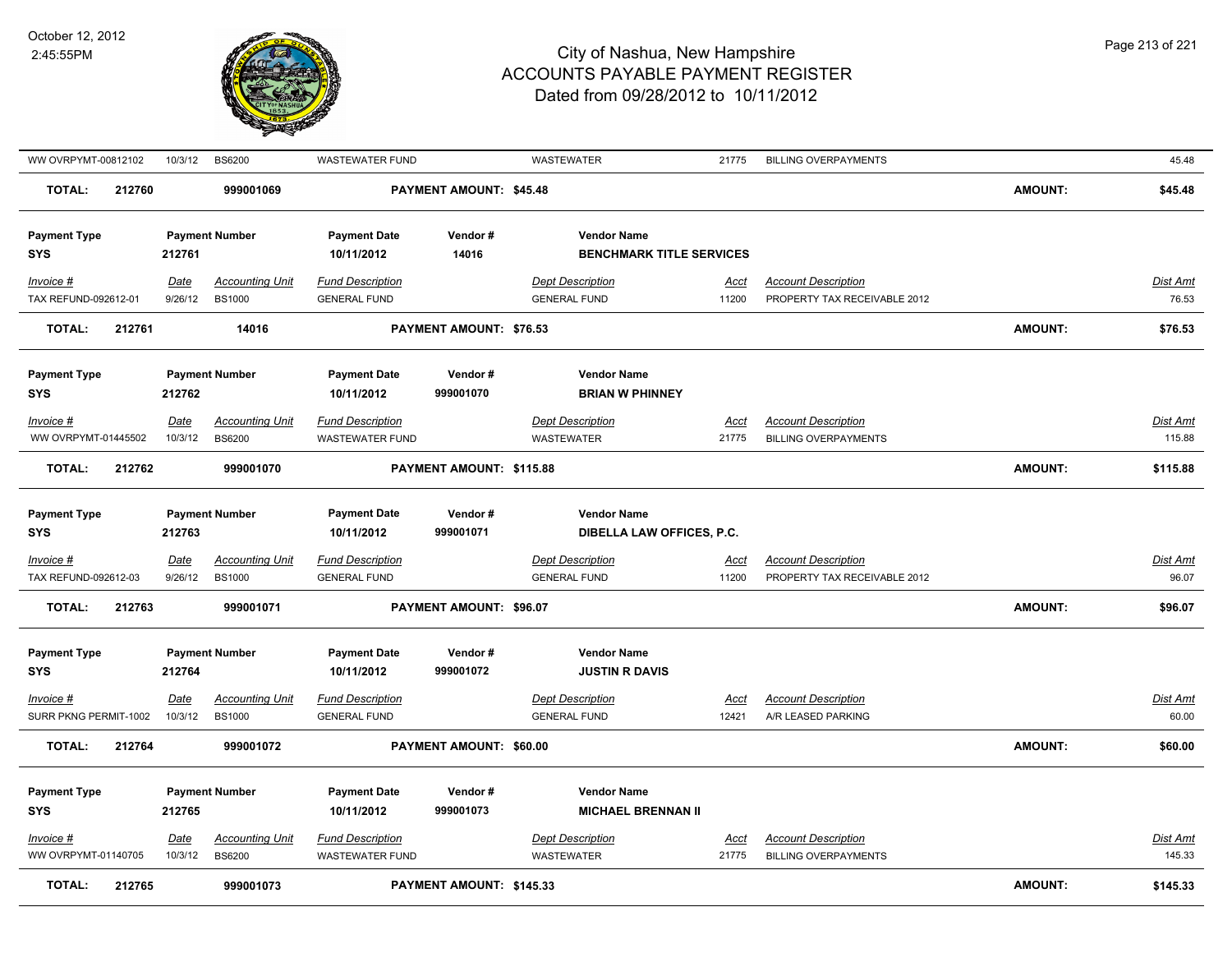

| <b>Payment Type</b>     |             | <b>Payment Number</b>  | <b>Payment Date</b>     | Vendor#                  | <b>Vendor Name</b>              |             |                              |                |                 |
|-------------------------|-------------|------------------------|-------------------------|--------------------------|---------------------------------|-------------|------------------------------|----------------|-----------------|
| <b>SYS</b>              | 212766      |                        | 10/11/2012              | 999001074                | PAUL AND ROBIN MARCHAND         |             |                              |                |                 |
| Invoice #               | Date        | <b>Accounting Unit</b> | <b>Fund Description</b> |                          | <b>Dept Description</b>         | <b>Acct</b> | <b>Account Description</b>   |                | Dist Amt        |
| WW OVRPYMT -01243202    | 10/3/12     | <b>BS6200</b>          | <b>WASTEWATER FUND</b>  |                          | WASTEWATER                      | 21775       | <b>BILLING OVERPAYMENTS</b>  |                | 426.99          |
| <b>TOTAL:</b><br>212766 |             | 999001074              |                         | PAYMENT AMOUNT: \$426.99 |                                 |             |                              | <b>AMOUNT:</b> | \$426.99        |
| <b>Payment Type</b>     |             | <b>Payment Number</b>  | <b>Payment Date</b>     | Vendor#                  | <b>Vendor Name</b>              |             |                              |                |                 |
| <b>SYS</b>              | 212767      |                        | 10/11/2012              | 999001075                | <b>ST MARY'S TITLE SERVICES</b> |             |                              |                |                 |
| Invoice #               | Date        | <b>Accounting Unit</b> | <b>Fund Description</b> |                          | <b>Dept Description</b>         | <u>Acct</u> | <b>Account Description</b>   |                | Dist Amt        |
| TAX REFUND-092612-02    | 9/26/12     | <b>BS1000</b>          | <b>GENERAL FUND</b>     |                          | <b>GENERAL FUND</b>             | 11200       | PROPERTY TAX RECEIVABLE 2012 |                | 47.92           |
| <b>TOTAL:</b><br>212767 |             | 999001075              |                         | PAYMENT AMOUNT: \$47.92  |                                 |             |                              | <b>AMOUNT:</b> | \$47.92         |
| <b>Payment Type</b>     |             | <b>Payment Number</b>  | <b>Payment Date</b>     | Vendor#                  | <b>Vendor Name</b>              |             |                              |                |                 |
| <b>SYS</b>              | 212768      |                        | 10/11/2012              | 13681                    | <b>SUMMIT TITLE SERVICES</b>    |             |                              |                |                 |
| Invoice #               | Date        | <b>Accounting Unit</b> | <b>Fund Description</b> |                          | <b>Dept Description</b>         | Acct        | <b>Account Description</b>   |                | Dist Amt        |
| WW OVRPYMT-01855310     | 10/3/12     | <b>BS6200</b>          | <b>WASTEWATER FUND</b>  |                          | <b>WASTEWATER</b>               | 21775       | <b>BILLING OVERPAYMENTS</b>  |                | 45.51           |
| <b>TOTAL:</b><br>212768 |             | 13681                  |                         | PAYMENT AMOUNT: \$45.51  |                                 |             |                              | <b>AMOUNT:</b> | \$45.51         |
| <b>Payment Type</b>     |             | <b>Payment Number</b>  | <b>Payment Date</b>     | Vendor#                  | <b>Vendor Name</b>              |             |                              |                |                 |
| <b>SYS</b>              | 212769      |                        | 10/11/2012              | 999000835                | <b>SWEENEY &amp; SWEENEY</b>    |             |                              |                |                 |
| $Invoice$ #             | <b>Date</b> | <b>Accounting Unit</b> | <b>Fund Description</b> |                          | <b>Dept Description</b>         | <u>Acct</u> | <b>Account Description</b>   |                | <b>Dist Amt</b> |
| TAX REFUND-092612-04    | 9/26/12     | <b>BS1000</b>          | <b>GENERAL FUND</b>     |                          | <b>GENERAL FUND</b>             | 11200       | PROPERTY TAX RECEIVABLE 2012 |                | 46.05           |
| <b>TOTAL:</b><br>212769 |             | 999000835              |                         | PAYMENT AMOUNT: \$46.05  |                                 |             |                              | <b>AMOUNT:</b> | \$46.05         |
| <b>Payment Type</b>     |             | <b>Payment Number</b>  | <b>Payment Date</b>     | Vendor#                  | <b>Vendor Name</b>              |             |                              |                |                 |
| <b>SYS</b>              | 212770      |                        | 10/11/2012              | 999001076                | <b>SYLVIA LUNDBERG</b>          |             |                              |                |                 |
| Invoice #               | Date        | <b>Accounting Unit</b> | <b>Fund Description</b> |                          | <b>Dept Description</b>         | Acct        | <b>Account Description</b>   |                | Dist Amt        |
| WW OVRPYMT-02074403     | 10/3/12     | <b>BS6200</b>          | <b>WASTEWATER FUND</b>  |                          | <b>WASTEWATER</b>               | 21775       | <b>BILLING OVERPAYMENTS</b>  |                | 123.33          |
| <b>TOTAL:</b><br>212770 |             | 999001076              |                         | PAYMENT AMOUNT: \$123.33 |                                 |             |                              | <b>AMOUNT:</b> | \$123.33        |
| <b>Payment Type</b>     |             | <b>Payment Number</b>  | <b>Payment Date</b>     | Vendor#                  | <b>Vendor Name</b>              |             |                              |                |                 |
| <b>SYS</b>              | 212771      |                        | 10/11/2012              | 14702                    | <b>LIBERTY UTILITIES</b>        |             |                              |                |                 |
| Invoice #               | Date        | <b>Accounting Unit</b> | <b>Fund Description</b> |                          | <b>Dept Description</b>         | Acct        | <b>Account Description</b>   |                | Dist Amt        |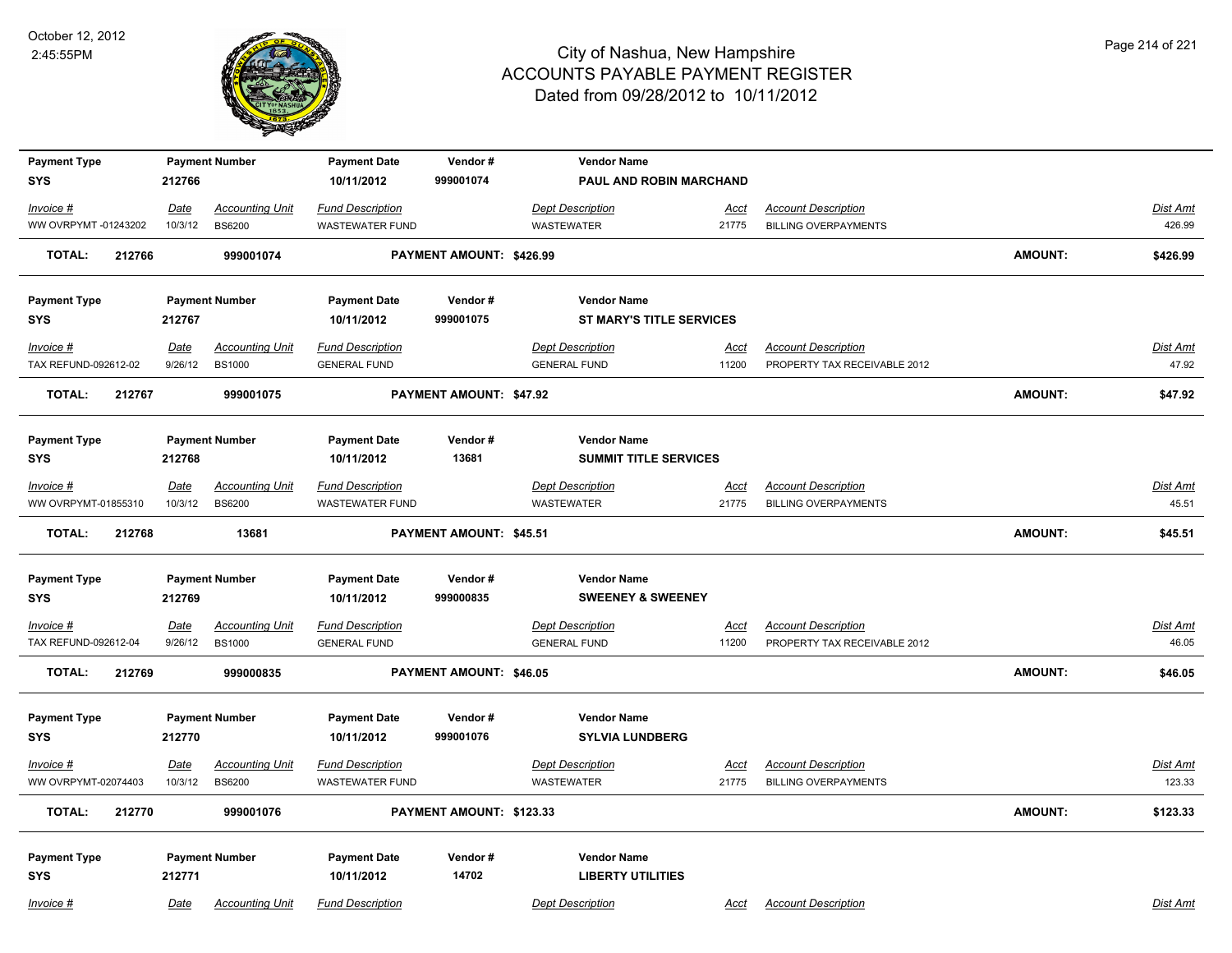

| 30124-7901453       | 10/5/12     | 75.1.500               | <b>GENERAL FUND</b>     |                            | <b>WELFARE ASSISTANCE</b>     | 55800       | <b>GENERAL ASSISTANCE</b>  |                | 102.09          |
|---------------------|-------------|------------------------|-------------------------|----------------------------|-------------------------------|-------------|----------------------------|----------------|-----------------|
| 33102-4945252       | 10/4/12     | 75.1.500               | <b>GENERAL FUND</b>     |                            | <b>WELFARE ASSISTANCE</b>     | 55800       | <b>GENERAL ASSISTANCE</b>  |                | 119.40          |
| 33528-7901413       | 9/17/12     | 75.1.500               | <b>GENERAL FUND</b>     |                            | <b>WELFARE ASSISTANCE</b>     | 55800       | <b>GENERAL ASSISTANCE</b>  |                | 13.89           |
| 41639-6908822       | 9/13/12     | 75.1.500               | <b>GENERAL FUND</b>     |                            | <b>WELFARE ASSISTANCE</b>     | 55800       | <b>GENERAL ASSISTANCE</b>  |                | 17.02           |
| <b>TOTAL:</b>       | 212771      | 14702                  |                         | PAYMENT AMOUNT: \$252.40   |                               |             |                            | <b>AMOUNT:</b> | \$252.40        |
| <b>Payment Type</b> |             | <b>Payment Number</b>  | <b>Payment Date</b>     | Vendor#                    | <b>Vendor Name</b>            |             |                            |                |                 |
| <b>SYS</b>          | 212772      |                        | 10/11/2012              | 13291                      | PENNICHUCK WATER WORKS INC    |             |                            |                |                 |
|                     |             |                        |                         |                            |                               |             |                            |                |                 |
| Invoice #           | Date        | <b>Accounting Unit</b> | <b>Fund Description</b> |                            | <b>Dept Description</b>       | Acct        | <b>Account Description</b> |                | <u>Dist Amt</u> |
| 33521-4945254       | 10/4/12     | 75.1.500               | <b>GENERAL FUND</b>     |                            | <b>WELFARE ASSISTANCE</b>     | 55800       | <b>GENERAL ASSISTANCE</b>  |                | 140.96          |
| <b>TOTAL:</b>       | 212772      | 13291                  |                         | PAYMENT AMOUNT: \$140.96   |                               |             |                            | <b>AMOUNT:</b> | \$140.96        |
| <b>Payment Type</b> |             | <b>Payment Number</b>  | <b>Payment Date</b>     | Vendor#                    | <b>Vendor Name</b>            |             |                            |                |                 |
| <b>SYS</b>          | 212773      |                        | 10/11/2012              | 13372                      | <b>PSNH</b>                   |             |                            |                |                 |
| <u>Invoice #</u>    | <u>Date</u> | <b>Accounting Unit</b> | <b>Fund Description</b> |                            | <b>Dept Description</b>       | <u>Acct</u> | <b>Account Description</b> |                | Dist Amt        |
| 32920-4945240       | 9/28/12     | 75.1.500               | <b>GENERAL FUND</b>     |                            | <b>WELFARE ASSISTANCE</b>     | 55800       | <b>GENERAL ASSISTANCE</b>  |                | 200.00          |
| 33102-4945251       | 10/4/12     | 75.1.500               | <b>GENERAL FUND</b>     |                            | <b>WELFARE ASSISTANCE</b>     | 55800       | <b>GENERAL ASSISTANCE</b>  |                | 137.54          |
| 40566-7901445       | 10/1/12     | 75.1.500               | <b>GENERAL FUND</b>     |                            | <b>WELFARE ASSISTANCE</b>     | 55800       | <b>GENERAL ASSISTANCE</b>  |                | 29.83           |
| 41108-7901441       | 9/27/12     | 75.1.500               | <b>GENERAL FUND</b>     |                            | <b>WELFARE ASSISTANCE</b>     | 55800       | <b>GENERAL ASSISTANCE</b>  |                | 156.88          |
| 41169-6908861       | 10/1/12     | 75.1.500               | <b>GENERAL FUND</b>     |                            | <b>WELFARE ASSISTANCE</b>     | 55800       | <b>GENERAL ASSISTANCE</b>  |                | 106.59          |
| 41756-5908517       | 10/1/12     | 75.1.500               | <b>GENERAL FUND</b>     |                            | <b>WELFARE ASSISTANCE</b>     | 55800       | <b>GENERAL ASSISTANCE</b>  |                | 269.67          |
| 41774-6908857       | 9/27/12     | 75.1.500               | <b>GENERAL FUND</b>     |                            | <b>WELFARE ASSISTANCE</b>     | 55800       | <b>GENERAL ASSISTANCE</b>  |                | 95.43           |
| 41781-6908862       | 10/2/12     | 75.1.500               | <b>GENERAL FUND</b>     |                            | <b>WELFARE ASSISTANCE</b>     | 55800       | <b>GENERAL ASSISTANCE</b>  |                | 133.32          |
| <b>TOTAL:</b>       | 212773      | 13372                  |                         | PAYMENT AMOUNT: \$1,129.26 |                               |             |                            | <b>AMOUNT:</b> | \$1,129.26      |
| <b>Payment Type</b> |             | <b>Payment Number</b>  | <b>Payment Date</b>     | Vendor#                    | <b>Vendor Name</b>            |             |                            |                |                 |
| <b>SYS</b>          | 212774      |                        | 10/11/2012              | 12253                      | <b>188 CONCORD ST LLC</b>     |             |                            |                |                 |
| <u>Invoice #</u>    | <u>Date</u> | <b>Accounting Unit</b> | <b>Fund Description</b> |                            | <b>Dept Description</b>       | <u>Acct</u> | <b>Account Description</b> |                | <u>Dist Amt</u> |
| 41755-6908846       | 9/25/12     | 75.1.500               | <b>GENERAL FUND</b>     |                            | <b>WELFARE ASSISTANCE</b>     | 55810       | RENTAL ASSISTANCE          |                | 301.00          |
| 41763-5908493       |             | 9/20/12 75.1.500       | <b>GENERAL FUND</b>     |                            | <b>WELFARE ASSISTANCE</b>     | 55810       | RENTAL ASSISTANCE          |                | 252.00          |
| <b>TOTAL:</b>       | 212774      | 12253                  |                         | PAYMENT AMOUNT: \$553.00   |                               |             |                            | <b>AMOUNT:</b> | \$553.00        |
|                     |             |                        |                         |                            |                               |             |                            |                |                 |
| <b>Payment Type</b> |             | <b>Payment Number</b>  | <b>Payment Date</b>     | Vendor#                    | <b>Vendor Name</b>            |             |                            |                |                 |
| <b>SYS</b>          | 212775      |                        | 10/11/2012              | 12254                      | 23 TO 25 TEMPLE ST REALTY LLC |             |                            |                |                 |
| Invoice #           | Date        | <b>Accounting Unit</b> | <b>Fund Description</b> |                            | <b>Dept Description</b>       | Acct        | <b>Account Description</b> |                | Dist Amt        |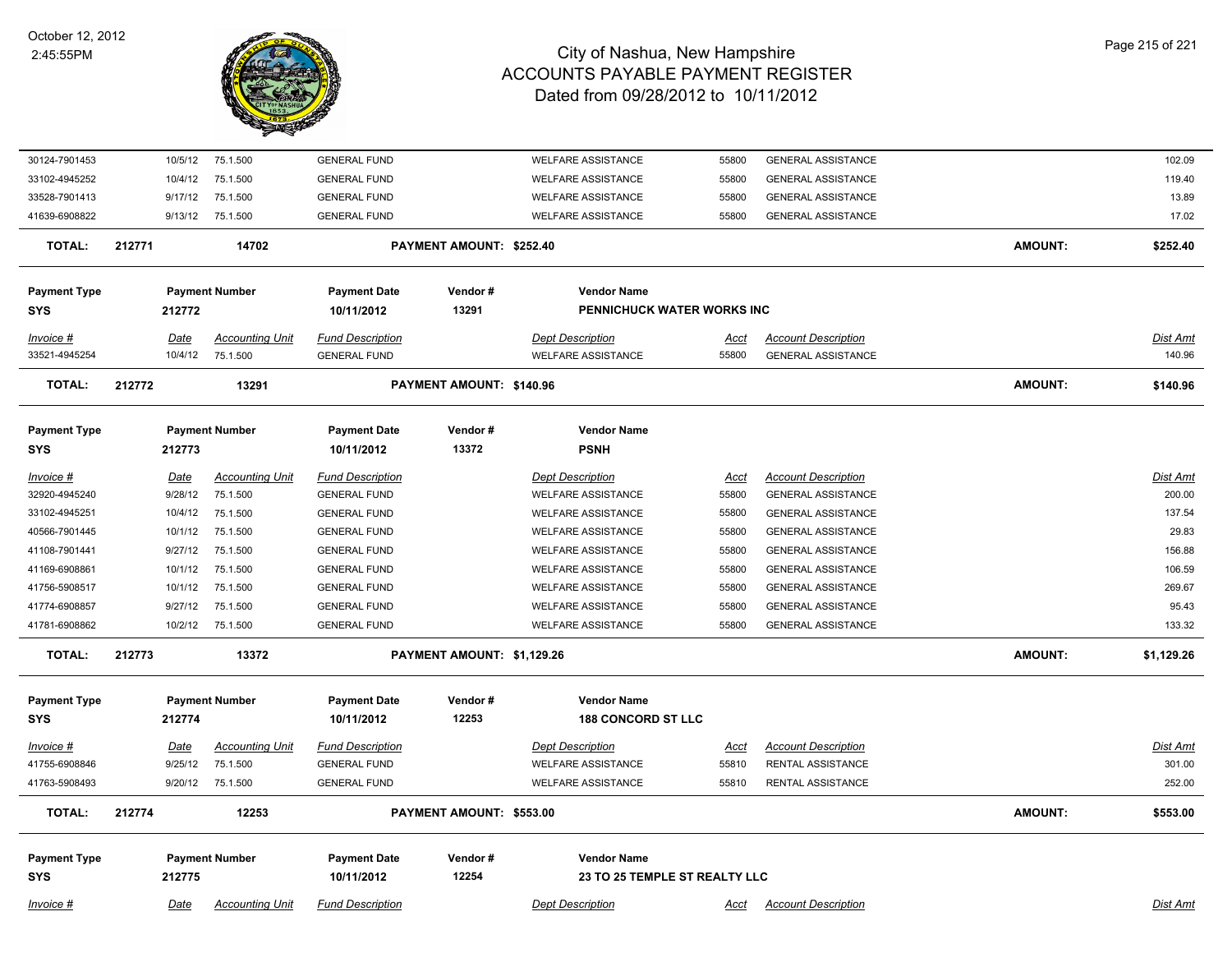

| 41780-7901437       | 9/27/12         | 75.1.500                           | <b>GENERAL FUND</b>                            |                            | <b>WELFARE ASSISTANCE</b>                            | 55810         | RENTAL ASSISTANCE                               |                | 120.00             |
|---------------------|-----------------|------------------------------------|------------------------------------------------|----------------------------|------------------------------------------------------|---------------|-------------------------------------------------|----------------|--------------------|
| 41792-6908865       | 10/4/12         | 75.1.500                           | <b>GENERAL FUND</b>                            |                            | <b>WELFARE ASSISTANCE</b>                            | 55810         | RENTAL ASSISTANCE                               |                | 200.00             |
| <b>TOTAL:</b>       | 212775          | 12254                              |                                                | PAYMENT AMOUNT: \$320.00   |                                                      |               |                                                 | <b>AMOUNT:</b> | \$320.00           |
| <b>Payment Type</b> |                 | <b>Payment Number</b>              | <b>Payment Date</b>                            | Vendor#                    | <b>Vendor Name</b>                                   |               |                                                 |                |                    |
| <b>SYS</b>          | 212776          |                                    | 10/11/2012                                     | 12407                      | <b>BISHOP REAL ESTATE MGMT INC</b>                   |               |                                                 |                |                    |
| Invoice #           | Date            | <b>Accounting Unit</b>             | <b>Fund Description</b>                        |                            | <b>Dept Description</b>                              | <u>Acct</u>   | <b>Account Description</b>                      |                | Dist Amt           |
| 39822-5908490       | 9/18/12         | 75.1.500                           | <b>GENERAL FUND</b>                            |                            | <b>WELFARE ASSISTANCE</b>                            | 55810         | RENTAL ASSISTANCE                               |                | 802.00             |
| 41653-7901442       | 9/27/12         | 75.1.500                           | <b>GENERAL FUND</b>                            |                            | <b>WELFARE ASSISTANCE</b>                            | 55810         | RENTAL ASSISTANCE                               |                | 550.00             |
| <b>TOTAL:</b>       | 212776          | 12407                              |                                                | PAYMENT AMOUNT: \$1,352.00 |                                                      |               |                                                 | <b>AMOUNT:</b> | \$1,352.00         |
|                     |                 |                                    |                                                |                            |                                                      |               |                                                 |                |                    |
| <b>Payment Type</b> |                 | <b>Payment Number</b>              | <b>Payment Date</b>                            | Vendor#                    | <b>Vendor Name</b>                                   |               |                                                 |                |                    |
| <b>SYS</b>          | 212777          |                                    | 10/11/2012                                     | 12429                      | <b>IVON BOYER</b>                                    |               |                                                 |                |                    |
| Invoice #           | Date            | <b>Accounting Unit</b>             | <b>Fund Description</b>                        |                            | <b>Dept Description</b>                              | <b>Acct</b>   | <b>Account Description</b>                      |                | <u>Dist Amt</u>    |
| 41759-7901443       | 9/27/12         | 75.1.500                           | <b>GENERAL FUND</b>                            |                            | <b>WELFARE ASSISTANCE</b>                            | 55810         | RENTAL ASSISTANCE                               |                | 700.00             |
| <b>TOTAL:</b>       | 212777          | 12429                              |                                                | PAYMENT AMOUNT: \$700.00   |                                                      |               |                                                 | <b>AMOUNT:</b> | \$700.00           |
| <b>Payment Type</b> |                 | <b>Payment Number</b>              | <b>Payment Date</b>                            | Vendor#                    | <b>Vendor Name</b>                                   |               |                                                 |                |                    |
| <b>SYS</b>          | 212778          |                                    | 10/11/2012                                     | 11501                      | <b>CLOCKTOWER PLACE</b>                              |               |                                                 |                |                    |
| Invoice #           | <u>Date</u>     | <b>Accounting Unit</b>             | <b>Fund Description</b>                        |                            | <b>Dept Description</b>                              | <b>Acct</b>   | <b>Account Description</b>                      |                | <u>Dist Amt</u>    |
| 41768-4945239       | 9/28/12         | 75.1.500                           | <b>GENERAL FUND</b>                            |                            | <b>WELFARE ASSISTANCE</b>                            | 55810         | <b>RENTAL ASSISTANCE</b>                        |                | 785.87             |
| <b>TOTAL:</b>       | 212778          | 11501                              |                                                | PAYMENT AMOUNT: \$785.87   |                                                      |               |                                                 | <b>AMOUNT:</b> | \$785.87           |
|                     |                 |                                    |                                                |                            |                                                      |               |                                                 |                |                    |
| <b>Payment Type</b> |                 | <b>Payment Number</b>              | <b>Payment Date</b>                            | Vendor#                    | <b>Vendor Name</b>                                   |               |                                                 |                |                    |
| <b>SYS</b>          | 212779          |                                    | 10/11/2012                                     | 12563                      | <b>COUNTRY BARN MOTEL</b>                            |               |                                                 |                |                    |
| Invoice #           | <b>Date</b>     | <b>Accounting Unit</b>             | <b>Fund Description</b>                        |                            | <b>Dept Description</b>                              | <u>Acct</u>   | <b>Account Description</b>                      |                | <u>Dist Amt</u>    |
| 39440-1946816       | 9/25/12         | 75.1.500                           | <b>GENERAL FUND</b>                            |                            | <b>WELFARE ASSISTANCE</b>                            | 55810         | <b>RENTAL ASSISTANCE</b>                        |                | 273.00             |
| 41322-4945227       | 9/24/12         | 75.1.500                           | <b>GENERAL FUND</b>                            |                            | <b>WELFARE ASSISTANCE</b>                            | 55810         | RENTAL ASSISTANCE                               |                | 259.00             |
| TOTAL:              | 212779          | 12563                              |                                                | PAYMENT AMOUNT: \$532.00   |                                                      |               |                                                 | <b>AMOUNT:</b> | \$532.00           |
| <b>Payment Type</b> |                 | <b>Payment Number</b>              | <b>Payment Date</b>                            | Vendor#                    | <b>Vendor Name</b>                                   |               |                                                 |                |                    |
| <b>SYS</b>          | 212780          |                                    | 10/11/2012                                     | 15084                      | <b>MINERVA S DOMINGUEZ</b>                           |               |                                                 |                |                    |
| Invoice #           |                 |                                    |                                                |                            |                                                      |               |                                                 |                |                    |
|                     |                 |                                    |                                                |                            |                                                      |               |                                                 |                |                    |
| 41270-7901430       | Date<br>9/24/12 | <b>Accounting Unit</b><br>75.1.500 | <b>Fund Description</b><br><b>GENERAL FUND</b> |                            | <b>Dept Description</b><br><b>WELFARE ASSISTANCE</b> | Acct<br>55810 | <b>Account Description</b><br>RENTAL ASSISTANCE |                | Dist Amt<br>700.00 |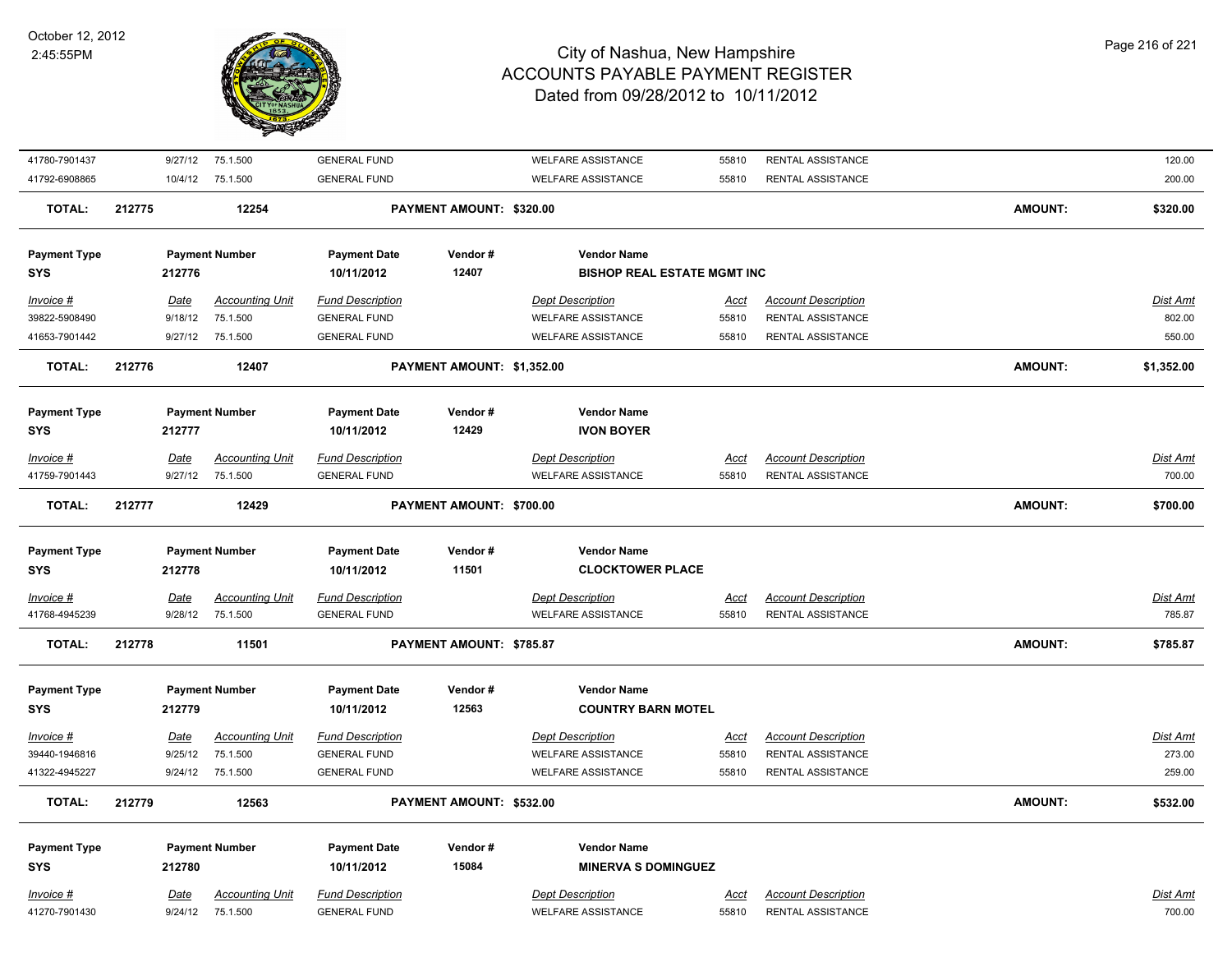

| <b>TOTAL:</b>                     | 212780                |                        | 15084                              |                                                | PAYMENT AMOUNT: \$700.00 |                                                      |                      |                                                        | <b>AMOUNT:</b> | \$700.00                  |
|-----------------------------------|-----------------------|------------------------|------------------------------------|------------------------------------------------|--------------------------|------------------------------------------------------|----------------------|--------------------------------------------------------|----------------|---------------------------|
| <b>Payment Type</b><br><b>SYS</b> |                       | 212781                 | <b>Payment Number</b>              | <b>Payment Date</b><br>10/11/2012              | Vendor#<br>14903         | <b>Vendor Name</b><br><b>JULIO C ELIZA</b>           |                      |                                                        |                |                           |
| Invoice #                         |                       | Date                   | <b>Accounting Unit</b>             | <b>Fund Description</b>                        |                          | <b>Dept Description</b>                              | Acct                 | <b>Account Description</b>                             |                | Dist Amt                  |
| 36018-7901454                     |                       | 10/5/12                | 75.1.500                           | <b>GENERAL FUND</b>                            |                          | <b>WELFARE ASSISTANCE</b>                            | 55810                | RENTAL ASSISTANCE                                      |                | 475.00                    |
| 41704-6908870                     |                       | 10/5/12                | 75.1.500                           | <b>GENERAL FUND</b>                            |                          | <b>WELFARE ASSISTANCE</b>                            | 55810                | RENTAL ASSISTANCE                                      |                | 475.00                    |
| <b>TOTAL:</b>                     | 212781                |                        | 14903                              |                                                | PAYMENT AMOUNT: \$950.00 |                                                      |                      |                                                        | <b>AMOUNT:</b> | \$950.00                  |
| <b>Payment Type</b>               |                       |                        | <b>Payment Number</b>              | <b>Payment Date</b>                            | Vendor#                  | <b>Vendor Name</b>                                   |                      |                                                        |                |                           |
| <b>SYS</b>                        |                       | 212782                 |                                    | 10/11/2012                                     | 12965                    | <b>CHARLES KOLOCOTRONIS</b>                          |                      |                                                        |                |                           |
| Invoice #                         |                       | Date                   | <b>Accounting Unit</b>             | <b>Fund Description</b>                        |                          | <b>Dept Description</b>                              | Acct                 | <b>Account Description</b>                             |                | Dist Amt                  |
| 35201-6908860                     |                       | 10/1/12                | 75.1.500                           | <b>GENERAL FUND</b>                            |                          | <b>WELFARE ASSISTANCE</b>                            | 55810                | RENTAL ASSISTANCE                                      |                | 975.00                    |
| <b>TOTAL:</b>                     | 212782                |                        | 12965                              |                                                | PAYMENT AMOUNT: \$975.00 |                                                      |                      |                                                        | <b>AMOUNT:</b> | \$975.00                  |
| <b>Payment Type</b>               | <b>Payment Number</b> |                        | <b>Payment Date</b>                | Vendor#                                        | <b>Vendor Name</b>       |                                                      |                      |                                                        |                |                           |
| <b>SYS</b>                        |                       | 212783                 |                                    | 10/11/2012                                     | 12973                    | <b>L &amp; G PROPERTIES LLC</b>                      |                      |                                                        |                |                           |
| <u>Invoice #</u><br>37277-4945238 |                       | <u>Date</u><br>9/28/12 | <b>Accounting Unit</b><br>75.1.500 | <b>Fund Description</b><br><b>GENERAL FUND</b> |                          | <b>Dept Description</b><br><b>WELFARE ASSISTANCE</b> | <u>Acct</u><br>55810 | <b>Account Description</b><br>RENTAL ASSISTANCE        |                | Dist Amt<br>700.00        |
| <b>TOTAL:</b>                     | 212783                |                        | 12973                              |                                                | PAYMENT AMOUNT: \$700.00 |                                                      |                      |                                                        | <b>AMOUNT:</b> | \$700.00                  |
| <b>Payment Type</b>               |                       |                        | <b>Payment Number</b>              | <b>Payment Date</b>                            | Vendor#                  | <b>Vendor Name</b>                                   |                      |                                                        |                |                           |
| <b>SYS</b>                        |                       | 212784                 |                                    | 10/11/2012                                     | 13027                    | <b>LSB ASSOC I LTD PRC</b>                           |                      |                                                        |                |                           |
| <u>Invoice #</u><br>41782-5908518 |                       | <u>Date</u><br>10/2/12 | <b>Accounting Unit</b><br>75.1.500 | <b>Fund Description</b><br><b>GENERAL FUND</b> |                          | <b>Dept Description</b><br><b>WELFARE ASSISTANCE</b> | <u>Acct</u><br>55810 | <b>Account Description</b><br><b>RENTAL ASSISTANCE</b> |                | <b>Dist Amt</b><br>171.00 |
| <b>TOTAL:</b>                     | 212784                |                        | 13027                              |                                                | PAYMENT AMOUNT: \$171.00 |                                                      |                      |                                                        | <b>AMOUNT:</b> | \$171.00                  |
| <b>Payment Type</b><br><b>SYS</b> |                       | 212785                 | <b>Payment Number</b>              | <b>Payment Date</b><br>10/11/2012              | Vendor#<br>15129         | <b>Vendor Name</b><br><b>VATCHE MANOUKIAN</b>        |                      |                                                        |                |                           |
| Invoice #                         |                       | Date                   | <b>Accounting Unit</b>             | <b>Fund Description</b>                        |                          | <b>Dept Description</b>                              | <u>Acct</u>          | <b>Account Description</b>                             |                | <b>Dist Amt</b>           |
| 41120-6908852                     |                       | 9/26/12                | 75.1.500                           | <b>GENERAL FUND</b>                            |                          | <b>WELFARE ASSISTANCE</b>                            | 55810                | RENTAL ASSISTANCE                                      |                | 372.93                    |
| <b>TOTAL:</b>                     | 212785                |                        | 15129                              |                                                | PAYMENT AMOUNT: \$372.93 |                                                      |                      |                                                        | <b>AMOUNT:</b> | \$372.93                  |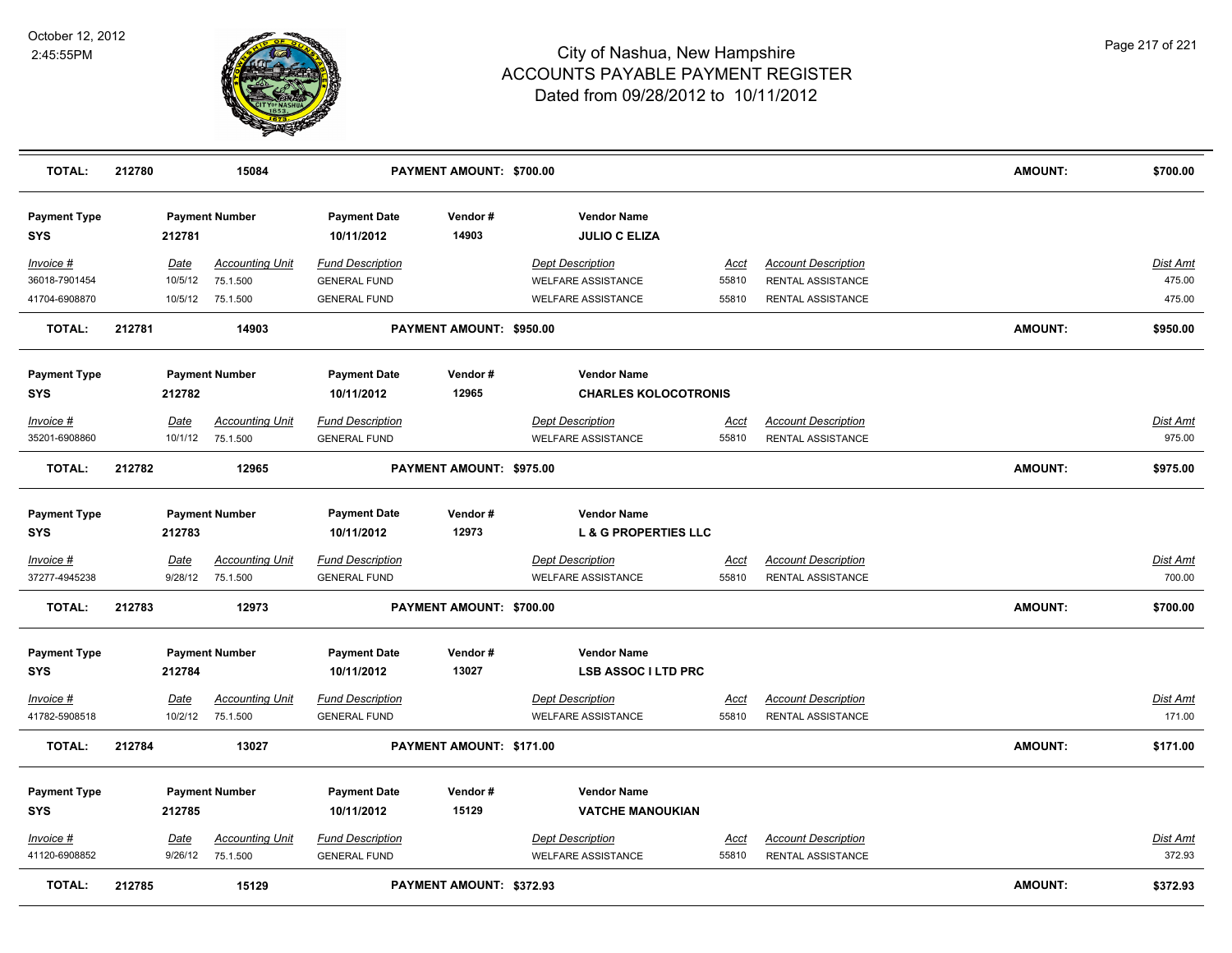

| <b>Payment Type</b> |        |             | <b>Payment Number</b>  | <b>Payment Date</b>      | Vendor#                  | <b>Vendor Name</b>                |             |                             |                                       |                 |
|---------------------|--------|-------------|------------------------|--------------------------|--------------------------|-----------------------------------|-------------|-----------------------------|---------------------------------------|-----------------|
| <b>SYS</b>          |        | 212786      |                        | 10/11/2012               | 13421                    | <b>REGENT PARK ASSOC</b>          |             |                             |                                       |                 |
| Invoice #           |        | Date        | <b>Accounting Unit</b> | <b>Fund Description</b>  |                          | <b>Dept Description</b>           | <u>Acct</u> | <b>Account Description</b>  |                                       | Dist Amt        |
| 41776-6908864       |        | 10/3/12     | 75.1.500               | <b>GENERAL FUND</b>      |                          | <b>WELFARE ASSISTANCE</b>         | 55810       | RENTAL ASSISTANCE           |                                       | 865.00          |
| <b>TOTAL:</b>       | 212786 |             | 13421                  |                          | PAYMENT AMOUNT: \$865.00 |                                   |             |                             | <b>AMOUNT:</b>                        | \$865.00        |
| <b>Payment Type</b> |        |             | <b>Payment Number</b>  | <b>Payment Date</b>      | Vendor#                  | <b>Vendor Name</b>                |             |                             |                                       |                 |
| <b>SYS</b>          |        | 212787      |                        | 10/11/2012               | 13636                    | <b>ST JOSEPHS PHARMACY</b>        |             |                             |                                       |                 |
| Invoice #           |        | Date        | <b>Accounting Unit</b> | <b>Fund Description</b>  |                          | <b>Dept Description</b>           | Acct        | <b>Account Description</b>  |                                       | Dist Amt        |
| 41786-5908511       |        | 9/27/12     | 75.1.500               | <b>GENERAL FUND</b>      |                          | <b>WELFARE ASSISTANCE</b>         | 55800       | <b>GENERAL ASSISTANCE</b>   |                                       | 4.00            |
| <b>TOTAL:</b>       | 212787 |             | 13636                  |                          | PAYMENT AMOUNT: \$4.00   |                                   |             |                             | <b>AMOUNT:</b>                        | \$4.00          |
| <b>Payment Type</b> |        |             | <b>Payment Number</b>  | <b>Payment Date</b>      | Vendor#                  | <b>Vendor Name</b>                |             |                             |                                       |                 |
| <b>SYS</b>          |        | 212788      |                        | 10/11/2012               | 14985                    | <b>DIANE URQUHART</b>             |             |                             |                                       |                 |
| Invoice #           |        | Date        | <b>Accounting Unit</b> | <b>Fund Description</b>  |                          | <b>Dept Description</b>           | Acct        | <b>Account Description</b>  |                                       | <u>Dist Amt</u> |
| 41721-4945242       |        | 10/1/12     | 75.1.500               | <b>GENERAL FUND</b>      |                          | <b>WELFARE ASSISTANCE</b>         | 55810       | RENTAL ASSISTANCE           |                                       | 785.87          |
| <b>TOTAL:</b>       | 212788 |             | 14985                  |                          | PAYMENT AMOUNT: \$785.87 |                                   |             |                             | <b>AMOUNT:</b>                        | \$785.87        |
| <b>Payment Type</b> |        |             | <b>Payment Number</b>  | <b>Payment Date</b>      | Vendor#                  | <b>Vendor Name</b>                |             |                             |                                       |                 |
| <b>SYS</b>          |        | 212789      |                        | 10/11/2012               | 15097                    | <b>ARIELLE WATT</b>               |             |                             |                                       |                 |
| $Invoice$ #         |        | <b>Date</b> | <b>Accounting Unit</b> | <b>Fund Description</b>  |                          | <b>Dept Description</b>           | Acct        | <b>Account Description</b>  |                                       | Dist Amt        |
| 34302-6908848       |        | 9/25/12     | 75.1.500               | <b>GENERAL FUND</b>      |                          | <b>WELFARE ASSISTANCE</b>         | 55810       | <b>RENTAL ASSISTANCE</b>    |                                       | 488.00          |
| <b>TOTAL:</b>       | 212789 |             | 15097                  |                          | PAYMENT AMOUNT: \$488.00 |                                   |             |                             | <b>AMOUNT:</b>                        | \$488.00        |
| <b>Payment Type</b> |        |             | <b>Payment Number</b>  | <b>Payment Date</b>      | Vendor#                  | <b>Vendor Name</b>                |             |                             |                                       |                 |
| <b>SYS</b>          |        | 212790      |                        | 10/11/2012               | 12350                    | <b>ASSOCIATED RADIOLOGISTS PA</b> |             |                             |                                       |                 |
| Invoice #           |        | <u>Date</u> | <b>Accounting Unit</b> | <b>Fund Description</b>  |                          | <b>Dept Description</b>           | Acct        | <b>Account Description</b>  |                                       | Dist Amt        |
| 6760789             |        | 6/13/12     | 28.6500.895            | PROPERTY & CASUALTY FUND |                          | <b>RISK MANAGEMENT</b>            | 59207       | WORKERS COMPENSATION CLAIMS |                                       | 23.00           |
| <b>TOTAL:</b>       | 212790 |             | 12350                  |                          | PAYMENT AMOUNT: \$23.00  |                                   |             |                             | <b>AMOUNT:</b>                        | \$23.00         |
| <b>Payment Type</b> |        |             | <b>Payment Number</b>  | <b>Payment Date</b>      | Vendor #                 | <b>Vendor Name</b>                |             |                             | Payee Name                            |                 |
| <b>SYS</b>          |        | 212791      |                        | 10/11/2012               | 12743                    | FOUR SEASONS ORTHOPAEDIC CTR P    |             |                             | <b>FOUR SEASONS ORTHOPEDIC CENTER</b> |                 |
| Invoice #           |        | Date        | <b>Accounting Unit</b> | <b>Fund Description</b>  |                          | <b>Dept Description</b>           | Acct        | <b>Account Description</b>  |                                       | Dist Amt        |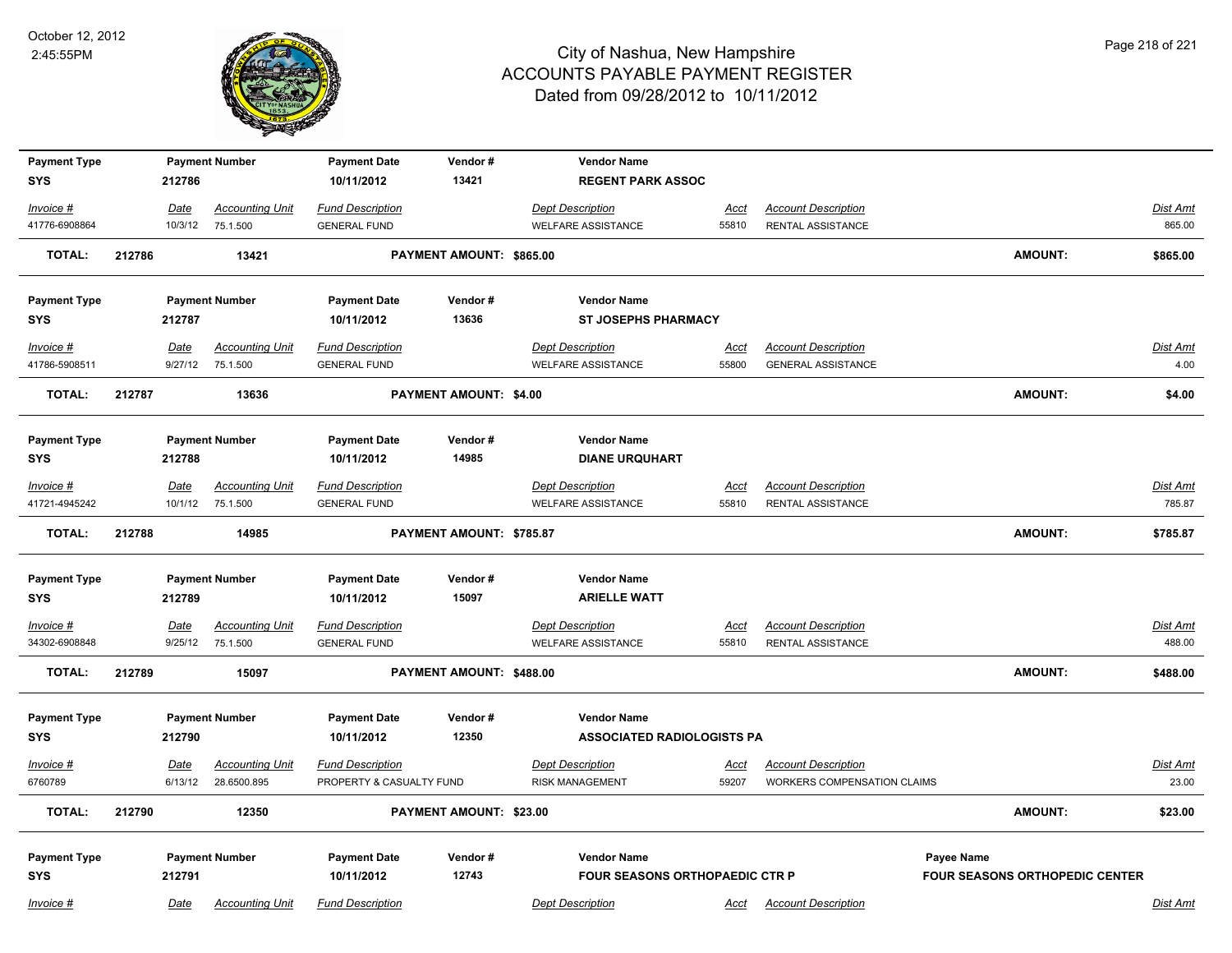

| 278127                 |        | 9/25/12     | 28.6500.890            | PROPERTY & CASUALTY FUND |                          | <b>RISK MANAGEMENT</b>                | 59207       | WORKERS COMPENSATION CLAIMS        |                | 238.00          |
|------------------------|--------|-------------|------------------------|--------------------------|--------------------------|---------------------------------------|-------------|------------------------------------|----------------|-----------------|
| PI FEE                 |        | 10/1/12     | 28.6500.895            | PROPERTY & CASUALTY FUND |                          | <b>RISK MANAGEMENT</b>                | 59207       | <b>WORKERS COMPENSATION CLAIMS</b> |                | 500.00          |
| <b>TOTAL:</b>          | 212791 |             | 12743                  |                          | PAYMENT AMOUNT: \$738.00 |                                       |             |                                    | <b>AMOUNT:</b> | \$738.00        |
| <b>Payment Type</b>    |        |             | <b>Payment Number</b>  | <b>Payment Date</b>      | Vendor#                  | <b>Vendor Name</b>                    |             |                                    |                |                 |
| <b>SYS</b>             |        | 212792      |                        | 10/11/2012               | 12805                    | <b>GREATER NASHUA EMERGENCY PHYS</b>  |             |                                    |                |                 |
| Invoice #              |        | Date        | <b>Accounting Unit</b> | <b>Fund Description</b>  |                          | <b>Dept Description</b>               | Acct        | <b>Account Description</b>         |                | Dist Amt        |
| B26008KQ               |        | 6/28/12     | 28.6500.895            | PROPERTY & CASUALTY FUND |                          | <b>RISK MANAGEMENT</b>                | 59207       | WORKERS COMPENSATION CLAIMS        |                | 138.00          |
| <b>TOTAL:</b>          | 212792 |             | 12805                  |                          | PAYMENT AMOUNT: \$138.00 |                                       |             |                                    | <b>AMOUNT:</b> | \$138.00        |
| <b>Payment Type</b>    |        |             | <b>Payment Number</b>  | <b>Payment Date</b>      | Vendor#                  | <b>Vendor Name</b>                    |             |                                    |                |                 |
| <b>SYS</b>             |        | 212793      |                        | 10/11/2012               | 11193                    | <b>NASHUA CHIROPRACTIC</b>            |             |                                    |                |                 |
| Invoice #              |        | Date        | <b>Accounting Unit</b> | <b>Fund Description</b>  |                          | <b>Dept Description</b>               | Acct        | <b>Account Description</b>         |                | Dist Amt        |
| 110486-1-14            |        | 9/20/12     | 28.6500.890            | PROPERTY & CASUALTY FUND |                          | <b>RISK MANAGEMENT</b>                | 59207       | WORKERS COMPENSATION CLAIMS        |                | 95.00           |
| <b>TOTAL:</b>          | 212793 |             | 11193                  |                          | PAYMENT AMOUNT: \$95.00  |                                       |             |                                    | <b>AMOUNT:</b> | \$95.00         |
| <b>Payment Type</b>    |        |             | <b>Payment Number</b>  | <b>Payment Date</b>      | Vendor#                  | <b>Vendor Name</b>                    |             |                                    |                |                 |
| <b>SYS</b>             |        | 212794      |                        | 10/11/2012               | 13212                    | <b>OCCUPATIONAL HEALTH CTRS SOUTH</b> |             |                                    |                |                 |
| Invoice #              |        | <b>Date</b> | <b>Accounting Unit</b> | <b>Fund Description</b>  |                          | <b>Dept Description</b>               | <u>Acct</u> | <b>Account Description</b>         |                | Dist Amt        |
| I34-1255170555 18945/6 |        | 9/22/12     | 28.6500.890            | PROPERTY & CASUALTY FUND |                          | <b>RISK MANAGEMENT</b>                | 59207       | WORKERS COMPENSATION CLAIMS        |                | 110.78          |
| I34-1255170555 18945/6 |        | 9/22/12     | 28.6500.895            | PROPERTY & CASUALTY FUND |                          | <b>RISK MANAGEMENT</b>                | 59207       | <b>WORKERS COMPENSATION CLAIMS</b> |                | 141.56          |
| I34-1255171426         |        | 9/26/12     | 28.6500.890            | PROPERTY & CASUALTY FUND |                          | <b>RISK MANAGEMENT</b>                | 59207       | WORKERS COMPENSATION CLAIMS        |                | 571.42          |
| <b>TOTAL:</b>          | 212794 |             | 13212                  |                          | PAYMENT AMOUNT: \$823.76 |                                       |             |                                    | <b>AMOUNT:</b> | \$823.76        |
| <b>Payment Type</b>    |        |             | <b>Payment Number</b>  | <b>Payment Date</b>      | Vendor#                  | <b>Vendor Name</b>                    |             |                                    |                |                 |
| <b>SYS</b>             |        | 212795      |                        | 10/11/2012               | 13582                    | <b>SJ PHYSICIAN SERVICES</b>          |             |                                    |                |                 |
| Invoice #              |        | <b>Date</b> | <b>Accounting Unit</b> | <b>Fund Description</b>  |                          | <b>Dept Description</b>               | <u>Acct</u> | <b>Account Description</b>         |                | <b>Dist Amt</b> |
| 002252078N             |        | 6/20/12     | 28.6500.895            | PROPERTY & CASUALTY FUND |                          | <b>RISK MANAGEMENT</b>                | 59207       | WORKERS COMPENSATION CLAIMS        |                | 170.00          |
| <b>TOTAL:</b>          | 212795 |             | 13582                  |                          | PAYMENT AMOUNT: \$170.00 |                                       |             |                                    | <b>AMOUNT:</b> | \$170.00        |
| <b>Payment Type</b>    |        |             | <b>Payment Number</b>  | <b>Payment Date</b>      | Vendor#                  | <b>Vendor Name</b>                    |             |                                    |                |                 |
| <b>SYS</b>             |        | 212796      |                        | 10/11/2012               | 13597                    | <b>SO NH REGIONAL MEDICAL CENTER</b>  |             |                                    |                |                 |
| Invoice #              |        | <b>Date</b> | <b>Accounting Unit</b> | <b>Fund Description</b>  |                          | <b>Dept Description</b>               | <u>Acct</u> | <b>Account Description</b>         |                | Dist Amt        |
| SRN2481402             |        | 9/8/12      | 28.6500.895            | PROPERTY & CASUALTY FUND |                          | <b>RISK MANAGEMENT</b>                | 59207       | WORKERS COMPENSATION CLAIMS        |                | 233.80          |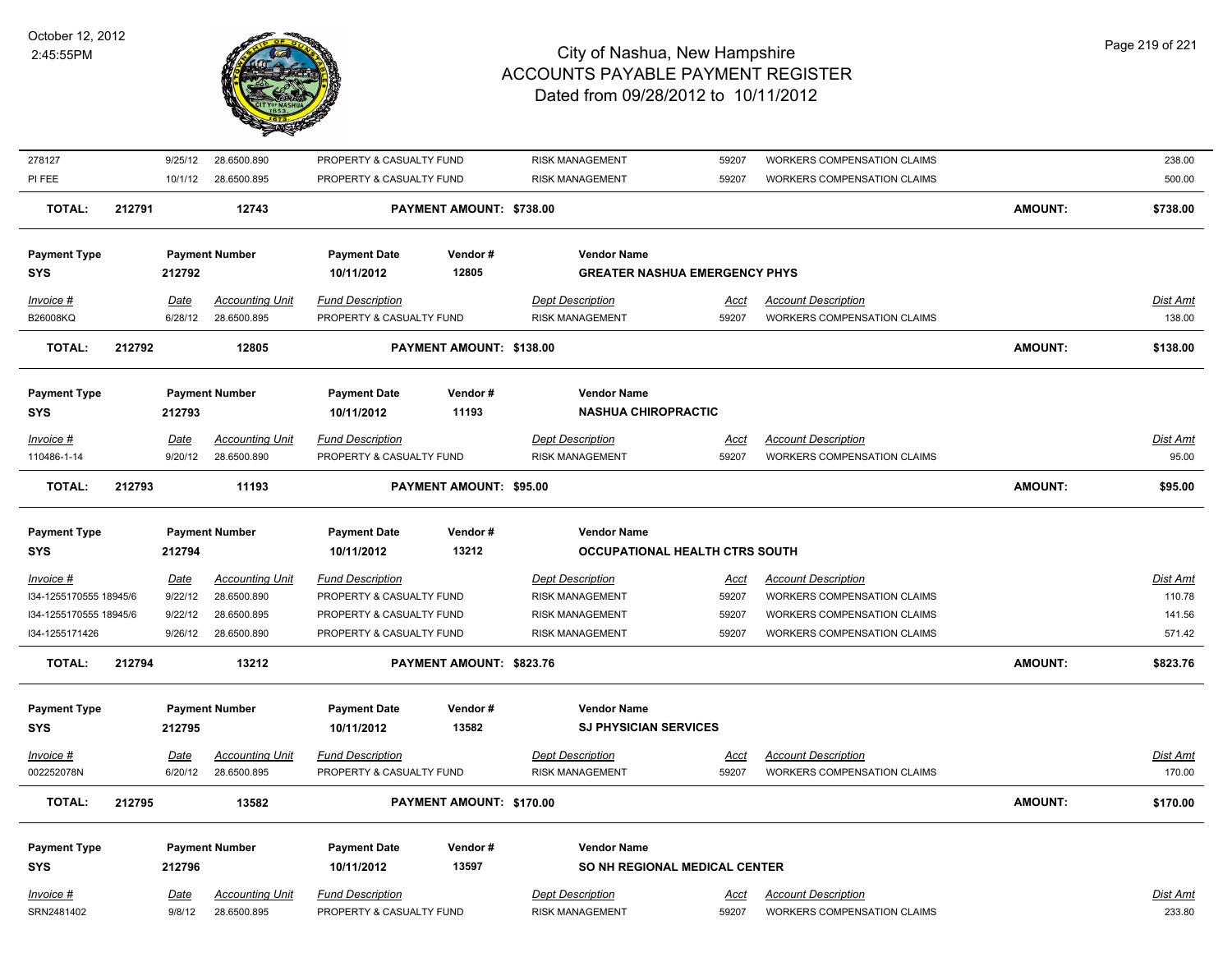

| <b>TOTAL:</b>       | 212799 |         | 13666                  |                          | PAYMENT AMOUNT: \$1,034.37     |                                |             |                                    | <b>AMOUNT:</b> | \$1,034.37      |
|---------------------|--------|---------|------------------------|--------------------------|--------------------------------|--------------------------------|-------------|------------------------------------|----------------|-----------------|
| 37790535            |        | 9/23/12 | 28.6500.895            | PROPERTY & CASUALTY FUND |                                | <b>RISK MANAGEMENT</b>         | 59207       | WORKERS COMPENSATION CLAIMS        |                | 1,034.37        |
| Invoice #           |        | Date    | <b>Accounting Unit</b> | <b>Fund Description</b>  |                                | <b>Dept Description</b>        | <u>Acct</u> | <b>Account Description</b>         |                | <b>Dist Amt</b> |
| <b>SYS</b>          |        | 212799  |                        | 10/11/2012               | 13666                          | STONERIVER PHARMACY SOLUTIONS  |             |                                    |                |                 |
| <b>Payment Type</b> |        |         | <b>Payment Number</b>  | <b>Payment Date</b>      | Vendor#                        | <b>Vendor Name</b>             |             |                                    |                |                 |
| <b>TOTAL:</b>       | 212798 |         | 13635                  |                          | PAYMENT AMOUNT: \$1,802.50     |                                |             |                                    | <b>AMOUNT:</b> | \$1,802.50      |
| 12175+00013         |        | 6/29/12 | 28.6500.895            | PROPERTY & CASUALTY FUND |                                | <b>RISK MANAGEMENT</b>         | 59207       | <b>WORKERS COMPENSATION CLAIMS</b> |                | 1,474.00        |
| 12163-00554         |        | 6/14/12 | 28.6500.895            | PROPERTY & CASUALTY FUND |                                | <b>RISK MANAGEMENT</b>         | 59207       | <b>WORKERS COMPENSATION CLAIMS</b> |                | 328.50          |
| Invoice #           |        | Date    | <b>Accounting Unit</b> | <b>Fund Description</b>  |                                | <b>Dept Description</b>        | Acct        | <b>Account Description</b>         |                | Dist Amt        |
| <b>SYS</b>          |        | 212798  |                        | 10/11/2012               | 13635                          | <b>ST JOSEPHS HOSPITAL</b>     |             |                                    |                |                 |
| <b>Payment Type</b> |        |         | <b>Payment Number</b>  | <b>Payment Date</b>      | Vendor#                        | <b>Vendor Name</b>             |             |                                    |                |                 |
| <b>TOTAL:</b>       | 212797 |         | 13609                  |                          | <b>PAYMENT AMOUNT: \$36.00</b> |                                |             |                                    | <b>AMOUNT:</b> | \$36.00         |
| 16344440            |        | 9/25/12 | 28.6500.890            | PROPERTY & CASUALTY FUND |                                | <b>RISK MANAGEMENT</b>         | 59207       | WORKERS COMPENSATION CLAIMS        |                | 36.00           |
| Invoice #           |        | Date    | <b>Accounting Unit</b> | <b>Fund Description</b>  |                                | <b>Dept Description</b>        | Acct        | <b>Account Description</b>         |                | Dist Amt        |
| <b>SYS</b>          |        | 212797  |                        | 10/11/2012               | 13609                          | SOUTHERN NH RADIOLOGY CONSULTA |             |                                    |                |                 |
| <b>Payment Type</b> |        |         | <b>Payment Number</b>  | <b>Payment Date</b>      | Vendor#                        | <b>Vendor Name</b>             |             |                                    |                |                 |
| <b>TOTAL:</b>       | 212796 |         | 13597                  |                          | PAYMENT AMOUNT: \$2,796.29     |                                |             |                                    | <b>AMOUNT:</b> | \$2,796.29      |
| SRN2503239          |        | 9/26/12 | 28.6500.895            | PROPERTY & CASUALTY FUND |                                | <b>RISK MANAGEMENT</b>         | 59207       | <b>WORKERS COMPENSATION CLAIMS</b> |                | 1,631.88        |
| SRN2498119          |        | 9/21/12 | 28.6500.890            | PROPERTY & CASUALTY FUND |                                | <b>RISK MANAGEMENT</b>         | 59207       | <b>WORKERS COMPENSATION CLAIMS</b> |                | 233.80          |
| SRN2498101          |        | 9/21/12 | 28.6500.890            | PROPERTY & CASUALTY FUND |                                | <b>RISK MANAGEMENT</b>         | 59207       | WORKERS COMPENSATION CLAIMS        |                | 696.81          |